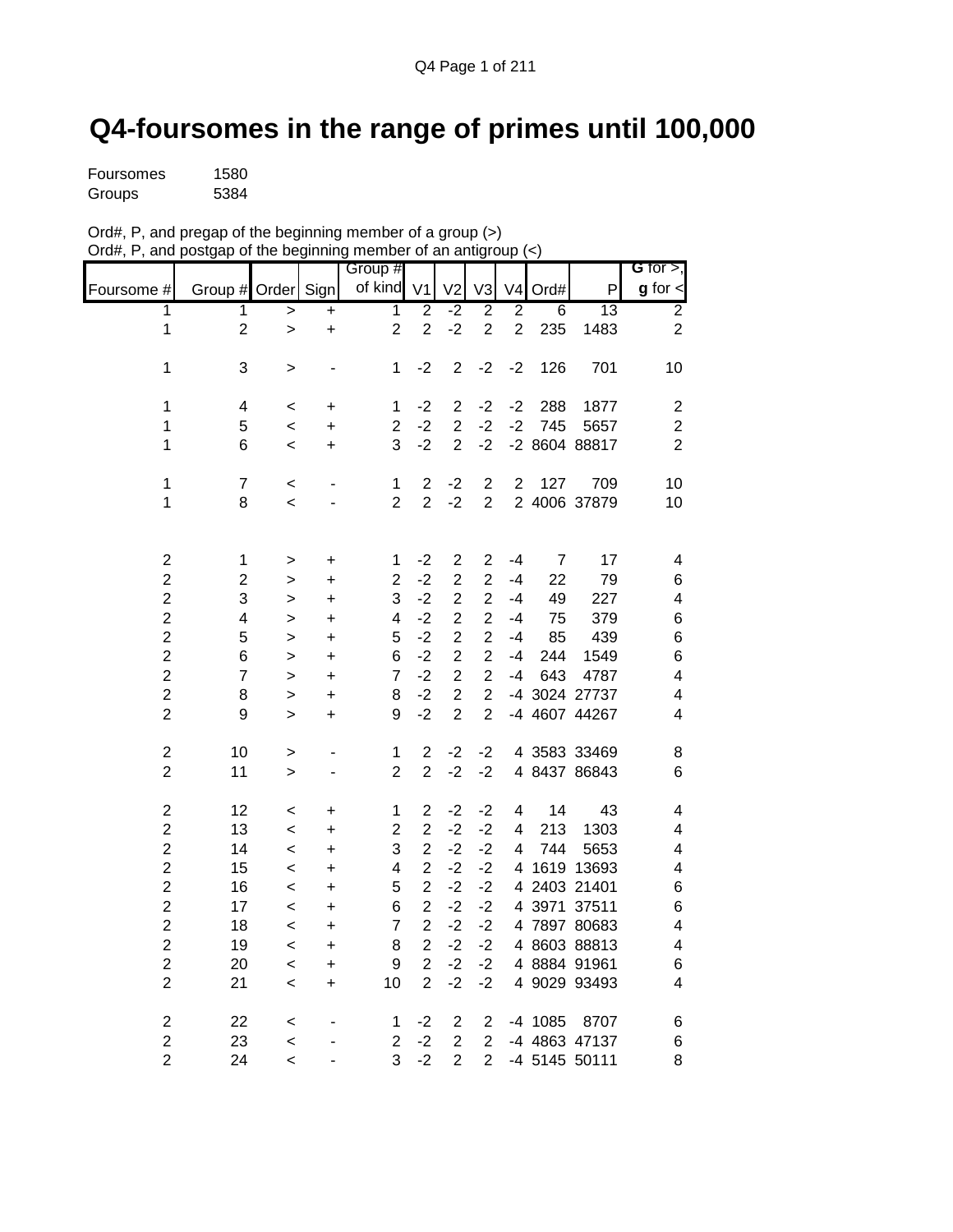|                         |                         |                    |                | Group #                 |                                  |                                  |                |                |             |               | G for $>$ ,                               |
|-------------------------|-------------------------|--------------------|----------------|-------------------------|----------------------------------|----------------------------------|----------------|----------------|-------------|---------------|-------------------------------------------|
| Foursome #              | Group # Order Sign      |                    |                | of kind                 | V <sub>1</sub>                   | V <sub>2</sub>                   | V3             | V <sub>4</sub> | Ord#        | P             | $g$ for $\lt$                             |
| 3                       | 1                       | $\,>$              | $\ddot{}$      | $\mathbf{1}$            | $\overline{2}$                   | $\mathbf 2$                      | $-4$           | 4              | 8           | 19            | $\overline{c}$                            |
| 3                       | $\overline{c}$          | $\, > \,$          | $\ddot{}$      | $\overline{c}$          | $\overline{2}$                   | $\overline{2}$                   | $-4$           | 4              | 76          | 383           | 4                                         |
| 3                       | 3                       | >                  | $\ddot{}$      | 3                       | $\overline{2}$                   | $\overline{2}$                   | $-4$           | 4              | 207         | 1279          | $\boldsymbol{2}$                          |
| 3<br>3                  | 4                       | $\,>$              | $\ddot{}$      | 4<br>5                  | $\overline{2}$<br>$\overline{2}$ | $\overline{2}$<br>$\overline{c}$ | $-4$           | 4              | 245         | 1553<br>1609  | $\overline{\mathbf{4}}$                   |
| 3                       | 5<br>6                  | ><br>$\, > \,$     | $\ddot{}$<br>+ | 6                       | $\overline{c}$                   | $\overline{2}$                   | $-4$<br>$-4$   | 4<br>4         | 254<br>493  | 3529          | $\overline{\mathbf{c}}$<br>$\overline{c}$ |
| 3                       | $\overline{7}$          | >                  | $\ddot{}$      | $\overline{7}$          | $\overline{c}$                   | $\overline{2}$                   | $-4$           | 4              | 626         | 4639          | $\overline{c}$                            |
| 3                       | 8                       | >                  | $\ddot{}$      | 8                       | $\overline{c}$                   | $\overline{2}$                   | $-4$           | 4              | 1599        | 13487         | 10                                        |
| 3                       | 9                       | $\, > \,$          | $\ddot{}$      | 9                       | $\overline{c}$                   | $\overline{c}$                   | $-4$           | 4              | 7061        | 71329         | $\boldsymbol{2}$                          |
| 3                       | 10                      | $\, > \,$          | $\ddot{}$      | 10                      | $\overline{2}$                   | $\overline{2}$                   | $-4$           | 4              |             | 9210 95539    | $\bf8$                                    |
| 3                       | 11                      | $\geq$             | $\ddot{}$      | 11                      | $\overline{2}$                   | $\overline{2}$                   | $-4$           |                |             | 4 9363 97369  | $\overline{c}$                            |
| 3                       | 12                      | $\, > \,$          | $\overline{a}$ | 1                       | $-2$                             | $-2$                             | 4              | $-4$           | 133         | 751           | 8                                         |
| 3                       | 13                      | $\geq$             |                | $\overline{2}$          | $-2$                             | $-2$                             | 4              | $-4$           | 974         | 7681          | 8                                         |
| 3                       | 14                      | $\geq$             |                | 3                       | $-2$                             | $-2$                             | 4              | $-4$           |             | 5367 52561    | 8                                         |
| 3                       | 15                      | $\,<$              | $\ddot{}$      | 1                       | $-2$                             | $-2$                             | 4              | $-4$           | 13          | 41            | $\overline{\mathbf{c}}$                   |
| 3                       | 16                      | $\,<$              | +              | $\overline{2}$          | $-2$                             | $-2$                             | 4              | $-4$           | 20          | 71            | $\overline{c}$                            |
| 3                       | 17                      | $\,<$              | $\ddot{}$      | 3                       | $-2$                             | $-2$                             | 4              | $-4$           | 60          | 281           | $\overline{c}$                            |
| 3<br>3                  | 18                      | $\,<$              | +              | 4<br>5                  | $-2$<br>$-2$                     | $-2$<br>$-2$                     | 4              | -4             | 212<br>1707 | 1301<br>14561 | $\overline{c}$<br>$\overline{c}$          |
| 3                       | 19<br>20                | $\prec$<br>$\prec$ | $\ddot{}$<br>+ | 6                       | $-2$                             | $-2$                             | 4<br>4         | -4<br>-4       | 7485        | 76001         | $\boldsymbol{2}$                          |
| 3                       | 21                      | $\,<$              | +              | $\overline{7}$          | $-2$                             | $-2$                             | 4              | -4             | 7801        | 79627         | $\overline{\mathbf{4}}$                   |
| 3                       | 22                      | $\,<$              | +              | 8                       | $-2$                             | $-2$                             | 4              | -4             |             | 8517 87697    | $\overline{\mathbf{4}}$                   |
| 3                       | 23                      | $\,<$              | +              | 9                       | $-2$                             | $-2$                             | 4              | -4             |             | 8602 88811    | $\overline{\mathbf{c}}$                   |
| 3                       | 24                      | $\,<\,$            | $\ddot{}$      | 10                      | $-2$                             | $-2$                             | 4              | -4             |             | 9555 99577    | 4                                         |
| 3                       | 25                      | <                  |                | 1                       | 2                                | $\mathbf 2$                      | $-4$           |                | 4 1084      | 8699          | 8                                         |
| 4                       | 1                       | >                  | +              | 1                       | $-2$                             | $\overline{2}$                   | $\overline{c}$ | 0              | 13          | 41            | 4                                         |
| 4                       | $\overline{\mathbf{c}}$ | >                  | +              | $\overline{\mathbf{c}}$ | $-2$                             | $\mathbf 2$                      | $\overline{c}$ | 0              | 182         | 1091          | 4                                         |
| 4                       | 3                       | >                  | +              | 3                       | $-2$                             | $\overline{2}$                   | $\overline{2}$ | 0              | 2231        | 19709         | 10                                        |
| 4                       | 4                       | >                  |                | 1                       | $\overline{2}$                   | $-2$                             | $-2$           | 0              | 127         | 709           | 8                                         |
| 4                       | 5                       | $\geq$             |                | $\overline{2}$          | $\overline{2}$                   | $-2$                             | $-2$           | 0              | 518         | 3709          | 8                                         |
| $\overline{\mathbf{4}}$ | 6                       | $\prec$            | $\ddot{}$      | $\mathbf 1$             | $\overline{2}$                   | $-2$                             | $-2$           | 0              | 391         | 2689          | $\overline{\mathbf{4}}$                   |
| 4                       | $\overline{7}$          | $\,<$              | +              | $\overline{2}$          | $\overline{2}$                   | $-2$                             | $-2$           |                |             | 0 2684 24109  | $\overline{\mathcal{A}}$                  |
| $\overline{\mathbf{4}}$ | 8                       | $\,<$              |                | 1                       | $-2$                             | $\overline{2}$                   | $\overline{2}$ |                |             | 0 1995 17351  | $\bf 8$                                   |
| 5                       | 1                       | $\, > \,$          | $\ddot{}$      | 1                       | $\overline{c}$                   | 2                                | 0              | $-4$           | 14          | 43            | $\overline{\mathbf{c}}$                   |
| 5                       | $\overline{c}$          | >                  | $\ddot{}$      | $\overline{c}$          | $\overline{c}$                   | $\overline{2}$                   | $\pmb{0}$      | $-4$           | 117         | 643           | $\overline{\mathbf{c}}$                   |
| 5                       | 3                       | $\,>$              | $\ddot{}$      | 3                       | $\overline{2}$                   | $\overline{2}$                   | $\pmb{0}$      | $-4$           | 552         | 4003          | $\overline{\mathbf{c}}$                   |
| 5                       | 4                       | $\,>$              | $\ddot{}$      | 4                       | $\overline{2}$                   | $\overline{c}$                   | $\pmb{0}$      |                |             | -4 2925 26683 | $\boldsymbol{2}$                          |
| 5                       | 5                       | $\geq$             | $\ddot{}$      | 5                       | $\overline{2}$                   | $\overline{2}$                   | 0              |                |             | -4 2931 26713 | $\overline{c}$                            |

Ord#, P, and pregap of the beginning member of a group (>) Ord#, P, and postgap of the beginning member of an antigroup (<)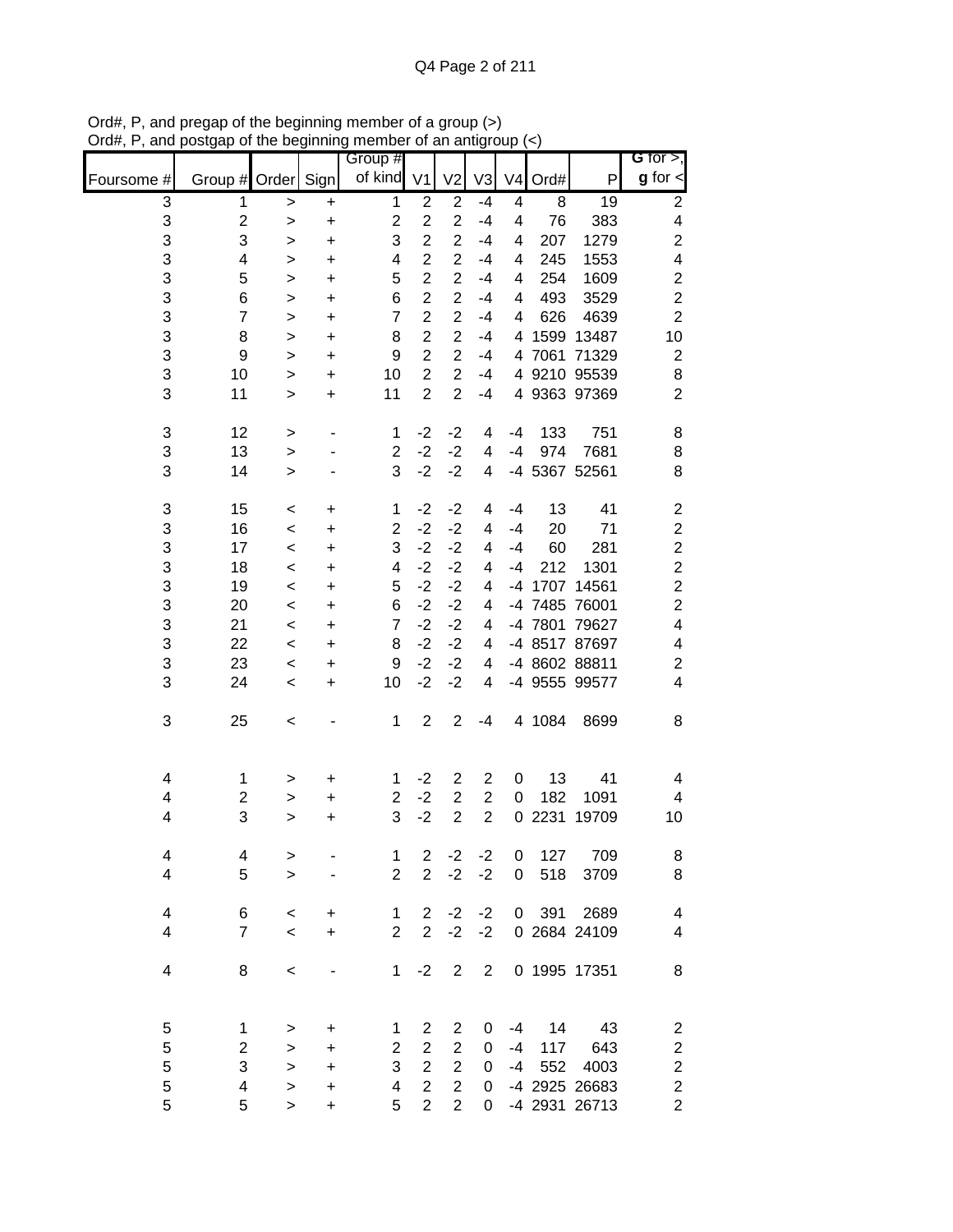|                |                    | ບ. ແມ່ນ ມັນຫຼາມມາມາຫຼ |           | <br>Group #             |                | <u>un un un</u> |                |                |           |                 | G for $>$ ,              |
|----------------|--------------------|-----------------------|-----------|-------------------------|----------------|-----------------|----------------|----------------|-----------|-----------------|--------------------------|
| Foursome #     | Group # Order Sign |                       |           | of kind                 | V <sub>1</sub> | V <sub>2</sub>  | V <sub>3</sub> |                | $V4$ Ord# | P               | $g$ for $\lt$            |
| 5              | 6                  | $\geq$                | $\ddot{}$ | 6                       | $\overline{2}$ | $\overline{2}$  | 0              |                |           | -4 5790 57097   | 8                        |
| 5              | $\overline{7}$     | $\, > \,$             |           | 1                       | $-2$           | $-2$            | 0              |                |           | 4 1787 15299    | 10                       |
| 5              | 8                  | $\,>$                 |           | $\overline{2}$          | $-2$           | $-2$            | 0              |                |           | 4 8607 88853    | 10                       |
| 5              | 9                  | $\geq$                |           | 3                       | $-2$           | $-2$            | 0              |                |           | 4 9313 96749    | 10                       |
|                |                    |                       |           |                         |                |                 |                |                |           |                 |                          |
| 5              | 10                 | $\,<$                 | +         | 1                       | $-2$           | $-2$            | 0              | 4              | 113       | 617             | $\overline{c}$           |
| 5              | 11                 | $\,<$                 | $\ddot{}$ | $\overline{2}$          | $-2$           | $-2$            | $\mathbf 0$    |                |           | 4 6566 65717    | $\sqrt{2}$               |
| 5              | 12                 | $\,<\,$               | $\ddot{}$ | 3                       | $-2$           | $-2$            | 0              |                |           | 4 8501 87557    | $\overline{2}$           |
| $\,$ 5 $\,$    | 13                 | $\,<$                 | -         | $\mathbf{1}$            | $\overline{2}$ | $\overline{2}$  | 0              | $-4$           |           | 422 2917        | 10                       |
| 5              | 14                 | $\,<$                 |           | $\overline{2}$          | $\overline{2}$ | $\overline{2}$  | 0              |                |           | -4 6006 59407   | 10                       |
|                |                    |                       |           |                         |                |                 |                |                |           |                 |                          |
| 6              | $\mathbf{1}$       | >                     | +         | $\mathbf{1}$            | $\overline{c}$ | 0               | $-4$           | 4              | 15        | 47              | 4                        |
| $\,$ 6 $\,$    | $\overline{c}$     | >                     | +         | $\overline{\mathbf{c}}$ | $\overline{c}$ | 0               | $-4$           | 4              | 199       | 1217            | 4                        |
| 6              | 3                  | $\,>$                 | +         | 3                       | $\overline{c}$ | 0               | $-4$           | 4              | 553       | 4007            | 4                        |
| 6              | 4                  | $\, > \,$             | +         | $\overline{\mathbf{4}}$ | $\overline{c}$ | 0               | $-4$           |                |           | 4 1702 14537    | 4                        |
| $\,$ 6 $\,$    | 5                  | $\, > \,$             | +         | $\mathbf 5$             | $\overline{c}$ | 0               | -4             |                |           | 4 2932 26717    | 4                        |
| $\,6$          | 6                  | $\geq$                | +         | $6\phantom{1}$          | $\overline{2}$ | 0               | $-4$           |                |           | 4 4349 41597    | $\overline{\mathcal{A}}$ |
| 6              | $\overline{7}$     | $\,<\,$               | +         | 1                       | $-2$           | 0               | 4              | $-4$           | 112       | 613             | 4                        |
| 6              | 8                  | $\,<$                 |           | 1                       | $\overline{2}$ | 0               | $-4$           |                |           | 4 4192 39869    | 8                        |
|                |                    |                       |           |                         |                |                 |                |                |           |                 |                          |
| $\overline{7}$ | 1                  | $\,$                  | +         | 1                       | 0              | $-4$            | 4              | $-2$           | 16        | 53              | 6                        |
| $\overline{7}$ | $\overline{c}$     | $\geq$                | +         | $\overline{2}$          | $\pmb{0}$      | $-4$            | $\overline{4}$ | $-2$           | 56        | 263             | 6                        |
| $\overline{7}$ | 3                  | $\,>$                 | $\ddot{}$ | 3                       | 0              | $-4$            | 4              |                |           | -2 1703 14543   | 6                        |
| $\overline{7}$ | 4                  | $\,>$                 | $\ddot{}$ | $\overline{\mathbf{4}}$ | 0              | $-4$            | 4              |                |           | -2 4350 41603   | 6                        |
| $\overline{7}$ | 5                  | $\, > \,$             | $\ddot{}$ | 5                       | 0              | $-4$            | $\overline{4}$ |                |           | -2 5258 51413   | 6                        |
| $\overline{7}$ | 6                  | $\,<$                 | $\ddot{}$ | 1                       | 0              | 4               | $-4$           | $\overline{2}$ | 630       | 4657            | 6                        |
| $\overline{7}$ | $\overline{7}$     | $\prec$               | +         | $\overline{\mathbf{c}}$ | 0              | 4               | $-4$           |                |           | 2 7065 71347    | 6                        |
|                |                    |                       |           |                         |                |                 |                |                |           |                 |                          |
| $\overline{7}$ | 8                  | $\,<$                 |           | 1                       | 0              | -4              |                |                |           | 4 -2 2207 19463 | 6                        |
| 8              | 1                  | >                     | +         | 1                       | $-2$           | $-2$            | 4              | $-2$           | 19        | 67              | 6                        |
| 8              | $\overline{c}$     | $\geq$                | +         | $\overline{2}$          | $-2$           | $-2$            | 4              | $-2$           | 352       | 2377            | 6                        |
| 8              | 3                  | $\, > \,$             |           | 3                       | $-2$           | $-2$            | 4              |                |           | -2 2409 21487   | 6                        |
| 8              | 4                  | $\geq$                | +<br>+    | 4                       | $-2$           | $-2$            | 4              |                |           | -2 5714 56369   | 10                       |
|                |                    |                       |           |                         |                |                 |                |                |           |                 |                          |
| 8              | 5                  | >                     |           | 1                       | $\overline{2}$ | $\overline{2}$  | -4             |                |           | 2 1534 12893    | 4                        |
| 8              | 6                  | $\geq$                |           | $\overline{2}$          | $\overline{2}$ | $\overline{2}$  | $-4$           |                |           | 2 2900 26399    | 6                        |
| 8              | $\overline{7}$     | $\geq$                |           | 3                       | $\overline{c}$ | $\overline{2}$  | $-4$           |                |           | 2 3369 31253    | 4                        |
| 8              | 8                  | >                     |           | 4                       | $\overline{c}$ | $\overline{2}$  | $-4$           |                |           | 2 3603 33623    | 4                        |
| 8              | 9                  | $\geq$                |           | 5                       | $\overline{2}$ | $\overline{2}$  | -4             |                |           | 2 5846 57713    | 4                        |

Ord#, P, and pregap of the beginning member of a group (>) Ord#, P, and postgap of the beginning member of an antigroup (<)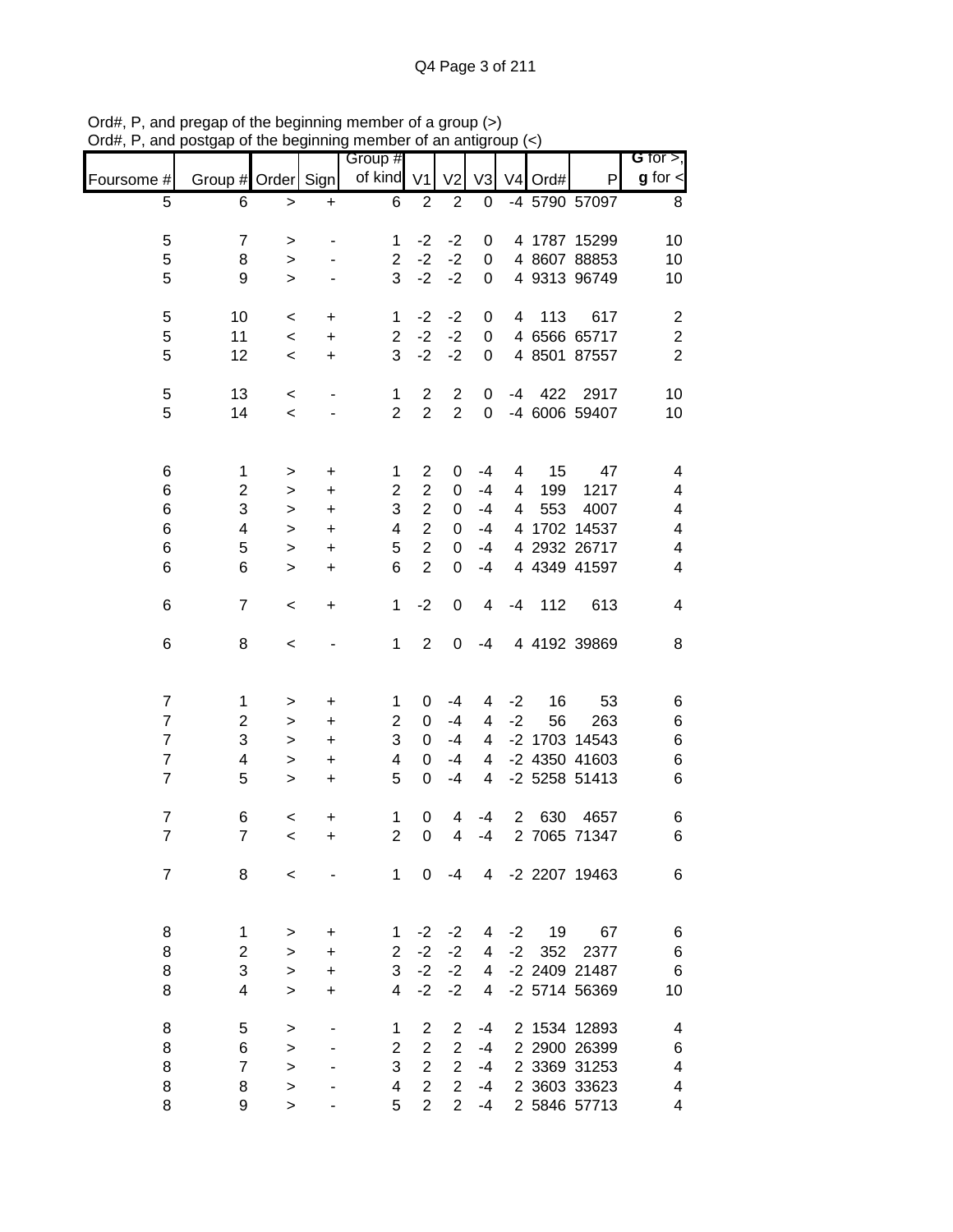|            |                                |                     |                        | Group #                 |                                  |                     |                |                                |           |                      | G for $>$ ,                  |
|------------|--------------------------------|---------------------|------------------------|-------------------------|----------------------------------|---------------------|----------------|--------------------------------|-----------|----------------------|------------------------------|
| Foursome # | Group # Order Sign             |                     |                        | of kind V1              |                                  | V <sub>2</sub>      | V <sub>3</sub> |                                | V4 Ord#   | P                    | $g$ for $\lt$                |
| 8          | 10                             | $\geq$              |                        | $\,6$                   | $\boldsymbol{2}$                 | $\overline{2}$      | $-4$           |                                |           | 2 5893 58193         | 4                            |
| 8          | 11                             | $\,<\,$             | +                      | 1                       | $\overline{\mathbf{c}}$          | $\overline{2}$      | -4             | $\overline{2}$                 | 255       | 1613                 | 6                            |
| 8          | 12                             | $\,<$               | +                      | $\mathbf 2$             | $\overline{c}$                   | $\overline{c}$      | $-4$           | $\overline{2}$                 | 544       | 3923                 | 6                            |
| 8          | 13                             | $\,<$               | +                      | 3                       | $\overline{c}$                   | $\overline{c}$      | $-4$           |                                | 2 1451    | 12113                | $\,6$                        |
| 8          | 14                             | $\,<\,$             | +                      | $\overline{\mathbf{4}}$ | $\overline{2}$                   | $\overline{2}$      | $-4$           |                                |           | 2 5144 50101         | 10                           |
| 8          | 15                             | $\,<$               | $\ddot{}$              | 5                       | $\overline{2}$                   | $\overline{2}$      | $-4$           |                                |           | 2 8448 86969         | 12                           |
| 8          | 16                             | $\,<$               | $\overline{a}$         | 1                       | $-2$                             | $-2$                | 4              | $-2$                           | 134       | 757                  | 4                            |
| 8          | 17                             | $\,<\,$             |                        | $\overline{2}$          | $-2$                             | $-2$                | 4              |                                |           | -2 2115 18457        | $\overline{\mathbf{4}}$      |
| 8          | 18                             | $\,<$               |                        | 3                       | $-2$                             | $-2$                | 4              |                                |           | -2 3970 37507        | $\overline{\mathbf{4}}$      |
| 8          | 19                             | $\,<$               |                        | $\overline{\mathbf{4}}$ | $-2$                             | $-2$                | 4              |                                |           | -2 4491 42961        | 6                            |
| 8          | 20                             | $\,<$               |                        | 5                       | $-2$                             | $-2$                | 4              |                                |           | -2 7208 72907        | 4                            |
|            |                                |                     |                        |                         | $-2$                             |                     |                |                                |           | 71                   |                              |
| 9          | $\mathbf 1$                    | >                   | $\ddot{}$              | 1                       | $-2$                             | 4                   | $-2$<br>$-2$   | $\overline{2}$<br>$\mathbf{2}$ | 20        |                      | 4<br>$\overline{\mathbf{4}}$ |
| 9<br>9     | $\boldsymbol{2}$<br>3          | >                   | +                      | $\overline{c}$<br>3     | $-2$                             | 4<br>4              | $-2$           |                                | 353       | 2381<br>2 2132 18671 |                              |
| 9          | 4                              | $\, > \,$           | +                      | 4                       | $-2$                             | 4                   | $-2$           |                                |           | 2 7976 81551         | 10<br>4                      |
|            |                                | $\geq$              | $\ddot{}$              |                         |                                  |                     |                |                                |           |                      |                              |
| 9          | 5                              | >                   | ٠                      | 1                       | $\overline{c}$                   | $-4$                | $\overline{2}$ |                                |           | -2 1573 13229        | 10                           |
| 9          | 6                              | $\,>$               |                        | $\overline{2}$          | $\overline{2}$                   | $-4$                | $\overline{2}$ |                                |           | -2 2901 26407        | 8                            |
| 9          | $\overline{7}$                 | $\,<$               | +                      | 1                       | $\overline{2}$                   | $-4$                | $\overline{2}$ |                                |           | -2 4470 42743        | 8                            |
| 9          | 8                              | $\,<$               | $\ddot{}$              | $\overline{2}$          | $\overline{2}$                   | $-4$                | $\overline{2}$ |                                |           | -2 8718 90019        | $\overline{\mathbf{4}}$      |
| 9          | 9                              | $\,<$               |                        | 1                       | $-2$                             | 4                   | $-2$           |                                |           | 2 4490 42953         | 8                            |
| 10         | 1                              | >                   | +                      | 1                       | 4                                | $-2$                | $\overline{c}$ | 2                              | 21        | 73                   | $\overline{\mathbf{c}}$      |
| 10         | $\overline{c}$                 | >                   | +                      | $\overline{2}$          | 4                                | $-2$                | $\overline{2}$ | $\overline{2}$                 | 84        | 433                  | $\overline{\mathbf{c}}$      |
| 10         | 3                              | >                   | +                      | 3                       | 4                                | $-2$                | $\overline{2}$ |                                |           | 2 3034 27793         | $\overline{\mathbf{c}}$      |
| 10         | $\overline{\mathbf{4}}$        | $\geq$              | $\ddot{}$              | 4                       | 4                                | $-2$                | $\overline{2}$ |                                |           | 2 3429 31963         | $\, 6$                       |
| 10         | 5                              | >                   | +                      | 5                       | $\overline{4}$                   | $-2$                | $\overline{2}$ |                                |           | 2 3494 32563         | $\overline{2}$               |
| 10         | 6                              | $\, > \,$           |                        | $\mathbf{1}$            | $-4$                             | 2                   |                |                                |           | -2 -2 8298 85223     | 10                           |
| 10         | $\overline{7}$                 | $\,<\,$             | +                      | 1                       | -4                               | $\overline{2}$      | $-2$           |                                |           | -2 2569 23027        | $\overline{c}$               |
| 10         | 8                              | $\,<$               | +                      | $\overline{2}$          | $-4$                             | $\overline{2}$      | $-2$           |                                |           | -2 8885 91967        | $\overline{2}$               |
| 10         | 9                              | $\,<\,$             |                        | 1                       | 4                                | $-2$                | $\overline{2}$ |                                | 2 663     | 4957                 | 10                           |
| 10         | 10                             | $\,<$               |                        | $\overline{2}$          | $\overline{4}$                   | $-2$                | $\overline{2}$ |                                |           | 2 9228 95737         | 10                           |
| 11         |                                |                     |                        |                         |                                  |                     |                |                                |           |                      |                              |
|            | $\mathbf{1}$<br>$\overline{c}$ | >                   | +                      | 1<br>$\overline{2}$     | $\overline{2}$<br>$\overline{2}$ | 2<br>$\overline{2}$ | $-4$<br>$-4$   | $-2$<br>$-2$                   | 23        | 83                   | 4                            |
| 11<br>11   | 3                              | $\geq$              | $\ddot{}$              | 3                       | $\overline{c}$                   | $\overline{2}$      | $-4$           | $-2$                           | 86<br>227 | 443<br>1433          | 4<br>4                       |
| 11         | 4                              | $\, > \,$<br>$\geq$ | $\ddot{}$<br>$\ddot{}$ | $\overline{4}$          | $\overline{2}$                   | $\overline{2}$      | $-4$           | $-2$                           | 392       | 2693                 | 4                            |
|            |                                |                     |                        |                         |                                  |                     |                |                                |           |                      |                              |

Ord#, P, and pregap of the beginning member of a group (>) Ord#, P, and postgap of the beginning member of an antigroup (<)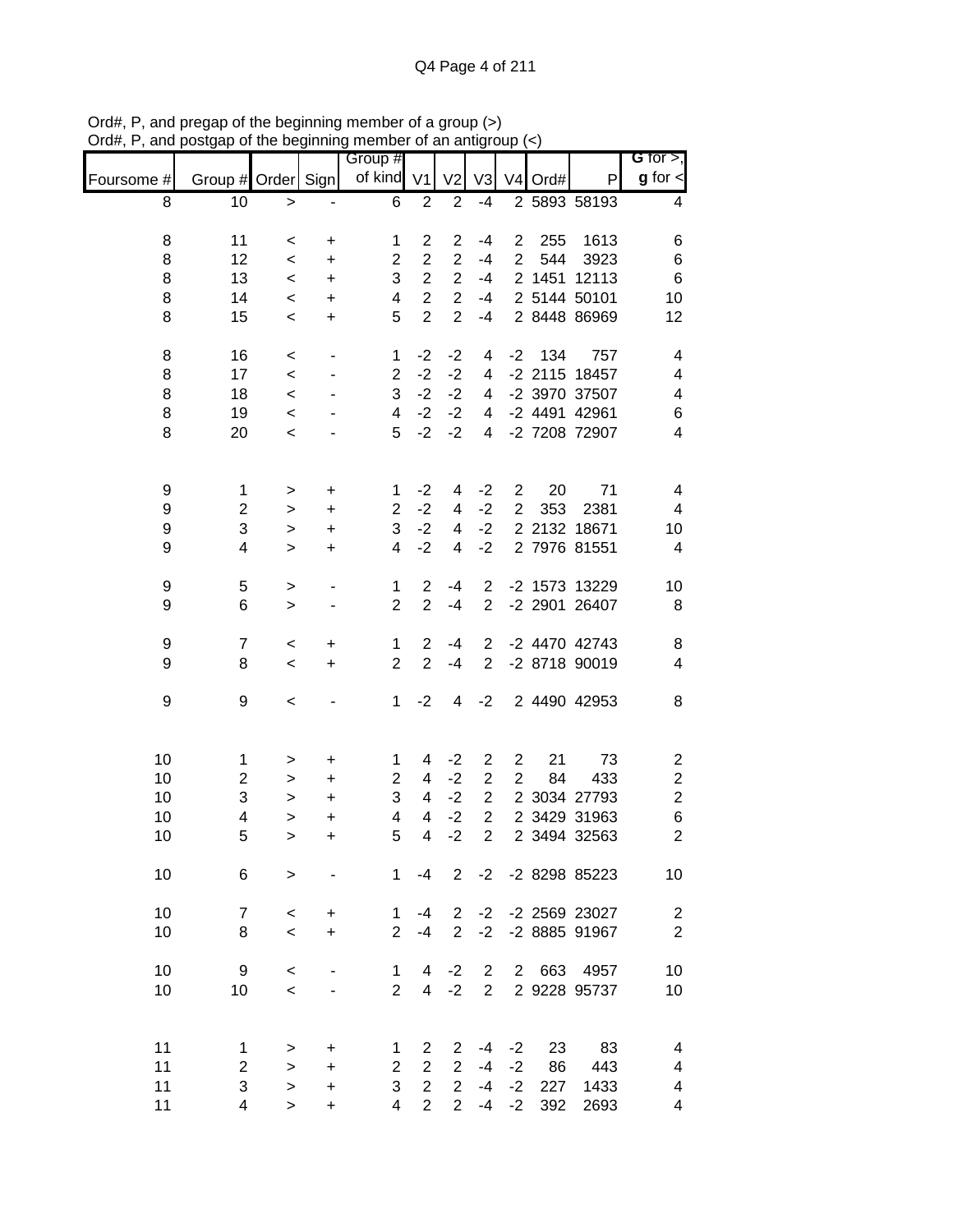| ana        |                                |                          |                          | $\sim$ or and $\sim$ or an $\sim$ or an analytical $\sim$<br>Group # |                         |                |                |                |          |                          | G for $>$ ,                               |
|------------|--------------------------------|--------------------------|--------------------------|----------------------------------------------------------------------|-------------------------|----------------|----------------|----------------|----------|--------------------------|-------------------------------------------|
| Foursome # | Group # Order Sign             |                          |                          | of kind V1                                                           |                         | V <sub>2</sub> | V <sub>3</sub> |                | V4 Ord#  | P                        | $g$ for $\lt$                             |
| 11         | 5                              | $\geq$                   | $\ddot{}$                | 5                                                                    | $\overline{2}$          | $\overline{2}$ | $-4$           |                |          | -2 3515 32783            | 4                                         |
| 11         | 6                              | $\, >$                   |                          | 1                                                                    | $-2$                    | $-2$           | 4              |                |          | 2 5913 58403             | 10                                        |
| 11         | $\overline{7}$                 | $\geq$                   | $\overline{\phantom{a}}$ | $\overline{2}$                                                       | $-2$                    | $-2$           | $\overline{4}$ |                |          | 2 9288 96451             | 8                                         |
| 11         | 8                              | $\,<$                    | $\ddot{}$                | $\mathbf 1$                                                          | $-2$                    | $-2$           | 4              |                | 2 809    | 6217                     | 4                                         |
| 11         | 9                              | $\overline{\phantom{a}}$ | $\ddot{}$                | $\overline{2}$                                                       | $-2$                    | $-2$           | $\overline{4}$ |                |          | 2 2402 21397             | 4                                         |
| 11         | 10                             | $\,<$                    | $\ddot{}$                | 3                                                                    | $-2$                    | $-2$           | $\overline{4}$ |                |          | 2 8043 82237             | 4                                         |
| 11         | 11                             | $\prec$                  | $\ddot{}$                | $\overline{4}$                                                       | $-2$                    | $-2$           | 4              |                |          | 2 9169 95107             | $\overline{\mathbf{4}}$                   |
| 11         | 12                             | $\,<$                    |                          | $\mathbf{1}$                                                         | $\overline{2}$          | $\overline{2}$ |                |                |          | -4 -2 1249 10169         | 8                                         |
| 12         | $\mathbf 1$                    | $\,$                     | +                        | 1                                                                    | $\overline{2}$          | -4             | $-2$           | $\mathbf{2}$   | 24       | 89                       | 6                                         |
| 12         | $\overline{2}$                 | $\,>$                    | +                        | $\overline{c}$                                                       | $\overline{2}$          | $-4$           | $-2$           | $\overline{2}$ | 87       | 449                      | $\,6$                                     |
| 12         | 3                              | $\,$                     | +                        | 3                                                                    | $\overline{c}$          | $-4$           | $-2$           |                |          | 2 3824 35999             | $\boldsymbol{6}$                          |
| 12         | 4                              | $\geq$                   | $\ddot{}$                | $\overline{4}$                                                       | $\overline{2}$          | $-4$           | $-2$           |                |          | 2 8921 92369             | $\,6$                                     |
| 12         | 5                              | $\,>$                    | $\blacksquare$           | 1                                                                    | $-2$                    | 4              | $\overline{2}$ |                | $-2$ 516 | 3697                     | 6                                         |
| 12         | 6                              | $\,$                     | $\overline{\phantom{a}}$ | $\overline{2}$                                                       | $-2$                    | $\overline{4}$ | $\overline{2}$ |                |          | -2 9289 96457            | $\,6$                                     |
| 12         | $\overline{7}$                 | $\,<\,$                  | +                        | 1                                                                    | $-2$                    | 4              | $2^{\circ}$    |                | $-2$ 305 | 2011                     | 6                                         |
| 12         | 8                              | $\prec$                  | $\ddot{}$                | $\overline{2}$                                                       | $-2$                    | $\overline{4}$ | $\overline{2}$ |                |          | -2 2204 19441            | 6                                         |
| 12         | 9                              | $\,<$                    | $\ddot{}$                | 3                                                                    | $-2$                    | $\overline{4}$ | $\overline{2}$ |                |          | -2 9168 95101            | 6                                         |
| 12         | 10                             | $\,<\,$                  |                          | $\mathbf{1}$                                                         | $\overline{2}$          | -4             | $-2$           |                | 2 160    | 941                      | 6                                         |
| 12         | 11                             | $\overline{\phantom{a}}$ |                          | $\overline{2}$                                                       | $\overline{2}$          | $-4$           | $-2$           |                |          | 2 5147 50123             | $\,6$                                     |
| 13         | $\mathbf{1}$                   | $\,$                     | +                        | $\mathbf{1}$                                                         |                         | $-4$ $-2$      | $\overline{2}$ | $-2$           | 25       | 97                       | 8                                         |
| 13         | $\overline{2}$                 | $\geq$                   | $+$                      | $\overline{2}$                                                       | $-4$                    | $-2$           | 2              | $-2$           | 483      | 3457                     | 8                                         |
| 13         | 3                              | >                        |                          | $\mathbf 1$                                                          | 4                       | $\overline{2}$ | $-2$           |                |          | 2 6092 60383             | 10                                        |
| 13         | 4                              | $\,<$                    | $\ddot{}$                | 1                                                                    | 4                       | $\overline{c}$ | $-2$           |                |          | 2 2203 19433             | 8                                         |
| 13         | $\,$ 5 $\,$                    | $\,<$                    | $\ddot{}$                | $\overline{c}$                                                       | $\overline{\mathbf{4}}$ | $\overline{2}$ | $-2$           |                |          | 2 2366 21023             | 8                                         |
| 13         | $\,6$                          | $\,<$                    | $\ddot{}$                | 3                                                                    | 4                       | $\overline{2}$ | $-2$           |                |          | 2 2497 22283             | 8                                         |
| 13         | $\overline{7}$                 | $\,<$                    | $\ddot{}$                | 4                                                                    | 4                       | $\overline{2}$ | $-2$           |                |          | 2 4563 43793             | 8                                         |
| 13         | 8                              | $\,<$                    | $\ddot{}$                | 5                                                                    | 4                       | $\overline{2}$ | $-2$           |                |          | 2 5622 55343             | 8                                         |
|            |                                |                          |                          |                                                                      |                         |                |                |                |          |                          |                                           |
| 14         | $\mathbf{1}$<br>$\overline{2}$ | $\, >$                   | $\ddot{}$                | $\mathbf{1}$<br>$\overline{2}$                                       | $\overline{2}$          | $2 -2$         |                | $2 \t10$       | 27       | 103<br>2 10 1868 16063   | $\overline{\mathbf{c}}$<br>$\overline{2}$ |
| 14         |                                | $\geq$                   | $\ddot{}$                |                                                                      |                         | $-2$           |                |                |          |                          |                                           |
| 14         | 3                              | $\,<$                    | $\ddot{}$                |                                                                      |                         |                |                |                |          | 1 -2 2 -2 -10 2201 19427 | $\boldsymbol{2}$                          |
| 15         | $\mathbf{1}$                   | $\, > \,$                | +                        | 1                                                                    | $-2$                    |                |                | $2 10 - 10$    | 28       | 107                      | $\overline{\mathbf{4}}$                   |

Ord#, P, and pregap of the beginning member of a group (>) Ord#, P, and postgap of the beginning member of an antigroup (<)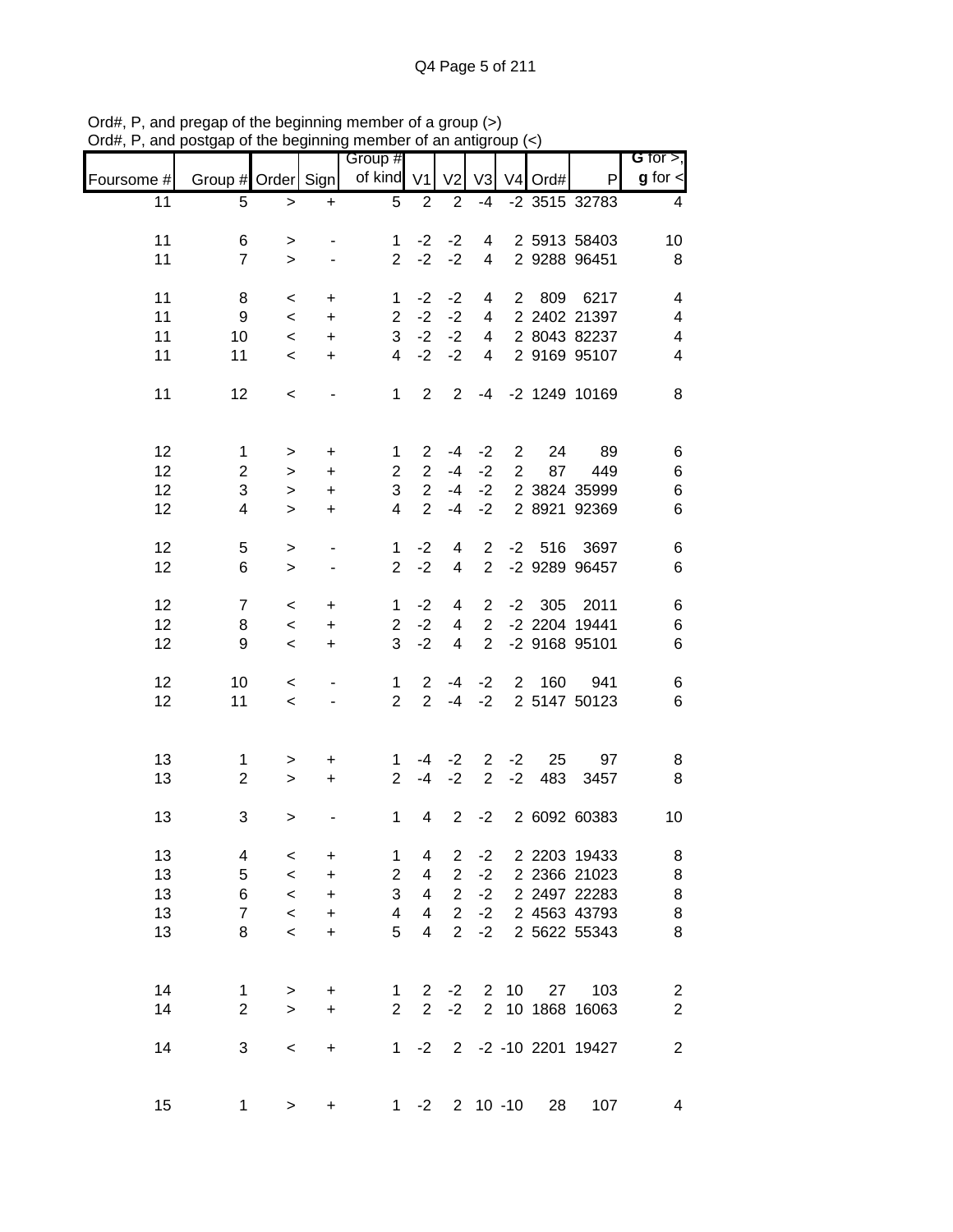|            |                         |                  |                              | Group #             |                                  |                        |                                  |                |                |                                | G for $>$ ,              |
|------------|-------------------------|------------------|------------------------------|---------------------|----------------------------------|------------------------|----------------------------------|----------------|----------------|--------------------------------|--------------------------|
| Foursome # | Group # Order Sign      |                  |                              | of kind             | V <sub>1</sub>                   | V <sub>2</sub>         |                                  |                | V3 V4 Ord#     | P                              | $g$ for $\lt$            |
| 15         | $\overline{c}$          | $\,>$            | $\ddot{}$                    | $\overline{2}$      | $-2$                             | $\overline{2}$         |                                  | $10 - 10$      | 148            | 857                            | $\overline{4}$           |
| 15         | 3                       | $\,>$            | $\ddot{}$                    | 3                   | $-2$                             | $\overline{2}$         |                                  |                |                | 10 -10 1869 16067              | 4                        |
| 15         | 4                       | $\geq$           | $\ddot{}$                    | 4                   | $-2$                             | $\overline{2}$         |                                  |                |                | 10 -10 5544 54497              | $\overline{\mathbf{4}}$  |
| 15         | 5                       | $\,>$            |                              | 1                   | $\overline{2}$                   |                        | $-2 - 10$                        |                |                | 10 3229 29803                  | 14                       |
| 15<br>15   | 6<br>$\overline{7}$     | $\,<\,$<br>$\,<$ | $\ddot{}$<br>$\ddot{}$       | 1<br>$\overline{2}$ | $\overline{2}$<br>$\overline{2}$ |                        | $-2 - 10$<br>$-2 - 10$           | 10             | 153<br>10 1041 | 883<br>8293                    | 4<br>4                   |
| 16         | $\mathbf{1}$            | $\, > \,$        | +                            | 1                   | $\mathbf{2}^{\prime}$            |                        | $10 - 10$                        | $\overline{2}$ | 29             | 109                            | $\overline{c}$           |
| 16         | $\overline{2}$          | $\, > \,$        | $\ddot{}$                    | $\overline{2}$      | $\overline{2}$                   |                        | $10 - 10$                        |                |                | 2 1870 16069                   | $\overline{2}$           |
| 16<br>16   | 3<br>4                  | ><br>$\geq$      |                              | $\mathbf 1$<br>2    |                                  | $-2 - 10$<br>$-2 - 10$ | 10<br>10                         |                |                | -2 2738 24749<br>-2 3230 29819 | 16<br>16                 |
|            |                         |                  |                              |                     |                                  |                        |                                  |                |                |                                |                          |
| 16<br>16   | 5                       | $\,<$            | +                            | 1                   |                                  | $-2 - 10$<br>$-2 - 10$ | 10                               |                | $-2$ 1040      | 8291<br>-2 2415 21521          | $\sqrt{2}$               |
| 16         | 6<br>$\overline{7}$     | $\,<$<br>$\,<$   | +<br>$\ddot{}$               | $\overline{2}$<br>3 |                                  | $-2 - 10$              | 10<br>10                         |                |                | -2 2909 26489                  | $\boldsymbol{2}$<br>8    |
|            |                         |                  |                              |                     |                                  |                        |                                  |                |                |                                |                          |
| 17         | $\mathbf 1$             | >                | $\ddot{}$                    | 1                   |                                  | $10 - 10$              | $\overline{2}$                   | $-4$           | 30             | 113                            | 4                        |
| 17         | $\overline{\mathbf{c}}$ | >                | +                            | $\overline{2}$      |                                  | $10 - 10$              | $\overline{2}$                   | $-4$           | 250            | 1583                           | 4                        |
| 17         | 3                       | >                | +                            | 3                   |                                  | $10 - 10$              | $\overline{2}$                   |                | -4 1077        | 8647                           | 6                        |
| 17         | 4                       | >                | $\ddot{}$                    | 4                   |                                  | $10 - 10$              | $\overline{2}$                   |                | -4 1487        | 12457                          | $\,6$                    |
| 17         | 5                       | $\, > \,$        | $\ddot{}$                    | 5                   |                                  | $10 - 10$              | $\overline{2}$                   |                | -4 1581        | 13313                          | 4                        |
| 17<br>17   | 6<br>$\overline{7}$     | $\,>$            | $\ddot{}$                    | 6<br>$\overline{7}$ |                                  | $10 - 10$<br>$10 - 10$ | $\overline{2}$<br>$\overline{2}$ |                |                | -4 4043 38303<br>-4 4075 38677 | 4                        |
| 17         | 8                       | $\geq$<br>$\geq$ | $\ddot{}$<br>$\ddot{}$       | 8                   |                                  | $10 - 10$              | $\overline{2}$                   |                |                | -4 4938 47917                  | 6<br>6                   |
| 17         | 9                       | $\geq$           | +                            | 9                   |                                  | $10 - 10$              | $\overline{2}$                   |                |                | -4 6959 70207                  | 6                        |
| 17         | 10                      | $\, > \,$        | $\ddot{}$                    | 10                  |                                  | $10 - 10$              | $\overline{2}$                   |                |                | -4 9143 94823                  | 4                        |
| 17         | 11                      | >                |                              |                     | $1 - 10$                         | 10                     | $-2$                             |                |                | 4 9120 94559                   | 12                       |
| 17         | 12                      | $\,<$            | $\ddot{}$                    |                     | $1 - 10$                         | 10                     | $-2$                             |                |                | 4 2414 21517                   | 4                        |
| 17         | 13                      | $\,<$            | $\ddot{}$                    |                     | $2 - 10$                         | 10                     | $-2$                             |                |                | 4 4577 43987                   | $\overline{\mathcal{A}}$ |
| 17         | 14                      | $\,<$            | $\ddot{}$                    |                     | $3 - 10$                         | 10                     | $-2$                             |                |                | 4 6769 67957                   | $\overline{\mathcal{A}}$ |
| 17         | 15                      | $\,<\,$          | +                            |                     | $4 - 10$                         | 10                     | $-2$                             |                |                | 4 7618 77543                   | $\,6$                    |
| 17         | 16                      | $\,<$            | $\qquad \qquad \blacksquare$ |                     |                                  | $1 10 - 10$            |                                  |                |                | 2 -4 1285 10501                | $12 \,$                  |
| 17         | 17                      | $\,<$            | ۰                            |                     |                                  | $2 10 - 10$            |                                  |                |                | 2 -4 7360 74611                | 12                       |
| 18         | 1                       | $\,>$            | +                            |                     | $1 - 10$                         | $\mathbf{2}$           | -4                               |                | 31<br>8        | 127                            | 14                       |
| 18         | $\overline{c}$          | $\,$             | +                            |                     | $2 - 10$                         | $\overline{2}$         | $-4$                             |                |                | 8 2758 24967                   | 14                       |
| 18         | 3                       | $\geq$           | +                            |                     | $3 - 10$                         | 2                      | -4                               |                |                | 8 4939 47933                   | 16                       |
| 18         | 4                       | $\geq$           | $\overline{\phantom{m}}$     |                     | $1 10$                           | $-2$                   |                                  |                |                | 4 -8 9121 94561                | $\overline{c}$           |

Ord#, P, and pregap of the beginning member of a group (>) Ord#, P, and postgap of the beginning member of an antigroup (<)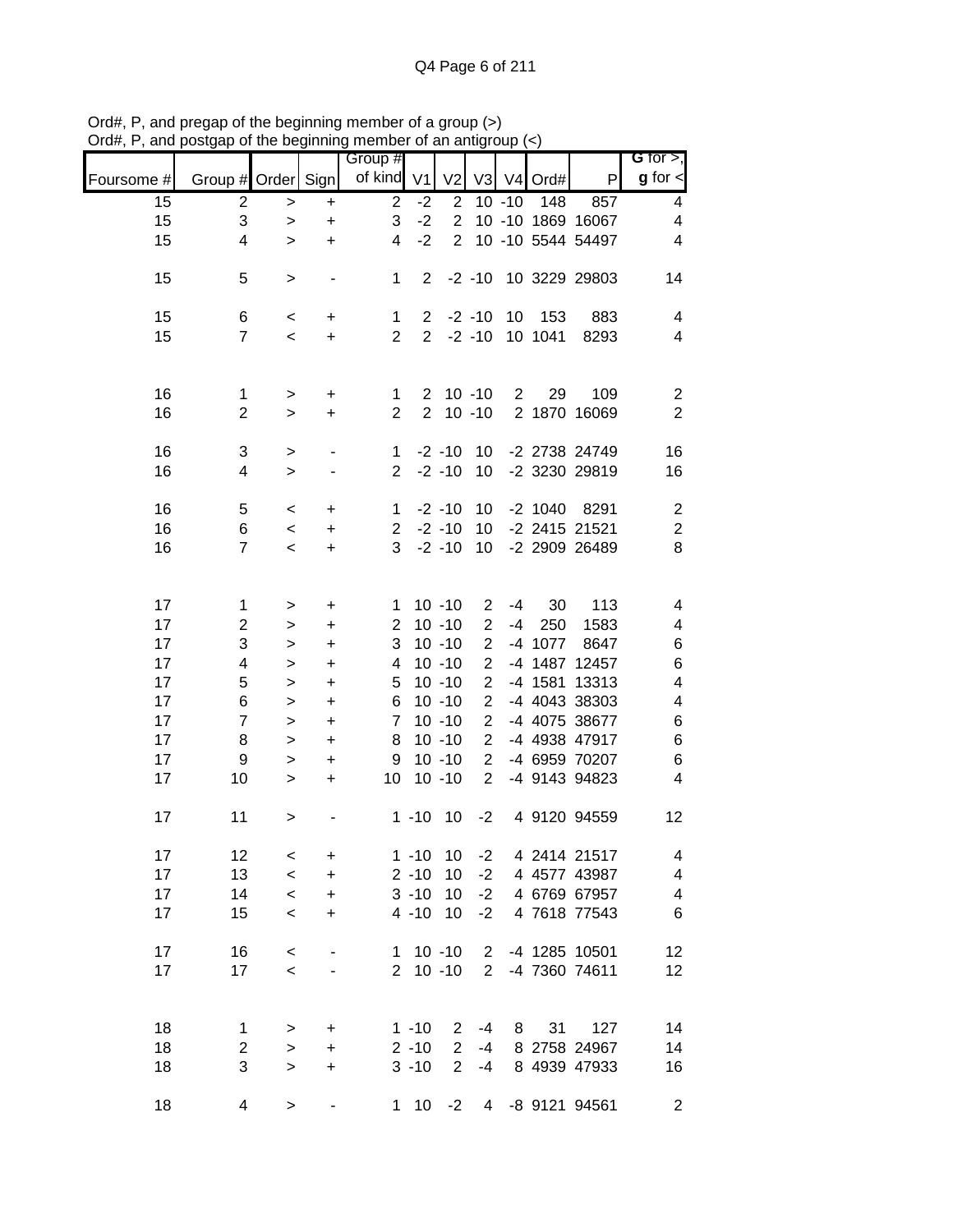|            |                         |                        |                          | Group #                 |                                  |                |                |                |            |                                | G for $>$ ,             |
|------------|-------------------------|------------------------|--------------------------|-------------------------|----------------------------------|----------------|----------------|----------------|------------|--------------------------------|-------------------------|
| Foursome # | Group # Order Sign      |                        |                          | of kind V1              |                                  | V <sub>2</sub> | V <sub>3</sub> | V <sub>4</sub> | Ord#       | $\mathsf{P}$                   | $g$ for $\textsf{d}$    |
| 18         | 5                       | $\,<$                  | $\ddot{}$                | 1                       | 10                               | $-2$           | 4              |                |            | -8 4576 43973                  | 14                      |
| 18         | 6                       | $\,<$                  |                          |                         | $1 - 10$                         | $\overline{2}$ | -4             |                |            | 8 7359 74609                   | $\boldsymbol{2}$        |
| 18         | $\overline{7}$          | $\,<$                  |                          |                         | $2 - 10$                         | $\overline{2}$ | $-4$           |                |            | 8 7428 75389                   | $\overline{2}$          |
| 19         | 1                       | $\, > \,$              | $\ddot{}$                | 1                       | $\overline{2}$                   | $-4$           | 8              | -8             | 32         | 131                            | 4                       |
| 19<br>19   | $\overline{c}$<br>3     | $\, > \,$<br>$\, > \,$ | $\ddot{}$<br>$\ddot{}$   | $\overline{c}$<br>3     | $\overline{2}$<br>$\overline{2}$ | $-4$<br>$-4$   | 8<br>8         | -8<br>-8       | 170<br>670 | 1013<br>5003                   | 4<br>4                  |
| 19         | 4                       | $\,>$                  | $\ddot{}$                | 4                       | $\overline{2}$                   | $-4$           | 8              | -8             | 771        | 5861                           | 4                       |
| 19         | 5                       | $\geq$                 | $\ddot{}$                | 5                       | $\overline{2}$                   | $-4$           | 8              | -8             | 956        | 7541                           | 4                       |
| 19         | 6                       | $\,>$                  | $\ddot{}$                | 6                       | $\overline{2}$                   | $-4$           | 8              |                |            | -8 2568 23021                  | 4                       |
| 19         | $\overline{7}$          | $\geq$                 | $\ddot{}$                | $\overline{7}$          | $\overline{2}$                   | $-4$           | 8              |                |            | -8 3595 33581                  | $\overline{\mathbf{4}}$ |
| 19         | 8                       | $\, > \,$              | $\ddot{}$                | 8                       | $\overline{2}$                   | $-4$           | 8              |                |            | -8 4836 46811                  | $\overline{\mathbf{4}}$ |
| 19<br>19   | 9<br>10                 | $\geq$<br>$\geq$       | $\ddot{}$<br>$\ddot{}$   | 9<br>10                 | $\overline{2}$<br>$\overline{2}$ | $-4$<br>$-4$   | 8<br>8         |                |            | -8 5651 55681<br>-8 8739 90227 | 8<br>10                 |
|            |                         |                        |                          |                         |                                  |                |                |                |            |                                |                         |
| 19         | 11                      | $\geq$                 | ۰                        | 1                       | $-2$                             | 4              | -8             | 8              | 305        | 2011                           | 8                       |
| 19         | 12                      | $\geq$                 |                          | $\overline{c}$          | $-2$                             | 4              | -8             | 8              |            | 4720 45533                     | 10                      |
| 19         | 13                      | $\geq$                 |                          | 3                       | $-2$                             | 4              | -8             |                |            | 8 6111 60631                   | 8                       |
| 19         | 14                      | $\,<$                  | $\ddot{}$                | 1                       | $-2$                             | 4              | -8             | 8              | 85         | 439                            | 4                       |
| 19         | 15                      | $\,<\,$                | $\ddot{}$                | 2                       | $-2$                             | 4              | -8             | 8              | 895        | 6967                           | 4                       |
| 19         | 16                      | $\,<\,$                | $\ddot{}$                | 3                       | $-2$<br>$-2$                     | 4              | -8             | 8              |            | 6376 63607                     | $\overline{\mathbf{4}}$ |
| 19<br>19   | 17<br>18                | $\,<\,$<br>$\,<$       | $\ddot{}$<br>$\ddot{}$   | 4<br>5                  | $-2$                             | 4<br>4         | -8<br>-8       |                |            | 8 8817 91159<br>8 9335 96989   | 4<br>8                  |
|            |                         |                        |                          |                         |                                  |                |                |                |            |                                |                         |
| 19         | 19                      | $\,<$                  |                          | 1                       | $\overline{2}$                   | $-4$           | 8              | -8             | 589        | 4289                           | 8                       |
| 19         | 20                      | $\,<$                  | $\overline{\phantom{a}}$ | $\overline{\mathbf{c}}$ | $\overline{2}$                   | $-4$           | 8              |                |            | -8 1467 12269                  | 8                       |
| 19         | 21                      | $\,<$                  |                          | 3                       | $\overline{2}$                   | $-4$           | 8              |                |            | -8 8955 92699                  | 8                       |
| 20         | 1                       | $\geq$                 | +                        | 1                       | 8                                | -8             | 4              | 0              | 34         | 139                            | 2                       |
| 20         | $\overline{2}$          | $\geq$                 | +                        | 2                       | 8                                | -8             | 4              |                |            | 0 8349 85819                   | $\overline{c}$          |
| 20         | 3                       | $\,<$                  | $\ddot{}$                | 1                       | -8                               | 8              | $-4$           |                | 43<br>0    | 191                            | $\overline{\mathbf{c}}$ |
| 20         | $\overline{\mathbf{4}}$ | $\,<$                  | $\ddot{}$                | $\overline{c}$          | -8                               | 8              | $-4$           |                |            | 0 2930 26711                   | $\frac{2}{2}$           |
| 20         | 5                       | $\,<$                  | $\ddot{}$                | 3                       | -8                               | 8              | $-4$           |                |            | 0 6067 60101                   |                         |
| 20         | 6                       | $\prec$                |                          | 1                       | 8                                | -8             | 4              | 0              | 795        | 6091                           | 10                      |
| 21         | 1                       | $\,>$                  | $\ddot{}$                | 1                       | -8                               | 4              | 0              | $-2$           | 35         | 149                            | 10                      |
| 21         | $\overline{\mathbf{c}}$ | $\geq$                 | $\ddot{}$                | $\overline{2}$          | -8                               | 4              | 0              |                |            | -2 4408 42179                  | $10$                    |
| 21         | 3                       | $\geq$                 | $\ddot{}$                | 3                       | -8                               | 4              | $\pmb{0}$      |                |            | -2 8350 85829                  | 10                      |
| 21         | 4                       | $\,<$                  | +                        | 1                       | 8                                | $-4$           | $\pmb{0}$      | $\overline{c}$ | 42         | 181                            | 10                      |

Ord#, P, and pregap of the beginning member of a group (>) Ord#, P, and postgap of the beginning member of an antigroup (<)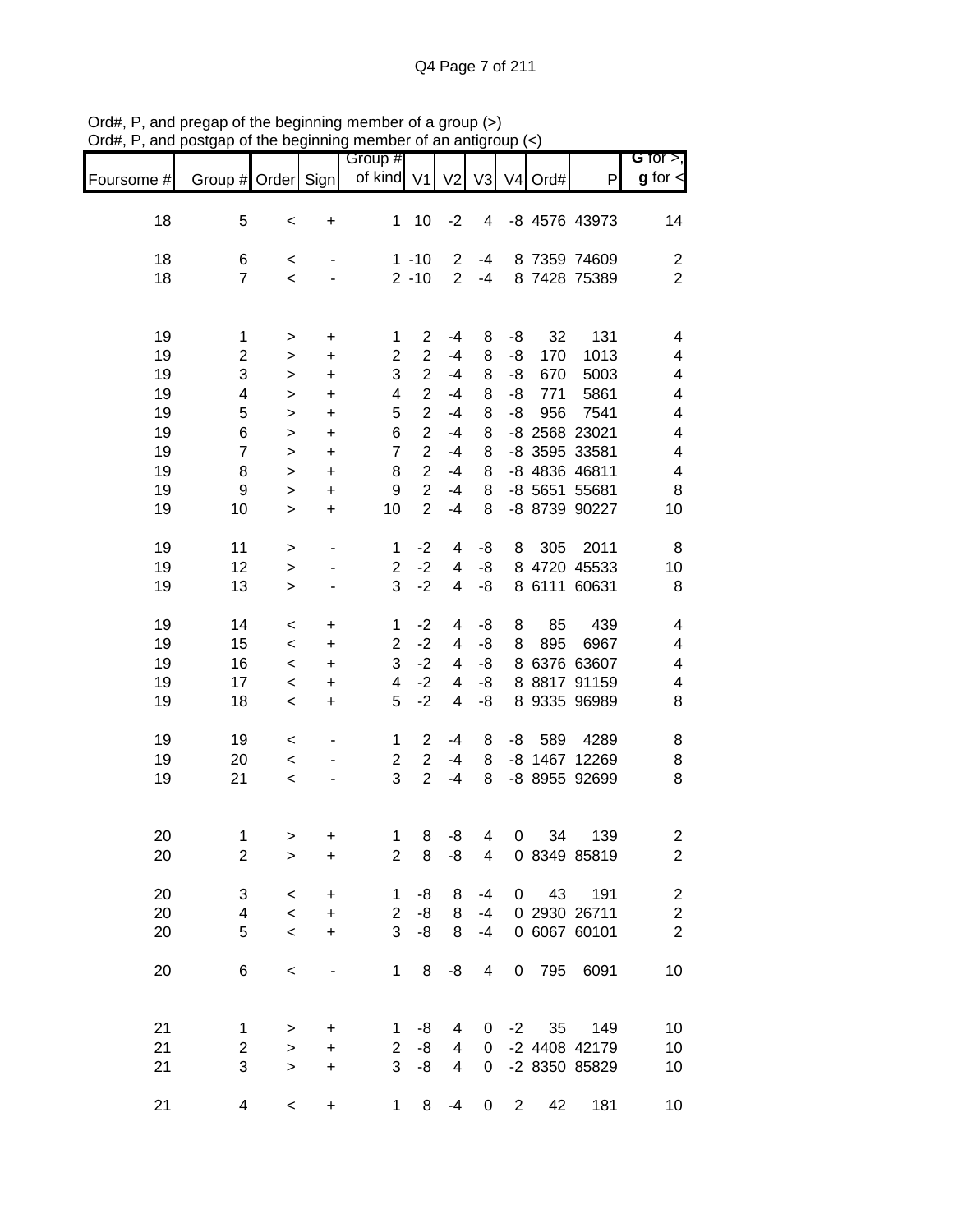|            |                  |           |                          | Group #                 |                          |                         |                |                |           |               | G for $>$ ,             |
|------------|------------------|-----------|--------------------------|-------------------------|--------------------------|-------------------------|----------------|----------------|-----------|---------------|-------------------------|
| Foursome # | Group # Order    |           | Sign                     | of kind V1              |                          | V <sub>2</sub>          | V3             |                | V4 Ord#   | P             | $g$ for $\lt$           |
| 21         | 5                | $\,<$     | $\ddot{}$                | $\overline{\mathbf{c}}$ | 8                        | $-4$                    | 0              |                |           | 2 2929 26701  | 10                      |
| 21         | 6                | $\,<$     | $\ddot{}$                | 3                       | 8                        | $-4$                    | $\mathbf 0$    |                |           | 2 6811 68491  | 10                      |
| 21         | $\overline{7}$   | $\,<$     |                          | $\mathbf{1}$            | -8                       | 4                       | 0              |                |           | -2 1791 15329 | $\boldsymbol{2}$        |
| 21         | 8                | $\prec$   |                          | $\overline{2}$          | -8                       | $\overline{\mathbf{4}}$ | 0              |                |           | -2 2660 23909 | $\overline{2}$          |
|            |                  |           |                          |                         |                          |                         |                |                |           |               |                         |
| 22         | 1                | $\, > \,$ | $\ddot{}$                | 1                       | 4                        | 0                       | $-2$           | $\overline{2}$ | 36        | 151           | $\overline{c}$          |
| 22         | $\overline{c}$   | >         | +                        | $\overline{2}$          | 4                        | 0                       | $-2$           |                |           | 2 3844 36217  | 8                       |
| 22         | 3                | $\geq$    | +                        | 3                       | 4                        | $\boldsymbol{0}$        | $-2$           |                |           | 2 8351 85831  | $\boldsymbol{2}$        |
| 22         | 4                | $\geq$    | +                        | 4                       | $\overline{\mathcal{A}}$ | $\boldsymbol{0}$        | $-2$           |                |           | 2 8906 92221  | $\overline{2}$          |
| 22         | 5                | $\,>$     | -                        | $\mathbf 1$             | $-4$                     | 0                       | $\overline{2}$ | $-2$           | 761       | 5801          | 10                      |
| 22         | 6                | $\geq$    |                          | $\overline{2}$          | $-4$                     | $\boldsymbol{0}$        | $\overline{2}$ |                |           | -2 2677 24071 | 10                      |
| 22         | $\overline{7}$   | $\, > \,$ |                          | 3                       | $-4$                     | $\mathbf 0$             | $\overline{2}$ |                |           | -2 4190 39857 | 10                      |
| 22         | 8                | $\,<\,$   | $\ddot{}$                | $\mathbf{1}$            | $-4$                     | 0                       | $\overline{2}$ | $-2$           | 41        | 179           | $\boldsymbol{2}$        |
| 22         | 9                | $\,<$     | $\ddot{}$                | $\overline{2}$          | $-4$                     | $\boldsymbol{0}$        | $\overline{2}$ |                |           | -2 2809 25469 | $\overline{2}$          |
| 22         | 10               | $\,<$     |                          | $\mathbf 1$             | 4                        | 0                       | $-2$           |                |           | 2 2380 21169  | 10                      |
| 22         | 11               | $\,<$     |                          | $\overline{\mathbf{c}}$ | $\overline{\mathcal{A}}$ | 0                       | $-2$           |                |           | 2 2659 23899  | 10                      |
| 22         | 12               | $\,<\,$   |                          | 3                       | $\overline{\mathcal{A}}$ | $\boldsymbol{0}$        | $-2$           |                |           | 2 3444 32089  | 10                      |
| 22         | 13               | $\,<\,$   |                          | 4                       | 4                        | 0                       | $-2$           |                |           | 2 4901 47533  | 10                      |
|            |                  |           |                          |                         |                          |                         |                |                |           |               |                         |
| 23         | 1                | >         | +                        | 1                       | $-4$                     | 8                       | -8             | 2              | 41        | 179           | 6                       |
| 23         | $\mathbf 2$      | $\, > \,$ | +                        | $\overline{2}$          | $-4$                     | 8                       | -8             |                | 2 1165    | 9419          | 6                       |
| 23         | 3                | $\, > \,$ | +                        | 3                       | $-4$                     | 8                       | -8             |                |           | 2 2928 26699  | 6                       |
| 23         | 4                | $\, > \,$ | +                        | 4                       | $-4$                     | 8                       | -8             |                |           | 2 6065 60089  | 6                       |
| 23         | 5                | $\, > \,$ | $\ddot{}$                | 5                       | $-4$                     | 8                       | -8             |                |           | 2 8740 90239  | 12                      |
| 23         | 6                | >         |                          | 1                       | 4                        | -8                      | 8              | $-2$           | 397       | 2719          | 6                       |
| 23         | $\overline{7}$   | $\geq$    |                          | $\overline{c}$          | $\overline{\mathbf{4}}$  | -8                      | 8              |                |           | -2 1784 15277 | 6                       |
| 23         | 8                | $\geq$    |                          | 3                       | 4                        | -8                      | 8              |                |           | -2 2228 19687 | 6                       |
| 23         | 9                | $\,<\,$   |                          | $\mathbf{1}$            | $-4$                     | 8                       | -8             |                |           | 2 6715 67421  | 6                       |
|            |                  |           |                          |                         |                          |                         |                |                |           |               |                         |
| 24         | 1                | >         | +                        | 1                       | 8                        | -8                      | $\overline{2}$ | $-2$           | 42        | 181           | $\boldsymbol{2}$        |
| 24         | $\overline{c}$   | $\geq$    | +                        | $\overline{2}$          | 8                        | -8                      | 2              | $-2$           | 141       | 811           | $\overline{\mathbf{c}}$ |
| 24         | 3                | $\geq$    | +                        | 3                       | 8                        | -8                      | $\overline{2}$ |                | $-2$ 1166 | 9421          | $\overline{\mathbf{c}}$ |
| 24         | 4                | $\, > \,$ | +                        | 4                       | 8                        | -8                      | $\overline{2}$ |                |           | -2 6316 62971 | $\overline{c}$          |
| 24         | 5                | $\geq$    | +                        | 5                       | 8                        | -8                      | $\overline{2}$ |                |           | -2 8741 90247 | 8                       |
| 24         | 6                | $\,>$     | $\overline{\phantom{0}}$ | 1                       | -8                       | 8                       | $-2$           |                |           | 2 2229 19697  | 10                      |
| 24         | $\boldsymbol{7}$ | $\,<$     | +                        | 1                       | -8                       | 8                       | $-2$           |                |           | 2 2070 18059  | $\overline{2}$          |
| 24         | 8                | $\,<$     | $\ddot{}$                | $\overline{2}$          | -8                       | 8                       | $-2$           |                |           | 2 9406 97859  | $\overline{c}$          |

Ord#, P, and pregap of the beginning member of a group (>) Ord#, P, and postgap of the beginning member of an antigroup (<)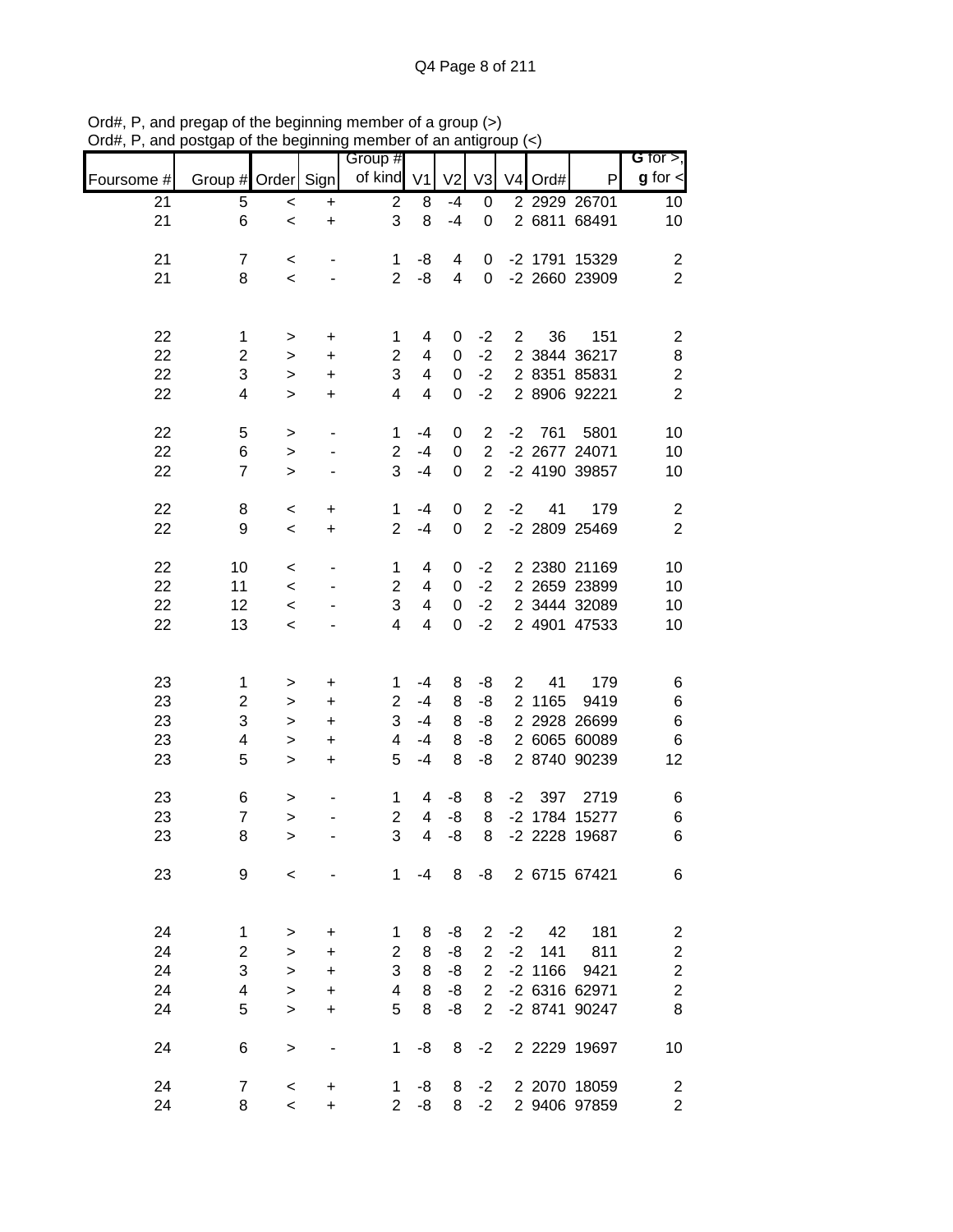|                               |                  | .                        |                                  | <br>Group #    |             |                |                |                |               |                  | G for $>$ ,             |
|-------------------------------|------------------|--------------------------|----------------------------------|----------------|-------------|----------------|----------------|----------------|---------------|------------------|-------------------------|
| Foursome # Group # Order Sign |                  |                          |                                  | of kind V1     |             |                |                |                | V2 V3 V4 Ord# | P                | $g$ for $\lt$           |
|                               |                  |                          |                                  |                |             |                |                |                |               |                  |                         |
| 25                            | $\mathbf 1$      | $\mathbf{I}$             | +                                | $\mathbf{1}$   | -8          | $2^{\circ}$    |                | $-2$ 10        | 43            | 191              | 10                      |
|                               |                  |                          |                                  |                |             |                |                |                |               |                  |                         |
| 25                            | $\overline{2}$   | $\mathbf{L}$             |                                  | $\mathbf{1}$   | 8           | $-2$           |                |                |               | 2 -10 3096 28447 | 8                       |
| 25                            | 3                | $\,<$                    | $\ddot{}$                        | 1              | 8           | $-2$           |                |                |               | 2 -10 316 2089   | 10                      |
| 25                            | 4                | $\prec$                  | $\begin{array}{c} + \end{array}$ | $\overline{2}$ | 8           | $-2$           |                |                |               | 2 -10 5983 59167 | 16                      |
| 25                            | 5                | $\,<$                    | $\ddot{}$                        | 3              | 8           | $-2$           |                |                |               | 2 -10 6821 68611 | 22                      |
| 25                            | 6                |                          | $\ddot{}$                        | 4              | 8           | $-2$           |                |                |               | 2 -10 7593 77269 | 10                      |
| 25                            | $\overline{7}$   | $\,<$                    |                                  |                | 8           | $-2$           |                |                |               | 2 -10 9405 97849 |                         |
|                               |                  | $\,<$                    | $\ddot{}$                        | 5              |             |                |                |                |               |                  | 10                      |
| 25                            | 8                | $\overline{\phantom{a}}$ | $\ddot{}$                        | 6              | 8           | $-2$           |                |                |               | 2 -10 9520 99139 | 10                      |
| 26                            | $\mathbf 1$      | $\geq$                   | +                                | $\mathbf 1$    |             | $2 -2 10$      |                | 0              | 44            | 193              | $\overline{c}$          |
| 26                            | $\overline{2}$   | $\,<$                    | $\ddot{}$                        | 1              | $-2$        |                | $2 - 10$       |                |               | 0 2495 22277     | $\mathbf{2}$            |
|                               |                  |                          |                                  |                |             |                |                |                |               |                  |                         |
| 27                            | $\mathbf 1$      | $\,$                     | $\ddot{}$                        | $\mathbf{1}$   | $-2$        | 10             | 0              | -8             | 45            | 197              | 4                       |
| 27                            | $\overline{c}$   | $\,$                     | +                                | $\overline{2}$ | $-2$        | 10             | 0              |                |               | -8 2279 20147    | 4                       |
| 27                            | 3                | $\geq$                   | $\ddot{}$                        | 3              | $-2$        | 10             | 0              |                |               | -8 7781 79397    | 4                       |
|                               |                  |                          |                                  |                |             |                |                |                |               |                  |                         |
| 27                            | 4                | $\,<$                    | $\begin{array}{c} + \end{array}$ | $\mathbf 1$    |             | $2 - 10$       | $\overline{0}$ |                |               | 8 4415 42223     | $\overline{\mathbf{4}}$ |
|                               |                  |                          |                                  |                |             |                |                |                |               |                  |                         |
| 28                            | $\mathbf{1}$     | $\,$                     | $\ddot{}$                        | $\mathbf 1$    | 10          | 0              | -8             | $-2$           | 46            | 199              | $\overline{\mathbf{c}}$ |
| 28                            | $\mathbf{2}$     | $\geq$                   | $\ddot{}$                        | $\overline{2}$ | 10          | 0              | -8             |                |               | -2 2333 20719    | $\boldsymbol{2}$        |
| 28                            | 3                | $\geq$                   | $\color{red}{+}$                 | 3              | 10          | $\mathbf 0$    | -8             |                |               | -2 5004 48649    | $\overline{2}$          |
|                               |                  |                          |                                  |                |             |                |                |                |               |                  |                         |
| 29                            | $\mathbf{1}$     | $\,>$                    | +                                | 1              | 0           | -8             | $-2$           | $\overline{2}$ | 47            | 211              | 12                      |
| 29                            | $\overline{c}$   | $\mathbf{L}$             | $\ddot{}$                        | $\overline{c}$ | $\mathsf 0$ | $-8$           | $-2$           |                |               | 2 2334 20731     | 12                      |
| 29                            | 3                | $\geq$                   | +                                | 3              | $\mathbf 0$ | -8             | $-2$           |                |               | 2 7926 81001     | 12                      |
| 29                            | 4                | >                        | +                                | 4              | 0           | -8             | $-2$           |                |               | 2 8762 90511     | 12                      |
| 29                            | 5                | $\,$                     |                                  | 1              | $\pmb{0}$   | 8              | $\overline{2}$ |                |               | -2 7730 78803    | $\,6$                   |
|                               |                  |                          |                                  |                |             |                |                |                |               |                  |                         |
| 30                            | 1                | >                        | $\ddot{}$                        | 1              | -8          | $-2$           | 2              | $\mathbf{2}$   | 48            | 223              | 12                      |
| 30                            | $\overline{c}$   | $\,$                     | +                                | $\overline{2}$ | -8          | $-2$           | $\overline{c}$ | $\overline{2}$ | 504           | 3607             | 14                      |
| 30                            | 3                | $\geq$                   | $\ddot{}$                        | 3              | -8          | $-2$           | $\overline{2}$ |                |               | 2 1524 12781     | 18                      |
| 30                            | 4                | $\geq$                   | $\ddot{}$                        | 4              | -8          | $-2$           | $\overline{c}$ |                |               | 2 2335 20743     | 12                      |
| 30                            | 5                | $\mathbf{L}$             | $\ddot{}$                        | 5              | -8          | $-2$           | $\overline{c}$ |                |               | 2 3570 33343     | 12                      |
| 30                            | 6                | $\geq$                   | $\ddot{}$                        | 6              | -8          | $-2$           | $\overline{2}$ |                |               | 2 3600 33613     | 12                      |
|                               |                  |                          |                                  |                |             |                |                |                |               |                  |                         |
| 30                            | $\boldsymbol{7}$ | $\,<$                    | $\ddot{}$                        | $\mathbf 1$    | 8           | $\overline{2}$ | $-2$           | $-2$           | 214           | 1307             | 12                      |
| 30                            | 8                | $\overline{\phantom{0}}$ | $\ddot{}$                        | $\overline{2}$ | 8           | $\overline{2}$ | $-2$           | $-2$           | 790           | 6053             | 14                      |

Ord#, P, and pregap of the beginning member of a group (>) Ord#, P, and postgap of the beginning member of an antigroup (<)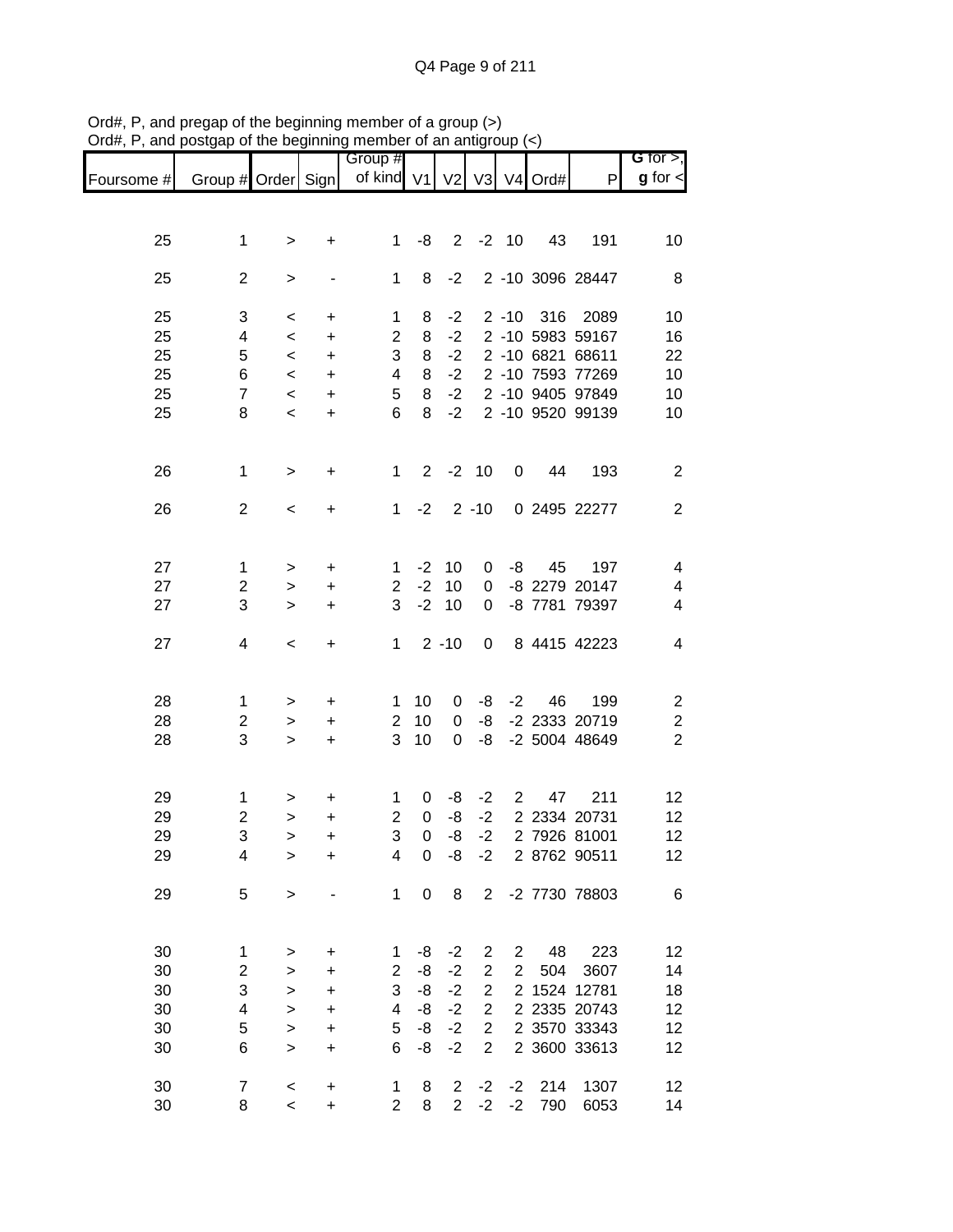|            |                    | ulu poğlululuğ |                                  | monipor or an anagroup |                |                |                         |             |         |               |                              |
|------------|--------------------|----------------|----------------------------------|------------------------|----------------|----------------|-------------------------|-------------|---------|---------------|------------------------------|
| Foursome # | Group # Order Sign |                |                                  | Group #<br>of kind V1  |                | V <sub>2</sub> | V <sub>3</sub>          |             | V4 Ord# | Ρ             | G for $>$ ,<br>$g$ for $\lt$ |
| 30         | 9                  | $\,<$          | $\ddot{}$                        | 3                      | 8              | $\overline{2}$ | $-2$                    |             |         | -2 1620 13697 | 12                           |
| 30         | 10                 | $\prec$        | $\begin{array}{c} + \end{array}$ | 4                      | 8              | $\overline{2}$ | $-2$                    |             |         | -2 3314 30713 | 14                           |
| 30         | 11                 | $\,<\,$        | $\ddot{}$                        | 5                      | 8              | $\overline{2}$ | $-2$                    |             |         | -2 6274 62483 | 14                           |
|            |                    |                |                                  |                        |                |                |                         |             |         |               |                              |
| 30         | 12                 | $\,<$          |                                  | $\mathbf 1$            | -8             | $-2$           | $\overline{2}$          |             |         | 2 1803 15439  | 4                            |
|            |                    |                |                                  |                        |                |                |                         |             |         |               |                              |
| 31         | 1                  | $\,$           | $\ddot{}$                        | 1                      | $\overline{c}$ | $\overline{2}$ | -4                      | 8           | 50      | 229           | $\overline{\mathbf{c}}$      |
| 31         | $\overline{c}$     | $\,$           | $\ddot{}$                        | $\overline{2}$         | $\overline{2}$ | $\overline{2}$ | $-4$                    |             |         | 8 1248 10163  | $\overline{\mathbf{4}}$      |
| 31         | 3                  | $\,$           | $\ddot{}$                        | 3                      | $\overline{2}$ | $\overline{2}$ | $-4$                    |             |         | 8 1762 15083  | 6                            |
| 31         | 4                  | $\geq$         | $\ddot{}$                        | 4                      | $\overline{2}$ | $\overline{2}$ | $-4$                    | 8           |         | 1971 17099    | 6                            |
|            | 5                  |                |                                  |                        | $\overline{2}$ | $\overline{2}$ | $-4$                    |             |         |               |                              |
| 31         |                    | $\mathbf{L}$   | $\ddot{}$                        | 5                      |                |                |                         |             |         | 8 4131 39229  | $\overline{c}$               |
| 31         | 6                  | $\mathbf{L}$   | $\ddot{}$                        | 6                      | $\overline{2}$ | $\overline{2}$ | $-4$                    |             |         | 8 5650 55673  | 6                            |
| 31         | $\overline{7}$     | $\mathbf{L}$   | $\ddot{}$                        | $\overline{7}$         | $\overline{c}$ | $\overline{2}$ | $-4$                    |             |         | 8 7422 75329  | $\,$ 6 $\,$                  |
| 31         | 8                  | $\mathbf{L}$   | $\ddot{}$                        | 8                      | $\overline{2}$ | $\overline{2}$ | $-4$                    |             |         | 8 8955 92699  | 6                            |
| 31         | 9                  | $\mathbf{I}$   |                                  | $\mathbf{1}$           | $-2$           | $-2$           | 4                       |             |         | -8 5842 57679 | 12                           |
| 31         | 10                 | $\mathbf{L}$   |                                  | $\overline{2}$         | $-2$           | $-2$           | 4                       |             |         | -8 6552 65599 | 12                           |
|            |                    |                |                                  |                        | $-2$           |                |                         |             |         |               |                              |
| 31         | 11                 | $\,<$          | $\ddot{}$                        | $\mathbf{1}$           |                | $-2$           | 4                       |             |         | -8 1618 13691 | $\overline{\mathbf{c}}$      |
| 31         | 12                 | $\,<$          | $\ddot{}$                        | $\overline{2}$         | $-2$           | $-2$           | $\overline{\mathbf{4}}$ |             |         | -8 6247 62141 | $\overline{2}$               |
| 31         | 13                 | $\,<$          |                                  | 1                      | $\overline{2}$ | $\overline{2}$ | -4                      |             |         | 8 3669 34327  | 10                           |
| 31         | 14                 | $\,<$          |                                  | $\overline{2}$         | $\overline{2}$ | $\overline{2}$ | $-4$                    |             |         | 8 4083 38737  | 10                           |
| 31         | 15                 | $\,<$          |                                  | 3                      | $\overline{2}$ | $\overline{2}$ | $-4$                    |             |         | 8 5387 52769  | 14                           |
| 31         | 16                 | $\,<$          |                                  | 4                      | $\overline{2}$ | $\overline{2}$ | $-4$                    |             |         | 8 5791 57107  | 12                           |
| 31         | 17                 | $\prec$        |                                  | 5                      | $\overline{2}$ | $\overline{2}$ | $-4$                    |             |         | 8 7778 79367  | 12                           |
| 31         | 18                 | $\,<$          |                                  | 6                      | $\overline{2}$ | $\overline{2}$ | $-4$                    |             |         | 8 8956 92707  | 10                           |
|            |                    |                |                                  |                        |                |                |                         |             |         |               |                              |
| 32         | $\mathbf 1$        | >              | $\ddot{}$                        | 1                      | $\overline{c}$ | $-4$           | 8                       | $-4$        | 51      | 233           | 4                            |
| 32         | $\boldsymbol{2}$   | $\,$           | +                                | $\overline{c}$         | $\overline{2}$ | $-4$           | 8                       |             |         | -4 1763 15091 | 8                            |
| 32         | 3                  | $\geq$         | $\ddot{}$                        | 3                      | $\overline{2}$ | $-4$           | 8                       |             |         | -4 5746 56671 | 8                            |
|            |                    |                |                                  |                        | $\overline{a}$ |                |                         |             |         |               |                              |
| 32         | 4                  | >              | +                                | 4                      |                | $-4$           | 8                       |             |         | -4 7291 73867 | 8                            |
| 32         | 5                  | $\, > \,$      | +                                | 5                      | $\overline{2}$ | $-4$           | 8                       |             |         | -4 7423 75337 | 8                            |
| 32         | 6                  | $\,>$          |                                  | 1                      | $-2$           | 4              | -8                      |             |         | 4 9122 94573  | 12                           |
| 32         | 7                  | $\,<$          | +                                | $\mathbf 1$            | $-2$           | 4              | -8                      |             |         | 4 6970 70321  | 6                            |
| 32         | 8                  | $\,<$          | $\ddot{}$                        | $\overline{2}$         | $-2$           | 4              | -8                      |             |         | 4 9126 94613  | 8                            |
|            |                    |                |                                  |                        |                |                |                         |             |         |               |                              |
| 32         | 9                  | $\,<$          |                                  | $\mathbf{1}$           | $\overline{2}$ | $-4$           | 8                       |             |         | -4 7427 75377 | 12                           |
|            |                    |                |                                  |                        |                |                |                         |             |         |               |                              |
| 33         | $\mathbf 1$        | $\,$           | $\ddot{}$                        | 1                      | $-4$           | 8              | $-4$                    | $\mathbf 0$ | 52      | 239           | 6                            |
|            |                    |                |                                  |                        |                |                |                         |             |         |               |                              |
| 33         | $\overline{c}$     | $\,<$          | $\ddot{}$                        | $\mathbf 1$            | 4              | -8             | $\overline{4}$          |             |         | 0 2661 23911  | 6                            |

Ord#, P, and pregap of the beginning member of a group (>) Ord#, P, and postgap of the beginning member of an antigroup (<)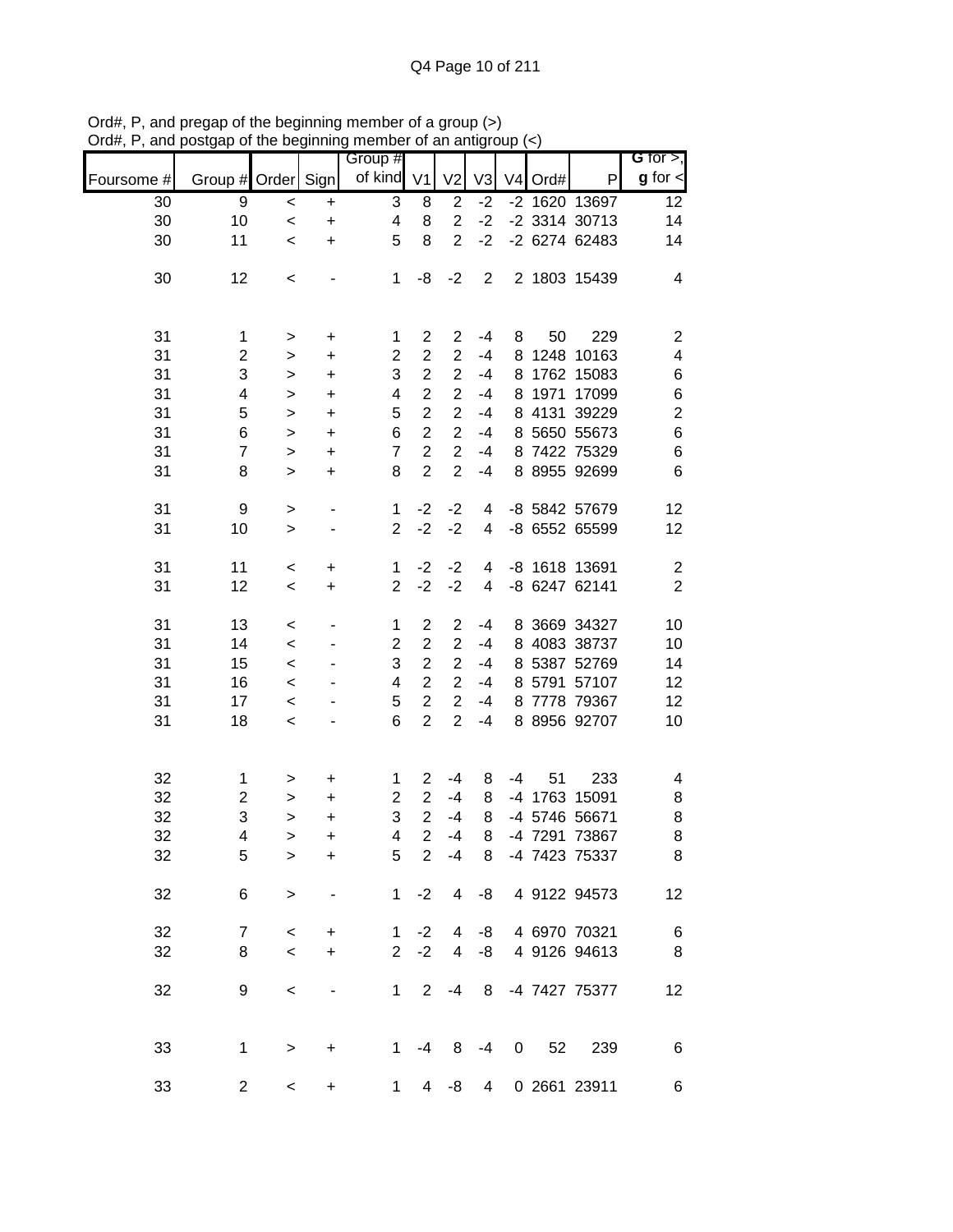| ,,,,,,,<br>unu |                         | or are pogmumig |                                  | monipor or an ang<br>Group # |                         |                |                | ∪uµ         |         |               | G for $>$ ,             |
|----------------|-------------------------|-----------------|----------------------------------|------------------------------|-------------------------|----------------|----------------|-------------|---------|---------------|-------------------------|
| Foursome #     | Group # Order Sign      |                 |                                  | of kind V1                   |                         | V <sub>2</sub> | V <sub>3</sub> |             | V4 Ord# | P             | $g$ for $\lt$           |
| 33             | 3                       | $\,<$           |                                  | $\mathbf{1}$                 | $-4$                    | 8              | $-4$           |             |         | 0 6812 68501  | 6                       |
|                |                         |                 |                                  |                              |                         |                |                |             |         |               |                         |
|                |                         |                 |                                  |                              |                         |                |                |             |         |               |                         |
| 34             | 1                       | >               | +                                | 1                            | 8                       | -4             | 0              | 0           | 53      | 241           | $\overline{\mathbf{c}}$ |
| 34             | $\overline{c}$          | $\,$            | +                                | $\overline{c}$               | 8                       | $-4$           | 0              | $\mathbf 0$ | 820     | 6301          | $\boldsymbol{2}$        |
| 34             | 3                       | $\geq$          | $\ddot{}$                        | 3                            | 8                       | $-4$           | 0              |             |         | 0 6251 62191  | $\overline{2}$          |
|                |                         |                 |                                  |                              |                         |                |                |             |         |               |                         |
| 35             | 1                       | $\,$            | $\ddot{}$                        | 1                            | 0                       | 0              | -4             | 4           | 55      | 257           | 6                       |
| 35             | $\overline{\mathbf{c}}$ | $\,>$           | $\begin{array}{c} + \end{array}$ | $\overline{c}$               | $\boldsymbol{0}$        | 0              | $-4$           |             |         | 4 2010 17477  | 6                       |
| 35             | 3                       | $\, > \,$       | $\begin{array}{c} + \end{array}$ | 3                            | $\boldsymbol{0}$        | 0              | $-4$           |             |         | 4 9106 94427  | $\,6$                   |
|                |                         |                 |                                  |                              |                         |                |                |             |         |               |                         |
| 35             | 4                       | $\,<$           | $\ddot{}$                        | 1                            | 0                       | 0              | 4              | -4          | 831     | 6373          | 6                       |
| 35             | 5                       | $\,<$           | $\ddot{}$                        | $\overline{c}$               | 0                       | $\mathbf 0$    | 4              |             |         | -4 2211 19483 | 6                       |
| 35             | $\,6$                   | $\,<$           | $\ddot{}$                        | 3                            | $\pmb{0}$               | 0              | $\overline{4}$ |             |         | -4 7066 71353 | $\,6$                   |
| 35             | $\overline{7}$          | $\prec$         | $\ddot{}$                        | $\overline{4}$               | $\mathbf 0$             | $\mathbf 0$    | 4              |             |         | -4 7622 77563 | $6\phantom{1}6$         |
|                |                         |                 |                                  |                              |                         |                |                |             |         |               |                         |
| 36             | $\mathbf 1$             | >               | +                                | 1                            | 4                       | $-2$           | $-2$           | 8           | 58      | 271           | $\overline{\mathbf{c}}$ |
| 36             | $\overline{c}$          | >               | +                                | 2                            | 4                       | $-2$           | $-2$           | 8           | 321     | 2131          | $\overline{\mathbf{c}}$ |
| 36             | 3                       | >               | $\ddot{}$                        | 3                            | 4                       | $-2$           | $-2$           |             |         | 8 1359 11243  | $\overline{\mathbf{4}}$ |
| 36             | 4                       | >               | $\ddot{}$                        | 4                            | 4                       | $-2$           | $-2$           |             |         | 8 2076 18121  | $\overline{\mathbf{c}}$ |
| 36             | 5                       | $\geq$          | $\ddot{}$                        | 5                            | $\overline{\mathbf{4}}$ | $-2$           | $-2$           |             |         | 8 7206 72893  | 4                       |
| 36             | 6                       | $\geq$          | $\ddot{}$                        | 6                            | $\overline{\mathbf{4}}$ | $-2$           | $-2$           |             |         | 8 8124 83221  | $\overline{2}$          |
|                |                         |                 |                                  |                              |                         |                |                |             |         |               |                         |
| 36             | $\overline{7}$          | $\,$            |                                  | 1                            | $-4$                    | $\overline{c}$ | $\overline{2}$ |             | -8 1047 | 8363          | 10                      |
| 36             | 8                       | $\geq$          |                                  | $\overline{2}$               | $-4$                    | $\overline{2}$ | $\overline{2}$ |             |         | -8 4081 38723 | 10                      |
| 36             | 9                       | $\geq$          |                                  | 3                            | $-4$                    | $\overline{2}$ | $\overline{2}$ |             |         | -8 6529 65371 | 14                      |
| 36             | 10                      | $\,<\,$         | +                                | 1                            | $-4$                    | $\overline{2}$ | $\overline{2}$ |             |         | -8 495 3539   | $\overline{c}$          |
| 36             | 11                      | $\,<$           | $\ddot{}$                        | $\overline{2}$               | $-4$                    | $\overline{2}$ | $\overline{2}$ |             |         | -8 4133 39239 | $\sqrt{2}$              |
| 36             | 12                      | $\,<$           | $\ddot{}$                        | 3                            | $-4$                    | $\overline{2}$ | $\overline{2}$ |             |         | -8 5848 57727 | $\overline{\mathbf{4}}$ |
| 36             | 13                      | $\prec$         | $\ddot{}$                        | 4                            | $-4$                    | $\overline{2}$ | $\overline{2}$ |             |         | -8 7063 71339 | $\overline{2}$          |
|                |                         |                 |                                  |                              |                         |                |                |             |         |               |                         |
| 36             | 14                      | $\,<$           |                                  | 1                            | 4                       | $-2$           | $-2$           | 8           | 596     | 4363          | 10                      |
| 36             | 15                      | $\,<$           |                                  | $\overline{c}$               | $\overline{4}$          | $-2$           | $-2$           |             |         | 8 5915 58417  | 10                      |
| 36             | 16                      | $\prec$         |                                  | 3                            | $\overline{4}$          | $-2$           | $-2$           |             |         | 8 9501 98953  | 10                      |
|                |                         |                 |                                  |                              |                         |                |                |             |         |               |                         |
| 37             | 1                       | $\,$            | +                                | 1                            | $-2$                    | $-2$           | 8              |             | 59<br>4 | 277           | 6                       |
| 37             | $\overline{2}$          | $\geq$          | +                                | $\overline{2}$               | $-2$                    | $-2$           | 8              |             |         | 4 4316 41227  | 6                       |
| 37             | 3                       | $\geq$          | +                                | 3                            | $-2$                    | $-2$           | 8              |             |         | 4 5609 55213  | 6                       |
| 37             | 4                       | $\geq$          | $\ddot{}$                        | $\overline{4}$               | $-2$                    | $-2$           | 8              |             |         | 4 8125 83227  | $\,6$                   |
| 37             | 5                       | $\geq$          | $\ddot{}$                        | 5                            | $-2$                    | $-2$           | 8              |             |         | 4 8870 91807  | 6                       |
|                |                         |                 |                                  |                              |                         |                |                |             |         |               |                         |
| 37             | 6                       | $\,<\,$         |                                  | 1                            | $-2$                    | $-2$           | 8              |             |         | 4 4271 40801  | 12                      |

Ord#, P, and pregap of the beginning member of a group (>) Ord#, P, and postgap of the beginning member of an antigroup (<)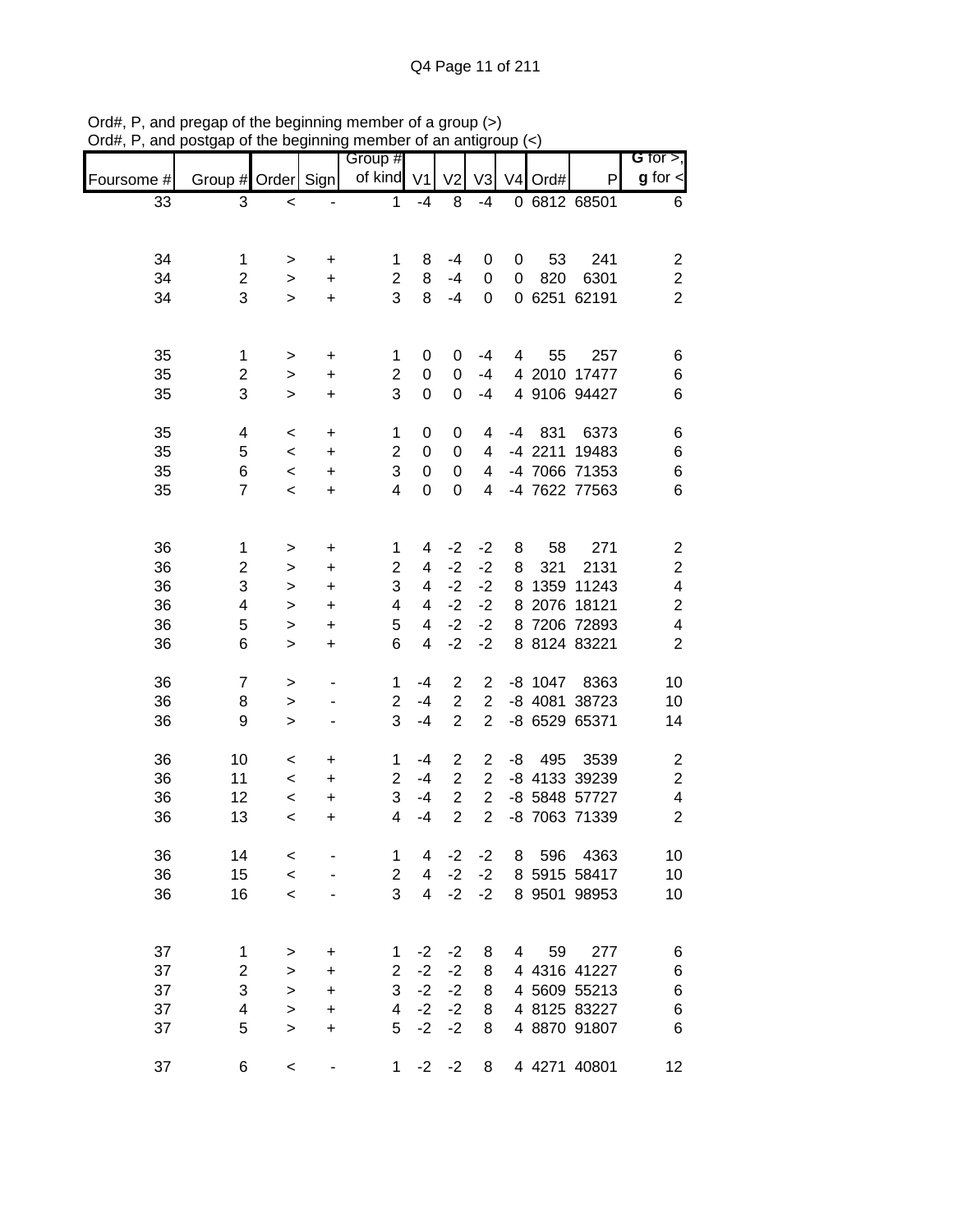|            |                         |           |           | Group #                 |                |                |                |                |           |                       | G for $>$ ,             |
|------------|-------------------------|-----------|-----------|-------------------------|----------------|----------------|----------------|----------------|-----------|-----------------------|-------------------------|
| Foursome # | Group # Order Sign      |           |           | of kind                 | V <sub>1</sub> | V <sub>2</sub> | V3             | V <sub>4</sub> | Ord#      | P                     | $g$ for $\lt$           |
| 38         | 1                       | $\geq$    | $\ddot{}$ | $\mathbf 1$             | $-2$           | 8              |                | $4 - 10$       | 60        | 281                   | 4                       |
| 38         | $\boldsymbol{2}$        | $\geq$    | $\ddot{}$ | $\overline{\mathbf{c}}$ | $-2$           | 8              |                | $4 - 10$       | 144       | 827                   | 4                       |
| 38         | 3                       | >         | $\ddot{}$ | 3                       | $-2$           | 8              |                | $4 - 10$       | 534       | 3851                  | 4                       |
| 38         | 4                       | $\geq$    | $\ddot{}$ | 4                       | $-2$           | 8              |                |                |           | 4 -10 6671 66947      | $\overline{\mathbf{4}}$ |
| 38         | 5                       | $\, > \,$ | $\ddot{}$ | 5                       | $-2$           | 8              |                |                |           | 4 -10 8871 91811      | 4                       |
| 38         | 6                       | $\,<$     | +         | 1                       | 2              | -8             | $-4$           |                |           | 10 3395 31543         | 4                       |
| 38         | $\overline{7}$          | $\,<$     | +         | $\overline{2}$          | $\overline{2}$ | -8             | $-4$           |                |           | 10 8040 82219         | 4                       |
| 38         | 8                       | $\,<$     | +         | 3                       | $\overline{2}$ | -8             | $-4$           |                |           | 10 8545 88003         | 4                       |
|            |                         |           |           |                         |                |                |                |                |           |                       |                         |
| 39         | 1                       | $\,$      | $\ddot{}$ | 1                       | 8              |                | $4 - 10$       | $-2$           | 61        | 283                   | $\overline{\mathbf{c}}$ |
| 39         | $\overline{\mathbf{c}}$ | $\,>$     | $\ddot{}$ | $\overline{\mathbf{c}}$ | 8              |                | $4 - 10$       | $-2$           | 145       | 829                   | $\overline{\mathbf{c}}$ |
| 39         | 3                       | $\,>$     | $\ddot{}$ | 3                       | 8              |                | $4 - 10$       | $-2$           | 531       | 3823                  | $\overline{c}$          |
| 39         | 4                       | $\,$      | $\ddot{}$ | 4                       | 8              |                | $4 - 10$       |                | $-2$ 1071 | 8599                  | $\overline{c}$          |
| 39         | 5                       | $\,>$     | $\ddot{}$ | 5                       | 8              |                | $4 - 10$       |                |           | -2 5135 50023         | $\overline{c}$          |
| 39         | 6                       | $\, > \,$ | $\ddot{}$ | 6                       | 8              |                | $4 - 10$       |                |           | -2 5705 56239         | $\overline{c}$          |
| 39         | $\overline{7}$          | $\,<$     | $\ddot{}$ | 1                       | -8             | $-4$           | 10             |                |           | 2 2264 20021          | $\overline{\mathbf{c}}$ |
| 39         | 8                       | $\,<$     | +         | $\overline{c}$          | -8             | $-4$           | 10             |                |           | 2 3394 31541          | $\overline{\mathbf{c}}$ |
| 39         | 9                       | $\,<$     | $\ddot{}$ | 3                       | -8             | $-4$           | 10             |                |           | 2 5605 55163          | 8                       |
| 39         | 10                      | $\,<$     | +         | 4                       | -8             | $-4$           | 10             |                |           | 2 6925 69857          | $\overline{2}$          |
|            |                         |           |           |                         |                |                |                |                |           |                       |                         |
| 40         | 1                       | >         | +         | 1                       |                | $4 - 10$       | $-2$           | $\overline{2}$ | 62        | 293                   | 10                      |
| 40         | 2                       | >         | +         | 2                       |                | $4 - 10$       | $-2$           | $\overline{2}$ | 146       | 839                   | 10                      |
| 40         | 3                       | $\,>$     | +         | 3                       |                | $4 - 10$       | $-2$           | $\overline{2}$ | 223       | 1409                  | 10                      |
| 40         | 4                       |           |           | 1                       | -4             | 10             | $\overline{2}$ |                |           | -2 1282 10477         | 10                      |
|            |                         | $\,<$     | $\ddot{}$ |                         |                |                |                |                |           |                       |                         |
|            |                         |           |           |                         |                |                |                |                |           |                       |                         |
| 41         | 1                       | >         | +         | 1                       | $-2$           | $\overline{2}$ | 10             | -8             | 64        | 311                   | 4                       |
| 41         | $\overline{c}$          | $\, > \,$ | $\ddot{}$ | $\overline{c}$          | $-2$           | $\overline{2}$ | 10             | -8             | 1040      | 8291                  | 4                       |
| 41         | 3                       | >         | $\ddot{}$ | 3                       | $-2$           | $\overline{2}$ | 10             |                |           | -8 6139 60917         | 4                       |
| 41         | 4                       | $\,<$     | +         | 1                       |                |                |                |                |           | 2 -2 -10 8 2630 23629 | $\overline{4}$          |
|            |                         |           |           |                         |                |                |                |                |           |                       |                         |
| 42         | $\mathbf{1}$            | >         | +         | 1                       | $\overline{2}$ | 10             | -8             |                | 4 65      | 313                   | $\overline{\mathbf{c}}$ |
| 42         | $\overline{c}$          | $\,$      | +         | $\overline{2}$          | 2              | 10             | -8             |                | 4 220     | 1373                  | $\boldsymbol{6}$        |
| 42         | 3                       | $\, >$    | +         | 3                       | $\overline{2}$ | 10             | -8             |                |           | 4 6140 60919          | $\overline{c}$          |
| 42         | 4                       | $\geq$    | +         | 4                       | 2 <sup>7</sup> | 10             | -8             |                |           | 4 6343 63313          | $\overline{c}$          |
| 42         | 5                       | $\,<$     | +         | $\mathbf{1}$            |                | $-2 - 10$      | 8              |                | $-4$ 921  | 7211                  | $\sqrt{2}$              |
| 42         | 6                       | $\,<$     | $\ddot{}$ | $2^{\circ}$             |                | $-2 - 10$      | 8              |                |           | -4 7976 81551         | $\boldsymbol{2}$        |
|            |                         |           |           |                         |                |                |                |                |           |                       |                         |
| 42         | $\boldsymbol{7}$        | $\,<$     |           | $\mathbf{1}$            |                | $2 \quad 10$   |                |                |           | -8 4 8614 88919       | 18                      |

Ord#, P, and pregap of the beginning member of a group (>) Ord#, P, and postgap of the beginning member of an antigroup (<)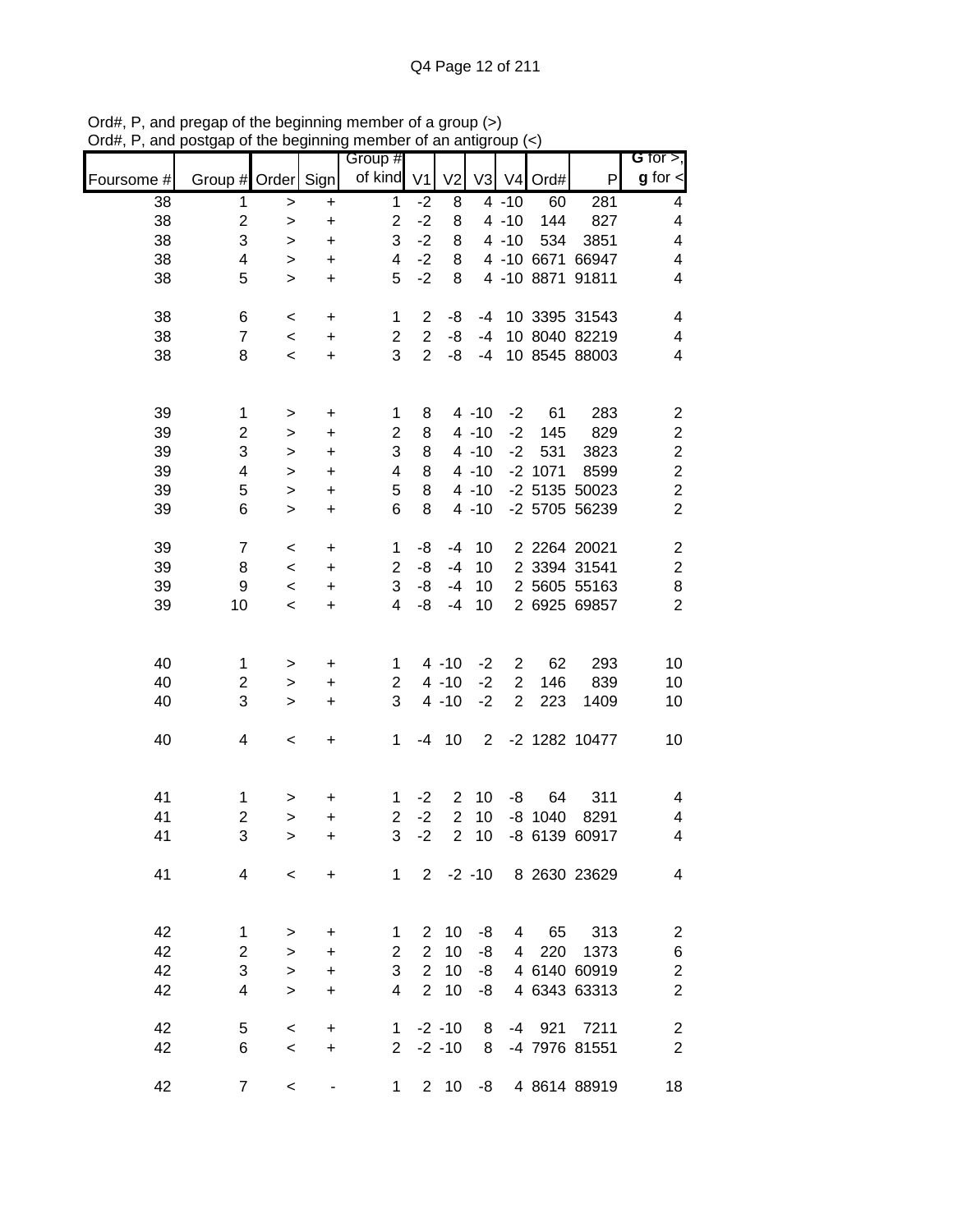|            |                         |                     |                                  | Group #             |                         |                |                         |                |            |                                | G for $>$ ,             |
|------------|-------------------------|---------------------|----------------------------------|---------------------|-------------------------|----------------|-------------------------|----------------|------------|--------------------------------|-------------------------|
| Foursome # | Group # Order Sign      |                     |                                  | of kind V1          |                         | V <sub>2</sub> |                         |                | V3 V4 Ord# | P                              | $g$ for $\lt$           |
|            |                         |                     |                                  |                     |                         |                |                         |                |            |                                |                         |
| 43<br>43   | 1<br>$\overline{2}$     | ><br>$\geq$         | +<br>$\ddot{}$                   | 1<br>$\overline{2}$ | 10<br>10                | -8<br>-8       | 4<br>4                  | -8             | 66         | 317<br>-8 7122 71947           | 4<br>6                  |
|            |                         |                     |                                  |                     |                         |                |                         |                |            |                                |                         |
| 43         | 3                       | >                   | $\overline{\phantom{0}}$         |                     | $1 - 10$                | 8              | $-4$                    |                |            | 8 8224 84389                   | 12                      |
|            |                         |                     |                                  |                     |                         |                |                         |                |            |                                |                         |
| 43         | $\overline{\mathbf{4}}$ | $\,<$               |                                  | 1                   | 10                      | -8             | 4                       |                |            | -8 8276 84979                  | 12                      |
|            |                         |                     |                                  |                     |                         |                |                         |                |            |                                |                         |
| 44         | $\mathbf 1$             | >                   | $\ddot{}$                        | 1                   | -8                      | 4              | -8                      | 2              | 67         | 331                            | 14                      |
| 44         | $\overline{2}$          | $\,>$               | +                                | $\overline{2}$      | -8                      | $\overline{4}$ | -8                      |                |            | 2 7123 71963                   | 16                      |
|            |                         |                     |                                  |                     |                         |                |                         |                |            |                                |                         |
| 44         | 3                       | $\,<\,$             | +                                | 1                   | 8                       | $-4$           | 8                       |                |            | -2 1740 14851                  | 16                      |
| 44         | 4                       | $\,<$               | $\ddot{}$                        | $\overline{2}$      | 8                       | $-4$           | 8                       |                |            | -2 6128 60779                  | 14                      |
|            |                         |                     |                                  |                     |                         |                |                         |                |            |                                |                         |
| 45         | 1                       | $\, > \,$           | $\begin{array}{c} + \end{array}$ | 1                   | 4                       | -8             | $\overline{c}$          | $\overline{c}$ | 68         | 337                            | 6                       |
| 45         | $\overline{\mathbf{c}}$ | >                   | $\ddot{}$                        | 2                   | 4                       | -8             | $\overline{2}$          | $\overline{2}$ | 491        | 3517                           | 6                       |
| 45         | 3                       | $\, > \,$           | $\ddot{}$                        | 3                   | 4                       | -8             | $\overline{c}$          |                |            | 2 1759 15061                   | 8                       |
| 45         | 4                       | $\, > \,$           | $\ddot{}$                        | 4                   | 4                       | -8             | $\overline{c}$          |                |            | 2 3366 31237                   | $\,$ 6 $\,$             |
| 45         | 5                       | $\, > \,$           | $\ddot{}$                        | 5                   | $\overline{\mathbf{4}}$ | -8             | $\overline{2}$          |                |            | 2 3864 36457                   | $\,6$                   |
| 45         | 6                       | $\geq$              | $\ddot{}$                        | 6                   | $\overline{\mathbf{4}}$ | -8             | $\overline{c}$          |                |            | 2 5844 57697                   | 8                       |
| 45         | $\overline{7}$          |                     |                                  |                     | -4                      |                | $-2$                    |                |            | -2 8703 89897                  |                         |
| 45         | 8                       | $\, > \,$<br>$\geq$ | $\overline{a}$<br>$\blacksquare$ | 1<br>$\overline{2}$ | $-4$                    | 8<br>8         | $-2$                    |                |            | -2 9311 96737                  | 6<br>6                  |
|            |                         |                     |                                  |                     |                         |                |                         |                |            |                                |                         |
| 45         | 9                       | $\,<$               | +                                | 1                   | -4                      | 8              | $-2$                    |                |            | -2 1739 14843                  | 8                       |
| 45         | 10                      | $\,<\,$             | +                                | 2                   | $-4$                    | 8              | $-2$                    |                |            | -2 2080 18143                  | 6                       |
| 45         | 11                      | $\,<\,$             | +                                | 3                   | $-4$                    | 8              | $-2$                    |                |            | -2 5857 57803                  | $\,$ 6 $\,$             |
| 45         | 12                      | $\,<\,$             | +                                | 4                   | -4                      | 8              | $-2$                    |                |            | -2 7210 72923                  | 8                       |
| 45         | 13                      | $\,<\,$             | +                                | 5                   | $-4$                    | 8              | $-2$                    |                |            | -2 8288 85103                  | 6                       |
|            |                         |                     |                                  |                     |                         |                |                         |                |            |                                |                         |
| 45         | 14                      | $\,<\,$             |                                  | 1                   | 4                       | -8             | $\overline{2}$          |                |            | 2 7418 75277                   | 12                      |
|            |                         |                     |                                  |                     |                         |                |                         |                |            |                                |                         |
| 46         | $\mathbf 1$             | >                   | +                                | 1                   | -8                      | $\overline{c}$ | 2                       | 2              | 69         | 347                            | 10                      |
| 46         | $\overline{c}$          | $\, > \,$           | +                                | $\overline{2}$      | -8                      | $\overline{2}$ | $\overline{c}$          | $\overline{2}$ | 122        | 673                            | 12                      |
| 46         | 3                       | >                   | $\ddot{}$                        | 3                   | -8                      | $\overline{c}$ | $\overline{c}$          | $\overline{2}$ |            | 1760 15073                     | 12                      |
| 46         | $\overline{\mathbf{4}}$ | >                   | +                                | 4                   | -8                      | $\overline{c}$ | $\overline{c}$          |                |            | 2 1796 15373                   | 12                      |
| 46         | 5                       | $\, > \,$           | $\ddot{}$                        | 5                   | -8                      | $\overline{c}$ | $\overline{\mathbf{c}}$ |                |            | 2 3367 31247                   | 10                      |
| 46         | 6                       | $\, > \,$           | +                                | 6                   | -8                      | $\overline{2}$ | $\overline{c}$          |                |            | 2 4666 44909                   | 16                      |
|            |                         |                     |                                  |                     |                         |                |                         |                |            |                                |                         |
| 46         | $\overline{7}$          | $\,$                |                                  | 1                   | 8                       | $-2$           | $-2$                    |                |            | -2 4313 41203                  | $\boldsymbol{2}$        |
| 46         | 8                       | $\,$                |                                  | $\overline{c}$      | 8                       | $-2$           | $-2$                    |                |            | -2 4638 44623                  | $\overline{c}$          |
| 46         | 9                       | $\geq$              |                                  | 3                   | 8                       | $-2$           | $-2$                    |                |            | -2 5365 52543                  | $\overline{\mathbf{c}}$ |
|            |                         |                     |                                  |                     |                         |                |                         |                |            |                                |                         |
| 46<br>46   | 10<br>11                | $\,<$<br>$\,<\,$    | $\ddot{}$<br>$\ddot{}$           | 1<br>$\overline{2}$ | 8<br>8                  | $-2$<br>$-2$   | $-2$<br>$-2$            |                |            | -2 4318 41233<br>-2 5856 57793 | 10<br>10                |
|            |                         |                     |                                  |                     |                         |                |                         |                |            |                                |                         |

Ord#, P, and pregap of the beginning member of a group (>) Ord#, P, and postgap of the beginning member of an antigroup (<)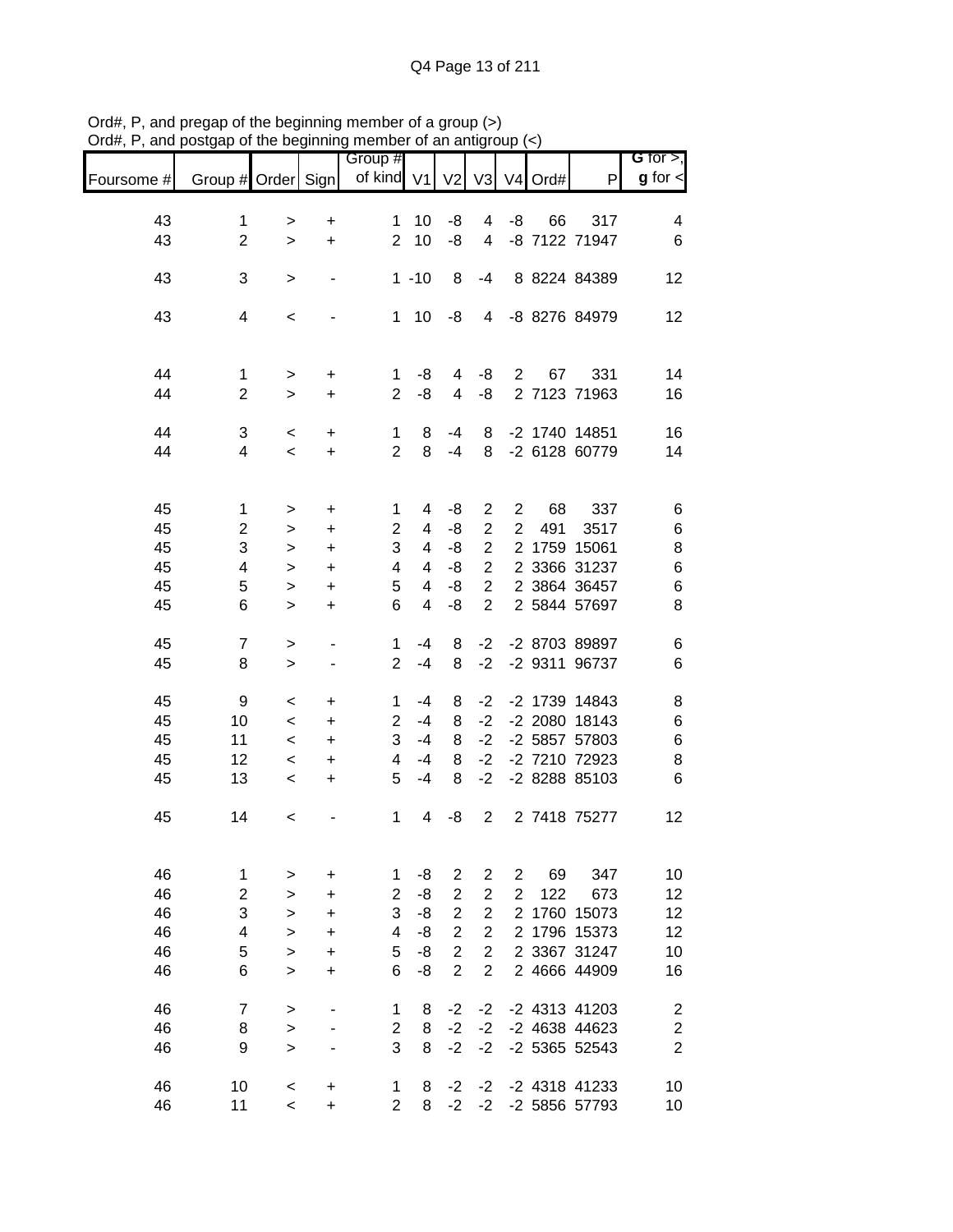|            |                    |              |           | osigap or the beginning member or an antigroup |                         |                |                |                | $\vee$              |               |                              |
|------------|--------------------|--------------|-----------|------------------------------------------------|-------------------------|----------------|----------------|----------------|---------------------|---------------|------------------------------|
| Foursome # | Group # Order Sign |              |           | Group #<br>of kind                             | V <sub>1</sub>          | V <sub>2</sub> | V3             |                | V <sub>4</sub> Ord# | P             | G for $>$ ,<br>$g$ for $\lt$ |
| 46         | 12                 | $\,<$        | $\ddot{}$ | 3                                              | 8                       | $-2$           | $-2$           |                |                     | -2 7368 74719 | 10 <sup>1</sup>              |
| 46         | 13                 | $\,<\,$      |           | 1                                              | -8                      | $\overline{2}$ | $\overline{2}$ |                |                     | 2 1647 13931  | 2                            |
| 46         | 14                 | $\,<\,$      |           | $\overline{2}$                                 | -8                      | $\overline{2}$ | $\overline{2}$ |                |                     | 2 2423 21587  | $\mathbf{2}$                 |
| 46         | 15                 | $\,<$        |           | 3                                              | -8                      | $\overline{2}$ | $\overline{2}$ |                |                     | 2 3083 28307  | $\boldsymbol{2}$             |
| 46         | 16                 | $\,<$        |           | 4                                              | -8                      | $\overline{2}$ | $\overline{c}$ |                |                     | 2 4670 44953  | 6                            |
| 46         | 17                 | $\,<\,$      |           | 5                                              | -8                      | $\overline{2}$ | $\overline{2}$ |                |                     | 2 6899 69491  | $\overline{2}$               |
| 47         | 1                  | $\,$         | $\ddot{}$ | 1                                              | 2                       | $\overline{c}$ | $\overline{c}$ | $-2$           | 70                  | 349           | $\overline{\mathbf{c}}$      |
| 47         | $\overline{2}$     | $\mathbf{r}$ | $\ddot{}$ | $\overline{2}$                                 | $\overline{c}$          | $\overline{c}$ | $\overline{2}$ | $-2$           | 123                 | 677           | 4                            |
| 47         | 3                  | $\,>$        | $\ddot{}$ | 3                                              | $\overline{2}$          | $\overline{c}$ | $\overline{c}$ | $-2$           | 659                 | 4933          | $\boldsymbol{2}$             |
| 47         | 4                  | $\,>$        | $\ddot{}$ | $\overline{\mathbf{4}}$                        | $\overline{2}$          | $\overline{2}$ | $\overline{c}$ |                |                     | -2 1799 15391 | 8                            |
| 47         | 5                  | $\,>$        | $\ddot{}$ | 5                                              | $\overline{2}$          | $\overline{c}$ | $\overline{c}$ |                |                     | -2 2640 23743 | $\boldsymbol{2}$             |
| 47         | 6                  | $\geq$       | $\ddot{}$ | 6                                              | $\overline{2}$          | $\overline{c}$ | $\overline{c}$ |                |                     | -2 3049 27943 | $\overline{\mathbf{c}}$      |
| 47         | $\overline{7}$     | $\mathbf{r}$ | $\ddot{}$ | $\overline{7}$                                 | $\overline{\mathbf{c}}$ | $\overline{c}$ | $\overline{c}$ |                |                     | -2 3439 32059 | $\overline{c}$               |
| 47         | 8                  | $\mathbf{I}$ | $\ddot{}$ | 8                                              | $\overline{2}$          | $\overline{2}$ | $\overline{2}$ |                |                     | -2 5665 55819 | $\overline{2}$               |
| 47         | 9                  | >            |           | 1                                              | $-2$                    | $-2$           | $-2$           | $\overline{c}$ | 300                 | 1987          | 8                            |
| 47         | 10                 | $\mathbf{r}$ |           | $\overline{2}$                                 | $-2$                    | $-2$           | $-2$           | $\overline{2}$ | 924                 | 7229          | 10                           |
| 47         | 11                 | >            |           | 3                                              | $-2$                    | $-2$           | $-2$           |                |                     | 2 2565 23003  | 10                           |
| 47         | 12                 | $\mathbf{I}$ |           | 4                                              | $-2$                    | $-2$           | $-2$           |                |                     | 2 2783 25229  | 10                           |
| 47         | 13                 | $\mathbf{I}$ |           | 5                                              | $-2$                    | $-2$           | $-2$           |                |                     | 2 4114 39089  | 10                           |
| 47         | 14                 | $\geq$       |           | 6                                              | $-2$                    | $-2$           | $-2$           |                |                     | 2 4439 42451  | 8                            |
| 47         | 15                 | $\geq$       |           | $\overline{7}$                                 | $-2$                    | $-2$           | $-2$           |                |                     | 2 4605 44257  | 8                            |
| 47         | 16                 | $\mathbf{I}$ |           | 8                                              | $-2$                    | $-2$           | $-2$           |                |                     | 2 4639 44633  | 10                           |
| 47         | 17                 | $\mathbf{I}$ |           | 9                                              | $-2$                    | $-2$           | $-2$           |                |                     | 2 4874 47279  | 10                           |
| 47         | 18                 | $\mathbf{r}$ |           | 10                                             | $-2$                    | $-2$           | $-2$           |                |                     | 2 5662 55807  | 8                            |
| 47         | 19                 | $\mathbf{L}$ |           | 11                                             | $-2$                    | $-2$           | $-2$           |                |                     | 2 8586 88651  | 8                            |
| 47         | 20                 | $\,<$        | $\ddot{}$ | 1                                              | $-2$                    | $-2$           | $-2$           | $\overline{c}$ | 302                 | 1997          | $\overline{\mathbf{c}}$      |
| 47         | 21                 | $\,<$        | +         | $\overline{c}$                                 | $-2$                    | $-2$           | $-2$           | $\mathbf{2}$   | 715                 | 5417          | $\boldsymbol{2}$             |
| 47         | 22                 | $\,<\,$      | +         | 3                                              | $-2$                    | $-2$           | $-2$           |                |                     | 2 1419 11831  | $\overline{c}$               |
| 47         | 23                 | $\,<\,$      | +         | 4                                              | $-2$                    | $-2$           | $-2$           |                |                     | 2 4441 42461  | $\overline{c}$               |
| 47         | 24                 | $\,<$        | +         | 5                                              | $-2$                    | $-2$           | $-2$           |                |                     | 2 4865 47147  | 2                            |
| 47         | 25                 | $\,<\,$      | +         | 6                                              | $-2$                    | $-2$           | $-2$           |                |                     | 2 5664 55817  | $\overline{\mathbf{c}}$      |
| 47         | 26                 | $\,<$        | +         | $\overline{7}$                                 | $-2$                    | $-2$           | $-2$           |                |                     | 2 9294 96493  | 4                            |
| 47         | 27                 | $\,<$        |           | 1                                              | 2                       | 2              | $\overline{c}$ | $-2$           | 228                 | 1439          | 8                            |
| 47         | 28                 | $\prec$      |           | 2                                              | $\overline{2}$          | $\overline{2}$ | $\overline{2}$ | $-2$           | 393                 | 2699          | 8                            |
| 47         | 29                 | $\prec$      |           | 3                                              | $\overline{\mathbf{c}}$ | $\mathbf 2$    | $\overline{2}$ |                |                     | -2 3604 33629 | 8                            |
| 47         | 30                 | $\prec$      |           | 4                                              | $\overline{2}$          | $\overline{c}$ | $\overline{2}$ |                |                     | -2 4748 45833 | 8                            |
| 47         | 31                 | $\prec$      |           | 5                                              | $\overline{c}$          | $\overline{c}$ | $\overline{2}$ |                |                     | -2 5667 55829 | 8                            |
| 47         | 32                 | $\,<$        |           | 6                                              | $\overline{2}$          | $\overline{2}$ | $\overline{2}$ |                |                     | -2 6898 69481 | 10                           |
| 48         | 1                  | >            | +         | 1                                              | $\overline{2}$          | $\overline{2}$ | $-2$           | 0              | 71                  | 353           | 4                            |
| 48         | $\overline{c}$     | $\mathbf{L}$ | $\ddot{}$ | $\overline{2}$                                 | $\overline{2}$          | $\overline{2}$ | $-2$           | 0              | 506                 | 3617          | 4                            |

Ord#, P, and pregap of the beginning member of a group (>) Ord#, P, and postgap of the beginning member of an antigroup (<)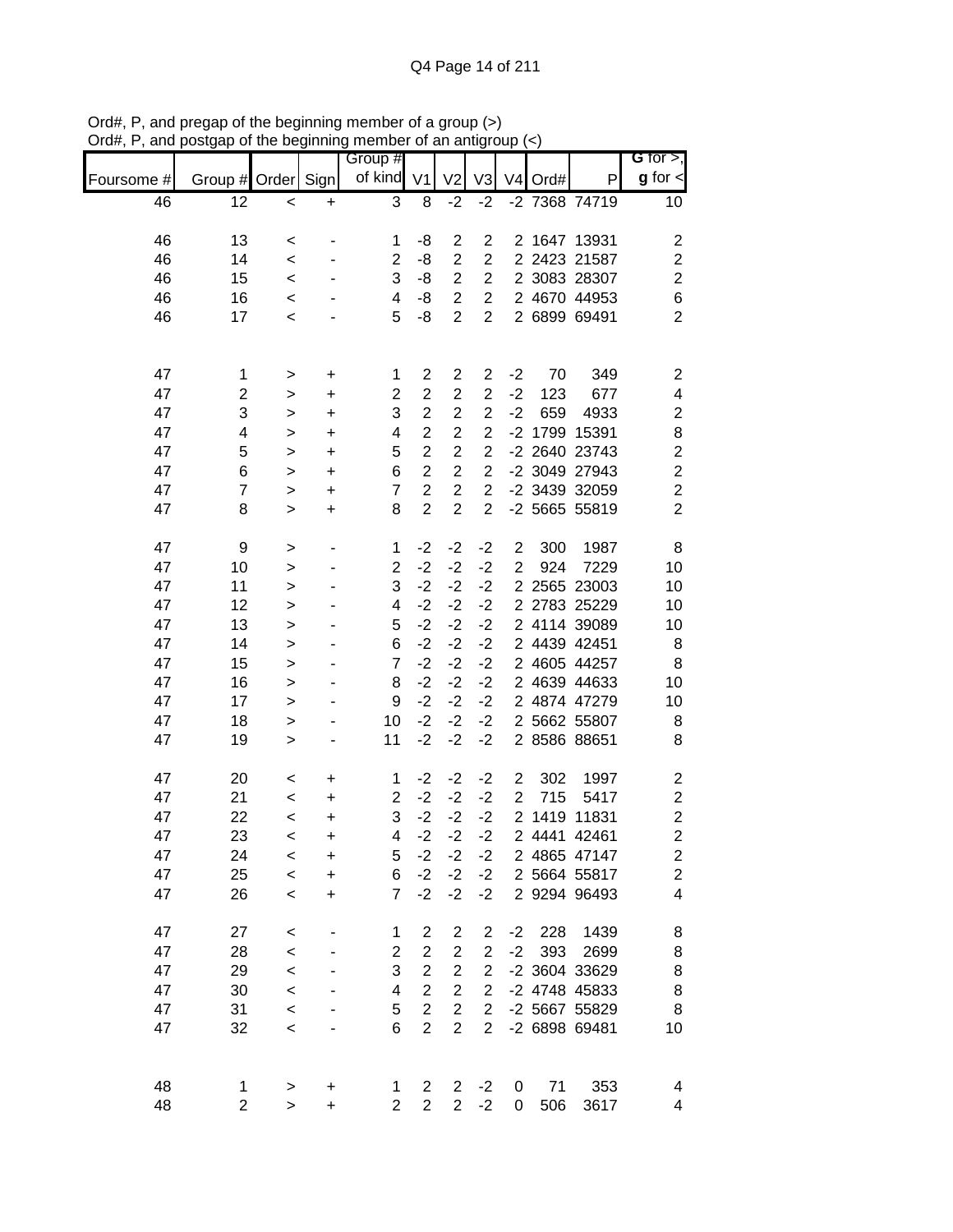|            |                         |              |                | Group #        |                                  |                                  |                         |                |        |                            | G for $>$ ,    |
|------------|-------------------------|--------------|----------------|----------------|----------------------------------|----------------------------------|-------------------------|----------------|--------|----------------------------|----------------|
| Foursome # | Group #                 | Order Sign   |                | of kind        | V <sub>1</sub>                   | V <sub>2</sub>                   | V3                      | V <sub>4</sub> | Ord#   | P                          | $g$ for $\leq$ |
| 48         | 3                       | $\geq$       | $\ddot{}$      | 3              | $\overline{\mathbf{c}}$          | $\mathbf 2$                      | $-2$                    | 0              | 1083   | 8693                       | 4              |
| 48         | 4                       | >            | $\ddot{}$      | 4              | $\overline{c}$                   | $\overline{c}$                   | $-2$                    | 0              |        | 2295 20327                 | 4              |
| 48         | 5                       | $\, > \,$    | $\ddot{}$      | 5              | $\overline{c}$                   | $\overline{c}$                   | $-2$                    | 0              |        | 2376 21143                 | 4              |
| 48         | 6                       | >            | $\ddot{}$      | 6              | $\overline{\mathbf{c}}$          | $\overline{c}$                   | $-2$                    | 0              |        | 2641 23747                 | 4              |
| 48         | $\overline{7}$          | >            | $\ddot{}$      | $\overline{7}$ | $\overline{2}$                   | $\overline{c}$                   | $-2$                    | 0              |        | 2655 23873                 | 4              |
| 48         | 8                       | >            | +              | 8              | $\overline{c}$<br>$\overline{2}$ | $\overline{c}$<br>$\overline{2}$ | $-2$                    | 0              |        | 3440 32063                 | 4              |
| 48<br>48   | 9<br>10                 | >            | +              | 9<br>10        | $\overline{2}$                   | $\overline{2}$                   | $-2$<br>$-2$            | 0              |        | 5666 55823<br>0 8384 86243 | 4<br>4         |
|            |                         | $\, > \,$    | +              |                |                                  |                                  |                         |                |        |                            |                |
| 48         | 11                      | $\,$         | $\overline{a}$ | 1              | $-2$                             | $-2$                             | $\overline{\mathbf{c}}$ | 0              |        | 1724 14731                 | 8              |
| 48         | 12                      | $\geq$       |                | $\overline{2}$ | $-2$                             | $-2$                             | $\overline{2}$          | 0              |        | 2805 25447                 | 8              |
| 48         | 13                      | $\, > \,$    |                | 3              | $-2$                             | $-2$                             | $\overline{2}$          | 0              |        | 4115 39097                 | 8              |
| 48         | 14                      | $\, > \,$    |                | 4              | $-2$                             | $-2$                             | $\overline{2}$          |                |        | 0 4875 47287               | 8              |
| 48         | 15                      | $\,<$        | $\ddot{}$      | 1              | $-2$                             | $-2$                             | $\overline{c}$          | 0              | 714    | 5413                       | 4              |
| 48         | 16                      | $\,<\,$      | +              | $\overline{c}$ | $-2$                             | $-2$                             | $\overline{\mathbf{c}}$ | 0              | 900    | 6997                       | 4              |
| 48         | 17                      | $\,<$        | $\ddot{}$      | 3              | $-2$                             | $-2$                             | $\overline{2}$          | 0              |        | 1418 11827                 | 4              |
| 48         | 18                      | $\,<$        | +              | 4              | $-2$                             | $-2$                             | $\mathbf 2$             | 0              |        | 4194 39883                 | 4              |
| 48         | 19                      | $\,<$        | +              | 5              | $-2$                             | $-2$                             | $\overline{c}$          | 0              |        | 5663 55813                 | 4              |
| 48         | 20                      | $\,<$        | +              | 6              | $-2$                             | $-2$                             | $\overline{2}$          | 0              |        | 8234 84463                 | 4              |
| 48         | 21                      | $\,<$        |                | 1              | $\overline{c}$                   | $\overline{c}$                   | $-2$                    | 0              | 77     | 389                        | 8              |
| 48         | 22                      | $\,<\,$      |                | $\overline{c}$ | $\overline{c}$                   | $\overline{c}$                   | $-2$                    | 0              |        | 5406 52973                 | 8              |
| 48         | 23                      | $\,<\,$      |                | 3              | $\overline{2}$                   | $\overline{2}$                   | $-2$                    | 0              |        | 8910 92243                 | 8              |
| 48         | 24                      | $\,<\,$      |                | 4              | $\overline{c}$                   | $\overline{c}$                   | $-2$                    |                |        | 0 9226 95723               | 8              |
|            |                         |              |                |                |                                  |                                  |                         |                |        |                            |                |
| 49         | 1                       | >            | +              | 1              | $\overline{2}$                   | $-2$                             | 0                       | $-2$           | 72     | 359                        | 6              |
| 49         | $\overline{\mathbf{c}}$ | >            | +              | $\overline{2}$ | $\overline{c}$                   | $-2$                             | 0                       | $-2$           | 1543   | 12959                      | 6              |
| 49         | 3                       | >            | +              | 3              | $\overline{2}$                   | $-2$                             | 0                       |                |        | -2 2296 20333              | 6              |
| 49         | 4                       | >            | +              | 4              | $\overline{2}$                   | $-2$                             | 0                       |                |        | -2 2679 24083              | 6              |
| 49         | 5                       | $\, > \,$    | +              | 5              | $\overline{2}$                   | $-2$                             | 0                       |                |        | -2 7465 75773              | 6              |
| 49         | 6                       | $\geq$       |                | 1              | $-2$                             | $\overline{2}$                   | 0                       | $\overline{2}$ | 895    | 6967                       | 6              |
| 49         | 7                       | >            |                | 2              | $-2$                             | 2                                | 0                       |                | 2 1089 | 8737                       | 6              |
| 49         | 8                       | $\mathbf{I}$ |                | 3              | $-2$                             | $\overline{c}$                   | 0                       |                |        | 2 4876 47293               | 6              |
| 49         | 9                       | $\mathbf{I}$ |                | 4              | $-2$                             | $\overline{\mathbf{c}}$          | 0                       |                |        | 2 4895 47497               | 6              |
| 49         | 10                      | $\mathbf{I}$ |                | 5              | $-2$                             | $\overline{c}$                   | 0                       |                |        | 2 6107 60607               | 6              |
| 49         | 11                      | $\, > \,$    |                | 6              | $-2$                             | $\overline{c}$                   | 0                       |                |        | 2 8918 92353               | 6              |
| 49         | 12                      | $\,<$        | +              | 1              | $-2$                             | 2                                | 0                       | 2              | 167    | 991                        | 6              |
| 49         | 13                      | $\,<$        | +              | $\overline{c}$ | $-2$                             | $\overline{2}$                   | 0                       | $\overline{2}$ | 187    | 1117                       | 6              |
| 49         | 14                      | $\,<$        | +              | 3              | $-2$                             | $\overline{c}$                   | 0                       | $\overline{2}$ | 899    | 6991                       | 6              |
| 49         | 15                      | $\,<$        | +              | 4              | $-2$                             | $\overline{c}$                   | 0                       | $\overline{2}$ |        | 1494 12511                 | 6              |
| 49         | 16                      | $\,<$        | +              | 5              | $-2$                             | $\overline{2}$                   | 0                       |                |        | 2 4899 47521               | 6              |
| 49         | 17                      | $\,<$        | $\ddot{}$      | 6              | $-2$                             | $\overline{\mathbf{c}}$          | 0                       |                |        | 2 6111 60631               | 6              |
| 49         | 18                      | $\,<\,$      | $\ddot{}$      | 7              | $-2$                             | $\overline{2}$                   | 0                       |                |        | 2 6203 61651               | 6              |

Ord#, P, and pregap of the beginning member of a group (>) Ord#, P, and postgap of the beginning member of an antigroup (<)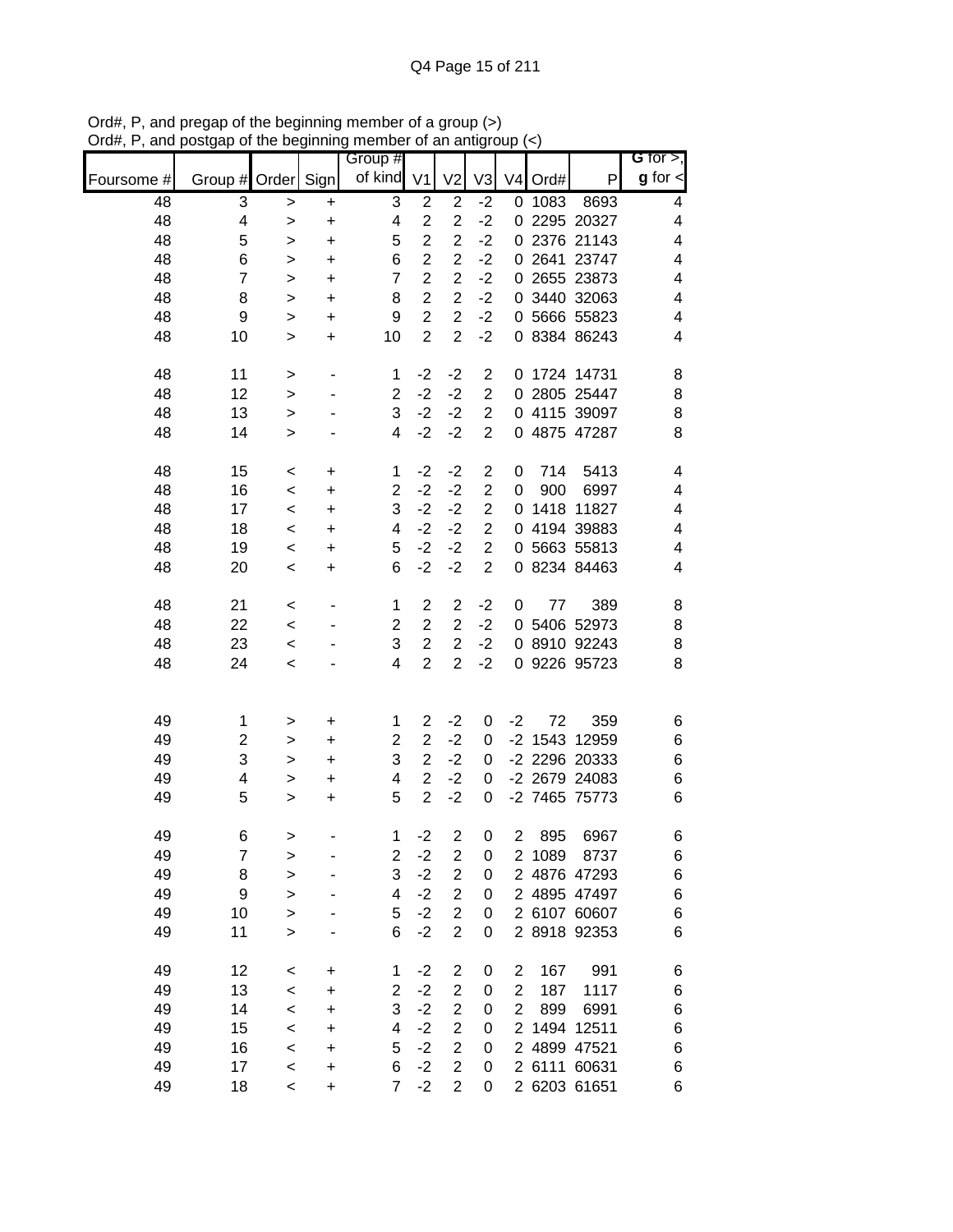| unu        | oorgap or mo ooginming |                          |                          | monipor or an anny<br>Group # |                |                          |                |             |         |                              | G for $>$ ,              |
|------------|------------------------|--------------------------|--------------------------|-------------------------------|----------------|--------------------------|----------------|-------------|---------|------------------------------|--------------------------|
| Foursome # | Group # Order Sign     |                          |                          | of kind V1                    |                | V <sub>2</sub>           | V <sub>3</sub> |             | V4 Ord# | P                            | $g$ for $\lt$            |
| 49         | 19                     | $\,<$                    |                          | 1                             | $\overline{c}$ | $-2$                     | 0              | $-2$        | 76      | 383                          | 6                        |
| 49         | 20                     | $\,<$                    |                          | $\overline{2}$                | $\overline{2}$ | $-2$                     | $\mathbf 0$    |             |         | -2 9579 99833                | $6\phantom{1}$           |
|            |                        |                          |                          |                               |                |                          |                |             |         |                              |                          |
| 50         | $\mathbf 1$            | $\, >$                   | $\ddot{}$                | 1                             | $\overline{2}$ | $-4$                     | 4              | $2^{\circ}$ | 77      | 389                          | 6                        |
| 50         | $\overline{2}$         | $\,$                     | $\ddot{}$                | $\overline{2}$                | $\overline{2}$ | $-4$                     | $\overline{4}$ |             |         | 2 1600 13499                 | 12                       |
|            |                        |                          |                          |                               |                |                          |                |             |         |                              |                          |
| 50         | 3                      | $\,<$                    | $\ddot{}$                | 1                             | $-2$           | 4                        | $-4$           |             |         | -2 6463 64621                | $6\phantom{1}6$          |
|            |                        |                          |                          |                               |                |                          |                |             |         |                              |                          |
| 51         | $\mathbf{1}$           |                          | $\ddot{}$                | 1                             | $-4$           | 4                        | $\overline{2}$ | -8          | 78      | 397                          | 8                        |
| 51         | $\overline{2}$         | $\, >$<br>$\,>$          | $\ddot{}$                | $\overline{2}$                | $-4$           | 4                        | $\overline{2}$ |             |         | -8 2830 25693                | 14                       |
| 51         | 3                      |                          |                          | 3                             | $-4$           | 4                        | $\overline{2}$ |             |         | -8 6758 67843                | 14                       |
|            |                        | $\geq$                   | $\ddot{}$                |                               |                |                          |                |             |         |                              |                          |
| 51         | 4                      | $\, >$                   | $\overline{\phantom{0}}$ | $\mathbf{1}$                  | $\overline{4}$ | -4                       | $-2$           |             |         | 8 3423 31859                 | 10                       |
|            |                        |                          |                          |                               |                |                          |                |             |         |                              |                          |
| 51         | 5                      | $\,<$                    | +                        | 1                             | 4              | $-4$                     | $-2$           |             |         | 8 2453 21863                 | 8                        |
| 51         | 6                      | $\,<$                    | $\ddot{}$                | $\overline{2}$                | $\overline{4}$ | $-4$                     | $-2$           |             |         | 8 3559 33203                 | $\, 8$                   |
| 51         | $\overline{7}$         | $\,<$                    |                          | 1                             | $-4$           | $\overline{\mathcal{A}}$ | $\overline{2}$ |             |         | -8 7665 78031                | 10                       |
|            |                        |                          |                          |                               |                |                          |                |             |         |                              |                          |
|            |                        |                          |                          |                               |                |                          |                |             |         |                              |                          |
| 52         | 1                      | $\, >$                   | $\ddot{}$                | 1                             | 4              | $\mathbf{2}$             | -8             | 8           | 79      | 401                          | 4                        |
| 52         | $\overline{2}$         | $\, >$                   | $\ddot{}$                | $\overline{2}$                | $\overline{4}$ | $\overline{2}$           | -8             |             |         | 8 9058 93893                 | 4                        |
|            |                        |                          |                          |                               |                |                          |                |             |         |                              |                          |
| 52         | 3                      | $\,<$                    | $\ddot{}$                | $\mathbf 1$<br>$\overline{2}$ | $-4$<br>$-4$   | $-2$<br>$-2$             | 8              | -8          | 401     | 2749                         | 4                        |
| 52         | 4                      | $\,<$                    | $\ddot{}$                |                               |                |                          | 8              |             |         | -8 4704 45337                | $\overline{\mathcal{A}}$ |
| 52         | 5                      | $\,<$                    | $\ddot{}$                | 3                             | $-4$           | $-2$                     | 8              |             |         | -8 6506 65119                | $\overline{\mathcal{A}}$ |
| 52         | 6                      | $\overline{\phantom{a}}$ | $\ddot{}$                | $\overline{4}$                | $-4$           | $-2$                     | 8              |             |         | -8 9409 97879                | $\overline{\mathbf{4}}$  |
|            |                        |                          |                          |                               |                |                          |                |             |         |                              |                          |
| 53         | $\mathbf 1$            | >                        | +                        | 1                             | $\overline{2}$ | -8                       | 8              | -8          | 80      | 409                          | 8                        |
| 53         | $\overline{2}$         | $\mathbf{L}$             | +                        | $\overline{2}$                | $\overline{2}$ | -8                       | 8              |             |         | -8 2422 21577                | 8                        |
|            |                        |                          |                          |                               |                |                          |                |             |         |                              |                          |
| 53<br>53   | 3<br>4                 | >                        |                          | 1<br>$\overline{2}$           | $-2$<br>$-2$   | 8<br>8                   | -8             |             |         | 8 3192 29387<br>8 8683 89657 | 4<br>4                   |
|            | 5                      | $\geq$                   |                          | 3                             | $-2$           | 8                        | -8             |             |         | 8 9404 97847                 | 4                        |
| 53         |                        | $\geq$                   |                          |                               |                |                          | -8             |             |         |                              |                          |
| 53         | 6                      | $\,<$                    | $\ddot{}$                | 1                             | $-2$           | 8                        | -8             |             |         | 8 8687 89681                 | 8                        |
| 53         | $\overline{7}$         | $\,<$                    | $\ddot{}$                | $\overline{2}$                | $-2$           | 8                        | -8             |             |         | 8 9408 97871                 | 8                        |
|            |                        |                          |                          |                               |                |                          |                |             |         |                              |                          |
| 53         | 8                      | $\,<$                    |                          | 1                             | $\overline{2}$ | -8                       | 8              |             | -8 1033 | 8233                         | 4                        |
| 53         | 9                      | $\,<$                    |                          | $\overline{c}$                | $\overline{2}$ | -8                       | 8              |             |         | -8 1354 11173                | $\overline{\mathcal{A}}$ |
| 53         | 10                     | $\,<$                    |                          | 3                             | $\overline{2}$ | -8                       | 8              |             |         | -8 2428 21613                | $\overline{\mathcal{A}}$ |
| 53         | 11                     | $\prec$                  |                          | 4                             | $\overline{2}$ | -8                       | 8              |             |         | -8 9007 93253                | $\overline{\mathbf{4}}$  |
|            |                        |                          |                          |                               |                |                          |                |             |         |                              |                          |
| 54         | $\mathbf 1$            | $\, > \,$                | $\ddot{}$                | 1                             | -8             | 8                        | -8             | 4           | 81      | 419                          | 10                       |
|            |                        |                          |                          |                               |                |                          |                |             |         |                              |                          |

Ord#, P, and pregap of the beginning member of a group (>) Ord#, P, and postgap of the beginning member of an antigroup (<)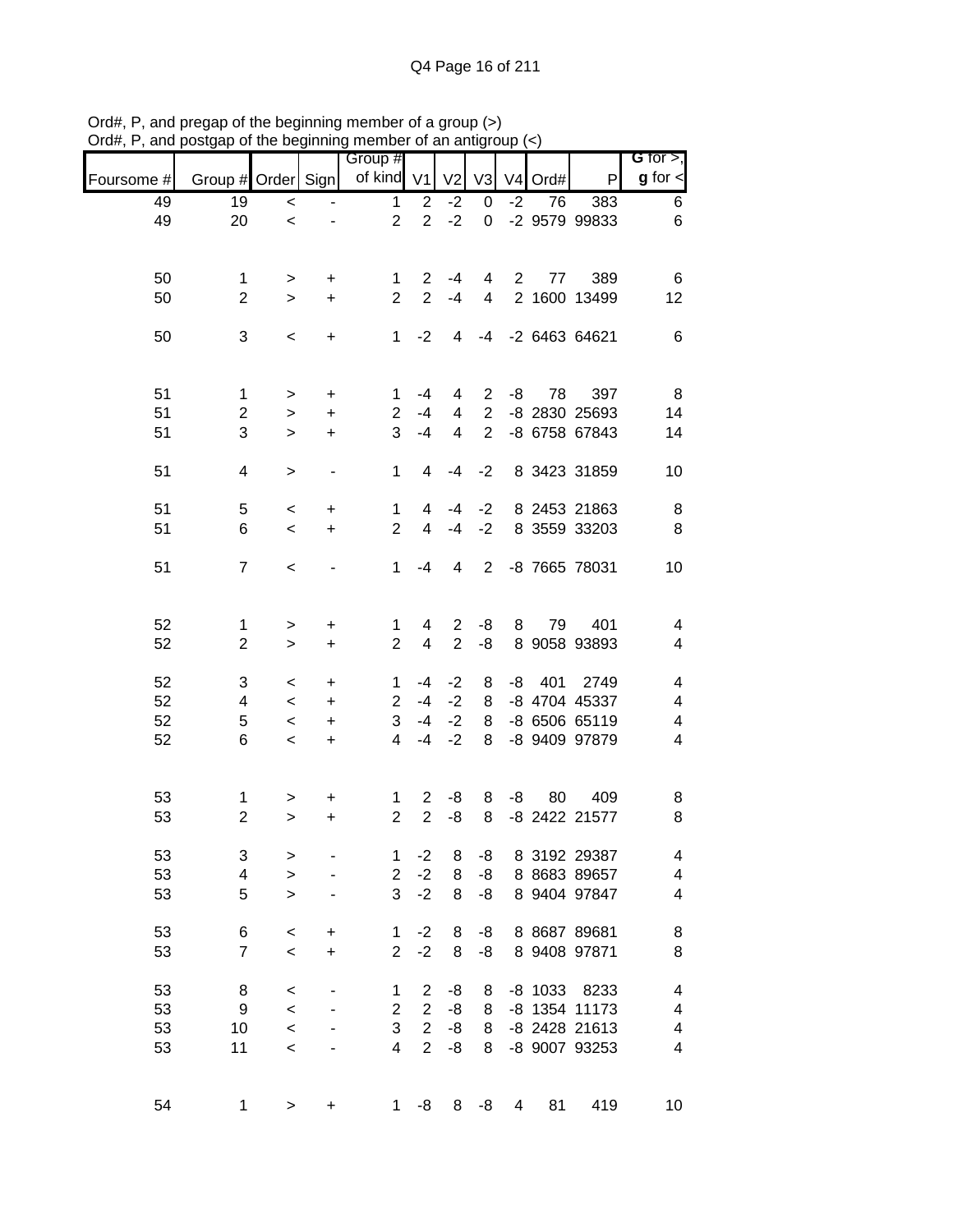| ,,,,,,,<br>unu |                         |              | uio poginimig            | mombor or an angl<br>Group # |                |                |                |                |         |               | G for $>$ ,             |
|----------------|-------------------------|--------------|--------------------------|------------------------------|----------------|----------------|----------------|----------------|---------|---------------|-------------------------|
| Foursome #     | Group # Order Sign      |              |                          | of kind                      | V <sub>1</sub> | V <sub>2</sub> | V <sub>3</sub> |                | V4 Ord# | $\mathsf{P}$  | $g$ for $\lt$           |
| 54             | $\overline{\mathbf{c}}$ | $\geq$       | $\ddot{}$                | $\overline{c}$               | -8             | 8              | -8             | 4              | 176     | 1049          | 10                      |
| 54             | 3                       | $\geq$       | $\ddot{}$                | 3                            | -8             | 8              | -8             | 4              | 862     | 6689          | 10                      |
| 54             | 4                       | $\,$         | $\ddot{}$                | 4                            | -8             | 8              | -8             |                |         | 4 3324 30839  | 10                      |
| 54             | 5                       | $\geq$       | $\ddot{}$                | 5                            | -8             | 8              | -8             |                |         | 4 5642 55619  | 10                      |
| 54             | 6                       | $\geq$       | $\ddot{}$                | 6                            | -8             | 8              | -8             |                |         | 4 6372 63587  | 10                      |
| 54             | $\overline{7}$          | $\geq$       | $\ddot{}$                | $\overline{7}$               | -8             | 8              | -8             |                |         | 4 8813 91139  | 10                      |
|                |                         |              |                          |                              |                |                |                |                |         |               |                         |
| 54             | 8                       | $\geq$       | $\overline{\phantom{a}}$ | 1                            | 8              | -8             | 8              | $-4$           | 580     | 4231          | $\boldsymbol{2}$        |
| 54             | 9                       | $\geq$       | ٠                        | $\overline{c}$               | 8              | -8             | 8              | $-4$           | 585     | 4261          | $\overline{\mathbf{c}}$ |
| 54             | 10                      | $\geq$       |                          | 3                            | 8              | -8             | 8              |                |         | -4 1463 12241 | $\overline{c}$          |
| 54             | 11                      | $\mathbf{L}$ |                          | 4                            | 8              | -8             | 8              |                |         | -4 8951 92671 | $\overline{c}$          |
| 54             | 12                      | $\mathbf{L}$ |                          | 5                            | 8              | -8             | 8              |                |         | -4 9233 95791 | $\overline{2}$          |
| 54             | 13                      | $\,<$        | $\ddot{}$                | $\mathbf{1}$                 | 8              | -8             | 8              | $-4$           | 580     | 4231          | 10                      |
| 54             | 14                      | $\,<$        | $\ddot{}$                | $\overline{\mathbf{c}}$      | 8              | -8             | 8              | -4             | 587     | 4273          | 10                      |
| 54             | 15                      | $\prec$      | $\ddot{}$                | 3                            | 8              | -8             | 8              |                |         | -4 8814 91141 | 10                      |
| 54             | 16                      | $\,<$        | $\ddot{}$                | $\overline{\mathbf{4}}$      | 8              | -8             | 8              |                |         | -4 9235 95803 | 10                      |
| 54             | 17                      | $\,<$        | $\overline{\phantom{a}}$ | $\mathbf 1$                  | -8             | 8              | -8             | 4              | 178     | 1061          | $\overline{\mathbf{c}}$ |
| 54             | 18                      |              |                          | 2                            | -8             | 8              | -8             | 4              | 864     | 6701          | $\boldsymbol{2}$        |
|                | 19                      | $\,<\,$      |                          | 3                            |                |                |                |                |         |               |                         |
| 54             |                         | $\,<$        |                          |                              | -8             | 8              | -8             |                |         | 4 3067 28109  | $\overline{c}$          |
| 54             | 20                      | $\,<$        |                          | 4                            | -8             | 8              | -8             |                |         | 4 5644 55631  | $\overline{\mathbf{c}}$ |
| 54             | 21                      | $\,<$        |                          | 5                            | -8             | 8              | -8             |                |         | 4 6115 60659  | $\overline{c}$          |
|                |                         |              |                          |                              |                |                |                |                |         |               |                         |
| 55             | 1                       | $\geq$       | $\ddot{}$                | 1                            | -8             | 4              | $-2$           | $\overline{c}$ | 83      | 431           | 10                      |
| 55             | 2                       | $\geq$       | $\ddot{}$                | $\overline{2}$               | -8             | 4              | $-2$           | $\overline{2}$ | 893     | 6959          | 10                      |
| 55             | 3                       | $\mathbf{L}$ | $\ddot{}$                | 3                            | -8             | 4              | $-2$           |                |         | 2 6374 63599  | 10                      |
| 55             | 4                       | $\geq$       |                          | $\mathbf 1$                  | 8              | $-4$           | $\overline{2}$ |                |         | -2 5970 59053 | $\boldsymbol{2}$        |
| 55             | 5                       | $\,<$        | $\ddot{}$                | 1                            | 8              | -4             | $\overline{c}$ | $-2$           | 282     | 1831          | 16                      |
| 55             | 6                       | $\,<$        | $\ddot{}$                | $\overline{2}$               | $\,8\,$        | $-4$           | $\overline{2}$ | $-2$           | 672     | 5011          | 10                      |
| 55             | $\overline{7}$          | $\prec$      | $\mathbf +$              | 3                            | 8              | $-4$           | $\overline{a}$ | $-2$           | 773     | 5869          | 10                      |
| 55             | 8                       | $\,<$        | +                        | 4                            | 8              | $-4$           | 2              |                |         | -2 2570 23029 | 10                      |
| 55             | 9                       | $\,<$        | +                        | 5                            | 8              | $-4$           | $\overline{c}$ |                |         | -2 2722 24533 | 14                      |
| 55             | 10                      | $\,<$        | +                        | 6                            | 8              | $-4$           | $\overline{2}$ |                |         | -2 5264 51439 | 10                      |
| 55             | 11                      | $\,<$        | $\ddot{}$                | $\overline{7}$               | 8              | $-4$           | $\overline{2}$ |                |         | -2 7293 73883 | 14                      |
|                |                         |              |                          |                              |                |                |                |                |         |               |                         |
| 55             | 12                      | $\,<$        |                          | 1                            | -8             | 4              | $-2$           | $\mathbf{2}$   | 664     | 4967          | $\overline{c}$          |
| 55             | 13                      | $\,<$        |                          | $\overline{2}$               | -8             | 4              | $-2$           |                |         | 2 2357 20959  | $\overline{\mathbf{4}}$ |
| 55             | 14                      | $\,<$        |                          | 3                            | -8             | 4              | $-2$           |                |         | 2 4873 47269  | 10                      |
| 55             | 15                      | $\,<$        |                          | 4                            | -8             | 4              | $-2$           |                |         | 2 6113 60647  | $\sqrt{2}$              |
|                |                         |              |                          |                              |                |                |                |                |         |               |                         |
| 56             | 1                       | $\, > \,$    | +                        | 1                            | -4             | $-2$           | 2              | 8              | 88      | 457           | 8                       |
| 56             | $\overline{\mathbf{c}}$ | $\geq$       | $\ddot{}$                | $\overline{2}$               | $-4$           | $-2$           | $\overline{2}$ |                |         | 8 8922 92377  | 8                       |

Ord#, P, and pregap of the beginning member of a group (>) Ord#, P, and postgap of the beginning member of an antigroup (<)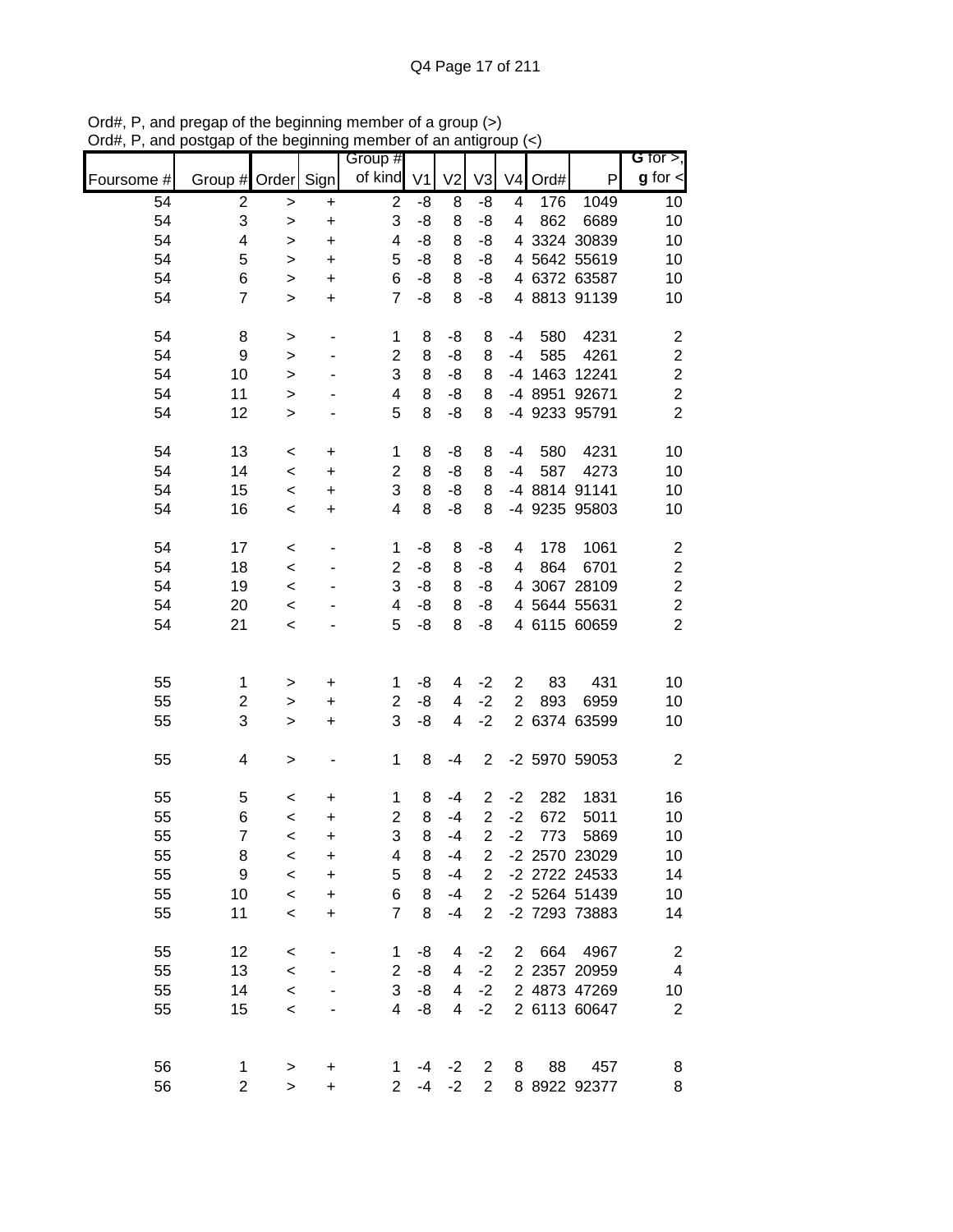|            | porgap or mo pogmumig        |              |                              | $\frac{1}{2}$<br>Group # |                                    |                  |                |                |                     |                                | G for $>$ ,                                        |
|------------|------------------------------|--------------|------------------------------|--------------------------|------------------------------------|------------------|----------------|----------------|---------------------|--------------------------------|----------------------------------------------------|
| Foursome # | Group # Order Sign           |              |                              | of kind V1               |                                    | V <sub>2</sub>   | V <sub>3</sub> |                | V <sub>4</sub> Ord# | $\mathsf{P}$                   | $g$ for $\leq$                                     |
| 56         | 3                            | $\prec$      | $\ddot{}$                    | $\mathbf{1}$             | 4                                  | $\boldsymbol{2}$ | $-2$           |                |                     | -8 2576 23063                  | 8                                                  |
| 56         | 4                            | $\prec$      | $\ddot{}$                    | $\overline{c}$           | $\overline{\mathbf{4}}$            | $\overline{2}$   | $-2$           |                |                     | -8 7930 81023                  | 8                                                  |
| 56         | 5                            | $\,<$        | $\ddot{}$                    | 3                        | $\overline{4}$                     | $\overline{2}$   | $-2$           |                |                     | -8 9167 95093                  | 8                                                  |
|            |                              |              |                              |                          |                                    |                  |                |                |                     |                                |                                                    |
| 57         | $\mathbf 1$                  | $\,>$        | $\ddot{}$                    | $\mathbf{1}$             | $-2$                               | $\overline{2}$   | 8              | -4             | 89                  | 461                            | $\overline{\mathbf{4}}$                            |
| 57         | $\overline{c}$               | $\,$         |                              | $\mathbf 1$              | $\overline{2}$                     | $-2$             | -8             |                |                     | 4 1801 15413                   | 12                                                 |
| 57         | 3                            | $\,<$        | $\ddot{}$                    | $\mathbf{1}$             | $\overline{2}$                     | $-2$             | -8             |                | 4 506               | 3617                           | 6                                                  |
| 57         | 4                            | $\prec$      | $\color{red}{+}$             | $\overline{2}$           | $\overline{2}$                     | $-2$             | -8             |                |                     | 4 1314 10789                   | 10                                                 |
| 57         | 5                            | $\,<\,$      | $\ddot{}$                    | 3                        | $\overline{2}$                     | $-2$             | -8             |                |                     | 4 2773 25121                   | 6                                                  |
| 57         | 6                            | $\prec$      | $\ddot{}$                    | $\overline{4}$           | $\overline{2}$                     | $-2$             | -8             |                |                     | 4 9166 95089                   | $\overline{\mathbf{4}}$                            |
| 58         |                              |              |                              |                          | $\overline{2}$                     |                  | $-4$           | -4             |                     |                                |                                                    |
| 58         | $\mathbf{1}$                 | $\,$         | +                            | $\mathbf{1}$             |                                    | 8<br>8           | $-4$           |                | 90                  | 463                            | $\overline{\mathbf{c}}$<br>$\overline{\mathbf{4}}$ |
|            | $\overline{\mathbf{c}}$<br>3 | $\,$         | +                            | $\overline{c}$<br>3      | $\boldsymbol{2}$<br>$\overline{2}$ | 8                | $-4$           |                |                     | -4 5795 57143<br>-4 7395 75013 |                                                    |
| 58         |                              | $\mathbf{L}$ | $\ddot{}$                    |                          |                                    |                  |                |                |                     |                                | $\boldsymbol{2}$                                   |
| 58         | 4                            | $\,$         | $\qquad \qquad \blacksquare$ | $\mathbf 1$              | $-2$                               | -8               | 4              |                |                     | 4 7185 72661                   | 12                                                 |
| 58         | 5                            | $\mathbf{L}$ |                              | $\overline{2}$           | $-2$                               | -8               | $\overline{4}$ |                |                     | 4 8209 84211                   | 12                                                 |
| 58         | 6                            | $\,<$        | $\ddot{}$                    | $\mathbf{1}$             | $-2$                               | -8               | $\overline{4}$ |                |                     | 4 5725 56473                   | $\overline{\mathcal{A}}$                           |
| 58         | $\overline{7}$               | $\prec$      | $\ddot{}$                    | $\overline{2}$           | $-2$                               | -8               | $\overline{4}$ |                |                     | 4 6671 66947                   | $\sqrt{2}$                                         |
|            |                              |              |                              |                          |                                    |                  |                |                |                     |                                |                                                    |
| 58         | 8                            | $\,<\,$      |                              | $\mathbf{1}$             | $\overline{2}$                     | 8                | $-4$           |                | -4 1103             | 8849                           | 12                                                 |
| 58         | 9                            | $\prec$      |                              | $\overline{2}$           | $\overline{2}$                     | 8                | $-4$           |                |                     | -4 1770 15149                  | 12                                                 |
|            |                              |              |                              |                          |                                    |                  |                |                |                     |                                |                                                    |
| 59         | $\mathbf{1}$                 | $\,$         | +                            | 1                        | 8                                  | $-4$             | $-4$           | 4              | 91                  | 467                            | 4                                                  |
| 59         | $\overline{2}$               | $\,>$        | $\ddot{}$                    | $\overline{2}$           | 8                                  | $-4$             | $-4$           | $\overline{4}$ | 847                 | 6553                           | $\mathbf{2}$                                       |
|            |                              |              |                              |                          |                                    |                  |                |                |                     |                                |                                                    |
| 59         | 3                            | $\,$         |                              | $\mathbf{1}$             | -8                                 | 4                | 4              |                |                     | -4 4187 39839                  | 10                                                 |
| 59         | 4                            | $\,$         |                              | $\overline{a}$           | -8                                 | 4                | 4              |                |                     | -4 8140 83399                  | 10                                                 |
| 59         | 5                            | $\,<$        | +                            | 1                        | -8                                 | 4                | 4              | $-4$           | 498                 | 3557                           | $\overline{\mathbf{c}}$                            |
| 59         | 6                            | $\,<$        | +                            | $\overline{2}$           | -8                                 | 4                | 4              |                |                     | -4 1484 12433                  | 4                                                  |
| 59         | $\overline{7}$               | $\,<\,$      | +                            | 3                        | -8                                 | 4                | 4              |                |                     | -4 1785 15287                  | $\overline{\mathbf{c}}$                            |
| 59         | 8                            | $\,<\,$      | +                            | 4                        | -8                                 | 4                | 4              |                |                     | -4 2636 23687                  | $\overline{\mathbf{c}}$                            |
| 59         | 9                            | $\,<$        | +                            | 5                        | -8                                 | 4                | 4              |                |                     | -4 3879 36583                  | 4                                                  |
| 59         |                              |              |                              | 6                        | -8                                 | 4                | 4              |                |                     | -4 5091 49547                  | $\overline{c}$                                     |
|            | 10                           | $\,<$        | +                            |                          |                                    |                  |                |                |                     |                                |                                                    |
| 59         | 11                           | $\,<$        |                              | $\mathbf{1}$             | 8                                  | $-4$             | -4             |                | 4 1166              | 9421                           | 10                                                 |
| 60         | $\mathbf 1$                  | >            | +                            | 1                        | $-4$                               | 4                | -4             | $\overline{2}$ | 93                  | 487                            | 8                                                  |
| 60         | $\mathbf 2$                  | $\geq$       | $\ddot{}$                    | $\overline{2}$           | $-4$                               | 4                | $-4$           |                | 2 1080              | 8677                           | 8                                                  |
|            |                              |              |                              |                          |                                    |                  |                |                |                     |                                |                                                    |

Ord#, P, and pregap of the beginning member of a group (>) Ord#, P, and postgap of the beginning member of an antigroup (<)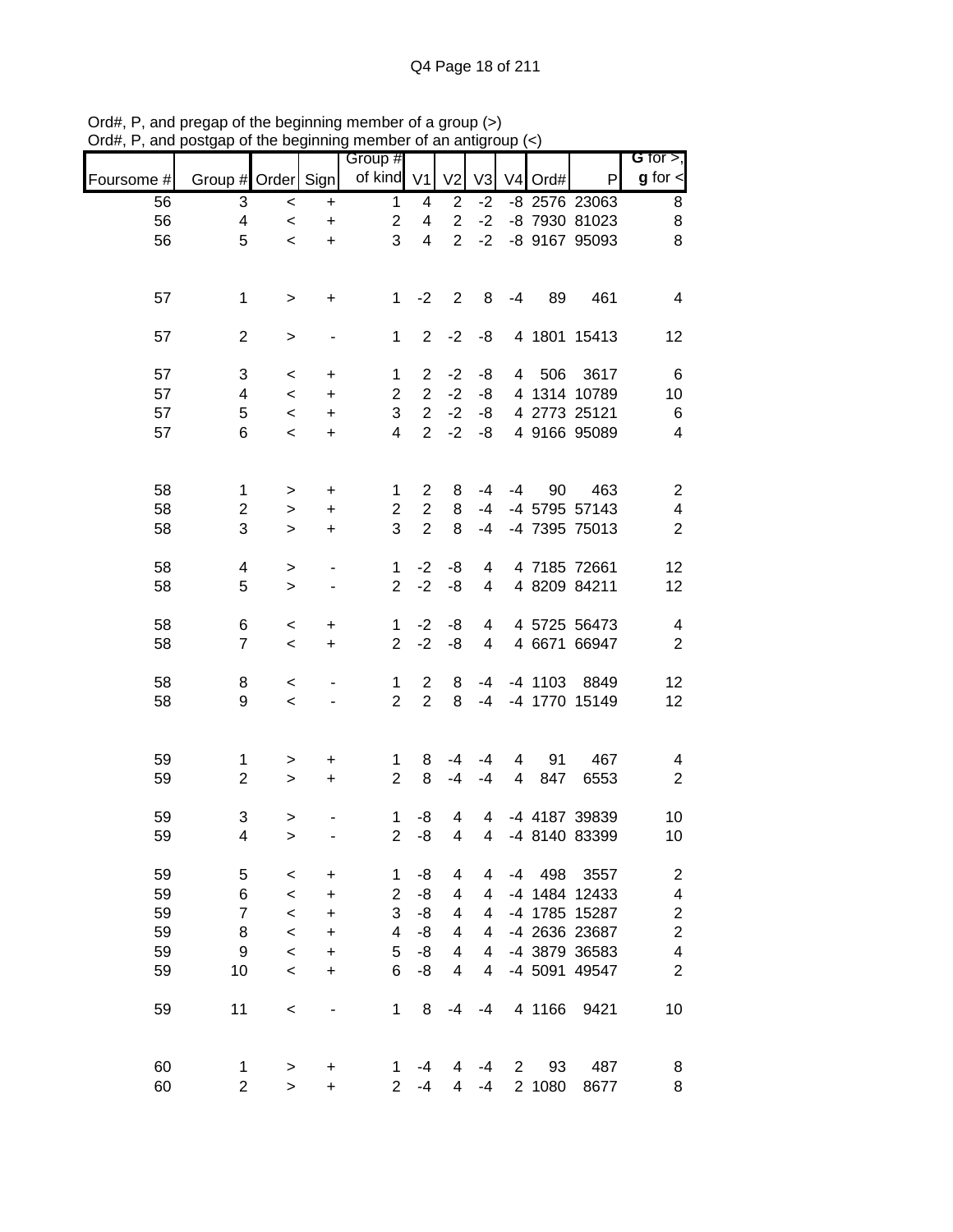|            |                         | .            |                                  | $\cdots$<br>Group # |                         | <b>이 urruin</b> |                |          |                   |                         | G for $>$ ,              |
|------------|-------------------------|--------------|----------------------------------|---------------------|-------------------------|-----------------|----------------|----------|-------------------|-------------------------|--------------------------|
| Foursome # | Group # Order Sign      |              |                                  | of kind V1          |                         | V <sub>2</sub>  | V <sub>3</sub> |          | V4 Ord#           | P                       | $g$ for $\leq$           |
| 60         | 3                       | $\,$         |                                  | $\mathbf{1}$        | 4                       | $-4$            | 4              |          |                   | -2 1564 13151           | $\overline{4}$           |
| 60         | 4                       | $\geq$       | -                                | $\overline{2}$      | $\overline{\mathbf{4}}$ | $-4$            | $\overline{4}$ |          |                   | -2 1689 14411           | $\overline{4}$           |
| 60         | 5                       | $\,<$        | $\ddot{}$                        | 1                   | 4                       | $-4$            | 4              |          |                   | -2 1691 14423           | 8                        |
| 60         | 6                       | $\,<$        | $\ddot{}$                        | $\overline{2}$      | $\overline{4}$          | $-4$            | $\overline{4}$ |          |                   | -2 6759 67853           | 14                       |
| 60         | $\overline{7}$          | $\,<$        | $\blacksquare$                   | 1                   | -4                      | 4               | -4             |          | 2 249             | 1579                    | $\overline{4}$           |
| 60         | 8                       | $\,<$        | $\overline{\phantom{a}}$         | $\overline{2}$      | $-4$                    | 4               | $-4$           |          | 2 1082            | 8689                    | $\overline{\mathcal{A}}$ |
| 60         | 9                       | $\,<$        |                                  | 3                   | $-4$                    | $\overline{4}$  | $-4$           |          |                   | 2 1732 14779            | $\overline{\mathcal{A}}$ |
| 61         | $\mathbf{1}$            | $\,$         | $\begin{array}{c} + \end{array}$ | $\mathbf 1$         | 4                       | $-4$            | $\overline{2}$ | 6        | 94                | 491                     | $\overline{\mathcal{A}}$ |
| 61         | $\overline{c}$          | $\geq$       | $\ddot{}$                        | $\overline{2}$      | $\overline{4}$          | $-4$            | $\overline{2}$ |          |                   | 6 6722 67481            | $\overline{\mathcal{A}}$ |
| 61         | 3                       | $\,<$        | $\begin{array}{c} + \end{array}$ | $\mathbf 1$         | -4                      | 4               | $-2$           |          |                   | -6 1690 14419           | $\overline{\mathbf{4}}$  |
| 61         | 4                       | $\,<$        | $\ddot{}$                        | $\overline{2}$      | $-4$                    | $\overline{4}$  | $-2$           |          |                   | -6 1830 15679           | $\overline{4}$           |
| 62         | $\mathbf{1}$            | $\,$         | +                                | $\mathbf{1}$        | $-4$                    | $\overline{2}$  |                | $6 - 10$ | 95                | 499                     | 8                        |
| 62         | $\overline{\mathbf{c}}$ | $\,$         | +                                | $\overline{2}$      | $-4$                    | $\overline{2}$  |                |          |                   | 6 -10 1946 16879        | 8                        |
| 62         | 3                       | $\,$         | +                                | 3                   | $-4$                    | $\overline{c}$  |                |          |                   | 6 -10 2538 22717        | $\bf 8$                  |
| 62         | 4                       | $\geq$       | +                                | 4                   | $-4$                    | $\overline{2}$  |                |          |                   | 6 -10 5895 58207        | 8                        |
| 62         | 5                       | $\geq$       | $\ddot{}$                        | 5                   | $-4$                    | $\overline{2}$  |                |          |                   | 6 -10 6886 69379        | $\, 8$                   |
| 62         | 6                       | $\,<$        | $\ddot{}$                        | 1                   | 4                       | $-2$            | -6             |          |                   | 10 1689 14411           | 8                        |
| 62         | $\overline{7}$          | $\,<$        | $\ddot{}$                        | $\overline{2}$      | 4                       | $-2$            | -6             |          |                   | 10 1829 15671           | 8                        |
| 62         | 8                       | $\,<$        | $+$                              | 3                   | $\overline{4}$          | $-2$            | -6             |          |                   | 10 7206 72893           | 8                        |
| 63         | $\mathbf{1}$            | $\,>$        | +                                | $\mathbf{1}$        | $2^{\circ}$             |                 | $6 - 10$       | 16       | 96                | 503                     | 4                        |
| 63         | $\overline{c}$          | $\,$         | $\ddot{}$                        | $\overline{2}$      | $\overline{2}$          |                 |                |          |                   | 6 -10 16 1947 16883     | 4                        |
| 63         | 3                       | $\,<$        | $\ddot{}$                        | $\mathbf{1}$        | $-2$                    |                 |                |          |                   | -6 10 -16 1207 9787     | 4                        |
| 63         | 4                       | $\prec$      | +                                | $\overline{c}$      | $-2$                    | -6              |                |          |                   | 10 -16 1308 10729       | 4                        |
| 63         | 5                       | $\,<\,$      | +                                | 3                   | $-2$                    | -6              |                |          |                   | 10 -16 1688 14407       | 4                        |
| 63         | 6                       | $\,<$        | +                                | 4                   | $-2$                    | -6              |                |          |                   | 10 -16 2061 17977       | 4                        |
| 63         | $\overline{7}$          | $\,<\,$      | +                                | 5                   | $-2$                    | -6              |                |          |                   | 10 -16 2098 18307       | 4                        |
| 63         | 8                       | $\,<$        | +                                | 6                   | $-2$                    | -6              |                |          |                   | 10 -16 7351 74527       | 4                        |
| 64         | 1                       | $\,>$        | $\ddot{}$                        | $\mathbf{1}$        |                         |                 |                |          | 6 -10 16 -12 97   | 509                     | 6                        |
| 64         | $\overline{2}$          | $\mathbf{L}$ | $\ddot{}$                        | $\overline{2}$      |                         |                 |                |          |                   | 6 -10 16 -12 1948 16889 | $\,6$                    |
| 64         | 3                       | $\,<$        | $\ddot{}$                        | 1                   |                         |                 |                |          | -6 10 -16 12 1206 | 9781                    | 6                        |
| 65         | 1                       | $\, > \,$    | +                                |                     |                         | $1 \t16 - 12$   | 4              | $-4$     | 99                | 523                     | $\overline{c}$           |
| 65         | $\overline{c}$          | $\geq$       | $\ddot{}$                        | $\overline{2}$      |                         | $16 - 12$       | $\overline{4}$ |          |                   | -4 5816 57349           | $\overline{\mathbf{c}}$  |

Ord#, P, and pregap of the beginning member of a group (>) Ord#, P, and postgap of the beginning member of an antigroup (<)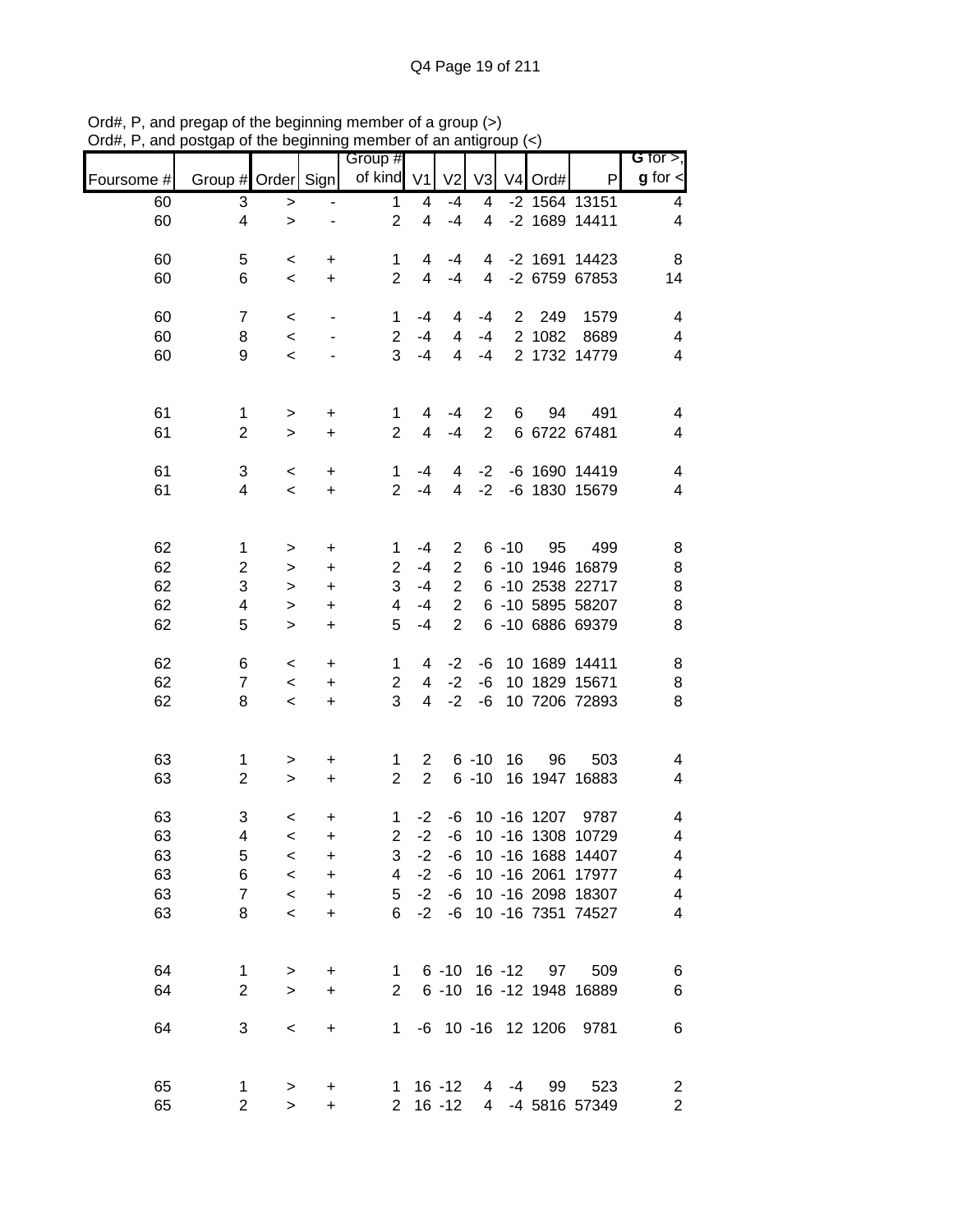|            |                                |             |           | Group #             |                          |                         |                    |              |                     |                     | G for $>$ ,      |
|------------|--------------------------------|-------------|-----------|---------------------|--------------------------|-------------------------|--------------------|--------------|---------------------|---------------------|------------------|
| Foursome # | Group # Order Sign             |             |           | of kind V1          |                          | V <sub>2</sub>          | V <sub>3</sub>     |              | V <sub>4</sub> Ord# | P                   | $g$ for $\lt$    |
|            |                                |             |           |                     |                          |                         |                    |              |                     |                     |                  |
| 66         | 1                              |             | $\ddot{}$ | 1                   | 4                        | $-4$                    | 0                  | $-4$         | 101                 | 547                 | 6                |
| 66         | $\mathbf 2$                    | ><br>$\geq$ | $\ddot{}$ | $\overline{c}$      | 4                        | $-4$                    | 0                  | $-4$         | 106                 | 577                 | 6                |
| 66         | 3                              | >           | $\ddot{}$ | 3                   | 4                        | $-4$                    | 0                  |              |                     | -4 1317 10837       | 6                |
| 66         | 4                              | $\geq$      | $\ddot{}$ | $\overline{4}$      | 4                        | $-4$                    | 0                  |              |                     | -4 2205 19447       | 6                |
|            |                                |             |           |                     |                          |                         |                    |              |                     |                     |                  |
| 66         | 5                              | $\, > \,$   |           | 1                   | -4                       | 4                       | 0                  | 4            | 628                 | 4649                | 6                |
| 66         | 6                              | $\geq$      | ۰         | $\overline{2}$      | $-4$                     | 4                       | 0                  |              |                     | 4 3659 34259        | 6                |
| 66         | $\overline{7}$                 | $\,<$       | $\ddot{}$ | $\mathbf 1$         | $-4$                     | $\overline{\mathbf{4}}$ | 0                  | 4            | 632                 | 4673                | 6                |
|            |                                |             |           |                     |                          |                         |                    |              |                     |                     |                  |
| 66         | 8                              | $\,<$       |           | 1                   | 4                        | $-4$                    | 0                  | $-4$         | 105                 | 571                 | 6                |
| 66         | 9                              | $\prec$     |           | $\overline{2}$      | 4                        | $-4$                    | 0                  | $-4$         | 110                 | 601                 | 6                |
| 66         | 10                             | $\prec$     |           | 3                   | $\overline{\mathcal{A}}$ | $-4$                    | 0                  | $-4$         | 816                 | 6271                | 6                |
| 66         | 11                             | $\prec$     |           | 4                   | $\overline{\mathcal{A}}$ | $-4$                    | 0                  |              | $-4$ 1321           | 10861               | 6                |
| 66         | 12                             | $\,<\,$     |           | 5                   | 4                        | $-4$                    | 0                  |              |                     | -4 2209 19471       | 6                |
|            |                                |             |           |                     |                          |                         |                    |              |                     |                     |                  |
| 67         | $\mathbf 1$                    | >           | $\ddot{}$ | 1                   | 0                        | -4                      | 4                  | 4            | 103                 | 563                 | 6                |
| 67         | $\overline{2}$                 | $\geq$      | $\ddot{}$ | $\overline{2}$      | 0                        | $-4$                    | 4                  | 4            | 814                 | 6263                | 6                |
|            |                                |             |           |                     |                          |                         |                    |              |                     |                     |                  |
| 67         | 3                              | $\,>$       |           | 1                   | 0                        | 4                       | -4                 |              | $-4$ 1162           | 9397                | 6                |
| 67         | 4                              | $\,<$       | $\ddot{}$ | 1                   | 0                        | 4                       | $-4$               | $-4$         | 830                 | 6367                | 6                |
|            |                                |             |           |                     |                          |                         |                    |              |                     |                     |                  |
| 67<br>67   | 5<br>6                         | $\,<$       |           | 1<br>$\overline{c}$ | 0<br>0                   | $-4$<br>$-4$            | 4                  | 4            | 108                 | 593<br>4 4191 39863 | 6                |
|            |                                | $\prec$     |           |                     |                          |                         | 4                  |              |                     |                     | 6                |
|            |                                |             |           |                     |                          |                         |                    |              |                     |                     |                  |
| 68         | 1                              | $\,$        | $\ddot{}$ | $\mathbf{1}$        | 0                        | $-2$                    | $-2$               | 10           | 111                 | 607                 | 6                |
| 68         | 2                              | $\,<\,$     | $\ddot{}$ | 1                   | 0                        | $\overline{2}$          |                    | $2 - 10$     | 554                 | 4013                | 6                |
| 68         | 3                              | $\,<$       | $\ddot{}$ | $\overline{2}$      | 0                        | $\overline{2}$          |                    |              |                     | 2 -10 2927 26693    | 6                |
| 68         | 4                              | $\,<$       | $\ddot{}$ | 3                   | 0                        |                         |                    |              |                     | 2 2 -10 4631 44543  | 6                |
|            |                                |             |           |                     |                          |                         |                    |              |                     |                     |                  |
|            |                                |             |           |                     |                          |                         |                    |              |                     | 112 613             |                  |
| 69<br>69   | $\mathbf{1}$<br>$\overline{2}$ | ><br>$\geq$ | +         | 1<br>$\overline{2}$ | $-2$<br>$-2$             |                         | $-2$ 10<br>$-2$ 10 | $-2$<br>$-2$ | 276                 |                     | $6\phantom{.0}6$ |
|            |                                |             | $\ddot{}$ |                     |                          |                         |                    |              |                     | 1783                | 6                |
| 69         | 3                              | $\, > \,$   |           | 1                   | $\overline{2}$           |                         |                    | $2 - 10$ 2   |                     | 423 2927            | 10               |
| 69         | 4                              | $\geq$      | -         | $\overline{2}$      | $2^{\circ}$              |                         |                    |              |                     | 2 -10 2 4598 44179  | 8                |
|            |                                |             |           |                     |                          |                         |                    |              |                     |                     |                  |
| 69         | 5                              | $\,<$       | $\ddot{}$ | $\mathbf 1$         | $\overline{2}$           |                         | $2 - 10$           |              |                     | 2 660 4937          | 6                |
| 69         | 6                              | $\,<$       | $\ddot{}$ | $\overline{2}$      | $\overline{2}$           |                         | $2 - 10$           |              |                     | 2 5041 49037        | 6                |
| 69         | $\overline{7}$                 | $\,<$       |           |                     | $1 -2$                   |                         | $-2$ 10            |              |                     | -2 1480 12401       | 8                |
| 69         | 8                              | $\,<$       |           |                     | $2 -2$                   |                         |                    |              |                     | -2 10 -2 3875 36551 | 8                |

Ord#, P, and pregap of the beginning member of a group (>) Ord#, P, and postgap of the beginning member of an antigroup (<)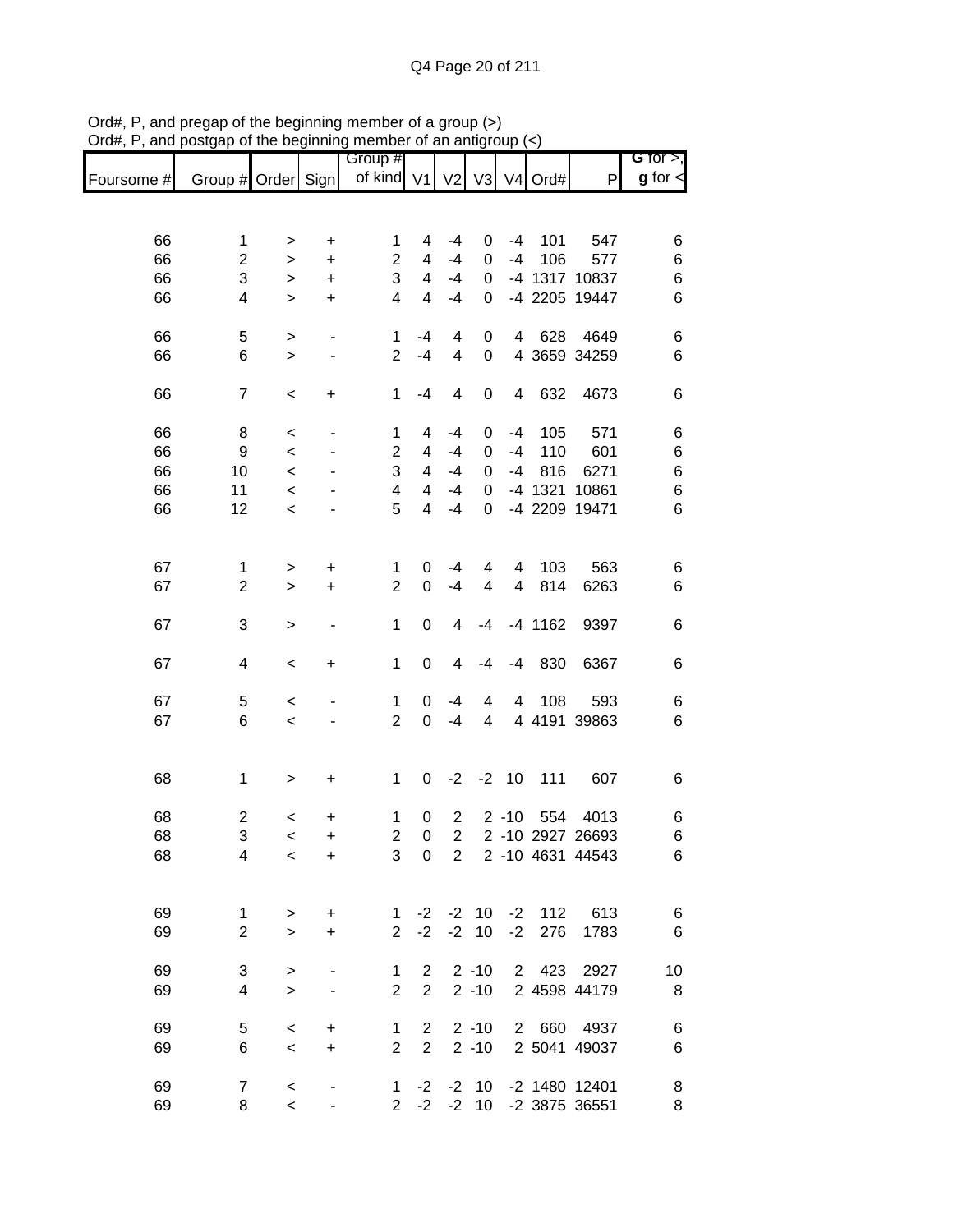|            |                     |                          |                        | Group #                        |                |                |                                  |             |         |                              | G for $>$ ,             |
|------------|---------------------|--------------------------|------------------------|--------------------------------|----------------|----------------|----------------------------------|-------------|---------|------------------------------|-------------------------|
| Foursome # | Group # Order Sign  |                          |                        | of kind V1                     |                | V <sub>2</sub> | V <sub>3</sub>                   |             | V4 Ord# | P                            | $g$ for $\lt$           |
| 69         | 9                   | $\,<$                    |                        | 3                              | $-2$           | $-2$           | 10                               |             |         | $-2884191423$                | 10                      |
|            |                     |                          |                        |                                |                |                |                                  |             |         |                              |                         |
| 70         | $\mathbf 1$         |                          |                        | 1                              | $-2$           | 10             | $-2$                             | -8          | 113     | 617                          | 4                       |
| 70         | $\overline{c}$      | $\, > \,$<br>>           | $\ddot{}$<br>$\ddot{}$ | $\overline{2}$                 | $-2$           | 10             | $-2$                             | -8          | 980     | 7723                         | 6                       |
| 70         | 3                   | $\, > \,$                | $\ddot{}$              | 3                              | $-2$           | 10             | $-2$                             |             |         | -8 2969 27073                | 6                       |
| 70         | 4                   | $\,>$                    | $\ddot{}$              | 4                              | $-2$           | 10             | $-2$                             |             |         | -8 6207 61681                | 8                       |
| 70         | 5                   | $\geq$                   | $\ddot{}$              | 5                              | $-2$           | 10             | $-2$                             |             |         | -8 7183 72647                | 4                       |
|            |                     |                          |                        |                                |                |                |                                  |             |         |                              |                         |
| 70         | 6                   | $\,<\,$                  | $\ddot{}$              | $\mathbf 1$                    |                | $2 - 10$       | 2                                |             | 8 1105  | 8863                         | 4                       |
| 70         | $\overline{7}$      | $\,<\,$                  |                        | $\mathbf{1}$                   | $-2$           | 10             | $-2$                             | -8          | 982     | 7741                         | 12                      |
|            |                     |                          |                        |                                |                |                |                                  |             |         |                              |                         |
|            |                     |                          |                        |                                |                |                |                                  |             |         |                              |                         |
| 71         | $\mathbf 1$         | $\,$                     | $\ddot{}$              | 1                              | 10             | $-2$           | -8                               |             | 2 114   | 619                          | $\overline{2}$          |
| 71         | $\overline{2}$      | $\geq$                   | $\ddot{}$              | $\overline{2}$                 | 10             | $-2$           | -8                               |             |         | 2 3232 29837                 | $\overline{\mathbf{4}}$ |
| 71         | 3                   | $\,<\,$                  | $\ddot{}$              |                                | $1 - 10$       | $\overline{c}$ | 8                                | $-2$        | 268     | 1721                         | $\overline{\mathbf{c}}$ |
| 71         | 4                   | $\,<\,$                  | +                      |                                | $2 - 10$       | $\overline{c}$ | 8                                | $-2$        | 318     | 2111                         | $\boldsymbol{2}$        |
| 71         | 5                   | $\,<\,$                  | +                      |                                | $3 - 10$       | $\overline{2}$ | 8                                |             |         | -2 2198 19417                | $\overline{\mathbf{4}}$ |
| 71         | 6                   | $\,<\,$                  | $\ddot{}$              |                                | $4 - 10$       | $\overline{2}$ | 8                                |             |         | -2 4390 41981                | $\boldsymbol{2}$        |
| 71         | $\overline{7}$      | $\,<\,$                  | +                      |                                | $5 - 10$       | $\overline{2}$ | 8                                |             |         | -2 5729 56501                | $\overline{c}$          |
| 71         | 8                   | $\,<\,$                  | $\ddot{}$              |                                | $6 - 10$       | $\overline{2}$ | 8                                |             |         | -2 5911 58391                | $\overline{c}$          |
| 71         | 9                   | $\,<\,$                  | $\ddot{}$              |                                | $7 - 10$       | $\overline{2}$ | 8                                |             |         | -2 7381 74857                | $\overline{\mathbf{4}}$ |
|            |                     |                          |                        |                                |                |                |                                  |             |         |                              |                         |
|            |                     |                          |                        |                                |                |                |                                  |             |         |                              |                         |
| 72<br>72   | 1<br>$\overline{2}$ | $\, >$<br>$\geq$         | +<br>$\ddot{}$         | 1<br>$\overline{2}$            | $-2$<br>$-2$   | -8<br>-8       | $\overline{2}$<br>$\overline{2}$ | $2^{\circ}$ | 115     | 631<br>2 5340 52237          | 12<br>14                |
|            |                     |                          |                        |                                |                |                |                                  |             |         |                              |                         |
| 72         | 3                   | $\,<$                    | +                      | $\mathbf{1}$                   | $\overline{2}$ | 8              | $-2$                             |             |         | -2 4389 41969                | 12                      |
| 72         | 4                   | $\,<\,$                  | $\ddot{}$              | $\overline{2}$                 | $\overline{2}$ | 8              | $-2$                             |             |         | -2 5728 56489                | 12                      |
|            |                     |                          |                        |                                |                |                |                                  |             |         |                              |                         |
| 72<br>72   | 5<br>6              | $\,<$                    |                        | $\mathbf{1}$<br>$\overline{c}$ | $-2$<br>$-2$   | -8<br>-8       | $\overline{2}$<br>$\overline{2}$ |             |         | 2 4671 44959<br>2 5289 51679 | 4<br>$\overline{4}$     |
|            |                     | $\,<$                    |                        |                                |                |                |                                  |             |         |                              |                         |
|            |                     |                          |                        |                                |                |                |                                  |             |         |                              |                         |
| 73         | 1                   | >                        | $\ddot{}$              | 1                              | -8             | $\overline{2}$ | $\overline{2}$                   | 0           | 116     | 641                          | 10                      |
| 73         | $\overline{2}$      | >                        | +                      | $\overline{2}$                 | -8             | $\overline{2}$ | $\overline{2}$                   |             |         | 0 2930 26711                 | 10                      |
| 73         | 3                   | $\geq$                   | +                      | 3                              | -8             | $\overline{2}$ | $\overline{2}$                   |             |         | 0 7815 79811                 | 10                      |
| 73         | 4                   | >                        |                        | 1                              | 8              | $-2$           | $-2$                             | 0           | 269     | 1723                         | $\overline{2}$          |
| 73         | 5                   | $\,>$                    |                        | $\overline{2}$                 | 8              | $-2$           | $-2$                             |             |         | 0 1786 15289                 | $\boldsymbol{2}$        |
| 73         | 6                   | $\geq$                   |                        | 3                              | 8              | $-2$           | $-2$                             |             |         | 0 9312 96739                 | $\overline{2}$          |
| 73         | $\boldsymbol{7}$    |                          |                        |                                |                | $-2$           |                                  |             |         |                              | 10                      |
| 73         | 8                   | $\,<\,$<br>$\,<\,$       | +                      | 1<br>$\overline{2}$            | 8<br>8         | $-2$           | $-2$<br>$-2$                     |             |         | 0 2301 20359<br>0 4388 41959 | 10                      |
| 73         | 9                   | $\,<\,$                  | $\ddot{}$<br>+         | 3                              | 8              | $-2$           | $-2$                             |             |         | 0 5611 55219                 | 10                      |
| 73         | 10                  | $\overline{\phantom{0}}$ | +                      | 4                              | 8              | $-2$           | $-2$                             |             |         | 0 6567 65719                 | 10                      |
|            |                     |                          |                        |                                |                |                |                                  |             |         |                              |                         |

Ord#, P, and pregap of the beginning member of a group (>) Ord#, P, and postgap of the beginning member of an antigroup (<)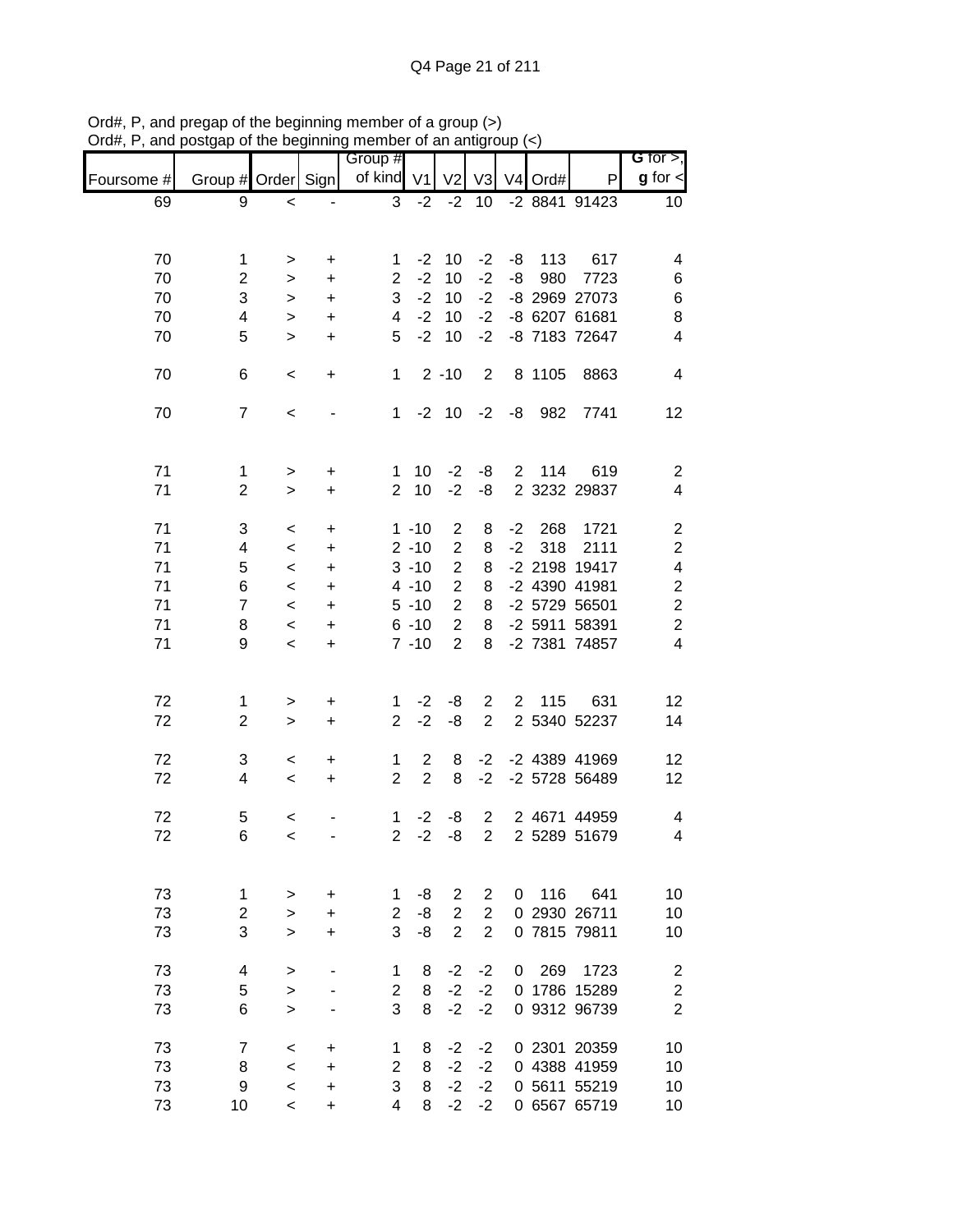|            |                    |           |                              | Group #        |                |                |                |              |                |                  | G for $>$ ,             |
|------------|--------------------|-----------|------------------------------|----------------|----------------|----------------|----------------|--------------|----------------|------------------|-------------------------|
| Foursome # | Group # Order Sign |           |                              | of kind $V1$   |                | V <sub>2</sub> | V <sub>3</sub> |              | V4 Ord#        | P                | $g$ for $\leq$          |
| 73         | 11                 | $\,<\,$   |                              | 1              | -8             | $\overline{2}$ | $\overline{2}$ |              |                | 0 6007 59417     | $\overline{\mathbf{c}}$ |
| 73         | 12                 | $\,<$     |                              | $\overline{2}$ | -8             | $\overline{2}$ | $\overline{2}$ |              |                | 0 7836 79997     | $\overline{2}$          |
|            |                    |           |                              |                |                |                |                |              |                |                  |                         |
| 74         | 1                  | >         | $\ddot{}$                    | 1              | 2              | 0              | $-4$           | 10           | 118            | 647              | 4                       |
| 74         | $\overline{c}$     | $\, > \,$ | $\ddot{}$                    | $\overline{2}$ | $\overline{2}$ | 0              | $-4$           | 10           | 962            | 7577             | 4                       |
| 74         | 3                  | $\geq$    | $\ddot{}$                    | 3              | $\overline{2}$ | 0              | $-4$           |              |                | 10 1429 11927    | 4                       |
| 74         | 4                  | $\geq$    | $\qquad \qquad \blacksquare$ | 1              | $-2$           | 0              |                |              |                | 4 -10 4337 41467 | 14                      |
| 74         | 5                  | $\,<$     | $\ddot{}$                    | 1              | $-2$           | 0              |                |              |                | 4 -10 3378 31333 | 4                       |
| 74         | 6                  | $\,<$     | $\ddot{}$                    | $\overline{2}$ | $-2$           | 0              |                |              |                | 4 -10 3846 36241 | 10                      |
| 74         | $\overline{7}$     | $\,<$     | $\ddot{}$                    | 3              | $-2$           | 0              |                |              |                | 4 -10 4968 48271 | 10                      |
| 74         | 8                  | $\prec$   | +                            | 4              | $-2$           | 0              |                |              |                | 4 -10 6565 65713 | $\overline{\mathbf{4}}$ |
| 75         | $\mathbf 1$        | >         | $\ddot{}$                    | 1              | 0              | -4             | 10             | -8           | 119            | 653              | 6                       |
| 75         | $\overline{c}$     | $\, > \,$ | +                            | 2              | 0              | $-4$           | 10             | -8           | 963            | 7583             | $\,6$                   |
| 75         | 3                  | $\, > \,$ | +                            | 3              | 0              | $-4$           | 10             |              |                | -8 7440 75533    | $\,$ 6 $\,$             |
| 75         | 4                  | $\geq$    | +                            | 4              | $\Omega$       | $-4$           | 10             |              |                | -8 8059 82463    | $\,6$                   |
| 75         | 5                  | $\,<\,$   | $\ddot{}$                    | 1              | 0              |                | $4 - 10$       |              |                | 8 5464 53617     | 6                       |
| 76         | 1                  | >         | +                            | 1              | -4             | 10             | -8             | $\mathbf{2}$ | 120            | 659              | 6                       |
| 76         | $\overline{c}$     | $\, > \,$ | $\ddot{}$                    | $\overline{2}$ | $-4$           | 10             | -8             |              |                | 2 3027 27749     | 6                       |
| 76         | 3                  | $\geq$    | $\ddot{}$                    | 3              | $-4$           | 10             | -8             |              |                | 2 3694 34589     | 6                       |
| 76         | 4                  | $\geq$    | $\ddot{}$                    | 4              | $-4$           | 10             | -8             |              |                | 2 6182 61469     | 6                       |
| 76         | 5                  | $\,>$     | +                            | 5              | $-4$           | 10             | -8             |              |                | 2 8060 82469     | $\,6$                   |
| 76         | 6                  | $\,<$     | +                            | 1              |                | $4 - 10$       | 8              |              |                | -2 3116 28621    | 6                       |
| 77         | 1                  | $\, > \,$ | +                            | 1              | 10             | -8             | $\overline{c}$ |              | 2 121          | 661              | $\overline{\mathbf{c}}$ |
| 77         | $\boldsymbol{2}$   | $\geq$    | +                            | $\overline{2}$ | 10             | -8             | $\overline{2}$ |              |                | 2 1795 15361     | $\overline{\mathbf{c}}$ |
| 77         | 3                  | $\geq$    | +                            | 3              | 10             | -8             | $\overline{2}$ |              |                | 2 4665 44893     | $\,6$                   |
| 77         | 4                  | $\, > \,$ |                              |                | $1 - 10$       | 8              | $-2$           |              | $-2$ 268       | 1721             | 12                      |
| 77         | 5                  | $\,>$     |                              |                | $2 - 10$       | 8              | $-2$           |              |                | -2 4312 41201    | 12                      |
| $77 \,$    | 6                  | $\geq$    |                              |                | $3 - 10$       | 8              | $-2$           |              |                | -2 5364 52541    | 12                      |
| 77         | $\overline{7}$     | $\geq$    | -                            |                | $4 - 10$       | 8              | $-2$           |              |                | -2 5911 58391    | 12                      |
| 77         | 8                  | $\,<$     | $\ddot{}$                    |                | $1 - 10$       | 8              |                |              | $-2$ $-2$ 1004 | 7949             | $\overline{c}$          |
| 78         | $\mathbf 1$        | $\,$      | $\ddot{}$                    | 1              | $-2$           | $-2$           |                | $0 -2$       | 128            | 719              | 10                      |

Ord#, P, and pregap of the beginning member of a group (>) Ord#, P, and postgap of the beginning member of an antigroup (<)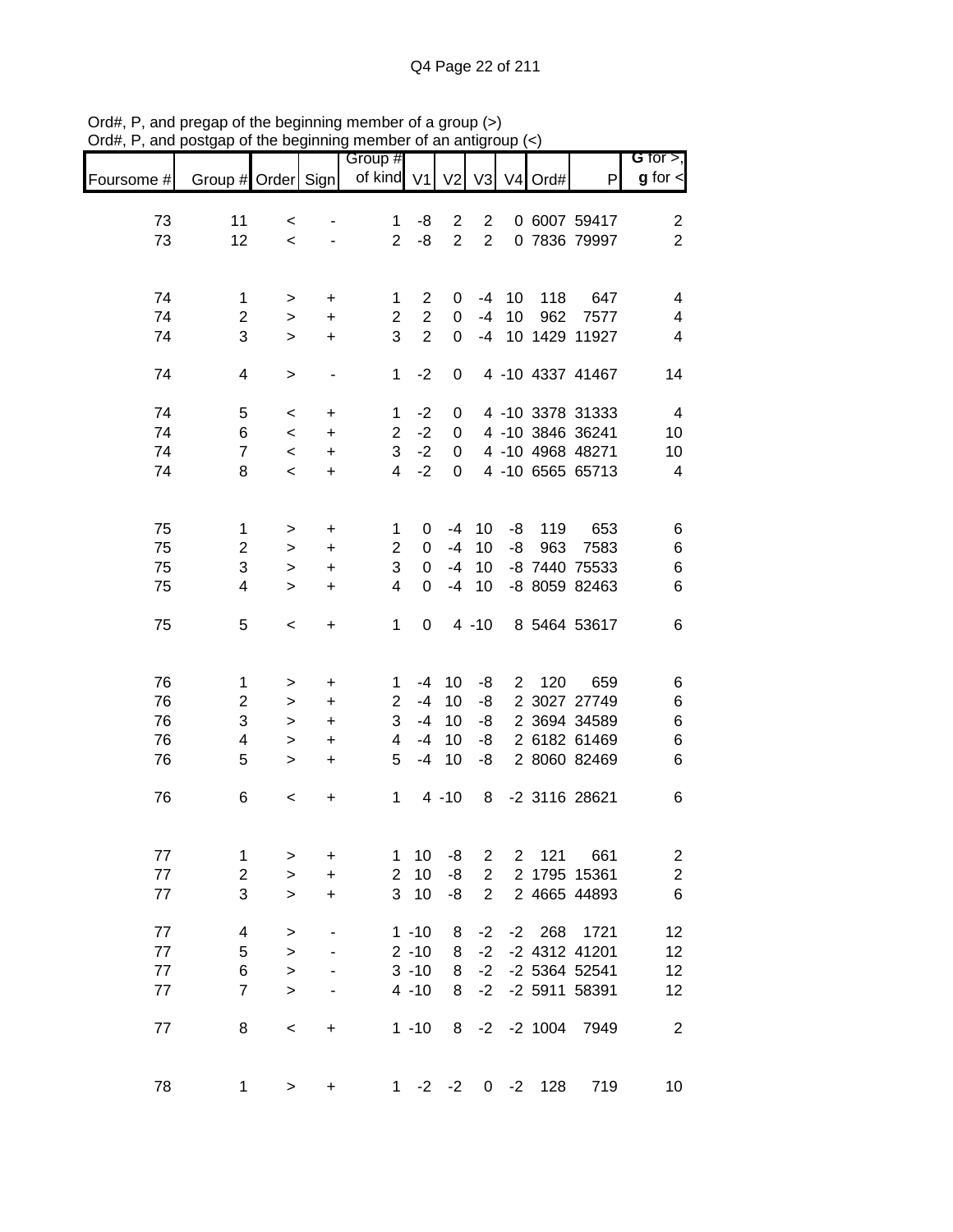|            |                    |           |                          | Group #        |                 |                |                 |                |           |                  | G for $>$ ,              |
|------------|--------------------|-----------|--------------------------|----------------|-----------------|----------------|-----------------|----------------|-----------|------------------|--------------------------|
| Foursome # | Group # Order Sign |           |                          | of kind V1     |                 | V <sub>2</sub> | V3              |                | V4 Ord#   | P                | $g$ for $\lt$            |
| 78         | 2                  | $\,>$     |                          | $\mathbf 1$    | $\overline{2}$  | $\mathbf{2}$   | 0               | $\mathbf{2}$   | 183       | 1093             | $\overline{2}$           |
| 78         | 3                  | $\,<$     | +                        | 1              | $\overline{2}$  | $\overline{2}$ | 0               |                |           | 2 1994 17341     | 10                       |
| 78         | 4                  | $\,<$     |                          | $\mathbf 1$    | $-2$            | $-2$           | 0               | $-2$           | 390       | 2687             | $\overline{c}$           |
| 78         | 5                  | $\,<$     |                          | $\overline{2}$ | $-2$            | $-2$           | $\pmb{0}$       |                |           | -2 2300 20357    | $\sqrt{2}$               |
| 78         | 6                  | $\,<$     |                          | 3              | $-2$            | $-2$           | 0               |                |           | -2 2683 24107    | $\overline{2}$           |
| 79         | $\mathbf 1$        | $\,$      | $\ddot{}$                | $\mathbf 1$    | $-2$            | 0              | $-2$            | $\overline{4}$ | 129       | 727              | 8                        |
| 79         | $\boldsymbol{2}$   | $\,>$     | $\overline{a}$           | 1              | $\overline{2}$  | 0              | $\overline{2}$  |                |           | -4 1256 10247    | $\overline{\mathbf{4}}$  |
| 79         | 3                  | $\geq$    |                          | $\overline{c}$ | $\overline{2}$  | 0              | $\overline{2}$  |                |           | -4 8619 88997    | 4                        |
| 79         | 4                  | $\geq$    |                          | 3              | $\overline{2}$  | $\mathsf 0$    | $\overline{2}$  |                |           | -4 8919 92357    | 4                        |
| 79         | 5                  | $\,<$     | $\ddot{}$                | $\mathbf 1$    | $\overline{2}$  | $\pmb{0}$      | $\overline{2}$  |                |           | -4 1493 12503    | 8                        |
| 79         | 6                  | $\,<$     |                          | 1              | $-2$            | 0              | $-2$            | 4              | 341       | 2293             | 4                        |
| 79         | $\overline{7}$     | $\,<$     |                          | $\overline{2}$ | $-2$            | $\pmb{0}$      | $-2$            | 4              | 389       | 2683             | 4                        |
| 79         | 8                  | $\prec$   |                          | 3              | $-2$            | 0              | $-2$            |                |           | 4 1569 13183     | $\overline{\mathbf{4}}$  |
| 79         | 9                  | $\,<$     |                          | 4              | $-2$            | 0              | $-2$            |                |           | 4 8838 91393     | $\overline{\mathcal{A}}$ |
| 80         | 1                  | $\, > \,$ | $\ddot{}$                | 1              | 0               | $-2$           | 4               | $-2$           | 130       | 733              | 6                        |
| 80         | $\overline{c}$     | $\, >$    | $\ddot{}$                | $\overline{2}$ | 0               | $-2$           | 4               |                | $-2$ 2111 | 18433            | $\,6$                    |
| 80         | 3                  | $\geq$    | $\overline{\phantom{a}}$ | 1              | $\mathbf 0$     | $\sqrt{2}$     | $-4$            | $\overline{2}$ | 953       | 7523             | 6                        |
| 80         | 4                  | $\,<$     | $\ddot{}$                | $\mathbf 1$    | 0               | $\overline{c}$ | $-4$            |                |           | 2 1492 12497     | 6                        |
| 80         | 5                  | $\prec$   | $\ddot{}$                | $\overline{2}$ | $\mathbf 0$     | $\overline{2}$ | $-4$            |                |           | 2 5881 58067     | $\,6$                    |
| 81         | $\mathbf 1$        | >         | $\ddot{}$                | 1              | $-2$            | 4              | $-4$            | 10             | 134       | 757              | 6                        |
| 81         | $\mathbf 2$        | $\geq$    | +                        | $\overline{2}$ | $-2$            | 4              | $-4$            | 10             | 975       | 7687             | 6                        |
| 82         | $\mathbf{1}$       | $\,>$     | +                        | $\mathbf 1$    | 4               | -4             | 10 <sup>1</sup> |                |           | -4 135 761       | $\overline{\mathbf{4}}$  |
| 82         | $\overline{2}$     | $\geq$    | $\ddot{}$                | $\overline{2}$ | $\overline{4}$  | $-4$           | 10 <sup>1</sup> |                |           | -4 9067 93971    | $\overline{4}$           |
| 83         | 1                  | $\,>$     | +                        | $\mathbf{1}$   |                 | $-4$ 10        | $-4$            |                |           | 2 136 769        | 8                        |
| 83         | $\overline{2}$     | $\geq$    | $\ddot{}$                | $2^{\circ}$    | $-4$            | 10             | $-4$            | $\mathbf{2}$   | 401       | 2749             | $\bf 8$                  |
| 84         | $\mathbf{1}$       | $\, > \,$ | $\ddot{}$                | 1              | 10              | -4             |                 |                |           | 2 -10 137 773    | $\overline{4}$           |
| 84         | $\mathbf 2$        | $\geq$    | $\ddot{}$                |                | 2, 10           | -4             |                 |                | 2 -10 402 | 2753             | 4                        |
| 84         | 3                  | $\geq$    | +                        |                | 3 <sub>10</sub> | $-4$           |                 |                |           | 2 -10 1281 10463 | 4                        |

Ord#, P, and pregap of the beginning member of a group (>) Ord#, P, and postgap of the beginning member of an antigroup (<)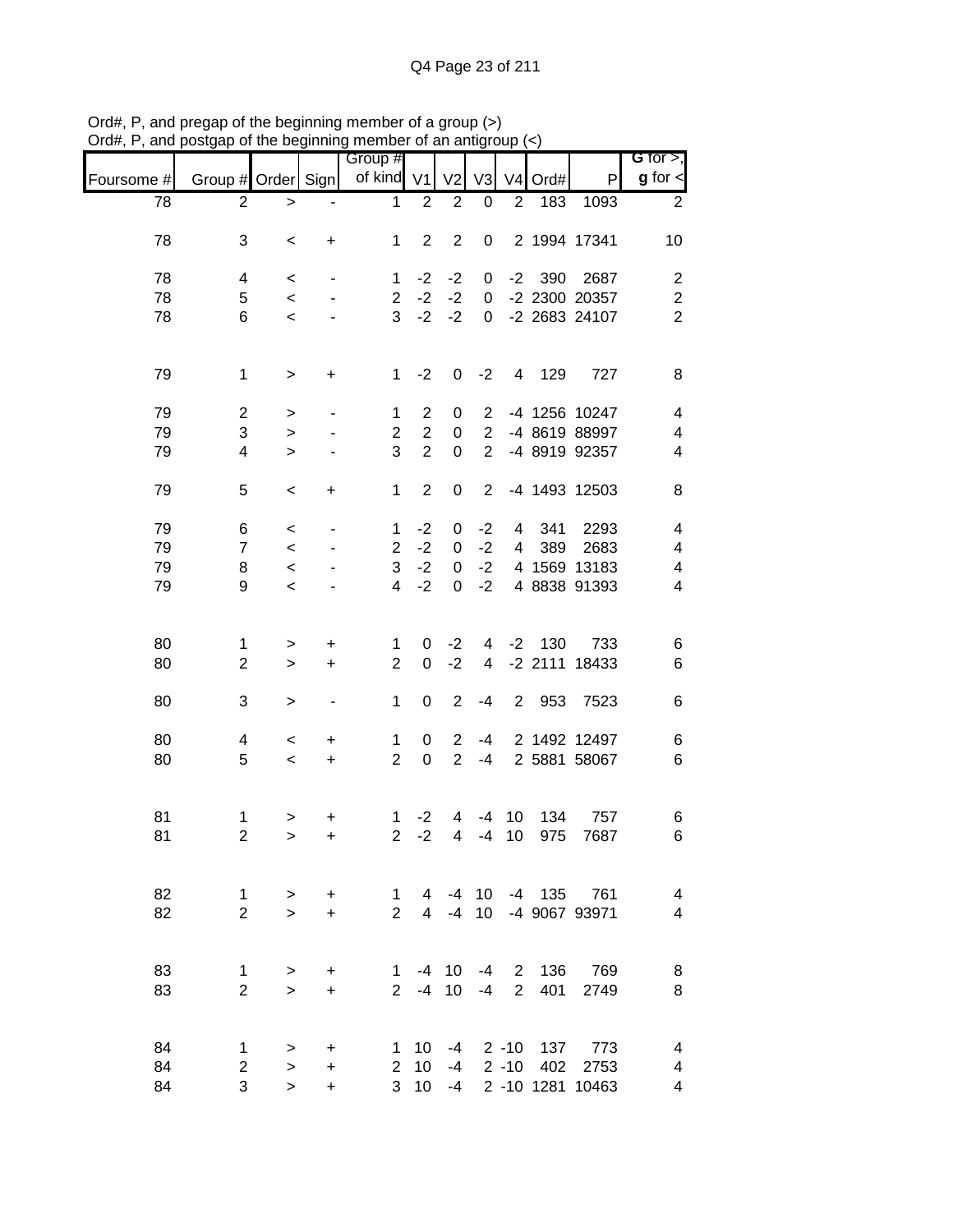|            |                           |           |                                  | Group #        |                |                       |                |             |            |                   | G for $>$ ,              |
|------------|---------------------------|-----------|----------------------------------|----------------|----------------|-----------------------|----------------|-------------|------------|-------------------|--------------------------|
| Foursome # | Group # Order Sign        |           |                                  | of kind V1     |                | V <sub>2</sub>        |                |             | V3 V4 Ord# | P                 | $g$ for $\lt$            |
| 84         | 4                         | $\, > \,$ |                                  |                | $1 - 10$       | 4                     | $-2$           |             |            | 10 2235 19751     | 12                       |
| 84         | 5                         | $\,<$     |                                  | 1              | 10             | $-4$                  |                |             |            | 2 -10 2470 22039  | 12                       |
|            |                           |           |                                  |                |                |                       |                |             |            |                   |                          |
| 85         | $\mathbf 1$               | $\,$      | +                                | 1              | -4             |                       | $2 - 10$       | 8           | 138        | 787               | 14                       |
| 85         | $\overline{2}$            | $\,>$     | $\ddot{}$                        | $\overline{2}$ | $-4$           |                       | $2 - 10$       |             |            | 8 7426 75367      | 14                       |
| 85         | 3                         | $\,>$     |                                  | 1              | $\overline{4}$ | $-2$                  | 10             |             |            | -8 6170 61333     | $\overline{2}$           |
|            |                           |           |                                  |                |                |                       |                |             |            |                   |                          |
| 86         | $\mathbf{1}$              | $\, > \,$ | $\begin{array}{c} + \end{array}$ | 1              |                | $2 - 10$              | 8              | -8          | 139        | 797               | 10                       |
| 86         | $\overline{c}$            | $\, > \,$ | $\ddot{}$                        | $\overline{c}$ |                | $2 - 10$              | 8              |             |            | -8 2883 26237     | 10                       |
| 86         | $\ensuremath{\mathsf{3}}$ | $\, >$    | $\ddot{}$                        | 3              |                | $2 - 10$              | 8              |             |            | -8 5916 58427     | 10                       |
| 86         | 4                         | $\geq$    | $\ddot{}$                        | 4              |                | $2 - 10$              | 8              |             |            | -8 7427 75377     | 10                       |
| 86         | 5                         | $\geq$    | $\ddot{}$                        | 5              |                | $2 - 10$              | 8              |             |            | -8 8949 92657     | 10                       |
|            |                           |           |                                  |                |                |                       |                |             |            |                   |                          |
| 87         | $\mathbf{1}$              | $\,$      | $\ddot{}$                        |                | $1 - 10$       | 8                     | -8             | $2^{\circ}$ | 140        | 809               | 12                       |
| 87         | $\boldsymbol{2}$          | $\,$      | $\ddot{}$                        |                | $2 - 10$       | 8                     | -8             |             |            | 2 2884 26249      | 12                       |
| 87         | 3                         | $\geq$    | $\ddot{}$                        |                | $3 - 10$       | 8                     | -8             |             |            | 2 7428 75389      | 12                       |
|            |                           |           |                                  |                |                |                       |                |             |            |                   |                          |
| 88         | 1                         | $\,$      | +                                | 1              | $\overline{2}$ | $-2$                  | 8              | 4           | 143        | 823               | $\overline{\mathbf{c}}$  |
| 88         | $\overline{c}$            | $\geq$    | $\ddot{}$                        | $\overline{2}$ | $\overline{2}$ | $-2$                  | 8              | 4           | 744        | 5653              | $\overline{c}$           |
|            |                           |           |                                  |                |                |                       |                |             |            |                   |                          |
| 89         | 1                         | $\,$      | $\ddot{}$                        |                | $1 - 10$       | $-2$                  | $\overline{2}$ | 16          | 151        | 877               | 14                       |
| 89         | $\sqrt{2}$                | $\geq$    | $\ddot{}$                        |                | $2 - 10$       | $-2$                  | $\overline{2}$ |             |            | 16 4393 42013     | 14                       |
| 89         | 3                         | $\,<$     | $\ddot{}$                        | 1              | 10             | $\mathbf{2}^{\prime}$ |                |             |            | -2 -16 1281 10463 | 14                       |
| 89         | 4                         | $\prec$   | $\ddot{}$                        | $\overline{2}$ | 10             | $\overline{2}$        |                |             |            | -2 -16 4017 37997 | 14                       |
|            |                           |           |                                  |                |                |                       |                |             |            |                   |                          |
| 90         | 1                         | $\,>$     | +                                | 1              | $-2$           |                       | $2 16 - 16$    |             | 152        | 881               | 4                        |
|            |                           |           |                                  |                |                |                       |                |             |            |                   |                          |
| 90         | $\overline{c}$            | $\prec$   | +                                | $\mathbf 1$    | $\mathbf{2}$   |                       | $-2 - 16$      |             |            | 16 1280 10459     | $\overline{\mathcal{A}}$ |
| 90         | 3                         | $\prec$   | +                                | $\overline{2}$ | $\overline{2}$ |                       | $-2 - 16$      |             |            | 16 4016 37993     | $\overline{\mathbf{4}}$  |
| 91         | 1                         |           |                                  |                | $-2$           | $-4$                  | $\mathbf 2$    |             |            |                   |                          |
|            |                           | $\geq$    | $\ddot{}$                        | $\mathbf 1$    |                |                       |                | 0           | 158        | 929               | 10                       |
| 91         | $\overline{\mathbf{c}}$   | >         |                                  | 1              | 2              | 4                     | $-2$           | 0           | 337        | 2269              | $\overline{\mathbf{c}}$  |
| 91         | 3                         | $\geq$    |                                  | $\mathbf{2}$   | $\overline{2}$ | 4                     | $-2$           | 0           | 385        | 2659              | $\overline{\mathbf{c}}$  |
| 91         | 4                         | $\geq$    |                                  | 3              | $\overline{2}$ | 4                     | $-2$           | 0           |            | 1964 17029        | $\overline{\mathbf{c}}$  |
| 91         | 5                         | $\geq$    |                                  | 4              | $\overline{2}$ | 4                     | $-2$           |             |            | 0 6544 65539      | $\overline{\mathbf{c}}$  |
| 91         | 6                         | $\,>$     |                                  | 5              | $\overline{2}$ | 4                     | $-2$           |             |            | 0 8834 91369      | $\overline{c}$           |

Ord#, P, and pregap of the beginning member of a group (>) Ord#, P, and postgap of the beginning member of an antigroup (<)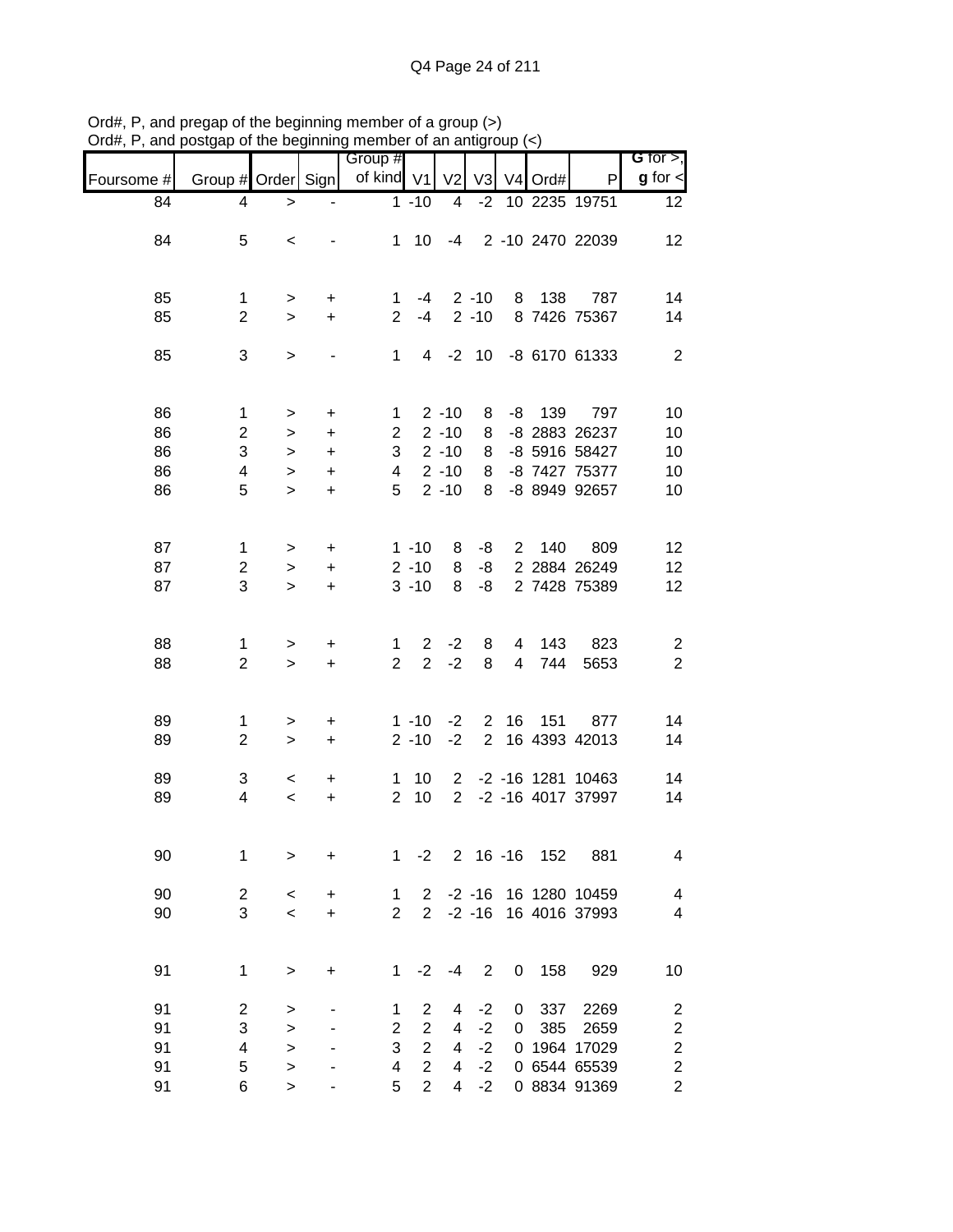|            |                         |                          |           | Group #        |                  |                |                |                |      |                        | <b>G</b> for $>$ ,      |
|------------|-------------------------|--------------------------|-----------|----------------|------------------|----------------|----------------|----------------|------|------------------------|-------------------------|
| Foursome # | Group # Order           |                          | Signl     | of kind V1     |                  | V <sub>2</sub> | V3             | V <sub>4</sub> | Ord# | P                      | $g$ for $\lt$           |
| 91         | 7                       | $\prec$                  | $\ddot{}$ | $\mathbf{1}$   | $\overline{2}$   | 4              | $-2$           | $\pmb{0}$      | 737  | 5581                   | 10                      |
| 91         | 8                       | $\,<$                    |           | 1              | $-2$             | $-4$           | $\overline{2}$ |                |      | 0 1260 10271           | $\overline{\mathbf{c}}$ |
| 91         | 9                       | $\,<\,$                  |           | $\overline{c}$ | $-2$             | $-4$           | $\overline{2}$ |                |      | 0 4464 42701           | $\overline{\mathbf{c}}$ |
| 91         | 10                      | $\prec$                  |           | 3              | $-2$             | $-4$           | $\overline{2}$ |                |      | 0 8923 92381           | $\overline{2}$          |
|            |                         |                          |           |                |                  |                |                |                |      |                        |                         |
| 92         | 1                       | >                        | +         | 1              | $-4$             | $\overline{2}$ | 0              | 8              | 159  | 937                    | 8                       |
| 92         | $\overline{2}$          | $\geq$                   | $\ddot{}$ | $\overline{2}$ | $-4$             | $\overline{2}$ | $\mathbf 0$    |                |      | 8 1292 10597           | 8                       |
| 92         | 3                       | $\,<$                    | +         | 1              | 4                | $-2$           | $\pmb{0}$      |                |      | -8 2113 18443          | 8                       |
|            |                         |                          |           |                |                  |                |                |                |      |                        |                         |
| 93         | $\mathbf 1$             | >                        | $\ddot{}$ | 1              | $\overline{c}$   | 0              |                | $8 - 10$       | 160  | 941                    | 4                       |
| 93         | $\overline{\mathbf{c}}$ | $\, > \,$                | $\ddot{}$ | $\overline{2}$ | $\overline{2}$   | 0              |                |                |      | 8 -10 1293 10601       | 4                       |
| 93         | 3                       | $\, > \,$                | $\ddot{}$ | 3              | $\overline{c}$   | $\pmb{0}$      |                |                |      | 8 -10 1903 16421       | 4                       |
| 93         | 4                       | $\geq$                   | $\ddot{}$ | 4              | $\overline{2}$   | 0              |                |                |      | 8 -10 2275 20117       | 4                       |
| 93         | 5                       | $\,<$                    | +         | 1              | $-2$             | 0              | -8             | 10             | 669  | 4999                   | 4                       |
|            |                         |                          |           |                |                  |                |                |                |      |                        |                         |
| 94         | $\mathbf 1$             | >                        | $\ddot{}$ | 1              | 0                |                | $8 - 10$       | $\overline{c}$ | 161  | 947                    | 6                       |
| 94         | $\overline{c}$          | >                        | +         | $\mathbf 2$    | $\pmb{0}$        |                | $8 - 10$       | $\overline{2}$ | 359  | 2417                   | 6                       |
| 94         | 3                       | $\, > \,$                | +         | 3              | 0                |                | $8 - 10$       |                |      | 2 1426 11903           | $\,6$                   |
| 94         | 4                       | $\, > \,$                | +         | 4              | 0                |                | $8 - 10$       |                |      | 2 1839 15767           | 6                       |
| 94         | 5                       | $\,>$                    | -         | 1              | 0                | -8             | 10             |                |      | -2 5513 54151          | 12                      |
| 94         | 6                       | $\,<$                    | +         | $\mathbf{1}$   | 0                | -8             | 10             |                |      | -2 7332 74317          | 6                       |
|            |                         |                          |           |                |                  |                |                |                |      |                        |                         |
| 95         | 1                       | >                        | +         | 1              |                  | $8 - 10$       | $\overline{c}$ | 0              | 162  | 953                    | 6                       |
| 95         | $\overline{c}$          | $\geq$                   | $\ddot{}$ | $\overline{c}$ |                  | $8 - 10$       | $\overline{c}$ | 0              |      | 1427 11909             | 6                       |
| 95         | 3                       | $\, > \,$                | $\ddot{}$ | 3              |                  | $8 - 10$       | $\overline{2}$ | 0              |      | 1840 15773             | 6                       |
| 95         | 4                       | $\overline{\phantom{0}}$ |           |                |                  |                |                |                |      | 1 8 -10 2 0 5279 51581 | 12                      |
|            |                         |                          |           |                |                  |                |                |                |      |                        |                         |
| 96         | 1                       | >                        | +         |                | $1 - 10$         | 2              | 0              |                |      | 2 163 967              | 14                      |
| 96         | $\overline{2}$          | $\geq$                   | +         |                | $2 - 10$         | $\overline{2}$ | $\mathbf 0$    |                |      | 2 1872 16087           | 14                      |
| 96         | 3                       | $\geq$                   | $\ddot{}$ |                | $3 - 10$         | $\overline{2}$ | 0              |                |      | 2 6199 61627           | 14                      |
| 96         | 4                       | $\,<\,$                  | $\ddot{}$ | 1              | 10               | $-2$           |                |                |      | 0 -2 8839 91397        | 14                      |
|            |                         |                          |           |                |                  |                |                |                |      |                        |                         |
| 97         | 1                       | >                        | +         | 1              | 0                | $\overline{2}$ | $-2$           | 6              |      | 165 977                | 6                       |
| 97         | $\overline{2}$          | $\geq$                   | $\ddot{}$ | $\overline{2}$ | $\boldsymbol{0}$ | $\overline{2}$ | $-2$           | 6              | 762  | 5807                   | 6                       |
| 97         | 3                       | $\geq$                   | $\ddot{}$ | 3              | 0                | $\overline{2}$ | $-2$           |                |      | 6 2732 24677           | 6                       |

Ord#, P, and pregap of the beginning member of a group (>) Ord#, P, and postgap of the beginning member of an antigroup (<)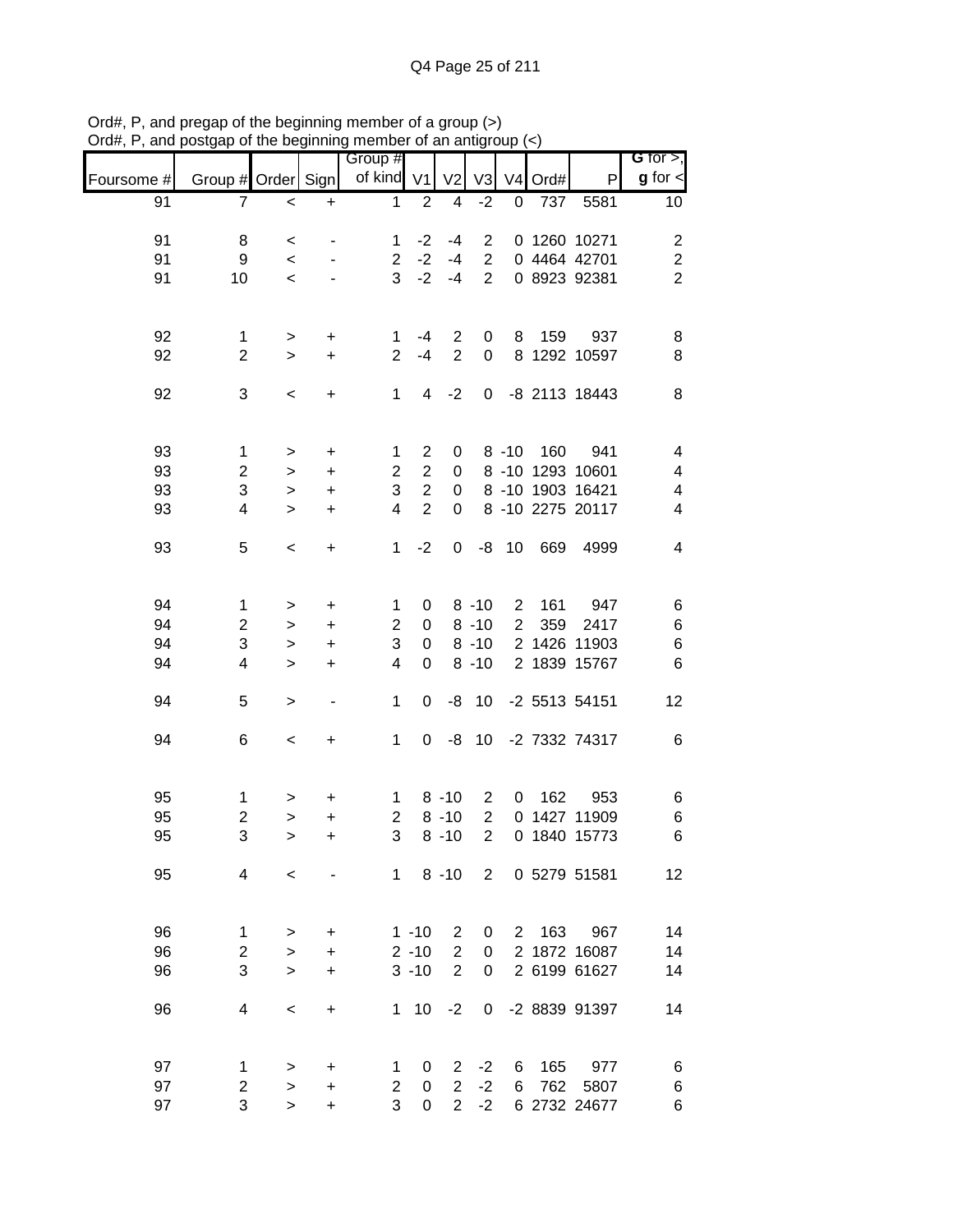|                                        |                                                            |                                                         |                                                            | Group #                                   |                                                                                        |                                  |                                  |                                  |                                |                                                                       | G for $>$ ,                                                                                    |
|----------------------------------------|------------------------------------------------------------|---------------------------------------------------------|------------------------------------------------------------|-------------------------------------------|----------------------------------------------------------------------------------------|----------------------------------|----------------------------------|----------------------------------|--------------------------------|-----------------------------------------------------------------------|------------------------------------------------------------------------------------------------|
| Foursome #                             | Group # Order Sign                                         |                                                         |                                                            | of kind                                   | V <sub>1</sub>                                                                         | V <sub>2</sub>                   | V <sub>3</sub>                   | V4                               | Ord#                           | P                                                                     | $g$ for $\lt$                                                                                  |
| 97                                     | 4                                                          | $\, > \,$                                               | $\ddot{}$                                                  | 4                                         | $\pmb{0}$                                                                              | $\overline{2}$                   | $-2$                             |                                  |                                | 6 3888 36677                                                          | 6                                                                                              |
| 97                                     | 5                                                          | $\,>$                                                   |                                                            | 1                                         | 0                                                                                      | $-2$                             | $\overline{2}$                   |                                  |                                | -6 3845 36229                                                         | 12                                                                                             |
| 97                                     | 6                                                          | $\,<$                                                   | +                                                          | $\mathbf 1$                               | 0                                                                                      | $-2$                             | $\overline{2}$                   |                                  |                                | -6 1545 12973                                                         | 6                                                                                              |
| 98<br>98<br>98                         | 1<br>$\overline{c}$<br>3                                   | $\,>$<br>$\, > \,$<br>$\, > \,$                         | $\ddot{}$<br>$\ddot{}$<br>$\ddot{}$                        | 1<br>$\overline{2}$<br>3                  | $\overline{2}$<br>$\overline{2}$<br>$\overline{2}$                                     | $-2$<br>$-2$<br>$-2$             | 6<br>6<br>6                      | -8<br>-8                         | 166<br>763                     | 983<br>5813<br>-8 3889 36683                                          | 6<br>$\,6$<br>6                                                                                |
| 98                                     | 4                                                          | $\,<\,$                                                 | +                                                          | $\mathbf{1}$                              | $-2$                                                                                   | $\overline{2}$                   | $-6$                             |                                  |                                | 8 5282 51607                                                          | 6                                                                                              |
| 99<br>99<br>99<br>99<br>99<br>99       | $\mathbf 1$<br>2<br>3<br>$\overline{\mathbf{4}}$<br>5<br>6 | $\, > \,$<br>><br>$\, > \,$<br>><br>$\, > \,$<br>$\geq$ | +<br>+<br>$\ddot{}$<br>$\ddot{}$<br>$\ddot{}$<br>$\ddot{}$ | 1<br>$\overline{2}$<br>3<br>4<br>5<br>6   | $-2$<br>$-2$<br>$-2$<br>$-2$<br>$-2$<br>$-2$                                           | 6<br>6<br>6<br>6<br>6<br>6       | -8<br>-8<br>-8<br>-8<br>-8<br>-8 | $\overline{c}$<br>$\overline{2}$ | 167<br>764<br>2 1138<br>2 1210 | 991<br>5821<br>9181<br>9811<br>2 2669 24001<br>2 7211 72931           | 8<br>$\bf8$<br>$\bf8$<br>8<br>8<br>8                                                           |
| 99<br>99<br>99<br>99<br>99             | $\overline{7}$<br>8<br>9<br>10<br>11                       | $\,<$<br>$\,<\,$<br>$\,<\,$<br>$\,<\,$<br>$\,<$         | +<br>+<br>+<br>+<br>$\ddot{}$                              | 1<br>$\overline{2}$<br>3<br>4<br>5        | $\overline{2}$<br>$\overline{c}$<br>$\overline{2}$<br>$\overline{2}$<br>$\overline{2}$ | -6<br>-6<br>$-6$<br>-6<br>-6     | 8<br>8<br>8<br>8<br>8            | $-2$<br>$-2$                     | 454<br>903<br>$-2$ 1364        | 3209<br>7019<br>11279<br>-2 2436 21713<br>-2 3120 28649               | 8<br>8<br>8<br>14<br>8                                                                         |
| 100<br>100                             | 1<br>$\overline{2}$                                        | $\,$<br>$\geq$                                          | +<br>$\ddot{}$                                             | 1<br>$\overline{2}$                       | 6<br>6                                                                                 | -8<br>-8                         | $\overline{2}$<br>$\overline{2}$ | $-4$<br>$-4$                     | 168<br>765                     | 997<br>5827                                                           | 6<br>6                                                                                         |
| 100<br>100                             | 3<br>4                                                     | $\,<$<br>$\prec$                                        | +<br>+                                                     | 1<br>$\overline{2}$                       | -6<br>$-6$                                                                             | 8<br>8                           | $-2$<br>$-2$                     |                                  |                                | 4 3119 28643<br>4 5598 55073                                          | 6<br>6                                                                                         |
| 101<br>101<br>101<br>101<br>101<br>101 | 1<br>$\boldsymbol{2}$<br>3<br>4<br>5<br>6                  | ><br>><br>><br>><br>$\, > \,$<br>$\, > \,$              | +<br>+<br>$\ddot{}$<br>+<br>+<br>+                         | 1<br>$\boldsymbol{2}$<br>3<br>4<br>5<br>6 | 8<br>8<br>8<br>8<br>8<br>8                                                             | -8<br>-8<br>-8<br>-8<br>-8<br>-8 | 4<br>4<br>4<br>4<br>4<br>4       | 4<br>4                           | 172<br>863<br>4 2053           | 1021<br>6691<br>17911<br>4 3325 30841<br>4 4186 39829<br>4 9349 97159 | $\overline{\mathbf{c}}$<br>$\frac{2}{2}$<br>$\overline{c}$<br>$\overline{c}$<br>$\overline{c}$ |
| 101<br>101<br>101                      | $\overline{7}$<br>8<br>9                                   | $\,>$<br>$\geq$<br>$\geq$                               |                                                            | 1<br>$\overline{2}$<br>3                  | -8<br>-8<br>-8                                                                         | 8<br>8<br>8                      | -4<br>$-4$<br>$-4$               | $-4$                             | 581                            | 4241<br>-4 6713 67409<br>-4 7029 70979                                | 10<br>10<br>10                                                                                 |
| 101<br>101                             | 10<br>11                                                   | $\,<$<br>$\,<$                                          | $\ddot{}$<br>$\ddot{}$                                     | 1<br>$\overline{2}$                       | -8<br>-8                                                                               | 8<br>8                           | -4<br>$-4$                       | -4<br>$-4$                       | 579<br>586                     | 4229<br>4271                                                          | $\boldsymbol{2}$<br>$\overline{c}$                                                             |

Ord#, P, and pregap of the beginning member of a group (>) Ord#, P, and postgap of the beginning member of an antigroup (<)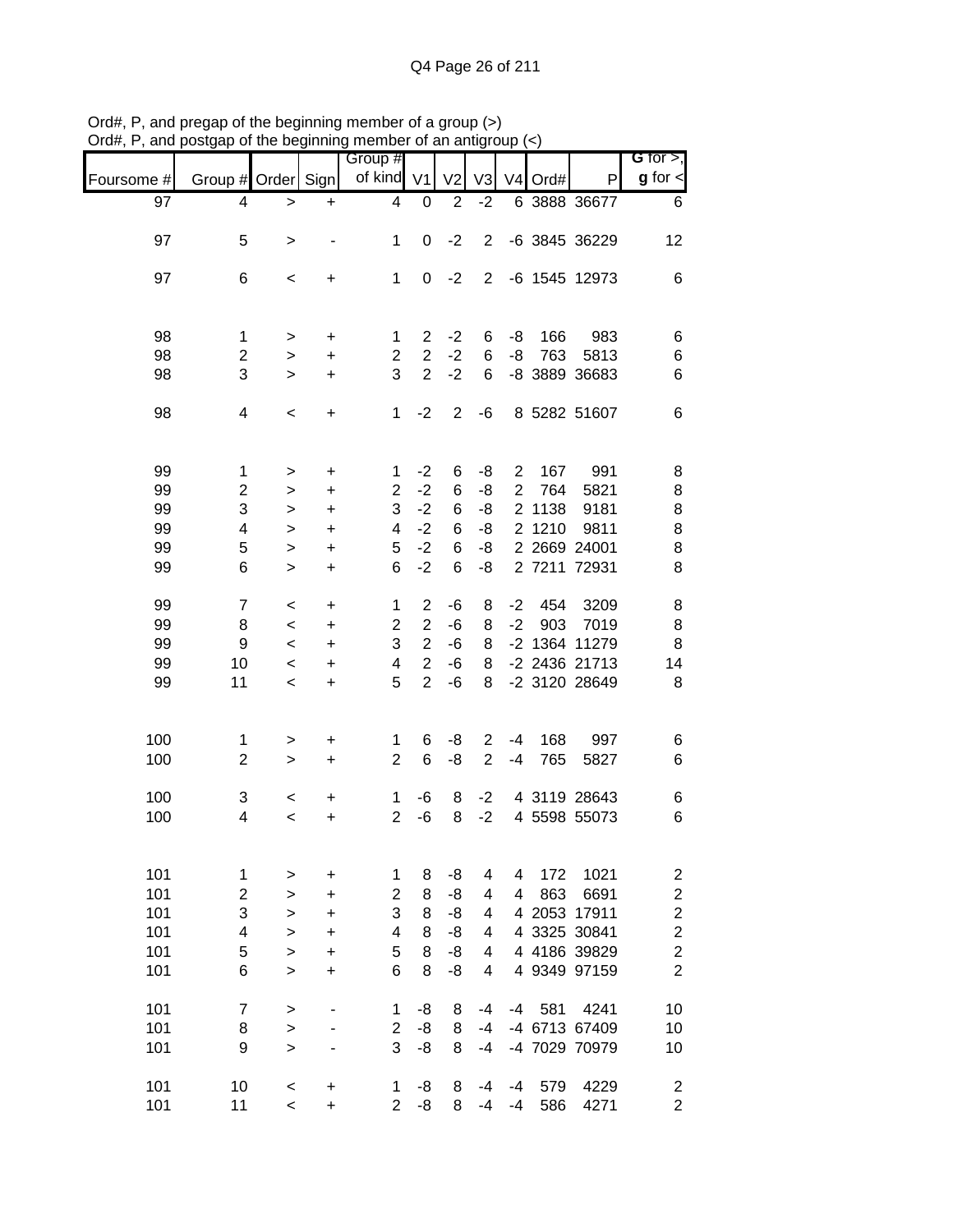| $\mathbf{u}$ | oolgap or the beginning |              |                              | mombor or an anign<br>Group # |                |                |                | oup.           |           |                   | G for $>$ ,             |
|--------------|-------------------------|--------------|------------------------------|-------------------------------|----------------|----------------|----------------|----------------|-----------|-------------------|-------------------------|
| Foursome #   | Group # Order Sign      |              |                              | of kind V1                    |                | V <sub>2</sub> | V <sub>3</sub> |                | V4 Ord#   | P                 | $g$ for $\leq$          |
| 101          | 12                      | $\,<\,$      | $\ddot{}$                    | 3                             | -8             | 8              | $-4$           |                | $-4$ 1167 | 9431              | $\overline{c}$          |
| 101          | 13                      | $\prec$      | $\ddot{}$                    | 4                             | -8             | 8              | $-4$           |                |           | -4 8510 87641     | $\boldsymbol{2}$        |
| 101          | 14                      | $\,<$        | $\ddot{}$                    | 5                             | -8             | 8              | $-4$           |                |           | -4 9234 95801     | $\overline{2}$          |
| 101          | 15                      | $\,<$        | $\overline{\phantom{m}}$     | 1                             | 8              | -8             | 4              | 4              | 177       | 1051              | 10                      |
| 101          | 16                      | $\,<$        | $\qquad \qquad \blacksquare$ | $\overline{2}$                | 8              | -8             | 4              | $\overline{4}$ | 399       | 2731              | 10                      |
| 101          | 17                      | $\,<$        |                              | 3                             | 8              | -8             | 4              |                |           | 4 1786 15289      | 10                      |
| 101          | 18                      | $\prec$      |                              | 4                             | 8              | -8             | 4              |                |           | 4 3330 30871      | 10                      |
| 101          | 19                      | $\prec$      |                              | 5                             | 8              | -8             | 4              |                |           | 4 3880 36587      | 12                      |
| 101          | 20                      | $\prec$      |                              | 6                             | $\,8\,$        | -8             | 4              |                |           | 4 4730 45641      | 18                      |
| 101          | 21                      | $\prec$      |                              | $\overline{7}$                | $\,8\,$        | -8             | 4              |                |           | 4 5092 49549      | 10                      |
| 101          | 22                      | $\,<$        |                              | 8                             | 8              | -8             | 4              |                |           | 4 5420 53117      | 12                      |
|              |                         |              |                              |                               |                |                |                |                |           |                   |                         |
| 102          | $\mathbf{1}$            | $\,$         | $\ddot{}$                    | $\mathbf{1}$                  | 8              | -8             | 4              | 12             | 177       | 1051              | $\overline{c}$          |
| 102          | $\overline{2}$          | $\mathbf{L}$ | $\ddot{}$                    | $\overline{2}$                | 8              | -8             | 4              |                |           | 12 3686 34501     | $\overline{2}$          |
|              |                         |              |                              |                               |                |                |                |                |           |                   |                         |
| 103          | $\mathbf 1$             | $\,$         | +                            | 1                             | -8             | 4              |                | $12 - 14$      | 178       | 1061              | 10                      |
| 103          | $\overline{\mathbf{c}}$ | $\,$         | +                            | $\overline{2}$                | -8             | 4              |                |                |           | 12 -14 1506 12611 | 10                      |
| 103          | 3                       | $\,>$        | +                            | 3                             | -8             | 4              |                |                |           | 12 -14 2264 20021 | 10                      |
| 103          | 4                       | $\geq$       | $\ddot{}$                    | 4                             | -8             | $\overline{4}$ |                |                |           | 12 -14 2519 22541 | 10                      |
|              |                         |              |                              |                               |                |                |                |                |           |                   |                         |
| 104          | 1                       | $\, >$       | $\ddot{}$                    | 1                             |                | 4 12 -14       |                | $-2$           | 179       | 1063              | $\overline{\mathbf{c}}$ |
| 104          | $\boldsymbol{2}$        | $\,$         | $\ddot{}$                    | $\overline{c}$                | 4              |                | $12 - 14$      |                |           | -2 2520 22543     | $\overline{\mathbf{c}}$ |
| 104          | 3                       | $\mathbf{L}$ | $\ddot{}$                    | 3                             | 4              |                | $12 - 14$      |                |           | -2 3356 31153     | $\overline{c}$          |
| 104          | 4                       | $\mathbf{I}$ | $\ddot{}$                    | 4                             | $\overline{4}$ |                | $12 - 14$      |                |           | -2 8750 90373     | $\overline{2}$          |
|              |                         |              |                              |                               |                |                |                |                |           |                   |                         |
| 105          | $\mathbf{1}$            | >            | $\ddot{}$                    | 1                             |                | $12 - 14$      | $-2$           | $\overline{2}$ | 180       | 1069              | 6                       |
| 105          | $\overline{c}$          | $\,$         | $\ddot{}$                    | $\overline{c}$                |                | $12 - 14$      | $-2$           |                |           | 2 4557 43759      | 6                       |
| 105          | 3                       | $\mathbf{L}$ | $\ddot{}$                    | 3                             |                | $12 - 14$      | $-2$           |                |           | 2 8388 86269      | $\,6$                   |
| 105          | 4                       | >            | $\ddot{}$                    | 4                             |                | $12 - 14$      | $-2$           |                |           | 2 8751 90379      | $\,6$                   |
| 105          | 5                       | $\,<\,$      | +                            |                               | $1 - 12$       | 14             | $\mathbf{2}$   |                | -2 998    | 7901              | 6                       |
| 105          | 6                       | $\prec$      | $\ddot{}$                    |                               | $2 - 12$       | 14             | $\overline{2}$ |                |           | -2 2396 21341     | 6                       |
|              |                         |              |                              |                               |                |                |                |                |           |                   |                         |
| 106          | $\mathbf 1$             | $\, > \,$    | +                            |                               |                | $1 - 14 - 2$   | $\overline{2}$ | $2^{\circ}$    | 181       | 1087              | 18                      |
| 106          | $\overline{2}$          | $\,<\,$      | +                            | 1                             | 14             | 2              | $-2$           | $-2$           | 997       | 7883              | 18                      |
|              |                         |              |                              |                               |                |                |                |                |           |                   |                         |
| 107          | 1                       | >            | +                            | 1                             | 2              | $-2$           | 0              | 16             | 186       | 1109              | 6                       |
| 107          | $\overline{2}$          | $\geq$       | +                            | $\overline{2}$                | $\overline{2}$ | $-2$           | 0              |                |           | 16 3852 36299     | 6                       |
| 107          | 3                       | $\geq$       | +                            | 3                             | $2^{\circ}$    | $-2$           | 0              |                |           | 16 5667 55829     | 6                       |

Ord#, P, and pregap of the beginning member of a group (>) Ord#, P, and postgap of the beginning member of an antigroup (<)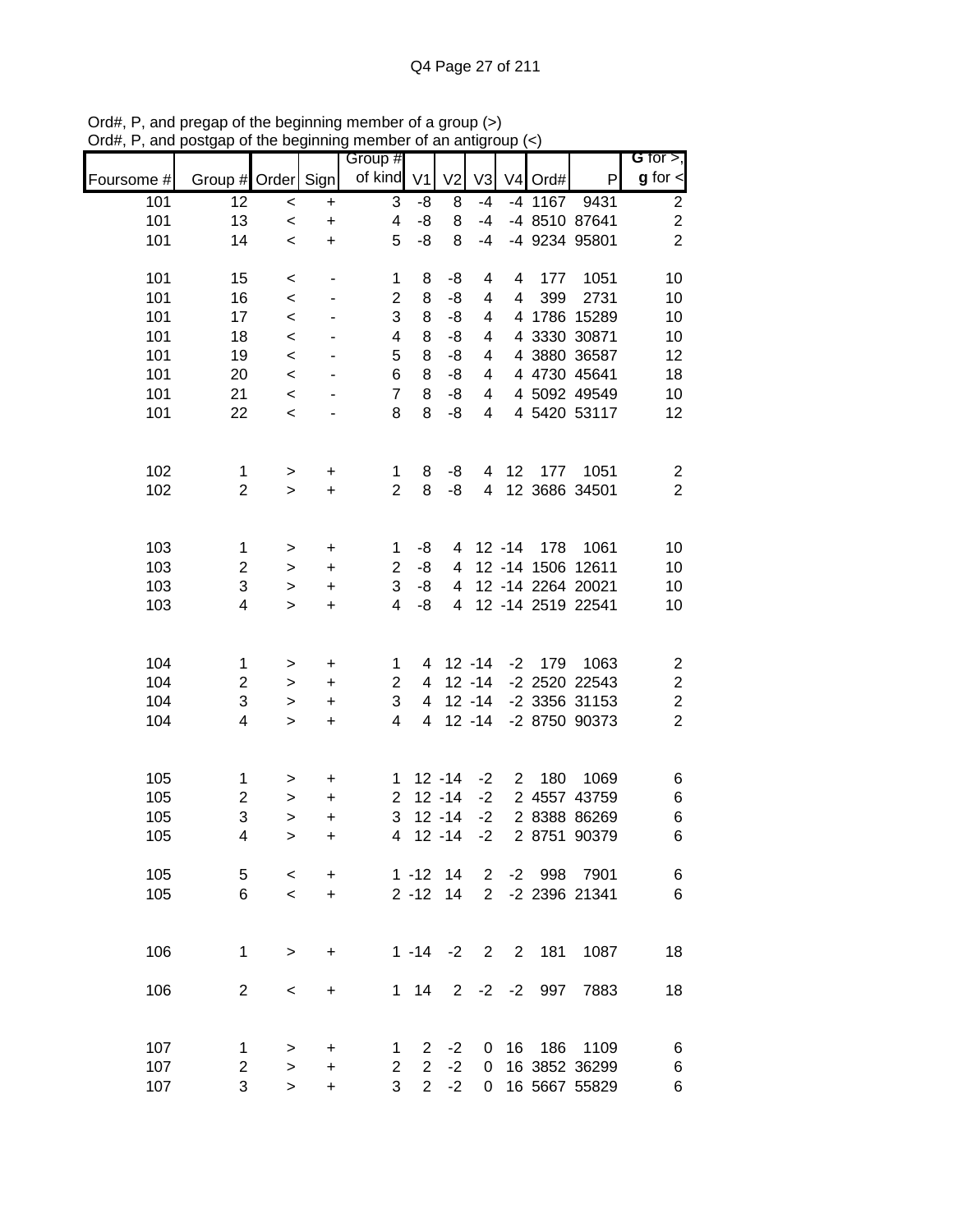|            |                         |                  |                                  | Group #                 |                |                                  |                |                |            |                     | G for $>$ ,             |
|------------|-------------------------|------------------|----------------------------------|-------------------------|----------------|----------------------------------|----------------|----------------|------------|---------------------|-------------------------|
| Foursome # | Group # Order Sign      |                  |                                  | of kind $V1$            |                | V <sub>2</sub>                   |                |                | V3 V4 Ord# | P                   | $g$ for $\lt$           |
| 108        | $\mathbf 1$             | $\,$             | $\ddot{}$                        | $\mathbf{1}$            | $-2$           | 0                                |                | 16 -20         | 187        | 1117                | 8                       |
| 108        | $\overline{2}$          | $\mathbf{L}$     | $\ddot{}$                        | $\overline{2}$          | $-2$           | 0                                |                |                |            | 16 -20 3853 36307   | 8                       |
|            |                         |                  |                                  |                         |                |                                  |                |                |            |                     |                         |
| 108        | 3                       | $\,<$            | $\ddot{}$                        | $\mathbf 1$             | $\overline{2}$ |                                  |                |                |            | 0 -16 20 3627 33863 | 8                       |
|            |                         |                  |                                  |                         |                |                                  |                |                |            |                     |                         |
| 109        | $\mathbf 1$             | $\,$             | +                                | $\mathbf 1$             | 0              |                                  | $16 - 20$      | 8              | 188        | 1123                | 6                       |
| 109        | $\overline{c}$          | $\,$             | $\ddot{}$                        | $\overline{c}$          | 0              |                                  | $16 - 20$      |                |            | 8 3854 36313        | 6                       |
| 109        | 3                       | $\geq$           | $\ddot{}$                        | 3                       | $\mathbf 0$    |                                  | $16 - 20$      |                |            | 8 5928 58573        | $\,6$                   |
|            |                         |                  |                                  |                         |                |                                  |                |                |            |                     |                         |
| 110        | $\mathbf{1}$            | $\mathbf{I}$     | $\ddot{}$                        | 1                       |                | $16 - 20$                        | 8              | $-2$           | 189        | 1129                | 6                       |
| 110        | $\overline{2}$          | $\geq$           | $\ddot{}$                        | $\overline{2}$          |                | $16 - 20$                        | 8              |                |            | -2 2243 19819       | 6                       |
|            |                         |                  |                                  |                         |                |                                  |                |                |            |                     |                         |
| 111        | $\mathbf 1$             | $\geq$           | $\ddot{}$                        |                         | $1 - 20$       | 8                                | $-2$           | $2^{\circ}$    | 190        | 1151                | 22                      |
|            |                         |                  |                                  |                         |                |                                  |                |                |            |                     |                         |
| 111        | $\overline{2}$          | $\,<\,$          | +                                | $\mathbf{1}$            | 20             | -8                               | $\overline{2}$ |                |            | -2 9320 96799       | 22                      |
|            |                         |                  |                                  |                         |                |                                  |                |                |            |                     |                         |
| 112        | $\mathbf{1}$            | >                | $\ddot{}$                        | $\mathbf 1$             | 8              | $-2$                             | $\overline{2}$ | $-4$           | 191        | 1153                | $\overline{\mathbf{c}}$ |
| 112        | $\overline{2}$          | $\,$             | +                                | $\overline{c}$          | 8              | $-2$                             | $\overline{c}$ | -4             | 949        | 7489                | $\boldsymbol{2}$        |
| 112        | 3                       | $\geq$           | $\ddot{}$                        | 3                       | 8              | $-2$                             | $\overline{2}$ |                |            | -4 6000 59359       | $\overline{c}$          |
| 112        | 4                       | $\geq$           | $\ddot{}$                        | $\overline{\mathbf{4}}$ | 8              | $-2$                             | $\overline{2}$ |                |            | -4 7289 73849       | $\overline{c}$          |
| 112        | 5                       | $\,<$            | $\begin{array}{c} + \end{array}$ | $\mathbf 1$             | -8             | $\overline{2}$                   | $-2$           |                |            | 4 9319 96797        | $\overline{2}$          |
|            |                         |                  |                                  |                         |                |                                  |                |                |            |                     |                         |
|            |                         |                  |                                  |                         |                |                                  |                |                |            |                     |                         |
| 113<br>113 | 1<br>$\overline{c}$     | >                | +                                | 1<br>$\overline{2}$     | $-2$<br>$-2$   | $\overline{2}$<br>$\overline{2}$ | $-4$<br>$-4$   | 0<br>0         | 192<br>950 | 1163<br>7499        | 10<br>10                |
| 113        | 3                       | $\, >$<br>$\geq$ | +<br>$\ddot{}$                   | 3                       | $-2$           | $\overline{2}$                   | $-4$           |                |            | 0 6001 59369        | 10                      |
|            |                         |                  |                                  |                         |                |                                  |                |                |            |                     |                         |
| 113        | 4                       | $\,<$            | $\ddot{}$                        | $\mathbf 1$             | $\overline{2}$ | $-2$                             | 4              |                |            | 0 6391 63727        | 10                      |
| 113        | 5                       | $\,<$            | +                                | $\overline{c}$          | $\overline{2}$ | $-2$                             | 4              |                |            | 0 9318 96787        | 10                      |
|            |                         |                  |                                  |                         |                |                                  |                |                |            |                     |                         |
| 114        | $\mathbf{1}$            | $\,$             | +                                | 1                       | $\overline{2}$ | $-4$                             | 0              | 2              | 193        | 1171                | 8                       |
| 114        | $\overline{\mathbf{c}}$ | $\,>$            | $\ddot{}$                        | $\overline{c}$          | $\overline{2}$ | $-4$                             | 0              | $\overline{2}$ | 418        | 2887                | 8                       |
| 114        | 3                       | $\mathbf{L}$     | $\ddot{}$                        | 3                       | $\overline{2}$ | $-4$                             | 0              | $\overline{c}$ | 760        | 5791                | 8                       |
| 114        | $\overline{\mathbf{4}}$ | $\geq$           | $\ddot{}$                        | $\overline{\mathbf{4}}$ | $\overline{2}$ | $-4$                             | 0              | $\overline{c}$ | 951        | 7507                | 8                       |
| 114        | 5                       | $\geq$           | $\ddot{}$                        | 5                       | $\overline{2}$ | $-4$                             | 0              |                |            | 2 6002 59377        | 8                       |
| 114        | 6                       | $\,<$            | $\ddot{}$                        | 1                       | $-2$           | 4                                | 0              |                |            | -2 2381 21179       | $\bf8$                  |
| 114        | $\overline{7}$          | $\prec$          | $\ddot{}$                        | $\overline{2}$          | $-2$           | 4                                | 0              |                |            | -2 9317 96779       | 8                       |
|            |                         |                  |                                  |                         |                |                                  |                |                |            |                     |                         |
| 115        | $\mathbf{1}$            | $\,$             | $\ddot{}$                        | 1                       | $\overline{2}$ | 4                                | -8             | $\overline{2}$ | 196        | 1193                | 6                       |
|            |                         |                  |                                  |                         |                |                                  |                |                |            |                     |                         |

Ord#, P, and pregap of the beginning member of a group (>) Ord#, P, and postgap of the beginning member of an antigroup (<)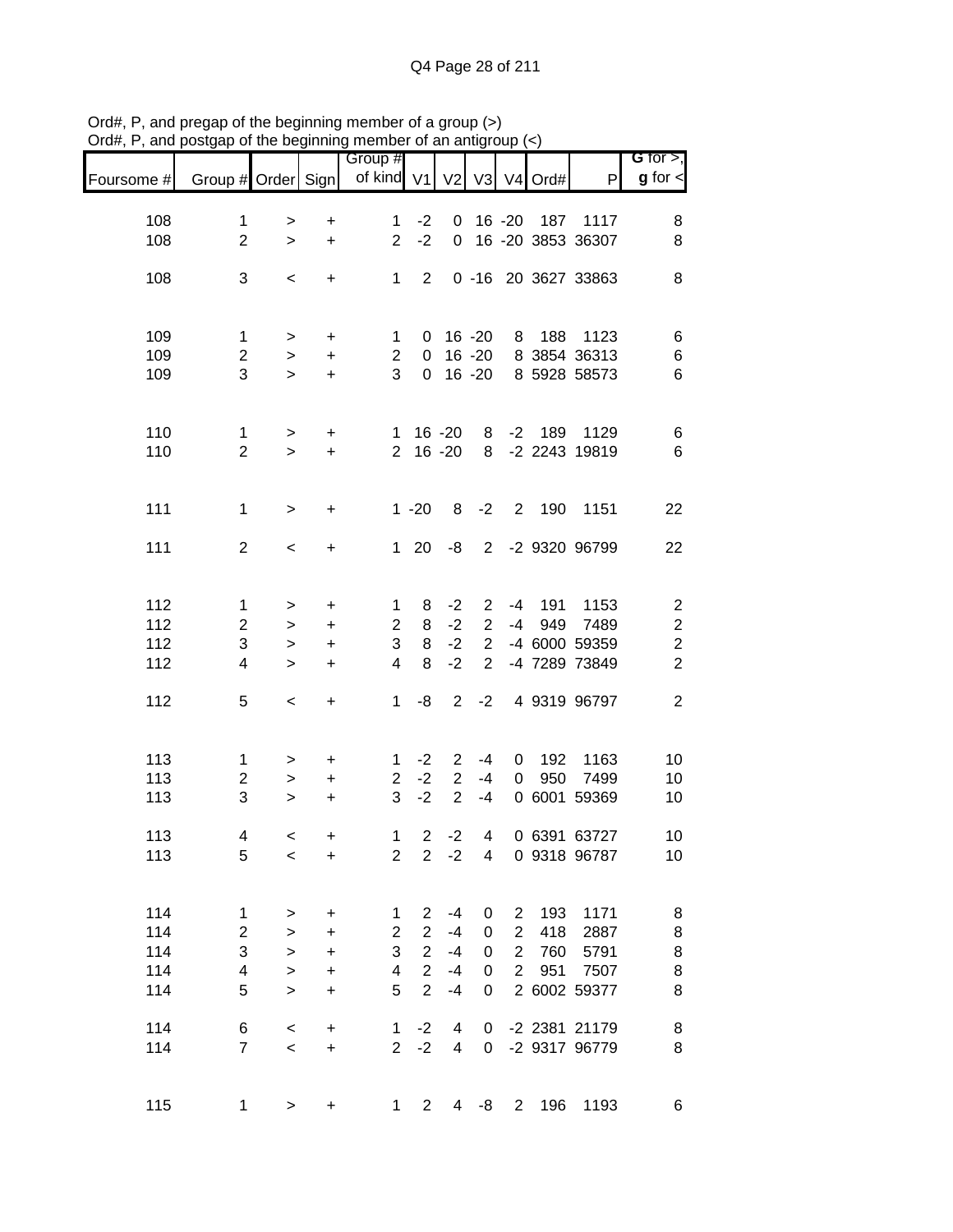|            |                     |              |                              | Group #             |                             |                |                |                |           |                        | <b>G</b> for $>$ , |
|------------|---------------------|--------------|------------------------------|---------------------|-----------------------------|----------------|----------------|----------------|-----------|------------------------|--------------------|
| Foursome # | Group # Order Sign  |              |                              | of kind V1          |                             |                | V2 V3          |                | V4 Ord#   | $\mathsf{P}$           | $g$ for $\lt$      |
| 115        | $\overline{c}$      | $\,<\,$      | $\ddot{}$                    | 1                   | $-2$                        | $-4$           | 8              |                | $-2$ 1138 | 9181                   | 6                  |
| 115        | 3                   | $\,<\,$      | $\ddot{}$                    | $\mathbf{2}$        | $-2$                        | $-4$           | 8              |                | $-2$ 1210 | 9811                   | $\,$ 6 $\,$        |
| 115        | 4                   | $\,<\,$      | $\ddot{}$                    | 3                   | $-2$                        | $-4$           | 8              |                |           | -2 2669 24001          | $\,$ 6 $\,$        |
| 115        | 5                   | $\,<\,$      | $\ddot{}$                    | 4                   | $-2$                        | $-4$           | 8              |                |           | -2 6234 62011          | $\overline{6}$     |
| 115        | 6                   | $\,<$        | $\ddot{}$                    | 5                   | $-2$                        | $-4$           | 8              |                |           | -2 7211 72931          | $6\phantom{1}6$    |
|            |                     |              |                              |                     |                             |                |                |                |           |                        |                    |
| 115        | $\overline{7}$      | $\,<$        |                              | 1                   | $\overline{2}$              | 4              | -8             | $\overline{2}$ | 657       | 4919                   | 12                 |
| 116        | 1                   | >            | +                            | 1                   | 4                           | -8             | $\overline{2}$ | 0              | 197       | 1201                   | 8                  |
| 116        | $\overline{2}$      | $\mathbf{L}$ | $\ddot{}$                    | $\overline{2}$      | $\overline{4}$              | -8             | $\overline{2}$ |                |           | 0 7124 71971           | 8                  |
| 117        | $\mathbf{1}$        | >            | $\ddot{}$                    | 1                   | -8                          | $\overline{c}$ | 0              | -4             | 198       | 1213                   | 12                 |
| 117        | $\overline{2}$      | $\geq$       | $\ddot{}$                    | $\overline{2}$      | -8                          | $\overline{2}$ | $\pmb{0}$      | $-4$           | 961       | 7573                   | 12                 |
| 117        | 3                   | $\geq$       | $\ddot{}$                    | 3                   | -8                          | $\overline{2}$ | $\mathbf 0$    |                |           | -4 3234 29863          | 12                 |
| 117        | 4                   | $\,<\,$      | $\ddot{}$                    | $\mathbf 1$         | 8                           | $-2$           | 0              |                |           | 4 4412 42197           | 12                 |
| 117        | 5                   | $\prec$      | $\ddot{}$                    | $\overline{2}$      | 8                           | $-2$           | 0              |                |           | 4 4969 48281           | 18                 |
| 117        | 6                   | $\,<\,$      | $\ddot{}$                    | 3                   | 8                           | $-2$           | 0              |                |           | 4 7414 75227           | 12                 |
|            |                     |              |                              |                     |                             |                |                |                |           |                        |                    |
| 118        | $\mathbf 1$         | >            | +                            | 1                   | 0                           | $-4$           | 4              | 6              | 200       | 1223                   | 6                  |
| 118        | $\mathbf{2}$        | $\geq$       | +                            | $\overline{2}$      | 0                           | $-4$           | 4              |                |           | 6 2011 17483           | $6\phantom{1}6$    |
| 118        | 3                   | $\,<\,$      | $\ddot{}$                    | 1                   | 0                           | 4              | $-4$           |                |           | -6 1387 11497          | 6                  |
| 118        | 4                   | $\,<\,$      | $\ddot{}$                    | $\overline{2}$      | $\pmb{0}$                   | 4              | $-4$           |                |           | -6 8670 89527          | $6\phantom{1}6$    |
| 118        | 5                   | $\,<\,$      | $\qquad \qquad \blacksquare$ | 1                   | 0                           | $-4$           | 4              |                |           | 6 6781 68099           | 12                 |
|            |                     |              |                              |                     |                             |                |                |                |           |                        |                    |
| 119        | 1                   | >            | +                            | 1                   | $-4$                        | 4              | 6              |                | $-2$ 201  | 1229                   | 6                  |
| 119        | $\overline{2}$      | $\geq$       | +                            | $\overline{2}$      | $-4$                        | 4              | 6              |                |           | -2 2012 17489          | 6                  |
| 119        | 3                   | $\prec$      | $\ddot{}$                    |                     |                             |                |                |                |           | 1 4 -4 -6 2 8669 89521 | 6                  |
|            |                     |              |                              |                     |                             |                |                |                |           |                        |                    |
| 120        | $\mathbf{1}$        | $\,>$        | $\ddot{}$                    |                     | $1 \quad$<br>$\overline{4}$ |                |                |                |           | 6 -2 8 202 1231        | $\overline{2}$     |
| 120        | $\overline{2}$      | $\,<\,$      | +                            | 1.                  |                             | -4 -6          |                |                |           | 2 -8 2052 17909        | $\overline{c}$     |
| 120        | 3                   | $\prec$      | $\ddot{}$                    |                     |                             | $2 - 4 - 6$    |                |                |           | 2 -8 2535 22697        | $\boldsymbol{2}$   |
| 121        |                     |              |                              |                     |                             |                |                |                |           | 6 -2 8 -16 203 1237    |                    |
| 121        | 1<br>$\overline{2}$ | ><br>$\,>$   | +<br>+                       | 1<br>$\overline{2}$ |                             |                |                |                |           | 6 -2 8 -16 9562 99667  | 6<br>6             |
|            |                     |              |                              |                     |                             |                |                |                |           |                        |                    |

Ord#, P, and pregap of the beginning member of a group (>) Ord#, P, and postgap of the beginning member of an antigroup (<)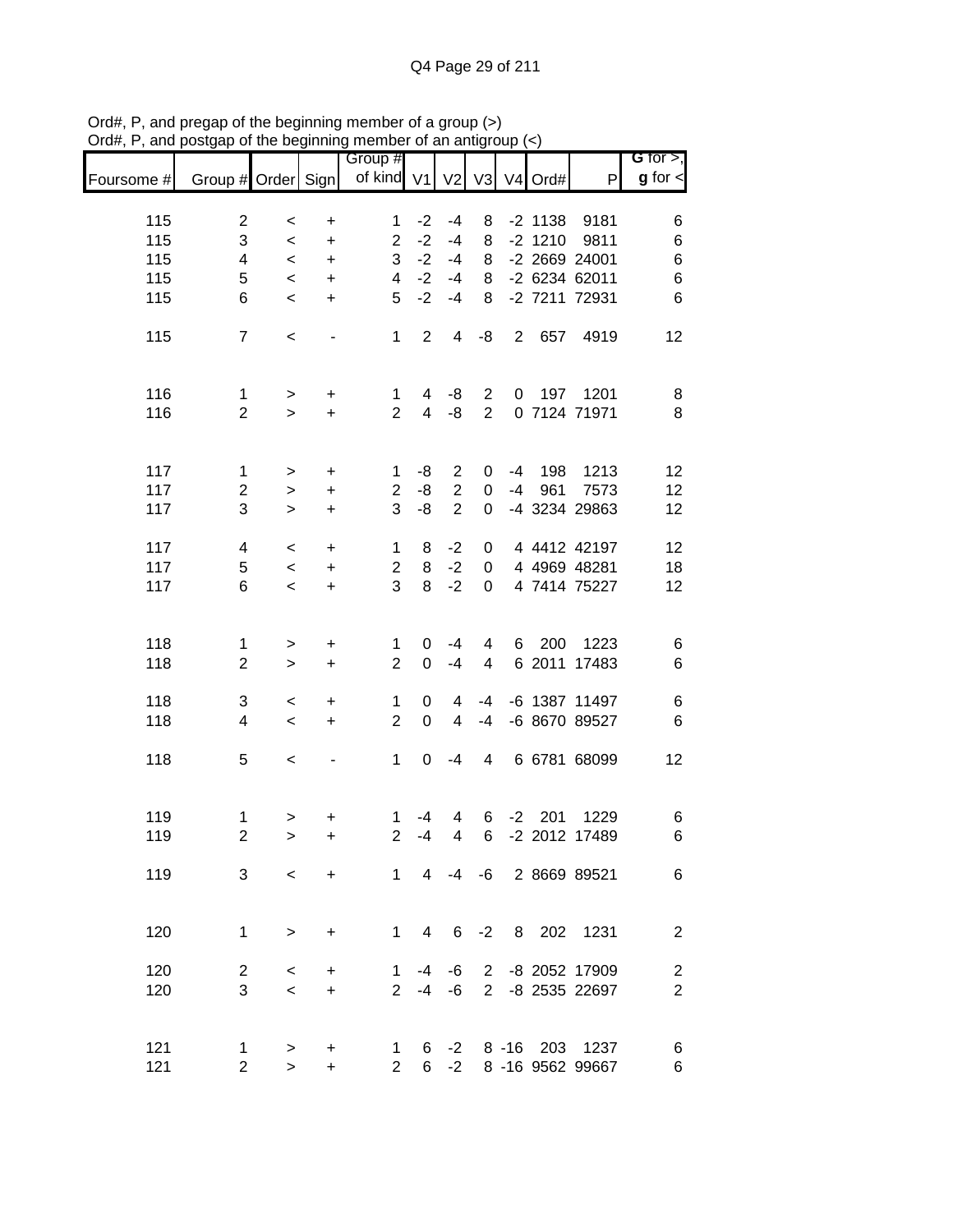|            |                     |                    | .   . 9                          | <br>Group #                   |                                  |                                  |                      |                |         |                                      | G for $>$ ,                  |
|------------|---------------------|--------------------|----------------------------------|-------------------------------|----------------------------------|----------------------------------|----------------------|----------------|---------|--------------------------------------|------------------------------|
| Foursome # | Group # Order Sign  |                    |                                  | of kind                       | V <sub>1</sub>                   | V <sub>2</sub>                   | V <sub>3</sub>       |                | V4 Ord# | P                                    | $g$ for $\leq$               |
| 122        | $\mathbf 1$         | $\,>$              | +                                | $\mathbf{1}$                  | $-2$                             |                                  | $8 - 16$             | $\overline{2}$ | 204     | 1249                                 | 12                           |
| 122        | $\boldsymbol{2}$    | $\,>$              | $\ddot{}$                        | $\overline{c}$                | $-2$                             |                                  | $8 - 16$             |                |         | 2 1677 14293                         | 12                           |
| 122        | 3                   | $\geq$             | $\ddot{}$                        | 3                             | $-2$                             |                                  | $8 - 16$             |                |         | 2 9563 99679                         | 12                           |
|            |                     |                    |                                  |                               |                                  |                                  |                      |                |         |                                      |                              |
| 122        | 4                   | $\,>$              |                                  | 1                             | $2^{\circ}$                      |                                  | $-8$ 16              |                |         | -2 4083 38737                        | 8                            |
|            |                     |                    |                                  |                               |                                  |                                  |                      |                |         |                                      |                              |
|            |                     |                    |                                  |                               |                                  |                                  |                      |                |         |                                      |                              |
| 123        | $\mathbf{1}$        | $\,>$              | $\ddot{}$                        | $\mathbf{1}$                  |                                  | $8 - 16$                         | $\overline{2}$       |                | 2 205   | 1259                                 | 10                           |
| 123        | $\overline{2}$      | $\geq$             | $\ddot{}$                        | $\overline{2}$                |                                  | $8 - 16$                         | $\overline{2}$       |                |         | 2 9564 99689                         | 10                           |
| 123        | 3                   |                    |                                  |                               |                                  | 16                               | $-2$                 |                |         | -2 2117 18481                        | 12                           |
| 123        | 4                   | $\,<\,$<br>$\prec$ | +<br>$\ddot{}$                   | $\mathbf 1$<br>$\overline{2}$ | -8<br>-8                         | 16                               | $-2$                 |                |         | -2 3408 31687                        | 12                           |
| 123        | 5                   | $\,<$              | $\ddot{}$                        | 3                             | -8                               | 16                               | $-2$                 |                |         | -2 9171 95131                        | 12                           |
|            |                     |                    |                                  |                               |                                  |                                  |                      |                |         |                                      |                              |
|            |                     |                    |                                  |                               |                                  |                                  |                      |                |         |                                      |                              |
| 124        | $\mathbf 1$         | $\,>$              | $\ddot{}$                        |                               | $1 - 16$                         | $\overline{c}$                   | $\overline{c}$       |                |         | -4 206 1277                          | 18                           |
| 124        | $\overline{c}$      | $\, > \,$          | $\ddot{}$                        |                               | $2 - 16$                         | $\mathbf{2}$                     | $\overline{2}$       |                |         | -4 2303 20389                        | 20                           |
| 124        | 3                   | $\geq$             | +                                |                               | $3 - 16$                         | $\overline{2}$                   | $\overline{2}$       |                |         | -4 9565 99707                        | 18                           |
|            |                     |                    |                                  |                               |                                  |                                  |                      |                |         |                                      |                              |
| 124        | $\overline{4}$      | $\,<$              | +                                | 1                             | 16                               | $-2$                             | $-2$                 |                |         | 4 2116 18461                         | 20                           |
| 124        | 5                   | $\,<\,$            | +                                | $\overline{2}$                | 16                               | $-2$                             | $-2$                 |                |         | 4 8044 82241                         | 20                           |
| 124        | 6                   | $\,<\,$            | $\ddot{}$                        | 3                             | 16                               | $-2$                             | $-2$                 |                |         | 4 9170 95111                         | 20                           |
|            |                     |                    |                                  |                               |                                  |                                  |                      |                |         |                                      |                              |
|            |                     |                    |                                  |                               |                                  |                                  |                      |                |         |                                      |                              |
| 125        | 1                   | >                  | +                                | 1<br>$\overline{2}$           | $-2$<br>$-2$                     | $\overline{2}$<br>$\overline{2}$ |                      | $8 - 10$       | 212     | 1301                                 | 4                            |
| 125<br>125 | $\overline{c}$<br>3 | $\,$               | $\ddot{}$                        | 3                             | $-2$                             | $\overline{2}$                   |                      |                |         | 8 -10 1618 13691<br>8 -10 1665 14149 | 4                            |
| 125        | 4                   | $\geq$<br>$\geq$   | +<br>$\ddot{}$                   | 4                             | $-2$                             | $\overline{2}$                   |                      |                |         | 8 -10 2625 23599                     | 6<br>6                       |
| 125        | 5                   | $\mathbf{L}$       | $\ddot{}$                        | 5                             | $-2$                             | $\overline{2}$                   |                      |                |         | 8 -10 3256 30109                     | $\,6$                        |
| 125        | 6                   | $\geq$             | $\ddot{}$                        | 6                             | $-2$                             | $\overline{2}$                   |                      |                |         | 8 -10 5466 53629                     | $\,6$                        |
| 125        | $\overline{7}$      | $\geq$             | $\begin{array}{c} + \end{array}$ | $\overline{7}$                | $-2$                             | $\overline{2}$                   |                      |                |         | 8 -10 6272 62473                     | 6                            |
| 125        | 8                   | $\geq$             | $\ddot{}$                        | 8                             | $-2$                             | $\overline{2}$                   |                      |                |         | 8 -10 8923 92381                     | $\overline{\mathbf{4}}$      |
|            |                     |                    |                                  |                               |                                  |                                  |                      |                |         |                                      |                              |
| 125        | 9                   | $\prec$            | $\ddot{}$                        | $\mathbf{1}$                  | $\overline{2}$                   | $-2$                             |                      |                |         | -8 10 2575 23059                     | 4                            |
| 125        | 10                  | $\,<$              | +                                | 2                             | 2                                | $-2$                             | -8                   |                |         | 10 2720 24517                        | 10                           |
| 125        | 11                  | $\,<$              | +                                | 3                             | $\overline{2}$                   | $-2$                             | -8                   |                |         | 10 3572 33349                        | 4                            |
| 125        | 12                  | $\,<$              | +                                | 4                             | $\overline{2}$                   | $-2$                             | -8                   |                |         | 10 3602 33619                        | 4                            |
| 125        | 13                  | $\,<$              | +                                | 5                             | $\overline{2}$                   | $-2$                             | -8                   |                |         | 10 6140 60919                        | 4                            |
|            |                     |                    |                                  |                               |                                  |                                  |                      |                |         |                                      |                              |
|            |                     |                    |                                  |                               |                                  |                                  |                      |                |         |                                      |                              |
| 126        | 1                   | >                  | $\ddot{}$                        | 1                             | $\overline{2}$                   |                                  | $8 - 10$             | 4              | 213     | 1303                                 | $\overline{\mathbf{c}}$      |
| 126        | $\overline{c}$      | $\geq$             | +                                | $\overline{c}$                | $\overline{2}$                   |                                  | $8 - 10$             | 4              | 727     | 5503                                 | $\boldsymbol{2}$             |
| 126        | 3                   | $\, > \,$          | +                                | 3                             | $\overline{2}$<br>$\overline{2}$ |                                  | $8 - 10$             |                |         | 4 4443 42467                         | $\overline{\mathcal{A}}$     |
| 126        | 4<br>5              | $\,>$              | $\ddot{}$                        | 4<br>5                        | $\overline{2}$                   |                                  | $8 - 10$<br>$8 - 10$ |                |         | 4 5460 53593<br>4 6185 61487         | $\overline{\mathbf{c}}$<br>4 |
| 126<br>126 | 6                   | $\geq$<br>$\geq$   | $\ddot{}$<br>+                   | 6                             | $\overline{2}$                   |                                  | $8 - 10$             |                |         | 4 9476 98713                         | $\overline{\mathbf{c}}$      |
|            |                     |                    |                                  |                               |                                  |                                  |                      |                |         |                                      |                              |
| 126        | $\overline{7}$      | $\,<$              | +                                | 1                             | $-2$                             |                                  | $-8$ 10              | $-4$           | 980     | 7723                                 | 4                            |

Ord#, P, and pregap of the beginning member of a group (>) Ord#, P, and postgap of the beginning member of an antigroup (<)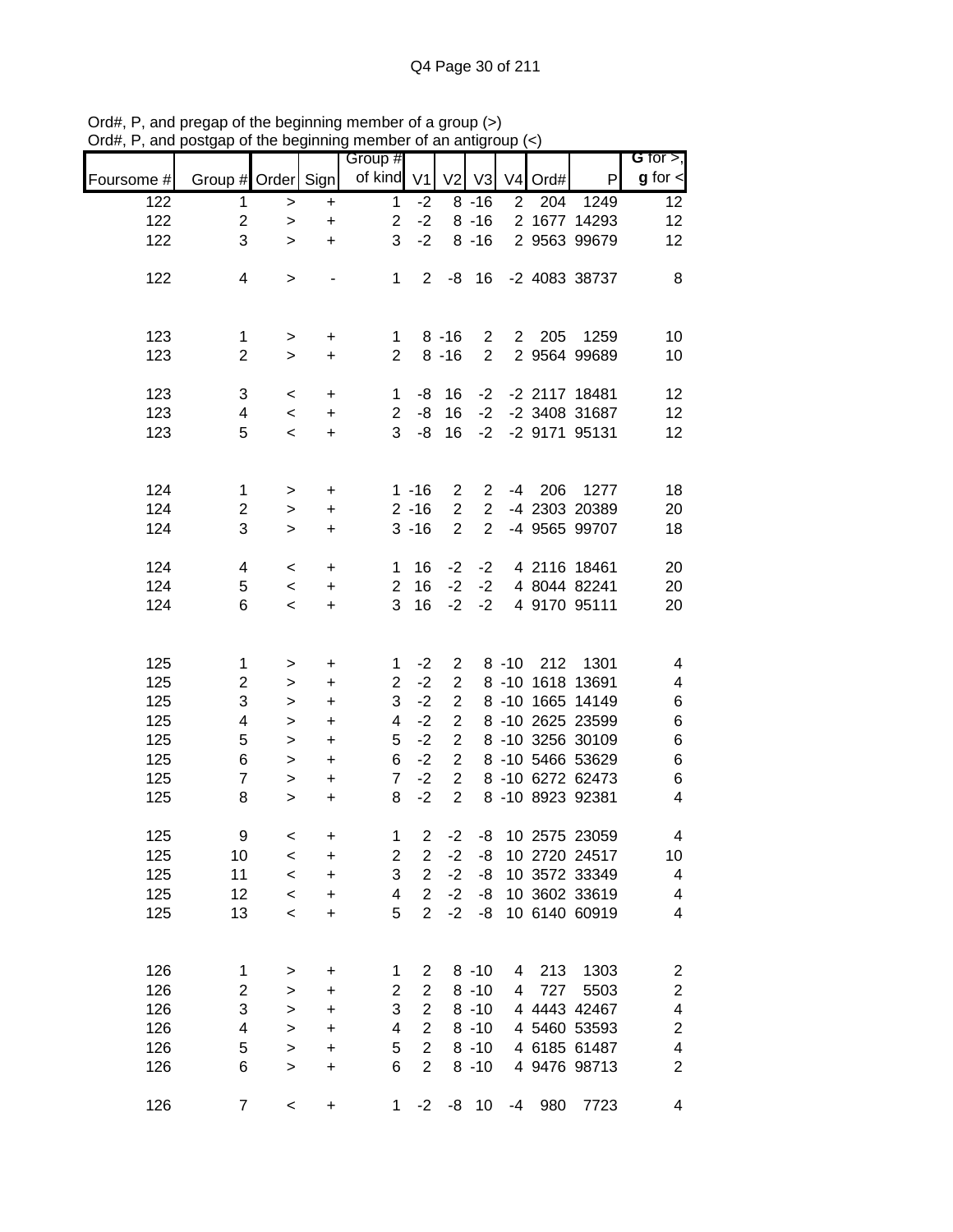| , unu      | position are beginning incribed or an anagroup |              |                                  | Group #        |                |                |                               |                |                     |                      | G for $>$ ,             |
|------------|------------------------------------------------|--------------|----------------------------------|----------------|----------------|----------------|-------------------------------|----------------|---------------------|----------------------|-------------------------|
| Foursome # | Group # Order Sign                             |              |                                  | of kind V1     |                | V <sub>2</sub> | V <sub>3</sub>                |                | V <sub>4</sub> Ord# | P                    | $g$ for $\leq$          |
| 126        | 8                                              | $\,<\,$      | $\ddot{}$                        | $\overline{2}$ | $-2$           | -8             | 10                            |                |                     | -4 1982 17207        | $\overline{2}$          |
|            |                                                |              |                                  |                |                |                |                               |                |                     |                      |                         |
| 127        | $\mathbf 1$                                    | $\,>$        | +                                | $\mathbf 1$    |                | $8 - 10$       |                               |                | 4 28 214            | 1307                 | 4                       |
|            |                                                |              |                                  |                |                |                |                               |                |                     |                      |                         |
| 127        | $\overline{2}$                                 | $\,<$        | $\begin{array}{c} + \end{array}$ | 1              |                | $-8$ 10        |                               |                |                     | -4 -28 3696 34603    | $\overline{4}$          |
|            |                                                |              |                                  |                |                |                |                               |                |                     |                      |                         |
| 128        | $\mathbf 1$                                    | $\mathbf{L}$ | $\ddot{}$                        |                | $1 - 10$       |                |                               |                | 4 28 -28 215        | 1319                 | 12                      |
|            |                                                |              |                                  |                |                |                |                               |                |                     |                      |                         |
| 128        | $\overline{2}$                                 | $\,<$        | +                                | $\mathbf{1}$   | 10             |                |                               |                |                     | -4 -28 28 3695 34591 | 12                      |
|            |                                                |              |                                  |                |                |                |                               |                |                     |                      |                         |
|            | $\mathbf 1$                                    |              |                                  | $\mathbf 1$    |                |                |                               |                |                     | 1321                 | 2                       |
| 129        |                                                | $\mathbf{L}$ | $\ddot{}$                        |                |                | 4 28 -28       |                               |                | $0$ 216             |                      |                         |
| 129        | $\overline{2}$                                 | $\,<$        | +                                | $\mathbf 1$    |                | $-4$ $-28$ 28  |                               |                |                     | 0 3694 34589         | $\overline{2}$          |
|            |                                                |              |                                  |                |                |                |                               |                |                     |                      |                         |
|            |                                                |              |                                  |                |                |                |                               |                | 2 2 2 4             |                      |                         |
| 130        | $\mathbf 1$                                    | $\,$         | $\ddot{}$                        |                | $1 - 10$       | $-2$           | $\overline{2}$                |                |                     | 1423                 | 14                      |
| 130        | $\overline{2}$                                 | $\,<\,$      | +                                | 1              | 10             | $\overline{2}$ | $-2$                          |                |                     | -2 7898 80687        | 14                      |
| 130        | 3                                              | $\,<$        | $\ddot{}$                        | $\overline{2}$ | 10             | $\overline{2}$ | $-2$                          |                |                     | -2 8590 88667        | 14                      |
|            |                                                |              |                                  |                |                |                |                               |                |                     |                      |                         |
| 130        | 4                                              | $\,<$        | $\qquad \qquad \blacksquare$     |                | $1 - 10$       | $-2$           | $\overline{2}$                |                |                     | 2 1721 14713         | 4                       |
|            |                                                |              |                                  |                |                |                |                               |                |                     |                      |                         |
| 131        | $\mathbf{1}$                                   | $\,$         | $\ddot{}$                        | 1              | $\overline{2}$ | $\overline{c}$ | $\overline{2}$                | $-4$           | 226                 | 1429                 | $\overline{\mathbf{c}}$ |
| 131        | $\overline{c}$                                 | $\,>$        | $\ddot{}$                        | $\overline{c}$ | $\overline{c}$ | $\overline{2}$ | $\overline{c}$                | $-4$           | 391                 | 2689                 | $\overline{\mathbf{c}}$ |
| 131        | 3                                              | $\, >$       | +                                | 3              | $\overline{2}$ | $\overline{c}$ | $\overline{2}$                |                |                     | -4 1598 13477        | 8                       |
| 131        | 4                                              | $\, >$       | $\ddot{}$                        | 4              | $\overline{2}$ | $\overline{2}$ | $\overline{2}$                |                |                     | -4 1761 15077        | 4                       |
| 131        | 5                                              | $\,$         | $\ddot{}$                        | 5              | $\overline{2}$ | $\overline{2}$ | $\overline{2}$                |                |                     | -4 2795 25343        | 4                       |
| 131        | 6                                              | $\,>$        | $\ddot{}$                        | 6              | $\overline{c}$ | $\overline{c}$ | $\overline{2}$                |                |                     | -4 3368 31249        | $\overline{\mathbf{c}}$ |
| 131        | $\overline{7}$                                 | $\mathbf{L}$ | $\ddot{}$                        | $\overline{7}$ | $\overline{2}$ | $\overline{2}$ | $\overline{2}$                |                |                     | -4 3602 33619        | $\overline{c}$          |
| 131        | 8                                              | $\,$         | +                                | 8              | $\overline{2}$ |                | $2^{\circ}$<br>$\overline{2}$ |                |                     | -4 5649 55667        | 4                       |
|            |                                                |              |                                  |                |                |                |                               |                |                     | 4 1417 11821         |                         |
| 131        | 9                                              | $\, > \,$    |                                  | 1              | $-2$           | $-2$           | $-2$                          |                |                     |                      | 8                       |
| 131        | 10                                             | $\geq$       |                                  | $\overline{2}$ | $-2$           | $-2$           | $-2$                          |                |                     | 4 5366 52553         | 10                      |
| 131        | 11                                             | $\geq$       |                                  | 3              | $-2$           | $-2$           | $-2$                          |                |                     | 4 5841 57667         | 14                      |
| 131        | 12                                             | $\,<$        | +                                | 1              | $-2$           | $-2$           | $-2$                          | $\overline{4}$ | 926                 | 7243                 | 4                       |
| 131        | 13                                             | $\,<$        | $\ddot{}$                        | $\overline{2}$ | $-2$           | $-2$           | $-2$                          |                |                     | 4 7802 79631         | $\overline{2}$          |
|            |                                                |              |                                  |                |                |                |                               |                |                     |                      |                         |
| 131        | 14                                             | $\,<$        |                                  | 1              | $\overline{2}$ | 2              | $\overline{2}$                |                |                     | -4 3441 32069        | 8                       |
| 131        | 15                                             | $\,<$        |                                  | $\overline{2}$ | $\overline{2}$ | $\overline{2}$ | $\overline{2}$                |                |                     | -4 6849 68909        | 8                       |
| 131        | 16                                             | $\,<$        |                                  | 3              | $\overline{2}$ | $\overline{2}$ | $\overline{2}$                |                |                     | -4 7779 79379        | 14                      |
|            |                                                |              |                                  |                |                |                |                               |                |                     |                      |                         |
|            |                                                |              |                                  |                | $\overline{2}$ |                |                               |                |                     |                      |                         |
| 132        | $\mathbf 1$                                    | $\, > \,$    | +                                | 1              |                | -4             | $-2$                          | 4              | 228                 | 1439                 | 6                       |

Ord#, P, and pregap of the beginning member of a group (>) Ord#, P, and postgap of the beginning member of an antigroup (<)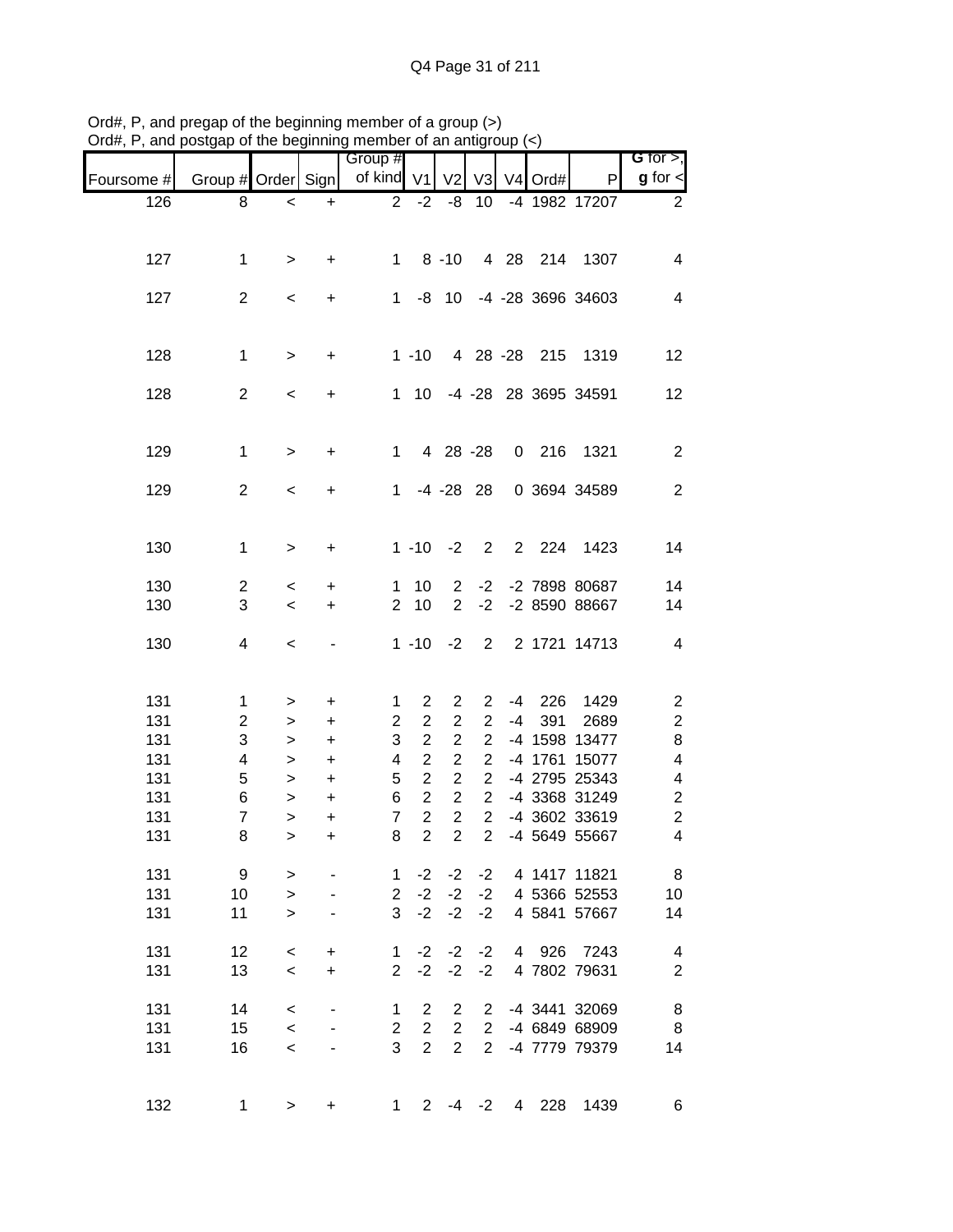|            |                         | <u>unuwe</u> |                                  | <br>Group #    |                |                |                |                |                |               | G for $>$ ,             |
|------------|-------------------------|--------------|----------------------------------|----------------|----------------|----------------|----------------|----------------|----------------|---------------|-------------------------|
| Foursome # | Group # Order Sign      |              |                                  | of kind V1     |                | V <sub>2</sub> | V <sub>3</sub> |                | $V4$ Ord#      | P             | $g$ for $\lt$           |
| 132        | $\overline{c}$          | $\,>$        | $\ddot{}$                        | $\overline{2}$ | $\overline{2}$ | $-4$           | $-2$           | $\overline{4}$ | 393            | 2699          | 6                       |
| 132        | 3                       | $\, >$       | $\ddot{}$                        | 3              | $\overline{2}$ | $-4$           | $-2$           |                |                | 4 3120 28649  | $\,6$                   |
| 132        | 4                       | $\,$         | $\begin{array}{c} + \end{array}$ | 4              | $\overline{2}$ | $-4$           | $-2$           |                |                | 4 4462 42689  | $\,6$                   |
| 132        | 5                       | $\,>$        | $\ddot{}$                        | 5              | $\overline{2}$ | $-4$           | $-2$           |                |                | 4 7097 71699  | 6                       |
| 132        | 6                       | $\geq$       | $+$                              | 6              | $\overline{2}$ | $-4$           | $-2$           |                |                | 4 7755 79139  | $\,6$                   |
| 132        | $\overline{7}$          | $\, >$       | $\blacksquare$                   | $\mathbf 1$    | $-2$           | 4              | $\overline{2}$ |                |                | -4 749 5689   | 6                       |
| 132        | 8                       | $\geq$       | $\blacksquare$                   | $\overline{2}$ | $-2$           | $\overline{4}$ | $\overline{2}$ |                |                | -4 6728 67531 | $\,8\,$                 |
| 132        | 9                       | $\,<$        | $\ddot{}$                        | $\mathbf{1}$   | $-2$           | 4              | $\overline{2}$ |                |                | -4 1966 17041 | $\,6$                   |
| 132        | 10                      | $\,<\,$      | $\blacksquare$                   | $\mathbf 1$    | $\overline{2}$ | -4             | $-2$           |                |                | 4 1751 14951  | 6                       |
| 132        | 11                      | $\,<\,$      |                                  | $\overline{2}$ | 2 <sup>1</sup> |                | $-4 -2$        |                |                | 4 3744 35111  | 6                       |
| 133        | $\mathbf 1$             | $\,$         | $\ddot{}$                        | $\mathbf{1}$   | $-4$           | $-2$           | $\overline{4}$ |                | 6 229          | 1447          | 8                       |
| 133        | $\overline{2}$          | $\,<\,$      | +                                | $\mathbf 1$    | 4              | 2              |                |                | $-4$ $-6$ 1018 | 8093          | 8                       |
|            |                         |              |                                  |                |                |                |                |                |                |               |                         |
| 134        | $\mathbf 1$             | $\geq$       | +                                | 1              | $-2$           | 4              | 6              |                | $-2$ 230       | 1451          | $\overline{\mathbf{4}}$ |
| 134        | $\overline{2}$          | $\,<\,$      | $+$                              | $\mathbf{1}$   | $\overline{2}$ | $-4$           | -6             |                | 2 1017         | 8089          | $\overline{\mathbf{4}}$ |
| 135        | $\mathbf{1}$            | $\,$         | $\pm$                            | 1              | 4              | 6              | $-2$           |                | $-8$ 231       | 1453          | $\overline{\mathbf{c}}$ |
| 135        | $\overline{\mathbf{c}}$ | $\,$         | $\ddot{}$                        | 2              | $\overline{4}$ | 6              | $-2$           |                |                | -8 6353 63391 | $\overline{\mathbf{c}}$ |
| 135        | 3                       | $\,>$        | $+$                              | 3              | $\overline{4}$ | 6              | $-2$           |                |                | -8 7026 70951 | $\overline{2}$          |
| 136        | $\mathbf 1$             |              |                                  | $\mathbf 1$    | 6              |                | $-2 -8$        |                |                | 2 232 1459    | $\,6$                   |
|            |                         | $\, > \,$    | $+$                              |                |                |                |                |                |                |               |                         |
| 136        | $\overline{c}$          | >            |                                  | 1              | -6             | 2              | 8              |                |                | -2 2139 18743 | 12                      |
| 136        | 3                       | $\,<$        | +                                | 1              | -6             | $\overline{c}$ | 8              | $-2$           | 291            | 1901          | 6                       |
| 136        | 4                       | $\,<$        | $\ddot{}$                        | $\overline{2}$ | $-6$           | $\overline{2}$ | 8              |                |                | -2 1838 15761 | $\,6$                   |
| 136        | 5                       | $\,<\,$      |                                  | 1              | 6              | $-2$           | -8             |                |                | 2 2835 25747  | 12                      |
| 136        | 6                       | $\,<$        |                                  | $\overline{2}$ | 6              | $-2$           | -8             |                |                | 2 8962 92767  | 12                      |
|            |                         |              |                                  |                |                |                |                |                |                |               |                         |
| 137        | $\mathbf{1}$            | $\,$         | $\ddot{}$                        | $\mathbf 1$    | $-2$           | -8             | $2^{\circ}$    |                | $-2$ 233       | 1471          | 12                      |
| 137        | $\overline{c}$          | $\,>$        | $\overline{\phantom{0}}$         | 1              | $\overline{2}$ | 8              | $-2$           |                |                | 2 3095 28439  | 6                       |
| 137        | 3                       | $\,<$        | +                                | 1              | $\overline{2}$ | 8              | $-2$           | $\overline{2}$ | 290            | 1889          | 12                      |
| 137        | 4                       | $\prec$      | $\ddot{}$                        | $\overline{2}$ | $\overline{2}$ | 8              | $-2$           | $\overline{2}$ | 317            | 2099          | 12                      |
| 137        | 5                       | $\prec$      | $\ddot{}$                        | 3              | $\overline{2}$ | 8              | $-2$           |                |                | 2 1837 15749  | $12 \overline{ }$       |

Ord#, P, and pregap of the beginning member of a group (>) Ord#, P, and postgap of the beginning member of an antigroup (<)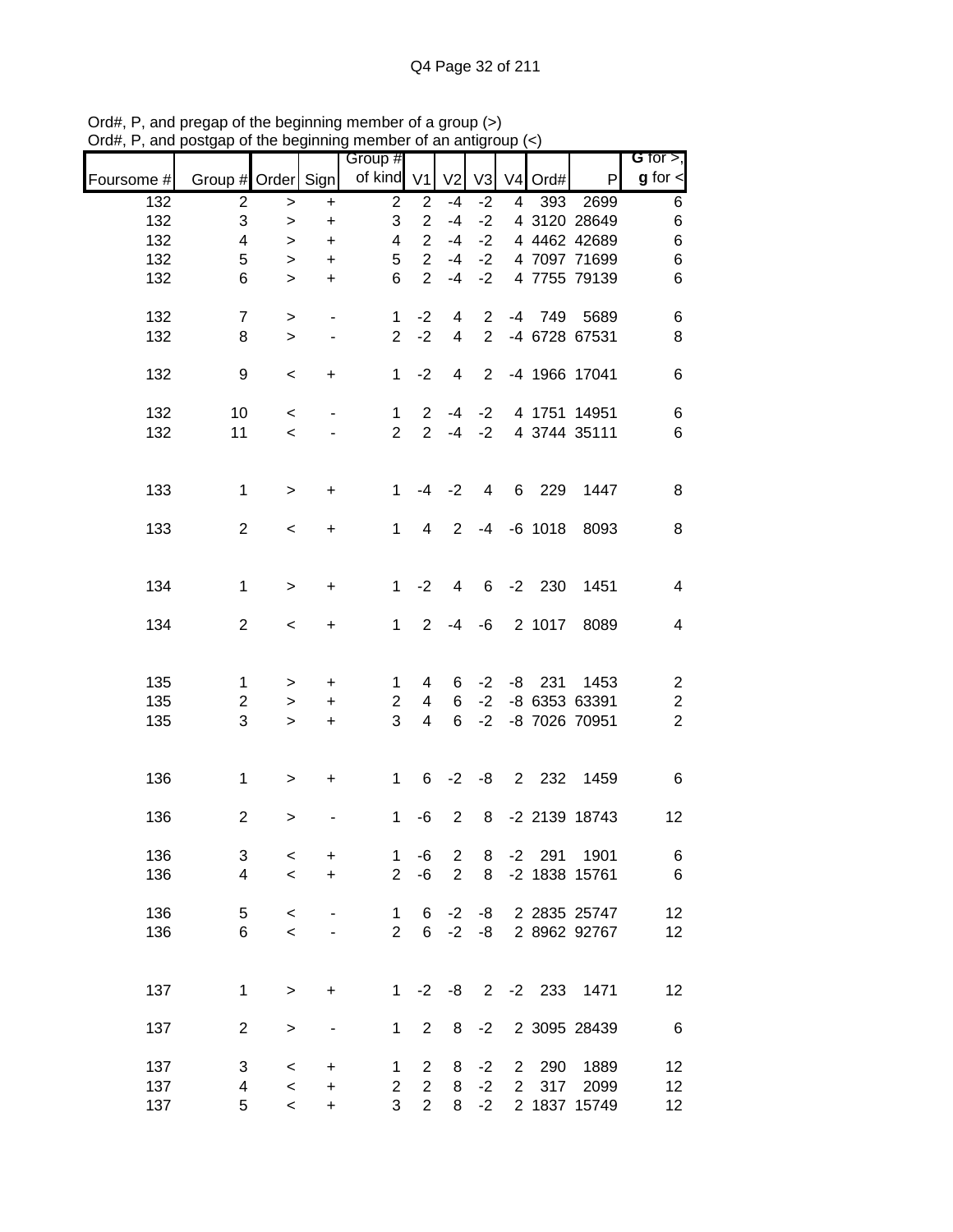|            |                     |                    |                                  | $\sim$ and $\sim$ and $\sim$ and $\sim$ and $\sim$ and $\sim$ and $\sim$ and $\sim$ and $\sim$ and $\sim$ and $\sim$ and $\sim$ and $\sim$ and $\sim$ and $\sim$ and $\sim$ and $\sim$ and $\sim$ and $\sim$ and $\sim$ and $\sim$ and $\sim$ and $\sim$ and $\sim$ and $\sim$ |                |                                  |                |      |                     |                            |                                      |
|------------|---------------------|--------------------|----------------------------------|--------------------------------------------------------------------------------------------------------------------------------------------------------------------------------------------------------------------------------------------------------------------------------|----------------|----------------------------------|----------------|------|---------------------|----------------------------|--------------------------------------|
| Foursome # | Group # Order Sign  |                    |                                  | Group #<br>of kind V1                                                                                                                                                                                                                                                          |                | V <sub>2</sub>                   | V3             |      | V <sub>4</sub> Ord# | P                          | G for $>$ ,<br>$g$ for $\mathbf{I}$  |
| 137        | 6                   | $\,<$              | $\ddot{}$                        | 4                                                                                                                                                                                                                                                                              | $\overline{2}$ | 8                                | $-2$           |      |                     | 2 7594 77279               | 12                                   |
|            |                     |                    |                                  |                                                                                                                                                                                                                                                                                |                |                                  |                |      |                     |                            |                                      |
|            |                     |                    |                                  |                                                                                                                                                                                                                                                                                |                |                                  |                |      |                     |                            |                                      |
| 138<br>138 | 1<br>$\overline{2}$ | ><br>$\geq$        | $\ddot{}$<br>$\ddot{}$           | 1<br>$\overline{2}$                                                                                                                                                                                                                                                            | -8<br>-8       | $2^{\circ}$<br>$\overline{2}$    | $-2$<br>$-2$   |      |                     | 2 234 1481<br>2 2362 21011 | 10<br>10                             |
|            |                     |                    |                                  |                                                                                                                                                                                                                                                                                |                |                                  |                |      |                     |                            |                                      |
| 138        | 3                   | $\,<\,$            | $\ddot{}$                        | 1                                                                                                                                                                                                                                                                              | 8              | $-2$                             | $\overline{2}$ | $-2$ | 289                 | 1879                       | 10                                   |
| 138        | 4                   | $\,<\,$            | $\bf +$                          | $\overline{2}$                                                                                                                                                                                                                                                                 | 8              | $-2$                             | $2^{\circ}$    |      | $-2$ 746            | 5659                       | 10                                   |
| 138        | 5                   | $\,<$              | $\begin{array}{c} + \end{array}$ | 3                                                                                                                                                                                                                                                                              | 8              | $-2$                             | $\overline{2}$ |      |                     | -2 1836 15739              | 10                                   |
| 138        |                     |                    |                                  |                                                                                                                                                                                                                                                                                | -8             |                                  |                |      |                     | 2 3712 34757               |                                      |
| 138        | 6<br>$\overline{7}$ | $\,<\,$<br>$\,<\,$ | $\overline{\phantom{a}}$         | 1<br>$\overline{2}$                                                                                                                                                                                                                                                            | -8             | $\overline{2}$<br>$\overline{2}$ | $-2$<br>$-2$   |      |                     | 2 4130 39227               | $\boldsymbol{2}$<br>$\boldsymbol{2}$ |
| 138        | 8                   | $\,<\,$            |                                  | 3                                                                                                                                                                                                                                                                              | $-8$           | $\overline{2}$                   | $-2$           |      |                     | 2 6858 69029               | $\boldsymbol{2}$                     |
| 138        | 9                   | $\prec$            |                                  | $\overline{4}$                                                                                                                                                                                                                                                                 | -8             | $\overline{2}$                   | $-2$           |      |                     | 2 7985 81647               | $\overline{2}$                       |
|            |                     |                    |                                  |                                                                                                                                                                                                                                                                                |                |                                  |                |      |                     |                            |                                      |
|            |                     |                    |                                  |                                                                                                                                                                                                                                                                                |                |                                  |                |      |                     |                            |                                      |
| 139        | $\mathbf{1}$        | >                  | +                                | 1                                                                                                                                                                                                                                                                              | $-2$           | $\overline{2}$                   | $\overline{2}$ | 6    | 236                 | 1487                       | $\overline{\mathcal{A}}$             |
| 139        | $\overline{2}$      | $\geq$             | $\ddot{}$                        | $\overline{2}$                                                                                                                                                                                                                                                                 | $-2$           | 2                                | $\overline{2}$ |      |                     | 6 2336 20747               | $\overline{\mathcal{A}}$             |
| 139        | 3                   | $\,<$              | $\ddot{}$                        | $\mathbf 1$                                                                                                                                                                                                                                                                    | $\overline{2}$ | $-2$                             | $-2$           |      |                     | -6 3784 35533              | 4                                    |
|            |                     |                    |                                  |                                                                                                                                                                                                                                                                                |                |                                  |                |      |                     |                            |                                      |
|            |                     |                    |                                  |                                                                                                                                                                                                                                                                                |                |                                  |                |      |                     |                            |                                      |
| 140        | 1                   | $\,$               | +                                | 1                                                                                                                                                                                                                                                                              | $\mathbf{2}$   | $\overline{2}$                   | 6              |      |                     | 0 237 1489                 | $\overline{\mathbf{c}}$              |
| 140        | $\overline{2}$      | $\mathbf{L}$       | $\ddot{}$                        | $\overline{2}$                                                                                                                                                                                                                                                                 | $\overline{2}$ | $\overline{2}$                   | 6              |      |                     | 0 2454 21871               | $\,8\,$                              |
|            |                     |                    |                                  |                                                                                                                                                                                                                                                                                |                |                                  |                |      |                     |                            |                                      |
| 141        | 1                   | >                  | $\ddot{}$                        | 1                                                                                                                                                                                                                                                                              | $\overline{2}$ | 6                                | 0              |      |                     | -4 238 1493                | 4                                    |
| 141        | $\overline{2}$      | $\, > \,$          | $\ddot{}$                        | $\overline{2}$                                                                                                                                                                                                                                                                 | $\overline{2}$ | 6                                | $\mathbf 0$    |      |                     | -4 3744 35111              | $\overline{\mathcal{A}}$             |
| 141        | 3                   | $\, > \,$          | $\ddot{}$                        | 3                                                                                                                                                                                                                                                                              | $\overline{2}$ | 6                                | $\mathbf 0$    |      |                     | -4 6724 67493              | $\overline{\mathcal{A}}$             |
|            |                     |                    |                                  |                                                                                                                                                                                                                                                                                |                |                                  |                |      |                     |                            |                                      |
| 141        | 4                   | $\,<\,$            | $\ddot{}$                        | $\mathbf{1}$                                                                                                                                                                                                                                                                   | $-2$           | -6                               | $\mathbf 0$    |      |                     | 4 1368 11317               | 4                                    |
|            |                     |                    |                                  |                                                                                                                                                                                                                                                                                |                |                                  |                |      |                     |                            |                                      |
| 142        | 1                   | >                  | +                                | 1                                                                                                                                                                                                                                                                              | 0              | $-4$                             | 4              | -6   | 240                 | 1511                       | 12                                   |
|            |                     |                    |                                  |                                                                                                                                                                                                                                                                                |                |                                  |                |      |                     |                            |                                      |
| 142        | $\overline{2}$      | $\geq$             |                                  |                                                                                                                                                                                                                                                                                |                |                                  |                |      |                     | 1 0 4 -4 6 630 4657        | $6\phantom{1}6$                      |
|            |                     |                    |                                  |                                                                                                                                                                                                                                                                                |                |                                  |                |      |                     |                            |                                      |
| 143        | 1                   | >                  | $\ddot{}$                        | $\mathbf{1}$                                                                                                                                                                                                                                                                   |                |                                  |                |      |                     | -4 4 -6 -2 241 1523        | 12                                   |
| 143        | $\overline{2}$      | $\geq$             | $\ddot{}$                        | $2^{\circ}$                                                                                                                                                                                                                                                                    | $-4$           |                                  |                |      |                     | 4 -6 -2 6395 63773         | 12                                   |
|            |                     |                    |                                  |                                                                                                                                                                                                                                                                                |                |                                  |                |      |                     |                            |                                      |
|            |                     |                    |                                  |                                                                                                                                                                                                                                                                                |                |                                  |                |      |                     |                            |                                      |
| 144        | $\mathbf{1}$        | >                  | $\ddot{}$                        | 1                                                                                                                                                                                                                                                                              | 4              | -6                               |                |      |                     | -2 2 242 1531              | 8                                    |
| 144        | $\overline{2}$      | $\geq$             | $\ddot{}$                        | $\overline{2}$                                                                                                                                                                                                                                                                 | 4              | -6                               |                |      |                     | -2 2 6396 63781            | 8                                    |
| 144        | 3                   | $\,<\,$            | +                                |                                                                                                                                                                                                                                                                                | $1 - 4$        | -6                               |                |      |                     | 2 -2 3973 37529            | 8                                    |
| 144        | $\overline{4}$      | $\prec$            | $+$                              |                                                                                                                                                                                                                                                                                | $2 - 4$        | 6                                |                |      |                     | 2 -2 4759 45971            | 8                                    |

Ord#, P, and pregap of the beginning member of a group (>) Ord#, P, and postgap of the beginning member of an antigroup (<)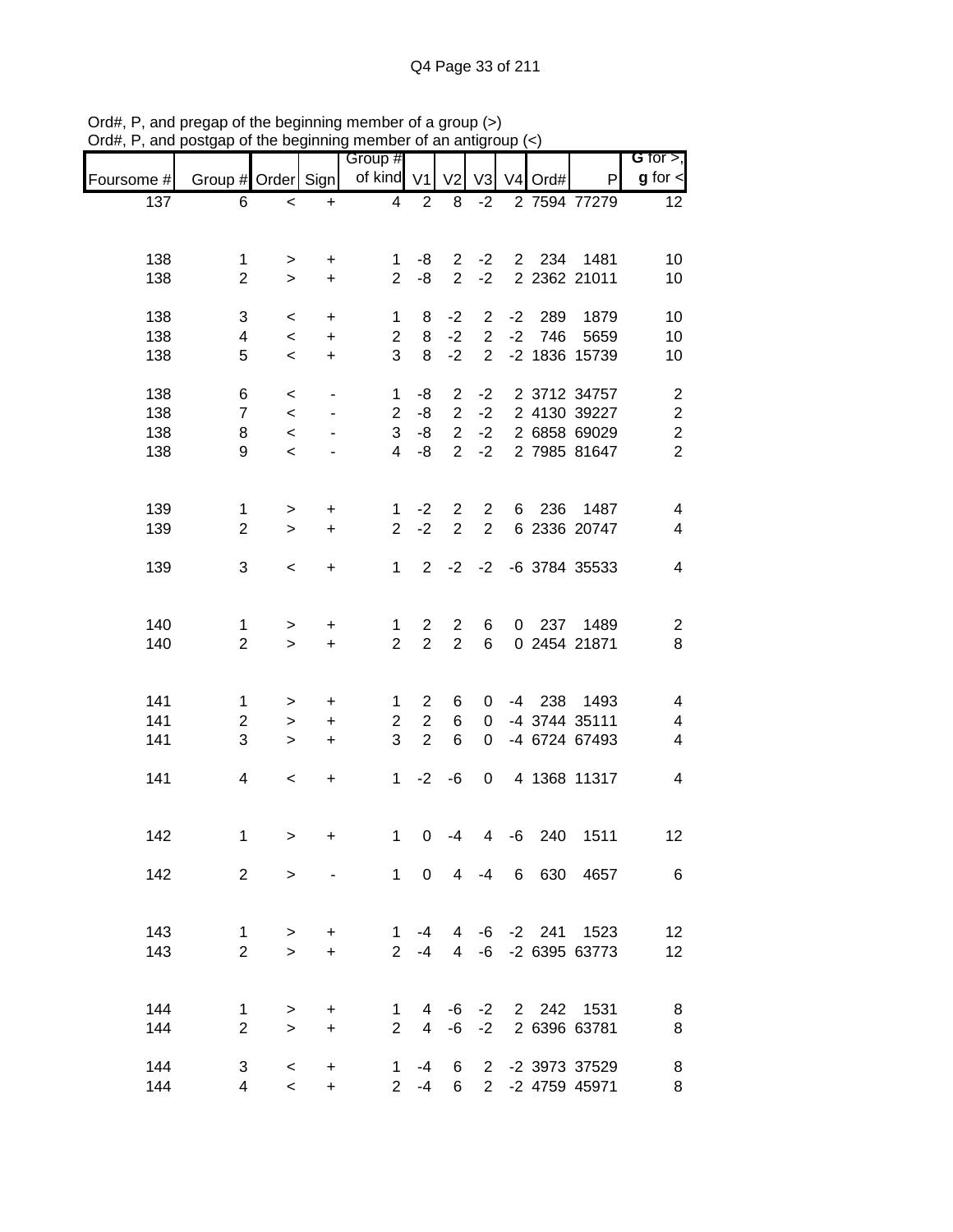|            |                         |           |                          | Group #                 |                |                |                |              |                     |                   | <b>G</b> for $>$ ,      |
|------------|-------------------------|-----------|--------------------------|-------------------------|----------------|----------------|----------------|--------------|---------------------|-------------------|-------------------------|
| Foursome # | Group # Order Sign      |           |                          | of kind $V1$            |                | V <sub>2</sub> | V3             |              | V <sub>4</sub> Ord# | P                 | $g$ for $\lt$           |
|            |                         |           |                          | 1                       |                |                | $\overline{2}$ |              |                     |                   |                         |
| 145        | $\mathbf 1$             | >         | +                        |                         | -6             | $-2$           |                |              | 2 243               | 1543              | 12                      |
| 145        | $\overline{c}$          | $\,<\,$   | +                        | 1                       | 6              | $\overline{2}$ | $-2$           |              |                     | -2 2404 21407     | 12                      |
| 145        | 3                       | $\,<$     | $\ddot{}$                | $\overline{c}$          | 6              | $\overline{2}$ | $-2$           |              |                     | -2 3972 37517     | 12                      |
| 145        | $\overline{4}$          | $\,<\,$   | $\ddot{}$                | 3                       | 6              | $\overline{2}$ | $-2$           |              |                     | -2 4626 44507     | 12                      |
|            |                         |           |                          |                         |                |                |                |              |                     |                   |                         |
| 146        | $\mathbf 1$             | >         | +                        | 1.                      | -4             | 4              |                |              | -4 10 247           | 1567              | 8                       |
| 146        | $\overline{2}$          | $\geq$    | $\ddot{}$                | $\overline{2}$          | $-4$           | 4              |                |              |                     | -4 10 1730 14767  | 8                       |
|            |                         |           |                          |                         |                |                |                |              |                     |                   |                         |
| 146        | 3                       | $\, > \,$ | $\overline{\phantom{a}}$ | 1                       | $\overline{4}$ | -4             |                |              |                     | 4 -10 8429 86729  | 10                      |
|            |                         |           |                          |                         |                |                |                |              |                     |                   |                         |
| 147        | $\mathbf 1$             | $\,>$     | +                        | 1                       | 4              | -4             |                |              | 10 -10 248          | 1571              | $\overline{\mathbf{4}}$ |
| 147        | $\overline{2}$          | $\geq$    | +                        | $\overline{2}$          | 4              | $-4$           |                |              |                     | 10 -10 7382 74861 | $\overline{4}$          |
|            |                         |           |                          |                         |                |                |                |              |                     |                   |                         |
| 148        | $\mathbf 1$             | $\, > \,$ | +                        | 1                       |                | $-4$ 10 $-10$  |                |              | 2 249               | 1579              | 8                       |
| 148        | $\overline{\mathbf{c}}$ | $\, > \,$ | +                        | $\overline{2}$          | $-4$           |                | $10 - 10$      |              |                     | 2 7383 74869      | 8                       |
| 148        | 3                       | $\geq$    | $\ddot{}$                | 3                       | $-4$           |                | $10 - 10$      |              |                     | 2 9142 94819      | 8                       |
|            |                         |           |                          |                         |                |                |                |              |                     |                   |                         |
| 149        | $\mathbf 1$             | >         | +                        |                         | $1 - 10$       | $\overline{2}$ | $-4$           | $\mathbf{2}$ | 251                 | 1597              | 14                      |
| 149        | $\overline{c}$          | >         | $\ddot{}$                |                         | $2 - 10$       | $\overline{2}$ | $-4$           |              |                     | 2 1488 12473      | 16                      |
| 149        | 3                       | >         | +                        |                         | $3 - 10$       | $\overline{2}$ | $-4$           |              |                     | 2 3592 33563      | 16                      |
| 149        | 4                       | $\,>$     | +                        |                         | $4 - 10$       | $\overline{2}$ | -4             |              |                     | 2 4044 38317      | 14                      |
| 149        | 5                       | $\geq$    | $\ddot{}$                |                         | $5 - 10$       | $\overline{2}$ | $-4$           |              |                     | 2 8733 90187      | 14                      |
| 149        | 6                       | $\,<\,$   | +                        | 1                       | 10             | $-2$           | 4              |              |                     | -2 1519 12721     | 18                      |
| 149        | $\overline{7}$          | $\,<\,$   | $\ddot{}$                | 2                       | 10             | $-2$           | 4              |              |                     | -2 2413 21503     | 14                      |
| 149        | 8                       | $\,<$     | +                        | 3                       | 10             | $-2$           | 4              |              |                     | -2 6768 67943     | 14                      |
|            |                         |           |                          |                         |                |                |                |              |                     |                   |                         |
| 150        | $\mathbf 1$             |           |                          | 1                       | 2              | $-4$           | 4              | 4            | 255                 | 1613              | 4                       |
| 150        | $\overline{\mathbf{c}}$ | >         | +<br>+                   | $\overline{\mathbf{c}}$ | $\overline{2}$ | $-4$           | 4              | 4            | 494                 | 3533              | 4                       |
| 150        | 3                       | ><br>>    | +                        | 3                       | $\overline{2}$ | $-4$           | 4              |              |                     | 4 1467 12269      | 6                       |
| 150        | 4                       | >         | +                        | 4                       | $\overline{2}$ | $-4$           | 4              |              | 4 1781              | 15263             | 4                       |
| 150        | 5                       | $\geq$    | +                        | 5                       | $\overline{2}$ | $-4$           | 4              |              |                     | 4 9211 95549      | 10                      |
| 150        | 6                       | $\geq$    | +                        | 6                       | $\overline{2}$ | $-4$           | 4              |              |                     | 4 9364 97373      | 4                       |
|            |                         |           |                          |                         |                |                |                |              |                     |                   |                         |
| 150        | $\overline{7}$          | $\, > \,$ |                          | 1                       | $-2$           | 4              | $-4$           | $-4$         | 825                 | 6337              | 8                       |
| 150        | 8                       | $\geq$    |                          | $\overline{2}$          | $-2$           | 4              | $-4$           |              |                     | -4 4493 42979     | 12                      |
| 150        | 9                       | $\,<$     | +                        | 1                       | $-2$           | 4              | -4             | -4           | 851                 | 6577              | 4                       |
| 150        | 10                      | $\,<$     | +                        | $\overline{c}$          | $-2$           | 4              | -4             |              |                     | -4 4988 48487     | 4                       |
| 150        | 11                      | $\,<\,$   | +                        | 3                       | $-2$           | 4              | -4             |              |                     | -4 7800 79621     | 6                       |

Ord#, P, and pregap of the beginning member of a group (>) Ord#, P, and postgap of the beginning member of an antigroup (<)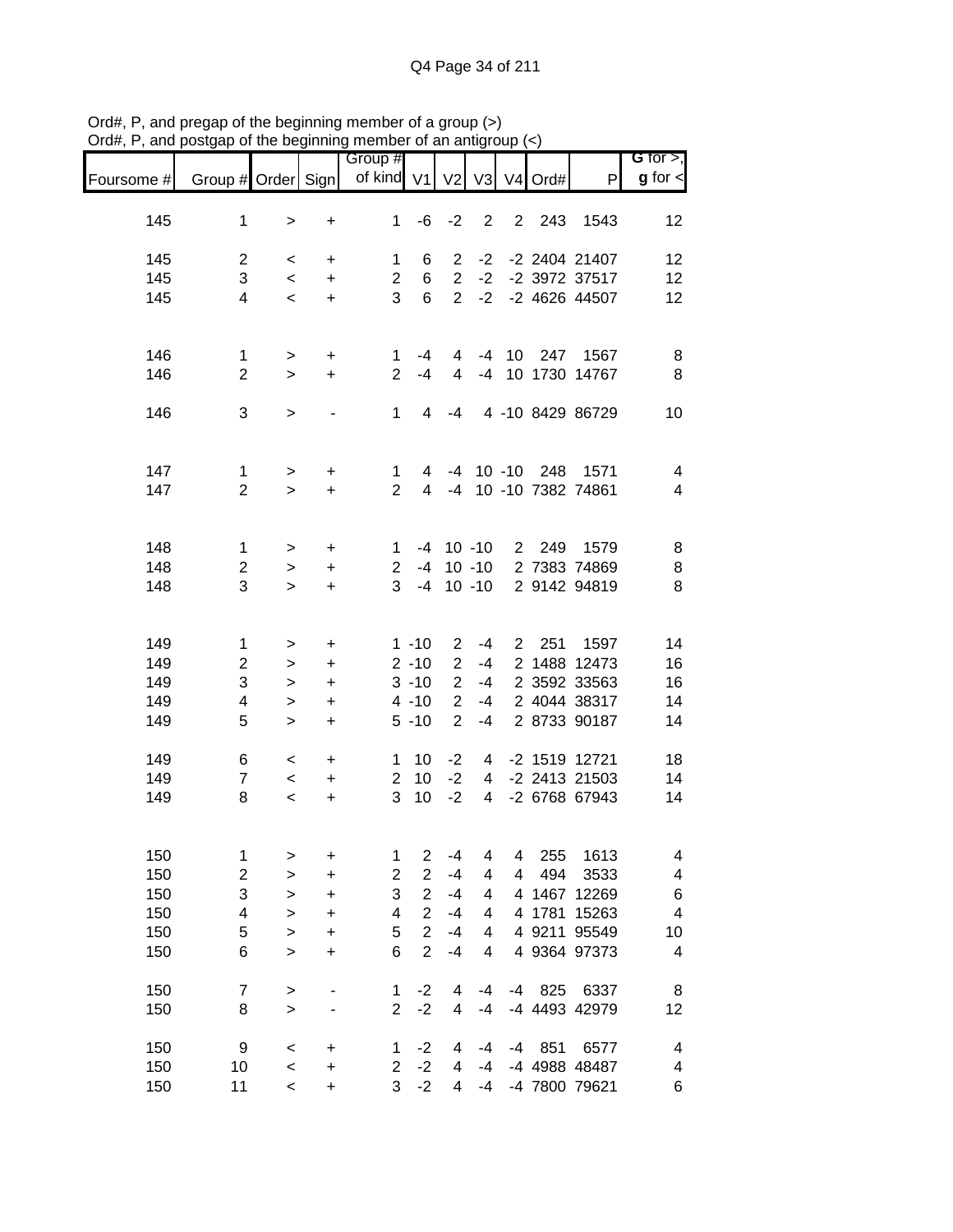|            |                                  | <b></b>                  |                | 111011100<br>Group # |         |                 |                |    |            |                           | G for $>$ ,             |
|------------|----------------------------------|--------------------------|----------------|----------------------|---------|-----------------|----------------|----|------------|---------------------------|-------------------------|
| Foursome # | Group # Order Sign of kind V1 V2 |                          |                |                      |         |                 |                |    | V3 V4 Ord# | P                         | $g$ for $\lt$           |
| 150        | 12                               | $\overline{\phantom{0}}$ | $\blacksquare$ | $\mathbf{1}$         | 2       | -4              | $\overline{4}$ |    |            | 4 8144 83423              | 8                       |
|            |                                  |                          |                |                      |         |                 |                |    |            |                           |                         |
|            |                                  |                          |                |                      |         |                 |                |    |            |                           |                         |
| 151        | $\mathbf{1}$                     | >                        | $+$            | $\mathbf 1$          | $-4$    | $4\overline{ }$ |                |    |            | 4 10 256 1619             | 6                       |
| 151        | $\overline{2}$                   | $\geq$                   | $+$            |                      | $2 - 4$ |                 |                |    |            | 4 4 10 1468 12277         | 8                       |
|            |                                  |                          |                |                      |         |                 |                |    |            |                           |                         |
| 152        | $\mathbf{1}$                     | $\geq$                   | $\ddot{}$      | $\mathbf{1}$         |         |                 |                |    |            | 4 4 10 -14 257 1621       | $\overline{c}$          |
| 152        | $\overline{2}$                   | $\geq$                   | $+$            | $2^{\circ}$          |         |                 |                |    |            | 4 4 10 -14 7154 72271     | $\overline{2}$          |
|            |                                  |                          |                |                      |         |                 |                |    |            |                           |                         |
|            |                                  |                          |                |                      |         |                 |                |    |            |                           |                         |
| 153        | $\mathbf{1}$                     | $\geq$                   | $+$            |                      |         |                 |                |    |            | 1 4 10 -14 -2 258 1627    | 6                       |
| 153        | $\overline{2}$                   | $\geq$                   | $+$            |                      |         |                 |                |    |            | 2 4 10 -14 -2 7527 76511  | $\overline{4}$          |
|            |                                  |                          |                |                      |         |                 |                |    |            |                           |                         |
| 154        | $\mathbf{1}$                     | $\geq$                   | $+$            |                      |         |                 |                |    |            | 1 10 -14 -2 -2 259 1637   | 10                      |
| 154        | $\overline{2}$                   | $\geq$                   | $+$            |                      |         |                 |                |    |            | 2 10 -14 -2 -2 8868 91781 | 10                      |
|            |                                  |                          |                |                      |         |                 |                |    |            |                           |                         |
|            |                                  |                          |                |                      |         |                 |                |    |            |                           |                         |
| 155        | $\mathbf{1}$                     | $\,>$                    | $\ddot{}$      |                      |         |                 |                |    |            | 1 -14 -2 -2 22 260 1657   | 20                      |
| 155        | $\overline{2}$                   |                          |                |                      |         |                 |                |    |            | 1 14 2 2 -22 8528 87811   | 22                      |
|            |                                  | $\,<\,$                  | $\ddot{}$      |                      |         |                 |                |    |            |                           |                         |
|            |                                  |                          |                |                      |         |                 |                |    |            |                           |                         |
| 156        | $\mathbf{1}$                     | $\geq$                   | $\ddot{}$      |                      |         |                 |                |    |            | 1 -2 -2 22 -20 261 1663   | 6                       |
| 156        | $\overline{2}$                   | $\, >$                   | $\ddot{}$      | $\overline{2}$       | $-2$    |                 |                |    |            | -2 22 -20 4433 42403      | $\,6$                   |
| 156        | $\ensuremath{\mathsf{3}}$        | $\geq$                   | $\ddot{}$      | 3                    | $-2$    |                 |                |    |            | -2 22 -20 6804 68443      | $\,6$                   |
| 156        | 4                                | $\geq$                   | $\ddot{}$      | $\overline{4}$       | $-2$    |                 |                |    |            | -2 22 -20 8500 87553      | $\,6$                   |
|            |                                  |                          |                |                      |         |                 |                |    |            |                           |                         |
| 156        | 5                                | $\,<\,$                  | $+$            |                      |         |                 |                |    |            | 1 2 2 -22 20 5501 54001   | 10                      |
|            |                                  |                          |                |                      |         |                 |                |    |            |                           |                         |
| 157        | $\mathbf{1}$                     | $\geq$                   | +              |                      |         |                 |                |    |            | 1 -2 22 -20 -2 262 1667   | 4                       |
| 157        | $\overline{c}$                   | $\mathbf{I}$             | +              | $\overline{a}$       |         |                 |                |    |            | -2 22 -20 -2 8501 87557   | 4                       |
|            |                                  |                          |                |                      |         |                 |                |    |            |                           |                         |
| 157        | 3                                | $\,<\,$                  | +              | 1                    |         | $2 - 22$ 20     |                |    |            | 2 4992 48527              | 6                       |
| 157        | 4                                | $\prec$                  | +              | $\overline{2}$       |         | $2 - 22$ 20     |                |    |            | 2 9388 97609              | $\overline{\mathbf{4}}$ |
|            |                                  |                          |                |                      |         |                 |                |    |            |                           |                         |
| 158        | 1                                | >                        | +              | 1                    | 8       |                 | $2 - 10$       |    | 8 266      | 1699                      | $\overline{c}$          |
| 158        | $\overline{2}$                   | $\geq$                   | +              | $\overline{2}$       | 8       |                 | $2 - 10$       |    |            | 8 5909 58369              | $\overline{2}$          |
|            |                                  |                          |                |                      |         |                 |                |    |            |                           |                         |
| 158        | 3                                | >                        |                | 1                    | -8      | $-2$            | 10             |    |            | -8 2584 23159             | 16                      |
| 158        | 4                                | $\geq$                   |                | 2                    | -8      | $-2$            | 10             |    |            | -8 7120 71933             | 16                      |
| 158        | 5                                | $\,<$                    | +              | 1                    | -8      | $-2$            | 10             | -8 | 501        | 3581                      | 2                       |
| 158        | 6                                | $\,<\,$                  | +              | $\overline{2}$       | -8      | $-2$            | 10             | -8 | 934        | 7331                      | $\overline{c}$          |
| 158        | $\overline{7}$                   | $\prec$                  | +              | 3                    | -8      | $-2$            | 10             |    |            | -8 8917 92347             | 6                       |

Ord#, P, and pregap of the beginning member of a group (>) Ord#, P, and postgap of the beginning member of an antigroup (<)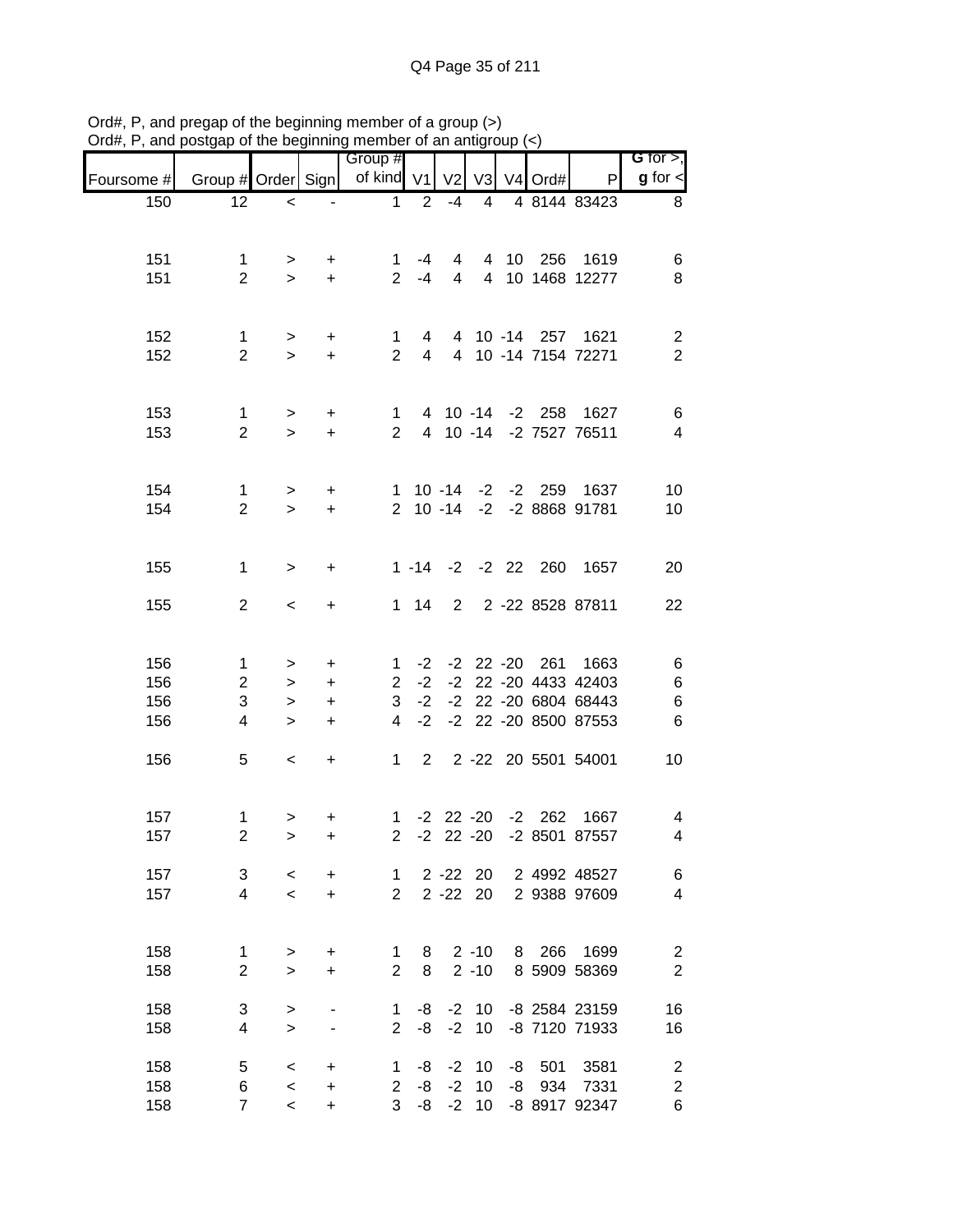|                          |                                           |                                  |                                                              | Group #                        |                                  |                                  |                                  |                |                     |                                                      | G for $>$ ,                                                  |
|--------------------------|-------------------------------------------|----------------------------------|--------------------------------------------------------------|--------------------------------|----------------------------------|----------------------------------|----------------------------------|----------------|---------------------|------------------------------------------------------|--------------------------------------------------------------|
| Foursome #               | Group # Order Sign                        |                                  |                                                              | of kind V1                     |                                  | V <sub>2</sub>                   | V3                               |                | V <sub>4</sub> Ord# | P                                                    | $g$ for $\lt$                                                |
| 158<br>158               | 8<br>9                                    | $\,<\,$<br>$\,<$                 |                                                              | $\mathbf{1}$<br>$\overline{2}$ | 8<br>8                           |                                  | $2 - 10$<br>$2 - 10$             |                |                     | 8 5946 58771<br>8 8480 87323                         | 16<br>14                                                     |
| 159<br>159               | $\mathbf 1$<br>$\overline{2}$             | ><br>$\, > \,$                   | +<br>$\ddot{}$                                               | 1<br>$\overline{2}$            |                                  | $2 - 10$<br>$2 - 10$             | 8<br>8                           |                | $-2$ 267            | 1709<br>-2 5910 58379                                | 10<br>10                                                     |
| 159<br>159               | 3<br>4                                    | $\,>$<br>$\geq$                  | $\qquad \qquad \blacksquare$<br>۰                            | 1<br>$\overline{2}$            | $-2$<br>$-2$                     | 10<br>10                         | -8<br>-8                         |                |                     | 2 4664 44887<br>2 7660 77977                         | 8<br>8                                                       |
| 159                      | 5                                         | $\,<\,$                          |                                                              | $\mathbf{1}$                   |                                  | $2 - 10$                         | 8                                |                |                     | -2 1333 10979                                        | 8                                                            |
| 160                      | $\mathbf 1$                               | $\, > \,$                        | +                                                            | $\mathbf{1}$                   | $-2$                             | $-2$                             | $\mathbf 0$                      |                | $0$ 270             | 1733                                                 | 10                                                           |
| 160                      | $\overline{2}$                            | $\,<\,$                          | +                                                            | $\mathbf{1}$                   | $\overline{2}$                   | $\overline{2}$                   | 0                                |                |                     | 0 1598 13477                                         | 10                                                           |
| 161<br>161<br>161<br>161 | $\mathbf 1$<br>$\boldsymbol{2}$<br>3<br>4 | ><br>><br>$\, > \,$<br>$\, > \,$ | $\ddot{}$<br>+<br>$\begin{array}{c} + \end{array}$<br>+      | 1<br>$\overline{c}$<br>3<br>4  | $-2$<br>$-2$<br>$-2$<br>$-2$     | 10<br>10<br>10<br>10             | $-2$<br>$-2$<br>$-2$<br>$-2$     |                | 2 277               | 1787<br>2 5762 56821<br>2 7459 75707<br>2 8003 81847 | $\overline{\mathbf{4}}$<br>8<br>$\overline{\mathbf{4}}$<br>8 |
| 161<br>161               | 5<br>6                                    | $\,>$<br>$\geq$                  | $\qquad \qquad \blacksquare$<br>$\qquad \qquad \blacksquare$ | 1<br>$\overline{2}$            |                                  | $2 - 10$<br>$2 - 10$             | 2<br>$\overline{2}$              |                |                     | -2 1822 15629<br>-2 9516 99119                       | 10<br>10                                                     |
| 161<br>161               | $\overline{7}$<br>8                       | $\,<\,$<br>$\,<$                 | +<br>+                                                       | 1<br>$\overline{2}$            |                                  | $2 - 10$<br>$2 - 10$             | $\overline{2}$<br>$\overline{2}$ |                |                     | -2 1824 15643<br>-2 6097 60449                       | $\overline{\mathcal{A}}$<br>$\bf 8$                          |
| 161<br>161<br>161        | 9<br>10<br>11                             | $\,<\,$<br>$\,<$<br>$\,<$        |                                                              | 1<br>$\overline{2}$<br>3       | $-2$<br>$-2$<br>$-2$             | 10<br>10<br>10                   | $-2$<br>$-2$<br>$-2$             |                |                     | 2 3054 27983<br>2 3414 31741<br>2 6209 61703         | 14<br>10<br>14                                               |
| 162<br>162               | 1<br>$\overline{2}$                       | $\, > \,$<br>$\geq$              | +<br>$\ddot{}$                                               | 1<br>$\overline{2}$            | 10<br>10                         | $-2$<br>$-2$                     | $\overline{2}$<br>$\overline{2}$ |                | -4 278              | 1789<br>-4 3176 29209                                | $\sqrt{2}$<br>$\overline{2}$                                 |
| 162<br>162               | 3<br>4                                    | $\, > \,$<br>$\geq$              |                                                              |                                | $1 - 10$<br>$2 - 10$             | $\overline{2}$<br>$\overline{2}$ | $-2$<br>$-2$                     |                |                     | 4 1332 10973<br>4 2353 20921                         | 16<br>18                                                     |
| 162                      | 5                                         | $\,<\,$                          |                                                              |                                | $1 10$                           | $-2$                             | $\overline{2}$                   |                |                     | -4 6208 61687                                        | 16                                                           |
| 163<br>163               | 1<br>$\mathbf{2}$                         | $\, > \,$<br>$\, > \,$           | +<br>+                                                       | 1<br>$\overline{2}$            | $\overline{2}$<br>$\overline{2}$ | $-4$<br>$-4$                     | 8<br>8                           | $-2$<br>$-2$   | 280<br>947          | 1811<br>7481                                         | 10<br>4                                                      |
| 163                      | 3                                         | $\, > \,$                        | $\qquad \qquad \blacksquare$                                 | $\mathbf 1$                    | $-2$                             | 4                                | -8                               | $\overline{2}$ | 662                 | 4951                                                 | 8                                                            |

Ord#, P, and pregap of the beginning member of a group (>) Ord#, P, and postgap of the beginning member of an antigroup (<)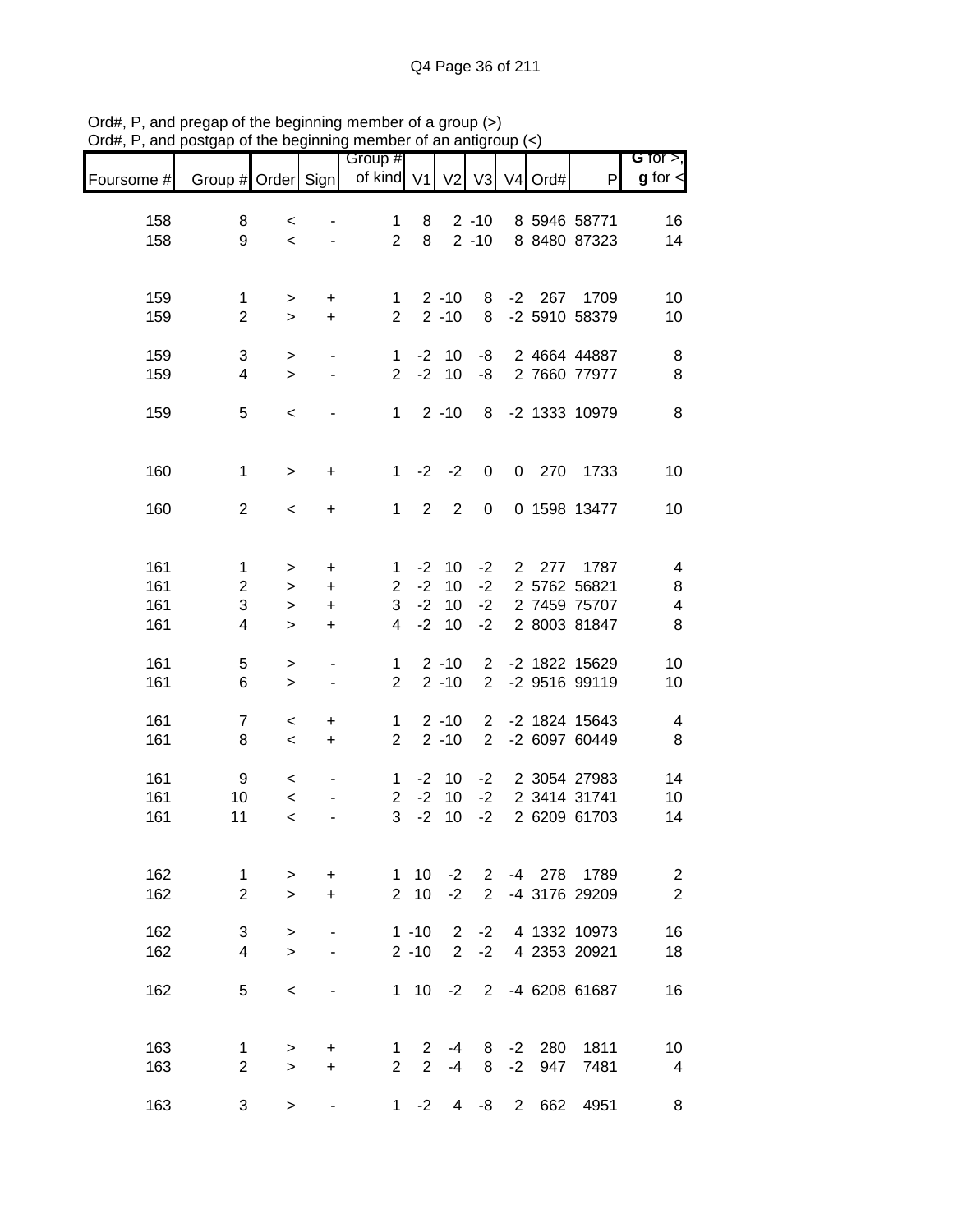| of kind<br>$g$ for $\leq$<br>Group # Order Sign<br>V <sub>1</sub><br>V <sub>2</sub><br>V <sub>3</sub><br>P<br>V4 Ord#<br>Foursome #<br>163<br>$\overline{2}$<br>2 1062<br>8<br>4<br>$-2$<br>-8<br>8521<br>4<br>$\,>$<br>$-2$<br>$\bf8$<br>$\mathbf 5$<br>3<br>-8<br>2 3365 31231<br>163<br>4<br>$\, > \,$<br>$-2$<br>6<br>2 5843 57689<br>163<br>$\overline{4}$<br>4<br>-8<br>10<br>$\geq$<br>163<br>$-2$<br>-8<br>2 4575 43969<br>$\overline{7}$<br>$\mathbf{1}$<br>4<br>$\overline{\mathbf{4}}$<br>$\,<\,$<br>+<br>163<br>-2 3668 34319<br>$\overline{2}$<br>8<br>8<br>8<br>$-4$<br>$\mathbf 1$<br>$\,<$<br>$\qquad \qquad \blacksquare$<br>$\overline{2}$<br>$\overline{2}$<br>9<br>$\, 8$<br>163<br>$-4$<br>8<br>-2 4082 38729<br>$\,<$<br>164<br>$-2$<br>$-8$ 281<br>$\mathbf{1}$<br>8<br>1823<br>12<br>1<br>$-4$<br>$\,$<br>+<br>$\overline{2}$<br>$\overline{2}$<br>$-2$<br>-8 2442 21767<br>164<br>$-4$<br>8<br>10<br>$\geq$<br>$\ddot{}$<br>164<br>3<br>$-2$<br>$-8$ 1137<br>8<br>$\mathbf{1}$<br>8<br>9173<br>$-4$<br>$\,<$<br>164<br>$-2$<br>-8 2668 23993<br>$\, 8$<br>4<br>$\overline{2}$<br>$-4$<br>8<br>$\,<$<br>165<br>1831<br>$\mathbf 1$<br>$-2$<br>$-2$ 282<br>8<br>8<br>-8<br>1<br>$\,$<br>+<br>165<br>$-2$<br>-2 2141 18757<br>8<br>$\overline{c}$<br>8<br>-8<br>$\overline{c}$<br>$\, >$<br>+<br>3<br>3<br>8<br>$-2$<br>8<br>-2 5527 54331<br>165<br>-8<br>$\geq$<br>$\ddot{}$<br>166<br>$-2$<br>$-2$ 283<br>$\mathbf 1$<br>$-2$<br>-8<br>1847<br>16<br>$\mathbf 1$<br>$\,$<br>$\ddot{}$<br>$\overline{2}$<br>$\boldsymbol{2}$<br>166<br>$\overline{2}$<br>8<br>$\overline{2}$<br>2 6467 64663<br>$\mathbf{1}$<br>$\,$<br>167<br>$\mathbf{1}$<br>-8<br>$-2$<br>$-2$<br>$\overline{2}$<br>284<br>1861<br>14<br>1<br>$\ddot{}$<br>$\,$<br>$-2$<br>$\overline{2}$<br>167<br>$\overline{c}$<br>$\overline{2}$<br>-8<br>$-2$<br>14<br>611<br>4507<br>$\ddot{}$<br>$\, >$<br>$-2$<br>3<br>3<br>-8<br>$-2$<br>$\overline{2}$<br>167<br>993<br>7867<br>14<br>$\ddot{}$<br>$\, >$<br>$-2$<br>-8<br>$-2$<br>2 2804 25439<br>167<br>4<br>4<br>16<br>$\ddot{}$<br>$\, >$<br>5<br>5<br>$-2$<br>$-2$<br>2 3937 37159<br>167<br>-8<br>20<br>$\ddot{}$<br>$\,$<br>167<br>6<br>$-2$<br>$-2$<br>2 4377 41879<br>6<br>-8<br>16<br>$\geq$<br>$\ddot{}$<br>8<br>$\overline{2}$<br>167<br>$\overline{7}$<br>1<br>$\overline{2}$<br>-2 1717 14657<br>4<br>$\geq$<br>167<br>-2 3498 32587<br>16<br>8<br>1<br>8<br>2<br>2<br>$\,<\,$<br>+<br>167<br>9<br>8<br>$\overline{c}$<br>-2 4382 41911<br>16<br>$\overline{c}$<br>$\overline{2}$<br>$\,<$<br>$\ddot{}$<br>3<br>167<br>10<br>8<br>$\overline{2}$<br>$\overline{2}$<br>-2 4444 42473<br>14<br>$\,<$<br>$\ddot{}$ |     |   |        | . | Group # |   |                |    |   |     |      | G for $>$ ,      |
|--------------------------------------------------------------------------------------------------------------------------------------------------------------------------------------------------------------------------------------------------------------------------------------------------------------------------------------------------------------------------------------------------------------------------------------------------------------------------------------------------------------------------------------------------------------------------------------------------------------------------------------------------------------------------------------------------------------------------------------------------------------------------------------------------------------------------------------------------------------------------------------------------------------------------------------------------------------------------------------------------------------------------------------------------------------------------------------------------------------------------------------------------------------------------------------------------------------------------------------------------------------------------------------------------------------------------------------------------------------------------------------------------------------------------------------------------------------------------------------------------------------------------------------------------------------------------------------------------------------------------------------------------------------------------------------------------------------------------------------------------------------------------------------------------------------------------------------------------------------------------------------------------------------------------------------------------------------------------------------------------------------------------------------------------------------------------------------------------------------------------------------------------------------------------------------------------------------------------------------------------------------------------------------------------------------------------------------------------------------------------------------------------------------------------------------------------------------------------------------------------------------------------------------------------------------------------------------------------------------------------------------------------------------------|-----|---|--------|---|---------|---|----------------|----|---|-----|------|------------------|
|                                                                                                                                                                                                                                                                                                                                                                                                                                                                                                                                                                                                                                                                                                                                                                                                                                                                                                                                                                                                                                                                                                                                                                                                                                                                                                                                                                                                                                                                                                                                                                                                                                                                                                                                                                                                                                                                                                                                                                                                                                                                                                                                                                                                                                                                                                                                                                                                                                                                                                                                                                                                                                                                    |     |   |        |   |         |   |                |    |   |     |      |                  |
|                                                                                                                                                                                                                                                                                                                                                                                                                                                                                                                                                                                                                                                                                                                                                                                                                                                                                                                                                                                                                                                                                                                                                                                                                                                                                                                                                                                                                                                                                                                                                                                                                                                                                                                                                                                                                                                                                                                                                                                                                                                                                                                                                                                                                                                                                                                                                                                                                                                                                                                                                                                                                                                                    |     |   |        |   |         |   |                |    |   |     |      |                  |
|                                                                                                                                                                                                                                                                                                                                                                                                                                                                                                                                                                                                                                                                                                                                                                                                                                                                                                                                                                                                                                                                                                                                                                                                                                                                                                                                                                                                                                                                                                                                                                                                                                                                                                                                                                                                                                                                                                                                                                                                                                                                                                                                                                                                                                                                                                                                                                                                                                                                                                                                                                                                                                                                    |     |   |        |   |         |   |                |    |   |     |      |                  |
|                                                                                                                                                                                                                                                                                                                                                                                                                                                                                                                                                                                                                                                                                                                                                                                                                                                                                                                                                                                                                                                                                                                                                                                                                                                                                                                                                                                                                                                                                                                                                                                                                                                                                                                                                                                                                                                                                                                                                                                                                                                                                                                                                                                                                                                                                                                                                                                                                                                                                                                                                                                                                                                                    |     |   |        |   |         |   |                |    |   |     |      |                  |
|                                                                                                                                                                                                                                                                                                                                                                                                                                                                                                                                                                                                                                                                                                                                                                                                                                                                                                                                                                                                                                                                                                                                                                                                                                                                                                                                                                                                                                                                                                                                                                                                                                                                                                                                                                                                                                                                                                                                                                                                                                                                                                                                                                                                                                                                                                                                                                                                                                                                                                                                                                                                                                                                    |     |   |        |   |         |   |                |    |   |     |      |                  |
|                                                                                                                                                                                                                                                                                                                                                                                                                                                                                                                                                                                                                                                                                                                                                                                                                                                                                                                                                                                                                                                                                                                                                                                                                                                                                                                                                                                                                                                                                                                                                                                                                                                                                                                                                                                                                                                                                                                                                                                                                                                                                                                                                                                                                                                                                                                                                                                                                                                                                                                                                                                                                                                                    |     |   |        |   |         |   |                |    |   |     |      |                  |
|                                                                                                                                                                                                                                                                                                                                                                                                                                                                                                                                                                                                                                                                                                                                                                                                                                                                                                                                                                                                                                                                                                                                                                                                                                                                                                                                                                                                                                                                                                                                                                                                                                                                                                                                                                                                                                                                                                                                                                                                                                                                                                                                                                                                                                                                                                                                                                                                                                                                                                                                                                                                                                                                    |     |   |        |   |         |   |                |    |   |     |      |                  |
|                                                                                                                                                                                                                                                                                                                                                                                                                                                                                                                                                                                                                                                                                                                                                                                                                                                                                                                                                                                                                                                                                                                                                                                                                                                                                                                                                                                                                                                                                                                                                                                                                                                                                                                                                                                                                                                                                                                                                                                                                                                                                                                                                                                                                                                                                                                                                                                                                                                                                                                                                                                                                                                                    |     |   |        |   |         |   |                |    |   |     |      |                  |
|                                                                                                                                                                                                                                                                                                                                                                                                                                                                                                                                                                                                                                                                                                                                                                                                                                                                                                                                                                                                                                                                                                                                                                                                                                                                                                                                                                                                                                                                                                                                                                                                                                                                                                                                                                                                                                                                                                                                                                                                                                                                                                                                                                                                                                                                                                                                                                                                                                                                                                                                                                                                                                                                    |     |   |        |   |         |   |                |    |   |     |      |                  |
|                                                                                                                                                                                                                                                                                                                                                                                                                                                                                                                                                                                                                                                                                                                                                                                                                                                                                                                                                                                                                                                                                                                                                                                                                                                                                                                                                                                                                                                                                                                                                                                                                                                                                                                                                                                                                                                                                                                                                                                                                                                                                                                                                                                                                                                                                                                                                                                                                                                                                                                                                                                                                                                                    |     |   |        |   |         |   |                |    |   |     |      |                  |
|                                                                                                                                                                                                                                                                                                                                                                                                                                                                                                                                                                                                                                                                                                                                                                                                                                                                                                                                                                                                                                                                                                                                                                                                                                                                                                                                                                                                                                                                                                                                                                                                                                                                                                                                                                                                                                                                                                                                                                                                                                                                                                                                                                                                                                                                                                                                                                                                                                                                                                                                                                                                                                                                    |     |   |        |   |         |   |                |    |   |     |      |                  |
|                                                                                                                                                                                                                                                                                                                                                                                                                                                                                                                                                                                                                                                                                                                                                                                                                                                                                                                                                                                                                                                                                                                                                                                                                                                                                                                                                                                                                                                                                                                                                                                                                                                                                                                                                                                                                                                                                                                                                                                                                                                                                                                                                                                                                                                                                                                                                                                                                                                                                                                                                                                                                                                                    |     |   |        |   |         |   |                |    |   |     |      |                  |
|                                                                                                                                                                                                                                                                                                                                                                                                                                                                                                                                                                                                                                                                                                                                                                                                                                                                                                                                                                                                                                                                                                                                                                                                                                                                                                                                                                                                                                                                                                                                                                                                                                                                                                                                                                                                                                                                                                                                                                                                                                                                                                                                                                                                                                                                                                                                                                                                                                                                                                                                                                                                                                                                    |     |   |        |   |         |   |                |    |   |     |      |                  |
|                                                                                                                                                                                                                                                                                                                                                                                                                                                                                                                                                                                                                                                                                                                                                                                                                                                                                                                                                                                                                                                                                                                                                                                                                                                                                                                                                                                                                                                                                                                                                                                                                                                                                                                                                                                                                                                                                                                                                                                                                                                                                                                                                                                                                                                                                                                                                                                                                                                                                                                                                                                                                                                                    |     |   |        |   |         |   |                |    |   |     |      |                  |
|                                                                                                                                                                                                                                                                                                                                                                                                                                                                                                                                                                                                                                                                                                                                                                                                                                                                                                                                                                                                                                                                                                                                                                                                                                                                                                                                                                                                                                                                                                                                                                                                                                                                                                                                                                                                                                                                                                                                                                                                                                                                                                                                                                                                                                                                                                                                                                                                                                                                                                                                                                                                                                                                    |     |   |        |   |         |   |                |    |   |     |      |                  |
|                                                                                                                                                                                                                                                                                                                                                                                                                                                                                                                                                                                                                                                                                                                                                                                                                                                                                                                                                                                                                                                                                                                                                                                                                                                                                                                                                                                                                                                                                                                                                                                                                                                                                                                                                                                                                                                                                                                                                                                                                                                                                                                                                                                                                                                                                                                                                                                                                                                                                                                                                                                                                                                                    |     |   |        |   |         |   |                |    |   |     |      |                  |
|                                                                                                                                                                                                                                                                                                                                                                                                                                                                                                                                                                                                                                                                                                                                                                                                                                                                                                                                                                                                                                                                                                                                                                                                                                                                                                                                                                                                                                                                                                                                                                                                                                                                                                                                                                                                                                                                                                                                                                                                                                                                                                                                                                                                                                                                                                                                                                                                                                                                                                                                                                                                                                                                    |     |   |        |   |         |   |                |    |   |     |      |                  |
|                                                                                                                                                                                                                                                                                                                                                                                                                                                                                                                                                                                                                                                                                                                                                                                                                                                                                                                                                                                                                                                                                                                                                                                                                                                                                                                                                                                                                                                                                                                                                                                                                                                                                                                                                                                                                                                                                                                                                                                                                                                                                                                                                                                                                                                                                                                                                                                                                                                                                                                                                                                                                                                                    |     |   |        |   |         |   |                |    |   |     |      |                  |
|                                                                                                                                                                                                                                                                                                                                                                                                                                                                                                                                                                                                                                                                                                                                                                                                                                                                                                                                                                                                                                                                                                                                                                                                                                                                                                                                                                                                                                                                                                                                                                                                                                                                                                                                                                                                                                                                                                                                                                                                                                                                                                                                                                                                                                                                                                                                                                                                                                                                                                                                                                                                                                                                    |     |   |        |   |         |   |                |    |   |     |      |                  |
|                                                                                                                                                                                                                                                                                                                                                                                                                                                                                                                                                                                                                                                                                                                                                                                                                                                                                                                                                                                                                                                                                                                                                                                                                                                                                                                                                                                                                                                                                                                                                                                                                                                                                                                                                                                                                                                                                                                                                                                                                                                                                                                                                                                                                                                                                                                                                                                                                                                                                                                                                                                                                                                                    |     |   |        |   |         |   |                |    |   |     |      |                  |
|                                                                                                                                                                                                                                                                                                                                                                                                                                                                                                                                                                                                                                                                                                                                                                                                                                                                                                                                                                                                                                                                                                                                                                                                                                                                                                                                                                                                                                                                                                                                                                                                                                                                                                                                                                                                                                                                                                                                                                                                                                                                                                                                                                                                                                                                                                                                                                                                                                                                                                                                                                                                                                                                    |     |   |        |   |         |   |                |    |   |     |      |                  |
|                                                                                                                                                                                                                                                                                                                                                                                                                                                                                                                                                                                                                                                                                                                                                                                                                                                                                                                                                                                                                                                                                                                                                                                                                                                                                                                                                                                                                                                                                                                                                                                                                                                                                                                                                                                                                                                                                                                                                                                                                                                                                                                                                                                                                                                                                                                                                                                                                                                                                                                                                                                                                                                                    |     |   |        |   |         |   |                |    |   |     |      |                  |
|                                                                                                                                                                                                                                                                                                                                                                                                                                                                                                                                                                                                                                                                                                                                                                                                                                                                                                                                                                                                                                                                                                                                                                                                                                                                                                                                                                                                                                                                                                                                                                                                                                                                                                                                                                                                                                                                                                                                                                                                                                                                                                                                                                                                                                                                                                                                                                                                                                                                                                                                                                                                                                                                    |     |   |        |   |         |   |                |    |   |     |      |                  |
|                                                                                                                                                                                                                                                                                                                                                                                                                                                                                                                                                                                                                                                                                                                                                                                                                                                                                                                                                                                                                                                                                                                                                                                                                                                                                                                                                                                                                                                                                                                                                                                                                                                                                                                                                                                                                                                                                                                                                                                                                                                                                                                                                                                                                                                                                                                                                                                                                                                                                                                                                                                                                                                                    |     |   |        |   |         |   |                |    |   |     |      |                  |
|                                                                                                                                                                                                                                                                                                                                                                                                                                                                                                                                                                                                                                                                                                                                                                                                                                                                                                                                                                                                                                                                                                                                                                                                                                                                                                                                                                                                                                                                                                                                                                                                                                                                                                                                                                                                                                                                                                                                                                                                                                                                                                                                                                                                                                                                                                                                                                                                                                                                                                                                                                                                                                                                    |     |   |        |   |         |   |                |    |   |     |      |                  |
|                                                                                                                                                                                                                                                                                                                                                                                                                                                                                                                                                                                                                                                                                                                                                                                                                                                                                                                                                                                                                                                                                                                                                                                                                                                                                                                                                                                                                                                                                                                                                                                                                                                                                                                                                                                                                                                                                                                                                                                                                                                                                                                                                                                                                                                                                                                                                                                                                                                                                                                                                                                                                                                                    |     |   |        |   |         |   |                |    |   |     |      |                  |
|                                                                                                                                                                                                                                                                                                                                                                                                                                                                                                                                                                                                                                                                                                                                                                                                                                                                                                                                                                                                                                                                                                                                                                                                                                                                                                                                                                                                                                                                                                                                                                                                                                                                                                                                                                                                                                                                                                                                                                                                                                                                                                                                                                                                                                                                                                                                                                                                                                                                                                                                                                                                                                                                    |     |   |        |   |         |   |                |    |   |     |      |                  |
|                                                                                                                                                                                                                                                                                                                                                                                                                                                                                                                                                                                                                                                                                                                                                                                                                                                                                                                                                                                                                                                                                                                                                                                                                                                                                                                                                                                                                                                                                                                                                                                                                                                                                                                                                                                                                                                                                                                                                                                                                                                                                                                                                                                                                                                                                                                                                                                                                                                                                                                                                                                                                                                                    |     |   |        |   |         |   |                |    |   |     |      |                  |
|                                                                                                                                                                                                                                                                                                                                                                                                                                                                                                                                                                                                                                                                                                                                                                                                                                                                                                                                                                                                                                                                                                                                                                                                                                                                                                                                                                                                                                                                                                                                                                                                                                                                                                                                                                                                                                                                                                                                                                                                                                                                                                                                                                                                                                                                                                                                                                                                                                                                                                                                                                                                                                                                    |     |   |        |   |         |   |                |    |   |     |      |                  |
|                                                                                                                                                                                                                                                                                                                                                                                                                                                                                                                                                                                                                                                                                                                                                                                                                                                                                                                                                                                                                                                                                                                                                                                                                                                                                                                                                                                                                                                                                                                                                                                                                                                                                                                                                                                                                                                                                                                                                                                                                                                                                                                                                                                                                                                                                                                                                                                                                                                                                                                                                                                                                                                                    |     |   |        |   |         |   |                |    |   |     |      |                  |
|                                                                                                                                                                                                                                                                                                                                                                                                                                                                                                                                                                                                                                                                                                                                                                                                                                                                                                                                                                                                                                                                                                                                                                                                                                                                                                                                                                                                                                                                                                                                                                                                                                                                                                                                                                                                                                                                                                                                                                                                                                                                                                                                                                                                                                                                                                                                                                                                                                                                                                                                                                                                                                                                    |     |   |        |   |         |   |                |    |   |     |      |                  |
|                                                                                                                                                                                                                                                                                                                                                                                                                                                                                                                                                                                                                                                                                                                                                                                                                                                                                                                                                                                                                                                                                                                                                                                                                                                                                                                                                                                                                                                                                                                                                                                                                                                                                                                                                                                                                                                                                                                                                                                                                                                                                                                                                                                                                                                                                                                                                                                                                                                                                                                                                                                                                                                                    |     |   |        |   |         |   |                |    |   |     |      |                  |
|                                                                                                                                                                                                                                                                                                                                                                                                                                                                                                                                                                                                                                                                                                                                                                                                                                                                                                                                                                                                                                                                                                                                                                                                                                                                                                                                                                                                                                                                                                                                                                                                                                                                                                                                                                                                                                                                                                                                                                                                                                                                                                                                                                                                                                                                                                                                                                                                                                                                                                                                                                                                                                                                    |     |   |        |   |         |   |                |    |   |     |      |                  |
|                                                                                                                                                                                                                                                                                                                                                                                                                                                                                                                                                                                                                                                                                                                                                                                                                                                                                                                                                                                                                                                                                                                                                                                                                                                                                                                                                                                                                                                                                                                                                                                                                                                                                                                                                                                                                                                                                                                                                                                                                                                                                                                                                                                                                                                                                                                                                                                                                                                                                                                                                                                                                                                                    |     |   |        |   |         |   |                |    |   |     |      |                  |
|                                                                                                                                                                                                                                                                                                                                                                                                                                                                                                                                                                                                                                                                                                                                                                                                                                                                                                                                                                                                                                                                                                                                                                                                                                                                                                                                                                                                                                                                                                                                                                                                                                                                                                                                                                                                                                                                                                                                                                                                                                                                                                                                                                                                                                                                                                                                                                                                                                                                                                                                                                                                                                                                    |     |   |        |   |         |   |                |    |   |     |      |                  |
|                                                                                                                                                                                                                                                                                                                                                                                                                                                                                                                                                                                                                                                                                                                                                                                                                                                                                                                                                                                                                                                                                                                                                                                                                                                                                                                                                                                                                                                                                                                                                                                                                                                                                                                                                                                                                                                                                                                                                                                                                                                                                                                                                                                                                                                                                                                                                                                                                                                                                                                                                                                                                                                                    |     |   |        |   |         |   |                |    |   |     |      |                  |
|                                                                                                                                                                                                                                                                                                                                                                                                                                                                                                                                                                                                                                                                                                                                                                                                                                                                                                                                                                                                                                                                                                                                                                                                                                                                                                                                                                                                                                                                                                                                                                                                                                                                                                                                                                                                                                                                                                                                                                                                                                                                                                                                                                                                                                                                                                                                                                                                                                                                                                                                                                                                                                                                    |     |   |        |   |         |   |                |    |   |     |      |                  |
|                                                                                                                                                                                                                                                                                                                                                                                                                                                                                                                                                                                                                                                                                                                                                                                                                                                                                                                                                                                                                                                                                                                                                                                                                                                                                                                                                                                                                                                                                                                                                                                                                                                                                                                                                                                                                                                                                                                                                                                                                                                                                                                                                                                                                                                                                                                                                                                                                                                                                                                                                                                                                                                                    |     |   |        |   |         |   |                |    |   |     |      |                  |
|                                                                                                                                                                                                                                                                                                                                                                                                                                                                                                                                                                                                                                                                                                                                                                                                                                                                                                                                                                                                                                                                                                                                                                                                                                                                                                                                                                                                                                                                                                                                                                                                                                                                                                                                                                                                                                                                                                                                                                                                                                                                                                                                                                                                                                                                                                                                                                                                                                                                                                                                                                                                                                                                    |     |   |        |   |         |   |                |    |   |     |      |                  |
|                                                                                                                                                                                                                                                                                                                                                                                                                                                                                                                                                                                                                                                                                                                                                                                                                                                                                                                                                                                                                                                                                                                                                                                                                                                                                                                                                                                                                                                                                                                                                                                                                                                                                                                                                                                                                                                                                                                                                                                                                                                                                                                                                                                                                                                                                                                                                                                                                                                                                                                                                                                                                                                                    |     |   |        |   |         |   |                |    |   |     |      |                  |
|                                                                                                                                                                                                                                                                                                                                                                                                                                                                                                                                                                                                                                                                                                                                                                                                                                                                                                                                                                                                                                                                                                                                                                                                                                                                                                                                                                                                                                                                                                                                                                                                                                                                                                                                                                                                                                                                                                                                                                                                                                                                                                                                                                                                                                                                                                                                                                                                                                                                                                                                                                                                                                                                    |     |   |        |   |         |   |                |    |   |     |      |                  |
|                                                                                                                                                                                                                                                                                                                                                                                                                                                                                                                                                                                                                                                                                                                                                                                                                                                                                                                                                                                                                                                                                                                                                                                                                                                                                                                                                                                                                                                                                                                                                                                                                                                                                                                                                                                                                                                                                                                                                                                                                                                                                                                                                                                                                                                                                                                                                                                                                                                                                                                                                                                                                                                                    |     |   |        |   |         |   |                |    |   |     |      |                  |
|                                                                                                                                                                                                                                                                                                                                                                                                                                                                                                                                                                                                                                                                                                                                                                                                                                                                                                                                                                                                                                                                                                                                                                                                                                                                                                                                                                                                                                                                                                                                                                                                                                                                                                                                                                                                                                                                                                                                                                                                                                                                                                                                                                                                                                                                                                                                                                                                                                                                                                                                                                                                                                                                    | 168 | 1 | $\, >$ | + | 1       | 8 | $\overline{2}$ | -6 | 0 | 289 | 1879 | $\boldsymbol{2}$ |
| $\boldsymbol{2}$<br>$\mathbf 2$<br>168<br>$\overline{2}$<br>$\overline{2}$<br>0 1836 15739<br>8<br>-6<br>$\geq$<br>+                                                                                                                                                                                                                                                                                                                                                                                                                                                                                                                                                                                                                                                                                                                                                                                                                                                                                                                                                                                                                                                                                                                                                                                                                                                                                                                                                                                                                                                                                                                                                                                                                                                                                                                                                                                                                                                                                                                                                                                                                                                                                                                                                                                                                                                                                                                                                                                                                                                                                                                                               |     |   |        |   |         |   |                |    |   |     |      |                  |
|                                                                                                                                                                                                                                                                                                                                                                                                                                                                                                                                                                                                                                                                                                                                                                                                                                                                                                                                                                                                                                                                                                                                                                                                                                                                                                                                                                                                                                                                                                                                                                                                                                                                                                                                                                                                                                                                                                                                                                                                                                                                                                                                                                                                                                                                                                                                                                                                                                                                                                                                                                                                                                                                    |     |   |        |   |         |   |                |    |   |     |      |                  |
| $\boldsymbol{2}$<br>168<br>3<br>0 1506 12611<br>-8<br>$-2$<br>6<br>1<br>$\,<$<br>$\ddot{}$                                                                                                                                                                                                                                                                                                                                                                                                                                                                                                                                                                                                                                                                                                                                                                                                                                                                                                                                                                                                                                                                                                                                                                                                                                                                                                                                                                                                                                                                                                                                                                                                                                                                                                                                                                                                                                                                                                                                                                                                                                                                                                                                                                                                                                                                                                                                                                                                                                                                                                                                                                         |     |   |        |   |         |   |                |    |   |     |      |                  |
|                                                                                                                                                                                                                                                                                                                                                                                                                                                                                                                                                                                                                                                                                                                                                                                                                                                                                                                                                                                                                                                                                                                                                                                                                                                                                                                                                                                                                                                                                                                                                                                                                                                                                                                                                                                                                                                                                                                                                                                                                                                                                                                                                                                                                                                                                                                                                                                                                                                                                                                                                                                                                                                                    |     |   |        |   |         |   |                |    |   |     |      |                  |
| 168<br>0 2141 18757<br>4<br>$\mathbf 1$<br>8<br>$\overline{2}$<br>-6<br>16<br>$\,<$<br>$\qquad \qquad \blacksquare$                                                                                                                                                                                                                                                                                                                                                                                                                                                                                                                                                                                                                                                                                                                                                                                                                                                                                                                                                                                                                                                                                                                                                                                                                                                                                                                                                                                                                                                                                                                                                                                                                                                                                                                                                                                                                                                                                                                                                                                                                                                                                                                                                                                                                                                                                                                                                                                                                                                                                                                                                |     |   |        |   |         |   |                |    |   |     |      |                  |

Ord#, P, and pregap of the beginning member of a group (>) Ord#, P, and postgap of the beginning member of an antigroup (<)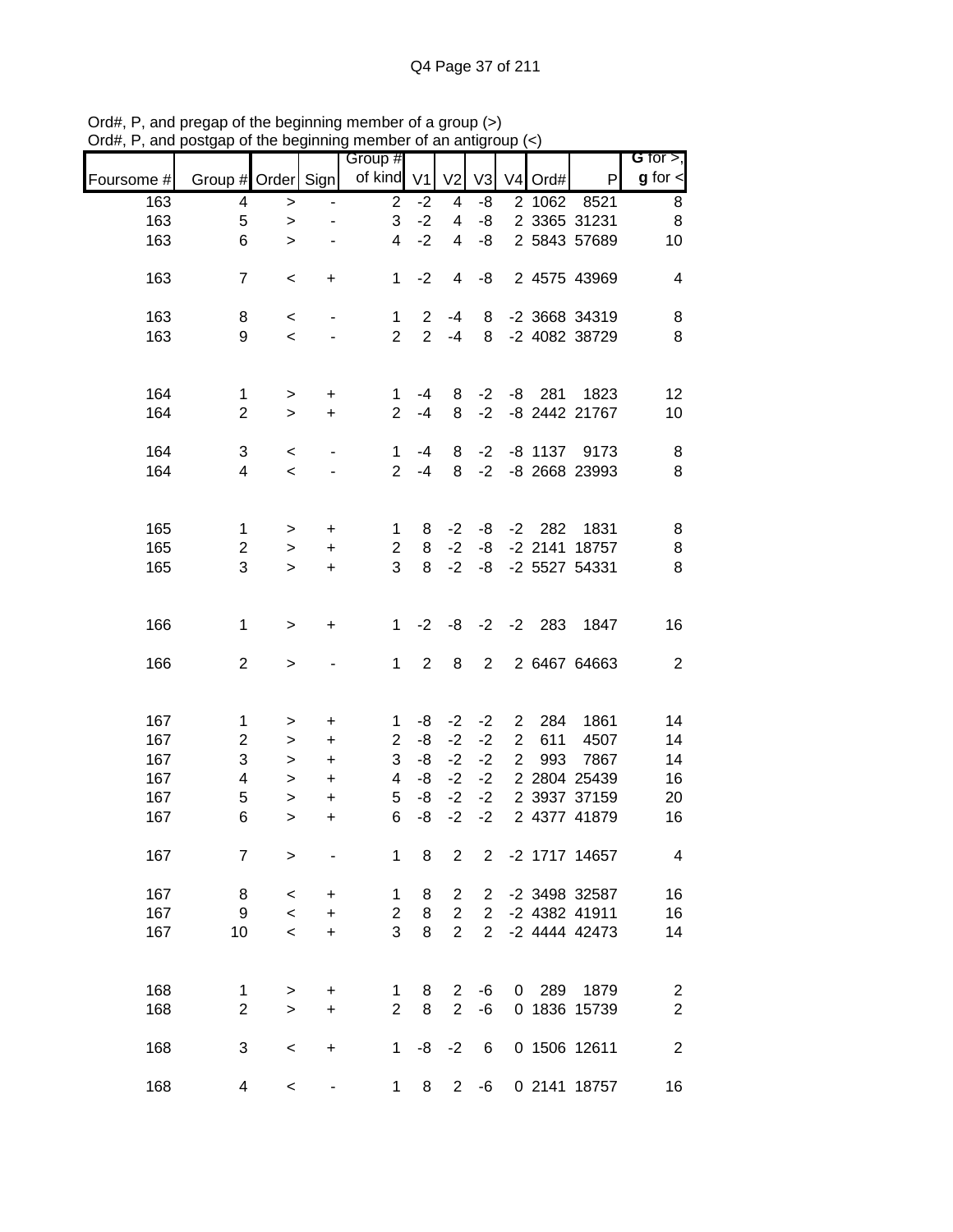|            |                     | "            |                              | <br>Group #    |                |                   |                |    |                     |                                                          | $G$ for $>$ ,                |
|------------|---------------------|--------------|------------------------------|----------------|----------------|-------------------|----------------|----|---------------------|----------------------------------------------------------|------------------------------|
| Foursome # | Group # Order Sign  |              |                              | of kind V1 V2  |                |                   |                |    | V3 V4 Ord#          | P                                                        | $g$ for $\lt$                |
|            |                     |              |                              |                |                |                   |                |    |                     |                                                          |                              |
| 169        | $\mathbf 1$         | $\,>$        | $\ddot{}$                    |                |                |                   |                |    | 1 12 -16 14 -14 293 | 1913                                                     | 6                            |
| 169        | $\overline{2}$      | $\,<\,$      | $+$                          |                |                |                   |                |    |                     | 1 -12 16 -14 14 5817 57367                               | $\,6$                        |
|            |                     |              |                              |                |                |                   |                |    |                     |                                                          |                              |
| 170        | $\mathbf{1}$        | $\,$         | $+$                          |                |                |                   |                |    |                     | 1 14 -14 20 -16 295 1933                                 | $\overline{c}$               |
| 170<br>170 | $\overline{2}$<br>3 | $\,$         | $+$                          |                |                |                   |                |    |                     | 2 14 -14 20 -16 3622 33811<br>3 14 -14 20 -16 8807 91081 | $\sqrt{2}$<br>$\overline{2}$ |
|            |                     | $\,$         | $+$                          |                |                |                   |                |    |                     |                                                          |                              |
| 171        | $\mathbf{1}$        | $\,$         | $+$                          |                |                | $1 - 14$ 20 $-16$ |                |    |                     | 2 296 1949                                               | 16                           |
| 171        | $\overline{2}$      | $\geq$       | $+$                          |                |                | $2 - 14$ 20 $-16$ |                |    |                     | 2 6175 61379                                             | 16                           |
| 172        | $\mathbf{1}$        | $\,$         | $+$                          |                |                | $120 - 16$        | $\overline{2}$ |    |                     | -2 297 1951                                              | $\overline{c}$               |
| 172        | $\overline{2}$      | $\geq$       | $+$                          |                |                | $220 - 16$        | $\overline{2}$ |    |                     | -2 4485 42901                                            | $\overline{\mathbf{c}}$      |
| 172        | 3                   | $\geq$       | $+$                          |                |                | $320 - 16$        |                |    |                     | 2 -2 5308 51871                                          | $\overline{2}$               |
| 173        | $\mathbf 1$         | $\,$         | $\ddot{}$                    | $\mathbf{1}$   | $-2$           | $-2$              | $2^{\circ}$    |    | 4 301               | 1993                                                     | 6                            |
| 173        | $\overline{2}$      | $\geq$       | $+$                          | $2^{\circ}$    | $-2$           | $-2$              | $2^{\circ}$    |    |                     | 4 1998 17383                                             | $\,6$                        |
| 173        | 3                   | $\,>$        | $+$                          | 3 <sup>1</sup> | $-2$           | $-2$              | $\overline{2}$ |    |                     | 4 2682 24103                                             | $\,6$                        |
| 173        | 4                   | $\geq$       | $\ddot{}$                    | $\overline{4}$ | $-2$           | $-2$              | $\overline{2}$ |    |                     | 4 4905 47581                                             | 12                           |
| 173        | 5                   | $\mathbf{L}$ | $\overline{\phantom{a}}$     | $\mathbf 1$    | $\overline{2}$ | $\mathbf{2}$      | $-2$           |    |                     | -4 5143 50093                                            | $\,6$                        |
| 173        | 6                   | $\,<$        | $\ddot{}$                    | $\mathbf{1}$   | $2^{\circ}$    | $\overline{2}$    |                |    |                     | -2 -4 1816 15569                                         | 12                           |
| 173        | $\overline{7}$      | $\,<\,$      | $+$                          | $\overline{2}$ | $\overline{2}$ | $\overline{2}$    | $-2$           |    |                     | -4 3158 29027                                            | 6                            |
| 173        | 8                   | $\,<$        | $\qquad \qquad \blacksquare$ | $\mathbf{1}$   |                | $-2 -2$           | $\overline{2}$ |    |                     | 4 520 3727                                               | $\,6$                        |
| 173        | $\boldsymbol{9}$    | $\,<\,$      |                              | $\overline{2}$ | $-2$           | $-2$              | $\overline{2}$ |    |                     | 4 3585 33487                                             | $\,6$                        |
| 173        | 10                  | $\prec$      |                              | 3              |                | $-2 -2$           | $\overline{2}$ |    |                     | 4 7603 77377                                             | $\,6$                        |
| 173        | 11                  | $\prec$      |                              | $\overline{4}$ | $-2$           | $-2$              | $\overline{2}$ |    |                     | 4 9293 96487                                             | $\,6$                        |
| 174        | 1                   | $\, > \,$    | $\ddot{}$                    | 1              | 2              | 4                 | $-2$           | 4  | 303                 | 1999                                                     | $\overline{c}$               |
| 174        | $\overline{2}$      | $\geq$       | +                            | $\overline{2}$ | $\overline{2}$ | $\overline{4}$    | $-2$           |    |                     | 4 2202 19429                                             | $\overline{c}$               |
| 174        | 3                   | >            |                              | 1              | $-2$           | -4                | 2              | -4 | 370                 | 2531                                                     | 10                           |
| 174        | 4                   | $\, > \,$    |                              | $\overline{2}$ | $-2$           | $-4$              | $\overline{2}$ |    |                     | -4 4591 44111                                            | 10                           |
| 174        | 5                   | $\geq$       |                              | 3              | $-2$           | $-4$              | $\overline{2}$ |    |                     | -4 4707 45361                                            | 18                           |
| 174        | 6                   | $\, > \,$    |                              | $\overline{4}$ | $-2$           | $-4$              | $\overline{2}$ |    |                     | -4 5145 50111                                            | 10                           |
| 174        | $\overline{7}$      | $\geq$       |                              | 5              | $-2$           | $-4$              | $\overline{2}$ |    |                     | -4 6678 67033                                            | 12                           |
| 174        | 8                   | $\,<$        | +                            | 1              | $-2$           | $-4$              | $\overline{2}$ |    |                     | -4 3826 36011                                            | $\overline{\mathbf{c}}$      |

Ord#, P, and pregap of the beginning member of a group (>) Ord#, P, and postgap of the beginning member of an antigroup (<)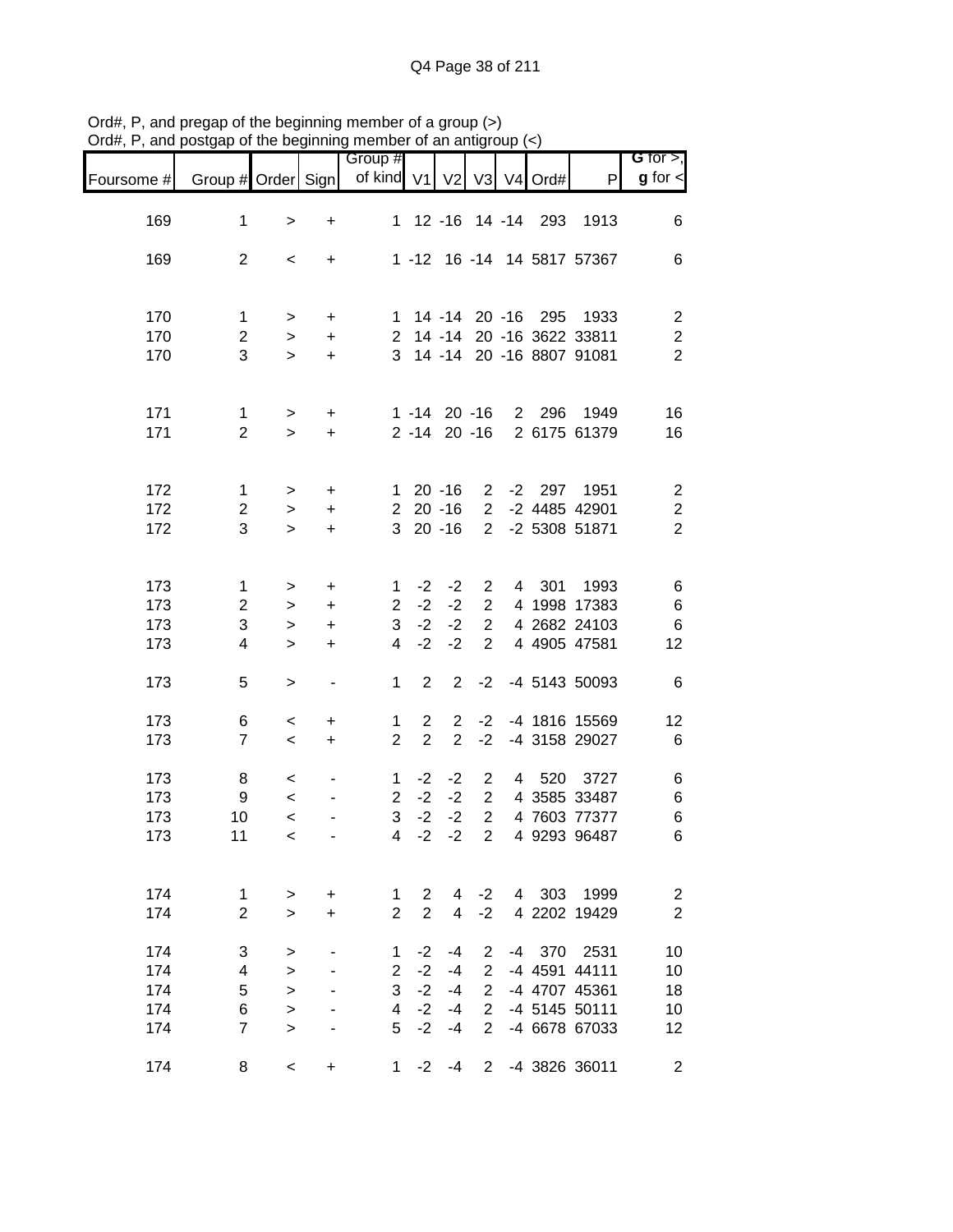|            |                           | , , ,        |                          | <br>Group #           |                |                |                 |    |            |                      | G for $>$ ,             |
|------------|---------------------------|--------------|--------------------------|-----------------------|----------------|----------------|-----------------|----|------------|----------------------|-------------------------|
| Foursome # | Group # Order Sign        |              |                          | of kind V1            |                | V <sub>2</sub> | V3              |    | V4 Ord#    | P                    | $g$ for $\lt$           |
| 175        | 1                         | $\,>$        | $\ddot{}$                | $\mathbf{1}$          | 4              | $-2$           | 4               | -8 | 304        | 2003                 | 4                       |
| 175        | $\overline{c}$            | $\geq$       | $\ddot{}$                | $\overline{c}$        | 4              | $-2$           | $\overline{4}$  |    |            | -8 1691 14423        | 4                       |
| 175        | 3                         | $\geq$       | $\ddot{}$                | 3                     | $\overline{4}$ | $-2$           | $\overline{4}$  |    |            | -8 3364 31223        | 4                       |
| 175        | 4                         | $\, >$       | $\blacksquare$           | 1                     | $-4$           | $\overline{2}$ | $-4$            | 8  | 955        | 7537                 | 8                       |
| 175        | 5                         | $\geq$       | $\blacksquare$           | $\overline{2}$        | $-4$           | $\overline{2}$ | $-4$            |    |            | 8 3594 33577         | $\,8\,$                 |
| 175        | 6                         | $\geq$       | $\overline{\phantom{a}}$ | 3                     | $-4$           | $\overline{2}$ | $-4$            |    |            | 8 6679 67043         | 10                      |
| 175        | $\overline{7}$            | $\geq$       |                          | $\overline{4}$        | $-4$           | $\overline{2}$ | $-4$            |    |            | 8 8738 90217         | 14                      |
| 175        | 8                         | $\geq$       | $\overline{\phantom{a}}$ | 5                     | $-4$           | $\overline{2}$ | $-4$            |    |            | 8 9460 98507         | 16                      |
| 175        | 9                         | $\,<$        | $+$                      | $\mathbf 1$           | $-4$           | 2              | -4              |    |            | 8 1468 12277         | $\overline{4}$          |
| 175        | 10                        | $\,<\,$      | $+$                      | $\overline{2}$        | $-4$           | $\overline{2}$ | $-4$            |    |            | 8 6644 66643         | 10                      |
|            |                           |              |                          |                       |                |                |                 |    |            |                      |                         |
| 176        | $\mathbf 1$               | $\geq$       | $\ddot{}$                | 1                     | 8              | 4              | $-4$            |    |            | -4 308 2029          | $\overline{2}$          |
| 176        | $\overline{2}$            | $\,<$        | $\ddot{}$                | 1                     | -8             | $-4$           | 4               |    |            | 4 3835 36107         | $\overline{2}$          |
|            |                           |              |                          |                       |                |                |                 |    |            |                      |                         |
| 176        | 3                         | $\,<$        |                          | 1                     | 8              | 4              | $-4$            |    |            | -4 4269 40771        | 16                      |
|            |                           |              |                          |                       |                |                |                 |    |            |                      |                         |
| 177        | 1                         | $\, > \,$    | $\pm$                    | 1.                    | -4             | -4             |                 |    | 6 -10 310  | 2053                 | 14                      |
| 177        | $\overline{c}$            | $\,$         | $+$                      | $\mathbf{2}^{\prime}$ | $-4$           | -4             |                 |    |            | 6 -10 2849 25903     | 14                      |
| 177        | 3                         | $\geq$       | $+$                      | 3                     | $-4$           | $-4$           |                 |    |            | 6 -10 5797 57163     | 14                      |
|            |                           |              |                          |                       |                |                |                 |    |            |                      |                         |
| 178        | 1                         | $\mathbf{I}$ | $\ddot{}$                | 1                     | -4             |                | $6 - 10$        |    | 2 311      | 2063                 | 10                      |
| 178        | $\overline{2}$            | $\,$         | $\ddot{}$                | $\overline{2}$        | $-4$           |                | $6 - 10$        |    |            | 2 2258 19973         | 10                      |
| 178        | 3                         | $\prec$      | $\ddot{}$                | $\mathbf{1}$          | 4              | -6             | 10              |    |            | -2 3649 34147        | 10                      |
| 178        | 4                         | $\,<\,$      | $+$                      | $\overline{2}$        | $\overline{4}$ | $-6$           | 10 <sup>°</sup> |    |            | -2 4542 43597        | 10                      |
|            |                           |              |                          |                       |                |                |                 |    |            |                      |                         |
| 179        | 1                         | >            | +                        | $\mathbf{1}$          |                | $6 - 10$       |                 |    | $2 -2 312$ | 2069                 | 6                       |
| 179        | $\overline{2}$            | $\, > \,$    | +                        | 2                     |                | $6 - 10$       | $\overline{2}$  |    |            | -2 7589 77249        | $\,6$                   |
|            |                           |              |                          |                       |                |                |                 |    |            |                      |                         |
| 179        | 3                         | $\,<$        | +                        | $\mathbf 1$           |                | $-6$ 10        | $-2$            |    |            | 2 1827 15661         | $\,6$                   |
|            |                           |              |                          |                       |                |                |                 |    |            |                      |                         |
| 180        | 1                         | >            | $\ddot{}$                | 1                     | 8              |                | $2 - 10$        |    | 14 316     | 2089                 | $\overline{\mathbf{c}}$ |
| 180        | $\overline{c}$            | $\,>$        | +                        | $\overline{c}$        | 8              |                | $2 - 10$        |    |            | 14 3014 27617        | 6                       |
| 180        | $\ensuremath{\mathsf{3}}$ | $\geq$       | +                        | 3                     | 8              |                | $2 - 10$        |    |            | 14 3724 34883        | 6                       |
| 180        | 4                         | $\geq$       | $\ddot{}$                | 4                     | 8              |                | $2 - 10$        |    |            | 14 4388 41959        | $\mathbf 2$             |
| 180        | 5                         | $\prec$      | +                        | 1                     | -8             |                |                 |    |            | -2 10 -14 7856 80231 | $\boldsymbol{2}$        |
| 180        | 6                         | $\,<$        |                          | 1                     | 8              |                |                 |    |            | 2 -10 14 6641 66601  | 16                      |

Ord#, P, and pregap of the beginning member of a group (>) Ord#, P, and postgap of the beginning member of an antigroup (<)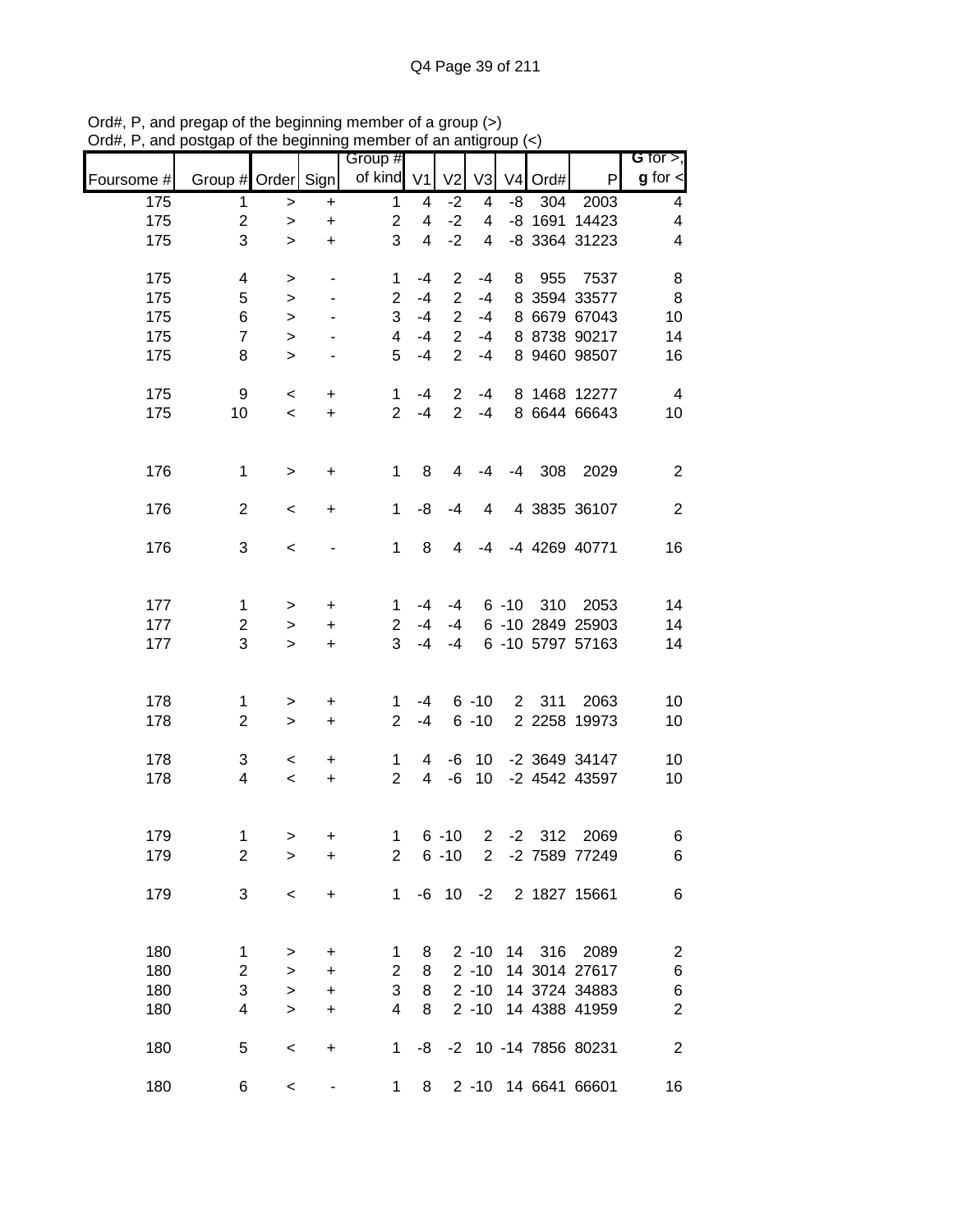|            |                    |           |           | Group #        |                |                |           |      |            |                   | G for $>$ ,             |
|------------|--------------------|-----------|-----------|----------------|----------------|----------------|-----------|------|------------|-------------------|-------------------------|
| Foursome # | Group # Order Sign |           |           | of kind V1     |                | V <sub>2</sub> |           |      | V3 V4 Ord# | P                 | $g$ for $\lt$           |
|            |                    |           |           |                |                |                |           |      |            |                   |                         |
| 181        | 1                  | >         | $\ddot{}$ | 1              |                | $2 - 10$       |           |      | 14 -14 317 | 2099              | 10                      |
| 181        | $\overline{2}$     | $\, > \,$ | $\ddot{}$ | $\overline{2}$ |                | $2 - 10$       |           |      |            | 14 -14 2945 26849 | 10                      |
| 181        | 3                  | $\, > \,$ | $\ddot{}$ | 3              |                | $2 - 10$       |           |      |            | 14 -14 4070 38639 | 10                      |
| 181        | 4                  | $\,<\,$   | ٠         | 1              |                | $2 - 10$       |           |      |            | 14 -14 6640 66593 | 8                       |
| 182        | 1                  | >         | $\ddot{}$ |                | $1 - 10$       |                | $14 - 14$ |      | 4 318      | 2111              | 12                      |
| 182        | $\overline{c}$     |           |           |                | $2 - 10$       |                | 14 -14    |      |            | 4 1923 16631      | 12                      |
| 182        | 3                  | $\, > \,$ | $\ddot{}$ |                | $3 - 10$       |                | $14 - 14$ |      |            | 4 2693 24197      |                         |
|            |                    | $\, > \,$ | $\ddot{}$ |                |                |                |           |      |            |                   | 16                      |
| 182        | 4                  | $\geq$    | $\ddot{}$ |                | $4 - 10$       |                | $14 - 14$ |      |            | 4 4071 38651      | 12                      |
| 182        | 5                  | $\,<\,$   | -         |                | $1 - 10$       |                | $14 - 14$ |      |            | 4 6639 66587      | 6                       |
| 183        |                    |           |           |                |                | $14 - 14$      |           |      | $-2$ 319   | 2113              |                         |
| 183        | $\mathbf{1}$       | $\, > \,$ | +         | 1.             |                |                | 4         |      |            | -2 1924 16633     | $\overline{\mathbf{c}}$ |
|            | $\overline{c}$     | $\, > \,$ | +         | $\overline{2}$ |                | $14 - 14$      | 4         |      |            |                   | $\overline{\mathbf{c}}$ |
| 183        | 3                  | $\, > \,$ | +         | 3              |                | $14 - 14$      | 4         |      |            | -2 2694 24203     | 6                       |
| 183        | $\overline{4}$     | $\geq$    | $\ddot{}$ | 4              |                | $14 - 14$      | 4         |      |            | -2 6154 61099     | 8                       |
| 183        | 5                  | $\,<\,$   | +         |                | $1 - 14$       | 14             | $-4$      |      |            | 2 2023 17597      | $\overline{2}$          |
| 184        | 1                  | >         | +         |                | $1 - 14$       | 4              | $-2$      | $-2$ | 320        | 2129              | 16                      |
| 184        | $\overline{2}$     | $\, > \,$ | +         |                | $2 - 14$       | 4              | $-2$      | $-2$ | 740        | 5639              | 16                      |
| 184        | 3                  |           |           |                | $3 - 14$       | 4              | $-2$      |      |            | -2 6295 62723     | 22                      |
|            |                    | $\, > \,$ | +         |                |                |                |           |      |            |                   |                         |
| 184        | 4                  | $\, > \,$ | $\ddot{}$ |                | $4 - 14$       | 4              | $-2$      |      |            | -2 8880 91939     | 18                      |
| 184        | 5                  | $\geq$    | $\ddot{}$ |                | $5 - 14$       | 4              | $-2$      |      |            | -2 9025 93479     | 16                      |
| 184        | 6                  | $\,<$     | +         | $\mathbf{1}$   | 14             | -4             | 2         |      |            | 2 4183 39799      | 22                      |
| 185        | 1                  | $\, > \,$ | +         | 1              | $-2$           | $-2$           | 8         | $-2$ | 322        | 2137              | 6                       |
| 185        | $\overline{c}$     |           |           | 1              | 2              | 2              | -8        |      |            | 2 2348 20879      | 6                       |
| 185        | 3                  | >         |           | 2              | $\overline{c}$ | $\overline{c}$ | -8        |      |            | 2 6876 69239      | $\,6$                   |
|            |                    | $\geq$    |           |                |                |                |           |      |            |                   |                         |
| 185        | 4                  | $\geq$    |           | 3              | $\overline{c}$ | $\overline{c}$ | -8        |      |            | 2 6897 69473      | $\,6$                   |
| 185        | 5                  | $\geq$    |           | 4              | $\overline{2}$ | $\overline{2}$ | -8        |      |            | 2 7266 73589      | $\,6$                   |
| 185        | 6                  | $\,<$     | +         | 1              | $\overline{2}$ | $\overline{2}$ | -8        |      |            | 2 1269 10337      | $\,6$                   |
| 185        | $\overline{7}$     | $\,<$     | +         | $\overline{2}$ | $\overline{2}$ | $\overline{2}$ | -8        |      |            | 2 4132 39233      | 6                       |
| 185        | 8                  | $\,<$     |           | 1              | $-2$           | $-2$           | 8         |      |            | -2 4640 44641     | 6                       |
| 186        | 1                  | $\, > \,$ | +         | 1              | $-2$           | 8              | $-2$      | 10   | 323        | 2141              | 4                       |

Ord#, P, and pregap of the beginning member of a group (>) Ord#, P, and postgap of the beginning member of an antigroup (<)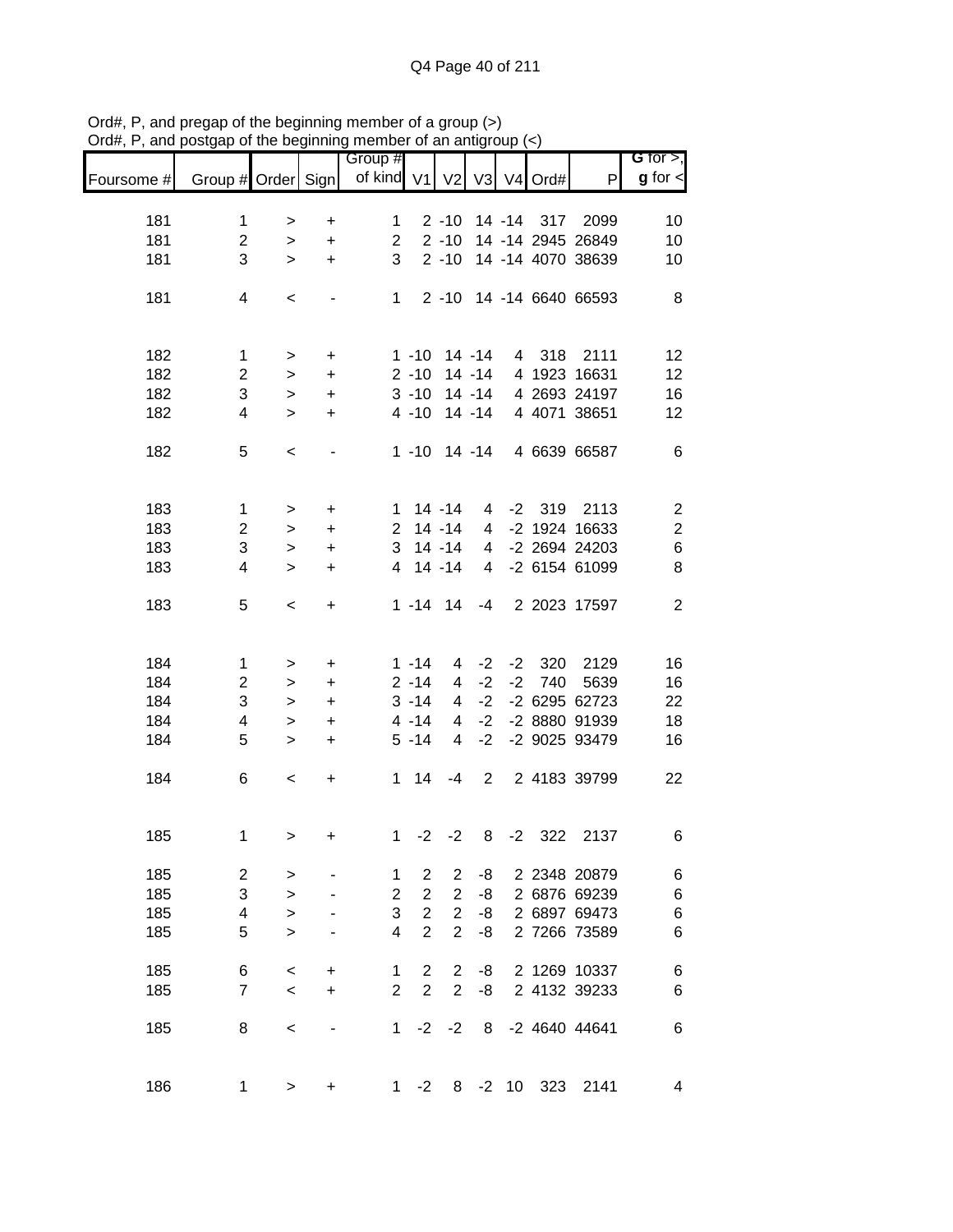| $71$ u $\pi,1$<br>, anu | posigap or the beginning member or an antigroup |              |                                  |                         |                |                          |                |                |            |                              |                              |
|-------------------------|-------------------------------------------------|--------------|----------------------------------|-------------------------|----------------|--------------------------|----------------|----------------|------------|------------------------------|------------------------------|
| Foursome #              | Group # Order Sign                              |              |                                  | Group #<br>of kind $V1$ |                | V <sub>2</sub>           |                |                | V3 V4 Ord# | P                            | G for $>$ ,<br>$g$ for $\lt$ |
| 186                     | $\overline{2}$                                  | $\,<$        | $\ddot{}$                        | 1                       | $\overline{2}$ | -8                       |                |                |            | 2 -10 5416 53089             | 4                            |
|                         |                                                 |              |                                  |                         |                |                          |                |                |            |                              |                              |
| 187                     | 1                                               | $\,>$        | $\ddot{}$                        | 1                       | 8              | $-2$                     | 10             |                |            | 6 324 2143                   | $\overline{c}$               |
| 187                     | $\overline{2}$                                  | $\geq$       | $\ddot{}$                        | $\overline{2}$          | 8              | $-2$                     | 10             |                |            | 6 7373 74761                 | $\overline{2}$               |
| 187                     | 3                                               | $\,<$        | $\ddot{}$                        |                         |                | $1 -8$ 2 -10             |                |                |            | -6 6688 67139                | $\mathbf{2}$                 |
|                         |                                                 |              |                                  |                         |                |                          |                |                |            |                              |                              |
| 188                     | $\mathbf 1$                                     | $\mathbf{I}$ | $\ddot{}$                        |                         | $1 10$         |                          |                |                |            | 6 -20 2 326 2161             | 8                            |
| 188                     | $\overline{2}$                                  | $\,<$        | +                                |                         |                |                          |                |                |            | 1 -10 -6 20 -2 4965 48239    | 8                            |
|                         |                                                 |              |                                  |                         |                |                          |                |                |            |                              |                              |
| 189                     | $\mathbf 1$                                     | $\,>$        | $\ddot{}$                        | $1 -$                   |                | $6 - 20$                 |                |                | 2 2 327    | 2179                         | 18                           |
|                         |                                                 |              |                                  |                         |                |                          |                |                |            |                              |                              |
| 189                     | $\overline{2}$                                  | $\,<$        | $\ddot{}$                        | 1                       |                |                          |                |                |            | -6 20 -2 -2 4964 48221       | 18                           |
|                         |                                                 |              |                                  |                         |                |                          |                |                |            |                              |                              |
| 190                     | 1                                               | $\,>$        | $\ddot{}$                        |                         | $1 - 20$       | $\overline{c}$           | $\overline{2}$ | 8              | 328        | 2203                         | 24                           |
| 190                     | $\overline{2}$                                  | $\,>$        | $\ddot{}$                        |                         | $2 - 20$       | $\overline{2}$           | $\overline{2}$ |                |            | 8 6009 59441                 | 22                           |
| 190                     | 3                                               | $\,<$        | $\begin{array}{c} + \end{array}$ |                         | $1 \quad 20$   |                          |                |                |            | $-2$ $-2$ $-8$ 4963 48197    | 24                           |
|                         |                                                 |              |                                  |                         |                |                          |                |                |            |                              |                              |
| 191                     | $\mathbf{1}$                                    | $\mathbf{I}$ | $\begin{array}{c} + \end{array}$ | 1                       | $\overline{2}$ |                          |                |                |            | 2 8 -14 329 2207             | $\overline{4}$               |
| 191                     | $\overline{2}$                                  | $\, >$       | $\blacksquare$                   | $\mathbf{1}$            |                |                          |                |                |            | $-2$ $-2$ $-8$ 14 5241 51217 | 14                           |
|                         |                                                 |              |                                  |                         |                |                          |                |                |            |                              |                              |
| 191                     | 3                                               | $\,<\,$      | $\ddot{}$                        |                         |                |                          |                |                |            | 1 -2 -2 -8 14 2084 18191     | 8                            |
|                         |                                                 |              |                                  |                         |                |                          |                |                |            |                              |                              |
| 192                     | $\mathbf{1}$                                    | $\, >$       | +                                | 1                       | $2^{\circ}$    |                          | $8 - 14$       |                | 2 330      | 2213                         | 6                            |
| 192                     | $\overline{c}$                                  | >            | +                                | $\overline{2}$          | $\overline{2}$ |                          |                |                |            | 8 -14 2 6494 65003           | 6                            |
|                         |                                                 |              |                                  |                         |                |                          |                |                |            |                              |                              |
| 193                     | $\mathbf 1$                                     | $\, > \,$    | $\ddot{}$                        | $1 \quad$               |                | $8 - 14$                 | 2 <sup>1</sup> |                | 4 331      | 2221                         | 8                            |
| 193                     | $\overline{2}$                                  | $\geq$       | $\ddot{}$                        | $\overline{2}$          |                | $8 - 14$                 | $\overline{2}$ | $\overline{4}$ | 335        | 2251                         | 8                            |
|                         |                                                 |              |                                  |                         |                |                          |                |                |            |                              |                              |
| 194                     | $\mathbf{1}$                                    | $\, > \,$    | +                                |                         | $1 - 14$       | $\overline{\phantom{0}}$ | $\overline{4}$ |                |            | 8 332 2237                   | 16                           |
| 194                     | $\overline{2}$                                  | $\, > \,$    |                                  |                         |                | $1 \t14 \t-2$            |                |                |            | -4 -8 8528 87811             | 8                            |
| 194                     | 3                                               | $\,<\,$      |                                  |                         | $1 - 14$       | $\overline{2}$           | 4              |                |            | 8 8905 92219                 | $\overline{2}$               |
|                         |                                                 |              |                                  |                         |                |                          |                |                |            |                              |                              |
| 195                     | 1                                               | >            | +                                | 1                       | $2^{\circ}$    |                          |                |                |            | 4 8 -14 333 2239             | $\overline{2}$               |

Ord#, P, and pregap of the beginning member of a group (>) Ord#, P, and postgap of the beginning member of an antigroup (<)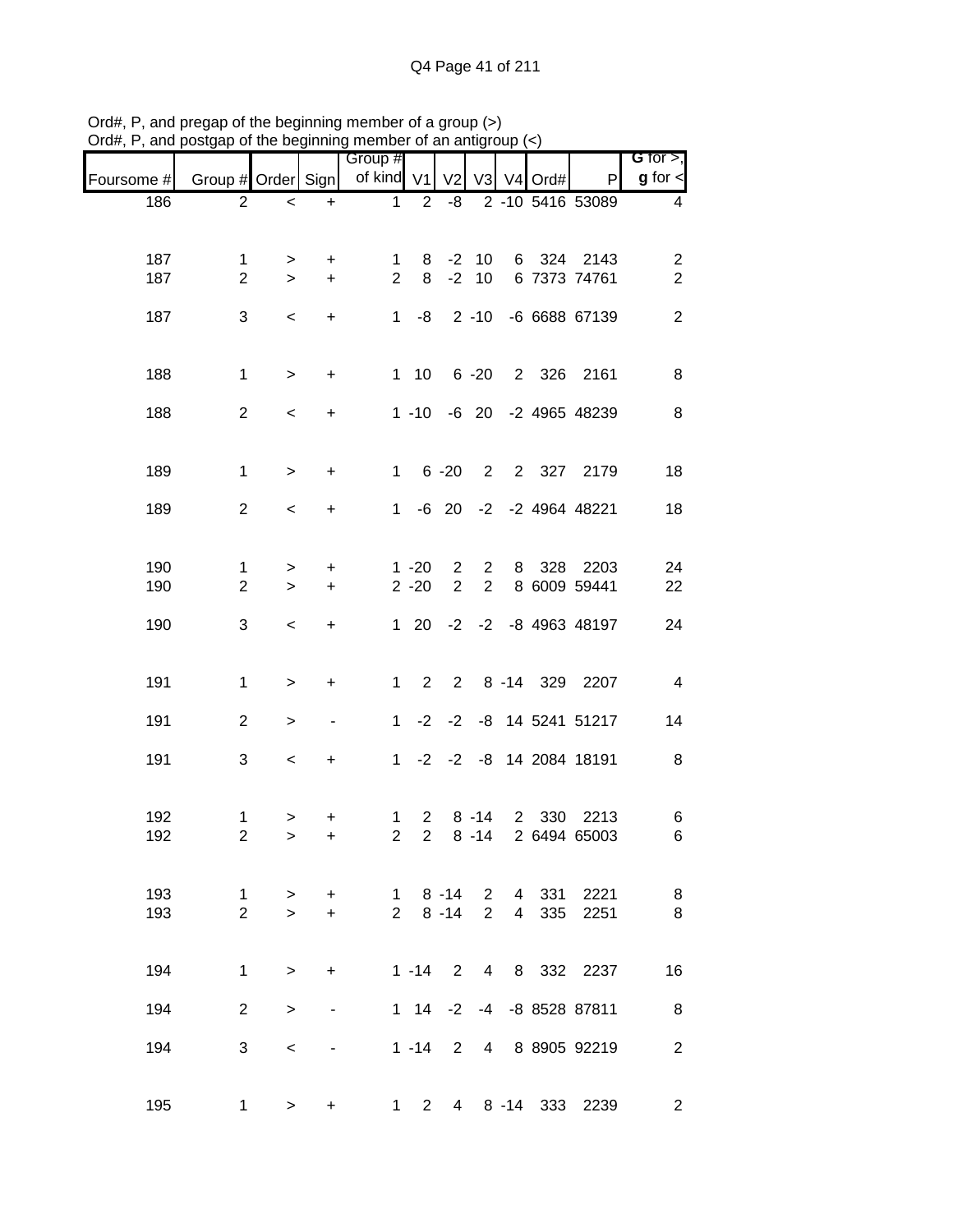| G for $>$ ,             |                           |            |          |                |                |                  | Group #        |                          |           |                    |            |
|-------------------------|---------------------------|------------|----------|----------------|----------------|------------------|----------------|--------------------------|-----------|--------------------|------------|
| $g$ for $\lt$           | P                         | V3 V4 Ord# |          |                | V <sub>2</sub> | V <sub>1</sub>   | of kind        |                          |           | Group # Order Sign | Foursome # |
| $\overline{c}$          | 8 - 14 2000 17389         |            |          |                | 4              | $\overline{2}$   | $\overline{2}$ | $\ddot{}$                | $\,>$     | $\overline{c}$     | 195        |
| $\overline{2}$          | 8 -14 3950 37309          |            |          |                | 4              | $\overline{2}$   | 3              | $\ddot{}$                | $\geq$    | 3                  | 195        |
| 16                      | -8 14 6701 67247          |            |          |                | $-4$           | $-2$             | 1              | $\overline{\phantom{a}}$ | $\,>$     | 4                  | 195        |
| $\overline{\mathbf{c}}$ | 14 3355 31151             |            |          | -8             | $-4$           | $-2$             | $\mathbf{1}$   | $\ddot{}$                | $\,<$     | 5                  | 195        |
| $\overline{2}$          | 14 4145 39371             |            |          | -8             | $-4$           | $-2$             | $\overline{2}$ | $\ddot{}$                | $\,<$     | 6                  | 195        |
| 16                      | 2267                      | 336        | $-2$     | 4              | 2              | $1 - 14$         |                | $\ddot{}$                | $\,$      | $\mathbf{1}$       | 196        |
| 16                      | -2 6543 65537             |            |          | 4              | $\overline{2}$ | $2 - 14$         |                | $\ddot{}$                | $\geq$    | $\overline{2}$     | 196        |
| 16                      | 2 1261 10273              |            |          | $-4$           | $-2$           | 14               | $\mathbf 1$    | $\ddot{}$                | $\,<$     | $\sqrt{3}$         | 196        |
| 16                      | 2 5050 49123              |            |          | $-4$           | $-2$           | 14               | $\overline{2}$ | $\ddot{}$                | $\,<$     | 4                  | 196        |
| 16                      | 2 8725 90073              |            |          | $-4$           | $-2$           | 14               | 3              | $\ddot{}$                | $\prec$   | 5                  | 196        |
| 8                       | 2281                      | 339        | 8        | $-2$           | 0              | $-2$             | 1              | +                        | $\,>$     | $\mathbf{1}$       | 197        |
| 10                      | -8 1770 15149             |            |          | $\overline{2}$ | 0              | $\overline{2}$   | 1              |                          | $\, > \,$ | $\overline{2}$     | 197        |
| 8                       | -8 4246 40499             |            |          | $\overline{2}$ | 0              | $\overline{2}$   | 1              | +                        | $\,<$     | 3                  | 197        |
| $\bf 8$                 | -8 8065 82499             |            |          | $\overline{2}$ | $\mathsf 0$    | $\overline{2}$   | $\overline{2}$ | $\ddot{}$                | $\,<$     | 4                  | 197        |
| 6                       | 2287                      | 340        | $8 - 10$ |                | $-2$           | 0                | 1              | $\ddot{}$                | $\,$      | 1                  | 198        |
| 6                       | 8 -10 3112 28597          |            |          |                | $-2$           | $\pmb{0}$        | $\overline{2}$ | $\ddot{}$                | $\geq$    | $\overline{2}$     | 198        |
| 6                       | 7583                      | 963        | 10       | -8             | $\overline{2}$ | 0                | 1              | $\ddot{}$                | $\,<\,$   | 3                  | 198        |
| $\,6$                   | 10 3031 27773             |            |          | -8             | $\overline{2}$ | $\mathbf 0$      | $\overline{2}$ | $\ddot{}$                | $\,<$     | 4                  | 198        |
| 6                       | 10 3537 32993             |            |          | -8             | $\overline{c}$ | $\boldsymbol{0}$ | 3              | $\ddot{}$                | $\,<$     | 5                  | 198        |
| $\,6$                   | 10 8064 82493             |            |          | -8             | $\overline{2}$ | $\mathbf 0$      | 4              | $\ddot{}$                | $\,<$     | 6                  | 198        |
| $\overline{4}$          | 8 -10 20 -16 342 2297     |            |          |                |                |                  | 1              | +                        | >         | $\mathbf 1$        | 199        |
| 8                       | 1 -8 10 -20 16 4960 48179 |            |          |                |                |                  |                | +                        | $\,<\,$   | $\overline{2}$     | 199        |
|                         |                           |            |          |                |                |                  |                |                          |           |                    |            |
| 12                      | 1 -10 20 -16 -4 343 2309  |            |          |                |                |                  |                | +                        | $\,$      | $\mathbf 1$        | 200        |
| 12                      | 1 10 -20 16 4 7707 78541  |            |          |                |                |                  |                | $\ddot{}$                | $\,<$     | $\overline{2}$     | 200        |
| $\mathbf{2}$            | 4 344 2311                |            |          |                | $120 - 16 - 4$ |                  |                | +                        | $\, >$    | 1                  | 201        |
|                         |                           |            |          |                |                |                  |                |                          |           |                    |            |
| $\overline{c}$          | 4049                      | 558        | $-4$     | 4              | $1 - 20$ 16    |                  |                | $\ddot{}$                | $\,<$     | $\overline{c}$     | 201        |

Ord#, P, and pregap of the beginning member of a group (>) Ord#, P, and postgap of the beginning member of an antigroup (<)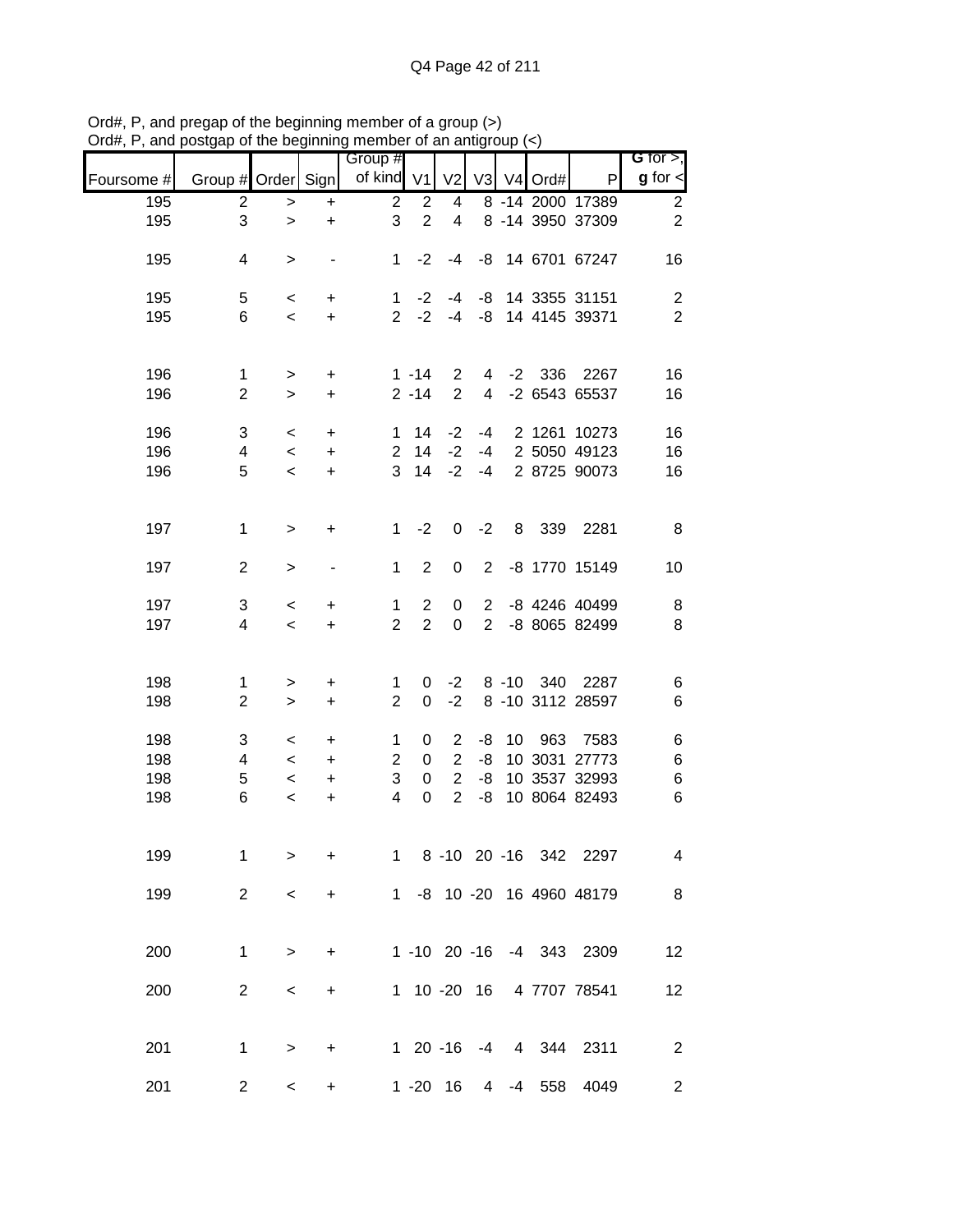|            |                       |                |                          | Group #           |          |                |                         |                |         |                              | G for $>$ ,             |
|------------|-----------------------|----------------|--------------------------|-------------------|----------|----------------|-------------------------|----------------|---------|------------------------------|-------------------------|
| Foursome # | Group # Order Sign    |                |                          | of kind V1        |          | V <sub>2</sub> | V3                      |                | V4 Ord# | P                            | $g$ for $\lt$           |
| 202        | $\mathbf 1$           | $\, > \,$      | $\ddot{}$                |                   | $1 - 16$ | $-4$           | $\overline{\mathbf{4}}$ | $-2$           | 345     | 2333                         | 22                      |
|            |                       |                |                          |                   |          |                |                         |                |         |                              |                         |
| 202        | $\overline{c}$        | $\,<$          | +                        | 1                 | 16       | 4              | $-4$                    | $\overline{2}$ | 375     | 2557                         | 22                      |
|            |                       |                |                          |                   |          |                |                         |                |         |                              |                         |
| 203        | 1                     | $\, > \,$      | +                        | 1                 | $-4$     | 4              | $-2$                    | $\overline{c}$ | 346     | 2339                         | 6                       |
| 203        | $\overline{c}$        | >              | +                        | $\overline{2}$    | $-4$     | 4              | $-2$                    | $\overline{2}$ | 768     | 5849                         | 6                       |
| 203        | 3                     | $\, > \,$      | +                        | 3                 | $-4$     | 4              | $-2$                    |                |         | 2 4351 41609                 | 6                       |
| 203        | 4                     | $\, > \,$      | $\ddot{}$                | 4                 | $-4$     | 4              | $-2$                    |                |         | 2 4986 48479                 | 6                       |
| 203        | 5                     | $\geq$         | $\ddot{}$                | 5                 | $-4$     | 4              | $-2$                    |                |         | 2 5259 51419                 | 6                       |
| 203        | 6                     | $\,>$          | $\overline{\phantom{a}}$ | $\mathbf 1$       | 4        | $-4$           | $\overline{2}$          |                |         | -2 6204 61657                | 6                       |
| 203        | $\overline{7}$        | $\geq$         |                          | $\overline{2}$    | 4        | $-4$           | $\overline{2}$          |                |         | -2 6346 63337                | $\,6$                   |
| 203        | 8                     | $\, > \,$      |                          | 3                 | 4        | $-4$           | $\overline{2}$          |                |         | -2 8142 83407                | 6                       |
| 203        | 9                     | $\,<$          | +                        | 1                 | 4        | $-4$           | $\overline{2}$          |                |         | -2 3474 32371                | 6                       |
|            |                       |                |                          |                   |          |                |                         |                |         |                              |                         |
| 203        | 10                    | $\,<$          | ٠                        | 1                 | $-4$     | 4              | $-2$                    | $\overline{2}$ | 827     | 6353                         | 6                       |
| 203        | 11                    | $\,<$          |                          | $\overline{2}$    | $-4$     | 4              | $-2$                    |                |         | 2 3823 35993                 | 6                       |
| 203        | 12                    | $\,<\,$        |                          | 3                 | $-4$     | 4              | $-2$                    |                |         | 2 6205 61667                 | 6                       |
|            |                       |                |                          |                   |          |                |                         |                |         |                              |                         |
| 204        | 1                     | $\, > \,$      | +                        | 1                 | 4        | $-2$           | $\overline{c}$          | 8              | 347     | 2341                         | $\boldsymbol{2}$        |
| 204        | $\overline{c}$        | $\, > \,$      | +                        | $\overline{2}$    | 4        | $-2$           | $\overline{2}$          |                |         | 8 4352 41611                 | $\overline{\mathbf{c}}$ |
| 204        | 3                     | $\, > \,$      | +                        | 3                 | 4        | $-2$           | $\overline{2}$          |                |         | 8 4799 46441                 | $\overline{2}$          |
| 204        | 4                     | $\,<$          | +                        | 1                 | -4       | $\overline{2}$ | $-2$                    |                |         | -8 2721 24527                | $\,6$                   |
|            |                       |                |                          |                   |          |                |                         |                |         |                              |                         |
| 205        | $\mathbf 1$           |                | +                        | 1                 | $-2$     | 2              | 8                       | -8             | 348     | 2347                         | 6                       |
| 205        | $\overline{c}$        | ><br>$\, > \,$ | +                        | $\overline{2}$    | $-2$     | $\overline{c}$ | 8                       | -8             | 788     | 6043                         | 6                       |
| 205        | 3                     | $\, > \,$      | $\ddot{}$                | 3                 | $-2$     | $\overline{c}$ | 8                       | -8             |         | 4353 41617                   | $\,6$                   |
| 205        | $\overline{4}$        |                | $\ddot{}$                | $\overline{4}$    | $-2$     | $\overline{2}$ | 8                       |                |         | -8 4800 46447                | 6                       |
|            |                       | >              |                          |                   |          |                |                         |                |         |                              |                         |
|            |                       |                |                          |                   |          |                |                         |                |         |                              |                         |
| 206        | $\mathbf{1}$          | >              | +                        | 1                 | 8        | -8             | $-2$                    |                |         | -2 350 2357                  | $\,6$                   |
| 206        | $\overline{2}$        | $\geq$         | +                        | $\overline{2}$    | 8        | -8             | $-2$                    |                |         | -2 3507 32693                | $\,6$                   |
| 206        | 3                     | $\, > \,$      |                          | 1                 | -8       | 8              | $\overline{2}$          |                |         | 2 8051 82349                 | 10                      |
|            | 4                     |                |                          | 1                 | -8       | 8              | $\overline{2}$          |                |         | 2 7909 80803                 |                         |
| 206        |                       | $\,<\,$        | +                        |                   |          |                |                         |                |         |                              | $\,6$                   |
|            |                       |                |                          |                   |          |                |                         |                |         |                              |                         |
| 207<br>207 | 1                     | $\, > \,$      | +                        | 1                 | -8<br>-8 | $-2$<br>$-2$   | $-2$<br>$-2$            | 4              | 351     | 2371                         | 14                      |
|            | $\boldsymbol{2}$<br>3 | $\, > \,$      | +                        | $\mathbf{2}$<br>3 | -8       | $-2$           | $-2$                    |                |         | 4 2082 18169<br>4 2408 21481 | 20                      |
| 207        |                       | $\geq$         | +                        |                   |          |                |                         |                |         |                              | 14                      |

Ord#, P, and pregap of the beginning member of a group (>) Ord#, P, and postgap of the beginning member of an antigroup (<)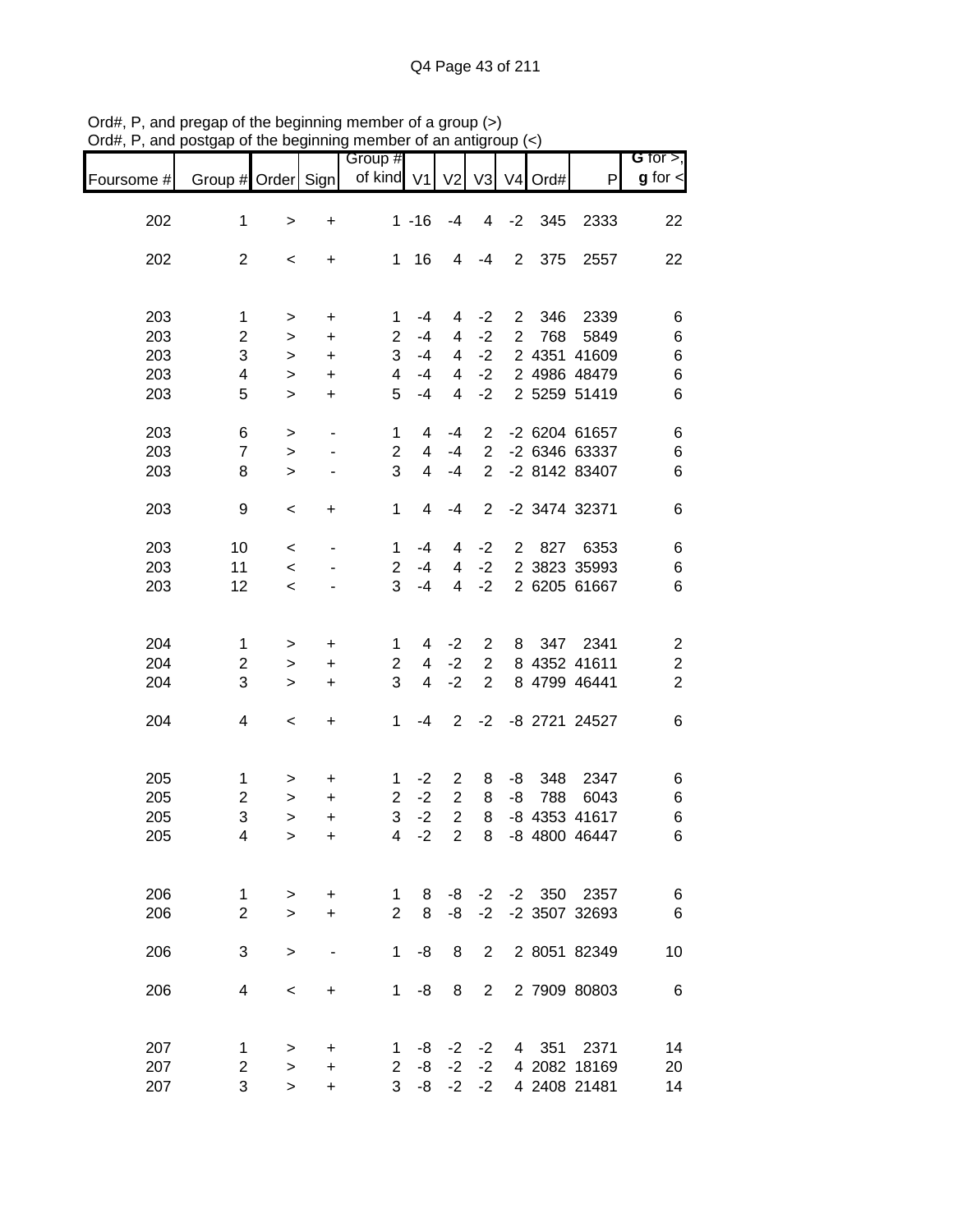|            |                         |                    | .   .                        | <br>Group #             |                |                                    |                |    |           |                                | G for $>$ ,                               |
|------------|-------------------------|--------------------|------------------------------|-------------------------|----------------|------------------------------------|----------------|----|-----------|--------------------------------|-------------------------------------------|
| Foursome # | Group # Order Sign      |                    |                              | of kind V1              |                | V <sub>2</sub>                     | V <sub>3</sub> |    | V4 Ord#   | $\mathsf{P}$                   | $g$ for $\lt$                             |
| 207        | 4                       | $\,<$              | $\ddot{}$                    | $\mathbf 1$             | 8              | $\overline{2}$                     | $\overline{2}$ |    |           | -4 1715 14639                  | 14                                        |
| 207        | 5                       | $\,<$              |                              | $\mathbf 1$             | -8             | $-2$                               | $-2$           |    |           | 4 6801 68389                   | 10                                        |
| 208        | 1                       | $\,$               | +                            | 1                       | 4              | $-2$                               | $\overline{2}$ | 6  | 354       | 2383                           | $\overline{\mathbf{c}}$                   |
| 208        | $\overline{2}$          | $\geq$             | $\ddot{}$                    | $\overline{2}$          | $\overline{4}$ | $-2$                               | $\overline{2}$ |    |           | 6 6375 63601                   | $\overline{2}$                            |
| 208        | 3                       | $\,<\,$            | $\ddot{}$                    | 1                       | $-4$           | 2                                  | $-2$           |    | $-6$ 1189 | 9629                           | $\boldsymbol{2}$                          |
| 208        | 4                       | $\,<\,$            | $\ddot{}$                    | $\overline{2}$          | $-4$           | $\overline{2}$<br>$\overline{2}$   | $-2$<br>$-2$   |    |           | -6 2063 17987                  | $\overline{\mathbf{c}}$                   |
| 208<br>208 | 5<br>6                  | $\,<\,$<br>$\,<\,$ | $\ddot{}$<br>$\ddot{}$       | 3<br>4                  | $-4$<br>$-4$   | $\overline{2}$                     | $-2$           |    |           | -6 3473 32369<br>-6 3917 36929 | $\overline{c}$<br>$\overline{\mathbf{c}}$ |
| 208        | $\overline{7}$          | $\,<\,$            | $\ddot{}$                    | 5                       | $-4$           | $\overline{2}$                     | $-2$           |    |           | -6 7506 76259                  | $\overline{c}$                            |
| 208        | 8                       | $\,<$              | $\ddot{}$                    | 6                       | $-4$           | $\overline{2}$                     | $-2$           |    |           | -6 8717 90017                  | $\overline{2}$                            |
| 209        | $\mathbf{1}$            | >                  | +                            | 1                       | $-2$           | $\overline{2}$                     | 6              | -6 | 355       | 2389                           | 6                                         |
| 209        | $\overline{\mathbf{c}}$ | >                  | +                            | $\overline{\mathbf{c}}$ | $-2$           | $\sqrt{2}$                         | 6              |    |           | -6 1558 13099                  | 6                                         |
| 209        | 3                       | $\, > \,$          | $\ddot{}$                    | 3                       | $-2$<br>$-2$   | $\boldsymbol{2}$<br>$\overline{2}$ | 6<br>6         |    |           | -6 4273 40819                  | $\,6$                                     |
| 209        | 4                       | $\geq$             | $\ddot{}$                    | 4                       |                |                                    |                |    |           | -6 9157 94999                  | $\,6$                                     |
| 209        | 5                       | $\,<$              | $\ddot{}$                    | 1                       | $\overline{2}$ | $-2$                               | -6             |    | 6 1090    | 8741                           | $\,6$                                     |
| 209        | 6                       | $\,<\,$            | $\ddot{}$                    | $\overline{2}$          | $\overline{2}$ | $-2$                               | -6             |    |           | 6 8716 90011                   | $\,6$                                     |
| 210        | 1                       | $\mathbf{I}$       | $\ddot{}$                    | 1                       | $\overline{2}$ | 6                                  | -6             | 0  | 356       | 2393                           | 4                                         |
| 210        | $\overline{c}$          | $\geq$             | $\ddot{}$                    | $\overline{2}$          | $\overline{2}$ | $\,6$                              | -6             |    |           | 0 1412 11783                   | 4                                         |
| 210        | 3                       | $\,<$              | +                            | 1                       | $-2$           | $-6$                               | 6              |    | 0 1089    | 8737                           | 4                                         |
| 210        | 4                       | $\,<\,$            | $\ddot{}$                    | $\overline{2}$          | $-2$           | $-6$                               | 6              |    |           | 0 8715 90007                   | 4                                         |
| 211        | $\mathbf 1$             | $\,$               | +                            | 1                       | 6              | -6                                 | 0              | 8  | 357       | 2399                           | 6                                         |
| 211        | $\boldsymbol{2}$        | $\geq$             | +                            | $\overline{\mathbf{c}}$ | 6              | -6                                 | 0              |    |           | 8 2219 19559                   | 6                                         |
| 211        | 3                       | $\geq$             |                              | 1                       | -6             | 6                                  | 0              |    |           | -8 5511 54133                  | 12                                        |
| 211        | 4                       | $\,<\,$            | +                            | 1                       | -6             | 6                                  | 0              |    |           | -8 6754 67801                  | $\,6$                                     |
| 211        | 5                       | $\,<$              | $\ddot{}$                    | $\overline{2}$          | -6             | 6                                  | 0              |    |           | -8 7572 77041                  | $\,6$                                     |
| 211        | 6                       | $\,<$              | $\ddot{}$                    | 3                       | -6             | 6                                  | 0              |    |           | -8 8714 90001                  | $\,6$                                     |
| 211        | $\overline{7}$          | $\,<$              |                              | 1                       | 6              | -6                                 | 0              |    |           | 8 5963 58997                   | 12                                        |
| 211        | 8                       | $\,<$              | $\qquad \qquad \blacksquare$ | $\overline{2}$          | 6              | $-6$                               | 0              |    |           | 8 6103 60527                   | 12                                        |
| 212        | 1                       | >                  | +                            | $\mathbf{1}$            | -6             | 0                                  |                |    |           | 8 -10 358 2411                 | 12                                        |
| 212        | $\overline{\mathbf{c}}$ | $\geq$             | $\ddot{}$                    | $2^{\circ}$             | -6             | 0                                  |                |    |           | 8 -10 1838 15761               | 12                                        |

Ord#, P, and pregap of the beginning member of a group (>) Ord#, P, and postgap of the beginning member of an antigroup (<)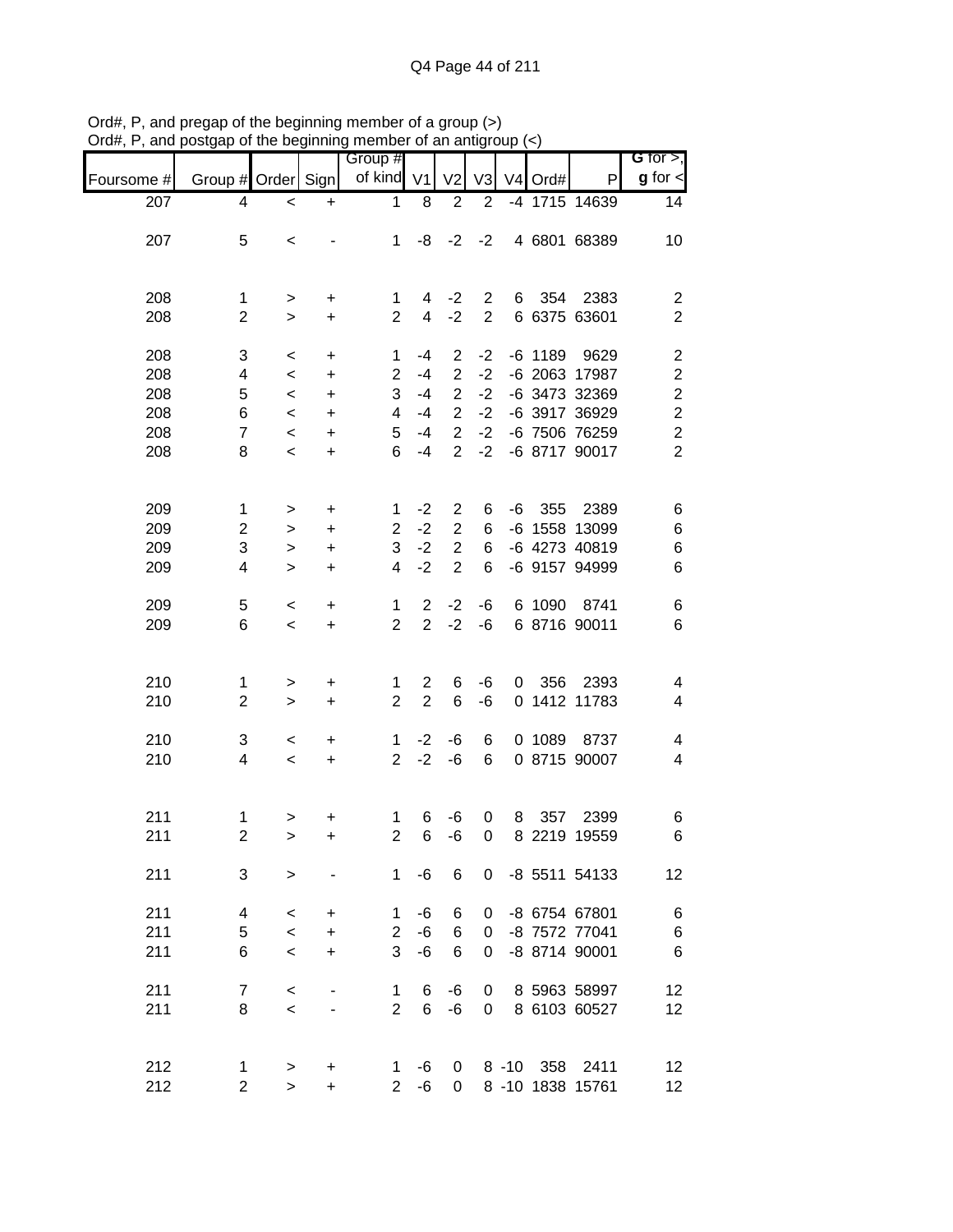|            |                                | <u>.</u>                 |                                                      | $\cdots$                       |                      | <b>이 데 데 데</b>                   |          |                       |                                          | G for $>$ ,                      |
|------------|--------------------------------|--------------------------|------------------------------------------------------|--------------------------------|----------------------|----------------------------------|----------|-----------------------|------------------------------------------|----------------------------------|
| Foursome # | Group # Order Sign             |                          |                                                      | Group #<br>of kind V1          |                      | V <sub>2</sub>                   |          | V3 V4 Ord#            | P                                        | $g$ for $\lt$                    |
| 212        | 3                              | $\, > \,$                |                                                      | $\mathbf 1$                    | 6                    | 0                                | -8       |                       | 10 5512 54139                            | 6                                |
| 212        | 4                              | $\overline{\phantom{0}}$ | $\ddot{}$                                            | $\mathbf 1$                    | 6                    | 0                                |          |                       | -8 10 6753 67789                         | 12                               |
| 212        | 5                              | $\overline{\phantom{a}}$ | $+$                                                  | $\overline{2}$                 | $6\phantom{1}$       | $\overline{0}$                   |          |                       | -8 10 8713 89989                         | 12                               |
| 213        | $\mathbf 1$                    |                          |                                                      |                                |                      | $1 \t 8 \t -10$                  |          |                       | 2 6 360 2423                             | $\,6$                            |
|            |                                | $\,$                     | $+$                                                  |                                |                      |                                  |          |                       |                                          |                                  |
| 213        | $\overline{2}$                 | $\,<$                    | $+$                                                  | $\mathbf 1$                    |                      | $-8$ 10                          |          |                       | -2 -6 2483 22147                         | $\,6$                            |
| 213        | 3                              | $\,<\,$                  |                                                      |                                |                      | $1 \t 8 \t -10$                  |          |                       | 2 6 5788 57077                           | 12                               |
|            |                                |                          |                                                      |                                |                      |                                  |          |                       |                                          |                                  |
| 214<br>214 | $\mathbf{1}$<br>$\overline{2}$ | $\,$<br>$\mathbf{L}$     | $\ddot{}$<br>$\ddot{}$                               |                                | $1 - 10$<br>$2 - 10$ | $\overline{2}$<br>$\overline{2}$ | 6<br>6   |                       | -4 361 2437<br>-4 6769 67957             | 14<br>14                         |
|            |                                |                          |                                                      |                                |                      |                                  |          |                       |                                          |                                  |
| 214<br>214 | 3<br>4                         | $\,$<br>$\geq$           | $\overline{\phantom{a}}$<br>$\overline{\phantom{a}}$ | $\mathbf{1}$<br>$\overline{2}$ | 10<br>10             | $-2$<br>$-2$                     | -6<br>-6 |                       | 4 2740 24767<br>4 8659 89417             | $\overline{4}$<br>$\overline{4}$ |
| 214        | 5                              | $\,<$                    | $\ddot{}$                                            |                                |                      |                                  |          |                       | 1 10 -2 -6 4 8037 82193                  | 14                               |
|            |                                |                          |                                                      |                                |                      |                                  |          |                       |                                          |                                  |
| 215        | $\mathbf{1}$                   | $\,$                     | $\ddot{}$                                            | 1                              | $\mathbf{2}$         | 6                                |          |                       | -4 -2 362 2441                           | $\overline{4}$                   |
| 215        | $\overline{2}$                 | $\,$                     | $+$                                                  | $\overline{2}$                 | $\overline{2}$       | 6                                | $-4$     |                       | -2 6770 67961                            | $\overline{\mathbf{4}}$          |
| 215        | 3                              | $\mathbf{I}$             | $\overline{\phantom{a}}$                             | 1                              |                      | $-2 -6$                          |          |                       | 4 2 2741 24781                           | 14                               |
|            |                                |                          |                                                      |                                |                      |                                  |          |                       |                                          |                                  |
| 216        | $\mathbf{1}$                   | $\, >$                   | $+$                                                  | 1                              | 6                    |                                  |          | $-4$ $-2$ $-2$ 363    | 2447                                     | 6                                |
| 216<br>216 | $\overline{c}$<br>3            | $\geq$<br>$\geq$         | $+$<br>$+$                                           | $2^{\circ}$<br>3               | 6<br>$6\overline{6}$ |                                  |          |                       | -4 -2 -2 999 7907<br>-4 -2 -2 3309 30677 | $\,6$<br>$\,6$                   |
|            |                                |                          |                                                      |                                |                      |                                  |          |                       |                                          |                                  |
| 217        | 1                              | $\mathbf{I}$             |                                                      | 1                              |                      |                                  |          | $-2$ $-2$ 22 $-8$ 365 | 2467                                     | 8                                |
| 217        | $\overline{2}$                 | $\lt$                    |                                                      | $+$ $-$                        |                      |                                  |          |                       | 1 2 2 -22 8 8324 85523                   | 8                                |
|            |                                |                          |                                                      |                                |                      |                                  |          |                       |                                          |                                  |
| 218        | $\mathbf{1}$                   | $\,>$                    | $+$                                                  |                                |                      |                                  |          |                       | 1 -2 22 -8 -8 366 2473                   | 6                                |
| 218        | 2                              | $\,<\,$                  | +                                                    |                                |                      | $1 \quad 2 -22$                  |          |                       | 8 8 3206 29531                           | 6                                |
|            |                                |                          |                                                      |                                |                      |                                  |          |                       |                                          |                                  |
| 219        | $\mathbf{1}$                   | $\, > \,$                | $\ddot{}$                                            |                                |                      |                                  |          |                       | 1 22 -8 -8 -2 367 2477                   | $\overline{4}$                   |
| 219        | $\overline{2}$                 | $\geq$                   | $\ddot{}$                                            |                                |                      |                                  |          |                       | 2 22 -8 -8 -2 9072 94009                 | $\overline{2}$                   |
|            |                                |                          |                                                      |                                |                      |                                  |          |                       |                                          |                                  |
| 220        | $\mathbf 1$                    | $\, > \,$                | $\ddot{}$                                            |                                | 1 $-4$               |                                  | $2 - 4$  | 4 371                 | 2539                                     | 8                                |

Ord#, P, and pregap of the beginning member of a group (>) Ord#, P, and postgap of the beginning member of an antigroup (<)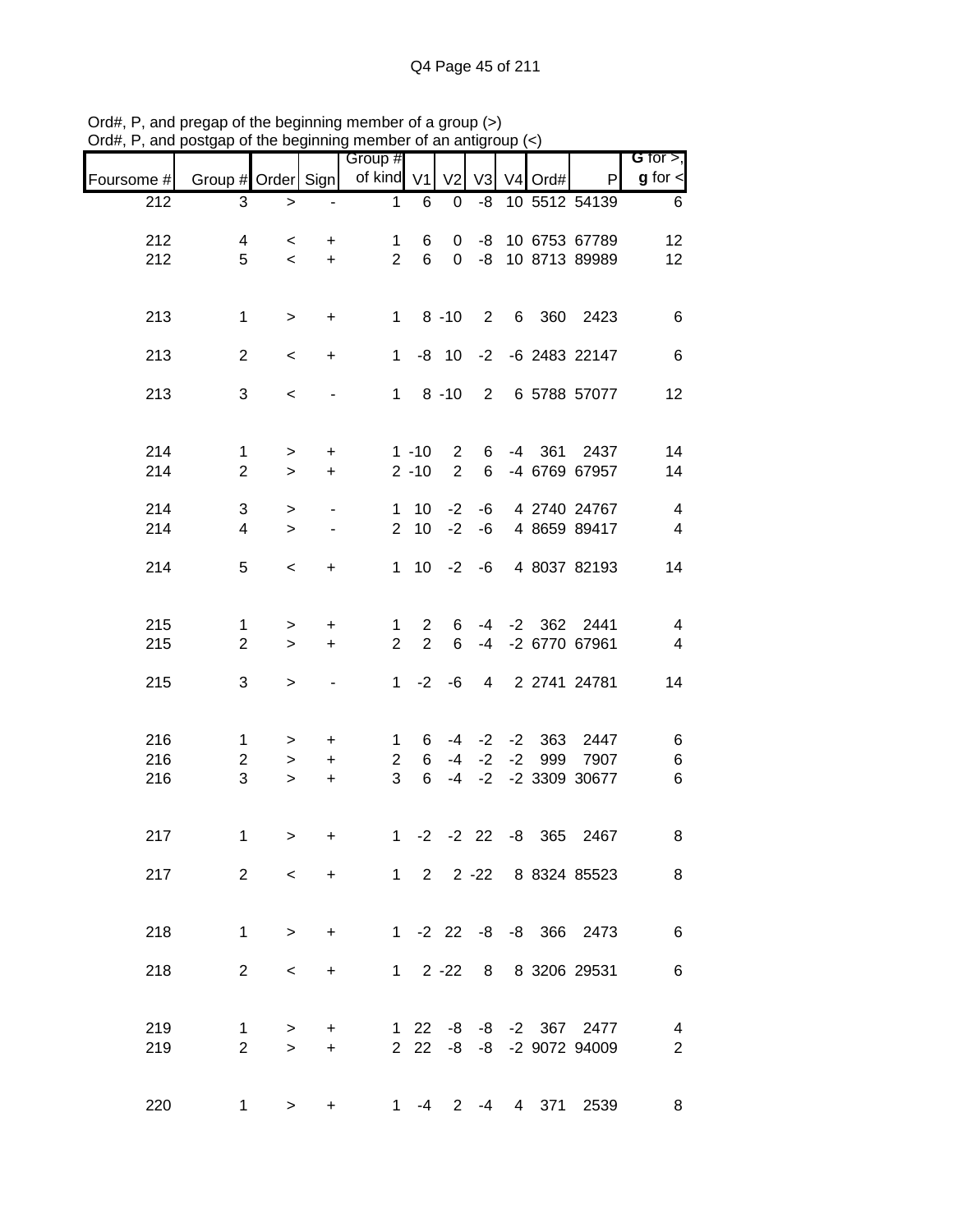|            |                     | ິ<br>, ., .         |                          | <br>Group #         |                                         | "                 |                |      |            |                           | G for $>$ ,             |
|------------|---------------------|---------------------|--------------------------|---------------------|-----------------------------------------|-------------------|----------------|------|------------|---------------------------|-------------------------|
| Foursome # | Group # Order Sign  |                     |                          | of kind V1          |                                         | V <sub>2</sub>    |                |      | V3 V4 Ord# | $\mathsf{P}$              | $g$ for $\mathbf{I}$    |
| 220        | $\overline{2}$      | $\,>$               | $\ddot{}$                | $\overline{2}$      | $-4$                                    | $\overline{2}$    | $-4$           |      |            | 4 1466 12263              | 10 <sub>1</sub>         |
| 220        | 3                   | $\geq$              | $\ddot{}$                | 3                   | $-4$                                    | $\overline{2}$    | $-4$           |      |            | 4 4708 45377              | 16                      |
| 220        | 4                   | $\,$                | $\overline{\phantom{a}}$ | $\mathbf{1}$        | $\overline{4}$                          | $-2$              | 4              |      |            | -4 2203 19433             | $\overline{4}$          |
| 220        | 5                   | $\,<$               | $\ddot{}$                | $\mathbf{1}$        | 4                                       | $-2$              | 4              |      |            | -4 1693 14437             | 10                      |
| 220        | 6                   | $\,<$               | $\ddot{}$                | $\overline{2}$      | $\overline{4}$                          | $-2$              | 4              |      |            | -4 3297 30539             | 14                      |
| 220        | $\overline{7}$      | $\,<$               | $\ddot{}$                | 3                   | $\overline{4}$                          | $-2$              | $\overline{4}$ |      |            | -4 8804 91019             | 14                      |
| 220        | 8                   | $\,<$               | $\overline{\phantom{a}}$ | $\mathbf{1}$        | $-4$                                    | 2                 | $-4$           |      |            | 4 3825 36007              | $\overline{4}$          |
| 220        | 9                   | $\,<$               |                          | $\overline{2}$      | $-4$                                    | $\overline{2}$    | $-4$           |      |            | 4 9462 98533              | 10                      |
| 221        | $\mathbf{1}$        | $\geq$              | $\ddot{}$                | $\mathbf{1}$        |                                         |                   |                |      |            | 4 16 -10 -10 374 2551     | $\overline{c}$          |
| 221        | $\overline{2}$      | $\,<$               | $\ddot{}$                |                     |                                         |                   |                |      |            | 1 -4 -16 10 10 2041 17789 | $\mathbf{2}$            |
|            |                     |                     |                          |                     |                                         |                   |                |      |            |                           |                         |
| 222        | 1                   | $\geq$              | $\ddot{}$                |                     |                                         | $1 - 10$ $14 - 8$ |                |      |            | -4 377 2591               | 12                      |
| 222        | $\overline{2}$      | $\,<$               | $\ddot{}$                |                     |                                         | $1 10 - 14$       | 8              |      |            | 4 2004 17419              | 12                      |
| 223        | $\mathbf 1$         | $\,>$               | $\ddot{}$                | $\mathbf{1}$        | -8                                      | $-4$              | 8              |      | 2 379      | 2609                      | 16                      |
|            |                     |                     |                          |                     |                                         |                   |                |      |            |                           |                         |
| 223        | $\overline{2}$      | $\,>$               |                          | 1                   | 8                                       | 4                 | -8             | $-2$ | 502        | 3583                      | $\overline{\mathbf{c}}$ |
| 223        | $\sqrt{3}$          | $\geq$              |                          | $\overline{2}$      | 8                                       | 4                 | -8             | $-2$ | 609        | 4483                      | $\sqrt{2}$              |
| 223        | 4                   | $\,$                |                          | 3                   | 8                                       | $\overline{4}$    | -8             |      | $-2$ 746   | 5659                      | $\mathbf 2$             |
| 223        | 5                   | $\geq$              |                          | $\overline{4}$      | 8                                       | 4                 | -8             |      |            | -2 1310 10739             | $\,6$                   |
| 224        | $\mathbf{1}$        | $\, > \,$           | +                        | 1                   | $-4$                                    | 8                 | $2^{\circ}$    |      | $-4$ 380   | 2617                      | 8                       |
| 224        | $\overline{c}$      |                     |                          | $\mathbf{1}$        | $\overline{a}$                          | -8                | $-2$           |      | 4 747      | 5669                      | 10                      |
| 224        | 3                   | $\,>$<br>$\geq$     |                          | $\overline{2}$      | 4                                       | -8                | $-2$           |      |            | 4 6631 66509              | 10                      |
| 224        | 4                   | $\,<$               | +                        | 1                   | $\overline{4}$                          | -8                | $-2$           |      |            | 4 8211 84223              | $6\overline{6}$         |
| 224        | 5                   | $\,<$               |                          | $\mathbf{1}$        | -4                                      | 8                 | $\overline{2}$ |      |            | -4 5797 57163             | 10                      |
|            |                     |                     |                          |                     |                                         |                   |                |      |            |                           |                         |
| 225        | $\mathbf 1$         | $\,$                | $\ddot{}$                | $\mathbf 1$         | 8                                       | $\overline{2}$    | $-4$           |      | -8 381     | 2621                      | $\overline{4}$          |
| 225        | $\overline{2}$      | $\,<\,$             | $\overline{\phantom{0}}$ | 1                   | 8                                       | 2                 |                |      |            | -4 -8 3185 29311          | 16                      |
|            |                     |                     |                          |                     |                                         |                   |                |      |            |                           |                         |
| 226<br>226 | 1<br>$\overline{c}$ | $\, > \,$<br>$\geq$ | +<br>$\ddot{}$           | 1<br>$\overline{2}$ | $\mathbf{2}^{\prime}$<br>$\overline{2}$ | -4<br>$-4$        | -8<br>-8       |      | 2 382      | 2633<br>2 4977 48383      | 12<br>12 <sub>2</sub>   |

Ord#, P, and pregap of the beginning member of a group (>) Ord#, P, and postgap of the beginning member of an antigroup (<)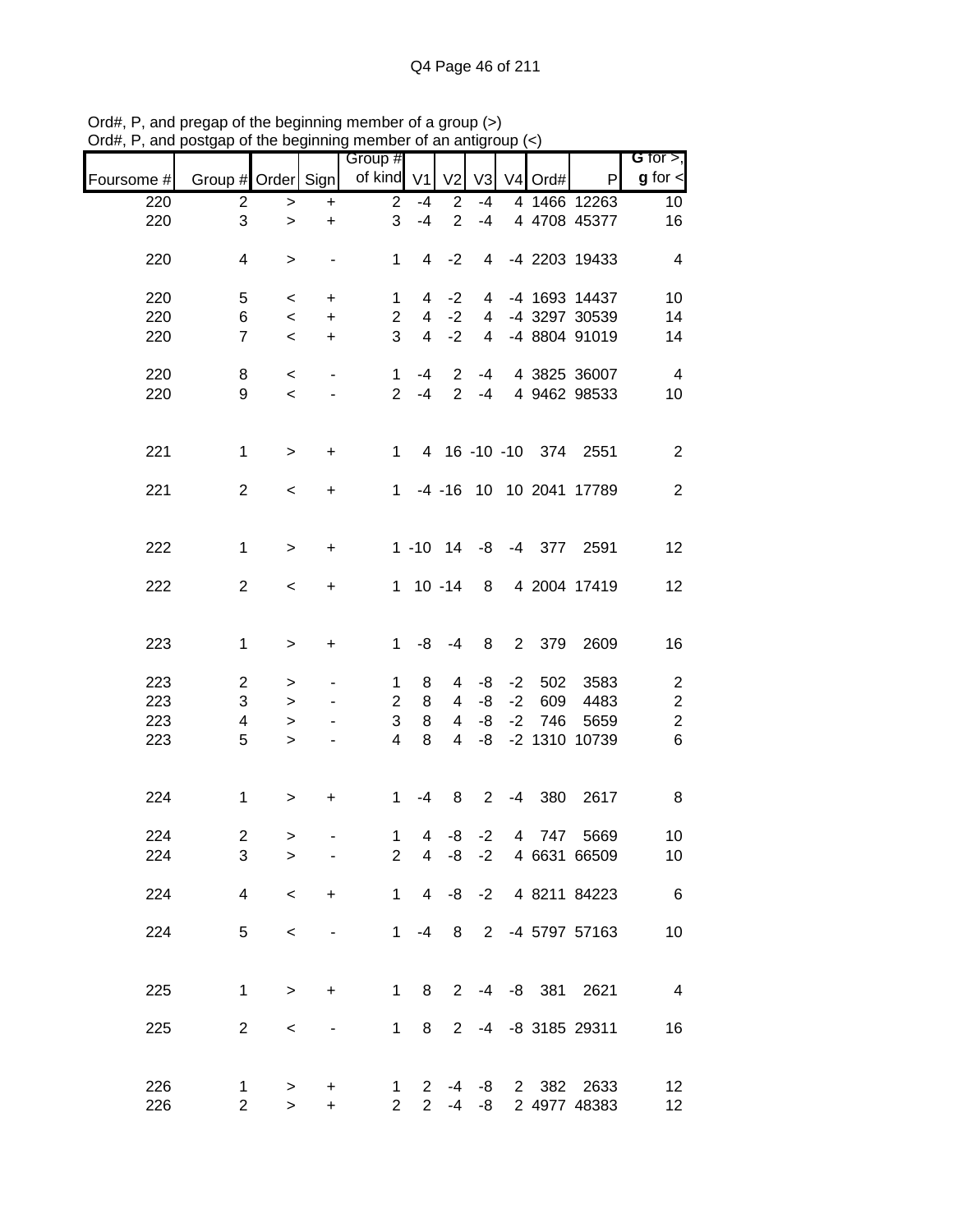|            |                     |              |                          | Group #             |                         |                |                |      |         |               | <b>G</b> for $>$ ,      |
|------------|---------------------|--------------|--------------------------|---------------------|-------------------------|----------------|----------------|------|---------|---------------|-------------------------|
| Foursome # | Group # Order Sign  |              |                          | of kind V1          |                         | V <sub>2</sub> | V <sub>3</sub> |      | V4 Ord# | P             | $g$ for $\lt$           |
|            |                     |              |                          |                     |                         |                |                |      |         |               |                         |
| 226        | 3                   | $\,<\,$      | +                        | 1                   | $-2$                    | 4              | 8              |      |         | -2 4148 39397 | 12                      |
|            |                     |              |                          |                     |                         |                |                |      |         |               |                         |
| 227        | $\mathbf 1$         | >            | +                        | $\mathbf 1$         | -4                      | -8             | 2              |      | 4 383   | 2647          | 14                      |
| 227        | $\overline{2}$      | $\geq$       | $\ddot{}$                | $\overline{2}$      | $-4$                    | -8             | $\overline{2}$ |      |         | 4 8038 82207  | 14                      |
| 227        | 3                   | $\, > \,$    | $\overline{\phantom{a}}$ | 1                   | 4                       | 8              | $-2$           |      |         | -4 4526 43403 | $\overline{4}$          |
|            |                     |              |                          |                     |                         |                |                |      |         |               |                         |
| 227        | 4                   | $\,<\,$      | +                        | $\mathbf 1$         | 4                       | 8              | $-2$           |      |         | -4 4147 39383 | 14                      |
|            |                     |              |                          |                     |                         |                |                |      |         |               |                         |
| 228        | $\mathbf 1$         | $\, > \,$    | $\ddot{}$                | 1                   | -8                      | 2              | 4              | $-2$ | 384     | 2657          | 10                      |
| 228        | $\overline{2}$      | $\geq$       | +                        | $\overline{2}$      | -8                      | $\overline{2}$ | 4              |      |         | -2 8039 82217 | 10                      |
| 228        | 3                   | $\, > \,$    | ٠                        | $\mathbf 1$         | 8                       | $-2$           | $-4$           |      |         | 2 1245 10141  | $\boldsymbol{2}$        |
| 228        | 4                   | $\, > \,$    |                          | $\overline{2}$      | 8                       | $-2$           | $-4$           |      |         | 2 1742 14869  | $\boldsymbol{2}$        |
| 228        | 5                   | $\, > \,$    |                          | 3                   | 8                       | $-2$           | $-4$           |      |         | 2 2536 22699  | $\overline{2}$          |
| 228        | 6                   | $\geq$       |                          | 4                   | 8                       | $-2$           | $-4$           |      |         | 2 6504 65101  | $\overline{2}$          |
|            |                     |              |                          |                     |                         |                |                |      |         |               |                         |
| 228        | $\overline{7}$      | $\,<\,$      | +                        | $\mathbf 1$         | 8                       | $-2$           | $-4$           |      |         | 2 4080 38713  | 10                      |
|            |                     |              |                          |                     |                         |                |                |      |         |               |                         |
| 229        | $\mathbf 1$         | >            | +                        | 1                   | $-4$                    | $-2$           | 4              | 4    | 394     | 2707          | 8                       |
| 229        | $\overline{2}$      | >            | +                        | $\overline{c}$      | $-4$                    | $-2$           | 4              |      |         | 4 4463 42697  | 8                       |
| 229        | 3                   | >            | +                        | 3                   | $-4$                    | $-2$           | 4              |      |         | 4 7320 74197  | 8                       |
| 229        | 4                   | $\geq$       | +                        | $\overline{4}$      | $-4$                    | $-2$           | 4              |      |         | 4 8407 86453  | 12                      |
| 229        | 5                   | >            | $\overline{a}$           | 1                   | 4                       | 2              | $-4$           |      |         | -4 7317 74167 | 6                       |
| 229        | 6                   | $\, > \,$    |                          | 2                   | 4                       | $\overline{2}$ | $-4$           |      |         | -4 7886 80603 | 4                       |
| 229        | $\overline{7}$      | $\geq$       |                          | 3                   | 4                       | $\overline{2}$ | $-4$           |      |         | -4 8021 82013 | 4                       |
| 229        | 8                   | $\, > \,$    | -                        | 4                   | $\overline{\mathbf{4}}$ | $\overline{2}$ | $-4$           |      |         | -4 9381 97553 | 4                       |
|            |                     |              |                          |                     |                         |                |                |      |         |               |                         |
| 229        | 9                   | $\,<\,$      | +                        | $\mathbf 1$         | 4                       | $\overline{2}$ | $-4$           |      |         | -4 1965 17033 | 8                       |
| 229        | 10                  | $\,<\,$      | +                        | $\overline{c}$      | 4                       | $\overline{c}$ | $-4$           |      |         | -4 2190 19319 | 14                      |
| 229        | 11                  | $\,<$        | $\ddot{}$                | 3                   | $\overline{\mathbf{4}}$ | $\overline{2}$ | $-4$           |      |         | -4 3542 33037 | 12                      |
| 229        | 12                  | $\,<$        |                          | 1                   | $-4$                    | $-2$           | 4              |      |         | 4 3743 35107  | 4                       |
| 229        | 13                  | $\,<$        |                          | $\overline{2}$      | $-4$                    | $-2$           | 4              |      |         | 4 5354 52387  | $\overline{\mathbf{4}}$ |
| 229        | 14                  | $\prec$      |                          | 3                   | $-4$                    | $-2$           | 4              |      |         | 4 5733 56527  | 4                       |
|            |                     |              |                          |                     |                         |                |                |      |         |               |                         |
|            |                     |              |                          |                     |                         |                |                |      |         | 2711          |                         |
| 230<br>230 | 1<br>$\overline{2}$ | ><br>>       | +<br>+                   | 1<br>$\overline{2}$ | $-2$<br>$-2$            | 4<br>4         | 4<br>4         | -8   | 395     | -8 3979 37571 | 4<br>4                  |
| 230        | 3                   | >            | +                        | 3                   | $-2$                    | 4              | 4              |      |         | -8 4671 44959 | 6                       |
| 230        | 4                   | $\, > \,$    | $\ddot{}$                | 4                   | $-2$                    | 4              | 4              |      |         | -8 5973 59077 | 8                       |
| 230        | 5                   | $\mathbf{I}$ | +                        | 5                   | $-2$                    | 4              | 4              |      |         | -8 7639 77719 | 6                       |
|            |                     |              |                          |                     |                         |                |                |      |         |               |                         |

Ord#, P, and pregap of the beginning member of a group (>) Ord#, P, and postgap of the beginning member of an antigroup (<)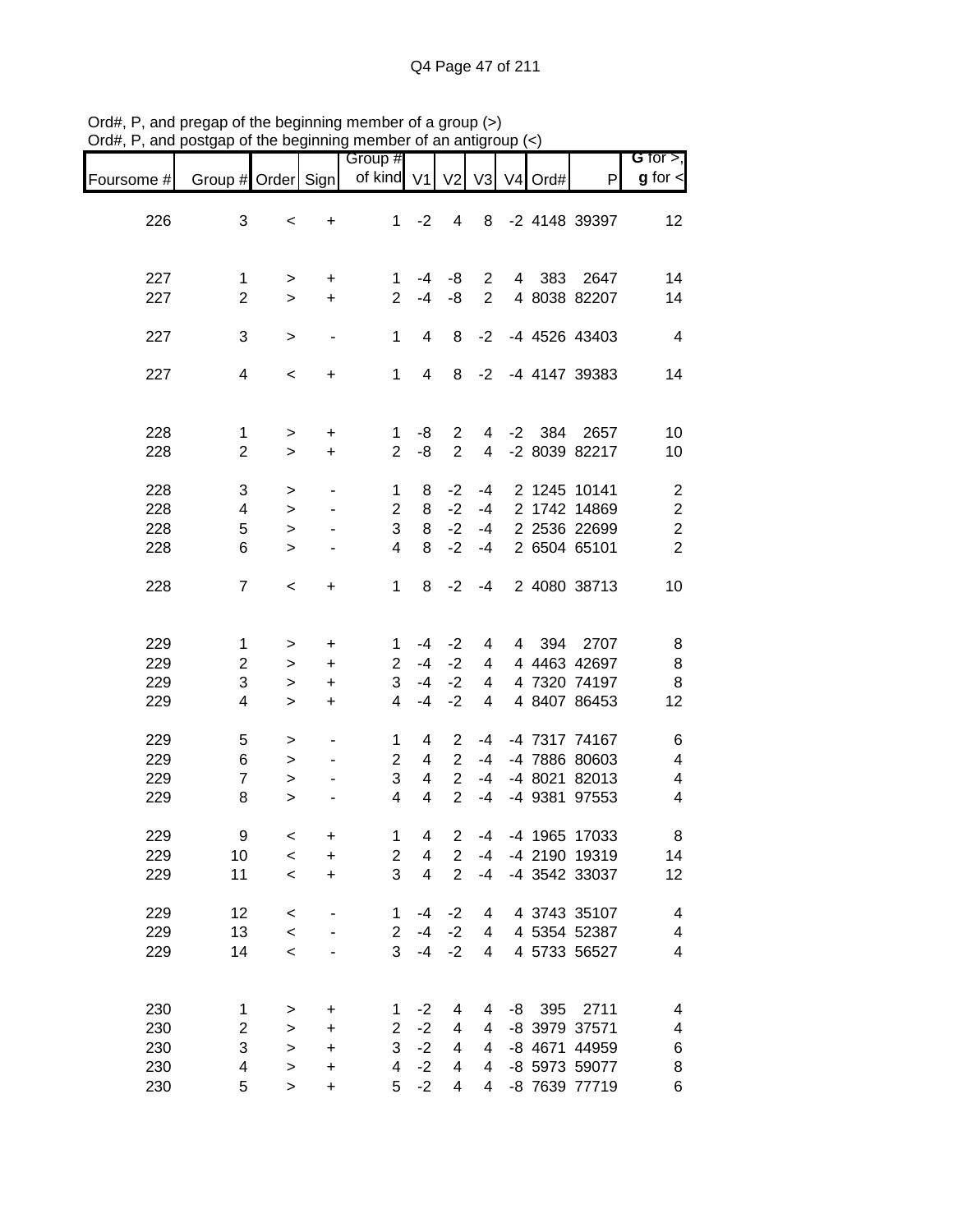| unu        | porgap or mo pogmumig   |           |                | $\frac{1}{2}$<br>Group # |                |                |                |                |                  |               | G for $>$ ,             |
|------------|-------------------------|-----------|----------------|--------------------------|----------------|----------------|----------------|----------------|------------------|---------------|-------------------------|
| Foursome # | Group # Order Sign      |           |                | of kind V1               |                | V <sub>2</sub> | V3             |                | $V4$ Ord#        | P             | $g$ for $\lt$           |
| 230        | 6                       | $\geq$    |                | 1                        | $\overline{2}$ | $-4$           | $-4$           |                |                  | 8 5997 59341  | 8                       |
| 230        | $\overline{7}$          | $\,<$     | +              | 1                        | $\overline{2}$ | $-4$           | $-4$           |                |                  | 8 3541 33029  | 8                       |
| 230        | 8                       | $\,<\,$   | +              | $\overline{2}$           | $\overline{2}$ | $-4$           | $-4$           |                |                  | 8 6717 67429  | $\overline{4}$          |
| 230        | 9                       | $\,<$     | $\ddot{}$      | 3                        | $\overline{2}$ | $-4$           | -4             |                |                  | 8 6847 68899  | $\overline{\mathbf{4}}$ |
| 230        | 10                      | $\,<\,$   | $\ddot{}$      | $\overline{4}$           | $\overline{2}$ | $-4$           | -4             |                |                  | 8 8666 89501  | 12                      |
| 230        | 11                      | $\,<$     | $\blacksquare$ | 1                        | $-2$           | 4              | 4              |                |                  | -8 7248 73379 | 8                       |
| 230        | 12                      | $\,<\,$   |                | $\overline{2}$           | $-2$           | $\overline{4}$ | $\overline{4}$ |                |                  | -8 8213 84239 | 8                       |
| 231        | $\mathbf{1}$            | $\,>$     | +              | $\mathbf 1$              | 8              | $-2$           | $-4$           | 10             | 399              | 2731          | $\overline{c}$          |
| 231        | $\overline{2}$          | $\geq$    | $\ddot{}$      | $\overline{2}$           | 8              | $-2$           |                | $-4$ 10        | 431              | 3001          | $\overline{2}$          |
| 232        | $\mathbf 1$             | $\,$      | +              | 1                        | $-4$           |                | $2 - 10$       |                | 4 403            | 2767          | 14                      |
| 232        | $\overline{2}$          | $\, >$    |                | $\mathbf{1}$             | 4              |                | $-2$ 10        |                |                  | -4 7013 70843 | $\mathbf{2}$            |
| 232        | 3                       | $\,<\,$   |                | 1                        | $-4$           |                | $2 - 10$       |                |                  | 4 2469 22037  | $\overline{\mathbf{c}}$ |
| 232        | 4                       | $\,<\,$   |                | $\overline{2}$           | $-4$           |                | $2 - 10$       |                |                  | 4 2760 24977  | $\overline{\mathbf{c}}$ |
| 232        | 5                       | $\,<\,$   |                | 3                        | $-4$           |                | $2 - 10$       |                |                  | 4 7039 71081  | 8                       |
| 232        | 6                       | $\,<\,$   |                | 4                        | $-4$           |                | $2 - 10$       |                |                  | 4 8735 90197  | $\overline{2}$          |
| 233        | 1                       | $\, >$    | +              | 1                        |                | $2 - 10$       | 4              |                | $-2$ 404         | 2777          | 10                      |
| 233        | $\overline{\mathbf{c}}$ | $\,>$     | +              | $\overline{2}$           |                | $2 - 10$       | $\overline{4}$ |                |                  | -2 1237 10079 | 10                      |
| 233        | 3                       | $\geq$    | $\ddot{}$      | 3                        |                | $2 - 10$       | $\overline{4}$ |                |                  | -2 7636 77699 | 10                      |
| 234        | $\mathbf{1}$            | >         | +              |                          | $1 - 10$       | 4              | $-2$           |                | -2 405           | 2789          | 12                      |
| 234        | $\boldsymbol{2}$        | $\, > \,$ | $\ddot{}$      |                          | $2 - 10$       | 4              | $-2$           |                |                  | -2 3899 36779 | 12                      |
| 234        | 3                       | $\geq$    | $\ddot{}$      |                          | $3 - 10$       | 4              | $-2$           |                |                  | -2 7893 80669 | 12                      |
| 234        | 4                       | $\,$      | $\ddot{}$      |                          | $4 - 10$       | 4              | $-2$           |                |                  | -2 8123 83219 | 12                      |
| 234        | 5                       | $\,$      |                |                          | 1 10           | $-4$           | $\overline{2}$ |                |                  | 2 6528 65357  | 4                       |
| 234        | 6                       | $\,<\,$   | $\ddot{}$      | 1                        | 10             | -4             | $\overline{2}$ | 2 <sup>1</sup> | 546              | 3931          | 12                      |
| 234        | $\overline{7}$          | $\,<\,$   | $\ddot{}$      | $\overline{2}$           | 10             | $-4$           | $\overline{2}$ | $\overline{2}$ | 647              | 4801          | 12                      |
| 234        | 8                       | $\,<$     | $\ddot{}$      | 3                        | 10             | $-4$           | $\overline{2}$ |                |                  | 2 3028 27751  | 12                      |
| 234        | 9                       | $\,<$     | $\ddot{}$      | 4                        | 10             | $-4$           | $\overline{2}$ |                |                  | 2 4611 44281  | 12                      |
| 234        | 10                      | $\,<$     | $\ddot{}$      | 5                        | 10             | $-4$           | $\overline{2}$ |                |                  | 2 9569 99721  | 12                      |
| 234        | 11                      | $\,<$     |                |                          | $1 - 10$       | 4              | $-2$           |                |                  | -2 7647 77797 | 4                       |
| 235        | 1                       | >         | +              | 1                        | 4              |                |                |                | $-2$ $-2$ 14 406 | 2791          | $\overline{\mathbf{c}}$ |
| 235        | $\overline{2}$          | $\geq$    | +              | $\overline{2}$           | 4              | $-2$           |                |                | $-2$ 14 1118     | 9001          | $\overline{2}$          |

Ord#, P, and pregap of the beginning member of a group (>) Ord#, P, and postgap of the beginning member of an antigroup (<)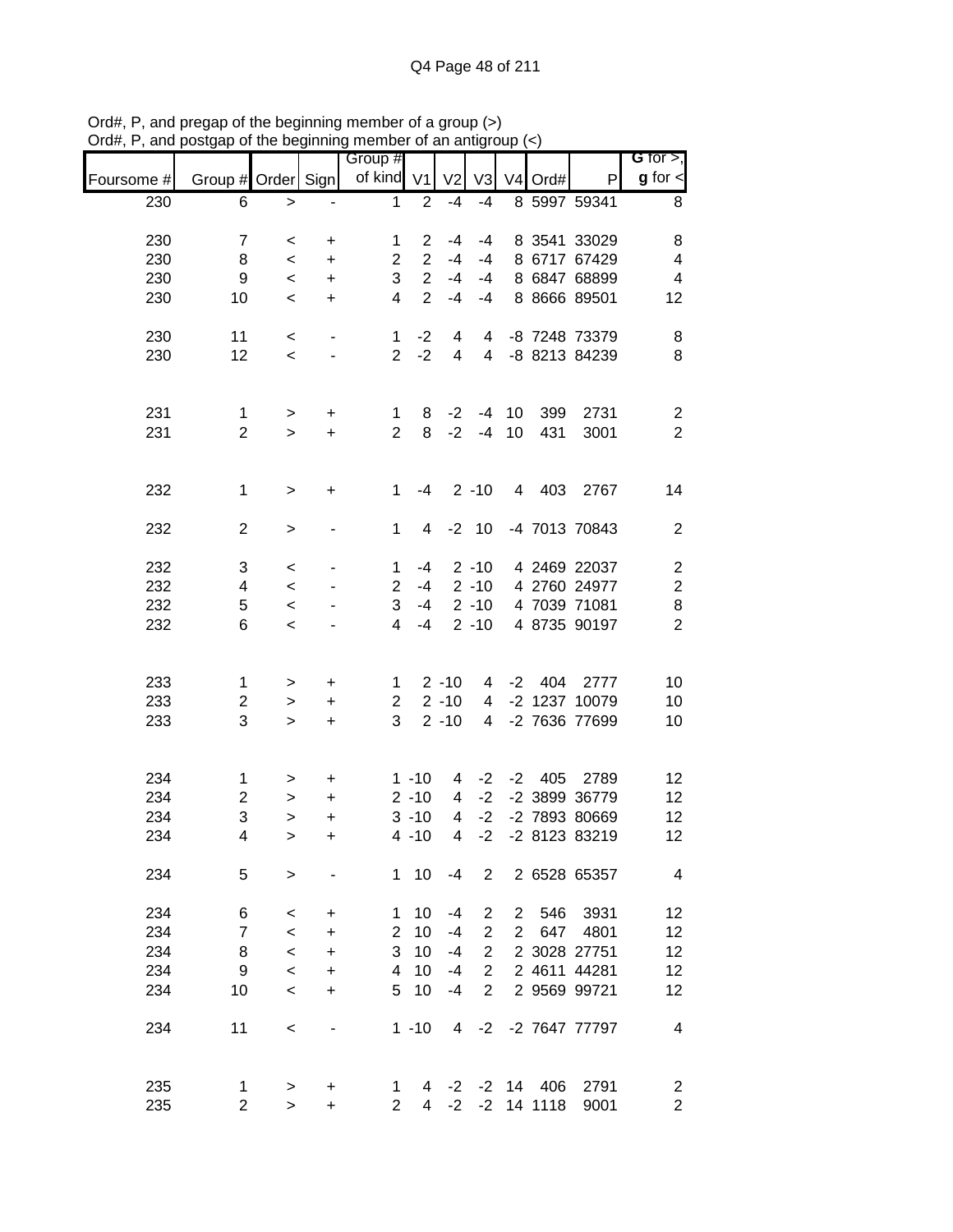|            |                    | <br>$\sim$   |                                  | Group #        |                |                     |                |            |                        | G for $>$ ,             |
|------------|--------------------|--------------|----------------------------------|----------------|----------------|---------------------|----------------|------------|------------------------|-------------------------|
| Foursome # | Group # Order Sign |              |                                  | of kind V1     |                | V <sub>2</sub>      | V <sub>3</sub> | V4 Ord#    | P                      | $g$ for $\mathbf{I}$    |
| 235        | 3                  | $\,$         | $\ddot{}$                        | 3              | 4              | $-2$                | $-2$           |            | 14 3900 36781          | $\overline{2}$          |
| 235        | 4                  | $\geq$       | $\ddot{}$                        | 4              | $\overline{4}$ | $-2$                | $-2$           |            | 14 8515 87683          | $\overline{\mathbf{4}}$ |
| 235        | 5                  | $\,<$        | $\ddot{}$                        | 1              | $-4$           | $\overline{2}$      |                |            | 2 -14 628 4649         | $\overline{c}$          |
| 235        | 6                  |              |                                  | $\overline{2}$ | $-4$           |                     |                |            | 2 2 -14 4057 38459     | $\sqrt{2}$              |
|            |                    | $\,<\,$      | $+$                              |                |                |                     |                |            |                        |                         |
| 235        | $\overline{7}$     | $\,<$        | $+$                              | 3              | $-4$           |                     |                |            | 2 2 -14 5895 58207     | $\overline{\mathbf{4}}$ |
| 236        | $\mathbf 1$        | $\,$         | $\ddot{}$                        |                |                | $1 \t14 \t-2 \t-10$ |                | 2 409      | 2803                   | $\mathbf{2}$            |
| 236        | $\overline{2}$     | $\,<$        | $\ddot{}$                        |                | $1 - 14$       |                     |                |            | 2 10 -2 7853 80207     | $\overline{2}$          |
| 237        | $\mathbf{1}$       | $\, >$       | $\ddot{}$                        | 1              |                | $-2 - 10$           | $\overline{2}$ |            | 2 410 2819             | 16                      |
| 237        | $\overline{2}$     |              | $\ddot{}$                        | $2^{\circ}$    |                | $-2 - 10$           | $\overline{2}$ |            | 2 1720 14699           | 16                      |
|            |                    | $\, > \,$    |                                  |                |                |                     | $\overline{2}$ |            |                        |                         |
| 237        | 3                  | $\, > \,$    | $\begin{array}{c} + \end{array}$ | 3 <sup>7</sup> |                | $-2 - 10$           |                |            | 2 4001 37831           | 18                      |
| 237        | 4                  | $\mathbf{L}$ | $\ddot{}$                        | 4              |                | $-2 - 10$           | $\overline{2}$ |            | 2 7420 75307           | 18                      |
| 237        | 5                  | $\geq$       | $\overline{\phantom{a}}$         | 1              |                | 2 <sub>10</sub>     | $-2$           |            | -2 5239 51199          | $\overline{2}$          |
| 237        | 6                  | $\,<$        |                                  | $1 \quad$      |                | $-2 - 10$           | $2^{\circ}$    |            | 2 7781 79397           | $\mathbf{2}$            |
| 238        | 1                  | $\,$         | $\ddot{}$                        |                | $1 - 10$       | $\overline{2}$      |                | $2 -2 411$ | 2833                   | 14                      |
| 238        | $\overline{c}$     | $\,$         | $\ddot{}$                        |                | $2 - 10$       | $\overline{2}$      | $\overline{2}$ |            | -2 1721 14713          | 14                      |
| 238        | 3                  | $\,>$        | $\ddot{}$                        |                | $3 - 10$       | $\overline{2}$      | $\overline{2}$ |            | -2 4002 37847          | 16                      |
| 238        | 4                  | $\geq$       | $\ddot{}$                        |                | $4 - 10$       | $\overline{2}$      | $\overline{2}$ |            | -2 7043 71143          | 14                      |
| 238        | 5                  | $\,<$        | $\ddot{}$                        |                | $1 10$         | $-2$                | $-2$           |            | 2 4195 39887           | 14                      |
| 238        | 6                  | $\,<\,$      | $\ddot{}$                        | $\overline{2}$ | 10             | $-2$                | $-2$           |            | 2 8235 84467           | 14                      |
| 238        | $\boldsymbol{7}$   | $\,<$        |                                  |                | $1 - 10$       | $\overline{2}$      | $\overline{2}$ |            | -2 1528 12821          | $\overline{2}$          |
| 238        | 8                  | $\prec$      |                                  |                | $2 - 10$       | $\overline{2}$      | $\overline{2}$ |            | -2 1817 15581          | $\overline{2}$          |
|            |                    |              |                                  |                |                |                     |                |            |                        |                         |
| 239        | 1                  | $\geq$       | $\ddot{}$                        | $1 \quad$      |                |                     |                |            | 2 -2 -2 14 413 2843    | 6                       |
| 239        | 2                  | $\,<\,$      | +                                | 1              | $-2$           | $2^{\circ}$         |                |            | 2 -14 2378 21157       | 6                       |
| 240        |                    |              |                                  |                |                |                     |                | 2 415      |                        |                         |
|            | $\mathbf 1$        | $\, > \,$    | +                                | $\mathbf{1}$   |                | $-2$ 14 $-10$       |                |            | 2857                   | 6                       |
| 240        | $\overline{2}$     | $\geq$       | $\ddot{}$                        | $\mathbf{2}$   | $-2$           |                     | $14 - 10$      |            | 2 5978 59119           | $6\phantom{1}6$         |
| 240        | $\mathbf{3}$       | $\geq$       | +                                | 3              |                | $-2$ 14 $-10$       |                |            | 2 7769 79279           | 6                       |
| 240        | 4                  | $\, > \,$    |                                  | 1.             |                |                     |                |            | 2 -14 10 -2 7852 80191 | 14                      |
| 240        | 5                  | $\,<\,$      | +                                | 1              |                |                     |                |            | 2 -14 10 -2 4516 43271 | 12                      |

Ord#, P, and pregap of the beginning member of a group (>) Ord#, P, and postgap of the beginning member of an antigroup (<)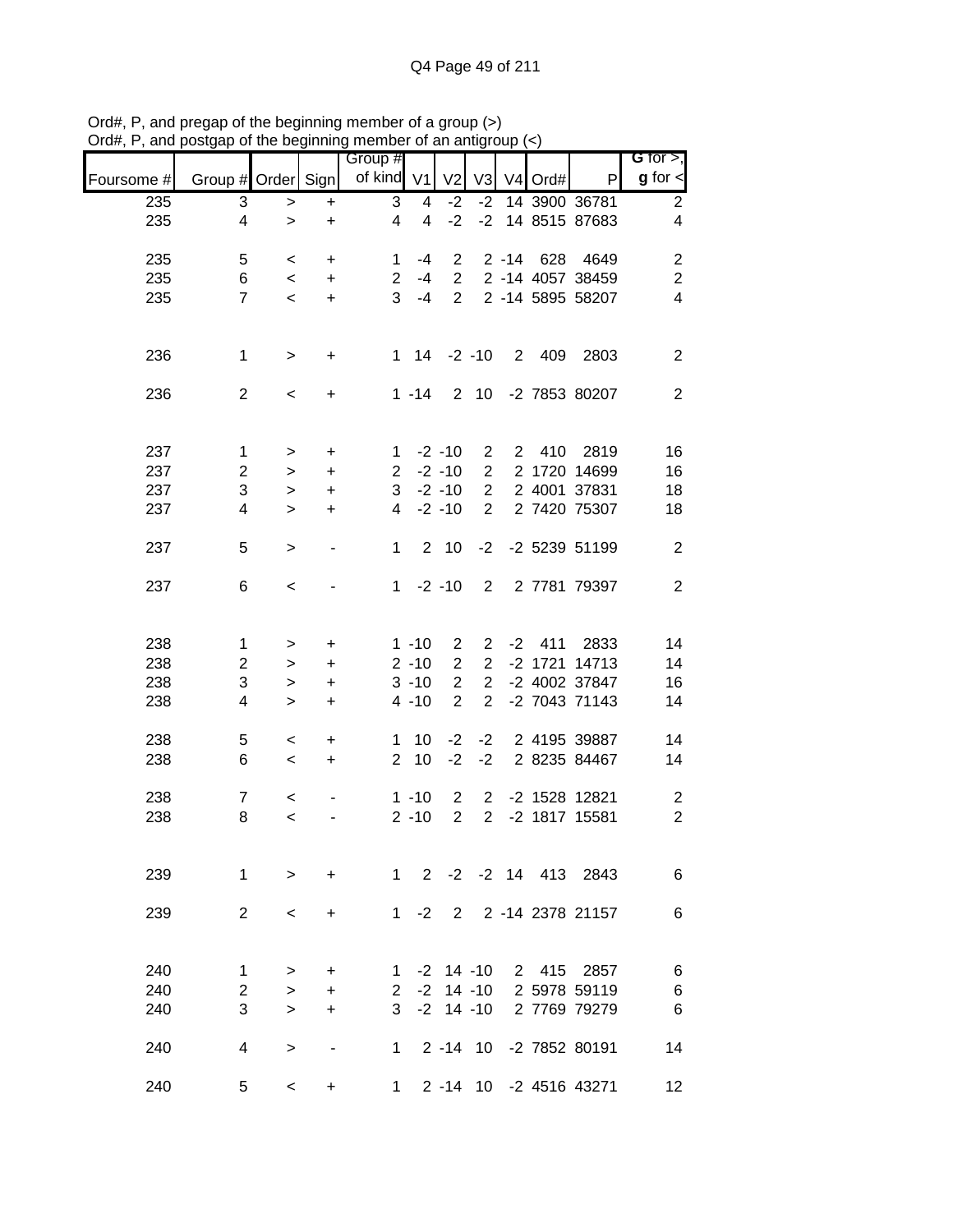|            |                         |           |                                  | Group #        |                |                |                |          |                     |                      | G for $>$ ,              |
|------------|-------------------------|-----------|----------------------------------|----------------|----------------|----------------|----------------|----------|---------------------|----------------------|--------------------------|
| Foursome # | Group # Order Sign      |           |                                  | of kind V1     |                | V <sub>2</sub> | V3             |          | V <sub>4</sub> Ord# | P                    | $g$ for $\lt$            |
| 240        | 6                       | $\,<$     |                                  | 1              | $-2$           |                | $14 - 10$      |          |                     | 2 4392 41999         | 14                       |
| 240        | $\overline{7}$          | $\prec$   |                                  | $\overline{2}$ | $-2$           |                | $14 - 10$      |          |                     | 2 7914 80849         | 14                       |
|            |                         |           |                                  |                |                |                |                |          |                     |                      |                          |
| 241        | 1                       | $\,$      | +                                |                | $1 14 - 10$    |                | $\overline{2}$ |          |                     | -4 416 2861          | $\overline{\mathcal{A}}$ |
|            |                         |           |                                  |                |                |                |                |          |                     |                      |                          |
| 241        | $\overline{2}$          | $\,<\,$   | +                                |                | $1 - 14$ 10    |                | $-2$           |          |                     | 4 1520 12739         | 4                        |
|            |                         |           |                                  |                |                |                |                |          |                     |                      |                          |
| 242        | 1                       | $\,>$     | $\ddot{}$                        | 1              | 0              | $\overline{2}$ | $\overline{2}$ |          | 2 420               | 2903                 | 6                        |
| 242        | $\overline{2}$          | $\geq$    | $\ddot{}$                        | $\overline{2}$ | $\mathbf 0$    | $\overline{2}$ | $\overline{2}$ |          |                     | 2 1596 13463         | 6                        |
| 242        | 3                       | $\,<\,$   |                                  | 1              | 0              | $\overline{2}$ | $\overline{2}$ |          |                     | 2 2255 19949         | 12                       |
|            |                         |           |                                  |                |                |                |                |          |                     |                      |                          |
| 243        | $\mathbf{1}$            | $\,$      | +                                | 1              | $\overline{2}$ | $\overline{2}$ |                |          | 2 -10 422           | 2917                 | 8                        |
| 243        | $\overline{2}$          | $\geq$    | +                                | $\overline{2}$ | $\overline{2}$ | $\overline{2}$ |                |          |                     | 2 -10 7777 79357     | 8                        |
| 243        | 3                       | $\,>$     |                                  | $\mathbf 1$    | $-2$           | $-2$           | $-2$           |          | 10 713              | 5407                 | 8                        |
| 243        | $\overline{4}$          | $\,$      |                                  | $\overline{2}$ | $-2$           | $-2$           | $-2$           |          |                     | 10 2183 19249        | 12                       |
| 243        | 5                       | $\geq$    |                                  | 3              | $-2$           | $-2$           | $-2$           |          |                     | 10 4863 47137        | $\,8\,$                  |
|            |                         |           |                                  |                |                |                |                |          |                     |                      |                          |
| 243        | 6                       | $\,<\,$   | +                                | 1              | $-2$           | $-2$           |                |          |                     | -2 10 5843 57689     | $\,8\,$                  |
| 243        | $\overline{7}$          | $\,<$     |                                  | 1              | $\overline{2}$ | $\overline{2}$ |                | $2 - 10$ | 661                 | 4943                 | 8                        |
|            |                         |           |                                  |                |                |                |                |          |                     |                      |                          |
| 244        | 1                       | $\, >$    | $\ddot{}$                        | $\mathbf{1}$   |                | $2 - 10$       | $\overline{2}$ | 0        | 424                 | 2939                 | 12                       |
|            |                         |           |                                  |                |                |                |                |          |                     |                      |                          |
| 244        | $\overline{2}$          | $\,<\,$   | +                                | 1              | $-2$           | 10             | $-2$           |          |                     | 0 2971 27091         | 12                       |
| 244        | 3                       | $\,<\,$   | +                                | $\overline{2}$ | $-2$           | 10             | $-2$           |          |                     | 0 8840 91411         | 12                       |
|            |                         |           |                                  |                |                |                |                |          |                     |                      |                          |
| 245        | $\mathbf 1$             | $\, > \,$ | +                                |                | $1 - 10$       | $\overline{2}$ | 0              |          | $-4$ 425            | 2953                 | 14                       |
| 245        | $\overline{\mathbf{c}}$ | >         | $\begin{array}{c} + \end{array}$ |                | $2 - 10$       | 2              | 0              |          |                     | -4 1428 11923        | 14                       |
| 245        | 3                       | $\, > \,$ | $\ddot{}$                        |                | $3 - 10$       | $\overline{2}$ | 0              |          |                     | -4 1701 14533        | 14                       |
| 245        | $\overline{\mathbf{4}}$ | $\,>$     | $\ddot{}$                        |                | $4 - 10$       | $\overline{2}$ | 0              |          |                     | -4 4348 41593        | 14                       |
| 245        | 5                       | $\geq$    | $\ddot{}$                        |                | $5 - 10$       | $\overline{2}$ | 0              |          |                     | -4 7994 81727        | 20                       |
| 245        | 6                       | $\,<$     | $\ddot{}$                        |                | $1 10$         | $-2$           | 0              |          |                     | 4 2970 27077         | 14                       |
| 245        | $\overline{7}$          | $\,<$     |                                  |                | $1 - 10$       | 2              | $\mathbf{0}$   |          |                     | -4 2104 18367        | $\overline{\mathbf{4}}$  |
|            |                         |           |                                  |                |                |                |                |          |                     |                      |                          |
| 246        | 1                       | $\,>$     | +                                | $\mathbf{1}$   |                |                |                |          | -2 -4 10 -10 432    | 3011                 | 10                       |
| 246        | $\overline{2}$          | $\geq$    | $\ddot{}$                        | $\overline{2}$ | $-2$           |                |                |          |                     | -4 10 -10 8377 86171 | 10                       |
| 246        | 3                       | $\,<$     | +                                | 1              | $2^{\circ}$    |                |                |          |                     | 4 -10 10 6093 60397  | 16                       |

Ord#, P, and pregap of the beginning member of a group (>) Ord#, P, and postgap of the beginning member of an antigroup (<)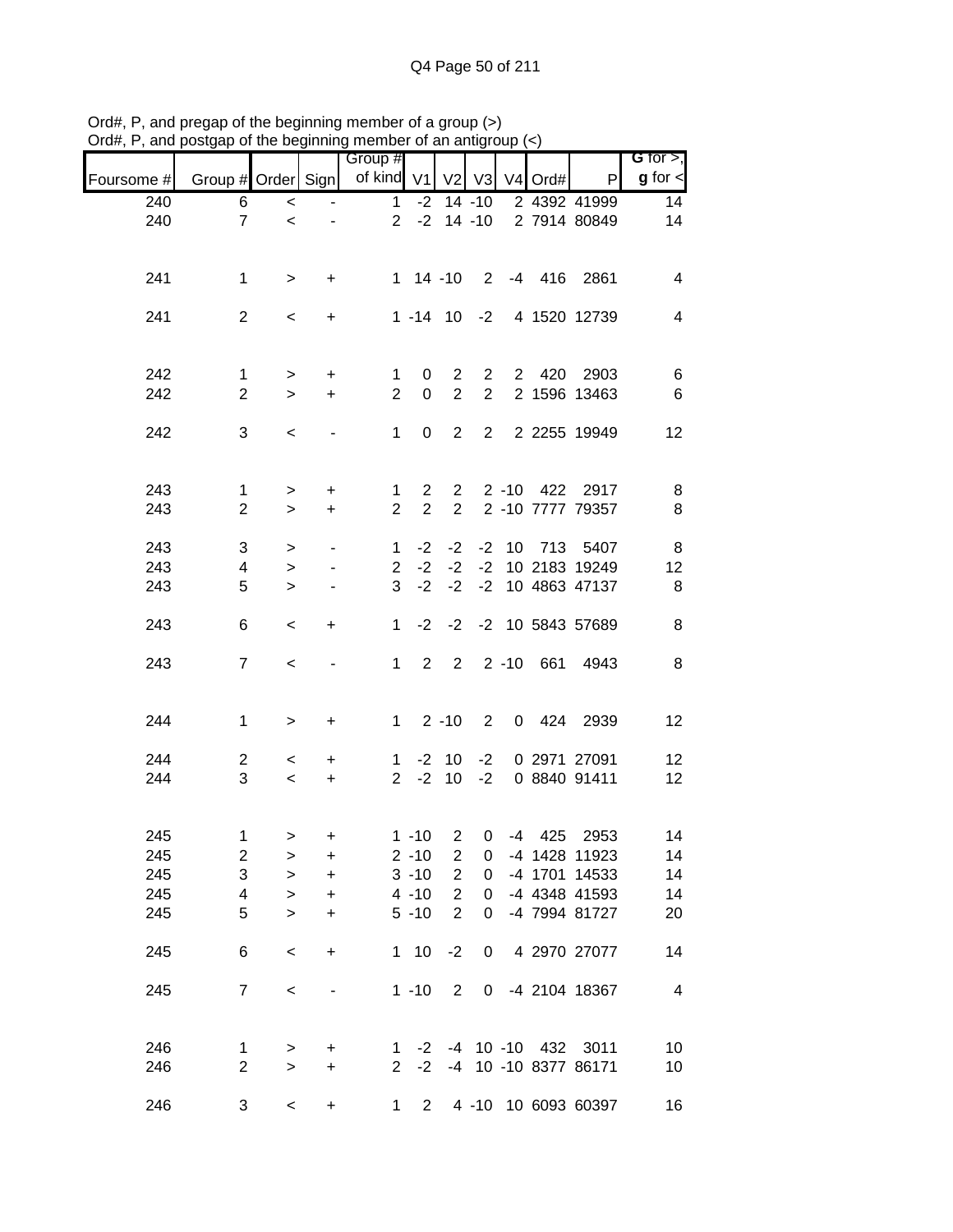|            |                    |                     |                | Group #                  |                |                |                |      |        |                         | G for $>$ ,             |
|------------|--------------------|---------------------|----------------|--------------------------|----------------|----------------|----------------|------|--------|-------------------------|-------------------------|
| Foursome # | Group # Order Sign |                     |                | of kind V1 V2 V3 V4 Ord# |                |                |                |      |        | $\mathsf{P}$            | $g$ for $\lt$           |
|            |                    |                     |                |                          |                |                |                |      |        |                         |                         |
| 247        | 1                  |                     |                |                          |                | $1 10 - 10$    |                |      |        | 4 434 3023              | $\overline{\mathbf{4}}$ |
| 247        | $\overline{2}$     | $\, > \,$<br>$\geq$ | +<br>$\ddot{}$ |                          | $2 10 - 10$    |                | $4 \quad$<br>4 |      |        | 4 2861 26003            | 4                       |
|            |                    |                     |                |                          |                |                |                |      |        |                         |                         |
|            |                    |                     |                |                          |                |                |                |      |        |                         |                         |
| 248        | $\mathbf 1$        | $\,>$               | $\ddot{}$      |                          | $1 - 10$       | 4              | $\overline{4}$ |      |        | -6 435 3037             | 14                      |
| 248        | $\overline{2}$     | $\geq$              | $\ddot{}$      |                          | $2 - 10$       | $\overline{4}$ |                |      |        | 4 -6 1296 10627         | 14                      |
|            |                    |                     |                |                          |                |                |                |      |        |                         |                         |
| 249        | $\mathbf 1$        | $\, > \,$           | $\ddot{}$      | 1                        | $\overline{4}$ | $\overline{4}$ | -6             |      |        | 6 436 3041              | $\overline{4}$          |
|            |                    |                     |                |                          |                |                |                |      |        |                         |                         |
| 249        | $\overline{2}$     | $\,<\,$             | $\ddot{}$      | $\mathbf 1$              | $-4$           | $-4$           | 6              |      |        | -6 8161 83617           | 4                       |
|            |                    |                     |                |                          |                |                |                |      |        |                         |                         |
| 250        | $\mathbf 1$        | $\, > \,$           | +              | $\mathbf{1}$             | -6             | 6              | -8             |      |        | 2 438 3061              | 12                      |
|            |                    |                     |                |                          |                |                |                |      |        |                         |                         |
| 250        | $\overline{2}$     | $\,<\,$             | +              | $\mathbf{1}$             | 6              | -6             |                |      |        | 8 -2 8256 84719         | 12                      |
|            |                    |                     |                |                          |                |                |                |      |        |                         |                         |
| 251        | 1                  | $\, > \,$           | $\ddot{}$      | 1                        | -8             |                |                |      |        | 2 14 -10 440 3079       | 12                      |
| 251        | $\overline{2}$     | $\,>$               | $\ddot{}$      | $\overline{2}$           | -8             | $\mathbf{2}$   |                |      |        | 14 -10 2350 20897       | 10                      |
| 251        | 3                  | $\geq$              | $\ddot{}$      | 3                        | -8             | $\overline{2}$ |                |      |        | 14 -10 6619 66373       | 12                      |
| 251        | 4                  | $\,<$               | $\ddot{}$      | 1                        | 8              |                |                |      |        | -2 -14 10 847 6553      | 10                      |
|            |                    |                     |                |                          |                |                |                |      |        |                         |                         |
|            |                    |                     |                |                          |                |                |                |      |        |                         |                         |
| 252        | 1                  | $\, > \,$           | +              | 1.                       |                |                |                |      |        | -8 14 10 -22 444 3119   | 10                      |
| 252        | $\mathbf{2}$       |                     |                | 1                        |                |                |                |      |        | 8 -14 -10 22 9154 94951 | 10                      |
|            |                    | $\,<\,$             | +              |                          |                |                |                |      |        |                         |                         |
|            |                    |                     |                |                          |                |                |                |      |        |                         |                         |
| 253        | 1                  | >                   | +              |                          | $1 - 22$       | $-2$           | 10             | -6   | 447    | 3163                    | 26                      |
| 253        | $\overline{2}$     | $\, > \,$           | +              |                          | $2 - 22$       | $-2$           | 10             |      |        | -6 5111 49783           | 26                      |
|            |                    |                     |                |                          |                |                |                |      |        |                         |                         |
| 254        | 1                  | $\, > \,$           | +              | 1                        | $-2$           | 10             | -6             |      | -2 448 | 3167                    | 4                       |
| 254        | $\overline{2}$     | $\geq$              | +              | $\overline{2}$           | $-2$           | 10             | -6             | $-2$ | 715    | 5417                    | 4                       |
| 254        | 3                  | $\geq$              | $\ddot{}$      | 3                        | $-2$           | 10             | -6             |      |        | -2 1825 15647           | 4                       |
| 254        | 4                  | $\geq$              | $\ddot{}$      | 4                        | $-2$           | 10             | -6             |      |        | -2 5112 49787           | 4                       |
|            |                    |                     |                |                          |                |                |                |      |        |                         |                         |
| 254        | 5                  | $\,<\,$             | $\ddot{}$      | 1                        |                | $2 - 10$       | 6              |      |        | 2 3467 32323            | 4                       |
| 254        | 6                  | $\prec$             | +              | $\overline{2}$           |                | $2 - 10$       | 6              |      |        | 2 7591 77263            | 4                       |
|            |                    |                     |                |                          |                |                |                |      |        |                         |                         |
| 255        | 1                  | >                   | $\ddot{}$      | 1.                       | 10             | -6             | $-2$           | 8    | 449    | 3169                    | $\overline{\mathbf{c}}$ |
| 255        | $\overline{2}$     | >                   | +              | 2                        | 10             | -6             | $-2$           |      | 8 1205 | 9769                    | $\overline{\mathbf{c}}$ |
| 255        | 3                  | $\geq$              | +              | 3                        | 10             |                | $-6 -2$        |      |        | 8 5113 49789            | $\overline{2}$          |

Ord#, P, and pregap of the beginning member of a group (>) Ord#, P, and postgap of the beginning member of an antigroup (<)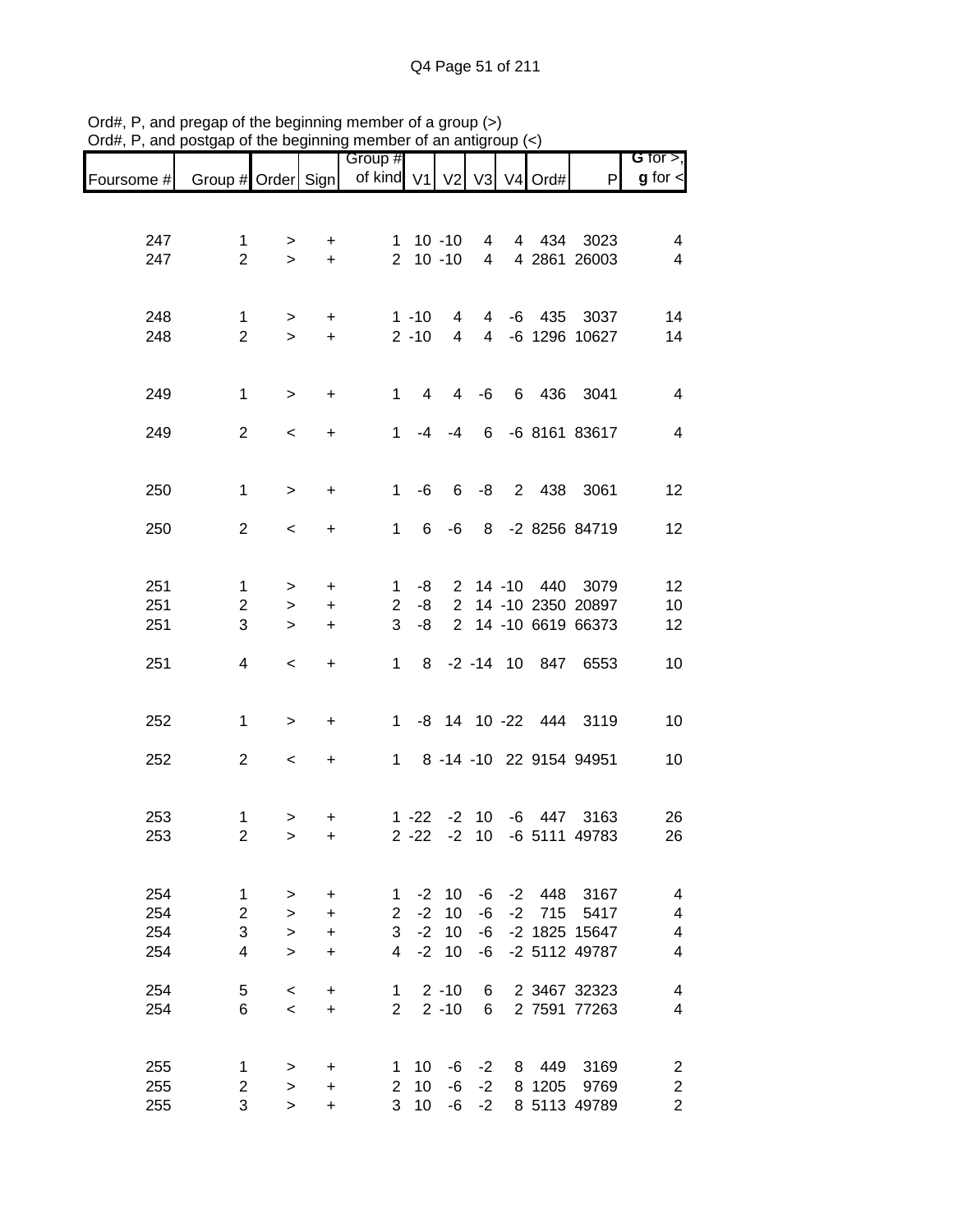| unu p      |                         |           |           | $\frac{1}{2}$ or the beginning member of an antigroup $\langle \cdot \rangle$ |                |                |                |                   |                           |                              |
|------------|-------------------------|-----------|-----------|-------------------------------------------------------------------------------|----------------|----------------|----------------|-------------------|---------------------------|------------------------------|
| Foursome # | Group # Order Sign      |           |           | Group #<br>of kind V1                                                         |                | V <sub>2</sub> | V <sub>3</sub> | V4 Ord#           | $\mathsf{P}$              | G for $>$ ,<br>$g$ for $\lt$ |
| 255        | 4                       | $\geq$    | $+$       | $\overline{4}$                                                                | 10             | $-6$           | $-2$           |                   | 8 9095 94309              | $\overline{2}$               |
|            |                         |           |           |                                                                               |                |                |                |                   |                           |                              |
| 256        | 1                       | $\, >$    | +         | 1                                                                             | -6             | $-2$           | 8              | -6 450            | 3181                      | 12                           |
| 256        | $\overline{2}$          | $\geq$    | $\ddot{}$ | $\overline{2}$                                                                | $-6$           | $-2$           | 8              |                   | -6 9096 94321             | 12                           |
|            |                         |           |           |                                                                               |                |                |                |                   |                           |                              |
| 256        | 3                       | $\,<$     | $\ddot{}$ | 1                                                                             | 6              | $\overline{2}$ | -8             | 6 1142            | 9209                      | 12                           |
| 256        | 4                       | $\,<$     | $\ddot{}$ | $\overline{2}$                                                                | 6              | 2              | -8             | 6 1214            | 9839                      | 12                           |
|            |                         |           |           |                                                                               |                |                |                |                   |                           |                              |
| 257        | $\mathbf{1}$            | >         | $\ddot{}$ | 1                                                                             | 8              | -6             | $2^{\circ}$    |                   | -4 452 3191               | $\overline{4}$               |
| 257        | $\overline{\mathbf{c}}$ | $\,$      | $\ddot{}$ | $\overline{2}$                                                                | 8              | $-6$           | $\overline{2}$ |                   | -4 2434 21683             | 10                           |
| 257        | 3                       | $\,>$     | $\ddot{}$ | 3                                                                             | $\, 8$         | $-6$           | $\overline{2}$ |                   | -4 3118 28631             | $\overline{\mathcal{L}}$     |
| 257        | $\overline{\mathbf{4}}$ | $\geq$    | $\ddot{}$ | $\overline{\mathbf{4}}$                                                       | $\,8\,$        | $-6$           | 2 <sup>1</sup> |                   | -4 4942 47951             | $\overline{4}$               |
| 257        | 5                       | $\geq$    | $\ddot{}$ | 5                                                                             | 8              | -6             | $\overline{2}$ |                   | -4 5876 58031             | $\overline{4}$               |
|            |                         |           |           |                                                                               |                |                |                |                   |                           |                              |
| 257        | 6                       | $\,<\,$   | +         | 1                                                                             | -8             | 6              | $-2$           |                   | 4 8115 83089              | $\overline{\mathcal{A}}$     |
|            |                         |           |           |                                                                               |                |                |                |                   |                           |                              |
| 258        | 1                       | $\, >$    | +         | 1                                                                             | $-6$           | $\mathbf{2}$   | -4             |                   | 4 453 3203                | 12                           |
| 258        | $\overline{c}$          | >         |           | 1                                                                             | 6              | $-2$           | $\overline{4}$ |                   | -4 4492 42967             | $\,6$                        |
| 258        | 3                       | $\geq$    |           | $\overline{2}$                                                                | 6              | $-2$           | $\overline{4}$ |                   | -4 6755 67807             | $\,6$                        |
|            |                         |           |           |                                                                               |                |                |                |                   |                           |                              |
| 259        | 1                       | $\,$      | +         | 1                                                                             | $\overline{2}$ | -4             |                |                   | 4 14 454 3209             | 6                            |
| 259        | $\overline{2}$          | $\geq$    | $\ddot{}$ | $\overline{2}$                                                                | $\overline{2}$ | $-4$           |                |                   | 4 14 6961 70229           | $\,6$                        |
|            |                         |           |           |                                                                               |                |                |                |                   |                           |                              |
| 259        | 3                       | $\,<$     | +         | $\mathbf{1}$                                                                  | $-2$           | 4              |                |                   | -4 -14 8516 87691         | 6                            |
| 259        | $\overline{\mathbf{4}}$ | $\,<$     | $+$       | $\overline{2}$                                                                | $-2$           | 4              |                |                   | -4 -14 9554 99571         | $\,6$                        |
|            |                         |           |           |                                                                               |                |                |                |                   |                           |                              |
| 260        | 1                       | $\, >$    | +         | 1.                                                                            | $-4$           |                |                |                   | 4 14 -20 455 3217         | 8                            |
| 260        | $\overline{c}$          | $\,$      | +         | $\overline{\mathbf{c}}$                                                       | $-4$           | 4              |                |                   | 14 -20 3387 31477         | 8                            |
|            |                         |           |           |                                                                               |                |                |                |                   |                           |                              |
| 260        | 3                       | $\prec$   | $+$       |                                                                               |                |                |                |                   | 1 4 -4 -14 20 9553 99563  | 8                            |
|            |                         |           |           |                                                                               |                |                |                |                   |                           |                              |
| 261        | 1                       | $\, > \,$ | $\ddot{}$ | 1.                                                                            |                | 4 14 -20       |                |                   | 2 456 3221                | 4                            |
| 261        | $\overline{2}$          | $\geq$    | $\ddot{}$ | $\overline{2}$                                                                |                | 4 14 -20       |                |                   | 2 3388 31481              | 4                            |
|            |                         |           |           |                                                                               |                |                |                |                   |                           |                              |
| 261        | 3                       | $\,<\,$   | $\ddot{}$ |                                                                               |                |                |                |                   | 1 -4 -14 20 -2 9552 99559 | $\overline{4}$               |
|            |                         |           |           |                                                                               |                |                |                |                   |                           |                              |
| 262        | $\mathbf 1$             | $\, > \,$ | $\ddot{}$ |                                                                               |                |                |                |                   | 1 14 -20 2 -2 457 3229    | 8                            |
|            |                         |           |           |                                                                               |                |                |                |                   |                           |                              |
| 262        | 2                       | $\,<\,$   | $\ddot{}$ |                                                                               |                |                |                | 1 -14 20 -2 2 488 | 3491                      | 8                            |

Ord#, P, and pregap of the beginning member of a group (>) Ord#, P, and postgap of the beginning member of an antigroup (<)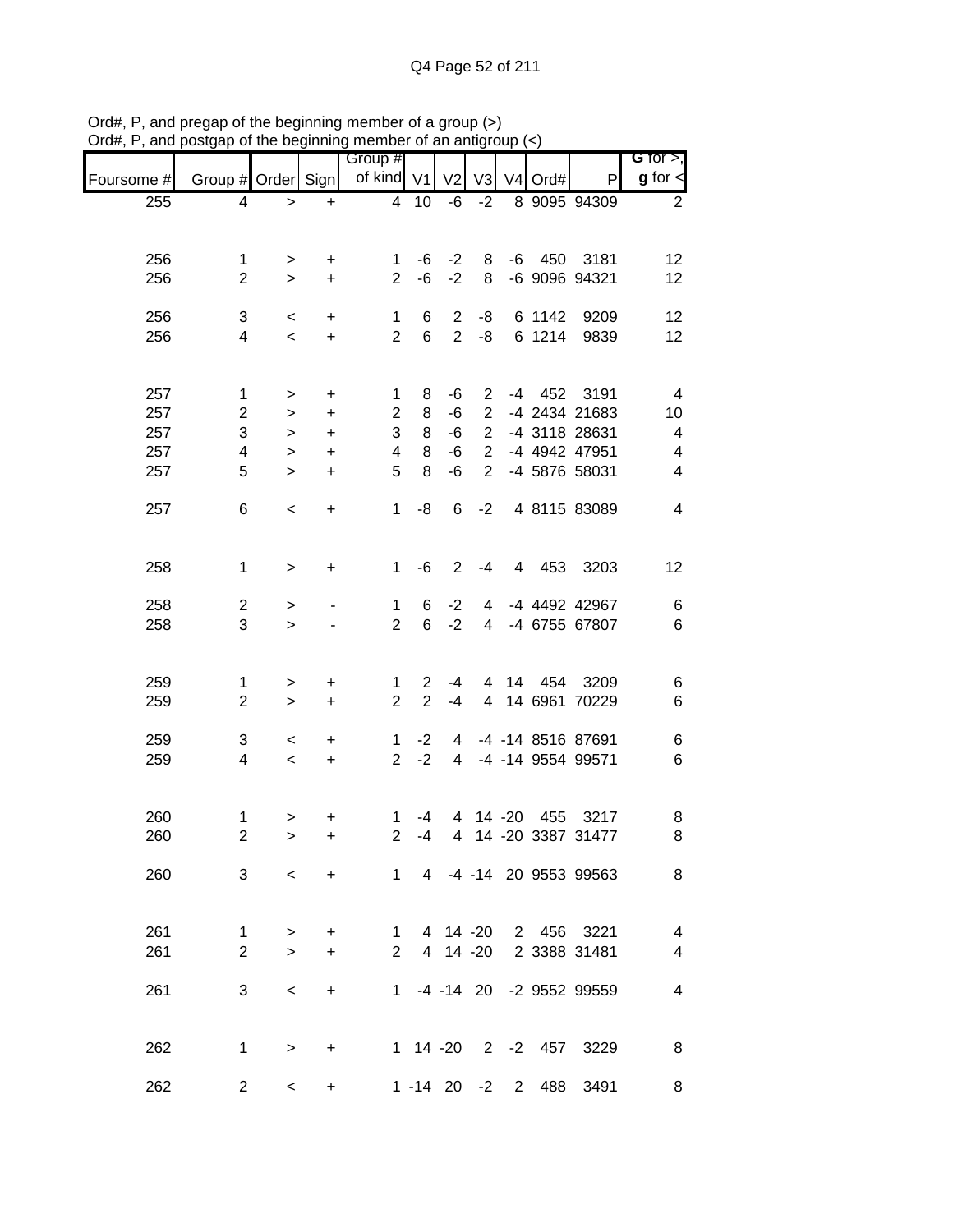|            |                     |           |           | Group #              |                      |                                  |                         |                |         |                           | <b>G</b> for $>$ ,      |
|------------|---------------------|-----------|-----------|----------------------|----------------------|----------------------------------|-------------------------|----------------|---------|---------------------------|-------------------------|
| Foursome # | Group # Order Sign  |           |           | of kind V1           |                      | V <sub>2</sub>                   | V <sub>3</sub>          |                | V4 Ord# | P                         | $g$ for $\lt$           |
|            |                     |           |           |                      |                      |                                  |                         |                |         |                           |                         |
| 263        | 1                   | >         | $\ddot{}$ |                      | $1 - 20$             | $\overline{c}$<br>$\overline{2}$ | $-2$<br>$-2$            | 10             | 458     | 3251                      | 22                      |
| 263        | $\overline{2}$<br>3 | $\, > \,$ | $\ddot{}$ |                      | $2 - 20$<br>$3 - 20$ | $\overline{2}$                   | $-2$                    |                |         | 10 3410 31721             | 22                      |
| 263        |                     | $\geq$    | $\ddot{}$ |                      |                      |                                  |                         |                |         | 10 6696 67211             | 22                      |
|            |                     |           |           |                      |                      |                                  |                         |                |         |                           |                         |
| 264<br>264 | 1<br>$\overline{2}$ | >         | +         | 1.<br>$\overline{2}$ | $-2$<br>$-2$         | 10<br>10                         |                         | $16 - 26$      | 460     | 3257<br>16 -26 3578 33409 | 4<br>6                  |
|            |                     | $\geq$    | $\ddot{}$ |                      |                      |                                  |                         |                |         |                           |                         |
| 265        | 1                   | $\,$      | +         | 1                    | 10                   |                                  | $16 - 26$               | 4              | 461     | 3259                      | $\overline{c}$          |
| 265        | $\overline{2}$      | $\, > \,$ | $\ddot{}$ | $\overline{2}$       | 10                   |                                  | $16 - 26$               |                |         | 4 3579 33413              | 4                       |
|            |                     |           |           |                      |                      |                                  |                         |                |         |                           |                         |
| 266        | $\mathbf{1}$        | >         | $\ddot{}$ | 1                    | 4                    | 0                                | 0                       | $-2$           | 464     | 3301                      | $\overline{\mathbf{c}}$ |
| 266        | $\overline{c}$      | >         | $\ddot{}$ | $\overline{2}$       | 4                    | 0                                | 0                       |                |         | -2 3253 30091             | $\overline{\mathbf{c}}$ |
| 266        | 3                   | >         | $\ddot{}$ | 3                    | 4                    | 0                                | 0                       |                |         | -2 5463 53611             | $\overline{\mathbf{c}}$ |
| 266        | 4                   | >         | $\ddot{}$ | 4                    | 4                    | 0                                | 0                       |                |         | -2 7064 71341             | $\overline{c}$          |
| 266        | 5                   | >         | $\ddot{}$ | 5                    | 4                    | 0                                | 0                       |                |         | -2 7620 77551             | $\overline{c}$          |
| 266        | 6                   | $\geq$    | $\ddot{}$ | 6                    | 4                    | 0                                | 0                       |                |         | -2 7918 80911             | $\overline{2}$          |
| 266        | $\overline{7}$      | >         |           | 1                    | $-4$                 | 0                                | 0                       | $\overline{2}$ | 821     | 6311                      | 10                      |
| 266        | 8                   | >         |           | $\boldsymbol{2}$     | $-4$                 | 0                                | 0                       |                |         | 2 1594 13451              | 10                      |
| 266        | 9                   | >         |           | 3                    | $-4$                 | 0                                | 0                       |                |         | 2 8229 84431              | 10                      |
| 266        | 10                  | <         | +         | 1                    | $-4$                 | 0                                | 0                       |                |         | 2 2012 17489              | $\overline{2}$          |
| 266        | 11                  | $\,<$     |           | 1                    | 4                    | 0                                | 0                       |                |         | -2 8148 83449             | 10                      |
|            |                     |           |           |                      |                      |                                  |                         |                |         |                           |                         |
| 267        | 1                   | >         | +         | 1                    | 0                    | 0                                | $-2$                    | $\overline{2}$ | 465     | 3307                      | 6                       |
| 267        | $\overline{c}$      | >         | +         | $\overline{c}$       | $\boldsymbol{0}$     | 0                                | $-2$                    |                |         | 2 3254 30097              | 6                       |
| 267        | 3                   | >         | +         | 3                    | $\mathbf 0$          | 0                                | $-2$                    |                |         | 2 5464 53617              | 6                       |
| 267        | 4                   | >         |           | 1                    | $\boldsymbol{0}$     | $\pmb{0}$                        | $\overline{\mathbf{c}}$ | $-2$           | 710     | 5387                      | 6                       |
| 267        | 5                   | $\geq$    |           | $\mathbf 2$          | $\boldsymbol{0}$     | 0                                | $\overline{2}$          | $-2$           | 822     | 6317                      | 6                       |
| 267        | $\,6$               | $\geq$    |           | 3                    | $\boldsymbol{0}$     | 0                                | $\overline{2}$          |                |         | -2 1843 15797             | 6                       |
| 267        | $\overline{7}$      | $\geq$    |           | $\overline{4}$       | $\mathbf 0$          | 0                                | $\overline{2}$          |                |         | -2 8230 84437             | 6                       |
| 267        | 8                   | $\,<$     | +         | 1                    | 0                    | 0                                | $\overline{2}$          |                |         | -2 1728 14753             | 6                       |
| 267        | 9                   | $\prec$   | $\ddot{}$ | $\overline{c}$       | 0                    | 0                                | $\overline{2}$          |                |         | -2 7730 78803             | 6                       |
| 267        | 10                  | $\,<\,$   |           | 1                    | 0                    | 0                                | $-2$                    |                |         | 2 8147 83443              | 6                       |
|            |                     |           |           |                      |                      |                                  |                         |                |         |                           |                         |
| 268        | 1                   | $\,$      | +         | 1                    | 0                    | $-2$                             | $\overline{2}$          | -4             | 466     | 3313                      | 6                       |
| 268        | $\overline{c}$      | $\geq$    | $\ddot{}$ | $\overline{2}$       | 0                    | $-2$                             | $\overline{2}$          | $-4$           | 668     | 4993                      | 6                       |

Ord#, P, and pregap of the beginning member of a group (>) Ord#, P, and postgap of the beginning member of an antigroup (<)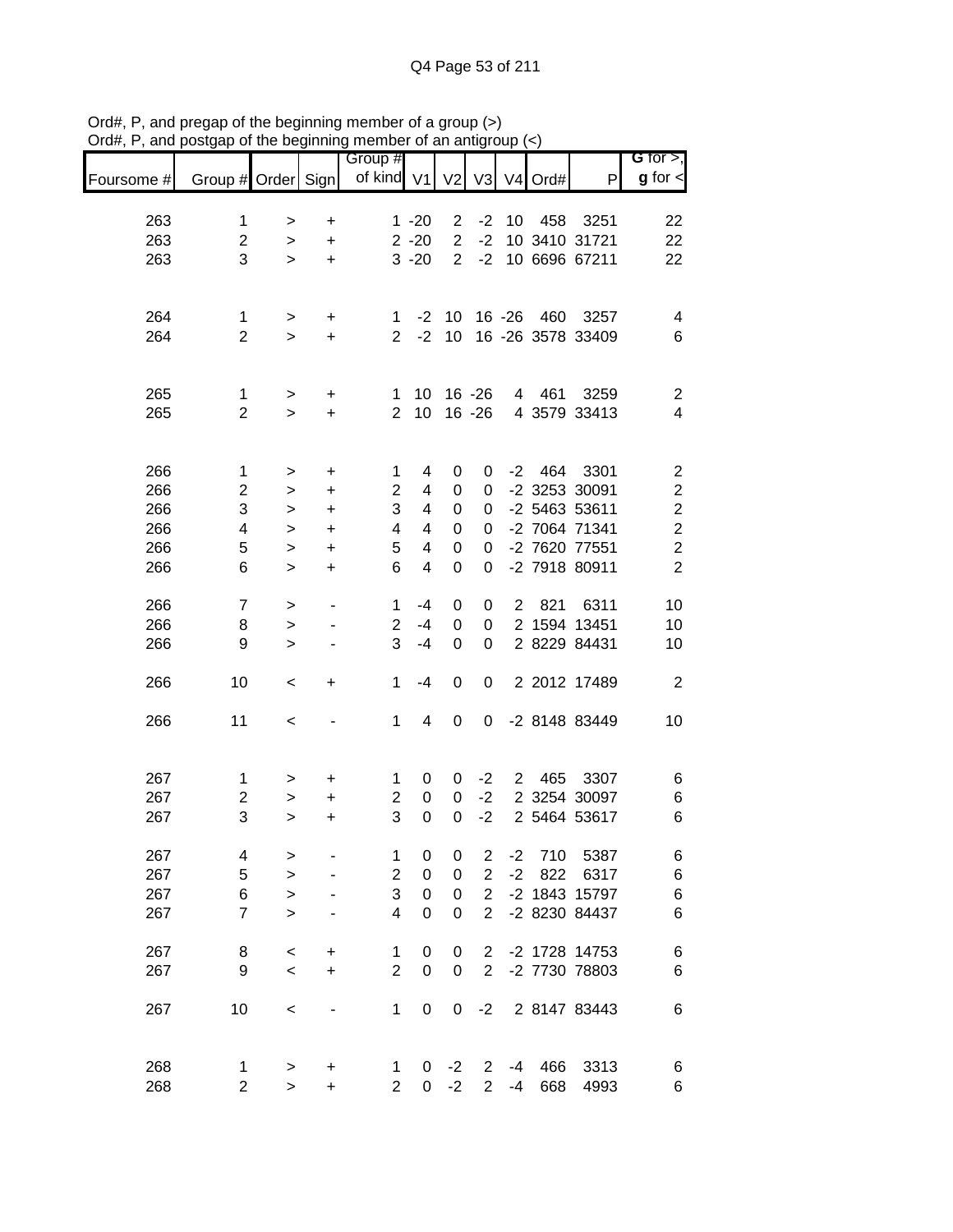|            |                    |           |           | 11101110<br>Group #     |                  |                |                |    |           |                  | G for $>$ ,             |
|------------|--------------------|-----------|-----------|-------------------------|------------------|----------------|----------------|----|-----------|------------------|-------------------------|
| Foursome # | Group # Order Sign |           |           | of kind V1              |                  | V <sub>2</sub> | V3             |    | V4 Ord#   | P                | $g$ for $\lt$           |
| 268        | 3                  | $\,$      |           | $\mathbf 1$             | 0                | $\overline{2}$ | $-2$           | 4  | 823       | 6323             | 6                       |
| 268        | 4                  | $\, > \,$ |           | $\overline{\mathbf{c}}$ | 0                | $\sqrt{2}$     | $-2$           |    |           | 4 1492 12497     | 6                       |
| 268        | 5                  | >         |           | 3                       | 0                | $\overline{2}$ | $-2$           |    |           | 4 3703 34673     | 6                       |
| 268        | 6                  | >         |           | 4                       | 0                | $\overline{2}$ | $-2$           |    |           | 4 6109 60617     | 6                       |
| 268        | $\overline{7}$     | $\,>$     |           | 5                       | 0                | $\overline{2}$ | $-2$           |    |           | 4 6201 61637     | $\,$ 6 $\,$             |
| 268        | 8                  | $\, > \,$ |           | 6                       | $\mathbf 0$      | $\overline{2}$ | $-2$           |    |           | 4 8990 93083     | 6                       |
| 268        | 9                  |           |           |                         |                  | $\mathbf{2}$   | $-2$           | 4  | 897       | 6977             |                         |
| 268        | 10                 | $\,<$     | $\ddot{}$ | 1<br>$\overline{2}$     | 0<br>$\mathbf 0$ | $\overline{2}$ | $-2$           |    |           | 4 7729 78797     | 6<br>6                  |
|            |                    | $\,<$     | $\ddot{}$ |                         |                  |                |                |    |           |                  |                         |
| 268        | 11                 | $\,<$     |           | $\mathbf{1}$            | 0                | $-2$           | 2              |    |           | -4 8146 83437    | 6                       |
| 268        | 12                 | $\,<$     |           | $\overline{2}$          | 0                | $-2$           | $\overline{2}$ |    |           | -4 9457 98473    | 6                       |
|            |                    |           |           |                         |                  |                |                |    |           |                  |                         |
| 269        | $\mathbf 1$        | >         | $\ddot{}$ | 1                       | $-2$             | $\overline{2}$ | $-4$           | 10 | 467       | 3319             | 6                       |
| 269        | $\overline{c}$     | >         | +         | 2                       | $-2$             | $\sqrt{2}$     | $-4$           |    | 10 1187   | 9619             | $\,6$                   |
| 269        | 3                  | $\,>$     | +         | 3                       | $-2$             | $\overline{2}$ | $-4$           |    |           | 10 3177 29221    | 12                      |
| 269        | 4                  | $\, > \,$ | +         | 4                       | $-2$             | $\overline{2}$ | $-4$           |    |           | 10 3915 36919    | $\,6$                   |
| 269        | 5                  | $\,<$     | $\ddot{}$ | $\mathbf{1}$            | $\overline{2}$   | $-2$           |                |    |           | 4 -10 3036 27803 | 6                       |
|            |                    |           |           |                         |                  |                |                |    |           |                  |                         |
|            |                    |           |           |                         |                  |                |                |    |           |                  |                         |
| 270        | 1                  | >         | +         | 1                       | $\overline{2}$   | $-4$           | 10             | -8 | 468       | 3323             | 4                       |
| 270        | $\overline{c}$     | >         | +         | 2                       | $\overline{2}$   | $-4$           | 10             | -8 | 544       | 3923             | 4                       |
| 270        | 3                  | $\,$      | +         | 3                       | $\overline{2}$   | $-4$           | 10             | -8 | 645       | 4793             | 4                       |
| 270        | 4                  | $\geq$    | +         | 4                       | $\overline{2}$   | $-4$           | 10             |    | $-8$ 1053 | 8423             | 4                       |
| 270        | 5                  | $\, > \,$ | $\ddot{}$ | 5                       | $\overline{2}$   | $-4$           | 10             |    |           | -8 3026 27743    | 4                       |
| 270        | 6                  | $\geq$    | $\ddot{}$ | 6                       | $\overline{2}$   | $-4$           | 10             |    |           | -8 3916 36923    | $\overline{\mathbf{4}}$ |
| 270        | $\overline{7}$     | >         |           | 1                       | $-2$             |                | $4 - 10$       |    |           | 8 7645 77773     | 12                      |
|            |                    |           |           |                         |                  |                |                |    |           |                  |                         |
| 270        | 8                  | $\,<$     | +         | 1                       | $-2$             |                | $4 - 10$       | 8  | 731       | 5527             | 4                       |
| 270        | 9                  | $\,<$     | +         | $\overline{c}$          | $-2$             |                | $4 - 10$       |    |           | 8 3117 28627     | 4                       |
| 270        | 10                 | $\prec$   | +         | 3                       | $-2$             |                | $4 - 10$       |    |           | 8 8125 83227     | 4                       |
|            |                    |           |           |                         |                  |                |                |    |           |                  |                         |
| 271        | 1                  | >         | +         | 1                       | -8               |                | $8 - 10$       | 8  | 471       | 3343             | 12                      |
| 271        | $\overline{c}$     | >         | +         | $\overline{2}$          | -8               |                | $8 - 10$       |    |           | 8 3683 34483     | 12                      |
| 271        | 3                  | $\geq$    | $\ddot{}$ | 3                       | -8               |                | $8 - 10$       |    |           | 8 5225 51043     | 12                      |
| 271        | 4                  | >         |           | 1                       | 8                | -8             | 10             | -8 | 958       | 7549             | $\overline{\mathbf{c}}$ |
| 271        | 5                  | $\geq$    |           | $\overline{2}$          | 8                | -8             | 10             |    |           | -8 1340 11059    | $\overline{c}$          |
| 271        | 6                  | $\geq$    |           | 3                       | 8                | -8             | 10             |    |           | -8 2570 23029    | $\overline{\mathbf{c}}$ |
| 271        | $\overline{7}$     | $\geq$    |           | 4                       | 8                | -8             | 10             |    |           | -8 3597 33589    | $\overline{c}$          |
| 271        | 8                  | $\geq$    |           | 5                       | 8                | -8             | 10             |    |           | -8 6135 60889    | $\overline{2}$          |
|            |                    |           |           |                         |                  |                |                |    |           |                  |                         |
| 271        | 9                  | $\,<\,$   | +         | 1                       | 8                | -8             | 10             |    |           | -8 6691 67157    | 12                      |

Ord#, P, and pregap of the beginning member of a group (>) Ord#, P, and postgap of the beginning member of an antigroup (<)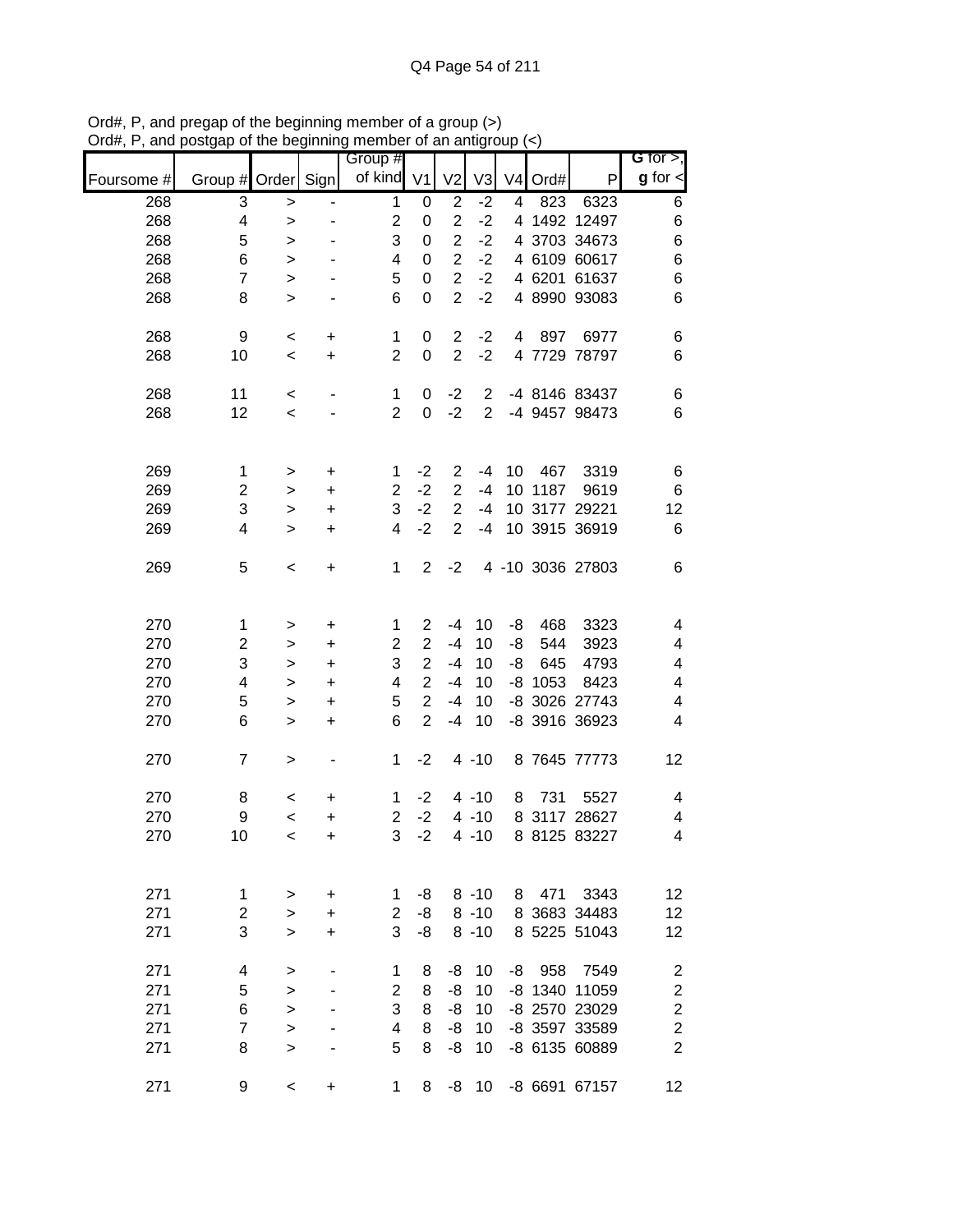|            |                    |                  |           | Group #        |                           |                |                      |      |                   |                              | $G$ for $>$ ,                             |
|------------|--------------------|------------------|-----------|----------------|---------------------------|----------------|----------------------|------|-------------------|------------------------------|-------------------------------------------|
| Foursome # | Group # Order Sign |                  |           | of kind        | V <sub>1</sub>            | V <sub>2</sub> | V3                   |      | $V4$ Ord#         | P                            | $g$ for $\lt$                             |
| 271        | 10                 | $\,<$            |           | $\mathbf{1}$   | -8                        |                | $8 - 10$             | 8    | 475               | 3371                         | $\overline{c}$                            |
| 271        | 11                 | $\,<\,$          |           | $\overline{2}$ | -8                        |                | $8 - 10$             |      |                   | 8 1623 13721                 | $\overline{\mathbf{c}}$                   |
| 271        | 12                 | $\,<\,$          |           | 3              | -8                        |                | $8 - 10$             |      |                   | 8 3687 34511                 | $\overline{c}$                            |
| 271        | 13                 | $\,<$            |           | 4              | -8                        |                | $8 - 10$             |      |                   | 8 4474 42787                 | $\boldsymbol{6}$                          |
| 271<br>271 | 14<br>15           | $\,<$<br>$\,<$   |           | 5<br>6         | -8<br>-8                  |                | $8 - 10$<br>$8 - 10$ |      |                   | 8 5772 56921<br>8 7138 72101 | $\overline{c}$<br>$\overline{2}$          |
|            |                    |                  |           |                |                           |                |                      |      |                   |                              |                                           |
| 272        | 1                  | $\,$             | $\ddot{}$ | 1              | 8                         |                |                      |      | -8 14 -14 474     | 3361                         | $\overline{c}$                            |
| 272        | $\overline{2}$     | $\,>$            | $\ddot{}$ | $\overline{2}$ | 8                         |                |                      |      |                   | -8 14 -14 9494 98899         | $\sqrt{2}$                                |
| 272        | 3                  |                  | $\ddot{}$ | $\mathbf 1$    | -8                        |                | $8 - 14$             |      | 14 874            | 6791                         |                                           |
| 272        | 4                  | $\,<\,$<br>$\,<$ | $\ddot{}$ | $\overline{2}$ | -8                        |                |                      |      |                   | 8 -14 14 2950 26891          | $\overline{\mathbf{c}}$<br>$\overline{2}$ |
|            |                    |                  |           |                |                           |                |                      |      |                   |                              |                                           |
| 273        | $\mathbf 1$        | $\,$             | $\ddot{}$ | 1              |                           |                |                      |      | 14 -14 14 -10 476 | 3373                         | $\overline{c}$                            |
| 273        | $\overline{2}$     | $\geq$           | $\ddot{}$ |                |                           |                |                      |      |                   | 2 14 -14 14 -10 6949 70123   | $\overline{2}$                            |
|            |                    |                  |           |                |                           |                |                      |      |                   |                              |                                           |
| 274        | $\mathbf{1}$       | $\geq$           | +         |                |                           |                |                      |      |                   | 1 -14 14 -10 14 477 3389     | 16                                        |
| 274        | $\overline{2}$     | $\,<$            | $\ddot{}$ |                |                           |                |                      |      |                   | 1 14 -14 10 -14 4999 48593   | 18                                        |
| 274        | 3                  | $\,<\,$          |           |                |                           |                |                      |      |                   | 1 -14 14 -10 14 2695 24223   | $\,6$                                     |
|            |                    |                  |           |                |                           |                |                      |      |                   |                              |                                           |
| 275        | $\mathbf 1$        | $\geq$           | $\ddot{}$ | $\mathbf{1}$   | $-4$                      | -8             |                      |      | $-4$ $-2$ $481$   | 3433                         | 20                                        |
| 275        | $\overline{2}$     | $\,<\,$          |           | $\mathbf{1}$   | -4                        | -8             |                      |      |                   | -4 -2 8532 87877             | $\overline{\mathbf{4}}$                   |
|            |                    |                  |           |                |                           |                |                      |      |                   |                              |                                           |
| 276        | $\mathbf{1}$       | $\,>$            | +         | $\mathbf{1}$   | -8                        | -4             | $-2$                 |      | 2 482             | 3449                         | 16                                        |
| 276        | $\overline{c}$     | $\,<$            | +         | $\mathbf{1}$   | 8                         | 4              | $\overline{c}$       | $-2$ | 881               | 6841                         | 16                                        |
| 276        | 3                  | $\,<$            | $\ddot{}$ |                | $2 \quad 8$               |                |                      |      |                   | 4 2 -2 2002 17401            | 16                                        |
|            |                    |                  |           |                |                           |                |                      |      |                   |                              |                                           |
| 277        | $\mathbf 1$        | $\, >$           | $\ddot{}$ |                |                           |                |                      |      |                   | 1 -2 20 -14 4 486 3467       | $\overline{\mathcal{A}}$                  |
| 277        | $\overline{2}$     | $\geq$           | $\ddot{}$ | $2^{\circ}$    |                           |                |                      |      |                   | -2 20 -14 4 3260 30137       | $\overline{\mathbf{4}}$                   |
|            |                    |                  |           |                |                           |                |                      |      |                   |                              |                                           |
| 277        | 3                  | $\,<\,$          | $\ddot{}$ |                | $1 \quad 2 - 20 \quad 14$ |                |                      |      |                   | -4 5317 51973                | $\overline{\mathbf{4}}$                   |
|            |                    |                  |           |                |                           |                |                      |      |                   |                              |                                           |
| 278        | 1                  | $\,>$            | $\ddot{}$ |                | 1 20 -14                  |                |                      |      |                   | 4 -6 487 3469                | $\overline{c}$                            |
| 278        | $\overline{2}$     | $\, >$           | $\ddot{}$ |                | $2 \t20 -14$              |                |                      |      |                   | 4 -6 3261 30139              | $\boldsymbol{2}$                          |
| 278        | 3                  | $\,<$            | +         |                |                           |                |                      |      |                   | 1 -20 14 -4 6 3002 27479     | $\mathbf{2}$                              |

Ord#, P, and pregap of the beginning member of a group (>) Ord#, P, and postgap of the beginning member of an antigroup (<)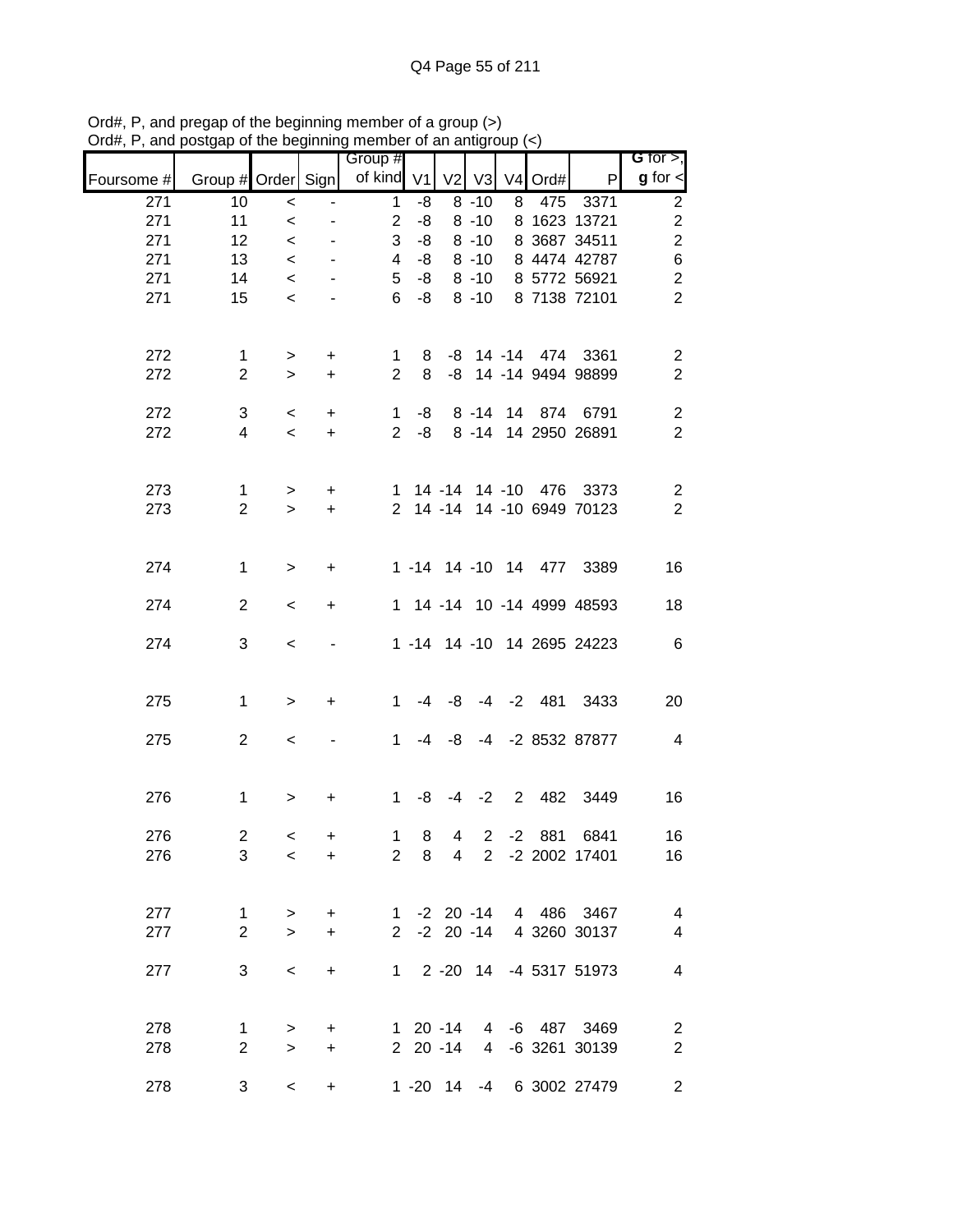|            |                               |              |                              | Group #        |                         |                              |                |      |            |                      | G for $>$ ,             |
|------------|-------------------------------|--------------|------------------------------|----------------|-------------------------|------------------------------|----------------|------|------------|----------------------|-------------------------|
| Foursome # | Group # Order Sign            |              |                              | of kind V1     |                         | V <sub>2</sub>               |                |      | V3 V4 Ord# | P                    | $g$ for $\lt$           |
|            |                               |              |                              |                |                         |                              |                |      |            |                      |                         |
| 279<br>279 | $\mathbf 1$<br>$\overline{2}$ | ><br>$\geq$  | $\ddot{}$<br>$\ddot{}$       |                | $1 - 14$<br>$2 - 14$    | 4<br>$\overline{\mathbf{4}}$ | -6<br>$-6$     | 4    | 488        | 3491<br>4 3262 30161 | 22<br>22                |
|            |                               |              |                              |                |                         |                              |                |      |            |                      |                         |
| 279        | 3                             | $\mathbf{L}$ |                              | 1              | 14                      | $-4$                         | 6              |      |            | -4 5629 55441        | $\overline{2}$          |
|            |                               |              |                              |                |                         |                              |                |      |            |                      |                         |
| 280        | 1                             | $\,$         | +                            | 1              | 4                       | -6                           | 4              | -8   | 489        | 3499                 | 8                       |
| 280        | $\overline{c}$                | $\, >$       | +                            | $\overline{2}$ | 4                       | $-6$                         | 4              |      |            | -8 6650 66721        | 8                       |
| 280        | 3                             | $\geq$       | $\ddot{}$                    | 3              | $\overline{4}$          | -6                           | 4              |      |            | -8 8362 85999        | 8                       |
|            |                               |              |                              |                |                         |                              |                |      |            |                      |                         |
| 281        | $\mathbf{1}$                  | $\geq$       | $\ddot{}$                    | $\mathbf 1$    | -6                      | 4                            | -8             |      | 2 490      | 3511                 | 12                      |
| 281        | $\overline{2}$                | $\, > \,$    | $\ddot{}$                    | $\overline{2}$ | $-6$                    | 4                            | -8             |      |            | 2 4541 43591         | 12                      |
| 281        | 3                             | $\,<\,$      | $\ddot{}$                    | 1              | 6                       | $-4$                         | 8              |      |            | -2 8289 85109        | 12                      |
| 281        | 4                             | $\,<$        |                              | 1              | -6                      | 4                            | -8             |      |            | 2 2242 19813         | 6                       |
|            |                               |              |                              |                |                         |                              |                |      |            |                      |                         |
| 282        | $\mathbf 1$                   |              |                              | 1              | 4                       | 4                            | -8             | 10   | 496        | 3541                 | $\overline{\mathbf{c}}$ |
| 282        | $\overline{c}$                | ><br>>       | +<br>+                       | 2              | 4                       | 4                            | -8             |      |            | 10 1482 12413        | $\overline{\mathbf{4}}$ |
| 282        | 3                             | >            | +                            | 3              | $\overline{4}$          | 4                            | -8             |      |            | 10 2685 24113        | 4                       |
| 282        | 4                             |              |                              | 4              | 4                       | 4                            | -8             |      |            | 10 7640 77723        | 4                       |
|            | 5                             | $\, > \,$    | +                            | 5              | $\overline{\mathbf{4}}$ | 4                            | -8             |      |            | 10 8610 88873        |                         |
| 282        |                               | $\geq$       | +                            |                |                         |                              |                |      |            |                      | 6                       |
| 282        | 6                             | $\,<$        | $\ddot{}$                    | 1              | -4                      | $-4$                         |                |      | 8 -10 1101 | 8837                 | $\overline{\mathbf{c}}$ |
| 282        | $\overline{7}$                | $\,<\,$      | $\ddot{}$                    | $\overline{2}$ | -4                      | $-4$                         |                |      |            | 8 -10 6061 60037     | $\overline{\mathbf{4}}$ |
|            |                               |              |                              |                |                         |                              |                |      |            |                      |                         |
| 283        | $\mathbf{1}$                  | >            | +                            | 1              | 4                       | -8                           | 10             | $-2$ | 497        | 3547                 | 6                       |
| 283        | $\overline{\mathbf{c}}$       | $\, > \,$    | +                            | $\overline{2}$ | $\overline{4}$          | -8                           | 10             | $-2$ | 904        | 7027                 | 8                       |
| 283        | 3                             | $\, > \,$    | $\ddot{}$                    | 3              | $\overline{4}$          | $-8$                         | 10             |      |            | -2 7641 77731        | 8                       |
| 283        | 4                             | $\mathbf{I}$ | $\ddot{}$                    | $\overline{4}$ | $\overline{4}$          | -8                           | 10             |      |            | -2 8691 89767        | 8                       |
| 283        | 5                             | $\,<\,$      | $\ddot{}$                    | 1              | -4                      |                              | $8 - 10$       |      |            | 2 821 6311           | 6                       |
| 283        | 6                             | $\prec$      | $\ddot{}$                    | $\overline{2}$ | $-4$                    |                              | $8 - 10$       |      |            | 2 5789 57089         | 8                       |
| 283        | $\overline{7}$                | $\,<$        |                              | $\mathbf 1$    | 4                       | -8                           | - 10           |      |            | -2 4736 45697        | 10                      |
| 283        | 8                             | $\prec$      |                              | $\overline{2}$ | $\overline{4}$          | -8                           | 10             |      |            | -2 7124 71971        | 12                      |
|            |                               |              |                              |                |                         |                              |                |      |            |                      |                         |
| 284        | $\mathbf{1}$                  | $\, > \,$    | +                            | 1              | 10 <sup>1</sup>         |                              | $-2 -8$        |      |            | 8 499 3559           | $\overline{2}$          |
|            |                               |              |                              |                |                         |                              |                |      |            |                      |                         |
| 284        | $\overline{2}$                | $\,<\,$      | $\qquad \qquad \blacksquare$ | $\mathbf{1}$   | 10                      | $-2$                         | -8             |      |            | 8 7122 71947         | 16                      |
|            |                               |              |                              |                |                         |                              |                |      |            |                      |                         |
| 285        | 1                             | $\geq$       | +                            | $1 \quad$      | -8                      | 8                            | $\overline{4}$ |      | -8 501     | 3581                 | 10                      |

Ord#, P, and pregap of the beginning member of a group (>) Ord#, P, and postgap of the beginning member of an antigroup (<)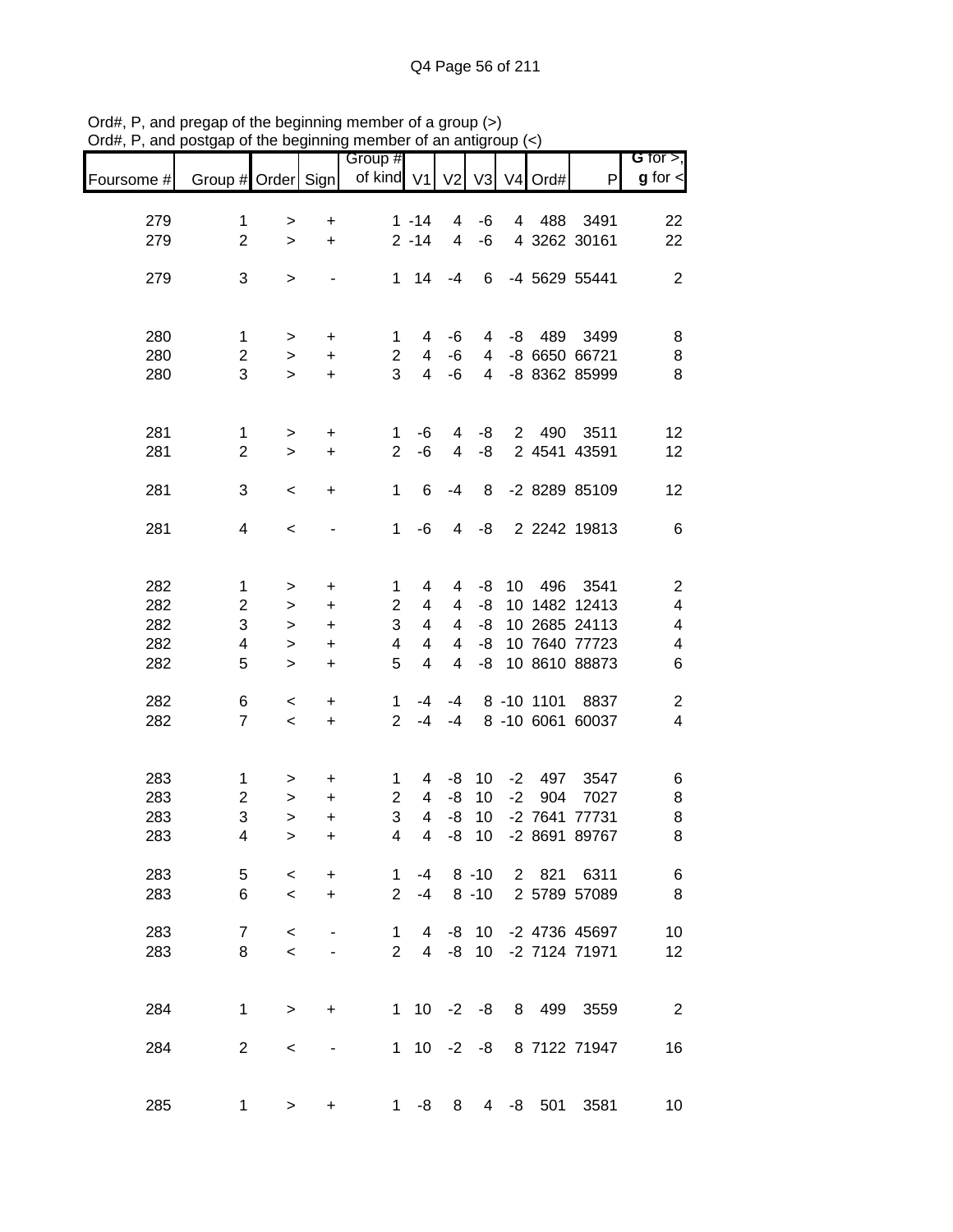|            |                              |                     |                        | Group #             |                                  |                  |                        |              |                     |                                | G for $>$ ,                                 |
|------------|------------------------------|---------------------|------------------------|---------------------|----------------------------------|------------------|------------------------|--------------|---------------------|--------------------------------|---------------------------------------------|
| Foursome # | Group # Order Sign           |                     |                        | of kind             | V <sub>1</sub>                   | V <sub>2</sub>   | V <sub>3</sub>         |              | V <sub>4</sub> Ord# | P                              | $g$ for $\leq$                              |
| 285        | $\overline{\mathbf{c}}$      | $\, > \,$           | $\ddot{}$              | $\overline{c}$      | -8                               | 8                | 4                      |              |                     | -8 5302 51827                  | 10                                          |
| 285        | 3                            | $\geq$              | $\ddot{}$              | 3                   | -8                               | 8                | 4                      |              |                     | -8 6661 66851                  | 10                                          |
| 285        | 4                            | $\,<\,$             | +                      | $\mathbf 1$         | 8                                | -8               | $-4$                   |              |                     | 8 5303 51829                   | 10                                          |
| 286<br>286 | 1<br>$\overline{2}$          | ><br>$\geq$         | +<br>$\ddot{}$         | 1<br>$\overline{2}$ | $\overline{2}$<br>$\overline{2}$ | $-2$<br>$-2$     | 0<br>0                 | 10           |                     | 507 3623<br>10 2642 23753      | 6<br>6                                      |
| 286        | 3                            | $\,<$               | $\ddot{}$              | $\mathbf{1}$        | $-2$                             | $\overline{2}$   |                        |              |                     | 0 -10 3705 34687               | 6                                           |
| 287<br>287 | 1<br>$\overline{\mathbf{c}}$ | $\,>$<br>$\geq$     | +<br>$\ddot{}$         | 1<br>$\overline{2}$ | $-2$<br>$-2$                     | 0<br>$\mathbf 0$ | 10<br>10               | -4           | 508                 | 3631<br>-4 2510 22441          | 8<br>8                                      |
| 287        | 3                            | $\geq$              | $\ddot{}$              | 3                   | $-2$                             | 0                | 10                     |              |                     | -4 2643 23761                  | 8                                           |
| 287        | 4                            | $\geq$              |                        | 1                   | $\overline{2}$                   |                  | $0 - 10$               |              |                     | 4 2233 19727                   | 10                                          |
| 288        | $\mathbf 1$                  | >                   | +                      | 1                   | 0                                | 10               |                        |              | -4 -10 509          | 3637                           | 6                                           |
| 288        | $\overline{c}$               | $\, > \,$           | +                      | $\overline{c}$      | 0                                | 10               |                        |              |                     | -4 -10 2511 22447              | $\,6$                                       |
| 288        | 3                            | $\geq$              | $\ddot{}$              | 3                   | 0                                | 10               |                        |              |                     | -4 -10 7824 79867              | 6                                           |
| 288        | 4                            | $\,<$               | +                      | 1                   |                                  | $0 - 10$         |                        |              |                     | 4 10 7110 71843                | 6                                           |
| 289        | 1                            | >                   | +                      | 1                   | 10                               |                  | $-4 - 10$              | $\mathbf{2}$ | 510                 | 3643                           | 6                                           |
| 289<br>289 | $\overline{c}$<br>3          | $\, > \,$<br>$\geq$ | +<br>$\ddot{}$         | $\overline{2}$<br>3 | 10<br>10                         |                  | $-4 - 10$<br>$-4 - 10$ |              |                     | 2 3675 34381<br>2 7825 79873   | 12<br>$\,6$                                 |
| 289        | 4                            | $\,<$               |                        |                     | $1 - 10$                         | 4                | 10                     |              |                     | -2 1614 13669                  | 10                                          |
| 289        | 5                            | $\,<$               | +<br>$\ddot{}$         |                     | $2 - 10$                         | 4                | 10                     |              |                     | -2 9078 94099                  | 10                                          |
| 290        | $\mathbf{1}$                 | >                   | +                      |                     | $1 - 10$                         | $\overline{c}$   | 10                     |              | -8 512              | 3671                           | 12                                          |
| 290        | $\boldsymbol{2}$             | $\,>$               | $\ddot{}$              |                     | $2 - 10$                         | $\overline{2}$   | 10                     |              |                     | -8 6342 63311                  | 12                                          |
| 290        | 3                            | $\geq$              | $\ddot{}$              |                     | $3 - 10$                         | 2                | 10                     |              |                     | -8 7820 79841                  | 12                                          |
| 290        | 4                            | $\,<$               | $\ddot{}$              | $\mathbf 1$         | 10                               |                  | $-2 - 10$              |              |                     | 8 2280 20149                   | 12                                          |
| 290        | 5                            | $\prec$             | +                      | $\overline{2}$      | 10                               |                  | $-2 - 10$              |              |                     | 8 7460 75709                   | 12                                          |
| 291        | 1                            | $\,$                | $\ddot{}$              | 1                   | $\mathbf{2}^{\prime}$            | 10               | -8                     |              | $-2$ 513            | 3673                           | $\overline{\mathbf{c}}$                     |
| 291<br>291 | $\overline{\mathbf{c}}$<br>3 | $\,$<br>$\geq$      | $\ddot{}$<br>+         | $\overline{2}$<br>3 | $\overline{2}$<br>$\overline{2}$ | 10<br>10         | -8<br>-8               |              |                     | -2 7847 80149<br>-2 9489 98869 | $\overline{\mathbf{c}}$<br>$\overline{c}$   |
| 291<br>291 | 4<br>5                       | $\,<$<br>$\,<$      | $\ddot{}$<br>$\ddot{}$ | 2 <sup>1</sup>      | $1 - 2 - 10$                     | $-2 - 10$        | 8<br>8                 |              |                     | 2 572 4157<br>2 2629 23627     | $\overline{\mathbf{c}}$<br>$\boldsymbol{2}$ |

Ord#, P, and pregap of the beginning member of a group (>) Ord#, P, and postgap of the beginning member of an antigroup (<)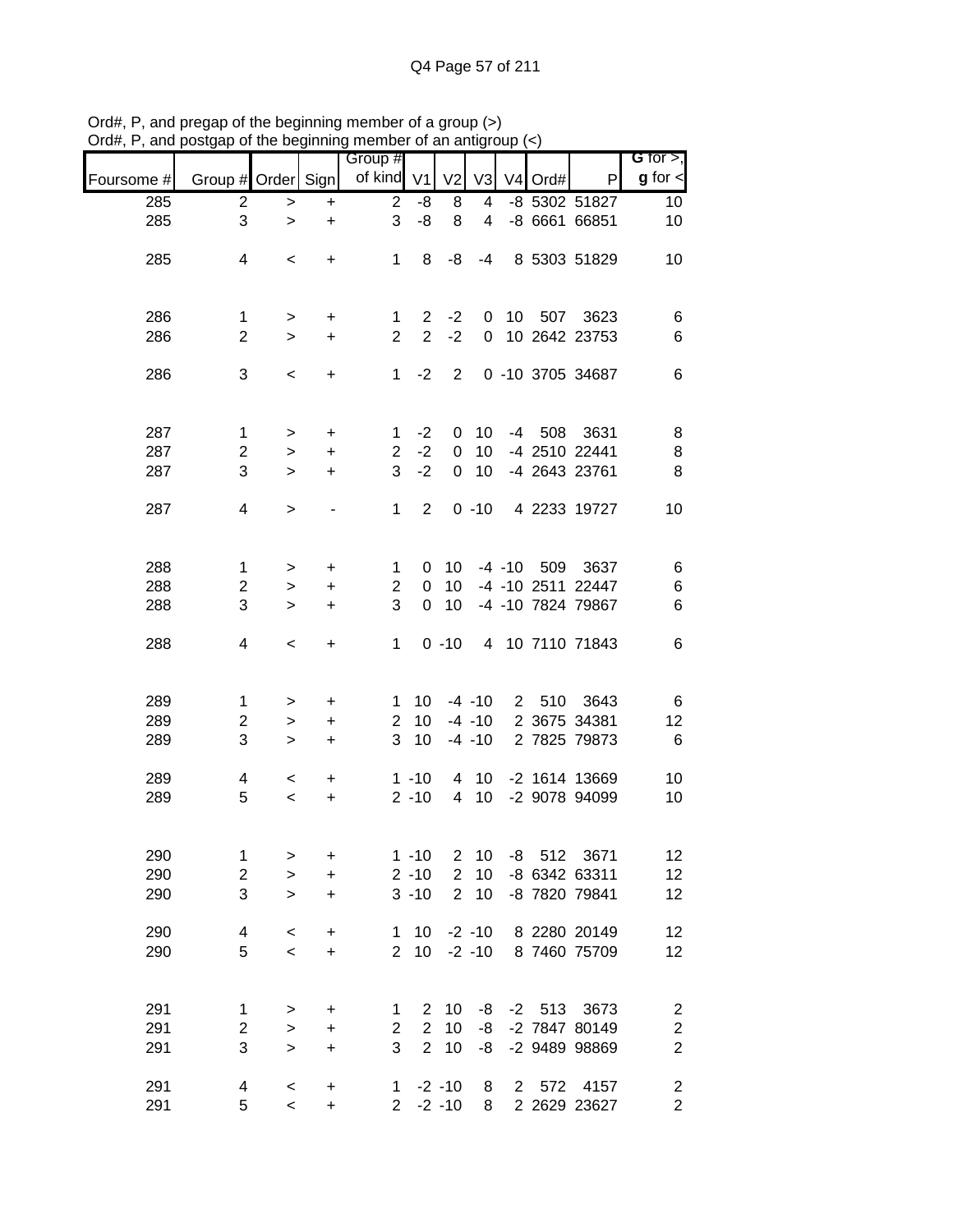| Foursome # | Group # Order Sign |           |           | Group #<br>of kind V1 |                | V <sub>2</sub> | V <sub>3</sub> | V <sub>4</sub> | Ord#   | $\mathsf{P}$      | $G$ for $>$ ,<br>$g$ for $\lt$ |
|------------|--------------------|-----------|-----------|-----------------------|----------------|----------------|----------------|----------------|--------|-------------------|--------------------------------|
| 291        | 6                  | $\,<$     | $\ddot{}$ | 3                     |                | $-2 - 10$      | 8              |                |        | 2 3260 30137      | $\overline{2}$                 |
| 291        | $\overline{7}$     | $\,<\,$   | $\ddot{}$ | 4                     |                | $-2 - 10$      | 8              |                |        | 2 6014 59471      | $\mathbf 2$                    |
| 291        | 8                  | $\prec$   | $\ddot{}$ | 5                     |                | $-2 - 10$      | 8              |                |        | 2 7338 74381      | $\overline{\mathbf{c}}$        |
| 291        | 9                  | $\,<\,$   | $\ddot{}$ | 6                     |                | $-2 - 10$      | 8              |                |        | 2 7459 75707      | $\overline{2}$                 |
|            |                    |           |           |                       |                |                |                |                |        |                   |                                |
| 292        | $\mathbf 1$        | $\,>$     | $\ddot{}$ |                       | $1 \quad 10$   | -8             | $-2$           |                |        | 4 514 3677        | $\overline{4}$                 |
| 292        | $\overline{2}$     | $\,<$     | $\ddot{}$ |                       | $1 - 10$       | 8              | $\overline{2}$ |                |        | -4 3186 29327     | 6                              |
| 292        | 3                  | $\,<$     | $\ddot{}$ |                       | $2 - 10$       | 8              | $\overline{2}$ |                |        | -4 4472 42767     | $\,6$                          |
| 292        | 4                  | $\,<\,$   |           | $\mathbf 1$           | 10             | -8             | $-2$           |                |        | 4 4250 40531      | 12                             |
| 293        | $\mathbf{1}$       | >         | +         | 1                     | -8             | $-2$           | 4              | $\overline{2}$ | 515    | 3691              | 14                             |
| 293        | $\overline{2}$     | $\geq$    | +         | $\overline{2}$        | -8             | $-2$           | 4              | $\overline{2}$ | 748    | 5683              | 14                             |
| 293        | 3                  | $\, > \,$ | +         | 3                     | -8             | $-2$           | 4              |                |        | 2 4356 41641      | 14                             |
| 293        | 4                  | $\,<\,$   | +         | 1                     | 8              | $\overline{2}$ | $-4$           |                |        | -2 8078 82619     | 14                             |
|            |                    |           |           |                       |                |                |                |                |        |                   |                                |
| 293        | 5                  | $\,<\,$   |           | 1                     | -8             | $-2$           | 4              |                |        | 2 3324 30839      | $\overline{c}$                 |
| 293        | 6                  | $\,<\,$   |           | $\overline{2}$        | -8             | $-2$           | 4              |                |        | 2 4249 40529      | $\sqrt{2}$                     |
| 294        | $\mathbf{1}$       | >         | +         | $\mathbf{1}$          | $-2$           | $-2$           | 0              |                | 16 519 | 3719              | 10                             |
| 294        | $\overline{2}$     | $\geq$    | $\ddot{}$ | $\overline{2}$        | $-2$           | $-2$           | $\mathbf 0$    |                |        | 16 5860 57839     | 10                             |
| 295        | 1                  | $\, > \,$ | $\ddot{}$ | $\mathbf 1$           | $-2$           |                |                |                |        | 0 16 -16 520 3727 | 8                              |
| 295        | $\overline{2}$     | $\,<\,$   | +         | 1                     | $\overline{2}$ |                | $0 - 16$       |                |        | 16 6368 63533     | 8                              |
| 295        | 3                  | $\,<\,$   | +         | $\overline{2}$        | $\overline{2}$ |                | $0 - 16$       |                |        | 16 7762 79193     | 8                              |
|            |                    |           |           |                       |                |                |                |                |        |                   |                                |
| 296        | 1                  | $\, > \,$ | $\ddot{}$ | $\mathbf{1}$          |                | $0 16 - 16$    |                |                | -4 521 | 3733              | $\,6$                          |
| 296        | $\overline{c}$     | $\,<$     | $\ddot{}$ | 1.                    |                | $0 - 16$       | 16             |                |        | 4 2960 26987      | 6                              |
| 296        | $\mathbf{3}$       | $\,<$     | $\ddot{}$ | $\overline{2}$        |                | $0 - 16$       | 16             |                |        | 4 7761 79187      | $\,6$                          |
| 297        | $\mathbf{1}$       | $\,>$     | $\ddot{}$ |                       |                | $1 16 - 16$    | $-4$           |                |        | 8 522 3739        | $\,6$                          |
| 297        | $\overline{2}$     | $\,<\,$   | +         |                       | $1 - 16$       | 16             | 4              |                |        | -8 1626 13751     | $\,6$                          |
| 297        | 3                  | $\,<$     | $\ddot{}$ |                       | $2 - 16$       | 16             |                |                |        | 4 -8 4788 46301   | 6                              |
| 298        | 1                  | $\, > \,$ | +         | $\mathbf 1$           | $-4$           | 8              |                |                |        | 4 -10 524 3767    | 6                              |
|            |                    |           |           |                       |                |                |                |                |        |                   |                                |

Ord#, P, and pregap of the beginning member of a group (>) Ord#, P, and postgap of the beginning member of an antigroup (<)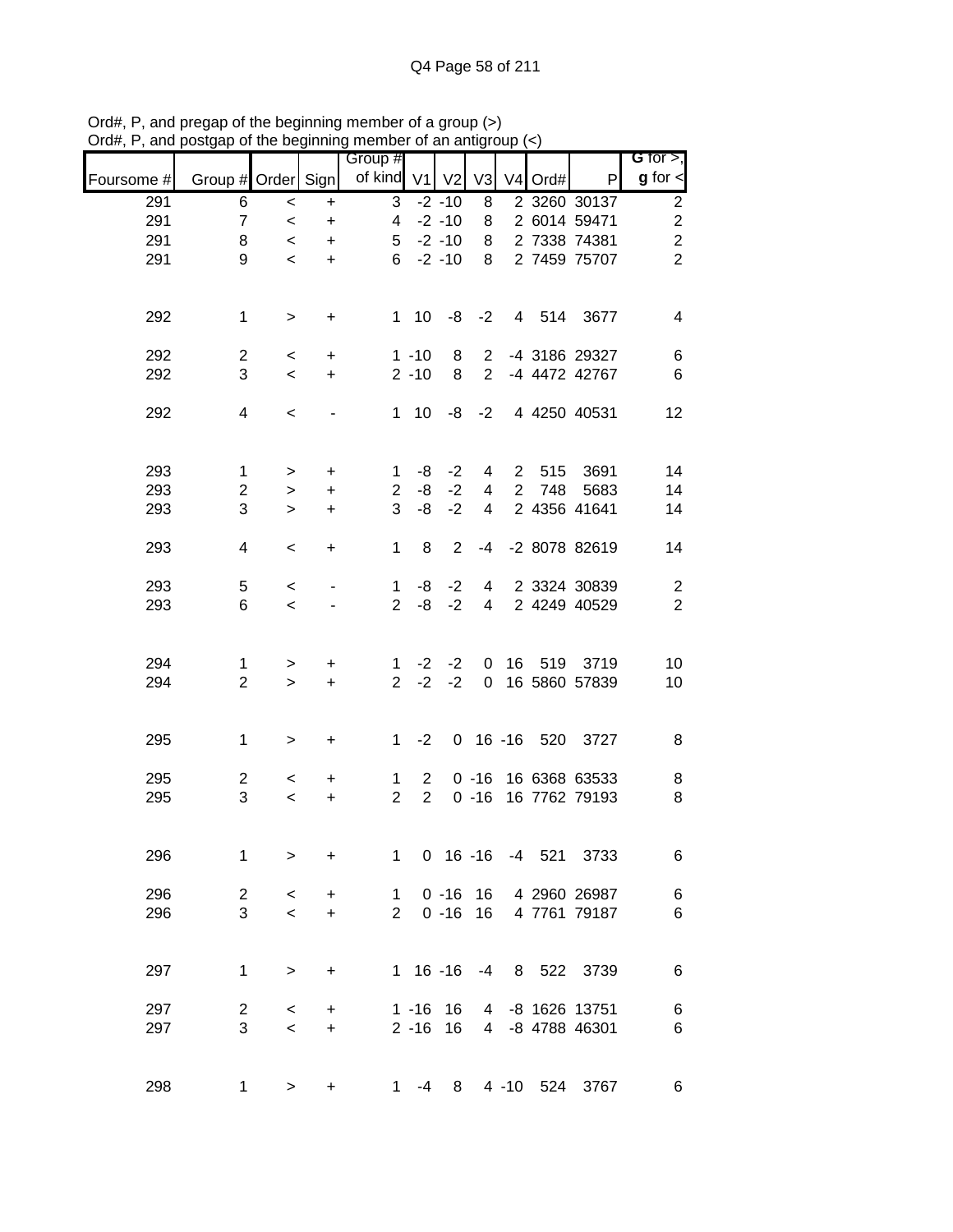|            |                    |                          |                | Group #        |                         |                |                 |   |            |                   | G for $>$ ,             |
|------------|--------------------|--------------------------|----------------|----------------|-------------------------|----------------|-----------------|---|------------|-------------------|-------------------------|
| Foursome # | Group # Order Sign |                          |                | of kind $V1$   |                         | V <sub>2</sub> | V <sub>3</sub>  |   | V4 Ord#    | P                 | $g$ for $\leq$          |
| 298        | $\overline{c}$     | $\,<$                    | $\ddot{}$      | $\mathbf{1}$   | 4                       | -8             | $-4$            |   |            | 10 2265 20023     | 6                       |
| 298        | 3                  | $\prec$                  | $\ddot{}$      | $\overline{2}$ | $\overline{\mathbf{4}}$ | -8             | $-4$            |   |            | 10 4305 41143     | 6                       |
|            |                    |                          |                |                |                         |                |                 |   |            |                   |                         |
| 299        | $\mathbf 1$        | $\, >$                   | $\ddot{}$      | $\mathbf{1}$   | 8                       |                | $4 - 10$        |   | 2 525      | 3769              | $\boldsymbol{2}$        |
| 299        | $\overline{2}$     | $\,<\,$                  | $\ddot{}$      | 1              | -8                      | -4             | 10              |   |            | -2 6537 65447     | $\boldsymbol{2}$        |
| 299        | 3                  | $\,<\,$                  | $\ddot{}$      | $\overline{2}$ | -8                      | $-4$           | 10              |   |            | -2 7017 70877     | $\overline{c}$          |
| 299        | 4                  | $\,<$                    | $\ddot{}$      | 3              | -8                      | $-4$           | 10              |   |            | -2 8039 82217     | $\overline{2}$          |
|            |                    |                          |                |                |                         |                |                 |   |            |                   |                         |
| 300        | 1                  | $\,$                     | +              | 1.             |                         | $12 - 16$      | 8               | 4 | 529        | 3803              | 6                       |
| 300        | $\overline{c}$     | $\, > \,$                | $\ddot{}$      | $\overline{2}$ |                         | $12 - 16$      | 8               | 4 | 607        | 4463              | 6                       |
| 300        | 3                  | $\,<$                    | $\ddot{}$      |                | $1 - 12$ 16             |                | -8              |   |            | -4 5752 56731     | $\,6$                   |
|            |                    |                          |                |                |                         |                |                 |   |            |                   |                         |
| 301        | $\mathbf 1$        | $\,$                     | +              |                | $1 - 16$                | 8              |                 |   |            | 4 -10 530 3821    | 18                      |
|            |                    |                          |                |                |                         |                |                 |   |            |                   |                         |
| 301        | $\overline{2}$     | $\,<\,$                  | $\ddot{}$      | $\mathbf{1}$   | 16                      | -8             |                 |   |            | -4 10 6926 69859  | 18                      |
| 301        | 3                  | $\,<$                    |                |                | $1 - 16$                | 8              |                 |   |            | 4 -10 1673 14243  | $\,6$                   |
|            |                    |                          |                |                |                         |                |                 |   |            |                   |                         |
| 302        | 1                  | $\, > \,$                | +              | 1              |                         | $4 - 10$       | $-2$            | 8 | 532        | 3833              | 10                      |
| 302        | $\overline{c}$     | $\geq$                   | +              | $\overline{2}$ |                         | $4 - 10$       | $-2$            |   |            | 8 3663 34283      | 10                      |
| 302        | 3                  | $\,>$                    | $\overline{a}$ | 1              |                         | $-4$ 10        | $\overline{2}$  |   |            | -8 1732 14779     | 8                       |
|            |                    |                          |                |                |                         |                |                 |   |            |                   |                         |
| 302        | 4                  | $\,<\,$                  |                | $\mathbf{1}$   |                         | $4 - 10$       | $-2$            |   |            | 8 8178 83843      | 14                      |
|            |                    |                          |                |                |                         |                |                 |   |            |                   |                         |
| 303        | $\mathbf 1$        | $\, > \,$                | +              | 1              | 8                       |                | $4 - 10$        | 4 | 535        | 3853              | $\overline{c}$          |
| 303        | $\overline{c}$     | $\, > \,$                | +              | $\overline{2}$ | 8                       |                | $4 - 10$        |   |            | 4 9061 93913      | $\boldsymbol{2}$        |
| 303        | 3                  | $\,<$                    | +              | 1              | -8                      | $-4$           | 10 <sup>°</sup> |   |            | -4 4701 45317     | $\overline{\mathbf{c}}$ |
| 303        | 4                  | $\overline{\phantom{0}}$ | $\ddot{}$      | $\overline{2}$ | -8                      | $-4$           | 10              |   |            | -4 9071 94007     | $\overline{2}$          |
|            |                    |                          |                |                |                         |                |                 |   |            |                   |                         |
| 304        | 1                  | $\, > \,$                | +              | $\mathbf 1$    |                         | $4 - 10$       | 4               |   | 10 536     | 3863              | 10                      |
| 304        | $\overline{2}$     | $\geq$                   | +              | $\overline{2}$ |                         | $4 - 10$       | $\overline{4}$  |   |            | 10 9062 93923     | 10                      |
| 304        | 3                  | $\,<$                    | $\ddot{}$      | 1              |                         | $-4$ 10        |                 |   |            | -4 -10 4700 45307 | 10                      |
|            |                    |                          |                |                |                         |                |                 |   |            |                   |                         |
| 305        | 1                  | $\, > \,$                | $\ddot{}$      |                | $1 - 10$                | 4              |                 |   | 10 -14 537 | 3877              | 14                      |
| 305        | 2                  | $\geq$                   | $\ddot{}$      |                | $2 - 10$                | 4              |                 |   |            | 10 -14 2104 18367 | 14                      |
| 305        | 3                  | $\, > \,$                | +              |                | $3 - 10$                | $\overline{4}$ |                 |   |            | 10 -14 7526 76507 | 14                      |

Ord#, P, and pregap of the beginning member of a group (>) Ord#, P, and postgap of the beginning member of an antigroup (<)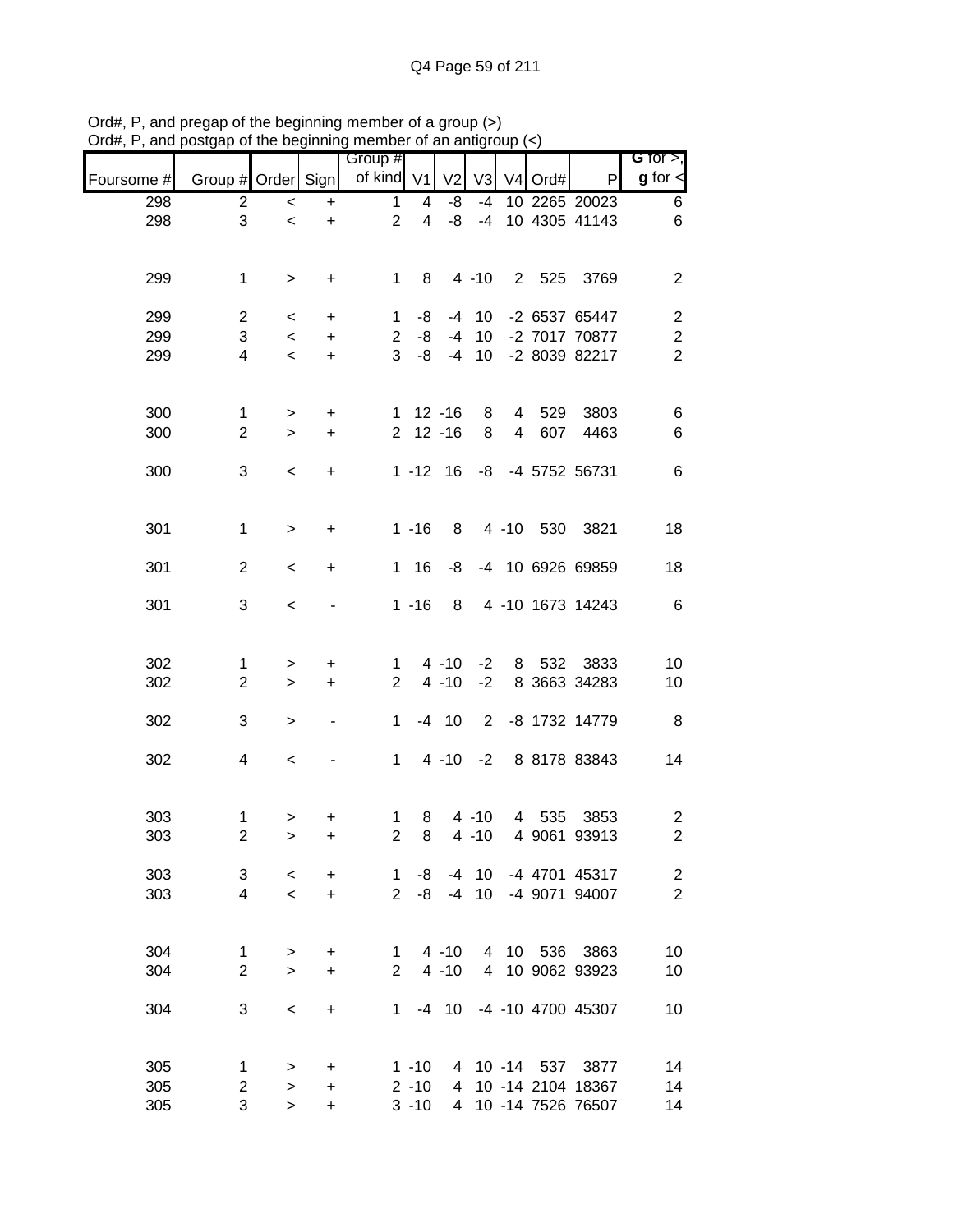| unu        | oolgap or                     | $100$ DUGHHHH            |           | mombor or an annyi<br>Group # |                 |                                |                                  |            |                            | G for $>$ ,              |
|------------|-------------------------------|--------------------------|-----------|-------------------------------|-----------------|--------------------------------|----------------------------------|------------|----------------------------|--------------------------|
| Foursome # | Group # Order Sign            |                          |           | of kind V1                    |                 | V <sub>2</sub>                 |                                  | V3 V4 Ord# | P                          | $g$ for $\leq$           |
| 305        | 4                             | $\, >$                   | $\ddot{}$ |                               | $4 - 10$        |                                |                                  |            | 4 10 -14 9063 93937        | 14                       |
| 305        | 5                             | $\,<\,$                  | $\ddot{}$ | $\mathbf{1}$                  | 10              |                                |                                  |            | -4 -10 14 4699 45293       | 14                       |
| 305        | 6                             | $\overline{\phantom{a}}$ | $\ddot{}$ | $2^{\circ}$                   | 10 <sup>1</sup> |                                |                                  |            | -4 -10 14 5083 49463       | 14                       |
| 305        | $\overline{7}$                | $\overline{\phantom{0}}$ | $+$       |                               | 3 10            |                                |                                  |            | -4 -10 14 9143 94823       | 14                       |
| 306        | $\mathbf{1}$                  | $\, >$                   | $\ddot{}$ |                               |                 | $1 10 - 14$                    | $2^{\circ}$                      |            | -4 539 3889                | 8                        |
| 306        | $\overline{c}$                | $\,$                     | $\ddot{}$ |                               |                 | $2 10 - 14$                    | $\overline{2}$                   |            | -4 1779 15241              | 8                        |
| 306        | 3                             | $\geq$                   | $\ddot{}$ |                               |                 | $3 10 - 14$                    | $\overline{2}$                   |            | -4 4514 43237              | 14                       |
| 306        | 4                             | $\,<$                    | $\ddot{}$ |                               | $1 - 10$        | 14                             | $-2$                             | 4 640      | 4751                       | 8                        |
| 306        | 5                             | $\prec$                  | $+$       |                               |                 | $2 - 10$ 14                    | $-2$                             | 4 853      | 6599                       | 8                        |
| 307        | $\mathbf 1$                   | $\,$                     | +         |                               | $1 - 14$        | $\overline{2}$                 | $-4$                             |            | 2 540 3907                 | 18                       |
| 307        | $\overline{2}$                | $\geq$                   | $\ddot{}$ |                               | $2 - 14$        | $\overline{2}$                 | $-4$                             |            | 2 6574 65827               | 18                       |
| 307        | 3                             | $\,<$                    | $\ddot{}$ |                               | 1 14            | $-2$                           | $\overline{4}$                   | $-2$ 804   | 6173                       | 24                       |
|            |                               |                          |           |                               |                 |                                |                                  |            |                            |                          |
| 308        | 1                             | $\,$                     | $\ddot{}$ | $\mathbf{1}$                  |                 | $-4$ 10                        |                                  | -8 16 545  | 3929                       | 6                        |
| 308        | $\overline{2}$                | $\geq$                   | $\ddot{}$ | $\overline{2}$                | $-4$            | 10                             | -8                               |            | 16 2290 20261              | 12                       |
|            |                               |                          |           |                               |                 |                                |                                  |            |                            |                          |
| 309        | 1                             | $\mathbf{I}$             | +         | 1                             | 16              |                                |                                  |            | 2 -10 -10 548 3947         | 4                        |
| 309        | $\overline{2}$                | $\,$                     | $\ddot{}$ | $\overline{2}$                | 16              |                                |                                  |            | 2 -10 -10 5248 51287       | $\overline{\mathcal{A}}$ |
| 309        | 3                             | $\,<$                    | $\ddot{}$ |                               |                 |                                |                                  |            | 1 -16 -2 10 10 3164 29123  | $\,6$                    |
|            |                               |                          |           |                               |                 |                                |                                  |            |                            |                          |
| 310        | $\mathbf 1$<br>$\overline{2}$ | >                        | +         |                               |                 | $1 - 10 - 10$<br>$2 - 10 - 10$ | $\overline{2}$<br>$\overline{2}$ |            | 2 550 3989<br>2 2923 26669 | 22                       |
| 310        |                               | $\mathbf{L}$             | $\ddot{}$ |                               |                 |                                |                                  |            |                            | 22                       |
| 311        | 1                             | $\, > \,$                | +         | 1                             | 0               | -4                             | 4                                | 16 554     | 4013                       | 6                        |
| 311        | $\mathbf{2}$                  | $\geq$                   | $\ddot{}$ | $\overline{2}$                | $\Omega$        | $-4$                           | 4                                |            | 16 2933 26723              | $\,6$                    |
| 311        | 3                             | $\geq$                   | +         | 3                             | $\Omega$        | $-4$                           | $\overline{4}$                   |            | 16 8194 84053              | 6                        |
| 311        | 4                             | $\,<$                    | $\ddot{}$ | 1                             | 0               |                                |                                  |            | 4 -4 -16 3661 34267        | $\,6$                    |
| 312        | $\mathbf 1$                   | $\, > \,$                | $\ddot{}$ | $1 \quad$                     |                 |                                |                                  |            | 4 16 -20  4  556  4021     | $\boldsymbol{2}$         |
|            |                               |                          |           |                               |                 |                                |                                  |            |                            |                          |
| 312        | 2                             | $\,<$                    | +         |                               |                 |                                |                                  |            | 1 -4 -16 20 -4 6984 70487  | $\boldsymbol{2}$         |
| 313        | $\mathbf 1$                   | $\geq$                   | $\ddot{}$ |                               |                 |                                |                                  |            | 1 -20 4 10 -10 558 4049    | 22                       |

Ord#, P, and pregap of the beginning member of a group (>) Ord#, P, and postgap of the beginning member of an antigroup (<)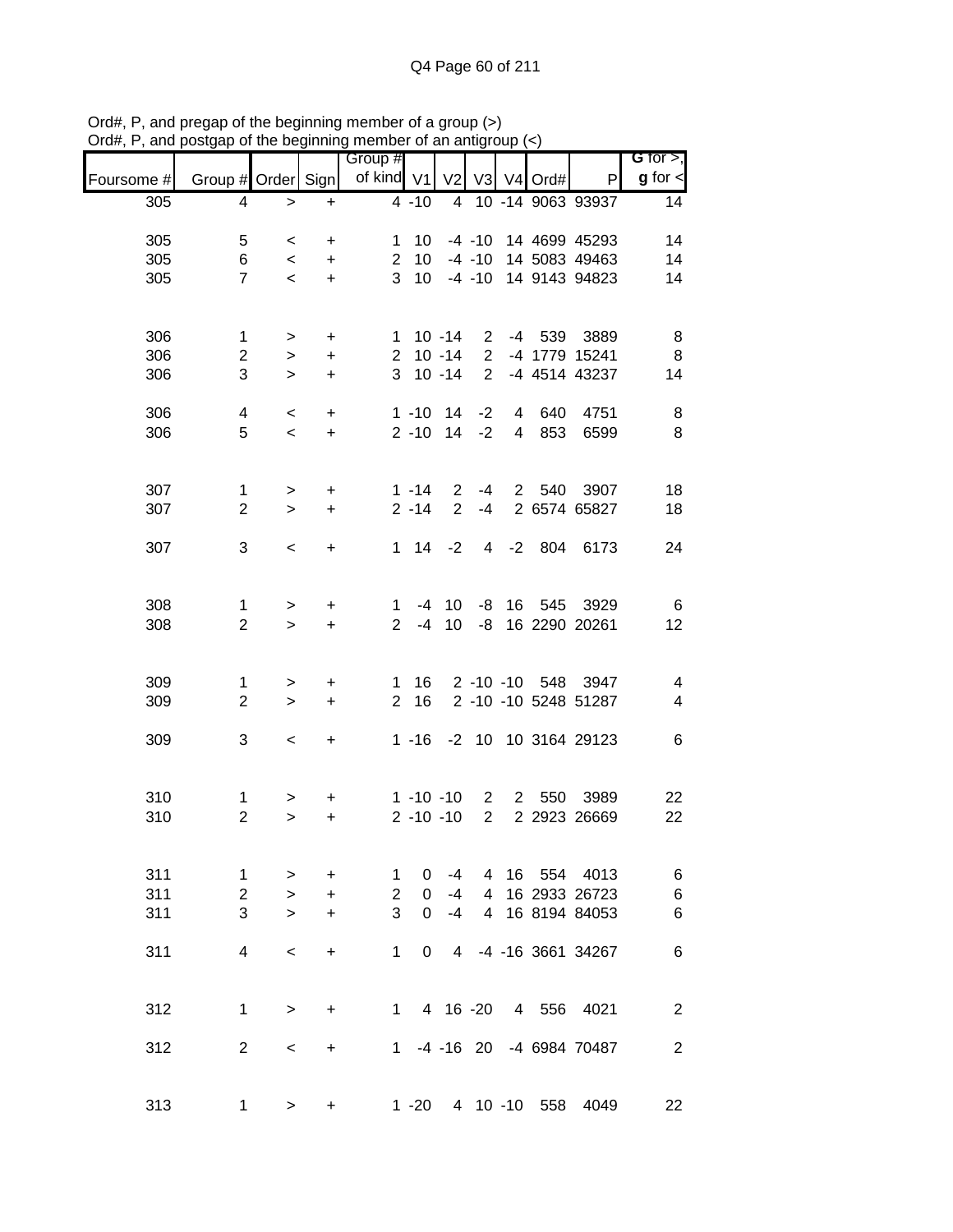|            |                                |                  |                              | Group #             |             |                      |                |                |            |                      | G for $>$ ,             |
|------------|--------------------------------|------------------|------------------------------|---------------------|-------------|----------------------|----------------|----------------|------------|----------------------|-------------------------|
| Foursome # | Group # Order Sign             |                  |                              | of kind V1          |             | V <sub>2</sub>       | V <sub>3</sub> |                | V4 Ord#    | P                    | $g$ for $\lt$           |
| 313        | $\overline{2}$                 | $\, > \,$        | $\ddot{}$                    |                     | $2 - 20$    | 4                    |                |                |            | 10 -10 3526 32909    | 22                      |
|            |                                |                  |                              |                     |             |                      |                |                |            |                      |                         |
| 314        | $\mathbf 1$                    |                  |                              |                     | $1 10 - 10$ |                      |                |                | 6 -10 560  | 4057                 | 6                       |
|            |                                | $\, >$           | +                            |                     |             |                      |                |                |            |                      |                         |
| 314        | $\overline{2}$                 | $\,<\,$          | +                            |                     | $1 - 10$    | 10                   |                |                | -6 10 1078 | 8663                 | 6                       |
|            |                                |                  |                              |                     |             |                      |                |                |            |                      |                         |
|            |                                |                  |                              |                     |             |                      |                |                |            |                      |                         |
| 315<br>315 | $\mathbf{1}$<br>$\overline{2}$ | $\, >$           | $\ddot{}$                    | 1<br>$\overline{2}$ |             | $6 - 10$<br>$6 - 10$ | 4<br>4         |                | 6 562      | 4079<br>6 2818 25589 | 6<br>$\,$ 6 $\,$        |
| 315        | 3                              | $\geq$<br>$\, >$ | $\ddot{}$<br>$\ddot{}$       | 3                   |             | $6 - 10$             | 4              |                |            | 6 5014 48767         | 6                       |
| 315        | 4                              | $\geq$           | $\ddot{}$                    | 4                   |             | $6 - 10$             | 4              |                |            | 6 7113 71867         | $\,$ 6 $\,$             |
| 315        | 5                              | $\geq$           | $\ddot{}$                    | 5                   |             | $6 - 10$             | 4              |                |            | 6 8331 85607         | 6                       |
|            |                                |                  |                              |                     |             |                      |                |                |            |                      |                         |
|            |                                |                  |                              |                     |             |                      |                |                |            |                      |                         |
| 316        | $\mathbf{1}$                   | $\,$             | $\ddot{}$                    |                     | $1 - 10$    | 4                    | 6              |                |            | 4 563 4091           | 12                      |
| 316        | $\overline{2}$                 | $\geq$           | $\ddot{}$                    |                     | $2 - 10$    | 4                    | 6              |                |            | 4 2705 24371         | 12                      |
|            |                                |                  |                              | $\mathbf{1}$        |             | $-4$                 |                |                |            | -4 7407 75169        |                         |
| 316        | 3                              | $\,<\,$          | +                            |                     | 10          |                      | -6             |                |            |                      | 12                      |
| 316        | 4                              | $\,<$            |                              |                     | $1 - 10$    | 4                    | 6              |                |            | 4 2709 24407         | $6\phantom{1}6$         |
|            |                                |                  |                              |                     |             |                      |                |                |            |                      |                         |
|            |                                |                  |                              |                     |             |                      |                |                |            |                      |                         |
| 317        | 1                              | >                | +                            | 1                   | 4           | 6                    |                |                | 4 -14 564  | 4093                 | $\overline{\mathbf{c}}$ |
| 317        | $\overline{2}$                 | $\geq$           | $\ddot{}$                    | $\overline{2}$      | 4           | 6                    |                |                |            | 4 -14 4305 41143     | $\overline{2}$          |
|            |                                |                  |                              |                     |             |                      |                |                |            |                      |                         |
| 318        | 1                              | $\,>$            | +                            | 1                   | 6           |                      | $4 - 14$       |                | 2 565      | 4099                 | 6                       |
| 318        | $\overline{2}$                 | $\geq$           | $\ddot{}$                    | $\overline{2}$      | 6           |                      | $4 - 14$       |                |            | 2 4306 41149         | $6\phantom{1}6$         |
|            |                                |                  |                              |                     |             |                      |                |                |            |                      |                         |
| 318        | 3                              | $\, > \,$        | $\qquad \qquad \blacksquare$ | $\mathbf 1$         | -6          |                      | $-4$ 14        |                |            | -2 8861 91691        | 18                      |
|            | 4                              |                  |                              | 1                   | -6          | -4                   | 14             |                |            | -2 8158 83591        |                         |
| 318        |                                | $\,<\,$          | +                            |                     |             |                      |                |                |            |                      | 6                       |
|            |                                |                  |                              |                     |             |                      |                |                |            |                      |                         |
| 319        | 1                              | >                | +                            | 1                   |             | $4 - 14$             | 2              | $\overline{2}$ | 566        | 4111                 | 12                      |
| 319        | $\overline{c}$                 | >                | +                            | $\overline{2}$      |             | $4 - 14$             | $\overline{2}$ |                |            | 2 2374 21121         | 14                      |
| 319        | 3                              | $\, > \,$        | $\ddot{}$                    | 3                   |             | $4 - 14$             | $\overline{2}$ |                |            | 2 4307 41161         | 12                      |
| 319        | 4                              | $\geq$           | +                            | 4                   |             | $4 - 14$             | $\overline{2}$ |                |            | 2 7904 80761         | 12                      |
|            |                                |                  |                              |                     |             |                      |                |                |            |                      |                         |
| 319        | 5                              | $\,<\,$          | +                            | 1                   | -4          | 14                   | $-2$           |                | $-2$ 1122  | 9029                 | 12                      |
| 319        | 6                              | $\,<$            | +                            | $\overline{2}$      | $-4$        | 14                   | $-2$           |                |            | -2 2101 18329        | 12                      |
| 319        | $\overline{7}$                 | $\,<$            | +                            | 3                   | $-4$        | 14                   | $-2$           |                |            | -2 3904 36809        | 12                      |
|            |                                |                  |                              |                     |             |                      |                |                |            |                      |                         |
| 320        | $\mathbf{1}$                   | $\, > \,$        | +                            |                     | $1 - 14$    | $\overline{2}$       | 2              |                | 8 567      | 4127                 | 16                      |
| 320        | $\overline{\mathbf{c}}$        | $\, > \,$        | +                            |                     | $2 - 14$    | $\overline{2}$       | $\overline{2}$ |                |            | 8 3093 28429         | 18                      |
| 320        | 3                              | $\geq$           | +                            |                     | $3 - 14$    | $\overline{2}$       | $\overline{2}$ |                |            | 8 7905 80777         | 16                      |

Ord#, P, and pregap of the beginning member of a group (>) Ord#, P, and postgap of the beginning member of an antigroup (<)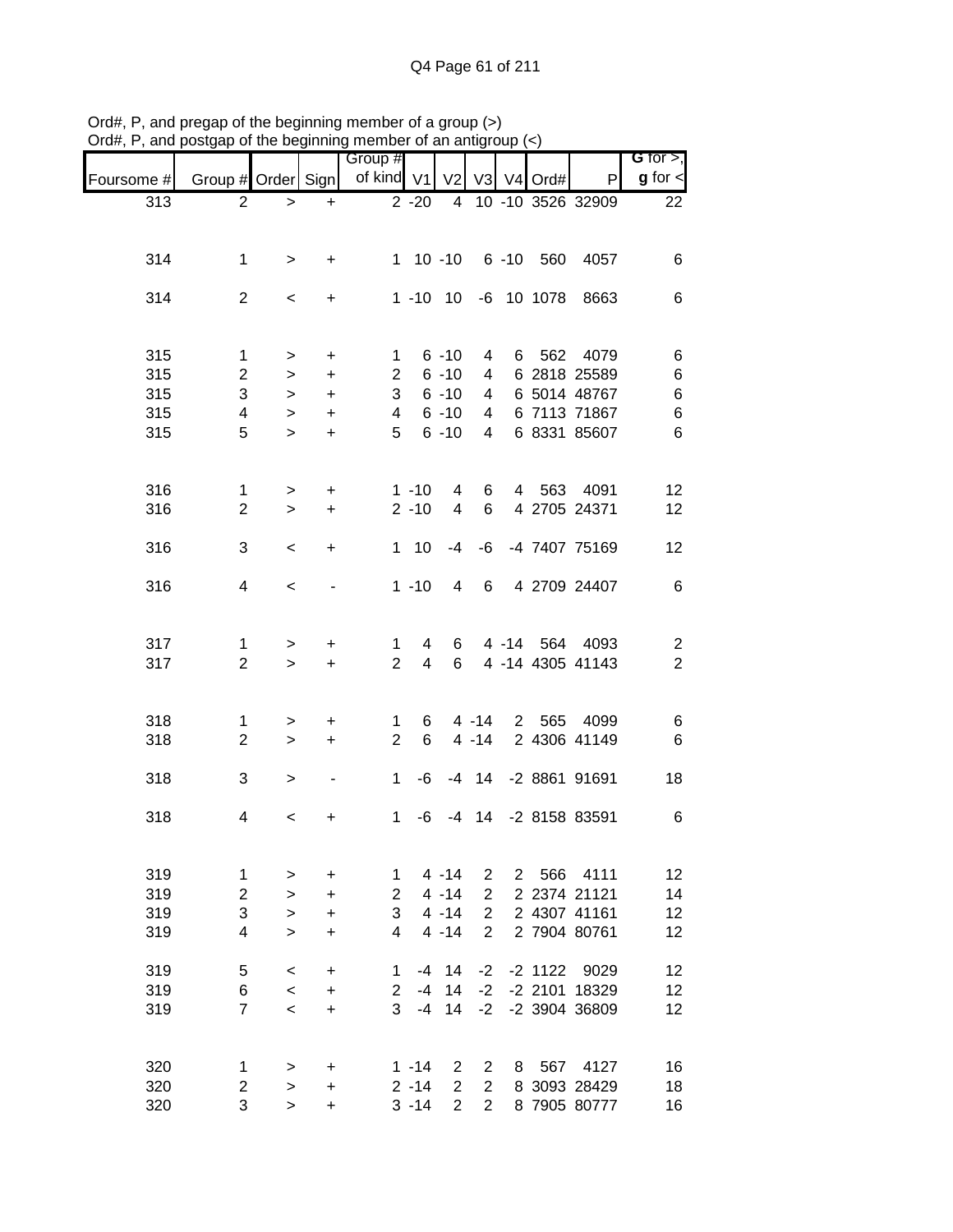| G for $>$ ,             |                  |            |    |          |                |                | Group #        |                          |           |                    |            |
|-------------------------|------------------|------------|----|----------|----------------|----------------|----------------|--------------------------|-----------|--------------------|------------|
| $g$ for $\lt$           | $\mathsf{P}$     | V3 V4 Ord# |    |          | V <sub>2</sub> |                | of kind V1     |                          |           | Group # Order Sign | Foursome # |
| 18                      | -2 -8 5274 51521 |            |    |          | $-2$           | 14             | $\mathbf{1}$   | +                        | $\,<\,$   | 4                  | 320        |
|                         |                  |            |    |          |                |                |                |                          |           |                    |            |
| $\overline{c}$          | 4129             | 8 -10 568  |    |          | 2              | $\overline{2}$ | 1              | +                        | >         | $\mathbf 1$        | 321        |
| $\mathbf 2$             | 8 -10 1713 14629 |            |    |          | $\overline{2}$ | $\overline{2}$ | $\overline{2}$ | $\ddot{}$                | $\, > \,$ | $\mathbf{2}$       | 321        |
| $\overline{\mathbf{4}}$ | 8 -10 3496 32573 |            |    |          | $\overline{c}$ | $\overline{2}$ | 3              | +                        | $\, > \,$ | 3                  | 321        |
| $\boldsymbol{2}$        | 8 -10 3866 36469 |            |    |          | $\overline{2}$ | $\overline{2}$ | 4              | +                        | $\, > \,$ | 4                  | 321        |
| $\overline{\mathbf{c}}$ | 8 -10 4442 42463 |            |    |          | $\overline{2}$ | $\overline{2}$ | 5              | $\ddot{}$                | $\, > \,$ | 5                  | 321        |
| $\overline{2}$          | 8 -10 6010 59443 |            |    |          | $\overline{2}$ | $\overline{2}$ | 6              | $\ddot{}$                | $\geq$    | 6                  | 321        |
| 14                      | -8 10 8694 89797 |            |    |          | $-2$           | $-2$           | $\mathbf{1}$   | $\overline{\phantom{a}}$ | $\geq$    | $\overline{7}$     | 321        |
| $\overline{\mathbf{c}}$ | 10 2485 22157    |            |    | -8       | $-2$           | $-2$           | $\mathbf 1$    | +                        | $\,<$     | 8                  | 321        |
| $\overline{\mathbf{4}}$ | 10 4962 48193    |            |    | -8       | $-2$           | $-2$           | $\overline{2}$ | $\ddot{}$                | $\,<\,$   | 9                  | 321        |
| $\overline{\mathbf{4}}$ | 10 5273 51517    |            |    | -8       | $-2$           | $-2$           | 3              | $\ddot{}$                | $\,<$     | 10                 | 321        |
| $\overline{2}$          | 10 9493 98897    |            |    | -8       | $-2$           | $-2$           | $\overline{4}$ | $\ddot{}$                | $\prec$   | 11                 | 321        |
| 16                      | 8 -10 1719 14683 |            |    |          | 2              | 2              | 1              |                          | $\,<\,$   | 12                 | 321        |
| $\,6$                   | 4139             | 570        | 16 | $-2$     | $8 - 10$       |                | 1              | +                        | $\,$      | $\mathbf 1$        | 322        |
| 12                      | 16 4780 46199    |            |    | $-2$     | $8 - 10$       |                | $\overline{2}$ | +                        | $\, > \,$ | $\overline{2}$     | 322        |
| 6                       | 2 -16 1682 14341 |            |    |          | 10             | -8             | 1              | +                        | $\,<\,$   | 3                  | 322        |
| 12                      | 2 -16 5510 54121 |            |    |          | 10             | -8             | $\overline{2}$ | $\ddot{}$                | $\,<\,$   | 4                  | 322        |
| 6                       | 2 -16 9491 98887 |            |    |          | 10             | -8             | 3              | $\ddot{}$                | $\,<$     | 5                  | 322        |
| $\overline{4}$          | 4157             | 6 -14 572  |    |          | 16             | $-2$           | $\mathbf{1}$   | $\ddot{}$                | $\, > \,$ | $\mathbf 1$        | 323        |
| $\overline{4}$          | -6 14 2765 25033 |            |    |          | $2 - 16$       |                | 1              | $\ddot{}$                | $\,<$     | $\overline{c}$     | 323        |
| 24                      | 4201             | 575        | 8  | $-4$     | $-4$           | $1 - 14$       |                | $\ddot{}$                | >         | $\mathbf 1$        | 324        |
| 24                      | 8 8506 87613     |            |    | $-4$     | $-4$           | $2 - 14$       |                | $\ddot{}$                | $\geq$    | $\overline{2}$     | 324        |
|                         |                  |            |    |          |                |                |                |                          |           |                    |            |
| 24                      | -8 7556 76847    |            |    | 4        | 4              | $1 \quad 14$   |                | +                        | $\,<$     | 3                  | 324        |
| $\overline{2}$          | 8 9056 93887     |            |    | $-4 - 4$ |                | $1 - 14$       |                |                          | $\,<$     | 4                  | 324        |
| 30                      | 4327             | 8 -2 591   |    |          | -8             | $1 - 20$       |                | +                        | $\, >$    | 1                  | 325        |
| 30                      | 2 3085 28319     |            |    | -8       | 8              | 120            |                | $\ddot{}$                | $\,<$     | $\overline{2}$     | 325        |
| $10$                    | 8 -2 -2 592 4337 |            |    |          |                | $1 - 8$        |                |                          | >         | 1                  | 326        |

Ord#, P, and pregap of the beginning member of a group (>) Ord#, P, and postgap of the beginning member of an antigroup (<)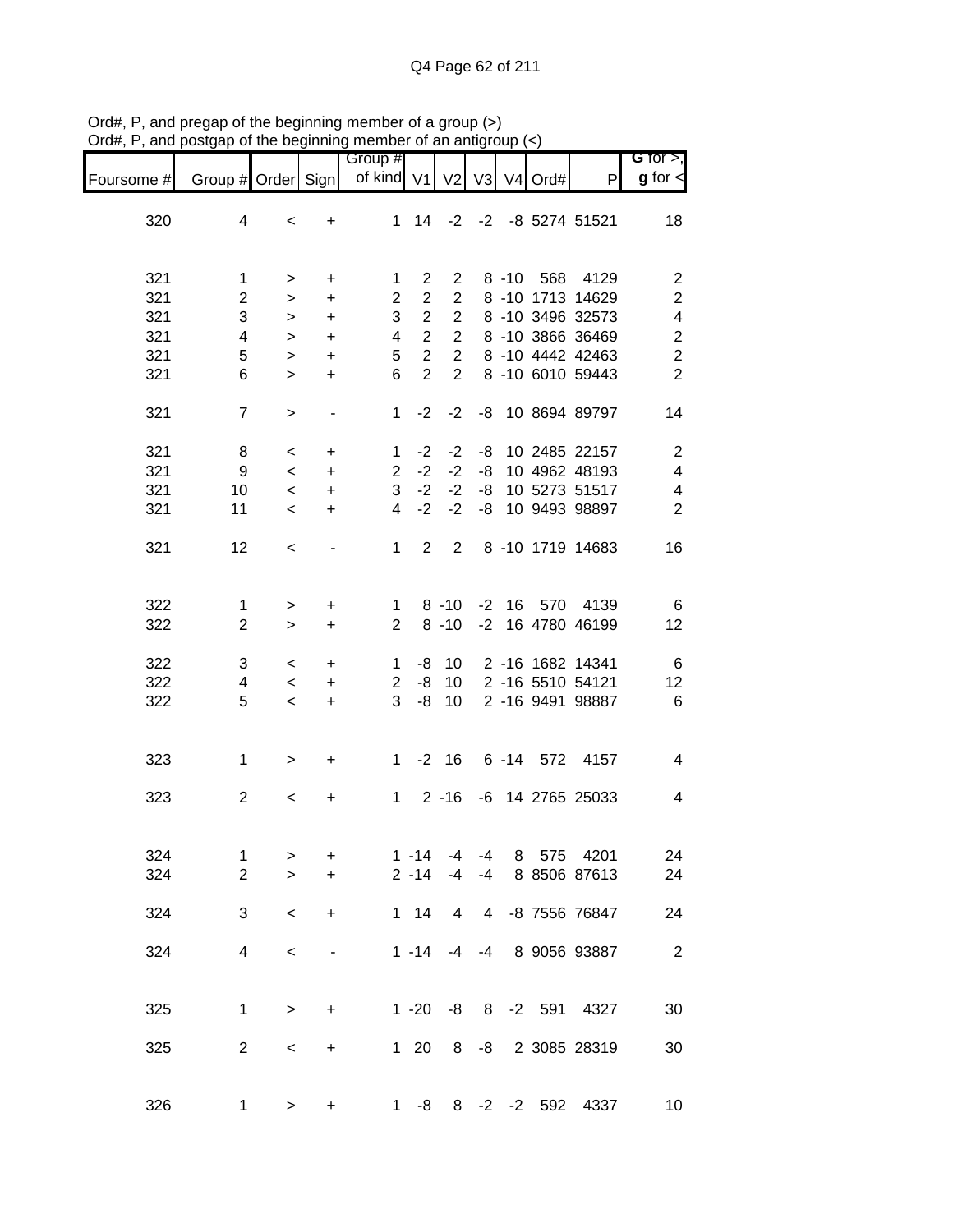|            |                    |           |                              | <br>Group #    |                | וויום ווש וכ   |                |           |                     | G for $>$ ,             |
|------------|--------------------|-----------|------------------------------|----------------|----------------|----------------|----------------|-----------|---------------------|-------------------------|
| Foursome # | Group # Order Sign |           |                              | of kind V1     |                | V <sub>2</sub> | V <sub>3</sub> | V4 Ord#   | P                   | $g$ for $\lt$           |
| 326        | 2                  | $\, >$    | +                            | $\overline{2}$ | -8             | 8              | $-2$           |           | -2 1785 15287       | 10                      |
| 326        | 3                  | $\, > \,$ |                              | 1              | 8              | -8             | $\overline{2}$ |           | 2 1031 8221         | $\overline{\mathbf{c}}$ |
| 326        | 4                  | $\,>$     |                              | $\overline{2}$ | 8              | -8             |                |           | 2 2 2 2 2 2 6 7 0 1 | $\overline{c}$          |
| 326        | 5                  | $\geq$    |                              | 3              | 8              | -8             | $2^{\circ}$    |           | 2 9005 93241        | $\overline{2}$          |
|            |                    |           |                              |                |                |                |                |           |                     |                         |
| 326        | 6                  | $\,<$     | $\ddot{}$                    | 1              | 8              | -8             |                |           | 2 2 2424 21589      | 10                      |
| 326        | $\overline{7}$     | $\,<$     | $+$                          | $\overline{2}$ | 8              | -8             |                |           | 2 2 3084 28309      | 10                      |
| 326        | 8                  | $\,<$     | $\qquad \qquad \blacksquare$ | $\mathbf{1}$   | -8             | 8              | $-2$           |           | -2 6568 65729       | $\overline{\mathbf{c}}$ |
| 326        | 9                  | $\,<$     |                              | $\overline{2}$ | -8             | 8              | $-2$           |           | -2 7120 71933       | 8                       |
| 326        | $10\,$             | $\,<$     |                              | 3              | $-8$           | 8              | $-2$           |           | -2 7369 74729       | $\overline{c}$          |
| 326        | 11                 | $\,<$     |                              | $\overline{4}$ | -8             | 8              | $-2$           |           | -2 9495 98909       | $\overline{2}$          |
|            |                    |           |                              |                |                |                |                |           |                     |                         |
| 327        | $\mathbf{1}$       | >         | $\ddot{}$                    | 1              | $-2$           | $-2$           | 4              |           | 8 594 4349          | 10                      |
| 327        | $\overline{c}$     | $\, > \,$ | $\ddot{}$                    | $\overline{2}$ | $-2$           | $-2$           | $\overline{4}$ |           | 8 3584 33479        | 10                      |
| 327        | 3                  | $\, >$    | +                            | $\mathbf{3}$   | $-2$           | $-2$           | $\overline{4}$ |           | 8 7075 71429        | 10                      |
| 327        | 4                  | $\geq$    | +                            | $\overline{4}$ | $-2$           | $-2$           | $\overline{4}$ |           | 8 9499 98939        | 10                      |
|            |                    |           |                              |                |                |                |                |           |                     |                         |
| 327        | 5                  | $\,<\,$   |                              | 1              | $-2$           | $-2$           | $\overline{4}$ |           | 8 4149 39409        | 10                      |
|            |                    |           |                              |                |                |                |                |           |                     |                         |
| 328        | 1                  | $\,$      | $\ddot{}$                    | 1.             | $-2$           | 4              |                |           | 8 -12 595 4357      | 8                       |
| 328        | $\overline{2}$     | $\geq$    | $\ddot{}$                    | $\overline{2}$ | $-2$           | 4              |                |           | 8 -12 3884 36637    | 8                       |
|            |                    |           |                              |                |                |                |                |           |                     |                         |
| 328        | 3                  | $\,<\,$   | +                            | $\mathbf{1}$   | $\overline{2}$ | -4             |                |           | -8 12 1778 15233    | 8                       |
| 328        | 4                  | $\,<$     | $\ddot{}$                    | $\overline{2}$ | $\overline{2}$ | $-4$           | -8             |           | 12 3127 28703       | 8                       |
|            |                    |           |                              |                |                |                |                |           |                     |                         |
| 329        | $\mathbf 1$        | $\, > \,$ | $\ddot{}$                    |                | $1 - 12$       | 6              |                |           | 0 -10 598 4391      | 18                      |
| 329        | $\overline{c}$     |           |                              | 1              | 12             | -6             |                |           | 0 10 2007 17449     | 18                      |
|            |                    | $\,<\,$   | +                            |                |                |                |                |           |                     |                         |
|            |                    |           |                              |                |                |                |                |           |                     |                         |
| 330        | 1                  | >         | +                            |                | $1 - 10$       |                | 16 -12         |           | -2 601 4421         | 12                      |
| 330        | $\mathbf 2$        | $\, > \,$ | $\ddot{}$                    |                | $2 - 10$       |                | $16 - 12$      |           | -2 1949 16901       | 12                      |
| 330        | 3                  | $\geq$    | +                            |                | $3 - 10$       |                | $16 - 12$      |           | -2 9200 95441       | 12                      |
| 330        | 4                  | $\,<\,$   | $\ddot{}$                    | 1.             |                | $10 - 16$ 12   |                | 2 1205    | 9769                | 12                      |
|            |                    |           |                              |                |                |                |                |           |                     |                         |
|            |                    |           |                              |                |                |                |                |           |                     |                         |
| 331        | 1                  | $\, > \,$ | $\ddot{}$                    | 1              |                | $16 - 12$      | $-2$           | 2 602     | 4423                | $\overline{\mathbf{c}}$ |
| 331        | $\boldsymbol{2}$   | $\, >$    | +                            |                | $2 16 - 12$    |                | $-2$           |           | 2 1950 16903        | $\overline{\mathbf{c}}$ |
| 331        | 3                  | $\geq$    | +                            | 3              |                | $16 - 12$      | $-2$           |           | 2 5010 48733        | $\overline{c}$          |
| 331        | 4                  | $\geq$    | +                            | 4              |                | $16 - 12$      | $-2$           |           | 2 7673 78139        | $\overline{2}$          |
| 331        | 5                  | $\,<\,$   | +                            |                |                | $1 - 16$ 12    |                | 2 -2 1204 | 9767                | $\overline{c}$          |

Ord#, P, and pregap of the beginning member of a group (>) Ord#, P, and postgap of the beginning member of an antigroup (<)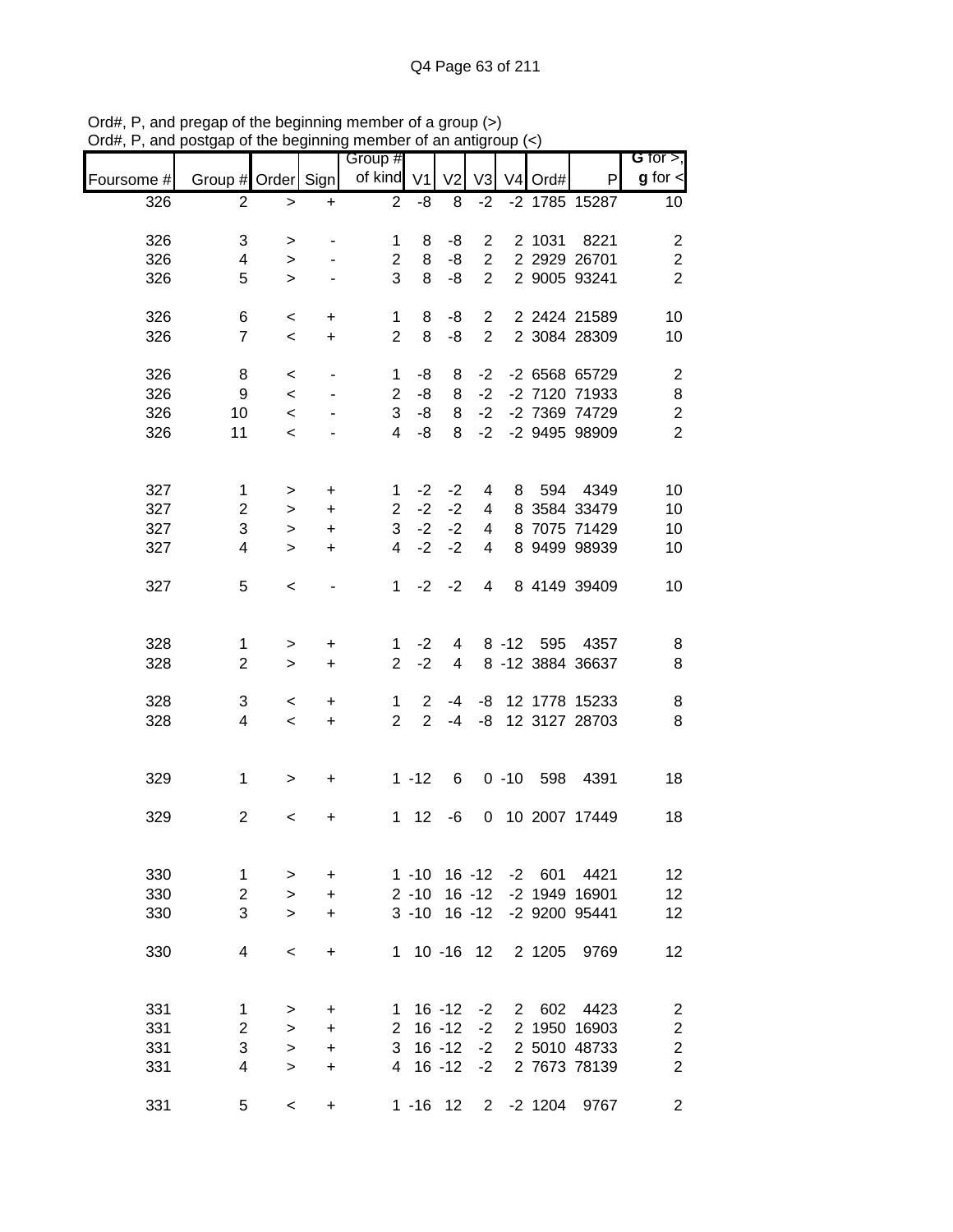|            |                     |             |                          | Group #        |                      |                |                                  |                 |                     |                           | G for $>$ ,      |
|------------|---------------------|-------------|--------------------------|----------------|----------------------|----------------|----------------------------------|-----------------|---------------------|---------------------------|------------------|
| Foursome # | Group # Order Sign  |             |                          | of kind V1 V2  |                      |                | V3                               |                 | V <sub>4</sub> Ord# | P                         | $g$ for $\lt$    |
|            |                     |             |                          |                |                      |                |                                  |                 |                     |                           |                  |
|            |                     |             |                          |                |                      |                |                                  |                 |                     |                           |                  |
| 332<br>332 | 1<br>$\overline{2}$ | >           | +                        |                | $1 - 12$<br>$2 - 12$ | $-2$<br>$-2$   | $\overline{2}$<br>$\overline{2}$ | 0               |                     | 603 4441<br>0 1951 16921  | 18               |
| 332        | 3                   | ><br>$\geq$ | $\ddot{}$<br>$\ddot{}$   |                | $3 - 12$             | $-2$           | $\overline{2}$                   |                 |                     | 0 7674 78157              | 18<br>18         |
|            |                     |             |                          |                |                      |                |                                  |                 |                     |                           |                  |
|            |                     |             |                          |                |                      |                |                                  |                 |                     |                           |                  |
| 333        | 1                   | >           | +                        | 1.             | 0                    |                | $12 - 16$                        | 8               |                     | 606 4457                  | 6                |
| 333        | $\overline{2}$      | $\geq$      | $\ddot{}$                | $\overline{2}$ | $\Omega$             |                | $12 - 16$                        |                 |                     | 8 6587 65957              | $6\phantom{1}6$  |
|            |                     |             |                          |                |                      |                |                                  |                 |                     |                           |                  |
| 334        | 1                   | >           | +                        |                | $1 - 16$             | 8              | 4                                | -8              | 608                 | 4481                      | 18               |
|            |                     |             |                          |                |                      |                |                                  |                 |                     |                           |                  |
| 334        | $\overline{c}$      | >           | $\overline{\phantom{a}}$ | 1              | 16                   | -8             | $-4$                             |                 |                     | 8 5297 51769              | $\overline{2}$   |
|            |                     |             |                          |                |                      |                |                                  |                 |                     |                           |                  |
| 334        | 3                   | $\,<\,$     | +                        | 1.             | 16                   | -8             | $-4$                             |                 |                     | 8 5751 56713              | 18               |
|            |                     |             |                          |                |                      |                |                                  |                 |                     |                           |                  |
| 335        | 1                   | >           | $\ddot{}$                | 1              | 4                    | -8             | $-2$                             |                 |                     | -2 610 4493               | 10               |
| 335        | $\overline{2}$      | $\geq$      | $\ddot{}$                | $\overline{2}$ | 4                    | -8             | $-2$                             |                 |                     | -2 2803 25423             | 12               |
| 335        | 3                   | >           | $\ddot{}$                | 3              | 4                    | -8             | $-2$                             |                 |                     | -2 3936 37139             | 16               |
| 335        | 4                   | $\, > \,$   | $\ddot{}$                | 4              | 4                    | -8             | $-2$                             |                 |                     | -2 4376 41863             | 12               |
| 335        | 5                   | >           | $\ddot{}$                | 5              | 4                    | -8             | $-2$                             |                 |                     | -2 4872 47251             | 14               |
| 335        | 6                   | $\geq$      | $\ddot{}$                | 6              | $\overline{4}$       | -8             | $-2$                             |                 |                     | -2 5723 56453             | 10               |
|            |                     |             |                          |                |                      |                |                                  |                 |                     |                           |                  |
| 335        | $\overline{7}$      | $\geq$      |                          | $\mathbf 1$    | $-4$                 | 8              | 2                                |                 |                     | 2 3500 32609              | 6                |
|            |                     |             |                          |                |                      |                |                                  |                 |                     |                           |                  |
| 336        | 1                   | >           | +                        | 1              | $-2$                 | -2             |                                  | 2 20            | 612                 | 4513                      | 6                |
| 336        | $\overline{2}$      | $\geq$      | $\ddot{}$                | $\overline{2}$ | $-2$                 | $-2$           | $\overline{2}$                   |                 |                     | 20 4640 44641             | 8                |
|            |                     |             |                          |                |                      |                |                                  |                 |                     |                           |                  |
| 336        | 3                   | $\,<\,$     | +                        | 1              | $\overline{2}$       | $\overline{2}$ |                                  | $-2 - 20$       | 645                 | 4793                      | 6                |
|            |                     |             |                          |                |                      |                |                                  |                 |                     |                           |                  |
| 337        | 1                   | >           | $\ddot{}$                | 1              | $-2$                 |                |                                  |                 |                     | 2 20 -22 613 4517         | 4                |
| 337        | $\overline{c}$      | $\geq$      | $\ddot{}$                | $\overline{2}$ | $-2$                 |                |                                  |                 |                     | 2 20 -22 4641 44647       | 6                |
| 337        | 3                   | $\geq$      | $\ddot{}$                | 3              | $-2$                 |                |                                  |                 |                     | 2 20 -22 4988 48487       | 6                |
|            |                     |             |                          |                |                      |                |                                  |                 |                     |                           |                  |
|            |                     |             |                          |                |                      |                |                                  |                 |                     |                           |                  |
| 338        | 1                   | >           | +                        | 1              |                      |                | $2\ 20\ -22$                     | 10 <sup>1</sup> |                     | 614 4519                  | $\overline{2}$   |
| 338        | $\boldsymbol{2}$    | $\, > \,$   | +                        | $\overline{c}$ | $\overline{2}$       |                | $20 - 22$                        | 10              | 841                 | 6481                      | 8                |
| 338        | 3                   | $\geq$      | $\ddot{}$                | 3              |                      |                | $2\ 20\ -22$                     |                 |                     | 10 2312 20479             | $\boldsymbol{2}$ |
| 338        | $\overline{4}$      | $\geq$      | +                        | 4              | $2^{\circ}$          |                |                                  |                 |                     | 20 -22 10 3158 29027      | $\overline{4}$   |
|            |                     |             |                          |                |                      |                |                                  |                 |                     |                           |                  |
|            |                     |             |                          |                |                      |                |                                  |                 |                     |                           |                  |
| 339        | 1                   | >           | +                        |                |                      |                |                                  |                 |                     | 1 20 -22 10 -6 615 4523   | 4                |
| 339        | 2                   | $\,<\,$     | +                        |                |                      |                |                                  |                 |                     | 1 -20 22 -10 6 6891 69427 | 4                |

Ord#, P, and pregap of the beginning member of a group (>) Ord#, P, and postgap of the beginning member of an antigroup (<)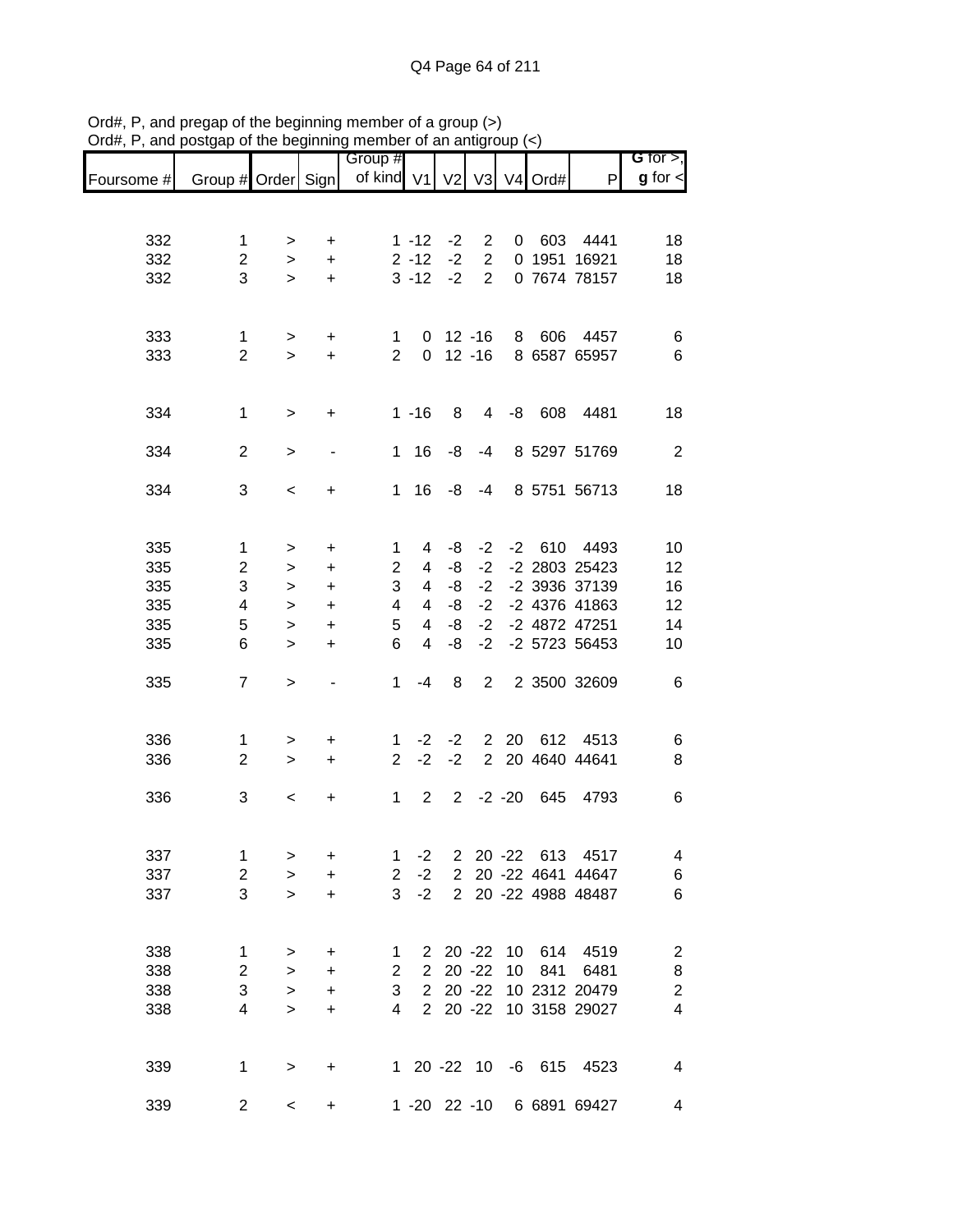| ana                      | oolgap or the peginming                  |                                |                                  | mombor or an anigroup            |                            |                                  |                                       |          |                       |                                          |                                |
|--------------------------|------------------------------------------|--------------------------------|----------------------------------|----------------------------------|----------------------------|----------------------------------|---------------------------------------|----------|-----------------------|------------------------------------------|--------------------------------|
| Foursome #               | Group # Order Sign                       |                                |                                  | Group #<br>of kind $V1$          |                            | V <sub>2</sub>                   |                                       |          | V3 V4 Ord#            | P                                        | $G$ for $>$ ,<br>$g$ for $\lt$ |
|                          |                                          |                                |                                  |                                  |                            |                                  |                                       |          |                       |                                          |                                |
| 340                      | $\mathbf 1$                              | $\, > \,$                      | +                                | 1                                |                            | $-6$ 10                          |                                       |          | $-8$ $-2$ 618         | 4561                                     | 12                             |
| 340                      | $\overline{2}$                           | $\,<\,$                        |                                  | 1                                | -6                         | 10                               | -8                                    |          |                       | -2 8698 89833                            | 6                              |
| 341<br>341               | 1<br>$\overline{c}$                      | $\,$<br>$\,$                   | $\ddot{}$<br>$\ddot{}$           | 1<br>$\overline{2}$              | 10<br>10                   | -8<br>-8                         | $-2$<br>$-2$                          |          | 0 619                 | 4567<br>0 1500 12553                     | 6<br>$\,6$                     |
| 341                      | 3                                        | $\geq$                         | $\ddot{}$                        | 3                                | 10                         | -8                               | $-2$                                  |          |                       | 0 9574 99793                             | 6                              |
| 342<br>342               | $\mathbf{1}$<br>$\overline{2}$           | $\,$<br>$\geq$                 | $\ddot{}$<br>$\ddot{}$           | $\mathbf 1$<br>$\overline{2}$    | -8<br>-8                   | $-2$<br>$-2$                     | $\mathbf 0$<br>$\overline{0}$         |          | 12 620                | 4583<br>12 6831 68729                    | 16<br>16                       |
| 343                      | $\mathbf 1$                              | $\mathbf{L}$                   | $\ddot{}$                        | 1                                |                            | $-2 - 14$                        | 2                                     |          |                       | 2 624 4621                               | 18                             |
| 343                      | $\overline{2}$                           | $\,<$                          | $\ddot{}$                        | $\mathbf{1}$                     |                            | $2 \quad 14$                     |                                       |          |                       | -2 -2 5680 55949                         | 18                             |
| 344<br>344               | 1<br>$\overline{2}$                      | $\,$<br>$\mathbf{L}$           | $\ddot{}$<br>$\ddot{}$           | 1<br>$\overline{2}$              | 0<br>$\pmb{0}$             |                                  | $6 - 16$<br>$6 - 16$                  |          | 4 634                 | 4691<br>4 3250 30059                     | $12 \overline{ }$<br>12        |
| 345<br>345<br>345        | $\mathbf{1}$<br>$\overline{2}$<br>3      | $\,$<br>$\,$<br>$\geq$         | +<br>$\ddot{}$<br>$\ddot{}$      | $1 \quad$<br>$\overline{2}$<br>3 |                            | $6 - 16$<br>$6 - 16$<br>$6 - 16$ | 4<br>$\overline{4}$<br>$\overline{4}$ |          | -2 635                | 4703<br>-2 1929 16673<br>-2 4767 46073   | 12<br>12<br>12                 |
| 346<br>346<br>346<br>346 | $\mathbf{1}$<br>$\overline{2}$<br>3<br>4 | ><br>$\,$<br>$\mathbf{L}$<br>> | +<br>$\ddot{}$<br>$\ddot{}$<br>+ | 1<br>$\overline{2}$<br>3<br>4    | $-4$<br>$-4$<br>$-4$<br>-4 | 10<br>10<br>10<br>10             | -8<br>-8<br>-8                        | 10<br>10 | 646<br>964<br>10 1054 | 4799<br>7589<br>8429<br>-8 10 7441 75539 | 6<br>6<br>$\,6$<br>6           |
| 346                      | $5\phantom{.0}$                          | $\geq$                         |                                  |                                  |                            |                                  |                                       |          |                       | 1 4 -10 8 -10 9214 95581                 | 12                             |
| 346                      | 6                                        | $\,<$                          | $+$                              | $1 \quad$                        |                            | $4 - 10$                         |                                       |          |                       | 8 -10 9218 95621                         | 8 <sup>8</sup>                 |
| 346                      | $\overline{7}$                           | $\,<\,$                        |                                  | $1 \quad$                        |                            |                                  |                                       |          |                       | -4 10 -8 10 8543 87991                   | 10                             |
| 347                      | $\mathbf 1$                              | $\, > \,$                      | $\ddot{}$                        |                                  |                            |                                  |                                       |          |                       | 1 -8 10 16 -20 648 4813                  | 12                             |
| 347                      | $\overline{2}$                           | $\,<\,$                        | +                                |                                  |                            |                                  |                                       |          |                       | 1 8 -10 -16 20 6648 66701                | 12                             |
| 348                      | 1                                        | >                              | +                                |                                  |                            |                                  |                                       |          |                       | 1 10 16 -20 -4 649 4817                  | 4                              |

Ord#, P, and pregap of the beginning member of a group (>) Ord#, P, and postgap of the beginning member of an antigroup (<)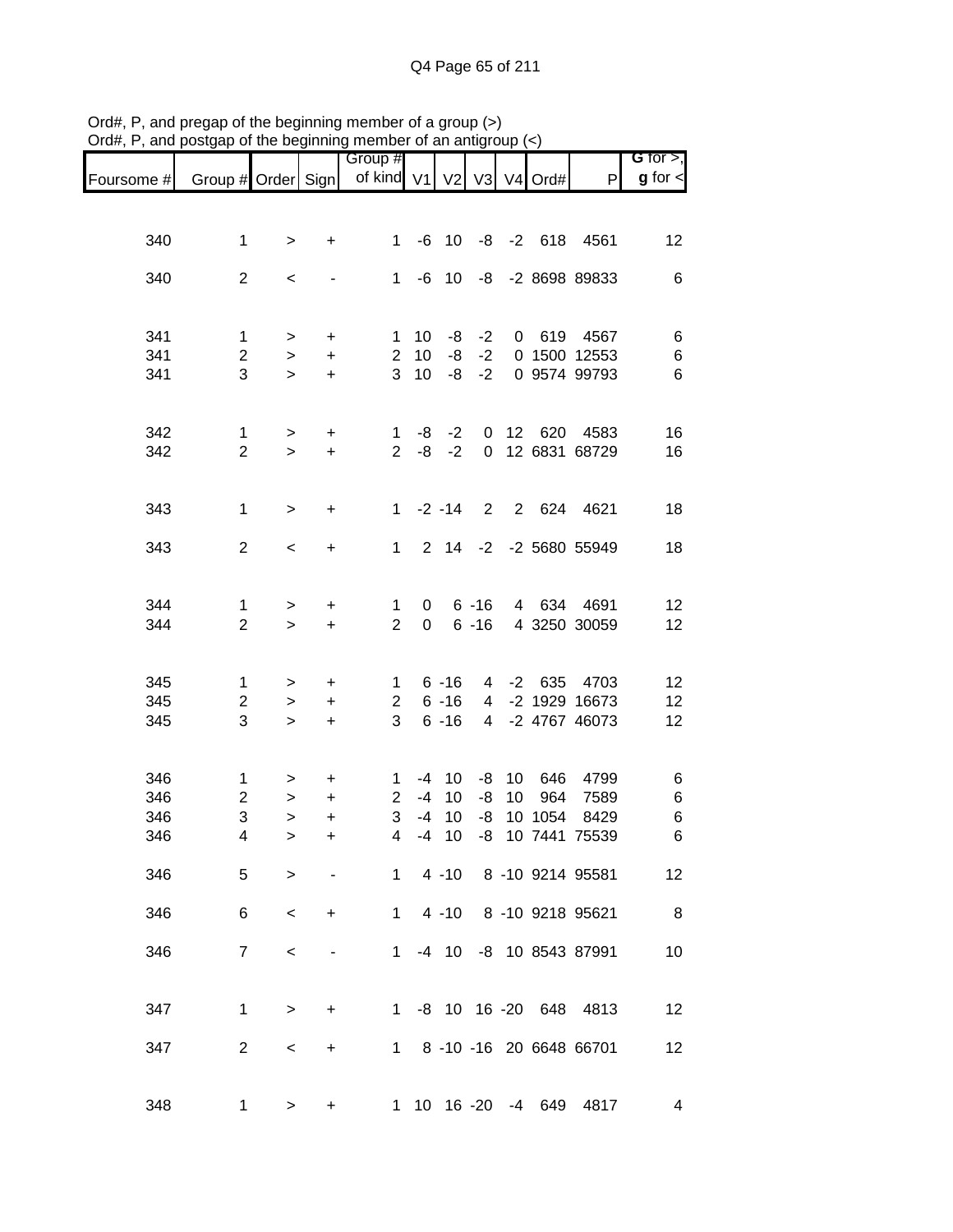|            |                                | ט טוע               | .                                | Group #                         |                                  |                               |                                    |              |         |                              | G for $>$ ,                        |
|------------|--------------------------------|---------------------|----------------------------------|---------------------------------|----------------------------------|-------------------------------|------------------------------------|--------------|---------|------------------------------|------------------------------------|
| Foursome # |                                |                     |                                  | Group # Order Sign   of kind V1 |                                  | V <sub>2</sub>                | V3                                 |              | V4 Ord# | P                            | $g$ for $\leq$                     |
| 348        | $\overline{2}$                 | $\, > \,$           | $\ddot{}$                        | $\overline{2}$                  | 10                               |                               | 16 -20                             |              |         | -4 1943 16831                | $\overline{2}$                     |
|            |                                |                     |                                  |                                 |                                  |                               |                                    |              |         |                              |                                    |
|            |                                |                     |                                  |                                 |                                  |                               |                                    |              |         | 4 653 4877                   |                                    |
| 349        | $\mathbf 1$                    | >                   | $\ddot{}$                        | $\mathbf 1$                     | 6                                | $\overline{2}$                | -8                                 |              |         |                              | 6                                  |
| 349        | $\overline{2}$                 | $\,$                | $\overline{\phantom{a}}$         | 1                               | -6                               | $-2$                          | 8                                  |              |         | -4 1206 9781                 | 12                                 |
| 349        | 3                              | $\geq$              |                                  | $\overline{2}$                  |                                  | $-6 -2$                       |                                    |              |         | 8 -4 5114 49801              | 12                                 |
|            |                                |                     |                                  |                                 |                                  |                               |                                    |              |         |                              |                                    |
| 350        | $\mathbf 1$                    | $\,>$               | $\ddot{}$                        | 1                               | -8                               | 4                             |                                    |              |         | 2 -10 655 4903               | 14                                 |
| 350        | $\overline{c}$                 | $\, > \,$           | $\ddot{}$                        | $\overline{2}$                  | -8                               | $\overline{4}$                |                                    |              |         | 2 -10 1894 16333             | 14                                 |
| 350        | 3                              | $\, > \,$           | $\ddot{}$                        | 3                               | -8                               | 4                             |                                    |              |         | 2 -10 3909 36871             | 14                                 |
| 350        | 4                              | $\, > \,$           | $\ddot{}$                        | $\overline{4}$                  | $-8$                             | $\overline{4}$                |                                    |              |         | 2 -10 7909 80803             | 14                                 |
| 350        | 5                              | $\geq$              | $\ddot{}$                        | 5                               | $-8$                             | $\overline{4}$                |                                    |              |         | 2 -10 9514 99103             | 14                                 |
|            |                                |                     |                                  |                                 |                                  |                               |                                    |              |         |                              |                                    |
|            |                                |                     |                                  |                                 |                                  |                               |                                    |              |         |                              |                                    |
| 351<br>351 | $\mathbf{1}$                   | >                   | $\ddot{}$                        | 1                               | 4                                |                               | $2 - 10$<br>$2 - 10$               |              |         | 2 656 4909<br>2 5037 49009   | 6                                  |
| 351        | $\overline{c}$<br>3            | $\, > \,$<br>$\geq$ | +<br>$\ddot{}$                   | 2<br>3                          | $\overline{4}$<br>$\overline{4}$ |                               | $2 - 10$                           |              |         | 2 9515 99109                 | $\,6$<br>$6\phantom{1}6$           |
|            |                                |                     |                                  |                                 |                                  |                               |                                    |              |         |                              |                                    |
|            |                                |                     |                                  |                                 |                                  |                               |                                    |              |         |                              |                                    |
| 352        | 1                              | $\, > \,$           | $\ddot{}$                        | 1                               | 4                                | -8                            |                                    | $2 \quad 10$ |         | 663 4957                     | 6                                  |
| 352        | $\overline{c}$                 | $\,>$               | $\begin{array}{c} + \end{array}$ | $\overline{2}$                  | 4                                | -8                            | $\overline{2}$                     |              |         | 10 4542 43597                | $\,6$                              |
| 352        | 3                              | $\geq$              | $\ddot{}$                        | 3                               | $\overline{4}$                   | -8                            | $2^{\circ}$                        |              |         | 10 5126 49927                | $\,6$                              |
| 352        | 4                              |                     |                                  | 1                               | -4                               | 8                             |                                    |              |         | -2 -10 3667 34313            | $\,6$                              |
|            |                                | $\,<\,$             | +                                |                                 |                                  |                               |                                    |              |         |                              |                                    |
| 352        | 5                              | $\,<$               |                                  | $\mathbf{1}$                    | $\overline{4}$                   | -8                            |                                    |              |         | 2 10 2241 19801              | 12                                 |
|            |                                |                     |                                  |                                 |                                  |                               |                                    |              |         |                              |                                    |
|            |                                |                     |                                  |                                 |                                  |                               |                                    |              |         |                              |                                    |
| 353<br>353 | $\mathbf{1}$<br>$\overline{2}$ | >                   | +                                | $\mathbf 1$<br>$\overline{2}$   | -8<br>-8                         | $2^{\circ}$<br>$\overline{2}$ | 10 <sup>°</sup><br>10 <sup>1</sup> |              |         | -8 664 4967<br>-8 4543 43607 | 10                                 |
|            |                                | $\mathbf{L}$        | $\ddot{}$                        |                                 |                                  |                               |                                    |              |         |                              | 10                                 |
|            |                                |                     |                                  |                                 |                                  |                               |                                    |              |         |                              |                                    |
| 354        | 1                              | >                   | +                                | 1                               | $\overline{2}$                   | 10                            | -8                                 | 0            | 665     | 4969                         | $\overline{\mathbf{c}}$            |
| 354        | $\overline{c}$                 | $\,>$               | $\ddot{}$                        | $\mathbf 2$                     | $\overline{2}$                   | 10                            | -8                                 |              |         | 0 6749 67759                 | $\overline{c}$                     |
| 354        | 3                              | >                   | $\ddot{}$                        | 3                               | $\overline{2}$                   | 10                            | -8                                 |              |         | 0 7821 79843                 | $\overline{c}$                     |
| 354        | 4                              | $\geq$              | $\ddot{}$                        | 4                               | $\overline{2}$                   | 10                            | -8                                 |              |         | 0 8371 86113                 | $\overline{c}$                     |
|            |                                |                     |                                  |                                 |                                  |                               |                                    |              |         |                              |                                    |
| 354<br>354 | 5<br>6                         | $\,<$<br>$\,<\,$    | $\ddot{}$<br>$\ddot{}$           | $\mathbf 1$<br>$2^{\circ}$      |                                  | $-2 - 10$<br>$-2 - 10$        | 8<br>8                             |              |         | 0 1907 16451<br>0 2279 20147 | $\boldsymbol{2}$<br>$\overline{2}$ |
|            |                                |                     |                                  |                                 |                                  |                               |                                    |              |         |                              |                                    |
|            |                                |                     |                                  |                                 |                                  |                               |                                    |              |         |                              |                                    |
| 355        | 1                              | $\,$                | +                                | 1                               | -8                               | 0                             | $-2$                               |              |         | 2 667 4987                   | 14                                 |
| 355        | $\overline{2}$                 | $\geq$              | $\ddot{}$                        | $\overline{2}$                  | -8                               | 0                             | $-2$                               |              |         | 2 5402 52951                 | 14                                 |
| 355        | 3                              | $\,<\,$             | +                                | 1                               | 8                                | 0                             |                                    |              |         | 2 -2 1905 16433              | 14                                 |
| 355        | 4                              | $\,<\,$             | $\ddot{}$                        | $\overline{2}$                  | 8                                | 0                             | 2 <sup>1</sup>                     |              |         | -2 2277 20129                | 14                                 |

Ord#, P, and pregap of the beginning member of a group (>) Ord#, P, and postgap of the beginning member of an antigroup (<)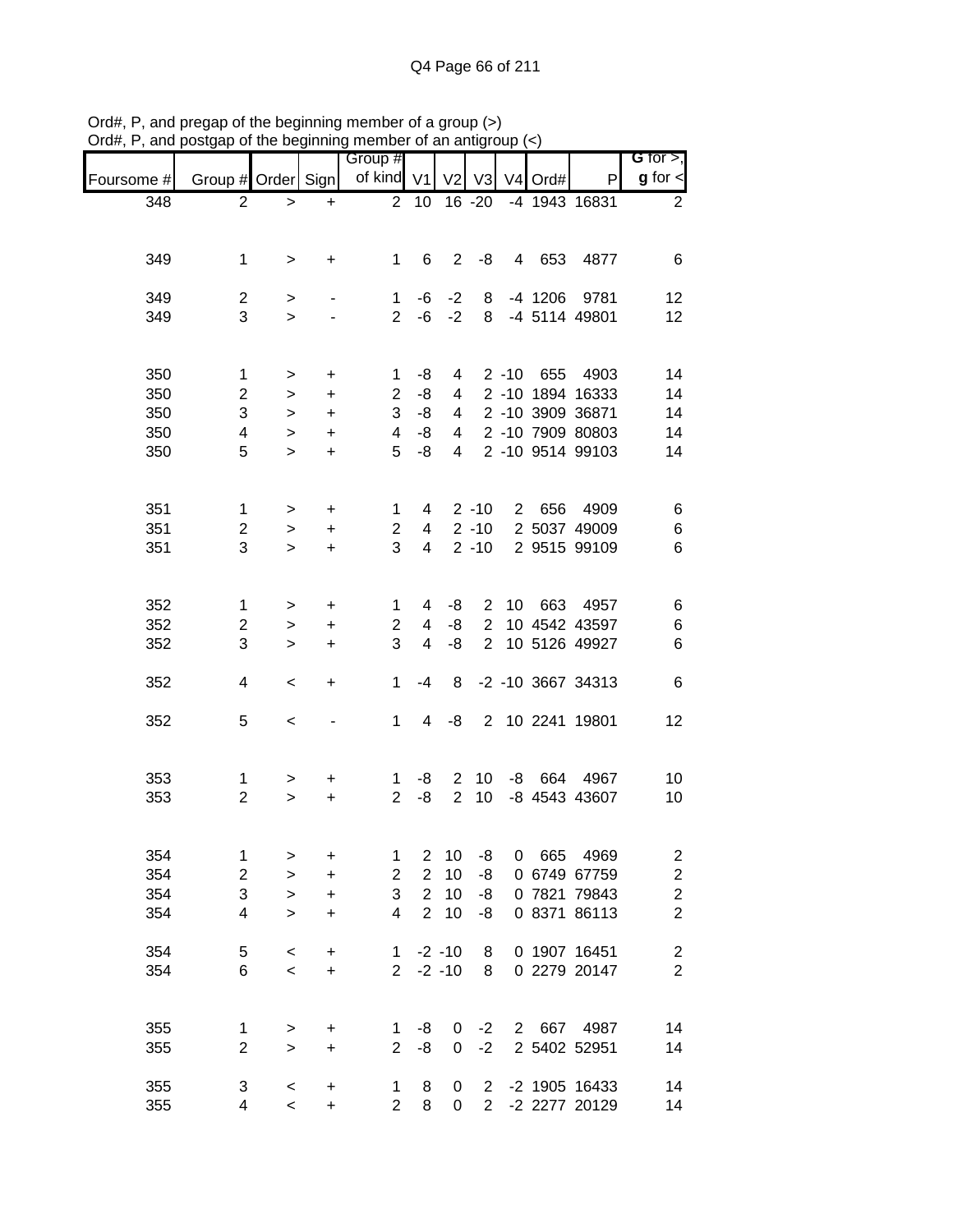| ana        | oolgap or the peginming |           |                              | <b>INVINUE VE ALL ANNUAL</b> |                |                |                |          |         |                        |                              |
|------------|-------------------------|-----------|------------------------------|------------------------------|----------------|----------------|----------------|----------|---------|------------------------|------------------------------|
| Foursome # | Group # Order Sign      |           |                              | Group #<br>of kind V1        |                | V <sub>2</sub> | V <sub>3</sub> |          | V4 Ord# | P                      | G for $>$ ,<br>$g$ for $\lt$ |
| 355        | 5                       | $\,<$     | $\ddot{}$                    | 3                            | 8              | 0              | 2              |          |         | -2 4119 39119          | 14                           |
|            |                         |           |                              |                              |                |                |                |          |         |                        |                              |
| 356        | 1                       | >         | $\ddot{}$                    | 1                            | $-4$           | 8              |                | $-8$ 14  | 671     | 5009                   | 6                            |
| 356        | $\overline{2}$          | $\geq$    | $\ddot{}$                    | 2 <sup>1</sup>               | $-4$           | 8              | -8             | 14       | 772     | 5867                   | 6                            |
|            |                         |           |                              |                              |                |                |                |          |         |                        |                              |
| 357        | 1                       | $\, > \,$ | $\ddot{}$                    | 1                            | 8              | -8             | 14             |          |         | -4 672 5011            | $\overline{\mathbf{c}}$      |
| 357        | $\mathbf{2}$            | $\geq$    | $\ddot{}$                    | $\overline{2}$               | 8              | $-8$           | 14             |          |         | -4 2069 18049          | $\boldsymbol{2}$             |
| 357        | 3                       | $\geq$    | $\ddot{}$                    | 3                            | 8              | -8             |                |          |         | 14 -4 7368 74719       | $\overline{2}$               |
|            |                         |           |                              |                              |                |                |                |          |         |                        |                              |
| 358        | $\mathbf{1}$            | >         | +                            | 1                            |                | $-8$ 14        |                |          |         | -4 -4 673 5021         | 10                           |
| 358        | $\overline{2}$          | $\geq$    | $\ddot{}$                    | $\overline{2}$               | -8             | 14             | $-4$           |          |         | -4 2070 18059          | 10                           |
|            |                         |           |                              |                              |                |                |                |          |         |                        |                              |
| 359        | $\mathbf{1}$            | >         | +                            | 1.                           | 14             | -4             |                |          |         | -4 10 674 5023         | $\overline{c}$               |
| 359        | $\overline{2}$          | $\geq$    | $\ddot{}$                    | $\overline{2}$               | 14             | $-4$           |                |          |         | -4 10 2288 20233       | $\sqrt{2}$                   |
|            |                         |           |                              |                              |                |                |                |          |         |                        |                              |
| 359        | 3                       | $\, > \,$ | $\qquad \qquad \blacksquare$ |                              | $1 - 14$       | 4              |                |          |         | 4 -10 5331 52147       | 20                           |
| 359        | 4                       | $\,<$     |                              |                              | $1 \quad 14$   | $-4$           |                |          |         | -4 10 5315 51949       | 22                           |
|            |                         |           |                              |                              |                |                |                |          |         |                        |                              |
| 360        | $\mathbf 1$             | $\geq$    | +                            | 1                            |                |                |                |          |         | -4 -4 10 -14 675 5039  | 16                           |
|            |                         |           |                              |                              |                |                |                |          |         |                        |                              |
| 360        | $\overline{2}$          | >         |                              | $\mathbf{1}$                 |                | $\overline{4}$ |                |          |         | 4 -10 14 6328 63103    | 6                            |
|            |                         |           |                              |                              |                |                |                |          |         |                        |                              |
| 361        | $\mathbf 1$             | $\, > \,$ | +                            |                              |                |                |                |          |         | 1 -4 10 -14 2 676 5051 | 12                           |
|            |                         |           |                              |                              |                |                |                |          |         |                        |                              |
| 361        | $\overline{2}$          | $\,<\,$   | +                            | 1                            |                | $4 - 10$       | 14             |          |         | -2 854 6607            | 12                           |
| 361        | 3                       | $\,<\,$   | +                            | $\overline{2}$               |                | $4 - 10$       | 14             |          |         | -2 5592 55009          | 12                           |
|            |                         |           |                              |                              |                |                |                |          |         |                        |                              |
| 362        | 1                       | >         | +                            |                              | $1 - 14$       | $\overline{2}$ |                | $6 - 10$ | 678     | 5077                   | 18                           |
| 362        | $\mathbf{2}$            | $\, > \,$ | +                            |                              | $2 - 14$       | $\overline{2}$ |                |          |         | 6 -10 5395 52879       | 18                           |
| 362        | 3                       | $\geq$    | +                            |                              | $3 - 14$       | $\overline{2}$ |                |          |         | 6 -10 8237 84499       | 18                           |
|            |                         |           |                              |                              |                |                |                |          |         |                        |                              |
| 363        | 1                       | >         | +                            | 1                            | $\overline{2}$ |                | $6 - 10$       | 4        | 679     | 5081                   | 4                            |
| 363        | $\mathbf 2$             | $\geq$    | +                            | $\overline{2}$               | $\overline{2}$ |                | $6 - 10$       |          |         | 4 2817 25583           | 4                            |
| 363        | 3                       | $\, > \,$ | +                            | 3                            | $\overline{c}$ |                | $6 - 10$       |          |         | 4 5013 48761           | 4                            |
| 363        | 4                       | $\, > \,$ | +                            | 4                            | $\overline{c}$ |                | $6 - 10$       |          |         | 4 5896 58211           | 4                            |
| 363        | 5                       | $\geq$    | +                            | 5                            | $\overline{2}$ |                | $6 - 10$       |          |         | 4 8330 85601           | 4                            |
|            |                         |           |                              |                              |                |                |                |          |         |                        |                              |
| 364        | 1                       | >         | +                            | 1                            |                | $6 - 10$       | 4              | 0        | 680     | 5087                   | 6                            |

Ord#, P, and pregap of the beginning member of a group (>) Ord#, P, and postgap of the beginning member of an antigroup (<)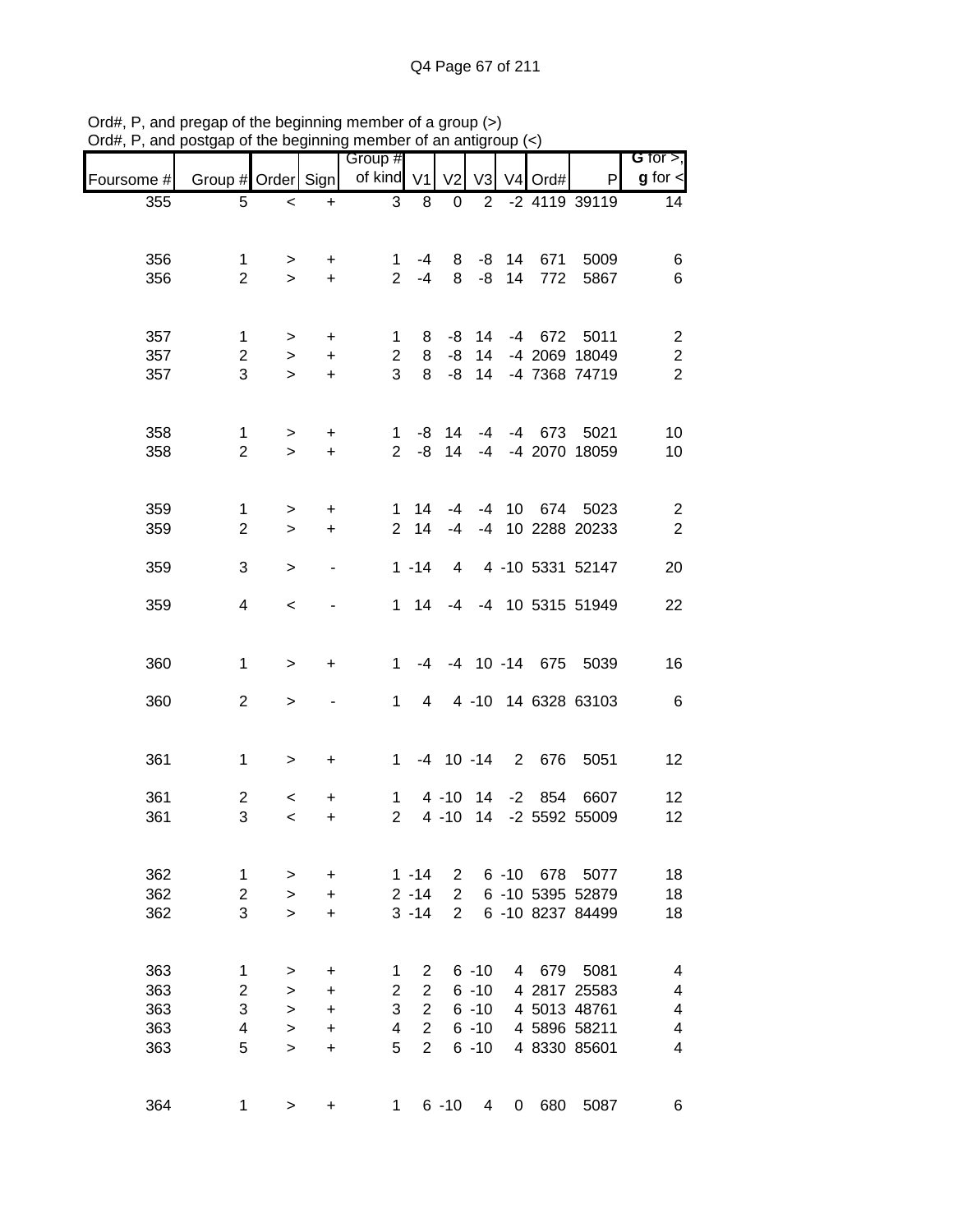| unu        | oorgap or mo bogmmmig          |                 |                        | 110111001             |                        | or an annyi              |                                |   |         |                              | G for $>$ ,              |
|------------|--------------------------------|-----------------|------------------------|-----------------------|------------------------|--------------------------|--------------------------------|---|---------|------------------------------|--------------------------|
| Foursome # | Group # Order Sign             |                 |                        | Group #<br>of kind V1 |                        | V <sub>2</sub>           | V3                             |   | V4 Ord# | P                            | $g$ for $\lt$            |
| 364        | $\overline{2}$                 | $\, > \,$       | $\ddot{}$              | $\overline{c}$        |                        | $6 - 10$                 | 4                              |   |         | 0 5897 58217                 | 6                        |
| 364        | 3                              | $\,<$           | $\ddot{}$              |                       |                        | $1 - 6 10$               | $-4$                           |   |         | 0 1433 11953                 | 6                        |
| 365<br>365 | 1<br>$\overline{c}$            | $\,>$<br>$\,$   | +<br>$\ddot{}$         |                       | $1 - 10$<br>$2 - 10$   | 4<br>4                   | 0<br>$\pmb{0}$                 | 0 |         | 681 5099<br>0 5462 53609     | 12<br>12                 |
| 365        | 3                              | $\geq$          | $\ddot{}$              |                       | $3 - 10$               | 4                        | $\pmb{0}$                      |   |         | 0 7917 80909                 | 12                       |
| 365<br>365 | 4<br>5                         | $\,<$<br>$\,<$  | $\ddot{}$<br>$\ddot{}$ |                       | $1 10$<br>$2 \quad 10$ | $-4$<br>$-4$             | 0<br>$\mathbf 0$               |   |         | 0 5693 56101<br>0 7442 75541 | 12<br>12                 |
|            |                                |                 |                        |                       |                        |                          |                                |   |         |                              |                          |
| 366        | $\mathbf 1$                    | $\,$            | $\ddot{}$              | $\mathbf{1}$          | 4                      | $\mathbf 0$              |                                |   |         | 0 22 682 5101                | $\overline{2}$           |
| 366        | $\overline{2}$                 | $\,<$           | $\ddot{}$              | $\mathbf{1}$          | -4                     | 0                        |                                |   |         | 0 -22 5692 56099             | $\overline{2}$           |
| 367<br>367 | $\mathbf{1}$<br>$\overline{c}$ | $\,>$<br>$\geq$ | +<br>$\ddot{}$         |                       | $1 - 22$<br>$2 - 22$   |                          | $8 - 10$<br>$8 - 10$           |   |         | 4 686 5147<br>4 8121 83203   | 28<br>26                 |
| 367        | 3                              | $\,<$           | $\ddot{}$              |                       | $122$                  |                          | $-8$ 10                        |   |         | -4 3920 36947                | 26                       |
|            |                                |                 |                        |                       |                        |                          |                                |   |         |                              |                          |
| 368<br>368 | $\mathbf{1}$<br>$\overline{2}$ | $\,$<br>$\geq$  | +<br>$\ddot{}$         | 1<br>$\overline{2}$   |                        | $8 - 10$<br>$8 - 10$     | 4<br>4                         |   |         | 2 687 5153<br>2 4444 42473   | 6<br>6                   |
| 368        | 3                              | $\,<\,$         |                        | 1                     |                        | $8 - 10$                 | $4\overline{ }$                |   |         | 2 7775 79337                 | 12                       |
| 369<br>369 | $\mathbf{1}$<br>$\overline{2}$ | >               | +                      |                       | $1 - 10$<br>$2 - 10$   | 4<br>$\overline{4}$      | $\mathbf{2}$<br>$\overline{2}$ |   |         | -2 688 5167<br>-2 6091 60373 | 14<br>20                 |
|            |                                | $\geq$          | $\ddot{}$              |                       |                        |                          |                                |   |         |                              |                          |
| 370        | 1                              | $\geq$          | $\ddot{}$              | 1                     | $\overline{4}$         | $2^{\circ}$              | $-2$                           |   | 4 689   | 5171                         | $\overline{\mathcal{A}}$ |
| 370        | $\overline{2}$                 | $\geq$          |                        | $1 \quad$             |                        | $-4$ $-2$                |                                |   |         | 2 -4 6744 67723              | 14                       |
| 371        | 1                              | $\geq$          | $\ddot{}$              | $1 \quad$             | $-2$                   |                          |                                |   |         | 4 6 -14 691 5189             | 10                       |
| 371        | $\overline{2}$                 | $\,<\,$         | +                      | $\mathbf 1$           |                        |                          |                                |   |         | 2 -4 -6 14 8184 83911        | 10                       |
| 372<br>372 | 1<br>$\overline{c}$            | $\,$<br>$\geq$  | +<br>$\ddot{}$         | 1<br>$\overline{2}$   |                        | $6 - 14 - 2$<br>$6 - 14$ | $-2$                           |   | 2 693   | 5209<br>2 7805 79669         | 12<br>12 <sub>2</sub>    |

Ord#, P, and pregap of the beginning member of a group (>) Ord#, P, and postgap of the beginning member of an antigroup (<)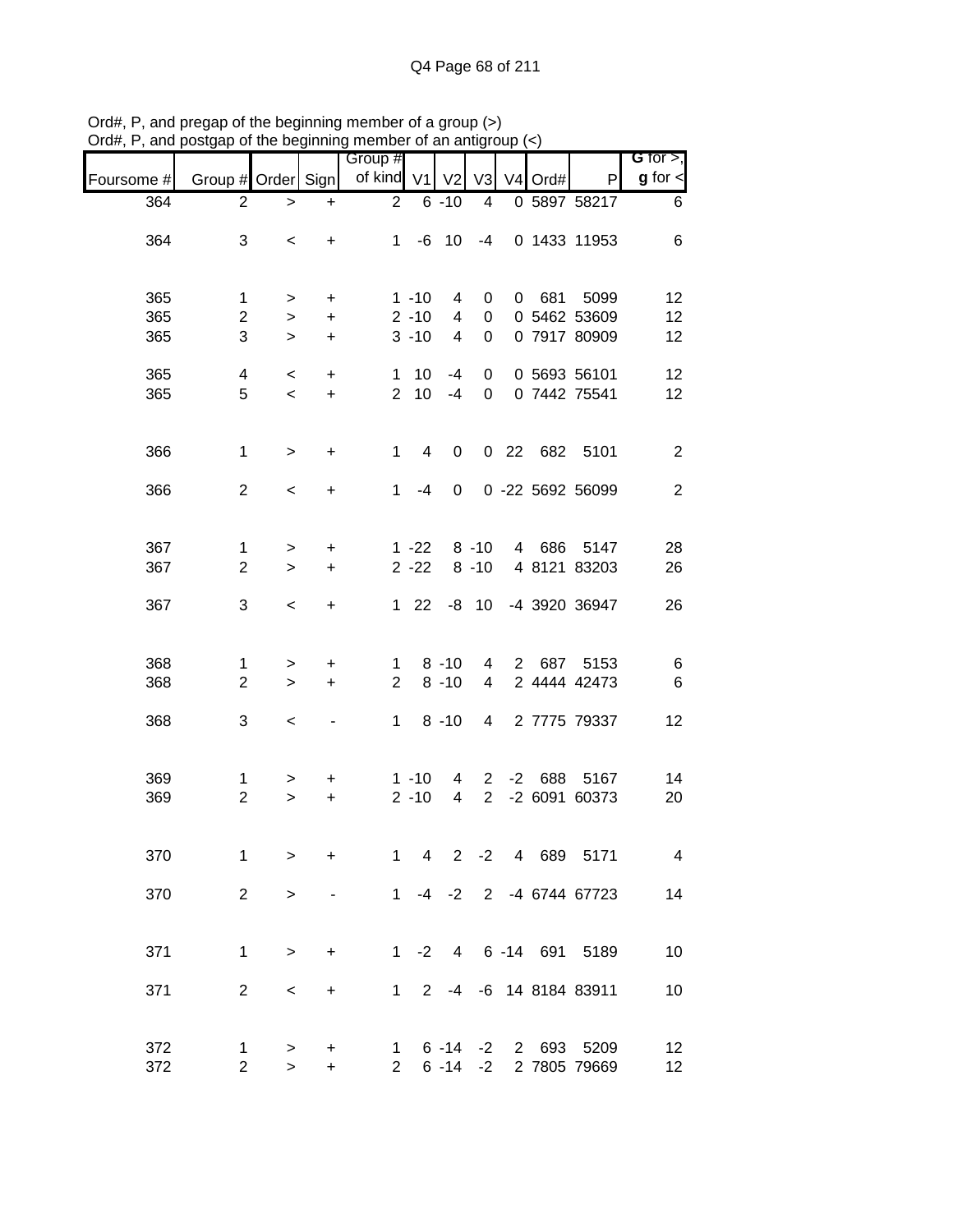|            | and postgap or the beginning member or an antigr |                 |                          |                       |              |                |                |              |                  |                              |                                 |
|------------|--------------------------------------------------|-----------------|--------------------------|-----------------------|--------------|----------------|----------------|--------------|------------------|------------------------------|---------------------------------|
| Foursome # | Group # Order Sign                               |                 |                          | Group #<br>of kind V1 |              | V <sub>2</sub> | V <sub>3</sub> |              | V4 Ord#          | P                            | $G$ for $>$ ,<br>$g$ for $\leq$ |
| 373        | 1                                                | $\, >$          | $\ddot{}$                |                       | $1 - 14$     | $-2$           | $\overline{2}$ | 20           | 694              | 5227                         | 18                              |
| 373        | $\overline{2}$                                   | $\,<\,$         | $\ddot{}$                |                       | $1 \quad 14$ |                |                |              |                  | 2 -2 -20 9037 93563          | 18                              |
| 374        | $\mathbf 1$                                      | $\,>$           | $\ddot{}$                |                       |              |                |                |              |                  | 1 -2 2 20 -12 695 5231       | $\overline{4}$                  |
| 374        | $\overline{2}$                                   | $\,<$           | $\ddot{}$                | $1 \quad$             |              |                |                |              |                  | 2 -2 -20 12 5239 51199       | $\overline{\mathcal{A}}$        |
| 375        | 1                                                | $\,>$           | $\ddot{}$                | $1 \quad$             |              |                |                |              |                  | 2 20 -12 -6 696 5233         | $\overline{c}$                  |
| 375        | $\overline{2}$                                   | $\prec$         | $\ddot{}$                |                       |              |                |                |              |                  | 1 -2 -20 12 6 5238 51197     | 2                               |
| 376        | 1                                                | $\geq$          | +                        | $\mathbf{1}$          | -6           |                |                |              |                  | -4 14 -10 699 5273           | 12                              |
| 376        | $\overline{c}$                                   | $\geq$          |                          | 1                     | 6            |                |                |              |                  | 4 -14 10 4586 44059          | $\,6$                           |
| 376        | 3                                                | $\,<\,$         | $\ddot{}$                | 1                     | 6            |                |                |              |                  | 4 -14 10 6551 65587          | 12                              |
| 377        | $\mathbf 1$                                      | $\, >$          | $\ddot{}$                | 1                     |              | $-4$ 14 $-10$  |                | $\mathbf{0}$ |                  | 700 5279                     | 6                               |
| 377<br>377 | $\overline{c}$<br>3                              | $\,>$<br>$\, >$ | $\ddot{}$<br>$\ddot{}$   | $\overline{2}$<br>3   | $-4$         | $-4$ 14 $-10$  | $14 - 10$      |              |                  | 0 5148 50129<br>0 5537 54419 | $\,6$<br>$\,6$                  |
| 377        | 4                                                | $\, >$          | $\overline{\phantom{a}}$ | $\mathbf{1}$          |              | 4 - 14 10      |                |              |                  | 0 9250 95971                 | 12                              |
| 377        | 5                                                | $\,<\,$         | $\ddot{}$                | $\mathbf{1}$          |              | $4 - 14$       | 10             |              |                  | 0 6550 65581                 | $\,6$                           |
| 377        | 6                                                | $\,<\,$         | $+$                      | $\overline{2}$        |              | $4 - 14$       | 10             |              |                  | 0 8498 87541                 | 6                               |
| 378        | $\mathbf 1$                                      | $\, > \,$       | $\ddot{}$                |                       | $1 14 - 10$  |                | $\mathbf 0$    | 8            | 701              | 5281                         | $\overline{2}$                  |
| 378        | $\overline{c}$                                   | $\geq$          |                          |                       | $1 - 14$ 10  |                | 0              |              |                  | -8 9251 95987                | 16                              |
| 378        | 3                                                | $\,<$           |                          |                       | $1 14 - 10$  |                | 0              |              |                  | 8 1924 16633                 | 16                              |
| 378        | 4                                                | $\,<$           |                          |                       | $2$ 14 -10   |                | 0              |              |                  | 8 6830 68713                 | 16                              |
| 379        | 1                                                | $\, >$          | +                        | $\mathbf{1}$          | 0            | 8              | $-4$           |              |                  | 4 703 5303                   | 6                               |
| 379        | $\overline{2}$                                   | $\,>$           | $\ddot{}$                | $\overline{2}$        | 0            | 8              | -4             |              |                  | 4 2828 25673                 | 6                               |
| 379        | 3                                                | $\,<$           | $\ddot{}$                | $\mathbf{1}$          | $\mathbf{0}$ | -8             |                |              |                  | 4 -4 4713 45433              | $\,6$                           |
| 380        | 1                                                | $\,$            | $\ddot{}$                | 1                     |              |                |                |              | 4 -10 26 -24 706 | 5333                         | 10                              |

Ord#, P, and pregap of the beginning member of a group (>) Ord#, P, and postgap of the beginning member of an antigroup (<)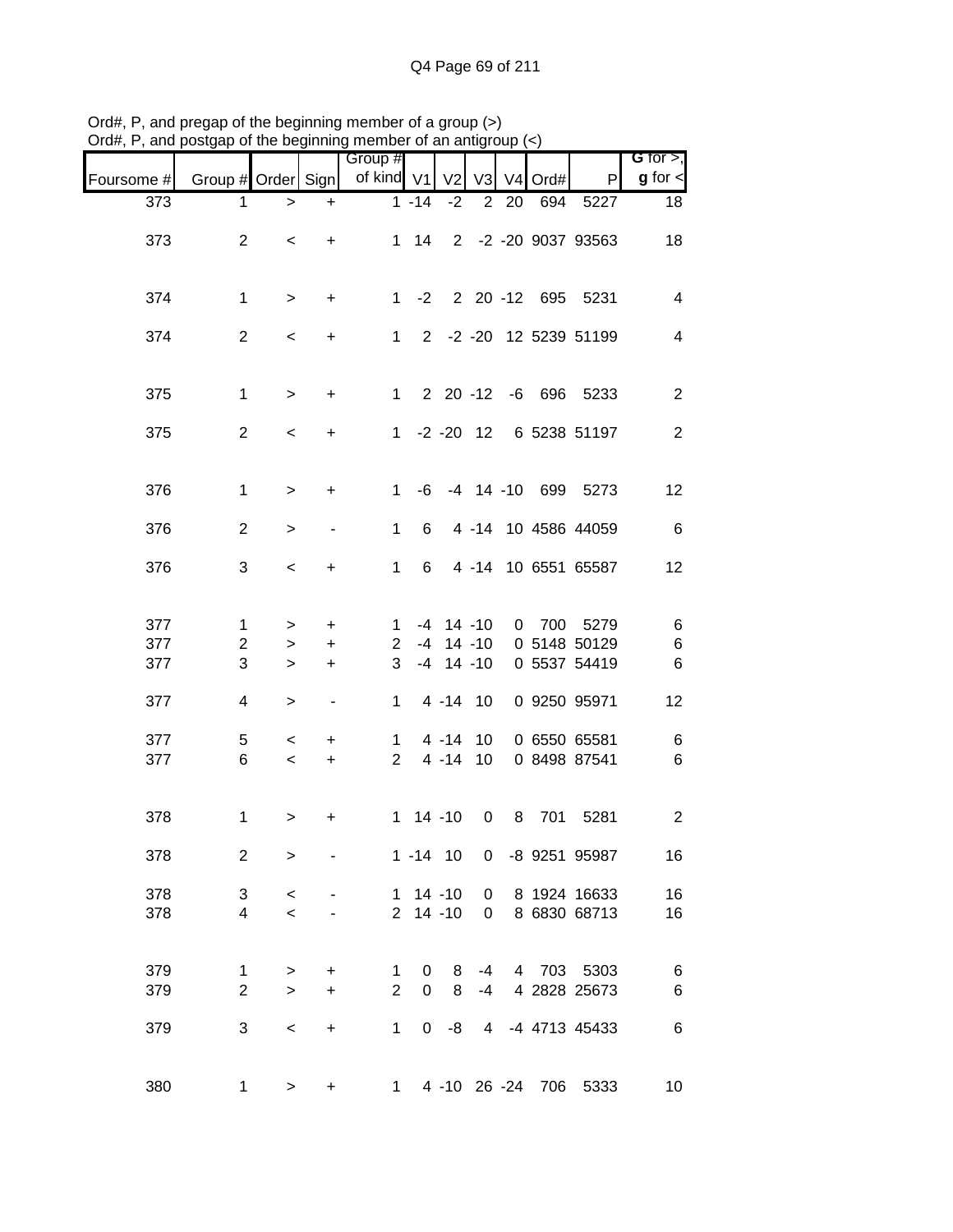| unu        | solgap or the beginning member or an antign |           |           | Group #        |                |                |                | vu v |              |                                        | <b>G</b> for $>$ ,      |
|------------|---------------------------------------------|-----------|-----------|----------------|----------------|----------------|----------------|------|--------------|----------------------------------------|-------------------------|
| Foursome # | Group # Order Sign                          |           |           | of kind V1     |                | V <sub>2</sub> | V <sub>3</sub> |      | V4 Ord#      | P                                      | $g$ for $\lt$           |
| 380        | $\overline{2}$                              | $\,<$     | $\ddot{}$ | 1              | $-4$           |                | $10 - 26$      |      |              | 24 4028 38167                          | 10                      |
|            |                                             |           |           |                |                |                |                |      |              |                                        |                         |
|            |                                             |           |           |                |                |                |                |      |              |                                        |                         |
| 381        | 1                                           | >         | $\ddot{}$ | 1              | 10             | -6             | $-2$           |      | $-2$ 716     | 5419                                   | $\overline{c}$          |
| 381        | $\overline{c}$                              | $\, > \,$ | $\ddot{}$ | $\overline{2}$ | 10             | -6             | $-2$           |      |              | -2 2096 18289                          | $\boldsymbol{2}$        |
| 381        | 3                                           | $\, > \,$ | $\ddot{}$ | 3              | 10             | -6             | $-2$           |      |              | -2 3780 35509                          | $\boldsymbol{2}$        |
| 381        | 4                                           | $\geq$    | $\ddot{}$ | $\overline{4}$ | 10             | -6             | $-2$           |      |              | -2 3976 37549                          | $\overline{2}$          |
| 381        | 5                                           | $\,<$     | $\ddot{}$ |                | $1 - 10$       | 6              | $\overline{c}$ |      |              | 2 2340 20771                           | $\overline{\mathbf{c}}$ |
| 381        | 6                                           | $\,<$     | $\ddot{}$ |                | $2 - 10$       | 6              | $\overline{2}$ |      |              | 2 2819 25601                           | $\boldsymbol{2}$        |
| 381        | $\overline{7}$                              | $\,<\,$   | $\ddot{}$ |                | $3 - 10$       | 6              | $\overline{2}$ |      |              | 2 3466 32321                           | $\boldsymbol{2}$        |
| 381        | 8                                           | $\,<\,$   | $\ddot{}$ |                | $4 - 10$       | 6              | $\overline{2}$ |      |              | 2 4312 41201                           | $\overline{c}$          |
| 381        | 9                                           | $\,<$     | $\ddot{}$ |                | $5 - 10$       | 6              | $\overline{2}$ |      |              | 2 7590 77261                           | $\overline{2}$          |
|            |                                             |           |           |                |                |                |                |      |              |                                        |                         |
|            |                                             |           |           |                |                |                |                |      |              |                                        |                         |
| 382        | $\mathbf{1}$                                | >         | $\ddot{}$ | 1              | -6             | $-2$           | $-2$           |      |              | 4 717 5431                             | 12                      |
| 382        | $\overline{2}$                              | $\geq$    | $\ddot{}$ | $\overline{2}$ | -6             | $-2$           | $-2$           |      |              | 4 3977 37561                           | 12                      |
|            |                                             |           |           |                |                |                |                |      |              |                                        |                         |
|            |                                             |           |           |                |                |                |                |      |              |                                        |                         |
| 383        | 1                                           | $\,$      | +         | $\mathbf 1$    | $-2$           | $-2$           |                | 4 16 |              | 718 5437                               | 6                       |
| 383        | $\overline{c}$                              | >         | -         | 1              | $\overline{2}$ | $\overline{2}$ |                |      |              | -4 -16 7871 80387                      | 18                      |
|            |                                             |           |           |                |                |                |                |      |              |                                        |                         |
| 383        | 3                                           | $\,<\,$   | $\ddot{}$ | 1              | $\overline{2}$ | $\overline{2}$ |                |      |              | -4 -16 3440 32063                      | 6                       |
| 383        | 4                                           | $\,<\,$   | $\ddot{}$ | $\overline{2}$ | $\overline{2}$ | $\overline{2}$ |                |      |              | -4 -16 4599 44189                      | 12                      |
| 383        | 5                                           | $\,<\,$   | $\ddot{}$ | 3              | $\overline{2}$ | 2              |                |      |              | -4 -16 7702 78497                      | 12                      |
|            |                                             |           |           |                |                |                |                |      |              |                                        |                         |
|            |                                             |           |           |                |                |                |                |      |              |                                        |                         |
| 384        | $\mathbf{1}$                                | >         | $\ddot{}$ | 1              | $-2$           | 4              |                |      | 16 -16 719   | 5441                                   | 4                       |
| 384        | $\overline{\mathbf{c}}$                     | >         | $\ddot{}$ | $\overline{2}$ | $-2$           | 4              |                |      | 16 - 16 1156 | 9341                                   | 4                       |
| 384        | 3                                           | $\,>$     | $\ddot{}$ | 3              | $-2$           | 4              |                |      |              | 16 -16 2956 26951                      | 4                       |
| 384        | 4                                           | >         | $\ddot{}$ | 4              | $-2$           | 4              |                |      |              | 16 -16 3803 35801                      | 4                       |
| 384        | 5                                           | $\geq$    | $\ddot{}$ | 5              | $-2$           | $\overline{4}$ |                |      |              | 16 -16 7757 79151                      | 4                       |
| 384        | 6                                           | $\,$      | $\ddot{}$ | 6              | $-2$           | 4              |                |      |              | 16 -16 9227 95731                      | 8                       |
| 384        | 7                                           | $\,<\,$   | $\ddot{}$ | 1              | $\overline{2}$ |                | $-4 - 16$      | 16   |              | 724 5479                               | 4                       |
| 384        | 8                                           | $\,<\,$   | $\ddot{}$ | $\overline{2}$ | $\overline{2}$ |                | $-4 - 16$      |      |              | 16 1628 13759                          | 4                       |
|            |                                             |           |           |                |                |                |                |      |              |                                        |                         |
|            |                                             |           |           |                |                |                |                |      |              |                                        |                         |
| 385        | 1                                           | >         | $\ddot{}$ |                | $1 - 16$       | -4             |                |      |              | 2 14 722 5471                          | 22                      |
| 385        | $\overline{2}$                              | $\geq$    | $\ddot{}$ |                | $2 - 16$       | $-4$           | $\overline{2}$ |      |              | 14 1626 13751                          | 22                      |
|            |                                             |           |           |                |                |                |                |      |              |                                        |                         |
|            |                                             |           |           |                |                |                |                |      |              |                                        |                         |
| 386        | 1                                           | >         | +         | 1.             | -4             | 2              |                |      |              | 14 -16 723 5477                        | 6                       |
| 386        | $\overline{c}$                              | >         | $\ddot{}$ | $\overline{2}$ | -4             | 2<br>2         |                |      |              | 14 -16 4201 39979                      | 8                       |
| 386<br>386 | 3<br>4                                      | >         | +         | 3<br>4         | $-4$<br>-4     | 2              |                |      |              | 14 -16 4296 41047<br>14 -16 6593 66037 | 8<br>8                  |
|            |                                             | $\geq$    | $\ddot{}$ |                |                |                |                |      |              |                                        |                         |

Ord#, P, and pregap of the beginning member of a group (>) Ord#, P, and postgap of the beginning member of an antigroup (<)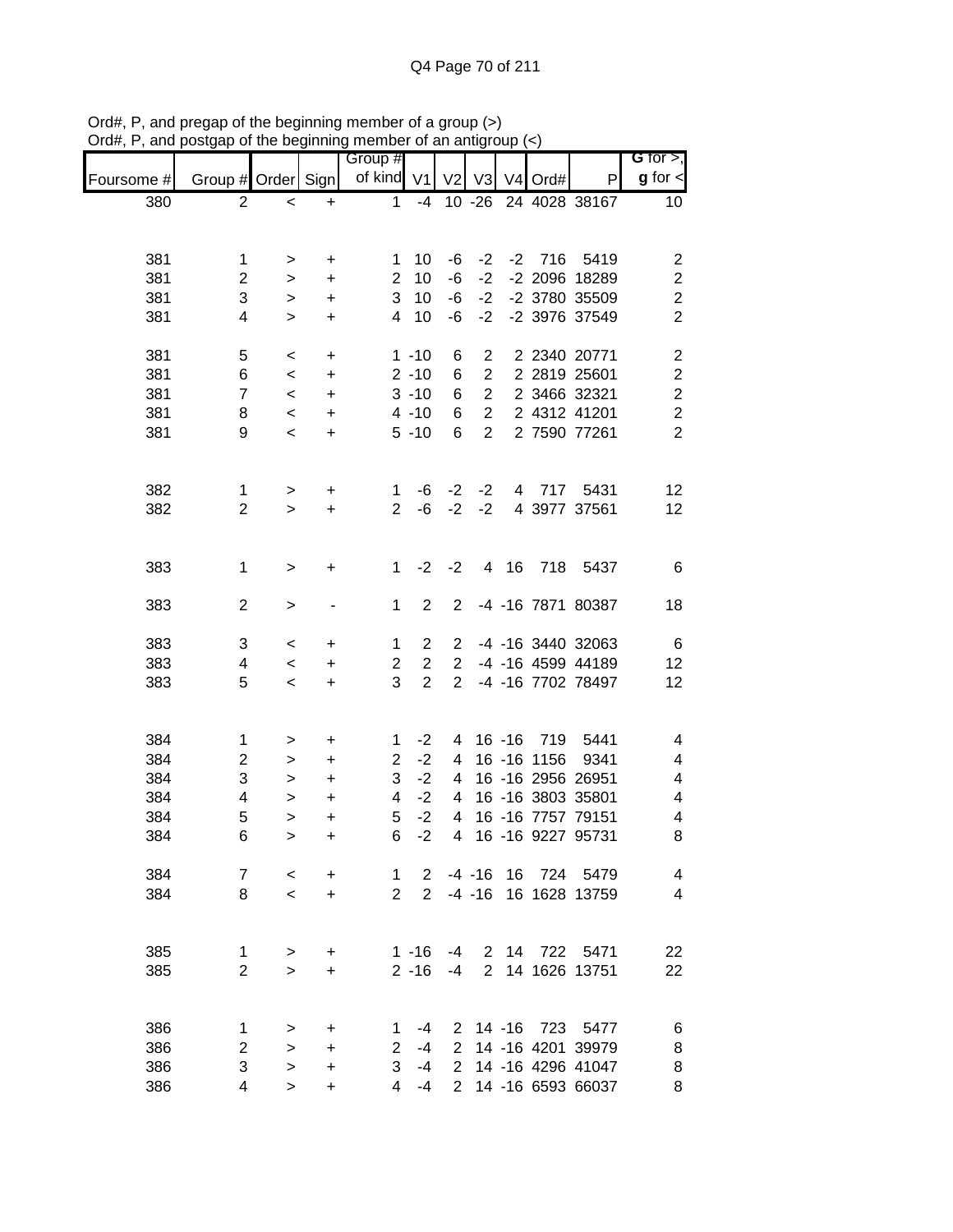|            |                    |                          | .   .     | <br>Group #    |                 |                |                |    |           |                           | G for $>$ ,             |
|------------|--------------------|--------------------------|-----------|----------------|-----------------|----------------|----------------|----|-----------|---------------------------|-------------------------|
| Foursome # | Group # Order Sign |                          |           | of kind V1     |                 |                | $V2$ $V3$      |    | V4 Ord#   | P                         | $g$ for $\leq$          |
| 386        | 5                  | $\,<$                    | +         | $\mathbf{1}$   | 4               |                | $-2 - 14$      |    |           | 16 3957 37363             | 6                       |
| 386        | 6                  | $\,<$                    | +         | $\overline{2}$ | $\overline{4}$  |                | $-2 - 14$      |    |           | 16 5447 53411             | $\,8\,$                 |
|            |                    |                          |           |                |                 |                |                |    |           |                           |                         |
| 387        | 1                  | $\,>$                    | $\ddot{}$ | $1 \quad$      |                 | $2 \t14 - 16$  |                |    |           | 2 724 5479                | $\overline{c}$          |
| 387        | $\overline{c}$     | $\,$                     | $\ddot{}$ | $2^{\circ}$    |                 | $2$ 14 -16     |                |    |           | 2 1640 13879              | $\boldsymbol{2}$        |
| 387        | 3                  | $\geq$                   | $\ddot{}$ | 3              |                 | $2$ 14 -16     |                |    |           | 2 4578 43991              | $\overline{\mathbf{4}}$ |
| 387        | 4                  | $\,<\,$                  | $\ddot{}$ |                |                 |                |                |    |           | 1 -2 -14 16 -2 6237 62047 | 6                       |
|            |                    |                          |           |                |                 |                |                |    |           |                           |                         |
| 388        | $\mathbf{1}$       | $\,$                     | $\ddot{}$ |                |                 | $1 14 - 16$    | $\overline{2}$ |    |           | 8 725 5483                | $\overline{\mathbf{4}}$ |
| 388        | $\overline{2}$     | $\geq$                   | $\ddot{}$ |                |                 | $2$ 14 -16     | $2^{\circ}$    |    |           | 8 2090 18233              | 4                       |
| 388        | 3                  | $\geq$                   | $\ddot{}$ |                |                 | $3$ 14 -16     | $\overline{2}$ |    |           | 8 7454 75659              | 6                       |
| 388        | 4                  | $\,<$                    | $\ddot{}$ |                |                 | $1 - 14$ 16    |                |    |           | -2 -8 3140 28837          | 6                       |
| 389        | $\mathbf{1}$       |                          |           |                | $1 - 16$        |                |                |    |           | 8 -10 726 5501            |                         |
|            |                    | >                        | +         |                |                 | $\overline{2}$ |                |    |           |                           | 18                      |
| 389        | $\mathbf{2}$       | $\,>$                    | +         |                | $2 - 16$        | $\overline{2}$ |                |    |           | 8 -10 5767 56891          | 18                      |
| 389        | 3                  | $\,$                     | $\ddot{}$ |                | $3 - 16$        | $\overline{2}$ |                |    |           | 8 -10 6034 59693          | 22                      |
| 389        | 4                  | $\geq$                   | +         |                | $4 - 16$        | $\overline{2}$ |                |    |           | 8 -10 7455 75679          | 20                      |
| 389        | 5                  | $\,<\,$                  | +         |                | 1 <sub>16</sub> | $-2$           |                |    |           | -8 10 3139 28817          | 20                      |
| 389        | 6                  | $\overline{\phantom{a}}$ | $+$       | $\overline{2}$ | 16              | $-2$           | -8             |    |           | 10 7550 76781             | 20                      |
|            |                    |                          |           |                |                 |                |                |    |           |                           |                         |
| 390        | $\mathbf{1}$       | $\,$                     | $\ddot{}$ |                | $1 - 10$        |                |                |    |           | 4 -2 22 729 5519          | 12                      |
| 390        | $\overline{2}$     | $\geq$                   | $+$       |                | $2 - 10$        |                |                |    |           | 4 -2 22 8648 89293        | 20                      |
|            |                    |                          |           |                |                 |                |                |    |           |                           |                         |
| 391        | $\mathbf 1$        | $\,$                     | +         |                | $1 - 20$        | $\mathbf 0$    | $-2$           |    |           | 4 733 5557                | 26                      |
| 391        | 2                  | $\prec$                  |           | 1              | 20              | 0              | $\overline{2}$ |    |           | -4 5882 58073             | 26                      |
|            |                    |                          |           |                |                 |                |                |    |           |                           |                         |
| 392        | 1                  | >                        | +         | 1              | $-2$            | 8              | 4              | -8 | 745       | 5657                      | 4                       |
| 392        | $\overline{2}$     | $\geq$                   | +         | $\overline{2}$ | $-2$            | 8              | 4              |    |           | -8 4317 41231             | $\overline{\mathbf{4}}$ |
| 392        | 3                  | $\geq$                   | +         | 3              | $-2$            | 8              | 4              |    |           | -8 5610 55217             | 4                       |
| 392        | 4                  | $\,<\,$                  | +         | 1              | $\overline{2}$  | -8             | $-4$           |    |           | 8 1661 14083              | 4                       |
|            |                    |                          |           |                |                 |                |                |    |           |                           |                         |
| 393        | 1                  | $\, > \,$                | +         | 1              | 4               | 2              |                |    | -4 14 750 | 5693                      | $\overline{\mathbf{4}}$ |
| 393        | $\overline{2}$     | $\,<\,$                  | +         | $\mathbf 1$    | -4              | $-2$           |                |    |           | 4 -14 2698 24247          | 4                       |

Ord#, P, and pregap of the beginning member of a group (>) Ord#, P, and postgap of the beginning member of an antigroup (<)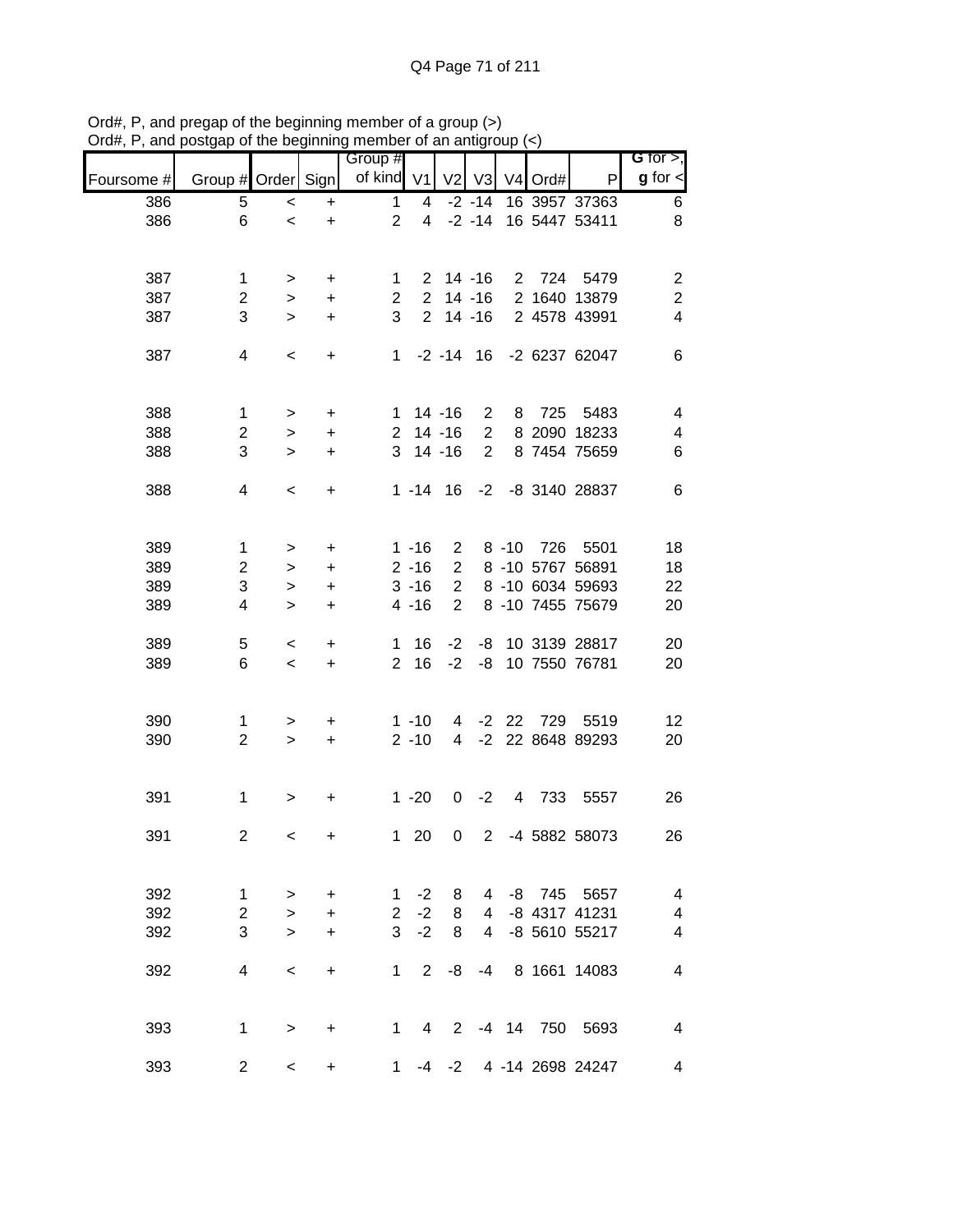|            |                         |           | .         | <br>Group #             |                         |                |             |           |            |                         | G for $>$ ,             |
|------------|-------------------------|-----------|-----------|-------------------------|-------------------------|----------------|-------------|-----------|------------|-------------------------|-------------------------|
| Foursome # | Group # Order Sign      |           |           | of kind V1              |                         | V <sub>2</sub> |             |           | V3 V4 Ord# | P                       | $g$ for $\lt$           |
| 394        | 1                       | $\, >$    | +         | $\mathbf{1}$            | $\mathbf{2}$            | $-4$           |             | $14 - 16$ | 751        | 5701                    | 8                       |
| 394        | $\boldsymbol{2}$        | $\,>$     | $\ddot{}$ | $\overline{c}$          | $\overline{2}$          | -4             |             |           |            | 14 -16 4181 39779       | 10                      |
| 394        | 3                       | $\geq$    | $\ddot{}$ | 3                       | $\overline{2}$          |                |             |           |            | -4 14 -16 4516 43271    | 10                      |
| 394        | 4                       | $\,<$     | $+$       |                         | $1 -2$                  |                |             |           |            | 4 -14 16 7616 77521     | 6                       |
| 395        | $\mathbf 1$             | $\,>$     | $\ddot{}$ |                         |                         |                |             |           |            | 1 -4 14 -16 -2 752 5711 | 10                      |
| 395        | $\overline{2}$          | $\,<$     | +         |                         |                         | $1 4 - 14 16$  |             |           |            | 2 3398 31573            | 10                      |
| 396        | $\mathbf{1}$            | $\geq$    | $+$       |                         |                         | $1 14 - 16$    | $-2$        |           |            | 4 753 5717              | $\,6$                   |
| 396        | $\overline{c}$          | $\,>$     | $+$       |                         |                         | $2$ 14 -16     | $-2$        |           |            | 4 2954 26927            | $\,6$                   |
| 396        | 3                       | $\geq$    | $+$       |                         |                         | $3 \t14 \t-16$ | $-2$        |           |            | 4 6510 65147            | $\,6$                   |
| 397        | 1                       | $\geq$    | +         | 1                       | $-2$                    |                |             |           |            | 4 24 -26 755 5741       | $\overline{\mathbf{4}}$ |
| 397        | $\overline{2}$          | $\,<$     | +         | $1 \quad$               | 2                       |                |             |           |            | -4 -24 26 7847 80149    | $\overline{\mathbf{4}}$ |
| 398        | 1                       | $\, > \,$ | $\ddot{}$ | $1 \quad$               |                         | 4 24 -26       |             |           |            | 4 756 5743              | $\overline{2}$          |
| 398        | $\overline{c}$          | $\,<$     | +         | $\mathbf{1}$            |                         | $-4 - 24$ 26   |             |           |            | -4 4374 41849           | $\boldsymbol{2}$        |
| 398        | 3                       | $\,<\,$   | $\ddot{}$ | $2^{\circ}$             |                         | $-4 -24$       | 26          |           |            | -4 9279 96329           | $\sqrt{2}$              |
| 399        | 1                       | $\,$      | +         |                         | $1 - 26$                | 4              | $2^{\circ}$ |           |            | -4 758 5779             | 30                      |
| 399        | $\overline{2}$          | $\,<$     | +         |                         | $1 \quad 26$            |                |             |           |            | -4 -2 4 2699 24251      | 30                      |
| 400        | 1                       | $\geq$    | +         | 1                       | 4                       | $\overline{2}$ | $-4$        |           | 0 759      | 5783                    | 4                       |
| 400        | $\overline{\mathbf{c}}$ | $\,$      | $\ddot{}$ | $\overline{\mathbf{c}}$ | 4                       | 2              | $-4$        |           | 0 1018     | 8093                    | 4                       |
| 400        | 3                       | $\geq$    | $\ddot{}$ | 3                       | $\overline{\mathbf{4}}$ | $\overline{2}$ | $-4$        |           |            | 0 1804 15443            | 4                       |
| 400        | 4                       | $\,<$     | $\ddot{}$ | 1                       | $-4$                    | $-2$           | 4           |           |            | 0 2382 21187            | $\overline{\mathbf{4}}$ |
| 401        | 1                       | $\geq$    | $\ddot{}$ | 1                       | -8                      | 2              | -4          |           | 4 766      | 5839                    | 12                      |
| 401        | $\mathbf 2$             | $\geq$    | $\ddot{}$ | $\overline{2}$          | -8                      | $\overline{2}$ | $-4$        |           |            | 4 7480 75979            | 12                      |
| 401        | 3                       | $\,<$     | $\ddot{}$ | 1                       | 8                       | $-2$           | 4           |           |            | -4 2196 19391           | 12                      |
| 401        | 4                       | $\,<$     | $\ddot{}$ | $\overline{2}$          | 8                       | $-2$           | 4           |           |            | -4 5060 49211           | 12                      |
| 401        | 5                       | $\,<$     | $\ddot{}$ | 3                       | 8                       | $-2$           | 4           |           |            | -4 5120 49853           | 18                      |

Ord#, P, and pregap of the beginning member of a group (>) Ord#, P, and postgap of the beginning member of an antigroup (<)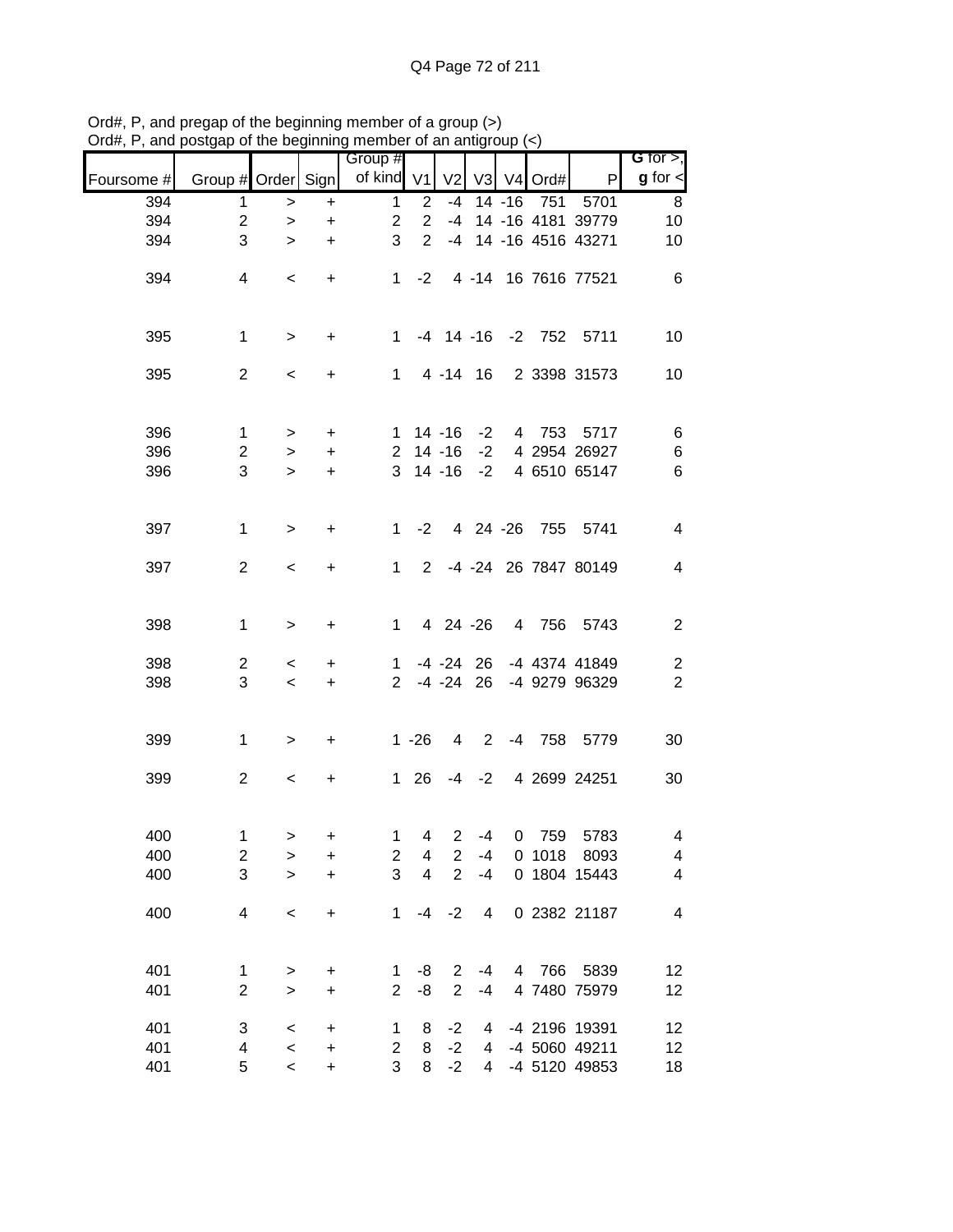| univ       | oolgap or the beginning |           |                                  | 11011001<br>Group # |                | u un unuy         |                       |             |                     |                            | G for $>$ ,              |
|------------|-------------------------|-----------|----------------------------------|---------------------|----------------|-------------------|-----------------------|-------------|---------------------|----------------------------|--------------------------|
| Foursome # | Group # Order Sign      |           |                                  | of kind V1          |                |                   | $V2$ $V3$             |             | V4 Ord#             | $\mathsf{P}$               | $g$ for $\lt$            |
| 402        | 1                       | $\,$      | $\ddot{}$                        | $\mathbf 1$         | -8             |                   | $14 - 10$             | 14          | 774                 | 5879                       | 10 <sup>°</sup>          |
| 402        | $\overline{2}$          | $\, >$    | $\begin{array}{c} + \end{array}$ | $\overline{2}$      |                | $-8$ 14 $-10$     |                       |             |                     | 14 2691 24179              | 10                       |
| 402        | 3                       | $\, > \,$ | $\ddot{}$                        | 3                   |                | $-8$ 14 $-10$     |                       |             |                     | 14 3941 37199              | 10                       |
| 402        | 4                       | $\geq$    | $+$                              | $\overline{4}$      | -8             |                   |                       |             |                     | 14 -10 14 5243 51239       | 10                       |
|            |                         |           |                                  |                     |                |                   |                       |             |                     |                            |                          |
| 403        | $\mathbf 1$             | $\, >$    | $+$                              |                     |                |                   |                       |             |                     | 1 14 -10 14 -16 775 5881   | $\overline{c}$           |
| 403        | $\overline{c}$          | $\, >$    | $+$                              |                     |                |                   |                       |             |                     | 2 14 -10 14 -16 5244 51241 | $\sqrt{2}$               |
| 403        | 3                       | $\geq$    | $+$                              |                     |                |                   |                       |             |                     | 3 14 -10 14 -16 5866 57901 | $\overline{2}$           |
| 403        | 4                       | $\,<$     |                                  |                     |                |                   |                       |             |                     | 1 14 -10 14 -16 5868 57923 | 20                       |
| 404        | $\mathbf{1}$            | $\, >$    | $+$                              |                     |                | $1 - 10$ 14 $-16$ |                       |             |                     | 8 776 5897                 | 16                       |
| 404        | $\overline{2}$          | $\geq$    | $+$                              |                     | $2 - 10$       |                   | $14 - 16$             |             |                     | 8 2447 21817               | 14                       |
| 404        | 3                       | $\geq$    | $\ddot{}$                        |                     | $3 - 10$       |                   | $14 - 16$             |             |                     | 8 5957 58937               | 16                       |
| 404        | 4                       | $\,<$     |                                  |                     |                |                   |                       |             |                     | 1 -10 14 -16 8 6824 68659  | 10                       |
| 405        | $\mathbf{1}$            | $\geq$    | +                                |                     |                | $1 14 - 16$       | 8                     |             |                     | 2 777 5903                 | 6                        |
| 405        | $\overline{2}$          | $\,<$     | $+$                              |                     |                |                   |                       |             |                     | 1 -14 16 -8 -2 6358 63439  | $\overline{\mathcal{A}}$ |
| 406        | $\mathbf 1$             | $\geq$    | $\ddot{}$                        |                     |                |                   |                       |             | 1 -16 14 -10 -2 784 | 6007                       | 20                       |
| 406        | $\overline{2}$          | $\,<\,$   | $\ddot{}$                        |                     |                |                   |                       |             | 1 16 -14 10 2 1095  | 8783                       | 20                       |
| 407        | $\mathbf{1}$            | >         | $\ddot{}$                        |                     |                |                   |                       |             |                     | 1 14 -10 -2 -2 785 6011    | $\overline{\mathcal{A}}$ |
| 407        | $\overline{2}$          | $\, > \,$ | $\ddot{}$                        |                     |                | $2$ 14 -10        |                       |             |                     | -2 -2 5858 57809           | 6                        |
| 407        | 3                       | $\,<\,$   | +                                |                     |                | $1 - 14$ 10       |                       | $2^{\circ}$ |                     | 2 5408 52999               | 4                        |
| 408        | $\mathbf{1}$            | $\geq$    | $\ddot{}$                        |                     | $1 - 10$       |                   | $-2 -2$               |             | 2 786               | 6029                       | 18                       |
| 408        | $\overline{2}$          | $\,<\,$   | +                                | 1.                  | 10             | 2                 | $\mathbf{2}^{\prime}$ |             |                     | -2 5407 52981              | 18                       |
| 408        | 3                       | $\,<$     | $\ddot{}$                        | $\overline{2}$      | 10             | $\overline{2}$    | $\overline{2}$        |             |                     | -2 8911 92251              | 18                       |
|            |                         |           |                                  |                     |                |                   |                       |             |                     |                            |                          |
| 409        | $\mathbf{1}$            | $\, > \,$ | +                                | $\mathbf 1$         | $\overline{2}$ | 8                 | -8                    |             |                     | 0 789 6047                 | 4                        |
| 409        | $\overline{2}$          | $\geq$    | $\ddot{}$                        | $\overline{2}$      | $\overline{2}$ | 8                 | -8                    |             |                     | 0 6361 63467               | 4                        |
| 410        | $\mathbf{1}$            | >         | +                                | 1                   | 8              | -8                | 0                     |             | 4 790               | 6053                       | 6                        |
| 410        | $\overline{2}$          | $\geq$    | $\ddot{}$                        | $\overline{2}$      | 8              | -8                | 0                     |             | 4 1160              | 9377                       | 6                        |

Ord#, P, and pregap of the beginning member of a group (>) Ord#, P, and postgap of the beginning member of an antigroup (<)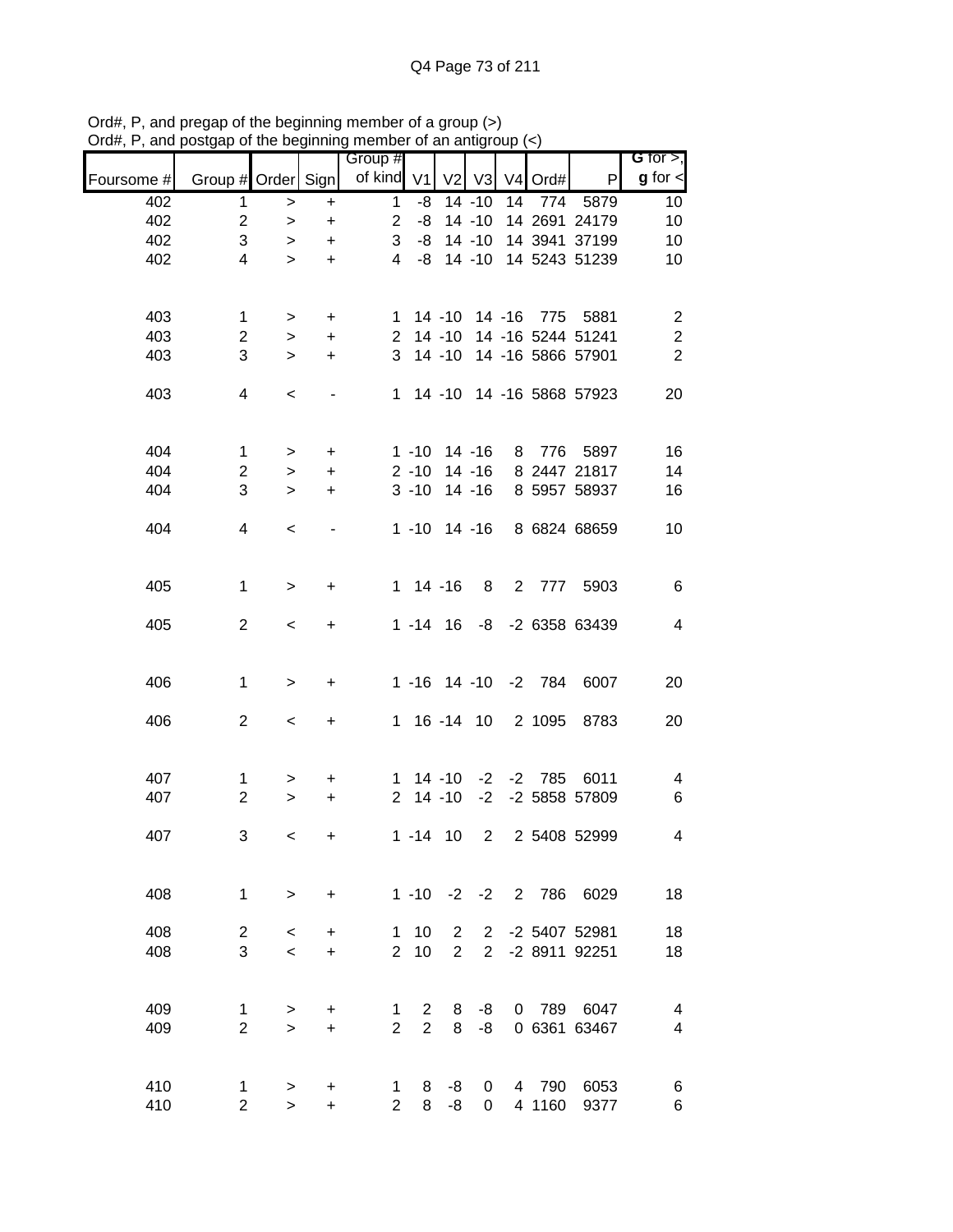|                   |                                              |                        |                        | Group #                        |                                  |                                       |                                  |             |          |                                      | G for $>$ ,                                                 |
|-------------------|----------------------------------------------|------------------------|------------------------|--------------------------------|----------------------------------|---------------------------------------|----------------------------------|-------------|----------|--------------------------------------|-------------------------------------------------------------|
| Foursome #        | Group # Order Sign                           |                        |                        | of kind                        | V <sub>1</sub>                   | V <sub>2</sub>                        | V3                               |             | V4 Ord#  | P                                    | $g$ for $\lt$                                               |
| 410               | $\sqrt{3}$                                   | $\,<$                  | $\ddot{}$              | $\mathbf{1}$                   | -8                               | 8                                     | 0                                |             |          | -4 6290 62653                        | 6                                                           |
| 411               | $\mathbf 1$                                  | $\, >$                 | $\ddot{}$              | 1                              | -8                               | 0                                     | 4                                |             | $-8$ 791 | 6067                                 | 14                                                          |
| 411               | $\overline{c}$                               | $\,<$                  | +                      | $\mathbf 1$                    | 8                                | 0                                     | $-4$                             |             |          | 8 5384 52733                         | 14                                                          |
| 412<br>412        | $\mathbf{1}$<br>$\overline{2}$               | $\,$<br>$\mathbf{L}$   | $\ddot{}$<br>$\ddot{}$ | 1<br>$\overline{2}$            | 4<br>$\overline{4}$              | -8<br>-8                              | 8<br>8                           | $2^{\circ}$ | 793      | 6079<br>2 3328 30859                 | 6<br>$\,6$                                                  |
| 412               | 3                                            | $\geq$                 | $\blacksquare$         | 1                              | $-4$                             | 8                                     | -8                               |             |          | -2 5652 55691                        | 10                                                          |
| 412               | 4                                            | $\,<$                  | $\ddot{}$              | 1                              | $-4$                             | 8                                     | -8                               |             |          | -2 7031 70991                        | $\,6$                                                       |
| 412<br>412        | $\mathbf 5$<br>6                             | $\,<$<br>$\prec$       |                        | $\mathbf 1$<br>$\overline{2}$  | 4<br>$\overline{4}$              | -8<br>-8                              | 8<br>8                           |             |          | 2 7910 80809<br>2 9515 99109         | 10<br>10                                                    |
| 413               | 1                                            | $\geq$                 | +                      | 1                              | -8                               | 8                                     | $\overline{2}$                   | -4          | 794      | 6089                                 | 10                                                          |
| 413<br>413        | $\overline{\mathbf{c}}$<br>3                 | $\, > \,$<br>$\geq$    |                        | 1<br>$\overline{2}$            | 8<br>8                           | -8<br>-8                              | $-2$<br>$-2$                     |             |          | 4 4355 41627<br>4 9538 99377         | $\,6$<br>$\,6$                                              |
| 413               | 4                                            | $\,<$                  | $\ddot{}$              | 1                              | 8                                | -8                                    | $-2$                             |             |          | 4 3325 30841                         | 10                                                          |
| 413               | 5                                            | $\,<$                  |                        | $\mathbf 1$                    | -8                               | 8                                     | $\overline{2}$                   |             |          | -4 4424 42323                        | 8                                                           |
| 414<br>414<br>414 | $\mathbf{1}$<br>$\overline{\mathbf{c}}$<br>3 | ><br>$\,>$<br>$\geq$   | +<br>+<br>+            | 1<br>$\overline{c}$<br>3       | 8<br>8<br>8                      | 2<br>$\overline{2}$<br>$\overline{2}$ | $-4$<br>$-4$<br>$-4$             | 2           | 795      | 6091<br>2 1572 13219<br>2 8444 86929 | $\overline{\mathbf{c}}$<br>$\overline{c}$<br>$\overline{2}$ |
| 414               | 4                                            | $\,<$                  | $\ddot{}$              | $\mathbf 1$                    | -8                               | $-2$                                  |                                  |             |          | 4 -2 8210 84221                      | $\overline{2}$                                              |
| 414<br>414        | 5<br>6                                       | $\,<$<br>$\prec$       |                        | 1<br>$\overline{2}$            | 8<br>8                           | 2<br>$\overline{2}$                   | -4<br>$-4$                       |             |          | 2 4471 42751<br>2 5850 57737         | 16<br>14                                                    |
| 415<br>415        | 1<br>$\sqrt{2}$                              | $\geq$<br>$\mathbf{L}$ | $\ddot{}$<br>$\ddot{}$ | $\mathbf 1$<br>$\overline{2}$  | $\overline{2}$<br>$\overline{2}$ | -4<br>$-4$                            | $\overline{2}$<br>$\overline{2}$ |             | $-8$ 796 | 6101<br>-8 6730 67547                | 10<br>10                                                    |
| 415<br>415        | 3<br>4                                       | $\geq$<br>$\mathbf{L}$ | $\blacksquare$         | $\mathbf{1}$<br>$\overline{2}$ | $-2$<br>$-2$                     | 4<br>$\overline{4}$                   | $-2$<br>$-2$                     |             |          | 8 5715 56377<br>8 8966 92801         | $\boldsymbol{8}$<br>10                                      |
| 415<br>415        | 5<br>6                                       | $\prec$<br>$\prec$     | $\ddot{}$<br>$\ddot{}$ | $\mathbf{1}$<br>$\overline{2}$ | $-2$<br>$-2$                     | 4<br>$\overline{4}$                   | $-2$<br>$-2$                     | 8           |          | 803 6163<br>8 8209 84211             | 10<br>10                                                    |

Ord#, P, and pregap of the beginning member of a group (>) Ord#, P, and postgap of the beginning member of an antigroup (<)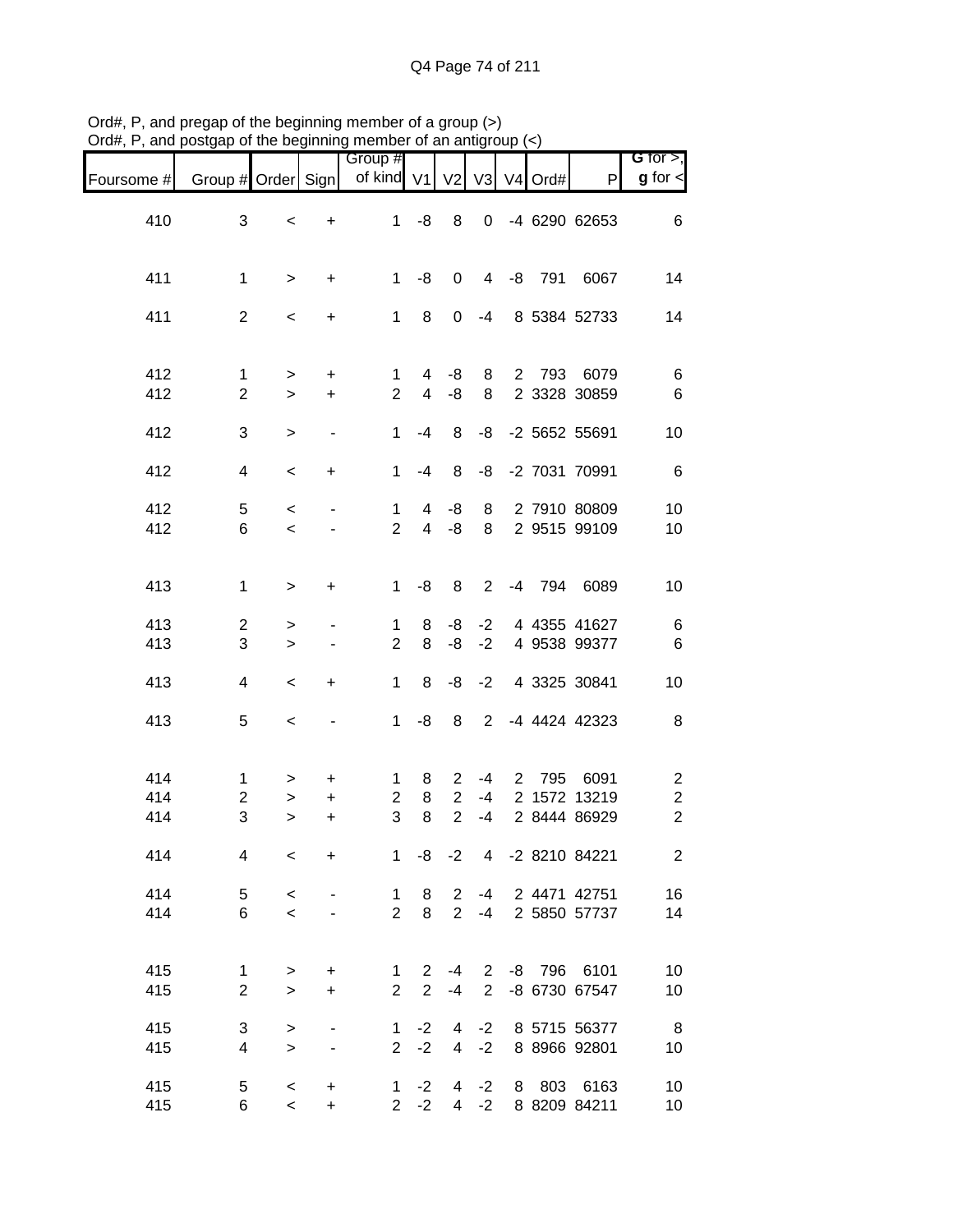|            |                         | $\sim$          | .   . 9                          | <br>Group #                    |                | . טוויש              |                |   |          |                           | G for $>$ ,             |
|------------|-------------------------|-----------------|----------------------------------|--------------------------------|----------------|----------------------|----------------|---|----------|---------------------------|-------------------------|
| Foursome # | Group # Order Sign      |                 |                                  | of kind V1 V2                  |                |                      | V <sub>3</sub> |   | V4 Ord#  | P                         | $g$ for $\lt$           |
| 415        | 7                       | $\,<\,$         | $\ddot{}$                        | 3                              | $-2$           | $\overline{4}$       | $-2$           |   |          | 8 8968 92821              | 10 <sup>°</sup>         |
| 415        | 8                       | $\,<\,$         |                                  | $1 \quad$                      |                | $2 - 4$              |                |   |          | 2 -8 5143 50093           | 8                       |
|            |                         |                 |                                  |                                |                |                      |                |   |          |                           |                         |
| 416        | 1                       |                 | $\ddot{}$                        | 1.                             | $-4$           | $\mathbf{2}^{\circ}$ | -8             | 8 |          | 797 6113                  | 12                      |
| 416        | $\overline{2}$          | $\,>$<br>$\geq$ | $+$                              | $\overline{2}$                 | $-4$           | $\overline{2}$       | -8             |   |          | 8 6731 67559              | 12                      |
|            |                         |                 |                                  |                                |                |                      |                |   |          |                           |                         |
| 416<br>416 | 3<br>4                  | $\,<$<br>$\,<$  | $+$<br>$+$                       | $\mathbf{1}$<br>$\overline{2}$ |                | $4 -2$<br>$4 -2$     | 8<br>8         |   | $-8$ 802 | 6151<br>-8 8967 92809     | 12<br>12                |
|            |                         |                 |                                  |                                |                |                      |                |   |          |                           |                         |
| 417        | $\mathbf 1$             | $\,>$           | $+$                              |                                | $1 14 -22$     |                      |                |   |          | 2 4 804 6173              | 10                      |
|            |                         |                 |                                  |                                |                |                      |                |   |          |                           |                         |
| 417        | $\overline{2}$          | $\,<$           | $+$                              |                                |                |                      |                |   |          | 1 -14 22 -2 -4 5023 48847 | 10                      |
|            |                         |                 |                                  |                                |                |                      |                |   |          |                           |                         |
| 418        | $\mathbf{1}$            | $\, >$          | $\ddot{}$                        |                                | $1 - 22$       | 2                    |                |   | 4 -2 805 | 6197                      | 24                      |
| 418        | $\overline{2}$          | $\,>$           | $\ddot{}$                        |                                | $2 - 22$       | $\overline{2}$       |                |   |          | 4 -2 5759 56807           | 24                      |
| 418        | 3                       | $\,<$           | $+$                              |                                |                |                      |                |   |          | 1 22 -2 -4 2 2652 23833   | 24                      |
|            |                         |                 |                                  |                                |                |                      |                |   |          |                           |                         |
| 419        | $\mathbf{1}$            | $\, >$          | $\ddot{}$                        | $1 \quad$                      |                | $-2 -2$              |                |   |          | 4 10 808 6211             | $\, 8$                  |
| 419        | $\overline{2}$          |                 |                                  | 1                              | $\overline{2}$ |                      |                |   |          | 2 -4 -10 4862 47129       | $\,8\,$                 |
|            |                         | $\,<$           | $+$                              |                                |                |                      |                |   |          |                           |                         |
|            |                         |                 |                                  |                                |                |                      |                |   |          |                           |                         |
| 420        | 1                       | $\,>$           | $\ddot{}$                        |                                | $1 \quad$      |                      |                |   |          | 4 10 -8 -4 810 6221       | $\overline{\mathbf{4}}$ |
| 420        | $\overline{2}$          | $\,<$           | $+$                              |                                | $1 - 4 - 10$   |                      |                |   |          | 8 4 3589 33529            | $\overline{\mathbf{4}}$ |
|            |                         |                 |                                  |                                |                |                      |                |   |          |                           |                         |
| 421        | 1                       | $\, >$          | $\ddot{}$                        | 1                              | $\overline{4}$ | $\overline{4}$       |                |   |          | 2 -10 816 6271            | $\overline{\mathbf{c}}$ |
| 421        | $\overline{\mathbf{c}}$ | $\geq$          | $\begin{array}{c} + \end{array}$ | $\overline{c}$                 | 4              | 4                    |                |   |          | 2 -10 3736 35053          | $\frac{2}{2}$           |
| 421        | 3                       | $\geq$          | $\ddot{}$                        | 3                              | $\overline{4}$ | $\overline{4}$       |                |   |          | 2 -10 8947 92641          |                         |
| 421        | 4                       | $\geq$          |                                  | $\mathbf{1}$                   | -4             | -4                   |                |   |          | -2 10 4662 44867          | 16                      |
|            |                         |                 |                                  |                                |                |                      |                |   |          |                           |                         |
| 421        | 5                       | $\,<$           | $\ddot{}$                        | $\mathbf 1$                    | -4             |                      |                |   |          | -4 -2 10 2850 25913       | $\,6$                   |
|            |                         |                 |                                  |                                |                |                      |                |   |          |                           |                         |
| 422        | 1                       | $\,>$           | $\ddot{}$                        | $\mathbf{1}$                   | 4              |                      | $2 - 10$       |   | 8 817    | 6277                      | 6                       |
| 422        | $\overline{\mathbf{c}}$ | $\,$            | $\ddot{}$                        | $\overline{2}$                 | 4              |                      | $2 - 10$       |   |          | 8 3756 35257              | 6                       |
| 422        | 3                       | $\geq$          | $\ddot{}$                        | 3                              | 4              |                      | $2 - 10$       |   |          | 8 5915 58417              | 6                       |
| 422        | 4                       | $\,>$           | $\ddot{}$                        | $\overline{4}$                 | $\overline{4}$ |                      | $2 - 10$       |   |          | 8 8948 92647              | $\,6$                   |
| 422        | 5                       | $\geq$          | $\qquad \qquad \blacksquare$     | $\mathbf{1}$                   | $-4$           |                      | $-2$ 10        |   |          | -8 4663 44879             | 12                      |

Ord#, P, and pregap of the beginning member of a group (>) Ord#, P, and postgap of the beginning member of an antigroup (<)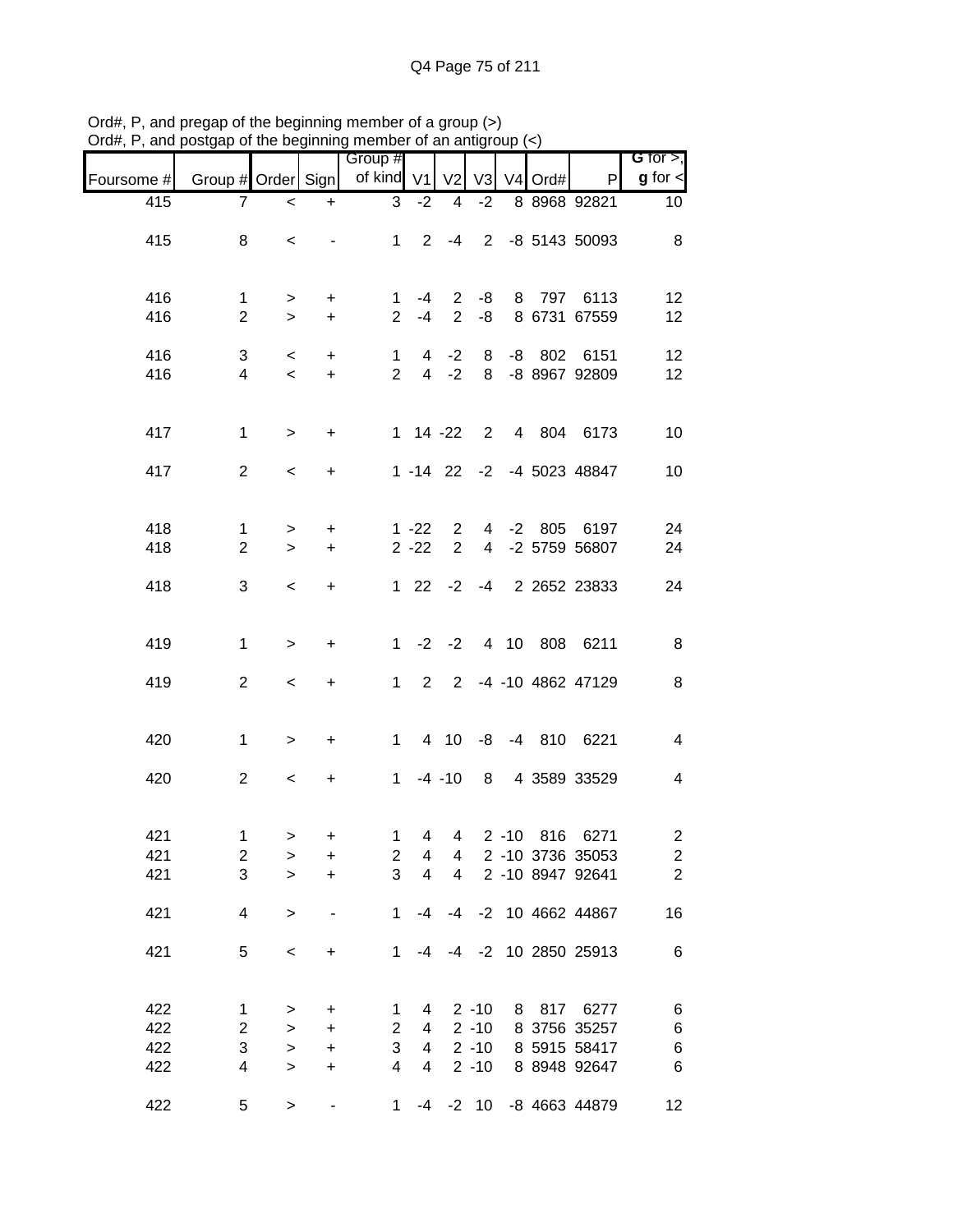|            |                     |             |                          | Group #                              |                      |                |                |        |                     |                            | G for $>$ ,                  |
|------------|---------------------|-------------|--------------------------|--------------------------------------|----------------------|----------------|----------------|--------|---------------------|----------------------------|------------------------------|
| Foursome # |                     |             |                          | Group # Order Sign   of kind V1   V2 |                      |                | V3             |        | V <sub>4</sub> Ord# | P                          | $g$ for $\lt$                |
|            |                     |             |                          |                                      |                      |                |                |        |                     |                            |                              |
|            |                     |             |                          |                                      |                      |                |                |        |                     |                            |                              |
| 423<br>423 | 1<br>$\overline{2}$ | ><br>$\geq$ | +<br>$+$                 |                                      | $1 - 10$<br>$2 - 10$ | 8<br>8         | $-4$<br>$-4$   |        |                     | 0 819 6299<br>0 5380 52709 | 12<br>12                     |
|            |                     |             |                          |                                      |                      |                |                |        |                     |                            |                              |
|            |                     |             |                          |                                      |                      |                |                |        |                     |                            |                              |
| 424        | 1                   | >           | +                        | 1                                    | 0                    | 0              |                |        |                     | 4 -2 830 6367              | 6                            |
| 424        | $\overline{2}$      | $\geq$      | $\ddot{}$                | $\overline{2}$                       | $\boldsymbol{0}$     | $\mathbf 0$    | $\overline{4}$ |        |                     | -2 6387 63697              | $\,6$                        |
| 424        | 3                   | $\,<\,$     | $\ddot{}$                | 1                                    | 0                    | 0              | $-4$           |        |                     | 2 2878 26183               | 6                            |
| 424        | 4                   | $\,<$       | $\ddot{}$                | $\overline{c}$                       | $\boldsymbol{0}$     | 0              |                |        |                     | -4 2 7440 75533            | $\,$ 6 $\,$                  |
| 424        | 5                   | $\,<$       | $\ddot{}$                | 3                                    | $\mathbf 0$          | $\mathbf 0$    | $-4$           |        |                     | 2 8656 89393               | 6                            |
|            |                     |             |                          |                                      |                      |                |                |        |                     |                            |                              |
| 425        | $\mathbf 1$         | $\, > \,$   | +                        | 1                                    | 0                    | $\overline{4}$ |                |        |                     | -2 16 831 6373             | 6                            |
|            |                     |             |                          |                                      |                      |                |                |        |                     |                            |                              |
| 425        | $\overline{2}$      | $\,<\,$     | +                        | 1                                    | 0                    |                |                |        |                     | -4 2 -16 7439 75527        | 6                            |
|            |                     |             |                          |                                      |                      |                |                |        |                     |                            |                              |
| 426        | $\mathbf 1$         |             |                          | 1.                                   |                      | 16 -14         | $\overline{4}$ |        |                     | 2 838 6451                 |                              |
| 426        | $\overline{2}$      | ><br>$\geq$ | $\ddot{}$<br>$\ddot{}$   | $\overline{2}$                       | $16 - 14$            |                | $\overline{4}$ |        |                     | 2 9448 98389               | $\overline{c}$<br>$\sqrt{2}$ |
|            |                     |             |                          |                                      |                      |                |                |        |                     |                            |                              |
| 426        | 3                   | $\,<\,$     | $\ddot{}$                |                                      |                      | $1 - 16$ 14    |                |        |                     | -4 -2 6385 63689           | $\overline{2}$               |
|            |                     |             |                          |                                      |                      |                |                |        |                     |                            |                              |
| 427        | 1                   | $\, > \,$   | $\ddot{}$                |                                      | $1 - 14$             | $-2$           | 8              |        |                     | -4 845 6547                | 18                           |
|            |                     |             |                          |                                      |                      |                |                |        |                     |                            |                              |
| 427        | $\mathbf{2}$        | $\,<\,$     | $\ddot{}$                | 1                                    | 14                   | 2              | -8             |        |                     | 4 3618 33773               | 18                           |
|            |                     |             |                          |                                      |                      |                |                |        |                     |                            |                              |
| 427        | 3                   | $\,<\,$     | $\overline{\phantom{a}}$ |                                      | $1 - 14$             | $-2$           | 8              |        |                     | -4 6574 65827              | 4                            |
|            |                     |             |                          |                                      |                      |                |                |        |                     |                            |                              |
| 428        | $\mathbf{1}$        | >           | +                        | $\mathbf 1$                          | $-2$                 | 8              | -4             | $-4$   | 846                 | 6551                       | 4                            |
|            |                     |             |                          |                                      |                      |                |                |        |                     |                            |                              |
| 428        | $\overline{c}$      | $\prec$     | $\ddot{}$                | $\mathbf{1}$                         | $\overline{c}$       | -8             | 4              |        |                     | 4 3617 33769               | $\overline{\mathbf{4}}$      |
| 428        | 3                   | $\prec$     | $\ddot{}$                | $\overline{2}$                       | $\overline{2}$       | -8             | $\overline{4}$ |        |                     | 4 5128 49939               | 4                            |
| 428        | 4                   | $\prec$     |                          | $\mathbf 1$                          | $-2$                 | 8              |                |        |                     | -4 -4 6001 59369           | 8                            |
|            |                     |             |                          |                                      |                      |                |                |        |                     |                            |                              |
|            |                     |             |                          |                                      |                      |                |                |        |                     |                            |                              |
| 429        | $\mathbf{1}$        | $\, > \,$   | +                        | 1                                    | $-4$                 |                |                |        |                     | 4 -2 14 849 6569           | 6                            |
| 429        | $\overline{2}$      | $\,<\,$     | +                        | 1                                    | 4                    | -4             |                |        |                     | 2 -14 1783 15271           | 6                            |
| 429        | 3                   | $\,<$       | $\ddot{}$                | $\mathbf{2}$                         | 4                    | -4             |                |        |                     | 2 -14 2168 19081           | 6                            |
| 429        | 4                   | $\,<$       | $\ddot{}$                | 3                                    | 4                    | -4             |                |        |                     | 2 -14 8600 88801           | $6\phantom{1}6$              |
|            |                     |             |                          |                                      |                      |                |                |        |                     |                            |                              |
| 430        |                     |             |                          |                                      | $1 - 10$             |                |                | $6 -2$ | 853                 | 6599                       | 18                           |
|            | 1                   | $\, > \,$   | $\ddot{}$                |                                      |                      | $\overline{4}$ |                |        |                     |                            |                              |

Ord#, P, and pregap of the beginning member of a group (>) Ord#, P, and postgap of the beginning member of an antigroup (<)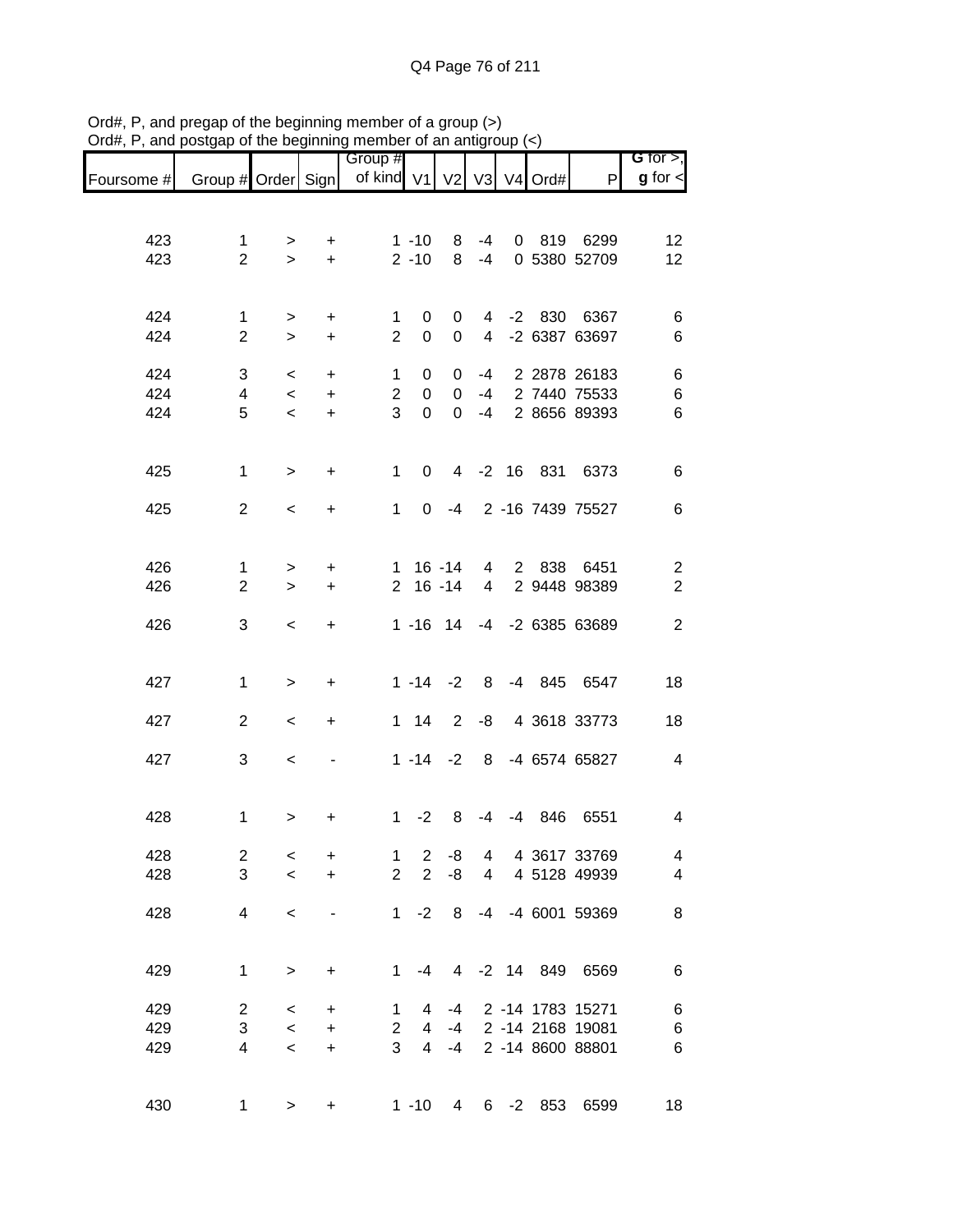|            |                           |              | .   . 9   | Group #        |                |                         |                |                |           |                   | G for $>$ ,             |
|------------|---------------------------|--------------|-----------|----------------|----------------|-------------------------|----------------|----------------|-----------|-------------------|-------------------------|
| Foursome # | Group # Order Sign        |              |           | of kind V1     |                | V <sub>2</sub>          | V <sub>3</sub> |                | $V4$ Ord# | $\mathsf{P}$      | $g$ for $\lt$           |
| 430        | $\overline{2}$            | $\,>$        | $\ddot{}$ |                | $2 - 10$       | 4                       | 6              |                |           | -2 5015 48779     | 12                      |
| 430        | $\ensuremath{\mathsf{3}}$ | $\,>$        | $\ddot{}$ |                | $3 - 10$       | 4                       | 6              |                |           | -2 6352 63389     | 12                      |
| 430        | 4                         | $\,>$        | $\ddot{}$ |                | $4 - 10$       | 4                       | 6              |                |           | -2 7025 70949     | 12                      |
| 430        | 5                         | $\geq$       | $\ddot{}$ |                | $5 - 10$       | $\overline{\mathbf{4}}$ | 6              |                |           | -2 7114 71879     | 12                      |
|            |                           |              |           |                |                |                         |                |                |           |                   |                         |
| 431        | 1                         | $\,$         | $\ddot{}$ | 1              | 4              |                         |                |                |           | 6 -2 -10 854 6607 | 8                       |
| 431        | $\overline{2}$            | $\geq$       | $\ddot{}$ | $\overline{2}$ | $\overline{4}$ | 6                       |                |                |           | -2 -10 7418 75277 | 8                       |
|            |                           |              |           |                |                |                         |                |                |           |                   |                         |
| 432        | $\mathbf{1}$              | $\,$         | $\ddot{}$ |                | $1 - 10$       | -4                      | 10             |                |           | -6 857 6653       | 16                      |
| 432        | $\overline{2}$            | $\geq$       | $\ddot{}$ |                | $2 - 10$       | $-4$                    | 10             |                |           | -6 1323 10883     | 16                      |
|            |                           |              |           |                |                |                         |                |                |           |                   |                         |
| 433        | $\mathbf{1}$              | $\,$         | $\ddot{}$ | $\mathbf 1$    | $-4$           | 10                      | -6             |                | 4 858     | 6659              | $\,6$                   |
| 433        | $\mathbf{2}$              | $\,$         | $\ddot{}$ | $\overline{2}$ | $-4$           | 10                      | -6             |                |           | 4 1431 11939      | $\,6$                   |
| 433        | 3                         | $\geq$       | $\ddot{}$ | 3              | $-4$           | 10                      | -6             |                |           | 4 7275 73679      | 6                       |
| 433        | 4                         | $\,<$        | $\ddot{}$ | $\mathbf{1}$   |                | $4 - 10$                | 6              |                |           | -4 2853 25933     | $\,6$                   |
| 433        | 5                         | $\,<$        | $\ddot{}$ | $\overline{2}$ |                | $4 - 10$                | 6              |                |           | -4 9181 95233     | $\,6$                   |
|            |                           |              |           |                |                |                         |                |                |           |                   |                         |
| 434        | 1                         | >            | $\ddot{}$ | 1              | 10             | -6                      | 4              | -8             | 859       | 6661              | $\overline{\mathbf{c}}$ |
| 434        | $\mathbf{2}$              | $\, > \,$    | $\ddot{}$ | $\overline{2}$ | 10             | -6                      | 4              |                |           | -8 1432 11941     | $\overline{\mathbf{c}}$ |
| 434        | $\sqrt{3}$                | $\, > \,$    | $\ddot{}$ | 3              | 10             | $-6$                    | 4              |                |           | -8 3647 34129     | $\overline{\mathbf{c}}$ |
| 434        | 4                         | $\geq$       | $\ddot{}$ | 4              | 10             | -6                      | 4              |                |           | -8 4540 43579     | $\overline{\mathbf{c}}$ |
| 434        | 5                         | $\mathbf{L}$ | $\ddot{}$ | 5              | 10             | -6                      | $\overline{4}$ |                |           | -8 4925 47779     | $\overline{2}$          |
| 434        | 6                         | $\,<$        | $\ddot{}$ |                | $1 - 10$       | 6                       | $-4$           |                |           | 8 2260 19991      | $\boldsymbol{2}$        |
| 434        | $\overline{7}$            | $\,<\,$      | $\ddot{}$ |                | $2 - 10$       | 6                       | $-4$           |                |           | 8 3482 32441      | $\overline{c}$          |
|            |                           |              |           |                |                |                         |                |                |           |                   |                         |
| 435        | $\mathbf 1$               | $\,$         | $\ddot{}$ | 1              | $-6$           | 4                       | -8             | 8              | 860       | 6673              | 12                      |
| 435        | $\overline{\mathbf{c}}$   | $\geq$       | +         | $\overline{c}$ | -6             | 4                       | -8             |                |           | 8 1433 11953      | 12                      |
| 435        | 3                         | >            | +         | 3              | -6             | 4                       | -8             |                |           | 8 3063 28081      | 12                      |
| 435        | 4                         | $\mathbf{I}$ | +         | 4              | -6             | 4                       | -8             |                |           | 8 3346 31063      | 12                      |
| 435        | 5                         | $\, > \,$    | +         | 5              | $-6$           | 4                       | -8             |                |           | 8 4926 47791      | 12                      |
| 435        | 6                         | $\,<\,$      | $\ddot{}$ | 1              | 6              | $-4$                    | 8              |                |           | -8 2219 19559     | 12                      |
| 435        | $\overline{7}$            | $\,<\,$      | $\ddot{}$ | $\overline{2}$ | 6              | $-4$                    | 8              |                |           | -8 3481 32429     | 12                      |
| 435        | 8                         | $\,<\,$      | $\ddot{}$ | 3              | 6              | $-4$                    | 8              |                |           | -8 4402 42089     | 12                      |
|            |                           |              |           |                |                |                         |                |                |           |                   |                         |
| 436        | 1                         | $\,>$        | $\ddot{}$ | $\mathbf{1}$   | -8             | 4                       | 4              | $\overline{4}$ | 864       | 6701              | 10                      |
| 436        | $\overline{\mathbf{c}}$   |              |           | $\mathbf{1}$   | 8              | $-4$                    | -4             |                |           | -4 1765 15107     |                         |
| 436        | 3                         | ><br>$\geq$  |           | $\overline{2}$ | 8              | $-4$                    | $-4$           |                |           | -4 8978 92927     | 6<br>6                  |
|            |                           |              |           |                |                |                         |                |                |           |                   |                         |

Ord#, P, and pregap of the beginning member of a group (>) Ord#, P, and postgap of the beginning member of an antigroup (<)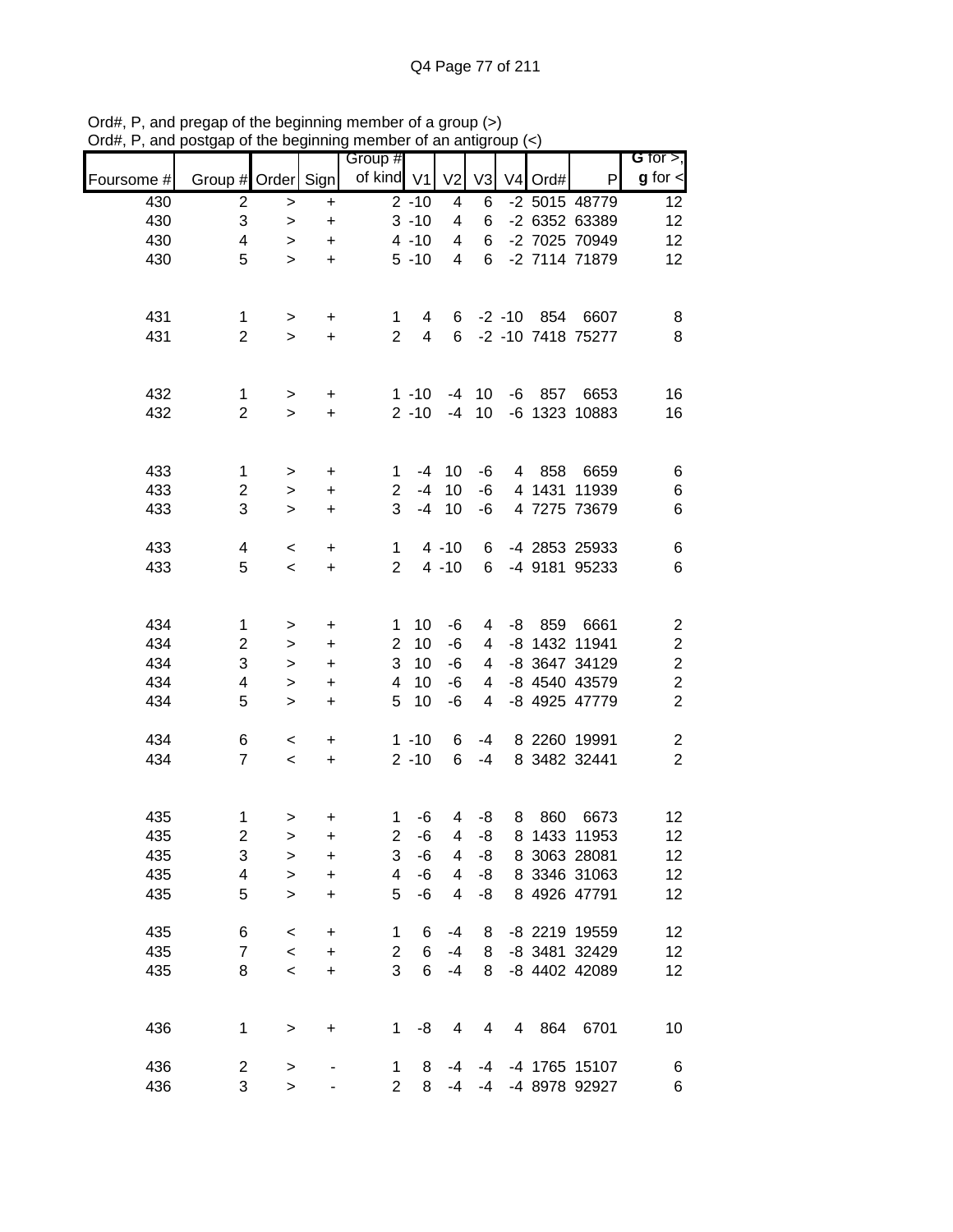| , ana      | position of the beginning member of an anagroup $(\gamma)$ |           |                          |                       |                 |                   |          |          |            |                                        |                              |
|------------|------------------------------------------------------------|-----------|--------------------------|-----------------------|-----------------|-------------------|----------|----------|------------|----------------------------------------|------------------------------|
| Foursome # | Group # Order Sign                                         |           |                          | Group #<br>of kind V1 |                 | V <sub>2</sub>    |          |          | V3 V4 Ord# | P                                      | G for $>$ ,<br>$g$ for $\lt$ |
| 436        | 4                                                          | $\,<$     | $+$                      | 1                     | 8               | $-4$              | $-4$     |          |            | -4 1769 15139                          | 10 <sup>°</sup>              |
|            |                                                            |           |                          |                       |                 |                   |          |          |            |                                        |                              |
| 436        | 5                                                          | $\,<$     | $\blacksquare$           |                       | $1 - 8$         | 4                 |          |          |            | 4 4 6282 62581                         | 10                           |
|            |                                                            |           |                          |                       |                 |                   |          |          |            |                                        |                              |
| 437        | $\mathbf 1$                                                | $\,$      | $\ddot{}$                | $1 \quad$             | $4 \quad$       |                   |          |          |            | 4 4 -10 865 6703                       | $\overline{2}$               |
| 437        | $\overline{2}$                                             | $\,$      | $\blacksquare$           | $\mathbf{1}$          | -4              | $-4$              |          |          |            | -4 10 3451 32173                       | 14                           |
| 437        | 3                                                          | $\geq$    | $\overline{\phantom{a}}$ |                       |                 |                   |          |          |            | 2 -4 -4 -4 10 3671 34351               | 14                           |
|            |                                                            |           |                          |                       |                 |                   |          |          |            |                                        |                              |
| 438        | $\mathbf{1}$                                               | $\geq$    | $+$                      |                       | 1 -14           | 8                 | $-8$     |          |            | 8 872 6779                             | 16                           |
| 438        | $\overline{2}$                                             | $\geq$    | $+$                      |                       | $2 - 14$        | 8                 | $-8$     |          |            | 8 2948 26879                           | 16                           |
|            |                                                            |           |                          |                       |                 |                   |          |          |            |                                        |                              |
| 439        | 1                                                          | $\geq$    | $\ddot{}$                | $\mathbf{1}$          | 8               | -8                |          |          |            | 8 10 873 6781                          | $\overline{2}$               |
|            |                                                            |           |                          |                       |                 |                   |          |          |            |                                        |                              |
| 439        | $\overline{2}$                                             | $\,<$     | $\ddot{}$                | $1 \quad$             | -8              |                   |          |          |            | 8 -8 -10 1341 11069                    | $\sqrt{2}$                   |
|            |                                                            |           |                          |                       |                 |                   |          |          |            |                                        |                              |
| 440        | 1                                                          | $\geq$    | $\ddot{}$                | 1                     | -8              |                   |          |          |            | 8 10 -16 874 6791                      | 10                           |
| 440        | $\overline{2}$                                             | $\,<$     | $\ddot{}$                | $\mathbf 1$           | 8               |                   |          |          |            | -8 -10 16 3479 32413                   | 10                           |
|            |                                                            |           |                          |                       |                 |                   |          |          |            |                                        |                              |
|            |                                                            |           |                          |                       |                 |                   |          |          |            |                                        |                              |
| 441<br>441 | 1<br>$\overline{2}$                                        | ><br>$\,$ | $\ddot{}$<br>$+$         |                       |                 | $2 \t10 - 16 - 2$ |          |          |            | 1 10 -16 -2 2 876 6803<br>2 8842 91433 | 10<br>10                     |
|            |                                                            |           |                          |                       |                 |                   |          |          |            |                                        |                              |
|            |                                                            |           |                          |                       |                 |                   |          |          |            |                                        |                              |
| 442        | $\mathbf 1$                                                | $\, >$    | $+$                      |                       |                 |                   |          |          |            | 1 -16 -2 2 4 877 6823                  | 20                           |
| 442        | $\overline{2}$                                             | $\,<$     | $\ddot{}$                |                       | 1 16            |                   |          |          |            | 2 -2 -4 3828 36017                     | 20                           |
|            |                                                            |           |                          |                       |                 |                   |          |          |            |                                        |                              |
| 443        | 1                                                          | >         | $\ddot{}$                | 1                     | $\overline{2}$  | 4                 |          | $8 - 10$ | 879        | 6829                                   | $\overline{\mathbf{c}}$      |
| 443        | $\boldsymbol{2}$                                           | $\, > \,$ | +                        | $\overline{2}$        | $\overline{2}$  | 4                 |          |          |            | 8 -10 5954 58909                       | $\overline{\mathbf{c}}$      |
| 443        | 3                                                          | $\geq$    | +                        | 3                     | $\overline{2}$  | 4                 |          |          |            | 8 -10 8677 89599                       | $\overline{\mathbf{c}}$      |
|            |                                                            |           |                          |                       |                 |                   |          |          |            |                                        |                              |
| 443        | $\overline{4}$                                             | $\prec$   | $\ddot{}$                | $\mathbf{1}$          | $-2$            | -4                |          |          |            | -8 10 2589 23201                       | $\boldsymbol{2}$             |
|            |                                                            |           |                          |                       |                 |                   |          |          |            |                                        |                              |
| 444        | $\mathbf 1$                                                | $\geq$    | $\ddot{}$                | $\mathbf 1$           | $4\overline{ }$ |                   | $8 - 10$ |          | 0880       | 6833                                   | $\overline{\mathbf{4}}$      |
| 444        | $\overline{2}$                                             | $\,>$     |                          | $\mathbf 1$           |                 | $-4$ $-8$ 10      |          |          |            | 0 2331 20707                           | 14                           |
|            |                                                            |           |                          |                       |                 |                   |          |          |            |                                        |                              |
| 444        | 3                                                          | $\,<$     | $\ddot{}$                | $\mathbf 1$           | $-4$            | -8                | 10       |          |            | 0 4296 41047                           | $\overline{\mathcal{A}}$     |

Ord#, P, and pregap of the beginning member of a group (>) Ord#, P, and postgap of the beginning member of an antigroup (<)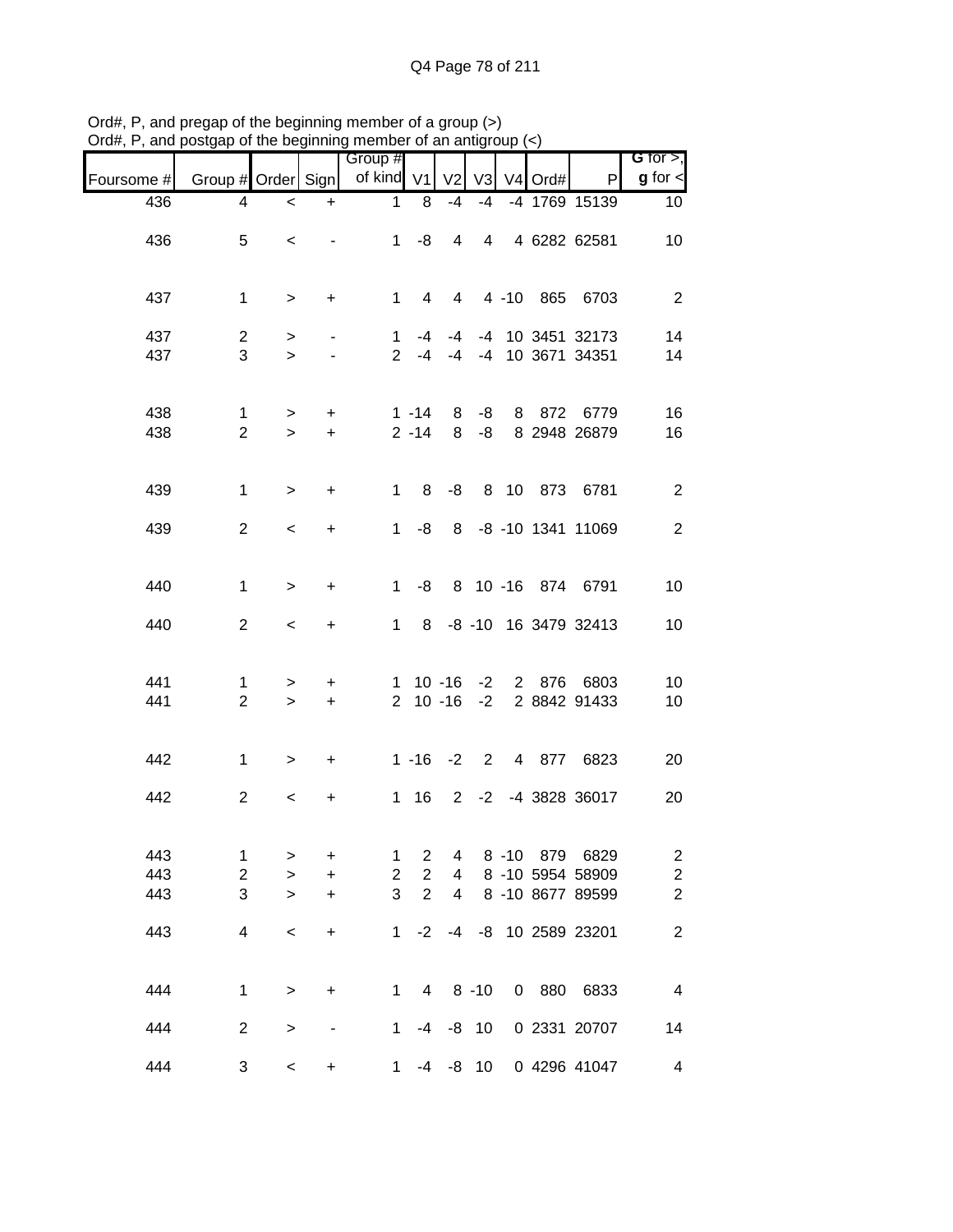|            | oolgap or the beginning |                          |                              | $\frac{1}{2}$             |                |                |                |      |           |                  |                              |
|------------|-------------------------|--------------------------|------------------------------|---------------------------|----------------|----------------|----------------|------|-----------|------------------|------------------------------|
| Foursome # | Group # Order Sign      |                          |                              | Group #<br>of kind V1     |                | V <sub>2</sub> | V3             |      | V4 Ord#   | P                | G for $>$ ,<br>$g$ for $\lt$ |
| 445        | 1                       | $\geq$                   | $\ddot{}$                    | 1                         |                | $8 - 10$       | $\pmb{0}$      | $-4$ | 881       | 6841             | 8                            |
|            |                         |                          |                              |                           |                |                |                |      |           |                  |                              |
| 445        | $\overline{c}$          | $\,<\,$                  | +                            | 1                         | -8             | 10             | 0              |      |           | 4 1389 11519     | 8                            |
| 445        | 3                       | $\overline{\phantom{0}}$ | $\ddot{}$                    | $\overline{2}$            | -8             | 10             | $\mathbf 0$    |      |           | 4 1501 12569     | 8                            |
|            |                         |                          |                              |                           |                |                |                |      |           |                  |                              |
|            |                         |                          |                              |                           |                |                |                |      |           |                  |                              |
| 446        | $\mathbf{1}$            | $\,$                     | $\ddot{}$                    |                           | $1 - 10$       | 0              |                |      | -4 10 882 | 6857             | 16                           |
| 446        | $\overline{2}$          | $\,<\,$                  | +                            | $\mathbf{1}$              | 10             | 0              |                |      |           | 4 -10 1500 12553 | 16                           |
|            |                         |                          |                              |                           |                |                |                |      |           |                  |                              |
|            |                         |                          |                              |                           |                |                |                |      |           |                  |                              |
| 447        | $\mathbf{1}$            | $\geq$                   | $\ddot{}$                    | $\mathbf 1$               | $-4$           | 10             | $\overline{4}$ |      |           | -8 884 6869      | 6                            |
| 447        | $\overline{c}$          | $\geq$                   | $\ddot{}$                    | $\overline{2}$            | $-4$           | 10             | $\overline{4}$ |      |           | -8 4374 41849    | $\,6$                        |
|            |                         |                          |                              |                           |                |                |                |      |           |                  |                              |
| 448        | $\mathbf{1}$            | $\, > \,$                | +                            | 1                         | $\overline{2}$ | $-2$           | $-2$           | 8    | 898       | 6983             | 6                            |
| 448        | $\overline{2}$          | $\geq$                   | +                            | $\overline{2}$            | $\overline{2}$ | $-2$           | $-2$           |      |           | 8 8299 85229     | 6                            |
|            |                         |                          |                              |                           |                |                |                |      |           |                  |                              |
| 448        | 3                       | $\,<$                    | $\ddot{}$                    | 1                         | $-2$           | $\overline{2}$ | 2              |      |           | -8 2657 23887    | 6                            |
|            |                         |                          |                              |                           |                |                |                |      |           |                  |                              |
| 449        | 1                       | $\,$                     | $\ddot{}$                    | 1                         | $-2$           | $-2$           | 8              | -6   | 899       | 6991             | 8                            |
| 449        | $\overline{2}$          | $\mathbf{L}$             | $\ddot{}$                    | $\overline{2}$            | $-2$           | $-2$           | 8              |      |           | -6 1360 11251    | 8                            |
|            |                         |                          |                              |                           |                |                |                |      |           |                  |                              |
|            |                         |                          |                              |                           |                |                |                |      |           |                  |                              |
| 450        | $\mathbf{1}$            | >                        | +                            | 1                         | 8              | $-6$           | $\overline{2}$ |      | 4 901     | 7001             | 4                            |
| 450        | $\overline{c}$          | $\geq$                   | $\ddot{}$                    | $\mathbf{2}$              | 8              | -6             | $\overline{2}$ |      |           | 4 1362 11261     | $\overline{4}$               |
| 450        | 3                       | $\,>$                    | $\ddot{}$                    | 3                         | 8              | -6             | $\overline{2}$ |      |           | 4 3959 37379     | 10                           |
| 450        | 4                       | >                        | $\qquad \qquad \blacksquare$ | 1                         | -8             | 6              |                |      |           | -2 -4 2674 24043 | 14                           |
|            |                         |                          |                              |                           |                |                |                |      |           |                  |                              |
| 450        | 5                       | $\,<\,$                  | +                            | 1                         | -8             | 6              | $-2$           |      | $-4$ 1140 | 9199             | 4                            |
| 450        | 6                       | $\prec$                  | $\ddot{}$                    | $\overline{2}$            | $-8$           | 6              | $-2$           |      | $-4$ 1212 | 9829             | 4                            |
| 450        | $\boldsymbol{7}$        | $\,<$                    | $\mathbf +$                  | 3                         | -8             | 6              | $-2$           |      |           | -4 2671 24019    | $\overline{\mathbf{4}}$      |
| 450        | 8                       | $\,<$                    | +                            | 4                         | -8             | 6              | $-2$           |      |           | -4 3772 35419    | 4                            |
| 450        | 9                       | $\prec$                  | $\ddot{}$                    | 5                         | -8             | 6              | $-2$           |      |           | -4 4042 38299    | $\overline{\mathbf{4}}$      |
| 450        | 10                      | $\,<\,$                  | $\ddot{}$                    | 6                         | -8             | 6              | $-2$           |      |           | -4 7213 72949    | $\overline{\mathbf{4}}$      |
|            |                         |                          |                              |                           |                |                |                |      |           |                  |                              |
| 451        | $\mathbf 1$             | $\mathbf{I}$             | $\ddot{}$                    | 1                         | -6             | $\overline{c}$ | 4              |      | $-8$ 902  | 7013             | 12                           |
|            |                         |                          |                              |                           |                |                |                |      |           |                  |                              |
| 451        | $\overline{c}$          | $\,<\,$                  | +                            | 1                         | 6              | $-2$           | $-4$           |      | 8 1139    | 9187             | 12                           |
| 451        | 3                       | $\,<$                    | $\ddot{}$                    | $\overline{2}$            | 6              | $-2$           | $-4$           |      | 8 1211    | 9817             | 12                           |
| 451        | 4                       | $\,<$                    | $\ddot{}$                    | $\ensuremath{\mathsf{3}}$ | 6              | $-2$           | $-4$           |      |           | 8 2670 24007     | 12                           |
| 451        | 5                       | $\,<$                    | $\ddot{}$                    | 4                         | 6              | $-2$           | $-4$           |      |           | 8 7212 72937     | 12                           |
|            |                         |                          |                              |                           |                |                |                |      |           |                  |                              |
| 451        | 6                       | $\,<$                    |                              | 1                         | $-6$           | $\overline{c}$ | $\overline{4}$ |      | $-8$ 1015 | 8081             | 6                            |

Ord#, P, and pregap of the beginning member of a group (>) Ord#, P, and postgap of the beginning member of an antigroup (<)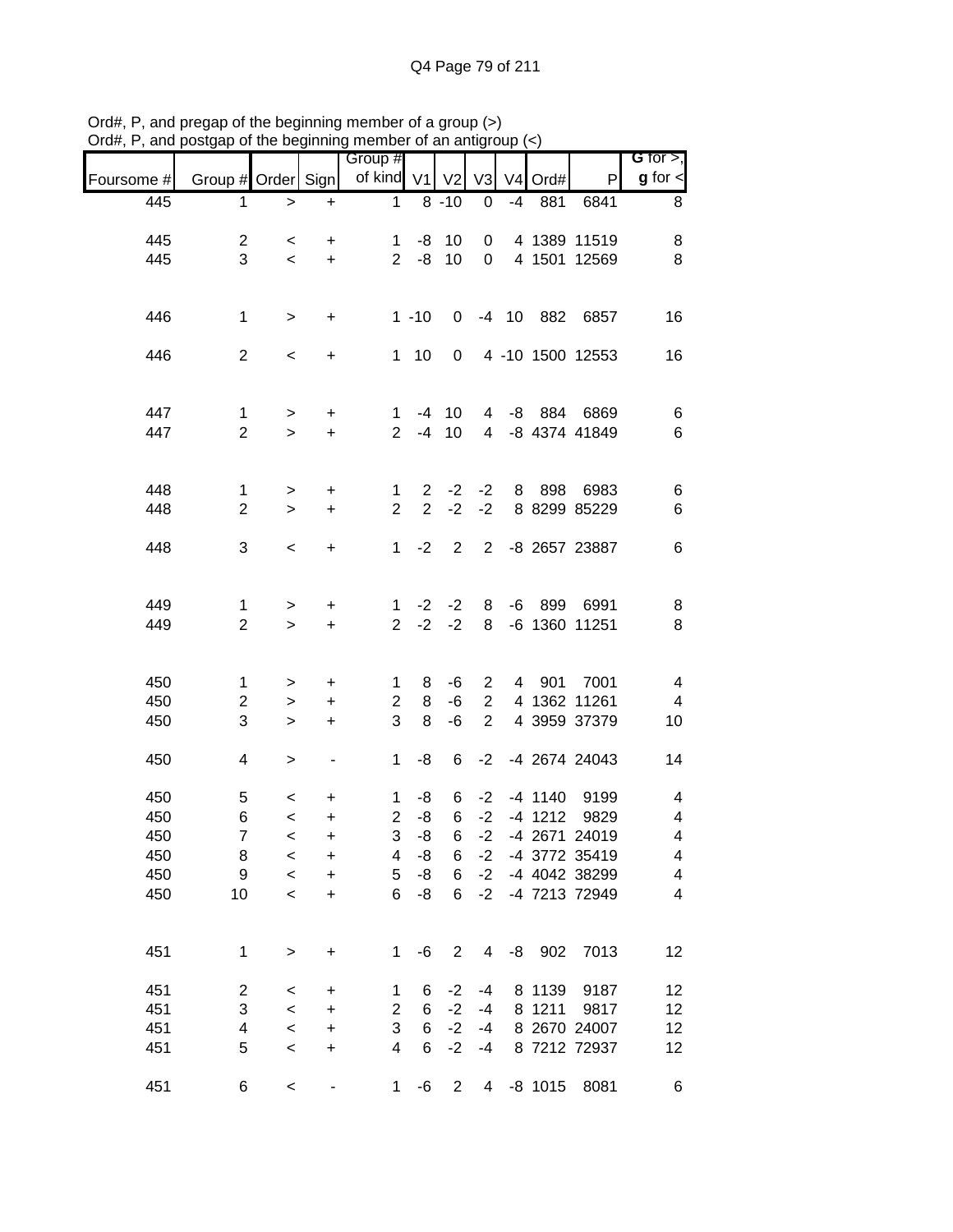|            |                    |            |                | Group #        |                |                         |                |       |          |                       | G for $>$ ,    |
|------------|--------------------|------------|----------------|----------------|----------------|-------------------------|----------------|-------|----------|-----------------------|----------------|
| Foursome # | Group # Order Sign |            |                | of kind V1     |                | V <sub>2</sub>          |                | V3 V4 | Ord#     | P                     | $g$ for $\lt$  |
| 452        | $\mathbf 1$        | $\, > \,$  | $\ddot{}$      | 1              | $\overline{c}$ | 4                       | -8             | 10    |          | 903 7019              | 6              |
| 452        | $\overline{2}$     | $\geq$     | $\ddot{}$      | $\overline{2}$ | $\overline{2}$ | $\overline{\mathbf{4}}$ | -8             |       |          | 10 8690 89759         | $\,6$          |
|            |                    |            |                |                |                |                         |                |       |          |                       |                |
| 453        | 1                  |            |                | 1              | -8             | 10                      | $-2$           |       | -2 905   | 7039                  | 12             |
| 453        | $\overline{2}$     | ><br>$\,>$ | $\ddot{}$<br>+ | $\overline{2}$ | -8             | 10                      | $-2$           |       |          | -2 6457 64577         | 10             |
| 453        | 3                  | $\, > \,$  | $\ddot{}$      | 3              | -8             | 10                      | $-2$           |       |          | -2 7642 77743         | 12             |
| 453        | 4                  | $\geq$     | $\ddot{}$      | 4              | -8             | 10                      | $-2$           |       |          | -2 8030 82139         | 10             |
| 453        | 5                  | $\geq$     | +              | 5              | -8             | 10                      | $-2$           |       |          | -2 8692 89779         | 12             |
|            |                    |            |                |                |                |                         |                |       |          |                       |                |
| 453        | 6                  | $\geq$     | $\blacksquare$ | $\mathbf{1}$   |                | $8 - 10$                | $\overline{2}$ |       |          | 2 2346 20857          | 8              |
| 453        | $\overline{7}$     | $\,<$      |                | $\mathbf{1}$   |                | $-8$ 10                 |                |       |          | -2 -2 4735 45691      | $\,6$          |
| 453        | 8                  | $\,<\,$    |                | $\overline{2}$ | -8             | 10                      |                |       |          | -2 -2 7331 74311      | $\,6$          |
|            |                    |            |                |                |                |                         |                |       |          |                       |                |
| 454        | $\mathbf{1}$       | $\, >$     | +              |                | $1 14 - 18$    |                         | 6              |       | $-6$ 909 | 7079                  | 10             |
| 454        | $\overline{2}$     | $\,<\,$    | +              |                | $1 - 14$ 18    |                         | -6             |       |          | 6 2215 19531          | 10             |
|            |                    |            |                |                |                |                         |                |       |          |                       |                |
| 455        | 1                  | >          | $\ddot{}$      | 1.             |                |                         |                |       |          | -4 20 -14 10 913 7127 | 6              |
| 455        | $\overline{2}$     | $\geq$     | $\ddot{}$      | $2^{\circ}$    |                |                         | $-4$ 20 $-14$  |       |          | 10 4994 48539         | $\,6$          |
|            |                    |            |                |                |                |                         |                |       |          |                       |                |
| 456        | $\mathbf 1$        | $\, >$     | $\ddot{}$      |                |                |                         | 1 20 -14 10    |       |          | -8 914 7129           | $\overline{2}$ |
|            |                    |            |                |                |                |                         |                |       |          |                       |                |
| 456        | $\overline{2}$     | $\,<\,$    |                | $\mathbf{1}$   |                |                         | 20 -14 10      |       |          | -8 6176 61381         | 22             |
|            |                    |            |                |                |                |                         |                |       |          |                       |                |
| 457        | $\mathbf{1}$       | >          | +              |                | $1 - 14$       | 10                      | -8             |       |          | -4 915 7151           | 22             |
| 457        | $\overline{2}$     | $\, > \,$  | +              |                | $2 - 14$       | 10                      | -8             |       |          | -4 3140 28837         | 20             |
| 457        | 3                  | $\,<\,$    | +              | 1              |                | $14 - 10$               | 8              |       |          | 4 5958 58943          | 20             |
| 457        | $\overline{4}$     | $\prec$    | $\ddot{}$      | $\overline{2}$ |                | $14 - 10$               | 8              |       |          | 4 8681 89633          | 20             |
|            |                    |            |                |                |                |                         |                |       |          |                       |                |
| 458        | 1                  | $\,>$      | $\ddot{}$      | 1              |                | $8 - 10$                | $-2$           |       |          | 4 919 7193            | 6              |
| 458        | $\overline{c}$     | $\geq$     | +              | $\overline{2}$ |                | $8 - 10$                | $-2$           |       |          | 4 7974 81533          | $\,6$          |
| 458        | 3                  | $\,>$      |                | 1              |                | $-8$ 10                 | $\overline{2}$ |       |          | -4 8612 88897         | 14             |
|            |                    |            |                |                |                |                         |                |       |          |                       |                |
| 458        | 4                  | $\,<\,$    | $\ddot{}$      | 1              | -8             | 10                      | $\overline{2}$ |       |          | -4 6719 67447         | 6              |
| 458        | 5                  | $\,<$      | $\ddot{}$      | $\overline{2}$ | -8             | 10                      | $\overline{2}$ |       |          | -4 6751 67777         | $\,6$          |
| 458        | 6                  | $\,<$      | $\ddot{}$      | 3              | -8             | 10                      | $\overline{2}$ |       |          | -4 7849 80167         | 6              |

Ord#, P, and pregap of the beginning member of a group (>) Ord#, P, and postgap of the beginning member of an antigroup (<)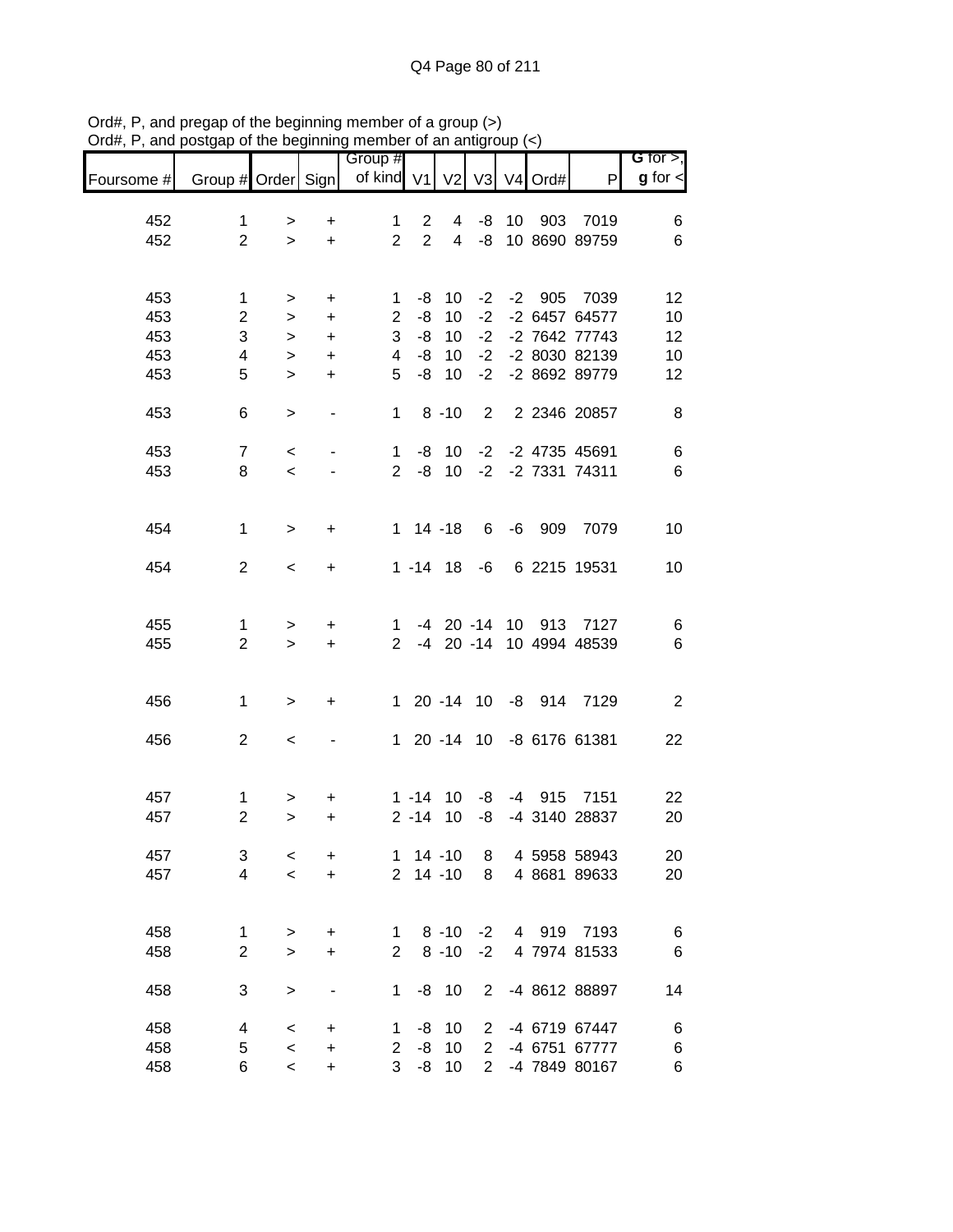|            |                     | אט טויט   | .                        | Group #                        |                |                 |                |   |         |                          | G for $>$ ,             |
|------------|---------------------|-----------|--------------------------|--------------------------------|----------------|-----------------|----------------|---|---------|--------------------------|-------------------------|
| Foursome # | Group # Order Sign  |           |                          | of kind V1                     |                | V <sub>2</sub>  | V3             |   | V4 Ord# | P                        | $g$ for $\lt$           |
| 459        | 1                   | $\geq$    | $\ddot{}$                |                                | $1 - 10$       | $-2$            | 4              | 4 | 920     | 7207                     | 14                      |
| 459        |                     |           |                          |                                | 10             | 2               | $-4$           |   |         | -4 6718 67433            | 14                      |
| 459        | $\overline{2}$<br>3 | $\,<\,$   | $\ddot{}$                | $\mathbf{1}$<br>$\overline{2}$ | 10             | $\overline{2}$  |                |   |         | -4 -4 6750 67763         | 14                      |
|            |                     | $\,<\,$   | $+$                      |                                |                |                 |                |   |         |                          |                         |
| 460        | $\mathbf{1}$        | $\,$      | $\ddot{}$                | $\mathbf 1$                    | 4              | 4               |                |   |         | -2 -2 922 7213           | $\overline{c}$          |
| 460        | $\overline{2}$      | $\geq$    | $+$                      | $\overline{2}$                 | $\overline{4}$ | $\overline{4}$  |                |   |         | -2 -2 7073 71413         | $\overline{2}$          |
|            |                     |           |                          |                                |                |                 |                |   |         |                          |                         |
| 460        | $\sqrt{3}$          | $\,$      | $\overline{\phantom{a}}$ | $\mathbf{1}$                   | $-4$           | -4              |                |   |         | 2 2 4178 39749           | 16                      |
| 460        | $\overline{4}$      | $\geq$    |                          | $\overline{2}$                 | $-4$           | $-4$            | $\overline{2}$ |   |         | 2 6845 68891             | 10                      |
| 460        | 5                   | $\,<$     |                          | $\mathbf 1$                    | 4              | $\overline{4}$  |                |   |         | -2 -2 3981 37579         | 10                      |
| 460        | 6                   | $\prec$   |                          | $\overline{2}$                 | $\overline{4}$ |                 |                |   |         | 4 -2 -2 6938 70009       | 10                      |
|            |                     |           |                          |                                |                |                 |                |   |         |                          |                         |
| 461        | $\mathbf{1}$        | $\, >$    | +                        | $1 \quad$                      | $-2$           |                 |                |   |         | 2 24 -16 926 7243        | $\,6$                   |
|            |                     |           |                          |                                |                |                 |                |   |         |                          |                         |
| 461        | $\overline{c}$      | $\,<$     | $\pm$                    | 1                              | $2^{\circ}$    |                 |                |   |         | -2 -24 16 1559 13103     | 6                       |
| 461        | 3                   | $\,<$     | $+$                      | $\overline{2}$                 | $2^{\circ}$    |                 |                |   |         | -2 -24 16 6026 59621     | $\,6$                   |
|            |                     |           |                          |                                |                |                 |                |   |         |                          |                         |
| 462        | $\mathbf{1}$        | $\, > \,$ | $\ddot{}$                | 1                              | $-4$           | -8              | 10             |   | -2 930  | 7297                     | 14                      |
| 462        | $\overline{2}$      | $\, > \,$ | $\ddot{}$                | $\overline{2}$                 | $-4$           | -8              | 10             |   |         | -2 6456 64567            | 14                      |
| 462        | $\mathbf{3}$        | $\geq$    | $\ddot{}$                | 3                              | $-4$           | -8              | 10             |   |         | -2 7016 70867            | 14                      |
| 462        | 4                   | $\geq$    | $\overline{\phantom{a}}$ | 1                              | $\overline{4}$ |                 | $8 - 10$       |   |         | 2 3706 34693             | $\,6$                   |
|            |                     |           |                          |                                |                |                 |                |   |         |                          |                         |
| 462        | 5                   | $\,<$     |                          |                                |                |                 |                |   |         | 1 -4 -8 10 -2 2588 23197 | $\overline{\mathbf{4}}$ |
|            |                     |           |                          |                                |                |                 |                |   |         |                          |                         |
| 463        | $\mathbf{1}$        | >         | +                        | $\mathbf 1$                    | 10             |                 |                |   |         | -2 -8 14 932 7309        | $\overline{\mathbf{c}}$ |
| 463        | $\overline{2}$      | $\geq$    | +                        | $\overline{2}$                 | 10             | $-2$            |                |   |         | -8 14 5423 53149         | $\overline{2}$          |
| 463        | 3                   | $\geq$    |                          |                                | $1 - 10$       | $\overline{2}$  |                |   |         | 8 -14 5944 58757         | 16                      |
|            |                     |           |                          |                                |                |                 |                |   |         |                          |                         |
| 464        | $\mathbf 1$         | $\, > \,$ | +                        | 1                              |                | $-4$ 16 $-14$   |                |   | 2 944   | 7457                     | 6                       |
| 464        | $\overline{2}$      | $\, > \,$ | +                        | $\overline{2}$                 |                | $-4$ 16 $-14$   |                |   |         | 2 3091 28409             | $\,6$                   |
| 464        | $\mathbf{3}$        | $\geq$    | $\ddot{}$                | 3                              |                | $-4$ 16 $-14$   |                |   |         | 2 4342 41519             | 6                       |
|            |                     |           |                          |                                |                |                 |                |   |         |                          |                         |
| 464        | 4                   | $\,<$     | $\ddot{}$                | $\mathbf{1}$                   |                |                 |                |   |         | 4 -16 14 -2 9091 94261   | 12                      |
|            |                     |           |                          |                                |                |                 |                |   |         |                          |                         |
| 465        | $\mathbf 1$         | $\, >$    | $\ddot{}$                |                                |                | $1 \t16 - 14$ 2 |                |   |         | -4 945 7459              | $\overline{2}$          |
| 465        | $\overline{c}$      | $\,<\,$   | +                        |                                |                |                 |                |   |         | 1 -16 14 -2 4 3320 30803 | 6                       |

Ord#, P, and pregap of the beginning member of a group (>) Ord#, P, and postgap of the beginning member of an antigroup (<)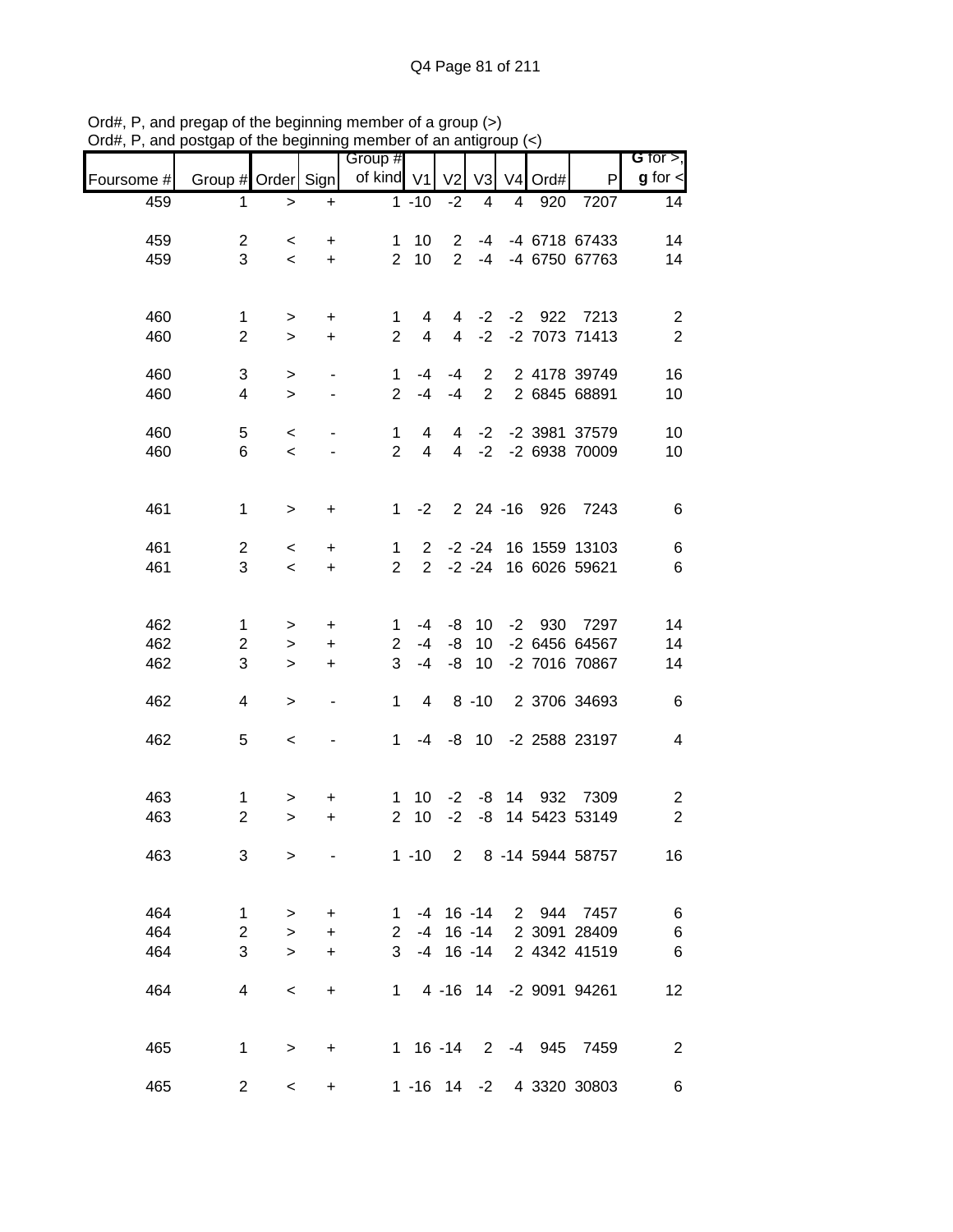|            |                       |                  |                          | Group #             |                  |                 |                |                |      |                                      | G for $>$ ,          |
|------------|-----------------------|------------------|--------------------------|---------------------|------------------|-----------------|----------------|----------------|------|--------------------------------------|----------------------|
| Foursome # | Group # Order Sign    |                  |                          | of kind V1          |                  | V <sub>2</sub>  | V <sub>3</sub> | V <sub>4</sub> | Ord# | P                                    | $g$ for $\textsf{d}$ |
| 466        | 1                     |                  | +                        | 1                   | $-4$             | 8               | $-2$           | $\overline{2}$ | 948  | 7487                                 | 6                    |
| 466        | $\overline{2}$        | ><br>$\geq$      | $\ddot{}$                | $\overline{2}$      | $-4$             | 8               | $-2$           |                |      | 2 5999 59357                         | 6                    |
|            |                       |                  |                          |                     |                  |                 |                |                |      |                                      |                      |
| 466        | 3                     | $\,<$            | +                        | 1                   | 4                | -8              | $\overline{2}$ |                |      | -2 4574 43963                        | 6                    |
|            |                       |                  |                          |                     |                  |                 |                |                |      |                                      |                      |
| 467        | 1                     | >                | +                        | 1                   | $-4$             | 0               | 2              | $-4$           | 952  | 7517                                 | 10                   |
| 467        | $\overline{2}$        | >                | $\ddot{}$                | $\overline{2}$      | $-4$             | 0               | $\overline{2}$ |                |      | -4 3904 36809                        | 16                   |
| 467        | 3                     | >                | $\ddot{}$                | 3                   | $-4$             | 0               | $\overline{2}$ |                |      | -4 4029 38177                        | 10                   |
| 467        | 4                     | $\geq$           | $\ddot{}$                | 4                   | $-4$             | 0               | $\overline{2}$ |                |      | -4 4460 42677                        | 10                   |
| 467        | 5                     | $\,<$            | +                        | 1                   | 4                | 0               | $-2$           |                |      | 4 4339 41491                         | 16                   |
|            |                       |                  |                          |                     |                  |                 |                |                |      |                                      |                      |
| 468        | 1                     |                  | $\ddot{}$                | 1                   | $\overline{2}$   | $-4$            | $\overline{2}$ | $-4$           | 954  | 7529                                 | 6                    |
| 468        | $\mathbf 2$           | ><br>>           | $\ddot{}$                | $\overline{2}$      | $\overline{2}$   | $-4$            | $\overline{2}$ |                |      | -4 1535 12899                        | 6                    |
| 468        | 3                     | $\geq$           | +                        | 3                   | $\overline{2}$   | $-4$            | $\overline{2}$ |                |      | -4 3593 33569                        | 6                    |
|            |                       |                  |                          |                     |                  |                 |                |                |      |                                      |                      |
| 468        | 4                     | $\,<$            | ٠                        | 1                   | $\overline{2}$   | $-4$            | $\overline{2}$ |                |      | -4 1539 12919                        | 4                    |
| 468        | 5                     | $\,<$            |                          | $\overline{c}$      | $\boldsymbol{2}$ | $-4$            | $\overline{2}$ |                |      | -4 2611 23459                        | 14                   |
| 468        | 6                     | $\,<$            |                          | 3                   | $\overline{2}$   | $-4$            | $\overline{2}$ |                |      | -4 5954 58909                        | 4                    |
|            |                       |                  |                          |                     |                  |                 |                |                |      |                                      |                      |
| 469        | 1                     | >                | +                        | 1                   | -4               | 8               | -8             | 10             | 957  | 7547                                 | 6                    |
| 469        | $\overline{c}$        | >                | $\ddot{}$                | $\overline{2}$      | $-4$             | 8               | -8             |                |      | 10 2569 23027                        | 6                    |
| 469        | 3                     | $\, > \,$        | $\ddot{}$                | 3                   | $-4$             | 8               | -8             |                |      | 10 3596 33587                        | 6                    |
| 469        | 4                     | >                | $\overline{\phantom{a}}$ | 1                   | 4                | -8              |                |                |      | 8 -10 4728 45613                     | 14                   |
|            |                       |                  |                          |                     |                  |                 |                |                |      |                                      |                      |
| 469        | 5                     | $\,<$            | +                        | 1                   | 4                | -8              |                |                |      | 8 -10 1624 13723                     | 6                    |
| 469<br>469 | 6<br>$\overline{7}$   | $\,<$            | +                        | $\overline{2}$<br>3 | 4<br>4           | -8<br>-8        |                |                |      | 8 -10 3688 34513<br>8 -10 5773 56923 | 6                    |
| 469        | 8                     | $\,<$            | +<br>$\ddot{}$           | 4                   | 4                | -8              |                |                |      | 8 -10 5967 59023                     | 6<br>6               |
| 469        | 9                     | $\,<\,$<br>$\,<$ | $\ddot{}$                | 5                   | 4                | -8              |                |                |      | 8 -10 7139 72103                     | 6                    |
|            |                       |                  |                          |                     |                  |                 |                |                |      |                                      |                      |
| 470        |                       |                  |                          |                     |                  | 10              |                |                |      | 2 959 7559                           | 10                   |
| 470        | 1<br>$\boldsymbol{2}$ | ><br>$\geq$      | +                        | 1<br>2              | -8<br>-8         | 10              | -8<br>-8       |                |      | 2 1341 11069                         | 10                   |
| 470        | 3                     | $\geq$           | $\ddot{}$<br>$\ddot{}$   | 3                   | -8               | 10              | -8             |                |      | 2 1794 15359                         | 10                   |
|            |                       |                  |                          |                     |                  |                 |                |                |      |                                      |                      |
| 470        | 4                     | $\, > \,$        |                          | 1                   |                  | $8 - 10$        | 8              |                |      | -2 8398 86357                        | 4                    |
| 470        | 5                     | $\,<$            |                          | 1                   | -8               | 10              | -8             |                |      | 2 5810 57283                         | 4                    |
| 470        | 6                     | $\,<$            |                          | $\overline{2}$      | -8               | 10              | -8             |                |      | 2 6690 67153                         | $\overline{4}$       |
|            |                       |                  |                          |                     |                  |                 |                |                |      |                                      |                      |
| 471        | 1                     | >                | +                        | 1                   | -8               | 10 <sup>°</sup> |                | $4 - 14$       | 966  | 7603                                 | 12                   |

Ord#, P, and pregap of the beginning member of a group (>) Ord#, P, and postgap of the beginning member of an antigroup (<)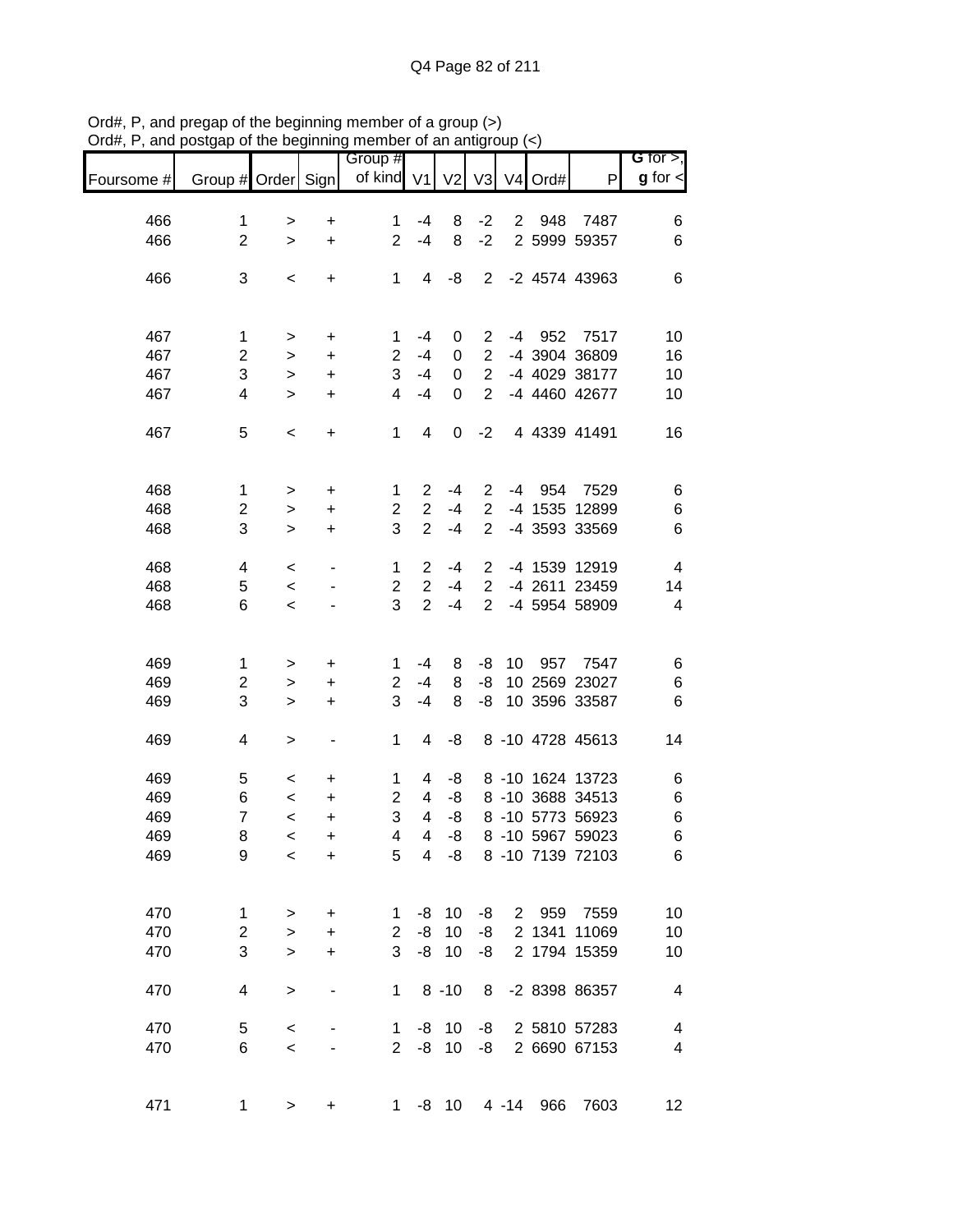|            |                    |                          |           | Group #        |                |                |                |                   |                         | G for $>$ ,             |
|------------|--------------------|--------------------------|-----------|----------------|----------------|----------------|----------------|-------------------|-------------------------|-------------------------|
| Foursome # | Group # Order Sign |                          |           | of kind        | V <sub>1</sub> | V <sub>2</sub> |                | V3 V4 Ord#        | P                       | $g$ for $\lt$           |
| 471        | $\overline{c}$     | $\,>$                    | $\ddot{}$ | $\overline{2}$ | -8             | 10             |                |                   | 4 -14 7902 80747        | 10 <sup>°</sup>         |
| 471        | 3                  | $\geq$                   | $\ddot{}$ | 3              | -8             | 10             |                |                   | 4 -14 9248 95957        | 10                      |
| 471        | 4                  | $\,<\,$                  | +         | $\mathbf{1}$   |                | $8 - 10$       |                |                   | -4 14 1264 10303        | 10                      |
| 471        | 5                  | $\,<$                    | $\ddot{}$ | $\overline{2}$ |                | $8 - 10$       |                |                   | -4 14 7373 74761        | 10                      |
| 471        | 6                  | $\,<$                    |           | 1              |                | $-8$ 10        |                |                   | 4 -14 5701 56197        | 10                      |
| 472        | $\mathbf 1$        | $\,$                     | +         | 1              | 10             |                | $4 - 14$       | 2 967             | 7607                    | $\overline{\mathbf{4}}$ |
| 472        | $\overline{c}$     | $\,>$                    | $\ddot{}$ | $\overline{2}$ | 10             |                | $4 - 14$       |                   | 2 7903 80749            | $\sqrt{2}$              |
| 472        | 3                  | $\geq$                   | $\ddot{}$ | 3              | 10             |                | $4 - 14$       |                   | 2 8235 84467            | $\overline{\mathbf{4}}$ |
| 472        | $\overline{4}$     | $\,<$                    | $+$       |                | $1 - 10$       |                | $-4$ 14        |                   | -2 1123 9041            | $\overline{\mathbf{c}}$ |
| 472        | 5                  | $\prec$                  | $+$       |                | $2 - 10$       |                | $-4$ 14        |                   | -2 1263 10301           | $\overline{2}$          |
| 473        | $\mathbf 1$        | $\,$                     | $\ddot{}$ |                | $1 - 14$       |                |                |                   | 2 14 -16 969 7639       | 18                      |
| 473        | $\overline{2}$     | $\geq$                   | $\ddot{}$ |                | $2 - 14$       |                |                |                   | 2 14 -16 7302 74017     | 18                      |
|            |                    |                          |           |                |                |                |                |                   |                         |                         |
| 474        | $\mathbf{1}$       | $\mathbf{L}$             | $\ddot{}$ | $1 \quad$      |                | $2$ 14 -16     |                | 4 970             | 7643                    | $\overline{4}$          |
| 474        | $\overline{2}$     | $\,<\,$                  | $\ddot{}$ | 1              |                | $-2 - 14$ 16   |                |                   | -4 5489 53887           | $\overline{4}$          |
|            |                    |                          |           |                |                |                |                |                   |                         |                         |
| 475        | 1                  | $\geq$                   | $\ddot{}$ |                | $1 - 16$       |                | $4 -2$         |                   | -2 972 7669             | 20                      |
| 475        | $\overline{2}$     | $\,<\,$                  | +         | $\mathbf 1$    | 16             | -4             | $\overline{2}$ |                   | 2 2307 20411            | 20                      |
|            |                    |                          |           |                |                |                |                |                   |                         |                         |
| 476        | $\mathbf 1$        | $\,$                     | +         | $\mathbf{1}$   | $\overline{4}$ |                | $-4$ 10        |                   | -8 976 7691             | $\overline{4}$          |
| 476        | $\overline{c}$     | $\geq$                   |           | $\mathbf{1}$   | -4             |                | $4 - 10$       |                   | 8 8430 86743            | 14                      |
| 476        | 3                  | $\overline{\phantom{0}}$ | $\ddot{}$ |                |                |                |                |                   | 1 -4 4 -10 8 9219 95629 | 4                       |
|            |                    |                          |           |                |                |                |                |                   |                         |                         |
| 477        | 1                  | $\, > \,$                | $\ddot{}$ | $\mathbf{1}$   | 10             |                |                |                   | -8 -2 10 978 7703       | $\overline{4}$          |
| 477        | $\overline{2}$     | $\geq$                   | $\ddot{}$ | $2^{\circ}$    | 10             | -8             |                |                   | -2 10 7848 80153        | 4                       |
|            |                    |                          |           |                |                |                |                |                   |                         |                         |
| 477        | 3                  | $\,<\,$                  | $\ddot{}$ |                | $1 - 10$       |                |                |                   | 8 2 -10 5944 58757      | $\,6$                   |
| 477        | 4                  | $\,<$                    |           |                | $1 \quad 10$   |                |                |                   | -8 -2 10 4282 40883     | 14                      |
|            |                    |                          |           |                |                |                |                |                   |                         |                         |
| 478        | $\mathbf{1}$       | $\,>$                    | +         |                |                |                |                | 1 10 -2 -8 -2 981 | 7727                    | 4                       |
| 478        | $\overline{2}$     | $\geq$                   | +         |                | $2 \quad 10$   | $-2$           | -8             |                   | -2 2970 27077           | 4                       |

Ord#, P, and pregap of the beginning member of a group (>) Ord#, P, and postgap of the beginning member of an antigroup (<)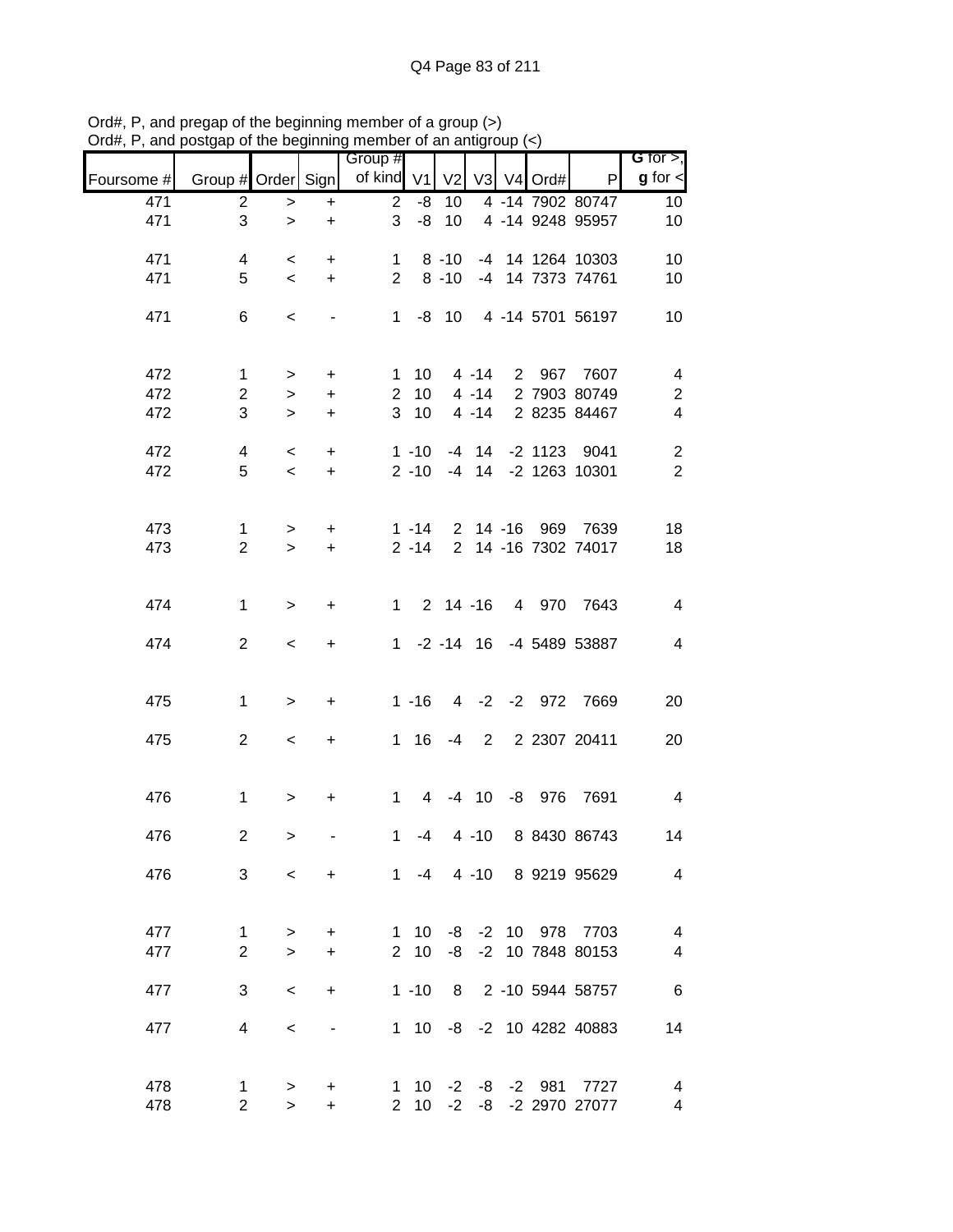| $v$ iu $\pi$ , i, | and postgap or the beginning |                  |                  | monipor or an anagroup |                 |                   |                |         |                     |                 |                              |
|-------------------|------------------------------|------------------|------------------|------------------------|-----------------|-------------------|----------------|---------|---------------------|-----------------|------------------------------|
| Foursome #        | Group # Order Sign           |                  |                  | Group #<br>of kind V1  |                 | V <sub>2</sub>    | V <sub>3</sub> |         | V <sub>4</sub> Ord# | P               | G for $>$ ,<br>$g$ for $\lt$ |
| 478               | 3                            | $\,>$            | $\ddot{}$        |                        | 3 <sub>10</sub> | $-2$              | -8             |         |                     | $-2891592317$   | 6                            |
|                   |                              |                  |                  |                        |                 |                   |                |         |                     |                 |                              |
|                   |                              |                  |                  |                        |                 |                   |                |         |                     |                 |                              |
| 479               | $\mathbf 1$                  | $\,>$            | +                |                        |                 | $1 - 26$ 20 $-18$ |                |         | 0 986               | 7789            | 30                           |
| 479               | $\overline{2}$               | $\,<\,$          | +                |                        |                 | 1 26 -20 18       |                |         |                     | 0 7197 72767    | 30                           |
|                   |                              |                  |                  |                        |                 |                   |                |         |                     |                 |                              |
|                   |                              |                  |                  |                        |                 |                   |                |         |                     |                 |                              |
| 480               | $\mathbf{1}$                 | $\geq$           | $\ddot{}$        |                        | $1 - 18$        | 0                 | 6              |         |                     | 0 988 7817      | 24                           |
| 480               | $\overline{2}$               | $\geq$           | $\color{red}{+}$ |                        | $2 - 18$        | $\mathbf 0$       | 6              |         |                     | 0 4210 40087    | 24                           |
|                   |                              |                  |                  |                        |                 |                   |                |         |                     |                 |                              |
| 481               | $\mathbf{1}$                 | $\,>$            | $\ddot{}$        | 1                      | $\pmb{0}$       | 6                 | $\mathbf 0$    |         |                     | 2 989 7823      | 6                            |
|                   |                              |                  |                  |                        |                 |                   |                |         |                     |                 |                              |
| 481               | $\overline{2}$               | $\,>$            |                  | 1                      | 0               | -6                |                |         |                     | 0 -2 3485 32479 | 12                           |
|                   |                              |                  |                  |                        |                 |                   |                |         |                     |                 |                              |
| 482               | $\mathbf 1$                  | >                | $\ddot{}$        | 1                      | 6               | 0                 | $\overline{2}$ |         |                     | -8 990 7829     | 6                            |
| 482               | $\overline{2}$               | $\geq$           | $\ddot{}$        | $\overline{2}$         | $\,6$           | 0                 | $\overline{2}$ |         |                     | -8 1376 11399   | $6\phantom{1}6$              |
|                   |                              |                  |                  |                        |                 |                   |                |         |                     |                 |                              |
| 482               | 3                            | $\,>$            | $\blacksquare$   | 1                      | $-6$            | $\mathbf 0$       | $-2$           |         |                     | 8 3111 28591    | 12                           |
| 482               | 4                            |                  |                  | 1                      | 6               |                   | $2^{\circ}$    |         |                     | -8 2475 22079   |                              |
| 482               | 5                            | $\,<\,$<br>$\,<$ |                  | $\overline{2}$         | 6               | 0<br>0            | $\overline{2}$ |         |                     | -8 3032 27779   | 12<br>12                     |
|                   |                              |                  |                  |                        |                 |                   |                |         |                     |                 |                              |
|                   |                              |                  |                  |                        |                 |                   |                |         |                     |                 |                              |
| 483               | $\mathbf{1}$                 | >                | +                | $\mathbf 1$            | 0               | $\overline{2}$    | -8             |         |                     | -2 991 7841     | 12                           |
| 483               | $\overline{2}$               | $\,>$            | $\ddot{}$        | $\overline{2}$         | $\pmb{0}$       | $\overline{2}$    | -8             |         |                     | -2 1377 11411   | 12                           |
| 483               | 3                            | >                |                  | 1                      | 0               | $-2$              | 8              |         |                     | 2 3762 35317    | 6                            |
| 483               | $\overline{4}$               | $\,>$            |                  | $\overline{2}$         | $\mathbf 0$     | $-2$              | 8              |         |                     | 2 7412 75217    | 6                            |
|                   |                              |                  |                  |                        |                 |                   |                |         |                     |                 |                              |
| 483               | 5                            | $\,<\,$          | $\ddot{}$        | $\mathbf 1$            | 0               | $-2$              | 8              |         |                     | 2 5044 49069    | 12                           |
|                   |                              |                  |                  |                        |                 |                   |                |         |                     | -2 3236 29873   |                              |
| 483               | 6                            | $\,<$            |                  | 1                      | $\pmb{0}$       | $\overline{2}$    | -8             |         |                     |                 | 6                            |
|                   |                              |                  |                  |                        |                 |                   |                |         |                     |                 |                              |
| 484               | 1                            | $\, > \,$        | $\ddot{}$        | 1                      | $\overline{2}$  | -8                |                | $-2 -2$ |                     | 992 7853        | 12                           |
| 484               | $\sqrt{2}$                   | $\,>$            | $\ddot{}$        | $\overline{2}$         | $\overline{2}$  | -8                | $-2$           |         |                     | -2 1734 14797   | 14                           |
| 484               | 3                            | $\mathbf{L}$     | $\ddot{}$        | 3                      | $\overline{2}$  | -8                | $-2$           |         |                     | -2 6119 60703   | 14                           |
| 484               | 4                            | $\,$             |                  | 1                      | $-2$            | 8                 | 2              |         |                     | 2 7413 75223    | 6                            |
|                   |                              |                  |                  |                        |                 |                   |                |         |                     |                 |                              |
| 484               | 5                            | $\,<\,$          | +                | 1                      | $-2$            | 8                 | $\overline{2}$ |         |                     | 2 1271 10357    | 12                           |
| 484               | 6                            | $\,<$            | $\ddot{}$        | $\overline{2}$         | $-2$            | 8                 | $\overline{2}$ |         |                     | 2 3097 28463    | 14                           |
| 484               | $\overline{7}$               | $\,<$            | $\ddot{}$        | 3                      | $-2$            | 8                 | $\overline{2}$ |         |                     | 2 4383 41927    | 14                           |
| 484               | 8                            | $\,<\,$          | $\ddot{}$        | $\overline{4}$         | $-2$            | 8                 | $\overline{2}$ |         |                     | 2 5043 49057    | 12                           |

Ord#, P, and pregap of the beginning member of a group (>) Ord#, P, and postgap of the beginning member of an antigroup (<)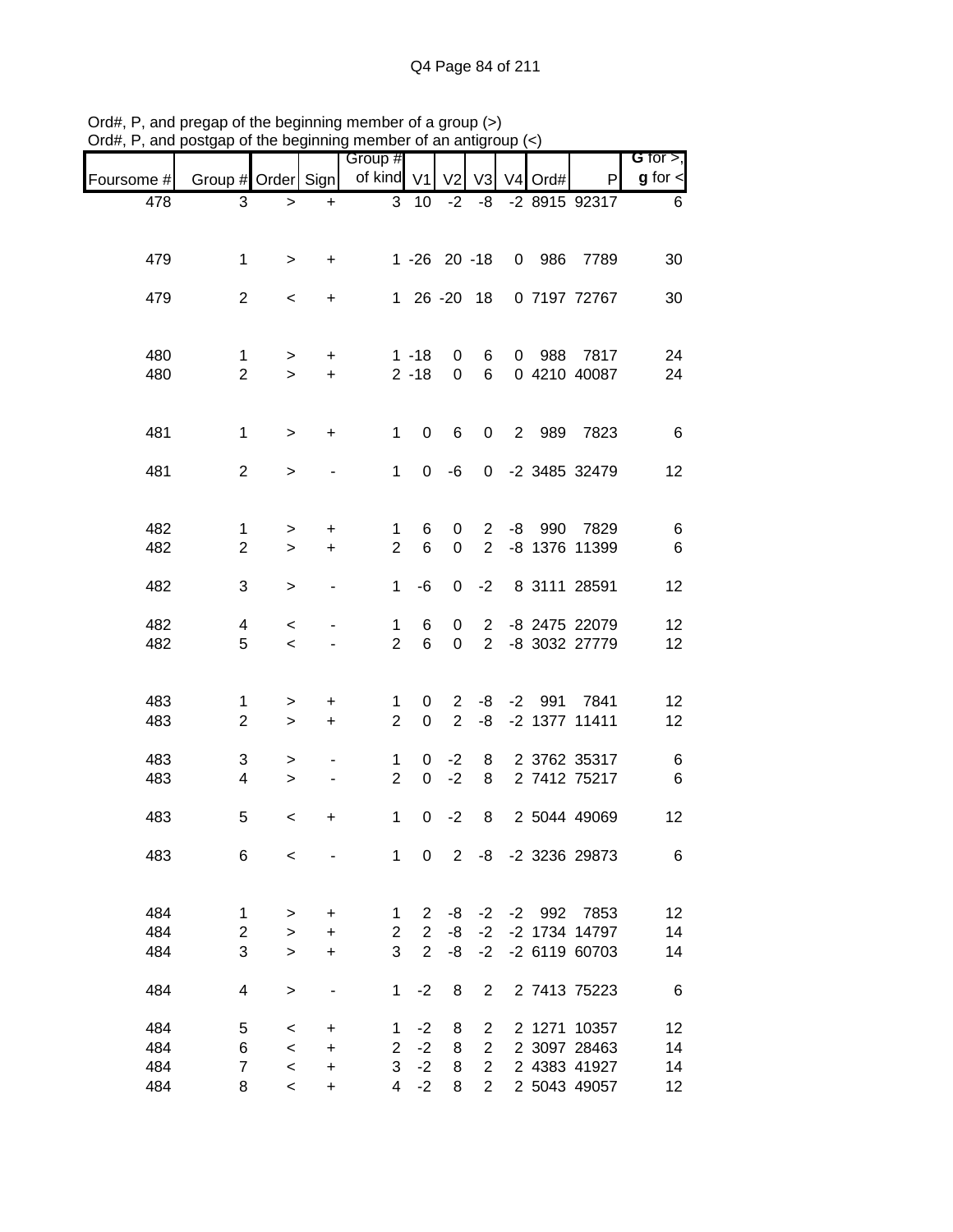|            |                         |                          |                | Group #             |                         |                |                |                |        |                             | G for $>$ ,                  |
|------------|-------------------------|--------------------------|----------------|---------------------|-------------------------|----------------|----------------|----------------|--------|-----------------------------|------------------------------|
| Foursome # | Group # Order Sign      |                          |                | of kind V1          |                         | V <sub>2</sub> | V3             | V <sub>4</sub> | Ord#   | P                           | $g$ for $\lt$                |
| 485        | 1                       | >                        | +              | 1                   |                         | $2$ 14 -12     |                |                | 6 996  | 7879                        | $\overline{\mathbf{c}}$      |
| 485        | $\overline{2}$          | $\geq$                   | $\ddot{}$      | $\overline{2}$      |                         | $2$ 14 -12     |                |                |        | 6 3617 33769                | $\overline{2}$               |
|            |                         |                          |                |                     |                         |                |                |                |        |                             |                              |
| 486        | $\mathbf 1$             | $\,>$                    | $\ddot{}$      | $\mathbf{1}$        | -4                      | $-2$           | $-2$           |                | 8 1000 | 7919                        | 12                           |
|            |                         |                          |                |                     |                         |                |                |                |        |                             |                              |
| 486        | $\overline{2}$          | $\,>$                    |                | $\mathbf 1$         | 4                       | 2              | $\overline{2}$ |                |        | -8 5285 51637               | $\,6$                        |
|            |                         |                          |                |                     |                         |                |                |                |        |                             |                              |
| 487        | $\mathbf{1}$            | $\,$                     | $\ddot{}$      | $\mathbf{1}$        | $-2$                    |                | $8 - 10$       |                |        | 10 1002 7933                | 6                            |
| 487        | $\overline{2}$          | $\geq$                   | +              | $\overline{2}$      | $-2$                    |                | $8 - 10$       |                |        | 10 6615 66343               | 6                            |
| 487        | 3                       | $\,<\,$                  | +              | 1                   | $\overline{2}$          | -8             |                |                |        | 10 -10 3536 32987           | $\,6$                        |
| 487        | $\overline{\mathbf{4}}$ | $\overline{\phantom{a}}$ | $\ddot{}$      | $\overline{2}$      | $\overline{2}$          | -8             |                |                |        | 10 -10 6620 66377           | 6                            |
|            |                         |                          |                |                     |                         |                |                |                |        |                             |                              |
| 488        | $\mathbf{1}$            | >                        | +              | 1                   | 10                      |                |                |                |        | 18 -14 -14 1005 7951        | $\overline{\mathbf{c}}$      |
| 488        | $\overline{2}$          | $\geq$                   | $\ddot{}$      | $\overline{2}$      | 10                      |                |                |                |        | 18 -14 -14 3776 35449       | $\overline{2}$               |
|            |                         |                          |                |                     |                         |                |                |                |        |                             |                              |
| 489        | $\mathbf 1$             | >                        | $\ddot{}$      | 1                   | 4                       | 16             | -8             |                |        | -8 1009 8011                | $\overline{\mathbf{c}}$      |
| 489        | $\overline{2}$          | $\geq$                   | +              | $\overline{2}$      | $\overline{4}$          | 16             | -8             |                |        | -8 9352 97177               | 6                            |
| 489        | 3                       | $\,<\,$                  | +              | $\mathbf{1}$        |                         | $-4 - 16$      | 8              |                |        | 8 6840 68819                | $\overline{2}$               |
|            |                         |                          |                |                     |                         |                |                |                |        |                             |                              |
|            |                         |                          |                |                     |                         |                |                |                |        |                             |                              |
| 490<br>490 | 1<br>$\overline{c}$     | ><br>$\,>$               | +<br>$\ddot{}$ | 1<br>$\overline{2}$ | 16<br>16                | -8<br>-8       | -8<br>-8       |                |        | 4 1010 8017<br>4 8008 81901 | 6<br>$\overline{\mathbf{c}}$ |
| 490        | 3                       | $\geq$                   | $\ddot{}$      | 3                   | 16                      | -8             | -8             |                |        | 4 8068 82531                | $\overline{2}$               |
|            |                         |                          |                |                     |                         |                |                |                |        |                             |                              |
| 491        | $\mathbf{1}$            | >                        | +              | 1                   | 4                       | $\overline{2}$ | $-6$           |                |        | -4 1013 8059                | 6                            |
| 491        | $\boldsymbol{2}$        | $\,>$                    | +              | $\overline{2}$      | $\overline{\mathbf{4}}$ | $\overline{2}$ | $-6$           |                |        | -4 6072 60139               | 6                            |
| 491        | 3                       | $\, > \,$                | +              | 3                   | $\overline{\mathbf{4}}$ | 2              | -6             |                |        | -4 6978 70429               | 6                            |
| 491        | 4                       | $\,<$                    | +              | $\mathbf 1$         | -4                      | $-2$           | 6              |                |        | 4 5776 56951                | $\,6$                        |
|            |                         |                          |                |                     |                         |                |                |                |        |                             |                              |
|            |                         |                          |                |                     |                         |                |                |                |        |                             |                              |
| 492        | 1                       | $\, >$                   | +              | 1                   | $-4$                    | $\overline{2}$ | 4              |                | 2 1016 | 8087                        | $\,6$                        |
| 492        | $\overline{c}$          | >                        |                | 1                   | 4                       | $-2$           | $-4$           |                |        | -2 2380 21169               | 6                            |
| 492        | 3                       | $\,>$                    |                | $\mathbf{2}$        | 4                       | $-2$           | $-4$           |                |        | -2 5731 56509               | 6                            |
| 492        | 4                       | $\mathbf{L}$             |                | 3                   | $\overline{\mathbf{4}}$ | $-2$           | $-4$           |                |        | -2 9334 96979               | 6                            |
| 492        | 5                       | $\,<$                    |                | 1                   | $-4$                    | $\overline{2}$ | 4              |                | 2 1020 | 8111                        | 6                            |
| 492        | 6                       | $\prec$                  |                | $\overline{2}$      | $-4$                    | $\overline{2}$ | 4              |                |        | 2 2578 23081                | 6                            |
| 492        | $\overline{7}$          | $\,<$                    |                | 3                   | $-4$                    | $\overline{2}$ | 4              |                |        | 2 8023 82031                | $\,6$                        |

Ord#, P, and pregap of the beginning member of a group (>) Ord#, P, and postgap of the beginning member of an antigroup (<)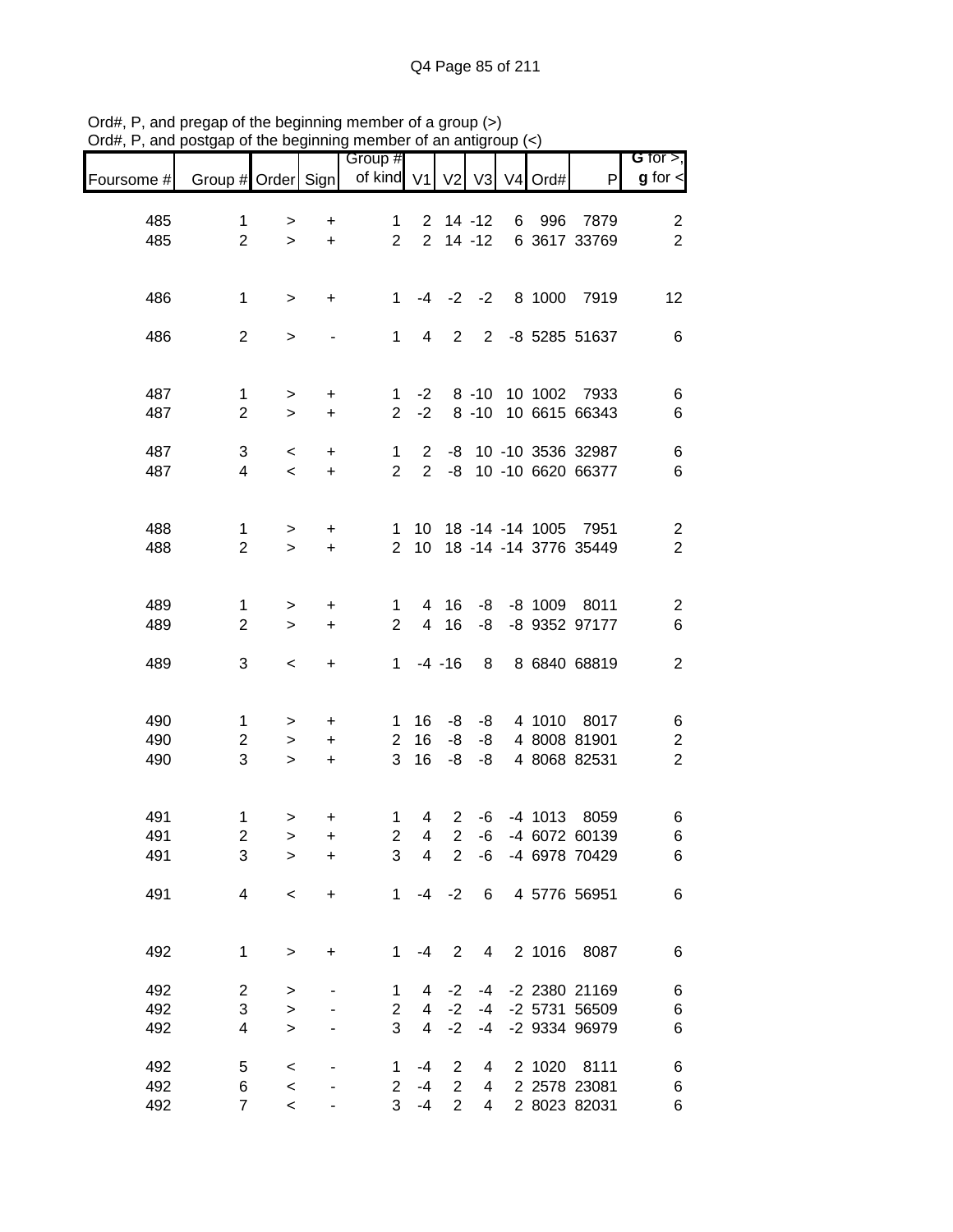|            |                                |              |                              | Group #             |                                |                |                |             |                      | G for $>$ ,                      |
|------------|--------------------------------|--------------|------------------------------|---------------------|--------------------------------|----------------|----------------|-------------|----------------------|----------------------------------|
| Foursome # | Group # Order Sign             |              |                              | of kind V1          |                                | V <sub>2</sub> | V <sub>3</sub> | V4 Ord#     | P                    | $g$ for $\lt$                    |
| 492        | 8                              | $\,<\,$      |                              | $\overline{4}$      | $-4$                           | $\overline{2}$ | 4              |             | 2 9383 97571         | 6                                |
|            |                                |              |                              |                     |                                |                |                |             |                      |                                  |
| 493        | $\mathbf 1$                    | >            | +                            | 1.                  | -8                             | $-2$           | 4              |             | 4 1024 8161          | 14                               |
| 493        | $\mathbf{2}$                   | $\geq$       | $\ddot{}$                    | $\overline{2}$      | -8                             | $-2$           |                |             | 4 4 4670 44953       | 14                               |
| 493        | 3                              | $\geq$       | $\ddot{}$                    | 3                   | -8                             | $-2$           | $\overline{4}$ |             | 4 6632 66523         | 14                               |
|            |                                |              |                              |                     |                                |                |                |             |                      |                                  |
| 493        | 4                              | $\,<\,$      | $\ddot{}$                    | 1                   | 8                              | 2              | $-4$           |             | -4 5796 57149        | 14                               |
|            |                                |              |                              |                     |                                |                |                |             |                      |                                  |
| 493        | 5                              | $\,<\,$      | $\qquad \qquad \blacksquare$ | $\mathbf{1}$        | -8                             | $-2$           | $\overline{4}$ |             | 4 5183 50539         | $\overline{4}$                   |
|            |                                |              |                              |                     |                                |                |                |             |                      |                                  |
| 494        | $\mathbf{1}$                   | $\,>$        | +                            | 1                   | 6                              | -8             | -8             |             | 8 1028 8191          | 12                               |
| 494        | $\overline{c}$                 | $\geq$       | $\ddot{}$                    | $\overline{c}$      | 6                              | -8             | -8             |             | 8 1349 11131         | 12                               |
| 494        | 3                              | $\geq$       | $\ddot{}$                    | 3                   | 6                              | -8             | -8             |             | 8 4953 48091         | 12                               |
|            |                                |              |                              |                     |                                |                |                |             |                      |                                  |
|            |                                |              |                              |                     |                                |                |                |             | 8209                 |                                  |
| 495<br>495 | $\mathbf{1}$                   | >            | $\ddot{}$                    | 1                   | -8<br>$-8$                     | -8             | 8              | -8 1029     |                      | 18                               |
|            | $\boldsymbol{2}$<br>3          | $\, > \,$    | +                            | $\overline{2}$<br>3 | $-8$                           | -8             | 8              |             | -8 1350 11149        | 18                               |
| 495        |                                | $\geq$       | $\ddot{}$                    |                     |                                | -8             | 8              |             | -8 6371 63577        | 18                               |
| 495        | 4                              | $\,<\,$      | $\ddot{}$                    | 1                   | 8                              | 8              | -8             |             | 8 2952 26903         | 18                               |
|            |                                |              |                              |                     |                                |                |                |             |                      |                                  |
|            |                                |              |                              |                     |                                |                |                |             |                      |                                  |
| 496        | 1                              | >            | +                            | 1                   | -8                             | $\mathbf{2}$   |                |             | 2 14 1032 8231       | 10                               |
| 496        | $\overline{2}$                 | $\mathbf{L}$ | $\ddot{}$                    | $\overline{2}$      | -8                             | $\overline{2}$ | $\overline{2}$ |             | 14 5341 52249        | 12                               |
| 496        | 3                              | $\,<\,$      | $\ddot{}$                    | 1                   | 8                              |                |                |             | -2 -2 -14 8287 85093 | 10                               |
| 496        | 4                              | $\,<$        | $\ddot{}$                    | $\overline{2}$      | 8                              |                |                |             | -2 -2 -14 8872 91813 | 10                               |
|            |                                |              |                              |                     |                                |                |                |             |                      |                                  |
|            |                                |              |                              |                     |                                |                |                |             |                      |                                  |
| 497        | $\mathbf{1}$<br>$\overline{2}$ | >            | +                            | 1<br>$\overline{2}$ | $\mathbf{2}$<br>$\overline{2}$ | $\overline{2}$ |                |             | 2 14 -14 1033 8233   | $\overline{c}$<br>$\overline{2}$ |
| 497        |                                | $\geq$       | $\ddot{}$                    |                     |                                |                |                |             | 14 -14 9029 93493    |                                  |
|            |                                |              |                              |                     |                                |                |                |             |                      |                                  |
| 498        | 1                              | >            | $\ddot{}$                    |                     | $1 - 14$                       | $-2$           |                | 10 -10 1036 | 8263                 | 20                               |
| 498        | $\overline{c}$                 | $\geq$       | +                            |                     | $2 - 14$                       | $-2$           |                |             | 10 -10 4936 47903    | 22                               |
| 498        | 3                              | $\geq$       | +                            |                     | $3 - 14$                       | $-2$           |                |             | 10 -10 6196 61603    | 20                               |
| 498        | 4                              | $\,<\,$      |                              | 1.                  | 14                             |                | $2 - 10$       |             | 10 4579 43997        | 20                               |
| 498        | 5                              |              | +                            | $\overline{2}$      |                                |                | $2 - 10$       |             |                      |                                  |
|            |                                | $\,<$        | $\ddot{}$                    |                     | 14                             |                |                |             | 10 6559 65657        | 20                               |
|            |                                |              |                              |                     |                                |                |                |             |                      |                                  |
| 499        | 1                              | >            | +                            | 1.                  | $\overline{2}$                 | 10             | -8             |             | 6 1041 8293          | $\overline{\mathbf{c}}$          |
| 499        | $\overline{2}$                 | $\geq$       | +                            | $\overline{2}$      | $\overline{2}$                 | 10             | -8             |             | 6 5232 51133         | $\overline{2}$                   |
| 499        | 3                              | $\,<\,$      | +                            | 1.                  |                                | $-2 - 10$      | 8              |             | -6 6601 66107        | $\overline{2}$                   |

Ord#, P, and pregap of the beginning member of a group (>) Ord#, P, and postgap of the beginning member of an antigroup (<)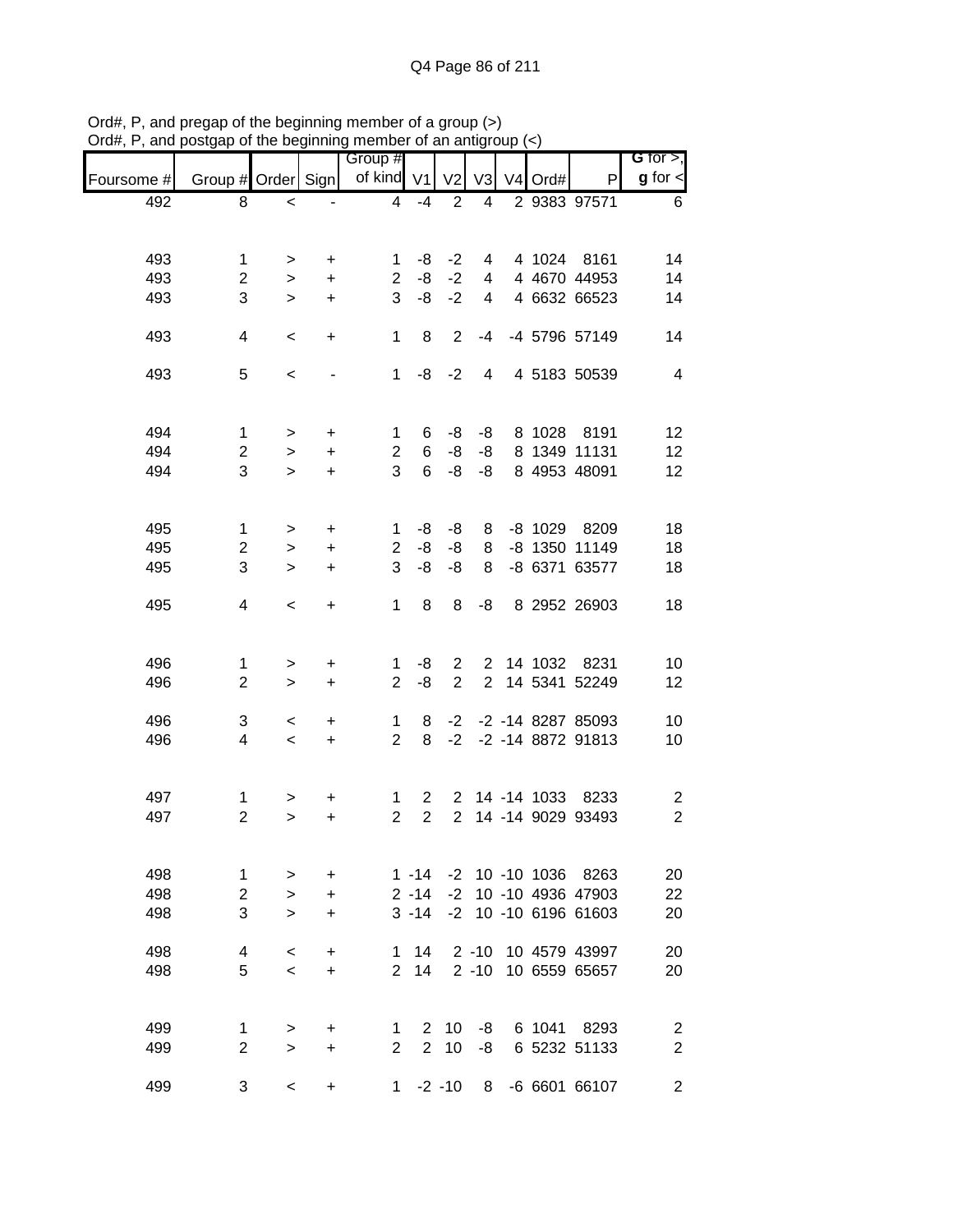| G for $>$ ,                               |                       |           |                |                |                | Group #             |           |                |                     |            |
|-------------------------------------------|-----------------------|-----------|----------------|----------------|----------------|---------------------|-----------|----------------|---------------------|------------|
| $g$ for $\lt$                             | P                     | V4 Ord#   | V3             | V <sub>2</sub> |                | of kind $V1$        |           |                | Group # Order Sign  | Foursome # |
| 4                                         | 12 1042 8297          |           | 6              | -8             | 10             | 1                   | +         | >              | 1                   | 500        |
| $\overline{4}$                            | 12 5233 51137         |           | 6              | -8             | 10             | $\overline{2}$      | $\ddot{}$ | $\geq$         | $\overline{2}$      | 500        |
|                                           |                       |           |                |                |                |                     |           |                |                     |            |
| 24                                        | 2 1046 8353           |           | $\overline{2}$ | $-4$           | $1 - 14$       |                     | +         | $\, >$         | 1                   | 501        |
| 22                                        | 2 3513 32771          |           | $\overline{2}$ | $-4$           | $2 - 14$       |                     | $\ddot{}$ | $\geq$         | $\overline{2}$      | 501        |
|                                           |                       |           |                |                |                |                     |           |                |                     |            |
| $\,6$                                     | -8 28 1048 8369       |           |                | $\overline{2}$ | $\overline{2}$ | 1                   | +         | >              | 1                   | 502        |
| $\,6$                                     | 28 1645 13913         |           | -8             | $\overline{2}$ | $\overline{2}$ | $\overline{2}$      | +         | $\, >$         | $\overline{2}$      | 502        |
| 10                                        | -8 28 3502 32621      |           |                | $\overline{2}$ | $\overline{2}$ | 3                   | $\ddot{}$ | $\geq$         | 3                   | 502        |
|                                           |                       |           |                |                |                |                     |           |                |                     |            |
| 8                                         | -8 28 -26 1049 8377   |           |                |                | $\mathbf{2}$   | $\mathbf{1}$        | +         | $\, >$         | $\mathbf{1}$        | 503        |
| 8                                         | -8 28 -26 1646 13921  |           |                |                | $\overline{2}$ | $\overline{2}$      | +         | $\geq$         | $\overline{2}$      | 503        |
|                                           |                       |           |                |                |                |                     |           |                |                     |            |
| 10                                        | 8387                  | 2 1050    |                | $-8$ 28 $-26$  |                | $\mathbf{1}$        | +         | $\, > \,$      | $\mathbf 1$         | 504        |
|                                           |                       |           |                |                |                |                     |           |                |                     |            |
| 10                                        | -2 1572 13219         |           | 26             | $8 - 28$       |                | 1                   | +         | $\,<\,$        | $\mathbf{2}$<br>3   | 504        |
| 10                                        | -2 5159 50263         |           | 26             | $8 - 28$       |                | 2                   | $\ddot{}$ | $\,<\,$        |                     | 504        |
|                                           |                       |           |                |                |                |                     |           |                |                     |            |
| $\overline{2}$                            | 8389                  | $-4$ 1051 | $\overline{2}$ |                | $128 - 26$     |                     | +         | $\, > \,$      | 1                   | 505        |
| $\sqrt{2}$                                | 4 9083 94151          |           | $-2$           |                | $1 - 28$ 26    |                     | +         | $\,<$          | $\mathbf{2}$        | 505        |
|                                           |                       |           |                |                |                |                     |           |                |                     |            |
|                                           |                       |           |                |                |                |                     |           |                |                     |            |
| $\overline{c}$<br>$\overline{\mathbf{c}}$ | 8431<br>-8 7442 75541 | $-8$ 1055 | 10<br>10       | -8<br>-8       | 10<br>10       | 1<br>$\overline{2}$ | +<br>+    | ><br>$\, > \,$ | 1<br>$\overline{2}$ | 506<br>506 |
| $\overline{2}$                            | -8 8628 89071         |           | 10             | -8             | 10             | 3                   | +         | $\, > \,$      | 3                   | 506        |
|                                           |                       |           |                |                |                |                     |           |                |                     |            |
| 4                                         | 8 6039 59743          |           | $8 - 10$       |                | $1 - 10$       |                     | +         | $\,<\,$        | 4                   | 506        |
| 16                                        | -8 1222 9907          |           | 10             | -8             | 10             | 1                   |           | $\,<\,$        | 5                   | 506        |
| 16                                        | -8 1487 12457         |           | 10             | -8             | 10             | $\overline{2}$      |           | $\prec$        | 6                   | 506        |
| 14                                        | -8 5811 57287         |           | 10             | $-8$           | 10             | 3                   |           | $\,<$          | $\overline{7}$      | 506        |
|                                           |                       |           |                |                |                |                     |           |                |                     |            |
| 12                                        | 8513                  | $-8$ 1061 | 4              | $-2$           | $-4$           | 1                   | +         | >              | $\mathbf 1$         | 507        |
| 18                                        | -8 2581 23117         |           | 4              | $-2$           | $-4$           | $\overline{2}$      | +         | $\geq$         | $\overline{2}$      | 507        |
| $\overline{4}$                            | 8 5745 56663          |           | $-4$           | $\overline{2}$ | 4              | 1                   |           | $\, > \,$      | 3                   | 507        |
|                                           |                       |           |                |                |                |                     |           |                |                     |            |
| 12                                        | 8 4221 40177          |           | -4             | $\overline{2}$ | 4              | 1                   | +         | $\,<\,$        | 4                   | 507        |
| $\overline{\mathbf{4}}$                   | -8 9336 96997         |           | 4              | $-2$           | -4             | 1                   |           | $\,<$          | 5                   | 507        |
|                                           |                       |           |                |                |                |                     |           |                |                     |            |

Ord#, P, and pregap of the beginning member of a group (>) Ord#, P, and postgap of the beginning member of an antigroup (<)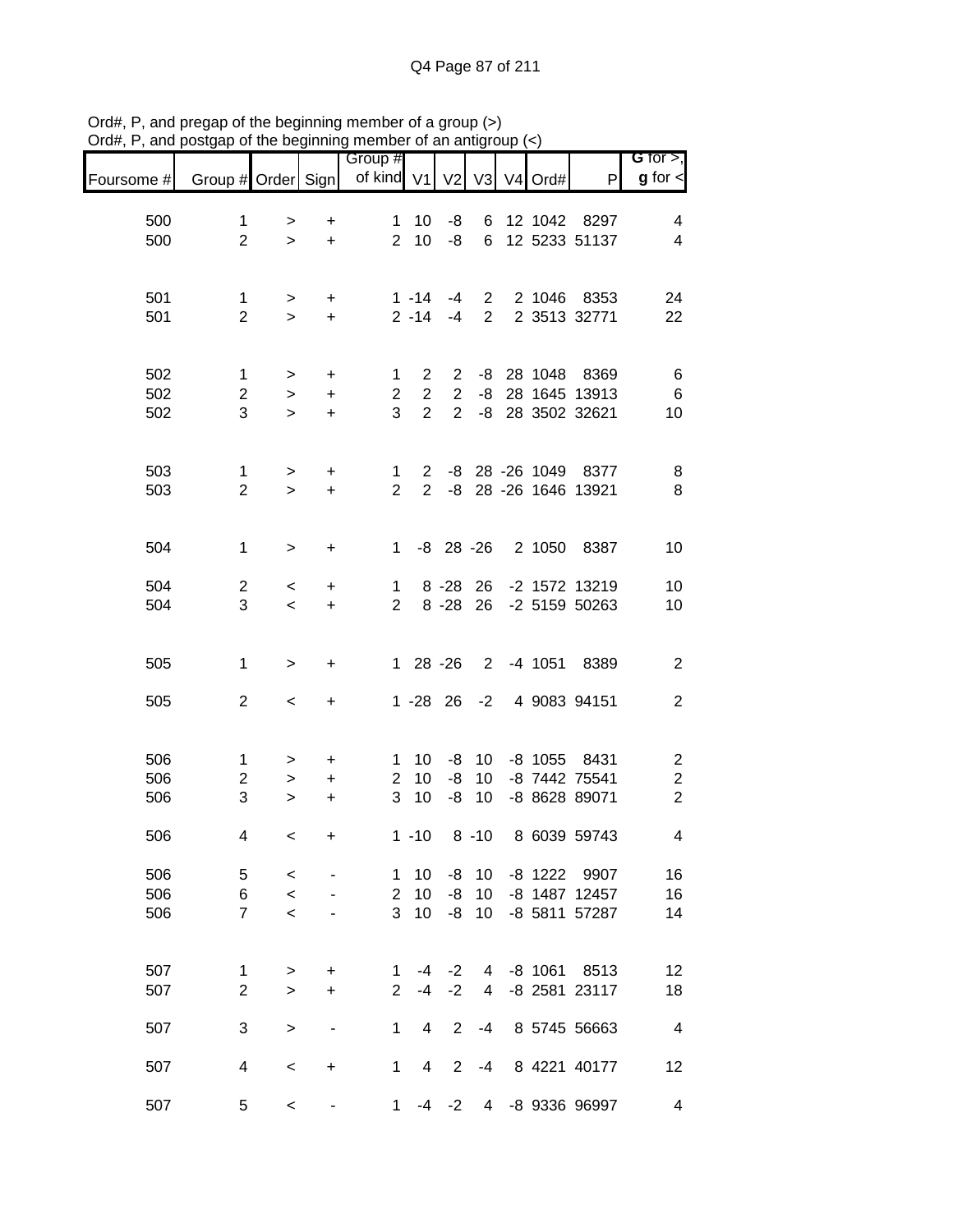|                               |                                |               | .                | Group #                  |                      |                 |                 |                    |                                       | G for $>$ ,    |
|-------------------------------|--------------------------------|---------------|------------------|--------------------------|----------------------|-----------------|-----------------|--------------------|---------------------------------------|----------------|
| Foursome # Group # Order Sign |                                |               |                  | of kind V1 V2 V3 V4 Ord# |                      |                 |                 |                    | P                                     | $g$ for $\leq$ |
|                               |                                |               |                  |                          |                      |                 |                 |                    |                                       |                |
| 508                           | $\mathbf{1}$                   | $\,$          | $\ddot{}$        | $1 \quad$                |                      |                 |                 |                    | 4 -8 2 16 1063 8527                   | 6              |
|                               |                                |               |                  |                          |                      |                 |                 |                    |                                       |                |
| 508                           | $\overline{2}$                 | $\,<$         | $+$              |                          | $1 - 4$              |                 |                 |                    | 8 -2 -16 6127 60773                   | 6              |
|                               |                                |               |                  |                          |                      |                 |                 |                    |                                       |                |
| 509                           | $\mathbf{1}$                   | $\,$          | $\ddot{}$        | $\mathbf{1}$             | -8                   |                 |                 |                    | 2 16 -10 1064 8537                    | 10             |
| 509                           | $\overline{2}$                 | $\,$          | $\ddot{}$        | $\overline{2}$           | $-8$                 |                 |                 |                    | 2 16 -10 2753 24917                   | 10             |
| 509                           | $\mathbf{3}$                   | $\,<$         | $\ddot{}$        | $1 \quad$                |                      |                 |                 |                    | 8 -2 -16 10 8902 92179                | 10             |
|                               |                                |               |                  |                          |                      |                 |                 |                    |                                       |                |
| 510                           | $\mathbf{1}$                   | $\,$          | $+$              | 1                        |                      |                 |                 |                    | 2 16 -10 -2 1065 8539                 | $\overline{c}$ |
| 510                           | $\overline{2}$                 | $\geq$        | $+$              | $2^{\circ}$              |                      |                 |                 |                    | 2 16 -10 -2 6497 65029                | $\overline{2}$ |
|                               |                                |               |                  |                          |                      |                 |                 |                    |                                       |                |
| 511                           | $\mathbf{1}$                   | $\geq$        | $\ddot{}$        |                          | $1 -2$               |                 |                 |                    | 8 -14 8 1068 8573                     | 10             |
| 511                           | $\overline{2}$                 | $\,<$         |                  |                          | $1 -2$               |                 |                 |                    | 8 -14 8 1743 14879                    | $\, 8$         |
|                               |                                |               |                  |                          |                      |                 |                 |                    |                                       |                |
| 512                           | $\mathbf{1}$                   | $\geq$        | $+$              |                          |                      | $1 \t 8 \t -14$ |                 |                    | 8 4 1069 8581                         | $\,8\,$        |
|                               |                                |               |                  |                          |                      |                 |                 |                    |                                       |                |
| 512                           | $\overline{2}$                 | $\mathbf{L}$  |                  |                          |                      |                 |                 |                    | 1 -8 14 -8 -4 5425 53171              | 10             |
|                               |                                |               |                  |                          |                      |                 |                 |                    |                                       |                |
| 513<br>513                    | $\mathbf{1}$<br>$\overline{2}$ | $\,$<br>$\,>$ | $\ddot{}$<br>$+$ |                          | $1 - 14$<br>$2 - 14$ | 8               |                 |                    | 8 4 -10 1070 8597<br>4 -10 2023 17597 | 16<br>16       |
|                               |                                |               |                  |                          |                      |                 |                 |                    |                                       |                |
| 514                           | $\mathbf{1}$                   | $\,$          | $\ddot{}$        |                          |                      |                 |                 |                    | 1 4 -10 -2 10 1072 8609               | 10             |
|                               |                                |               |                  |                          |                      |                 |                 |                    |                                       |                |
| 514                           | $\overline{c}$                 | $\,>$         |                  | $\mathbf 1$              |                      |                 |                 |                    | -4 10 2 -10 3589 33529                | 8              |
| 514                           | 3                              | $\,<$         | $\ddot{}$        | $\mathbf{1}$             |                      | $-4$ 10         |                 |                    | 2 -10 2263 20011                      | 10             |
| 514                           | $\overline{4}$                 | $\,<$         | $\ddot{}$        |                          |                      | $2 - 4 10$      |                 |                    | 2 -10 2599 23311                      | 10             |
|                               |                                |               |                  |                          |                      |                 |                 |                    |                                       |                |
| 515                           | $\mathbf{1}$                   | $\geq$        | $\ddot{}$        |                          |                      |                 | $1 - 10 - 2 10$ |                    | -6 1073 8623                          | 14             |
| 515                           | $\overline{2}$                 | $\,<$         | $\ddot{}$        | $\mathbf{1}$             | 10                   |                 | $2 - 10$        |                    | 6 2262 19997                          | 14             |
| 515                           | $\sqrt{3}$                     | $\,<$         | $+$              |                          | $2 10$               |                 | $2 - 10$        |                    | 6 3468 32327                          | 14             |
| 515                           | 4                              | $\,<$         | $\ddot{}$        |                          | 3 <sub>10</sub>      |                 | $2 - 10$        |                    | 6 7822 79847                          | 14             |
|                               |                                |               |                  |                          |                      |                 |                 |                    |                                       |                |
| 516                           | 1                              | $\geq$        | $\ddot{}$        |                          |                      |                 |                 | 1 -6 10 -10 2 1076 | 8641                                  | 12             |

Ord#, P, and pregap of the beginning member of a group (>) Ord#, P, and postgap of the beginning member of an antigroup (<)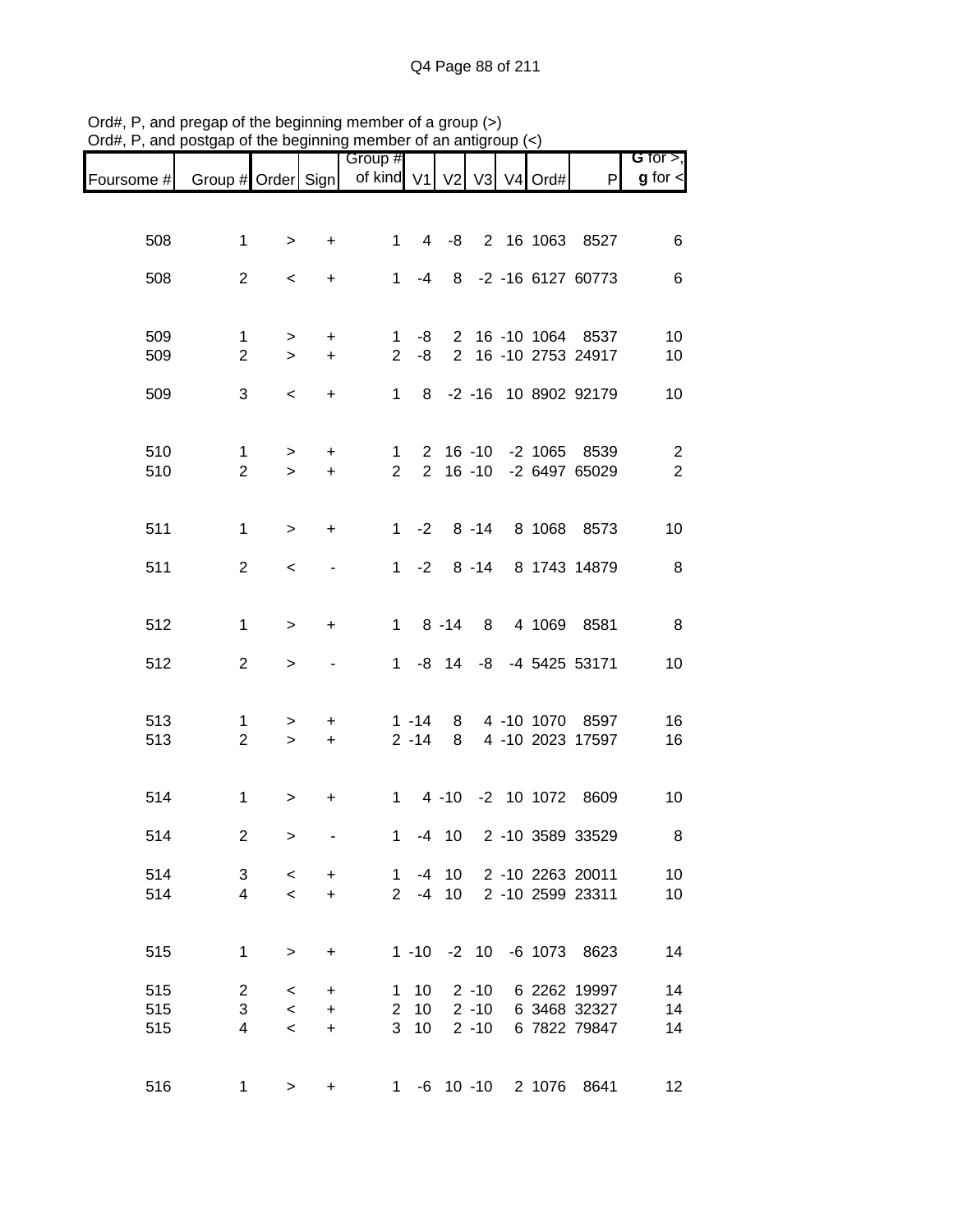| ana        | ondah or me pedirimin |              |                          | mombor or an anign    |                      |                |                      |                      |                             |                              |
|------------|-----------------------|--------------|--------------------------|-----------------------|----------------------|----------------|----------------------|----------------------|-----------------------------|------------------------------|
| Foursome # | Group # Order Sign    |              |                          | Group #<br>of kind V1 |                      | V <sub>2</sub> | V3                   | V4 Ord#              | P                           | G for $>$ ,<br>$g$ for $\lt$ |
| 516        | $\overline{c}$        | $\,<$        | $\overline{\phantom{a}}$ | $\mathbf{1}$          | -6                   |                | $10 - 10$            |                      | 2 3914 36913                | 6                            |
| 516        | 3                     | $\,<$        |                          | $\overline{2}$        | $-6$                 |                | $10 - 10$            |                      | 2 4509 43177                | 12                           |
| 516        | 4                     | $\prec$      |                          | 3                     | $-6$                 |                | $10 - 10$            |                      | 2 7088 71563                | $\,6$                        |
| 517        | $\mathbf{1}$          | $\,$         | $\ddot{}$                |                       | $1 - 10$             | $\mathbf{2}$   | $-4$                 | 4 1078               | 8663                        | 16                           |
| 517        | $\overline{2}$        | $\,$         | $\pm$                    |                       | $2 - 10$             | $\overline{2}$ | $-4$                 |                      | 4 6960 70223                | 16                           |
| 517        | 3                     | $\,<$        | $\ddot{}$                |                       |                      | $1 \t10 \t-2$  | $\overline{4}$       |                      | -4 4658 44819               | 20                           |
| 518        | $\mathbf{1}$          | $\,$         | $\ddot{}$                | $\mathbf{1}$          | $2^{\circ}$          | $-2$           | 0                    |                      | 6 1084 8699                 | $\,6$                        |
| 518        | $\overline{2}$        | $\,$         | $\ddot{}$                | $\overline{2}$        | $\overline{2}$       | $-2$           | $\mathbf 0$          |                      | 6 9455 98459                | $\,6$                        |
| 518        | 3                     | $\,<$        | $\ddot{}$                | $\mathbf{1}$          | $-2$                 | $\overline{2}$ | 0                    |                      | -6 1417 11821               | $\,6$                        |
| 518        | 4                     | $\,<\,$      | $\ddot{}$                | $\overline{2}$        | $-2$                 | $\overline{2}$ | $\mathbf 0$          |                      | -6 2734 24691               | $\,6$                        |
| 519        | $\mathbf 1$           | $\mathbf{L}$ | $\ddot{}$                | 1                     | $-2$                 | $\mathbf 0$    | 6                    | $-6$ 1085            | 8707                        | 8                            |
| 519        | $\overline{2}$        | $\,<\,$      | $\ddot{}$                | $\mathbf{1}$          | $\overline{2}$       | 0              | -6                   |                      | 6 1416 11813                | $\, 8$                       |
| 520        | $\mathbf{1}$          | $\,$         | +                        | 1                     | -6                   | $-2$           | $\overline{2}$       | 0 1088               | 8731                        | 12                           |
| 520        | $\overline{2}$        | $\,$         | $\ddot{}$                | $\overline{2}$        | -6                   | $-2$           | $\overline{2}$       |                      | 0 6106 60601                | 12                           |
| 521        | $\mathbf 1$           | $\,$         | +                        | $\mathbf 1$           | 0                    |                |                      |                      | 2 10 -14 1091 8747          | 6                            |
| 521        | $\overline{2}$        | $\,>$        | $+$                      | $\overline{2}$        | $\mathbf 0$          |                |                      |                      | 2 10 -14 3626 33857         | $\,6$                        |
| 521        | 3                     | $\,<$        | +                        | 1                     |                      |                |                      |                      | 0 -2 -10 14 5938 58693      | $\,6$                        |
| 522        | 1                     | $\geq$       | +                        |                       |                      |                |                      | 1 10 -14 16 -16 1093 | 8761                        | 8                            |
| 522        | $\overline{2}$        | $\geq$       |                          |                       |                      |                |                      |                      | 1 -10 14 -16 16 5245 51257  | 16                           |
| 522        | 3                     | $\,<\,$      |                          |                       |                      |                |                      |                      | 1 10 -14 16 -16 7308 74077  | 16                           |
| 523        | $\mathbf 1$           | $\geq$       | $\ddot{}$                |                       |                      |                |                      |                      | 1 -14 16 -16 8 1094 8779    | 18                           |
| 523        | $\overline{2}$        | >            |                          |                       |                      | 1 14 -16 16    |                      |                      | -8 2358 20963               | $\overline{4}$               |
| 524<br>524 | 1<br>$\overline{2}$   | ><br>$\geq$  | +<br>$\ddot{}$           |                       | $1 - 16$<br>$2 - 16$ |                | $8 - 10$<br>$8 - 10$ |                      | 8 1096 8803<br>8 7134 72073 | 20<br>20                     |

Ord#, P, and pregap of the beginning member of a group (>) Ord#, P, and postgap of the beginning member of an antigroup (<)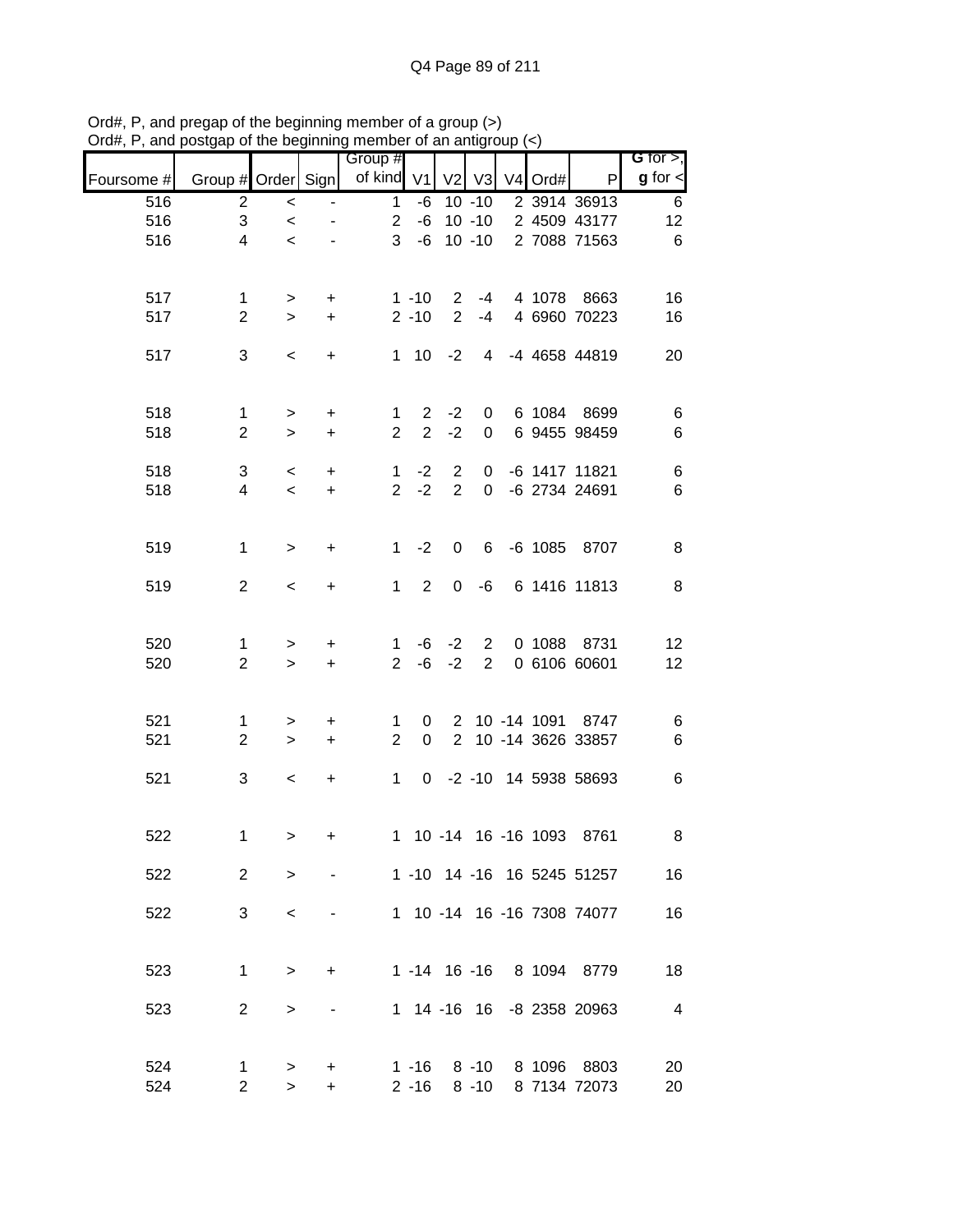| $O(dH, r)$ , and posigap or the beginning member or an analytody $(\leq)$ |                    |           |                          |                          |      |                |             |            |                          |                              |
|---------------------------------------------------------------------------|--------------------|-----------|--------------------------|--------------------------|------|----------------|-------------|------------|--------------------------|------------------------------|
| Foursome #                                                                | Group # Order Sign |           |                          | Group #<br>of kind V1 V2 |      |                |             | V3 V4 Ord# | P                        | G for $>$ ,<br>$g$ for $\lt$ |
| 525                                                                       | 1                  | $\, > \,$ | +                        | 1                        |      | $8 - 10$       | 8           | -4 1097    | 8807                     | 4                            |
| 525                                                                       | $\overline{2}$     | $\,<\,$   | +                        | $\mathbf 1$              |      | $-8$ 10        | -8          |            | 4 1486 12451             | 6                            |
| 526                                                                       | 1                  | >         | +                        | 1                        | $-4$ | 8              |             |            | 2 -10 1101 8837          | 6                            |
| 526                                                                       | 2                  | $\, > \,$ | $\ddot{}$                | $\overline{2}$           | $-4$ | 8              |             |            | 2 -10 1235 10067         | 6                            |
| 526                                                                       | 3                  | >         | $\ddot{}$                | 3                        | $-4$ | 8              |             |            | 2 -10 3105 28547         | 6                            |
| 526                                                                       | 4                  | $\, > \,$ | $\ddot{}$                | 4                        | $-4$ | 8              |             |            | 2 -10 4330 41387         | $6\phantom{1}6$              |
|                                                                           |                    |           |                          |                          |      |                |             |            |                          |                              |
| 526                                                                       | 5                  | $\, > \,$ | $\ddot{}$                | 5                        | $-4$ | 8              |             |            | 2 -10 6240 62071         | 14                           |
| 526                                                                       | 6                  | $\geq$    | $\ddot{}$                | 6                        | $-4$ | 8              |             |            | 2 -10 7634 77687         | 6                            |
| 526                                                                       | $\overline{7}$     | $\, > \,$ | -                        | 1                        | 4    | -8             |             |            | -2 10 2583 23143         | 12                           |
| 526                                                                       | 8                  | $\,<\,$   | +                        | 1                        | 4    | -8             | $-2$        |            | 10 7187 72673            | 6                            |
| 526                                                                       | 9                  | $\,<\,$   | $\ddot{}$                | $\overline{2}$           | 4    | -8             |             |            | -2 10 7857 80233         | 6                            |
| 526                                                                       | 10                 | $\,<\,$   | $\overline{\phantom{0}}$ | 1                        | $-4$ | 8              |             |            | 2 -10 6642 66617         | 12                           |
|                                                                           |                    |           |                          |                          |      |                |             |            |                          |                              |
| 527                                                                       | 1                  | $\, > \,$ | +                        | $\mathbf 1$              |      | $2 - 10$       |             |            | 2 16 1103 8849           | 10                           |
| 527                                                                       | $\overline{2}$     | $\,<\,$   | +                        | $\mathbf 1$              |      |                |             |            | -2 10 -2 -16 7185 72661  | 10                           |
| 528                                                                       | $\mathbf{1}$       | >         | +                        |                          |      |                |             |            | 1 -10 2 16 -14 1104 8861 | 12                           |
|                                                                           |                    |           |                          |                          |      |                |             |            |                          |                              |
| 528                                                                       | 2                  | $\,<\,$   | +                        | 1                        | 10   |                |             |            | -2 -16 14 1348 11119     | 12                           |
| 528                                                                       | 3                  | $\prec$   | $\ddot{}$                | $\overline{2}$           | 10   |                |             |            | -2 -16 14 7184 72649     | 12                           |
|                                                                           |                    |           |                          |                          |      |                |             |            |                          |                              |
| 529                                                                       | 1                  | $\, > \,$ | +                        | 1.                       | $-2$ | 4              | $2^{\circ}$ | 2 1110     | 8929                     | 6                            |
| 529                                                                       | $\overline{2}$     | $\geq$    |                          | 2                        | $-2$ | $\overline{4}$ | $2^{\circ}$ |            | 2 4357 41647             | 6.                           |
| 529                                                                       | 3                  | $\,<$     | $\ddot{}$                |                          |      |                |             |            | 1 2 -4 -2 -2 4593 44123  | 6                            |
| 529                                                                       | 4                  | $\,<\,$   | $\overline{\phantom{0}}$ |                          |      | $1 -2 4$       |             |            | 2 2 4750 45853           | 10                           |
| 530                                                                       | $\mathbf{1}$       |           |                          |                          |      |                |             |            | 1 4 2 2 -6 1111 8933     | 4                            |
| 530                                                                       | $\overline{2}$     | $\geq$    | $\ddot{}$<br>$+$         |                          |      |                |             |            | 2 4 2 2 -6 4358 41651    | $\overline{4}$               |
|                                                                           |                    | $\,>$     |                          |                          |      |                |             |            |                          |                              |
| 530                                                                       | 3                  | $\,<$     | $\ddot{}$                | $\overline{1}$           |      |                |             |            | -4 -2 -2 6 4807 46507    | 4                            |
| 530                                                                       | $\overline{4}$     | $\,<$     | $+$                      |                          |      |                |             |            | 2 -4 -2 -2 6 5020 48817  | 4                            |
|                                                                           |                    |           |                          |                          |      |                |             |            |                          |                              |
| 531                                                                       | $\mathbf{1}$       | $\geq$    | +                        |                          |      |                |             |            | 1 2 2 -6 -4 1112 8941    | 8                            |

Ord#, P, and pregap of the beginning member of a group (>) Ord#, P, and postgap of the beginning member of an antigroup (<)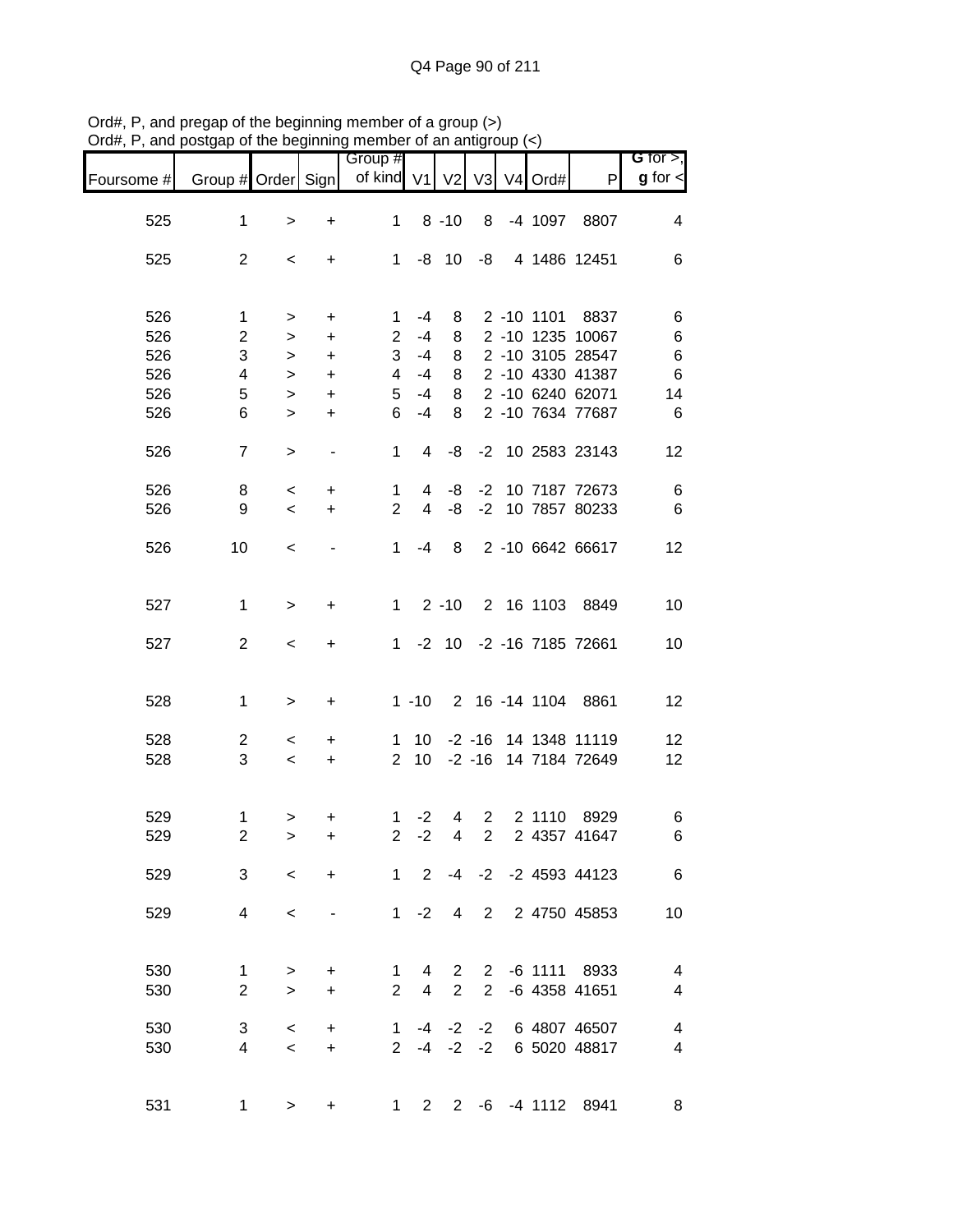|            |                    |           |                  | Group #        |                 |                |                         |                     |                     | G for $>$ ,             |
|------------|--------------------|-----------|------------------|----------------|-----------------|----------------|-------------------------|---------------------|---------------------|-------------------------|
| Foursome # | Group # Order Sign |           |                  | of kind V1     |                 | V <sub>2</sub> | V3                      | V <sub>4</sub> Ord# | $\mathsf{P}$        | $g$ for $\lt$           |
|            |                    |           |                  |                |                 |                |                         |                     |                     |                         |
| 531        | $\overline{c}$     | $\,<\,$   | $\ddot{}$        | $\mathbf 1$    | $-2$            | $-2$           | 6                       |                     | 4 5019 48809        | 8                       |
| 531        | 3                  | $\,<$     | $\ddot{}$        | $\overline{2}$ | $-2$            | $-2$           | 6                       |                     | 4 6553 65609        | 8                       |
| 531        | $\overline{4}$     | $\prec$   | $\color{red}{+}$ | 3              | $-2$            | $-2$           | 6                       |                     | 4 7118 71909        | 8                       |
|            |                    |           |                  |                |                 |                |                         |                     |                     |                         |
| 532        | $\mathbf{1}$       | $\,$      | +                | $\mathbf{1}$   | 2               | -6             |                         |                     | -4 26 1113 8951     | 10                      |
| 532        | $\overline{2}$     | $\,<\,$   | +                | $\mathbf{1}$   | $-2$            | 6              |                         |                     | 4 -26 8934 92479    | 10                      |
|            |                    |           |                  |                |                 |                |                         |                     |                     |                         |
| 533        | $\mathbf{1}$       | $\, >$    | $\ddot{}$        | $\mathbf{1}$   | -6              |                |                         |                     | -4 26 -26 1114 8963 | 12                      |
| 533        | $\overline{2}$     | $\,<\,$   | +                | 1              | 6               |                | $4 - 26$                |                     | 26 8311 85369       | 12                      |
|            |                    |           |                  |                |                 |                |                         |                     |                     |                         |
| 534        | $\mathbf{1}$       | $\, > \,$ | +                | $\mathbf{1}$   |                 | $26 - 26$      |                         |                     | 4 -2 1116 8971      | $\overline{c}$          |
| 534        | $\overline{2}$     | $\geq$    | $\ddot{}$        |                | 2 26 -26        |                |                         |                     | 4 -2 3519 32803     | $\overline{2}$          |
|            |                    |           |                  |                |                 |                |                         |                     |                     |                         |
| 535        | 1                  | $\, > \,$ | $\ddot{}$        | 1              | 14              |                | $-4 - 10$               |                     | 4 1121 9013         | $\overline{\mathbf{c}}$ |
| 535        | $\overline{c}$     | $\,>$     | $\ddot{}$        | $\overline{c}$ | 14              |                | $-4 - 10$               |                     | 4 6964 70249        | 8                       |
| 535        | 3                  | $\geq$    | $\ddot{}$        | 3              | 14              |                | $-4 - 10$               |                     | 4 7023 70921        | $\overline{2}$          |
|            |                    |           |                  |                |                 |                |                         |                     |                     |                         |
| 536        | 1                  | >         | +                | 1              |                 | $-4 - 10$      | $\overline{4}$          | 4 1122              | 9029                | 16                      |
| 536        | $\overline{2}$     | $\,>$     | +                | $\overline{2}$ |                 | $-4 - 10$      | $\overline{4}$          |                     | 4 5106 49727        | 16                      |
| 536        | 3                  | $\,<\,$   | $\ddot{}$        | 1              | $4\overline{ }$ | 10             | -4                      |                     | -4 8026 82051       | 16                      |
|            |                    |           |                  |                |                 |                |                         |                     |                     |                         |
| 537        | 1                  | >         | +                |                | $1 - 10$        | 4              | 4                       | -2 1123             | 9041                | 12                      |
| 537        | $\overline{c}$     | $\,>$     | $\ddot{}$        |                | $2 - 10$        | 4              | $\overline{4}$          |                     | -2 3739 35081       | 12                      |
| 537        | 3                  | $\geq$    | $\ddot{}$        |                | $3 - 10$        | 4              | $\overline{\mathbf{4}}$ |                     | -2 5729 56501       | 12                      |
| 537        | 4                  | $\geq$    | +                |                | $4 - 10$        | 4              |                         |                     | 4 -2 7072 71411     | 12                      |
| 537        | 5                  | $\, > \,$ |                  | 1.             | 10              | -4             | $-4$                    |                     | 2 2186 19273        | 6                       |
| 537        | 6                  | $\geq$    |                  | $\overline{2}$ | 10              | $-4$           | $-4$                    |                     | 2 4177 39733        | 6                       |
| 537        | $\overline{7}$     | $\,<\,$   | +                |                | $1 10$          | $-4$           | $-4$                    |                     | 2 8025 82039        | 12                      |
|            |                    |           |                  |                |                 |                |                         |                     |                     |                         |
| 538        | 1                  | >         | $\ddot{}$        |                |                 |                | $1 - 12 - 2 10$         |                     | -8 1131 9127        | 18                      |
|            |                    |           |                  |                |                 |                |                         |                     |                     |                         |
| 538        | $\overline{c}$     | $\,<$     | $\ddot{}$        | 1              | 12              |                | $2 - 10$                |                     | 8 6041 59753        | 18                      |
| 538        | 3                  | $\,<\,$   | +                | $\overline{2}$ | 12              |                | $2 - 10$                |                     | 8 9508 99023        | 18                      |

Ord#, P, and pregap of the beginning member of a group (>) Ord#, P, and postgap of the beginning member of an antigroup (<)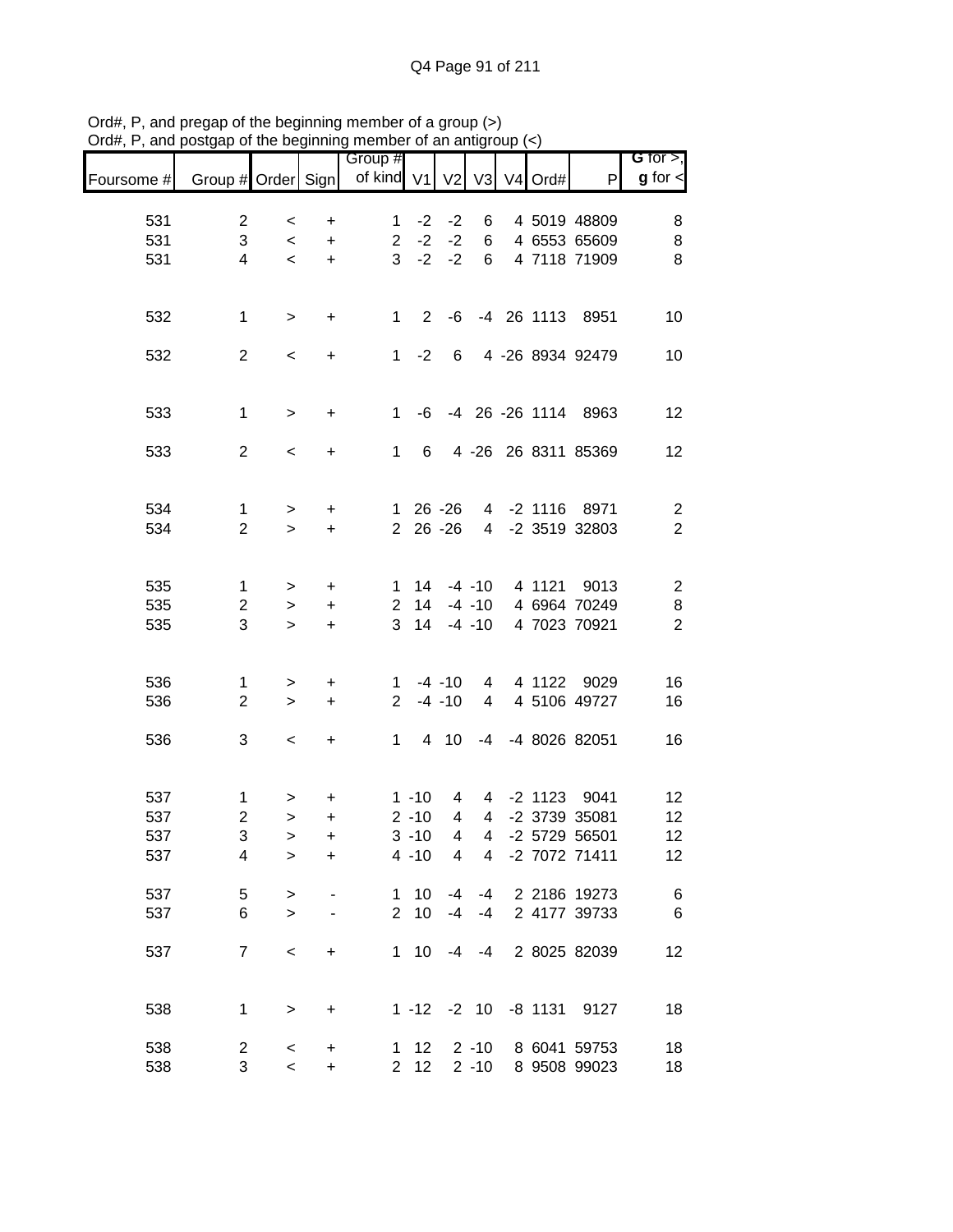| unw        | oolgap or the beginning |                          |                                  | <b>THOLLOUT OF ALL ALLUM</b> |                |                |                |           |                           |                               |
|------------|-------------------------|--------------------------|----------------------------------|------------------------------|----------------|----------------|----------------|-----------|---------------------------|-------------------------------|
| Foursome # | Group # Order Sign      |                          |                                  | Group #<br>of kind V1        |                | V <sub>2</sub> | V <sub>3</sub> | V4 Ord#   | P                         | G for $>$ ,<br>$g$ for $\leq$ |
| 539        | 1                       | $\,$                     | $\ddot{}$                        | $\mathbf{1}$                 | $-2$           | 10             | -8             | $-2$ 1132 | 9133                      | 6                             |
| 539        | $\overline{2}$          | $\geq$                   | $\ddot{}$                        | $\overline{2}$               | $-2$           | 10             | -8             |           | -2 2481 22129             | 6                             |
|            |                         |                          |                                  |                              |                |                |                |           |                           |                               |
| 539        | 3                       | $\,<\,$                  | $\ddot{}$                        | $\mathbf 1$                  |                | $2 - 10$       | 8              |           | 2 3852 36299              | 8                             |
| 539        | 4                       | $\overline{\phantom{0}}$ | $+$                              | $2^{\circ}$                  |                | $2 - 10$       | 8              |           | 2 5945 58763              | 8                             |
| 539        | 5                       | $\,<\,$                  | $+$                              | 3 <sup>1</sup>               |                | $2 - 10$       | 8              |           | 2 6276 62501              | 6                             |
|            |                         |                          |                                  |                              |                |                |                |           |                           |                               |
| 540        | $\mathbf{1}$            | $\,$                     | $\begin{array}{c} + \end{array}$ |                              | $1 10$         | -8             | $-2$           |           | 8 1133 9137               | $\overline{\mathbf{4}}$       |
| 540        | $\overline{2}$          | $\,<\,$                  | $\ddot{}$                        |                              | $1 - 10$       | 8              | $\overline{2}$ |           | -8 6187 61507             | $\overline{\mathbf{4}}$       |
| 540        | 3                       | $\,<\,$                  | $\ddot{}$                        |                              | $2 - 10$       | 8              | $\overline{2}$ |           | -8 7216 72973             | $\overline{\mathbf{4}}$       |
| 540        | 4                       | $\overline{\phantom{a}}$ | $+$                              |                              | $3 - 10$       | 8              | $\overline{2}$ |           | -8 8399 86369             | $\boldsymbol{2}$              |
| 540        | 5                       | $\prec$                  | $\ddot{}$                        |                              | $4 - 10$       | 8              | $\overline{2}$ |           | -8 9120 94559             | $\overline{2}$                |
|            |                         |                          |                                  |                              |                |                |                |           |                           |                               |
| 540        | 6                       | $\,<\,$                  | $\qquad \qquad \blacksquare$     |                              | $1 10$         | -8             | $-2$           |           | 8 2446 21803              | 14                            |
|            |                         |                          |                                  |                              |                |                |                |           |                           |                               |
| 541        | $\mathbf{1}$            | $\,$                     | +                                | 1                            | -8             | 2              | 6              | $-6$ 1140 | 9199                      | 12                            |
| 541        | $\overline{2}$          | $\geq$                   | $+$                              | $\overline{2}$               | -8             | $\overline{2}$ | 6              | $-6$ 1212 | 9829                      | 12                            |
|            |                         |                          |                                  |                              |                |                |                |           |                           |                               |
| 542        | $\mathbf 1$             | $\geq$                   | $\ddot{}$                        | $\mathbf{1}$                 | $\overline{2}$ | 6              | -6             | 6 1141    | 9203                      | $\overline{\mathbf{4}}$       |
|            |                         |                          |                                  |                              |                |                |                |           |                           |                               |
| 542        | $\overline{2}$          | $\,<\,$                  | $\begin{array}{c} + \end{array}$ | $\mathbf{1}$                 | $-2$           | -6             | 6              |           | -6 2986 27277             | $\overline{\mathbf{4}}$       |
|            |                         |                          |                                  |                              |                |                |                |           |                           |                               |
| 543        | $\mathbf 1$             | >                        | $\ddot{}$                        | $\mathbf{1}$                 | 6              | -6             |                |           | 6 -10 1142 9209           | 6                             |
| 543        | $\overline{2}$          | $\geq$                   | $+$                              | $\overline{2}$               | 6              | -6             |                |           | 6 -10 7111 71849          | 6                             |
| 543        | 3                       | $\,<$                    | $\ddot{}$                        | $\mathbf 1$                  | -6             | 6              |                |           | -6 10 2985 27271          | 6                             |
|            |                         |                          |                                  |                              |                |                |                |           |                           |                               |
|            |                         |                          |                                  |                              |                |                |                |           |                           |                               |
| 544        | 1                       | >                        | +                                | $\mathbf 1$                  |                | $6 - 10$ 14    |                | 4 1144    | 9227                      | 6                             |
| 544        | $\overline{2}$          | $\overline{\phantom{0}}$ | $+$                              |                              |                |                |                |           | 1 -6 10 -14 -4 5036 49003 | 6                             |
|            |                         |                          |                                  |                              |                |                |                |           |                           |                               |
| 545        | $\mathbf 1$             | $\, > \,$                | $\ddot{}$                        | $\mathbf{1}$                 |                | $4 - 16$       |                | -2 8 1147 | 9257                      | 16                            |
| 545        | $\overline{2}$          | $\geq$                   | $\ddot{}$                        | 2                            |                | $4 - 16$       | $-2$           |           | 8 3190 29363              | 16                            |
|            |                         |                          |                                  |                              |                |                |                |           |                           |                               |
| 545        | 3                       | $\,<\,$                  | $\ddot{}$                        | $1 \quad$                    |                | $-4$ 16        |                |           | 2 -8 1356 11197           | 16                            |
|            |                         |                          |                                  |                              |                |                |                |           |                           |                               |
| 546        | $\mathbf 1$             |                          | +                                |                              |                | $1 - 16 - 2$   |                |           | 8 8 1148 9277             | 20                            |
|            |                         | >                        |                                  |                              |                |                |                |           |                           |                               |
| 546        | 2                       | $\,<\,$                  | $\ddot{}$                        |                              | $1 \t16$       |                |                |           | 2 -8 -8 2755 24923        | 20                            |

Ord#, P, and pregap of the beginning member of a group (>) Ord#, P, and postgap of the beginning member of an antigroup (<)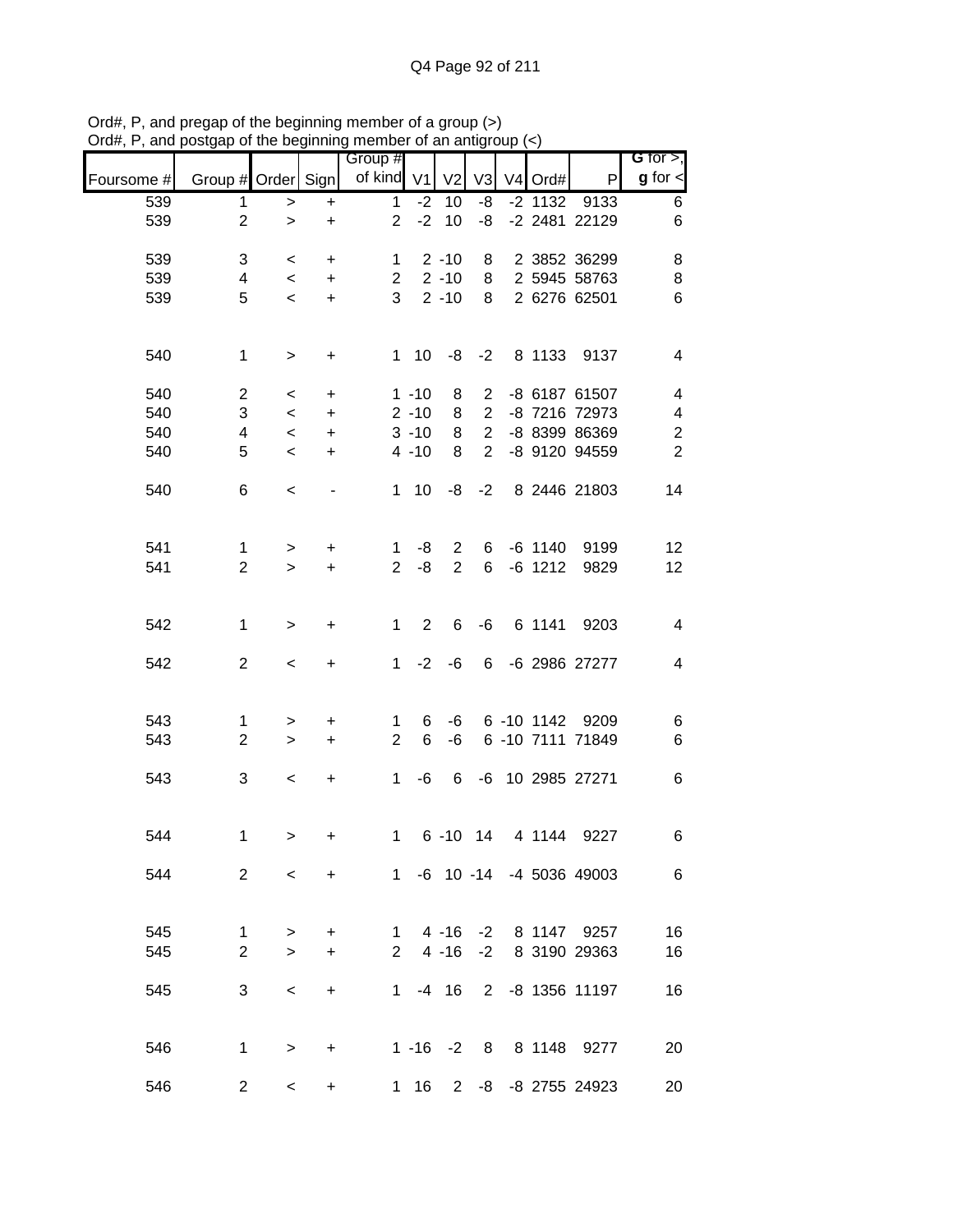|            |                         |                |                        | Group #        |                |                      |                |                |                                | G for $>$ ,              |
|------------|-------------------------|----------------|------------------------|----------------|----------------|----------------------|----------------|----------------|--------------------------------|--------------------------|
| Foursome # | Group # Order Sign      |                |                        | of kind $V1$   |                | V <sub>2</sub>       | V <sub>3</sub> | V4 Ord#        | $\mathsf{P}$                   | $g$ for $\lt$            |
| 547        | 1                       | $\, > \,$      | $\ddot{}$              | 1              | 8              |                      | $8 - 10$       | $-4$ 1150      | 9283                           | $\boldsymbol{2}$         |
| 547        | $\overline{2}$          | $\, >$         |                        | $\mathbf{1}$   | -8             |                      | $-8$ 10        |                | 4 9247 95947                   | 18                       |
| 547        | 3                       | $\,<\,$        | $\ddot{}$              | 1              | -8             |                      | $-8$ 10        |                | 4 5702 56207                   | $\overline{2}$           |
| 548        | $\mathbf 1$             | $\, > \,$      | $\ddot{}$              | $\mathbf 1$    |                | $8 - 10$             | $-4$           | 10 1151        | 9293                           | 10                       |
| 548        | $\overline{2}$          | $\geq$         | $\ddot{}$              | $\overline{2}$ |                | $8 - 10$             | $-4$           |                | 10 1977 17167                  | 8                        |
| 548<br>548 | 3<br>4                  | $\,$<br>$\geq$ | $\ddot{}$<br>$\ddot{}$ | 3<br>4         |                | $8 - 10$<br>$8 - 10$ | $-4$<br>$-4$   |                | 10 3587 33503<br>10 6865 69127 | 10<br>$\, 8$             |
| 549        | $\mathbf{1}$            | $\,$           | $\ddot{}$              |                | $1 - 10$       |                      |                |                | -4 10 -10 1152 9311            | 18                       |
| 549        | $\overline{2}$          | $\,>$          | $\ddot{}$              |                | $2 - 10$       | $-4$                 |                |                | 10 -10 5081 49451              | 18                       |
| 549        | 3                       | $\geq$         | $\ddot{}$              |                | $3 - 10$       |                      |                |                | -4 10 -10 9141 94811           | 18                       |
| 550        | 1                       | $\geq$         | $\ddot{}$              | 1              |                |                      |                |                | -4 10 -10 -2 1153 9319         | 8                        |
| 550        | $\mathbf{2}$            | $\,<$          | +                      | 1              |                |                      | 4 -10 10       |                | 2 2863 26021                   | 8                        |
| 551        | 1                       | $\,>$          | +                      | 1.             |                | $10 - 10$            | $-2$           | 4 1154         | 9323                           | 4                        |
| 551        | $\overline{2}$          | $\,>$          | $\ddot{}$              | $\overline{2}$ |                | $10 - 10$            | $-2$           |                | 4 2413 21503                   | $\overline{\mathcal{A}}$ |
| 552        | 1                       | $\, > \,$      | $\ddot{}$              | $\mathbf 1$    | -8             | $\mathbf{2}$         |                |                | -2 20 1167 9431                | 10                       |
| 552        | $\overline{\mathbf{c}}$ | $\,$           | $\ddot{}$              | $\overline{2}$ | -8             | $\overline{2}$       |                |                | -2 20 7147 72221               | 10                       |
| 552        | 3                       | $\geq$         | $\ddot{}$              | 3              | -8             | $\overline{2}$       |                |                | -2 20 7932 81041               | 10                       |
| 553        | 1                       | $\mathbf{I}$   | +                      | 1              | $\overline{2}$ |                      |                | -2 20 -20 1168 | 9433                           | $\overline{c}$           |
| 553        | $\overline{2}$          | $\, > \,$      | +                      | $\overline{2}$ | $\mathbf{2}$   |                      |                |                | -2 20 -20 7148 72223           | $\overline{2}$           |
| 553        | 3                       | $\,<\,$        | +                      | 1              | $-2$           |                      |                |                | 2 -20 20 6698 67217            | $\mathbf{2}$             |
| 554        | 1                       | >              | $\ddot{}$              | 1.             |                | $20 - 20$            | $\overline{2}$ | 2 1170         | 9439                           | $\overline{\mathbf{c}}$  |
| 554        | $\overline{c}$          | $\, >$         | $\ddot{}$              | $2^{\circ}$    |                | $20 - 20$            | $\overline{2}$ |                | 2 3047 27919                   | $\overline{\mathbf{c}}$  |
| 554        | 3                       | $\geq$         | +                      | 3              |                | $20 - 20$            | $\overline{2}$ |                | 2 6008 59419                   | $\boldsymbol{2}$         |
| 555        | 1                       | $\,>$          | $\ddot{}$              | 1              | 2              | 2                    | 0              |                | 6 1172 9463                    | $\overline{\mathbf{c}}$  |
| 555        | 2                       | $\, >$         | $\ddot{}$              | $\overline{2}$ | $\overline{2}$ | $\overline{2}$       | 0              |                | 6 7816 79813                   | $\overline{c}$           |
| 555        | 3                       | $\, > \,$      | +                      | 3              | $\overline{2}$ | $\overline{2}$       | 0              |                | 6 8447 86959                   | 8                        |

Ord#, P, and pregap of the beginning member of a group (>) Ord#, P, and postgap of the beginning member of an antigroup (<)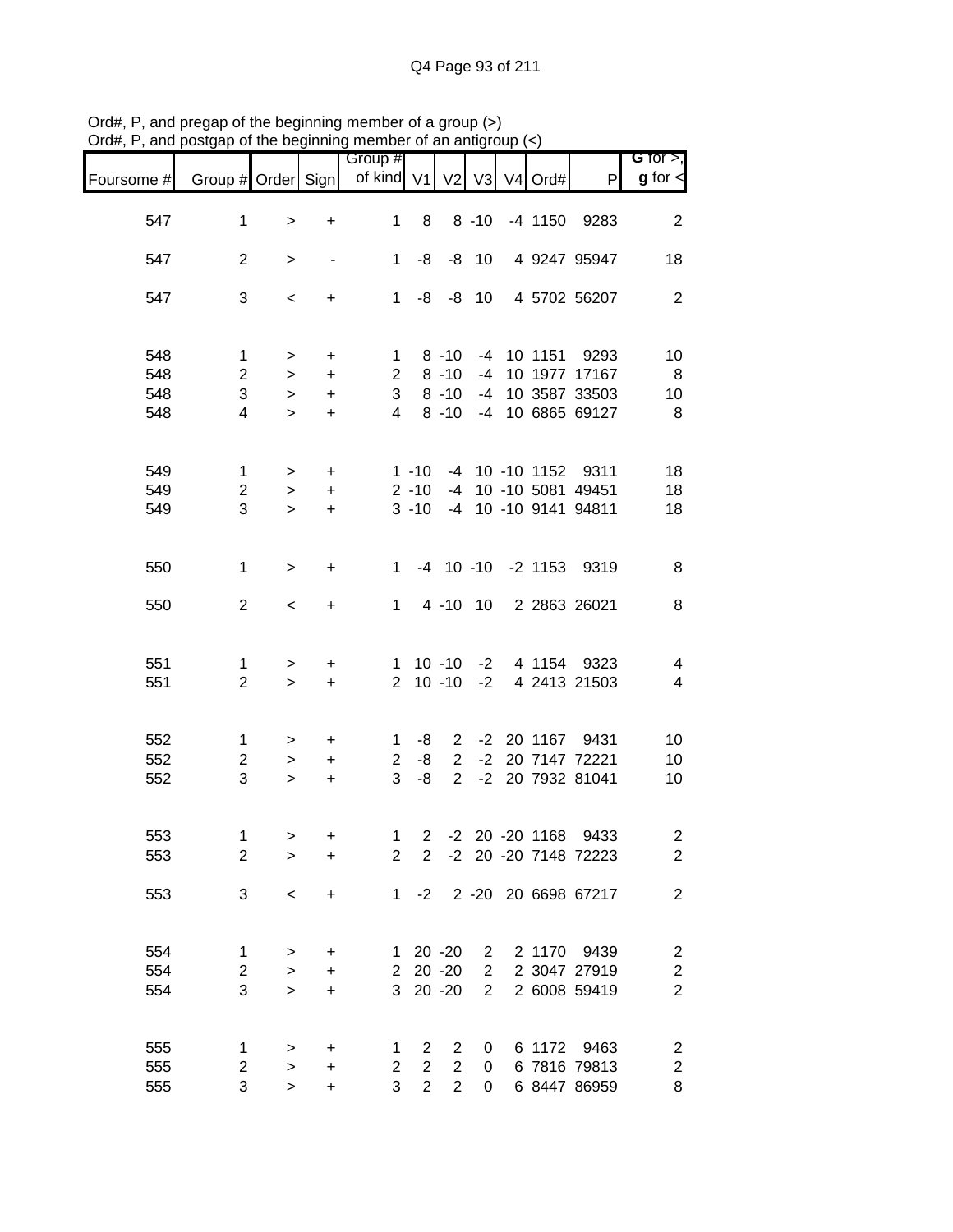| $O(\alpha_{\rm H}, r, \alpha_{\rm H}$ and postgap or the beginning member or an amigroup $(\leq)$ |                     |                                     |                | Group #             |                |                |                |         |                              | G for $>$ ,     |
|---------------------------------------------------------------------------------------------------|---------------------|-------------------------------------|----------------|---------------------|----------------|----------------|----------------|---------|------------------------------|-----------------|
| Foursome #                                                                                        | Group # Order Sign  |                                     |                | of kind V1          |                | V <sub>2</sub> | V3             | V4 Ord# | P                            | $g$ for $\lt$   |
| 555                                                                                               | 4                   | $\,<$                               | $\ddot{}$      | 1                   | $-2$           | $-2$           | 0              |         | -6 4434 42407                | $\overline{2}$  |
|                                                                                                   |                     |                                     |                |                     |                |                |                |         |                              |                 |
| 556                                                                                               | 1                   | $\, >$                              | $\ddot{}$      | 1                   | $\overline{2}$ | $\pmb{0}$      | 6              |         | -6 1173 9467                 | 4               |
|                                                                                                   |                     |                                     |                |                     |                |                |                |         |                              |                 |
| 556<br>556                                                                                        | $\overline{c}$<br>3 | $\,<\,$<br>$\overline{\phantom{a}}$ | +<br>$\ddot{}$ | 1<br>$\overline{2}$ | $-2$<br>$-2$   | 0<br>0         | -6<br>$-6$     |         | 6 3113 28603<br>6 4433 42403 | 4<br>4          |
|                                                                                                   |                     |                                     |                |                     |                |                |                |         |                              |                 |
| 557                                                                                               | $\mathbf 1$         | $\,$                                | +              | 1                   | 0              | 6              | -6             |         | 8 1174 9473                  | 6               |
| 557                                                                                               | $\mathbf{2}$        | $\,<\,$                             | +              | 1                   | 0              | $-6$           | 6              |         | -8 4432 42397                | 6               |
|                                                                                                   |                     |                                     |                |                     |                |                |                |         |                              |                 |
| 558                                                                                               | 1                   | >                                   | +              | 1                   | 6              | -6             | 8              |         | -4 1175 9479                 | 6               |
| 558                                                                                               | $\overline{c}$      | $\geq$                              | $\ddot{}$      | $\overline{2}$      | 6              | $-6$           | 8              |         | -4 8256 84719                | 6               |
|                                                                                                   |                     |                                     |                |                     |                |                |                |         |                              |                 |
| 558                                                                                               | 3                   | $\,<\,$                             | +              | 1                   | -6             | 6              | -8             |         | 4 4431 42391                 | 6               |
| 559                                                                                               | 1                   | $\,$                                | +              | 1                   | -6             | 8              | $-4$           |         | 2 1176 9491                  | 12              |
|                                                                                                   |                     |                                     |                |                     |                |                |                |         |                              |                 |
| 559                                                                                               | $\overline{c}$      | $\,<$                               | +              | 1                   | 6              | -8             | 4              |         | -2 4430 42379                | 12              |
| 559                                                                                               | 3                   | $\,<\,$                             |                | 1                   | $-6$           | 8              | $-4$           |         | 2 3768 35381                 | 12              |
| 559                                                                                               | 4                   | $\,<$                               |                | $\overline{2}$      | $-6$           | 8              | $-4$           |         | 2 4943 47963                 | $\,6$           |
| 559                                                                                               | 5                   | $\,<$                               |                | 3                   | -6             | 8              | $-4$           |         | 2 6683 67073                 | $\,6$           |
| 560                                                                                               | 1                   | $\, > \,$                           | +              | 1                   | 8              | -4             | $\overline{2}$ |         | -6 1177 9497                 | 6               |
|                                                                                                   |                     |                                     |                |                     |                |                |                |         |                              |                 |
| 560                                                                                               | $\overline{2}$      | >                                   |                | 1                   | -8             | 4              | $-2$           |         | 6 8111 83059                 | 12              |
| 560                                                                                               | 3                   | $\lt$                               | +              |                     | 1 $-8$         |                | $4 -2$         |         | 6 4429 42373                 | 6               |
|                                                                                                   |                     |                                     |                |                     |                |                |                |         |                              |                 |
| 561                                                                                               | $\mathbf 1$         | $\,$                                | $\ddot{}$      | $1 \quad$           |                |                |                |         | -4 2 -6 2 1178 9511          | 14              |
| 561                                                                                               | $\overline{c}$      | $\,<$                               | +              | 1                   |                | $4 -2$         |                |         | 6 -2 4428 42359              | 14              |
| 561                                                                                               | 3                   | $\,<$                               | $+$            | $2^{\circ}$         |                | $4 -2$         |                |         | 6 -2 4494 42989              | 14              |
| 561                                                                                               | 4                   |                                     |                |                     |                | $1 -4 2$       |                |         | -6 2 1182 9547               | $\overline{4}$  |
|                                                                                                   |                     | $\,<\,$                             |                |                     |                |                |                |         |                              |                 |
| 562                                                                                               | 1                   | >                                   | +              | 1                   |                |                |                |         | -6 2 -4 32 1180 9533         | 12 <sub>2</sub> |
| 562                                                                                               | $\overline{c}$      | $\geq$                              | $\ddot{}$      | $\overline{2}$      | $-6$           |                |                |         | 2 -4 32 4943 47963           | 12              |

Ord#, P, and pregap of the beginning member of a group (>) Ord#, P, and postgap of the beginning member of an antigroup (<)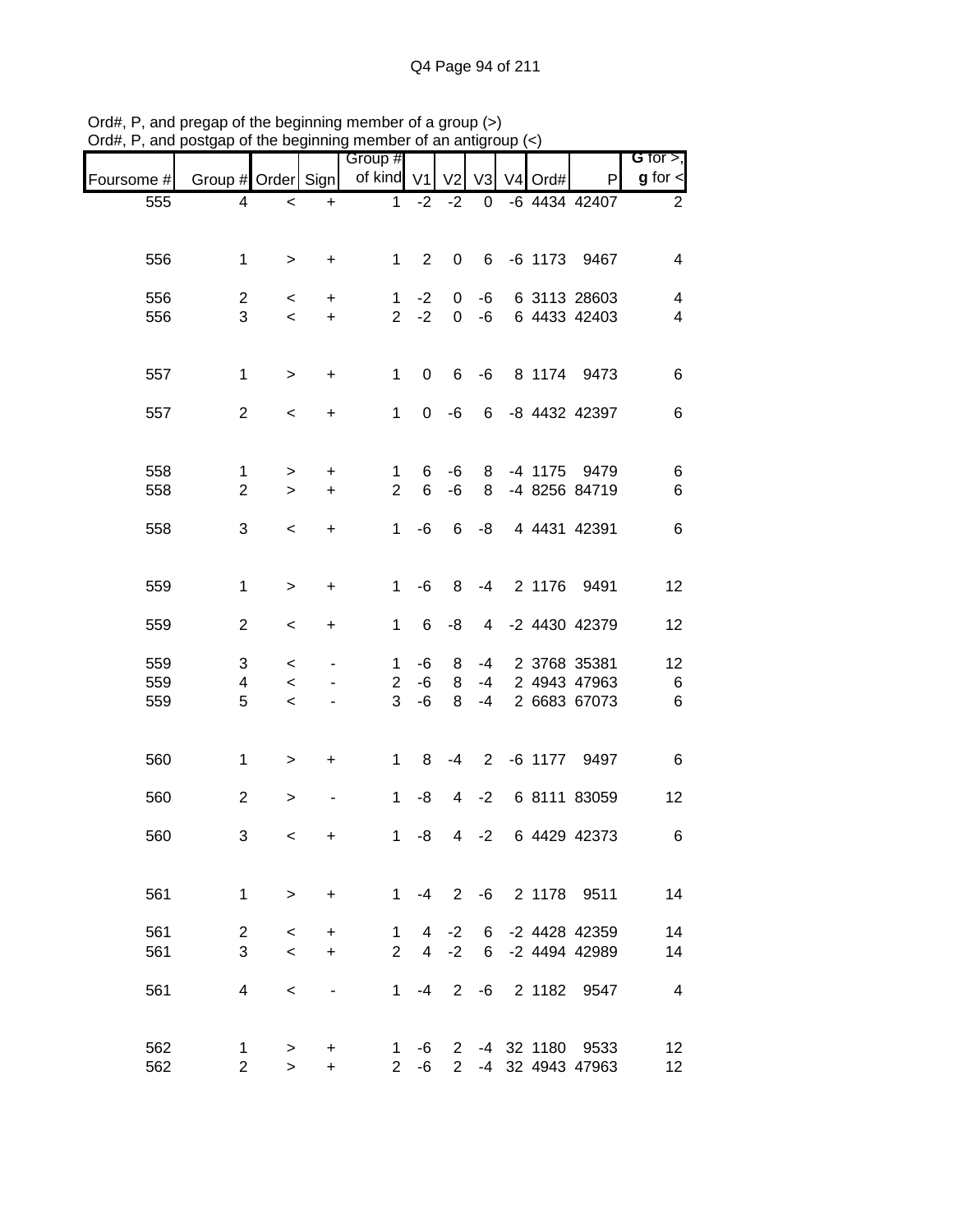| $\mathbf{u}$ | oolgap or the beginning   |           |                                  | 11011001              |                | u un unuyi     |                |           |                  |                                            |
|--------------|---------------------------|-----------|----------------------------------|-----------------------|----------------|----------------|----------------|-----------|------------------|--------------------------------------------|
|              |                           |           |                                  | Group #<br>of kind V1 |                | V <sub>2</sub> |                |           | P                | G for $>$ ,<br>$g$ for $\lt$               |
| Foursome #   | Group # Order Sign        |           |                                  |                       |                |                | V3             | V4 Ord#   |                  |                                            |
| 563          | 1                         | $\, >$    | $\ddot{}$                        | $\mathbf{1}$          | $-2$           | -6             | $-2$           | 2 1185    | 9601             | 14                                         |
| 563          | $\overline{c}$            | $\, >$    | $\ddot{}$                        | $\overline{2}$        | $-2$           | -6             | $-2$           |           | 2 2623 23581     | 14                                         |
| 563          | 3                         | $\,$      | $\ddot{}$                        | 3                     | $-2$           | -6             | $-2$           |           | 2 3469 32341     | 14                                         |
| 563          | 4                         | $\geq$    | $\ddot{}$                        | $\overline{4}$        | $-2$           | -6             | $-2$           |           | 2 4271 40801     | 14                                         |
| 563          | 5                         | $\,<$     | $\begin{array}{c} + \end{array}$ | $\mathbf 1$           | $\overline{2}$ | 6              | $\overline{2}$ |           | -2 2405 21419    | 14                                         |
|              |                           |           |                                  |                       |                |                |                |           |                  |                                            |
| 564          | $\mathbf{1}$              | $\,$      | $\ddot{}$                        | $\mathbf 1$           | $\overline{2}$ | -4             | 10             | $-6$ 1188 | 9623             | 4                                          |
| 564          | $\overline{2}$            | $\geq$    | $\ddot{}$                        | $\overline{2}$        | $\overline{2}$ | $-4$           | 10             |           | -6 1850 15881    | 4                                          |
|              |                           |           |                                  |                       |                |                |                |           |                  |                                            |
| 564          | 3                         | $\,<\,$   | $\ddot{}$                        | $\mathbf{1}$          | $-2$           |                | $4 - 10$       |           | 6 2854 25939     | $\overline{\mathbf{4}}$                    |
| 564          | 4                         | $\,<\,$   | $\ddot{}$                        | $\overline{2}$        | $-2$           |                | $4 - 10$       |           | 6 3035 27799     | 4                                          |
| 564          | 5                         | $\,<\,$   | $\ddot{}$                        | 3                     | $-2$           |                | $4 - 10$       |           | 6 3901 36787     | 4                                          |
| 564          | 6                         | $\,<$     | $\ddot{}$                        | $\overline{4}$        | $-2$           |                | $4 - 10$       |           | 6 6231 61987     | $\overline{\mathbf{4}}$                    |
| 564          | $\overline{7}$            | $\,<$     | $\ddot{}$                        | 5                     | $-2$           |                | $4 - 10$       |           | 6 7895 80677     | $\overline{\mathbf{4}}$                    |
|              |                           |           |                                  |                       |                |                |                |           |                  |                                            |
| 565          | $\mathbf{1}$              | $\,$      | $\ddot{}$                        | 1                     | $-4$           | 10             | $-6$           | 6 1189    | 9629             | 6                                          |
|              |                           |           |                                  |                       |                |                |                |           |                  |                                            |
| 565          | $\overline{2}$            | $\,<\,$   | $\ddot{}$                        | $\mathbf 1$           |                | $4 - 10$       | 6              |           | -6 3900 36781    | 6                                          |
| 565          | 3                         | $\,<\,$   | $\ddot{}$                        | $\mathbf{2}$          |                | $4 - 10$       | 6              |           | -6 6230 61981    | $\,6$                                      |
| 565          | 4                         | $\,<\,$   | $\ddot{}$                        | 3                     |                | $4 - 10$       | 6              |           | -6 7115 71881    | $\,6$                                      |
|              |                           |           |                                  |                       |                |                |                |           |                  |                                            |
| 566          | $\mathbf 1$               | $\,>$     | $\ddot{}$                        | $\mathbf{1}$          | 10             | -6             | 6              | 4 1190    | 9631             | $\boldsymbol{2}$                           |
|              |                           |           |                                  |                       |                |                |                |           |                  |                                            |
| 566          | $\overline{c}$            | $\,<$     | $\ddot{}$                        |                       | $1 - 10$       | 6              | -6             |           | -4 6229 61979    | $\overline{c}$                             |
|              |                           |           |                                  |                       |                |                |                |           |                  |                                            |
| 567          | $\mathbf 1$               | >         | +                                | 1                     | -6             | 6              |                |           | 4 -14 1191 9643  | 12                                         |
| 567          | $\overline{2}$            | $\geq$    | +                                | $\overline{2}$        | -6             | 6              |                |           | 4 -14 4585 44053 | 12                                         |
| 567          | 3                         |           |                                  | $\mathbf 1$           |                |                |                |           | -4 14 8159 83597 | 12                                         |
|              |                           | $\,<\,$   | +                                |                       | 6              | -6             |                |           |                  |                                            |
|              |                           |           |                                  |                       |                |                |                |           |                  |                                            |
| 568          | 1                         | >         | +                                |                       | $1 - 14$       | 8              | $-2$           | 14 1194   | 9677             | 16                                         |
| 568          | $\overline{2}$            | $\geq$    | $\ddot{}$                        |                       | $2 - 14$       | 8              | $-2$           |           | 14 4548 43649    | 16                                         |
|              |                           |           |                                  |                       |                |                |                |           |                  |                                            |
| 569          | 1                         | $\, > \,$ | +                                | 1                     | 10             | -6             | $-2$           | 2 1199    | 9721             | $\overline{\mathbf{c}}$                    |
| 569          | $\boldsymbol{2}$          | $\, > \,$ | +                                | $\overline{2}$        | 10             | $-6$           | $-2$           |           | 2 1306 10711     |                                            |
| 569          | $\ensuremath{\mathsf{3}}$ | $\, > \,$ | +                                | 3                     | 10             | $-6$           | $-2$           |           | 2 2059 17959     | $\begin{array}{c} 2 \\ 2 \\ 2 \end{array}$ |
| 569          | 4                         | $\geq$    | +                                | $\overline{4}$        | 10             | -6             | $-2$           |           | 2 3913 36901     |                                            |
|              |                           |           |                                  |                       |                |                |                |           |                  |                                            |
| 569          | 5                         | $\,<$     | +                                |                       | $1 - 10$       | 6              | $\overline{2}$ |           | -2 5015 48779    | $\boldsymbol{2}$                           |
| 569          | 6                         | $\,<$     | $\ddot{}$                        |                       | $2 - 10$       | 6              | $\overline{2}$ |           | -2 7963 81371    | $\overline{c}$                             |

Ord#, P, and pregap of the beginning member of a group (>) Ord#, P, and postgap of the beginning member of an antigroup (<)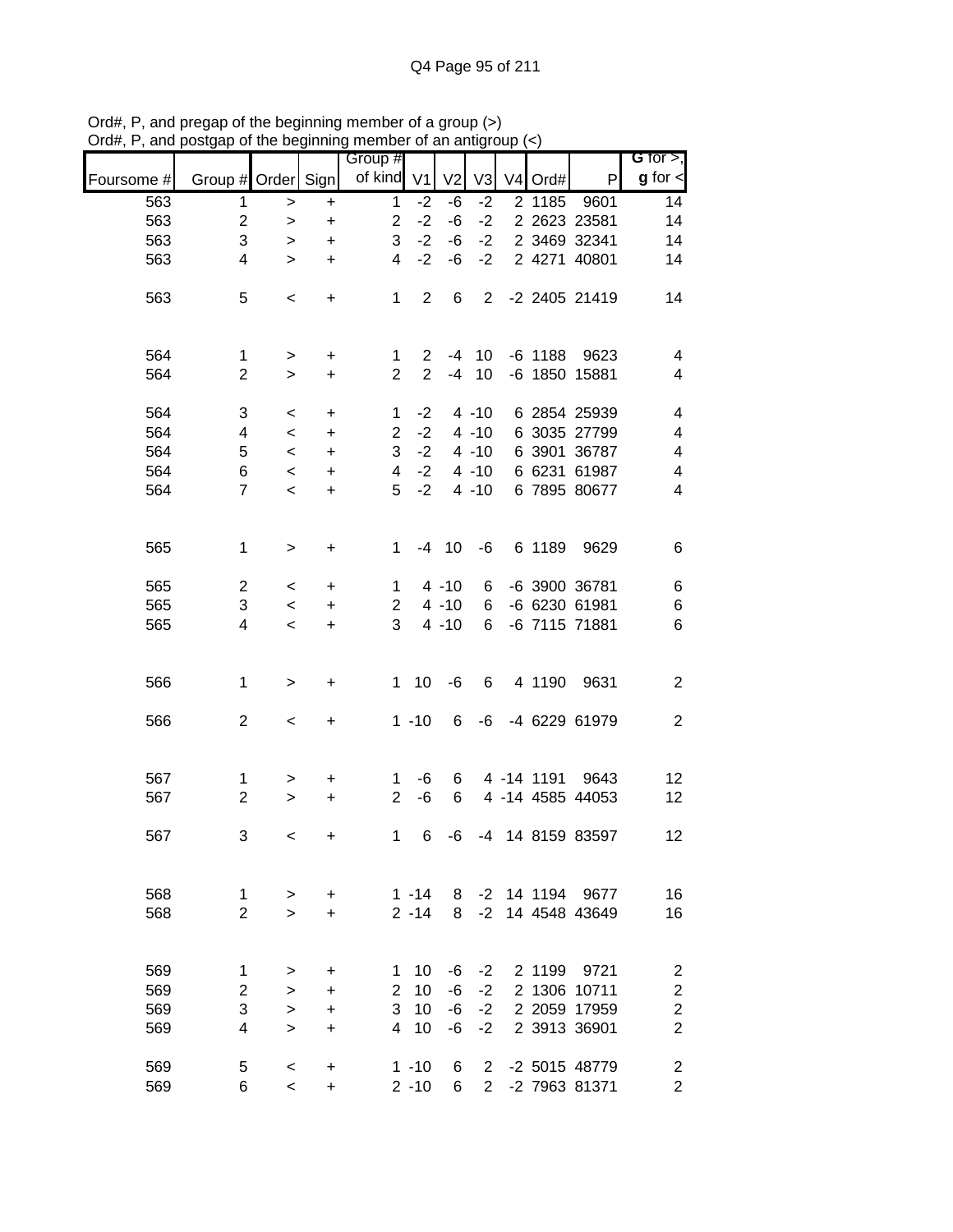| $D$ iu#, r , and postyap or the beginning member or an antigroup $(\leq)$ |                    |              |                                  |                       |                |              |          |               |                          |                                |
|---------------------------------------------------------------------------|--------------------|--------------|----------------------------------|-----------------------|----------------|--------------|----------|---------------|--------------------------|--------------------------------|
| Foursome #                                                                | Group # Order Sign |              |                                  | Group #<br>of kind V1 |                |              |          | V2 V3 V4 Ord# | P                        | $G$ for $>$ ,<br>$g$ for $\lt$ |
|                                                                           |                    |              |                                  |                       |                |              |          |               |                          |                                |
| 570                                                                       | 1                  | $\, > \,$    | $\ddot{}$                        | $\mathbf{1}$          | -6             | $-2$         |          | 2 12 1200     | 9733                     | 12                             |
| 570                                                                       | $\mathbf{2}$       | $\,<$        | $\begin{array}{c} + \end{array}$ | $\mathbf 1$           | 6              |              |          |               | 2 -2 -12 5014 48767      | 12                             |
| 571                                                                       | $\mathbf{1}$       | $\,$         | $\ddot{}$                        | $\mathbf 1$           | $\overline{2}$ | 6            | -6       |               | -4 1213 9833             | $\overline{\mathbf{4}}$        |
| 571                                                                       | $\overline{2}$     | $\geq$       | $\ddot{}$                        | $\overline{2}$        | 2              | 6            | -6       |               | -4 4274 40823            | $\overline{\mathcal{A}}$       |
| 572                                                                       | $\mathbf 1$        | $\,$         | $\ddot{}$                        | 1                     | 6              | -6           |          |               | -4 10 1214 9839          | 6                              |
| 572                                                                       | $\overline{2}$     | $\,<$        | $\ddot{}$                        | $\mathbf 1$           | -6             | 6            |          |               | 4 -10 3111 28591         | 6                              |
| 572                                                                       | 3                  | $\,<$        |                                  | 1                     | 6              | -6           |          |               | -4 10 6228 61967         | 12                             |
| 573                                                                       | 1                  | $\,$         | $\ddot{}$                        | 1                     | -6             | -4           | 10       | 0.1215        | 9851                     | 12                             |
| 573                                                                       | $\overline{2}$     | $\geq$       | $\ddot{}$                        | $\overline{2}$        | -6             | $-4$         | 10       |               | 0 7405 75161             | 12                             |
| 573                                                                       | 3                  | $\mathbf{L}$ |                                  | $\mathbf 1$           | 6              |              | $4 - 10$ |               | 0 2707 24379             | 6                              |
| 574                                                                       | $\mathbf{1}$       | $\,$         | $\ddot{}$                        | 1                     | $-4$           | 10           | 0        | $-8$ 1216     | 9857                     | 6                              |
| 574                                                                       | $\overline{c}$     | $\geq$       | $\ddot{}$                        | $\overline{2}$        | $-4$           | 10           | 0        |               | -8 2469 22037            | $\,6$                          |
| 574                                                                       | 3                  | $\,>$        | $\ddot{}$                        | 3                     | $-4$           | 10           | 0        |               | -8 3179 29243            | 12                             |
| 574                                                                       | 4                  | $\geq$       | $\ddot{}$                        | $\overline{4}$        | $-4$           | 10           | 0        |               | -8 7168 72467            | 6                              |
| 574                                                                       | 5                  | $\,<$        | $\qquad \qquad \blacksquare$     | $\mathbf{1}$          | $-4$           | 10           | 0        |               | -8 7826 79889            | 12                             |
| 575                                                                       | $\mathbf 1$        | $\,$         | $\ddot{}$                        |                       | 1 10           | $\mathbf{0}$ |          |               | -8 10 1217 9859          | $\overline{c}$                 |
| 575                                                                       | 2                  | $\lt$        | +                                |                       |                |              |          |               | 1 -10 0 8 -10 6625 66449 | 8                              |
| 575                                                                       | 3                  | $\,<\,$      | $+$                              |                       | $2 - 10$       |              |          |               | 0 8 -10 6829 68711       | $\overline{2}$                 |
| 575                                                                       | $\overline{4}$     | $\,<$        |                                  |                       | $1\quad10$     |              |          |               | 0 -8 10 7825 79873       | 16                             |
|                                                                           |                    |              |                                  |                       |                |              |          |               |                          |                                |
| 576                                                                       | $\mathbf{1}$       | $\,$         | $\ddot{}$                        | $1 \quad$             |                |              |          |               | 0 -8 10 -8 1218 9871     | 12                             |
| 576                                                                       | $\overline{2}$     | $\,<$        |                                  | 1                     |                |              |          |               | 0 -8 10 -8 7446 75577    | $\,6$                          |
| 576                                                                       | $\mathbf{3}$       | $\,<$        |                                  |                       |                |              |          |               | 2 0 -8 10 -8 8632 89107  | 6                              |
| 577                                                                       | $\mathbf{1}$       | >            | +                                |                       |                |              |          |               | 1 10 -8 10 -10 1220 9887 | $\overline{4}$                 |
| 577                                                                       | $\overline{2}$     | $\,$         | $\ddot{}$                        |                       | $2 \t10$       |              |          |               | -8 10 -10 1485 12437     | 4                              |

Ord#, P, and pregap of the beginning member of a group (>) Ord#, P, and postgap of the beginning member of an antigroup (<)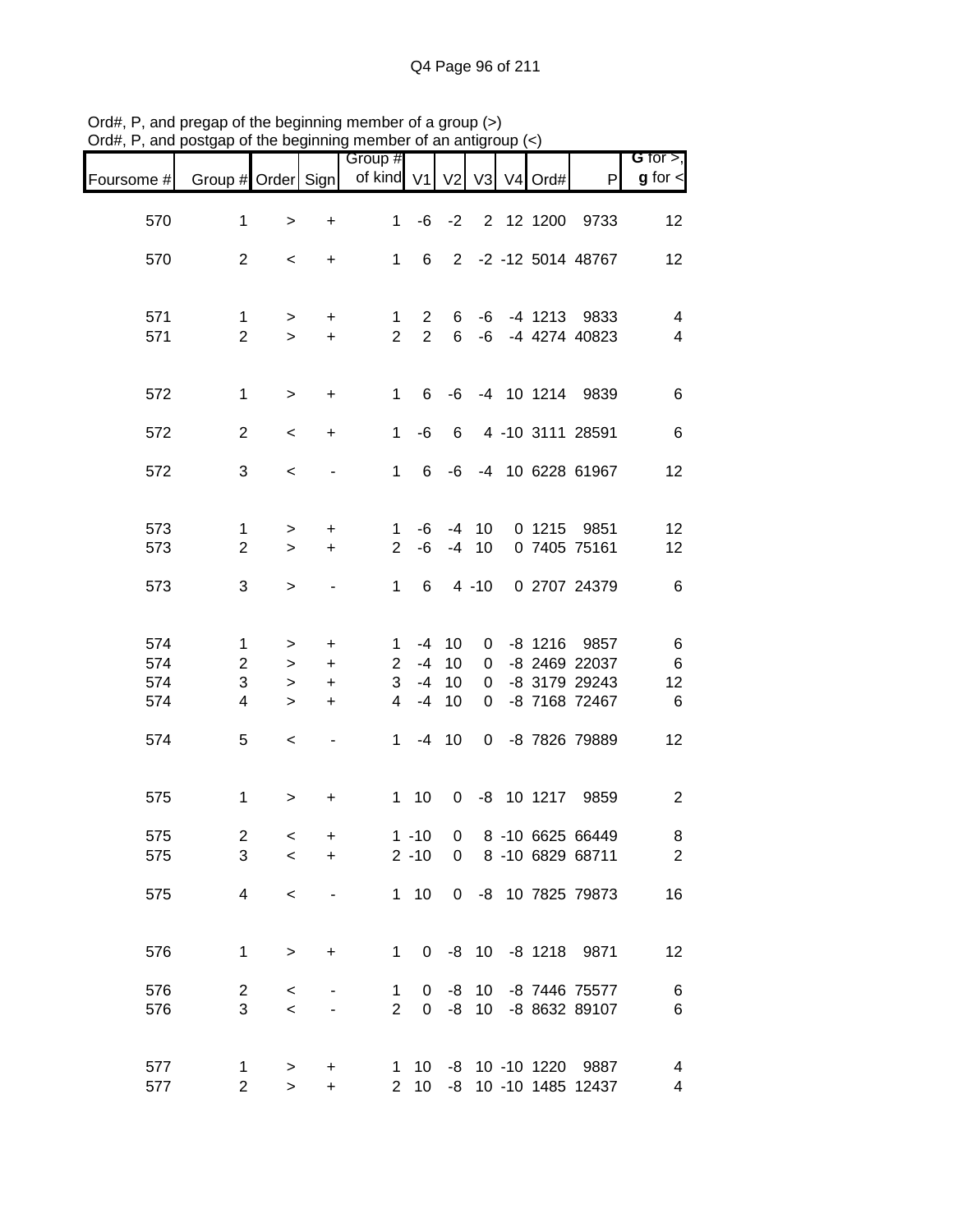|            |                              |                |                  | Group #        |          |                 |                |            |                                                         | G for $>$ ,             |
|------------|------------------------------|----------------|------------------|----------------|----------|-----------------|----------------|------------|---------------------------------------------------------|-------------------------|
| Foursome # | Group # Order Sign           |                |                  | of kind V1     |          | V <sub>2</sub>  |                | V3 V4 Ord# | P                                                       | $g$ for $\lt$           |
| 577        | 3                            | $\,<$          |                  | $\mathbf 1$    | 10       |                 |                |            | -8 10 -10 8630 89087                                    | 14                      |
|            |                              |                |                  |                |          |                 |                |            |                                                         |                         |
| 578        | $\mathbf 1$                  | $\,$           | $\ddot{}$        | $1 \quad$      |          | $-8$ 10 $-10$   |                |            | -4 1221 9901                                            | 14                      |
|            |                              |                |                  |                |          |                 |                |            |                                                         |                         |
| 578        | $\overline{2}$               | $\, >$         |                  | $\mathbf{1}$   |          | $8 - 10$        | 10             |            | 4 8459 87107                                            | $\overline{4}$          |
| 578        | 3                            | $\,<$          | $\ddot{}$        | $\mathbf{1}$   |          | $8 - 10$ 10     |                |            | 4 3203 29483                                            | 18                      |
| 578        | $\overline{4}$               | $\,<$          |                  |                |          | $1 - 8 10 - 10$ |                |            | -4 3535 32983                                           | $\overline{4}$          |
|            |                              |                |                  |                |          |                 |                |            |                                                         |                         |
|            |                              |                |                  |                |          |                 |                |            |                                                         |                         |
| 579<br>579 | $\mathbf{1}$<br>$\mathbf{2}$ | $\,$<br>$\geq$ | $+$<br>$\ddot{}$ |                |          |                 |                |            | 1 10 -12 28 -32 1227 9949<br>2 10 -12 28 -32 8551 88093 | 8<br>14                 |
|            |                              |                |                  |                |          |                 |                |            |                                                         |                         |
| 580        | $\mathbf{1}$                 |                | $\ddot{}$        |                |          |                 |                |            | 1 -12 28 -32 26 1228 9967                               | 18                      |
| 580        | $\overline{2}$               | $\,$<br>$\geq$ | $\ddot{}$        |                | $2 - 12$ |                 |                |            | 28 -32 26 8552 88117                                    | 24                      |
|            |                              |                |                  |                |          |                 |                |            |                                                         |                         |
| 581        | $\mathbf{1}$                 | $\,$           | $\ddot{}$        |                |          | $120 - 16$      | -4             |            | 8 1233 10039                                            | $\overline{c}$          |
| 581        | $\mathbf{2}$                 | $\geq$         | $\ddot{}$        |                |          | $220 - 16$      | $-4$           |            | 8 8809 91099                                            | $\overline{c}$          |
| 581        | 3                            | $\,<\,$        | +                |                | $1 - 20$ | 16              | 4              |            | -8 5647 55661                                           | $\overline{\mathbf{c}}$ |
| 581        | 4                            | $\,<\,$        | $\ddot{}$        |                | $2 - 20$ | 16              | $\overline{4}$ |            | -8 5969 59051                                           | $\overline{2}$          |
|            |                              |                |                  |                |          |                 |                |            |                                                         |                         |
| 582        | 1                            | $\,$           | +                |                | $1 - 16$ | $-4$            | 8              |            | 2 1234 10061                                            | 22                      |
| 582        | $\overline{2}$               | $\geq$         | $\color{red}{+}$ |                | $2 - 16$ | $-4$            | 8              |            | 2 7633 77681                                            | 22                      |
|            |                              |                |                  |                |          |                 |                |            |                                                         |                         |
| 583        | $\mathbf{1}$                 | >              | +                | $\mathbf 1$    | 8        |                 | $2 - 10$       |            | 4 1236 10069                                            | $\overline{c}$          |
| 583        | $\overline{2}$               | $\,$           | $\ddot{}$        | $\overline{2}$ | 8        |                 | $2 - 10$       |            | 4 3106 28549                                            | $\sqrt{2}$              |
| 583        | 3                            | >              | +                | 3              | 8        |                 | $2 - 10$       |            | 4 5727 56479                                            | $\overline{2}$          |
| 583        | 4                            | >              | +                | 4              | 8        |                 | $2 - 10$       |            | 4 7070 71389                                            | $\overline{\mathbf{c}}$ |
| 583        | $\mathbf 5$                  | $\, > \,$      | +                | 5              | 8        |                 | $2 - 10$       |            | 4 7379 74831                                            | $\overline{\mathbf{4}}$ |
| 583        | 6                            | $\, > \,$      | +                | 6              | 8        |                 | $2 - 10$       |            | 4 7635 77689                                            | $\overline{2}$          |
| 583        | $\overline{7}$               | $\,<$          |                  | 1              | 8        |                 | $2 - 10$       |            | 4 5943 58741                                            | 16                      |
|            |                              |                |                  |                |          |                 |                |            |                                                         |                         |
| 584        | 1                            | $\, > \,$      | +                |                | $1 - 10$ | 4               | $-2$           |            | 4 1238 10091                                            | 12                      |
| 584        | $\overline{c}$               | $\geq$         | $\ddot{}$        |                | $2 - 10$ | 4               | $-2$           |            | 4 2852 25931                                            | 12                      |
| 584        | 3                            | $\geq$         | +                |                | $3 - 10$ | 4               | $-2$           |            | 4 7637 77711                                            | 12                      |
| 584        | 4                            |                |                  |                | $1 10$   | $-4$            | 2              |            | -4 8737 90203                                           | 4                       |
|            |                              | $\,>$          |                  |                |          |                 |                |            |                                                         |                         |
| 584        | 5                            | $\,<$          |                  |                | $1 - 10$ |                 | $4 -2$         |            | 4 3298 30553                                            | 4                       |

Ord#, P, and pregap of the beginning member of a group (>) Ord#, P, and postgap of the beginning member of an antigroup (<)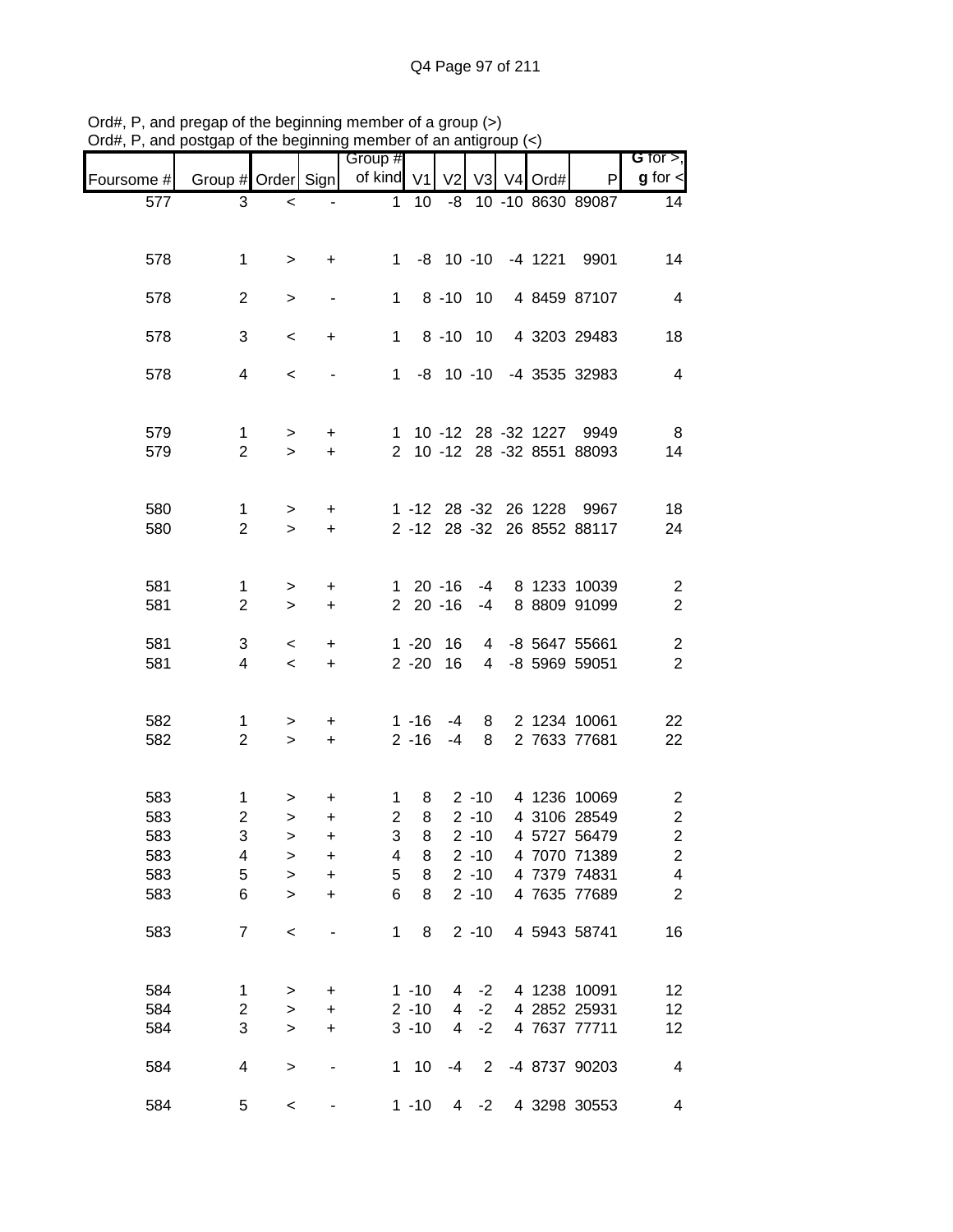|            |                    |           |                                  | Group #        |                |                |           |         |                        | <b>G</b> for $>$ ,      |
|------------|--------------------|-----------|----------------------------------|----------------|----------------|----------------|-----------|---------|------------------------|-------------------------|
| Foursome # | Group # Order Sign |           |                                  | of kind V1     |                | V <sub>2</sub> | V3        | V4 Ord# | P                      | $g$ for $\lt$           |
|            |                    |           |                                  |                |                |                |           |         |                        |                         |
| 585        | $\mathbf 1$        | $\, >$    | $\ddot{}$                        | 1              | 4              | $-2$           |           |         | 4 14 1239 10093        | $\overline{2}$          |
|            |                    |           |                                  |                |                |                |           |         |                        |                         |
| 585        | $\overline{2}$     | $\,<\,$   | +                                | 1              | $-4$           | 2              |           |         | -4 -14 6032 59669      | $\overline{2}$          |
|            |                    |           |                                  |                |                |                |           |         |                        |                         |
| 586        | 1                  | >         | $\ddot{}$                        | 1              | $-2$           |                |           |         | 4 14 -16 1240 10099    | 6                       |
| 586        | $\overline{c}$     | $\,$      | $\ddot{}$                        | $\overline{2}$ | $-2$           | 4              |           |         | 14 -16 3335 30937      | 6                       |
| 586        | 3                  | $\geq$    | $\ddot{}$                        | 3              | $-2$           | $\overline{4}$ |           |         | 14 -16 5289 51679      | 6                       |
|            |                    |           |                                  |                |                |                |           |         |                        |                         |
| 587        | $\mathbf{1}$       | $\, >$    | $\ddot{}$                        | 1              |                | 4 14 -16       |           |         | -4 1241 10103          | 4                       |
| 587        | $\overline{c}$     | $\,$      | $\ddot{}$                        | $\overline{c}$ | 4              |                | $14 - 16$ |         | -4 2837 25763          | 4                       |
| 587        | 3                  | $\, > \,$ | $\ddot{}$                        | 3              | 4              |                | $14 - 16$ |         | -4 3216 29633          | $\overline{\mathbf{4}}$ |
| 587        | 4                  | $\geq$    | $\ddot{}$                        | 4              | $\overline{4}$ |                | $14 - 16$ |         | -4 5290 51683          | $\overline{\mathbf{4}}$ |
| 587        | 5                  | $\,<$     | $\begin{array}{c} + \end{array}$ | $\mathbf{1}$   |                | $-4 - 14$      | 16        |         | 4 7344 74449           | $\overline{\mathbf{4}}$ |
| 587        | 6                  | $\,<$     | $\ddot{}$                        | $\overline{2}$ |                | $-4 - 14$      | 16        |         | 4 8514 87679           | $\overline{4}$          |
|            |                    |           |                                  |                |                |                |           |         |                        |                         |
| 588        | $\mathbf{1}$       | >         | $\ddot{}$                        | 1              |                | $14 - 16$      | -4        |         | 8 1242 10111           | 8                       |
| 588        | $\overline{c}$     | $\, > \,$ | +                                | $\overline{2}$ |                | $14 - 16$      | $-4$      |         | 8 4183 39799           | 8                       |
| 588        | 3                  | $\geq$    | +                                | 3              |                | $14 - 16$      | $-4$      |         | 8 4518 43291           | 8                       |
| 588        | 4                  | $\,<\,$   | $\ddot{}$                        |                | $1 - 14$       | 16             | 4         |         | -8 8513 87671          | 8                       |
|            |                    |           |                                  |                |                |                |           |         |                        |                         |
|            |                    |           |                                  |                |                |                |           |         |                        |                         |
| 589        | 1                  | $\, > \,$ | $\ddot{}$                        |                | $1 - 16$       | $-4$           | 8         |         | -2 1243 10133          | 22                      |
| 589        | $\overline{2}$     | $\geq$    | $\ddot{}$                        |                | $2 - 16$       | $-4$           | 8         |         | -2 2615 23531          | 22                      |
|            |                    |           |                                  |                |                |                |           |         |                        |                         |
| 590        | $\mathbf{1}$       | >         | +                                | 1              | $-4$           | 8              | $-2$      |         | -4 1244 10139          | 6                       |
| 590        | $\overline{2}$     | $\, > \,$ | +                                | $\overline{2}$ | $-4$           | 8              | $-2$      |         | -4 2535 22697          | 6                       |
| 590        | 3                  | >         | $\ddot{}$                        | 3              | $-4$           | 8              |           |         | -2 -4 2616 23537       | 6                       |
| 590        | 4                  | $\,<\,$   |                                  | 1              | $-4$           | 8              | $-2$      |         | -4 4081 38723          | 6                       |
|            |                    |           |                                  |                |                |                |           |         |                        |                         |
| 591        | $\mathbf{1}$       | $\geq$    | +                                | 1              |                |                |           |         | -4 -2 14 -4 1259 10267 | $_{\rm 8}$              |
|            |                    |           |                                  |                |                |                |           |         |                        |                         |
| 591        | $\overline{2}$     | $\, > \,$ |                                  | 1              | $\overline{4}$ |                | $2 - 14$  |         | 4 8903 92189           | 10                      |
|            |                    |           |                                  |                |                |                |           |         |                        |                         |
| 592        | 1                  | $\, > \,$ | +                                | 1.             |                | $-4 - 10$      | 8         |         | -2 1262 10289          | 16                      |
| 592        | $\overline{2}$     | $\geq$    | +                                | $2^{\circ}$    |                | $-4 - 10$      | 8         |         | -2 7371 74747          | 16                      |
| 592        | 3                  | >         |                                  | 1              |                | 4 10           |           |         | -8 2 2530 22643        | 4                       |

Ord#, P, and pregap of the beginning member of a group (>) Ord#, P, and postgap of the beginning member of an antigroup (<)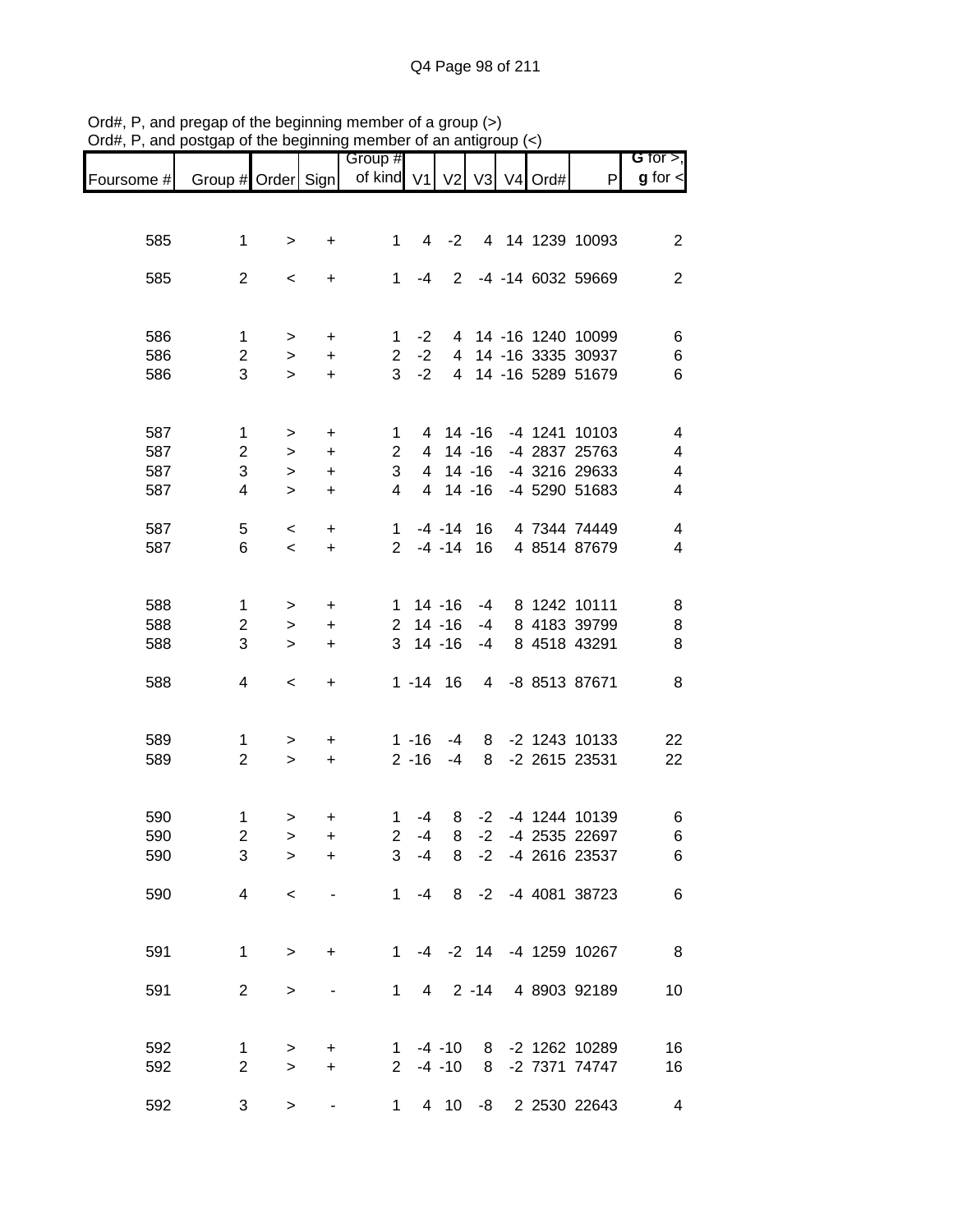|            |                    |              |                | $\frac{1}{2}$ or the beginning member of an anagroup $\left(\frac{1}{2}\right)$ |                |                |                |                     |                        |                               |
|------------|--------------------|--------------|----------------|---------------------------------------------------------------------------------|----------------|----------------|----------------|---------------------|------------------------|-------------------------------|
| Foursome # | Group # Order Sign |              |                | Group #<br>of kind V1                                                           |                | V <sub>2</sub> | V <sub>3</sub> | V <sub>4</sub> Ord# | P                      | G for $>$ ,<br>$g$ for $\leq$ |
| 592        | 4                  | $\, > \,$    |                | $\overline{c}$                                                                  | 4              | 10             | -8             |                     | 2 3893 36713           | 4                             |
| 592        | 5                  | $\geq$       |                | 3                                                                               | $\overline{4}$ | 10             | -8             |                     | 2 7739 78893           | 4                             |
| 592        | 6                  | $\,<\,$      |                | $\mathbf 1$                                                                     |                | $-4 - 10$      | 8              |                     | -2 6867 69149          | $\mathbf{2}$                  |
| 592        | $\overline{7}$     | $\prec$      |                | $\overline{2}$                                                                  |                | $-4 - 10$      | 8              |                     | -2 8971 92857          | $\overline{\mathbf{4}}$       |
| 593        | $\mathbf{1}$       | $\,$         | +              |                                                                                 | $1 - 10$       | 8              | $-2$           |                     | 2 1263 10301           | 12                            |
| 593        | $\overline{2}$     | $\mathbf{L}$ | $\ddot{}$      |                                                                                 | $2 - 10$       | 8              | $-2$           |                     | 2 8399 86369           | 12                            |
| 593        | 3                  | $\,<$        | $\ddot{}$      | $\mathbf{1}$                                                                    | 10             | -8             | $\overline{2}$ |                     | -2 5809 57271          | 12                            |
|            |                    |              |                |                                                                                 |                |                |                |                     |                        |                               |
| 594        | $\mathbf{1}$       | $\,$         | +              | $\mathbf 1$                                                                     | $-2$           | $\overline{2}$ | -8             |                     | 2 1265 10313           | 10                            |
| 594        | $\overline{c}$     | $\,$         | $\ddot{}$      | $\overline{2}$                                                                  | $-2$           | $\overline{2}$ | -8             |                     | 2 3710 34739           | 10                            |
| 594        | 3                  | $\,>$        | $\ddot{}$      | 3                                                                               | $-2$           | $\overline{2}$ | -8             |                     | 2 4128 39209           | 10                            |
| 594        | 4                  | $\,$         | $\overline{a}$ | $\mathbf{1}$                                                                    | $\overline{2}$ | $-2$           | 8              |                     | -2 5981 59149          | 8                             |
| 594        | 5                  | $\,<$        |                | $\mathbf 1$                                                                     | $-2$           | $\overline{c}$ | -8             |                     | 2 6901 69497           | $\sqrt{2}$                    |
| 594        | 6                  | $\,<$        |                | $\overline{2}$                                                                  | $-2$           | $\overline{2}$ | -8             |                     | 2 7934 81047           | $\overline{2}$                |
|            |                    |              |                |                                                                                 |                |                |                |                     |                        |                               |
| 595        | 1                  | $\,$         | $\ddot{}$      | 1                                                                               | -8             | $\overline{2}$ | $\overline{2}$ |                     | 8 1267 10331           | 10                            |
| 595        | $\overline{2}$     | $\,$         | $\ddot{}$      | $\overline{2}$                                                                  | -8             | $\overline{2}$ | $\overline{2}$ |                     | 8 3865 36467           | 10                            |
| 595        | 3                  | $\,<$        | $\ddot{}$      | $\mathbf 1$                                                                     | 8              | $-2$           | $-2$           |                     | -8 1738 14831          | 12                            |
| 595        | 4                  | $\,<$        | $\ddot{}$      | $\overline{c}$                                                                  | 8              | $-2$           | $-2$           |                     | -8 5727 56479          | 10                            |
| 595        | 5                  | $\,<\,$      | $\ddot{}$      | 3                                                                               | 8              | $-2$           | $-2$           |                     | -8 9494 98899          | 10                            |
| 595        | 6                  | $\,<\,$      |                | 1                                                                               | -8             | $\overline{2}$ | 2              |                     | 8 3504 32647           | 6                             |
| 595        | $\overline{7}$     | $\,<$        |                | $\overline{c}$                                                                  | -8             | $\overline{2}$ | $\mathbf{2}$   |                     | 8 6471 64709           | $\bf 8$                       |
| 595        | 8                  | $\prec$      |                | 3                                                                               | $-8$           | $\overline{2}$ | $\overline{2}$ |                     | 8 7417 75269           | $\bf8$                        |
| 595        | 9                  | $\,<$        |                | 4                                                                               | -8             | $\overline{c}$ | $\overline{a}$ |                     | 8 8055 82387           | $\,6$                         |
| 596        | $\mathbf{1}$       | $\geq$       | $\ddot{}$      | $1 \quad$                                                                       |                |                |                |                     | 8 -2 10 -14 1270 10343 | $6\overline{6}$               |
| 596        | 2                  | $\,>$        |                | 1                                                                               | -8             |                |                |                     | 2 -10 14 4069 38629    | 18                            |
| 596        | 3                  | $\,<\,$      | +              | 1                                                                               | -8             |                |                |                     | 2 -10 14 5415 53087    | $\overline{2}$                |
|            |                    |              |                |                                                                                 |                |                |                |                     |                        |                               |
| 597        | 1                  | $\, > \,$    | +              |                                                                                 | $1 - 26$       |                |                |                     | 2 16 -16 1275 10427    | 28                            |
| 597        | $\overline{2}$     | $\geq$       | +              |                                                                                 | $2 - 26$       | $\overline{2}$ |                |                     | 16 -16 8471 87251      | 28                            |
| 598        | 1                  | $\, > \,$    | $\ddot{}$      | $1 \quad$                                                                       |                |                |                |                     | 2 10 -4 2 1280 10459   | $\overline{2}$                |

Ord#, P, and pregap of the beginning member of a group (>) Ord#, P, and postgap of the beginning member of an antigroup (<)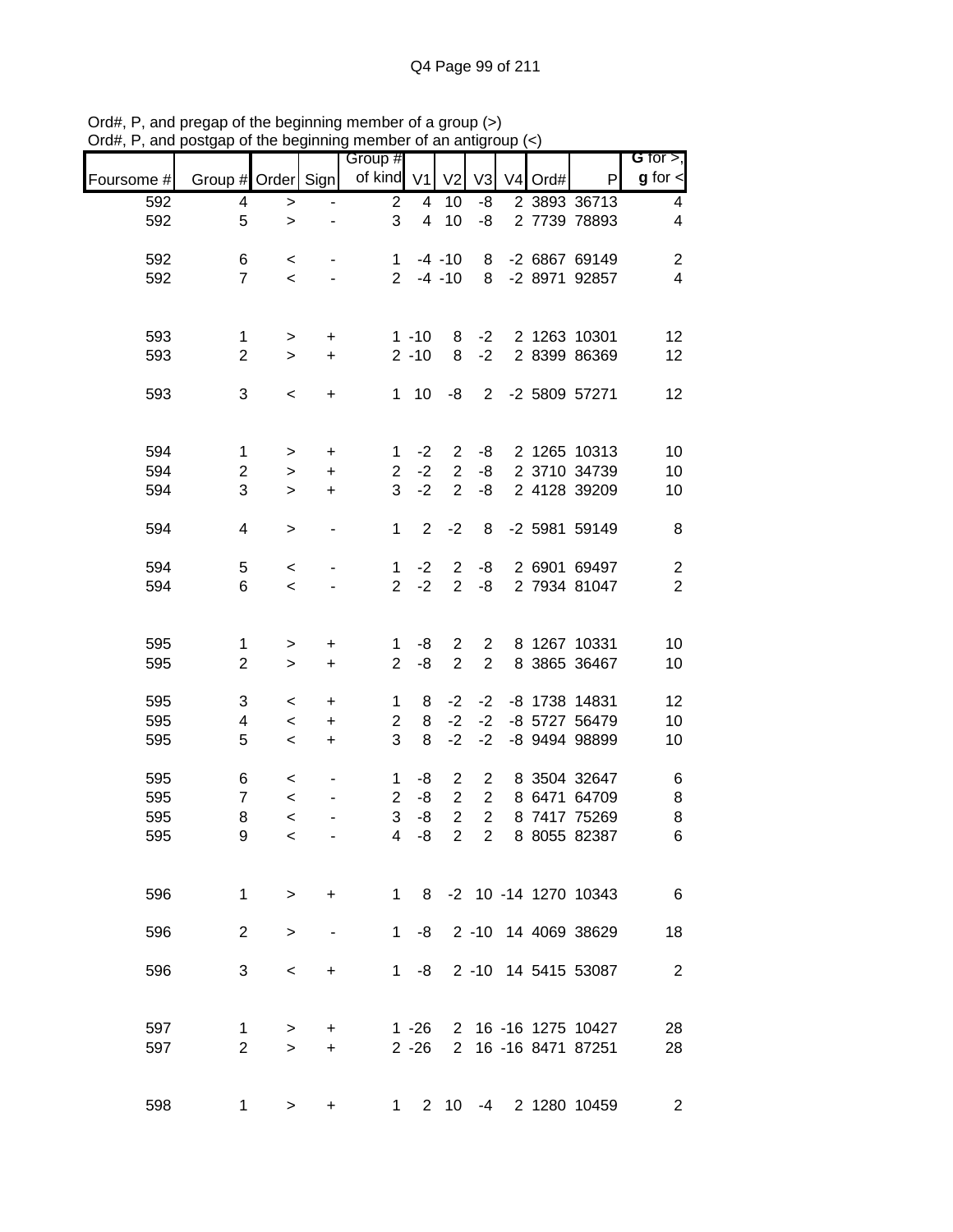|            |                     |                   |                | Group #             |                      |                |                |   |         |                                      | G for $>$ ,                            |
|------------|---------------------|-------------------|----------------|---------------------|----------------------|----------------|----------------|---|---------|--------------------------------------|----------------------------------------|
| Foursome # | Group # Order Sign  |                   |                | of kind V1          |                      | V <sub>2</sub> | V3             |   | V4 Ord# | P                                    | $g$ for $\lt$                          |
| 598        | $\overline{c}$      | $\, > \,$         | +              | $\overline{2}$      | $\overline{2}$       | 10             | $-4$           |   |         | 2 8736 90199                         | $\overline{2}$                         |
| 598        | 3                   | $\, > \,$         |                | $\mathbf{1}$        |                      | $-2 - 10$      | 4              |   |         | -2 8176 83813                        | 22                                     |
| 598        | 4                   | $\,<$             | +              | $\mathbf 1$         |                      | $-2 - 10$      | 4              |   |         | -2 2121 18521                        | $\overline{c}$                         |
| 598        | 5                   | $\,<$             | $\ddot{}$      | $2^{\circ}$         |                      | $-2 - 10$      |                |   |         | 4 -2 3299 30557                      | $\overline{2}$                         |
| 599        | $\mathbf 1$         | $\,$              | +              | $1 \quad$           |                      | $2 - 10$ 10    |                |   |         | 4 1283 10487                         | 10                                     |
| 599        | $\overline{2}$      | $\, >$            |                | $\mathbf 1$         |                      | $-2$ 10 $-10$  |                |   |         | -4 7616 77521                        | 8                                      |
| 599        | 3                   | $\,<$             |                | $\mathbf 1$         |                      | $2 - 10$       | 10             |   |         | 4 4077 38699                         | 8                                      |
| 599        | 4                   | $\,<$             |                | $\overline{2}$      |                      | $2 - 10$       | 10             |   |         | 4 6961 70229                         | $\, 8$                                 |
| 600        | $\mathbf{1}$        | $\,$              | +              |                     | $1 - 10$             | 10             |                |   |         | 4 -14 1284 10499                     | 12                                     |
| 600        | $\overline{2}$      | $\geq$            | $\ddot{}$      |                     | $2 - 10$             | 10             |                |   |         | 4 -14 8460 87119                     | 12                                     |
| 600        | 3                   | >                 |                | $\mathbf{1}$        |                      | $10 - 10$      |                |   |         | -4 14 3528 32917                     | $\,6$                                  |
| 600        | 4                   | $\,<\,$           | +              | 1                   |                      | $10 - 10$      |                |   |         | -4 14 3534 32971                     | 12                                     |
| 600        | 5<br>6              | $\,<$             |                |                     | $1 - 10$<br>$2 - 10$ | 10<br>10       |                |   |         | 4 -14 4076 38693<br>4 -14 6960 70223 | $\,6$                                  |
| 600        |                     | $\,<\,$           |                |                     |                      |                |                |   |         |                                      | $\,6$                                  |
| 601<br>601 | 1<br>$\overline{2}$ | $\, > \,$<br>$\,$ | +<br>$\ddot{}$ | 1<br>$\overline{2}$ | 10<br>10             |                | $4 - 14$       |   |         | 4 -14 26 1285 10501<br>26 8461 87121 | $\overline{\mathbf{c}}$<br>$\mathbf 2$ |
|            |                     |                   |                |                     |                      |                |                |   |         |                                      |                                        |
| 602        | $\mathbf 1$         | $\,$              | +              |                     | $1 14 - 14$          |                | $-4$           |   |         | 2 1290 10567                         | 8                                      |
| 602        | $\overline{c}$      | $\,<$             | +              |                     | $1 - 14$             | 14             | $\overline{4}$ |   |         | -2 9543 99431                        | 8                                      |
| 603        | $\mathbf 1$         | $\, > \,$         | +              | 1                   | 0                    |                | $8 - 10$       |   |         | 4 1294 10607                         | 6                                      |
| 603        | $\overline{2}$      | $\geq$            | +              | $\overline{2}$      | $\Omega$             |                | $8 - 10$       |   |         | 4 7524 76487                         | 6                                      |
| 603        | 3                   | $\,<$             |                | 1                   | 0                    |                | $8 - 10$       |   |         | 4 6828 68699                         | 12                                     |
| 604        | 1                   | $\, > \,$         | $\ddot{}$      | 1                   |                      | $8 - 10$       | 4              |   |         | 4 1295 10613                         | 6                                      |
| 604        | $\overline{2}$      | $\geq$            | +              | $\overline{2}$      |                      | $8 - 10$       | 4              |   |         | 4 8945 92627                         | $\overline{\mathbf{4}}$                |
| 604        | 3                   | $\,<\,$           | +              | 1                   |                      | $-8$ 10        | $-4$           |   |         | -4 2292 20287                        | 10                                     |
| 604        | 4                   | $\,<\,$           |                | $\mathbf 1$         |                      | $8 - 10$       |                | 4 |         | 4 9216 95603                         | 14                                     |

Ord#, P, and pregap of the beginning member of a group (>) Ord#, P, and postgap of the beginning member of an antigroup (<)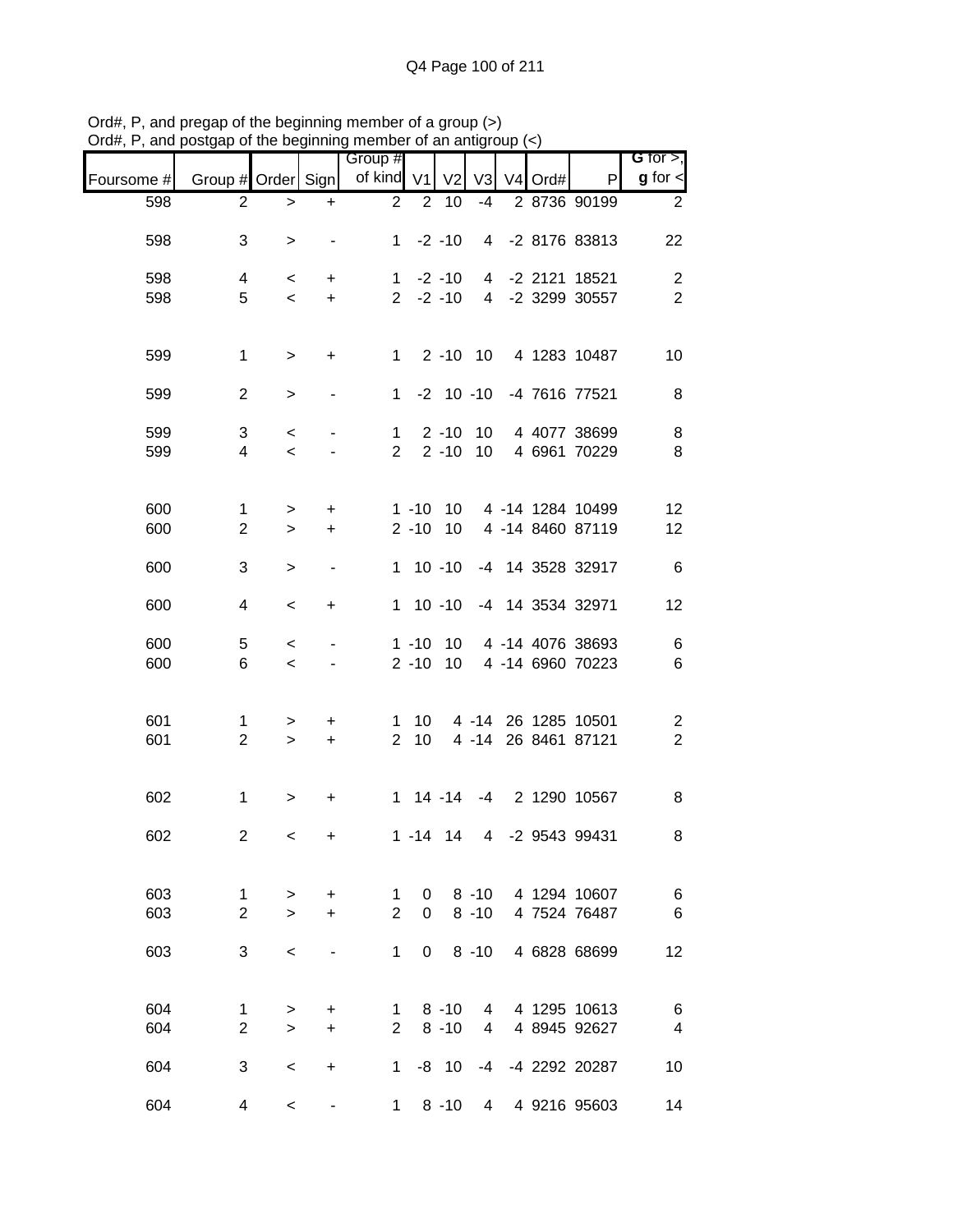|            |                    |                     |                                  | Group #             |                  |                |                |                     |                            | G for $>$ ,    |
|------------|--------------------|---------------------|----------------------------------|---------------------|------------------|----------------|----------------|---------------------|----------------------------|----------------|
| Foursome # | Group # Order Sign |                     |                                  | of kind V1          |                  | V <sub>2</sub> | V3             | V <sub>4</sub> Ord# | P                          | $g$ for $\lt$  |
|            |                    |                     |                                  |                     |                  |                |                |                     |                            |                |
|            |                    |                     |                                  |                     | 4                |                |                |                     | 0 1297 10631               |                |
| 605        | $\mathbf 1$        | $\, > \,$           | +                                | 1                   |                  | 4              | -6             |                     |                            | $\overline{4}$ |
| 605        | $\overline{2}$     | $\,>$               |                                  | $\mathbf{1}$        | -4               | $-4$           | 6              |                     | 0 1374 11383               | 14             |
|            |                    |                     |                                  |                     |                  |                |                |                     |                            |                |
| 606        | $\mathbf 1$        | $\,$                | +                                | $\mathbf{1}$        | 4                | -6             | $\mathbf 0$    |                     | -2 1298 10639              | 8              |
|            |                    |                     |                                  |                     |                  |                |                |                     |                            |                |
| 606        | $\overline{c}$     | $\,$                |                                  | 1                   | -4               | 6              | 0              |                     | 2 1375 11393               | 10             |
| 606        | 3                  | $\geq$              | $\overline{\phantom{a}}$         | $\overline{2}$      | $-4$             | 6              | $\pmb{0}$      |                     | 2 8288 85103               | 10             |
| 606        | 4                  | $\,<$               | +                                | $\mathbf{1}$        | $-4$             | 6              | $\mathbf 0$    |                     | 2 4847 46919               | 14             |
|            |                    |                     |                                  |                     |                  |                |                |                     |                            |                |
| 607        | $\mathbf 1$        |                     |                                  |                     |                  |                |                |                     | -2 16 -16 1300 10657       |                |
| 607        | $\overline{2}$     | $\, > \,$<br>$\geq$ | +<br>$\ddot{}$                   | 1<br>$\overline{2}$ | 0<br>$\mathbf 0$ | $-2$           |                |                     | 16 -16 4011 37957          | 6<br>6         |
|            |                    |                     |                                  |                     |                  |                |                |                     |                            |                |
|            |                    |                     |                                  |                     |                  |                |                |                     |                            |                |
| 608        | 1                  | $\geq$              | +                                | 1                   |                  |                |                |                     | -2 16 -16 14 1301 10663    | 6              |
| 608        | $\overline{2}$     | $\,<$               | +                                | $\mathbf 1$         |                  |                |                |                     | 2 -16 16 -14 6361 63467    | 6              |
|            |                    |                     |                                  |                     |                  |                |                |                     |                            |                |
| 609        | $\mathbf 1$        | $\, > \,$           | +                                | 1                   |                  |                |                |                     | 16 -16 14 -16 1302 10667   | 4              |
|            |                    |                     |                                  |                     |                  |                |                |                     |                            |                |
| 609        | $\mathbf{2}$       | $\,<$               | $\ddot{}$                        |                     |                  |                |                |                     | 1 -16 16 -14 16 6360 63463 | 4              |
|            |                    |                     |                                  |                     |                  |                |                |                     |                            |                |
| 610        | $\mathbf 1$        | $\, > \,$           | $\ddot{}$                        |                     |                  |                |                |                     | 1 14 -16 10 -6 1304 10691  | $\overline{4}$ |
|            |                    |                     |                                  |                     |                  |                |                |                     |                            |                |
| 610        | $\mathbf{2}$       | $\,<$               | +                                |                     |                  |                |                |                     | 1 -14 16 -10 6 5221 50989  | 4              |
|            |                    |                     |                                  |                     |                  |                |                |                     |                            |                |
| 611        | 1                  | $\, > \,$           | $\ddot{}$                        | 1                   | -6               | $-2$           | $\overline{c}$ |                     | 8 1307 10723               | 12             |
| 611        | $\boldsymbol{2}$   | $\geq$              | $\ddot{}$                        | $\overline{c}$      | $-6$             | $-2$           | $\overline{2}$ |                     | 8 2624 23593               | 12             |
| 611        | 3                  | $\geq$              | $\ddot{}$                        | 3 <sup>1</sup>      | $-6$             | $-2$           | $\overline{2}$ |                     | 8 6397 63793               | 12             |
|            |                    |                     |                                  |                     |                  |                |                |                     |                            |                |
| 612        | $\mathbf 1$        | $\mathbf{L}$        | $\ddot{}$                        | 1                   | $-2$             | 2              | 8              |                     | 4 1308 10729               | 6              |
|            | $\overline{2}$     |                     |                                  | $\mathbf{1}$        | $2^{\circ}$      | $-2$           | -8             |                     | -4 4820 46643              |                |
| 612        |                    | $\prec$             | $\begin{array}{c} + \end{array}$ |                     |                  |                |                |                     |                            | 6              |
|            |                    |                     |                                  |                     |                  |                |                |                     |                            |                |
| 613        | 1                  | $\mathbf{L}$        | $\ddot{}$                        | 1                   | $\overline{2}$   | 8              |                |                     | 4 -8 1309 10733            | 4              |
| 613        | $\overline{c}$     | $\,<$               | $\ddot{}$                        | 1                   | $-2$             | -8             | $-4$           |                     | 8 4819 46639               | 4              |
| 613        | 3                  | $\,<$               | $\ddot{}$                        | 2 <sup>1</sup>      | $-2$             | -8             | $-4$           |                     | 8 7769 79279               | 4              |

Ord#, P, and pregap of the beginning member of a group (>) Ord#, P, and postgap of the beginning member of an antigroup (<)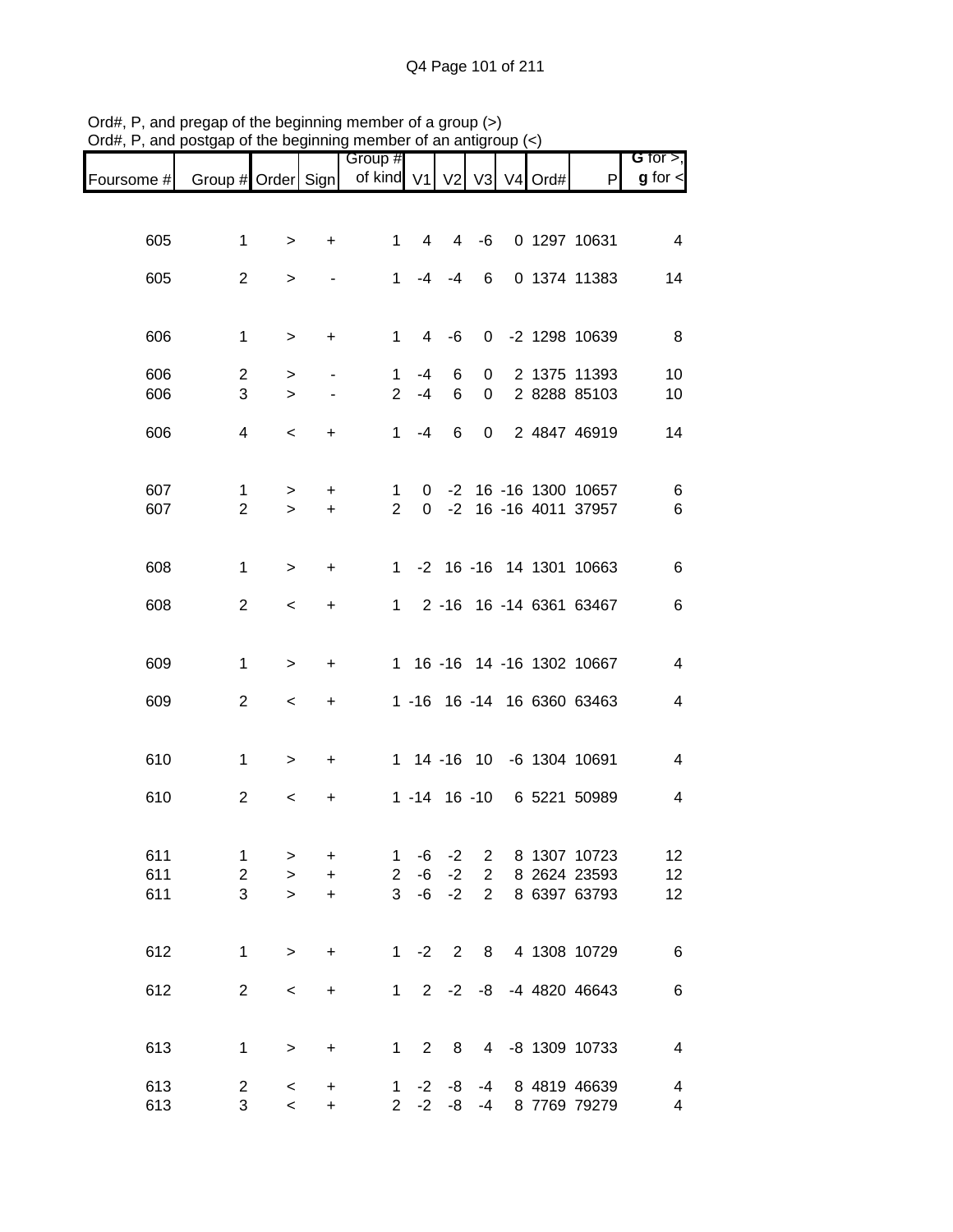|            |                     |                        |                              | Group #               |                |                      |                                  |               |                                | G for $>$ ,             |
|------------|---------------------|------------------------|------------------------------|-----------------------|----------------|----------------------|----------------------------------|---------------|--------------------------------|-------------------------|
| Foursome # | Group # Order Sign  |                        |                              | of kind V1            |                |                      |                                  | V2 V3 V4 Ord# | P                              | $g$ for $\lt$           |
|            |                     |                        |                              |                       |                |                      |                                  |               |                                |                         |
|            |                     |                        |                              |                       |                |                      |                                  |               |                                |                         |
| 614        | $\mathbf 1$         | >                      | +                            | $\mathbf 1$           | 0              | -4                   |                                  |               | 4 10 1319 10853                | 6                       |
| 614        | $\overline{2}$      | $\geq$                 | $\ddot{}$                    | $\overline{2}$        | $\mathbf 0$    | $-4$                 | $\overline{4}$                   |               | 10 9107 94433                  | 6                       |
|            |                     |                        |                              |                       |                |                      |                                  |               |                                |                         |
| 614        | 3                   | $\,<$                  | $\ddot{}$                    | $\mathbf{1}$          | 0              | 4                    |                                  |               | -4 -10 7621 77557              | $\,6$                   |
|            |                     |                        |                              |                       |                |                      |                                  |               |                                |                         |
| 615        | $\mathbf 1$         | $\,>$                  | +                            | 1                     | -4             |                      |                                  |               | 4 10 -10 1320 10859            | 6                       |
|            |                     |                        |                              |                       |                |                      |                                  |               |                                |                         |
| 615        | $\overline{c}$      | $\,<\,$                | $\ddot{}$                    | 1                     | 4              |                      | $-4 - 10$                        |               | 10 5058 49201                  | $\,6$                   |
| 615        | 3                   | $\,<\,$                | $\ddot{}$                    | $\overline{2}$        | $\overline{4}$ |                      | $-4 - 10$                        |               | 10 7620 77551                  | 6                       |
|            |                     |                        |                              |                       |                |                      |                                  |               |                                |                         |
|            |                     |                        |                              |                       |                |                      |                                  |               |                                |                         |
| 616        | $\mathbf 1$         | $\, >$                 | $\ddot{}$                    |                       | $1 10 - 10$    |                      |                                  |               | -4 10 1322 10867               | 6                       |
|            |                     |                        |                              |                       |                |                      |                                  |               |                                |                         |
| 616        | $\overline{2}$      | $\,<\,$                | +                            |                       | $1 - 10$       | 10                   |                                  |               | 4 -10 5056 49193               | $\,6$                   |
|            |                     |                        |                              |                       |                |                      |                                  |               |                                |                         |
| 617        | $\mathbf{1}$        | $\, >$                 | $\ddot{}$                    | 1                     | 8              | $-2$                 |                                  |               | 8 -10 1329 10939               | $\overline{c}$          |
| 617        | $\overline{2}$      | $\geq$                 | $\ddot{}$                    | $\overline{2}$        | 8              | $-2$                 |                                  |               | 8 -10 3546 33073               | $\overline{c}$          |
|            |                     |                        |                              |                       |                |                      |                                  |               |                                |                         |
| 617        | 3                   | $\, > \,$              | $\overline{a}$               | 1                     | -8             | $\overline{2}$       |                                  |               | -8 10 2035 17729               | 16                      |
|            |                     |                        |                              |                       |                |                      |                                  |               |                                |                         |
| 617        | 4                   | $\,<$                  | +                            | $\mathbf 1$           | -8             | 2                    |                                  |               | -8 10 2037 17747               | $\overline{2}$          |
|            |                     |                        |                              |                       |                |                      |                                  |               |                                |                         |
|            |                     |                        |                              |                       |                |                      |                                  |               |                                |                         |
| 618<br>618 | 1<br>$\overline{c}$ | >                      | +                            | 1<br>$\overline{2}$   |                | $8 - 10$<br>$8 - 10$ | $\overline{2}$<br>$\overline{2}$ |               | -2 1331 10957<br>-2 3707 34703 | 8                       |
| 618        | 3                   | $\, > \,$<br>$\, > \,$ | $\ddot{}$<br>+               | 3                     |                | $8 - 10$             | $\overline{2}$                   |               | -2 3850 36277                  | 10<br>8                 |
|            |                     |                        |                              |                       |                |                      |                                  |               |                                |                         |
| 618        | 4                   | $\,>$                  | $\qquad \qquad \blacksquare$ | 1                     | -8             | 10                   | $-2$                             |               | 2 7017 70877                   | 10                      |
|            |                     |                        |                              |                       |                |                      |                                  |               |                                |                         |
| 618        | 5                   | $\,<\,$                | $\qquad \qquad \blacksquare$ | $\mathbf 1$           |                | $8 - 10$             | $\overline{2}$                   |               | -2 3100 28499                  | 14                      |
|            |                     |                        |                              |                       |                |                      |                                  |               |                                |                         |
|            |                     |                        |                              |                       |                |                      |                                  |               |                                |                         |
| 619        | $\mathbf 1$         | $\geq$                 | $\ddot{}$                    | $\mathbf{1}$          | 4              |                      |                                  |               | 14 -4 -10 1335 10993           | 6                       |
| 619        | $\overline{2}$      | $\geq$                 | $+$                          | $\overline{2}$        |                |                      |                                  |               | 4 14 -4 -10 6963 70241         | $\overline{\mathbf{4}}$ |
|            |                     |                        |                              |                       |                |                      |                                  |               |                                |                         |
| 620        | $\mathbf{1}$        | $\geq$                 | +                            |                       |                |                      |                                  |               | 1 -4 -10 -8 8 1337 11027       | 24                      |
|            |                     |                        |                              |                       |                |                      |                                  |               |                                |                         |
| 620        | $\overline{2}$      | $\,<\,$                |                              | $1 \quad$             |                | $-4 - 10 - 8$        |                                  |               | 8 6414 64007                   | $\,6$                   |
|            |                     |                        |                              |                       |                |                      |                                  |               |                                |                         |
|            |                     |                        |                              |                       |                |                      |                                  |               |                                |                         |
| 621        | 1                   | $\, > \,$              | +                            | 1                     | -8             | 8                    | -8                               |               | 10 1339 11057                  | 10                      |
| 621        | 2                   | $\,>$                  | +                            | $\mathbf{2}^{\prime}$ | -8             | 8                    | -8                               |               | 10 3065 28097                  | 10                      |
| 621        | 3                   | $\geq$                 | $\ddot{}$                    | $\overline{3}$        | $-8$           | 8                    | -8                               |               | 10 5024 48857                  | 10                      |

Ord#, P, and pregap of the beginning member of a group (>) Ord#, P, and postgap of the beginning member of an antigroup (<)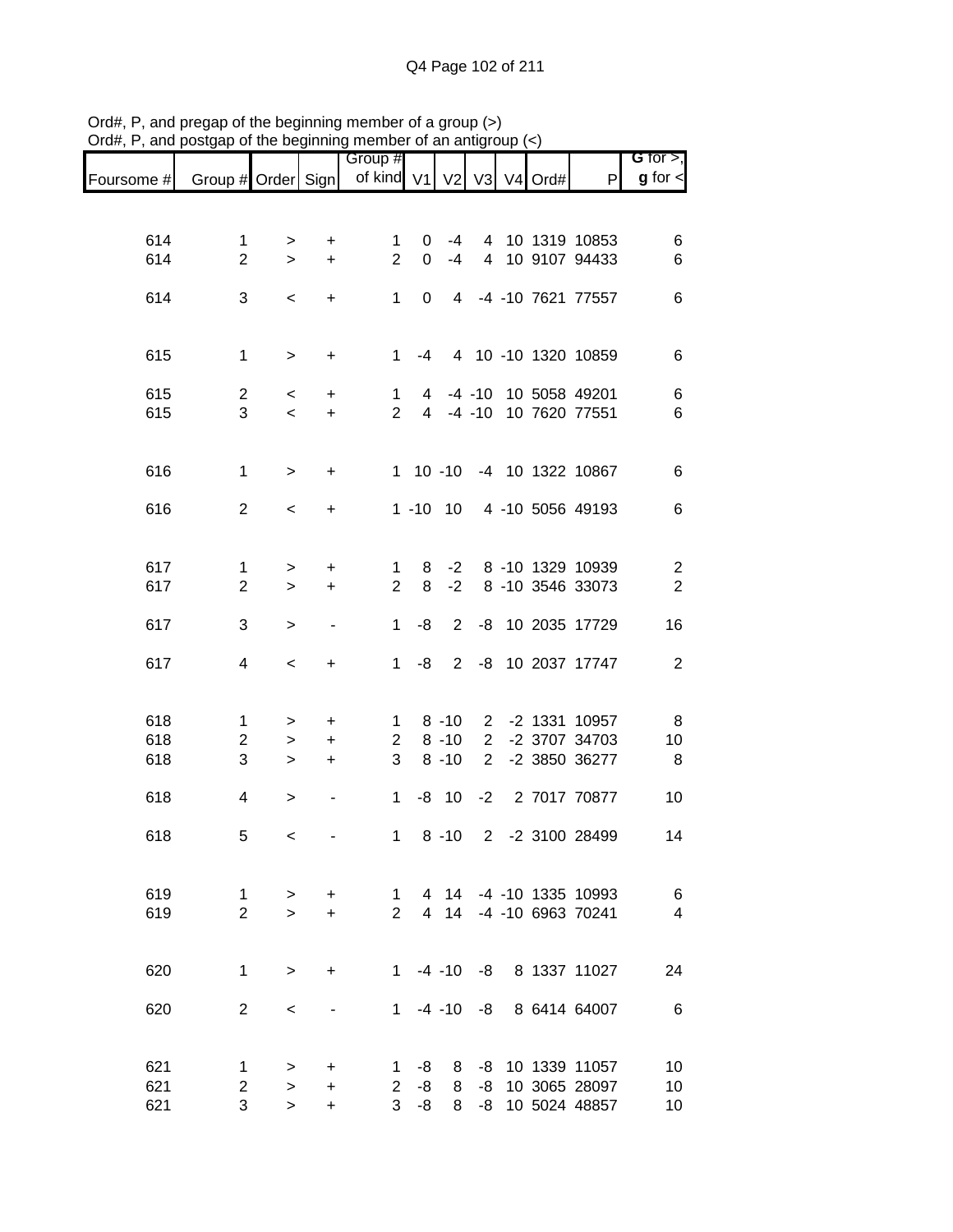|            |                                |                |                        | Group #                       |                |                |                                  |         |                                | $G$ for $>$ ,                                      |
|------------|--------------------------------|----------------|------------------------|-------------------------------|----------------|----------------|----------------------------------|---------|--------------------------------|----------------------------------------------------|
| Foursome # | Group # Order Sign             |                |                        | of kind V1                    |                | V <sub>2</sub> | V <sub>3</sub>                   | V4 Ord# | P                              | $g$ for $\lt$                                      |
| 621        | 4                              | $\, > \,$      | $\ddot{}$              | $\overline{4}$                | -8             | 8              | -8                               |         | 10 5986 59207                  | 10 <sup>°</sup>                                    |
| 621        | 5                              | $\,<\,$        | +                      | 1                             | 8              | -8             |                                  |         | 8 -10 1465 12253               | 10                                                 |
| 621        | 6                              | $\,<$          | $\ddot{}$              | $\overline{2}$                | 8              | -8             |                                  |         | 8 -10 8953 92683               | 10                                                 |
|            |                                |                |                        |                               |                |                |                                  |         |                                |                                                    |
| 622        | $\mathbf{1}$                   | $\,$           | $\ddot{}$              | 1.<br>$\overline{2}$          | 10             | -8             |                                  |         | 2 14 1342 11071                | $\overline{\mathbf{c}}$<br>$\overline{2}$          |
| 622        | $\overline{2}$                 | $\geq$         | $\ddot{}$              |                               | 10             | -8             |                                  |         | 2 14 6618 66361                |                                                    |
| 623        |                                |                |                        |                               |                |                |                                  |         | 2 14 -16 1343 11083            |                                                    |
| 623        | $\mathbf{1}$<br>$\overline{2}$ | $\,$<br>$\geq$ | $\ddot{}$<br>$\ddot{}$ | $\mathbf 1$<br>$\overline{2}$ | -8<br>$-8$     |                |                                  |         | 2 14 -16 7131 72043            | 12<br>12                                           |
|            |                                |                |                        |                               |                |                |                                  |         |                                |                                                    |
| 624        | $\mathbf{1}$                   | $\,$           | $\ddot{}$              | 1                             |                |                |                                  |         | 2 14 -16 -2 1344 11087         | $\overline{\mathcal{A}}$                           |
| 624        | $\overline{2}$                 | $\geq$         | $\ddot{}$              | $\overline{2}$                |                | $2$ 14 -16     |                                  |         | -2 7180 72617                  | 4                                                  |
|            |                                |                |                        |                               |                |                |                                  |         |                                |                                                    |
| 625<br>625 | $\mathbf{1}$<br>$\overline{c}$ | $\, >$         | +                      | 1<br>$\overline{c}$           | 8<br>8         | -8<br>-8       | $\overline{2}$<br>$\overline{2}$ |         | 16 1352 11161<br>16 4917 47701 | $\overline{\mathbf{c}}$<br>$\overline{\mathbf{c}}$ |
| 625        | 3                              | $\,$<br>$\geq$ | $\ddot{}$<br>$\ddot{}$ | 3                             | 8              | -8             | $\overline{2}$                   |         | 16 6066 60091                  | $\overline{2}$                                     |
| 625        | 4                              | $\,<\,$        | $\ddot{}$              | $\mathbf 1$                   | -8             | 8              |                                  |         | -2 -16 3194 29399              | $\mathbf 2$                                        |
| 625        | 5                              | $\,<$          | $\ddot{}$              | $\overline{2}$                | -8             | 8              |                                  |         | -2 -16 8685 89669              | $\overline{c}$                                     |
|            |                                |                |                        |                               |                |                |                                  |         |                                |                                                    |
| 626        | $\mathbf 1$                    | $\geq$         | +                      | $\mathbf{1}$                  | 16             |                |                                  |         | -4 10 -22 1355 11177           | $\overline{4}$                                     |
| 626        | $\overline{2}$                 | $\,$           |                        |                               | $1 - 16$       |                |                                  |         | 4 -10 22 7650 77839            | 26                                                 |
|            |                                |                |                        |                               |                |                |                                  |         |                                |                                                    |
| 627        | $\mathbf 1$                    | $\, > \,$      | +                      | $\mathbf 1$                   | -6             | $\overline{2}$ | $\overline{4}$                   |         | 0 1363 11273                   | 12                                                 |
|            |                                |                |                        |                               |                |                |                                  |         |                                |                                                    |
| 627<br>627 | $\overline{\mathbf{c}}$<br>3   | ><br>$\,>$     |                        | $\mathbf 1$<br>$\overline{2}$ | 6<br>6         | $-2$<br>$-2$   | -4<br>$-4$                       |         | 0 2675 24049<br>0 4092 38839   | 6<br>$\,6$                                         |
| 627        | 4                              | $\geq$         |                        | 3                             | 6              | $-2$           | $-4$                             |         | 0 5774 56929                   | $\,6$                                              |
| 627        | 5                              | $\,<$          |                        | $\mathbf 1$                   | -6             | $\overline{c}$ | 4                                |         | 0 6074 60161                   | $\,6$                                              |
| 627        | 6                              | $\,<$          |                        | $\overline{2}$                | -6             | $\overline{2}$ | 4                                |         | 0 8150 83471                   | $\,6$                                              |
|            |                                |                |                        |                               |                |                |                                  |         |                                |                                                    |
| 628        | 1                              | $\, >$         | $\ddot{}$              | $1 \quad$                     | $\overline{2}$ | $\overline{4}$ | 0                                |         | -6 1364 11279                  | $\,6$                                              |
| 628        | $\mathbf{2}$                   | $\,<$          | $\ddot{}$              | 1                             | $-2$           | $-4$           | 0                                |         | 6 6728 67531                   | 6                                                  |
|            |                                |                |                        |                               |                |                |                                  |         |                                |                                                    |
| 629        | $\mathbf{1}$                   | $\,$           | +                      | $1 \quad$                     | $\mathbf{0}$   |                |                                  |         | -6 -2 4 1366 11299             | 12                                                 |

Ord#, P, and pregap of the beginning member of a group (>) Ord#, P, and postgap of the beginning member of an antigroup (<)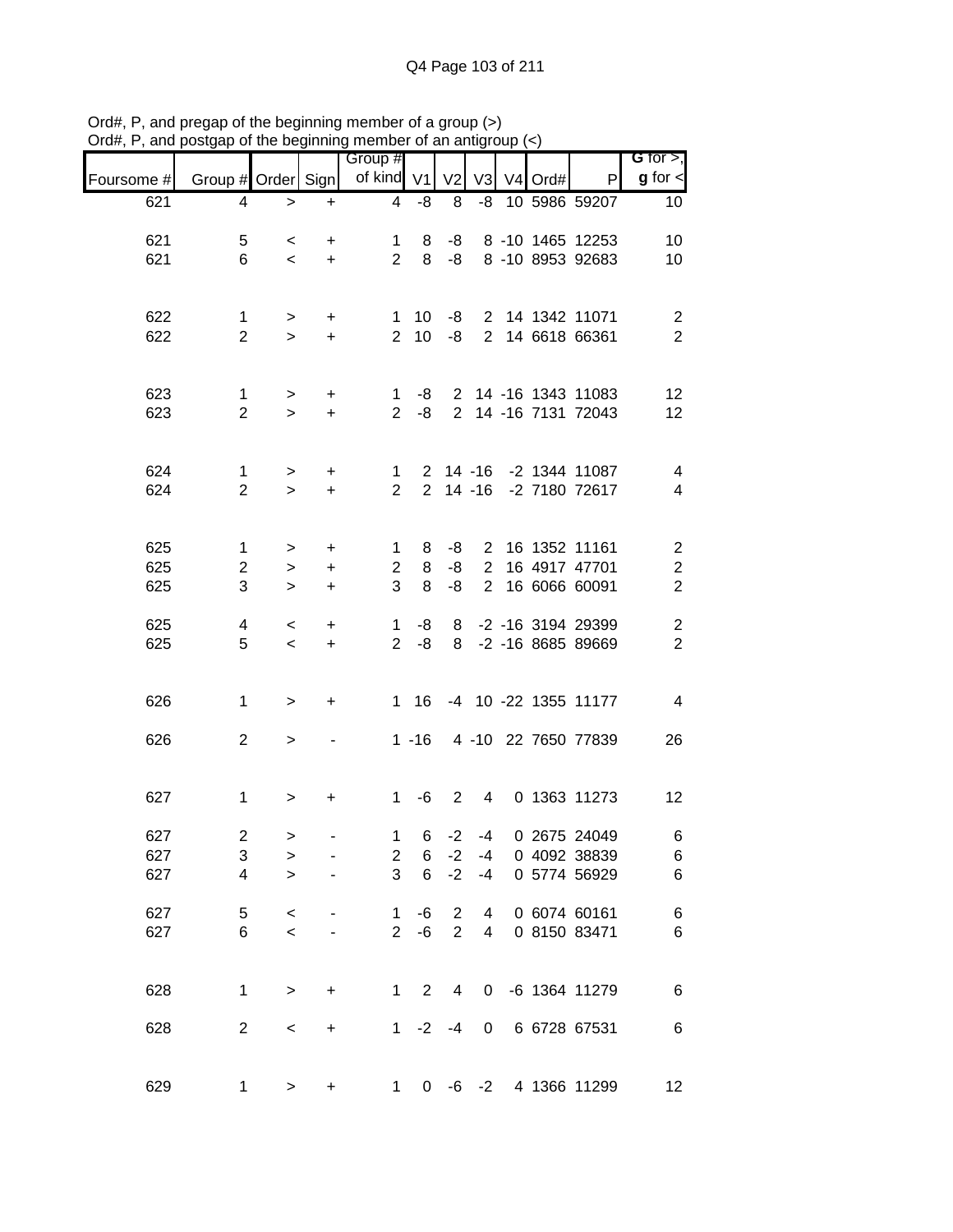|            |                                | <u>.</u>            | .   . 9                | <b>THOLLINGL</b> OF GLI GITU<br>Group # |                |                                |                |         |                                                      | G for $>$ ,                               |
|------------|--------------------------------|---------------------|------------------------|-----------------------------------------|----------------|--------------------------------|----------------|---------|------------------------------------------------------|-------------------------------------------|
| Foursome # | Group # Order Sign             |                     |                        | of kind V1                              |                | V <sub>2</sub>                 | V3             | V4 Ord# | P                                                    | $g$ for $\lt$                             |
| 629        | $\overline{2}$                 | $\,<$               | $\ddot{}$              | $\mathbf{1}$                            | 0              | 6                              | $\overline{2}$ |         | -4 3746 35129                                        | 12                                        |
| 629        | 3                              | $\,<$               | $+$                    | 2                                       | $\mathbf 0$    | 6                              | $\overline{2}$ |         | -4 6726 67511                                        | 12                                        |
| 630        | $\mathbf 1$                    | $\geq$              | $+$                    |                                         | 1 $-2$         |                                |                |         | 4 14 -20 1368 11317                                  | $\,6$                                     |
| 630        | $\overline{2}$                 | $\,<$               | $+$                    |                                         |                |                                |                |         | 1 2 -4 -14 20 6031 59663                             | $\,6$                                     |
| 631        | $\mathbf{1}$                   | $\,$                | $+$                    |                                         | $1 - 20$       |                                |                |         | 14 -2 -4 1371 11351                                  | 22                                        |
| 631        | $\overline{2}$                 | $\,>$               | $+$                    |                                         |                |                                |                |         | 2 -20 14 -2 -4 3448 32141                            | 22                                        |
| 631        | 3                              | $\geq$              |                        |                                         |                | $120 - 14$                     |                |         | 2 4 5584 54919                                       | $\overline{2}$                            |
| 631        | 4                              | $\prec$             |                        |                                         |                |                                |                |         | 1 -20 14 -2 -4 8414 86531                            | $\overline{2}$                            |
| 632<br>632 | $\mathbf{1}$<br>$\overline{2}$ | $\,>$<br>$\geq$     | $+$<br>$+$             |                                         |                | $1 \t14 \t-2$<br>$2 \t14 \t-2$ |                |         | -4 -4 1372 11353<br>-4 -4 3449 32143                 | $\overline{\mathbf{c}}$<br>$\overline{2}$ |
|            |                                |                     |                        |                                         |                |                                |                |         |                                                      |                                           |
| 633<br>633 | 1<br>$\overline{c}$            | $\geq$              | $+$                    | $\mathbf{1}$                            | $-2$<br>$2 -2$ | -4                             |                |         | -4 -4 6 1373 11369<br>-4 6 2848 25889                | 16<br>16                                  |
| 633        | 3                              | $\,$<br>$\geq$      | $+$<br>$+$             |                                         | $3 - 2$        | $-4$                           | $-4$           |         | 6 7102 71741                                         | 22                                        |
| 634        | $\mathbf{1}$                   | $\, >$              | $\ddot{}$              | 1                                       | $2^{\circ}$    |                                |                |         | -8 -2 16 1378 11423                                  | 12                                        |
| 634        | $\overline{2}$                 | $\, >$              |                        |                                         | $1 -2$         |                                |                |         | 8 2 -16 7515 76379                                   | 10                                        |
| 635        | $\mathbf 1$                    | $\, >$              | $\ddot{}$              |                                         |                |                                |                |         | 1 -8 -2 16 -16 1379 11437                            | 14                                        |
| 635        | $\overline{c}$                 | $\, >$              |                        | $\mathbf{1}$                            | 8              |                                |                |         | 2 -16 16 7516 76387                                  | 8                                         |
| 635        | 3                              | $\prec$             | $\ddot{}$              |                                         | 1 8            |                                |                |         | 2 -16 16 6362 63473                                  | 14                                        |
| 636<br>636 | 1<br>$\overline{2}$            | $\,>$<br>$\geq$     | $\ddot{}$<br>$\ddot{}$ |                                         |                |                                |                |         | 1 -2 16 -16 8 1380 11443<br>2 -2 16 -16 8 1395 11593 | $\,6$<br>$\,6$                            |
|            |                                |                     |                        |                                         |                |                                |                |         |                                                      |                                           |
| 637<br>637 | 1<br>$\overline{2}$            | $\, > \,$<br>$\geq$ | $\ddot{}$<br>$+$       |                                         |                | $1 16 - 16$<br>$2 16 - 16$     |                |         | 8 -6 1381 11447<br>8 -6 8473 87257                   | 4<br>4                                    |
| 638        |                                | $1 \quad$<br>>      | +                      |                                         | 1 -4           | $\overline{4}$                 |                |         | 0 10 1385 11489                                      | 6                                         |

Ord#, P, and pregap of the beginning member of a group (>) Ord#, P, and postgap of the beginning member of an antigroup (<)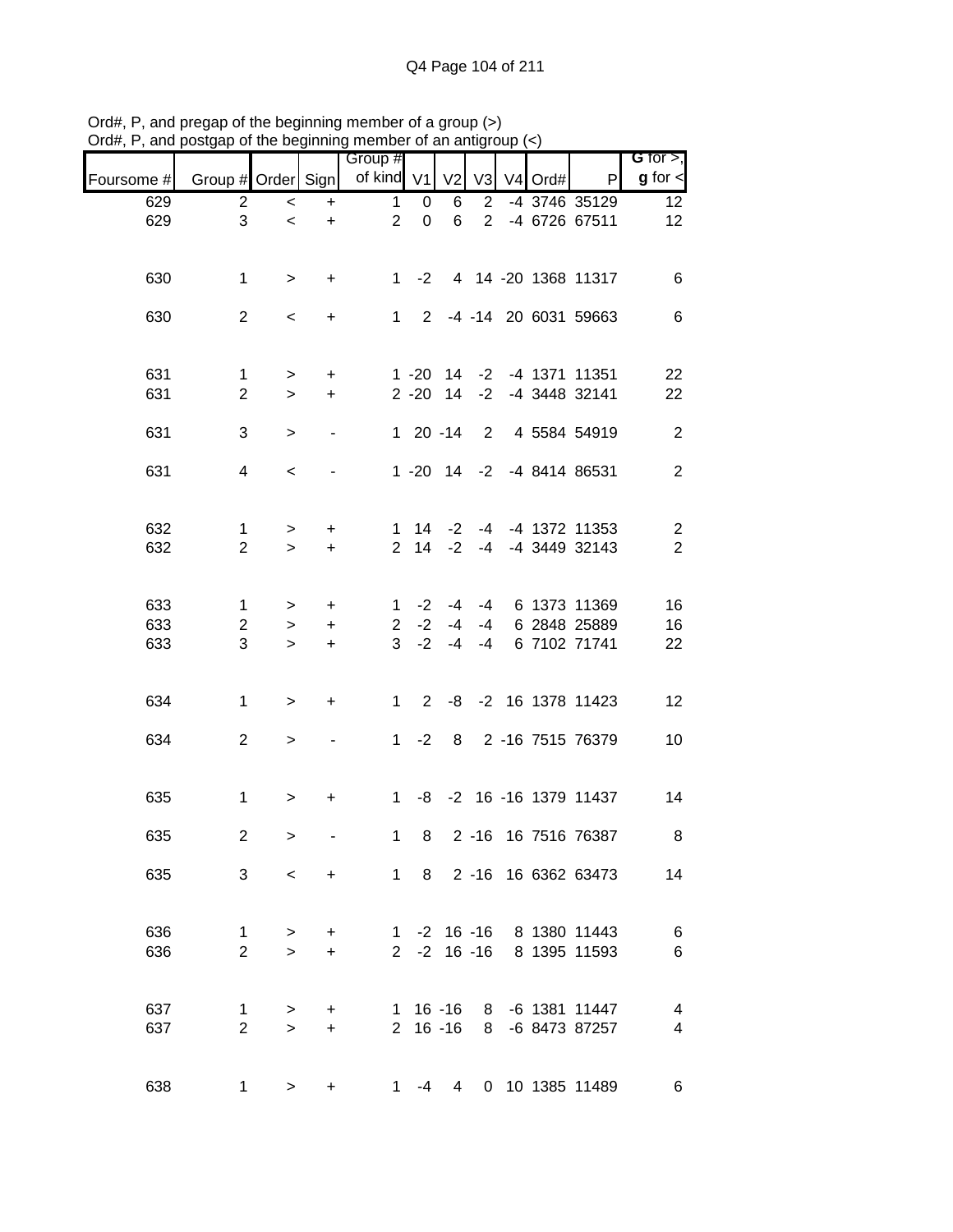|            |                    |                          |           | Group #        |                |                |                |            |                           | G for $>$ ,             |
|------------|--------------------|--------------------------|-----------|----------------|----------------|----------------|----------------|------------|---------------------------|-------------------------|
| Foursome # | Group # Order Sign |                          |           | of kind V1     |                | V <sub>2</sub> |                | V3 V4 Ord# | P                         | $g$ for $\lt$           |
| 638        | $\overline{2}$     | >                        |           | 1              | 4              | $-4$           |                |            | 0 -10 6779 68071          | 12                      |
|            |                    |                          |           |                |                |                |                |            |                           |                         |
| 639        | 1                  | >                        | +         | 1              | $-2$           | $-2$           |                |            | 16 -16 1394 11587         | 8                       |
| 639        | $\overline{2}$     | $\, >$                   | +         | $\overline{2}$ | $-2$           | $-2$           |                |            | 16 -16 2545 22777         | 8                       |
| 639        | 3                  | $\,>$                    | +         | 3              | $-2$           | $-2$           |                |            | 16 -16 3038 27817         | 8                       |
| 639        | 4                  | $\geq$                   | $\ddot{}$ | 4              | $-2$           | $-2$           |                |            | 16 -16 6121 60727         | 8                       |
|            |                    |                          |           |                |                |                |                |            |                           |                         |
|            |                    |                          |           |                |                |                |                |            |                           |                         |
| 640        | 1                  | >                        | $\ddot{}$ | 1              |                | $-4 - 16$      | $\overline{4}$ |            | 2 1400 11657              | 24                      |
| 640        | $\overline{2}$     | $\geq$                   | $\ddot{}$ | $2^{\circ}$    |                | $-4 - 16$      | $\overline{4}$ |            | 2 9207 95507              | 24                      |
|            |                    |                          |           |                |                |                |                |            |                           |                         |
| 641        | $\mathbf{1}$       | $\geq$                   | $\ddot{}$ |                | $1 - 16$       | 4              | $\overline{2}$ |            | -8 1401 11677             | 20                      |
|            |                    |                          |           |                |                |                |                |            |                           |                         |
| 641        | $\overline{2}$     | $\prec$                  | +         | $\mathbf{1}$   | 16             | $-4$           | $-2$           |            | 8 7493 76103              | 20                      |
|            |                    |                          |           |                |                |                |                |            |                           |                         |
| 642        | $\mathbf{1}$       | $\, > \,$                | +         | $\mathbf{1}$   | 4              | $\overline{2}$ |                |            | -8 14 1402 11681          | $\overline{4}$          |
|            |                    |                          |           |                |                |                |                |            |                           |                         |
| 642        | $\overline{c}$     | $\,<$                    | +         | 1              | -4             | $-2$           |                |            | 8 -14 1744 14887          | $\overline{\mathbf{4}}$ |
| 642        | 3                  | $\overline{\phantom{a}}$ | $\ddot{}$ | 2              | $-4$           | $-2$           |                |            | 8 -14 8317 85447          | $\overline{4}$          |
|            |                    |                          |           |                |                |                |                |            |                           |                         |
|            |                    |                          |           |                | $\overline{2}$ |                |                |            | -8 14 -14 1403 11689      |                         |
| 643        | 1                  | $\, > \,$                | +         | 1              |                |                |                |            |                           | 8                       |
| 643        | $\mathbf{2}$       | $\,<$                    | +         | $\mathbf{1}$   | $-2$           |                |                |            | 8 -14 14 9499 98939       | 8                       |
|            |                    |                          |           |                |                |                |                |            |                           |                         |
|            |                    |                          |           |                |                |                |                |            |                           |                         |
| 644        | $\mathbf 1$        | $\geq$                   | +         | 1              |                |                |                |            | -8 14 -14 10 1404 11699   | 10                      |
|            | $\overline{2}$     |                          |           |                |                |                |                |            | 8 -14 14 -10 2949 26881   |                         |
| 644        |                    | $\,<\,$                  | +         | $\mathbf{1}$   |                |                |                |            |                           | 10                      |
|            |                    |                          |           |                |                |                |                |            |                           |                         |
| 645        | 1                  | $\geq$                   | $\ddot{}$ |                | 1 14 -14 10    |                |                |            | 0 1405 11701              | $\overline{2}$          |
|            |                    |                          |           |                |                |                |                |            |                           |                         |
| 645        | $\overline{2}$     | $\,<$                    | +         |                |                |                |                |            | 1 -14 14 -10 0 1925 16649 | $\overline{2}$          |
|            |                    |                          |           |                |                |                |                |            |                           |                         |
| 646        | $\mathbf 1$        | $\geq$                   |           |                | $1 \quad$      | $2 \quad 2$    |                |            | 6 -6 1411 11779           | $\overline{2}$          |
|            |                    |                          | +         |                |                |                |                |            |                           |                         |
| 646        | $\overline{2}$     | $\,<\,$                  | +         |                | $1 -2 -2 -6$   |                |                |            | 6 2987 27281              | $\overline{2}$          |
|            |                    |                          |           |                |                |                |                |            |                           |                         |
|            |                    |                          |           |                |                |                |                |            |                           |                         |
| 647        | 1                  | $\, > \,$                | +         | 1              | $-2$           |                |                |            | 4 18 -20 1419 11831       | $\overline{4}$          |
| 647        | $\overline{2}$     | $\geq$                   | +         | $\overline{2}$ | $-2$           |                |                |            | 4 18 -20 9000 93179       | 10                      |
| 647        | 3                  | $\,<$                    | $\ddot{}$ | $\mathbf 1$    | $2^{\circ}$    |                |                |            | -4 -18 20 8677 89599      | 4                       |
|            |                    |                          |           |                |                |                |                |            |                           |                         |

Ord#, P, and pregap of the beginning member of a group (>) Ord#, P, and postgap of the beginning member of an antigroup (<)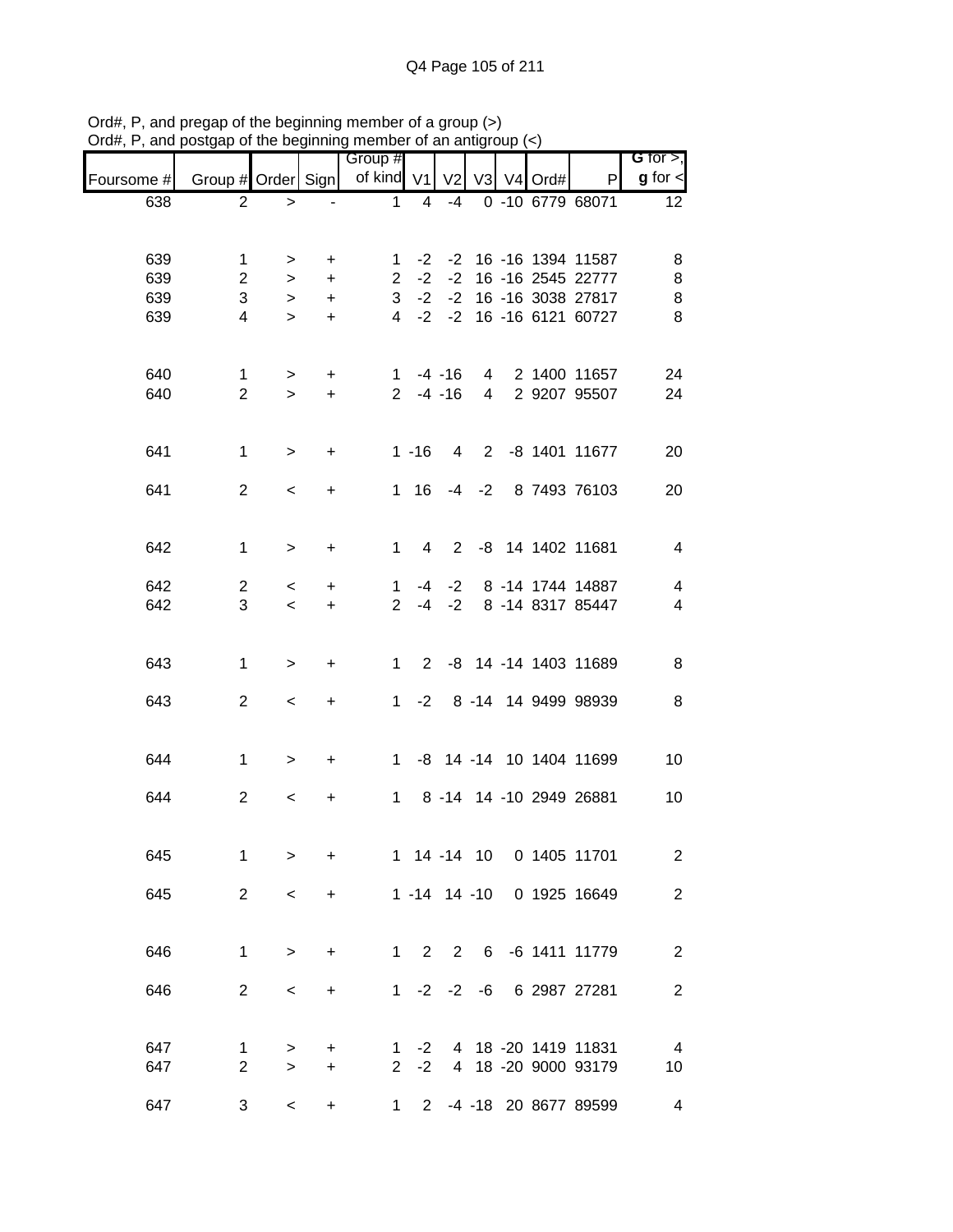|            |                    |             |                | Group #             |                |                |                |                     |                          | <b>G</b> for $>$ , |
|------------|--------------------|-------------|----------------|---------------------|----------------|----------------|----------------|---------------------|--------------------------|--------------------|
| Foursome # | Group # Order Sign |             |                | of kind V1          |                | V <sub>2</sub> | V <sub>3</sub> | V <sub>4</sub> Ord# | P                        | $g$ for $\lt$      |
|            |                    |             |                |                     |                |                |                |                     |                          |                    |
| 648        | 1                  |             |                |                     |                | $16 - 10$      | -4             |                     | 0 1423 11867             | 4                  |
| 648        | $\overline{c}$     | ><br>$\geq$ | +<br>$\ddot{}$ | 1<br>$\overline{2}$ |                | $16 - 10$      | $-4$           |                     | 0 1592 13421             | 4                  |
| 648        | 3                  | $\geq$      | $\ddot{}$      | 3                   |                | $16 - 10$      | $-4$           |                     | 0 7352 74531             | 4                  |
|            |                    |             |                |                     |                |                |                |                     |                          |                    |
| 649        | 1                  | >           | $\ddot{}$      |                     | $1 - 10$       | $-4$           | 0              |                     | 8 1424 11887             | 20                 |
| 649        | $\overline{2}$     | $\,>$       | $\ddot{}$      |                     | $2 - 10$       | $-4$           | 0              |                     | 8 6413 63997             | 20                 |
| 649        | 3                  | $\geq$      | $\ddot{}$      |                     | $3 - 10$       | $-4$           | $\Omega$       |                     | 8 7353 74551             | 20                 |
| 649        | 4                  | $\,<\,$     | +              | 1.                  | 10             | 4              | 0              |                     | -8 6090 60353            | 20                 |
|            |                    |             |                |                     |                |                |                |                     |                          |                    |
| 650        | $\mathbf{1}$       | >           | $\ddot{}$      | 1                   | $-4$           | 0              |                |                     | 8 -10 1425 11897         | 10                 |
| 650        | $\overline{c}$     | $\,>$       | $\ddot{}$      | $\mathbf{2}$        | $-4$           | 0              |                |                     | 8 -10 6414 64007         | 10                 |
| 650        | 3                  | $\geq$      | $\ddot{}$      | 3                   | $-4$           | 0              |                |                     | 8 -10 7523 76481         | 10                 |
| 650        | 4                  | $\,<\,$     | $\ddot{}$      | 1                   | 4              | 0              | -8             |                     | 10 8488 87433            | 10                 |
|            |                    |             |                |                     |                |                |                |                     |                          |                    |
| 651        | 1                  | >           | +              | 1                   | -8             | 8              |                |                     | -4 14 1435 11969         | 10                 |
| 651        | $\overline{2}$     | $\,>$       | +              | $\overline{2}$      | -8             | 8              | $-4$           |                     | 14 3879 36583            | 12                 |
| 651        | 3                  | $\,<\,$     | +              | 1                   | 8              | -8             |                |                     | 4 -14 2230 19699         | 10                 |
|            |                    |             |                |                     |                |                |                |                     |                          |                    |
| 652        | 1                  | >           | +              | 1                   |                |                |                |                     | 14 -16 22 -22 1438 11987 | 6                  |
| 652        | $\overline{2}$     | $\geq$      | $\ddot{}$      | $\overline{2}$      |                | $14 - 16$      |                |                     | 22 -22 5868 57923        | 6                  |
|            |                    |             |                |                     |                |                |                |                     |                          |                    |
| 653        | 1                  | >           | +              |                     | $1 - 22$       | $-2$           | 4              |                     | 16 1441 12037            | 26                 |
| 653        | $\overline{2}$     | $\geq$      | +              |                     | $2 - 22$       | $-2$           | 4              |                     | 16 3802 35797            | 26                 |
|            |                    |             |                |                     |                |                |                |                     |                          |                    |
| 654        | 1                  | $\geq$      | +              | 1                   | $-2$           |                |                |                     | 4 16 -20 1442 12041      | 4                  |
| 654        | $\overline{2}$     | $\geq$      |                | 1                   | $\overline{2}$ |                |                |                     | -4 -16 20 7872 80407     | 20                 |
| 654        | 3                  | $\,<\,$     | +              | 1                   | $\overline{2}$ |                |                |                     | -4 -16 20 3439 32059     | $\overline{4}$     |
|            |                    |             |                |                     |                |                |                |                     |                          |                    |
| 655        | 1                  | >           | +              | 1                   | $\mathbf{2}$   | 8              |                |                     | -4 -10 1459 12203        | 6                  |
| 655        | $\overline{2}$     | $\geq$      | +              | $\overline{2}$      | $\overline{2}$ | 8              |                |                     | -4 -10 1875 16103        | 6                  |
| 655        | 3                  | $\,<\,$     | $\ddot{}$      | 1                   | $-2$           | -8             |                |                     | 4 10 2805 25447          | 6                  |
| 655        | 4                  | $\,<$       | $\ddot{}$      | $\overline{2}$      | $-2$           | -8             | 4              |                     | 10 3938 37171            | 10                 |
| 655        | 5                  | $\,<$       | +              | 3                   | $-2$           | -8             |                |                     | 4 10 4378 41887          | 6                  |

Ord#, P, and pregap of the beginning member of a group (>) Ord#, P, and postgap of the beginning member of an antigroup (<)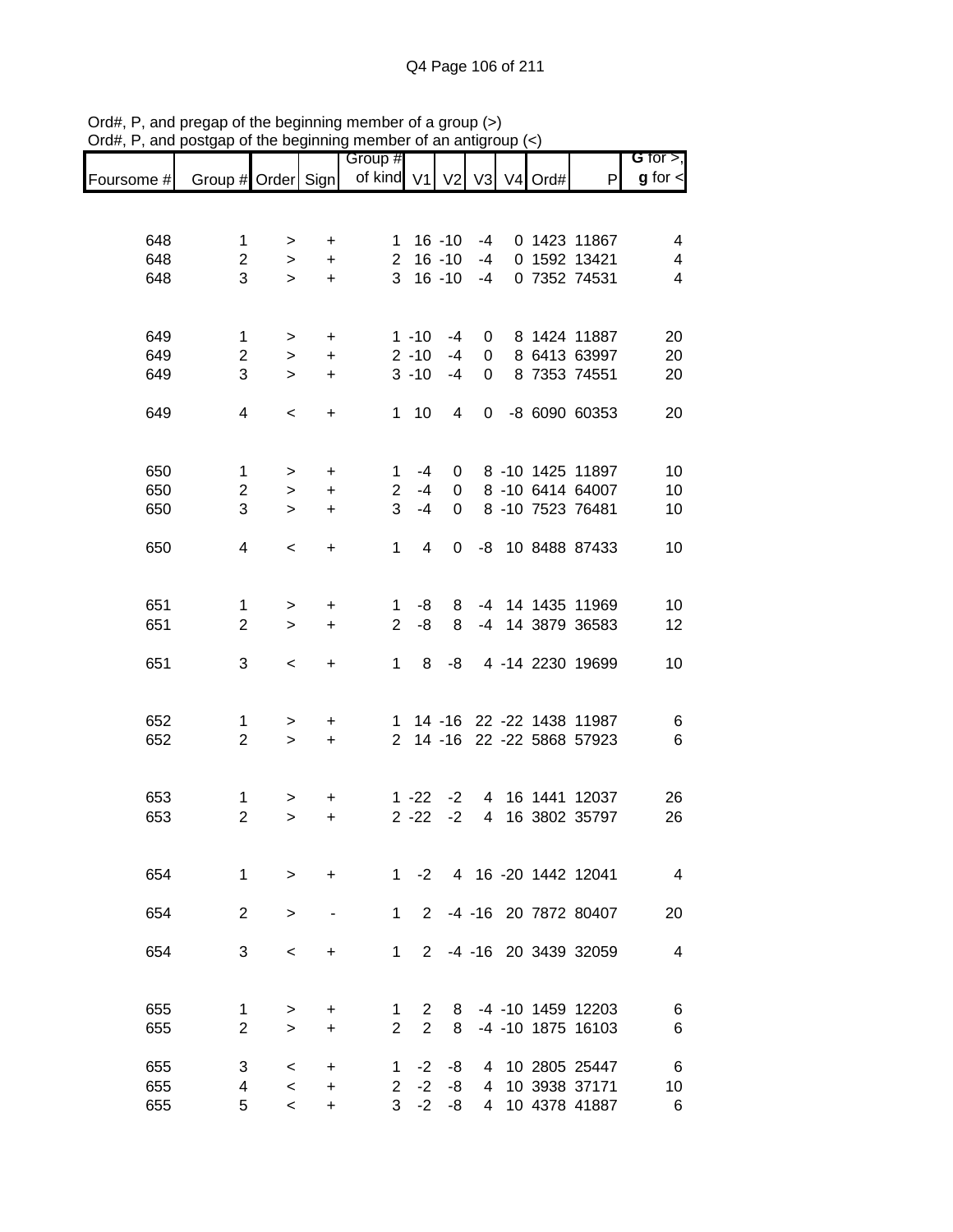|                               |                                    |                                  |                                                  | Group #                           |                      |                                  |                              |            |                                                                  | $G$ for $>$ ,                                                                                 |
|-------------------------------|------------------------------------|----------------------------------|--------------------------------------------------|-----------------------------------|----------------------|----------------------------------|------------------------------|------------|------------------------------------------------------------------|-----------------------------------------------------------------------------------------------|
| Foursome # Group # Order Sign |                                    |                                  |                                                  | of kind V1                        |                      | V <sub>2</sub>                   |                              | V3 V4 Ord# | P                                                                | $g$ for $\lt$                                                                                 |
| 655                           | 6                                  | $\,<\,$                          |                                                  | 1                                 | $\overline{2}$       | 8                                |                              |            | -4 -10 3502 32621                                                | 12                                                                                            |
| 656<br>656                    | $\mathbf{1}$<br>$\overline{2}$     | ><br>$\geq$                      | +<br>$\ddot{}$                                   | $\mathbf{1}$<br>$\overline{2}$    | 8<br>8               |                                  | $-4 - 10$<br>$-4 - 10$       |            | 8 1460 12211<br>8 6056 59981                                     | 8<br>10                                                                                       |
| 656                           | 3                                  | $\,>$                            | $\blacksquare$                                   | 1                                 | -8                   |                                  | 4 10                         |            | -8 3892 36709                                                    | 12                                                                                            |
| 656                           | $\overline{4}$                     | $\,<$                            | +                                                | $\mathbf 1$                       | -8                   |                                  | 4 10                         |            | -8 2690 24169                                                    | 10                                                                                            |
| 656                           | 5                                  | $\,<$                            |                                                  | $1 \quad$                         | 8                    |                                  | $-4 - 10$                    |            | 8 3501 32611                                                     | 10                                                                                            |
| 657                           | $\mathbf 1$                        | $\geq$                           | +                                                |                                   | $1 \quad$            | 4 10 -16                         |                              |            | 8 1470 12289                                                     | 8                                                                                             |
| 657                           | $\overline{2}$                     | $\geq$                           |                                                  |                                   |                      |                                  |                              |            | 1 -4 -10 16 -8 2513 22469                                        | 16                                                                                            |
| 658                           | 1                                  | $\geq$                           | +                                                |                                   |                      | $1 10 - 16$                      |                              |            | 8 -10 1471 12301                                                 | 12                                                                                            |
| 658                           | $\overline{2}$                     | $\, > \,$                        |                                                  |                                   |                      | $1 - 10$ 16                      |                              |            | -8 10 2514 22481                                                 | 12                                                                                            |
| 659<br>659<br>659             | $\mathbf 1$<br>$\overline{c}$<br>3 | $\, > \,$<br>$\, > \,$<br>$\geq$ | +<br>$\ddot{}$<br>$\ddot{}$                      | $\mathbf{1}$<br>$\mathbf{2}$<br>3 |                      | $8 - 10$<br>$8 - 10$<br>$8 - 10$ |                              |            | 22 -22 1473 12329<br>22 - 22 3868 36479<br>22 -22 6416 64019     | 6<br>6<br>$\,6$                                                                               |
| 660<br>660                    | 1<br>$\overline{2}$                | $\,$<br>$\geq$                   | +<br>$\ddot{}$                                   |                                   | $2 - 10$             |                                  | $22 - 22$                    |            | 1 -10 22 -22 -2 1474 12343<br>-2 3869 36493                      | 14<br>14                                                                                      |
| 661<br>661                    | 1<br>2                             | $\,$<br>>                        | +<br>+                                           |                                   |                      |                                  |                              |            | 1 22 -22 -2 10 1475 12347<br>2 22 -22 -2 10 3870 36497           | 4<br>$\overline{4}$                                                                           |
| 662<br>662                    | $\mathbf{1}$<br>$\overline{2}$     | $\,$<br>$\geq$                   | +<br>+                                           |                                   | $1 - 22$<br>$2 - 22$ | $-2$                             | $-2$ 10<br>10                |            | -2 1476 12373<br>-2 3871 36523                                   | 26<br>26                                                                                      |
| 663<br>663<br>663<br>663      | 1<br>2<br>3<br>4                   | ><br>><br>$\, > \,$<br>$\geq$    | $\ddot{}$<br>$\ddot{}$<br>$\ddot{}$<br>$\ddot{}$ | 1<br>$\overline{2}$<br>3<br>4     | 10<br>10<br>10<br>10 | $-2$<br>$-2$<br>$-2$<br>$-2$     | $-2$<br>$-2$<br>$-2$<br>$-2$ |            | -4 1478 12379<br>-4 3873 36529<br>-4 4589 44089<br>-4 6458 64579 | $\overline{\mathbf{c}}$<br>$\overline{\mathbf{c}}$<br>$\overline{\mathbf{c}}$<br>$\mathbf{2}$ |
| 663                           | 5                                  | $\,<$                            | $\ddot{}$                                        |                                   | $1 - 10$             | $\overline{2}$                   | $\overline{2}$               |            | 4 4507 43151                                                     | 8                                                                                             |

Ord#, P, and pregap of the beginning member of a group (>) Ord#, P, and postgap of the beginning member of an antigroup (<)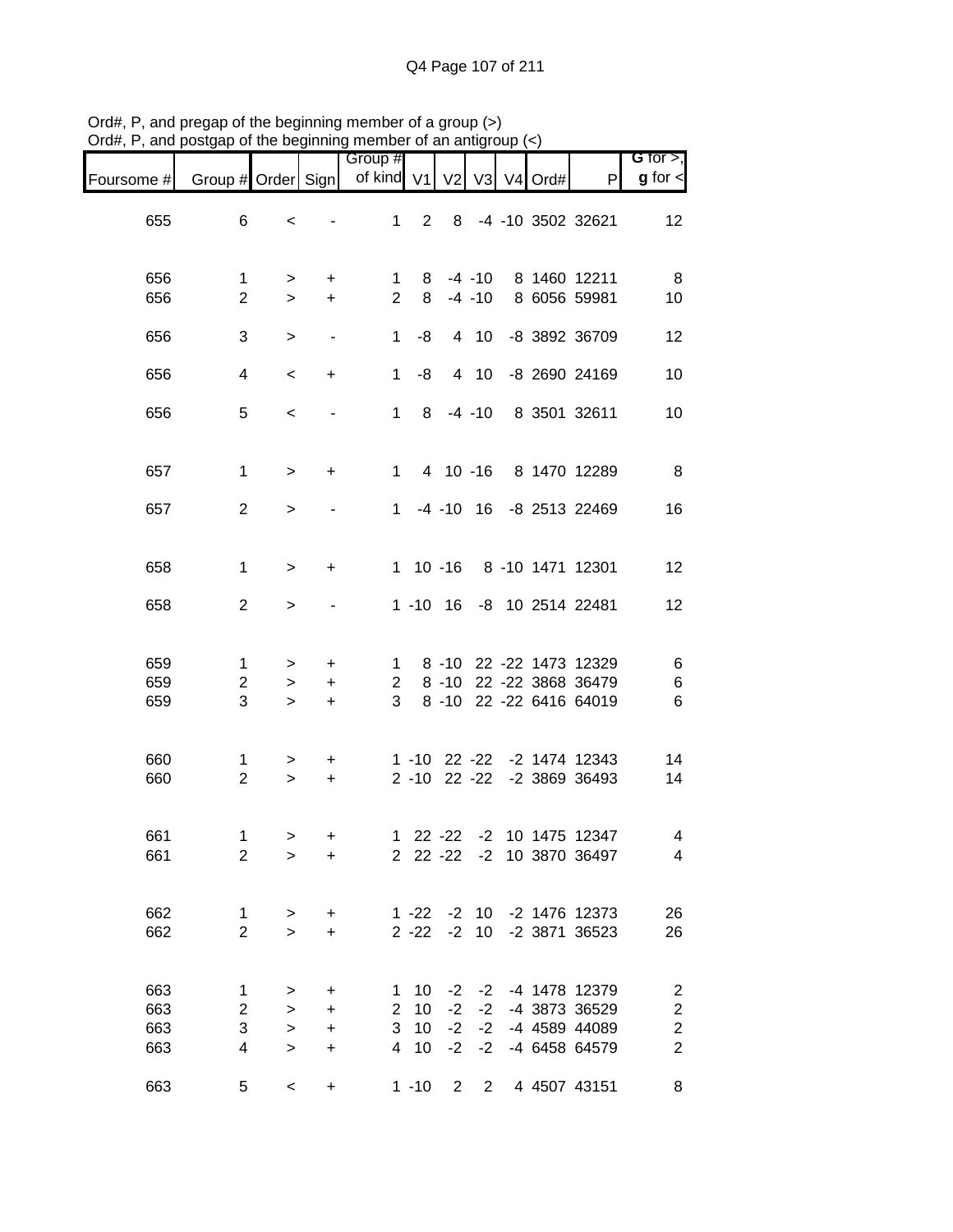|            |                    |           |                              | Group #        |                |                |                |         |                  | <b>G</b> for $>$ , |
|------------|--------------------|-----------|------------------------------|----------------|----------------|----------------|----------------|---------|------------------|--------------------|
| Foursome # | Group # Order Sign |           |                              | of kind V1     |                | V <sub>2</sub> | V <sub>3</sub> | V4 Ord# | P                | $g$ for $\lt$      |
|            |                    |           |                              |                |                |                |                |         |                  |                    |
| 664        | 1                  | >         | +                            | 1              | $-2$           | $-2$           | $-4$           |         | 4 1479 12391     | 12                 |
| 664        | $\overline{c}$     | $\, > \,$ | $\ddot{}$                    | $\overline{2}$ | $-2$           | $-2$           | $-4$           |         | 4 3874 36541     | 12                 |
| 664        | 3                  | $\, > \,$ | $\ddot{}$                    | 3              | $-2$           | $-2$           | $-4$           |         | 4 6459 64591     | 12                 |
| 664        | 4                  | >         | $\qquad \qquad \blacksquare$ | 1              | $\overline{2}$ | $\overline{2}$ | 4              |         | -4 3668 34319    | 6                  |
| 664        | 5                  | $\,<\,$   | +                            | $\mathbf{1}$   | $\overline{2}$ | $\overline{2}$ | $\overline{4}$ |         | -4 2455 21881    | 12                 |
| 665        | 1                  |           | $\ddot{}$                    | 1              | $-2$           | -4             | 4              |         | 4 1480 12401     | 10                 |
| 665        | $\overline{c}$     | >         |                              | $\overline{2}$ | $-2$           | $-4$           | 4              |         | 4 3557 33191     | 10                 |
|            | 3                  | $\, > \,$ | $\ddot{}$                    | 3              | $-2$           |                |                |         |                  |                    |
| 665        |                    | $\, > \,$ | $\ddot{}$                    |                |                | -4             | 4              |         | 4 3875 36551     | 10                 |
| 665        | 4                  | $\,>$     | $\qquad \qquad \blacksquare$ | 1              | $\overline{2}$ | 4              | $-4$           |         | -4 3669 34327    | 8                  |
| 665        | 5                  | $\geq$    |                              | $\overline{2}$ | $\overline{2}$ | 4              | $-4$           |         | -4 9451 98419    | 8                  |
| 665        | 6                  | $\,<\,$   |                              | $\mathbf 1$    | $-2$           | $-4$           | 4              |         | 4 8412 86501     | 8                  |
|            |                    |           |                              |                |                |                |                |         |                  |                    |
| 666        | $\mathbf{1}$       | >         | $\ddot{}$                    | 1              | -8             |                | $10 - 10$      |         | 2 1486 12451     | 14                 |
| 666        | $\overline{c}$     | >         | $\ddot{}$                    | $\overline{c}$ | -8             |                | $10 - 10$      |         | 2 1580 13309     | 12                 |
| 666        | 3                  | >         | $\ddot{}$                    | 3              | -8             |                | $10 - 10$      |         | 2 1607 13591     | 14                 |
| 666        | 4                  | >         | +                            | 4              | -8             |                | $10 - 10$      |         | 2 4042 38299     | 12                 |
| 666        | 5                  | $\, > \,$ | +                            | 5              | -8             |                | $10 - 10$      |         | 2 6555 65629     | 12                 |
|            |                    |           |                              |                |                |                |                |         |                  |                    |
| 666        | 6                  | >         |                              | 1              |                | $8 - 10$       | 10             |         | -2 8657 89399    | 6                  |
| 666        | $\overline{7}$     | $\, > \,$ |                              | $\mathbf{2}$   |                | $8 - 10$       | 10             |         | -2 9119 94547    | 4                  |
| 667        | 1                  | $\, > \,$ | +                            | 1              | $\overline{2}$ | $-2$           | 4              |         | 2 1493 12503     | 6                  |
| 667        | $\overline{c}$     | $\, > \,$ | $\ddot{}$                    | $\overline{2}$ | $\overline{2}$ | $-2$           | 4              |         | 2 6348 63353     | 6                  |
| 667        | 3                  | $\,<\,$   | +                            | 1              | $-2$           | $\mathbf{2}$   | $-4$           |         | -2 8300 85237    | 6                  |
|            |                    |           |                              |                |                |                |                |         |                  |                    |
| 668        | 1                  | >         | $\ddot{}$                    | 1              | $-2$           | 4              |                |         | 2 -10 1494 12511 | 8                  |
| 668        | $\overline{c}$     | $\geq$    | $\ddot{}$                    | $\overline{2}$ | $-2$           | 4              |                |         | 2 -10 5914 58411 | 8                  |
| 668        | 3                  | $\geq$    | $\ddot{}$                    | 3              | $-2$           | 4              |                |         | 2 -10 6349 63361 | 8                  |
| 668        | 4                  | $\,<\,$   | $\ddot{}$                    | 1              | $\overline{2}$ | -4             | $-2$           |         | 10 8299 85229    | 8                  |
|            |                    |           |                              |                |                |                |                |         |                  |                    |
| 669        | 1                  | >         | +                            | 1              | 4              |                | $2 - 10$       |         | 4 1495 12517     | 6                  |
| 669        | $\overline{2}$     | >         | +                            | 2              | 4              |                | $2 - 10$       |         | 4 1895 16339     | 6                  |
| 669        | 3                  | >         | $\ddot{}$                    | 3              | 4              |                | $2 - 10$       |         | 4 3737 35059     | 6                  |
| 669        | 4                  | $\, > \,$ | +                            | 4              | 4              |                | $2 - 10$       |         | 4 6350 63367     | 6                  |

Ord#, P, and pregap of the beginning member of a group (>) Ord#, P, and postgap of the beginning member of an antigroup (<)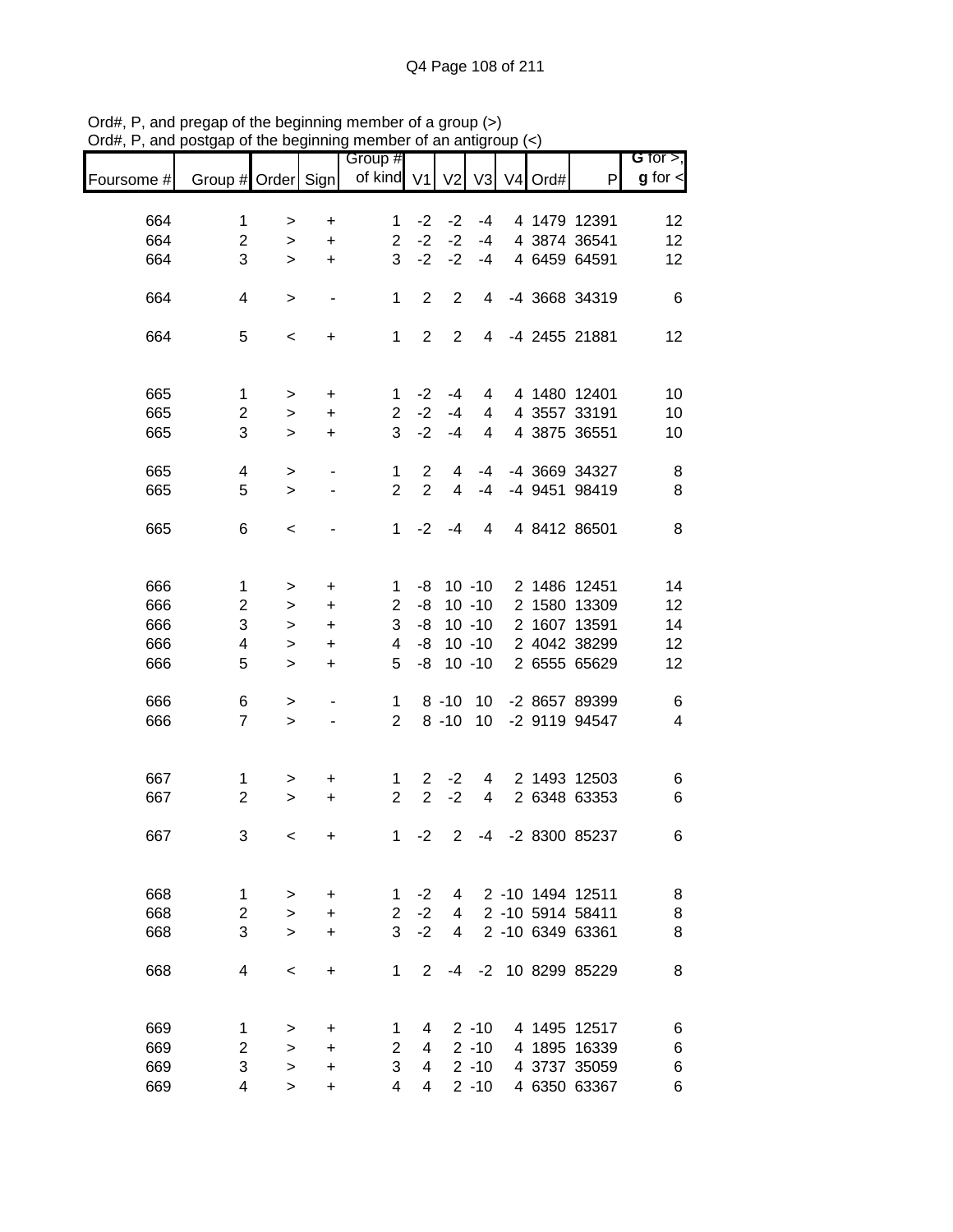|            | שיט                 | up or the bo     |                | <b>THOLLINGL</b> OF GLI GLING<br>Group # |              |                     |                     |         |                                | $G$ for $>$ ,                |
|------------|---------------------|------------------|----------------|------------------------------------------|--------------|---------------------|---------------------|---------|--------------------------------|------------------------------|
| Foursome # | Group # Order Sign  |                  |                | of kind V1 V2 V3                         |              |                     |                     | V4 Ord# | P                              | $g$ for $\lt$                |
| 669        | 5                   | $\,<$            | $\ddot{}$      | $\mathbf{1}$                             | $-4$         | $-2$                | 10                  |         | -4 8298 85223                  | 6                            |
|            |                     |                  |                |                                          |              |                     |                     |         |                                |                              |
| 670        | $\mathbf 1$         |                  |                | $1 \quad$                                |              | $2 - 10$            | $\overline{4}$      |         | 0 1496 12527                   | 10                           |
| 670        | $\overline{2}$      | $\geq$<br>$\geq$ | $\pm$<br>$+$   | $2^{\circ}$                              |              | $2 - 10$            | $\overline{4}$      |         | 0 6561 65687                   | 10                           |
|            |                     |                  |                |                                          |              |                     |                     |         |                                |                              |
| 670        | 3                   | $\,<\,$          | $+$            |                                          |              | $1 - 2 10$          | -4                  |         | 0 5694 56113                   | 10                           |
|            |                     |                  |                |                                          |              |                     |                     |         |                                |                              |
|            |                     |                  |                |                                          |              |                     |                     |         |                                |                              |
| 671        | $\mathbf{1}$        | $\mathbf{L}$     | $+$            | $\mathbf{1}$                             |              | $0$ 10              | -8                  |         | -2 1499 12547                  | 6                            |
| 671        | $\overline{2}$      | $\,<\,$          | $\ddot{}$      | 1                                        |              | $0 - 10$            |                     |         | 8 2 3187 29333                 | $\,6$                        |
|            |                     |                  |                |                                          |              |                     |                     |         |                                |                              |
|            |                     |                  |                |                                          |              |                     |                     |         |                                |                              |
| 672        | $\mathbf 1$         | $\, >$           | $\ddot{}$      | $\mathbf{1}$                             |              | $-8$ $-2$           |                     |         | 0 6 1501 12569                 | 16                           |
|            |                     |                  |                |                                          |              |                     |                     |         |                                |                              |
| 672<br>672 | $\overline{2}$<br>3 | $\,$<br>$\geq$   |                | 1<br>$\overline{2}$                      | 8<br>8       | $\overline{2}$<br>2 | 0<br>$\overline{0}$ |         | -6 5264 51439<br>-6 7450 75619 | $\overline{c}$<br>$\sqrt{2}$ |
|            |                     |                  |                |                                          |              |                     |                     |         |                                |                              |
|            |                     |                  |                |                                          |              |                     |                     |         |                                |                              |
| 673        | 1                   | $\,>$            | $+$            | 1                                        |              |                     |                     |         | 4 12 -14 2 1507 12613          | $\overline{c}$               |
| 673        | $\overline{c}$      | $\geq$           | $+$            | $\overline{2}$                           |              |                     |                     |         | 4 12 -14 2 1988 17293          | $\sqrt{2}$                   |
| 673        | 3                   | $\geq$           | $+$            | 3                                        |              | 4 12 -14            |                     |         | 2 9181 95233                   | $\overline{2}$               |
|            |                     |                  |                |                                          |              |                     |                     |         |                                |                              |
| 674        | 1                   |                  |                |                                          |              | $1 12 - 14$         | $\overline{2}$      |         | 0 1508 12619                   | 6                            |
| 674        | $\overline{c}$      | $\,$<br>$\,$     | +<br>$\ddot{}$ |                                          |              | $2$ 12 -14          | $\overline{2}$      |         | 0 1989 17299                   | $\,6$                        |
| 674        | 3                   | $\,>$            | $\ddot{}$      |                                          |              | $3 \t12 \t-14$      | $\overline{2}$      |         | 0 2007 17449                   | 6                            |
| 674        | 4                   |                  |                |                                          |              | 4 12 -14            | 2                   |         | 0 9182 95239                   | 6                            |
|            |                     | $\geq$           | $\ddot{}$      |                                          |              |                     |                     |         |                                |                              |
| 674        | 5                   | $\,<\,$          | $\ddot{}$      |                                          |              | $1 - 12$ $14 - 2$   |                     |         | 0 3280 30341                   | $\,6$                        |
|            |                     |                  |                |                                          |              |                     |                     |         |                                |                              |
|            |                     |                  |                |                                          |              |                     |                     |         |                                |                              |
| 675        | 1                   | $\geq$           | +              |                                          | $1 - 14$     | $\overline{2}$      | $\overline{0}$      |         | 0 1509 12637                   | 18                           |
| 675        | $\overline{c}$      | >                | +              |                                          | $2 - 14$     | $\overline{c}$      | $\boldsymbol{0}$    |         | 0 2008 17467                   | 18                           |
| 675        | 3                   | $\geq$           | $\ddot{}$      |                                          | $3 - 14$     | $\overline{2}$      | 0                   |         | 0 9183 95257                   | 18                           |
| 675        | 4                   | $\,<\,$          | +              |                                          | $1 \quad 14$ | $-2$                | 0                   |         | 0 2090 18233                   | 18                           |
|            |                     |                  |                |                                          |              |                     |                     |         |                                |                              |
|            |                     |                  |                |                                          |              |                     |                     |         |                                |                              |
| 676        | 1                   | $\,$             | $\ddot{}$      | 1                                        | 2            | 0                   | 0                   |         | 6 1510 12641                   | $\overline{4}$               |
|            |                     |                  |                |                                          |              |                     |                     |         |                                |                              |
| 676        | $\overline{c}$<br>3 | $\,<\,$          | +              | 1                                        | $-2$         | 0                   | 0                   |         | -6 1856 15919                  | $\overline{4}$               |
| 676        |                     | $\,<$            | $\ddot{}$      | $\overline{2}$                           | $-2$         | $\mathbf 0$         | 0                   |         | -6 2089 18229                  | $\overline{4}$               |
|            |                     |                  |                |                                          |              |                     |                     |         |                                |                              |
| 677        | 1                   | $\,>$            | $\ddot{}$      | 1                                        | 0            | 6                   |                     |         | 6 -10 1512 12653               | 6                            |

Ord#, P, and pregap of the beginning member of a group (>) Ord#, P, and postgap of the beginning member of an antigroup (<)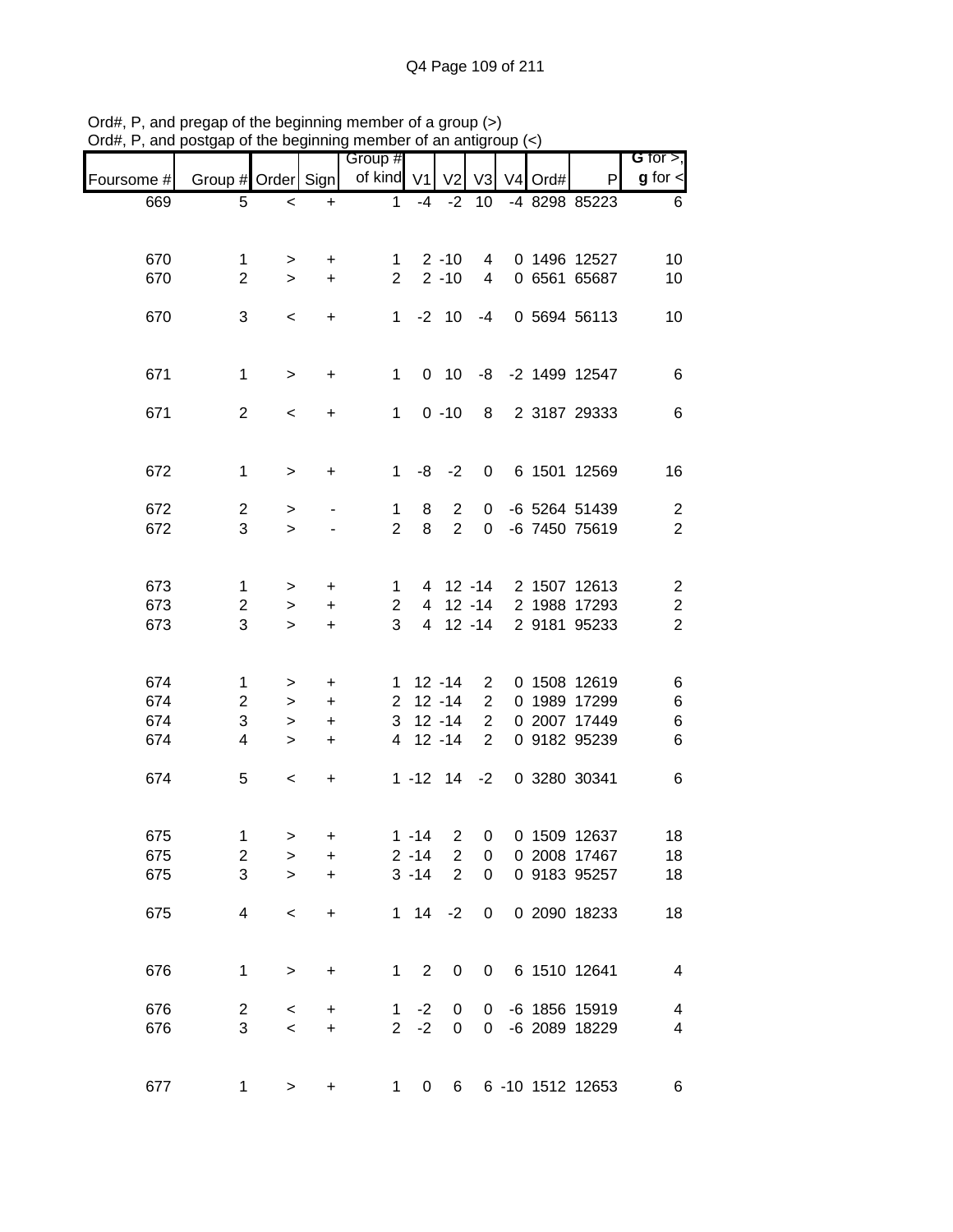|            |                                |             |                | Group #             |                      |                                  |                      |         |                                 | G for $>$ ,   |
|------------|--------------------------------|-------------|----------------|---------------------|----------------------|----------------------------------|----------------------|---------|---------------------------------|---------------|
| Foursome # | Group # Order Sign             |             |                | of kind V1          |                      | V <sub>2</sub>                   | V <sub>3</sub>       | V4 Ord# | P                               | $g$ for $\lt$ |
| 677        | $\overline{2}$                 | $\,<\,$     | $\ddot{}$      | $\mathbf{1}$        | $\overline{0}$       | -6                               | -6                   |         | 10 2273 20107                   | 6             |
|            |                                |             |                |                     |                      |                                  |                      |         |                                 |               |
| 678        | 1                              | >           | +              |                     | $1 - 10$             | $-2$                             | 4                    |         | -2 1515 12689                   | 18            |
| 678        | $\overline{2}$                 | $\geq$      | $\ddot{}$      |                     | $2 - 10$             | $-2$                             | $\overline{4}$       |         | -2 7975 81547                   | 14            |
|            |                                |             |                |                     |                      |                                  |                      |         |                                 |               |
| 678        | 3<br>4                         | $\,<\,$     | $\ddot{}$      | 1<br>$\overline{2}$ | 10<br>10             | $\overline{2}$<br>$\overline{2}$ | $-4$                 |         | 2 2612 23473<br>-4 2 8737 90203 | 24<br>14      |
| 678        |                                | $\prec$     | $\ddot{}$      |                     |                      |                                  |                      |         |                                 |               |
|            |                                |             |                |                     |                      |                                  |                      |         |                                 |               |
| 679        | $\mathbf 1$                    | $\, >$      | $\ddot{}$      |                     |                      |                                  |                      |         | 1 -2 10 -14 10 1518 12713       | 10            |
|            |                                |             |                |                     |                      |                                  |                      |         |                                 |               |
| 679        | $\overline{2}$                 | $\, > \,$   |                | 1                   |                      |                                  |                      |         | 2 -10 14 -10 3725 34897         | 14            |
| 679        | 3                              | $\,<\,$     | +              | 1                   |                      |                                  |                      |         | 2 -10 14 -10 3729 34949         | 12            |
|            |                                |             |                |                     |                      |                                  |                      |         |                                 |               |
|            |                                |             |                |                     |                      |                                  |                      |         |                                 |               |
| 680<br>680 | $\mathbf{1}$<br>$\overline{2}$ | ><br>$\geq$ | +<br>$\ddot{}$ | 1<br>$\overline{2}$ |                      | $10 - 14$                        | $10 - 14$ 10<br>10   |         | -8 1519 12721<br>-8 5167 50341  | 8<br>8        |
|            |                                |             |                |                     |                      |                                  |                      |         |                                 |               |
|            |                                |             |                |                     |                      |                                  |                      |         |                                 |               |
| 681        | 1<br>$\overline{2}$            | >           | $\ddot{}$      | 1<br>$\overline{2}$ | 2<br>$\overline{2}$  |                                  | $2 - 10$<br>$2 - 10$ |         | 4 1526 12799                    | 8             |
| 681        |                                | $\geq$      | +              |                     |                      |                                  |                      |         | 4 7701 78487                    | 8             |
| 681        | 3                              | >           | ٠              | $\mathbf 1$         | $-2$                 | $-2$                             | 10                   |         | -4 2184 19259                   | 10            |
| 681        | 4                              | $\, > \,$   | $\blacksquare$ | $\overline{2}$      | $-2$                 | $-2$                             | 10                   |         | -4 4175 39719                   | 10            |
| 681        | 5                              | $\geq$      | ٠              | 3                   | $-2$                 | $-2$                             | 10                   |         | -4 6237 62047                   | 8             |
| 681        | 6                              | $\,<\,$     | +              | $\mathbf 1$         | $-2$                 | $-2$                             | 10                   |         | -4 5695 56123                   | 8             |
| 681        | $\overline{7}$                 | $\prec$     | $\ddot{}$      | $\overline{2}$      | $-2$                 | $-2$                             | 10                   |         | -4 5842 57679                   | 10            |
|            |                                |             |                |                     |                      |                                  |                      |         |                                 |               |
| 681        | 8                              | $\,<\,$     |                | $\mathbf{1}$        | $\overline{2}$       |                                  |                      |         | 2 -10 4 7045 71153              | 8             |
|            |                                |             |                |                     |                      |                                  |                      |         |                                 |               |
| 682        | 1                              | >           | +              | 1                   |                      | $2 - 10$                         | 4                    |         | 6 1527 12809                    | 10            |
| 682        | $\mathbf 2$                    | $\, > \,$   | $\ddot{}$      | $\overline{c}$      |                      | $2 - 10$                         | 4                    |         | 6 1896 16349                    | 10            |
| 682        | 3                              | $\, > \,$   | +              | 3                   |                      | $2 - 10$                         | 4                    |         | 6 3107 28559                    | 10            |
| 682        | 4                              | $\geq$      | +              | 4                   |                      | $2 - 10$                         | 4                    |         | 6 6351 63377                    | 10            |
| 682        | 5                              | $\,<\,$     |                | 1                   |                      | $2 - 10$                         | 4                    |         | 6 5942 58733                    | 8             |
|            |                                |             |                |                     |                      |                                  |                      |         |                                 |               |
|            |                                |             |                |                     |                      |                                  |                      |         |                                 |               |
| 683<br>683 | 1<br>$\overline{2}$            | ><br>$\geq$ | +<br>+         |                     | $1 - 10$<br>$2 - 10$ | 4<br>4                           | 6<br>6               |         | 0 1528 12821<br>0 2819 25601    | 12<br>$12 \,$ |
|            |                                |             |                |                     |                      |                                  |                      |         |                                 |               |
| 683        | 3                              | $\,<\,$     |                |                     | $1 - 10$             | 4                                | 6                    |         | 0 5941 58727                    | 6             |

Ord#, P, and pregap of the beginning member of a group (>) Ord#, P, and postgap of the beginning member of an antigroup (<)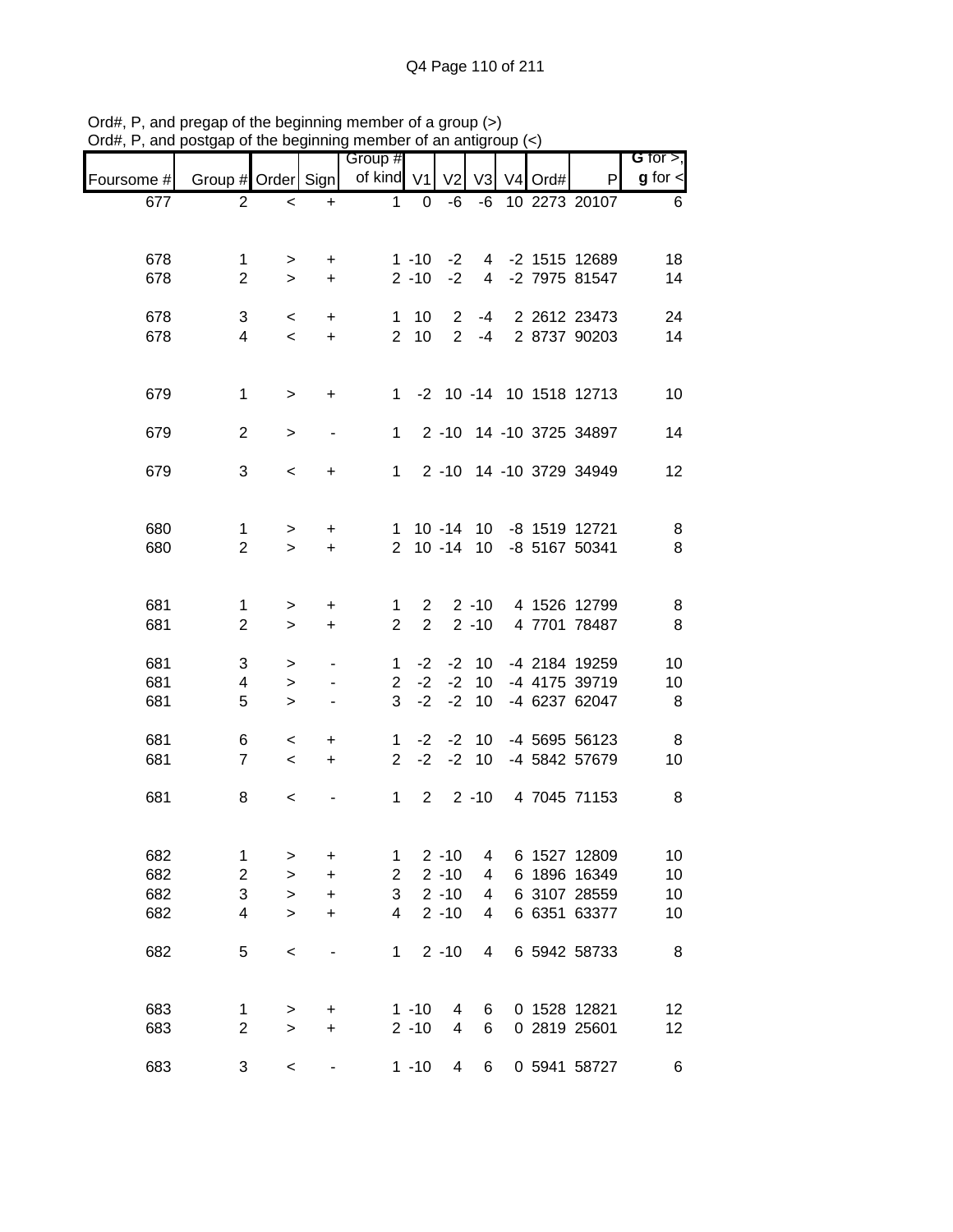|            |                    |              |           | Group #               |                 |                |                |         |                      | G for $>$ ,             |
|------------|--------------------|--------------|-----------|-----------------------|-----------------|----------------|----------------|---------|----------------------|-------------------------|
| Foursome # | Group # Order Sign |              |           | of kind V1            |                 | V <sub>2</sub> | V3             | V4 Ord# | P                    | $g$ for $\lt$           |
| 684        | 1                  | >            | +         | 1                     | $\overline{2}$  | $-4$           | $\overline{2}$ |         | 14 1537 12911        | 4                       |
| 684        | $\overline{2}$     | $\geq$       | $\ddot{}$ | $\overline{2}$        | $\overline{2}$  | $-4$           | $\overline{2}$ |         | 14 4045 38321        | 4                       |
| 684        | 3                  | $\,<$        | +         | 1                     | $-2$            | 4              |                |         | -2 -14 2134 18691    | 10                      |
| 684        | 4                  | $\,<\,$      | $\ddot{}$ | $\overline{2}$        | $-2$            | 4              |                |         | -2 -14 3361 31189    | $\overline{4}$          |
| 684        | 5                  | $\,<$        | $\ddot{}$ | 3                     | $-2$            | $\overline{4}$ |                |         | -2 -14 3969 37501    | $6\phantom{1}6$         |
|            |                    |              |           |                       |                 |                |                |         |                      |                         |
| 685        | 1                  | >            | +         | 1                     | -6              | -6             | $\overline{2}$ |         | -2 1541 12941        | 18                      |
| 685        | $\overline{2}$     | $\geq$       | $\ddot{}$ | $\overline{2}$        | -6              | -6             | $\overline{2}$ |         | -2 3818 35951        | 18                      |
| 685        | 3                  | $\,<\,$      | $\ddot{}$ | 1                     | $6\phantom{1}6$ | 6              | $-2$           |         | 2 4257 40609         | 18                      |
|            |                    |              |           |                       |                 |                |                |         |                      |                         |
| 686        | $\mathbf 1$        | $\mathbf{L}$ | +         | $\mathbf{1}$          | $-2$            | 0              |                |         | -2 14 1544 12967     | 8                       |
|            |                    |              |           |                       |                 |                |                |         |                      |                         |
| 686        | $\overline{2}$     | $\,<$        | +         | $\mathbf{1}$          | $\overline{2}$  | 0              |                |         | 2 -14 1993 17333     | 8                       |
|            |                    |              |           |                       |                 |                |                |         |                      |                         |
| 687        | $\mathbf 1$        | $\,$         | +         | 1                     | 0               |                |                |         | -2 14 -16 1545 12973 | 6                       |
| 687        | $\overline{2}$     | $\geq$       | $\ddot{}$ | $\overline{2}$        | $\Omega$        | $-2$           |                |         | 14 -16 2088 18223    | 6                       |
|            |                    |              |           |                       |                 |                |                |         |                      |                         |
| 688        | $\mathbf 1$        | >            | +         | 1                     | $-2$            |                | $14 - 16$      |         | 2 1546 12979         | 6                       |
| 688        | $\overline{c}$     | >            | +         | $\overline{2}$        | $-2$            |                | $14 - 16$      |         | 2 2089 18229         | $\,6$                   |
| 688        | 3                  | >            | +         | 3                     | $-2$            |                | $14 - 16$      |         | 2 3318 30773         | 10                      |
| 688        | 4                  | $\geq$       | +         | 4                     | $-2$            |                | $14 - 16$      |         | 2 5505 54049         | 12                      |
|            |                    |              |           |                       |                 |                |                |         |                      |                         |
| 689        | 1                  | >            | +         | 1                     |                 | $-2$ 22 $-20$  |                |         | 2 1550 13007         | 4                       |
| 689        | 2                  | $\, > \,$    | +         | 2                     | $-2$            |                | $22 - 20$      |         | 2 1907 16451         | 4                       |
| 689        | 3                  | >            | +         | 3                     | $-2$            |                | $22 - 20$      |         | 2 4434 42407         | 4                       |
| 689        | 4                  | >            | +         | 4                     | $-2$            |                | $22 - 20$      |         | 2 6805 68447         | $\overline{4}$          |
| 689        | 5                  | $\,<\,$      | +         | 1                     |                 | $2 - 22$       | 20             |         | -2 3491 32533        | 4                       |
| 689        | 6                  | $\,<$        | +         | $\overline{2}$        |                 | $2 - 22$       | 20             |         | -2 5760 56809        | 4                       |
| 689        | $\overline{7}$     | $\,<\,$      |           | $\mathbf{1}$          |                 | $-2$ 22 $-20$  |                |         | 2 9050 93787         | 22                      |
|            |                    |              |           |                       |                 |                |                |         |                      |                         |
| 690        | 1                  | >            | +         | 1                     |                 | $22 - 20$      | 2              |         | 0 1551 13009         | $\overline{\mathbf{c}}$ |
| 690        | 2                  | >            | +         | $\mathbf{2}^{\prime}$ |                 | $22 - 20$      | $\overline{2}$ |         | 0 1908 16453         | $\sqrt{2}$              |
| 690        | 3                  | $\geq$       | +         | 3                     |                 | $22 - 20$      | $\overline{c}$ |         | 0 6806 68449         | $\overline{c}$          |
| 690        | 4                  | $\,<\,$      | +         |                       | $1 - 22$ 20     |                | $-2$           |         | 0 3490 32531         | $\overline{c}$          |
| 690        | 5                  | $\,<$        | +         |                       | $2 - 22$        | 20             | $-2$           |         | 0 5759 56807         | $\boldsymbol{2}$        |
| 690        | 6                  | $\,<\,$      | +         |                       | $3 - 22$        | 20             | $-2$           |         | 0 7069 71387         | $\overline{c}$          |

Ord#, P, and pregap of the beginning member of a group (>) Ord#, P, and postgap of the beginning member of an antigroup (<)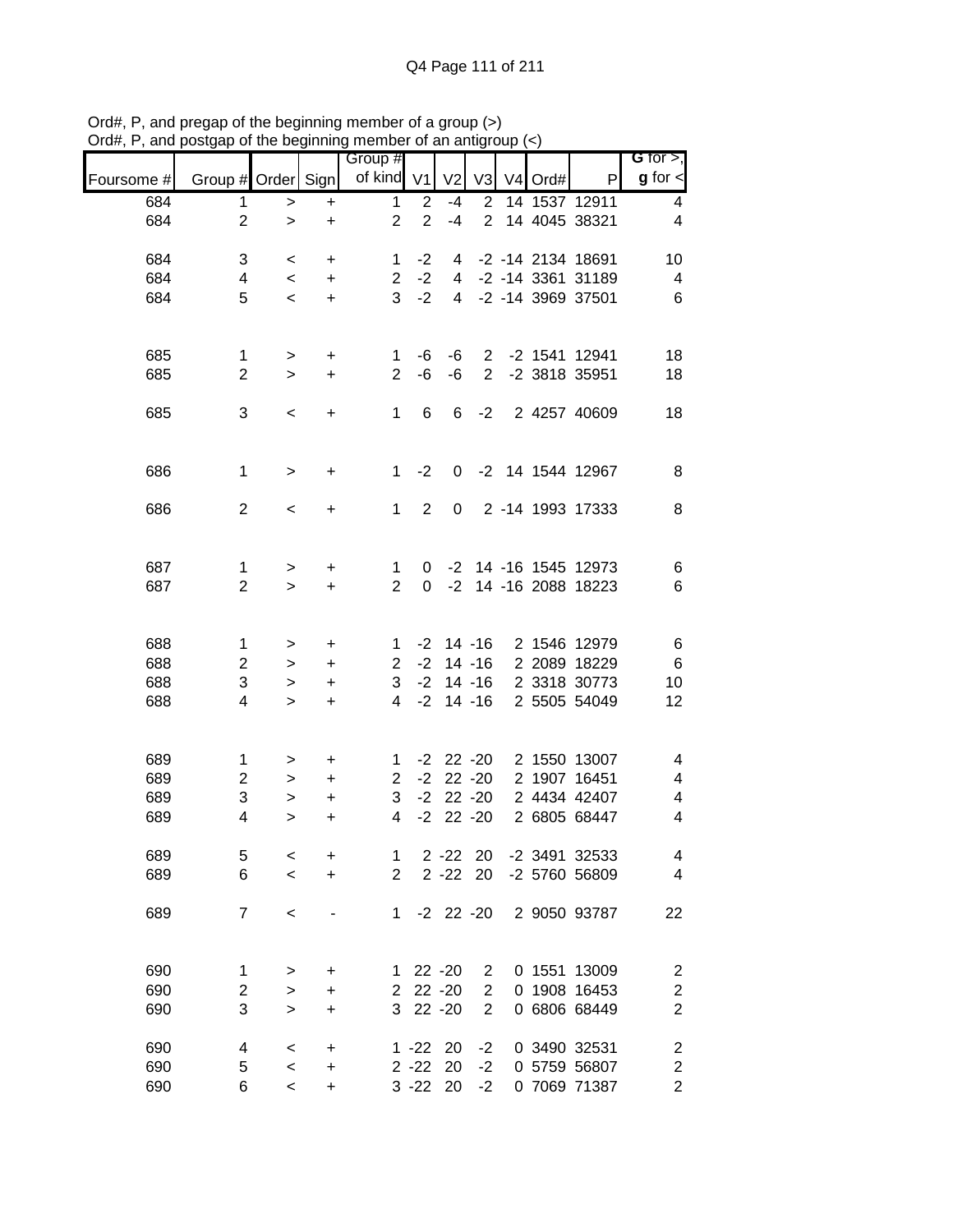|                   |                                | .                   | .   .                       | Group #                        |                            |                        |                                  |            |                                                                   | $G$ for $>$ ,                              |
|-------------------|--------------------------------|---------------------|-----------------------------|--------------------------------|----------------------------|------------------------|----------------------------------|------------|-------------------------------------------------------------------|--------------------------------------------|
| Foursome #        | Group # Order Sign             |                     |                             | of kind V1                     |                            | V <sub>2</sub>         |                                  | V3 V4 Ord# | P                                                                 | $g$ for $\lt$                              |
| 691               | $\mathbf 1$                    | $\,>$               | $\ddot{}$                   | 1                              | 2                          | 0                      |                                  |            | 8 16 1553 13037                                                   | $\overline{4}$                             |
| 691               | $\overline{2}$                 | $\,<\,$             | $\ddot{}$                   |                                | $1 -2$                     |                        |                                  |            | 0 -8 -16 4741 45763                                               | $\overline{\mathbf{4}}$                    |
| 692<br>692        | $\mathbf{1}$<br>$\overline{2}$ | $\,$<br>$\geq$      | $\ddot{}$<br>$+$            | $\mathbf{1}$<br>2 <sup>1</sup> |                            |                        |                                  |            | 8 16 -24 -2 1555 13049<br>8 16 -24 -2 6022 59567                  | 6<br>$\,6$                                 |
| 693<br>693        | $\mathbf{1}$<br>$\overline{2}$ | $\,$<br>$\geq$      | $+$<br>$\ddot{}$            | $\mathbf{1}$<br>$\overline{2}$ | $2^{\circ}$<br>$2^{\circ}$ |                        |                                  |            | 6 -6 14 1559 13103<br>6 -6 14 6507 65123                          | $\overline{4}$<br>$\overline{\mathcal{A}}$ |
| 694<br>694        | $\mathbf{1}$<br>$\overline{2}$ | $\,$<br>$\geq$      | $\ddot{}$<br>$\ddot{}$      | $\mathbf{1}$<br>$\overline{2}$ |                            |                        |                                  |            | 6 -6 14 -16 1560 13109<br>6 -6 14 -16 6508 65129                  | $\,6$<br>$\,6$                             |
| 695               | $\mathbf{1}$                   | $\, >$              | +                           |                                |                            |                        |                                  |            | 1 -6 14 -16 4 1561 13121                                          | 12                                         |
| 695               | $\overline{2}$                 | $\,<$               | +                           |                                |                            |                        |                                  |            | 1 6 -14 16 -4 3061 28057                                          | 12                                         |
| 696<br>696        | 1<br>$\overline{2}$            | $\,$<br>$\,>$       | $\ddot{}$<br>$\ddot{}$      | 1.<br>$\overline{2}$           | -4<br>$-4$                 | $\overline{4}$         | $-2$                             |            | 4 -2 0 1565 13159<br>0 6461 64609                                 | 8<br>$\,8\,$                               |
| 696<br>696        | 3<br>4                         | $\,<$<br>$\,<\,$    | +<br>$\pm$                  | $\mathbf{1}$<br>$\overline{2}$ | 4<br>$\overline{4}$        | -4<br>$-4$             | $\overline{2}$<br>$\overline{2}$ |            | 0 1731 14771<br>0 3908 36857                                      | 8<br>14                                    |
| 697<br>697        | $\mathbf{1}$<br>$\overline{2}$ | $\geq$<br>$\geq$    | +<br>$\ddot{}$              | $\mathbf{1}$<br>2 <sup>1</sup> | $-2$<br>$-2$               | $\overline{0}$         |                                  |            | 0 -2 26 1567 13171<br>-2 26 8823 91237                            | 8<br>$\, 8$                                |
| 698<br>698        | 1<br>$\overline{2}$            | ><br>$\geq$         | +<br>+                      | $\mathbf 1$<br>$\overline{2}$  |                            | $26 - 28$<br>$26 - 28$ | 8<br>8                           |            | 2 1570 13187<br>2 2027 17627                                      | 4<br>4                                     |
| 699               | 1                              | $\,>$               | +                           | 1.                             | -4                         |                        |                                  |            | 2 -2 16 1574 13241                                                | 12                                         |
| 699               | $\overline{2}$                 | $\,<$               | +                           | 1                              | 4                          | $-2$                   |                                  |            | 2 -16 4489 42943                                                  | 10                                         |
| 700<br>700<br>700 | 1<br>2<br>3                    | $\,>$<br>$\,>$<br>> | $\ddot{}$<br>$\ddot{}$<br>+ | 1<br>$\overline{2}$<br>3       | 6<br>6<br>6                | -8                     |                                  |            | -8 10 -10 1579 13297<br>10 -10 4041 38287<br>-8 10 -10 5551 54547 | 6<br>6<br>6                                |

Ord#, P, and pregap of the beginning member of a group (>) Ord#, P, and postgap of the beginning member of an antigroup (<)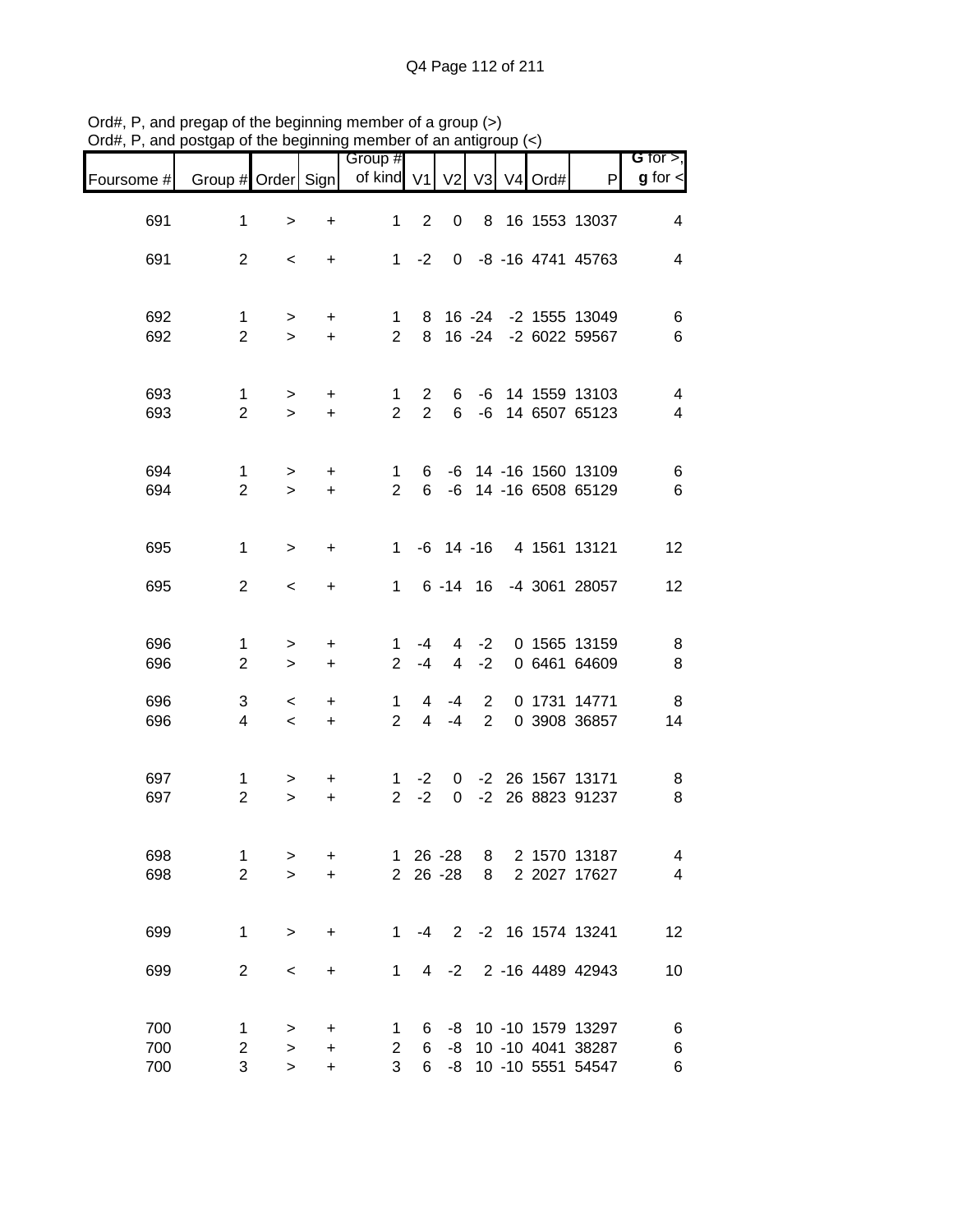|            |                    |              |                                  | Group #               |                |                |                       |                     |                   | G for $>$ ,             |
|------------|--------------------|--------------|----------------------------------|-----------------------|----------------|----------------|-----------------------|---------------------|-------------------|-------------------------|
| Foursome # | Group # Order Sign |              |                                  | of kind V1            |                | V <sub>2</sub> | V3                    | V <sub>4</sub> Ord# | P                 | $g$ for $\leq$          |
| 701        | 1                  | >            | $\ddot{}$                        | 1                     | $-4$           |                | $26 - 14$             |                     | 2 1584 13337      | 6                       |
| 701        | $\overline{2}$     | $\, > \,$    | $\ddot{}$                        | $\overline{2}$        | -4             |                | $26 - 14$             |                     | 2 3226 29759      | 6                       |
|            |                    |              |                                  |                       |                |                |                       |                     |                   |                         |
| 702        | $\mathbf 1$        | $\, > \,$    | +                                |                       | $1 - 14$       | 10             | -6                    |                     | -2 1588 13397     | 16                      |
| 702        | $\overline{c}$     | $\,$         | +                                |                       | $2 - 14$       | 10             | -6                    |                     | -2 2478 22109     | 16                      |
| 702        | 3                  | $\,>$        | $\ddot{}$                        |                       | $3 - 14$       | 10             | -6                    |                     | -2 3779 35507     | 16                      |
| 702        | 4                  | $\,>$        | $\ddot{}$                        |                       | $4 - 14$       | 10             | -6                    |                     | -2 9094 94307     | 16                      |
| 702        | 5                  | $\,<\,$      | +                                | 1                     |                | $14 - 10$      | 6                     |                     | 2 2341 20773      | 16                      |
| 702        | 6                  | $\,<$        | $\ddot{}$                        | $\overline{2}$        |                | $14 - 10$      | 6                     |                     | 2 5399 52903      | 16                      |
|            |                    |              |                                  |                       |                |                |                       |                     |                   |                         |
| 703        | 1                  | $\,>$        | +                                | 1                     | 10             | -6             | $-2$                  |                     | 16 1589 13399     | $\overline{\mathbf{c}}$ |
| 703        | $\overline{c}$     | $\mathbf{L}$ | $\ddot{}$                        | $\overline{2}$        | 10             | -6             | $-2$                  |                     | 16 5989 59221     | $\boldsymbol{2}$        |
| 703        | 3                  | $\geq$       | $\ddot{}$                        | 3                     | 10             | $-6$           | $-2$                  |                     | 16 7349 74509     | $\overline{2}$          |
|            |                    |              |                                  |                       |                |                |                       |                     |                   |                         |
| 703        | 4                  | $\,<\,$      | $\begin{array}{c} + \end{array}$ |                       | $1 - 10$       | 6              |                       |                     | 2 -16 4833 46769  | $\overline{\mathbf{c}}$ |
| 703        | 5                  | $\prec$      | $\ddot{}$                        |                       | $2 - 10$       | 6              |                       |                     | 2 -16 8332 85619  | $\overline{2}$          |
|            |                    |              |                                  |                       |                |                |                       |                     |                   |                         |
| 704        | $\mathbf 1$        | $\, > \,$    | +                                | 1                     | -6             | $-2$           |                       |                     | 16 -10 1590 13411 | 12                      |
| 704        | 2                  | $\,>$        | +                                | 2                     | -6             | $-2$           |                       |                     | 16 -10 5990 59233 | 12                      |
| 704        | 3                  | $\geq$       | $\ddot{}$                        | 3                     | $-6$           | $-2$           |                       |                     | 16 -10 7350 74521 | 12                      |
|            |                    |              |                                  |                       |                |                |                       |                     |                   |                         |
| 705        | 1                  | >            | +                                | 1                     | $-2$           |                | $16 - 10$             |                     | -4 1591 13417     | 6                       |
| 705        | $\overline{c}$     | $\,>$        | +                                | $\mathbf{2}^{\prime}$ | $-2$           |                | $16 - 10$             |                     | -4 7351 74527     | 6                       |
| 705        | 3                  | $\geq$       | +                                | 3                     | $-2$           |                | $16 - 10$             |                     | -4 8817 91159     | 6                       |
| 705        | 4                  |              |                                  | $\mathbf 1$           | $-2$           |                | $16 - 10$             |                     | -4 4001 37831     | 16                      |
|            |                    | $\,<\,$      |                                  |                       |                |                |                       |                     |                   |                         |
|            |                    |              |                                  |                       |                |                |                       |                     |                   |                         |
| 706        | 1                  | >            | +                                | $\mathbf 1$           | -4             | 4              | $\overline{2}$        |                     | -2 1601 13513     | 14                      |
| 706        | $\overline{2}$     | >            | +                                | 2                     | $-4$           | 4              | $\mathbf{2}^{\prime}$ |                     | -2 7599 77347     | 8                       |
| 706        | 3                  | $\, > \,$    |                                  | 1                     | 4              | $-4$           | $-2$                  |                     | 2 6743 67709      | 10                      |
| 706        | $\overline{4}$     | $\geq$       |                                  | $\overline{2}$        | $\overline{4}$ | $-4$           | $-2$                  |                     | 2 7664 78017      | 10                      |
|            |                    |              |                                  |                       |                |                |                       |                     |                   |                         |
| 706        | 5                  | $\,<$        | +                                | $\mathbf{1}$          | 4              | -4             | $-2$                  |                     | 2 1606 13577      | 14                      |
| 706        | 6                  | $\,<$        |                                  | 1                     | -4             | 4              | $\overline{2}$        |                     | -2 8404 86413     | 10                      |
|            |                    |              |                                  |                       |                |                |                       |                     |                   |                         |
|            |                    |              |                                  |                       |                |                |                       |                     |                   |                         |
| 707        | 1                  | >            | +                                | 1                     | -2             | -4             | 4                     |                     | -8 1604 13553     | 16                      |
| 707        | $\overline{2}$     | $\geq$       | $\ddot{}$                        | $\overline{2}$        | $-2$           | $-4$           | 4                     |                     | -8 2768 25073     | 16                      |
| 707        | 3                  | >            |                                  | 1                     | $\mathbf{2}$   | 4              | -4                    |                     | 8 8402 86389      | 8                       |

Ord#, P, and pregap of the beginning member of a group (>) Ord#, P, and postgap of the beginning member of an antigroup (<)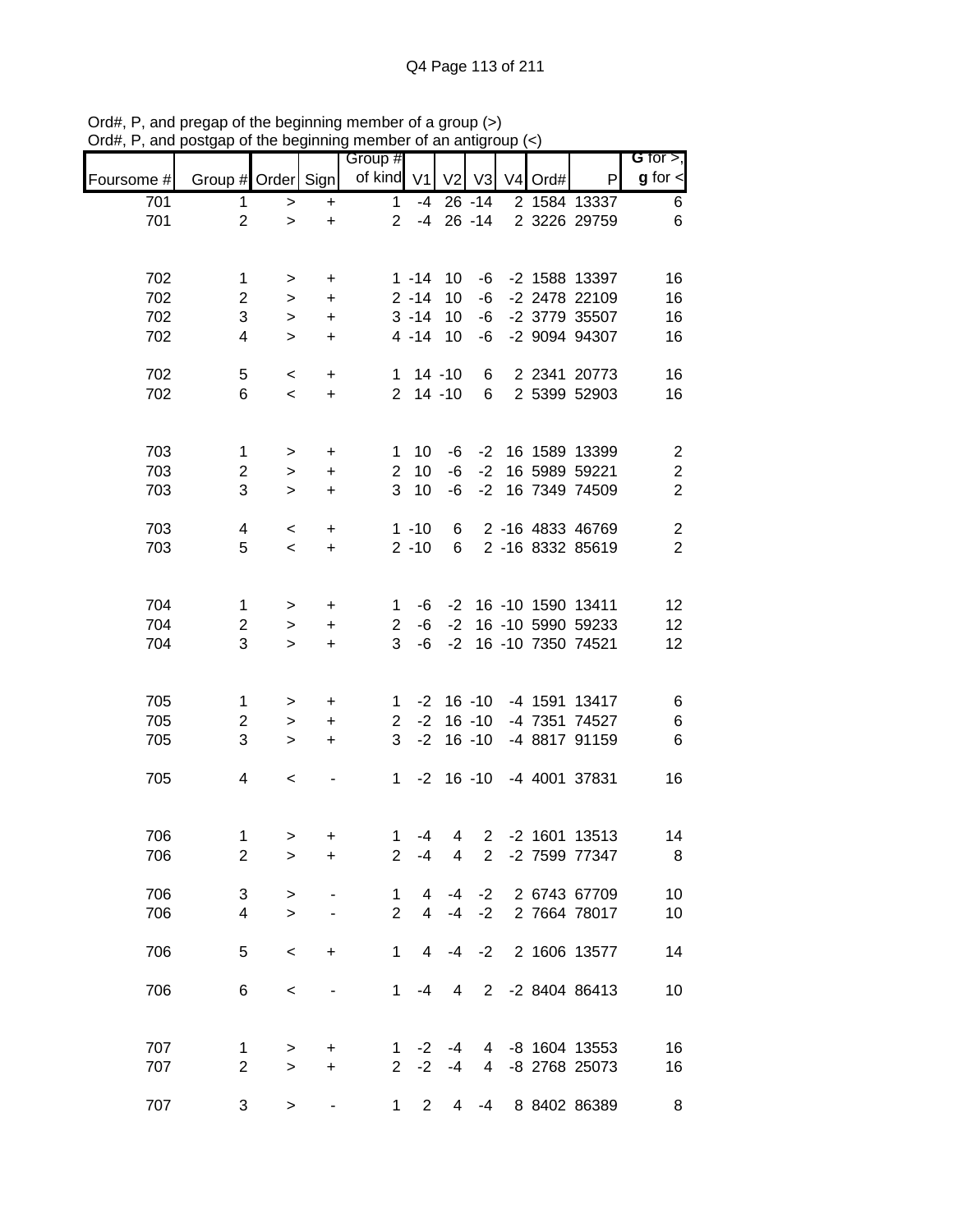|            |                     | .            |                                  | Group #                       |                 |                |                      |            |                                | $G$ for $>$ ,            |
|------------|---------------------|--------------|----------------------------------|-------------------------------|-----------------|----------------|----------------------|------------|--------------------------------|--------------------------|
| Foursome # | Group # Order Sign  |              |                                  | of kind V1                    |                 | V <sub>2</sub> |                      | V3 V4 Ord# | P                              | $g$ for $\lt$            |
|            |                     |              |                                  |                               |                 |                |                      |            |                                |                          |
| 707        | 4                   | $\,<\,$      | +                                | $\mathbf{1}$                  | 2               | $\overline{4}$ | $-4$                 |            | 8 2832 25717                   | 16                       |
|            |                     |              |                                  |                               |                 |                |                      |            |                                |                          |
| 708        | 1                   | $\geq$       | $\ddot{}$                        | 1.                            | -4              |                |                      |            | 4 -8 10 1605 13567             | 14                       |
|            |                     |              |                                  |                               |                 |                |                      |            |                                |                          |
| 708        | $\overline{2}$      | $\,<\,$      | $\ddot{}$                        | $\mathbf{1}$                  | $\overline{4}$  | $-4$           |                      |            | 8 -10 6650 66721               | 12                       |
|            |                     |              |                                  |                               |                 |                |                      |            |                                |                          |
| 708        | 3                   | $\,<$        |                                  | 1                             | -4              |                |                      |            | 4 -8 10 6347 63347             | $\,6$                    |
|            |                     |              |                                  |                               |                 |                |                      |            |                                |                          |
| 709        | $\mathbf 1$         | $\, >$       | $\ddot{}$                        | 1                             |                 |                |                      |            | 4 -8 10 -10 1606 13577         | 10                       |
| 709        | $\overline{2}$      | $\geq$       | $\ddot{}$                        | $\overline{2}$                |                 |                |                      |            | 4 -8 10 -10 6554 65617         | 8                        |
|            |                     |              |                                  |                               |                 |                |                      |            |                                |                          |
| 710        | $\mathbf 1$         | $\, >$       | $\ddot{}$                        | $\mathbf{1}$                  | $\overline{2}$  |                | $-2$ 10              |            | 4 1610 13619                   | 6                        |
| 710        | $\overline{2}$      | $\geq$       | $\ddot{}$                        | $\overline{2}$                | $\overline{2}$  | $-2$           | 10                   |            | 4 6697 67213                   | $\boldsymbol{2}$         |
|            |                     |              |                                  |                               |                 |                |                      |            |                                |                          |
| 710<br>710 | 3<br>$\overline{4}$ | $\,<$        | $\ddot{}$<br>$\ddot{}$           | $\mathbf 1$<br>$\overline{2}$ | $-2$<br>$-2$    |                | $2 - 10$<br>$2 - 10$ |            | -4 3405 31657<br>-4 9404 97847 | $\,6$<br>$\overline{2}$  |
|            |                     | $\,<$        |                                  |                               |                 |                |                      |            |                                |                          |
|            |                     |              |                                  |                               |                 |                |                      |            |                                |                          |
| 711        | 1                   | $\,>$        | +                                | $\mathbf{1}$                  | 10 <sup>°</sup> |                |                      |            | 4 -10 -8 1612 13633            | 6                        |
| 711        | $\overline{2}$      | $\,>$        | $\pm$                            | 2 <sup>1</sup>                | 10              |                | $4 - 10$             |            | -8 9076 94063                  | 6                        |
|            |                     |              |                                  |                               |                 |                |                      |            |                                |                          |
| 712        | 1                   | $\, > \,$    | $\ddot{}$                        | 1                             |                 | 4 -10          |                      |            | -8 4 1613 13649                | 16                       |
| 712        | $\overline{2}$      | $\,>$        | $\ddot{}$                        | $2^{\circ}$                   |                 | $4 - 10$       | -8                   |            | 4 9077 94079                   | 16                       |
|            |                     |              |                                  |                               |                 |                |                      |            |                                |                          |
| 713        | $\mathbf{1}$        |              | $\ddot{}$                        |                               | $1 - 10$        | -8             |                      |            | 4 -2 1614 13669                | 20                       |
| 713        | $\overline{c}$      | ><br>$\,$    | $\ddot{}$                        |                               | $2 - 10$        | -8             |                      |            | 4 -2 6243 62119                | 20                       |
| 713        | 3                   | $\geq$       | $\ddot{}$                        |                               | $3 - 10$        | -8             | $\overline{4}$       |            | -2 9078 94099                  | 20                       |
|            |                     |              |                                  |                               |                 |                |                      |            |                                |                          |
| 713        | 4                   | $\,<$        | +                                | $\mathbf 1$                   | 10              | 8              | -4                   |            | 2 4159 39521                   | 20                       |
|            |                     |              |                                  |                               |                 |                |                      |            |                                |                          |
| 714        | 1                   | >            | $\ddot{}$                        | 1                             | $\overline{2}$  |                | $8 - 10$             |            | 8 1619 13693                   | $\overline{\mathbf{c}}$  |
| 714        | 2                   | $\, > \,$    | +                                | $\overline{2}$                | $\overline{2}$  |                | $8 - 10$             |            | 8 1714 14633                   | $\overline{\mathcal{A}}$ |
| 714        | 3                   | $\,>$        | $\ddot{}$                        | 3                             | $\overline{2}$  |                | $8 - 10$             |            | 8 4470 42743                   | 6                        |
| 714        | 4                   | $\geq$       | $\ddot{}$                        | 4                             | $\overline{2}$  |                | $8 - 10$             |            | 8 5768 56893                   | $\overline{\mathbf{c}}$  |
| 714        | 5                   | $\mathbf{L}$ | $\begin{array}{c} + \end{array}$ | 5                             | $\overline{2}$  |                | $8 - 10$             |            | 8 6035 59699                   | $\boldsymbol{6}$         |
| 714        | 6                   | $\geq$       | $\ddot{}$                        | 6                             | $\overline{2}$  |                | $8 - 10$             |            | 8 8397 86353                   | $\overline{2}$           |
|            |                     |              |                                  |                               |                 |                |                      |            |                                |                          |
| 714        | $\overline{7}$      | $\, > \,$    |                                  | $\mathbf{1}$                  | $-2$            |                | $-8$ 10              |            | -8 4280 40867                  | 14                       |
| 714        | 8                   | $\,<$        | $\ddot{}$                        | $\mathbf{1}$                  | $-2$            | -8             | 10                   |            | -8 2574 23057                  | $\overline{\mathbf{c}}$  |
| 714        | 9                   | $\,<\,$      | $\ddot{}$                        | $\overline{2}$                | $-2$            | -8             | 10                   |            | -8 3601 33617                  | $\overline{c}$           |

Ord#, P, and pregap of the beginning member of a group (>) Ord#, P, and postgap of the beginning member of an antigroup (<)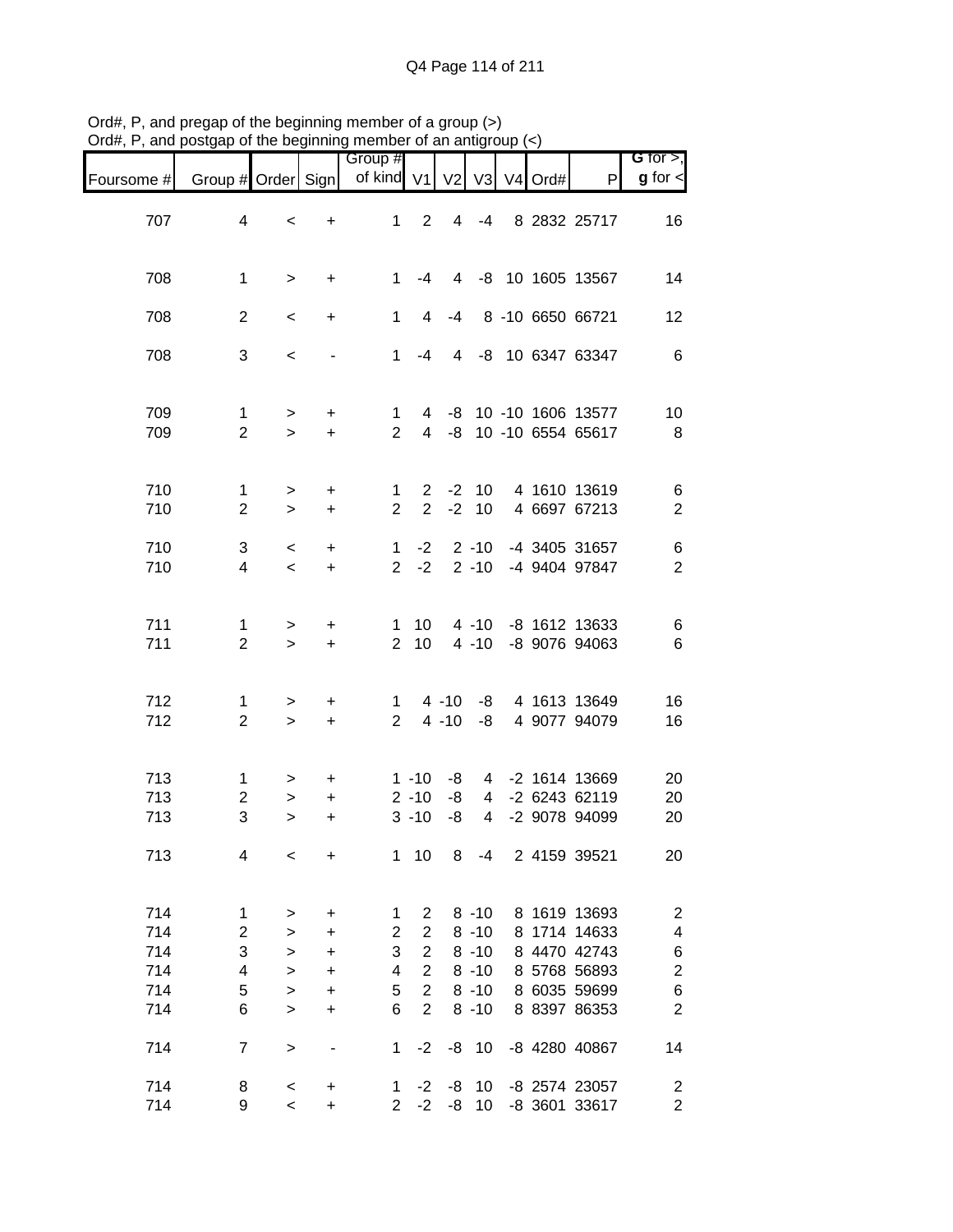|            |                    |           |           | Group #        |                |                |                |                     |                          | G for $>$ ,             |
|------------|--------------------|-----------|-----------|----------------|----------------|----------------|----------------|---------------------|--------------------------|-------------------------|
| Foursome # | Group # Order Sign |           |           | of kind        | V <sub>1</sub> | V <sub>2</sub> | V <sub>3</sub> | V <sub>4</sub> Ord# | P                        | $g$ for $\leq$          |
| 714        | 10                 | $\,<$     | $\ddot{}$ | 3              | $-2$           | -8             | 10             |                     | -8 6139 60917            | $\overline{2}$          |
| 714        | 11                 | $\,<\,$   |           | $\mathbf 1$    | $\overline{2}$ |                | $8 - 10$       |                     | 8 1718 14669             | 14                      |
|            |                    |           |           |                |                |                |                |                     |                          |                         |
| 715        | 1                  | >         | $\ddot{}$ | 1              | 8              | -8             |                |                     | 4 16 1622 13711          | $\overline{\mathbf{c}}$ |
| 715        | $\overline{2}$     | $\geq$    | $\ddot{}$ | $\overline{2}$ | 8              | -8             | 4              |                     | 16 5643 55621            | $\overline{c}$          |
| 715        | 3                  | $\, > \,$ | $\ddot{}$ | 3              | 8              | -8             | 4              |                     | 16 5965 59011            | $\overline{\mathbf{c}}$ |
| 715        | $\overline{4}$     | $\geq$    | $\ddot{}$ | 4              | 8              | -8             | $\overline{4}$ |                     | 16 8509 87631            | $\overline{2}$          |
| 715        | 5                  | $\,<\,$   | $\ddot{}$ | $\mathbf 1$    | -8             |                |                |                     | 8 -4 -16 4187 39839      | $\boldsymbol{2}$        |
| 715        | 6                  | $\,<$     | $\ddot{}$ | $\overline{2}$ | -8             |                |                |                     | 8 -4 -16 8813 91139      | $\overline{2}$          |
| 716        | 1                  | $\, >$    | $\ddot{}$ | 1              | $-4$           |                |                |                     | 2 14 -10 1627 13757      | $\,6$                   |
| 716        | 2                  | $\,<\,$   |           | $\mathbf{1}$   | -4             |                |                |                     | 2 14 -10 5401 52937      | 14                      |
|            |                    |           |           |                |                |                |                |                     |                          |                         |
| 717        | 1                  | >         | $\ddot{}$ | $\mathbf 1$    |                | $2$ 14 -10     |                |                     | 2 1628 13759             | $\boldsymbol{2}$        |
| 717        | $\overline{c}$     | $\,$      | +         | 2              | $\overline{2}$ |                | $14 - 10$      |                     | 2 2351 20899             | $\overline{\mathbf{c}}$ |
| 717        | 3                  | $\geq$    | $\ddot{}$ | 3              | $\overline{2}$ |                | $14 - 10$      |                     | 2 6558 65651             | $\overline{\mathbf{4}}$ |
| 718        | 1                  | >         | $\ddot{}$ | 1              |                | $14 - 10$      |                |                     | 2 -2 1629 13763          | 4                       |
| 718        | $\overline{2}$     | $\,$      | $\ddot{}$ | $\overline{2}$ |                | $14 - 10$      | $\overline{2}$ |                     | -2 2352 20903            | 4                       |
| 718        | $\mathbf{3}$       | $\geq$    | $\ddot{}$ | 3              |                | $14 - 10$      | 2 <sup>7</sup> |                     | -2 5979 59123            | 4                       |
| 719        | $\mathbf{1}$       | $\, >$    | $\ddot{}$ |                | $1 - 10$       |                |                |                     | 2 -2 14 1630 13781       | 18                      |
| 719        | $\overline{2}$     | >         |           | 1.             | 10             | $-2$           |                |                     | 2 -14 8004 81853         | $\,6$                   |
| 720        | $\mathbf 1$        | >         | +         | $\mathbf{1}$   |                | $-2$ 14 $-20$  |                |                     | 8 1632 13799             | 10                      |
| 720        | $\overline{2}$     | $\geq$    | $\ddot{}$ | $\overline{2}$ |                | $-2$ 14 $-20$  |                |                     | 8 4364 41729             | 10                      |
| 720        | 3                  | $\,<$     | $\ddot{}$ |                | $1 \quad$      |                |                |                     | 2 -14 20 -8 5586 54949   | 10                      |
| 721        | $\mathbf 1$        | $\, >$    | $\ddot{}$ | $\mathbf{1}$   | 8              |                |                |                     | 8 -4 -10 1635 13831      | $\overline{c}$          |
|            |                    |           |           |                |                |                |                |                     |                          |                         |
| 721        | $\overline{2}$     | $\,<$     | $\ddot{}$ | 1              |                | $-8 - 8$       |                |                     | 4 10 2691 24179          | $\sqrt{2}$              |
| 722        | 1                  | $\, >$    | $\ddot{}$ |                |                |                |                |                     | 1 -4 -10 -2 2 1637 13859 | 18                      |
| 722        | $\overline{c}$     | $\,<$     | +         |                | $1 \quad$      | 4 10           |                |                     | 2 -2 9340 97021          | 18                      |

Ord#, P, and pregap of the beginning member of a group (>) Ord#, P, and postgap of the beginning member of an antigroup (<)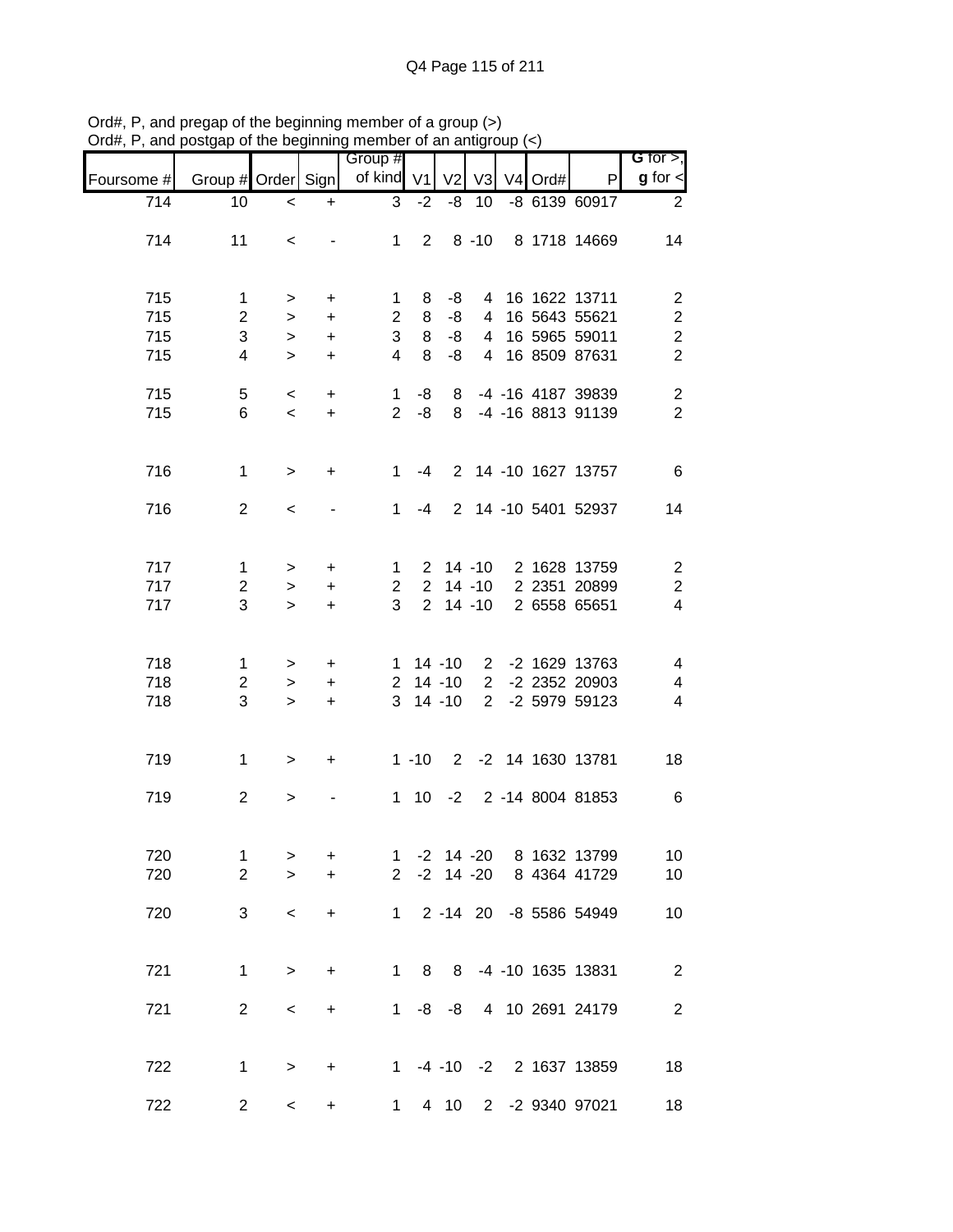|            |                                |                    |                  | Group #                       |                            |                |                |  |                                        | G for $>$ ,                                |
|------------|--------------------------------|--------------------|------------------|-------------------------------|----------------------------|----------------|----------------|--|----------------------------------------|--------------------------------------------|
| Foursome # | Group # Order Sign             |                    |                  | of kind V1 V2 V3 V4 Ord#      |                            |                |                |  | $\mathsf{P}$                           | $g$ for $\lt$                              |
|            |                                |                    |                  |                               |                            |                |                |  |                                        |                                            |
| 723        | $\mathbf 1$                    | $\, > \,$          | +                |                               |                            |                |                |  | 1 -10 -2 2 14 1638 13873               | 14                                         |
|            |                                |                    |                  |                               |                            |                |                |  |                                        |                                            |
| 723        | $\overline{2}$                 | $\,<\,$            | $\ddot{}$        |                               | $1 \quad 10$               |                |                |  | 2 -2 -14 8392 86297                    | 14                                         |
|            |                                |                    |                  |                               |                            |                |                |  |                                        |                                            |
| 724        | $\mathbf 1$                    | $\geq$             | $\ddot{}$        |                               |                            |                |                |  | 1 -2 2 14 -16 1639 13877               | 4                                          |
| 724        | $\overline{2}$                 | $\,<\,$            | $+$              | 1                             |                            |                |                |  | 2 -2 -14 16 5490 53891                 | 6                                          |
| 724        | 3                              | $\,<\,$            | $+$              | $2^{\circ}$                   |                            |                |                |  | 2 -2 -14 16 9442 98323                 | $\overline{4}$                             |
|            |                                |                    |                  |                               |                            |                |                |  |                                        |                                            |
| 725<br>725 | $\mathbf{1}$<br>$\overline{2}$ | $\, >$<br>$\geq$   | $+$<br>$\ddot{}$ |                               | $1 14 - 16$<br>$2$ 14 -16  |                | $\overline{2}$ |  | 2 2 1641 13883<br>2 3788 35573         | $\overline{4}$<br>$\overline{\mathcal{A}}$ |
|            |                                |                    |                  |                               |                            |                |                |  |                                        |                                            |
| 725<br>725 | 3<br>$\overline{4}$            | $\,<\,$<br>$\prec$ | $+$<br>$\ddot{}$ |                               | $1 - 14$ 16<br>$2 - 14$ 16 |                |                |  | -2 -2 3636 33961<br>-2 -2 8045 82261   | $\,6$<br>6                                 |
|            |                                |                    |                  |                               |                            |                |                |  |                                        |                                            |
| 726        | $\mathbf{1}$                   | $\, >$             | $\ddot{}$        |                               | $1 - 16$                   | $\overline{2}$ |                |  | 2 2 1642 13901                         | 18                                         |
| 726        | $\overline{2}$                 | $\geq$             | $\ddot{}$        |                               | $2 - 16$                   | $\overline{2}$ | $\overline{2}$ |  | 2 2251 19913                           | 22                                         |
| 726        | 3                              | $\,<\,$            | $+$              |                               | 1 16                       |                |                |  | -2 -2 -2 9295 96497                    | 20                                         |
|            |                                |                    |                  |                               |                            |                |                |  |                                        |                                            |
| 727        | $\mathbf 1$                    | $\geq$             | $\ddot{}$        | $1 \quad$                     |                            |                |                |  | -8 28 -26 26 1647 13931                | 10                                         |
|            |                                |                    |                  |                               |                            |                |                |  |                                        |                                            |
| 727        | $\overline{2}$                 | $\,<\,$            | $\ddot{}$        | $\mathbf 1$                   |                            |                |                |  | 8 -28 26 -26 1652 13999                | 10                                         |
| 728        |                                |                    |                  |                               |                            |                |                |  |                                        |                                            |
| 728        | $\mathbf{1}$<br>$\overline{2}$ | ><br>$\, > \,$     | $\ddot{}$<br>+   | $\mathbf 1$<br>$\overline{2}$ | 8<br>8                     | -8<br>-8       |                |  | 16 -14 1652 13999<br>16 -14 7611 77479 | $\overline{c}$<br>$\overline{2}$           |
|            |                                |                    |                  |                               |                            |                |                |  |                                        |                                            |
| 729        | $\mathbf 1$                    | >                  | $\ddot{}$        | 1.                            | $-4$                       | -8             | 2              |  | 16 1659 14071                          | 14                                         |
| 729        | $\overline{2}$                 | $\geq$             | $\ddot{}$        | 2                             | $-4$                       | -8             | $\overline{2}$ |  | 16 3393 31531                          | 14                                         |
| 729        | 3                              | $\prec$            | $\ddot{}$        | $\mathbf{1}$                  | $\overline{4}$             |                |                |  | 8 -2 -16 8903 92189                    | 14                                         |
|            |                                |                    |                  |                               |                            |                |                |  |                                        |                                            |
| 730        | $\mathbf 1$                    | $\geq$             | $\ddot{}$        |                               |                            |                |                |  | 1 16 -30 -2 2 1663 14107               | 20                                         |
|            |                                |                    |                  |                               |                            |                |                |  |                                        |                                            |
| 730        | $\overline{2}$                 | $\,<\,$            | $\ddot{}$        |                               | $1 - 16$ 30                |                |                |  | 2 -2 2147 18839                        | 20                                         |
|            |                                |                    |                  |                               |                            |                |                |  |                                        |                                            |
| 731        | 1                              | >                  | +                |                               |                            |                |                |  | 1 -30 -2 2 8 1664 14143                | 36                                         |

Ord#, P, and pregap of the beginning member of a group (>) Ord#, P, and postgap of the beginning member of an antigroup (<)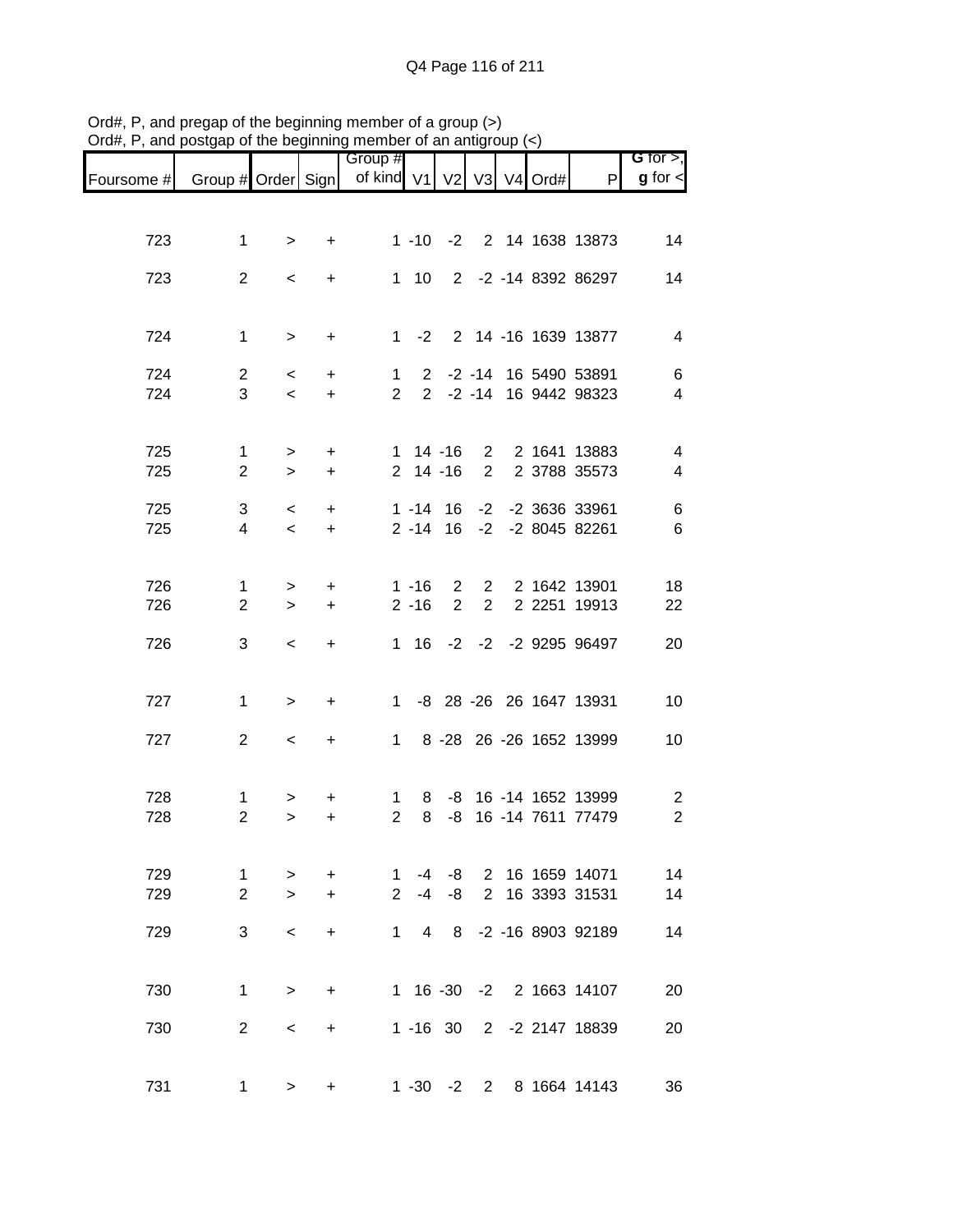|            |                               |              | .              | Group #             |                            |                     |    |            |                                   | G for $>$ ,             |
|------------|-------------------------------|--------------|----------------|---------------------|----------------------------|---------------------|----|------------|-----------------------------------|-------------------------|
| Foursome # | Group # Order Sign            |              |                | of kind V1          |                            | V <sub>2</sub>      |    | V3 V4 Ord# | P                                 | $g$ for $\leq$          |
| 731        | 2                             | $\,<$        | $\ddot{}$      | $\mathbf{1}$        | 30                         | $\overline{2}$      |    |            | -2 -8 2146 18803                  | 36                      |
|            |                               |              |                |                     |                            |                     |    |            |                                   |                         |
| 732        | 1                             | $\geq$       | $\ddot{}$      | 1                   |                            | $2^{\circ}$         |    |            | 8 -10 16 1666 14153               | 4                       |
| 732        | $\overline{2}$                | $\geq$       | $+$            |                     | $2^{\circ}$<br>$2^{\circ}$ |                     |    |            | 8 -10 16 7214 72953               | 4                       |
| 732        | 3                             | $\,<\,$      | $+$            |                     |                            |                     |    |            | 1 -2 -8 10 -16 3460 32257         | $\overline{\mathbf{4}}$ |
| 732        | $\overline{4}$                | $\,<$        | $+$            |                     |                            |                     |    |            | 2 -2 -8 10 -16 7549 76777         | $\overline{\mathbf{4}}$ |
|            |                               |              |                |                     |                            |                     |    |            |                                   |                         |
| 733        | $\mathbf{1}$                  | $\mathbf{L}$ | $+$            |                     |                            |                     |    |            | 1 8 -10 16 -10 1667 14159         | $\,6$                   |
|            |                               |              |                |                     |                            |                     |    |            |                                   |                         |
| 733        | $\overline{2}$                | $\,<$        | $\ddot{}$      |                     |                            |                     |    |            | 1 -8 10 -16 10 3459 32251         | $\,6\,$                 |
|            |                               |              |                |                     |                            |                     |    |            |                                   |                         |
| 734        | $\mathbf{1}$                  | $\geq$       | $+$            |                     |                            |                     |    |            | 1 -10 16 -10 4 1668 14173         | 14                      |
| 734        | $\overline{2}$                | $\,<$        |                |                     |                            |                     |    |            | 1 -10 16 -10 4 5163 50311         | 10                      |
|            |                               |              |                |                     |                            |                     |    |            |                                   |                         |
|            |                               |              |                |                     |                            |                     |    |            |                                   |                         |
| 735        | $\mathbf{1}$                  | $\,>$        | $\ddot{}$      |                     | $1 16 - 10$                |                     |    |            | 4 8 1669 14177                    | $\overline{4}$          |
| 735        | $\overline{2}$                | $\,<$        | $\blacksquare$ |                     | $1 16 - 10$                |                     |    |            | 4 8 5162 50291                    | 20                      |
|            |                               |              |                |                     |                            |                     |    |            |                                   |                         |
| 736        | $\mathbf 1$                   | $\,$         | $\ddot{}$      |                     | $1 \quad$                  |                     |    |            | 4 8 -16 -4 1671 14207             | 10                      |
|            |                               |              |                |                     |                            |                     |    |            |                                   |                         |
| 736        | $\overline{2}$                | $\mathbf{L}$ |                |                     |                            |                     |    |            | 1 -4 -8 16 4 6924 69847           | 14                      |
|            |                               |              |                |                     |                            |                     |    |            |                                   |                         |
| 737        | $\mathbf{1}$                  | $\, >$       | $+$            |                     |                            |                     |    |            | 1 -8 16 -4 -16 1682 14341         | 14                      |
| 737        | $\overline{2}$                | $\,<$        |                | $\mathbf{1}$        |                            |                     |    |            | -8 16 -4 -16 4791 46327           | 10                      |
|            |                               |              |                |                     |                            |                     |    |            |                                   |                         |
|            |                               |              |                |                     |                            |                     |    |            |                                   |                         |
| 738<br>738 | $\mathbf 1$<br>$\overline{2}$ | ><br>$\geq$  | +<br>$\ddot{}$ | 1<br>$\overline{2}$ | $-2$<br>$-2$               | 4<br>$\overline{4}$ | -8 |            | -8 10 1692 14431<br>10 6553 65609 | 8<br>10                 |
|            |                               |              |                |                     |                            |                     |    |            |                                   |                         |
| 738        | 3                             | $\, >$       |                | 1                   | $\overline{2}$             | -4                  |    |            | 8 -10 2720 24517                  | 8                       |
| 738        | 4                             | $\geq$       |                | $\overline{2}$      | $\overline{2}$             | $-4$                |    |            | 8 -10 7972 81517                  | 8                       |
| 738        | 5                             | $\,<$        | +              | 1                   | 2                          | -4                  |    |            | 8 -10 5790 57097                  | 10                      |
| 738        | 6                             | $\,<$        | $\ddot{}$      | $\overline{2}$      | $\overline{2}$             | -4                  |    |            | 8 -10 7777 79357                  | 10                      |
| 738        | $\overline{7}$                | $\,<$        |                | 1                   | $-2$                       |                     |    |            | 4 -8 10 6144 60953                | 8                       |
|            |                               |              |                |                     |                            |                     |    |            |                                   |                         |
| 739        | 1                             | >            | +              | 1.                  |                            |                     |    |            | 4 -8 10 6 1693 14437              | 6                       |
|            |                               |              |                |                     |                            |                     |    |            |                                   |                         |

Ord#, P, and pregap of the beginning member of a group (>) Ord#, P, and postgap of the beginning member of an antigroup (<)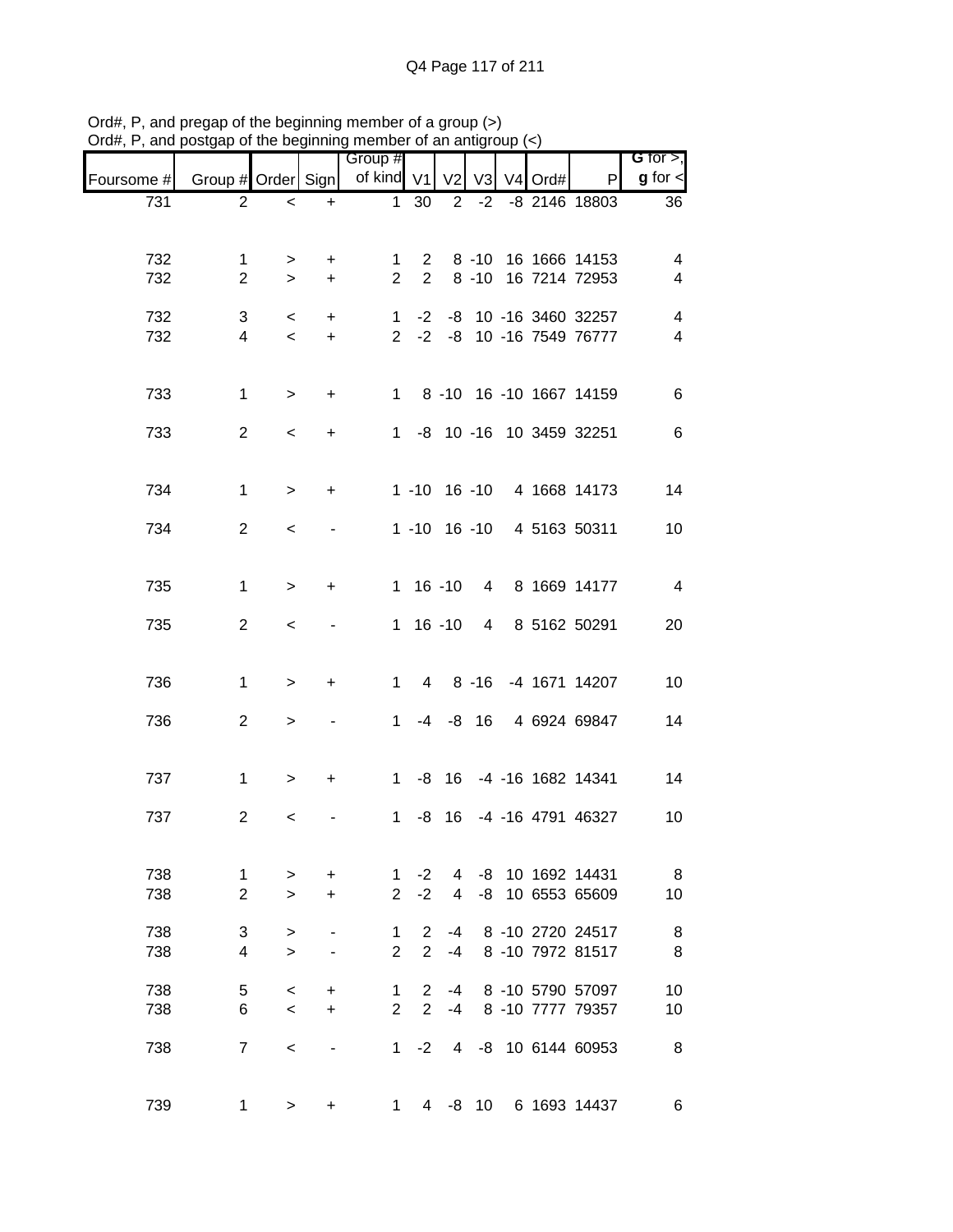|            |                    |           |                          | Group #        |                          |                |                |                     |                           | G for $>$ ,              |
|------------|--------------------|-----------|--------------------------|----------------|--------------------------|----------------|----------------|---------------------|---------------------------|--------------------------|
| Foursome # | Group # Order Sign |           |                          | of kind V1     |                          | V <sub>2</sub> | V <sub>3</sub> | V <sub>4</sub> Ord# | P                         | $g$ for $\textsf{I}$     |
| 739        | 2                  | $\, >$    | $\ddot{}$                | $\overline{2}$ | $\overline{\mathcal{A}}$ | -8             | 10             |                     | 6 8274 84967              | 6                        |
|            |                    |           |                          |                |                          |                |                |                     |                           |                          |
| 740        | 1                  |           | $\ddot{}$                | $\mathbf{1}$   | -8                       | 4              |                |                     | 2 -2 1697 14479           | 18                       |
|            |                    | >         |                          |                |                          |                |                |                     |                           |                          |
| 740        | $\overline{2}$     | $\,<\,$   |                          | $\mathbf{1}$   | -8                       | $\overline{4}$ |                |                     | 2 -2 4909 47623           | 6                        |
|            |                    |           |                          |                |                          |                |                |                     |                           |                          |
|            |                    |           |                          |                |                          |                |                |                     |                           |                          |
| 741        | $\mathbf 1$        | $\, >$    | $\ddot{}$                | $\mathbf 1$    | $\overline{4}$           |                |                |                     | 2 -2 -10 1698 14489       | 10                       |
| 741        | $\overline{c}$     | $\,>$     | $\overline{\phantom{a}}$ | 1              | -4                       | $-2$           | $\overline{2}$ |                     | 10 2619 23557             | 8                        |
| 741        | 3                  | $\geq$    |                          | $\overline{2}$ | $-4$                     | $-2$           | $\overline{2}$ |                     | 10 7665 78031             | 14                       |
| 741        | 4                  | $\geq$    |                          | 3              | $-4$                     | $-2$           | $\overline{2}$ |                     | 10 9336 96997             | 8                        |
|            |                    |           |                          |                |                          |                |                |                     |                           |                          |
| 741        | 5                  | $\,<\,$   | +                        | $\mathbf 1$    | -4                       | $-2$           | $\overline{2}$ |                     | 10 1813 15541             | 10                       |
| 741        | 6                  | $\prec$   | $\ddot{}$                | $\overline{2}$ | $-4$                     | $-2$           | $\overline{2}$ |                     | 10 7671 78121             | 16                       |
|            |                    |           |                          |                |                          |                |                |                     |                           |                          |
| 742        | $\mathbf 1$        | >         | $\ddot{}$                | 1              |                          | $2 -2 -10$     |                |                     | 2 1699 14503              | 14                       |
| 742        | $\overline{2}$     | $\geq$    | $\ddot{}$                | $\overline{2}$ | $\overline{2}$           |                | $-2 - 10$      |                     | 2 1719 14683              | 14                       |
|            |                    |           |                          |                |                          |                |                |                     |                           |                          |
| 742        | 3                  | $\, > \,$ |                          | 1              | $-2$                     | 2              | 10             |                     | -2 2620 23561             | $\overline{4}$           |
| 742        | 4                  | $\, > \,$ |                          | $\overline{2}$ | $-2$                     | $\overline{2}$ | 10             |                     | -2 5238 51197             | $\overline{4}$           |
| 742        | 5                  | $\geq$    |                          | 3              | $-2$                     | $\mathbf{2}$   | 10             |                     | -2 7896 80681             | $\overline{4}$           |
| 742        | 6                  | $\geq$    |                          | 4              | $-2$                     | $\overline{2}$ | 10             |                     | -2 8390 86291             | 4                        |
| 742        | $\overline{7}$     | $\,<$     | $\overline{\phantom{a}}$ | $\mathbf 1$    | $2^{\circ}$              |                | $-2 - 10$      |                     | 2 2200 19423              | 4                        |
|            |                    |           |                          |                |                          |                |                |                     |                           |                          |
|            |                    |           |                          |                |                          |                |                |                     |                           |                          |
| 743        | $\mathbf 1$        | $\geq$    | $\ddot{}$                | $1 \quad$      |                          | $-2 - 10$      | $\overline{2}$ |                     | 0 1700 14519              | 16                       |
|            |                    |           |                          |                |                          |                |                |                     |                           |                          |
| 743        | $\overline{2}$     | $\,<\,$   | +                        | $\mathbf{1}$   |                          | $2 \quad 10$   | $-2$           |                     | 0 8636 89137              | 16                       |
|            |                    |           |                          |                |                          |                |                |                     |                           |                          |
| 744        | $\mathbf 1$        | $\, > \,$ | $\ddot{}$                | 1              | 4                        | $-2$           |                |                     | -2 26 1705 14551          | $\overline{\mathbf{c}}$  |
| 744        | $\sqrt{2}$         | $\geq$    | $\ddot{}$                | $\overline{2}$ | 4                        | $-2$           |                |                     | -2 26 6245 62131          | $\overline{c}$           |
| 744        | 3                  | $\geq$    | +                        | 3              | $\overline{4}$           | $-2$           |                |                     | -2 26 7483 75991          | $\overline{2}$           |
|            |                    |           |                          |                |                          |                |                |                     |                           |                          |
|            |                    |           |                          |                |                          |                |                |                     |                           |                          |
| 745        | $\mathbf{1}$       | $\, >$    | $\ddot{}$                |                |                          |                |                |                     | 1 -2 -2 26 -26 1706 14557 | $6\phantom{1}6$          |
| 745        | $\overline{2}$     | $\geq$    | $\ddot{}$                |                |                          |                |                |                     | 2 -2 -2 26 -26 8218 84313 | $\,6$                    |
|            |                    |           |                          |                |                          |                |                |                     |                           |                          |
| 746        | $\mathbf 1$        | $\, >$    | +                        |                |                          |                |                |                     | 1 -2 26 -26 26 1707 14561 | $\overline{\mathcal{A}}$ |
| 746        | $\overline{2}$     | $\geq$    | +                        |                |                          |                |                |                     | 2 -2 26 -26 26 8219 84317 | $\overline{4}$           |
|            |                    |           |                          |                |                          |                |                |                     |                           |                          |
| 747        | 1                  | $\, > \,$ | +                        |                |                          |                |                |                     | 1 26 -22 -4 2 1710 14593  | $\overline{c}$           |
|            |                    |           |                          |                |                          |                |                |                     |                           |                          |

Ord#, P, and pregap of the beginning member of a group (>) Ord#, P, and postgap of the beginning member of an antigroup (<)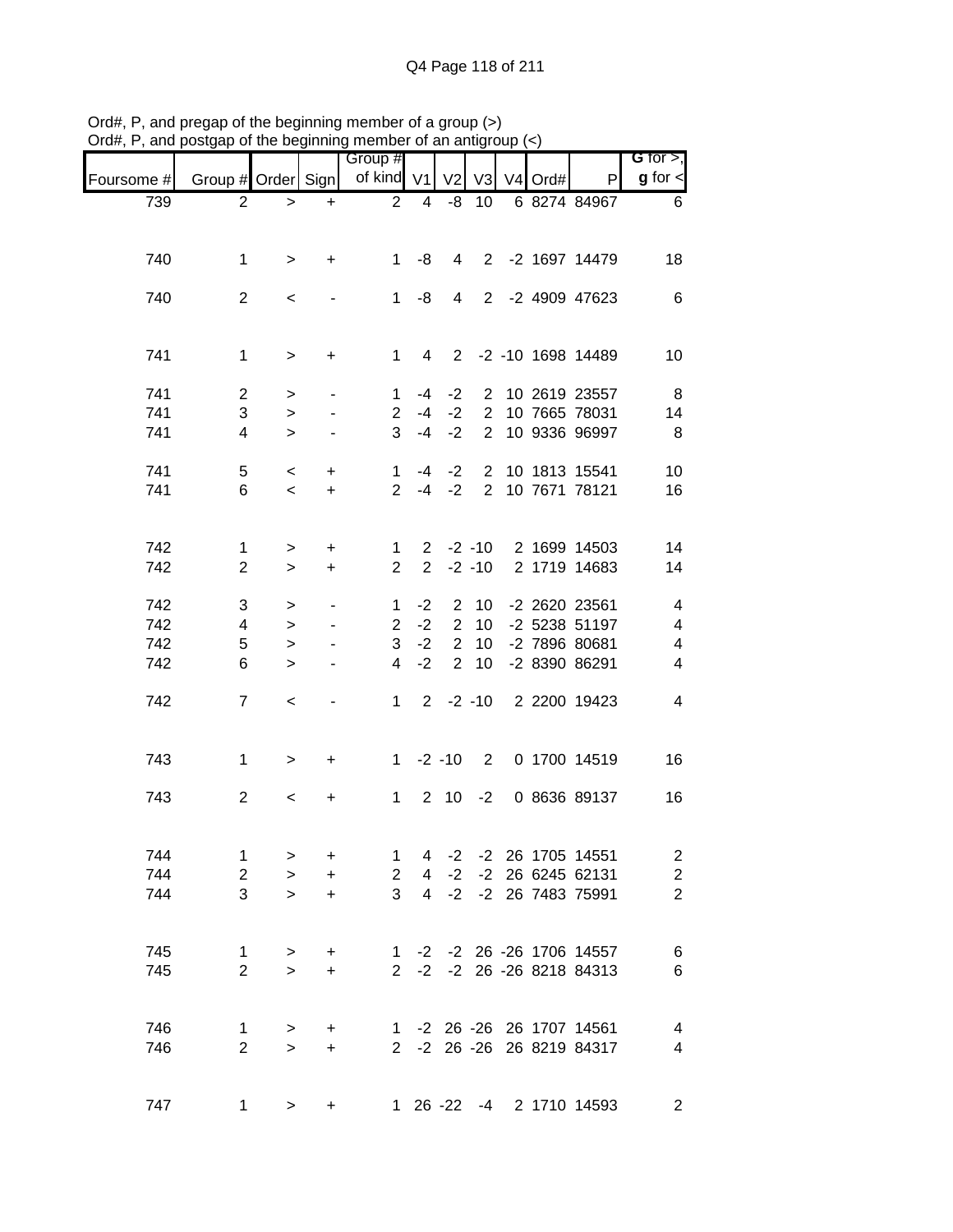|                   |                                |                                   |                        | Group #                       |                |                 |                                  |         |                              | G for $>$ ,              |
|-------------------|--------------------------------|-----------------------------------|------------------------|-------------------------------|----------------|-----------------|----------------------------------|---------|------------------------------|--------------------------|
| Foursome #        | Group # Order Sign             |                                   |                        | of kind V1                    |                | V <sub>2</sub>  | V <sub>3</sub>                   | V4 Ord# | P                            | $g$ for $\lt$            |
| $\overline{7}$ 47 | $\overline{2}$                 | $\, > \,$                         | $\ddot{}$              |                               | 2 26 -22       |                 | $-4$                             |         | 2 6884 69341                 | 4                        |
| 747               | 3                              | $\,<$                             | $\ddot{}$              |                               | $1 - 26$ 22    |                 |                                  |         | 4 -2 2418 21557              | $\overline{2}$           |
|                   |                                |                                   |                        |                               |                |                 |                                  |         |                              |                          |
| 748               | 1                              | $\, >$                            | $\ddot{}$              |                               | $1 - 22$       | $-4$            | 2                                |         | 2 1711 14621                 | 28                       |
|                   |                                |                                   |                        |                               |                |                 |                                  |         |                              |                          |
| 748               | $\overline{2}$                 | $\,<$                             | +                      |                               | $122$          |                 |                                  |         | 4 -2 -2 5191 50599           | 28                       |
|                   |                                |                                   |                        |                               |                |                 |                                  |         |                              |                          |
| 749               | 1                              | $\, >$                            | $\ddot{}$              | $\mathbf{1}$                  |                | $220 - 20$      |                                  |         | 4 1745 14891                 | $\overline{4}$           |
| 749               | $\overline{2}$                 | $\geq$                            | $+$                    | $\overline{2}$                |                |                 | $2\ 20\ -20$                     |         | 4 6276 62501                 | $\overline{\mathcal{A}}$ |
|                   |                                |                                   |                        |                               |                |                 |                                  |         |                              |                          |
| 750<br>750        | $\mathbf{1}$<br>$\overline{2}$ | $\, > \,$<br>$\,>$                | $\ddot{}$<br>$\ddot{}$ | $\mathbf 1$<br>$\overline{2}$ | $-2$<br>$-2$   | $-4$<br>$-4$    | $\overline{2}$<br>$\overline{2}$ |         | 6 1749 14939<br>6 2537 22709 | 10<br>10                 |
| 750               | 3                              | $\, >$                            | $+$                    | 3 <sup>1</sup>                | $-2$           | $-4$            | $\overline{2}$                   |         | 6 3742 35099                 | 10                       |
| 750               | $\overline{4}$                 | $\geq$                            | $\ddot{}$              | $\overline{4}$                | $-2$           | $-4$            | $\overline{2}$                   |         | 6 6505 65111                 | 10                       |
|                   |                                |                                   |                        |                               |                |                 |                                  |         |                              |                          |
| 751               | $\mathbf{1}$                   | $\, >$                            | +                      | 1                             | 10             |                 | $8 - 14$                         |         | 4 1756 15017                 | $\overline{4}$           |
| 751               | $\overline{2}$                 | $\geq$                            | $\ddot{}$              | $\overline{2}$                | 10             |                 | $8 - 14$                         |         | 4 6293 62687                 | $\overline{4}$           |
|                   |                                |                                   |                        |                               |                |                 |                                  |         |                              |                          |
| 752               | 1                              | $\, >$                            | $\ddot{}$              | 1                             |                | $8 - 14$        |                                  |         | 4 -8 1757 15031              | 14                       |
| 752               | $\overline{2}$                 | $\,>$                             | $\ddot{}$              | $\overline{2}$                |                | $8 - 14$        | 4                                |         | -8 8563 88301                | 12                       |
| 752               | 3                              | $\,<$                             | $\ddot{}$              | $\mathbf{1}$                  | -8             | 14              | $-4$                             |         | 8 2082 18169                 | 12                       |
|                   |                                |                                   |                        |                               |                |                 |                                  |         |                              |                          |
| 753               | $\mathbf 1$                    | $\geq$                            | $\ddot{}$              |                               | $1 - 14$       | $4\overline{ }$ | -8                               |         | 2 1758 15053                 | 22                       |
| 753               | $\overline{c}$                 |                                   |                        | 1                             | 14             | $-4$            | 8                                |         | -2 2081 18149                | 20                       |
| 753               | 3                              | $\,<$<br>$\overline{\phantom{a}}$ | +<br>$\ddot{}$         | $\overline{2}$                | 14             | $-4$            | 8                                |         | -2 5858 57809                | 20                       |
|                   |                                |                                   |                        |                               |                |                 |                                  |         |                              |                          |
| 754               | 1                              | $\, > \,$                         | $\ddot{}$              | 1                             | -4             | 8               | $-4$                             |         | -4 1764 15101                | 10                       |
| 754               | $\overline{2}$                 | $\geq$                            | +                      | $\overline{2}$                | $-4$           | 8               | $-4$                             |         | -4 8226 84401                | 10                       |
| 754               | 3                              | $\, > \,$                         |                        | 1                             | 4              | -8              | 4                                |         | 4 4908 47609                 | 10                       |
| 754               | 4                              | $\, > \,$                         |                        | $\overline{2}$                | 4              | -8              | 4                                |         | 4 7314 74149                 | $\,6$                    |
| 754               | 5                              | $\geq$                            |                        | 3                             | $\overline{4}$ | -8              | 4                                |         | 4 8139 83389                 | 6                        |
|                   |                                |                                   |                        |                               |                |                 |                                  |         |                              |                          |
| 755               | 1                              | >                                 | $\ddot{}$              | 1.                            | -4             | 8               | $\overline{2}$                   |         | 0 1768 15137                 | 6                        |
| 755               | 2                              | $\geq$                            | +                      | $\overline{2}$<br>3           | $-4$           | 8               | $\overline{2}$<br>$\overline{2}$ |         | 0 5263 51437                 | 6                        |
| 755               | 3                              | $\geq$                            | +                      |                               | $-4$           | 8               |                                  |         | 0 7449 75617                 | 6                        |

Ord#, P, and pregap of the beginning member of a group (>) Ord#, P, and postgap of the beginning member of an antigroup (<)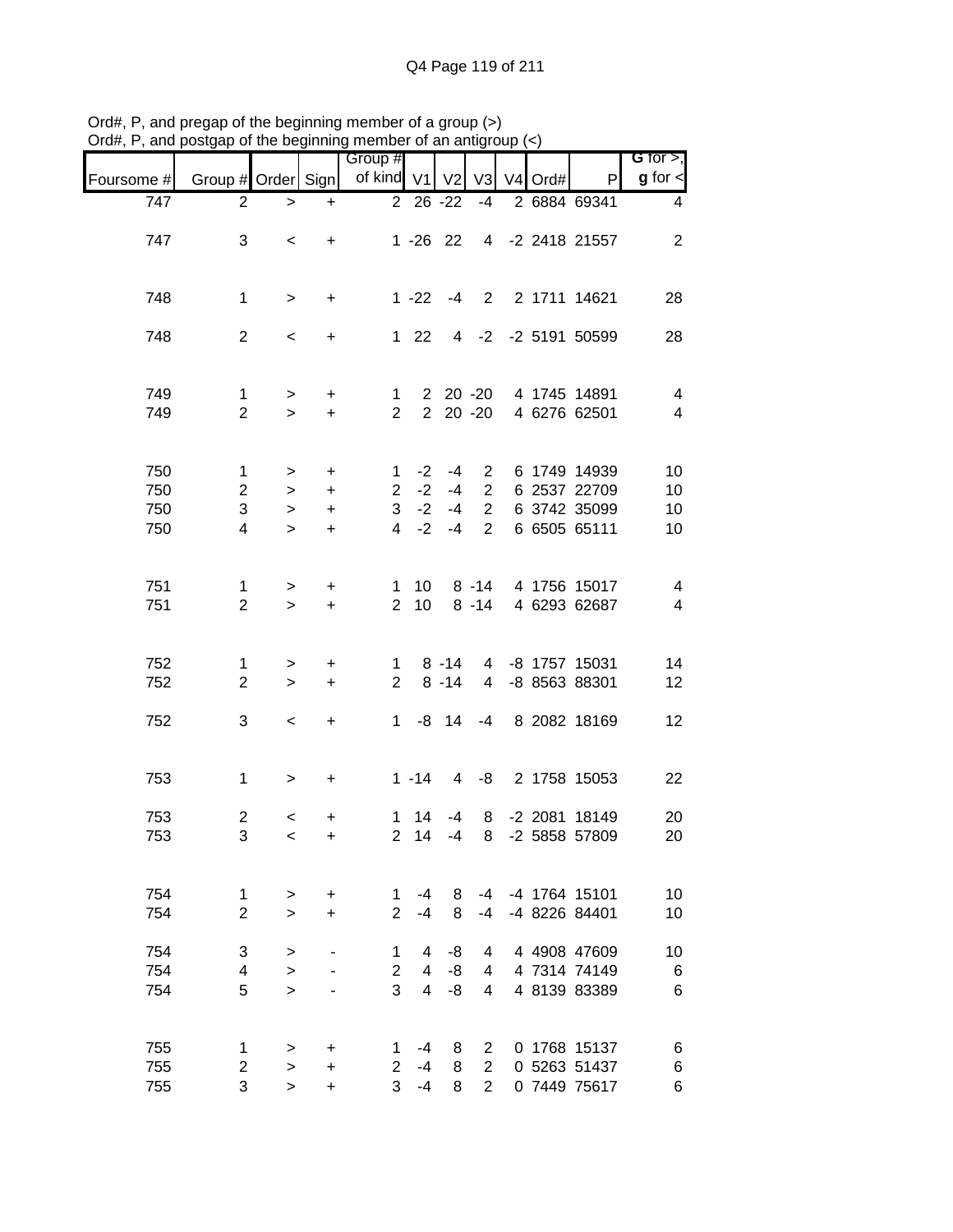| G for $>$ ,     |                                |                     |                |                |                 | Group #             |                                  |                     |                                |            |
|-----------------|--------------------------------|---------------------|----------------|----------------|-----------------|---------------------|----------------------------------|---------------------|--------------------------------|------------|
| $g$ for $\lt$   | P                              | V <sub>4</sub> Ord# | V <sub>3</sub> | V <sub>2</sub> |                 | of kind V1          |                                  |                     | Group # Order Sign             | Foursome # |
| 12 <sup>°</sup> | 0 1877 16127                   |                     | 2              | 8              | $-4$            | $\mathbf{1}$        |                                  | $\,<$               | 4                              | 755        |
|                 |                                |                     |                |                |                 |                     |                                  |                     |                                |            |
| $\overline{2}$  | 2 1769 15139                   |                     | 0              | $\overline{2}$ | 8               | $\mathbf{1}$        | +                                | $\, >$              | $\mathbf{1}$                   | 756        |
| 16              | -2 9575 99809                  |                     | 0              | $-2$           | -8              | $\mathbf{1}$        |                                  | $\, > \,$           | $\overline{2}$                 | 756        |
| 16              | 2 1876 16111                   |                     | $\pmb{0}$      | $\overline{2}$ | 8               | $\mathbf{1}$        |                                  | $\,<$               | 3                              | 756        |
|                 |                                |                     |                |                |                 |                     |                                  |                     |                                |            |
| 12              | 0 1771 15161                   |                     | -8             | 2              | 0               | $\mathbf 1$         | +                                | $\,$                | $\mathbf{1}$                   | 757        |
| $\,6$           | 0 4410 42187                   |                     | 8              | $-2$           | 0               | $\mathbf{1}$        |                                  | $\, > \,$           | $\overline{2}$                 | 757        |
| $\,6$           | 0 2474 22073                   |                     | -8             | $\overline{2}$ | 0               | $\mathbf 1$         |                                  | $\,<\,$             | 3                              | 757        |
| $\,6$           | 0 4245 40493                   |                     | -8             | $\overline{2}$ | $\mathbf 0$     | $\overline{2}$      |                                  | $\prec$             | $\overline{4}$                 | 757        |
|                 |                                |                     |                |                |                 |                     |                                  |                     |                                |            |
| 14<br>14        | -8 1773 15187<br>-8 8373 86131 |                     | 12<br>12       | 0<br>0         | -8<br>-8        | 1<br>$\overline{2}$ | +<br>$\ddot{}$                   | $\, > \,$<br>$\geq$ | $\mathbf{1}$<br>$\overline{2}$ | 758<br>758 |
|                 |                                |                     |                |                |                 |                     |                                  |                     |                                |            |
| 6               | -4 1774 15193                  |                     | -8             | 12             | 0               | 1                   | +                                | $\, > \,$           | $\mathbf{1}$                   | 759        |
| $\,6$           | -4 1959 16987                  |                     | -8             | 12             | $\mathbf 0$     | $\overline{2}$      | $\ddot{}$                        | $\geq$              | $\overline{c}$                 | 759        |
| $\,6$           | 4 3888 36677                   |                     | 8              | $0 - 12$       |                 | $\mathbf 1$         | $\begin{array}{c} + \end{array}$ | $\,<$               | 3                              | 759        |
|                 |                                |                     |                |                |                 |                     |                                  |                     |                                |            |
| 10              | 2 10 -14 1777 15227            |                     |                |                | $-4$            | $\mathbf{1}$        | $\ddot{}$                        | $\,$                | $\mathbf{1}$                   | 760        |
| 12              | 4 -2 -10 14 4721 45541         |                     |                |                |                 | $\mathbf{1}$        | +                                | $\,<\,$             | $\overline{2}$                 | 760        |
|                 |                                |                     |                |                |                 |                     |                                  |                     |                                |            |
| 6               | 4 -8 16 1789 15313             |                     |                |                | 0               | 1                   | +                                | >                   | $\mathbf 1$                    | 761        |
| 6               | -4 8 -16 6253 62207            |                     |                |                | $\Omega$        | $1 \quad$           | $\ddot{}$                        | $\prec$             | $\overline{2}$                 | 761        |
|                 |                                |                     |                |                |                 |                     |                                  |                     |                                |            |
| $6\overline{6}$ | 4 -8 16 -8 1790 15319          |                     |                |                |                 | $1 \quad$           | $\ddot{}$                        | $\, > \,$           | $\mathbf 1$                    | 762        |
| 14              | 8 9462 98533                   |                     |                | $-4$ 8 $-16$   |                 | $1 \quad$           |                                  | $\geq$              | $\overline{2}$                 | 762        |
| 14              | -8 5438 53309                  |                     | 16             | -8             | 4               | 1                   |                                  | $\,<\,$             | 3                              | 762        |
| 14              | -8 6118 60689                  |                     | 16             | -8             | $4\overline{ }$ | $\overline{2}$      |                                  | $\,<$               | 4                              | 762        |
|                 |                                |                     |                |                |                 |                     |                                  |                     |                                |            |
| 10              | -8 16 -8 -8 1791 15329         |                     |                |                |                 | $1 \quad$           | +                                | >                   | 1                              | 763        |

Ord#, P, and pregap of the beginning member of a group (>) Ord#, P, and postgap of the beginning member of an antigroup (<)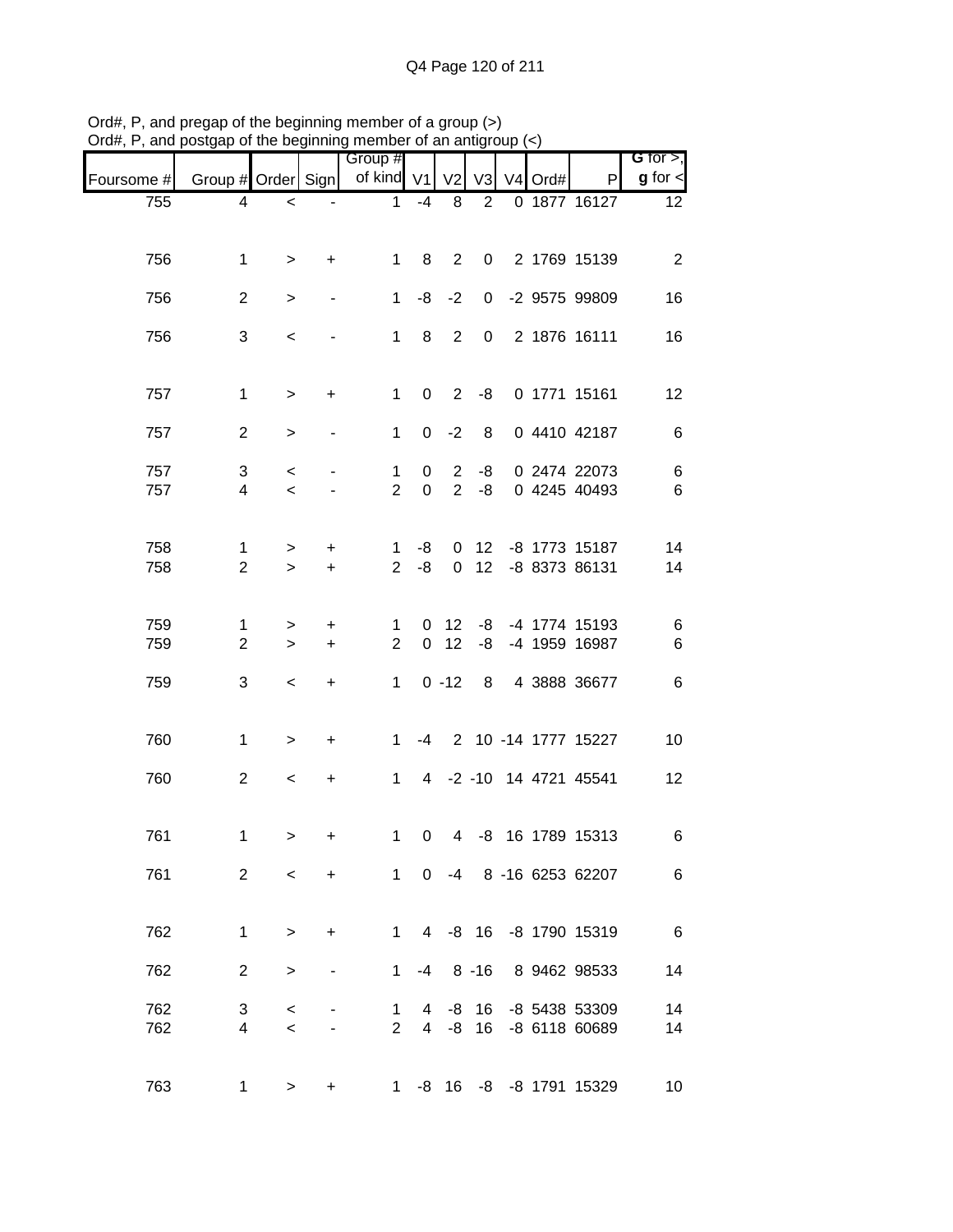|            |                         |           |           | Group #        |                |                |                |         |                          | G for $>$ ,             |
|------------|-------------------------|-----------|-----------|----------------|----------------|----------------|----------------|---------|--------------------------|-------------------------|
| Foursome # | Group # Order Sign      |           |           | of kind V1     |                | V <sub>2</sub> | V <sub>3</sub> | V4 Ord# | P                        | $g$ for $\lt$           |
| 763        | $\overline{2}$          | $\,<$     | $\ddot{}$ | $\mathbf{1}$   |                | $8 - 16$       | 8              |         | 8 3556 33181             | 10 <sup>°</sup>         |
|            |                         |           |           |                |                |                |                |         |                          |                         |
| 764        | $\mathbf 1$             | >         | +         | 1              | 16             | -8             |                |         | -8 10 1792 15331         | $\overline{\mathbf{c}}$ |
| 764        | $\overline{2}$          | $\geq$    | $\ddot{}$ | $\overline{2}$ | 16             | -8             | -8             |         | 10 4887 47389            | $\overline{2}$          |
|            |                         |           |           |                |                |                |                |         |                          |                         |
| 764        | 3                       | $\,<\,$   | $\ddot{}$ |                | $1 - 16$       | 8              |                |         | 8 -10 5803 57221         | $\mathbf{2}$            |
|            |                         |           |           |                |                |                |                |         |                          |                         |
| 765        | $\mathbf{1}$            | $\,$      | $\ddot{}$ | $\mathbf{1}$   | -8             |                |                |         | -8 10 -8 1793 15349      | 18                      |
|            | $\overline{2}$          |           |           | $\mathbf{1}$   |                |                | $8 - 10$       |         |                          |                         |
| 765        |                         | $\,<$     | +         |                | 8              |                |                |         | 8 4648 44711             | 18                      |
|            |                         |           |           |                |                |                |                |         |                          |                         |
| 766        | $\mathbf 1$             | $\, > \,$ | +         | $\mathbf{1}$   | $-2$           | -8             | $\overline{4}$ |         | 2 1802 15427             | 14                      |
| 766        | $\overline{2}$          | $\,<\,$   |           | 1              | $-2$           | -8             | $\overline{4}$ |         | 2 5589 54979             | $\overline{4}$          |
| 766        | 3                       | $\,<\,$   |           | $\overline{2}$ | $-2$           | -8             | 4              |         | 2 6633 66529             | $\overline{4}$          |
|            |                         |           |           |                |                |                |                |         |                          |                         |
| 767        | $\mathbf 1$             | $\,>$     | +         | 1              | -8             | 4              | $\overline{2}$ |         | -4 1803 15439            | 12                      |
|            |                         |           |           |                |                |                |                |         |                          |                         |
| 767        | $\overline{2}$          | $\,<\,$   |           | 1              | -8             | 4              | $\overline{2}$ |         | -4 3543 33049            | $\overline{4}$          |
| 767        | 3                       | $\prec$   |           | $\overline{2}$ | -8             | 4              | $\overline{2}$ |         | -4 4222 40189            | $\overline{4}$          |
|            |                         |           |           |                |                |                |                |         |                          |                         |
| 768        | $\mathbf 1$             | $\, >$    | +         | 1              | -4             |                |                |         | 0 14 -16 1806 15461      | 10                      |
|            |                         |           |           |                |                |                |                |         |                          |                         |
| 768        | $\overline{c}$          | $\,<$     | +         | $\mathbf 1$    | $\overline{4}$ |                |                |         | 0 -14 16 6072 60139      | 10                      |
|            |                         |           |           |                |                |                |                |         |                          |                         |
| 769        | $\mathbf{1}$            | $\, > \,$ | +         | $\mathbf 1$    |                |                |                |         | 0 14 -16 10 1807 15467   | 6                       |
|            |                         |           |           |                |                |                |                |         |                          |                         |
| 769        | $\overline{\mathbf{c}}$ | $\,<$     | +         | $\mathbf{1}$   |                |                |                |         | 0 -14 16 -10 7926 81001  | 12                      |
|            |                         |           |           |                |                |                |                |         |                          |                         |
| 770        | $\mathbf{1}$            | $\geq$    | $+$       |                | $1 - 16$ 10    |                |                |         | 2 -2 1809 15493          | 20                      |
| 770        | 2                       | $\,<\,$   | $\ddot{}$ |                |                |                |                |         | 1 16 -10 -2 2 7735 78857 | 20                      |
|            |                         |           |           |                |                |                |                |         |                          |                         |
|            |                         |           |           |                |                |                |                |         |                          |                         |
| 771        | $\mathbf 1$             | $\, > \,$ | $\ddot{}$ | $\mathbf 1$    |                | $2 -2$         |                |         | -4 -2 1811 15511         | 14                      |
| 771        | $\overline{2}$          | $\, > \,$ |           | 1              | $-2$           | 2              | 4              |         | 2 2574 23057             | 4                       |
| 771        | 3                       | $\geq$    |           | $\overline{2}$ | $-2$           | $\overline{2}$ | 4              |         | 2 7928 81017             | 4                       |
| 771        | 4                       | $\geq$    |           | 3              | $-2$           | $\overline{2}$ | 4              |         | 2 8019 82007             | $\overline{4}$          |
| 771        | 5                       | $\,<\,$   |           | $\mathbf{1}$   |                |                |                |         | 2 -2 -4 -2 1815 15559    | 10                      |

Ord#, P, and pregap of the beginning member of a group (>) Ord#, P, and postgap of the beginning member of an antigroup (<)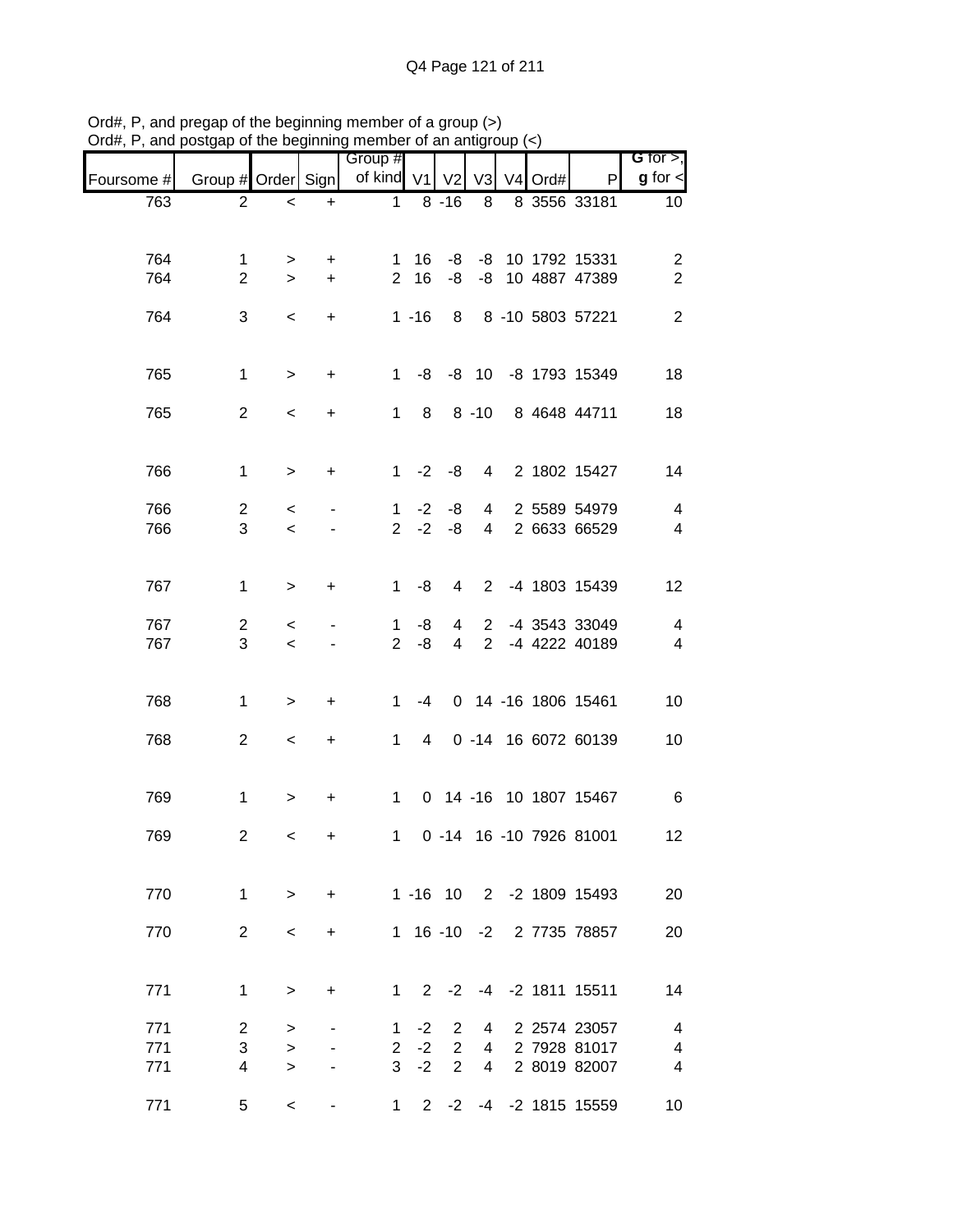|            |                                      |                          |           | Group #        |                                |                |      |            |                           | G for $>$ ,     |
|------------|--------------------------------------|--------------------------|-----------|----------------|--------------------------------|----------------|------|------------|---------------------------|-----------------|
| Foursome # | Group # Order Sign   of kind V1   V2 |                          |           |                |                                |                |      | V3 V4 Ord# | $\mathsf{P}$              | $g$ for $\lt$   |
| 771        | 6                                    | $\overline{\phantom{0}}$ |           | $\overline{2}$ | $\overline{2}$                 | $-2$           | $-4$ |            | -2 2621 23563             | 4               |
| 771        | $\overline{7}$                       | $\prec$                  |           | 3              | $\overline{2}$                 | $-2$           | $-4$ |            | -2 9338 97003             | 4               |
|            |                                      |                          |           |                |                                |                |      |            |                           |                 |
| 772        | $\mathbf 1$<br>$\overline{2}$        | $\, > \,$                | +         | 1              | $\mathbf{2}$<br>$\overline{2}$ |                |      |            | 2 -10 16 1815 15559       | 8               |
| 772        |                                      | $\geq$                   | $+$       | $\overline{2}$ |                                |                |      |            | 2 -10 16 9263 96157       | 8               |
| 772        | 3                                    | $\geq$                   |           | $\mathbf{1}$   | $-2$                           |                |      |            | -2 10 -16 4148 39397      | 14              |
| 772        | 4                                    | $\geq$                   |           | $2^{\circ}$    |                                |                |      |            | -2 -2 10 -16 8840 91411   | 14              |
|            |                                      |                          |           |                |                                |                |      |            |                           |                 |
| 773        | $\mathbf{1}$                         | $\,$                     | $\ddot{}$ | $\mathbf{1}$   |                                |                |      |            | 2 -10 16 -12 1816 15569   | 10              |
| 773        | $\overline{2}$                       | $\geq$                   | $+$       | $\overline{2}$ |                                |                |      |            | 2 -10 16 -12 9199 95429   | 10              |
| 773        | 3                                    | $\overline{\phantom{0}}$ | $+$       |                |                                |                |      |            | 1 -2 10 -16 12 2505 22381 | 10              |
|            |                                      |                          |           |                |                                |                |      |            |                           |                 |
| 774        | $\mathbf{1}$                         | $\geq$                   | $\ddot{}$ |                |                                |                |      |            | 1 -10 16 -12 6 1817 15581 | 12              |
|            |                                      |                          |           |                |                                |                |      |            |                           |                 |
| 774        | 2                                    | $\prec$                  | $\ddot{}$ |                |                                |                |      |            | 1 10 -16 12 -6 5475 53719 | 12              |
|            |                                      |                          |           |                |                                |                |      |            |                           |                 |
| 775        | $\mathbf{1}$                         | $\geq$                   | +         |                | $1 16 - 12$                    |                |      |            | 6 -2 1818 15583           | $\overline{2}$  |
| 775        | $\overline{2}$                       | $\,<$                    | $\ddot{}$ |                |                                |                |      |            | 1 -16 12 -6 2 3435 32027  | $\mathbf{2}$    |
|            |                                      |                          |           |                |                                |                |      |            |                           |                 |
| 776        | $\mathbf 1$                          |                          | $\ddot{}$ | $1 \quad$      |                                |                |      |            | 6 -2 2 -10 1820 15607     | $\,6$           |
|            |                                      | $\geq$                   |           |                |                                |                |      |            |                           |                 |
| 776        | $\overline{2}$                       | $\,<\,$                  | $\ddot{}$ | $1 \quad$      | -6                             |                |      |            | 2 -2 10 7021 70913        | $\,6$           |
|            |                                      |                          |           |                |                                |                |      |            |                           |                 |
| 777        | $\mathbf 1$                          | >                        | +         | $\mathbf{1}$   | $\overline{2}$                 | -6             | 0    |            | 8 1837 15749              | 10              |
|            |                                      |                          |           |                |                                |                |      |            |                           |                 |
| 777        | $\overline{2}$                       | $\,<\,$                  | +         | $1 \quad$      | $-2$                           | 6              | 0    |            | -8 3173 29191             | 10 <sup>°</sup> |
|            |                                      |                          |           |                |                                |                |      |            |                           |                 |
| 778        | $\mathbf 1$                          | $\,>$                    | $\ddot{}$ |                | $1 - 10$                       | $\overline{2}$ | 0    |            | 0 1841 15787              | 14              |
| 778        | $\overline{c}$                       | $\,<\,$                  | +         | 1              | 10                             | $-2$           | 0    |            | 0 1857 15923              | 14              |
| 778        | 3                                    | $\,<$                    | $\ddot{}$ | $\overline{2}$ | 10                             | $-2$           | 0    |            | 0 7624 77573              | 14              |
| 778        | 4                                    | $\,<$                    | +         | 3              | 10                             | $-2$           | 0    |            | 0 8635 89123              | 14              |
|            |                                      |                          |           |                |                                |                |      |            |                           |                 |
| 779        | 1                                    | $\,>$                    | $\ddot{}$ | $1 \quad$      |                                | $-4$ 10        | -6   |            | 0 1851 15887              | 6               |
| 779        | $\overline{c}$                       | $\,<$                    | $\ddot{}$ | 1              |                                | $4 - 10$       | 6    |            | 0 3034 27793              | 6               |

Ord#, P, and pregap of the beginning member of a group (>) Ord#, P, and postgap of the beginning member of an antigroup (<)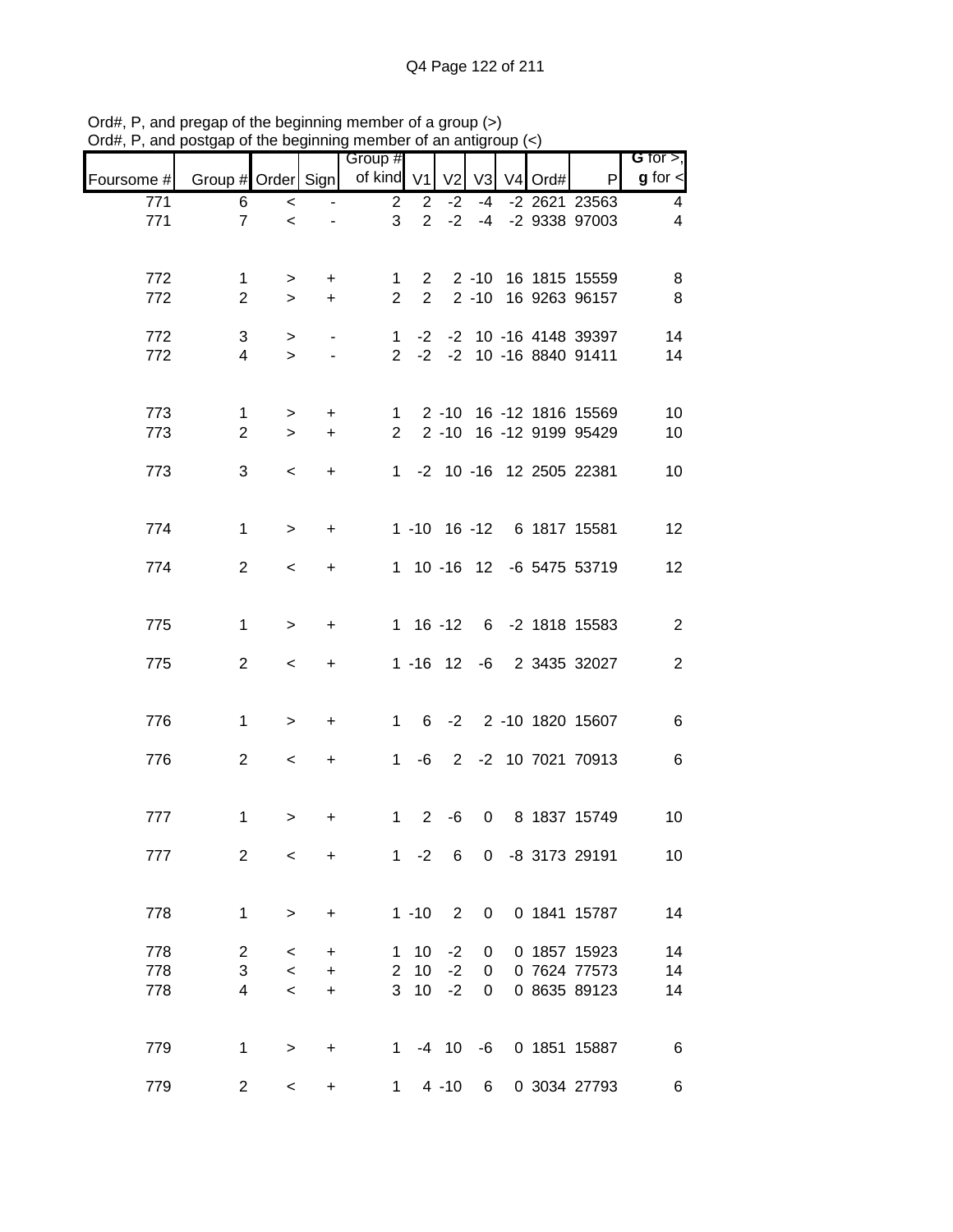|            |                               |                          |                  | Group #                     |              |                |                |                     |                                      | G for $>$ ,              |
|------------|-------------------------------|--------------------------|------------------|-----------------------------|--------------|----------------|----------------|---------------------|--------------------------------------|--------------------------|
| Foursome # | Group # Order Sign            |                          |                  | of kind $V1$                |              | V <sub>2</sub> | V3             | V <sub>4</sub> Ord# | P                                    | $g$ for $\lt$            |
| 780        | 1                             | $\,$                     | $\ddot{}$        | $\mathbf{1}$                | 10           | $-6$           | 0              |                     | 0 1852 15889                         | $\overline{2}$           |
| 780        | $\overline{2}$                | $\,<\,$                  | $\ddot{}$        |                             | $1 - 10$     | 6              | $\mathbf 0$    |                     | 0 8094 82811                         | $\overline{2}$           |
|            |                               |                          |                  |                             |              |                |                |                     |                                      |                          |
| 781<br>781 | $\mathbf 1$<br>$\overline{2}$ | $\,>$<br>$\geq$          | $\ddot{}$<br>$+$ | $\mathbf{1}$<br>$2^{\circ}$ | $-2$<br>$-2$ | 10<br>10       |                |                     | 8 -10 1856 15919<br>8 -10 8789 90841 | 6<br>$\bf 8$             |
|            |                               |                          |                  |                             |              |                |                |                     |                                      |                          |
| 782        | $\mathbf 1$                   | $\geq$                   | $\ddot{}$        | $1 \quad$                   |              |                |                |                     | 8 -10 -10 16 1858 15937              | 14                       |
| 782        | $\overline{2}$                | $\mathbf{L}$             |                  | 1                           |              |                |                |                     | -8 10 10 -16 2037 17747              | 10                       |
| 783        | $\mathbf{1}$                  | $\geq$                   | +                |                             |              | $1 - 10$ 16    | -8             |                     | -4 1860 15971                        | 12                       |
| 783        | $\overline{c}$                | $\,<$                    | +                | $\mathbf 1$                 |              | $10 - 16$      | 8              |                     | 4 2059 17959                         | 12                       |
| 783        | 3                             | $\prec$                  | $\ddot{}$        | $\overline{2}$              |              | $10 - 16$      | 8              |                     | 4 3814 35899                         | 12                       |
| 784        | 1                             | $\, > \,$                | $\ddot{}$        | $\mathbf 1$                 |              | $10 - 10$      | $\overline{2}$ |                     | 0 1871 16073                         | 4                        |
| 784        | $\overline{c}$                | $\,$                     | +                | $\overline{2}$              |              | $10 - 10$      | $\overline{2}$ |                     | 0 6198 61613                         | $\overline{\mathbf{4}}$  |
| 784        | 3                             | $\geq$                   | $\ddot{}$        | 3                           |              | $10 - 10$      | $\overline{2}$ |                     | 0 7384 74873                         | 4                        |
| 784        | 4                             | $\,<$                    | $\ddot{}$        |                             | $1 - 10$     | 10             | $-2$           |                     | 0 7625 77587                         | 4                        |
| 785        | $\mathbf{1}$                  | $\,$                     | +                | $\mathbf{1}$                | $-2$         |                |                |                     | 2 20 -18 1881 16187                  | $\overline{\mathcal{A}}$ |
| 785        | $\overline{2}$                | $\,<$                    | $\ddot{}$        | $\mathbf 1$                 | $2^{\circ}$  |                |                |                     | -2 -20 18 9036 93559                 | 4                        |
|            |                               |                          |                  |                             |              |                |                |                     |                                      |                          |
| 786        | $\mathbf 1$                   | $\geq$                   | +                | $\mathbf 1$                 |              |                |                |                     | 2 20 -18 0 1882 16189                | $\overline{\mathbf{c}}$  |
| 786        | 2                             | $\overline{\phantom{0}}$ | $\ddot{}$        |                             |              |                |                |                     | 1 -2 -20 18 0 5101 49667             | 2                        |
| 787        | 1                             | $\, > \,$                | +                | 1                           | 0            | -4             |                |                     | 16 -14 1885 16223                    | 6                        |
| 787        | $\overline{2}$                | $\geq$                   | $\ddot{}$        | $\overline{2}$              | 0            | -4             |                |                     | 16 -14 2710 24413                    | $\,$ 6 $\,$              |
| 787        | 3                             | $\geq$                   | $\ddot{}$        | 3                           | 0            |                |                |                     | -4 16 -14 4341 41513                 | 6                        |
| 787        | 4                             | $\,<\,$                  | $\ddot{}$        | 1                           | 0            |                |                |                     | 4 -16 14 6387 63697                  | 6                        |
|            |                               |                          |                  |                             |              |                |                |                     |                                      |                          |
| 788        | 1                             | $\geq$                   | $\ddot{}$        | $1 \quad$                   |              |                |                |                     | -4 16 -14 10 1886 16229              | 6                        |
| 788        | $\overline{2}$                | $\,<\,$                  | +                | $1 \quad$                   |              |                |                |                     | 4 -16 14 -10 5550 54541              | 6                        |

Ord#, P, and pregap of the beginning member of a group (>) Ord#, P, and postgap of the beginning member of an antigroup (<)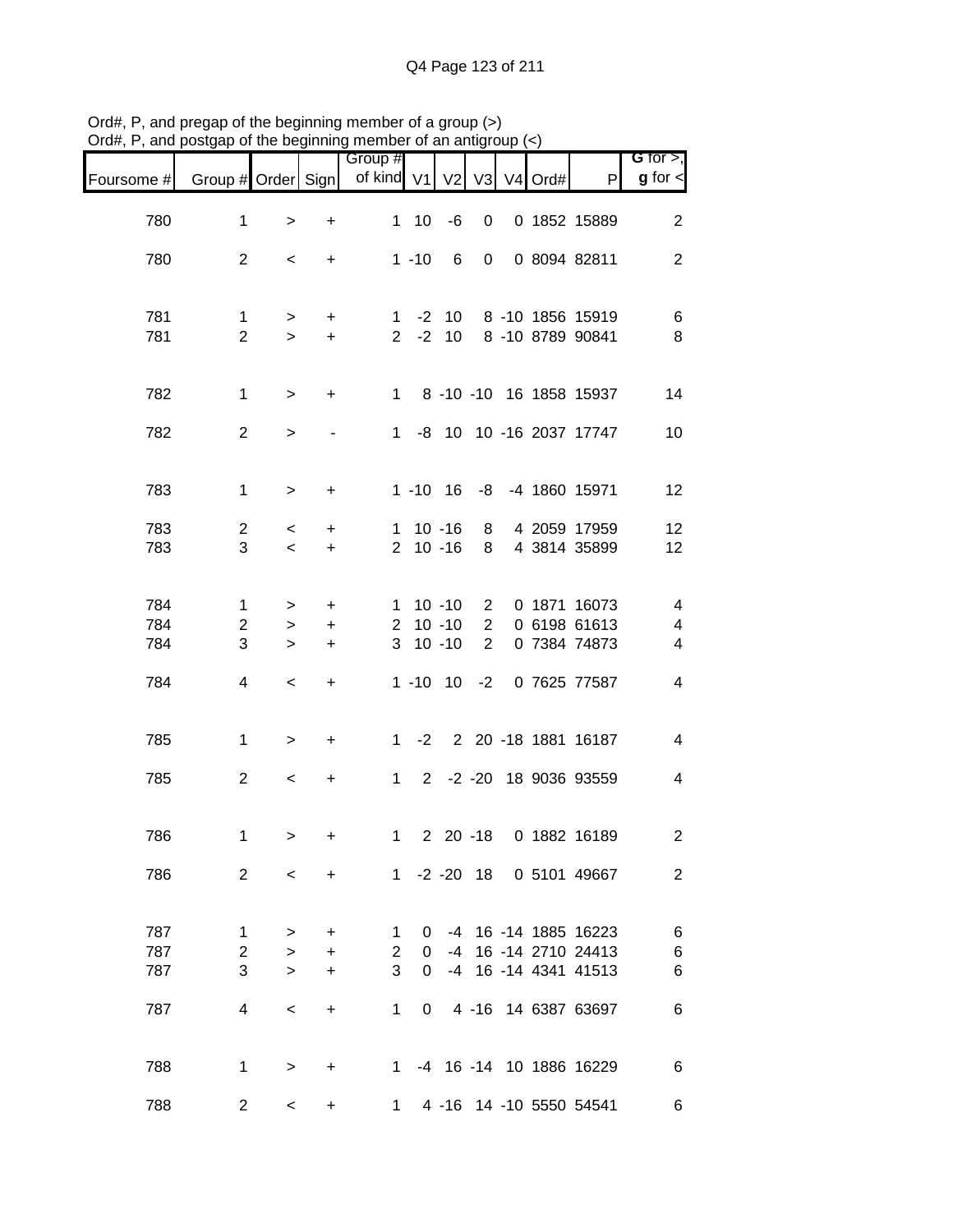|            |                                |                          |                        | Group #                       |                                  |                                  |                  |  |                                            | G for $>$ ,                                |
|------------|--------------------------------|--------------------------|------------------------|-------------------------------|----------------------------------|----------------------------------|------------------|--|--------------------------------------------|--------------------------------------------|
| Foursome # | Group # Order Sign             |                          |                        | of kind V1 V2 V3 V4 Ord#      |                                  |                                  |                  |  | P                                          | $g$ for $\lt$                              |
|            |                                |                          |                        |                               |                                  |                                  |                  |  |                                            |                                            |
| 789        | $\mathbf{1}$                   | $\, > \,$                | $\ddot{}$              |                               | 1 16 -14 10                      |                                  |                  |  | -8 1887 16231                              | $\boldsymbol{2}$                           |
| 789        | $\overline{2}$                 | $\geq$                   | $\ddot{}$              | $\overline{2}$                |                                  | $16 - 14$                        | 10               |  | -8 3139 28817                              | $\overline{\mathbf{4}}$                    |
| 789        | 3                              | $\,<\,$                  | $\ddot{}$              |                               | $1 - 16$                         |                                  | $14 - 10$        |  | 8 5959 58963                               | $\overline{\mathbf{4}}$                    |
| 789        | $\overline{4}$                 | $\prec$                  | $\ddot{}$              |                               | $2 - 16$                         |                                  | $14 - 10$        |  | 8 8682 89653                               | 4                                          |
| 790        | $\mathbf 1$                    | >                        | +                      | 1                             |                                  | $8 - 10$                         |                  |  | -2 22 1905 16433                           | $\,6$                                      |
| 790        | $\overline{2}$                 | $\geq$                   | $\ddot{}$              | $\overline{2}$                |                                  | $8 - 10$                         |                  |  | -2 22 6012 59453                           | $\,6$                                      |
|            |                                |                          |                        |                               |                                  |                                  |                  |  |                                            |                                            |
| 791<br>791 | $\mathbf{1}$<br>$\overline{2}$ | $\,$<br>$\geq$           | $\ddot{}$<br>$\ddot{}$ | $\mathbf 1$<br>$\overline{2}$ | $\overline{2}$<br>$\overline{2}$ |                                  |                  |  | 0 20 -16 1910 16481<br>0 20 -16 5880 58061 | $\overline{\mathcal{A}}$<br>$\overline{4}$ |
|            |                                |                          |                        |                               |                                  |                                  |                  |  |                                            |                                            |
| 792        | $\mathbf{1}$                   | $\,>$                    | +                      |                               | $1 - 14$                         |                                  | $4 -2$           |  | 8 1925 16649                               | 16                                         |
| 792        | $\overline{2}$                 | $\geq$                   | $\ddot{}$              |                               | $2 - 14$                         | $\overline{4}$                   | $-2$             |  | 8 4823 46679                               | 16                                         |
| 792        | 3                              | $\,<$                    |                        |                               | $1 - 14$                         | $\overline{4}$                   | $-2$             |  | 8 2966 27059                               | $\overline{c}$                             |
| 792        | $\overline{4}$                 | $\prec$                  |                        |                               | $2 - 14$                         | $\overline{4}$                   | $-2$             |  | 8 8539 87959                               | $\overline{2}$                             |
| 793        |                                |                          |                        |                               | $-2$                             |                                  |                  |  | 14 1952 16927                              |                                            |
| 793        | $\mathbf{1}$<br>$\overline{2}$ | $\, > \,$<br>$\geq$      | +<br>$\ddot{}$         | 1<br>$\overline{2}$           | $-2$                             | $\overline{2}$<br>$\overline{2}$ | 0<br>$\mathbf 0$ |  | 14 8200 84127                              | 6<br>$\,6$                                 |
|            |                                |                          |                        |                               |                                  |                                  |                  |  |                                            |                                            |
| 794        | 1                              | >                        | +                      | 1                             | $\overline{2}$                   | 0                                | 14               |  | -4 1953 16931                              | 4                                          |
| 794        | $\overline{2}$                 | $\geq$                   | $\ddot{}$              | $\overline{2}$                | $\overline{2}$                   | $\mathbf 0$                      | 14               |  | -4 8201 84131                              | $\overline{\mathbf{4}}$                    |
| 795        | 1                              | >                        | +                      | 1                             | 0                                | 14                               |                  |  | -4 -14 1954 16937                          | 6                                          |
| 795        | $\overline{2}$                 | $\mathbf{L}$             | $\ddot{}$              | $\overline{2}$                | 0                                | 14                               |                  |  | -4 -14 8202 84137                          | 6                                          |
| 795        | 3                              | $\overline{\phantom{0}}$ | $\ddot{}$              |                               | $1 \quad$                        | $0 - 14$                         |                  |  | 4 14 5564 54673                            | $\,6$                                      |
| 795        | $\overline{4}$                 | $\,<\,$                  |                        |                               | $1 \quad$                        |                                  |                  |  | 0 14 -4 -14 7346 74471                     | 18                                         |
|            |                                |                          |                        |                               |                                  |                                  |                  |  |                                            |                                            |
| 796        | $\mathbf{1}$                   | $\, >$                   | +                      |                               | $1 \quad 14$                     |                                  | $-4 - 14$        |  | 4 1955 16943                               | $\,6$                                      |
| 796        | $\overline{2}$                 | $\geq$                   | $\ddot{}$              | 2                             | 14                               |                                  | $-4 - 14$        |  | 4 3017 27653                               | $\,6$                                      |
| 796        | 3                              | $\,<$                    | $\ddot{}$              |                               | $1 - 14$                         |                                  | 4 14             |  | -4 5563 54667                              | $\,6$                                      |
|            |                                |                          |                        |                               |                                  |                                  |                  |  |                                            |                                            |
| 797        | 1                              | $\, >$                   | +                      | $1 \quad$                     |                                  | $-4 - 14$                        | $\overline{4}$   |  | 0 1956 16963                               | 20                                         |

Ord#, P, and pregap of the beginning member of a group (>) Ord#, P, and postgap of the beginning member of an antigroup (<)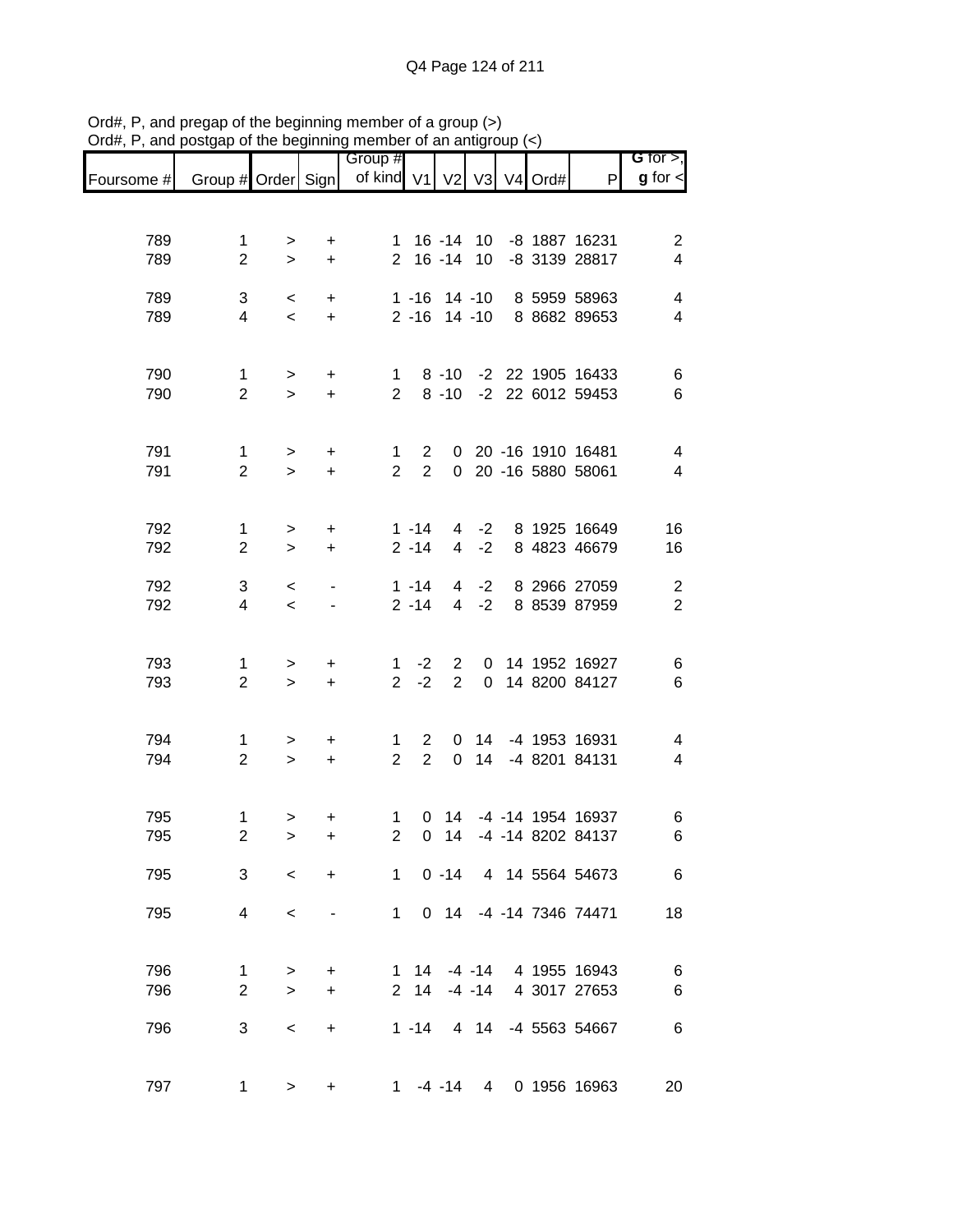|            |                         |                |           | Group #        |                      |                                  |                                  |           |                                | G for $>$ ,                        |
|------------|-------------------------|----------------|-----------|----------------|----------------------|----------------------------------|----------------------------------|-----------|--------------------------------|------------------------------------|
| Foursome # | Group # Order Sign      |                |           | of kind V1     |                      | V <sub>2</sub>                   | V <sub>3</sub>                   | $V4$ Ord# | P                              | $g$ for $\lt$                      |
| 797        | 2                       | $\,<$          | $\ddot{}$ | $\mathbf 1$    | 4                    | 14                               | $-4$                             |           | $0$ 5562 54647                 | 20                                 |
|            |                         |                |           |                |                      |                                  |                                  |           |                                |                                    |
| 798        | $\mathbf 1$             | $\, > \,$      | +         | $\mathbf 1$    | -8                   | -4                               | $-4$                             |           | 2 1961 17011                   | 18                                 |
|            |                         |                |           |                |                      |                                  |                                  |           |                                |                                    |
| 798        | $\overline{2}$          | $\,<$          | +         | $\mathbf 1$    | 8                    | 4                                | 4                                |           | -2 3959 37379                  | 18                                 |
|            |                         |                |           |                |                      |                                  |                                  |           |                                |                                    |
| 799        | $\mathbf 1$             | $\geq$         | $\ddot{}$ | $\mathbf{1}$   |                      | $-8 - 10$                        | $2^{\circ}$                      |           | 2 1969 17077                   | 24                                 |
|            |                         |                |           |                |                      |                                  |                                  |           |                                |                                    |
| 799        | $\overline{2}$          | $\,<$          | +         | 1              | 8                    | 10                               | $-2$                             |           | -2 8791 90863                  | 24                                 |
|            |                         |                |           |                |                      |                                  |                                  |           |                                |                                    |
| 800        | $\mathbf{1}$            | $\, > \,$      | +         |                | $1 - 10$             | $\overline{2}$                   | $\overline{2}$                   |           | -4 1970 17093                  | 16                                 |
| 800        | $\mathbf{2}$            | $\geq$         | $\ddot{}$ |                | $2 - 10$             | $\overline{2}$                   | $\overline{2}$                   |           | -4 7421 75323                  | 16                                 |
| 800        | $\sqrt{3}$              | $\,$           |           | 1              | 10                   | $-2$                             | $-2$                             |           | 4 7643 77747                   | $\overline{\mathbf{4}}$            |
| 800        | 4                       | $\geq$         |           | $\overline{2}$ | 10                   | $-2$                             | $-2$                             |           | 4 8031 82141                   | $\sqrt{2}$                         |
| 800        | 5                       | $\,<$          | +         | 1              | 10                   | $-2$                             | $-2$                             |           | 4 4150 39419                   | 20                                 |
| 800        | 6                       | $\,<$          | +         | $\overline{2}$ | 10                   | $-2$                             | $-2$                             |           | 4 4177 39733                   | 16                                 |
|            |                         |                |           |                |                      |                                  |                                  |           |                                |                                    |
| 800<br>800 | $\overline{7}$          | $\,<$          |           |                | $1 - 10$<br>$2 - 10$ | $\overline{c}$<br>$\overline{2}$ | $\overline{2}$<br>$\overline{2}$ |           | -4 4600 44201<br>-4 7703 78509 | $\overline{c}$                     |
| 800        | 8<br>9                  | $\,<$<br>$\,<$ |           |                | $3 - 10$             | $\overline{2}$                   | $\overline{2}$                   |           | -4 9265 96179                  | $\boldsymbol{2}$<br>$\overline{c}$ |
|            |                         |                |           |                |                      |                                  |                                  |           |                                |                                    |
|            |                         |                |           |                |                      |                                  |                                  |           |                                |                                    |
| 801        | $\mathbf 1$             | $\geq$         | +         | 1              | $\overline{2}$       | $-4$                             | 8                                |           | 8 1972 17107                   | 8                                  |
| 801        | $\overline{2}$          | $\,<$          | +         | $\mathbf{1}$   | $-2$                 | 4                                | -8                               |           | -8 8072 82567                  | $\overline{4}$                     |
|            |                         |                |           |                |                      |                                  |                                  |           |                                |                                    |
| 802        | 1                       |                | +         | 1              | -4                   | 8                                |                                  |           | 8 -14 1973 17117               | 10                                 |
|            |                         | >              |           |                |                      |                                  |                                  |           |                                |                                    |
| 802        | $\overline{\mathbf{c}}$ | >              |           | 1              | 4                    | -8                               | -8                               |           | 14 2689 24151                  | 14                                 |
| 802        | 3                       | $\geq$         |           | $\overline{2}$ | $\overline{4}$       | -8                               | -8                               |           | 14 7750 79063                  | 20                                 |
| 802        | 4                       | $\,<$          |           | 1              | -4                   | 8                                |                                  |           | 8 -14 4817 46619               | 14                                 |
|            |                         |                |           |                |                      |                                  |                                  |           |                                |                                    |
|            |                         |                |           |                |                      |                                  |                                  |           | -4 10 -8 1978 17183            |                                    |
| 803        | 1                       | $\,>$          | +         |                | $1 - 10$             |                                  |                                  |           |                                | 16                                 |
| 803        | $\mathbf{2}$            | $\,<$          | $\ddot{}$ |                | $1 10$               |                                  | $4 - 10$                         |           | 8 7528 76519                   | 18                                 |
|            |                         |                |           |                |                      |                                  |                                  |           |                                |                                    |
| 804        | 1                       | $\,$           | +         | 1              | 10                   |                                  |                                  |           | -8 -2 20 1980 17191            | $\overline{c}$                     |
| 804        | $\overline{c}$          | $\mathbf{L}$   | $\ddot{}$ | $\overline{2}$ | 10                   | -8                               |                                  |           | -2 20 5169 50363               | $\overline{\mathbf{4}}$            |

Ord#, P, and pregap of the beginning member of a group (>) Ord#, P, and postgap of the beginning member of an antigroup (<)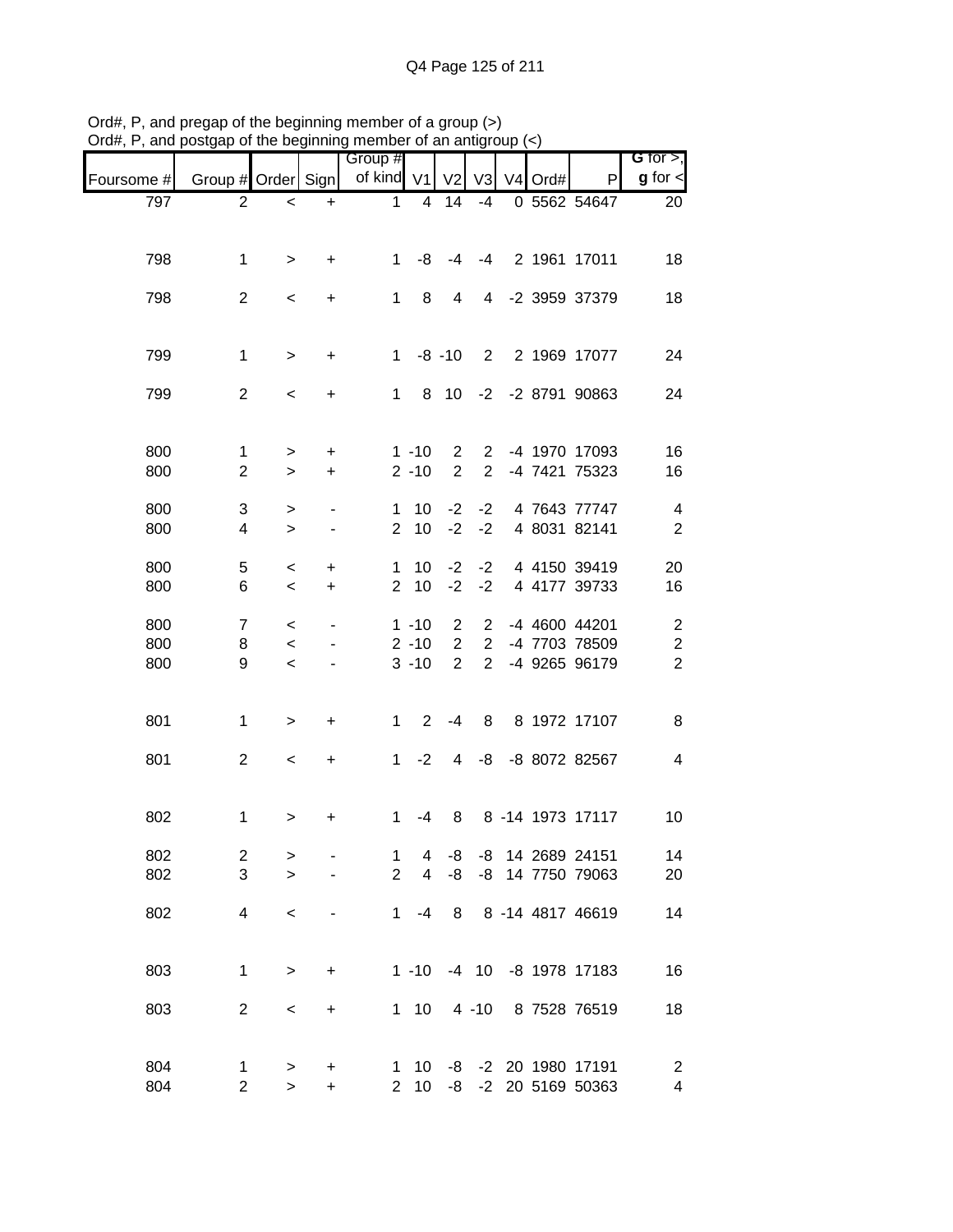| G for $>$ ,             |                           |      |                |                |                       |                       | Group #        |           |           |                |            |
|-------------------------|---------------------------|------|----------------|----------------|-----------------------|-----------------------|----------------|-----------|-----------|----------------|------------|
| $g$ for $\lt$           | P                         | Ord# | V <sub>4</sub> | V <sub>3</sub> | V <sub>2</sub>        |                       | of kind V1     | Sign      |           | Group # Order  | Foursome # |
| $\overline{c}$          | 2 -20 5462 53609          |      |                |                | 8                     | $1 - 10$              |                | $\ddot{}$ | $\,<$     | 3              | 804        |
| $\overline{2}$          | 2 -20 9478 98729          |      |                |                | 8                     | $2 - 10$              |                | $\ddot{}$ | $\prec$   | $\overline{4}$ | 804        |
|                         |                           |      |                |                |                       |                       |                |           |           |                |            |
| 6                       | 10 1993 17333             |      |                | $-2$           | $\mathbf{2}^{\prime}$ | $\overline{2}$        | 1.             | $\ddot{}$ | >         | 1              | 805        |
| $\overline{\mathbf{4}}$ | -2 10 3050 27947          |      |                |                | $\overline{2}$        | $\overline{2}$        | $\overline{2}$ | +         | $\geq$    | $\overline{2}$ | 805        |
| $\overline{4}$          | 2 -10 3406 31663          |      |                |                | $-2 -2$               |                       | $\mathbf{1}$   | +         | $\,<\,$   | 3              | 805        |
|                         |                           |      |                |                |                       |                       |                |           |           |                |            |
| 18                      | 2 -2 10 5766 56873        |      |                |                |                       | $2^{\circ}$           | $1 \quad$      |           | $\,<\,$   | 4              | 805        |
|                         |                           |      |                |                |                       |                       |                |           |           |                |            |
| 8                       | 1 10 -12 -2 -2 1996 17359 |      |                |                |                       |                       |                | $\ddot{}$ | $\geq$    | $\mathbf{1}$   | 806        |
|                         |                           |      |                | $2^{\circ}$    |                       | $1 - 10$ 12           |                |           |           |                |            |
| 16                      | 2 7869 80363              |      |                |                |                       |                       |                |           | $\, > \,$ | 2              | 806        |
|                         |                           |      |                |                |                       |                       |                |           |           |                |            |
| 18                      | -2 -2 2 1997 17377        |      |                |                |                       | $1 - 12$              |                | $\ddot{}$ | $\, > \,$ | $\mathbf 1$    | 807        |
| 18                      | -2 3574 33359             |      |                | $\overline{2}$ | $\overline{2}$        | $1 \quad 12$          |                | +         | $\,<\,$   | $\overline{2}$ | 807        |
|                         |                           |      |                |                |                       |                       |                |           |           |                |            |
|                         |                           |      |                |                |                       |                       |                |           |           |                |            |
| 8                       | 0 2002 17401              |      |                |                | $8 - 14 10$           | $1 \quad$             |                | +         | $\, > \,$ | $\mathbf{1}$   | 808        |
| $\, 8$                  | 0 6831 68729              |      |                |                | $-8$ 14 $-10$         |                       | $\mathbf{1}$   | +         | $\,<\,$   | $\overline{2}$ | 808        |
|                         |                           |      |                |                |                       |                       |                |           |           |                |            |
| 16                      | 0 -6 2003 17417           |      |                |                |                       | $1 - 14$ 10           |                | +         | $\, > \,$ | 1              | 809        |
|                         |                           |      |                |                |                       |                       |                |           |           |                |            |
| $\overline{2}$          | 6 3797 35731              |      |                | $\overline{0}$ |                       | $1 14 - 10$           |                |           | $\,>$     | $\overline{2}$ | 809        |
|                         |                           |      |                |                |                       |                       |                |           |           |                |            |
| 12                      | 6 2015 17509              |      |                | -8             | 10                    | $-2$                  | $1 \quad$      | +         | >         | 1              | 810        |
|                         |                           |      |                |                |                       |                       |                |           |           |                |            |
| 12 <sub>2</sub>         | 8 -6 5277 51563           |      |                |                |                       | $1 \quad 2 \quad -10$ |                |           | $\, > \,$ | $\overline{2}$ | 810        |
| $\,6\,$                 | 8 -6 8479 87317           |      |                |                | $2 - 10$              |                       | $\mathbf{1}$   | +         | $\,<$     | 3              | 810        |
| $\,6$                   | 8 -6 9507 99017           |      |                |                | $2 - 10$              |                       | 2 <sup>7</sup> | $\ddot{}$ | $\prec$   | $\overline{4}$ | 810        |
|                         |                           |      |                |                |                       |                       |                |           |           |                |            |
| 18                      | 2 -4 14 2019 17569        |      |                |                |                       | $1 - 14$              |                | $\ddot{}$ | $\,>$     | 1              | 811        |
| 24                      | 2 -4 14 4515 43261        |      |                |                |                       | $2 - 14$              |                | $\ddot{}$ | $\geq$    | $\overline{2}$ | 811        |
|                         |                           |      |                |                |                       |                       |                |           |           |                |            |
| 22                      | 1 -16 -4 14 4 2040 17783  |      |                |                |                       |                       |                | $\ddot{}$ | $\,>$     | 1              | 812        |
|                         |                           |      |                |                |                       |                       |                |           |           |                |            |
| $\overline{4}$          | 1 16 4 -14 -4 4851 46997  |      |                |                |                       |                       |                |           | $\,>$     | $\overline{2}$ | 812        |

Ord#, P, and pregap of the beginning member of a group (>) Ord#, P, and postgap of the beginning member of an antigroup (<)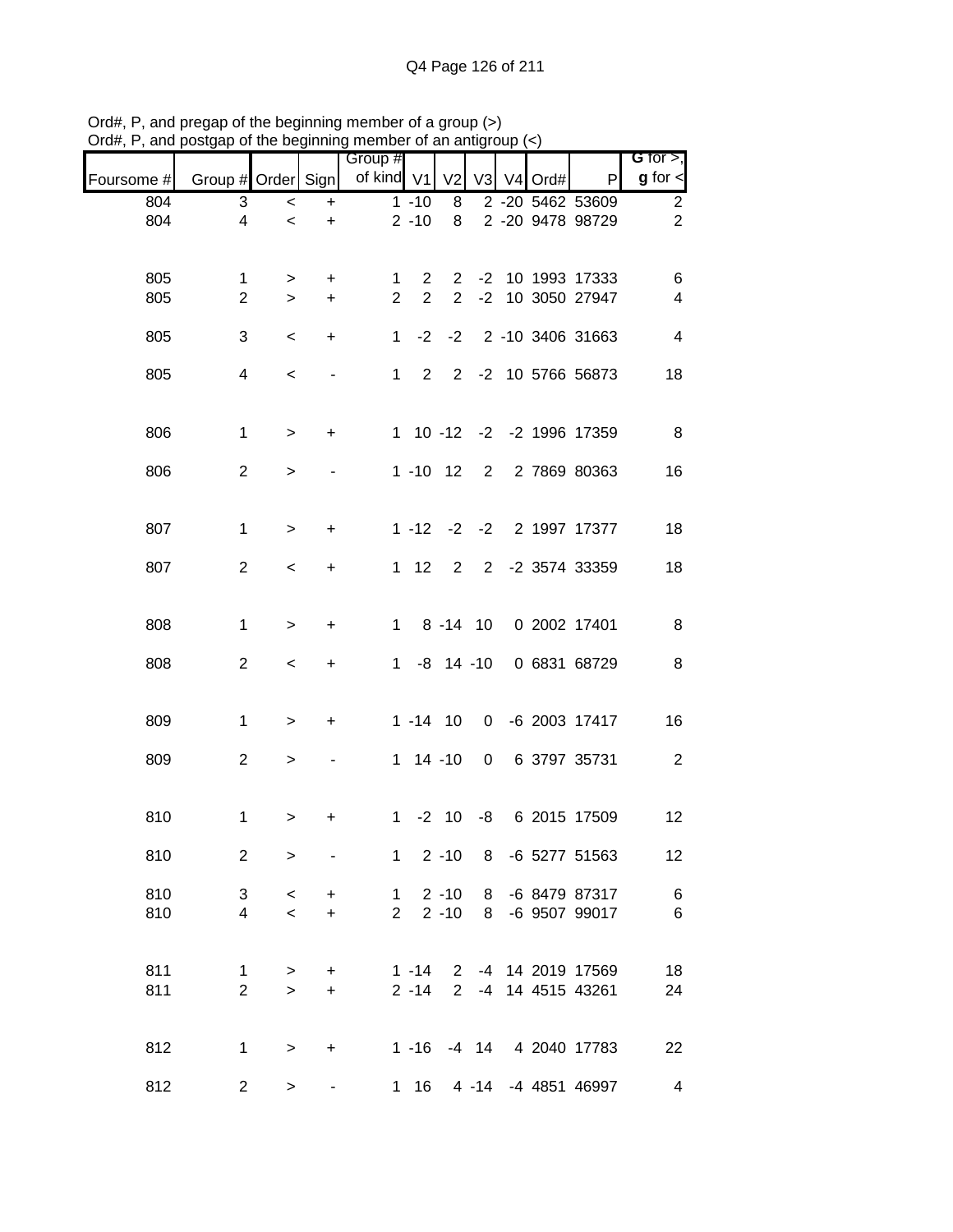| Foursome # | Group # Order Sign             |                        |                        | Group #<br>of kind V1          |                                  |              |                     | V2 V3 V4 Ord# | P                                                      | G for $>$ ,<br>$g$ for $\lt$ |
|------------|--------------------------------|------------------------|------------------------|--------------------------------|----------------------------------|--------------|---------------------|---------------|--------------------------------------------------------|------------------------------|
| 813        | $\mathbf{1}$                   | >                      | +                      | $\mathbf 1$                    | $\overline{2}$                   | -6           | $-4$                |               | 8 2050 17891                                           | 10                           |
| 813        | $\overline{2}$                 | $\geq$                 | $\ddot{}$              | $\overline{2}$                 | $\overline{2}$                   | $-6$         | $-4$                |               | 8 2533 22679                                           | 10                           |
| 813<br>813 | 3<br>$\overline{\mathbf{4}}$   | $\,<\,$<br>$\,<$       | +<br>$\ddot{}$         | $\mathbf{1}$<br>$\overline{2}$ | $-2$<br>$-2$                     | 6<br>6       | 4<br>$\overline{4}$ |               | -8 5775 56941<br>-8 7420 75307                         | 10<br>16                     |
| 814        | $\mathbf 1$                    | $\,>$                  | +                      | 1                              | -6                               | $-4$         | 8                   |               | -8 2051 17903                                          | 12                           |
| 814        | $\overline{c}$                 | $\,<$                  | +                      | $\mathbf{1}$                   | 6                                | 4            | -8                  |               | 8 5774 56929                                           | 12                           |
| 815        | $\mathbf{1}$                   | $\,$                   | $\ddot{}$              | 1                              | -8                               | 4            | 4                   |               | 8 2054 17921                                           | 10                           |
| 815        | $\overline{2}$                 | $\,<$                  |                        | $\mathbf{1}$                   | -8                               | 4            | 4                   |               | 8 4729 45631                                           | 10                           |
| 816        | $\mathbf{1}$                   | $\geq$                 | $\ddot{}$              | $\mathbf{1}$                   | 4                                | 4            |                     |               | 8 -16 2055 17923                                       | $\overline{2}$               |
| 816        | $\overline{2}$                 | $\,<$                  |                        | 1                              | 4                                | 4            |                     |               | 8 -16 4728 45613                                       | 18                           |
| 817        | $\mathbf 1$                    | $\,>$                  | +                      | 1                              | $-2$                             | 2            |                     |               | -4 22 2061 17977                                       | $6\phantom{1}6$              |
| 817<br>817 | $\overline{c}$<br>3            | $\,<$<br>$\,<$         | +<br>+                 | 1<br>$\overline{2}$            | $\overline{2}$<br>$\overline{2}$ | $-2$<br>$-2$ |                     |               | 4 -22 3496 32573<br>4 -22 5536 54413                   | 6<br>$6\phantom{1}6$         |
| 818        | 1                              | >                      | $\ddot{}$              | 1                              | $-2$                             | 8            | -8                  |               | 14 2068 18047                                          | 4                            |
| 818<br>818 | $\overline{c}$<br>3            | $\, > \,$<br>$\, > \,$ | $\ddot{}$<br>+         | $\overline{2}$<br>3            | $-2$<br>$-2$                     | 8<br>8       | -8<br>-8            |               | 14 7367 74717<br>14 9493 98897                         | 4<br>4                       |
| 818        | 4                              | $\,<\,$                | $\ddot{}$              | 1                              | 2                                | -8           |                     |               | 8 -14 9118 94543                                       | 4                            |
| 819<br>819 | $\mathbf{1}$<br>$\overline{2}$ | $\geq$<br>$\geq$       | $+$<br>$+$             |                                |                                  |              |                     |               | 1 -4 -4 14 -20 2072 18077<br>2 -4 -4 14 -20 5313 51929 | 16<br>16                     |
|            |                                |                        |                        |                                |                                  |              |                     |               |                                                        |                              |
| 820<br>820 | $\mathbf{1}$<br>$\overline{2}$ | $\, > \,$<br>$\geq$    | +<br>$\ddot{}$         |                                |                                  |              |                     |               | 1 -4 14 -20 4 2073 18089<br>2 -4 14 -20 4 3000 27449   | 12<br>12                     |
| 821<br>821 | 1<br>$\overline{2}$            | $\, > \,$<br>$\geq$    | $\ddot{}$<br>$\ddot{}$ |                                | $1 14 - 20$<br>2 14 -20          |              |                     |               | 4 -2 2074 18097<br>4 -2 7942 81131                     | $_{\rm 8}$<br>12             |
| 821        | 3                              | $\,<\,$                | $\ddot{}$              |                                |                                  |              |                     |               | 1 -14 20 -4 2 6029 59651                               | 8                            |

Ord#, P, and pregap of the beginning member of a group (>) Ord#, P, and postgap of the beginning member of an antigroup (<)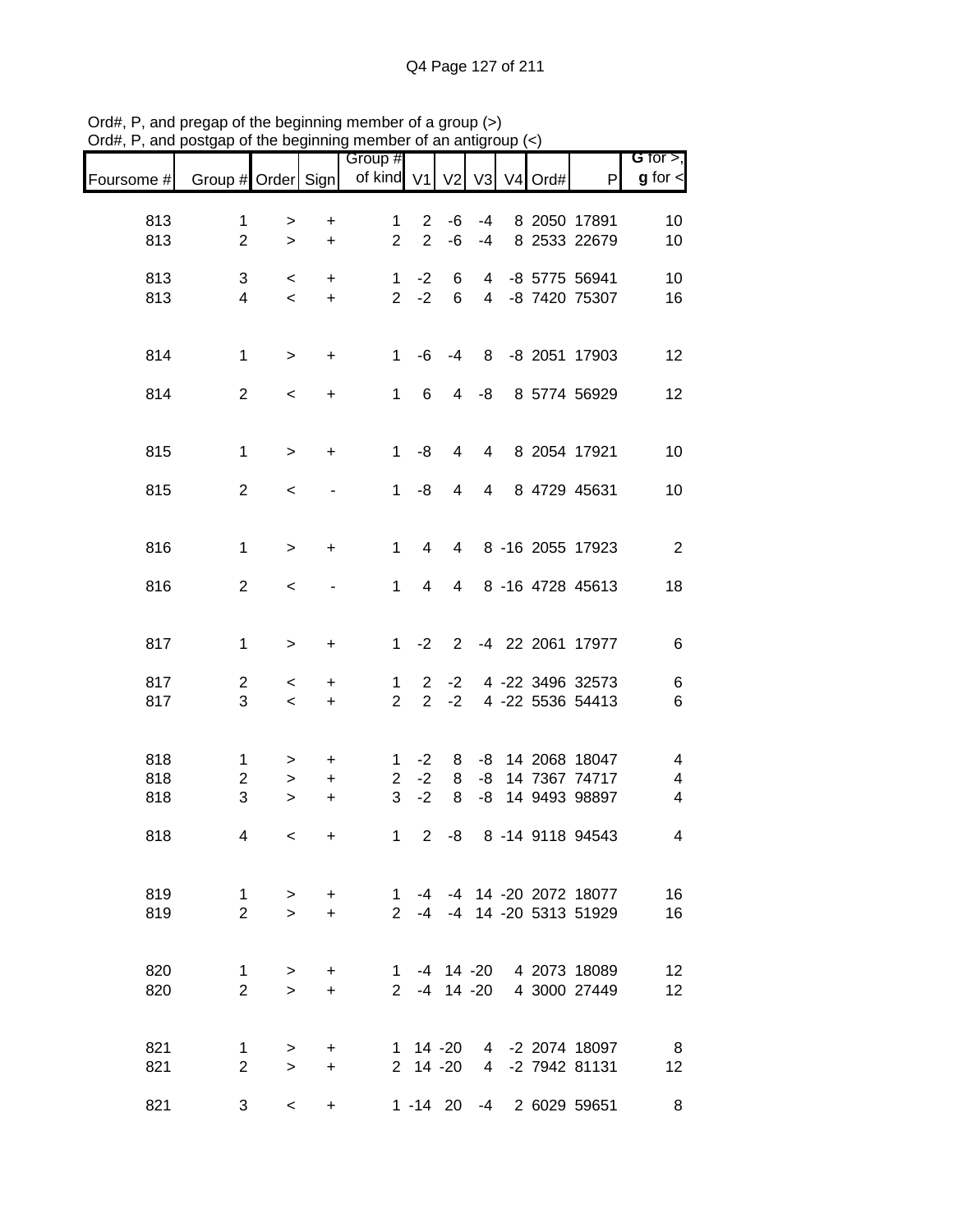|            |                               |                     |                        | Group #             |          |                       |                      |               |                                      | G for $>$ ,                               |
|------------|-------------------------------|---------------------|------------------------|---------------------|----------|-----------------------|----------------------|---------------|--------------------------------------|-------------------------------------------|
| Foursome # | Group # Order Sign            |                     |                        | of kind $V1$        |          |                       |                      | V2 V3 V4 Ord# | P                                    | $g$ for $\lt$                             |
|            |                               |                     |                        |                     |          |                       |                      |               |                                      |                                           |
| 822        | $\mathbf{1}$                  |                     | +                      | 1                   | $-2$     | $-2$                  | $\overline{4}$       |               | -6 2083 18181                        | 12                                        |
| 822        | $\overline{2}$                | ><br>$\geq$         | $\ddot{}$              | $\overline{2}$      | $-2$     | $-2$                  | $\overline{4}$       |               | -6 8032 82153                        | 12                                        |
|            |                               |                     |                        |                     |          |                       |                      |               |                                      |                                           |
|            |                               |                     |                        |                     |          |                       |                      |               |                                      |                                           |
| 823<br>823 | $\mathbf 1$<br>$\overline{2}$ | ><br>$\geq$         | +<br>$\ddot{}$         | 1<br>$\overline{2}$ | 8<br>8   |                       | $6 - 16$<br>$6 - 16$ |               | 10 2093 18257<br>10 5420 53117       | $\overline{\mathbf{4}}$<br>$\overline{4}$ |
|            |                               |                     |                        |                     |          |                       |                      |               |                                      |                                           |
|            |                               |                     |                        |                     |          |                       |                      |               |                                      |                                           |
| 824        | 1                             | >                   | $\ddot{}$              | 1                   | -6       | $-2$                  |                      |               | -2 14 2097 18301                     | 12                                        |
| 824<br>824 | $\overline{c}$<br>3           | $\, > \,$<br>$\geq$ | $\ddot{}$<br>$\ddot{}$ | $\overline{2}$<br>3 | -6<br>-6 | $-2$<br>$-2$          |                      |               | -2 14 2985 27271<br>-2 14 6946 70111 | 12<br>12                                  |
|            |                               |                     |                        |                     |          |                       |                      |               |                                      |                                           |
| 824        | 4                             | $\,<\,$             | $\ddot{}$              | 1                   | 6        | $\overline{2}$        |                      |               | 2 -14 2818 25589                     | 12                                        |
| 824        | 5                             | $\prec$             | $\ddot{}$              | $\overline{2}$      | 6        | $\overline{2}$        |                      |               | 2 -14 4311 41189                     | 12                                        |
|            |                               |                     |                        |                     |          |                       |                      |               |                                      |                                           |
| 825        | $\mathbf{1}$                  | >                   | $\ddot{}$              | $\mathbf{1}$        |          | $-2$ 14               | -4                   |               | 0 2099 18311                         | $\overline{4}$                            |
| 825        | $\overline{2}$                | $\geq$              | $\ddot{}$              | $\overline{2}$      | $-2$     | 14                    | $-4$                 |               | 0 3902 36791                         | $\overline{4}$                            |
| 825        | 3                             |                     |                        | 1                   |          | $2 - 14$              | 4                    |               | 0 8904 92203                         | 14                                        |
|            |                               | >                   |                        |                     |          |                       |                      |               |                                      |                                           |
|            |                               |                     |                        |                     |          |                       |                      |               |                                      |                                           |
| 826        | $\mathbf{1}$                  | >                   | $\ddot{}$              | 1.                  | 14       | $-4$                  | 0                    |               | 2 2100 18313                         | $\overline{c}$                            |
| 826        | $\overline{2}$                | $\, > \,$           | +                      | $\overline{2}$      | 14       | $-4$                  | 0                    |               | 2 3903 36793                         | $\overline{2}$                            |
| 826        | 3                             | >                   |                        |                     | $1 - 14$ | 4                     | 0                    |               | -2 2966 27059                        | 16                                        |
| 826        | 4                             | $\, > \,$           |                        |                     | $2 - 14$ | 4                     | 0                    |               | -2 7410 75209                        | 16                                        |
| 826        | 5                             | $\, > \,$           |                        |                     | $3 - 14$ | 4                     | 0                    |               | -2 8497 87539                        | 16                                        |
| 826        | 6                             | $\geq$              |                        |                     | $4 - 14$ | 4                     | 0                    |               | -2 8905 92219                        | 16                                        |
|            |                               |                     |                        |                     |          |                       |                      |               |                                      |                                           |
| 827        | 1                             | >                   | +                      | 1                   | 0        |                       | $2 - 10$             |               | 4 2102 18341                         | 12                                        |
|            |                               |                     |                        |                     |          |                       |                      |               |                                      |                                           |
| 827        | $\overline{2}$                | $\geq$              |                        |                     |          |                       |                      |               | 1 0 -2 10 -4 6533 65413              | 6                                         |
|            |                               |                     |                        |                     |          |                       |                      |               |                                      |                                           |
| 828        | $\mathbf{1}$                  | $\geq$              | $\ddot{}$              |                     |          | $1 \quad 2 \quad -10$ |                      |               | 4 10 2103 18353                      | 12                                        |
|            |                               |                     |                        |                     |          |                       |                      |               |                                      |                                           |
| 828        | $\overline{2}$                | $\,<\,$             |                        | $1 \quad$           |          | $2 - 10$              |                      |               | 4 10 5835 57593                      | 8                                         |
|            |                               |                     |                        |                     |          |                       |                      |               |                                      |                                           |
| 829        | 1                             | >                   | $\ddot{}$              | 1                   |          |                       |                      |               | 4 10 -14 8 2105 18371                | 4                                         |
| 829        | $\overline{2}$                | $\geq$              | $\ddot{}$              | $\overline{2}$      |          |                       |                      |               | 4 10 -14 8 5447 53411                | 4                                         |
| 829        | 3                             | $\,<\,$             | $\ddot{}$              |                     |          |                       |                      |               | 1 -4 -10 14 -8 4698 45289            | 4                                         |
| 829        | 4                             | $\prec$             | $\ddot{}$              |                     |          |                       |                      |               | 2 -4 -10 14 -8 5082 49459            | 4                                         |

Ord#, P, and pregap of the beginning member of a group (>) Ord#, P, and postgap of the beginning member of an antigroup (<)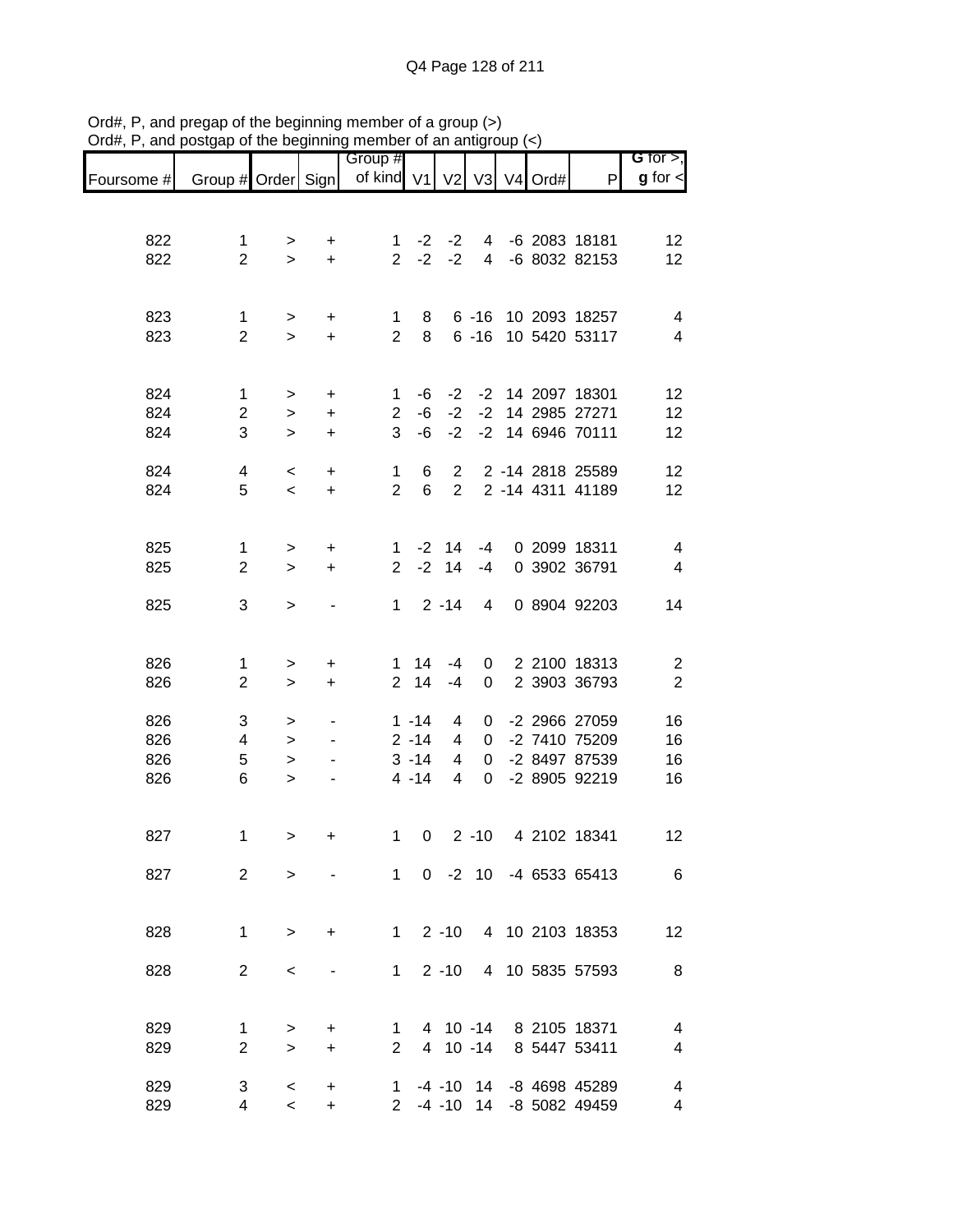|            |                                |                     |                                  | Group #                       |                                |                      |                                |         |                                      | G for $>$ ,             |
|------------|--------------------------------|---------------------|----------------------------------|-------------------------------|--------------------------------|----------------------|--------------------------------|---------|--------------------------------------|-------------------------|
| Foursome # | Group # Order Sign             |                     |                                  | of kind V1 V2                 |                                |                      | V3                             | V4 Ord# | P                                    | $g$ for $\lt$           |
|            |                                |                     |                                  |                               |                                |                      |                                |         |                                      |                         |
| 830        | $\mathbf 1$                    | >                   | $\ddot{}$                        |                               | $1 10 - 14$                    |                      |                                |         | 8 2 2106 18379                       | 8                       |
|            |                                |                     |                                  |                               |                                |                      |                                |         |                                      |                         |
| 830        | $\overline{2}$                 | $\, > \,$           | $\qquad \qquad \blacksquare$     |                               |                                | $1 - 10$ 14          |                                |         | -8 -2 6829 68711                     | 12                      |
| 830        | 3                              | $\,<$               | $\ddot{}$                        |                               | $1 - 10$                       | 14                   | -8                             |         | -2 4697 45281                        | 8                       |
| 830        | 4                              | $\,<\,$             | $\ddot{}$                        |                               | $2 - 10$ 14                    |                      | -8                             |         | -2 5245 51257                        | $6\phantom{1}6$         |
|            |                                |                     |                                  |                               |                                |                      |                                |         |                                      |                         |
| 831<br>831 | $\mathbf{1}$<br>$\overline{2}$ | $\, >$<br>$\geq$    | $\ddot{}$<br>$\ddot{}$           | 1<br>$\overline{2}$           | $\mathbf{2}$<br>$\overline{2}$ | -8<br>-8             | 0<br>0                         |         | -2 2109 18413<br>-2 6531 65393       | 12<br>12                |
|            |                                |                     |                                  |                               |                                |                      |                                |         |                                      |                         |
| 831        | 3                              | $\,<$               | $\ddot{}$                        | $\mathbf{1}$                  | $-2$                           | 8                    | 0                              |         | 2 4291 40993                         | 18                      |
|            |                                |                     |                                  |                               |                                |                      |                                |         |                                      |                         |
| 832<br>832 | $\mathbf{1}$<br>$\overline{2}$ | $\, >$              | $\ddot{}$                        | $\mathbf 1$<br>$\overline{2}$ | $-2$<br>$-2$                   | 16<br>16             | -8<br>-8                       |         | -2 2115 18457<br>-2 4123 39161       | $\,6$<br>$\overline{4}$ |
| 832        | 3                              | $\geq$<br>$\geq$    | $\ddot{}$<br>$\ddot{}$           | 3                             | $-2$                           | 16                   | -8                             |         | -2 9169 95107                        | 6                       |
|            |                                |                     |                                  |                               |                                |                      |                                |         |                                      |                         |
| 833        | 1                              | $\geq$              | $\ddot{}$                        | $\mathbf{1}$                  | -8                             | $-2$                 |                                |         | 4 -10 2117 18481                     | 20                      |
|            |                                |                     |                                  |                               |                                |                      |                                |         |                                      |                         |
| 833        | $\overline{2}$                 | $\,<$               |                                  | $\mathbf 1$                   | -8                             | $-2$                 |                                |         | 4 -10 8180 83869                     | $\overline{4}$          |
|            |                                |                     |                                  |                               |                                |                      |                                |         |                                      |                         |
| 834<br>834 | 1<br>$\overline{2}$            | $\, > \,$<br>$\geq$ | $\ddot{}$<br>$\ddot{}$           | 1<br>$\overline{2}$           |                                | $4 - 10$<br>$4 - 10$ |                                |         | -2 14 2119 18503<br>-2 14 5136 50033 | 10<br>10                |
|            |                                |                     |                                  |                               |                                |                      |                                |         |                                      |                         |
| 835        | $\mathbf{1}$                   |                     | $\ddot{}$                        |                               | $1 - 10$                       |                      |                                |         | -2 14 -14 2120 18517                 | 14                      |
| 835        | $\overline{2}$                 | ><br>$\geq$         | $\begin{array}{c} + \end{array}$ |                               | $2 - 10$                       | $-2$                 |                                |         | 14 -14 6954 70177                    | 14                      |
|            |                                |                     |                                  |                               |                                |                      |                                |         |                                      |                         |
| 836        | $\mathbf 1$                    | >                   | +                                | 1                             |                                | $4 - 14$             | $-2$                           |         | 4 2130 18637                         | 20                      |
| 836        | $\overline{2}$                 | $\geq$              | $\ddot{}$                        | $\overline{2}$                |                                | $4 - 14$             | $-2$                           |         | 4 3965 37463                         | 16                      |
|            |                                |                     |                                  |                               |                                |                      |                                |         |                                      |                         |
| 837        | $\mathbf{1}$                   | $\mathbf{L}$        | +                                | 1                             | 4                              | $-2$                 | 2                              |         | -6 2133 18679                        | 8                       |
| 837        | $\overline{2}$                 | $\,>$               |                                  | 1                             | $-4$                           | $\overline{2}$       | $-2$                           |         | 6 2902 26417                         | 10                      |
|            |                                |                     |                                  |                               |                                |                      |                                |         |                                      |                         |
| 837<br>837 | 3<br>4                         | $\,<$<br>$\prec$    |                                  | 1<br>$\overline{2}$           | 4<br>4                         | $-2$<br>$-2$         | $\mathbf{2}$<br>$\overline{2}$ |         | -6 3200 29443<br>-6 3822 35983       | 10<br>10                |
|            |                                |                     |                                  |                               |                                |                      |                                |         |                                      |                         |
| 838        | 1                              | $\,$                | +                                | 1                             | $\overline{2}$                 | -6                   | 6                              |         | 0 2135 18701                         | 10                      |
| 838        | $\overline{2}$                 | $\, >$              | +                                | $\overline{2}$                | $\overline{2}$                 | $-6$                 | 6                              |         | 0 6735 67589                         | 10                      |

Ord#, P, and pregap of the beginning member of a group (>) Ord#, P, and postgap of the beginning member of an antigroup (<)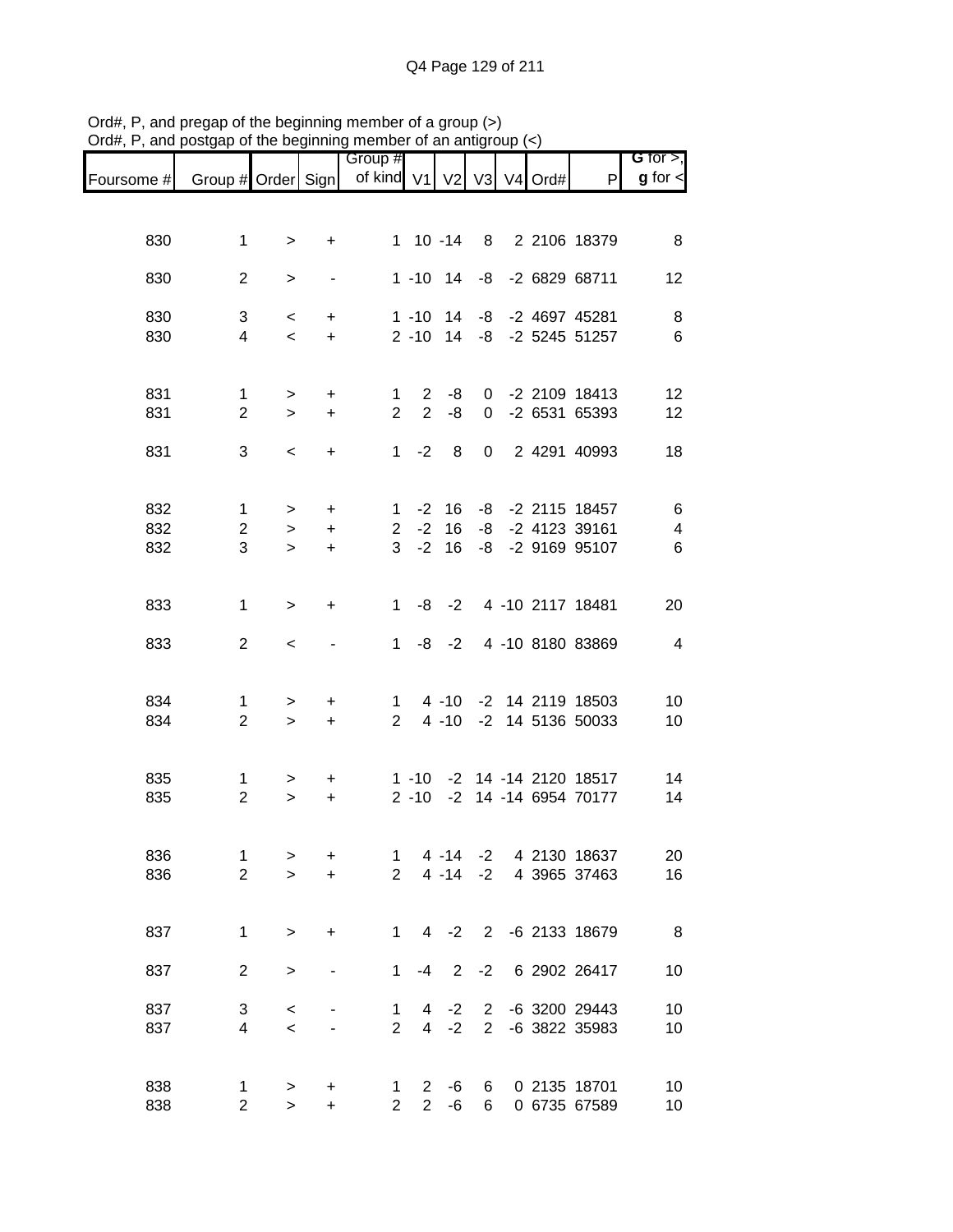| G for $>$ ,    |                                                    |               |                                  |           |                                  | Group #             |                |                     |                                |            |
|----------------|----------------------------------------------------|---------------|----------------------------------|-----------|----------------------------------|---------------------|----------------|---------------------|--------------------------------|------------|
| $g$ for $\lt$  | P                                                  | V2 V3 V4 Ord# |                                  |           |                                  | of kind V1          |                |                     | Group # Order Sign             | Foursome # |
|                |                                                    |               |                                  |           |                                  |                     |                |                     |                                |            |
|                |                                                    |               |                                  |           |                                  |                     |                |                     |                                |            |
| 6              | 2 2137 18719                                       |               | -6                               | 0         | 6                                | 1                   | +              | >                   | 1                              | 839        |
| 18             | 2 3251 30071                                       |               | -6                               | 0         | 6                                | 1                   |                | $\,<$               | $\overline{2}$                 | 839        |
|                |                                                    |               |                                  |           |                                  |                     |                |                     |                                |            |
|                |                                                    |               |                                  |           |                                  |                     |                |                     |                                |            |
| 6              | -8 2140 18749<br>-8 4381 41903                     |               | $-2$<br>$-2$                     | 8<br>8    | $\mathbf{2}$<br>$\overline{2}$   | 1<br>$\overline{2}$ | +              | $\, > \,$           | $\mathbf 1$<br>$\overline{2}$  | 840<br>840 |
| 6              |                                                    |               |                                  |           |                                  |                     | $\ddot{}$      | $\geq$              |                                |            |
| 6              | 8 8961 92761                                       |               | 2                                | -8        | $-2$                             | 1                   | $\ddot{}$      | $\,<$               | 3                              | 840        |
|                |                                                    |               |                                  |           |                                  |                     |                |                     |                                |            |
|                |                                                    |               |                                  |           |                                  |                     |                |                     |                                | 841        |
| 16<br>16       | 2 2142 18773<br>2 5528 54347                       |               | $-2$<br>$-2$                     | -8<br>-8  | $-2$<br>$-2$                     | 1<br>$\overline{2}$ | +<br>$\ddot{}$ | $\, > \,$<br>$\,>$  | 1<br>$\overline{c}$            | 841        |
| 16             | 2 8916 92333                                       |               | $-2$                             | -8        | $-2$                             | 3                   | $\ddot{}$      | $\geq$              | 3                              | 841        |
|                |                                                    |               |                                  |           |                                  |                     |                |                     |                                |            |
| 16             | -2 4822 46663                                      |               | $\overline{2}$                   | 8         | $\overline{2}$                   | $\mathbf 1$         | +              | $\,<$               | 4                              | 841        |
| 16<br>16       | -2 6401 63823<br>-2 8797 90931                     |               | $\overline{2}$<br>$\overline{2}$ | 8<br>8    | $\overline{2}$<br>$\overline{2}$ | $\overline{2}$<br>3 | $\ddot{}$      | $\,<$<br>$\prec$    | 5<br>6                         | 841<br>841 |
|                |                                                    |               |                                  |           |                                  |                     | $\ddot{}$      |                     |                                |            |
|                |                                                    |               |                                  |           |                                  |                     |                |                     |                                |            |
| 36             | 1 -16 -10 20 -18 2147 18839                        |               |                                  |           |                                  |                     | $\ddot{}$      | $\,$                | $\mathbf 1$                    | 842        |
| 30             | 2 -16 -10 20 -18 8188 83969                        |               |                                  |           |                                  |                     | $\ddot{}$      | $\geq$              | $\overline{2}$                 | 842        |
|                |                                                    |               |                                  |           |                                  |                     |                |                     |                                |            |
| $\overline{c}$ | -8 2154 18919                                      |               | $\overline{2}$                   | $26 - 16$ |                                  | 1.                  | +              | $\,$                | $\mathbf 1$                    | 843        |
| $\overline{2}$ | -8 7566 76963                                      |               | $\overline{2}$                   | $26 - 16$ |                                  | $\overline{2}$      | $\ddot{}$      | $\geq$              | $\overline{2}$                 | 843        |
|                |                                                    |               |                                  |           |                                  |                     |                |                     |                                |            |
| 12             | 16 -14 2156 18959                                  |               |                                  | -8        | $\mathbf{2}^{\prime}$            | 1                   |                |                     | 1                              | 844        |
| 8              | 16 - 14 7984 81637                                 |               |                                  | -8        | $\overline{2}$                   | $\overline{2}$      | +<br>+         | ><br>$\, > \,$      | $\overline{c}$                 | 844        |
| 8              | 16 -14 9446 98377                                  |               |                                  | -8        | $\overline{2}$                   | 3                   | +              | $\geq$              | 3                              | 844        |
|                |                                                    |               |                                  |           |                                  |                     |                |                     |                                |            |
| 16             | 8 -16 14 6820 68597                                |               |                                  |           | $-2$                             | 1                   |                | $\geq$              | 4                              | 844        |
| 8              | 8 -16 14 2451 21851                                |               |                                  |           | $1 -2$                           |                     | +              | $\,<$               | 5                              | 844        |
| 8              | 8 -16 14 3547 33083                                |               |                                  |           | $-2$                             | $\overline{2}$      | $\ddot{}$      | $\,<$               | 6                              | 844        |
|                |                                                    |               |                                  |           |                                  |                     |                |                     |                                |            |
|                |                                                    |               |                                  |           |                                  |                     |                |                     |                                |            |
| $\,6$<br>$\,6$ | 16 -14 -4 14 2158 18979<br>16 -14 -4 14 7342 74419 |               |                                  |           |                                  | 1<br>$2^{\circ}$    | +<br>$\ddot{}$ | $\, > \,$<br>$\geq$ | $\mathbf{1}$<br>$\overline{2}$ | 845<br>845 |
|                |                                                    |               |                                  |           |                                  |                     |                |                     |                                |            |
| $\,6$          | 1 -16 14 4 -14 3218 29663                          |               |                                  |           |                                  |                     | +              | $\,<$               | 3                              | 845        |
|                |                                                    |               |                                  |           |                                  |                     |                |                     |                                |            |
| 8              | -4 14 -12 8 2160 19009                             |               |                                  |           |                                  | 1.                  | +              | >                   | 1                              | 846        |
|                |                                                    |               |                                  |           |                                  |                     |                |                     |                                |            |

Ord#, P, and pregap of the beginning member of a group (>) Ord#, P, and postgap of the beginning member of an antigroup (<)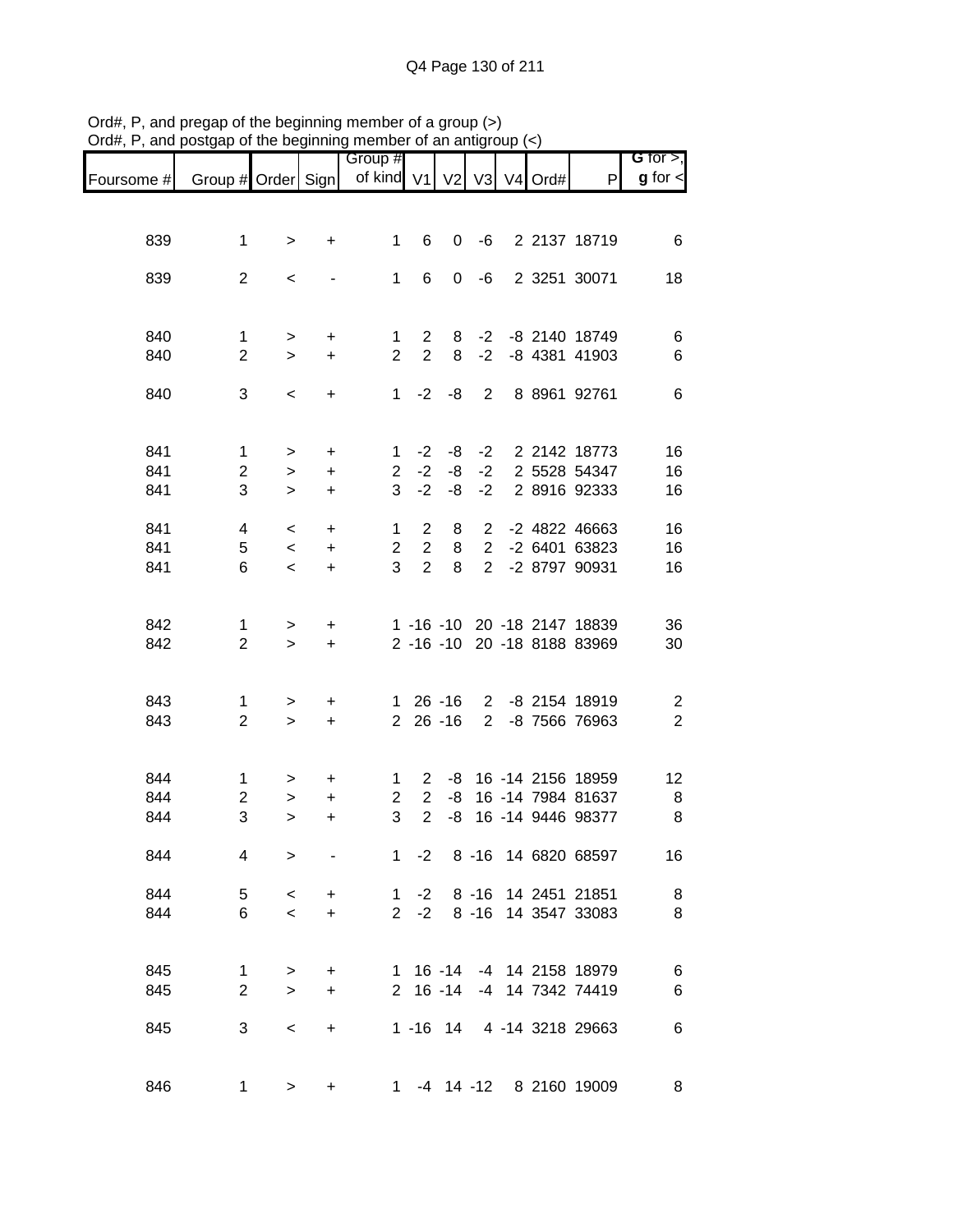| $71$ u $\pi,1$ | and posigap or the beginning member or an antigroup $(\sim)$ |                     |                        |                            |              |                      |                                |                |      |                                |                              |
|----------------|--------------------------------------------------------------|---------------------|------------------------|----------------------------|--------------|----------------------|--------------------------------|----------------|------|--------------------------------|------------------------------|
| Foursome #     | Group # Order Sign                                           |                     |                        | Group #<br>of kind V1      |              | V <sub>2</sub>       | V3                             | V <sub>4</sub> | Ord# | P                              | G for $>$ ,<br>$g$ for $\lt$ |
| 846            | $\mathbf{2}$                                                 | $\,<$               |                        | $\mathbf{1}$               |              | $-4$ 14 $-12$        |                                |                |      | 8 3402 31627                   | 16                           |
|                |                                                              |                     |                        |                            |              |                      |                                |                |      |                                |                              |
| 847            | $\mathbf 1$                                                  | $\geq$              | $\ddot{}$              |                            |              | $1 14 - 12$          | 8                              |                |      | 4 2161 19013                   | 4                            |
|                |                                                              |                     |                        |                            |              |                      |                                |                |      |                                |                              |
| 847            | $\overline{2}$                                               | $\,<\,$             |                        |                            |              | $1 14 - 12$          | 8                              |                |      | 4 3401 31607                   | 20                           |
|                |                                                              |                     |                        |                            |              |                      |                                |                |      |                                |                              |
| 848            | $\mathbf{1}$                                                 | $\geq$              | $\ddot{}$              |                            | $1 - 12$     | 8                    |                                |                |      | 4 -14 2162 19031               | 18                           |
|                | $\overline{2}$                                               |                     |                        |                            |              |                      |                                |                |      | 4 -14 3400 31601               |                              |
| 848            |                                                              | $\,<$               |                        |                            | $1 - 12$     | 8                    |                                |                |      |                                | $\,6$                        |
|                |                                                              |                     |                        |                            |              |                      |                                |                |      |                                |                              |
| 849            | $\mathbf{1}$<br>$\overline{2}$                               | $\, > \,$           | +                      | 1<br>$\overline{2}$        | 8<br>8       |                      | $4 - 14$<br>$4 - 14$           |                |      | 2 2163 19037<br>2 2373 21107   | 6                            |
| 849            |                                                              | $\geq$              | $\ddot{}$              |                            |              |                      |                                |                |      |                                | $\,6$                        |
|                |                                                              |                     |                        |                            |              |                      |                                |                |      |                                |                              |
| 850<br>850     | 1<br>$\overline{2}$                                          | $\, > \,$<br>$\geq$ | +<br>$\ddot{}$         | 1<br>$\mathbf{2}^{\prime}$ |              | $4 - 14$<br>$4 - 14$ | $\mathbf{2}$<br>$\overline{2}$ |                |      | -4 2164 19051<br>-4 7520 76441 | 14<br>18                     |
|                |                                                              |                     |                        |                            |              |                      |                                |                |      |                                |                              |
|                |                                                              |                     |                        |                            |              |                      |                                |                |      |                                |                              |
| 851            | $\mathbf 1$                                                  | $\geq$              | +                      |                            |              | $122 - 20$           |                                |                |      | -2 4 2176 19183                | $\mathbf{2}$                 |
| 851            | $\mathbf{2}$                                                 | $\,<\,$             | +                      |                            |              | $1 - 22$ 20          | $\overline{2}$                 |                |      | -4 9387 97607                  | $\overline{2}$               |
|                |                                                              |                     |                        |                            |              |                      |                                |                |      |                                |                              |
| 852            | $\mathbf 1$                                                  | $\, > \,$           | +                      | $\mathbf{1}$               | $-2$         | 4                    |                                |                |      | 6 -6 2178 19211                | $\overline{\mathcal{A}}$     |
|                |                                                              |                     |                        |                            |              |                      |                                |                |      |                                |                              |
| 852            | $\overline{2}$                                               | $\,<\,$             | +                      | $\mathbf{1}$               | $2^{\circ}$  | $-4$                 | -6                             |                |      | 6 4278 40849                   | $\overline{\mathbf{4}}$      |
|                |                                                              |                     |                        |                            |              |                      |                                |                |      |                                |                              |
| 853            | 1                                                            | >                   | +                      | 1                          | 6            | -6                   | 6                              |                |      | -2 2180 19219                  | 6                            |
| 853            | $\overline{2}$                                               | $\geq$              | +                      | $\overline{2}$             | 6            | $-6$                 | 6                              |                |      | -2 6753 67789                  | $\,6$                        |
|                |                                                              |                     |                        |                            |              |                      |                                |                |      |                                |                              |
| 854            | 1                                                            | $\, > \,$           | $\ddot{}$              | 1                          | 6            | $-2$                 |                                |                |      | -2 -2 2182 19237               | 6                            |
|                |                                                              |                     |                        |                            |              |                      |                                |                |      |                                |                              |
| 854            | $\overline{c}$                                               | $\,<\,$             | +                      | 1                          | -6           | $\overline{2}$       | $\overline{2}$                 |                |      | 2 7265 73583                   | 6                            |
|                |                                                              |                     |                        |                            |              |                      |                                |                |      |                                |                              |
| 855            | 1                                                            | >                   | +                      | 1                          | $-2$<br>$-2$ | 10                   | $-4$                           |                |      | -4 2185 19267                  | 8                            |
| 855<br>855     | $\boldsymbol{2}$<br>3                                        | $\,>$<br>$\,>$      | $\ddot{}$<br>$\ddot{}$ | $\overline{2}$<br>3        | $-2$         | 10<br>10             | $-4$<br>$-4$                   |                |      | -4 2824 25639<br>-4 4176 39727 | 6<br>8                       |
| 855            | 4                                                            | $\geq$              | $\ddot{}$              | 4                          | $-2$         | 10                   | $-4$                           |                |      | -4 5311 51907                  | 8                            |
|                |                                                              |                     |                        |                            |              |                      |                                |                |      |                                |                              |
| 855            | 5                                                            | $\,$                |                        | 1                          |              | $2 - 10$             | 4                              |                |      | 4 3738 35069                   | 10                           |
| 855            | 6                                                            | >                   |                        | 2                          |              | $2 - 10$             | 4                              |                |      | 4 5728 56489                   | 10                           |
| 855            | $\overline{7}$                                               | $\geq$              |                        | 3                          |              | $2 - 10$             | 4                              |                |      | 4 7071 71399                   | 10                           |

Ord#, P, and pregap of the beginning member of a group (>) Ord#, P, and postgap of the beginning member of an antigroup (<)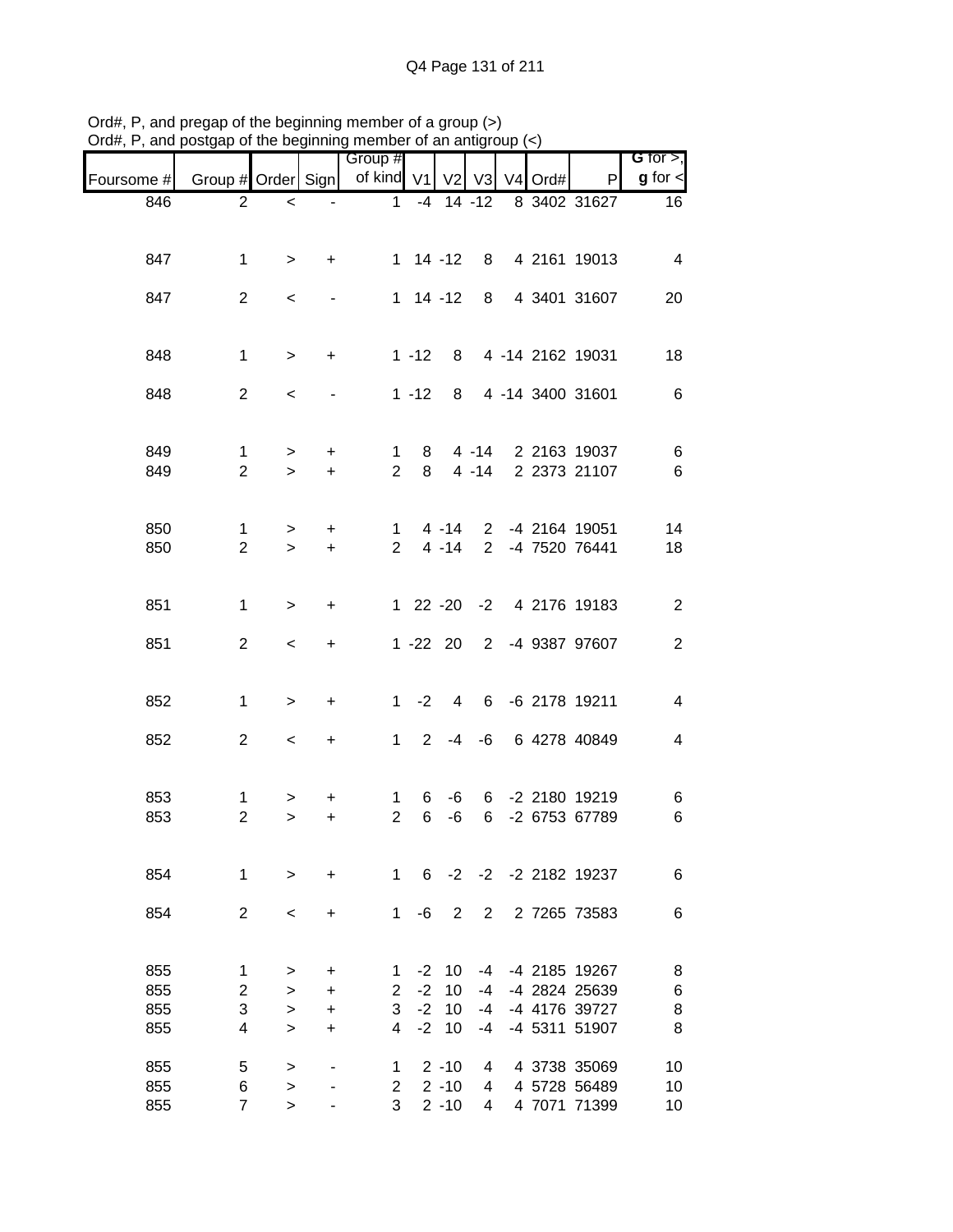| Foursome # | Group # Order Sign  |                                     |                          | Group #<br>of kind V1          |                                  | V <sub>2</sub>                   |                | V3 V4 Ord# | P                                    | G for $>$ ,<br>$g$ for $\lt$ |
|------------|---------------------|-------------------------------------|--------------------------|--------------------------------|----------------------------------|----------------------------------|----------------|------------|--------------------------------------|------------------------------|
|            |                     |                                     |                          |                                |                                  |                                  |                |            |                                      |                              |
| 855<br>855 | 8<br>9              | $\,<$<br>$\,<$                      | +<br>$\ddot{}$           | 1<br>$\overline{2}$            |                                  | $2 - 10$<br>$2 - 10$             | 4<br>4         |            | 4 2468 22031<br>4 7038 71069         | 6<br>12                      |
| 855<br>855 | 10<br>11            | $\,<\,$<br>$\,<$                    |                          | $\mathbf{1}$<br>$\overline{2}$ | $-2$<br>$-2$                     | 10<br>10                         | $-4$<br>$-4$   |            | -4 3177 29221<br>-4 3455 32203       | 10<br>10                     |
| 856        | $\mathbf{1}$        | $\, >$                              | +                        | $\mathbf{1}$                   | $\overline{4}$                   | $-2$                             | 8              |            | 2 2194 19381                         | $\sqrt{2}$                   |
| 856        | $\overline{c}$      | $\,<$                               | +                        | $\mathbf{1}$                   | -4                               | 2                                | -8             |            | -2 5185 50549                        | $\sqrt{2}$                   |
| 857        | $\mathbf 1$         | $\mathbf{L}$                        | $\ddot{}$                | 1                              | 8                                |                                  | $2 - 10$       |            | -2 2196 19391                        | $\overline{\mathbf{4}}$      |
| 857        | $\overline{2}$      | $\geq$                              | $\overline{\phantom{a}}$ | $\mathbf{1}$                   | -8                               |                                  | $-2$ 10        |            | 2 7849 80167                         | 14                           |
| 857        | 3                   | $\,<$                               | +                        | $\mathbf{1}$                   | -8                               |                                  | $-2$ 10        |            | 2 4281 40879                         | $\overline{4}$               |
| 858        | $\mathbf 1$         | $\geq$                              | +                        | 1                              | -6                               | $\boldsymbol{0}$                 | 8              |            | -8 2220 19571                        | 12                           |
| 858        | $\mathbf{2}$        | $\,<$                               | +                        | 1                              | $6\phantom{1}6$                  | 0                                | -8             |            | 8 3172 29179                         | 12                           |
| 858        | 3                   | $\,<$                               |                          | 1                              | -6                               | 0                                | 8              |            | -8 6693 67181                        | $\,6$                        |
| 859        | $\mathbf{1}$        | $\geq$                              | +                        | 1                              | 8                                | $-2$                             | $\overline{2}$ |            | 2 2230 19699                         | $\boldsymbol{2}$             |
| 859        | $\overline{2}$      | $\,<$                               | $\ddot{}$                | 1                              | -8                               | $\overline{2}$                   |                |            | -2 -2 3941 37199                     | $\overline{c}$               |
| 860<br>860 | 1<br>$\overline{2}$ | ><br>$\geq$                         | +<br>$\ddot{}$           | 1<br>$\overline{2}$            | $\overline{c}$<br>$\overline{2}$ | $\overline{c}$<br>$\overline{2}$ |                |            | 0 -10 2232 19717<br>0 -10 2253 19927 | 8<br>8                       |
| 860        | 3                   | $\overline{\phantom{0}}$            |                          | $1 \quad$                      | $2^{\circ}$                      | $2^{\circ}$                      |                |            | 0 -10 2901 26407                     | 10                           |
| 861        | $\mathbf 1$         | $\,$                                | +                        | $\mathbf{1}$                   |                                  | $0 - 10$                         |                |            | 4 -2 2234 19739                      | 12                           |
| 861        | $\overline{2}$      | $\,<\,$                             | +                        | 1                              | 0                                | 10                               | $-4$           |            | 2 2471 22051                         | 12                           |
| 861<br>861 | 3<br>4              | $\,<\,$<br>$\overline{\phantom{a}}$ | +<br>$\ddot{}$           | $\overline{2}$<br>3            | 0<br>$\mathbf 0$                 | 10<br>10                         | -4<br>$-4$     |            | 2 3181 29269<br>2 4584 44041         | 18<br>12                     |
|            |                     |                                     |                          |                                |                                  |                                  |                |            |                                      |                              |
| 862        | 1                   | $\, > \,$                           | +                        | $1 \quad$                      |                                  | $-2$ 10                          |                |            | 2 -8 2237 19759                      | $6\overline{6}$              |
| 862        | $\overline{c}$      | >                                   |                          | $\mathbf 1$                    |                                  |                                  |                |            | 2 -10 -2 8 4098 38903                | 12                           |

Ord#, P, and pregap of the beginning member of a group (>) Ord#, P, and postgap of the beginning member of an antigroup (<)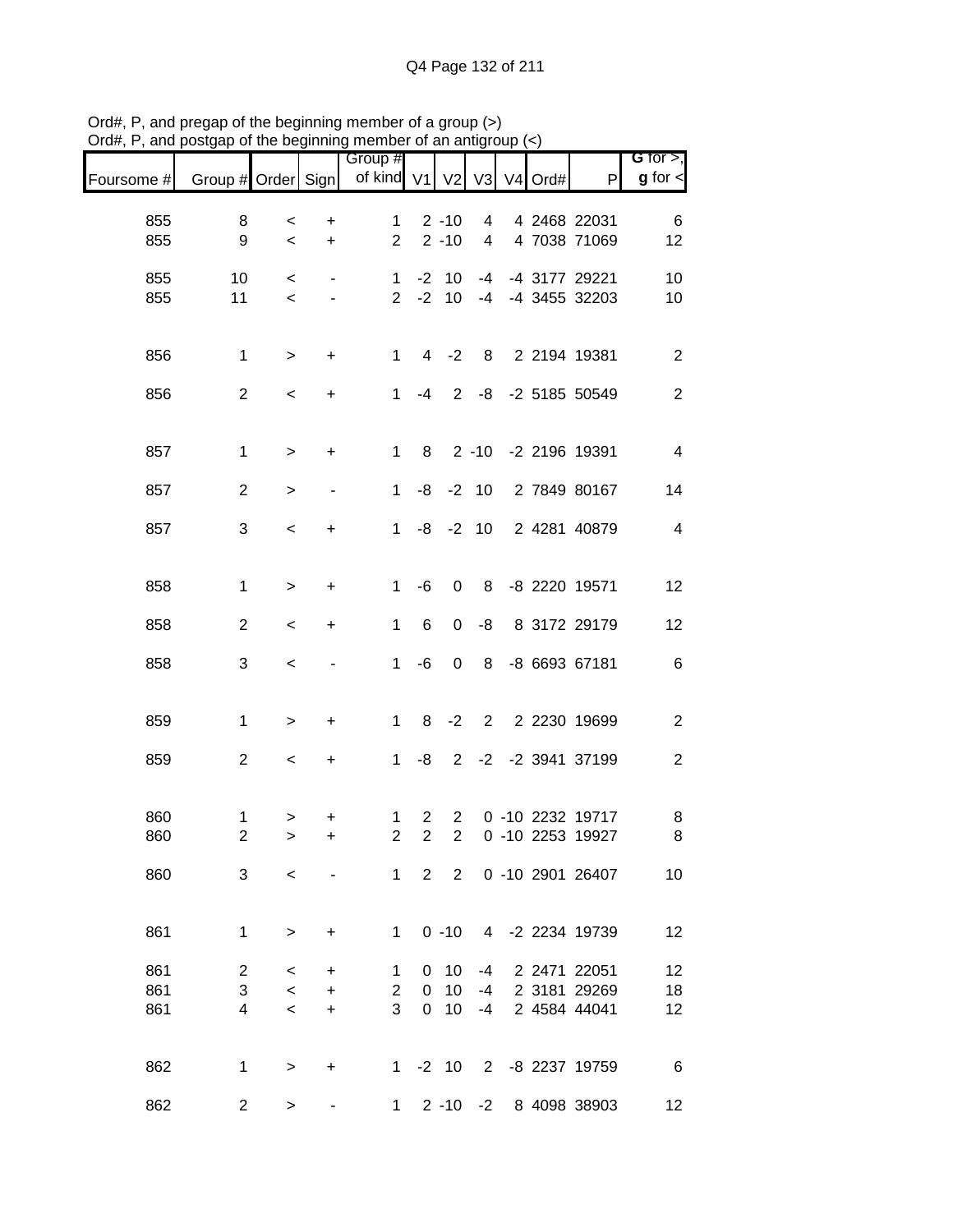|            |                     |                    |                | Group #                          |                |          |                                  |  |                              | G for $>$ ,    |
|------------|---------------------|--------------------|----------------|----------------------------------|----------------|----------|----------------------------------|--|------------------------------|----------------|
| Foursome # | Group # Order Sign  |                    |                | of kind $V1$ $V2$ $V3$ $V4$ Ord# |                |          |                                  |  | P                            | $g$ for $\leq$ |
|            |                     |                    |                |                                  |                |          |                                  |  |                              |                |
| 863        | 1                   | >                  | +              | 1                                | 4              | -6       |                                  |  | 16 -20 2241 19801            | 8              |
| 863        | $\overline{2}$      | $\geq$             | $\ddot{}$      | $\overline{2}$                   | $\overline{4}$ | -6       |                                  |  | 16 -20 3128 28711            | $\bf 8$        |
|            |                     |                    |                |                                  |                |          |                                  |  |                              |                |
| 864        | $\mathbf{1}$        | >                  | +              |                                  | $1 - 20$       | 8        |                                  |  | -2 -2 2244 19841             | 22             |
|            |                     |                    |                |                                  |                |          |                                  |  |                              |                |
| 864<br>864 | $\overline{c}$<br>3 | $\,<\,$<br>$\,<$   | +<br>$\ddot{}$ | 1<br>$\overline{2}$              | 20<br>20       | -8<br>-8 | $\overline{2}$<br>$\overline{2}$ |  | 2 6008 59419<br>2 7837 79999 | 22<br>22       |
|            |                     |                    |                |                                  |                |          |                                  |  |                              |                |
| 865        | $\mathbf 1$         | $\, >$             | +              | $1 \quad$                        | $-2$           |          |                                  |  | -2 16 -20 2246 19853         | 10             |
|            |                     |                    |                |                                  |                |          |                                  |  |                              |                |
| 865        | $\overline{c}$      | $\,<\,$            | +              | $\mathbf 1$                      | $2^{\circ}$    |          |                                  |  | 2 -16 20 2253 19927          | 10             |
|            |                     |                    |                |                                  |                |          |                                  |  |                              |                |
| 866        | $\mathbf 1$         | $\geq$             | +              | $\mathbf{1}$                     |                |          |                                  |  | -2 16 -20 20 2247 19861      | 8              |
|            | $\mathbf{2}$        |                    |                |                                  |                |          |                                  |  | 2 -16 20 -20 2252 19919      | $\, 8$         |
| 866        |                     | $\,<\,$            | +              | $\mathbf{1}$                     |                |          |                                  |  |                              |                |
|            |                     |                    |                |                                  |                |          |                                  |  |                              |                |
| 867        | $\mathbf 1$         | $\, >$             | +              | $\mathbf{1}$                     | $\overline{2}$ |          | $0 - 10$                         |  | 8 2254 19937                 | 10             |
| 867        | $\overline{2}$      | $\,<$              |                | $\mathbf{1}$                     | $\overline{2}$ |          | $0 - 10$                         |  | 8 3188 29339                 | 8              |
|            |                     |                    |                |                                  |                |          |                                  |  |                              |                |
| 868        | 1                   | $\, > \,$          | +              | 1                                |                | $0 - 10$ | 8                                |  | -4 2255 19949                | 12             |
|            |                     |                    |                |                                  |                |          |                                  |  |                              |                |
| 868<br>868 | 2<br>3              | $\,<\,$<br>$\,<\,$ | +<br>+         | 1<br>$\overline{2}$              | 0<br>0         | 10<br>10 | -8<br>-8                         |  | 4 3652 34171<br>4 8942 92581 | 12<br>12       |
|            |                     |                    |                |                                  |                |          |                                  |  |                              |                |
|            |                     |                    |                |                                  |                |          |                                  |  |                              |                |
| 869        | 1                   | $\,$               | $\ddot{}$      |                                  | $1 - 10$       | 8        | -4                               |  | 6 2256 19961                 | 12             |
| 869        | 2                   | $\,<\,$            | $\ddot{}$      | 1                                | 10             | -8       | 4                                |  | -6 3651 34159                | 12             |
| 869        | 3                   | $\prec$            | $+$            | $\overline{2}$                   | 10             | -8       | $\overline{4}$                   |  | -6 6654 66751                | 12             |
|            |                     |                    |                |                                  |                |          |                                  |  |                              |                |
| 870        | 1                   | $\geq$             | $\ddot{}$      |                                  |                |          |                                  |  | 1 4 12 -14 8 2265 20023      | $\overline{2}$ |
| 870        | $\overline{2}$      | $\,<\,$            | $\ddot{}$      |                                  |                |          |                                  |  | 1 -4 -12 14 -8 8338 85667    | $\overline{2}$ |
|            |                     |                    |                |                                  |                |          |                                  |  |                              |                |
|            |                     |                    |                |                                  |                |          |                                  |  |                              |                |
| 871        | $\mathbf 1$         | $\, >$             | +              | $\mathbf{1}$                     | $-6$           | 0        | $-2$                             |  | 2 2272 20101                 | 12             |
| 871        | $\overline{2}$      | $\, >$             |                | 1                                | 6              | 0        | $2^{\circ}$                      |  | -2 8289 85109                | $\,6$          |

Ord#, P, and pregap of the beginning member of a group (>) Ord#, P, and postgap of the beginning member of an antigroup (<)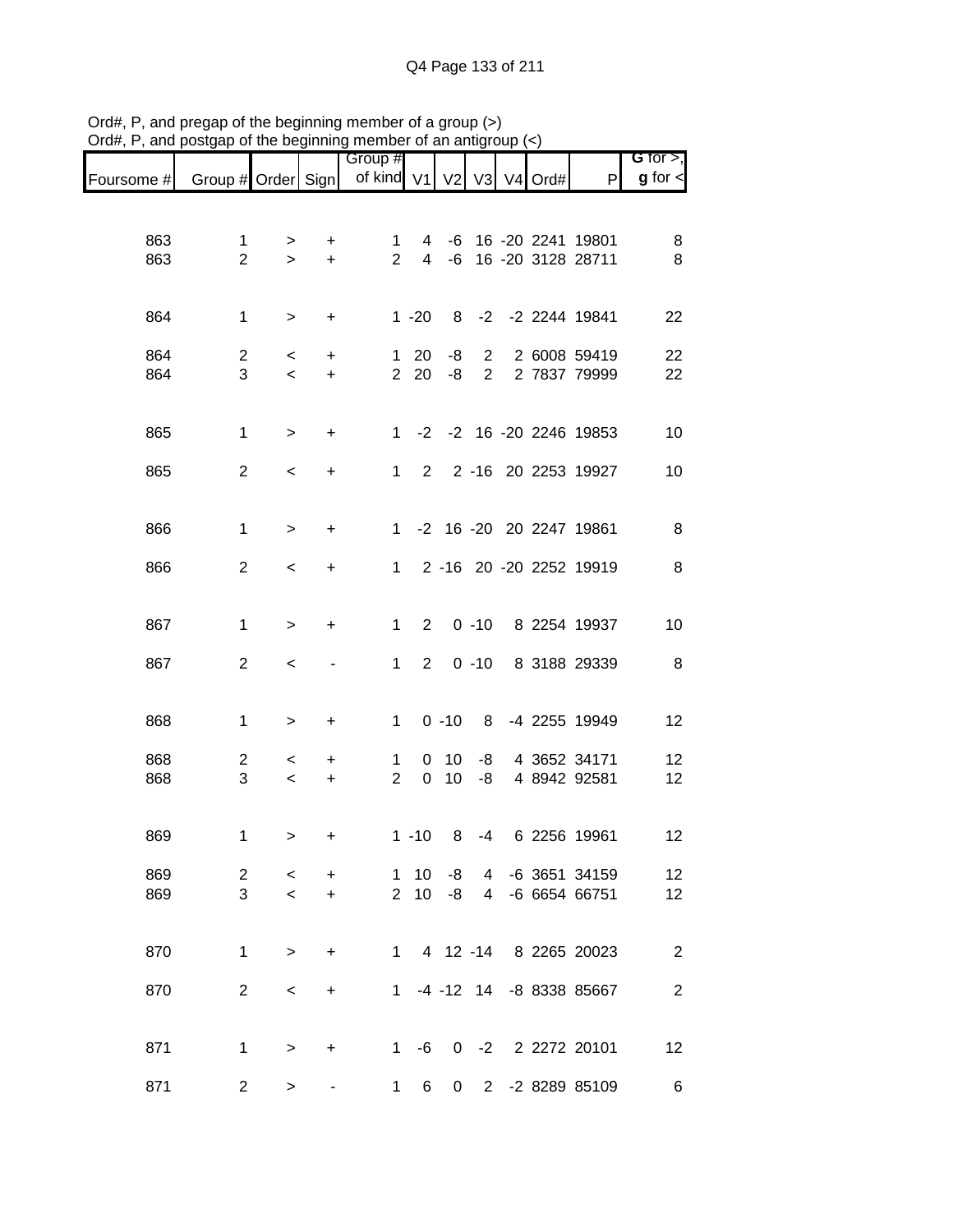|            |                    |             |           | Group #        |             |                |                |         |                               | <b>G</b> for $>$ ,       |
|------------|--------------------|-------------|-----------|----------------|-------------|----------------|----------------|---------|-------------------------------|--------------------------|
| Foursome # | Group # Order Sign |             |           | of kind V1     |             | V <sub>2</sub> | V <sub>3</sub> | V4 Ord# | P                             | $g$ for $\lt$            |
| 871        | 3                  | $\prec$     | $\ddot{}$ | $\mathbf 1$    | 6           | 0              | $\overline{2}$ |         | -2 7678 78179                 | 12                       |
|            |                    |             |           |                |             |                |                |         |                               |                          |
| 872        | $\mathbf 1$        |             |           |                | $1 - 10$    | $-2$           | 10             |         | 0 2278 20143                  | 14                       |
| 872        | $\overline{2}$     | ><br>$\geq$ | +<br>$+$  |                | $2 - 10$    | $-2$           | 10             |         | 0 7780 79393                  | 14                       |
|            |                    |             |           |                |             |                |                |         |                               |                          |
| 873        | 1                  | >           | $\ddot{}$ | 1              | 10          | 0              | -8             |         | 2 2280 20149                  | $\overline{2}$           |
| 873        | $\overline{2}$     | $\, >$      | $\ddot{}$ | $\overline{2}$ | 10          | 0              | -8             |         | 2 2470 22039                  | $\boldsymbol{2}$         |
| 873        | 3                  | $\, >$      | $\ddot{}$ | 3              | 10          | $\mathbf 0$    | -8             |         | 2 7169 72469                  | $\boldsymbol{2}$         |
| 873        | 4                  | $\geq$      | $\ddot{}$ | $\overline{4}$ | 10          | 0              | -8             |         | 2 7782 79399                  | $\overline{2}$           |
|            |                    |             |           |                |             |                |                |         |                               |                          |
| 873        | 5                  | $\,<\,$     | +         |                | $1 - 10$    | 0              | 8              |         | -2 4414 42221                 | $\overline{2}$           |
|            |                    |             |           |                |             |                |                |         |                               |                          |
| 874        | $\mathbf{1}$       | $\, > \,$   | $\ddot{}$ | 1              | 0           | -8             |                |         | 2 12 2281 20161               | 12                       |
| 874        | $\overline{2}$     | $\geq$      | $\ddot{}$ | $\overline{2}$ | 0           | -8             | $\overline{2}$ |         | 12 7783 79411                 | 12                       |
|            |                    |             |           |                |             |                |                |         |                               |                          |
| 874        | 3                  | $\, > \,$   |           | 1              | $\Omega$    | 8              |                |         | -2 -12 4289 40961             | 12                       |
| 874        | 4                  | $\,<\,$     | +         | 1              | 0           | 8              |                |         | -2 -12 5496 53939             | 12                       |
|            |                    |             |           |                |             |                |                |         |                               |                          |
| 875        | 1                  |             |           | 1              | -8          | $\overline{2}$ | 12             |         | 0 2282 20173                  | 12                       |
| 875        | $\overline{2}$     | ><br>$\geq$ | +<br>+    | $\overline{2}$ | -8          | $\overline{2}$ | 12             |         | 0 3696 34603                  | 12                       |
|            |                    |             |           |                |             |                |                |         |                               |                          |
| 875        | 3                  | $\, > \,$   |           | $\mathbf{1}$   | 8           |                | $-2 - 12$      |         | 0 4290 40973                  | 12                       |
|            |                    |             |           |                |             |                |                |         |                               |                          |
| 876        | $\mathbf 1$        | $\, > \,$   | +         |                | $1 - 10$    | 14             | $-4$           |         | -4 2287 20231                 | 12                       |
|            |                    |             |           |                |             |                |                |         |                               |                          |
| 876        | $\overline{2}$     | $\,<\,$     |           |                | $1 - 10$    | 14             | -4             |         | -4 2894 26339                 | 8                        |
|            |                    |             |           |                |             |                |                |         |                               |                          |
| 877        | 1                  | $\geq$      | +         | $\mathbf 1$    | $-2$        |                |                |         | 8 10 -16 2300 20357           | $\overline{\mathcal{A}}$ |
|            |                    |             |           |                |             |                |                |         |                               |                          |
| 877        | 2                  | $\,<\,$     | +         |                | $1 \quad$   |                |                |         | 2 -8 -10 16 7738 78889        | $\overline{4}$           |
|            |                    |             |           |                |             |                |                |         |                               |                          |
| 878        | $\mathbf 1$        | $\, > \,$   | +         |                | $1 \quad$   |                |                |         | 8 10 -16 2 2301 20359         | $\overline{2}$           |
|            |                    |             |           |                |             |                |                |         |                               |                          |
| 878        | $\overline{2}$     | $\,<\,$     | +         |                |             |                |                |         | 1 -8 -10 16 -2 3478 32411     | $\overline{c}$           |
|            |                    |             |           |                |             |                |                |         |                               |                          |
| 879        | $\mathbf 1$        | $\, > \,$   | $\ddot{}$ |                | $1 10 - 16$ |                |                |         | 2 2 2 2 2 2 2 2 2 2 2 0 3 6 9 | 10                       |
|            |                    |             |           |                |             |                |                |         |                               |                          |
| 879        | $\overline{2}$     | $\,<\,$     |           |                |             |                |                |         | 1 -10 16 -2 -2 9296 96517     | 10 <sub>1</sub>          |

Ord#, P, and pregap of the beginning member of a group (>) Ord#, P, and postgap of the beginning member of an antigroup (<)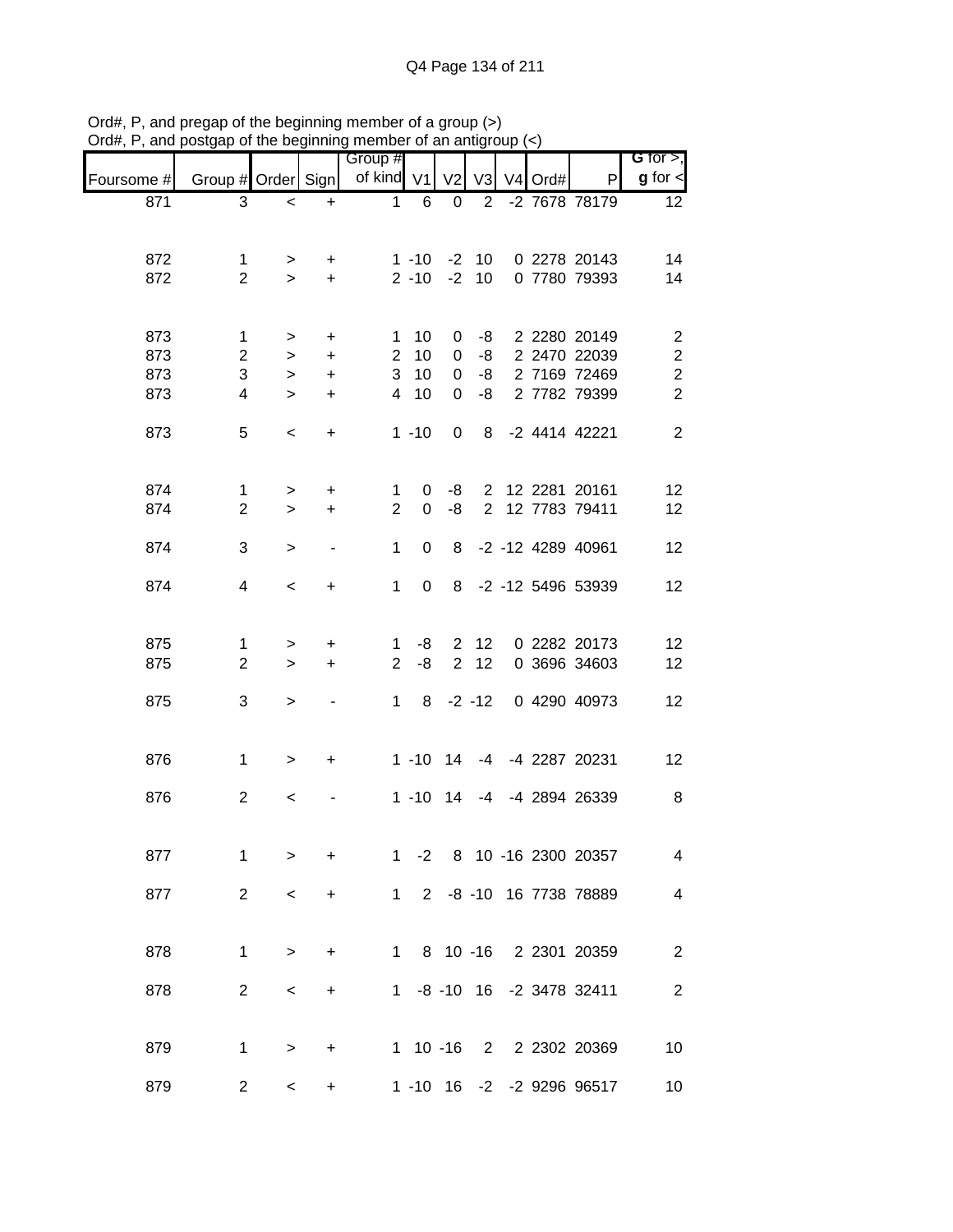|            |                    |           |           | Group #        |                |                |                |                |      |                           | G for $>$ ,              |
|------------|--------------------|-----------|-----------|----------------|----------------|----------------|----------------|----------------|------|---------------------------|--------------------------|
| Foursome # | Group # Order Sign |           |           | of kind V1     |                | V <sub>2</sub> | V3             | V <sub>4</sub> | Ord# | P                         | $g$ for $\lt$            |
| 880        | $\mathbf 1$        | >         | +         | $\mathbf 1$    | $\overline{2}$ |                |                |                |      | -4 16 -10 2305 20399      | 6                        |
| 880        | $\overline{2}$     | $\geq$    | $\ddot{}$ | $\overline{2}$ | $\overline{2}$ | $-4$           |                |                |      | 16 -10 8621 89009         | $\,6$                    |
|            |                    |           |           |                |                |                |                |                |      |                           |                          |
| 881        | $\mathbf 1$        | $\, >$    | +         | $\mathbf{1}$   |                | $20 - 22$      | 10             |                |      | 0 2313 20483              | 4                        |
| 881        | $\overline{2}$     | $\geq$    | $\ddot{}$ | $\overline{2}$ |                | $20 - 22$      | 10             |                |      | 0 5002 48623              | $\overline{\mathbf{4}}$  |
|            |                    |           |           |                |                |                |                |                |      |                           |                          |
| 882        | $\mathbf 1$        | $\, >$    | +         |                | $1 10$         | 0              | $-2$           |                |      | -4 2315 20509             | $\overline{2}$           |
| 882        | $\overline{2}$     | $\, > \,$ |           |                | $1 - 10$       | 0              | $\overline{2}$ |                |      | 4 5571 54767              | 16                       |
|            |                    |           |           |                |                |                |                |                |      |                           |                          |
| 883        | $\mathbf{1}$       | $\,$      | +         | 1              | $-2$           | -4             |                |                |      | -4 10 2317 20533          | 12                       |
| 883        | $\overline{2}$     | $\geq$    | $\ddot{}$ | $\overline{2}$ | $-2$           | $-4$           | $-4$           |                |      | 10 3173 29191             | 12                       |
| 883        | 3                  | $\,<$     | +         | $\mathbf{1}$   | $\overline{2}$ | 4              |                |                |      | 4 -10 8949 92657          | 12                       |
|            |                    |           |           |                |                |                |                |                |      |                           |                          |
| 884        | $\mathbf{1}$       | $\,$      | +         | 1              | -4             | 10             |                |                |      | 18 -24 2319 20549         | $\,6$                    |
| 884        | $\overline{2}$     | $\geq$    | $\ddot{}$ | 2              | $-4$           | 10             |                |                |      | 18 -24 6974 70379         | $\,6$                    |
| 884        | 3                  | $\,<$     | $\ddot{}$ | $\mathbf{1}$   |                |                |                |                |      | 4 -10 -18 24 3376 31321   | $\,6$                    |
|            |                    |           |           |                |                |                |                |                |      |                           |                          |
| 885        | $\mathbf 1$        | $\geq$    | +         | $\mathbf 1$    | 6              | 4              |                |                |      | -4 -10 2323 20599         | $\,6\,$                  |
|            |                    |           |           |                |                |                |                |                |      |                           |                          |
| 885        | $\overline{2}$     | $\,$      |           | 1              | -6             | $-4$           |                |                |      | 4 10 5267 51473           | 12                       |
|            |                    |           |           |                |                |                |                |                |      |                           |                          |
| 886        | $\mathbf 1$        | $\, > \,$ | +         | $\mathbf 1$    |                | $-4$ $-10$ 20  |                |                |      | -4 2325 20627             | 16                       |
| 886        | $\mathbf 2$        | $\,<$     |           | $\mathbf 1$    |                | $-4$ $-10$ 20  |                |                |      | -4 4039 38273             | 8                        |
| 886        | 3                  | $\,<\,$   |           |                |                |                |                |                |      | 2 -4 -10 20 -4 8341 85703 | 8                        |
|            |                    |           |           |                |                |                |                |                |      |                           |                          |
| 887        | $\mathbf 1$        | $\, >$    | +         |                |                |                |                |                |      | 1 -10 20 -4 -6 2326 20639 | 12                       |
|            |                    |           |           |                |                |                |                |                |      |                           |                          |
| 887        | $\overline{2}$     | $\,<\,$   |           |                |                | $1 - 10$ 20    |                |                |      | -4 -6 4038 38261          | 12                       |
|            |                    |           |           |                |                |                |                |                |      |                           |                          |
| 888        | $\mathbf 1$        | $\, >$    | +         |                | $1 \quad 20$   | -4             | -6             |                |      | 2 2327 20641              | $\overline{\phantom{a}}$ |
| 888        | $\overline{2}$     | $\,<\,$   |           |                | $1 \quad 20$   | -4             | -6             |                |      | 2 6982 70459              | 22                       |
|            |                    |           |           |                |                |                |                |                |      |                           |                          |
| 889        | $\mathbf 1$        | >         | +         | 1.             | -4             | -6             |                |                |      | 2 -4 2328 20663           | 22                       |

Ord#, P, and pregap of the beginning member of a group (>) Ord#, P, and postgap of the beginning member of an antigroup (<)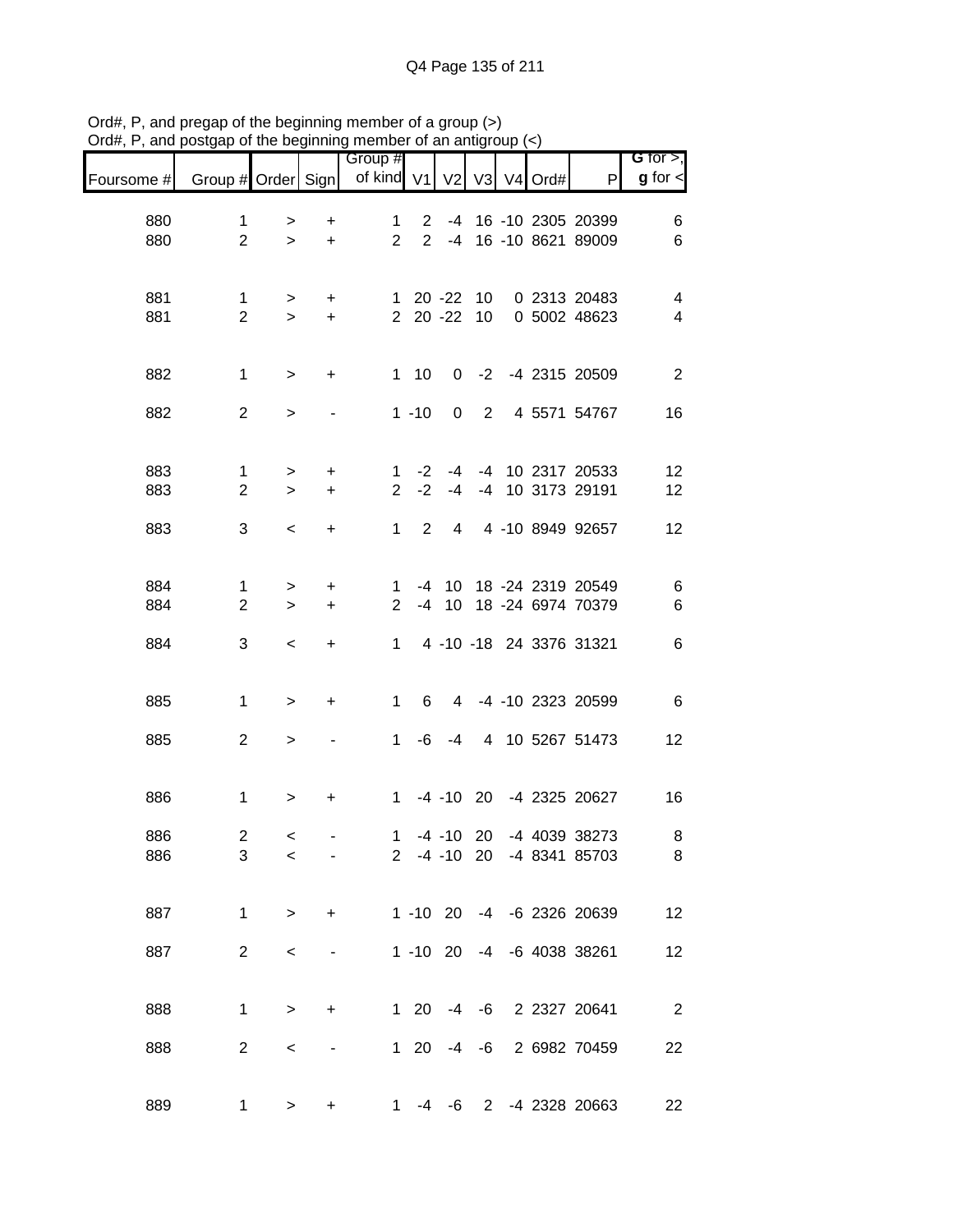|            |                                | . .                       | .   .y                                     |                                |                               |                             |      |            |                                                  | G for $>$ ,    |
|------------|--------------------------------|---------------------------|--------------------------------------------|--------------------------------|-------------------------------|-----------------------------|------|------------|--------------------------------------------------|----------------|
| Foursome # | Group # Order Sign             |                           |                                            | Group #<br>of kind V1 V2       |                               |                             |      | V3 V4 Ord# | P                                                | $g$ for $\lt$  |
| 889        | $\overline{2}$                 | $\,>$                     |                                            | 1                              | $\overline{4}$                | 6                           | $-2$ |            | 4 8932 92461                                     | $\mathbf{2}$   |
| 889        | 3                              | $\,<\,$                   |                                            |                                | $1 - 4 - 6$                   |                             |      |            | 2 -4 8668 89519                                  | $\overline{c}$ |
| 890<br>890 | 1<br>$\overline{c}$            | $\, >$<br>$\,$            | $+$<br>$+$                                 | $\mathbf{1}$<br>$2^{\circ}$    | -6<br>-6                      | $\mathbf{2}$<br>$2^{\circ}$ |      |            | -4 -8 2329 20681<br>-4 -8 2435 21701             | 18<br>18       |
| 890        | 3                              | $\,$                      | $+$                                        |                                | $3 - 6$                       | $2^{\circ}$                 |      |            | -4 -8 4976 48371                                 | 18             |
| 891<br>891 | $\mathbf{1}$<br>$\overline{2}$ | $\,$<br>$\,>$             | $+$<br>$+$                                 | 1<br>$\overline{2}$            | $\overline{2}$<br>$2^{\circ}$ |                             |      |            | -4 -8 10 2330 20693<br>-4 -8 10 2436 21713       | 12<br>12       |
| 891<br>891 | 3<br>$\overline{4}$            | $\,$<br>$\geq$            | $\overline{\phantom{a}}$<br>$\blacksquare$ | $\mathbf{1}$<br>$\overline{2}$ | $-2$<br>$-2$                  | $\overline{4}$              |      |            | 4 8 -10 3585 33487<br>8 -10 3705 34687           | 8<br>$\,8\,$   |
| 891        | 5                              | $\,<$                     |                                            | $\mathbf{1}$                   | $\overline{2}$                |                             |      |            | -4 -8 10 4297 41051                              | $\,6$          |
| 892<br>892 | $\mathbf 1$<br>$\overline{2}$  | $\,>$<br>$\,>$            | $\pm$<br>$\ddot{}$                         | $\mathbf{1}$<br>$\mathbf{2}$   |                               | $6 - 10$<br>$6 - 10$        | 14   |            | 14 2 2339 20759<br>2 5397 52889                  | 6<br>6         |
| 892        | 3                              | $\,<\,$                   | $+$                                        | $1 \quad$                      |                               |                             |      |            | -6 10 -14 -2 9096 94321                          | $\,6$          |
| 893        | $\mathbf{1}$                   | $\,$                      | $\ddot{}$                                  |                                |                               |                             |      |            | 1 -10 14 2 -16 2340 20771                        | 12             |
| 893        | $\overline{c}$                 | $\,>$                     |                                            |                                |                               |                             |      |            | 1 10 -14 -2 16 7528 76519                        | 8              |
| 894        | $\mathbf 1$                    | $\,$                      | +                                          |                                | $1 - 10$                      |                             |      |            | 2 2 -8 2347 20873                                | 16             |
| 894<br>894 | $\overline{c}$<br>3            | $\,<$<br>$\,<\,$          | +<br>+                                     |                                |                               | $2 \t10 \t-2 \t-2$          |      |            | 1 10 -2 -2 8 8707 89923<br>8 8790 90847          | 16<br>16       |
| 895<br>895 | 1<br>$\overline{2}$            | $\, >$<br>$\geq$          | +<br>$\ddot{}$                             | 1<br>$\overline{2}$            | $2^{\circ}$<br>$2^{\circ}$    | -8<br>-8                    |      |            | 2 14 2349 20887<br>2 14 3711 34747               | $\, 8$<br>8    |
| 896<br>896 | 1<br>$\overline{2}$            | $\, > \,$<br>$\mathbf{L}$ | +<br>$\ddot{}$                             | 1<br>$\overline{2}$            |                               |                             |      |            | 4 -8 14 -16 2356 20947<br>4 -8 14 -16 3542 33037 | 8<br>8         |
| 897        | 1                              | $\, > \,$                 | +                                          |                                |                               |                             |      |            | 1 -16 16 -8 -8 2359 20981                        | 18             |
| 897        | $\overline{c}$                 | $\,<\,$                   | +                                          | $1 \quad$                      |                               | $16 - 16$                   |      |            | 8 8 4829 46727                                   | 20             |

Ord#, P, and pregap of the beginning member of a group (>) Ord#, P, and postgap of the beginning member of an antigroup (<)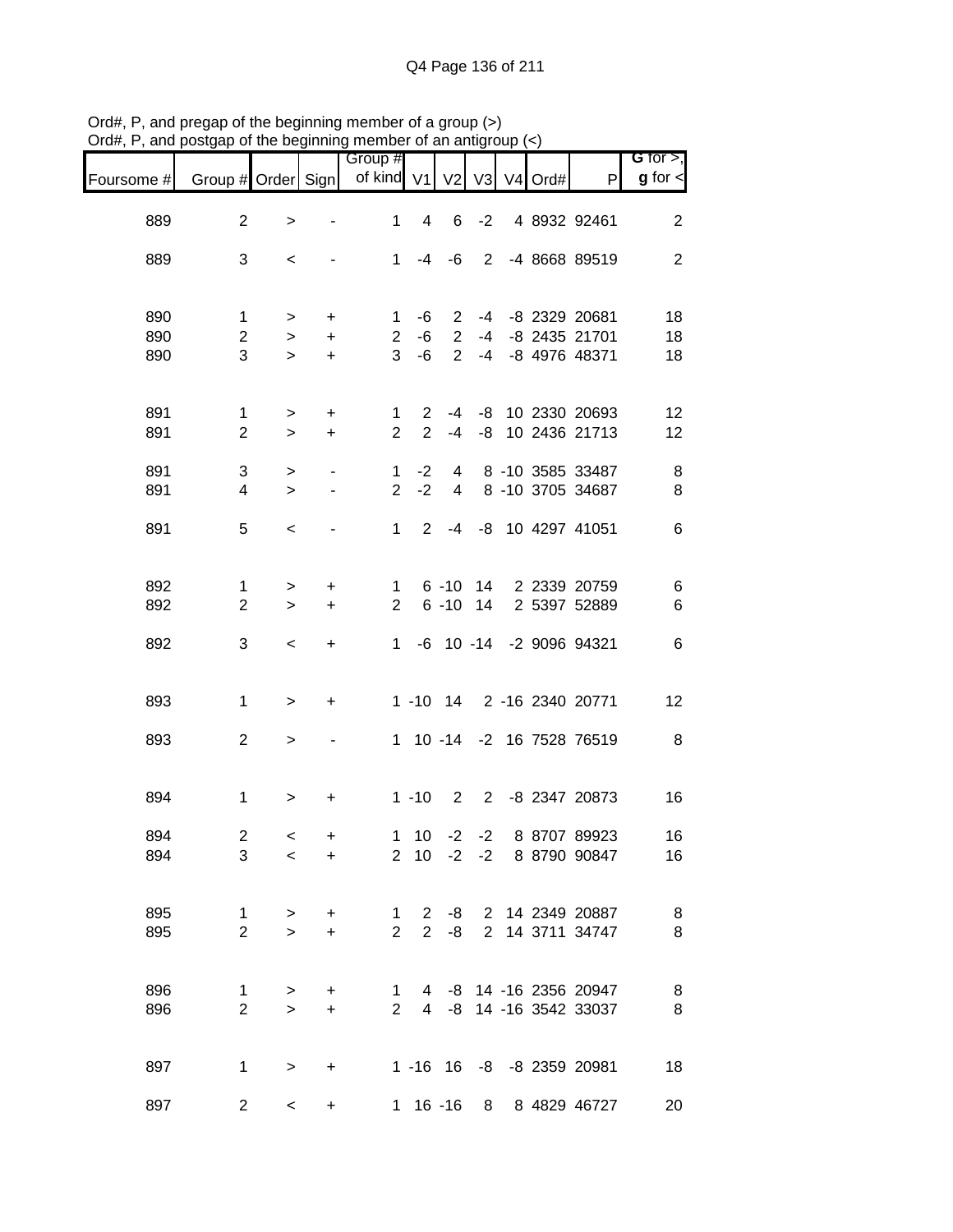|            |                    | אט טויט     |           | <br>Group #   |              |                |             |         |                          | $G$ for $>$ ,           |
|------------|--------------------|-------------|-----------|---------------|--------------|----------------|-------------|---------|--------------------------|-------------------------|
| Foursome # | Group # Order Sign |             |           | of kind V1 V2 |              |                | V3          | V4 Ord# | P                        | $g$ for $\lt$           |
| 897        | 3                  | $\,<$       | $\ddot{}$ |               | $2 16 - 16$  |                | 8           |         | 8 5804 57223             | 18                      |
|            |                    |             |           |               |              |                |             |         |                          |                         |
| 898        | 1                  |             | $\ddot{}$ |               | $1 \t16$     | -8             |             |         | -8 2 2360 20983          | $\overline{c}$          |
| 898        | $\overline{2}$     | ><br>$\geq$ | $\ddot{}$ |               | 2 16         | -8             |             |         | -8 2 7217 72977          | $\overline{\mathbf{4}}$ |
| 898        | 3                  | $\geq$      | $\ddot{}$ |               | 3 16         | -8             |             |         | -8 2 9012 93287          | $\overline{\mathbf{4}}$ |
|            |                    |             |           |               |              |                |             |         |                          |                         |
| 898        | 4                  | $\,<\,$     | $\ddot{}$ |               | $1 - 16$     | 8 <sup>8</sup> |             |         | 8 -2 4828 46723          | $\overline{4}$          |
|            |                    |             |           |               |              |                |             |         |                          |                         |
|            |                    |             |           |               |              |                |             |         |                          |                         |
| 899        | $\mathbf{1}$       | $\geq$      | $\ddot{}$ |               |              |                |             |         | 1 4 16 -10 -6 2369 21061 | $\overline{2}$          |
| 899        | $\overline{2}$     | $\geq$      | $+$       | $2^{\circ}$   |              |                |             |         | 4 16 -10 -6 8415 86533   | $\overline{2}$          |
| 899        | 3                  | $\,<\,$     | $\ddot{}$ |               |              |                |             |         | 1 -4 -16 10 6 7634 77687 | $\overline{2}$          |
|            |                    |             |           |               |              |                |             |         |                          |                         |
|            |                    |             |           |               |              |                |             |         |                          |                         |
| 900        | $\mathbf{1}$       | $\,>$       | +         |               |              |                |             |         | 1 -2 -4 -2 16 2381 21179 | 10                      |
| 900        | $\overline{2}$     | $\geq$      | $+$       |               | $2 -2$       |                |             |         | -4 -2 16 4703 45329      | 10                      |
|            |                    |             |           |               |              |                |             |         |                          |                         |
|            |                    |             |           |               |              |                |             |         |                          |                         |
| 901        | $\mathbf 1$        | $\geq$      | +         |               |              |                |             |         | 1 24 -26 -2 2 2391 21283 | 6                       |
| 901        | $\overline{c}$     | $\,<\,$     | +         |               | $1 - 24$ 26  |                |             |         | 2 -2 2632 23663          | 6                       |
| 901        | 3                  | $\,<\,$     | $\ddot{}$ |               |              | $2 - 24$ 26    |             |         | 2 -2 8847 91493          | $\,6$                   |
|            |                    |             |           |               |              |                |             |         |                          |                         |
|            |                    |             |           |               |              |                |             |         |                          |                         |
| 902        | $\mathbf 1$        | $\, > \,$   | +         |               |              |                |             |         | 1 -26 -2 2 14 2392 21313 | 30                      |
| 902        | $\overline{2}$     |             |           |               | $1 \quad 26$ |                |             |         | 2 -2 -14 8755 90407      | 30                      |
|            |                    | $\,<\,$     | $+$       |               |              |                |             |         |                          |                         |
|            |                    |             |           |               |              |                |             |         |                          |                         |
| 903        | $\mathbf{1}$       | >           | +         |               |              | $124 - 28$     |             |         | 2 4 2397 21347           | 6                       |
| 903        | $\overline{2}$     | $\geq$      | +         |               |              | 2 24 -28       | $2^{\circ}$ |         | 4 3207 29537             | $6\phantom{1}6$         |
|            |                    |             |           |               |              |                |             |         |                          |                         |
|            |                    |             |           |               |              |                |             |         |                          |                         |
| 904        | 1                  | >           | $\ddot{}$ |               | $1 - 28$     | 2              |             |         | 4 -2 2398 21377          | 30                      |
| 904        | $\overline{2}$     | $\geq$      | $\ddot{}$ |               | $2 - 28$     | $\overline{2}$ |             |         | 4 -2 3208 29567          | 30                      |
|            |                    |             |           |               |              |                |             |         |                          |                         |
| 905        | 1                  | >           | +         |               | $1 \quad$    |                |             |         | 4 22 -26 2 2416 21523    | $\overline{2}$          |
| 905        | $\overline{2}$     | $\geq$      | $\ddot{}$ | $2^{\circ}$   |              |                |             |         | 4 22 -26 2 8381 86201    | $\overline{4}$          |
|            |                    |             |           |               |              |                |             |         |                          |                         |
|            |                    |             |           |               |              |                |             |         |                          |                         |
| 906        | 1                  | >           | +         |               |              | $122 - 26$     |             |         | 2 2 2417 21529           | 6                       |
| 906        | $\overline{2}$     | $\geq$      | $\ddot{}$ |               |              | 2 22 -26       |             |         | 2 2 8382 86209           | 8                       |
|            |                    |             |           |               |              |                |             |         |                          |                         |
| 907        | 1                  | >           | +         |               |              |                |             |         | 1 -26 2 2 2 2 2418 21557 | 28                      |

Ord#, P, and pregap of the beginning member of a group (>) Ord#, P, and postgap of the beginning member of an antigroup (<)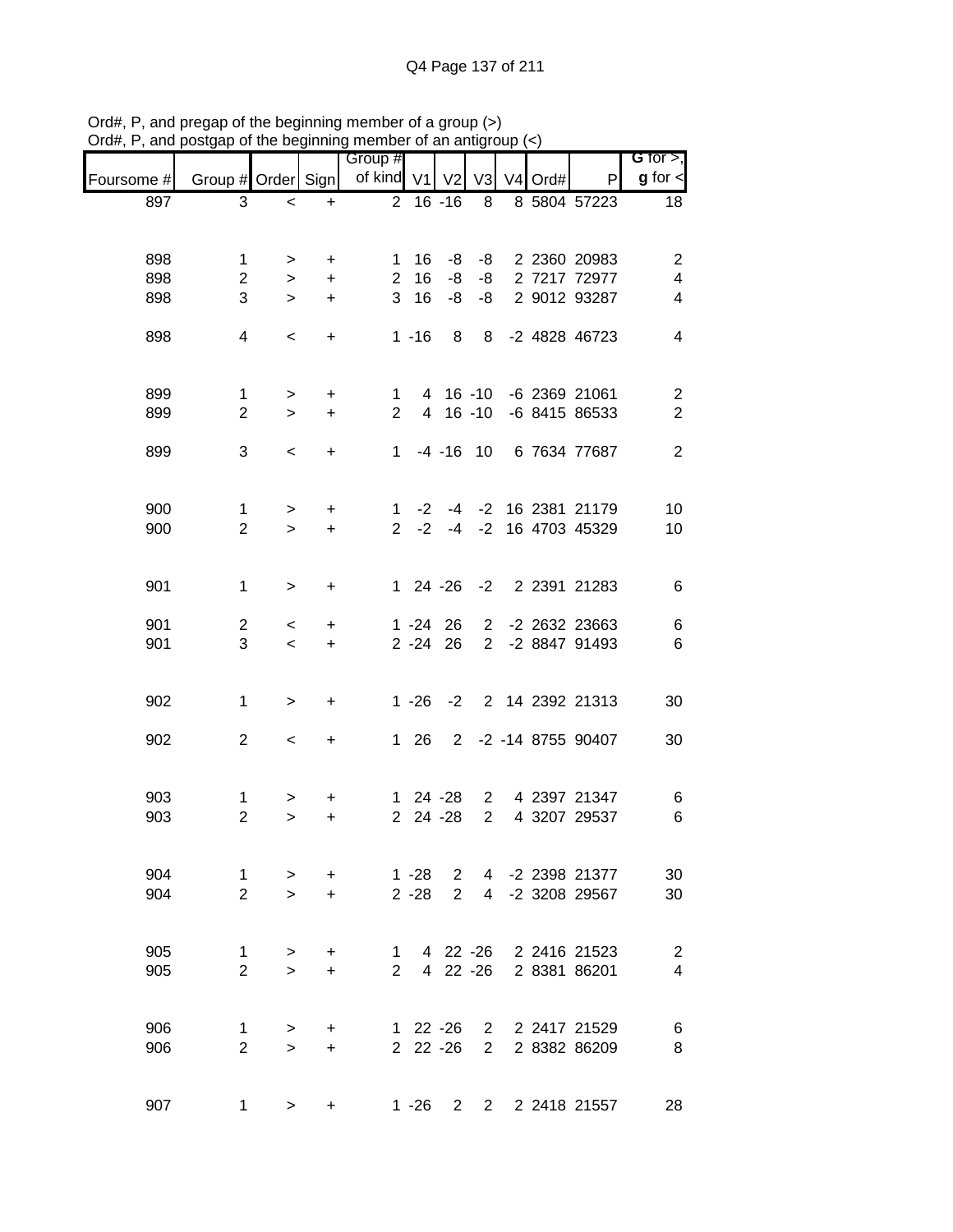|                   |                                    |                            |                        | Group #                        |                                  |                      |              |                |      |                                                          | G for $>$ ,                                         |
|-------------------|------------------------------------|----------------------------|------------------------|--------------------------------|----------------------------------|----------------------|--------------|----------------|------|----------------------------------------------------------|-----------------------------------------------------|
| Foursome #        | Group # Order Sign                 |                            |                        | of kind V1                     |                                  | V <sub>2</sub>       | V3           | V <sub>4</sub> | Ord# | $\mathsf{P}$                                             | $g$ for $\lt$                                       |
| 907               | $\overline{2}$                     | $\,<\,$                    | +                      | $\mathbf 1$                    | 26                               |                      |              |                |      | -2 -2 -2 8220 84319                                      | 28                                                  |
| 908<br>908        | $\mathbf 1$<br>$\overline{2}$      | ><br>$\,>$                 | +<br>$\ddot{}$         | $\mathbf 1$<br>$\overline{2}$  | 10<br>10                         | 0<br>0               | $-2$<br>$-2$ |                |      | 8 2431 21649<br>8 3814 35899                             | $\overline{c}$<br>$\overline{2}$                    |
| 908<br>908        | 3<br>4                             | $\,<$<br>$\,<$             |                        | 1<br>$\overline{2}$            | 10<br>10                         | 0<br>$\overline{0}$  | $-2$<br>$-2$ |                |      | 8 4935 47881<br>8 5045 49081                             | 22<br>22                                            |
| 909<br>909<br>909 | $\mathbf 1$<br>$\overline{c}$<br>3 | $\, >$<br>$\, >$<br>$\geq$ | +<br>+                 | 1<br>$\overline{2}$<br>3       | 0<br>0<br>$\mathbf 0$            | $-2$<br>$-2$<br>$-2$ | 8<br>8<br>8  |                |      | -6 2432 21661<br>-6 3815 35911<br>-6 4967 48259          | 12<br>12<br>12                                      |
|                   |                                    |                            | $\ddot{}$              |                                |                                  |                      |              |                |      |                                                          |                                                     |
| 910<br>910        | $\mathbf{1}$<br>$\overline{2}$     | $\,$<br>$\geq$             | $\ddot{}$<br>$\ddot{}$ | 1<br>$\overline{2}$            | -8<br>-8                         | 10<br>10             | -6<br>$-6$   |                |      | 4 2438 21737<br>4 8696 89819                             | 10<br>10                                            |
| 910               | 3                                  | $\prec$                    | +                      | $\mathbf{1}$                   |                                  | $8 - 10$             | 6            |                |      | -4 5801 57193                                            | 10                                                  |
| 911               | $\mathbf 1$                        | $\geq$                     | +                      | 1                              | -6                               | 4                    | $-4$         |                |      | 8 2440 21751                                             | 12                                                  |
| 911               | $\overline{2}$                     | $\,<$                      |                        | 1                              | -6                               | 4                    | $-4$         |                |      | 8 6651 66733                                             | $\,6$                                               |
| 912               | $\mathbf 1$                        | $\geq$                     | +                      | 1                              | $\overline{4}$                   | -4                   | 8            |                |      | -2 2441 21757                                            | $\,6$                                               |
| 912               | $\overline{2}$                     | $\,<\,$                    |                        | 1                              | $\overline{4}$                   | $-4$                 | 8            |                |      | -2 5118 49831                                            | 12                                                  |
| 913               | $\mathbf 1$                        | $\,$                       | +                      | $\mathbf{1}$                   | $-2$                             |                      |              |                |      | -8 10 -10 2444 21787                                     | 14                                                  |
| 913<br>913        | $\overline{\mathbf{c}}$<br>3       | $\, > \,$<br>$\geq$        |                        | $\mathbf{1}$<br>$\overline{2}$ | $\overline{2}$<br>$\overline{2}$ |                      |              |                |      | 8 -10 10 8924 92383<br>8 -10 10 9118 94543               | $\overline{c}$<br>$\overline{c}$                    |
| 913               | $\overline{\mathcal{A}}$           | $\,<$                      |                        | $1 \quad$                      |                                  |                      |              |                |      | -2 -8 10 -10 3571 33347                                  | $\mathbf{2}$                                        |
| 914<br>914        | $\mathbf{1}$<br>$\overline{2}$     | $\, >$<br>$\geq$           | +<br>$\ddot{}$         |                                |                                  |                      |              |                |      | 1 10 -10 14 -16 2446 21803<br>2 10 -10 14 -16 5546 54503 | $\overline{\mathcal{A}}$<br>$\overline{\mathbf{4}}$ |
| 914<br>914        | 3<br>4                             | $\,<\,$<br>$\,<$           | +<br>$\ddot{}$         |                                | $1 - 10$<br>$2 - 10$ 10 $-14$    |                      |              |                |      | 10 -14 16 7309 74093<br>16 9587 99923                    | $\,6$<br>$\,6$                                      |
| 915               | 1                                  | $\, >$                     | +                      |                                |                                  |                      |              |                |      | 1 -16 8 -2 -4 2449 21839                                 | 18                                                  |

Ord#, P, and pregap of the beginning member of a group (>) Ord#, P, and postgap of the beginning member of an antigroup (<)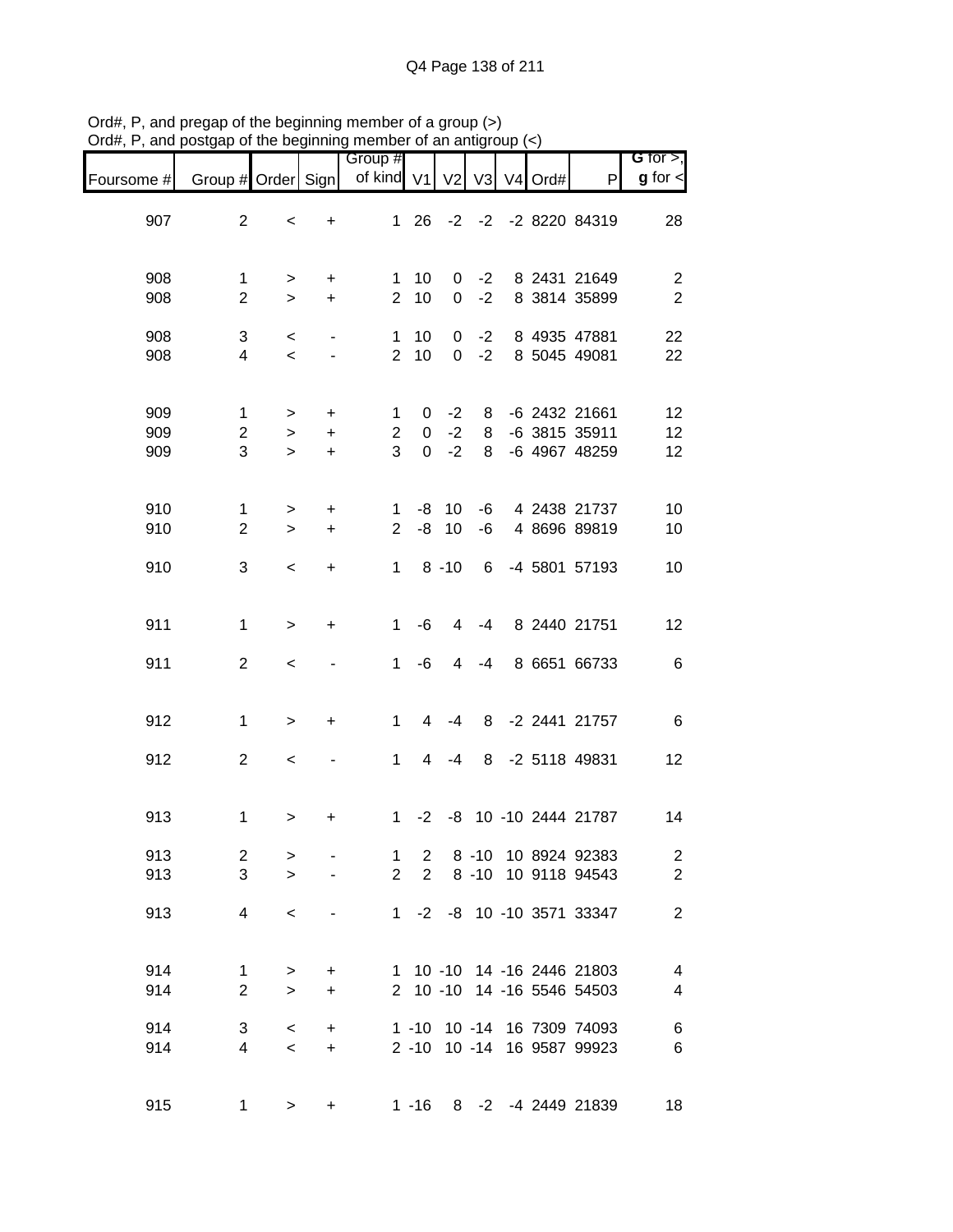|            |                     |                     |                        | Group #                       |                  |                  |                |                     |                                                 | G for $>$ ,             |
|------------|---------------------|---------------------|------------------------|-------------------------------|------------------|------------------|----------------|---------------------|-------------------------------------------------|-------------------------|
| Foursome # | Group # Order Sign  |                     |                        | of kind V1                    |                  | V <sub>2</sub>   | V <sub>3</sub> | V <sub>4</sub> Ord# | P                                               | $g$ for $\lt$           |
| 915        | $\overline{2}$      | >                   | $\ddot{}$              |                               | $2 - 16$         | 8                | $-2$           |                     | -4 3555 33179                                   | 18                      |
| 915        | 3                   | $\geq$              | $\ddot{}$              |                               | $3 - 16$         | 8                | $-2$           |                     | -4 6380 63647                                   | 18                      |
|            |                     |                     |                        |                               |                  |                  |                |                     |                                                 |                         |
| 916        | $\mathbf 1$         | $\, > \,$           | +                      | 1                             | $\overline{c}$   | 6                |                |                     | 0 -10 2455 21881                                | 10                      |
| 916        | $\overline{c}$      | $\,>$               | +                      | $\overline{c}$                | $\boldsymbol{2}$ | 6                |                |                     | 0 -10 4625 44501                                | $\overline{\mathbf{4}}$ |
| 916        | 3                   | $\geq$              | $\ddot{}$              | 3                             | $\overline{2}$   | 6                |                |                     | 0 -10 7988 81671                                | $\overline{\mathbf{4}}$ |
|            |                     |                     |                        |                               |                  |                  |                |                     |                                                 |                         |
| 917        | 1                   | $\geq$              | $\ddot{}$              | 1                             | $-2$             | -8               | 0              |                     | 4 2462 21977                                    | 16                      |
| 917        | $\overline{2}$      | $\geq$              | $\ddot{}$              | $\overline{2}$                | $-2$             | $-8$             | 0              |                     | 4 5719 56417                                    | 16                      |
|            |                     |                     |                        |                               |                  |                  |                |                     |                                                 |                         |
| 918        | 1                   | $\geq$              | $\ddot{}$              | 1                             | -8               | 0                | 4              |                     | 4 2463 21991                                    | 14                      |
| 918        | $\overline{2}$      | $\geq$              | $\ddot{}$              | $\overline{2}$                | -8               | $\mathbf 0$      | 4              |                     | 4 5720 56431                                    | 14                      |
|            |                     |                     |                        |                               |                  |                  |                |                     |                                                 |                         |
| 918<br>918 | 3<br>4              | $\,<$<br>$\prec$    | $\ddot{}$<br>$\ddot{}$ | $\mathbf 1$<br>$\overline{2}$ | 8<br>8           | 0<br>0           | $-4$<br>$-4$   |                     | -4 2829 25679<br>-4 6289 62639                  | 14<br>14                |
|            |                     |                     |                        |                               |                  |                  |                |                     |                                                 |                         |
|            |                     |                     |                        |                               |                  |                  |                |                     |                                                 |                         |
| 919        | $\mathbf{1}$        | >                   | $\ddot{}$              | 1                             | 0                | 4                |                |                     | 4 -10 2464 21997                                | $\,6$                   |
| 919<br>919 | $\overline{c}$<br>3 | $\, > \,$           | +                      | $\overline{c}$<br>3           | 0<br>0           | 4<br>4           |                |                     | 4 -10 3661 34267<br>4 -10 7034 71011            | $\,6$<br>12             |
| 919        | 4                   | $\, > \,$<br>$\geq$ | $\ddot{}$<br>+         | 4                             | 0                | 4                |                |                     | 4 -10 8012 81937                                | $\,6$                   |
|            |                     |                     |                        |                               |                  |                  |                |                     |                                                 |                         |
| 919        | 5                   | $\,<\,$             | $\ddot{}$              | 1                             | 0                | -4               | -4             |                     | 10 2601 23327                                   | $\,6$                   |
| 919<br>919 | 6<br>$\overline{7}$ | $\,<$<br>$\,<$      | $\ddot{}$<br>$\ddot{}$ | 2<br>3                        | 0<br>0           | $-4$<br>$-4$     | $-4$<br>$-4$   |                     | 10 2828 25673<br>10 4030 38183                  | $\,6$<br>$\,6$          |
|            |                     |                     |                        |                               |                  |                  |                |                     |                                                 |                         |
| 919        | 8                   | $\,<$               |                        | 1                             | 0                | 4                |                |                     | 4 -10 2865 26041                                | 12                      |
|            |                     |                     |                        |                               |                  |                  |                |                     |                                                 |                         |
| 920        | 1                   | >                   | +                      | 1                             | $\overline{c}$   | 0                |                |                     | 6 -10 2473 22067                                | 4                       |
| 920        | $\overline{2}$      | $\geq$              | $\ddot{}$              | $\overline{2}$                | $\overline{c}$   | $\boldsymbol{0}$ |                |                     | 6 -10 3030 27767                                | 4                       |
| 920        | 3                   | >                   | +                      | 3                             | $\overline{c}$   | 0                |                |                     | 6 -10 7676 78167                                | $\overline{\mathbf{4}}$ |
| 920        | $\overline{4}$      | $\geq$              | $\ddot{}$              | $\overline{4}$                | $\overline{2}$   | $\Omega$         |                |                     | 6 -10 7817 79817                                | $\overline{\mathbf{4}}$ |
|            |                     |                     |                        |                               |                  |                  |                |                     |                                                 |                         |
| 921        | $\mathbf{1}$        | $\, > \,$           | +                      | 1                             |                  |                  |                |                     | 6 -10 14 -14 2475 22079                         | $\,6$                   |
| 921        | $\overline{2}$      | $\geq$              | +                      | $\overline{2}$                |                  |                  |                |                     | 6 -10 14 -14 3620 33797                         | $\,6$                   |
|            |                     |                     |                        |                               |                  |                  |                |                     |                                                 |                         |
| 921<br>921 | 3<br>4              | $\,<$<br>$\,<$      | +<br>$\ddot{}$         | 1<br>$\mathbf{2}^{\prime}$    | -6               |                  |                |                     | -6 10 -14 14 2480 22123<br>10 -14 14 5626 55399 | $\,6$<br>12             |
|            |                     |                     |                        |                               |                  |                  |                |                     |                                                 |                         |
|            |                     |                     |                        |                               |                  |                  |                |                     |                                                 |                         |
| 922        | 1                   | $\, > \,$           | +                      | 1.                            |                  |                  |                |                     | -8 -2 -2 10 2483 22147                          | 14                      |
| 922        | $\overline{2}$      | $\,<$               | +                      | 1                             | 8                | $2^{\circ}$      |                |                     | 2 -10 5042 49043                                | 14                      |

Ord#, P, and pregap of the beginning member of a group (>) Ord#, P, and postgap of the beginning member of an antigroup (<)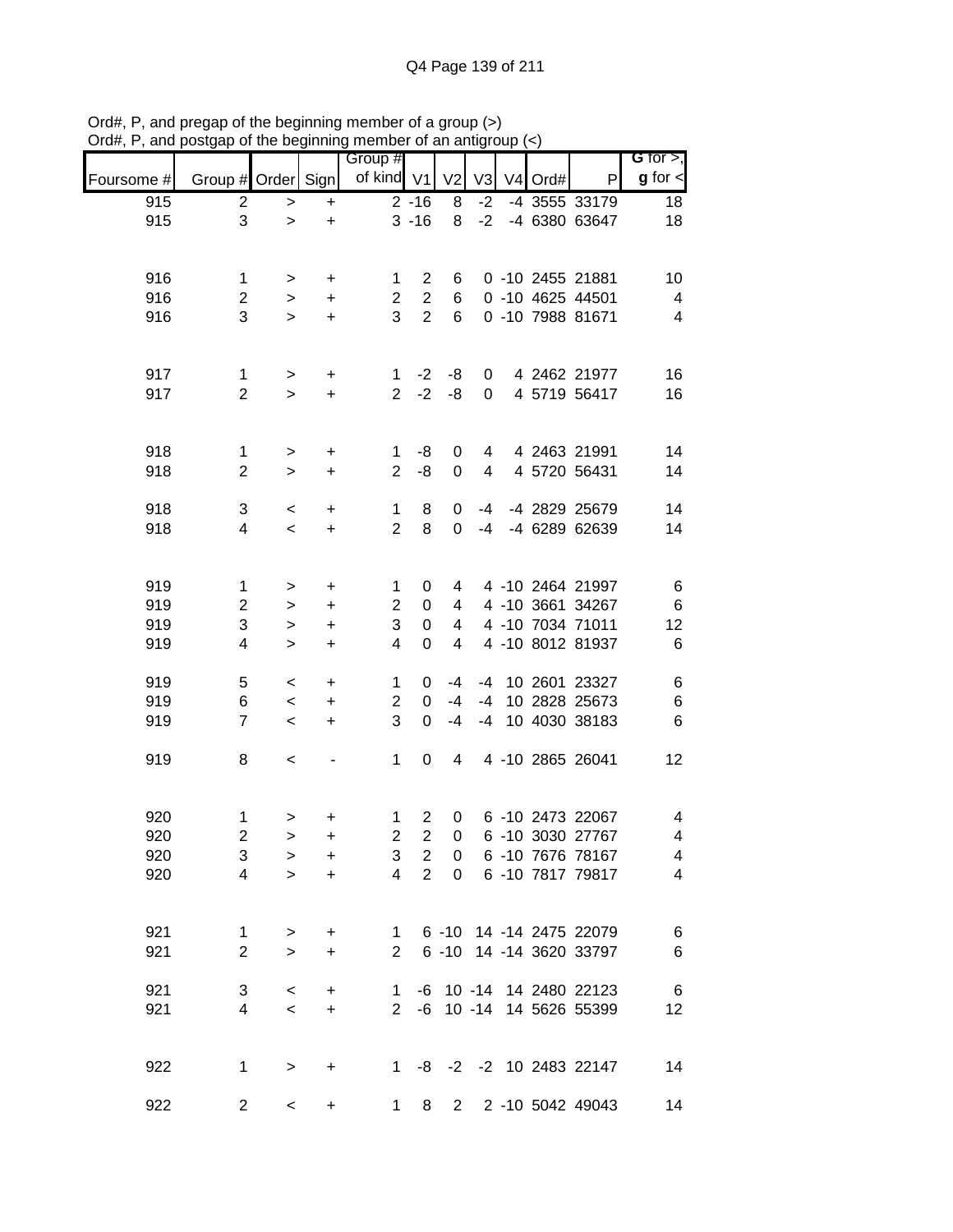| Foursome # | Group # Order Sign             |                     |                        | Group #<br>of kind V1          |                                  | V <sub>2</sub>                   | V3                  | V <sub>4</sub> | Ord# | P                                 | G for $>$ ,<br>$g$ for $\lt$     |
|------------|--------------------------------|---------------------|------------------------|--------------------------------|----------------------------------|----------------------------------|---------------------|----------------|------|-----------------------------------|----------------------------------|
|            |                                |                     |                        |                                |                                  |                                  |                     |                |      |                                   |                                  |
| 922<br>922 | 3<br>$\overline{4}$            | $\,<\,$<br>$\prec$  |                        | $\mathbf 1$<br>$\overline{2}$  | -8<br>-8                         | $-2$<br>$-2$                     | $-2$                |                |      | -2 10 5243 51239<br>10 8696 89819 | $\overline{c}$<br>$\overline{2}$ |
|            |                                |                     |                        |                                |                                  |                                  |                     |                |      |                                   |                                  |
| 923        | $\mathbf 1$                    | $\, > \,$           | $\ddot{}$              | 1                              | $-2$                             | 10                               |                     |                |      | 6 -14 2485 22157                  | $\overline{\mathbf{4}}$          |
| 923        | $\overline{2}$                 | $\geq$              | $\ddot{}$              | 2                              | $-2$                             | 10                               |                     |                |      | 6 -14 2791 25307                  | 4                                |
| 923        | 3                              | $\,<$               | +                      | $1 \quad$                      |                                  | $2 - 10$                         |                     |                |      | -6 14 6343 63313                  | $\overline{4}$                   |
|            |                                |                     |                        |                                |                                  |                                  |                     |                |      |                                   |                                  |
| 924<br>924 | $\mathbf{1}$<br>$\overline{2}$ | $\, > \,$<br>$\geq$ | +<br>$\ddot{}$         |                                | $1 - 10$<br>$2 - 10$             | $\overline{2}$<br>$\overline{2}$ | $-2$<br>$-2$        |                |      | 2 2493 22271<br>2 3708 34721      | 12<br>18                         |
|            |                                |                     |                        |                                |                                  |                                  |                     |                |      |                                   |                                  |
| 924        | 3                              | $\,<\,$             | $\overline{a}$         |                                | $1 - 10$                         | $\overline{2}$                   | $-2$                |                |      | 2 6096 60443                      | $\,6$                            |
| 925        |                                |                     |                        |                                |                                  |                                  |                     |                |      | 4 2495 22277                      |                                  |
| 925        | $\mathbf{1}$<br>$\overline{2}$ | $\, > \,$<br>$\geq$ | $\ddot{}$<br>$\ddot{}$ | $\mathbf{1}$<br>$\overline{2}$ | $-2$<br>$-2$                     | $\overline{2}$<br>$\overline{2}$ | 4<br>4              |                |      | 4 2683 24107                      | $\overline{\mathcal{A}}$<br>4    |
|            |                                |                     |                        |                                |                                  |                                  |                     |                |      |                                   |                                  |
| 926        | $\mathbf{1}$                   | >                   | $\ddot{}$              | 1                              | $\overline{2}$                   | 4                                | 4                   |                |      | -8 2496 22279                     | $\overline{\mathbf{c}}$          |
| 926<br>926 | $\overline{2}$<br>3            | $\, > \,$<br>>      | $\ddot{}$<br>$\ddot{}$ | $\overline{c}$<br>3            | $\overline{2}$<br>$\overline{c}$ | 4<br>4                           | 4<br>$\overline{4}$ |                |      | -8 2684 24109<br>-8 5416 53089    | $\frac{2}{2}$                    |
| 926        | 4                              | $\geq$              | $\ddot{}$              | 4                              | $\overline{2}$                   | 4                                | $\overline{4}$      |                |      | -8 6259 62299                     | $\overline{2}$                   |
| 926        | 5                              | $\,<\,$             | $\ddot{}$              | 1                              | $-2$                             | $-4$                             | -4                  |                |      | 8 4664 44887                      | $\,6$                            |
| 926        | 6                              | $\,<\,$             | $\ddot{}$              | $\overline{2}$                 | $-2$                             | $-4$                             | $-4$                |                |      | 8 7055 71261                      | $\boldsymbol{2}$                 |
| 926        | 7                              | $\,<\,$             |                        | $\mathbf 1$                    | $\overline{2}$                   | 4                                | 4                   |                |      | -8 7189 72689                     | 12                               |
| 926        | 8                              | $\,<$               |                        | $\overline{2}$                 | $\overline{2}$                   | 4                                | $\overline{4}$      |                |      | -8 7318 74177                     | 12                               |
| 927        | 1                              |                     |                        |                                |                                  |                                  |                     |                |      |                                   | 18                               |
| 927        | $\overline{c}$                 | ><br>>              | $\ddot{}$<br>+         |                                | $2 - 16$                         | $1 - 16$ 10 $-2$<br>- 10         | $-2$                |                |      | -4 2503 22367<br>-4 8770 90617    | 18                               |
| 927        | 3                              | $\,<$               | +                      |                                | $1 16 - 10$                      |                                  | $\overline{2}$      |                |      | 4 9201 95443                      | 18                               |
|            |                                |                     |                        |                                |                                  |                                  |                     |                |      |                                   |                                  |
| 928        | 1                              | >                   | +                      | 1                              | 10                               | $-2$                             | -4                  |                |      | 6 2504 22369                      | $\overline{\mathbf{c}}$          |
| 928        | $\overline{c}$                 | >                   | +                      | $\overline{c}$                 | 10                               | $-2$                             | -4                  |                |      | 6 3564 33289                      | $\overline{\mathbf{c}}$          |
| 928        | 3                              | $\, > \,$           | $\ddot{}$              | 3                              | 10                               | $-2$                             | -4                  |                |      | 6 8771 90619                      | $\overline{c}$                   |
| 928        | 4                              | $\geq$              | +                      | 4                              | 10                               | $-2$                             | $-4$                |                |      | 6 9176 95191                      | $\overline{\mathbf{c}}$          |
| 928        | 5                              | $\,<\,$             | $\ddot{}$              |                                | $1 - 10$                         | 2                                | 4                   |                |      | -6 2946 26861                     | $\overline{\mathbf{c}}$          |
| 928        | 6<br>$\overline{7}$            | $\,<$               | $\ddot{}$              |                                | $2 - 10$                         | $\overline{2}$<br>$\overline{2}$ | 4                   |                |      | -6 5039 49031                     | $\overline{\mathbf{c}}$          |
| 928        |                                | $\,<\,$             | $\ddot{}$              |                                | $3 - 10$                         |                                  | 4                   |                |      | -6 9200 95441                     | $\overline{c}$                   |

Ord#, P, and pregap of the beginning member of a group (>) Ord#, P, and postgap of the beginning member of an antigroup (<)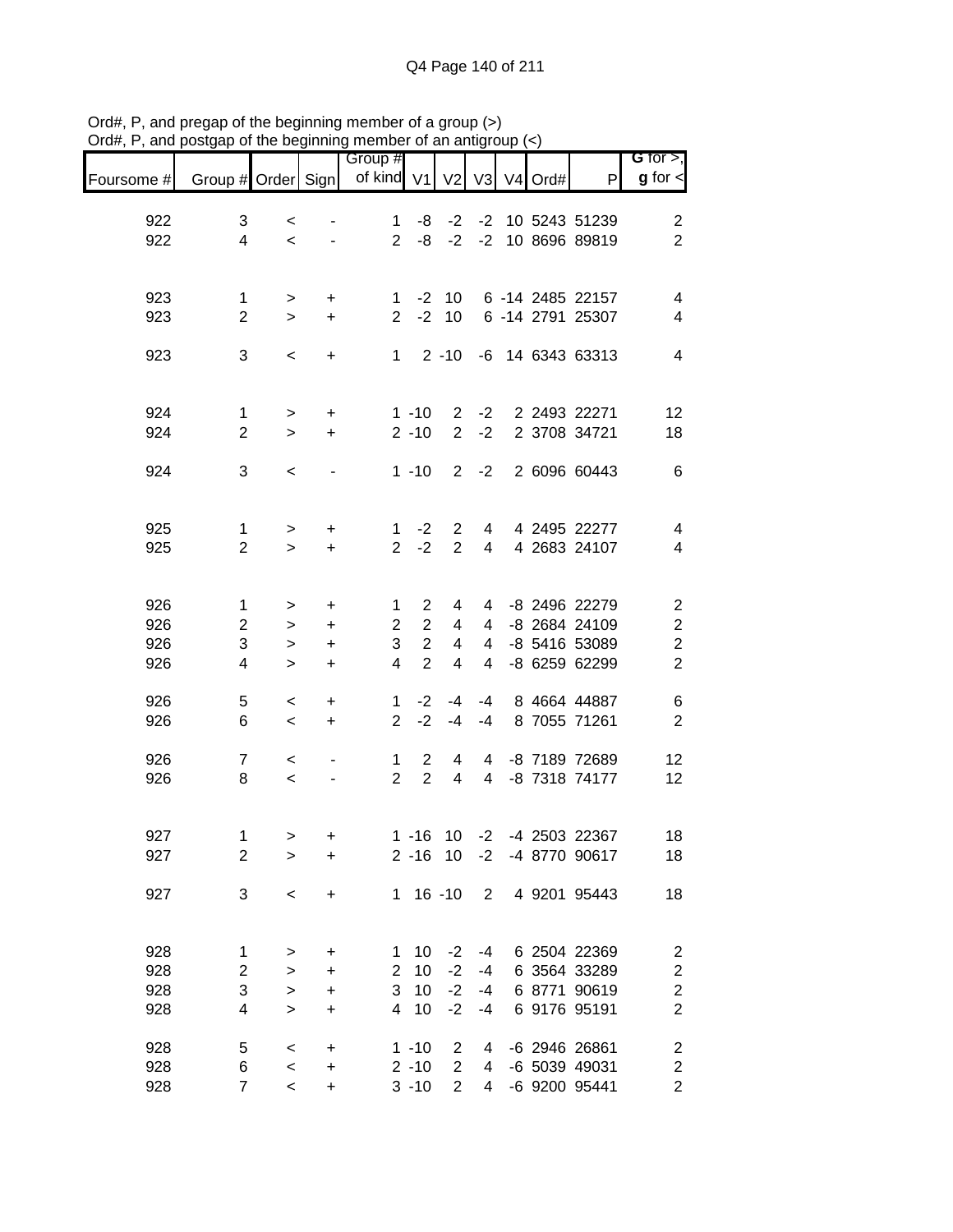|                                           |                           |  |                 |        |                |                                     | .         |                |                    |            |
|-------------------------------------------|---------------------------|--|-----------------|--------|----------------|-------------------------------------|-----------|----------------|--------------------|------------|
| G for $>$ ,<br>$g$ for $\lt$              | P                         |  |                 |        |                | Group #<br>of kind V1 V2 V3 V4 Ord# |           |                | Group # Order Sign | Foursome # |
| 6                                         | 6 12 -16 -2 2507 22397    |  |                 |        |                | $\mathbf{1}$                        | $\ddot{}$ | $\,>$          | $\mathbf 1$        | 929        |
| $\,6$                                     | 1 -6 -12 16 2 7959 81343  |  |                 |        |                |                                     | $\ddot{}$ | $\,<$          | $\overline{c}$     | 929        |
|                                           |                           |  |                 |        |                |                                     |           |                |                    |            |
| $\,6$                                     | 1 10 -4 -10 16 2512 22453 |  |                 |        |                |                                     | $\ddot{}$ | $\,$           | $\mathbf 1$        | 930        |
| $\,6$                                     | 4 10 -16 7109 71837       |  |                 |        | $1 - 10$       |                                     | $\ddot{}$ | $\,<$          | $\overline{2}$     | 930        |
| $\overline{2}$                            | 1 16 -8 10 -10 2515 22483 |  |                 |        |                |                                     | $\ddot{}$ | $\,$           | $\mathbf 1$        | 931        |
| 20                                        | 1 -16 8 -10 10 8458 87103 |  |                 |        |                |                                     |           | $\geq$         | $\overline{2}$     | 931        |
| 10                                        | 1 10 -10 -8 4 2517 22511  |  |                 |        |                |                                     | +         | $\,>$          | $\mathbf{1}$       | 932        |
|                                           |                           |  |                 |        |                |                                     |           |                |                    |            |
| 10                                        | 8 -4 4160 39541           |  |                 |        | $1 - 10$ 10    |                                     | $\ddot{}$ | $\,<$          | $\overline{2}$     | 932        |
| $\,6$                                     | 1 -4 14 -14 2 2526 22619  |  |                 |        |                |                                     | $\ddot{}$ | $\,>$          | $\mathbf{1}$       | 933        |
| $\,6$                                     | 4 -14 14 -2 6958 70201    |  |                 |        |                | 1                                   | $\ddot{}$ | $\,<$          | $\overline{2}$     | 933        |
|                                           | 2 4 2527 22621            |  |                 | 14 -14 |                | 1                                   | +         | $\,>$          | 1                  | 934        |
| $\overline{\mathbf{c}}$<br>$\overline{2}$ | 4 6542 65521              |  | $2^{\circ}$     |        | $2$ 14 -14     |                                     | $\ddot{}$ | $\,$           | $\overline{2}$     | 934        |
| $\overline{\mathbf{c}}$                   | -8 2529 22639             |  | 10 <sup>°</sup> | 4      | $2^{\circ}$    | $\mathbf{1}$                        | $\ddot{}$ | >              | $\mathbf{1}$       | 935        |
| $\boldsymbol{2}$                          | -8 7738 78889             |  | 4 10            |        | $\overline{2}$ | 2 <sup>1</sup>                      | $\ddot{}$ | $\geq$         | $\overline{2}$     | 935        |
| $\overline{c}$                            | 8 8972 92861              |  | $-4 - 10$       |        | $-2$           | $\mathbf 1$                         | +         | $\prec$        | 3                  | 935        |
| 18                                        | 1 2 4 10 -8 4252 40559    |  |                 |        |                |                                     |           | $\prec$        | $\overline{4}$     | 935        |
| 8                                         | 2 -6 2531 22651           |  |                 | -8     | 10             | 1                                   | $\ddot{}$ |                | 1                  | 936        |
| 8                                         | 2 -6 3894 36721           |  |                 | -8     | $2 \quad 10$   |                                     | $\ddot{}$ | $\,$<br>$\geq$ | $\overline{2}$     | 936        |
| 12                                        | 8 -2 2534 22691           |  |                 | -4     | $1 - 6$        |                                     |           |                | 1                  | 937        |
|                                           |                           |  |                 |        |                |                                     | $\ddot{}$ | $\, > \,$      |                    |            |
| 18                                        | 4 -8 2 7419 75289         |  |                 |        | 6              | 1                                   | +         | $\,<\,$        | $\overline{2}$     | 937        |
| 4                                         | 2 6 -10 8 2539 22721      |  |                 |        | $1 \quad$      |                                     | +         | $\geq$         | 1                  | 938        |

Ord#, P, and pregap of the beginning member of a group (>) Ord#, P, and postgap of the beginning member of an antigroup (<)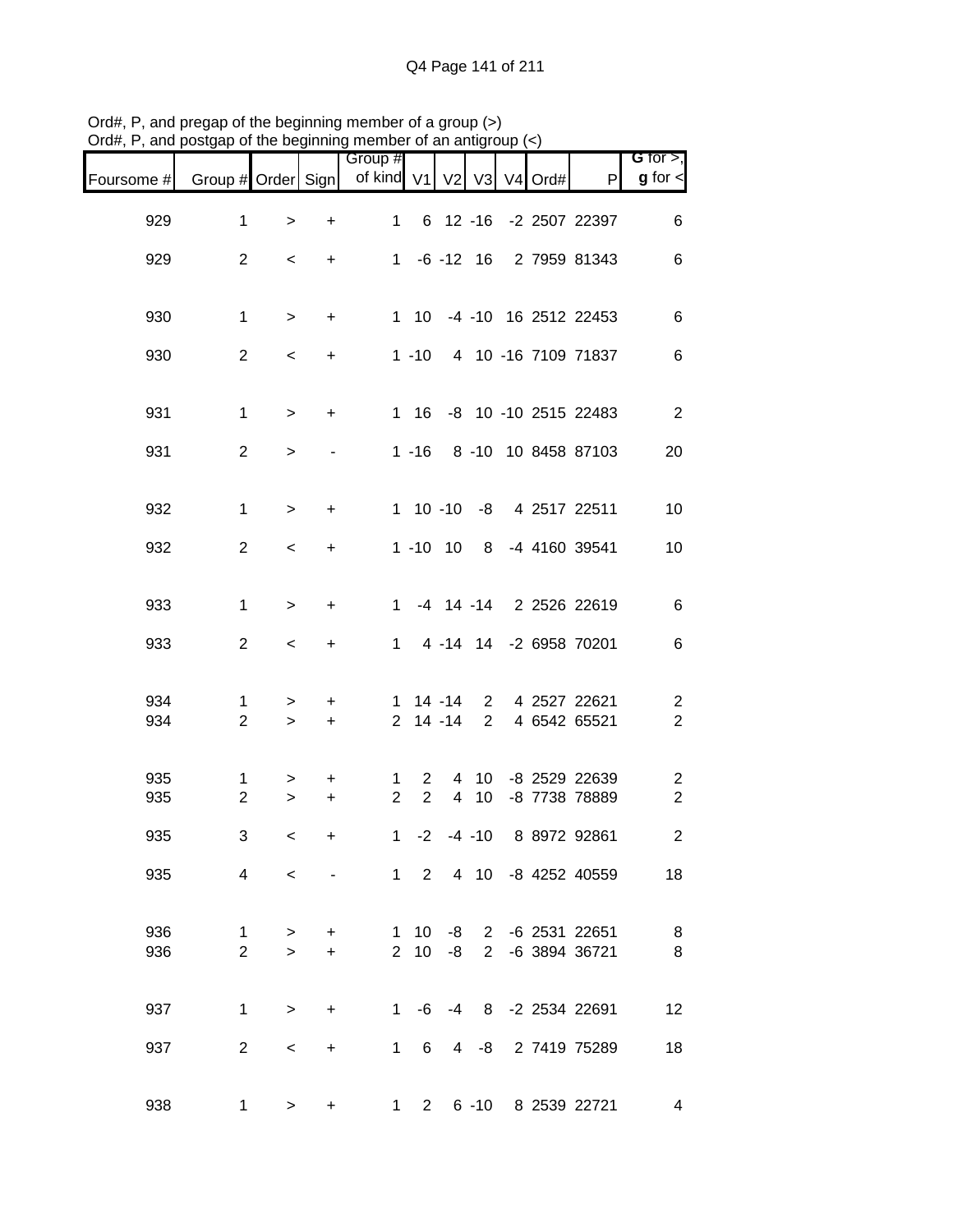|            |                    |           |           | Group #        |                |                |                |         |                           | G for $>$ ,              |
|------------|--------------------|-----------|-----------|----------------|----------------|----------------|----------------|---------|---------------------------|--------------------------|
| Foursome # | Group # Order Sign |           |           | of kind $V1$   |                | V <sub>2</sub> | V <sub>3</sub> | V4 Ord# | P                         | $g$ for $\lt$            |
| 938        | $\overline{2}$     | $\, > \,$ | +         | $\overline{c}$ | $\overline{2}$ |                | $6 - 10$       |         | 8 4310 41183              | 4                        |
| 938        | 3                  | $\, > \,$ | +         | 3              | $\overline{2}$ |                | $6 - 10$       |         | 8 8238 84503              | 4                        |
| 938        | 4                  | $\,<$     | $\ddot{}$ | $\mathbf{1}$   | $-2$           | -6             | 10             |         | -8 3978 37567             | $\overline{\mathbf{4}}$  |
| 938        | 5                  | $\,<\,$   | $\ddot{}$ | $\overline{2}$ | $-2$           | $-6$           | 10             |         | -8 4482 42859             | $\overline{\mathbf{4}}$  |
| 938        | 6                  | $\,<$     | $\ddot{}$ | 3              | $-2$           | -6             | 10             |         | -8 5991 59239             | $\overline{\mathcal{A}}$ |
| 938        | $\overline{7}$     | $\,<$     | $\ddot{}$ | $\overline{4}$ | $-2$           | $-6$           | 10             |         | -8 7205 72889             | 4                        |
| 939        | 1                  | $\, >$    | $\ddot{}$ | 1              |                | $6 - 10$       | 8              |         | 8 2540 22727              | $\,6$                    |
| 939        | $\mathbf{2}$       | $\,$      | $\ddot{}$ | $\overline{2}$ |                | $6 - 10$       | 8              |         | 8 5799 57179              | 6                        |
| 939        | 3                  | $\geq$    | $\ddot{}$ | 3              |                | $6 - 10$       | 8              |         | 8 8239 84509              | 6                        |
| 940        | $\mathbf 1$        | $\,$      | $\ddot{}$ | $\mathbf{1}$   | 8              |                | $8 - 10$       |         | -2 2542 22741             | $\overline{c}$           |
| 940        | $\overline{2}$     | $\geq$    | $\ddot{}$ | $\overline{2}$ | 8              |                | $8 - 10$       |         | -2 4779 46187             | $\overline{\mathbf{4}}$  |
| 941        | $\mathbf{1}$       | $\geq$    | $\ddot{}$ | $\mathbf 1$    |                | $8 - 10$       |                |         | -2 -2 2543 22751          | 10                       |
| 941        | $\overline{2}$     | $\geq$    | $\ddot{}$ | $\overline{2}$ |                | $8 - 10$       | $-2$           |         | -2 4730 45641             | 10                       |
|            |                    |           |           |                |                |                |                |         |                           |                          |
| 942        | 1                  | $\geq$    | $\ddot{}$ | $\mathbf 1$    |                | $16 - 16$      | $\overline{2}$ |         | 30 2547 22787             | 4                        |
| 942        | $\overline{2}$     | $\geq$    | $\ddot{}$ | $\overline{2}$ |                | $16 - 16$      | $\overline{2}$ |         | 30 9323 96827             | $\overline{\mathbf{4}}$  |
| 943        | $\mathbf 1$        | $\, > \,$ | +         | 1              | 8              |                |                |         | -4 18 -18 2553 22861      | $\boldsymbol{2}$         |
| 943        | $\mathbf{2}$       | $\,<$     | +         | 1              | -8             |                | $4 - 18$       |         | 18 5325 52067             | $\sqrt{2}$               |
|            |                    |           |           |                |                |                |                |         |                           |                          |
| 944        | 1                  | $\, >$    | $\ddot{}$ | $\mathbf 1$    |                |                |                |         | 2 -10 12 -16 2558 22921   | 14                       |
| 944        | $\overline{2}$     | $\,<\,$   | +         | 1              | $-2$           |                |                |         | 10 -12 16 2848 25889      | 14                       |
| 944        | 3                  | $\,<\,$   | +         |                |                |                |                |         | 2 -2 10 -12 16 6524 65309 | 14                       |
|            |                    |           |           |                |                |                |                |         |                           |                          |
| 945        | $\mathbf{1}$       | $\, > \,$ | +         |                |                |                |                |         | 1 -10 12 -16 8 2559 22937 | 16                       |
| 945        | $\overline{2}$     | $\,<\,$   | $\ddot{}$ |                |                |                |                |         | 1 10 -12 16 -8 6523 65293 | 16                       |
|            |                    |           |           |                |                |                |                |         |                           |                          |
| 946        | 1                  | $\, >$    | $\ddot{}$ |                |                |                |                |         | 1 -10 -2 -2 -2 2564 22993 | 20                       |
| 946        | $\overline{2}$     | $\,<\,$   | +         |                | $1 \quad 10$   | $2^{\circ}$    |                |         | 2 2 6851 68927            | 20                       |
| 947        | 1                  | >         | +         | 1.             | 4              | $2^{\circ}$    |                |         | -4 6 2576 23063           | 4                        |

Ord#, P, and pregap of the beginning member of a group (>) Ord#, P, and postgap of the beginning member of an antigroup (<)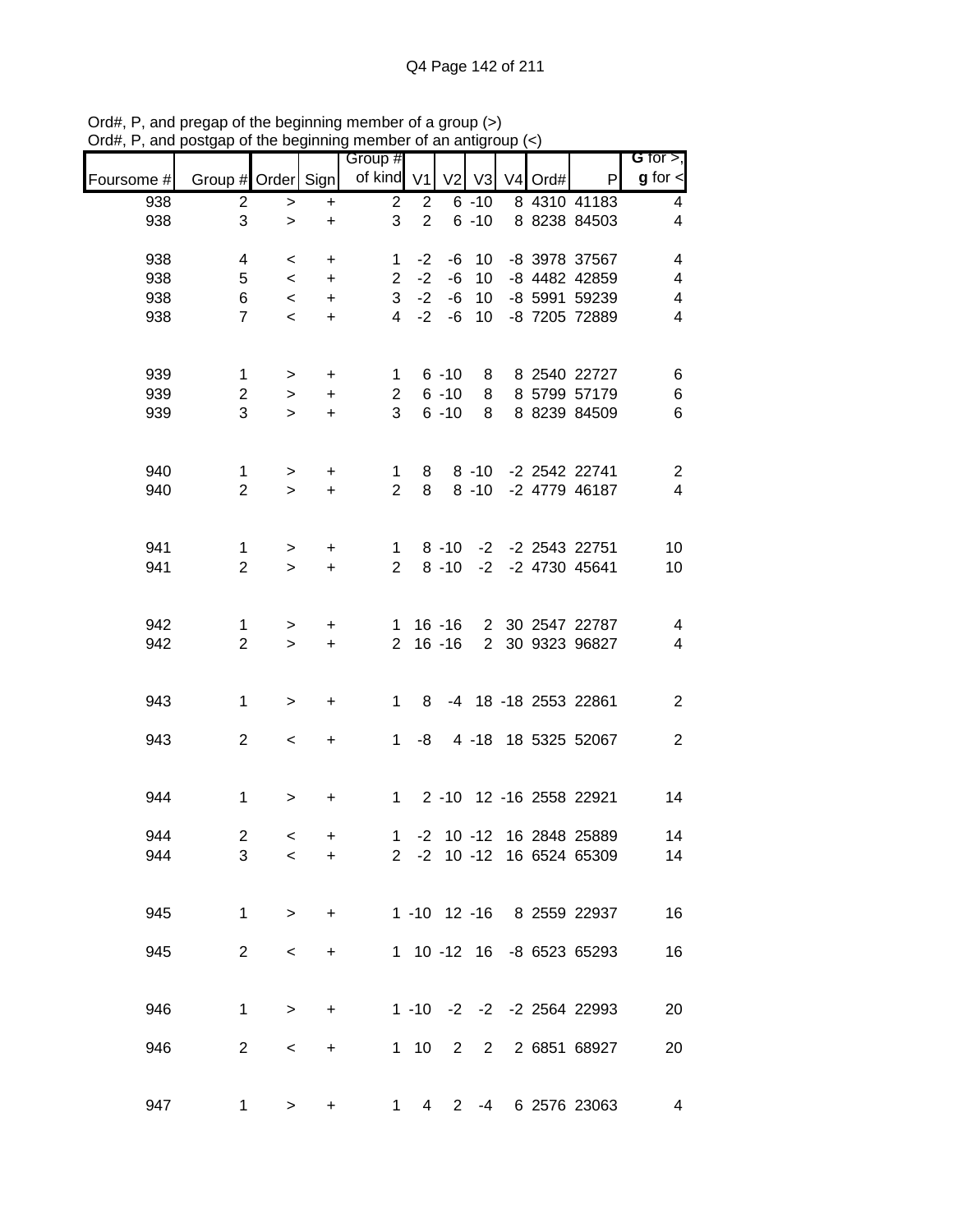|            |                    | $\sim$ $\sim$            |           | <br>Group #    |                |                         |                |                          |                     | G for $>$ ,              |
|------------|--------------------|--------------------------|-----------|----------------|----------------|-------------------------|----------------|--------------------------|---------------------|--------------------------|
| Foursome # | Group # Order Sign |                          |           | of kind V1     |                | V <sub>2</sub>          |                | $V3$ V <sub>4</sub> Ord# | P                   | $g$ for $\lt$            |
|            |                    |                          |           |                |                |                         |                |                          |                     |                          |
| 947        | $\overline{2}$     | $\geq$                   |           | 1              | $-4$           | $-2$                    | $\overline{4}$ |                          | -6 9194 95383       | 14                       |
|            |                    |                          |           |                |                |                         |                |                          |                     |                          |
|            |                    |                          |           |                |                |                         |                |                          |                     |                          |
| 948        | $\mathbf 1$        | $\mathbf{L}$             | $\ddot{}$ | $\mathbf 1$    | 6              | 6                       | $-4$           |                          | -2 2579 23087       | $\,6$                    |
|            |                    |                          |           |                |                |                         |                |                          |                     |                          |
| 948        | $\mathbf{2}$       | $\geq$                   |           | $\mathbf{1}$   | -6             | -6                      | 4              |                          | 2 8278 85009        | 18                       |
|            |                    |                          |           |                |                |                         |                |                          |                     |                          |
| 948        | 3                  | $\,<$                    |           | $\mathbf 1$    | $\,6\,$        | 6                       | $-4$           |                          | -2 8775 90659       | 18                       |
|            |                    |                          |           |                |                |                         |                |                          |                     |                          |
|            |                    |                          |           |                |                |                         |                |                          |                     |                          |
| 949        | $\mathbf 1$        | $\mathbf{L}$             | $\ddot{}$ | $\mathbf{1}$   | 6              | -4                      | $-2$           |                          | 4 2580 23099        | 12                       |
|            |                    |                          |           |                |                |                         |                |                          |                     |                          |
| 949        | $\mathbf{2}$       | $\,<$                    | $\ddot{}$ | $\mathbf{1}$   | -6             | 4                       | $\overline{2}$ |                          | -4 3129 28723       | $\,6\,$                  |
|            |                    |                          |           |                |                |                         |                |                          |                     |                          |
|            |                    |                          |           |                |                |                         |                |                          |                     |                          |
| 950        | $\mathbf{1}$       | $\,$                     | $\ddot{}$ | 1              | $-2$           | 4                       | -8             |                          | -2 2582 23131       | 14                       |
| 950        | $\overline{2}$     | $\geq$                   | $\ddot{}$ | $\overline{2}$ | $-2$           | $\overline{\mathbf{4}}$ | -8             |                          | -2 4871 47237       | 16                       |
| 950        | 3                  |                          |           | 1              | $\overline{2}$ | $-4$                    | 8              |                          | 2 3104 28541        | $\overline{4}$           |
| 950        | 4                  | $\,>$                    |           | $\overline{c}$ | $\overline{2}$ | $-4$                    | 8              |                          | 2 5262 51431        | $\overline{\mathcal{A}}$ |
| 950        | 5                  | $\,$<br>$\geq$           |           | 3              | $\overline{2}$ | $-4$                    | 8              |                          | 2 8956 92707        | 8                        |
|            |                    |                          |           |                |                |                         |                |                          |                     |                          |
| 950        | 6                  | $\,<$                    | $\ddot{}$ | $\mathbf 1$    | $\overline{2}$ | $-4$                    | 8              |                          | 2 6643 66629        | 14                       |
|            |                    |                          |           |                |                |                         |                |                          |                     |                          |
|            |                    |                          |           |                |                |                         |                |                          |                     |                          |
| 951        | 1                  | $\mathbf{I}$             | $\ddot{}$ | 1              | -8             | -4                      | $-2$           |                          | 4 2587 23189        | 16                       |
| 951        | $\overline{c}$     | $\mathbf{L}$             | $\ddot{}$ | $\overline{2}$ | -8             | $-4$                    | $-2$           |                          | 4 2868 26099        | 16                       |
| 951        | 3                  | $\geq$                   | $\ddot{}$ | 3              | -8             | $-4$                    | $-2$           |                          | 4 3353 31139        | 16                       |
|            |                    |                          |           |                |                |                         |                |                          |                     |                          |
| 951        | 4                  | $\,<$                    | $\ddot{}$ | 1              | 8              | 4                       | $\overline{2}$ |                          | -4 4527 43411       | 16                       |
| 951        | $\mathbf 5$        | $\,<$                    | $\ddot{}$ | $\overline{c}$ | 8              | 4                       | $\mathbf{2}$   |                          | -4 5956 58921       | 16                       |
| 951        | 6                  | $\prec$                  | $\ddot{}$ | 3              | $\,8\,$        | 4                       | $\overline{2}$ |                          | -4 6579 65851       | 16                       |
| 951        | $\overline{7}$     | $\prec$                  | $\ddot{}$ | $\overline{4}$ | 8              | $\overline{4}$          | $\overline{2}$ |                          | -4 8679 89611       | 16                       |
|            |                    |                          |           |                |                |                         |                |                          |                     |                          |
| 951        | 8                  | $\overline{\phantom{0}}$ |           |                | $1 - 8$        |                         |                |                          | -4 -2 4 6703 67271  | $\overline{2}$           |
|            |                    |                          |           |                |                |                         |                |                          |                     |                          |
|            |                    |                          |           |                |                |                         |                |                          |                     |                          |
| 952        | $\mathbf{1}$       | $\, > \,$                | $\ddot{}$ | $\mathbf{1}$   | -4             | $-2$                    |                |                          | 4 12 2588 23197     | 8                        |
| 952        | $\overline{2}$     | $\geq$                   | $\ddot{}$ | $\mathbf{2}$   | $-4$           | $-2$                    | 4              |                          | 12 3121 28657       | $\bf8$                   |
| 952        | 3                  | $\geq$                   | $\ddot{}$ |                | $3 - 4$        | $-2$                    | $\overline{4}$ |                          | 12 3354 31147       | 8                        |
|            |                    |                          |           |                |                |                         |                |                          |                     |                          |
|            |                    |                          |           |                |                |                         |                |                          |                     |                          |
| 953        | $\mathbf 1$        | $\, > \,$                | $\ddot{}$ | $1 \quad$      | -8             |                         |                |                          | 2 -10 2 2594 23269  | 18                       |
|            |                    |                          |           |                |                |                         |                |                          |                     |                          |
| 953        | $\overline{c}$     | $\,<$                    | +         | $\mathbf 1$    | 8              |                         |                |                          | -2 10 -2 3415 31751 | 18                       |

Ord#, P, and pregap of the beginning member of a group (>) Ord#, P, and postgap of the beginning member of an antigroup (<)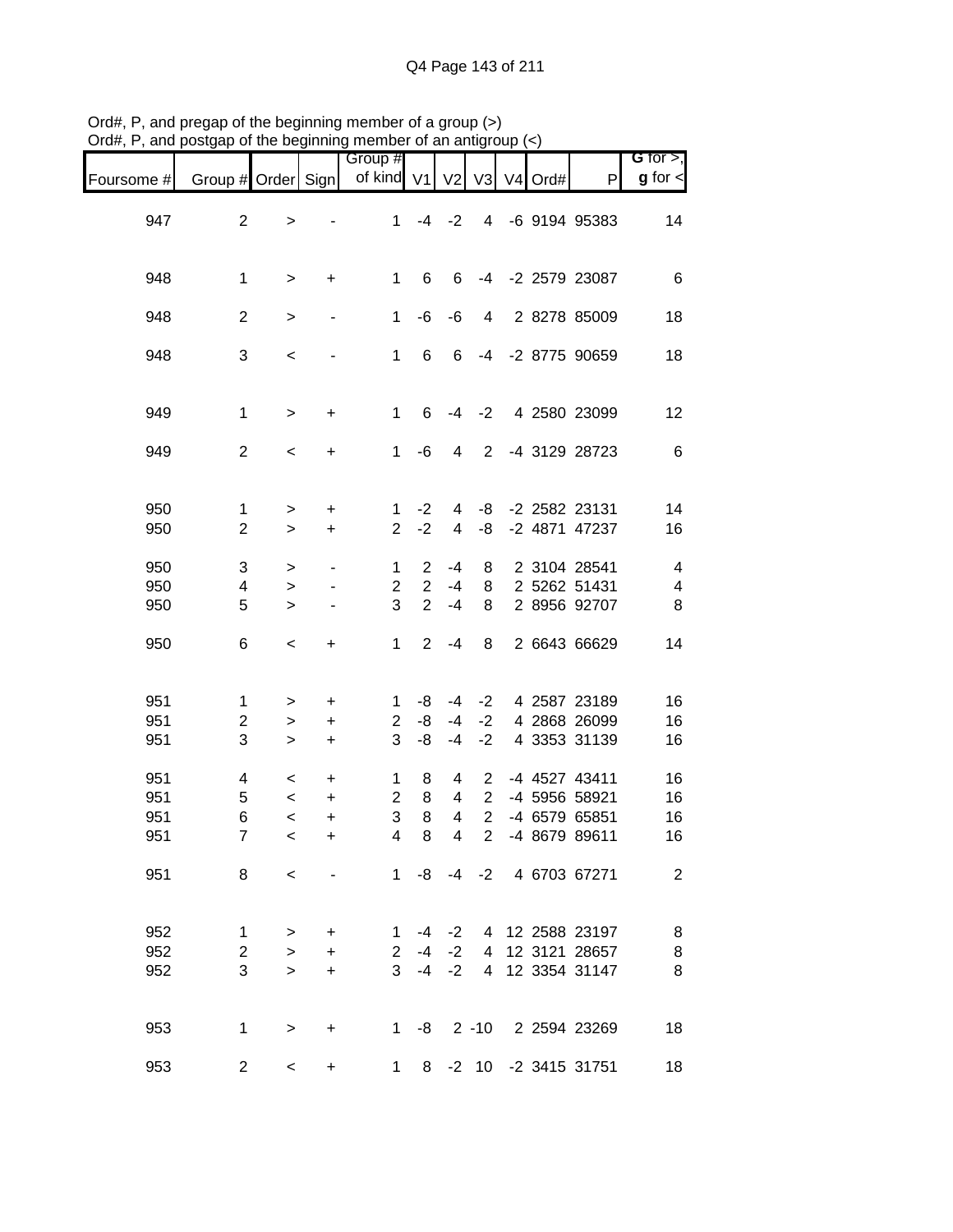|            |                         |         |                                  | Group #        |                      |                 |                |         |                           | G for $>$ ,              |
|------------|-------------------------|---------|----------------------------------|----------------|----------------------|-----------------|----------------|---------|---------------------------|--------------------------|
| Foursome # | Group # Order Sign      |         |                                  | of kind        | V <sub>1</sub>       | V <sub>2</sub>  | V <sub>3</sub> | V4 Ord# | P                         | $g$ for $\leq$           |
| 954        | 1                       | $\geq$  | $\ddot{}$                        | $\mathbf 1$    |                      | $2 - 10$        | $\overline{2}$ |         | 10 2595 23279             | 10 <sub>1</sub>          |
| 954        | $\overline{2}$          | $\geq$  | $\ddot{}$                        | $\overline{2}$ |                      | $2 - 10$        | $\overline{2}$ |         | 10 4599 44189             | 10                       |
| 954        | 3                       | $\, >$  |                                  | 1              | $-2$                 | 10              |                |         | -2 -10 3052 27961         | 8                        |
| 954        | 4                       | $\,<\,$ | +                                | $\mathbf{1}$   |                      | $-2$ 10         |                |         | -2 -10 7461 75721         | 10                       |
| 954        | 5                       | $\,<$   |                                  | 1              |                      | $2 - 10$        |                |         | 2 10 3593 33569           | 8                        |
| 955        | $\mathbf 1$             | $\, >$  | +                                | 1              |                      | 2 <sub>10</sub> | -4             |         | -4 2597 23293             | $\overline{2}$           |
| 955        | $\overline{c}$          | $\,<\,$ | $\ddot{}$                        | $\mathbf{1}$   |                      | $-2 - 10$       | 4              |         | 4 3665 34301              | $\overline{\mathbf{c}}$  |
| 955        | 3                       | $\,<\,$ | $\ddot{}$                        | $\overline{2}$ |                      | $-2 - 10$       | 4              |         | 4 4913 47657              | $\boldsymbol{2}$         |
| 955        | $\overline{\mathbf{4}}$ | $\,<\,$ | $\ddot{}$                        | 3              |                      | $-2 - 10$       | 4              |         | 4 5335 52181              | $\boldsymbol{2}$         |
| 955        | 5                       | $\prec$ | $\ddot{}$                        | $\overline{4}$ |                      | $-2 - 10$       | 4              |         | 4 8016 81971              | $\overline{2}$           |
| 956        | $\mathbf{1}$            | $\, >$  | +                                | 1              | $-4$                 | $-4$            | 0              |         | 0 2599 23311              | 14                       |
| 956        | $\overline{2}$          | $\geq$  | $\ddot{}$                        | $\overline{2}$ | $-4$                 | $-4$            | 0              |         | 0 8228 84421              | 14                       |
| 957        | 1                       | $\, >$  | +                                |                | $1 - 10$             | $-4$            | $\overline{2}$ |         | -4 2607 23399             | 28                       |
| 957        | $\overline{2}$          | $\geq$  | $\ddot{}$                        |                | $2 - 10$             | $-4$            | $\overline{2}$ |         | -4 2873 26141             | 22                       |
| 957        | 3                       | $\,<$   | $\ddot{}$                        | 1              | 10                   | 4               | $-2$           |         | 4 2856 25951              | 18                       |
| 958        | 1                       | $\,>$   | +                                | $\mathbf{1}$   |                      | $10 - 16$       | $-4$           |         | 8 2614 23509              | 12                       |
| 958        | $\overline{2}$          | $\,>$   | $\ddot{}$                        | $\overline{2}$ |                      | $10 - 16$       | $-4$           |         | 8 7632 77659              | 12                       |
| 959        | $\mathbf 1$             | $\,$    | +                                | 1              | 8                    | $-2$            |                |         | -4 -2 2617 23539          | $\overline{\mathbf{c}}$  |
| 959        | $\mathbf 2$             | $\geq$  | +                                | $\overline{c}$ | 8                    | $-2$            | $-4$           |         | -2 4702 45319             | $\boldsymbol{2}$         |
| 959        | 3                       | $\geq$  | $\ddot{}$                        | 3              | 8                    | $-2$            |                |         | -4 -2 8315 85429          | $\overline{2}$           |
| 959        | 4                       | $\,<\,$ | $\ddot{}$                        | 1              | -8                   | 2               | 4              |         | 2 7932 81041              | $\overline{\mathbf{c}}$  |
| 959        | 5                       | $\prec$ | $\ddot{}$                        | $\overline{2}$ | -8                   | $\overline{2}$  | 4              |         | 2 9060 93911              | $\overline{c}$           |
| 959        | 6                       | $\,<$   |                                  | 1              | 8                    | $-2$            |                |         | -4 -2 5735 56533          | $10$                     |
| 960        | 1                       | $\, >$  | +                                | 1              | $\mathbf{2}^{\circ}$ | 10              |                |         | -2 -6 2621 23563          | $\overline{\mathbf{c}}$  |
| 960        | $\overline{2}$          | $\,>$   | $\ddot{}$                        | $\overline{2}$ | $\overline{2}$       | 10              | $-2$           |         | -6 3467 32323             | $\boldsymbol{2}$         |
| 961        | 1                       | $\, >$  | $\begin{array}{c} + \end{array}$ | $1 \quad$      | 10                   |                 |                |         | $-2$ $-6$ $-2$ 2622 23567 | $\overline{\mathcal{A}}$ |
| 961        | $\overline{2}$          | $\geq$  | $\ddot{}$                        | $\overline{2}$ | 10                   | $-2$            | $-6$           |         | -2 3468 32327             | 4                        |

Ord#, P, and pregap of the beginning member of a group (>) Ord#, P, and postgap of the beginning member of an antigroup (<)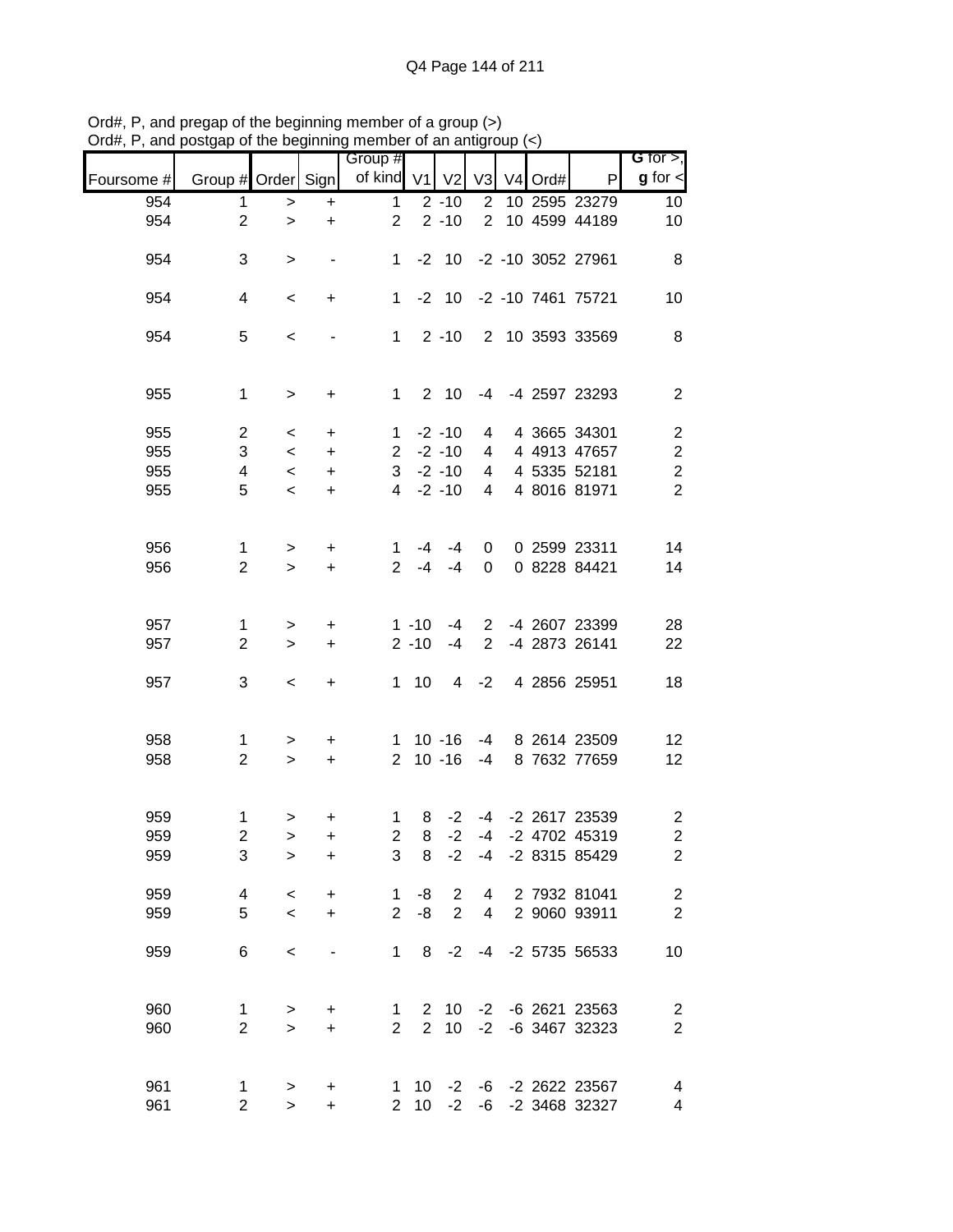|                   |                               |                        |                                     | Group #                        |                                  |                                                    |                                                    |                |      |                                                      | G for $>$ ,                   |
|-------------------|-------------------------------|------------------------|-------------------------------------|--------------------------------|----------------------------------|----------------------------------------------------|----------------------------------------------------|----------------|------|------------------------------------------------------|-------------------------------|
| Foursome #        | Group # Order Sign            |                        |                                     | of kind V1                     |                                  | V <sub>2</sub>                                     | V3                                                 | V <sub>4</sub> | Ord# | P                                                    | $g$ for $\lt$                 |
| 961               | 3                             | $\,<\,$                | $\begin{array}{c} + \end{array}$    |                                | $1 - 10$                         | $\overline{2}$                                     | 6                                                  |                |      | 2 5787 57073                                         | $\overline{4}$                |
| 961               | 4                             | $\,<\,$                |                                     |                                |                                  | $1 \t10 \t-2$                                      | -6                                                 |                |      | -2 3579 33413                                        | 14                            |
| 962<br>962        | 1<br>$\overline{2}$           | $\geq$<br>$\geq$       | $\ddot{}$<br>$+$                    |                                |                                  | $126 - 24$<br>$2\ 26\ -24$                         | -4<br>$-4$                                         |                |      | 4 2631 23633<br>4 9277 96293                         | 4<br>$\overline{\mathcal{A}}$ |
| 963<br>963<br>963 | 1<br>2<br>3                   | $\,$<br>$\,$<br>$\geq$ | $\ddot{}$<br>$\ddot{}$<br>$\ddot{}$ |                                | $1 - 20$<br>$2 - 20$<br>$3 - 20$ | $\overline{2}$<br>$\overline{2}$<br>$\overline{2}$ | $\overline{2}$<br>$\overline{2}$<br>$\overline{2}$ |                |      | 2 2639 23741<br>2 3048 27941<br>2 5647 55661         | 22<br>22<br>22                |
| 964               | $\mathbf 1$                   | $\,$                   | $\ddot{}$                           | $\mathbf{1}$                   |                                  | $0$ 10                                             | $-4$                                               |                |      | 0 2644 23767                                         | $\,6$                         |
| 964               | $\overline{2}$                | $\,<$                  | $\ddot{}$                           | $\mathbf{1}$                   |                                  | $0 - 10$                                           | 4                                                  |                |      | 0 4341 41513                                         | $\,6$                         |
| 965               | 1                             | $\,$                   | $\ddot{}$                           | 1                              | 0                                | $-6$                                               | $\overline{2}$                                     |                |      | -4 2647 23801                                        | 12                            |
| 965               | $\overline{2}$                | $\,<$                  | +                                   | 1                              | 0                                | 6                                                  | $-2$                                               |                |      | 4 3213 29599                                         | 12                            |
| 966<br>966        | 1<br>$\overline{2}$           | $\,$<br>$\,$           | +<br>$\ddot{}$                      | 1<br>$\overline{2}$            | -6<br>-6                         | $\overline{2}$<br>$\overline{2}$                   | $-4$                                               |                |      | -4 -2 2648 23813<br>-2 3119 28643                    | 12<br>12                      |
| 966               | 3                             | $\,<$                  | $\ddot{}$                           | $\mathbf{1}$                   | 6                                | $-2$                                               | $\overline{4}$                                     |                |      | 2 3212 29587                                         | 12                            |
| 967               | $\mathbf 1$                   | $\, >$                 | +                                   | $\mathbf 1$                    |                                  |                                                    |                                                    |                |      | -4 -2 22 -12 2650 23827                              | 8                             |
| 967               | $\overline{c}$                | $\,<$                  | +                                   | $\mathbf{1}$                   | 4                                |                                                    |                                                    |                |      | 2 -22 12 9381 97553                                  | 8                             |
| 968<br>968        | $\mathbf 1$<br>$\overline{2}$ | $\, >$<br>$\geq$       | $\ddot{}$<br>$\ddot{}$              | $\mathbf{2}$                   |                                  |                                                    |                                                    |                |      | 1 -2 22 -12 -8 2651 23831<br>-2 22 -12 -8 6014 59471 | $\overline{4}$<br>4           |
| 969<br>969        | 1<br>$\overline{2}$           | $\,$<br>$\geq$         | +<br>$\ddot{}$                      | $\mathbf{1}$<br>$\overline{2}$ | 6<br>6                           | -8<br>-8                                           |                                                    |                |      | 2 8 2670 24007<br>2 8 7212 72937                     | 6<br>$\,6$                    |
| 970               | $\mathbf 1$                   | $\, > \,$              | $\ddot{}$                           |                                | 1 -8                             | 2                                                  |                                                    |                |      | 8 -8 2671 24019                                      | 12                            |
| 970               | $\overline{c}$                | $\,<$                  | +                                   | 1                              | 8                                |                                                    |                                                    |                |      | -2 -8 8 5656 55721                                   | 12                            |

Ord#, P, and pregap of the beginning member of a group (>) Ord#, P, and postgap of the beginning member of an antigroup (<)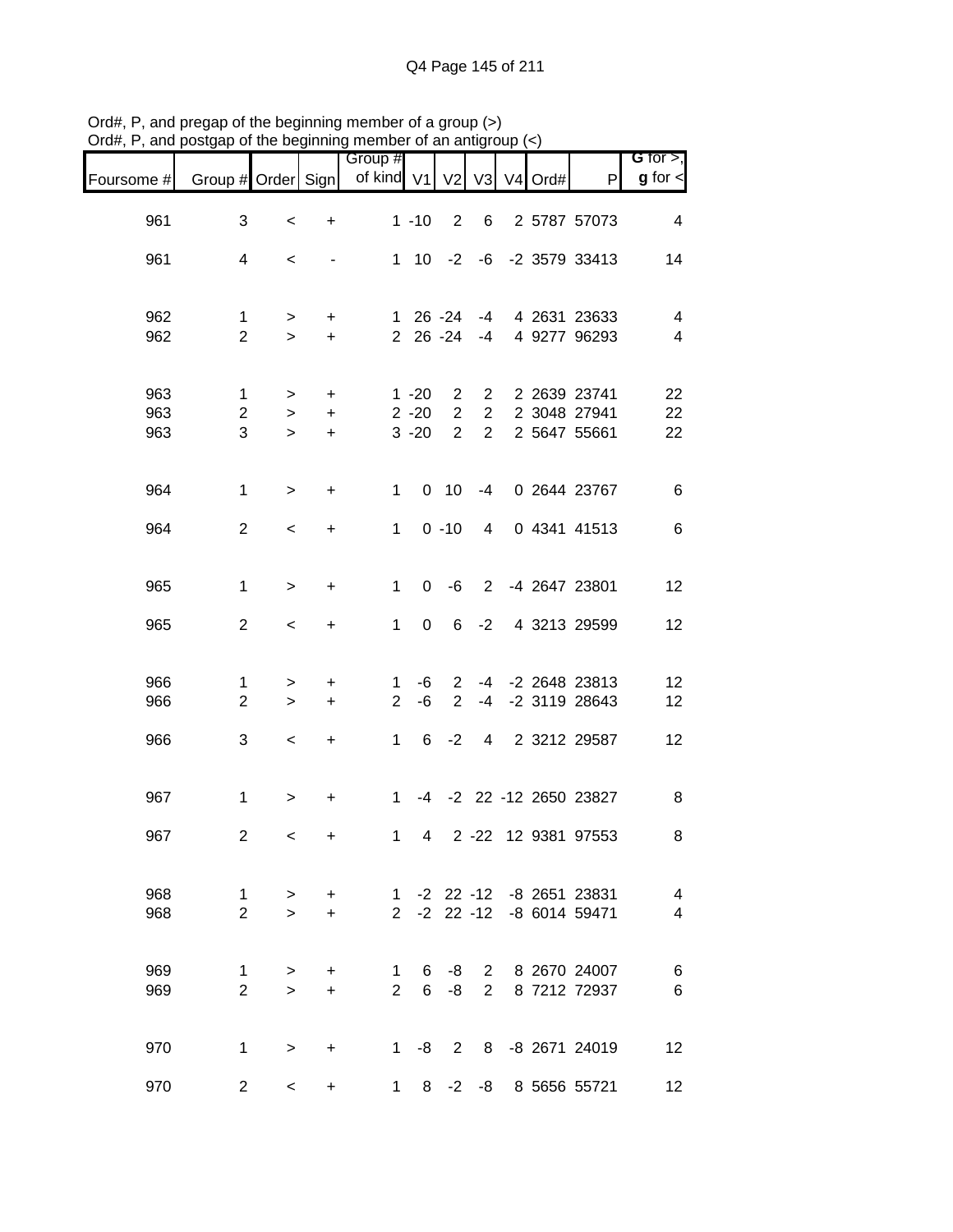|            |                                |             |                        | Group #                       |                  |                |          |            |                                              | G for $>$ ,             |
|------------|--------------------------------|-------------|------------------------|-------------------------------|------------------|----------------|----------|------------|----------------------------------------------|-------------------------|
| Foursome # | Group # Order Sign             |             |                        | of kind V1                    |                  | V <sub>2</sub> |          | V3 V4 Ord# | P                                            | $g$ for $\lt$           |
| 971        | 1                              | >           | $\ddot{}$              | $\mathbf{1}$                  | 2                | 8              | -8       |            | 6 2672 24023                                 | 4                       |
| 971        | $\overline{2}$                 | $\geq$      | $\ddot{}$              | $\overline{2}$                | $\overline{2}$   | 8              | -8       |            | 6 4801 46451                                 | $\overline{\mathbf{4}}$ |
|            |                                |             |                        |                               |                  |                |          |            |                                              |                         |
|            |                                |             |                        |                               |                  |                |          |            |                                              |                         |
| 972<br>972 | $\mathbf{1}$<br>$\overline{2}$ | ><br>$\geq$ | +<br>$\ddot{}$         | $\mathbf 1$<br>$\overline{2}$ | 8<br>8           | -8<br>-8       | 6<br>6   |            | -2 2673 24029<br>-2 4802 46457               | $\,6$<br>$\,6$          |
|            |                                |             |                        |                               |                  |                |          |            |                                              |                         |
|            |                                |             |                        |                               |                  |                |          |            |                                              |                         |
| 973        | $\mathbf 1$                    | $\, > \,$   | +                      | $\mathbf{1}$                  | $\overline{4}$   |                | $-8$ 10  |            | 4 2686 24121                                 | 8                       |
|            |                                |             |                        |                               |                  |                |          |            |                                              |                         |
| 973        | $\overline{2}$                 | $\,<$       | $\ddot{}$              | $\mathbf{1}$                  | -4               |                | $8 - 10$ |            | -4 6060 60029                                | $\, 8$                  |
|            |                                |             |                        |                               |                  |                |          |            |                                              |                         |
| 974        | $\mathbf{1}$                   | $\geq$      | $\ddot{}$              | $\mathbf{1}$                  | -8               |                |          |            | -8 14 -10 2690 24169                         | 18                      |
|            |                                |             |                        |                               |                  |                |          |            |                                              |                         |
| 974        | $\overline{2}$                 | $\,<$       | +                      | $\mathbf{1}$                  | 8                |                |          |            | 8 -14 10 4816 46601                          | 18                      |
|            |                                |             |                        |                               |                  |                |          |            |                                              |                         |
| 975        | $\mathbf{1}$                   | $\, > \,$   | +                      | $\mathbf{1}$                  |                  | $4 - 10$       | 0        |            | -4 2708 24391                                | 12                      |
| 975        | $\overline{2}$                 | $\geq$      | $\ddot{}$              | $\overline{2}$                |                  | $4 - 10$       | 0        |            | -4 4339 41491                                | 12                      |
|            |                                |             |                        |                               |                  |                |          |            |                                              |                         |
| 975<br>975 | $\sqrt{3}$<br>$\overline{4}$   | ><br>$\geq$ |                        | 1<br>$\overline{2}$           | -4<br>$-4$       | 10<br>10       | 0<br>0   |            | 4 7032 70997<br>4 7406 75167                 | $\,6$<br>$\,6$          |
|            |                                |             |                        |                               |                  |                |          |            |                                              |                         |
|            |                                |             |                        |                               |                  |                |          |            |                                              |                         |
| 976        | 1                              | >           | +                      |                               | $1 - 10$         | 0              |          |            | -4 16 2709 24407                             | 16                      |
| 976        | $\overline{2}$                 | $\geq$      | +                      |                               | $2 - 10$         | 0              | $-4$     |            | 16 4340 41507                                | 16                      |
| 976        | 3                              | $\,<\,$     | $\ddot{}$              | $\mathbf 1$                   | 10               | 0              |          |            | 4 -16 8496 87523                             | 16                      |
|            |                                |             |                        |                               |                  |                |          |            |                                              |                         |
|            |                                |             |                        |                               |                  |                |          |            |                                              |                         |
| 977        | 1                              | >           | $\ddot{}$              |                               | $1 - 14$ 22 - 22 |                |          |            | 4 2713 24439                                 | 18                      |
| 977        | $\overline{2}$                 | $\geq$      | $\ddot{}$              |                               | 2 -14 22 -22     |                |          |            | 4 5742 56629                                 | 18                      |
|            |                                |             |                        |                               |                  |                |          |            |                                              |                         |
| 978        | $\mathbf{1}$                   | >           | +                      | 1                             | 4                | 10             | -8       |            | -2 2716 24473                                | $\overline{\mathbf{4}}$ |
| 978        | $\overline{2}$                 | $\geq$      | $+$                    | $\overline{2}$                | $\overline{4}$   | 10             | -8       |            | -2 5269 51481                                | $\boldsymbol{2}$        |
| 978        | 3                              | $\geq$      | $\ddot{}$              | 3                             |                  | 4 10           | -8       |            | -2 6938 70009                                | $6\phantom{1}$          |
|            | 4                              |             |                        | $\mathbf{1}$                  |                  | $-4 - 10$      |          |            | 2 3500 32609                                 | $\sqrt{2}$              |
| 978        |                                | $\prec$     | $\ddot{}$              |                               |                  |                | 8        |            |                                              |                         |
| 978        | 5                              | $\,<$       |                        | $\mathbf{1}$                  |                  | 4 10           |          |            | -8 -2 4251 40543                             | 16                      |
|            |                                |             |                        |                               |                  |                |          |            |                                              |                         |
|            |                                |             |                        |                               |                  |                |          |            |                                              |                         |
| 979<br>979 | 1<br>$\overline{2}$            | ><br>$\geq$ | $\ddot{}$<br>$\ddot{}$ | 1.<br>$\overline{2}$          | -6<br>-6         |                |          |            | -4 20 -16 2727 24611<br>-4 20 -16 6980 70451 | 18<br>12                |
|            |                                |             |                        |                               |                  |                |          |            |                                              |                         |

Ord#, P, and pregap of the beginning member of a group (>) Ord#, P, and postgap of the beginning member of an antigroup (<)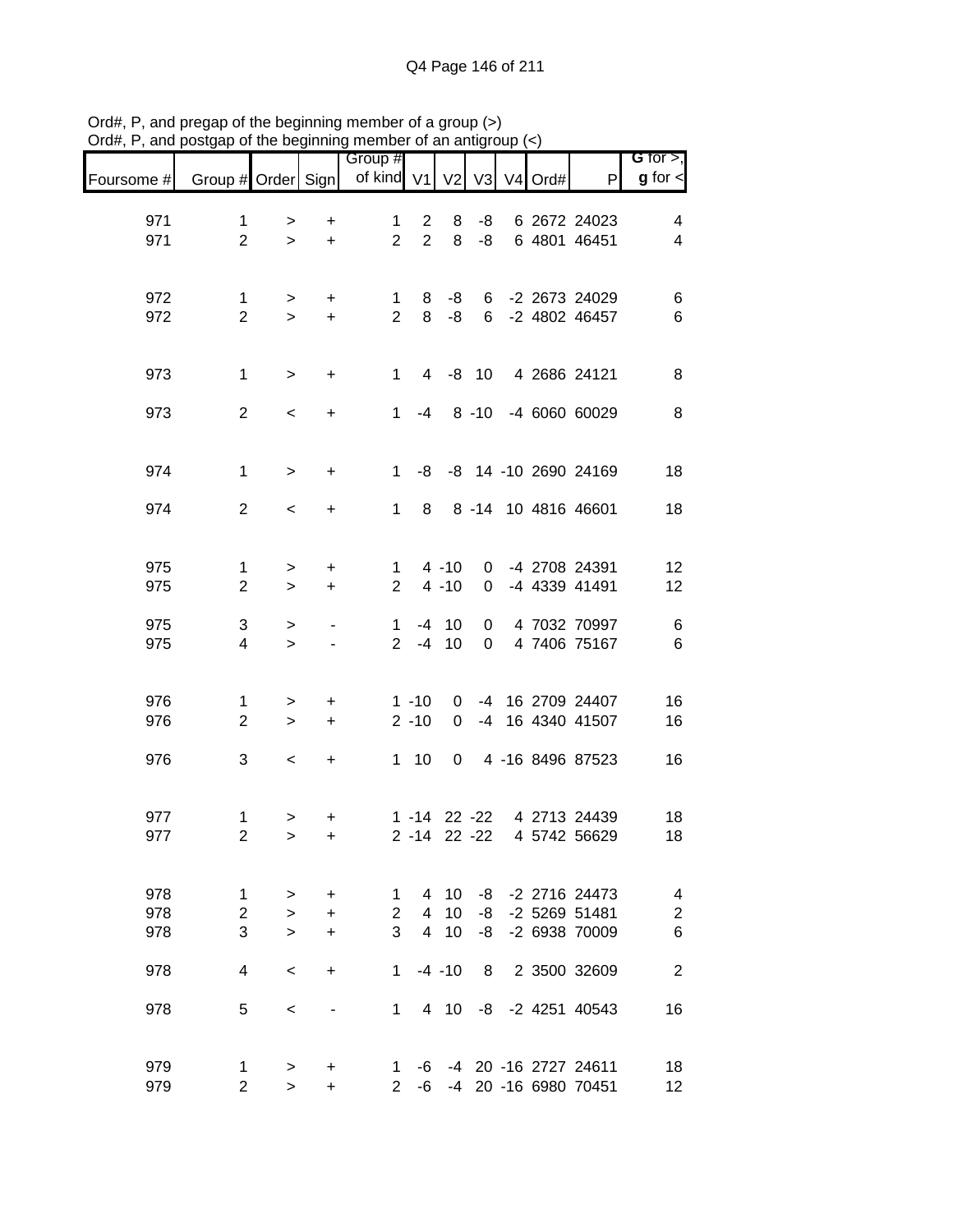|            |                     |           |           | Group #             |                |                |                |           |                              | G for $>$ ,             |
|------------|---------------------|-----------|-----------|---------------------|----------------|----------------|----------------|-----------|------------------------------|-------------------------|
| Foursome # | Group # Order Sign  |           |           | of kind V1          |                | V <sub>2</sub> | V3             | $V4$ Ord# | P                            | $g$ for $\lt$           |
| 979        | 3                   | $\,<\,$   | $\ddot{}$ | $\mathbf{1}$        | 6              |                |                |           | 4 -20 16 3133 28759          | 12                      |
|            |                     |           |           |                     |                |                |                |           |                              |                         |
| 980        | 1                   | >         | +         |                     | $1 - 10$       | 10             | $-2$           |           | -6 2739 24763                | 14                      |
| 980        | $\overline{2}$      | $\geq$    | $\ddot{}$ |                     | $2 - 10$       | 10             | $-2$           |           | -6 8658 89413                | 14                      |
|            |                     |           |           |                     |                |                |                |           |                              |                         |
| 980        | 3                   | $\, > \,$ |           |                     | $1 10 - 10$    |                |                |           | 2 6 6768 67943               | $\overline{4}$          |
|            |                     |           |           |                     |                |                |                |           |                              |                         |
| 981        | $\mathbf 1$         | $\, > \,$ | +         | $1 \quad$           | -6             | 4              |                |           | 2 8 2742 24793               | 12                      |
|            |                     |           |           |                     |                |                |                |           |                              |                         |
| 981        | $\overline{2}$      | $\,<\,$   | $\ddot{}$ | $1 \quad$           | 6              | -4             | $-2$           |           | -8 6943 70067                | 12                      |
|            |                     |           |           |                     |                |                |                |           |                              |                         |
| 982        | $\mathbf{1}$        | $\geq$    | $\ddot{}$ |                     | $1 - 14$       | $-2$           |                |           | 4 10 2746 24841              | 20                      |
| 982        | $\overline{2}$      | $\geq$    | $\ddot{}$ |                     | $2 - 14$       | $-2$           | $\overline{4}$ |           | 10 5445 53401                | 20                      |
| 982        | 3                   | $\geq$    | $\ddot{}$ |                     | $3 - 14$       | $-2$           | $\overline{4}$ |           | 10 7389 74923                | 20                      |
|            |                     |           |           |                     |                |                |                |           |                              |                         |
| 982        | $\overline{4}$      | $\,<\,$   | $\ddot{}$ |                     | $1 \quad 14$   | $\overline{2}$ |                |           | -4 -10 4203 39989            | 20                      |
|            |                     |           |           |                     |                |                |                |           |                              |                         |
| 983        | 1                   | >         | +         | 1                   | $-2$           | 4              | 10             |           | -6 2747 24847                | 6                       |
| 983        | $\overline{2}$      | $\geq$    | $\ddot{}$ | $\overline{2}$      | $-2$           | $\overline{4}$ | 10             |           | -6 2854 25939                | 6                       |
|            |                     |           |           |                     |                |                |                |           |                              |                         |
|            |                     |           |           |                     |                |                |                |           |                              |                         |
| 984<br>984 | 1<br>$\overline{2}$ | >         | $\ddot{}$ | 1<br>$\overline{2}$ | 6<br>6         | -8<br>-8       | -8<br>-8       |           | 2 2751 24889<br>2 8394 86323 | 12<br>12                |
|            |                     | $\geq$    | $\ddot{}$ |                     |                |                |                |           |                              |                         |
|            |                     |           |           |                     |                |                |                |           |                              |                         |
| 985        | 1                   | $\, > \,$ | +         | $1 \quad$           |                |                |                |           | 2 16 -10 4 2754 24919        | $\overline{2}$          |
|            |                     |           |           |                     |                |                |                |           |                              |                         |
| 985        | $\overline{2}$      | >         |           |                     | $1 - 2 - 16$   |                |                |           | 10 -4 8864 91733             | 22                      |
|            |                     |           |           |                     |                |                |                |           |                              |                         |
| 986        | 1                   | $\geq$    | +         |                     | $1 \t16 \t-10$ |                |                |           | 4 -10 2755 24923             | 4                       |
|            |                     |           |           |                     |                |                |                |           |                              |                         |
| 986        | $\overline{2}$      | >         |           |                     | $1 - 16$ 10    |                |                |           | -4 10 8865 91753             | 20                      |
|            |                     |           |           |                     |                |                |                |           |                              |                         |
| 987        | 1                   | $\, > \,$ | $\ddot{}$ | $\mathbf 1$         |                | $-4$ $-2$      | $-4$           |           | 4 2767 25057                 | 20                      |
|            |                     |           |           |                     |                |                |                |           |                              |                         |
| 987        | $\overline{2}$      | $\,>$     |           | 1                   | 4              | $\overline{2}$ | 4              |           | -4 9450 98411                | $\overline{\mathbf{4}}$ |
|            |                     |           |           |                     |                |                |                |           |                              |                         |
| 988        | 1                   | $\,>$     | +         | 1                   | $-4$           | 4              |                |           | -8 -2 2769 25087             | 14                      |
|            |                     |           |           |                     |                |                |                |           |                              |                         |
| 988        | $\overline{c}$      | $\,<$     | $\ddot{}$ | 1                   | 4              | $-4$           | 8              |           | 2 3295 30517                 | 12                      |
| 988        | 3                   | $\,<$     | +         | $\overline{2}$      | 4              | $-4$           | 8              |           | 2 4656 44797                 | 12 <sub>2</sub>         |

Ord#, P, and pregap of the beginning member of a group (>) Ord#, P, and postgap of the beginning member of an antigroup (<)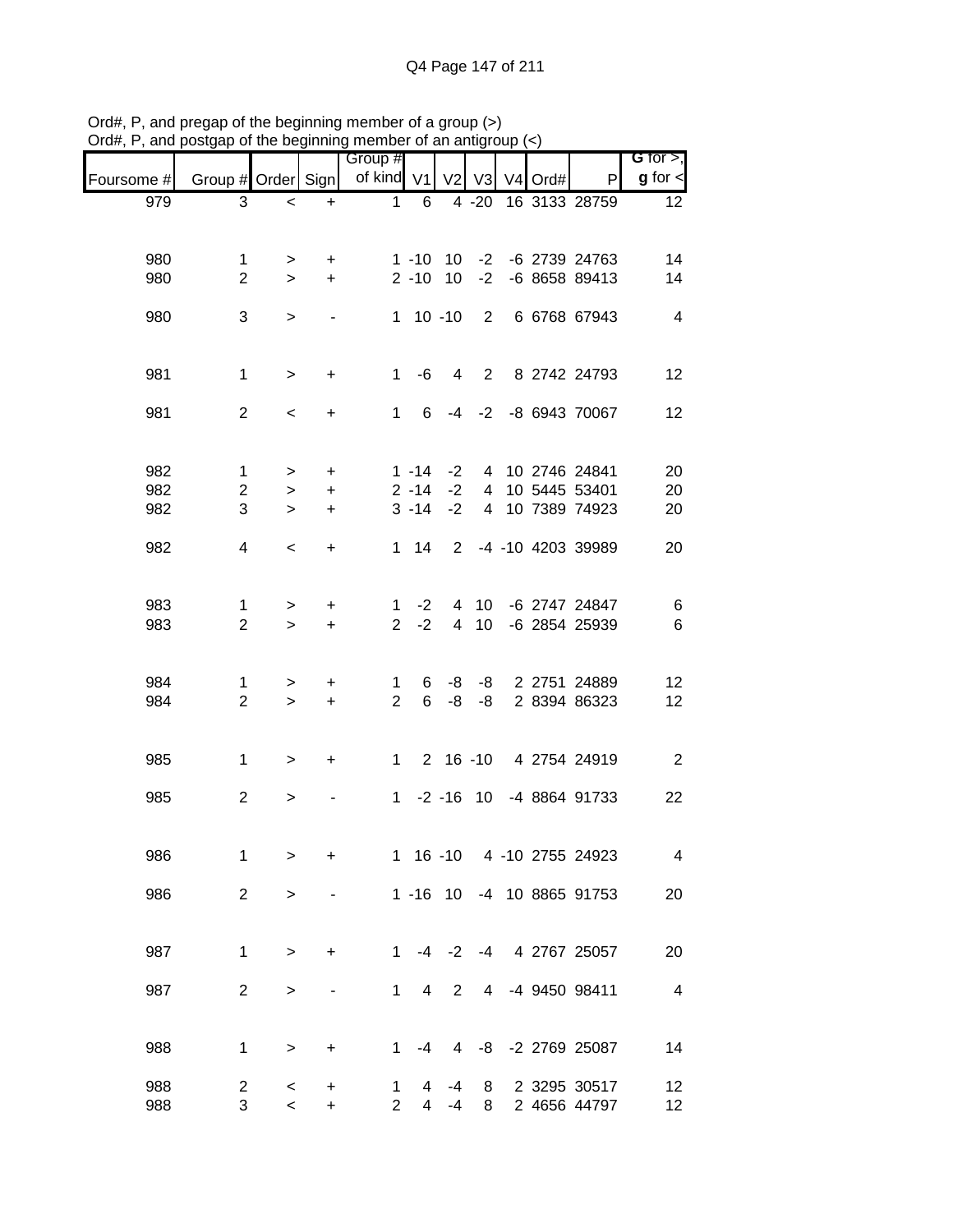| G for $>$ ,   |                                      |  |                 |                       |                      | Group #                  |                |                |                              |            |
|---------------|--------------------------------------|--|-----------------|-----------------------|----------------------|--------------------------|----------------|----------------|------------------------------|------------|
| $g$ for $\lt$ | P                                    |  |                 |                       |                      | of kind V1 V2 V3 V4 Ord# |                |                | Group # Order Sign           | Foursome # |
|               |                                      |  |                 |                       |                      |                          |                |                |                              |            |
| 6             | 2 14 -14 2772 25117                  |  |                 |                       | $-2$                 | 1.                       | +              | $\, > \,$      | 1                            | 989        |
|               |                                      |  |                 |                       |                      |                          |                |                |                              |            |
| 6             | 2 -2 -14 14 5781 56993               |  |                 |                       |                      | $\mathbf{1}$             | +              | $\,<\,$        | $\overline{2}$               | 989        |
|               |                                      |  |                 |                       |                      |                          |                |                |                              |            |
| 4             | 4 2773 25121                         |  |                 | $2 \t14 - 14$         |                      | 1                        | +              | $\, > \,$      | $\mathbf 1$                  | 990        |
| 6             | 4 7862 80279                         |  |                 | $2$ 14 -14            |                      | $\overline{2}$           | $\ddot{}$      | $\geq$         | $\overline{2}$               | 990        |
|               |                                      |  |                 |                       |                      |                          |                |                |                              |            |
| 6             | 1 -2 -14 14 -4 3884 36637            |  |                 |                       |                      |                          | $\ddot{}$      | $\,<$          | 3                            | 990        |
|               |                                      |  |                 |                       |                      |                          |                |                |                              |            |
| 6             | -4 10 2776 25153                     |  |                 | -4                    | 4                    | $\mathbf{1}$             | $\ddot{}$      | $\mathbf{L}$   | $\mathbf{1}$                 | 991        |
| 12            | 4 -10 9212 95561                     |  |                 | 4                     | -4                   | $\mathbf{1}$             |                | $\geq$         | $\overline{2}$               | 991        |
|               |                                      |  |                 |                       |                      |                          |                |                |                              |            |
|               |                                      |  |                 |                       |                      |                          |                |                |                              |            |
| 30<br>28      | -2 -2 2782 25219<br>-2 -2 4604 44249 |  |                 | $-2$<br>$-2$          | $1 - 20$<br>$2 - 20$ |                          | +<br>$\ddot{}$ | $\,$<br>$\geq$ | $\mathbf{1}$<br>$\mathbf{2}$ | 992<br>992 |
|               |                                      |  |                 |                       |                      |                          |                |                |                              |            |
|               |                                      |  |                 |                       |                      |                          |                |                |                              |            |
| 12            | 2 2 2793 25321                       |  |                 | $6 - 14$              |                      | $\mathbf{1}$             | +              | $\, > \,$      | $\mathbf{1}$                 | 993        |
| 12            | -2 -2 5275 51539                     |  |                 | -6 14                 |                      | $\mathbf{1}$             | +              | $\,<$          | $\overline{2}$               | 993        |
|               |                                      |  |                 |                       |                      |                          |                |                |                              |            |
| $-6$          | -4 12 2796 25349                     |  |                 | $\mathbf{2}^{\prime}$ | $\overline{2}$       | $\mathbf{1}$             | +              | $\geq$         | 1                            | 994        |
|               |                                      |  |                 |                       |                      |                          |                |                |                              |            |
| 18            | 4 -12 6800 68371                     |  |                 | $-2$                  | $-2$                 | $\mathbf{1}$             | $\ddot{}$      | $\,<$          | $\overline{2}$               | 994        |
|               |                                      |  |                 |                       |                      |                          |                |                |                              |            |
| 6             | -2 2821 25609                        |  | -6              | 0                     | 6                    | 1                        | +              | >              | 1                            | 995        |
| 6             | -2 9370 97429                        |  | $-6$            | $\boldsymbol{0}$      | $6\phantom{1}6$      | $\overline{2}$           | $\ddot{}$      | $\geq$         | $\overline{2}$               | 995        |
|               |                                      |  |                 |                       |                      |                          |                |                |                              |            |
| 12            | -4 2823 25633                        |  | 10 <sup>°</sup> | $-2$                  | -6                   | $\mathbf{1}$             | +              | $\,>$          | $\mathbf{1}$                 | 996        |
| 12            | -4 8035 82183                        |  | 10              | $-2$                  | $-6$                 | $\overline{2}$           | $\ddot{}$      | $\geq$         | $\overline{2}$               | 996        |
|               |                                      |  |                 |                       |                      |                          |                |                |                              |            |
| 10            | -4 2827 25667                        |  | 8               | 0                     | $-4$                 | 1                        | +              | >              | $\mathbf 1$                  | 997        |
| 10            | -4 5382 52721                        |  | 8               | $\boldsymbol{0}$      | $-4$                 | $\overline{c}$           | +              | $\,>$          | $\overline{\mathbf{c}}$      | 997        |
| 10            | -4 6283 62591                        |  | 8               | $\boldsymbol{0}$      | $-4$                 | 3<br>4                   | $\ddot{}$      | $\geq$         | 3                            | 997        |
| 10            | -4 7354 74561                        |  | 8               | 0                     | $-4$                 |                          | +              | $\geq$         | 4                            | 997        |
|               |                                      |  |                 |                       |                      |                          |                |                |                              |            |
| 10<br>10      | -2 2831 25703<br>-2 6118 60689       |  | -8<br>-8        | 2<br>$\overline{2}$   | 4<br>4               | 1<br>$\overline{2}$      | +<br>+         | $\,$<br>$\geq$ | 1<br>$\overline{2}$          | 998<br>998 |
|               |                                      |  |                 |                       |                      |                          |                |                |                              |            |

Ord#, P, and pregap of the beginning member of a group (>) Ord#, P, and postgap of the beginning member of an antigroup (<)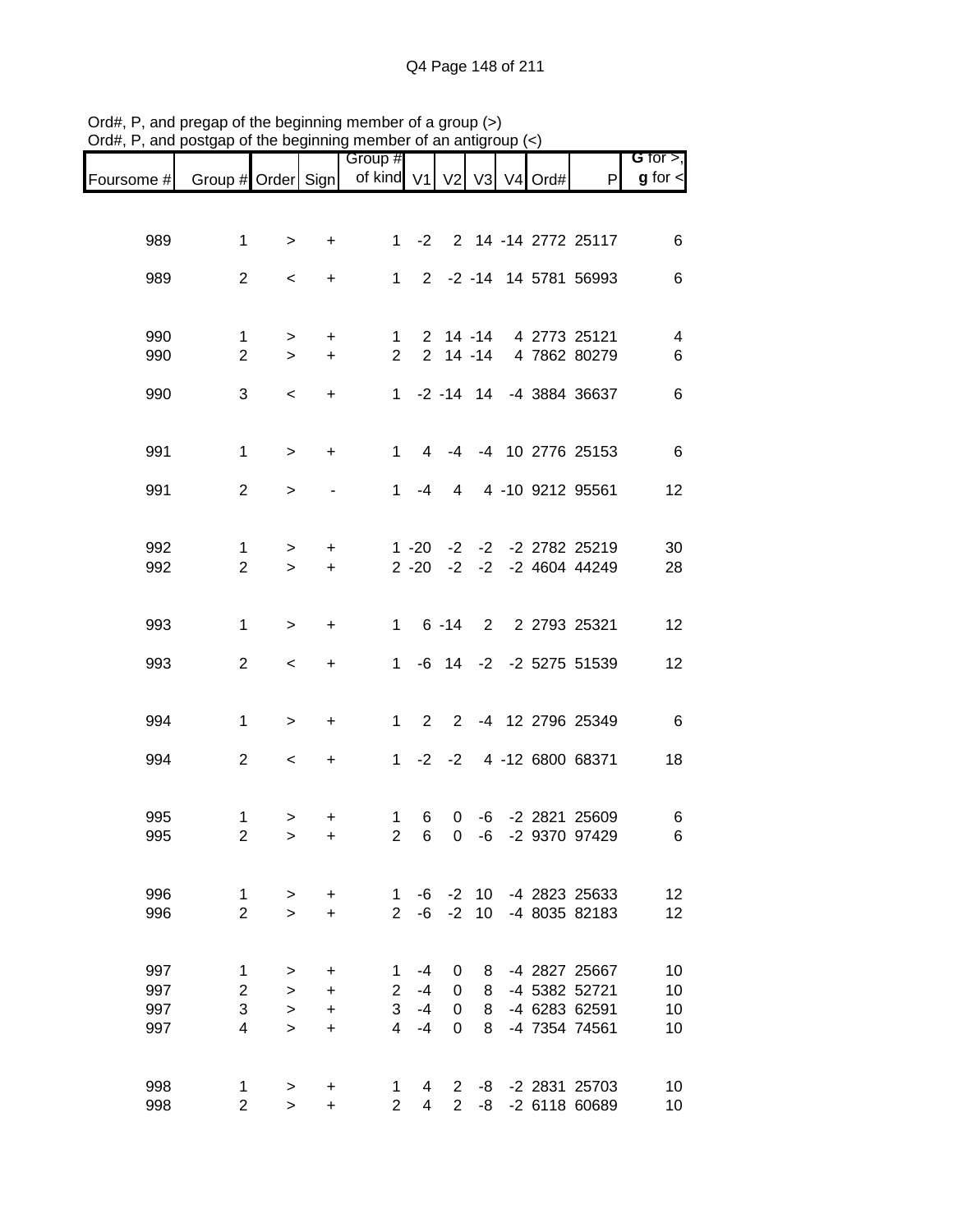|            |                         |           |                              | Group #                  |           |             |          |  |                          | G for $>$ ,    |
|------------|-------------------------|-----------|------------------------------|--------------------------|-----------|-------------|----------|--|--------------------------|----------------|
| Foursome # | Group # Order Sign      |           |                              | of kind V1 V2 V3 V4 Ord# |           |             |          |  | $\mathsf{P}$             | $g$ for $\lt$  |
|            |                         |           |                              |                          |           |             |          |  |                          |                |
| 999        | 1                       | >         | +                            | 1                        | $-2$      | 6           | -8       |  | 4 2834 25741             | 8              |
| 999        | $\overline{2}$          | $\geq$    | +                            | $\overline{2}$           | $-2$      | 6           | -8       |  | 4 3890 36691             | 8              |
| 999        | 3                       | $\geq$    | $\ddot{}$                    | 3                        | $-2$      | 6           | -8       |  | 4 8113 83071             | 8              |
| 999        | 4                       | $\,<\,$   | $\ddot{}$                    | 1                        | 2         | -6          | 8        |  | -4 4944 47969            | 8              |
|            |                         |           |                              |                          |           |             |          |  |                          |                |
|            |                         |           |                              |                          |           |             |          |  |                          |                |
| 1000       | $\mathbf 1$             | $\, > \,$ | $\ddot{}$                    |                          |           | $1 14 - 16$ |          |  | -4 16 2838 25771         | 8              |
| 1000       | $\overline{c}$          | $\,<\,$   | $\qquad \qquad \blacksquare$ | 1                        |           | $14 - 16$   |          |  | -4 16 5866 57901         | 16             |
|            |                         |           |                              |                          |           |             |          |  |                          |                |
| 1001       | $\mathbf 1$             | $\, > \,$ | +                            |                          | $1 - 16$  |             | $-4$ 16  |  | 4 2839 25793             | 22             |
|            |                         |           |                              |                          |           |             |          |  |                          |                |
| 1001       | $\overline{2}$          | $\, > \,$ |                              | $\mathbf{1}$             | 16        |             | $4 - 16$ |  | -4 2841 25801            | $\overline{2}$ |
| 1001       | 3                       | $\,<$     |                              |                          | $1 - 16$  |             | $-4$ 16  |  | 4 3006 27527             | $\overline{2}$ |
|            |                         |           |                              |                          |           |             |          |  |                          |                |
| 1002       | $\mathbf{1}$            | $\,$      | +                            | 1                        |           | $-4$ 16     |          |  | 4 -16 2840 25799         | $\,6$          |
|            |                         |           |                              |                          |           |             |          |  |                          |                |
| 1002       | $\overline{2}$          | $\, > \,$ |                              | 1                        |           | $4 - 16$    |          |  | -4 16 2842 25819         | 18             |
|            |                         |           |                              |                          |           |             |          |  |                          |                |
| 1003       | 1                       | $\,$      | +                            | 1                        |           | $0$ 18 -14  |          |  | -8 2865 26041            | 12             |
|            |                         |           |                              |                          |           |             |          |  |                          |                |
| 1003       | $\overline{c}$          | $\,<\,$   | $\ddot{}$                    | 1                        |           | $0 - 18$    | 14       |  | 8 7561 76913             | $\,6$          |
|            |                         |           |                              |                          |           |             |          |  |                          |                |
| 1004       | 1                       | >         | +                            | 1                        | -4        | $-2$        | 4        |  | 16 2869 26107            | 8              |
| 1004       | $\overline{\mathbf{c}}$ | >         | +                            | $\overline{2}$           | $-4$      | $-2$        | 4        |  | 16 7098 71707            | 8              |
| 1004       | 3                       | $\geq$    | $\ddot{}$                    | 3                        | $-4$      | $-2$        | 4        |  | 16 7756 79147            | 8              |
|            |                         |           |                              |                          |           |             |          |  |                          |                |
| 1005       | $\mathbf{1}$            | $\geq$    | $+$                          |                          |           |             |          |  | 1 -2 4 16 -10 2870 26111 | $\overline{4}$ |
|            |                         |           |                              |                          |           |             |          |  |                          |                |
| 1005       | $\overline{2}$          | $\geq$    |                              |                          | $1 \quad$ |             |          |  | 2 -4 -16 10 8482 87359   | 22             |
|            |                         |           |                              |                          |           |             |          |  |                          |                |
| 1006       | 1                       | >         | $\ddot{}$                    | 1.                       |           | $16 - 10$   |          |  | -4 2 2872 26119          | 6              |
| 1006       | $\overline{2}$          | $\geq$    | $\ddot{}$                    | $\overline{2}$           |           | $16 - 10$   | $-4$     |  | 2 4867 47161             | 12             |
|            |                         |           |                              |                          |           |             |          |  |                          |                |
| 1007       | 1                       | >         | $\ddot{}$                    | 1.                       | $-4$      | 0           | 0        |  | 8 2876 26171             | 10             |
| 1007       | $\overline{2}$          | $\geq$    | $\ddot{}$                    | $\overline{2}$           | $-4$      | 0           | 0        |  | 8 6252 62201             | 10             |
| 1007       | 3                       | $\geq$    | +                            | 3 <sup>1</sup>           | $-4$      | 0           | $\Omega$ |  | 8 8654 89381             | 10             |

Ord#, P, and pregap of the beginning member of a group (>) Ord#, P, and postgap of the beginning member of an antigroup (<)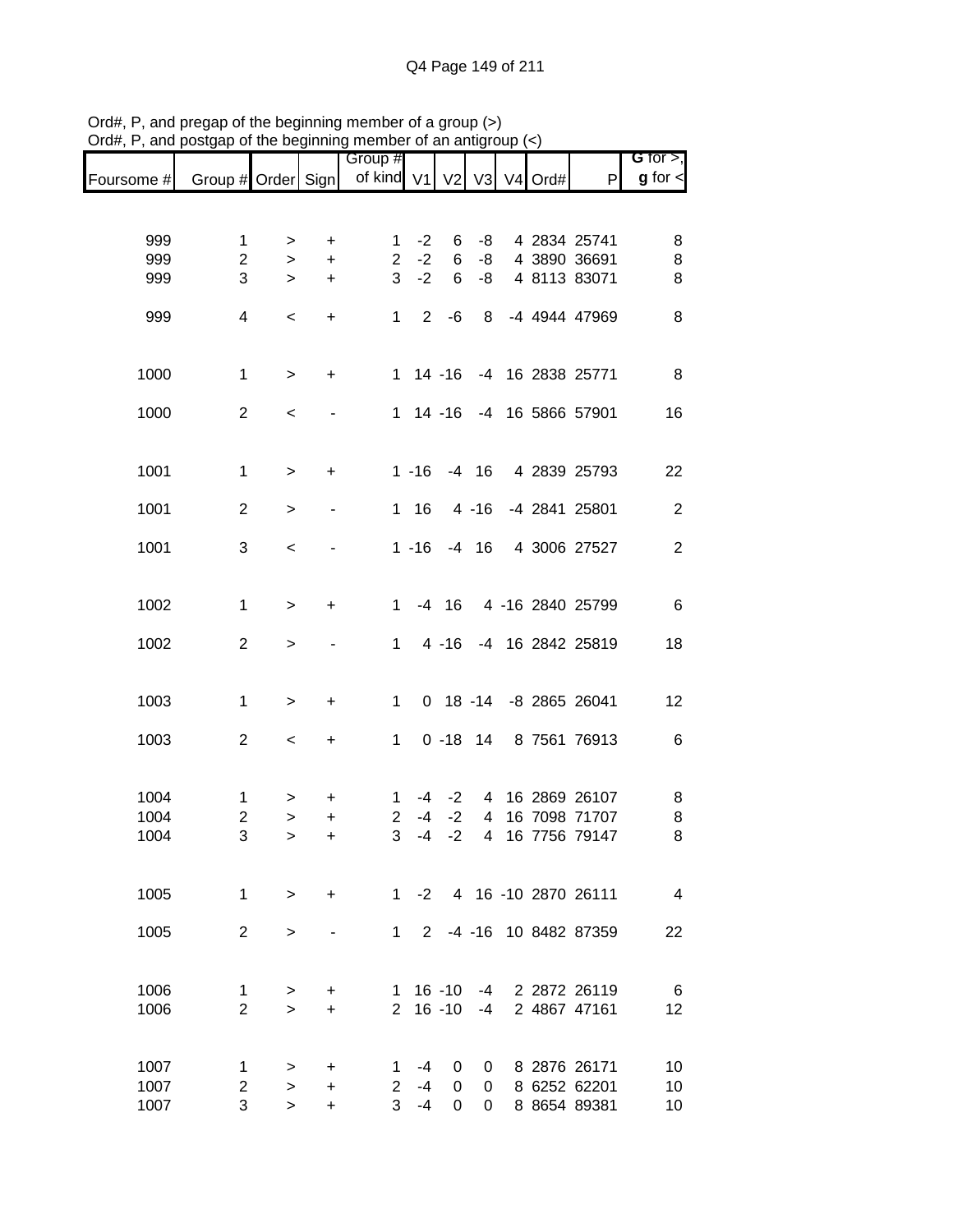|              |                               |                   |                               | Group #                  |                  |                |                 |  |                                   | G for $>$ ,    |
|--------------|-------------------------------|-------------------|-------------------------------|--------------------------|------------------|----------------|-----------------|--|-----------------------------------|----------------|
| Foursome #   | Group # Order Sign            |                   |                               | of kind V1 V2 V3 V4 Ord# |                  |                |                 |  | P                                 | $g$ for $\lt$  |
|              |                               |                   |                               |                          |                  |                |                 |  |                                   |                |
| 1008<br>1008 | $\mathbf 1$<br>$\overline{2}$ | ><br>$\geq$       | $\ddot{}$<br>$\color{red}{+}$ | 1<br>$\overline{2}$      | 0<br>$\mathbf 0$ | 8<br>8         | $-8$            |  | -8 12 2878 26183<br>12 4118 39113 | 6<br>6         |
|              |                               |                   |                               |                          |                  |                |                 |  |                                   |                |
| 1009<br>1009 | $\mathbf 1$<br>$\overline{2}$ | ><br>$\mathbf{L}$ | $\ddot{}$<br>$+$              | 1<br>$\overline{2}$      | -8               | $-8$ 12<br>12  | -8<br>-8        |  | 2 2880 26203<br>2 5195 50671      | 14<br>20       |
| 1009         | 3                             | $\,>$             | $\qquad \qquad \blacksquare$  | 1                        |                  | $8 - 12$       | 8               |  | -2 4930 47819                     | 10             |
| 1009         | 4                             | $\,<$             | $\ddot{}$                     | $\mathbf{1}$             |                  | $8 - 12$       | 8               |  | -2 5122 49877                     | 14             |
| 1010         | $\mathbf 1$                   | $\,$              | +                             | $\mathbf 1$              | -8               |                | $2 - 10$        |  | 8 2882 26227                      | 18             |
| 1010         | $\overline{2}$                | $\,<\,$           | $\ddot{}$                     | $\mathbf{1}$             | 8                |                | $-2$ 10         |  | -8 4892 47441                     | 18             |
| 1011         | $\mathbf 1$                   | $\, > \,$         | $\ddot{}$                     | $1 \quad$                |                  | $-4$ 14 $-10$  |                 |  | 2 2892 26317                      | 8              |
| 1011         | $\overline{2}$                | $\, > \,$         |                               | $\mathbf{1}$             |                  | 4 -14 10       |                 |  | -2 4587 44071                     | 12             |
| 1011         | 3                             | $\,<$             |                               | $\mathbf{1}$             |                  | $-4$ 14 $-10$  |                 |  | 2 3018 27673                      | 16             |
| 1012         | 1                             | >                 | $\ddot{}$                     | 1                        |                  | $14 - 10$      | $\overline{2}$  |  | 4 2893 26321                      | 4              |
| 1012         | $\overline{c}$                | >                 | $\ddot{}$                     | $\overline{2}$           |                  | $14 - 10$      | $\overline{2}$  |  | 4 7770 79283                      | 4              |
| 1012         | 3                             | $\, > \,$         | $\ddot{}$                     | 3                        |                  | $14 - 10$      | $\overline{2}$  |  | 4 8426 86693                      | $\overline{4}$ |
| 1012         | 4                             | $\,<$             |                               | 1.                       |                  | $14 - 10$      | $\overline{2}$  |  | 4 2947 26863                      | 16             |
| 1012         | 5                             | $\prec$           |                               | $\overline{2}$           |                  | $14 - 10$      | $\overline{2}$  |  | 4 7913 80833                      | 16             |
| 1013         | 1                             | >                 | $\ddot{}$                     |                          | $1 - 10$         | $\overline{2}$ | $\overline{4}$  |  | 2 2894 26339                      | 18             |
| 1013         | $\overline{2}$                | $\,<\,$           |                               |                          | $1 - 10$         | $\overline{2}$ | $4\overline{ }$ |  | 2 2898 26387                      | 6              |
| 1014         | $\mathbf 1$                   | $\, >$            | $\ddot{}$                     | 1                        | $\mathbf 0$      | $\overline{2}$ |                 |  | 2 -4 2899 26393                   | 6              |
| 1014         | $\overline{c}$                | $\,<\,$           |                               | 1                        | 0                | $\overline{2}$ | 2               |  | -4 5792 57119                     | 12             |
| 1014         | 3                             | $\,<$             |                               | $\overline{2}$           | $\mathbf 0$      | $\overline{2}$ | $\overline{2}$  |  | -4 8449 86981                     | 12             |
| 1015         | 1                             | >                 | $\ddot{}$                     | 1                        | $2^{\circ}$      | $-2$           |                 |  | 6 -2 2903 26423                   | 6              |
| 1015         | $\overline{c}$                | >                 |                               |                          | $1 -2$           |                |                 |  | 2 -6 2 3846 36241                 | 12             |

Ord#, P, and pregap of the beginning member of a group (>) Ord#, P, and postgap of the beginning member of an antigroup (<)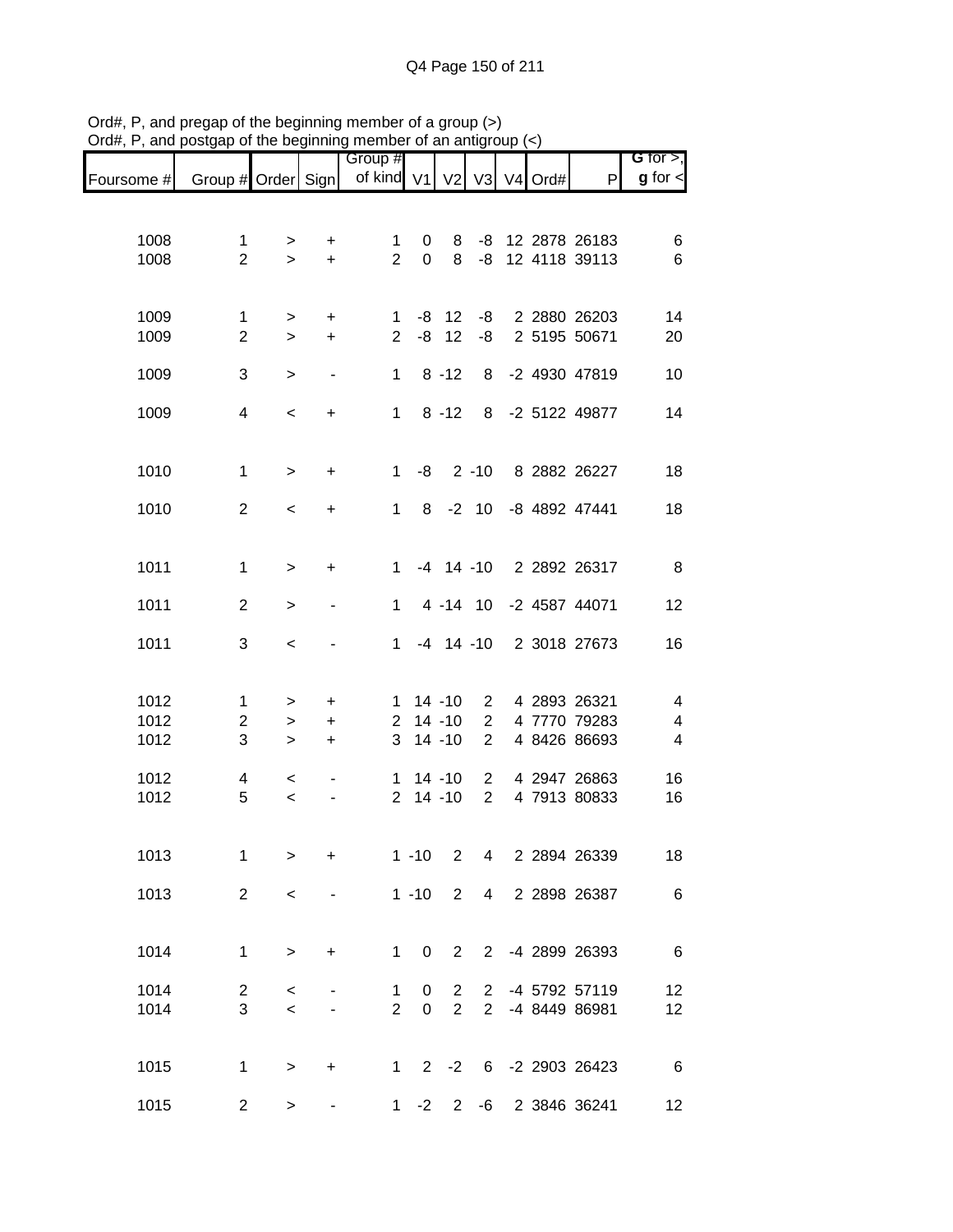|                              |                                      |            |                 |                                  |                         | mombor or an annyi             |                        |                     | and posigap or the beginning   |              |
|------------------------------|--------------------------------------|------------|-----------------|----------------------------------|-------------------------|--------------------------------|------------------------|---------------------|--------------------------------|--------------|
| G for $>$ ,<br>$g$ for $\lt$ | P                                    | V3 V4 Ord# |                 | V <sub>2</sub>                   |                         | Group #<br>of kind V1          |                        |                     | Group # Order Sign             | Foursome #   |
| $\,6$                        | 2 -6 2 3199 29437                    |            |                 |                                  | $1 -2$                  |                                | $\ddot{}$              | $\,<\,$             | 3                              | 1015         |
| $\,6$                        | 6 -2 10 -10 2905 26437               |            |                 |                                  |                         | $1 \quad$                      | $\ddot{}$              | $\, >$              | $\mathbf 1$                    | 1016         |
| $\,6$                        | 2 -10 10 4162 39563                  |            |                 |                                  | $1 - 6$                 |                                | $+$                    | $\,<$               | $\overline{2}$                 | 1016         |
| 20                           | 1 -10 -2 -4 8 2908 26479             |            |                 |                                  |                         |                                | $+$                    | $\,>$               | $\mathbf 1$                    | 1017         |
| 20                           | 4 -8 9242 95891                      |            |                 | $\overline{2}$                   | $1 \quad 10$            |                                | $\ddot{}$              | $\prec$             | $\overline{2}$                 | 1017         |
| 10<br>10                     | 14 2909 26489<br>8 14 4806 46499     |            | 8               | $-4$<br>$-4$                     | $-2$<br>$-2$            | $\mathbf{1}$<br>$\overline{2}$ | $\ddot{}$<br>$\ddot{}$ | $\, > \,$<br>$\geq$ | $\mathbf 1$<br>$\overline{2}$  | 1018<br>1018 |
| $\,6$<br>$\,6$               | -4 4 2939 26783<br>4 6393 63743      |            | $-4$            | -6<br>-6                         | 12 <sup>7</sup><br>2 12 | 1                              | $\ddot{}$<br>$\ddot{}$ | $\, > \,$<br>$\geq$ | $\mathbf 1$<br>$\overline{2}$  | 1019<br>1019 |
| 18<br>18                     | 4 -6 2940 26801<br>4 -6 6394 63761   |            |                 | -4<br>$-4$                       | -6<br>-6                | 1<br>$\overline{2}$            | $\ddot{}$<br>$\ddot{}$ | $\, > \,$<br>$\, >$ | 1<br>$\overline{2}$            | 1020<br>1020 |
| 12<br>12                     | -6 4 2941 26813<br>4 6649 66713      |            | -6              | $\overline{4}$<br>$\overline{4}$ | -4<br>$-4$              | 1<br>$\overline{2}$            | $\ddot{}$<br>$+$       | $\geq$<br>$\geq$    | $\mathbf{1}$<br>$\overline{2}$ | 1021<br>1021 |
| $\,6$                        | 4 3266 30197                         |            | $-6$            | $\overline{4}$                   | $-4$                    | 1                              |                        | $\,<\,$             | 3                              | 1021         |
| 8<br>8                       | 4 2 2942 26821<br>2 9196 95401       |            | $4\overline{ }$ | -6<br>-6                         | $\overline{4}$<br>4     | 1.<br>$\overline{2}$           | $\ddot{}$              | $\, >$<br>>         | $\mathbf 1$<br>$\overline{c}$  | 1022<br>1022 |
| 10                           | 6 -4 -2 3308 30671                   |            |                 |                                  | $-4$                    | $1 \quad$                      |                        | $\geq$              | 3                              | 1022         |
| $\,8\,$                      | -4 -2 3310 30689                     |            |                 | 6                                | -4                      | 1                              | $+$                    | $\prec$             | 4                              | 1022         |
| 10<br>10                     | 8 -12 2950 26891<br>8 -12 4928 47807 |            |                 | 8<br>8                           | -8<br>-8                | 1<br>2 <sup>1</sup>            | $\ddot{}$<br>$+$       | $\, >$<br>$\geq$    | 1<br>$\overline{2}$            | 1023<br>1023 |
| $\boldsymbol{2}$             | 1 8 8 -12 14 2951 26893              |            |                 |                                  |                         |                                | $\ddot{}$              | $\, >$              | 1                              | 1024         |
| $\overline{2}$               | -8 -8 12 -14 7497 76157              |            |                 |                                  |                         | 1                              | $\ddot{}$              | $\prec$             | $\overline{2}$                 | 1024         |

Ord#, P, and pregap of the beginning member of a group (>) Ord#, P, and postgap of the beginning member of an antigroup (<)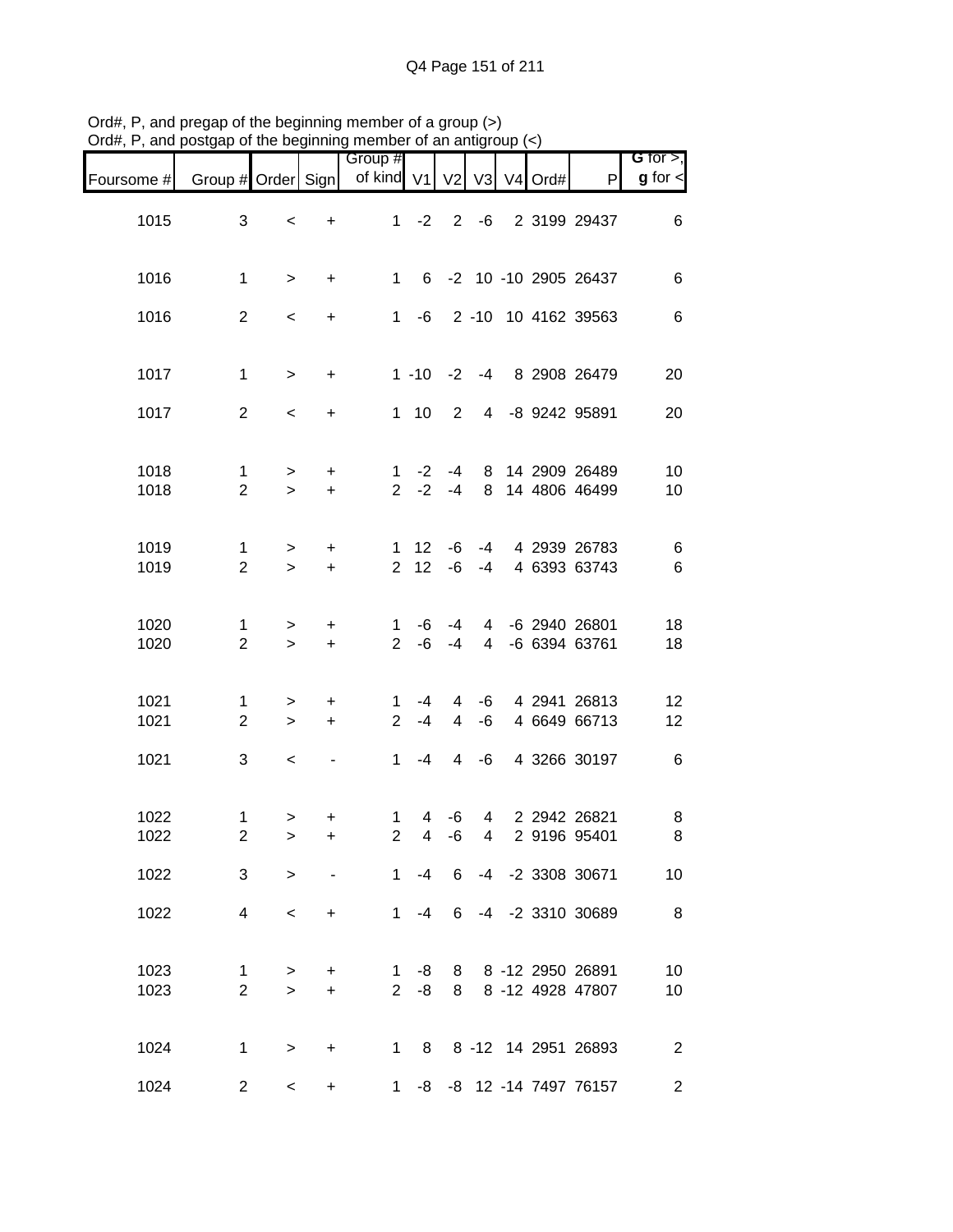|            |                    |              |                              | Group #        |          |                |                |            |                          | G for $>$ ,                                |
|------------|--------------------|--------------|------------------------------|----------------|----------|----------------|----------------|------------|--------------------------|--------------------------------------------|
| Foursome # | Group # Order Sign |              |                              | of kind V1     |          | V <sub>2</sub> |                | V3 V4 Ord# | $\mathsf{P}$             | $g$ for $\lt$                              |
| 1025       | $\mathbf{1}$       | $\, > \,$    | $\ddot{}$                    | $\mathbf 1$    |          |                |                |            | 8 -12 14 -16 2952 26903  | 10                                         |
| 1025       | $\overline{2}$     | $\,<$        | $\ddot{}$                    | $1 \quad$      |          |                |                |            | -8 12 -14 16 7496 76147  | 10                                         |
| 1026       | $\mathbf 1$        | $\,$         | $\ddot{}$                    |                | $1 - 16$ |                |                |            | 0 12 -12 2959 26981      | 22                                         |
| 1026       | $\overline{2}$     | $\,<$        | $\ddot{}$                    |                | $1 \t16$ |                |                |            | 0 -12 12 5929 58579      | 22                                         |
| 1027       | $\mathbf 1$        | $\,>$        | $\ddot{}$                    |                | $1 - 12$ |                | $8 - 2$        |            | 4 2962 27011             | 18                                         |
| 1027       | $\overline{2}$     | $\,<$        |                              |                | $1 - 12$ |                | $8 - 2$        |            | 4 5121 49871             | $\,6$                                      |
|            |                    |              |                              |                |          |                |                |            |                          |                                            |
| 1028       | $\mathbf 1$        | $\,>$        | $\ddot{}$                    | 1              |          | $4 - 14$       | $\overline{4}$ |            | 0 2965 27043             | 12                                         |
| 1028       | $\overline{c}$     | $\geq$       | $+$                          | $2^{\circ}$    |          | $4 - 14$       | 4              |            | 0 7409 75193             | 12                                         |
| 1028       | 3                  | $\geq$       | $\ddot{}$                    | 3              |          | $4 - 14$       | 4              |            | 0 7708 78553             | 12                                         |
| 1028       | 4                  | $\,<$        | $\qquad \qquad \blacksquare$ | $\mathbf{1}$   |          | $4 - 14$       | $\overline{4}$ |            | 0 7411 75211             | $\,6$                                      |
| 1029       | 1                  | $\geq$       | +                            | 1              | -8       | $-2$           | 16             |            | -2 2972 27103            | 12                                         |
| 1029       | $\overline{2}$     | $\geq$       | $\ddot{}$                    | $\overline{2}$ | -8       | $-2$           | 16             |            | -2 7548 76771            | 14                                         |
| 1029       | 3                  | $\,<$        | $\ddot{}$                    | 1              | 8        |                | $2 - 16$       |            | 2 5769 56897             | 12                                         |
| 1029       | 4                  | $\,<\,$      |                              | $\mathbf{1}$   | -8       |                | $-2$ 16        |            | -2 7552 76819            | 10                                         |
| 1030       | $\mathbf{1}$       | >            | +                            | 1              |          |                |                |            | -8 16 -14 2 2995 27407   | 10                                         |
| 1030       | $\overline{2}$     | $\geq$       | +                            | $\overline{2}$ | -8       |                | $16 - 14$      |            | 2 7985 81647             | 10                                         |
| 1030       | 3                  | $\,<\,$      |                              |                |          |                |                |            | 1 -8 16 -14 2 8009 81919 | 10 <sub>1</sub>                            |
| 1031       | $\mathbf{1}$       | $\, >$       | $+$                          |                |          | $1 \t16 - 14$  |                |            | 2 6 2996 27409           |                                            |
| 1031       | $\overline{c}$     | $\,$         | $+$                          |                |          | $2 16 - 14$    | $2^{\circ}$    |            | 6 5394 52861             |                                            |
| 1031       | 3                  | $\geq$       | $\ddot{}$                    |                |          | $3 \t16 - 14$  | $2^{\circ}$    |            | 6 7986 81649             | $\begin{array}{c} 2 \\ 2 \\ 2 \end{array}$ |
| 1032       | $\mathbf{1}$       | $\geq$       | +                            |                |          | $1 \t14 - 20$  |                |            | 4 16 3001 27457          | 8                                          |
| 1032       | $\overline{2}$     | $\mathbf{L}$ | $\ddot{}$                    |                |          | 2 14 -20       |                |            | 4 16 8413 86509          | $\, 8$                                     |
| 1033       | 1                  | $\,$         | +                            |                | $1 - 20$ |                |                |            | 4 16 -4 3002 27479       | 22                                         |

Ord#, P, and pregap of the beginning member of a group (>) Ord#, P, and postgap of the beginning member of an antigroup (<)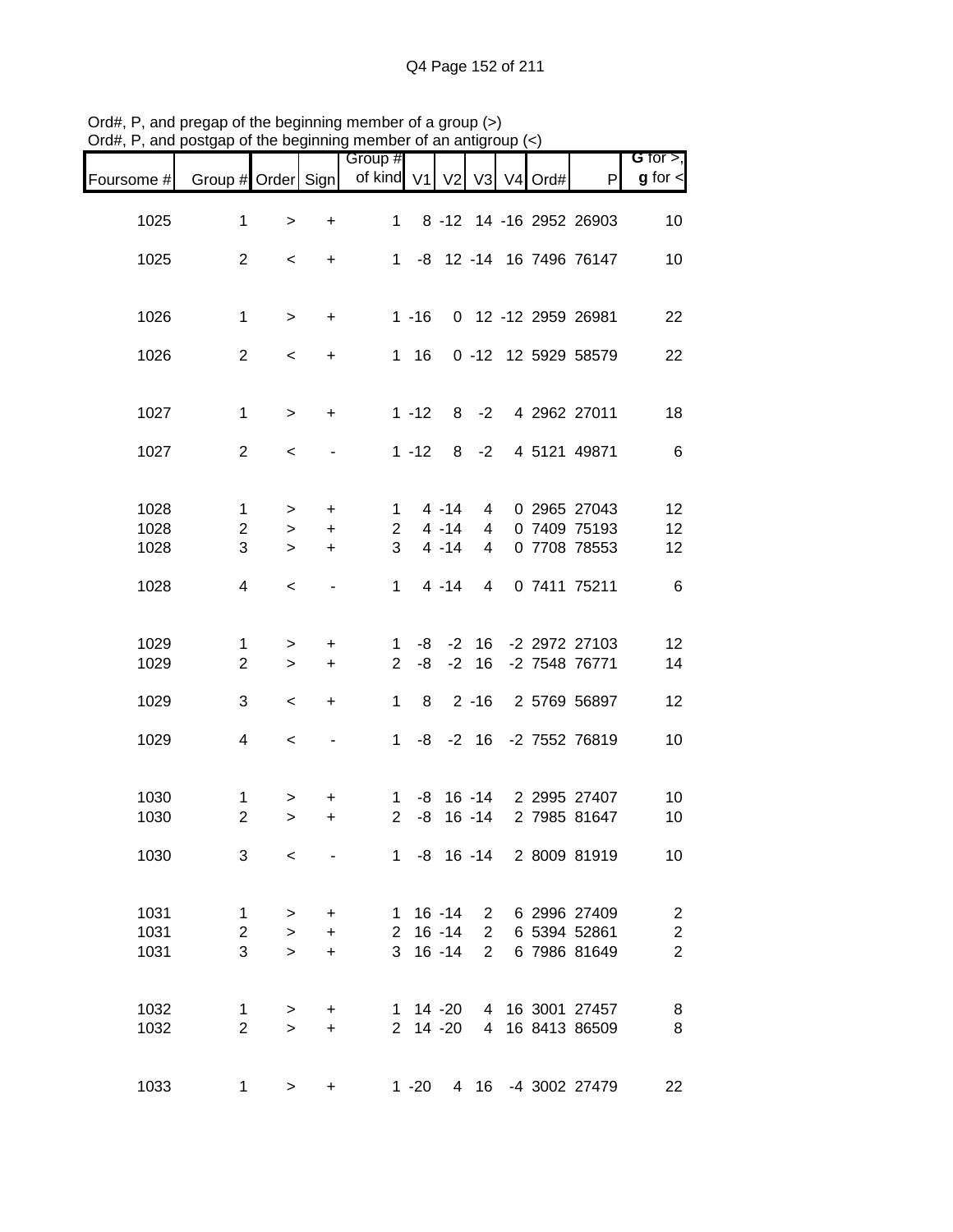|              |                     |                  |            | Group #        |                              |                |           |            |                                | G for $>$ ,    |
|--------------|---------------------|------------------|------------|----------------|------------------------------|----------------|-----------|------------|--------------------------------|----------------|
| Foursome #   | Group # Order Sign  |                  |            | of kind V1     |                              | V <sub>2</sub> |           | V3 V4 Ord# | P                              | $g$ for $\lt$  |
| 1033         | 2                   | $\,>$            |            | $\mathbf{1}$   | 20                           |                | $-4 - 16$ |            | 4 9206 95483                   | $\overline{4}$ |
| 1033         | 3                   | $\,<$            | $\ddot{}$  |                | $1 \quad 20$                 |                | $-4 - 16$ |            | 4 6585 65929                   | 22             |
| 1034<br>1034 | 1<br>$\overline{2}$ | $\geq$<br>$\geq$ | $+$<br>$+$ |                | $1 - 4 - 16$<br>$2 - 4 - 16$ |                | 8<br>8    |            | -8 3005 27509<br>-8 4915 47681 | 22<br>22       |
|              |                     |                  |            |                |                              |                |           |            |                                |                |
| 1035         | $\mathbf 1$         | $\,$             | $\ddot{}$  |                | $1 - 16$                     | 8              | -8        |            | 8 3006 27527                   | 18             |
| 1035         | $\overline{2}$      | $\,<$            | +          |                | $1 \t16$                     | -8             |           |            | 8 -8 6116 60661                | 18             |
| 1036         | $\mathbf 1$         | $\geq$           | $\ddot{}$  | $\mathbf{1}$   | 8                            | -8             |           |            | 8 20 3007 27529                | $\overline{2}$ |
| 1036         | $\overline{2}$      | $\prec$          | $\ddot{}$  | $\mathbf{1}$   | -8                           | 8              |           |            | -8 -20 9006 93251              | 2              |
| 1037         | $\mathbf{1}$        | $\geq$           | +          | 1              | -8                           | 8              |           |            | 20 - 28 3008 27539             | 10             |
| 1037         | $\mathbf{2}$        | $\geq$           | $\ddot{}$  | $\overline{2}$ | -8                           | 8              |           |            | 20 - 28 3083 28307             | 10             |
| 1037         | 3                   | $\geq$           | $\ddot{}$  | 3              | -8                           | 8              |           |            | 20 - 28 3348 31079             | 10             |
| 1038         | 1                   | >                | $\ddot{}$  |                | $1 - 22$                     | 8              |           |            | 2 -10 3013 27611               | 28             |
| 1038         | $\overline{2}$      | $\geq$           | $\ddot{}$  |                | $2 - 22$                     | 8              |           |            | 2 -10 7069 71387               | 24             |
| 1039         | 1                   | $\geq$           | +          |                |                              |                |           |            | 1 -10 14 -4 -14 3016 27647     | 16             |
| 1039         | $\overline{2}$      | $\, > \,$        |            |                |                              | $1 \t10 - 14$  |           |            | 4 14 5825 57467                | 10             |
| 1040         | $\mathbf{1}$        | $\geq$           | +          | 1              |                              | $-4 - 14$      |           |            | 4 -2 3018 27673                | 20             |
| 1040         | $\overline{2}$      | $\geq$           |            |                |                              |                |           |            | 1 4 14 -4 2 9423 98047         | 6              |
| 1041         | $\mathbf{1}$        | $\, >$           | $+$        | 1              | 2                            | $-2$           |           |            | -2 16 3037 27809               | $\,6$          |
| 1041         | $\overline{2}$      | $\geq$           | $+$        | $\overline{2}$ | $2^{\circ}$                  | $-2$           | $-2$      |            | 16 3404 31649                  | $\,6$          |
| 1041         | 3                   | $\geq$           | $+$        | 3              | $2^{\circ}$                  | $-2$           |           |            | -2 16 7045 71153               | $\,6$          |
| 1041         | 4                   | $\geq$           |            | 1.             | $-2$                         |                |           |            | 2 2 -16 5764 56843             | 16             |
| 1042         | $\mathbf{1}$        | $\geq$           | $\ddot{}$  |                |                              |                |           |            | 1 -14 20 -20 2 3046 27917      | 16             |
| 1042         | $\overline{2}$      | $\,<$            | +          |                |                              |                |           |            | 1 14 -20 20 -2 5075 49393      | 16             |

Ord#, P, and pregap of the beginning member of a group (>) Ord#, P, and postgap of the beginning member of an antigroup (<)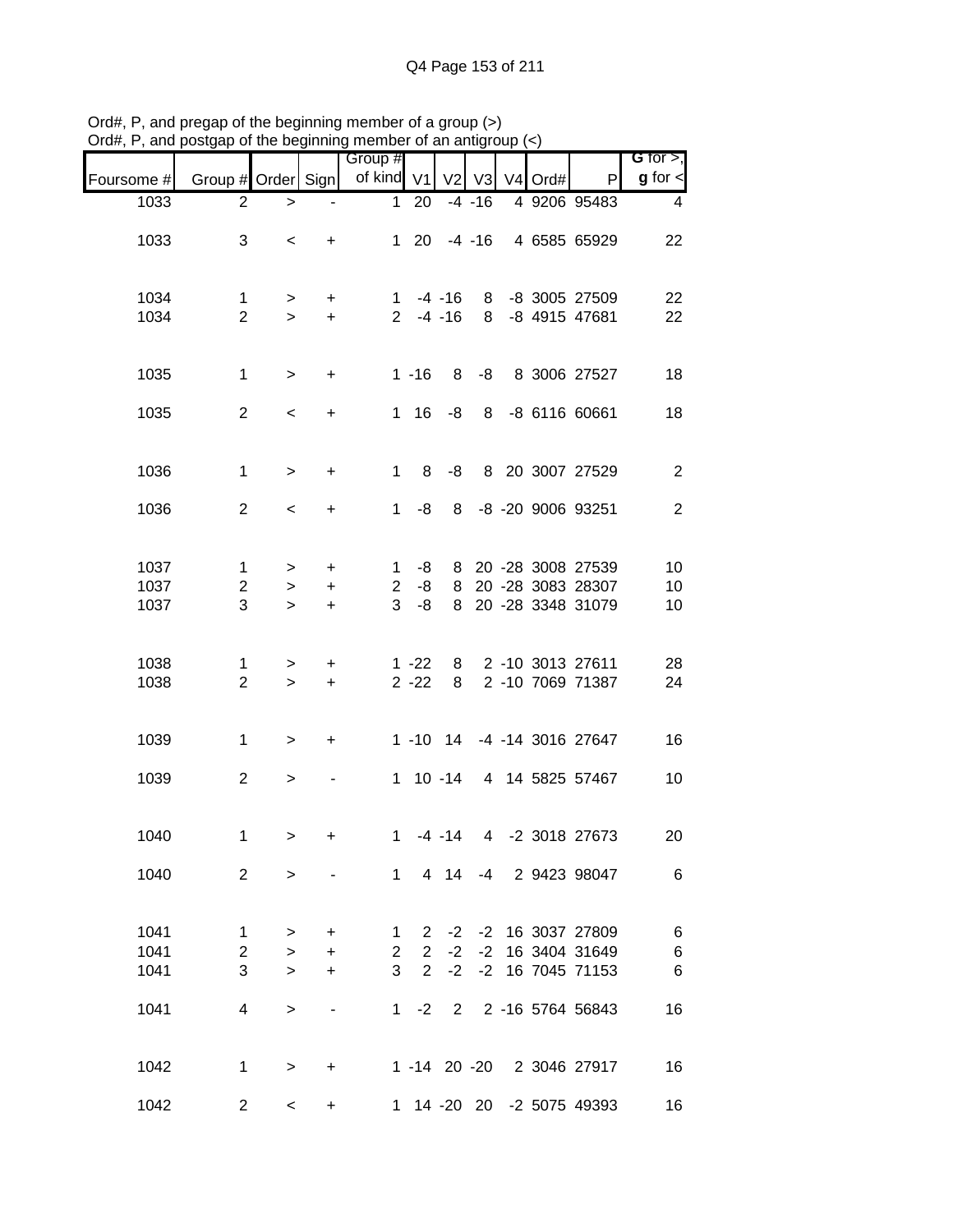| ⊃ıuπ,        | , and postgap of the beginning member of an antigroup $(\leq)$ |                  |                          | Group #             |                      |                     |                     |         |                                      | G for $>$ ,             |
|--------------|----------------------------------------------------------------|------------------|--------------------------|---------------------|----------------------|---------------------|---------------------|---------|--------------------------------------|-------------------------|
| Foursome #   | Group # Order Sign                                             |                  |                          | of kind V1          |                      |                     | V2 V3               | V4 Ord# | P                                    | $g$ for $\lt$           |
| 1042         | 3                                                              | $\,<$            | $\ddot{}$                | $\overline{2}$      |                      | $\overline{14}$ -20 | 20                  |         | -2 7152 72253                        | 16                      |
| 1043         | $\mathbf{1}$                                                   | $\geq$           | $+$                      |                     |                      |                     |                     |         | 1 -2 -10 14 -10 3054 27983           | 16                      |
| 1043         | $\overline{c}$                                                 | $\geq$           |                          | 1                   |                      |                     |                     |         | 2 10 -14 10 5406 52973               | 6                       |
| 1044         | $\mathbf 1$                                                    | $\geq$           | $\ddot{}$                |                     |                      |                     |                     |         | 1 -10 14 -10 -4 3055 27997           | 14                      |
| 1044         | $\overline{2}$                                                 | $\geq$           | $\overline{\phantom{a}}$ |                     |                      | 1 10 -14 10         |                     |         | 4 3933 37097                         | 10                      |
| 1044         | 3                                                              | $\,<$            | $\ddot{}$                |                     |                      |                     |                     |         | 1 10 -14 10 4 5169 50363             | 14                      |
| 1045         | 1                                                              | $\,$             | $\ddot{}$                |                     | $1 - 10$             |                     |                     |         | -4 16 -14 3057 28019                 | 18                      |
| 1045         | $\overline{2}$                                                 | $\geq$           | $\ddot{}$                |                     | $2 - 10$             |                     |                     |         | -4 16 -14 5485 53849                 | 18                      |
| 1045         | 3                                                              | $\geq$           |                          |                     | $1 \quad 10$         |                     |                     |         | 4 -16 14 8325 85531                  | $\,8\,$                 |
| 1046         | $\mathbf{1}$                                                   | $\geq$           | $\ddot{}$                |                     | $1 16 - 14$          |                     | 6                   |         | 0 3059 28031                         | $\overline{\mathbf{4}}$ |
| 1046         | $\overline{2}$                                                 | $\,<$            | $\ddot{}$                |                     |                      | $1 - 16$ 14         | -6                  |         | 0 7455 75679                         | $\overline{\mathbf{4}}$ |
| 1047         | $\mathbf 1$                                                    | $\,>$            | $\ddot{}$                | 1                   | 6                    | 0                   | -6                  |         | 4 3061 28057                         | 6                       |
| 1047         | $\overline{2}$                                                 | $\geq$           | $\ddot{}$                | $\overline{2}$      | 6                    | $\mathbf 0$         | -6                  |         | 4 3344 31039                         | 6                       |
| 1048<br>1048 | 1<br>$\overline{2}$                                            | $\geq$<br>$\geq$ | $\ddot{}$<br>$+$         | 1<br>$\overline{2}$ | 0<br>$\mathbf 0$     | -6<br>$-6$          | 4<br>$\overline{4}$ |         | -8 3062 28069<br>-8 3345 31051       | 12<br>12                |
| 1048         | 3                                                              | $\lt$            | $\ddot{}$                |                     |                      | 1 0 6               |                     |         | -4 8 8290 85121                      | 12                      |
|              |                                                                |                  |                          |                     |                      |                     |                     |         |                                      |                         |
| 1049         | $\mathbf 1$                                                    | $\geq$           | $+$                      |                     |                      |                     |                     |         | 1 16 -16 6 -16 3069 28123            | 12                      |
| 1049         | $\overline{2}$                                                 | $\,<\,$          |                          |                     |                      | $1 \t16 \t-16$      |                     |         | 6 -16 3073 28183                     | 18                      |
| 1050         | $\mathbf 1$                                                    | $\, >$           | $\ddot{}$                | $1 \quad$           |                      |                     |                     |         | 6 -16 16 -8 3071 28163               | 12                      |
| 1050         | $\overline{2}$                                                 | $\,<\,$          |                          | 1                   |                      |                     |                     |         | 6 -16 16 -8 5218 50957               | 12                      |
| 1051<br>1051 | 1<br>$\overline{2}$                                            | ><br>$\geq$      | +<br>$\ddot{}$           |                     | $1 - 16$<br>$2 - 16$ | 16<br>16            |                     |         | -8 -2 3072 28181<br>-8 -2 5803 57221 | 18<br>18                |

Ord#, P, and pregap of the beginning member of a group (>) Ord#, P, and postgap of the beginning member of an antigroup (<)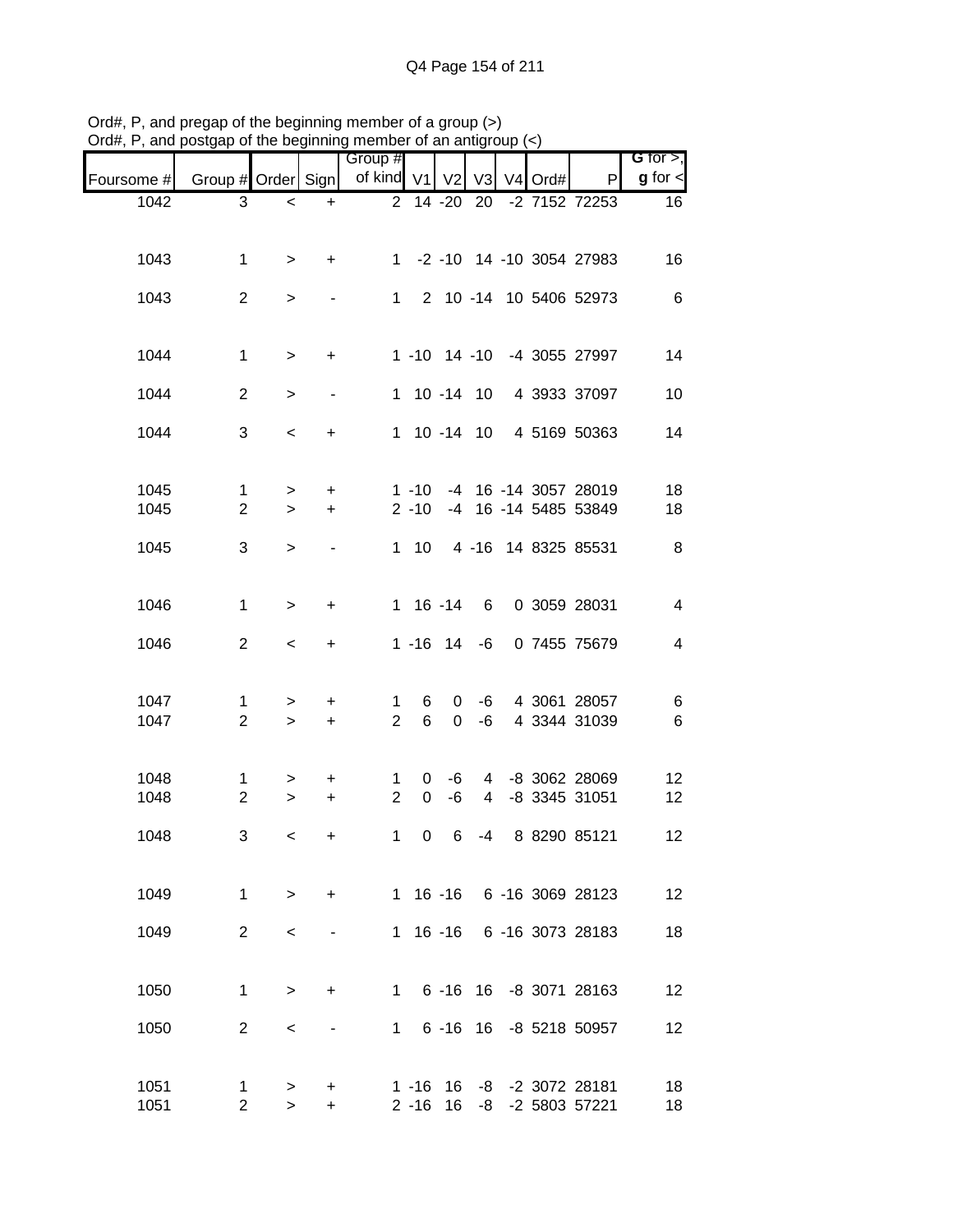|                      |                                    |                       |                             | Group #                  |                      |                |                      |            |                                              | G for $>$ ,                                    |
|----------------------|------------------------------------|-----------------------|-----------------------------|--------------------------|----------------------|----------------|----------------------|------------|----------------------------------------------|------------------------------------------------|
| Foursome #           | Group # Order Sign                 |                       |                             | of kind V1               |                      | V <sub>2</sub> |                      | V3 V4 Ord# | P                                            | $g$ for $\lt$                                  |
| 1051                 | 3                                  | $\,<\,$               |                             |                          | $1 - 16$             | 16             |                      |            | -8 -2 5217 50951                             | 6                                              |
| 1052<br>1052<br>1052 | $\mathbf 1$<br>$\overline{2}$<br>3 | ><br>$\geq$<br>$\geq$ | +<br>$\ddot{}$<br>$\ddot{}$ | 1<br>$\overline{2}$<br>3 | 16<br>16<br>16       | -8<br>-8<br>-8 | $-2$<br>$-2$<br>$-2$ |            | 2 3073 28183<br>2 4124 39163<br>2 5804 57223 | $\sqrt{2}$<br>$\overline{c}$<br>$\overline{2}$ |
| 1053<br>1053         | 1<br>$\overline{2}$                | $\geq$<br>$\geq$      | $\ddot{}$<br>$+$            | 1<br>$\overline{2}$      | 4<br>4               | -4<br>$-4$     | -4<br>$-4$           |            | 16 3089 28393<br>16 3924 37003               | 6<br>$\,6$                                     |
| 1054<br>1054         | 1<br>$\overline{2}$                | $\,$<br>$\geq$        | $\ddot{}$<br>$\ddot{}$      | $\mathbf{1}$             | $2 16 - 14$          | $16 - 14$      | $\overline{2}$       |            | 2 2 3092 28411<br>2 5891 58171               | $\sqrt{2}$<br>$\overline{2}$                   |
| 1054                 | 3                                  | $\prec$               | $\ddot{}$                   |                          |                      |                |                      |            | 1 -16 14 -2 -2 8519 87719                    | $\overline{2}$                                 |
| 1055                 | 1                                  | $\geq$                | +                           | $1 \quad$                |                      | $2 - 10$       |                      |            | 8 -10 3098 28477                             | 14                                             |
| 1055                 | 2                                  | $\geq$                |                             | 1                        |                      | $-2$ 10        |                      |            | -8 10 6171 61339                             | $\,6$                                          |
| 1055                 | 3                                  | $\prec$               |                             | $\mathbf 1$              |                      | $2 - 10$       |                      |            | 8 -10 6040 59747                             | $\,6$                                          |
| 1056                 | 1                                  | $\, > \,$             | +                           |                          | $1 - 16$             | $2^{\circ}$    | -4                   |            | 8 3103 28537                                 | 20                                             |
| 1056<br>1056         | 2<br>$\mathbf{3}$                  | $\,<\,$<br>$\,<\,$    | +<br>$\ddot{}$              | 1<br>$\overline{2}$      | 16<br>16             | $-2$<br>$-2$   | 4<br>4               |            | -8 8073 82571<br>-8 8818 91163               | 20<br>20                                       |
| 1057                 | 1                                  | $\,>$                 | +                           | 1                        | 4                    | 6              | -6                   |            | 0 3109 28573                                 | $\boldsymbol{2}$                               |
| 1057                 | $\overline{2}$                     | $\,<$                 |                             |                          |                      |                |                      |            | 1 4 6 -6 0 4587 44071                        | 16                                             |
| 1058<br>1058         | $\mathbf{1}$<br>$\overline{2}$     | $\geq$<br>$\geq$      | $+$<br>$+$                  |                          | $1 - 10$<br>$2 - 10$ |                |                      |            | 4 -2 8 3115 28619<br>4 -2 8 6229 61979       | 12<br>12                                       |
| 1059<br>1059         | $\mathbf 1$<br>$\overline{2}$      | $\,$<br>$\geq$        | $+$<br>$+$                  | $\mathbf{1}$             | $2^{\circ}$          | 4 12           |                      |            | -8 -4 3123 28663<br>4 12 -8 -4 4457 42643    | $\overline{c}$<br>$\overline{c}$               |
| 1060                 | $\mathbf{1}$                       | $\geq$                | $\ddot{}$                   |                          |                      |                |                      |            | 1 -6 16 -20 4 3129 28723                     | 12                                             |
| 1060                 | $\overline{2}$                     | $\,<$                 | $\ddot{}$                   |                          | $1 \quad$            |                |                      |            | 6 -16 20 -4 7892 80657                       | 12 <sub>2</sub>                                |

Ord#, P, and pregap of the beginning member of a group (>) Ord#, P, and postgap of the beginning member of an antigroup (<)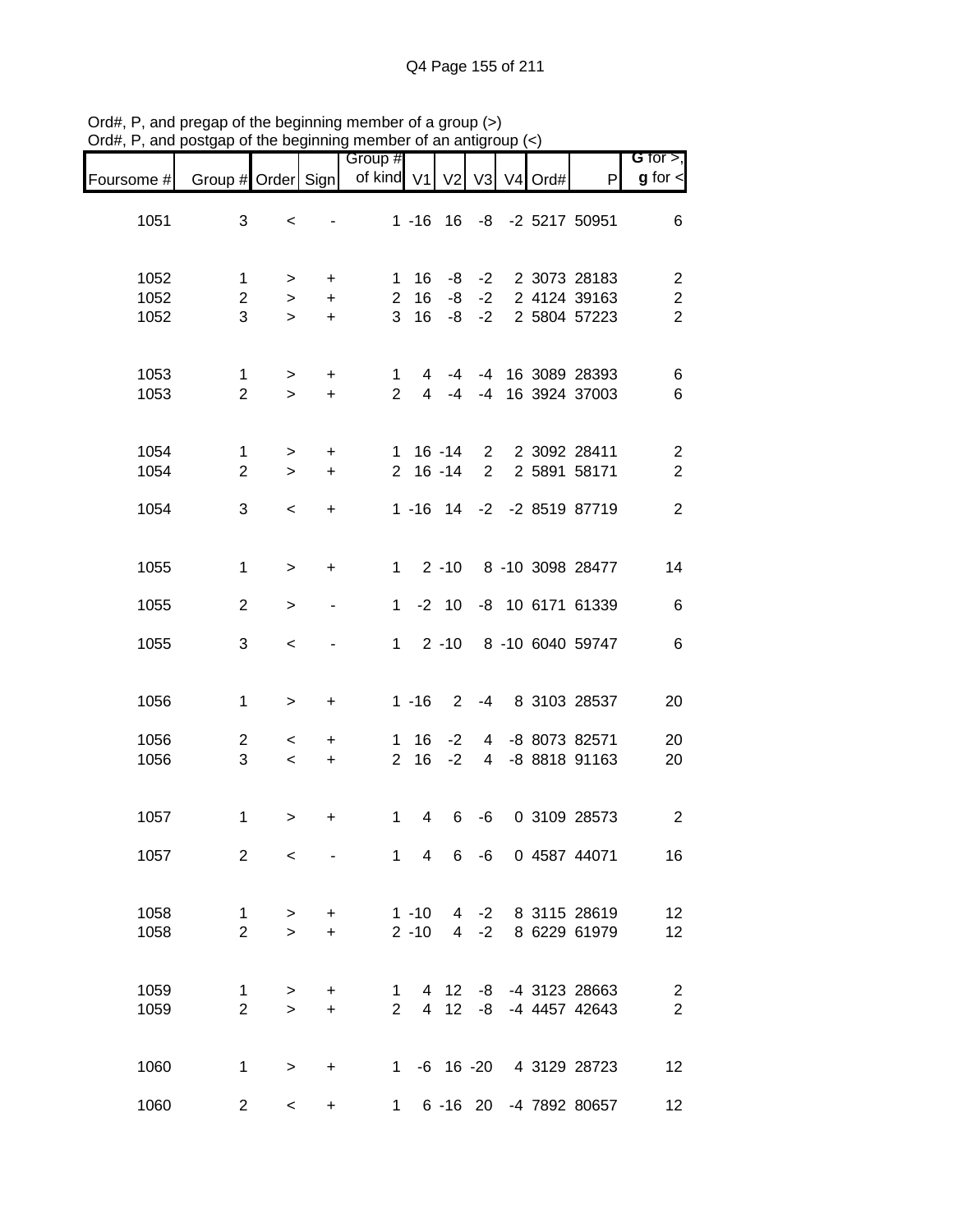|                              |                                    |  |          |                                  |                | m                                   |                        |                     | and poorgap or the boghmmig   |              |
|------------------------------|------------------------------------|--|----------|----------------------------------|----------------|-------------------------------------|------------------------|---------------------|-------------------------------|--------------|
| G for $>$ ,<br>$g$ for $\lt$ | P                                  |  |          |                                  |                | Group #<br>of kind V1 V2 V3 V4 Ord# |                        |                     | Group # Order Sign            | Foursome #   |
|                              |                                    |  |          |                                  |                |                                     |                        |                     |                               |              |
| 22                           | 6 3131 28751                       |  | 6        | 4                                | $1 - 20$       |                                     | $\ddot{}$              | $\geq$              | 1                             | 1061         |
| 22                           | -4 -6 -6 4037 38239                |  |          |                                  | $1 \quad 20$   |                                     | $\ddot{}$              | $\,<$               | $\overline{2}$                | 1061         |
|                              |                                    |  |          |                                  |                |                                     |                        |                     |                               |              |
| $\overline{2}$               | 6 -14 3132 28753                   |  |          | 6                                | $\overline{4}$ | $\mathbf{1}$                        | $\ddot{}$              | $\geq$              | $\mathbf 1$                   | 1062         |
| 2                            | -4 -6 -6 14 4036 38237             |  |          |                                  |                | $1 \quad$                           | $\ddot{}$              | $\,<$               | $\overline{2}$                | 1062         |
| 12                           | 1 6 -14 10 -8 3134 28771           |  |          |                                  |                |                                     | $\ddot{}$              | $\geq$              | $\mathbf{1}$                  | 1063         |
| 12                           | 1 -6 14 -10 8 7941 81119           |  |          |                                  |                |                                     | $\ddot{}$              | $\prec$             | 2                             | 1063         |
|                              |                                    |  |          |                                  |                |                                     |                        |                     |                               |              |
| 18                           | -8 -2 3135 28789                   |  |          | $1 - 14$ 10                      |                |                                     | $\ddot{}$              | $\,$                | $\mathbf 1$                   | 1064         |
| 18<br>20                     | -2 5168 50359<br>-8 -2 9573 99787  |  | $-8$     | $2 - 14$ 10<br>$3 - 14$ 10       |                |                                     | $\ddot{}$<br>$\ddot{}$ | $\geq$<br>$\geq$    | $\overline{c}$<br>3           | 1064<br>1064 |
|                              |                                    |  |          |                                  |                |                                     |                        |                     |                               |              |
| 6                            | 1 -2 16 -14 10 3138 28813          |  |          |                                  |                |                                     | $\ddot{}$              | $\mathbf{I}$        | 1                             | 1065         |
| $\,6$                        | 2 -2 16 -14 10 9583 99877          |  |          |                                  |                |                                     | $+$                    | $\geq$              | $\overline{2}$                | 1065         |
| 6                            | -4 4 3141 28843                    |  |          | -8                               | 10             | 1                                   | $\ddot{}$              | $\mathbf{L}$        | $\mathbf 1$                   | 1066         |
| 6                            | 4 7597 77323                       |  | $-4$     | $2 \t10 \t -8$                   |                |                                     | $\pm$                  | $\geq$              | $\overline{2}$                | 1066         |
| 8                            | 0 10 3147 28909                    |  |          | -6                               | $\overline{4}$ | $\mathbf{1}$                        | $\ddot{}$              | $\, >$              | $\mathbf 1$                   | 1067         |
|                              |                                    |  |          |                                  |                |                                     |                        |                     |                               |              |
| 10                           | 0 -10 5361 52511                   |  |          | 6                                | -4             | 1                                   |                        | $\,>$               | $\overline{2}$                | 1067         |
| 10                           | 10 3811 35869                      |  | 0        | -6                               | 4              | 1                                   |                        | $\,<\,$             | 3                             | 1067         |
| 12                           | -4 3148 28921                      |  | $0$ 10   |                                  | -6             | $\mathbf{1}$                        | +                      | $\geq$              | 1                             | 1068         |
| 12                           | 4 7111 71849                       |  | $0 - 10$ |                                  | 6              | $\mathbf 1$                         | +                      | $\,<$               | 2                             | 1068         |
|                              |                                    |  |          |                                  |                |                                     |                        |                     |                               |              |
| 6<br>6                       | -4 3810 35863<br>-4 4585 44053     |  | 10<br>10 | 0<br>$\mathbf 0$                 | -6<br>-6       | 1<br>$\overline{2}$                 |                        | $\,<$<br>$\,<$      | 3<br>$\overline{\mathcal{A}}$ | 1068<br>1068 |
|                              |                                    |  |          |                                  |                |                                     |                        |                     |                               |              |
| 4<br>4                       | 2 20 3156 29021<br>2 20 3783 35531 |  |          | $\overline{2}$<br>$\overline{2}$ | $-2$<br>$-2$   | 1<br>$\overline{2}$                 | +<br>$\ddot{}$         | $\, > \,$<br>$\geq$ | 1<br>$\overline{2}$           | 1069<br>1069 |
|                              |                                    |  |          |                                  |                |                                     |                        |                     |                               |              |

Ord#, P, and pregap of the beginning member of a group (>) Ord#, P, and postgap of the beginning member of an antigroup (<)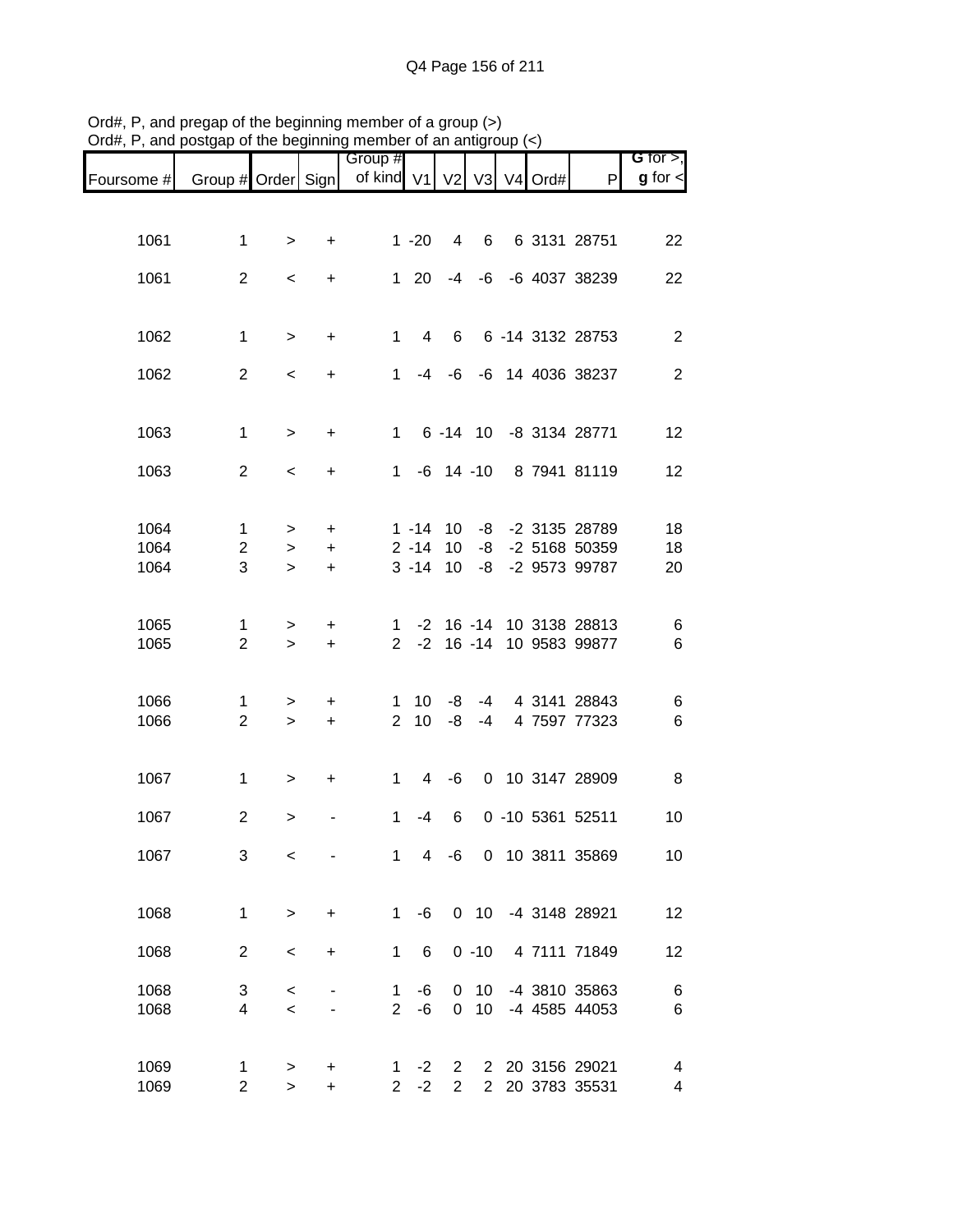| Foursome #   | Group # Order Sign             |                     |                        | Group #<br>of kind V1          |                                  | V <sub>2</sub>                   |                                  | $V3$ V <sub>4</sub> Ord# | $\mathsf{P}$                           | G for $>$ ,<br>$g$ for $\lt$ |
|--------------|--------------------------------|---------------------|------------------------|--------------------------------|----------------------------------|----------------------------------|----------------------------------|--------------------------|----------------------------------------|------------------------------|
| 1070<br>1070 | 1<br>$\overline{2}$            | ><br>$\geq$         | $\ddot{}$<br>$\ddot{}$ | 1<br>$\overline{2}$            | $\overline{2}$<br>$\overline{2}$ | $\overline{2}$<br>$\overline{2}$ |                                  |                          | 20 -22 3157 29023<br>20 -22 3784 35533 | $\sqrt{2}$<br>$\overline{2}$ |
| 1071<br>1071 | $\mathbf 1$<br>$\overline{2}$  | ><br>$\geq$         | +<br>$\ddot{}$         | 1<br>$\overline{2}$            | 0<br>$\mathbf 0$                 | 6<br>6                           | $-2$<br>$-2$                     |                          | -4 3171 29173<br>-4 3305 30643         | 6<br>$\,6$                   |
| 1072         | $\mathbf 1$                    | $\geq$              | +                      | $\mathbf{1}$                   | 6                                | $-2$                             |                                  |                          | -4 -4 3172 29179                       | $\,6$                        |
| 1072         | $\overline{2}$                 | $\,<$               | $\ddot{}$              | $\mathbf{1}$                   | -6                               | 2                                | $\overline{4}$                   |                          | 4 7190 72701                           | $\,6$                        |
| 1073         | $\mathbf{1}$                   | $\geq$              | $\ddot{}$              | $\mathbf{1}$                   |                                  | $-4$ 10                          | $-2$                             |                          | 2 3175 29207                           | $\,6$                        |
| 1073         | $\overline{2}$                 | $\,<$               |                        | $\mathbf{1}$                   |                                  | $-4$ 10                          | $-2$                             |                          | 2 5313 51929                           | 12                           |
| 1074         | $\mathbf{1}$                   | $\geq$              | +                      | $\mathbf{1}$                   | $\Omega$                         | -8                               | $-4$                             |                          | 2 3181 29269                           | 18                           |
| 1074         | $\overline{2}$                 | $\,<$               |                        | 1                              | $\Omega$                         | -8                               | $-4$                             |                          | 2 5403 52957                           | $\,6$                        |
| 1075         | $\mathbf 1$                    | $\geq$              | $\ddot{}$              | $\mathbf{1}$                   | 8                                | -8                               | 8                                |                          | 2 3193 29389                           | $\boldsymbol{2}$             |
| 1075         | $\overline{2}$                 | $\,<$               | +                      | $\mathbf{1}$                   | -8                               | 8                                | -8                               |                          | -2 3326 30851                          | $\sqrt{2}$                   |
| 1076<br>1076 | 1<br>$\overline{2}$            | $\, > \,$<br>$\,$   | $\ddot{}$<br>+         | 1<br>2                         | -8<br>-8                         | 8<br>8                           | $\overline{2}$<br>$\overline{2}$ |                          | -6 3194 29399<br>-6 6733 67577         | 10<br>10                     |
| 1076         | 3                              | >                   |                        | 1                              | 8                                | -8                               | $-2$                             |                          | 6 4423 42307                           | 8                            |
| 1076<br>1076 | 4<br>5                         | $\,<\,$<br>$\prec$  | +<br>$\ddot{}$         | $\mathbf{1}$<br>$\overline{2}$ | 8<br>8                           | -8<br>-8                         | $-2$<br>$-2$                     |                          | 6 7030 70981<br>6 8965 92791           | 10<br>10                     |
| 1077         | $\mathbf 1$                    | $\geq$              | $\ddot{}$              | $\mathbf{1}$                   | 8                                | $\overline{2}$                   | -6                               |                          | 2 3195 29401                           | $\overline{2}$               |
| 1077<br>1077 | $\overline{c}$<br>$\mathbf{3}$ | $\, > \,$<br>$\geq$ |                        | 1<br>$\overline{2}$            | -8<br>-8                         | $-2$<br>$-2$                     | 6<br>6                           |                          | -2 4424 42323<br>-2 8960 92753         | 16<br>16                     |
| 1077         | 4                              | $\,<$               | $\ddot{}$              | $\mathbf{1}$                   | -8                               | $-2$                             | 6                                |                          | -2 8964 92789                          | $\overline{2}$               |
| 1077         | 5                              | $\,<$               |                        | $\mathbf 1$                    | 8                                | $2^{\circ}$                      | -6                               |                          | 2 3850 36277                           | 16                           |

Ord#, P, and pregap of the beginning member of a group (>) Ord#, P, and postgap of the beginning member of an antigroup (<)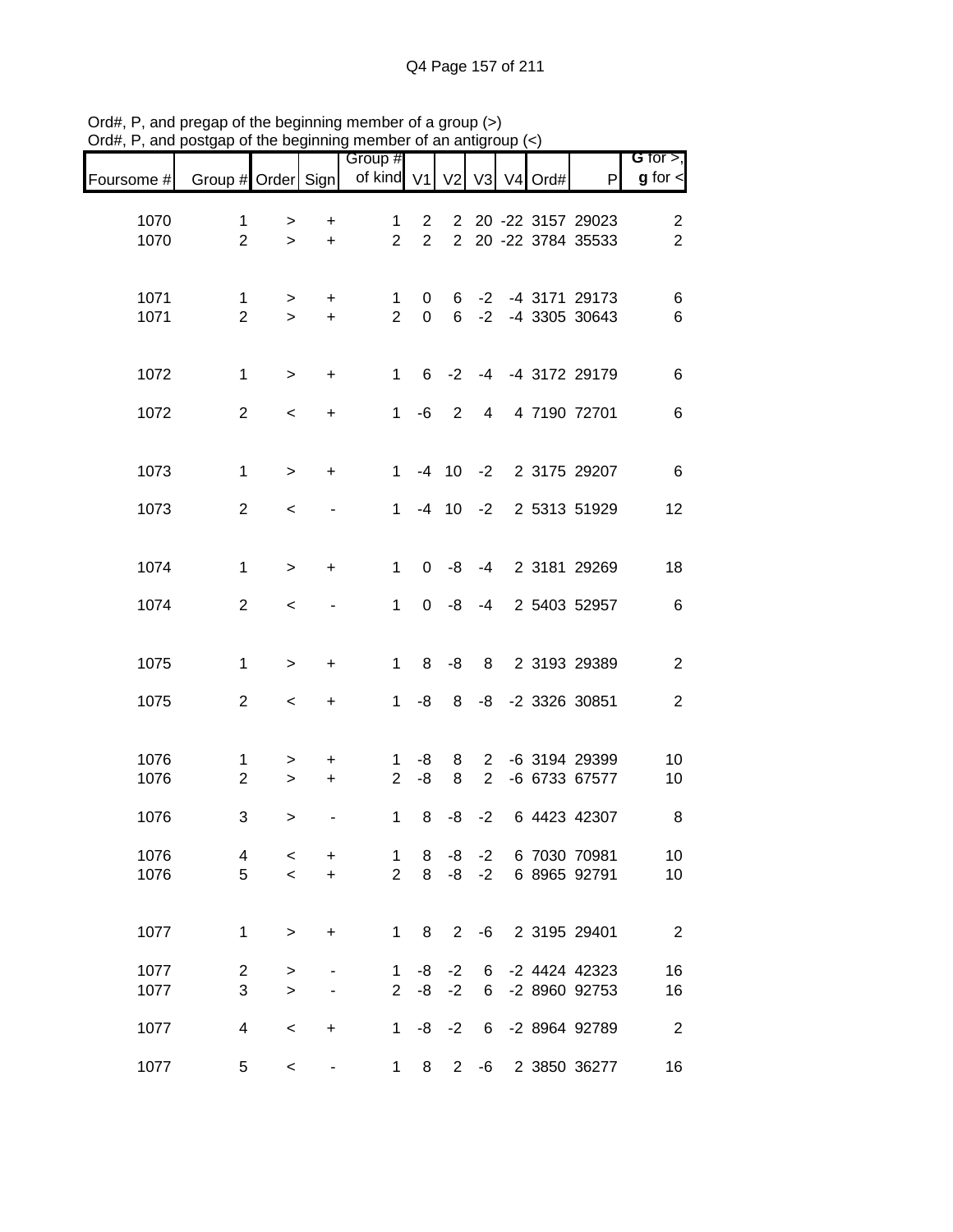|              |                               |                      |                        | Group #                        |                              |                     |                |             |                     |                                      | G for $>$ ,    |
|--------------|-------------------------------|----------------------|------------------------|--------------------------------|------------------------------|---------------------|----------------|-------------|---------------------|--------------------------------------|----------------|
| Foursome #   | Group # Order Sign            |                      |                        | of kind V1                     |                              | V <sub>2</sub>      | V <sub>3</sub> |             | V <sub>4</sub> Ord# | P                                    | $g$ for $\lt$  |
| 1078         | 1                             | $\, > \,$            | $\ddot{}$              | $\mathbf 1$                    | $\overline{2}$               | $-2$                |                |             |                     | 4 10 3198 29429                      | 6              |
| 1078         | $\overline{2}$                | $\, > \,$            |                        | $\mathbf{1}$                   | $-2$                         |                     |                |             |                     | 2 -4 -10 5104 49697                  | 16             |
| 1078         | 3                             | $\,<$                | $\ddot{}$              | $\mathbf{1}$                   | $-2$                         | $2^{\circ}$         |                |             |                     | -4 -10 4871 47237                    | 14             |
| 1078         | $\overline{4}$                | $\prec$              |                        |                                | $1 \t2 \t-2$                 |                     |                |             |                     | 4 10 5105 49711                      | 16             |
| 1079<br>1079 | $\mathbf 1$<br>$\overline{2}$ | $\, >$<br>$\geq$     | $\ddot{}$<br>$\ddot{}$ |                                | $1 14 - 16$<br>$2 \t14 - 16$ |                     |                |             |                     | -4 10 3217 29641<br>-4 10 7273 73651 | 8<br>8         |
| 1080         | $\mathbf{1}$                  | $\, >$               | $\ddot{}$              |                                |                              |                     |                |             |                     | 1 12 -6 -6 -4 3223 29723             | $\,6$          |
| 1080         | 2                             | $\prec$              | $\ddot{}$              |                                | $1 - 12$                     | $6\overline{6}$     |                |             |                     | 6 4 7000 70657                       | 6              |
| 1081         | 1                             | $\,>$                | $\ddot{}$              |                                |                              |                     |                |             |                     | 1 -10 10 -2 -8 3231 29833            | 14             |
| 1081         | 2                             | $\,<$                |                        |                                |                              |                     |                |             |                     | 1 -10 10 -2 -8 8642 89227            | $\overline{4}$ |
| 1082         | $\mathbf{1}$                  | $\,>$                | $\ddot{}$              |                                |                              |                     |                |             |                     | 1 16 -20 14 2 3245 29989             | $\,6\,$        |
| 1082         | $\overline{2}$                | $\,<$                |                        | 1                              |                              | $16 - 20$           |                |             |                     | 14 2 8068 82531                      | 18             |
| 1083<br>1083 | 1<br>$\overline{2}$           | ><br>$\geq$          | +<br>$\ddot{}$         | $\mathbf{1}$<br>$\overline{2}$ | -6<br>-6                     | $\mathbf 0$<br>0    |                |             |                     | 6 -16 3249 30047<br>6 -16 4649 44729 | 18<br>18       |
|              |                               |                      |                        |                                |                              |                     |                |             |                     |                                      |                |
| 1084<br>1084 | $\mathbf 1$<br>$\mathbf 2$    | $\,$<br>$\mathbf{I}$ | $\ddot{}$<br>+         |                                | $1 - 16$<br>$2 - 16$         | 4<br>$\overline{4}$ | 0<br>0         |             |                     | 0 3252 30089<br>0 6385 63689         | 18<br>18       |
| 1085         | $\mathbf 1$                   | $\,>$                | $+$                    | 1                              | 0                            | $-2$                |                | $2^{\circ}$ |                     | 8 3255 30103                         | $\,6$          |
| 1085         | $\overline{2}$                | $\geq$               | $\ddot{}$              | $\overline{2}$                 | $\Omega$                     | $-2$                | $\overline{2}$ |             |                     | 8 5465 53623                         | 6              |
| 1085         | 3                             | $\prec$              | $\ddot{}$              | $\mathbf 1$                    | $\Omega$                     |                     |                |             |                     | 2 -2 -8 8920 92363                   | $\,6$          |
| 1086         | $\mathbf 1$                   | $\,$                 | +                      |                                |                              |                     |                |             |                     | 1 8 -10 -2 20 3258 30119             | $\,6$          |
| 1086         | $\overline{2}$                | $\,<\,$              | $\ddot{}$              | 1                              |                              | -8 10               |                |             |                     | 2 -20 5234 51151                     | $\,6$          |
| 1087         | 1                             | $\geq$               | $\ddot{}$              |                                |                              |                     |                |             |                     | 1 -10 -2 20 -14 3259 30133           | 14             |

Ord#, P, and pregap of the beginning member of a group (>) Ord#, P, and postgap of the beginning member of an antigroup (<)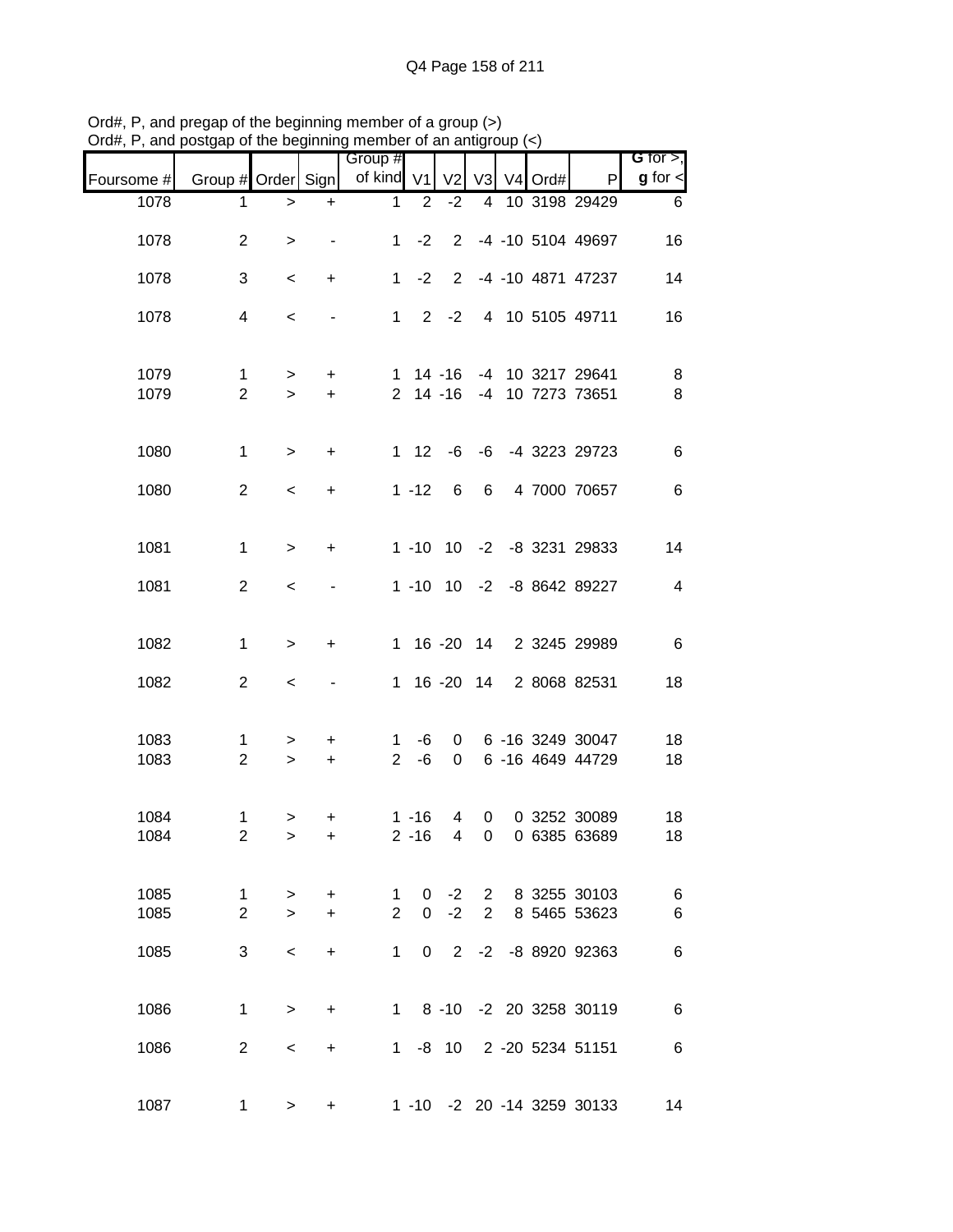|              |                                |                       |                                  | Group #                       |                     |                     |                 |            |                                   | G for $>$ ,                               |
|--------------|--------------------------------|-----------------------|----------------------------------|-------------------------------|---------------------|---------------------|-----------------|------------|-----------------------------------|-------------------------------------------|
| Foursome #   | Group # Order Sign             |                       |                                  | of kind V1                    |                     | V <sub>2</sub>      |                 | V3 V4 Ord# | $\mathsf{P}$                      | $g$ for $\lt$                             |
| 1087         | $\overline{2}$                 | $\,<\,$               | $\ddot{}$                        | $\mathbf{1}$                  | 10                  |                     | $2 - 20$        |            | 14 3392 31517                     | 14                                        |
| 1087         | 3                              | $\,<$                 | $\ddot{}$                        | $\overline{2}$                | 10                  |                     | $2 - 20$        |            | 14 5318 51977                     | 14                                        |
|              |                                |                       |                                  |                               |                     |                     |                 |            |                                   |                                           |
| 1088         | $\mathbf 1$                    | $\, >$                | $\ddot{}$                        | $\mathbf{1}$                  | -6                  | 4                   | $-4$            |            | 2 3264 30181                      | 12                                        |
|              |                                |                       |                                  |                               |                     |                     |                 |            |                                   |                                           |
| 1088         | $\overline{2}$                 | $\geq$                |                                  | $\mathbf{1}$                  | 6                   | $-4$                |                 |            | 4 -2 8800 90977                   | $\,6\,$                                   |
|              |                                |                       |                                  |                               |                     |                     |                 |            |                                   |                                           |
| 1089         | $\mathbf{1}$                   | $\geq$                | $\ddot{}$                        | $\mathbf{1}$                  | -4                  | $\overline{2}$      | $4\overline{ }$ |            | 6 3266 30197                      | 10                                        |
| 1089         | $\overline{2}$                 | $\,<$                 | +                                | $\mathbf{1}$                  | $\overline{4}$      | $-2$                |                 |            | -4 -6 8409 86467                  | 10                                        |
|              |                                |                       |                                  |                               |                     |                     |                 |            |                                   |                                           |
|              |                                |                       |                                  |                               |                     |                     |                 |            |                                   |                                           |
| 1090<br>1090 | $\mathbf{1}$<br>$\overline{2}$ | $\, >$<br>$\geq$      | $\ddot{}$<br>$\ddot{}$           | $\mathbf 1$<br>$\overline{2}$ | 4<br>$\overline{4}$ | 6<br>6              | -6<br>$-6$      |            | -6 3268 30211<br>-6 4088 38791    | 8<br>$\, 8$                               |
|              |                                |                       |                                  |                               |                     |                     |                 |            |                                   |                                           |
| 1090         | 3                              | $\,<\,$               |                                  | $\mathbf{1}$                  | $\overline{4}$      | 6                   | -6              |            | -6 6779 68071                     | 16                                        |
|              |                                |                       |                                  |                               |                     |                     |                 |            |                                   |                                           |
| 1091         | $\mathbf{1}$                   | $\,$                  | +                                | 1                             | 6                   | -6                  | -6              |            | 4 3269 30223                      | 12                                        |
| 1091         | $\overline{2}$                 | $\geq$                | $\ddot{}$                        | $\overline{2}$                | 6                   | $-6$                | -6              |            | 4 8277 84991                      | 12                                        |
|              |                                |                       |                                  |                               |                     |                     |                 |            |                                   |                                           |
| 1092         | $\mathbf 1$                    | $\geq$                | +                                |                               | $1 20$              | -8                  | -8              |            | 0 3274 30271                      | $\sqrt{2}$                                |
| 1092         | $\overline{2}$                 | $\,<$                 | $\begin{array}{c} + \end{array}$ |                               | $1 - 20$            | 8                   | 8               |            | 0 9419 98009                      | $\boldsymbol{2}$                          |
|              |                                |                       |                                  |                               |                     |                     |                 |            |                                   |                                           |
|              |                                |                       |                                  |                               |                     |                     |                 |            |                                   |                                           |
| 1093<br>1093 | $\mathbf{1}$<br>$\overline{2}$ | ><br>$\,>$            | +<br>$\ddot{}$                   | 1<br>$\overline{2}$           | -8<br>-8            | 0<br>$\mathbf 0$    | $-2$            |            | -2 14 3276 30307<br>14 5976 59107 | 14<br>14                                  |
|              |                                |                       |                                  |                               |                     |                     |                 |            |                                   |                                           |
| 1094         | $\mathbf 1$                    |                       |                                  |                               |                     | $20 - 20$           | $\overline{2}$  |            | 8 3290 30469                      |                                           |
| 1094         | $\overline{2}$                 | $\,>$<br>$\mathbf{L}$ | $\ddot{}$<br>$\ddot{}$           | $\mathbf{1}$                  | 2 20 -20            |                     | $\overline{2}$  |            | 8 6914 69739                      | $\overline{\mathbf{c}}$<br>$\overline{c}$ |
|              |                                |                       |                                  |                               |                     |                     |                 |            |                                   |                                           |
| 1094         | 3                              | $\,<$                 | $\ddot{}$                        |                               | $1 - 20$ 20         |                     | $-2$            |            | -8 4217 40151                     | $\boldsymbol{2}$                          |
|              |                                |                       |                                  |                               |                     |                     |                 |            |                                   |                                           |
| 1095         | $\mathbf{1}$                   | $\, >$                | +                                | 1                             | 8                   | $-4$                | 4               |            | -2 3293 30497                     | $\overline{\mathcal{A}}$                  |
| 1095         | $\overline{c}$                 | $\geq$                | +                                | $\overline{c}$                | 8                   | $-4$                | 4               |            | -2 4654 44777                     | 4                                         |
| 1095         | 3                              | $\,$                  | $\ddot{}$                        | 3                             | 8                   | $-4$                | 4               |            | -2 5116 49811                     | $\overline{\mathbf{4}}$                   |
| 1095         | 4                              | $\, >$                | $\overline{\phantom{a}}$         | 1                             | -8                  | 4                   | $-4$            |            | 2 6345 63331                      | 14                                        |
|              |                                |                       |                                  |                               |                     |                     |                 |            |                                   |                                           |
| 1095<br>1095 | 5<br>6                         | $\,<$<br>$\,<$        | $\ddot{}$<br>$\ddot{}$           | 1<br>2 <sup>7</sup>           | -8<br>-8            | 4<br>$\overline{4}$ | $-4$<br>$-4$    |            | 2 3909 36871<br>2 4712 45427      | 6<br>$\,6$                                |

Ord#, P, and pregap of the beginning member of a group (>) Ord#, P, and postgap of the beginning member of an antigroup (<)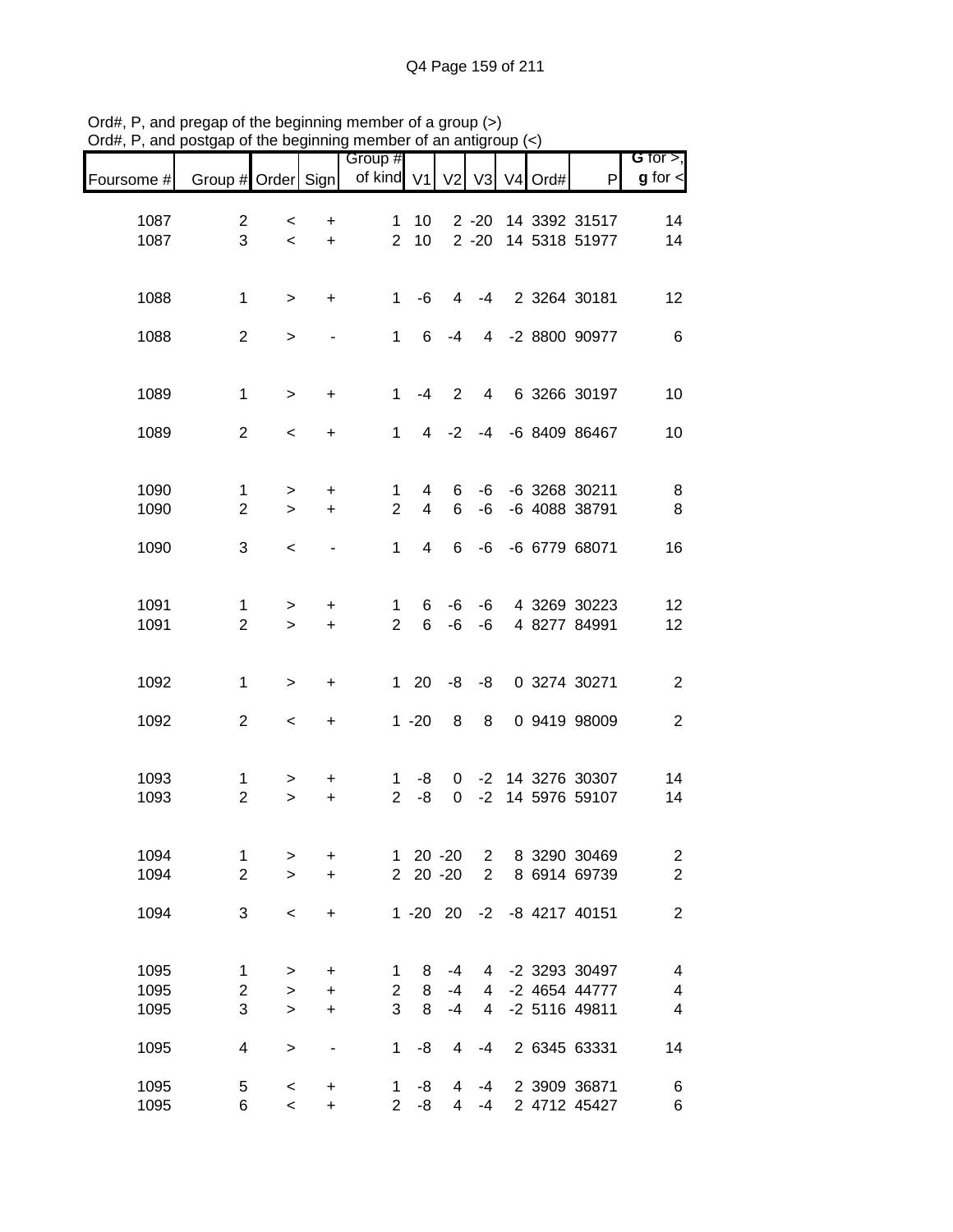|                               |                                |                |                        | Group #                       |                               |             |         |               |                                          | G for $>$ ,                                         |
|-------------------------------|--------------------------------|----------------|------------------------|-------------------------------|-------------------------------|-------------|---------|---------------|------------------------------------------|-----------------------------------------------------|
| Foursome # Group # Order Sign |                                |                |                        | of kind V1                    |                               |             |         | V2 V3 V4 Ord# | P                                        | $g$ for $\lt$                                       |
|                               |                                |                |                        |                               |                               |             |         |               |                                          |                                                     |
| 1096                          | $\mathbf 1$                    | >              | $\ddot{}$              |                               | $1 - 10$                      |             | $-2$ 16 |               | -2 3298 30553                            | 14                                                  |
| 1096                          | $\overline{2}$                 | $\geq$         | $\ddot{}$              |                               | $2 - 10$                      | $-2$        | 16      |               | -2 5554 54577                            | 14                                                  |
| 1096                          | 3                              | $\,<$          | $\blacksquare$         |                               | $1 - 10 - 2 16$               |             |         |               | -2 5558 54617                            | $\,6$                                               |
|                               |                                |                |                        |                               |                               |             |         |               |                                          |                                                     |
| 1097                          | $\mathbf 1$                    | $\geq$         | $\ddot{}$              |                               | $1 \quad$                     | $6 -2$      |         |               | -4 6 3306 30649                          | $\,6$                                               |
| 1097                          | $\overline{2}$                 | $\,<$          | $\ddot{}$              |                               | $1 - 6$                       | $2^{\circ}$ |         |               | 4 -6 7280 73721                          | $\,6$                                               |
|                               |                                |                |                        |                               |                               |             |         |               |                                          |                                                     |
| 1098<br>1098                  | $\mathbf{1}$<br>$\overline{2}$ | $\,$<br>$\geq$ | $\ddot{}$<br>$\ddot{}$ | $\mathbf 1$<br>$\overline{2}$ | $2^{\circ}$<br>$\overline{2}$ | 8           |         |               | 16 -24 3313 30707<br>8 16 -24 6021 59561 | $\overline{\mathcal{A}}$<br>$\overline{\mathbf{4}}$ |
|                               |                                |                |                        |                               |                               |             |         |               |                                          |                                                     |
| 1099                          | $\mathbf 1$                    | $\geq$         | $\ddot{}$              |                               | $1 14 - 16$                   |             |         |               | 2 4 3319 30781                           | 8                                                   |
| 1099                          | $\overline{2}$                 | $\prec$        | $\ddot{}$              |                               |                               |             |         |               | 1 -14 16 -2 -4 6236 62039                | 8                                                   |
|                               |                                |                |                        |                               |                               |             |         |               |                                          |                                                     |
| 1100                          | $\mathbf{1}$                   | $\geq$         | +                      |                               | $1 - 16$                      | 2           |         |               | 4 -2 3320 30803                          | 22                                                  |
| 1100                          | $\overline{2}$                 | $\geq$         |                        |                               | 1 16                          | $-2$        |         |               | -4 2 4706 45343                          | $\sqrt{2}$                                          |
|                               |                                |                |                        |                               |                               |             |         |               |                                          |                                                     |
| 1101                          | $\mathbf 1$                    | $\geq$         | $\ddot{}$              | $1 \quad$                     | -8                            | 8           |         |               | 2 6 3329 30869                           | 10                                                  |
| 1101                          | $\overline{2}$                 | $\,<$          | $\ddot{}$              | 1                             | 8                             |             |         |               | -8 -2 -6 9270 96223                      | 10                                                  |
|                               |                                |                |                        |                               |                               |             |         |               |                                          |                                                     |
| 1102                          | $\mathbf 1$                    | $\,$           | +                      | 1                             |                               |             |         |               | 2 -14 -2 4 3333 30911                    | 18                                                  |
| 1102                          | $\overline{2}$                 | $\geq$         |                        |                               |                               |             |         |               | 1 -2 14 2 -4 8724 90071                  | $\overline{4}$                                      |
|                               |                                |                |                        |                               |                               |             |         |               |                                          |                                                     |
| 1103                          | $\mathbf 1$                    | $\, >$         | $+$                    |                               |                               |             |         |               | 1 -8 6 0 -6 3343 31033                   | 14                                                  |
| 1103                          | $\overline{2}$                 | $\geq$         |                        |                               | $1 \t 8 \t -6$                |             |         |               | 0 6 4648 44711                           | 10                                                  |
|                               |                                |                |                        |                               |                               |             |         |               |                                          |                                                     |
| 1104                          | 1                              | $\,$           | $\ddot{}$              |                               |                               |             |         |               | 1 -2 16 2 -14 3378 31333                 | $\,6$                                               |
| 1104                          | $\overline{2}$                 | $\geq$         | $\ddot{}$              |                               | $2 -2$                        | 16          |         |               | 2 -14 7001 70663                         | $\,6$                                               |
| 1105                          | 1                              | >              | +                      |                               |                               |             |         |               | 1 -14 -4 -2 2 3381 31379                 | 22                                                  |

Ord#, P, and pregap of the beginning member of a group (>) Ord#, P, and postgap of the beginning member of an antigroup (<)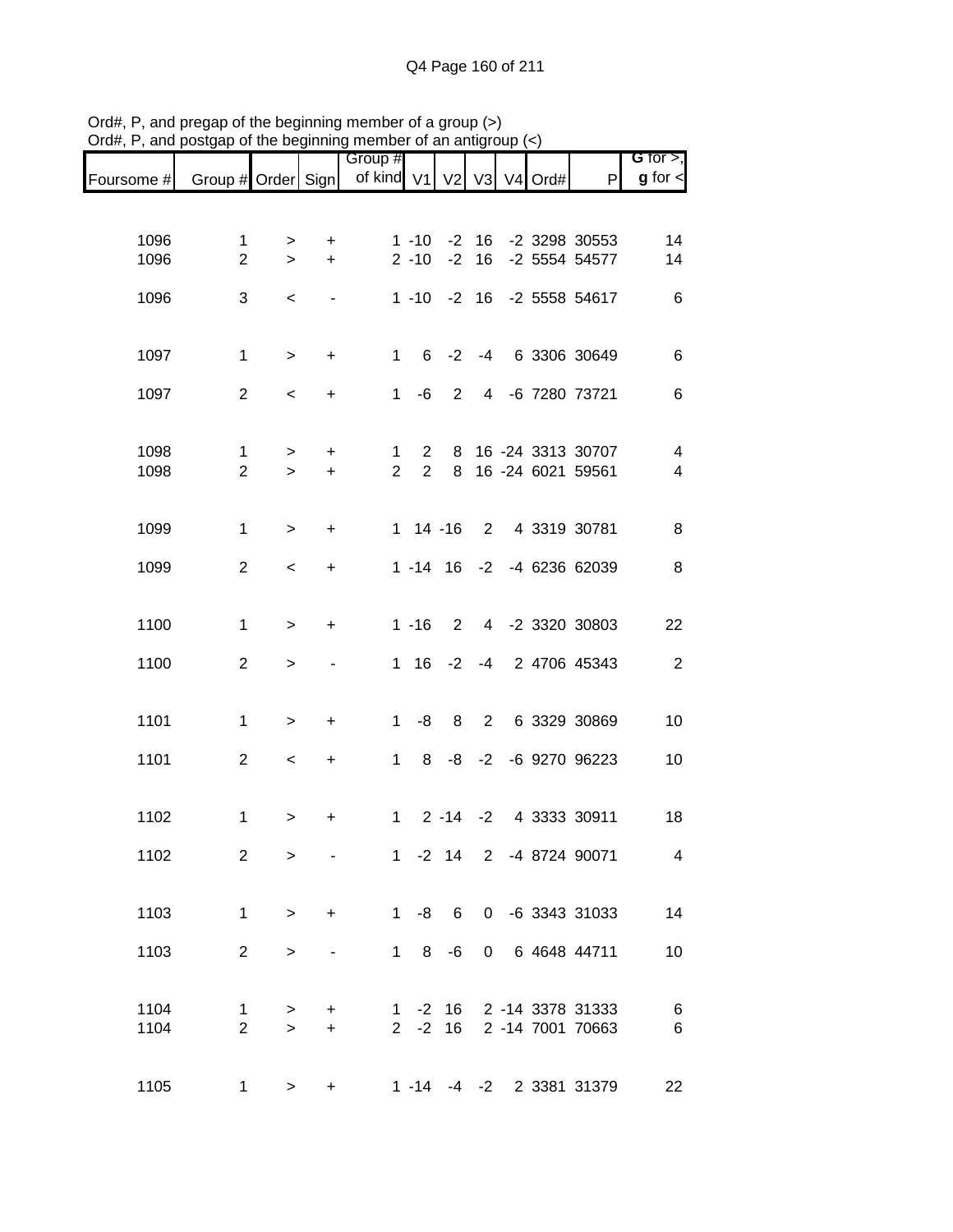|                              |                            |                          |                |                |              |                          |           |         |                    | $P(\alpha_0, \alpha_1)$ , and poolgap of the beginning member of an antigroup $(\prec)$ |
|------------------------------|----------------------------|--------------------------|----------------|----------------|--------------|--------------------------|-----------|---------|--------------------|-----------------------------------------------------------------------------------------|
| G for $>$ ,<br>$g$ for $\lt$ | P                          | $V3$ V <sub>4</sub> Ord# |                |                |              | Group #<br>of kind V1 V2 |           |         | Group # Order Sign | Foursome #                                                                              |
| 22                           | -2 5623 55351              |                          | $\overline{2}$ | $\overline{4}$ | 14           | 1                        | $+$       | $\,<$   | $\overline{2}$     | 1105                                                                                    |
| $\overline{2}$               | 1 -14 -4 -2 2 7672 78137   |                          |                |                |              |                          |           | $\,<$   | 3                  | 1105                                                                                    |
| 22                           | 2 10 -4 3390 31511         |                          |                |                | $1 - 20$     |                          | $+$       | $\, >$  | $\mathbf 1$        | 1106                                                                                    |
| 22                           | 1 20 -2 -10 4 4914 47659   |                          |                |                |              |                          | $+$       | $\,<$   | 2                  | 1106                                                                                    |
| 10                           | 2 16 -14 3394 31541        |                          |                |                | $1 - 8$      |                          | $+$       | $\, >$  | $\mathbf{1}$       | 1107                                                                                    |
| 10                           | 2 16 -14 6067 60101        |                          |                |                | -8           | $\overline{2}$           | $+$       | $\geq$  | $\overline{2}$     | 1107                                                                                    |
| 10                           | 1 8 -2 -16 14 8684 89659   |                          |                |                |              |                          | $+$       | $\prec$ | 3                  | 1107                                                                                    |
| $\overline{4}$               | 4 8 3396 31547             |                          |                | 1 16 -14       |              |                          | $+$       | $\, >$  | $\mathbf 1$        | 1108                                                                                    |
| $\overline{2}$               | 4 8 8520 87721             |                          |                | $2 \t16 - 14$  |              |                          | $+$       | $\geq$  | $\overline{2}$     | 1108                                                                                    |
| $\,6$                        | 1 14 -4 -10 2 3401 31607   |                          |                |                |              |                          | $+$       | $\, >$  | $\mathbf{1}$       | 1109                                                                                    |
| $\overline{4}$               | 4 10 -2 8237 84499         |                          |                |                | $1 - 14$     |                          | $+$       | $\,<$   | $\overline{2}$     | 1109                                                                                    |
| 12                           | 2 -2 3409 31699            |                          |                | $1 10 -20$     |              |                          | $+$       | $\, >$  | 1                  | 1110                                                                                    |
| 12                           | 2 -2 3717 34819            |                          |                | $2 10 -20$     |              |                          | $+$       | $\, >$  | $\overline{2}$     | 1110                                                                                    |
| $\sqrt{2}$                   | 1 10 -2 8 -16 3413 31729   |                          |                |                |              |                          | $+$       | $\,>$   | $\mathbf 1$        | 1111                                                                                    |
| $\overline{2}$               | -2 8 -16 6484 64879        |                          |                |                | $2 \quad 10$ |                          | $+$       | $\geq$  | $\overline{2}$     | 1111                                                                                    |
| $\sqrt{2}$                   | 2 -8 16 4071 38651         |                          |                |                | $1 - 10$     |                          | $\ddot{}$ | $\,<$   | $\sqrt{3}$         | 1111                                                                                    |
| $\overline{c}$               | -8 16 4793 46349           |                          |                | $\overline{2}$ | $2 - 10$     |                          | $\ddot{}$ | $\,<$   | 4                  | 1111                                                                                    |
| 18                           | 1 -16 20 -16 12 3416 31769 |                          |                |                |              |                          | $+$       | $\geq$  | $\mathbf 1$        | 1112                                                                                    |
| $6\overline{6}$              | 1 -16 20 -16 12 3437 32051 |                          |                |                |              |                          |           | $\,<\,$ | $\overline{2}$     | 1112                                                                                    |
| 18                           | 1 12 -28 8 4 3420 31817    |                          |                |                |              |                          | $+$       | $\geq$  | $\mathbf 1$        | 1113                                                                                    |
| 18                           | 1 -12 28 -8 -4 6539 65479  |                          |                |                |              |                          | $+$       | $\,<\,$ | 2                  | 1113                                                                                    |
|                              |                            |                          |                |                |              |                          |           |         |                    |                                                                                         |
| $\overline{2}$               | 4 -4 -2 3422 31849         |                          |                |                | 1 8          |                          | $\ddot{}$ | $\geq$  | $\mathbf{1}$       | 1114                                                                                    |

Ord#, P, and pregap of the beginning member of a group (>) Ord#, P, and postgap of the beginning member of an antigroup (<)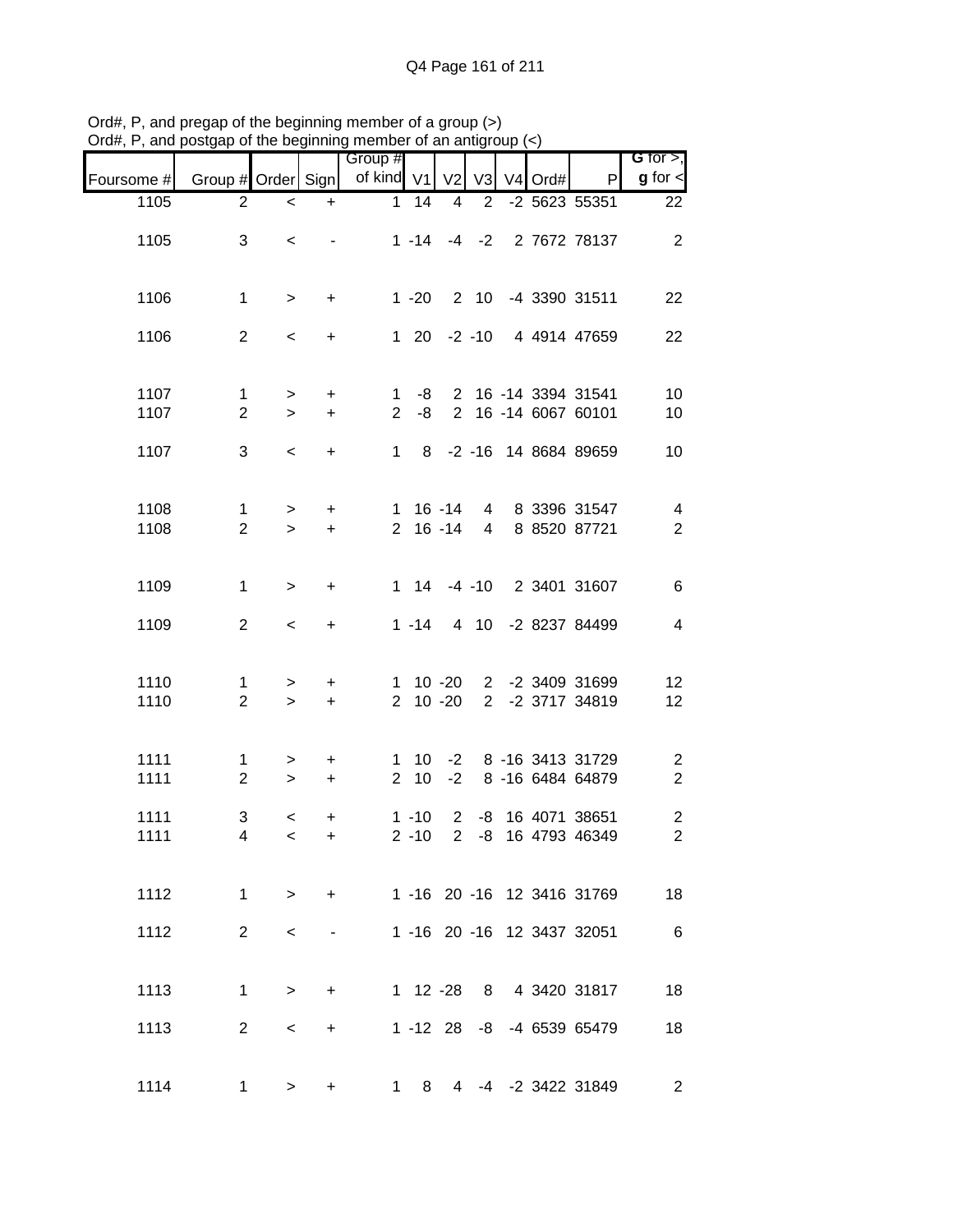|            | $\frac{1}{2}$ and postgap of the beginning included of an antigroup $\left(\frac{1}{2}\right)$ |               |                |                |                |             |    |         |                                                | G for $>$ ,             |
|------------|------------------------------------------------------------------------------------------------|---------------|----------------|----------------|----------------|-------------|----|---------|------------------------------------------------|-------------------------|
| Foursome # | Group # Order Sign of kind V1 V2                                                               |               |                | Group #        |                |             | V3 | V4 Ord# | P                                              | $g$ for $\lt$           |
| 1114       | $\overline{2}$                                                                                 | $\, > \,$     | $\blacksquare$ | $\mathbf{1}$   | -8             | $-4$        | 4  |         | 2 7598 77339                                   | 16                      |
|            |                                                                                                |               |                |                |                |             |    |         |                                                |                         |
| 1115       | 1                                                                                              | $\geq$        | $\ddot{}$      |                |                |             |    |         | 1 -2 2 2 -6 3430 31973                         | 10                      |
| 1115       | $\overline{2}$                                                                                 | $\prec$       | $+$            |                |                |             |    |         | 1 2 -2 -2 6 4907 47599                         | 10                      |
|            |                                                                                                |               |                |                |                |             |    |         |                                                |                         |
| 1116       | $\mathbf 1$                                                                                    | $\,>$         | $+$            |                | $1 -2$         | $\mathbf 0$ |    |         | 4 8 3442 32077                                 | 8                       |
|            |                                                                                                |               |                |                |                |             |    |         |                                                |                         |
| 1116       | $\overline{2}$                                                                                 | $\,<$         | $\ddot{}$      |                | $1\quad 2$     |             |    |         | 0 -4 -8 4462 42689                             | 8                       |
|            |                                                                                                |               |                |                |                |             |    |         |                                                |                         |
| 1117       | $\mathbf{1}$                                                                                   | $\,$          | $+$            |                |                |             |    |         | 1 -16 20 -20 14 3446 32117                     | 18                      |
| 1117       | $\overline{2}$                                                                                 | $\geq$        | $+$            |                |                |             |    |         | 2 -16 20 -20 14 7874 80447                     | 18                      |
|            |                                                                                                |               |                |                |                |             |    |         |                                                |                         |
| 1118       | 1                                                                                              | $\,>$         | $\ddot{}$      |                |                |             |    |         | 1 -4 10 -2 10 3453 32189                       | $\,6$                   |
| 1118       | $\overline{2}$                                                                                 | $\prec$       | $+$            |                |                |             |    |         | 1 4 -10 2 -10 6563 65701                       | $\,6$                   |
|            |                                                                                                |               |                |                |                |             |    |         |                                                |                         |
| 1119       | 1                                                                                              | $\,>$         | $\ddot{}$      |                |                |             |    |         | 1 10 -2 10 -16 3454 32191                      | $\overline{2}$          |
| 1119       | $\overline{2}$                                                                                 | $\geq$        | $\blacksquare$ |                |                |             |    |         | 1 -10 2 -10 16 3728 34939                      | 20                      |
|            |                                                                                                |               |                |                |                |             |    |         |                                                |                         |
|            |                                                                                                |               |                |                |                |             |    |         |                                                |                         |
| 1120       | 1                                                                                              | $\, > \,$     | $\ddot{}$      |                |                |             |    |         | 1 -2 10 -16 10 3455 32203                      | 12                      |
| 1120       | $\overline{2}$                                                                                 | $\, >$        | $\blacksquare$ |                |                |             |    |         | 1 2 -10 16 -10 7580 77153                      | 12                      |
| 1120       | 3                                                                                              | $\,<\,$       | +              | $1 \quad$      |                |             |    |         | 2 -10 16 -10 7584 77201                        | 12                      |
|            |                                                                                                |               |                |                |                |             |    |         |                                                |                         |
| 1121       | 1                                                                                              | $\geq$        | $\ddot{}$      |                | $1 - 10$       |             |    |         | 2 10 -2 3466 32321                             | 12                      |
|            |                                                                                                |               |                |                |                |             |    |         |                                                |                         |
| 1121       | $\overline{2}$                                                                                 | $\,<$         | $\ddot{}$      |                |                |             |    |         | 1 10 -2 -10 2 7782 79399                       | 12                      |
|            |                                                                                                |               |                |                |                |             |    |         |                                                |                         |
| 1122       | $\mathbf{1}$                                                                                   | $\geq$        | $\ddot{}$      | $\mathbf{1}$   |                |             |    |         | 4 -2 16 -10 3474 32371                         | $\overline{\mathbf{c}}$ |
| 1122       | $\overline{2}$                                                                                 | $\rightarrow$ | $\ddot{}$      | $\overline{2}$ | $\overline{4}$ |             |    |         | -2 16 -10 6513 65173                           | $\overline{\mathbf{c}}$ |
| 1122       | $\ensuremath{\mathsf{3}}$                                                                      | $\rightarrow$ | $+$            | 3              |                |             |    |         | 4 -2 16 -10 8071 82561<br>-2 16 -10 8816 91153 | $\frac{2}{2}$           |
| 1122       | 4                                                                                              | $\rightarrow$ | $\ddot{}$      | $\overline{4}$ | $\overline{4}$ |             |    |         |                                                |                         |
| 1122       | 5                                                                                              | $\,<$         | $\ddot{}$      | 1              | $-4$           |             |    |         | 2 -16 10 5048 49117                            | $\overline{4}$          |
|            |                                                                                                |               |                |                |                |             |    |         |                                                |                         |
| 1123       | $\mathbf 1$                                                                                    | $\geq$        | $\ddot{}$      |                |                |             |    |         | 1 20 -22 2 20 3489 32507                       | 4                       |

Ord#, P, and pregap of the beginning member of a group (>) Ord#, P, and postgap of the beginning member of an antigroup (<)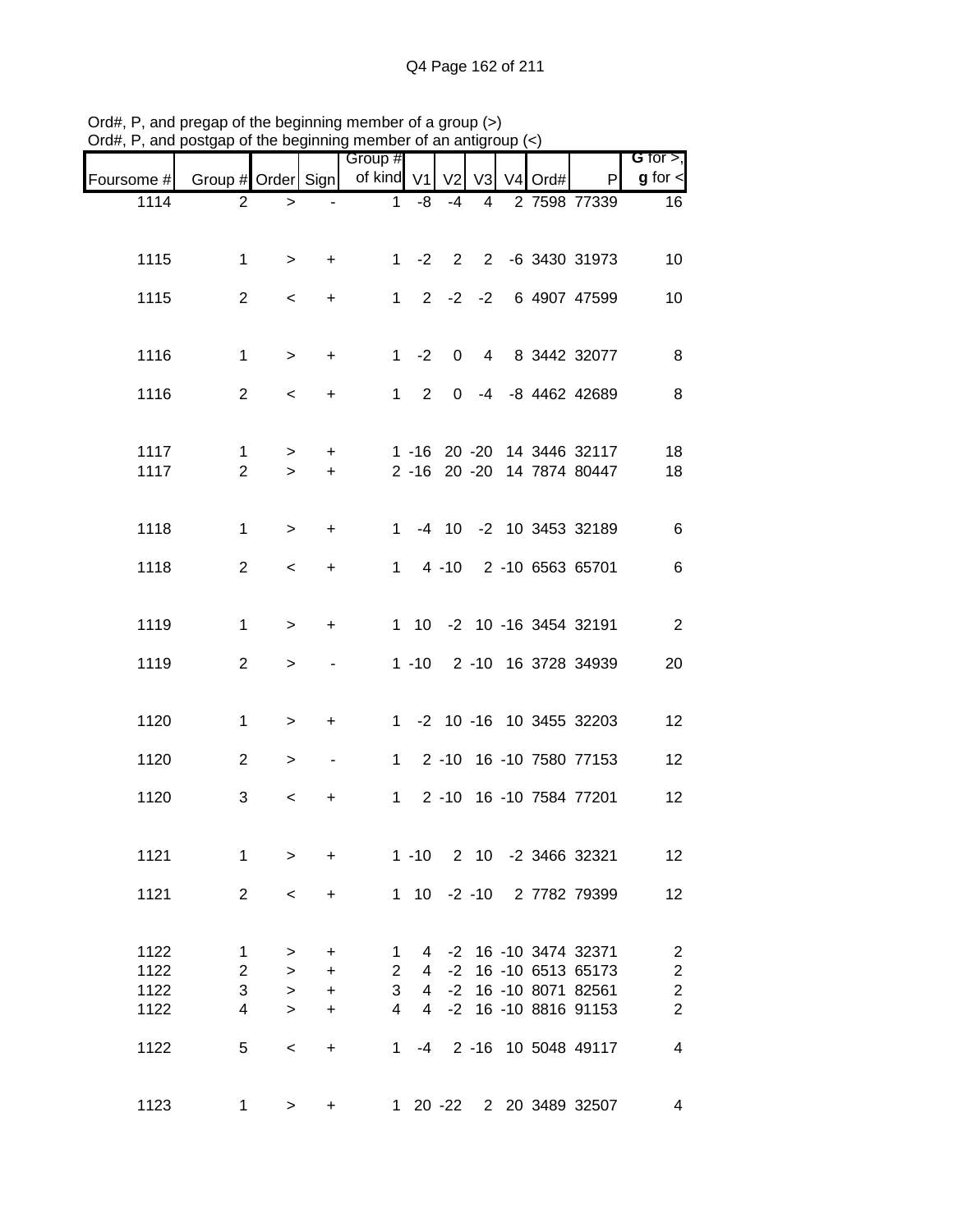|                              |                                   |  |                 |             |                  |                                     |                        |                          |                     | $P(\alpha, t)$ , and poolgap of the beginning member of an antigroup $(\gamma)$ |
|------------------------------|-----------------------------------|--|-----------------|-------------|------------------|-------------------------------------|------------------------|--------------------------|---------------------|---------------------------------------------------------------------------------|
| G for $>$ ,<br>$g$ for $\lt$ | P                                 |  |                 |             |                  | Group #<br>of kind V1 V2 V3 V4 Ord# |                        |                          |                     | Foursome # Group # Order Sign                                                   |
| 22                           | 1 -20 22 -2 -20 9048 93761        |  |                 |             |                  |                                     |                        | $\,$                     | 2                   | 1123                                                                            |
| 24                           | 1 -22 2 20 -22 3490 32531         |  |                 |             |                  |                                     | $+$                    | $\geq$                   | $\mathbf 1$         | 1124                                                                            |
| 24                           | 1 22 -2 -20 22 8505 87589         |  |                 |             |                  |                                     | $+$                    | $\,<$                    | $\overline{2}$      | 1124                                                                            |
| $\overline{4}$               | 1 20 -22 4 -2 3492 32537          |  |                 |             |                  |                                     | $+$                    | $\, >$                   | $\mathbf 1$         | 1125                                                                            |
| 10                           | 1 -20 22 -4 2 7041 71119          |  |                 |             |                  |                                     | $\ddot{}$              | $\overline{\phantom{a}}$ | $\overline{2}$      | 1125                                                                            |
|                              |                                   |  |                 |             |                  |                                     |                        |                          |                     |                                                                                 |
| $\overline{4}$               | 1 -2 26 -26 4 3518 32801          |  |                 |             |                  |                                     | $+$                    | $\geq$                   | $\mathbf{1}$        | 1126                                                                            |
| $\overline{4}$               | 2 -2 26 -26 4 7338 74381          |  |                 |             |                  |                                     | $+$                    | $\geq$                   | $\overline{2}$      | 1126                                                                            |
| 16                           | 1 -10 -4 14 -4 3529 32933         |  |                 |             |                  |                                     | $\ddot{}$              | $\, >$                   | 1                   | 1127                                                                            |
| $\sqrt{2}$                   | 4 -14 4 7707 78541                |  |                 |             | $1 \quad 10$     |                                     | $\blacksquare$         | $\,>$                    | $\overline{2}$      | 1127                                                                            |
| $\sqrt{2}$                   | -4 14 -4 3533 32969               |  |                 |             | $1 - 10$         |                                     |                        | $\,<$                    | 3                   | 1127                                                                            |
| $\overline{2}$               | -4 14 -4 7025 70949               |  |                 |             | $2 - 10$         |                                     | $\sim$                 | $\,<$                    | $\overline{4}$      | 1127                                                                            |
| 12                           | 2 0 8 3535 32983                  |  |                 |             | $1 - 8$          |                                     | $+$                    | $\,$                     | 1                   | 1128                                                                            |
| 12                           | 1 8 -2 0 -8 4742 45767            |  |                 |             |                  |                                     | $+$                    | $\,<$                    | $\overline{2}$      | 1128                                                                            |
| $\overline{\mathbf{4}}$      | 8 -4 3536 32987                   |  |                 | $2 \quad 0$ |                  | $1 \quad$                           | $\ddot{}$              | $\geq$                   | $\mathbf 1$         | 1129                                                                            |
| 4                            | 4 5978 59119                      |  | $1 - 2 0 - 8$   |             |                  |                                     | $\pm$                  | $\lt$                    | $\overline{2}$      | 1129                                                                            |
| $\,6$<br>$\,6$               | -4 -4 3537 32993<br>-4 6284 62597 |  | -4              | 8<br>8      | 0<br>$\mathbf 0$ | 1.<br>$\overline{2}$                | $\ddot{}$<br>$\ddot{}$ | $\, > \,$<br>$\geq$      | 1<br>$\overline{2}$ | 1130<br>1130                                                                    |
| $\,6$                        | 4 5098 49633                      |  | 4               | -8          | 0                | 1<br>$\overline{2}$                 | $\ddot{}$              | $\,<$                    | 3                   | 1130                                                                            |
| 6                            | 4 5977 59113                      |  | $4\overline{ }$ | -8          | $\overline{0}$   |                                     | $+$                    | $\,<$                    | $\overline{4}$      | 1130                                                                            |
| 12                           | 1 -8 14 -16 8 3543 33049          |  |                 |             |                  |                                     | $\ddot{}$              | $\geq$                   | 1                   | 1131                                                                            |
| 8                            | 8 -14 16 -8 5063 49261            |  |                 |             |                  | $\mathbf 1$                         |                        | $\, > \,$                | $\overline{2}$      | 1131                                                                            |

Ord#, P, and pregap of the beginning member of a group (>) Ord#, P, and postgap of the beginning member of an antigroup (<)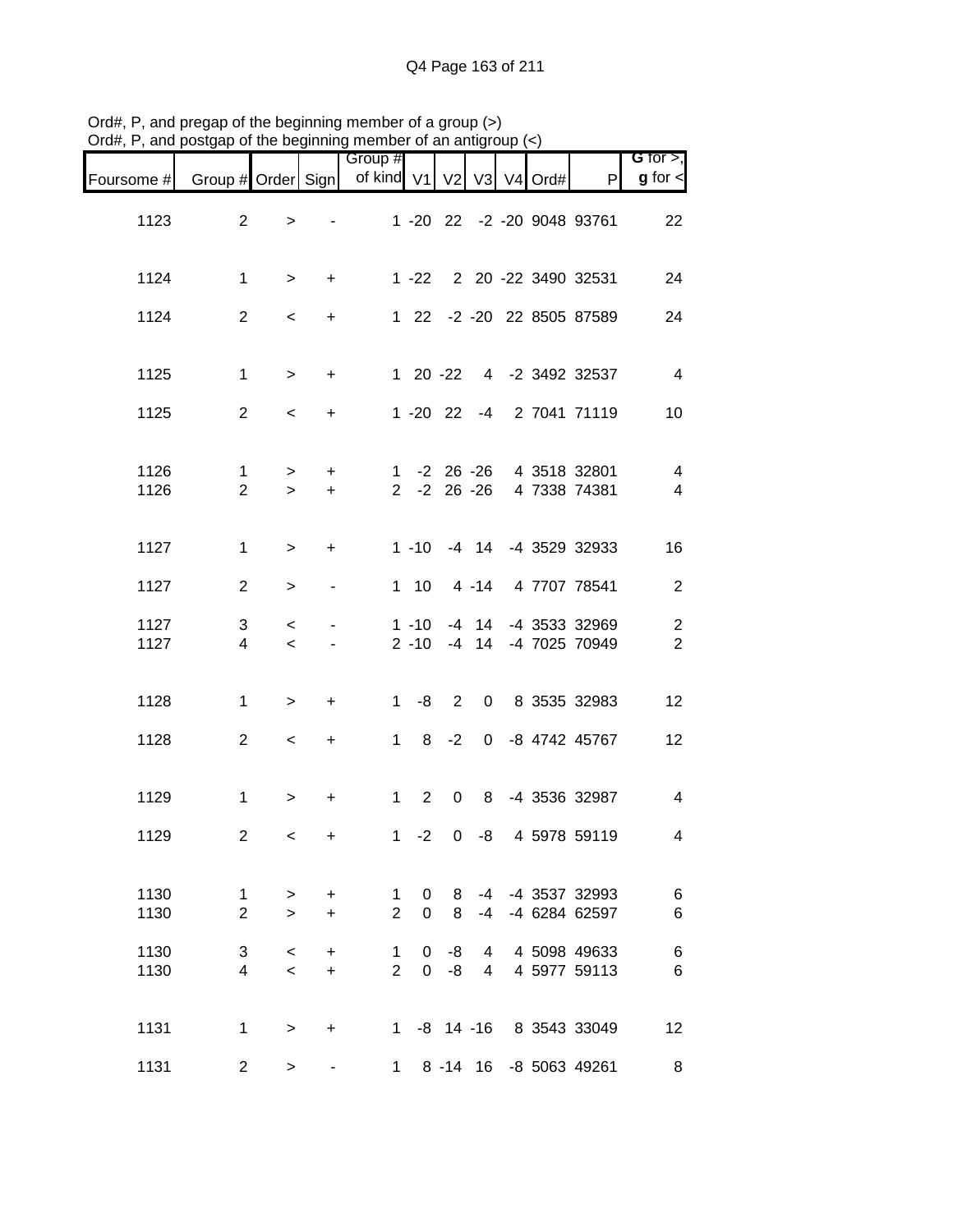|            |                    |                          |                          | osigap or the beginning member or an antign |                |                |                               |         |                          |                               |
|------------|--------------------|--------------------------|--------------------------|---------------------------------------------|----------------|----------------|-------------------------------|---------|--------------------------|-------------------------------|
|            | Group # Order Sign |                          |                          | Group #<br>of kind V1                       |                |                | V <sub>2</sub> V <sub>3</sub> | V4 Ord# | P                        | G for $>$ ,<br>$g$ for $\leq$ |
| Foursome # |                    |                          |                          |                                             |                |                |                               |         |                          |                               |
| 1132       | 1                  | $\, >$                   | $\ddot{}$                | $\mathbf{1}$                                | $-2$           |                | $8 - 10$                      |         | 0 3547 33083             | 10 <sup>°</sup>               |
| 1132       | $\overline{2}$     | $\,<\,$                  |                          |                                             | $1 -2$         |                | $8 - 10$                      |         | 0 5366 52553             | 8                             |
|            |                    |                          |                          |                                             |                |                |                               |         |                          |                               |
|            |                    |                          |                          |                                             |                |                |                               |         |                          |                               |
| 1133       | $\mathbf{1}$       | $\, >$                   | $+$                      | $\mathbf{1}$                                |                |                |                               |         | 0 24 -28 8 3550 33113    | 6                             |
|            |                    |                          |                          |                                             |                |                |                               |         |                          |                               |
| 1133       | $\overline{2}$     | $\overline{\phantom{a}}$ | $+$                      | $\mathbf{1}$                                |                |                |                               |         | 0 -24 28 -8 6861 69067   | $\,6$                         |
|            |                    |                          |                          |                                             |                |                |                               |         |                          |                               |
|            |                    |                          |                          |                                             |                |                |                               |         |                          |                               |
| 1134       | $\mathbf 1$        | $\geq$                   | $+$                      | 1                                           |                | $8 - 16$       |                               |         | 8 -2 3554 33161          | 10                            |
| 1134       | $\overline{2}$     | $\geq$                   | $+$                      | 2 <sup>1</sup>                              |                | $8 - 16$       |                               |         | 8 -2 8785 90803          | 10                            |
| 1134       | 3                  | $\geq$                   |                          | $1 \quad$                                   |                |                |                               |         | -8 16 -8 2 7793 79559    | 10                            |
|            |                    |                          |                          |                                             |                |                |                               |         |                          |                               |
|            |                    |                          |                          |                                             |                |                |                               |         |                          |                               |
| 1135       | $\mathbf 1$        | $\geq$                   | $\ddot{}$                | 1                                           | $-2$           | -4             |                               |         | 6 -10 3565 33301         | 12                            |
| 1135       | $\mathbf{2}$       | $\geq$                   | $\ddot{}$                | $\overline{2}$                              | $-2$           | $-4$           |                               |         | 6 -10 9177 95203         | 12                            |
|            |                    |                          |                          |                                             |                |                |                               |         |                          |                               |
| 1135       | 3                  | $\,<\,$                  | $\ddot{}$                | $\mathbf{1}$                                | $\overline{2}$ | 4              |                               |         | -6 10 5038 49019         | 12 <sub>2</sub>               |
| 1135       | 4                  | $\prec$                  | $+$                      | $\overline{2}$                              | $\overline{2}$ | $\overline{4}$ |                               |         | -6 10 7279 73709         | 12                            |
|            |                    |                          |                          |                                             |                |                |                               |         |                          |                               |
| 1136       | 1                  | $\geq$                   | $+$                      | $\mathbf{1}$                                | $-4$           |                |                               |         | 6 -10 10 3566 33311      | 10                            |
| 1136       | $\overline{2}$     | $\geq$                   | $+$                      | $2^{\circ}$                                 | $-4$           |                | $6 - 10$                      |         | 10 8625 89051            | 10                            |
|            |                    |                          |                          |                                             |                |                |                               |         |                          |                               |
|            |                    |                          |                          |                                             |                |                |                               |         |                          |                               |
| 1137       | $\mathbf 1$        | $\geq$                   | $\ddot{}$                | 1                                           |                |                |                               |         | 6 -10 10 -8 3567 33317   | 6                             |
| 1137       | $\overline{2}$     | $\geq$                   | $+$                      | $\overline{2}$                              |                |                |                               |         | 6 -10 10 -8 8626 89057   | $\,6$                         |
|            |                    |                          |                          |                                             |                |                |                               |         |                          |                               |
| 1137       | 3                  | $\,<$                    | $\ddot{}$                | $1 \quad$                                   |                |                |                               |         | -6 10 -10 8 8928 92413   | $\,6$                         |
|            |                    |                          |                          |                                             |                |                |                               |         |                          |                               |
| 1138       | 1                  | $\geq$                   | $\pm$                    |                                             |                |                |                               |         | 1 2 -10 2 -4 3591 33547  | 14                            |
|            |                    |                          |                          |                                             |                |                |                               |         |                          |                               |
| 1138       | $\overline{2}$     | $\prec$                  | $+$                      |                                             |                |                |                               |         | 1 -2 10 -2 4 5764 56843  | 14                            |
|            |                    |                          |                          |                                             |                |                |                               |         |                          |                               |
|            |                    |                          |                          |                                             |                |                |                               |         |                          |                               |
| 1139       | 1                  | $\, >$                   | $\ddot{}$                | $1 \quad$                                   |                | $-2$ 10        |                               |         | -8 -8 3610 33713         | 10                            |
| 1139       | $\overline{2}$     | $\geq$                   | $\ddot{}$                | $\overline{2}$                              | $-2$           | 10             |                               |         | -8 -8 6500 65063         | 10                            |
|            |                    |                          |                          |                                             |                |                |                               |         |                          |                               |
| 1139       | 3                  | $\,<$                    | $\overline{\phantom{a}}$ |                                             |                |                |                               |         | 1 -2 10 -8 -8 4891 47431 | 10                            |
|            |                    |                          |                          |                                             |                |                |                               |         |                          |                               |
| 1140       | 1                  | $\, > \,$                | +                        |                                             |                | $1 - 8 - 8$    |                               |         | 4 4 3612 33739           | 18                            |
| 1140       | $\overline{2}$     | $\geq$                   | $+$                      | $\overline{2}$                              | -8             | -8             | $\overline{4}$                |         | 4 7552 76819             | 18                            |

Ord#, P, and pregap of the beginning member of a group (>) Ord#, P, and postgap of the beginning member of an antigroup (<)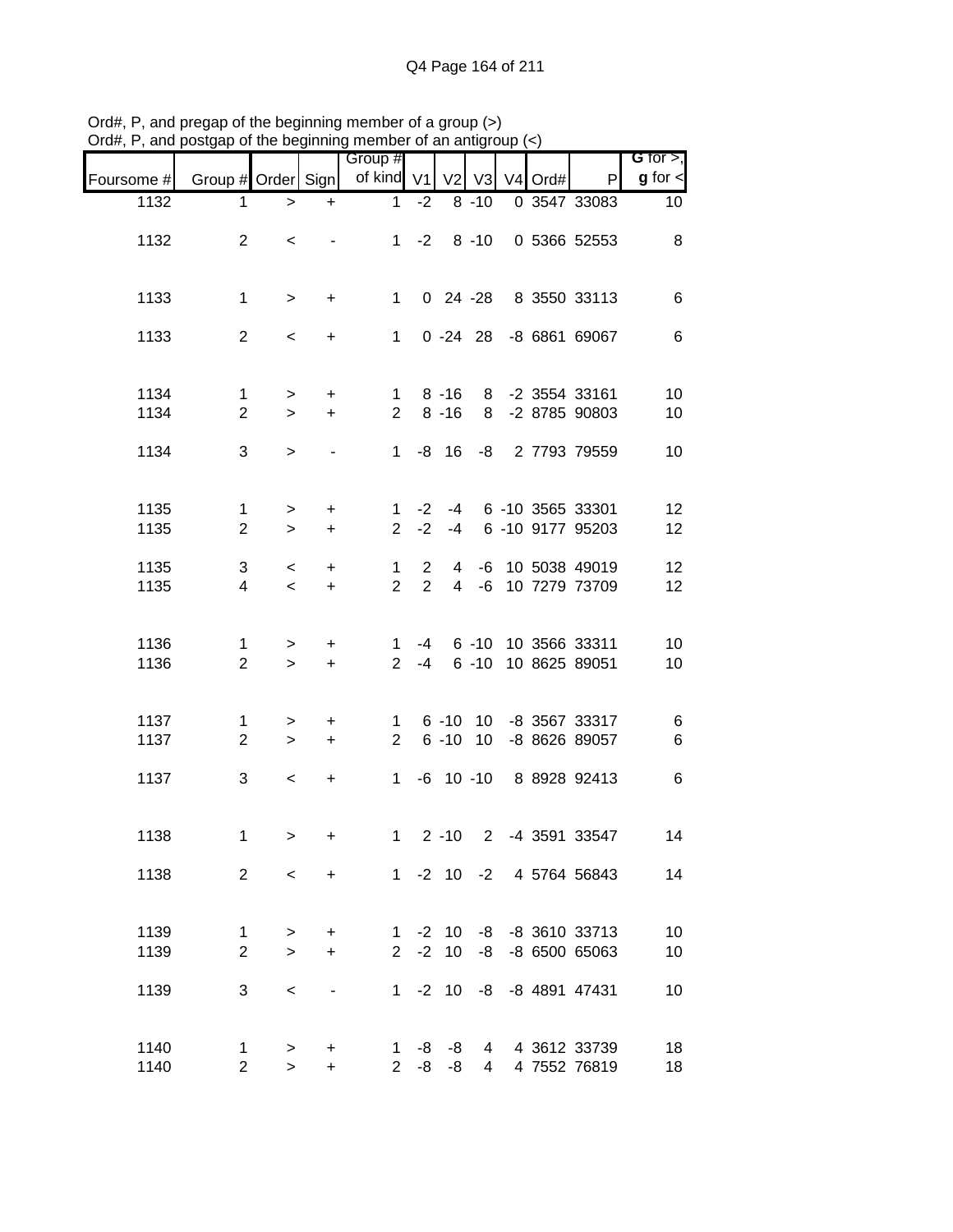|              |                     |                     |                          | Group #           |                |                        |                |         |                                | G for $>$ ,             |
|--------------|---------------------|---------------------|--------------------------|-------------------|----------------|------------------------|----------------|---------|--------------------------------|-------------------------|
| Foursome #   | Group # Order Sign  |                     |                          | of kind V1        |                | V <sub>2</sub>         | V <sub>3</sub> | V4 Ord# | P                              | $g$ for $\lt$           |
| 1141         | 1                   | $\,$                | $+$                      |                   | $1 - 16$       | 0                      | $\overline{2}$ |         | 10 3625 33851                  | 22                      |
| 1141         | $\overline{2}$      | $\geq$              | $\ddot{}$                |                   | $2 - 16$       | $\mathbf 0$            | $\overline{2}$ |         | 10 6366 63521                  | 22                      |
| 1142         | 1                   | $\, >$              | $\ddot{}$                |                   |                | $1 - 10 - 10$          |                |         | 4 12 3639 34019                | 22                      |
| 1142         | $\overline{2}$      | $\,>$               |                          |                   |                |                        |                |         | 1 10 10 -4 -12 5326 52069      | $\sqrt{2}$              |
| 1143         | 1                   | $\, >$              | $+$                      |                   | $1 - 10$       |                        |                |         | 4 12 -14 3640 34031            | 12                      |
| 1143         | $\overline{c}$      | $\,>$               | $+$                      |                   | $2 - 10$       |                        |                |         | 4 12 -14 8749 90371            | 12                      |
| 1143         | 3                   | $\,>$               | $+$                      |                   | $3 - 10$       |                        |                |         | 4 12 -14 9180 95231            | 12                      |
| 1143         | 4                   | $\geq$              | $\overline{\phantom{a}}$ |                   | $1 \quad 10$   |                        |                |         | -4 -12 14 5327 52081           | 12                      |
| 1143         | 5                   | $\,<$               | $\ddot{}$                |                   | 1 10           |                        |                |         | -4 -12 14 6484 64879           | 12                      |
| 1144         | $\mathbf 1$         | $\, > \,$           | $\ddot{}$                | $\mathbf{1}$      | 4              | 0                      | 4              |         | 4 3660 34261                   | $\overline{c}$          |
| 1144         | $\overline{c}$      | $\,$                | $\ddot{}$                | $\overline{2}$    | 4              | 0                      | 4              |         | 4 7710 78571                   | $\overline{\mathbf{c}}$ |
| 1144         | 3                   | $\geq$              | $\ddot{}$                | 3                 | $\overline{4}$ | $\mathbf 0$            | $\overline{4}$ |         | 4 8011 81931                   | $\overline{2}$          |
| 1145         | $\mathbf{1}$        | $\,>$               | $\ddot{}$                | $\mathbf 1$       | $-4$           | $\overline{2}$         | $\overline{2}$ |         | 4 3667 34313                   | 10                      |
| 1145         | $\overline{2}$      | $\,<\,$             | $\ddot{}$                | 1                 | $\overline{4}$ | $-2$                   | $-2$           |         | -4 9290 96461                  | $\, 8$                  |
| 1145         | 3                   | $\,<\,$             |                          | $\mathbf 1$       | $-4$           | 2                      | $\overline{2}$ |         | 4 9212 95561                   | $\, 8$                  |
| 1146         | $\mathbf 1$         | $\, >$              | $\ddot{}$                | $\mathbf 1$       | 4              | -4                     |                |         | -4 -4 3670 34337               | 10                      |
| 1146         | $\overline{2}$      | $\,<\,$             |                          | 1                 | 4              | -4                     | -4             |         | -4 4987 48481                  | $\,6$                   |
| 1147         | $\mathbf{1}$        | $\geq$              | $\ddot{}$                | $1 \quad$         |                | $-4 - 10$              |                |         | 2 8 3676 34403                 | 22                      |
| 1147         | $\overline{2}$      | $\geq$              | $\overline{\phantom{a}}$ | $\mathbf{1}$      |                | 4 10                   | $-2$           |         | -8 9109 94441                  | $\overline{2}$          |
| 1147         | 3                   | $\prec$             | $\ddot{}$                | $\mathbf 1$       |                | 4 10                   | $-2$           |         | -8 9077 94079                  | 20                      |
| 1147         | 4                   | $\,<\,$             | $\overline{\phantom{a}}$ | $\mathbf{1}$      |                | $-4 - 10$              | 2              |         | 8 4201 39979                   | $\overline{\mathbf{4}}$ |
| 1148<br>1148 | 1<br>$\overline{2}$ | $\, > \,$<br>$\geq$ | $\ddot{}$<br>$\ddot{}$   | 1<br>$\mathbf{2}$ |                | $-6 - 10$<br>$-6 - 10$ | 10<br>10       |         | -8 3680 34457<br>-8 4498 43037 | 18<br>18                |

Ord#, P, and pregap of the beginning member of a group (>) Ord#, P, and postgap of the beginning member of an antigroup (<)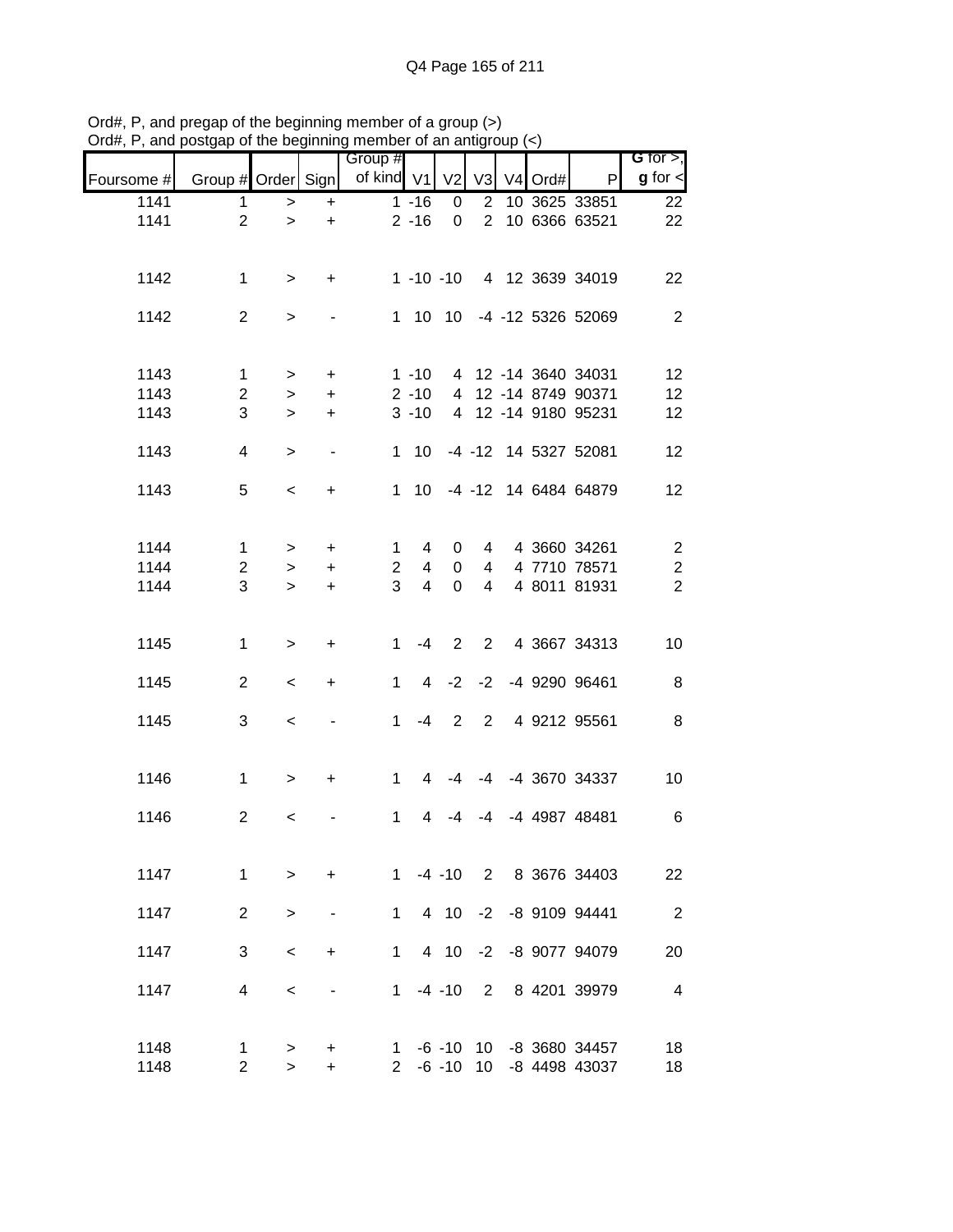| G for $>$ ,              |                                                        |               |                 |              |                            |                       |                        |                          | $\frac{1}{2}$ and poolgap or the beginning member or an antigroup |              |
|--------------------------|--------------------------------------------------------|---------------|-----------------|--------------|----------------------------|-----------------------|------------------------|--------------------------|-------------------------------------------------------------------|--------------|
| $g$ for $\lt$            | P                                                      | V2 V3 V4 Ord# |                 |              |                            | Group #<br>of kind V1 |                        |                          | Group # Order Sign                                                | Foursome #   |
| 10 <sup>°</sup>          | 4 12 -12 3687 34511                                    |               |                 |              | -8                         | 1                     | $\ddot{}$              | $\, > \,$                | 1                                                                 | 1149         |
| 10                       | 1 8 -4 -12 12 6313 62929                               |               |                 |              |                            |                       | $\ddot{}$              | $\overline{\phantom{0}}$ | $\overline{2}$                                                    | 1149         |
| $\,6$                    | 1 12 -12 0 28 3689 34519                               |               |                 |              |                            |                       | $+$                    | $\geq$                   | $\mathbf{1}$                                                      | 1150         |
| $\,6$                    | 0 -28 7261 73547                                       |               |                 | $1 - 12$ 12  |                            |                       | $+$                    | $\overline{\phantom{0}}$ | $\overline{2}$                                                    | 1150         |
| 18                       | 1 -12 0 28 -28 3690 34537                              |               |                 |              |                            |                       | $+$                    | $\geq$                   | $\mathbf{1}$                                                      | 1151         |
| 18                       | 0 -28 28 7260 73529                                    |               |                 |              | $1 \quad 12$               |                       | $\ddot{}$              | $\overline{\phantom{0}}$ | 2                                                                 | 1151         |
| 18<br>18                 | 1 -16 14 -10 0 3700 34649<br>2 -16 14 -10 0 7538 76649 |               |                 |              |                            |                       | $\ddot{}$<br>$\ddot{}$ | $\geq$<br>$\geq$         | $\mathbf 1$<br>$\overline{2}$                                     | 1152<br>1152 |
| $\overline{2}$           | 0 2 3701 34651                                         |               |                 |              | $1 14 - 10$                |                       | $\ddot{}$              | $\,>$                    | $\mathbf 1$                                                       | 1153         |
| 8                        | 0 -2 4936 47903                                        |               |                 |              | $1 - 14$ 10                |                       | $+$                    | $\,<\,$                  | $\overline{2}$                                                    | 1153         |
| $\overline{2}$           | 0 -2 6549 65579                                        |               |                 |              | $2 - 14$ 10                |                       | $+$                    | $\prec$                  | 3                                                                 | 1153         |
| 6<br>$\,6$               | 4 8 3704 34679<br>8 8991 93089                         |               | $4\overline{ }$ | $-2$<br>$-2$ | $2^{\circ}$<br>$2^{\circ}$ | 1<br>$\overline{2}$   | $+$<br>$+$             | $\geq$                   | 1<br>$\overline{2}$                                               | 1154<br>1154 |
|                          |                                                        |               |                 |              |                            |                       |                        | $\geq$                   |                                                                   |              |
| $\overline{4}$           | 1 14 8 -14 10 3714 34763                               |               |                 |              |                            |                       | $+$                    | $\geq$                   | 1                                                                 | 1155         |
| 26                       | 8 -14 10 5451 53453                                    |               |                 |              | $1 \quad 14$               |                       |                        | $\,<$                    | $\overline{2}$                                                    | 1155         |
| $\overline{\mathbf{c}}$  | -2 20 -16 3719 34843                                   |               |                 |              | $2^{\circ}$                | $\mathbf{1}$          | $\ddot{}$              | $\, > \,$                | $\mathbf{1}$                                                      | 1156         |
| $\overline{c}$           | -2 20 -16 7933 81043                                   |               |                 |              | $2^{\circ}$                | $\mathbf{2}$          | $\ddot{}$              | $\geq$                   | $\overline{2}$                                                    | 1156         |
| $\overline{\mathbf{4}}$  | 1 -2 20 -16 0 3720 34847                               |               |                 |              |                            |                       | $+$                    | $\, >$                   | $\mathbf 1$                                                       | 1157         |
| $\overline{\mathcal{A}}$ | 2 -2 20 -16 0 7934 81047                               |               |                 |              |                            |                       | $+$                    | $\,$                     | $\overline{2}$                                                    | 1157         |
| $\overline{\mathbf{c}}$  | 0 8 3721 34849                                         |               |                 | $120 - 16$   |                            |                       | $+$                    | $\, >$                   | $\mathbf{1}$                                                      | 1158         |
| $\overline{2}$           | 0 8 7935 81049                                         |               |                 | $220 - 16$   |                            |                       | $+$                    | $\geq$                   | $\overline{2}$                                                    | 1158         |
| 22                       | 8 2 3722 34871                                         |               |                 | $\mathbf{O}$ | $1 - 16$                   |                       | $\ddot{}$              | $\, >$                   | 1                                                                 | 1159         |

Ord#, P, and pregap of the beginning member of a group (>) Ord#, P, and postgap of the beginning member of an antigroup (<)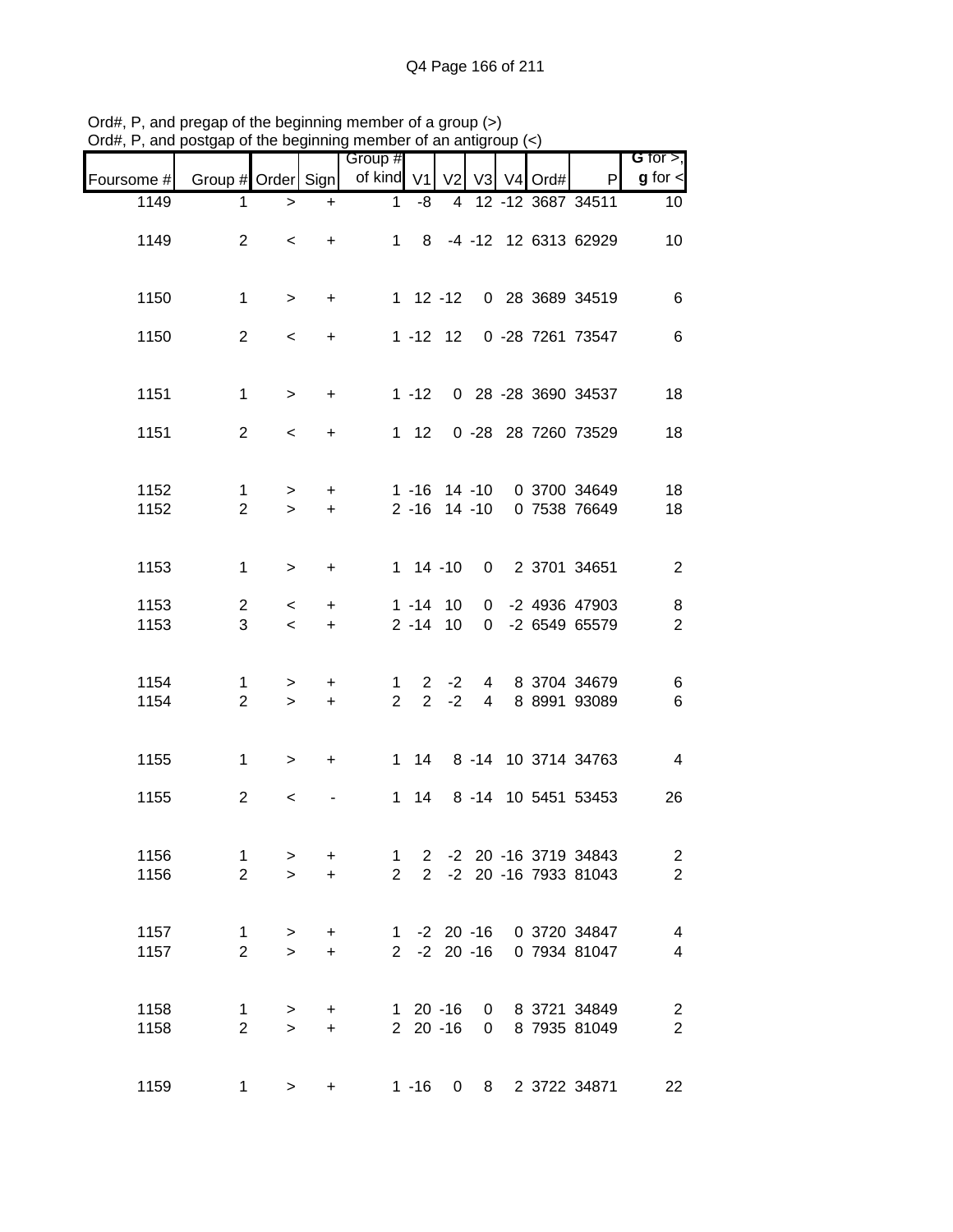|                               |                                |      |                |                |                                  |                |                       |                              |                     | , and posigap or the beginning member or an antigroup $(\leq)$ | $71$ u $\pi,1$ |
|-------------------------------|--------------------------------|------|----------------|----------------|----------------------------------|----------------|-----------------------|------------------------------|---------------------|----------------------------------------------------------------|----------------|
| G for $>$ ,<br>$g$ for $\leq$ | P                              | Ord# | V <sub>4</sub> | V3             | V <sub>2</sub>                   |                | Group #<br>of kind V1 |                              |                     | Group # Order Sign                                             | Foursome #     |
| 22                            | -2 6212 61729                  |      |                | -8             | 0                                | 16             | $\mathbf{1}$          | $\ddot{}$                    | $\,<$               | $\overline{2}$                                                 | 1159           |
|                               |                                |      |                |                |                                  |                |                       |                              |                     |                                                                |                |
| 6                             | 8 2 -10 3723 34877             |      |                |                |                                  | 0              | $\mathbf{1}$          | $\ddot{}$                    | $\geq$              | $\mathbf 1$                                                    | 1160           |
| 6                             | 0 -8 -2 10 6211 61723          |      |                |                |                                  |                | $\mathbf{1}$          | $\ddot{}$                    | $\,<$               | $\overline{2}$                                                 | 1160           |
|                               |                                |      |                |                |                                  |                |                       |                              |                     |                                                                |                |
| 6                             | 1 14 -10 2 -10 3727 34919      |      |                |                |                                  |                |                       | $\ddot{}$                    | $\,$                | $\mathbf{1}$                                                   | 1161           |
| $\,6$                         | 2 -10 6559 65657               |      |                |                | $2$ 14 -10                       |                |                       | $\ddot{}$                    | $\geq$              | $\overline{2}$                                                 | 1161           |
| 10                            | 1 -14 10 -2 10 4515 43261      |      |                |                |                                  |                |                       | $\ddot{}$                    | $\prec$             | 3                                                              | 1161           |
|                               |                                |      |                |                |                                  |                |                       |                              |                     |                                                                |                |
| 12                            | -4 2 3746 35129                |      |                |                | -4                               | 0              | 1                     | +                            | $\,$                | $\mathbf{1}$                                                   | 1162           |
| 12                            | 2 5792 57119                   |      |                | $-4$           | $-4$                             | $\Omega$       | $\overline{2}$        | $\ddot{}$                    | $\geq$              | $\overline{2}$                                                 | 1162           |
|                               |                                |      |                |                |                                  |                |                       |                              |                     |                                                                |                |
| 8<br>$\,8\,$                  | 18 3748 35149<br>18 6605 66169 |      |                | 6<br>6         | $\overline{2}$<br>$\overline{2}$ | -4<br>$-4$     | 1<br>2 <sup>7</sup>   | +<br>$+$                     | $\, > \,$<br>$\geq$ | 1<br>$\overline{2}$                                            | 1163<br>1163   |
|                               |                                |      |                |                |                                  |                |                       |                              |                     |                                                                |                |
| 10                            | 0 -2 3760 35291                |      |                |                | $1 10 - 14$                      |                |                       | +                            | $\,$                | 1                                                              | 1164           |
| 10                            | -2 5754 56747                  |      |                | $\mathbf 0$    | $2 10 - 14$                      |                |                       | $\ddot{}$                    | $\geq$              | $\overline{2}$                                                 | 1164           |
|                               |                                |      |                |                |                                  |                |                       |                              |                     |                                                                |                |
| 20                            | 0 -2 8 3761 35311              |      |                |                |                                  | $1 - 14$       |                       | $\ddot{}$                    | $\geq$              | $\mathbf 1$                                                    | 1165           |
| 20                            | 2 -8 7128 71999                |      |                |                | 0                                | $1 \quad 14$   |                       | $\ddot{}$                    | $\,<\,$             | $\overline{2}$                                                 | 1165           |
|                               |                                |      |                |                |                                  |                |                       |                              |                     |                                                                |                |
| 6                             | -4 3763 35323                  |      |                | $\overline{2}$ | 8                                | $-2$           | 1                     | +                            | >                   | $\mathbf{1}$                                                   | 1166           |
| $\overline{\mathbf{4}}$       | -4 8443 86927                  |      |                | $\overline{2}$ | 8                                | $-2$           | $\overline{2}$        | +                            | $\geq$              | $\overline{2}$                                                 | 1166           |
| 12                            | 4 4669 44939                   |      |                | $-2$           | -8                               | $\mathbf{2}$   | 1                     |                              | >                   | 3                                                              | 1166           |
| 12                            | 4 5287 51659                   |      |                | $-2$           | -8                               | $\overline{2}$ | $\overline{2}$        |                              | $\geq$              | 4                                                              | 1166           |
| $6\overline{6}$               | 4 5184 50543                   |      |                | $-8 - 2$       |                                  | $2^{\circ}$    | $\mathbf{1}$          | $\ddot{}$                    | $\prec$             | 5                                                              | 1166           |
| 14                            | -4 5822 57413                  |      |                | $\overline{2}$ | 8                                | $-2$           | 1                     | $\overline{\phantom{m}}$     | $\,<$               | 6                                                              | 1166           |
|                               |                                |      |                |                |                                  |                |                       |                              |                     |                                                                |                |
| $\overline{4}$                | 2 -4 8 3764 35327              |      |                |                |                                  | 8              | $\mathbf{1}$          | $\ddot{}$                    | $\, >$              | $\mathbf 1$                                                    | 1167           |
| 16                            | 8 4423 42307                   |      |                | $-4$           | 2 <sup>7</sup>                   | 8              | $\mathbf 1$           | $\qquad \qquad \blacksquare$ | $\,<$               | $\overline{2}$                                                 | 1167           |
|                               |                                |      |                |                |                                  |                |                       |                              |                     |                                                                |                |
| 14                            | 8 -6 -4 3766 35353             |      |                |                |                                  | $-4$           | 1                     | +                            | $\,$                | $\mathbf 1$                                                    | 1168           |
|                               |                                |      |                |                |                                  |                |                       |                              |                     |                                                                |                |

Ord#, P, and pregap of the beginning member of a group (>) Ord#, P, and postgap of the beginning member of an antigroup (<)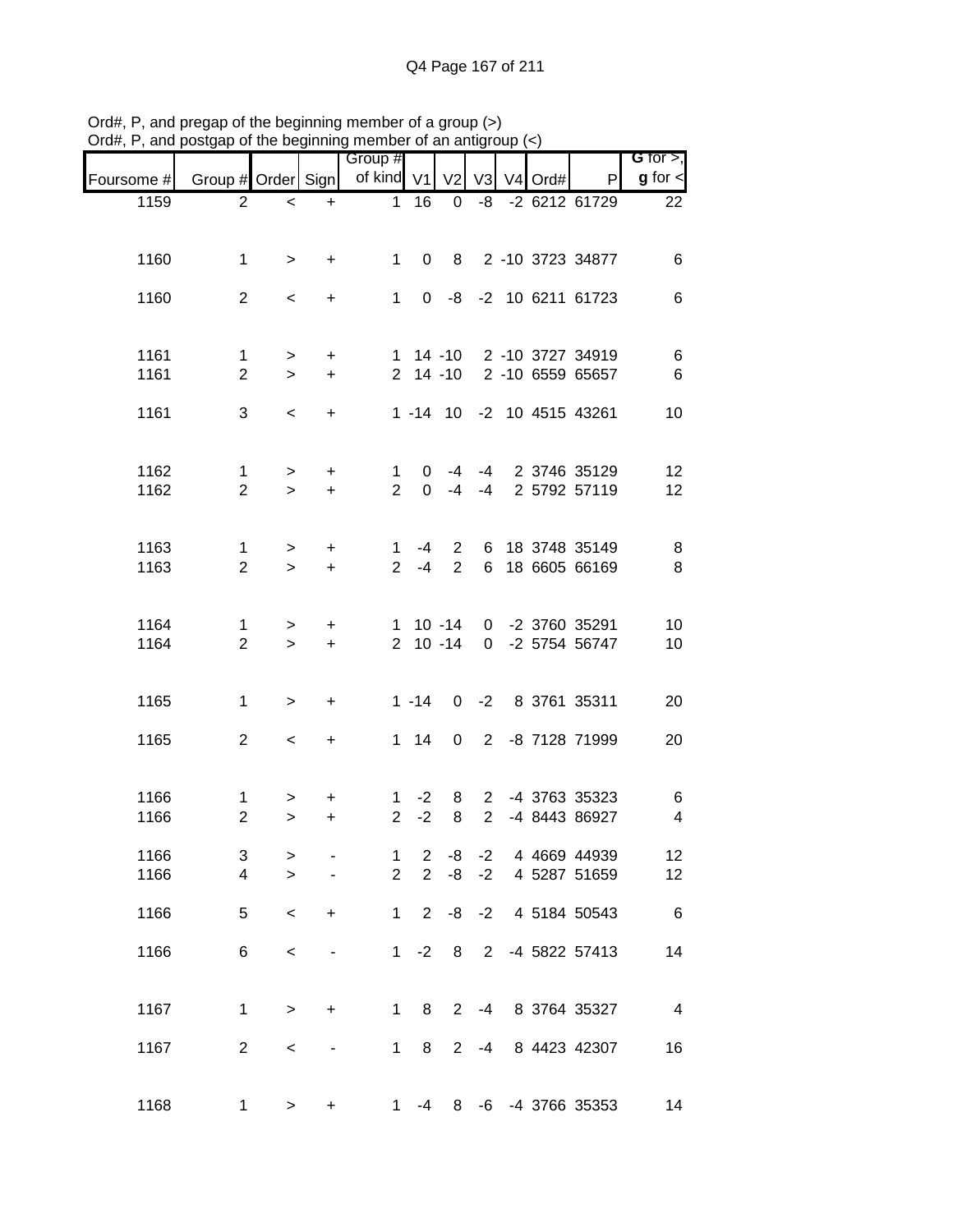|                                                                    |                                | <b>ㅠㅠ</b>                |            | Group #     |            |             |                 |  |                                                      | G for $>$ ,                      |
|--------------------------------------------------------------------|--------------------------------|--------------------------|------------|-------------|------------|-------------|-----------------|--|------------------------------------------------------|----------------------------------|
| Foursome # Group # Order Sign   of kind V1   V2   V3   V4 Ord#   P |                                |                          |            |             |            |             |                 |  |                                                      | $g$ for $\lt$                    |
| 1168                                                               | $\overline{2}$                 | $\, >$                   | $+$        |             | $2 - 4$    | 8           |                 |  | -6 -4 8404 86413                                     | 14                               |
|                                                                    |                                |                          |            |             |            |             |                 |  |                                                      |                                  |
| 1169                                                               | $\mathbf{1}$                   |                          | $>$ +      |             |            |             |                 |  | 1 8 -6 -4 -2 3767 35363<br>2 8 -6 -4 -2 8405 86423   | 10                               |
| 1169                                                               | $\overline{2}$                 | $\geq$                   | $+$        |             |            |             |                 |  |                                                      | 10                               |
|                                                                    |                                |                          |            |             |            |             |                 |  |                                                      |                                  |
| 1170<br>1170                                                       | $\mathbf{1}$<br>$\overline{2}$ | $\,>$<br>$\,>$           | $+$<br>$+$ |             |            |             |                 |  | 1 -2 6 -8 10 3770 35401<br>2 -2 6 -8 10 4040 38281   | 8<br>$\,8\,$                     |
| 1170                                                               | 3                              |                          |            | $1 \quad$   |            |             |                 |  | 2 -6 8 -10 5281 51599                                | $\,8\,$                          |
| 1170                                                               | $\overline{4}$                 | $\leq$<br>$\prec$        | $+$<br>$+$ | $2^{\circ}$ |            |             |                 |  | 2 -6 8 -10 5878 58049                                | $\,8\,$                          |
|                                                                    |                                |                          |            |             |            |             |                 |  |                                                      |                                  |
| 1171                                                               | $\mathbf{1}$                   | >                        | $+$        |             |            |             |                 |  | 1 -8 10 -4 -8 3772 35419                             | 12                               |
| 1171                                                               | $\overline{2}$                 | $\geq$                   | $+$        |             |            |             |                 |  | 2 -8 10 -4 -8 8541 87973                             | 12                               |
|                                                                    |                                |                          |            |             |            |             |                 |  |                                                      |                                  |
| 1172<br>1172                                                       | $\mathbf{1}$<br>$\overline{2}$ | ><br>$\geq$              | $+$<br>$+$ |             |            |             |                 |  | 1 10 -4 -8 10 3773 35423<br>2 10 -4 -8 10 7015 70853 | $\overline{4}$<br>$\overline{4}$ |
|                                                                    |                                |                          |            |             |            |             |                 |  |                                                      |                                  |
| 1173                                                               | $\mathbf{1}$                   | $\, >$                   | $+$        |             |            |             |                 |  | 1 -22 14 -16 2 3787 35569                            | 26                               |
| 1173                                                               | $\overline{2}$                 | $\geq$                   | $+$        |             |            |             |                 |  | 2 -22 14 -16 2 4108 39019                            | 26                               |
|                                                                    |                                |                          |            |             |            |             |                 |  |                                                      |                                  |
| 1174                                                               | $\mathbf{1}$                   | $\, >$                   | $+$        |             |            |             |                 |  | 1 -16 2 2 8 3789 35591                               | 18                               |
| 1174                                                               | $\overline{2}$                 | $\overline{\phantom{a}}$ | $+$        |             |            |             |                 |  | 1 16 -2 -2 -8 6123 60737                             | 20                               |
|                                                                    |                                |                          |            |             |            |             |                 |  |                                                      |                                  |
| 1175                                                               | $\mathbf 1$                    | $\, >$                   | $+$        |             |            |             |                 |  | 1 -16 10 0 -2 3813 35897                             | 18                               |
|                                                                    |                                |                          |            |             |            |             |                 |  |                                                      |                                  |
| 1175                                                               | $\overline{\mathbf{c}}$        | $\,<$                    |            |             |            | $1 - 16$ 10 |                 |  | 0 -2 5046 49103                                      | $\,6$                            |
|                                                                    |                                |                          |            |             |            |             |                 |  |                                                      |                                  |
| 1176                                                               | $\mathbf{1}$                   | $\geq$                   | $+$        |             | 1 8        |             |                 |  | -6 -6 2 3817 35933                                   | 10                               |
| 1176                                                               | $\overline{2}$                 | $\,<\,$                  | $+$        | $1 \quad$   | -8         | 6           | $6\overline{6}$ |  | -2 4258 40627                                        | 10                               |
|                                                                    |                                |                          |            |             |            |             |                 |  |                                                      |                                  |
| 1177                                                               | 1                              | $\geq$                   | $\ddot{}$  | $1 \quad$   |            |             |                 |  | -4 -8 20 -16 3834 36097                              | 14                               |
| 1177                                                               | $\overline{2}$                 | $\,<\,$                  | $\ddot{}$  | 1.          | 4          |             |                 |  | 8 -20 16 5136 50033                                  | 14                               |
|                                                                    |                                |                          |            |             |            |             |                 |  |                                                      |                                  |
| 1178                                                               | 1                              | $\, > \,$                | +          |             | $120 - 16$ |             | 8               |  | -4 3836 36109                                        | $\overline{2}$                   |
| 1178                                                               | $\overline{2}$                 | $\geq$                   | $+$        |             | $220 - 16$ |             | 8               |  | -4 8575 88471                                        | $\overline{c}$                   |

Ord#, P, and pregap of the beginning member of a group (>) Ord#, P, and postgap of the beginning member of an antigroup (<)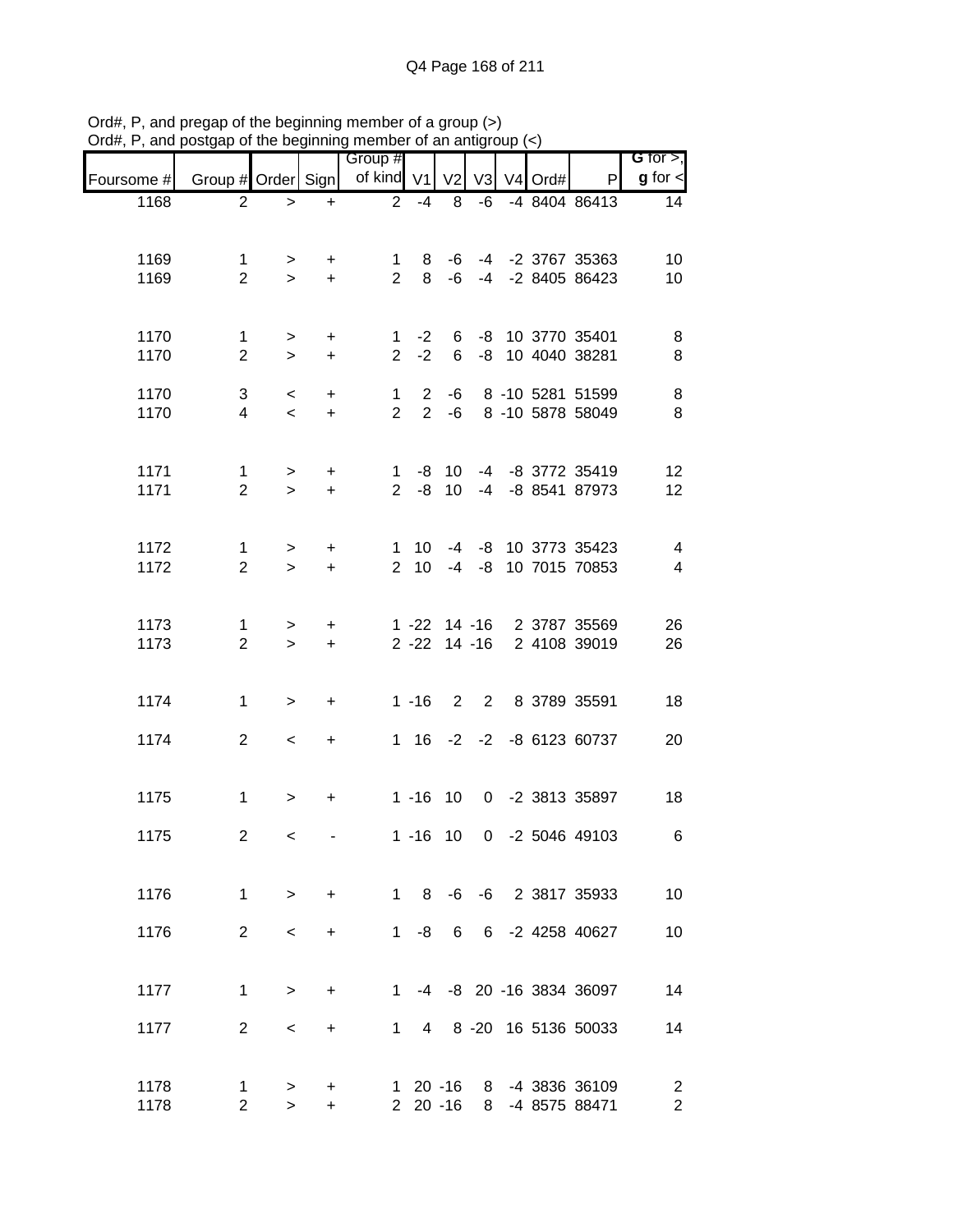|            |                    |           |                | Group #                  |                |                |                 |  |                           | G for $>$ ,      |
|------------|--------------------|-----------|----------------|--------------------------|----------------|----------------|-----------------|--|---------------------------|------------------|
| Foursome # | Group # Order Sign |           |                | of kind V1 V2 V3 V4 Ord# |                |                |                 |  | P                         | $g$ for $\lt$    |
|            |                    |           |                |                          |                |                |                 |  |                           |                  |
| 1179       | $\mathbf 1$        | $\,>$     | +              |                          | 1 14 -14 -2    |                |                 |  | 4 3882 36607              | 8                |
| 1179       | $\overline{2}$     | $\geq$    | $\ddot{}$      |                          | $2$ 14 -14     |                | $-2$            |  | 4 7388 74903              | 6                |
| 1179       | 3                  | $\,<$     | $\ddot{}$      |                          | $1 - 14$ 14    |                | $\overline{2}$  |  | -4 7864 80309             | 8                |
|            |                    |           |                |                          |                |                |                 |  |                           |                  |
| 1180       | $\mathbf 1$        | $\, > \,$ | +              |                          | $1 - 14$       | $-2$           | $4\overline{ }$ |  | 8 3883 36629              | 22               |
| 1180       | $\overline{2}$     | $\, > \,$ |                | $\mathbf 1$              | 14             | 2              | $-4$            |  | -8 5399 52903             | $\boldsymbol{2}$ |
| 1180       | 3                  | $\geq$    | $\blacksquare$ | $\overline{2}$           | 14             | $\overline{2}$ | $-4$            |  | -8 8725 90073             | $\sqrt{2}$       |
| 1180       | 4                  | $\,<\,$   | +              |                          | $1 \quad 14$   | $\overline{2}$ | $-4$            |  | -8 4298 41057             | 20               |
|            |                    |           |                |                          |                |                |                 |  |                           |                  |
| 1181       | $\mathbf 1$        | $\geq$    | +              | $1 \quad$                |                | $8 - 12$       | $\mathbf 0$     |  | 2 3886 36653              | 10               |
| 1181       | $\overline{2}$     |           |                | $1 \quad$                |                | $-8$ 12        |                 |  | 0 -2 4776 46171           | 10               |
|            |                    | $\prec$   | +              |                          |                |                |                 |  |                           |                  |
| 1182       | $\mathbf{1}$       | $\, > \,$ | $\ddot{}$      |                          | $1 - 12$       | 0              | $\overline{2}$  |  | -2 3887 36671             | 18               |
| 1182       | $\overline{2}$     | $\geq$    | $\ddot{}$      |                          | $2 - 12$       | 0              | $\overline{2}$  |  | -2 8989 93077             | 18               |
| 1182       | 3                  | $\,<$     | +              |                          | $1 12$         | 0              | $-2$            |  | 2 8388 86269              | 18               |
|            |                    |           |                |                          |                |                |                 |  |                           |                  |
| 1183       | $\mathbf 1$        | $\, > \,$ | $\ddot{}$      | $\mathbf 1$              | $\overline{4}$ | -8             | $\overline{4}$  |  | 2 3908 36857              | 10               |
| 1183       | $\overline{2}$     |           |                | 1                        | -4             | 8              |                 |  | -4 -2 6812 68501          | 10               |
|            |                    | $\, > \,$ | $\blacksquare$ |                          |                |                |                 |  |                           |                  |
| 1183       | 3                  | $\,<\,$   |                | 1                        | 4              | -8             | 4               |  | 2 4910 47629              | 10               |
|            |                    |           |                |                          |                |                |                 |  |                           |                  |
| 1184       | $\mathbf{1}$       | $\geq$    | $\ddot{}$      | 1                        | $\overline{4}$ |                |                 |  | 2 -10 10 3910 36877       | 6                |
| 1184       | $\overline{2}$     | $\,<$     | $\ddot{}$      |                          |                |                |                 |  | 1 -4 -2 10 -10 9178 95213 | $\,6$            |
|            |                    |           |                |                          |                |                |                 |  |                           |                  |
| 1185       | $\mathbf 1$        | $\,>$     | +              |                          |                |                |                 |  | 1 10 -8 22 -20 3918 36931 | $\mathbf{2}$     |
| 1185       | $\overline{2}$     | $\,<$     | +              |                          |                |                |                 |  | 1 -10 8 -22 20 4646 44699 | $\sqrt{2}$       |
|            |                    |           |                |                          |                |                |                 |  |                           |                  |
| 1186       | 1                  | $\, > \,$ | +              | 1                        |                | $-4$ $-4$ 16   |                 |  | -8 3925 37013             | 10               |
| 1186       | $\overline{2}$     | $\geq$    | $\ddot{}$      | $\overline{2}$           | $-4$           |                | $-4$ 16         |  | -8 4066 38603             | 10               |
| 1186       | 3                  | $\,<$     | $\ddot{}$      | $\mathbf 1$              | $4 \quad$      |                | $4 - 16$        |  | 8 6489 64927              | $10$             |

Ord#, P, and pregap of the beginning member of a group (>) Ord#, P, and postgap of the beginning member of an antigroup (<)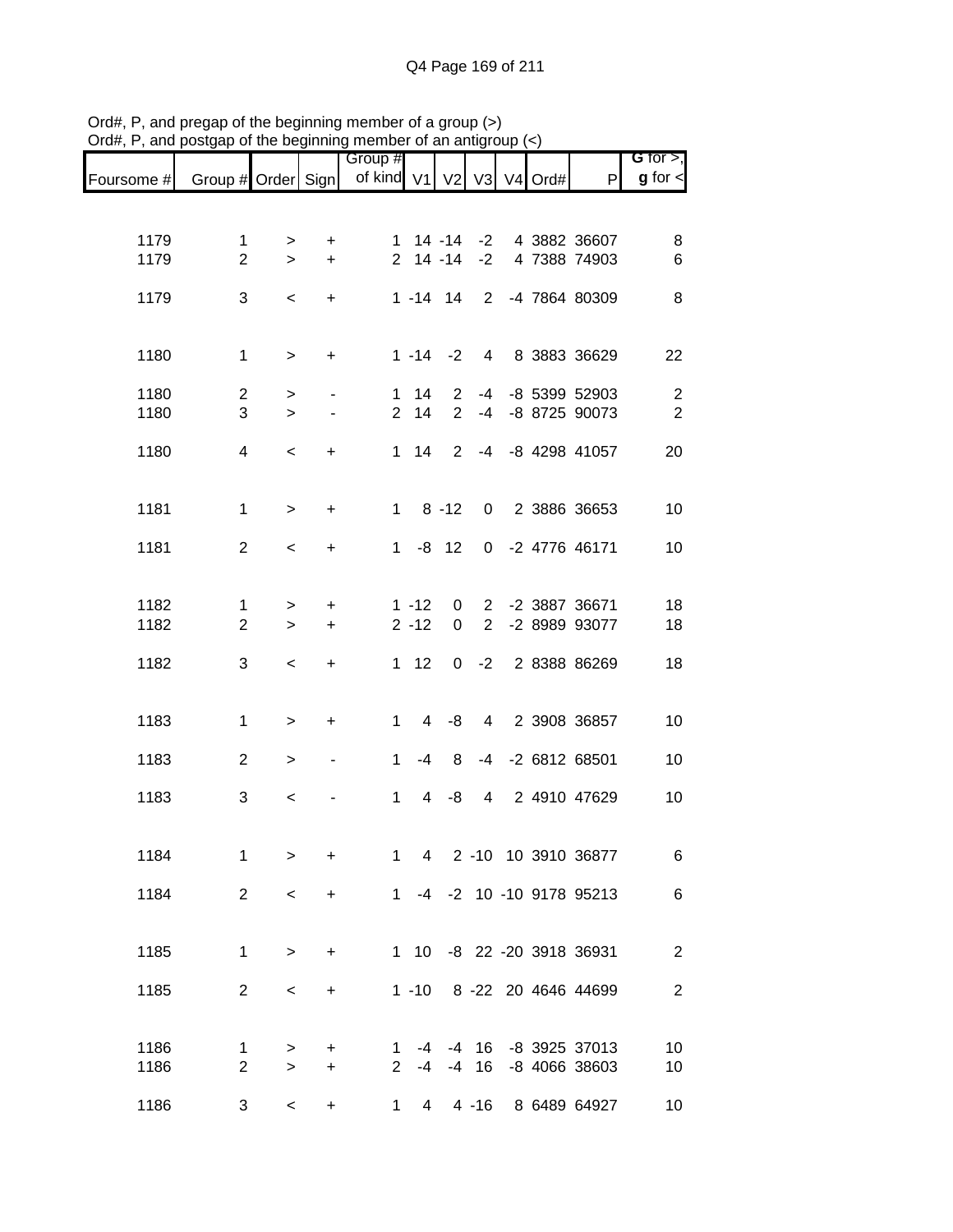| Foursome # Group # Order Sign   of kind V1   V2   V3   V4 Ord# |                                |                     |                | Group #             |                                  |         |                   |  | P                                           | G for $>$ ,<br>$g$ for $\lt$ |
|----------------------------------------------------------------|--------------------------------|---------------------|----------------|---------------------|----------------------------------|---------|-------------------|--|---------------------------------------------|------------------------------|
|                                                                |                                |                     |                |                     |                                  |         |                   |  |                                             |                              |
| 1187                                                           | $\mathbf 1$                    | $\, > \,$           | $\ddot{}$      | $1 \quad$           |                                  |         |                   |  | -4 16 -8 -2 3926 37019                      | 6                            |
| 1187                                                           | $\overline{2}$                 | $\,<$               | +              |                     | $1 4 - 16$                       |         |                   |  | 8 2 8494 87511                              | 6                            |
| 1188                                                           | $\mathbf 1$                    | $\,>$               | $\ddot{}$      |                     |                                  |         |                   |  | 1 2 -8 14 -10 3940 37189                    | 8                            |
| 1188                                                           | $\overline{2}$                 | $\,<$               | +              |                     |                                  |         |                   |  | 1 -2 8 -14 10 4550 43661                    | 8                            |
|                                                                |                                |                     |                |                     |                                  |         |                   |  |                                             |                              |
| 1189                                                           | $\mathbf{1}$                   | $\, >$              | $\ddot{}$      |                     | $126 - 28$                       |         |                   |  | 2 4 3948 37277                              | $\overline{4}$               |
| 1189                                                           | 2                              | $\,<$               | +              |                     |                                  |         |                   |  | 1 -26 28 -2 -4 6153 61091                   | 8                            |
| 1190                                                           | $\mathbf{1}$                   | $\,>$               | $\ddot{}$      | $\mathbf{1}$        |                                  |         |                   |  | 4 8 -14 16 3951 37313                       | $\overline{4}$               |
| 1190                                                           | 2                              | $\,<$               | +              | 1                   |                                  |         |                   |  | -4 -8 14 -16 4144 39367                     | $\overline{4}$               |
| 1191                                                           | $\mathbf{1}$                   | $\, >$              | +              |                     |                                  |         |                   |  | 1 8 -14 16 -14 3952 37321                   | 8                            |
| 1191                                                           | $\overline{2}$                 | $\,<$               | +              | $1 \quad$           |                                  |         |                   |  | -8 14 -16 14 6440 64319                     | 8                            |
|                                                                |                                |                     |                |                     |                                  |         |                   |  |                                             |                              |
| 1192<br>1192                                                   | $\mathbf{1}$<br>$\overline{2}$ | $\, > \,$<br>$\, >$ | $\ddot{}$<br>+ |                     |                                  |         | $2 - 14$ 16 $-14$ |  | 1 -14 16 -14 -2 3953 37337<br>-2 5443 53377 | 16<br>18                     |
| 1192                                                           | $\sqrt{3}$                     | $\,<\,$             | +              |                     | $1 \t14 - 16$                    |         |                   |  | 14 2 4205 40013                             | 18                           |
| 1192                                                           | $\overline{4}$                 | $\prec$             | +              |                     | $2$ 14 -16                       |         | 14                |  | 2 7226 73063                                | 16                           |
| 1193                                                           | 1                              | $\geq$              | $\ddot{}$      | $\mathbf{1}$        |                                  |         |                   |  | 4 -12 10 4 3962 37423                       | 14                           |
| 1193                                                           | 2                              | $\geq$              |                |                     |                                  |         |                   |  | 1 -4 12 -10 -4 5522 54287                   | 10                           |
|                                                                |                                |                     |                |                     |                                  |         |                   |  |                                             |                              |
| 1194<br>1194                                                   | $\mathbf 1$<br>$\overline{2}$  | $\, > \,$<br>$\geq$ | +<br>$\ddot{}$ | 1<br>$\overline{2}$ | $\overline{2}$<br>$\overline{2}$ | 6<br>6  | -4<br>$-4$        |  | 2 3971 37511<br>2 4757 45953                | $\overline{4}$<br>4          |
| 1194                                                           | 3                              | $\,<$               | $\ddot{}$      | $1 \quad$           |                                  | $-2 -6$ |                   |  | 4 -2 8036 82189                             | 4                            |
|                                                                |                                |                     |                |                     |                                  |         |                   |  |                                             |                              |
| 1195                                                           | $\mathbf 1$                    | $\,>$               | +              |                     |                                  |         |                   |  | 1 -4 2 -8 10 3973 37529                     | 12                           |
| 1195                                                           | $\mathbf{2}$                   | $\,$                |                | 1                   |                                  |         |                   |  | 4 -2 8 -10 8967 92809                       | 8                            |

Ord#, P, and pregap of the beginning member of a group (>) Ord#, P, and postgap of the beginning member of an antigroup (<)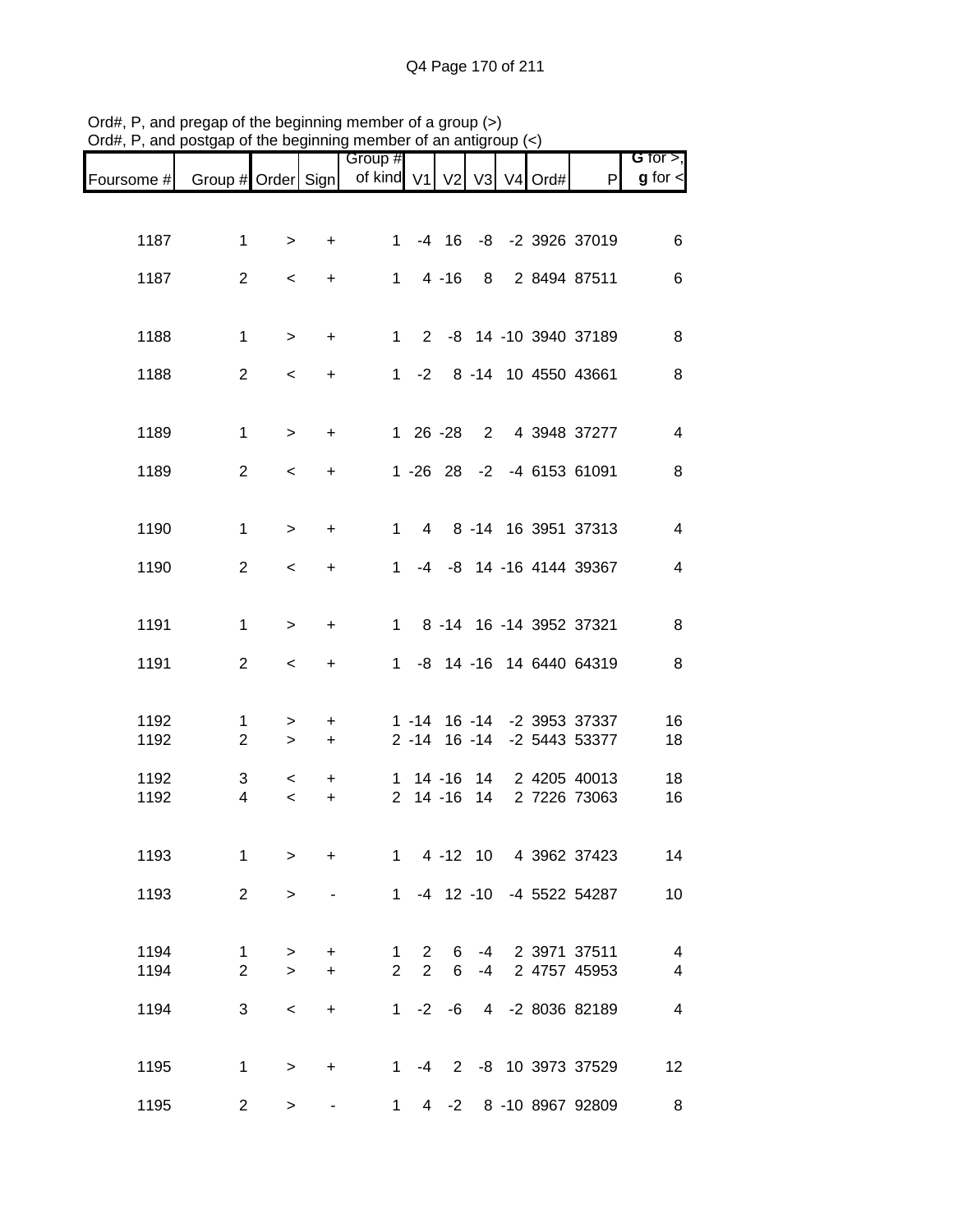|            |                    |                     |                | Group #        |                |                |                       |         |                          | G for $>$ ,    |
|------------|--------------------|---------------------|----------------|----------------|----------------|----------------|-----------------------|---------|--------------------------|----------------|
| Foursome # | Group # Order Sign |                     |                | of kind V1     |                | V2 V3          |                       | V4 Ord# | $\mathsf{P}$             | $g$ for $\lt$  |
|            |                    |                     |                |                |                |                |                       |         |                          |                |
| 1196       | $\mathbf 1$        |                     |                | 1              | $\overline{2}$ | -8             | 10                    |         | -6 3974 37537            | 8              |
| 1196       | $\overline{2}$     | $\, > \,$<br>$\geq$ | +<br>$\ddot{}$ | $\overline{2}$ | 2              | -8             | 10                    |         | -6 4478 42829            | 8              |
|            |                    |                     |                |                |                |                |                       |         |                          |                |
| 1196       | 3                  | $\,<$               | $+$            |                | $1 -2$         |                | $8 - 10$              |         | 6 4314 41213             | 8              |
|            |                    |                     |                |                |                |                |                       |         |                          |                |
| 1197       | $\mathbf{1}$       | $\,>$               | $\ddot{}$      | $\mathbf{1}$   | 4              |                |                       |         | 4 -8 14 3980 37573       | $\mathbf{2}$   |
|            |                    |                     |                |                |                |                |                       |         |                          |                |
| 1197       | $\overline{2}$     | $\,<$               | $\ddot{}$      | 1              |                | $-4 - 4$       |                       |         | 8 -14 6846 68897         | $\overline{2}$ |
|            |                    |                     |                |                |                |                |                       |         |                          |                |
| 1198       | $\mathbf{1}$       | $\geq$              | $\ddot{}$      | 1              |                | $-8$ 14        | $-4$                  |         | 2 3982 37589             | 10             |
|            |                    |                     |                |                |                |                |                       |         |                          |                |
| 1198       | $\overline{2}$     | $\geq$              |                | $1 \quad$      |                | $8 - 14$       |                       |         | 4 -2 6294 62701          | 14             |
|            |                    |                     |                |                |                |                |                       |         |                          |                |
| 1199       | $\mathbf{1}$       | $\,>$               | $\ddot{}$      |                | $1 \quad 14$   | $-4$           |                       |         | 2 -4 3983 37591          | $\overline{2}$ |
|            |                    |                     |                |                |                |                |                       |         |                          |                |
| 1199       | $\overline{2}$     | $\,<$               |                | 1              | 14             | $-4$           | $\overline{2}$        |         | -4 5149 50131            | 16             |
|            |                    |                     |                |                |                |                |                       |         |                          |                |
| 1200       | $\mathbf{1}$       | $\,>$               | $\ddot{}$      | $\mathbf 1$    | $-4$           | 2              |                       |         | -4 -4 3984 37607         | 16             |
| 1200       | $\overline{2}$     |                     |                | $\mathbf 1$    | $\overline{4}$ | $-2$           | $\overline{4}$        |         | 4 7638 77713             | $\overline{2}$ |
|            |                    | $\, > \,$           |                |                |                |                |                       |         |                          |                |
|            |                    |                     |                |                |                |                |                       |         |                          |                |
| 1201       | $\mathbf{1}$       | $\,$                | $\ddot{}$      | 1              | -4             | -4             | $\mathbf{2}^{\prime}$ |         | -2 3986 37633            | 14             |
| 1201       | $\overline{2}$     | $\,>$               | $\ddot{}$      | $\overline{2}$ | $-4$           | $-4$           | $\overline{2}$        |         | -2 9453 98443            | 14             |
| 1201       | 3                  | $\,>$               |                | $\mathbf{1}$   | 4              | 4              | $-2$                  |         | 2 4465 42703             | $\overline{2}$ |
|            |                    |                     |                |                |                |                |                       |         |                          |                |
| 1201       | 4                  | $\,<$               | $\ddot{}$      | $\mathbf 1$    | $\overline{4}$ | $\overline{4}$ | $-2$                  |         | 2 5975 59093             | 14             |
| 1201       | 5                  | $\prec$             |                | 1              | $-4$           | $-4$           |                       |         | 2 -2 6748 67757          | $\mathbf{2}$   |
| 1201       | 6                  | $\prec$             |                |                |                | $2 -4 -4$      | $\overline{2}$        |         | -2 9529 99257            | $\overline{2}$ |
|            |                    |                     |                |                |                |                |                       |         |                          |                |
|            |                    |                     |                |                |                |                |                       |         | 1 2 -2 22 -26 3988 37649 |                |
| 1202       | $\mathbf{1}$       | $\geq$              | $+$            |                |                |                |                       |         |                          | $\,6$          |
| 1202       | 2                  | $\,<\,$             | $+$            |                |                |                |                       |         | 1 -2 2 -22 26 6433 64231 | 6              |
|            |                    |                     |                |                |                |                |                       |         |                          |                |
| 1203       | $\mathbf{1}$       | $\,>$               | +              |                |                |                |                       |         | 1 -2 22 -26 4 3989 37657 | 8              |
|            |                    |                     |                |                |                |                |                       |         |                          |                |
| 1203       | $\overline{2}$     | $\,<\,$             | +              | $1 \quad$      |                |                |                       |         | 2 -22 26 -4 8984 92993   | 8              |

Ord#, P, and pregap of the beginning member of a group (>) Ord#, P, and postgap of the beginning member of an antigroup (<)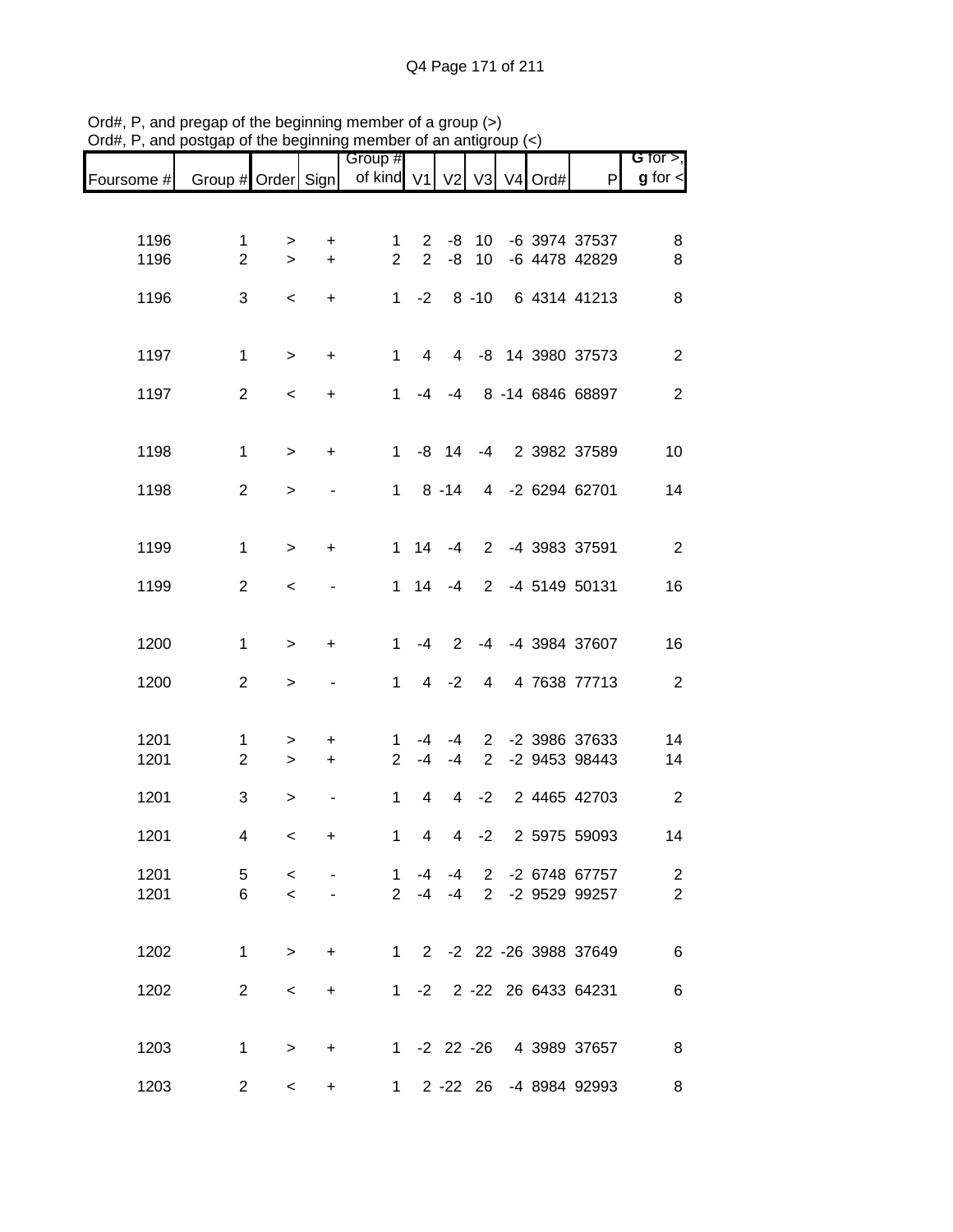|                               |                                |                         |                | Group #        |                      |              |               |            |                                             | $G$ for $>$ ,                             |
|-------------------------------|--------------------------------|-------------------------|----------------|----------------|----------------------|--------------|---------------|------------|---------------------------------------------|-------------------------------------------|
| Foursome # Group # Order Sign |                                |                         |                | of kind V1 V2  |                      |              |               | V3 V4 Ord# | P                                           | $g$ for $\lt$                             |
| 1204                          | $\mathbf 1$                    | >                       | $\ddot{}$      | $\mathbf 1$    |                      |              |               |            | -2 16 -16 -2 4012 37963                     | 6                                         |
| 1204                          | $\overline{2}$                 | $\geq$                  | $\ddot{}$      | $\overline{2}$ |                      |              | $-2$ 16 $-16$ |            | -2 6122 60733                               | $\,6$                                     |
| 1204                          | 3                              | $\,<$                   | $\ddot{}$      | 1              |                      | $2 - 16$     | 16            |            | 2 9325 96851                                | $\,6$                                     |
|                               |                                |                         |                |                |                      |              |               |            |                                             |                                           |
| 1205                          | 1                              | $\geq$                  | $+$            | $\mathbf{1}$   |                      | $2 \quad 10$ |               |            | 14 -20 4016 37993                           | $\overline{2}$                            |
| 1205                          | $\mathbf{2}$                   | $\geq$                  | $+$            | $\overline{2}$ | $2^{\circ}$          |              |               |            | 10 14 -20 4601 44203                        | $\overline{2}$                            |
|                               |                                |                         |                |                |                      |              |               |            |                                             |                                           |
| 1206                          | $\mathbf{1}$                   | $\,$                    | $+$            | 1              |                      |              |               |            | 10 14 -20 -2 4017 37997                     | $\overline{\mathcal{L}}$                  |
| 1206                          | $\overline{2}$                 | $\geq$                  | $+$            | $\overline{2}$ |                      |              |               |            | 10 14 -20 -2 4602 44207                     | $\overline{\mathcal{A}}$                  |
|                               |                                |                         |                |                |                      |              |               |            |                                             |                                           |
| 1207                          | $\mathbf 1$                    | $\geq$                  | $\ddot{}$      | $\mathbf{1}$   | -4                   | $-4$         | 0             |            | 2 4028 38167                                | 14                                        |
| 1207                          | $\overline{2}$                 | $\,<$                   | $\ddot{}$      | $\mathbf{1}$   | $\overline{4}$       | 4            | 0             |            | -2 8611 88883                               | 14                                        |
| 1207                          | $\sqrt{3}$                     | $\,<$                   |                | $\mathbf 1$    | $-4$                 | $-4$         | 0             |            | 2 5794 57139                                | $\overline{4}$                            |
| 1207                          | $\overline{4}$                 | $\prec$                 |                | $\overline{2}$ | $-4$                 | $-4$         | $\mathbf 0$   |            | 2 7998 81769                                | $\overline{\mathbf{4}}$                   |
|                               |                                |                         |                |                |                      |              |               |            |                                             |                                           |
| 1208                          | 1                              | $\geq$                  | +              | $1 \quad$      | $2^{\circ}$          |              | $-4$ 14       |            | -6 4031 38189                               | $\,6$                                     |
| 1208                          | $\overline{2}$                 | $\,<$                   | $+$            | $1 \quad$      | $-2$                 |              | $4 - 14$      |            | 6 8882 91951                                | $\,6$                                     |
|                               |                                |                         |                |                |                      |              |               |            |                                             |                                           |
| 1209                          | 1                              | $\,>$                   | $\ddot{}$      |                |                      | $120 - 10$   |               |            | -4 -2 4037 38239                            | $\overline{c}$                            |
| 1209                          | $\overline{2}$                 | $\geq$                  | $\ddot{}$      |                |                      | $220 - 10$   | -4            |            | -2 8339 85669                               | $\overline{2}$                            |
|                               |                                |                         |                |                |                      |              |               |            |                                             |                                           |
| 1210                          | $\mathbf{1}$                   | $\,>$                   | +              | $\mathbf{1}$   | $\overline{2}$       | 14           |               |            | 2 -14 4047 38329                            | $\mathbf{2}$                              |
| 1210<br>1210                  | $\overline{c}$<br>3            | $\, > \,$<br>$\, > \,$  | +<br>$\ddot{}$ | $\overline{2}$ | 2 <sup>1</sup>       | 14           |               |            | 2 -14 6708 67343<br>3 2 14 2 -14 9036 93559 | $\overline{\mathbf{4}}$<br>$\overline{2}$ |
|                               |                                |                         |                |                |                      |              |               |            |                                             |                                           |
| 1210                          | 4                              | $\,<$                   | $+$            |                |                      |              |               |            | 1 -2 -14 -2 14 4554 43717                   | $\overline{4}$                            |
|                               |                                |                         |                |                |                      |              |               |            |                                             |                                           |
| 1211<br>1211                  | $\mathbf{1}$<br>$\overline{2}$ | $\geq$<br>$\rightarrow$ | $+$<br>$+$     |                | $1 - 10$<br>$2 - 10$ |              |               |            | 2 -4 22 4061 38557<br>2 -4 22 7037 71059    | 14<br>20                                  |
| 1211                          | 3                              | $\geq$                  | $+$            |                | $3 - 10$             |              |               |            | 2 -4 22 9144 94837                          | 14                                        |
|                               |                                |                         |                |                |                      |              |               |            |                                             |                                           |
| 1212                          | $\mathbf{1}$                   | $\,$                    | $+$            |                |                      |              |               |            | 1 22 -14 -4 -4 4064 38569                   | $\overline{\phantom{a}}$                  |
| 1212                          | $\overline{2}$                 | $\geq$                  | $+$            |                |                      |              |               |            | 2 22 -14 -4 -4 8505 87589                   | $\sqrt{2}$                                |
| 1212                          | $\sqrt{3}$                     | $\,<$                   | $\ddot{}$      |                |                      |              |               |            | 1 -22 14 4 4 7557 76871                     | $\overline{2}$                            |

Ord#, P, and pregap of the beginning member of a group (>) Ord#, P, and postgap of the beginning member of an antigroup (<)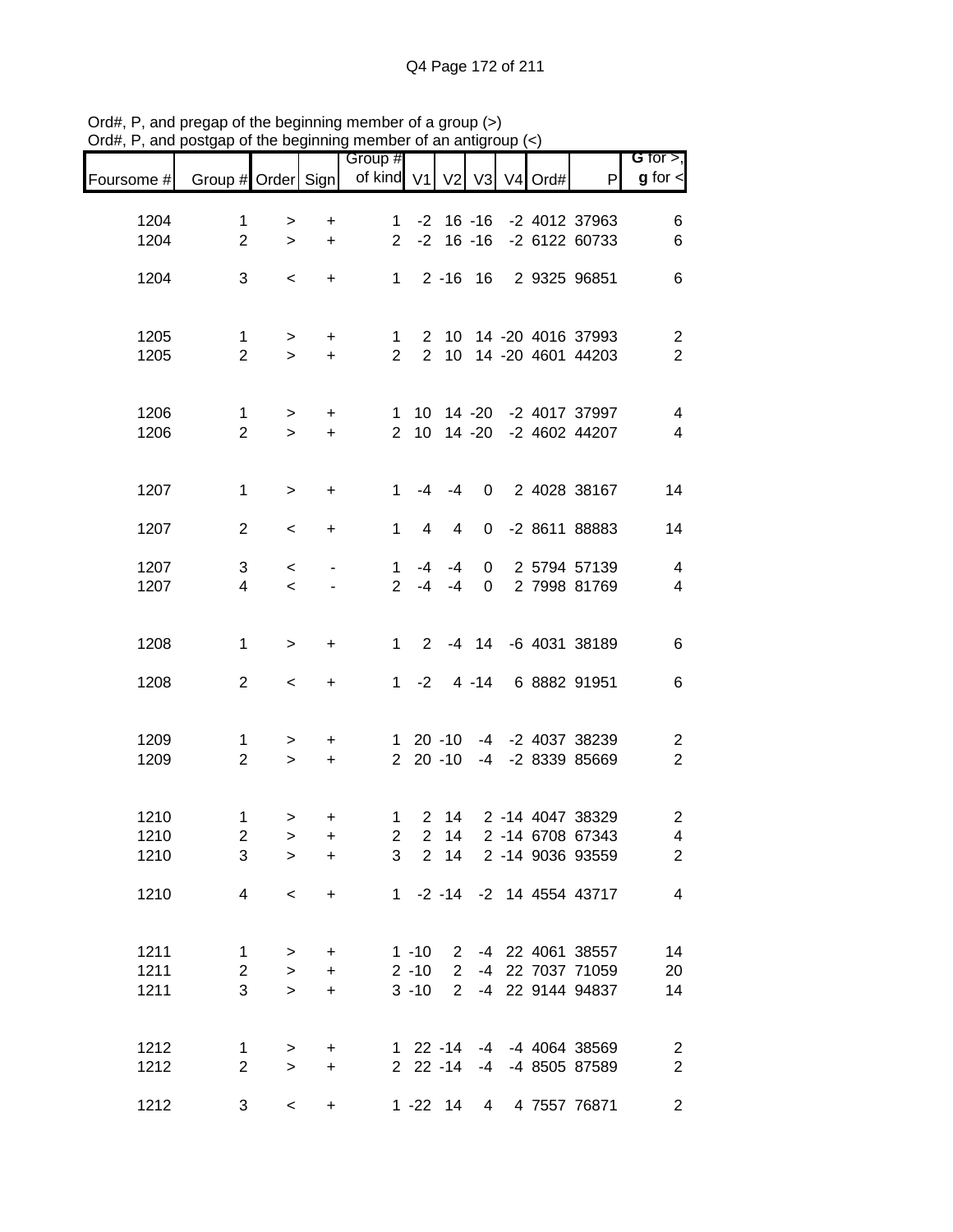|            |                    |                     |           | Group #                  |              |           |                |  |                           | G for $>$ ,    |
|------------|--------------------|---------------------|-----------|--------------------------|--------------|-----------|----------------|--|---------------------------|----------------|
| Foursome # | Group # Order Sign |                     |           | of kind V1 V2 V3 V4 Ord# |              |           |                |  | P                         | $g$ for $\lt$  |
|            |                    |                     |           |                          |              |           |                |  |                           |                |
| 1213       | $\mathbf{1}$       | $\, > \,$           | +         | $\mathbf{1}$             |              | $-4$ 16   | -8             |  | 2 4067 38609              | 6              |
| 1213       | $\overline{2}$     | $\geq$              | $\ddot{}$ | $\overline{2}$           | $-4$         | 16        | -8             |  | 2 4789 46307              | $\,6$          |
| 1213       | 3                  | $\,<$               | $+$       |                          | $1 \quad$    | $4 - 16$  | 8              |  | -2 6488 64921             | $\,6$          |
|            |                    |                     |           |                          |              |           |                |  |                           |                |
| 1214       | $\mathbf{1}$       | $\,>$               | $\ddot{}$ | 1                        |              | $14 - 14$ |                |  | 4 10 4072 38653           | $\overline{c}$ |
| 1214       | $\overline{2}$     | $\geq$              | $+$       |                          | $2$ 14 -14   |           |                |  | 4 10 6956 70183           | $\overline{2}$ |
|            |                    |                     |           |                          |              |           |                |  |                           |                |
| 1215       | $\mathbf 1$        | $\,$                | $\ddot{}$ |                          | $1 - 10$     |           |                |  | 2 -4 -2 4076 38693        | 16             |
| 1215       | $\overline{2}$     | $\,<$               | $\ddot{}$ |                          | $1 \quad 10$ | $-2$      |                |  | 4 2 5763 56827            | 16             |
|            |                    |                     |           |                          |              |           |                |  |                           |                |
| 1216       | $\mathbf{1}$       | $\,$                | $\ddot{}$ | $\mathbf{1}$             | $2^{\circ}$  |           |                |  | 2 -8 16 4082 38729        | $\,6$          |
| 1216       | $\overline{2}$     | $\,<$               | $\ddot{}$ |                          |              |           |                |  | 1 -2 -2 8 -16 8789 90841  | $\,6$          |
|            |                    |                     |           |                          |              |           |                |  |                           |                |
| 1217       | $\mathbf{1}$       | $\,>$               | $\ddot{}$ |                          |              |           |                |  | 1 16 -2 -8 4 4085 38749   | $\overline{2}$ |
| 1217       | $\overline{2}$     | $\geq$              |           |                          | $1 - 16$     | 2         | 8              |  | -4 4652 44771             | 18             |
|            |                    |                     |           |                          |              |           |                |  |                           |                |
| 1218       | 1                  | $\, > \,$           | $\ddot{}$ | 1                        | $-2$         | -8        | 4              |  | 6 4086 38767              | 18             |
| 1218       | $\overline{2}$     | $\,>$               | $\ddot{}$ | $2^{\circ}$              | $-2$         | -8        | 4              |  | 6 7855 80221              | 12             |
|            |                    |                     |           |                          |              |           |                |  |                           |                |
| 1219       | $\mathbf 1$        | $\,$                | $\ddot{}$ | $\mathbf{1}$             | -6           | 6         |                |  | -2 -4 4091 38833          | 12             |
| 1219       | $\mathbf{2}$       | $\,<\,$             | $\ddot{}$ | $\mathbf{1}$             | 6            | -6        | $\overline{2}$ |  | 4 7191 72707              | 12             |
|            |                    |                     |           |                          |              |           |                |  |                           |                |
| 1220       |                    | $1 \quad \Box$      | $> +$     |                          |              |           |                |  | 1 -6 2 -10 -2 4097 38891  | 18             |
| 1220       | $\overline{2}$     | $\prec$             | $+$       |                          |              |           |                |  | 1 6 -2 10 2 8394 86323    | 18             |
|            |                    |                     |           |                          |              |           |                |  |                           |                |
| 1221       | $\mathbf{1}$       | $\geq$              | $+$       |                          |              |           |                |  | 1 -10 -2 8 10 4099 38917  | 14             |
| 1221       | $\overline{2}$     | $\prec$             |           |                          |              |           |                |  | 1 -10 -2 8 10 8177 83833  | 10             |
|            |                    |                     |           |                          |              |           |                |  |                           |                |
| 1222       |                    | $1 \quad$<br>$\geq$ | $+$       |                          |              |           |                |  | 1 -22 -2 -2 -2 4113 39079 | 32             |

Ord#, P, and pregap of the beginning member of a group (>) Ord#, P, and postgap of the beginning member of an antigroup (<)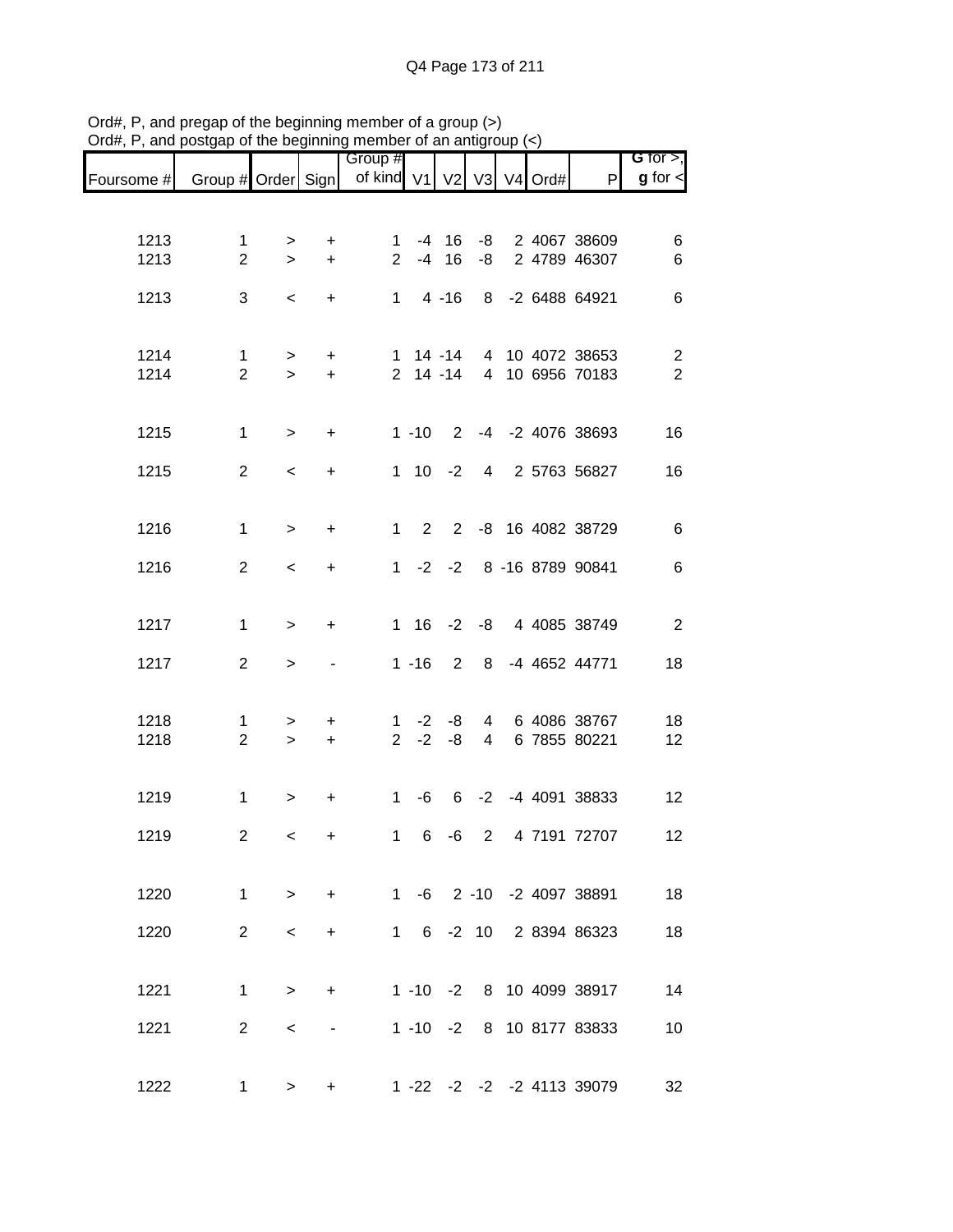|            |                    |                          |                | Group #        |    |                 |                |         |                            | $G$ for $>$ ,  |
|------------|--------------------|--------------------------|----------------|----------------|----|-----------------|----------------|---------|----------------------------|----------------|
| Foursome # | Group # Order Sign |                          |                | of kind V1 V2  |    |                 | V <sub>3</sub> | V4 Ord# | P                          | $g$ for $\lt$  |
| 1222       | $\overline{2}$     | $\overline{\phantom{0}}$ | $\ddot{}$      | $\mathbf 1$    | 22 | $\overline{2}$  | $\overline{2}$ |         | 2 8856 91591               | 30             |
|            |                    |                          |                |                |    |                 |                |         |                            |                |
| 1223       | $\mathbf 1$        | $\geq$                   | $\ddot{}$      | $\mathbf 1$    | -8 |                 |                |         | 2 12 -16 4138 39313        | 12             |
| 1223       | $\overline{2}$     | $\geq$                   | $+$            | $\overline{2}$ | -8 |                 |                |         | 2 12 -16 7219 73009        | 12             |
|            |                    |                          |                |                |    |                 |                |         |                            |                |
| 1223       | 3                  | $\,<\,$                  | $+$            |                |    |                 |                |         | 1 8 -2 -12 16 5495 53927   | 12             |
|            |                    |                          |                |                |    |                 |                |         |                            |                |
| 1224       | $\mathbf{1}$       | $\geq$                   | $+$            |                |    |                 |                |         | 1 2 12 -16 14 4139 39317   | $\overline{4}$ |
|            |                    |                          |                |                |    |                 |                |         |                            | $\overline{4}$ |
| 1224       | $\overline{2}$     | $\,<$                    | $+$            |                |    |                 |                |         | 1 -2 -12 16 -14 7675 78163 |                |
|            |                    |                          |                |                |    |                 |                |         |                            |                |
| 1225       | $\mathbf{1}$       | $\, >$                   | $+$            |                |    |                 |                |         | 1 -8 -4 -2 8 4143 39359    | 16             |
| 1225       | $\overline{2}$     | $\prec$                  |                |                |    |                 |                |         | 1 -8 -4 -2 8 5986 59207    | $\overline{2}$ |
|            |                    |                          |                |                |    |                 |                |         |                            |                |
|            |                    |                          |                |                |    |                 |                |         |                            |                |
| 1226       | $\mathbf{1}$       | $\,$                     | $\ddot{}$      |                |    |                 |                |         | 1 -2 10 -16 4 4149 39409   | 12             |
| 1226       | $\overline{2}$     | $\geq$                   | $\ddot{}$      |                |    | $2 - 2 10 - 16$ |                |         | 4 4657 44809               | 12             |
|            |                    |                          |                |                |    |                 |                |         |                            |                |
| 1227       | $\mathbf{1}$       | $\,$                     | $\ddot{}$      |                |    |                 |                |         | 1 4 16 -18 4 4171 39671    | $\overline{4}$ |
|            |                    |                          |                |                |    |                 |                |         |                            |                |
| 1227       | $\overline{2}$     | $\,<\,$                  | $+$            | 1              |    | $-4$ $-16$ 18   |                |         | -4 4371 41809              | $\overline{4}$ |
|            |                    |                          |                |                |    |                 |                |         |                            |                |
| 1228       | 1                  | $\,>$                    | $\ddot{}$      | $1 \quad$      |    |                 |                |         | -4 14 -16 -4 4182 39791    | 12             |
| 1228       | $\overline{2}$     | $\geq$                   | $+$            |                |    | $2 - 4 14 - 16$ |                |         | -4 4517 43283              | 12             |
|            |                    |                          |                |                |    |                 |                |         |                            |                |
| 1229       | $\mathbf 1$        | $\geq$                   | +              |                |    |                 |                |         | 1 -2 -2 10 14 4193 39877   | 8              |
|            |                    |                          |                |                |    |                 |                |         |                            |                |
| 1229       | $\overline{2}$     | $\,<$                    | $\ddot{}$      | $1 \quad$      |    |                 |                |         | 2 2 -10 -14 5480 53783     | 8 <sup>8</sup> |
|            |                    |                          |                |                |    |                 |                |         |                            |                |
| 1230       | $\mathbf{1}$       |                          | $+$            |                |    |                 |                |         | 1 14 -20 8 2 4196 39901    | 14             |
| 1230       | $\overline{2}$     | $\, >$<br>$\geq$         | $+$            |                |    | 2 14 -20        |                |         | 8 2 5344 52267             | 8 <sup>8</sup> |
|            |                    |                          |                |                |    |                 |                |         |                            |                |
|            |                    |                          |                |                |    |                 |                |         |                            |                |
| 1231       | $\mathbf{1}$       | $\,>$                    | $+$            |                |    |                 |                |         | 1 2 -10 -4 2 4199 39953    | 16             |
| 1231       | $\overline{2}$     | $\, >$                   |                |                |    | $1 - 2 10$      |                |         | 4 -2 5101 49667            | $\overline{4}$ |
| 1231       | 3                  | $\geq$                   | $\blacksquare$ |                |    | $2 -2 10$       |                |         | 4 -2 6698 67217            | $\overline{4}$ |
|            |                    |                          |                |                |    |                 |                |         |                            |                |
| 1232       | $\mathbf{1}$       | $\geq$                   | +              |                |    |                 |                |         | 1 14 -16 14 -12 4203 39989 | 6              |
|            |                    |                          |                |                |    |                 |                |         |                            |                |

Ord#, P, and pregap of the beginning member of a group (>) Ord#, P, and postgap of the beginning member of an antigroup (<)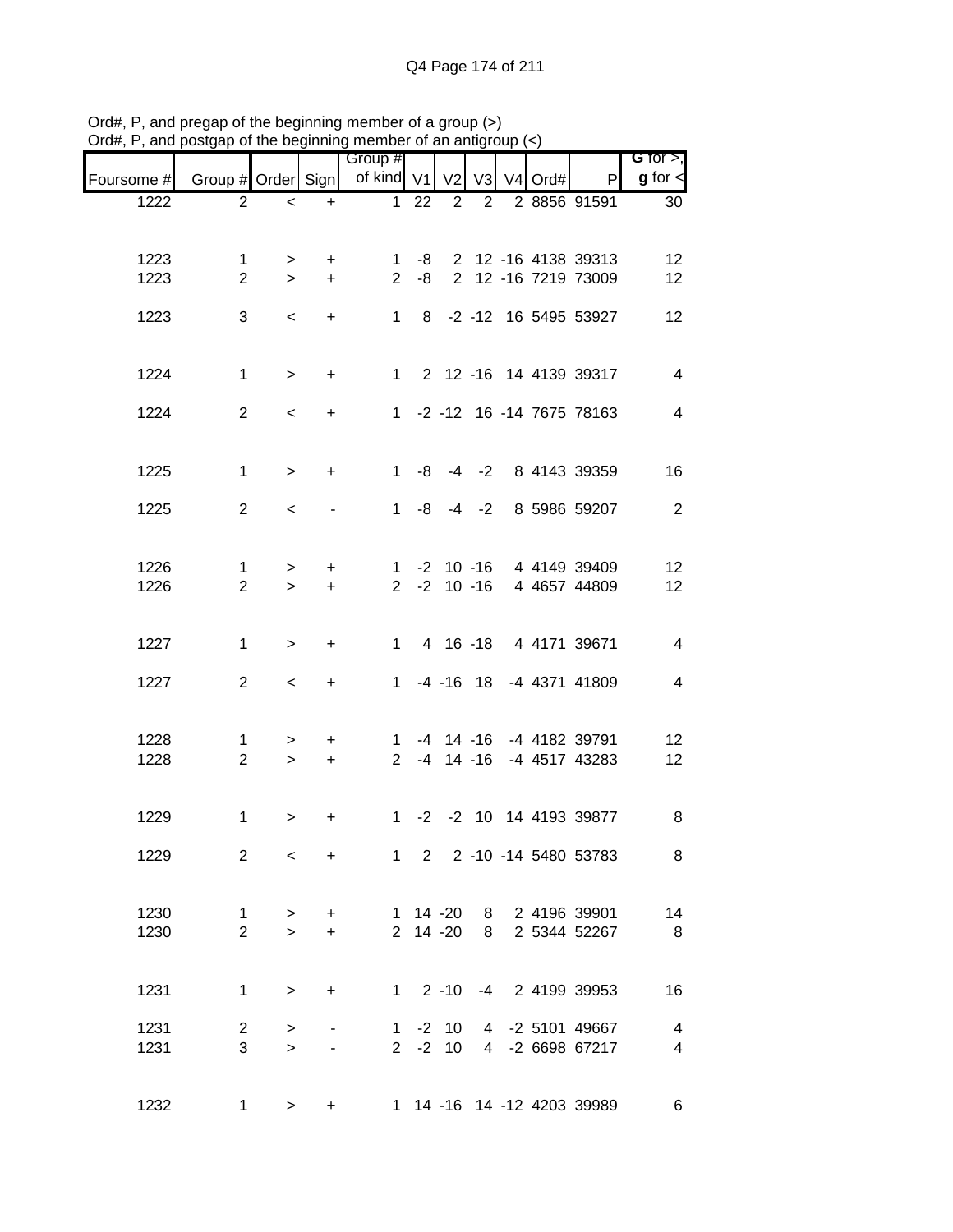|                                  |                                    |  |                   |             |                      | $\mathcal{L}$ and position incredimently include or an analytical $(\cdot)$ |                        |                  |                                |                               |
|----------------------------------|------------------------------------|--|-------------------|-------------|----------------------|-----------------------------------------------------------------------------|------------------------|------------------|--------------------------------|-------------------------------|
| G for $>$ ,<br>$g$ for $\lt$     | P                                  |  |                   |             |                      | Group #<br>of kind V1 V2 V3 V4 Ord#                                         |                        |                  |                                | Foursome # Group # Order Sign |
| 6                                | 1 -14 16 -14 12 5445 53401         |  |                   |             |                      |                                                                             | $\ddot{}$              | $\,<\,$          | $\overline{2}$                 | 1232                          |
| $\overline{4}$                   | 1 -2 20 -20 8 4215 40127           |  |                   |             |                      |                                                                             | $+$                    | $\geq$           | $\mathbf 1$                    | 1233                          |
| $\overline{4}$<br>$\overline{4}$ | -8 6010 59443<br>-8 9322 96823     |  | 20<br>$2 - 20$ 20 | $2 - 20$    |                      | $\mathbf{1}$<br>$\overline{2}$                                              | $+$<br>$+$             | $\,<$<br>$\,<$   | 2<br>3                         | 1233<br>1233                  |
| 20                               | 1 -2 20 -20 8 4569 43913           |  |                   |             |                      |                                                                             | $\blacksquare$         | $\,<$            | $\overline{4}$                 | 1233                          |
| 22<br>22                         | -4 2 4217 40151<br>-4 2 5969 59051 |  |                   | 8<br>8      | $1 - 20$<br>$2 - 20$ |                                                                             | $+$<br>$+$             | $\, >$<br>$\geq$ | $\mathbf{1}$<br>$\overline{2}$ | 1234<br>1234                  |
| $\,6\,$                          | 4 -8 16 4220 40169                 |  |                   |             | $1 \quad 2$          |                                                                             | $+$                    | $\, >$           | $\mathbf{1}$                   | 1235                          |
| $\,6\,$                          | -4 8 -16 6151 61051                |  |                   |             | $-2$                 | 1                                                                           | $+$                    | $\prec$          | $\overline{2}$                 | 1235                          |
| 16                               | 4 -8 16 6119 60703                 |  |                   |             | $2^{\circ}$          | $1 \quad$                                                                   |                        | $\,<\,$          | 3                              | 1235                          |
| $\,6$                            | 4 -2 4245 40493                    |  |                   | $2^{\circ}$ | $\overline{0}$       | $\mathbf{1}$                                                                | $\ddot{}$              | $\, >$           | $\mathbf{1}$                   | 1236                          |
| 12                               | 0 -2 -4 2 7859 80251               |  |                   |             |                      | $\mathbf{1}$                                                                | $\blacksquare$         | $\, >$           | $\overline{2}$                 | 1236                          |
| 12                               | 2 4 -2 4845 46889                  |  |                   |             | $\overline{0}$       | $1 \quad$                                                                   |                        | $\,<\,$          | 3                              | 1236                          |
| 18                               | 1 -12 2 -2 6 4253 40577            |  |                   |             |                      |                                                                             | $+$                    | $\, >$           | $\mathbf 1$                    | 1237                          |
| 18                               | 1 12 -2 2 -6 5283 51613            |  |                   |             |                      |                                                                             | +                      | $\,<\,$          | $\overline{2}$                 | 1237                          |
| 6<br>$\,6$                       | -8 -8 4256 40597<br>-8 4952 48079  |  | -8                | 6<br>6      | 6<br>6               | 1<br>$\overline{2}$                                                         | $\ddot{}$<br>$\ddot{}$ | $\geq$<br>$\geq$ | 1<br>$\overline{2}$            | 1238<br>1238                  |
| $\sqrt{2}$                       | 8 20 -18 -4 4263 40699             |  |                   |             |                      | $1 \quad$                                                                   | $\ddot{}$              | $\,>$            | $\mathbf 1$                    | 1239                          |
| $\sqrt{2}$                       | 4 9004 93239                       |  | $-8 - 20$ 18      |             |                      | $1 \quad$                                                                   | $\ddot{}$              | $\,<\,$          | $\overline{2}$                 | 1239                          |
| 8<br>8                           | 8 -2 4267 40759<br>-2 5525 54319   |  | 8                 | 4<br>4      | -4<br>$2 - 4$        | 1.                                                                          | $\ddot{}$<br>$\ddot{}$ | $\, >$<br>$\geq$ | $\mathbf 1$<br>$\overline{2}$  | 1240<br>1240                  |
| 10                               | -8 2 8128 83243                    |  |                   | -4          | $\overline{4}$       | $\mathbf 1$                                                                 |                        | $\geq$           | 3                              | 1240                          |

Ord#, P, and pregap of the beginning member of a group (>) Ord#, P, and postgap of the beginning member of an antigroup (<)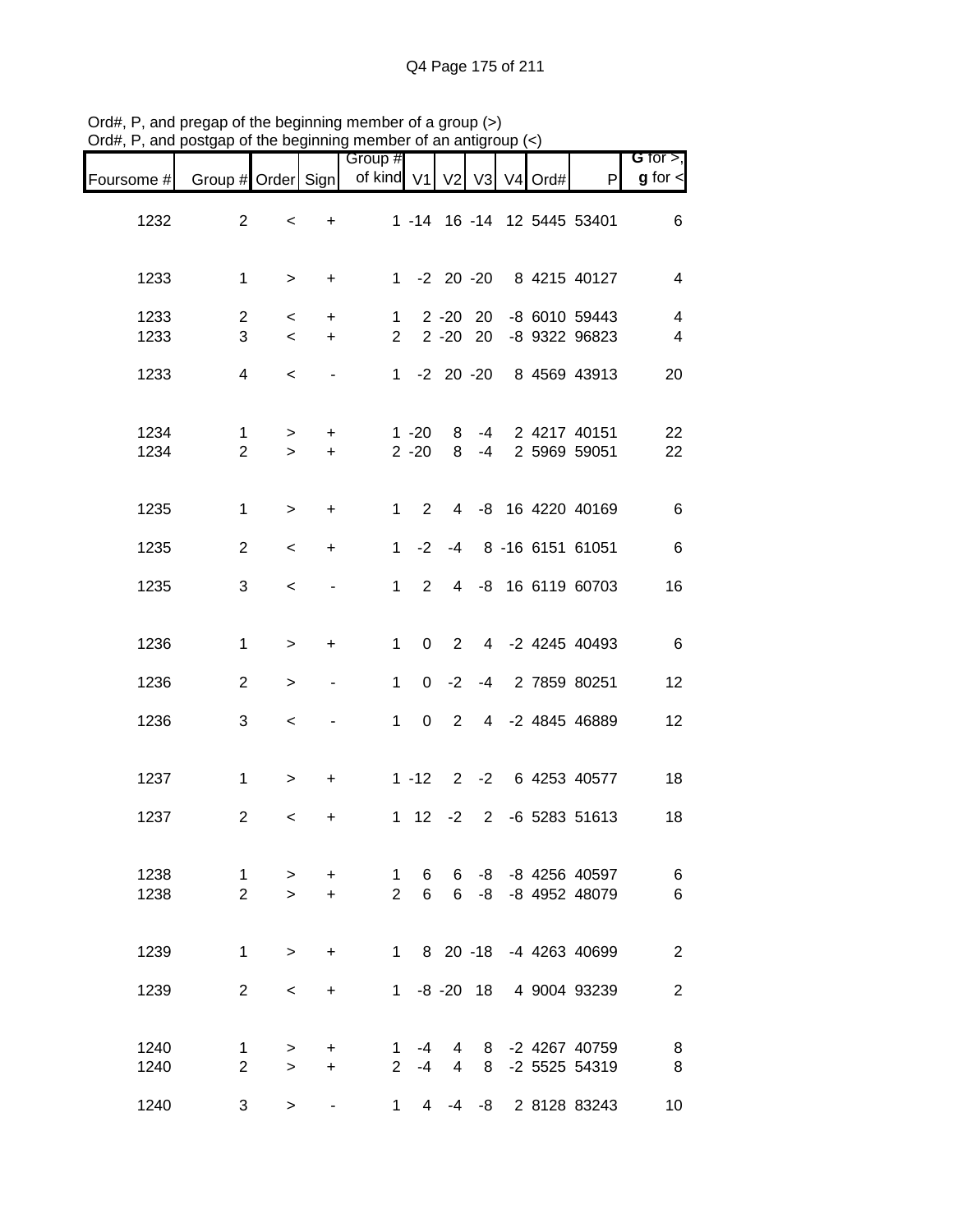|              |                                |                  |                        | Group #                        |                     |                     |                  |            |                                                    | G for $>$ ,                               |
|--------------|--------------------------------|------------------|------------------------|--------------------------------|---------------------|---------------------|------------------|------------|----------------------------------------------------|-------------------------------------------|
| Foursome #   | Group # Order Sign             |                  |                        | of kind V1                     |                     | V <sub>2</sub>      |                  | V3 V4 Ord# | P                                                  | $g$ for $\leq$                            |
| 1240         | $\overline{\mathbf{4}}$        | $\,<$            |                        | $\mathbf{1}$                   | $-4$                | $\overline{4}$      |                  |            | 8 -2 8129 83257                                    | 10                                        |
| 1241<br>1241 | $\mathbf 1$<br>$\overline{2}$  | $\,>$<br>$\geq$  | $\ddot{}$<br>$\ddot{}$ | 1<br>$\overline{2}$            | -6<br>-6            | -4<br>$-4$          |                  |            | 2 10 4276 40841<br>2 10 6920 69821                 | 12<br>12                                  |
| 1241         | 3                              | $\,<$            | $+$                    | $\mathbf{1}$                   | 6                   |                     |                  |            | 4 -2 -10 5337 52189                                | 12                                        |
| 1242<br>1242 | $\mathbf{1}$<br>$\overline{2}$ | $\, >$<br>$\geq$ | $\ddot{}$<br>$\ddot{}$ | $\mathbf 1$<br>$\overline{2}$  | 4<br>$\overline{4}$ | 2<br>$\overline{2}$ | $\mathbf 0$<br>0 |            | 8 4287 40939<br>8 8280 85027                       | $\,6$<br>$\,6$                            |
| 1243         | $\mathbf{1}$                   | $\,$             | $\ddot{}$              |                                |                     | $1 -2 -12$          |                  |            | 0 10 4291 40993                                    | 20                                        |
| 1243         | $\overline{2}$                 | $\prec$          | $\ddot{}$              | 1                              |                     | $2 \quad 12$        |                  |            | 0 -10 7543 76697                                   | 20                                        |
| 1244<br>1244 | $\mathbf{1}$<br>$\overline{2}$ | $\,$<br>$\geq$   | +<br>$\ddot{}$         | $\mathbf 1$<br>$\overline{2}$  | 8<br>8              | 4<br>$\overline{4}$ | -8<br>-8         |            | 0 4318 41233<br>0 6662 66853                       | $\overline{\mathbf{c}}$<br>$\overline{2}$ |
| 1245         | 1                              | $\,$             | $\ddot{}$              | 1                              | -8                  | 0                   | 6                |            | 6 4320 41257                                       | 14                                        |
| 1245         | $\overline{2}$                 | $\, > \,$        | $\blacksquare$         | $\mathbf{1}$                   | 8                   | $\mathbf 0$         | -6               |            | -6 9282 96353                                      | 16                                        |
| 1246         | $\mathbf{1}$                   | $\,>$            | $\ddot{}$              | $1 \quad$                      |                     |                     |                  |            | 6 16 -26 2 4323 41281                              | 12                                        |
| 1246         | $\overline{2}$                 | $\,<$            | $\ddot{}$              |                                |                     |                     |                  |            | 1 -6 -16 26 -2 8861 91691                          | 12                                        |
| 1247         | $\mathbf 1$                    | $\,$             | +                      | $\mathbf{1}$                   |                     |                     |                  |            | -4 18 -18 -4 4327 41351                            | 10                                        |
| 1247         | $\overline{2}$                 | $\prec$          | $+$                    |                                |                     |                     |                  |            | 1 4 -18 18 4 9423 98047                            | 10                                        |
| 1248<br>1248 | $\mathbf{1}$<br>$\overline{2}$ | $\, >$<br>$\geq$ | $+$<br>$\ddot{}$       | 1<br>$\overline{2}$            |                     |                     |                  |            | 2 24 -16 -10 4345 41543<br>2 24 -16 -10 7172 72497 | $\overline{4}$<br>$\overline{\mathbf{4}}$ |
| 1249<br>1249 | $\mathbf{1}$<br>$\overline{2}$ | $\, >$<br>$\geq$ | $+$<br>$\ddot{}$       | $\mathbf{1}$<br>$\overline{2}$ | 8                   |                     | $-2 -8$          |            | 8 -2 -8 0 4382 41911<br>0 5718 56401               | 8<br>8                                    |
| 1249         | 3                              | $\,<\,$          | $+$                    | $1 \quad$                      | -8                  | $\overline{2}$      |                  |            | 8 0 4634 44579                                     | 8                                         |

Ord#, P, and pregap of the beginning member of a group (>) Ord#, P, and postgap of the beginning member of an antigroup (<)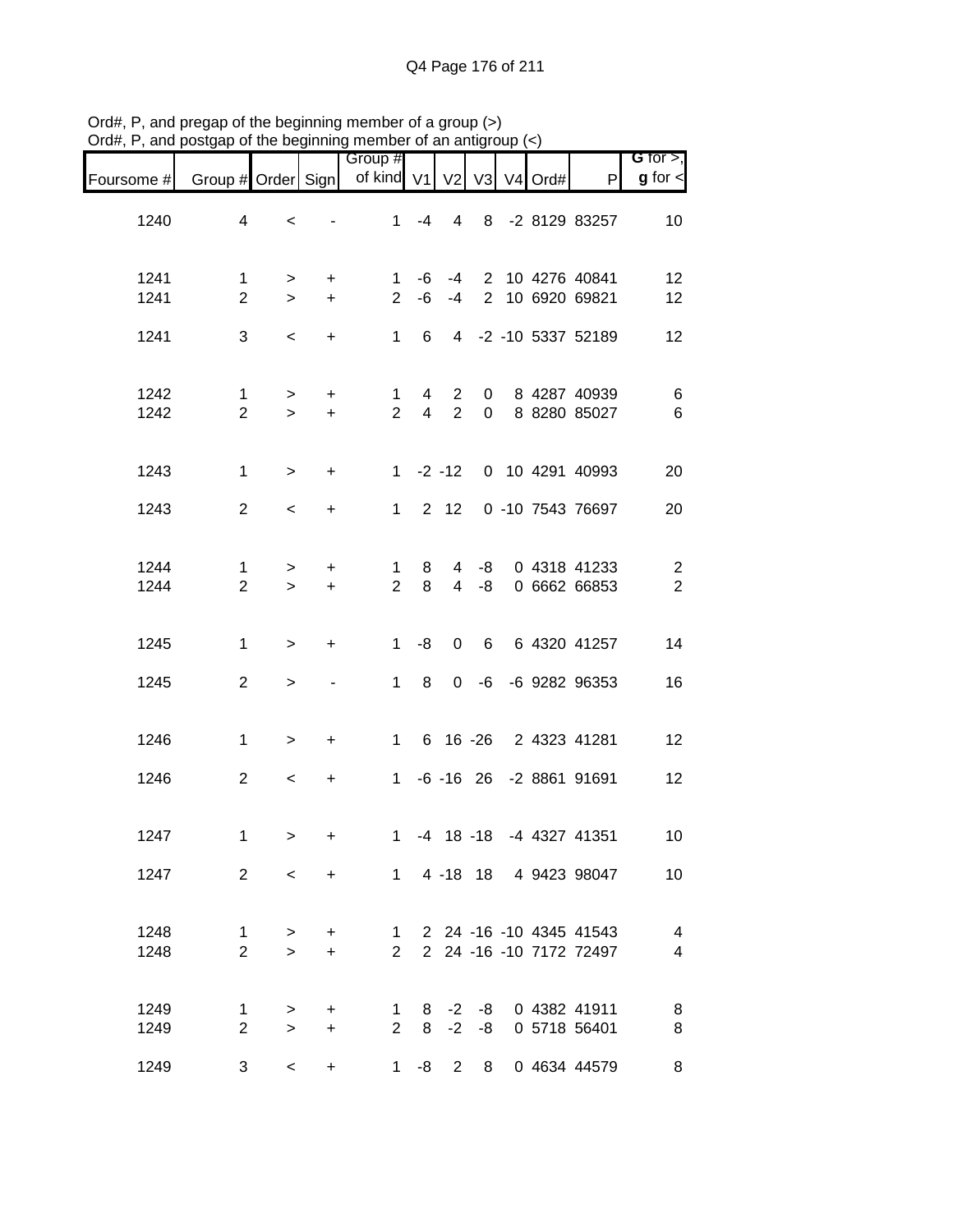| $\mathcal{L}(\mathbf{u}_n, \mathbf{u}_n)$ and poorgap or the beginning member or an anagroup $(\mathbf{v})$ |                    |           |                | Group #        |                |                |                |           |                            | G for $>$ ,              |
|-------------------------------------------------------------------------------------------------------------|--------------------|-----------|----------------|----------------|----------------|----------------|----------------|-----------|----------------------------|--------------------------|
| Foursome #                                                                                                  | Group # Order Sign |           |                | of kind V1     |                | V <sub>2</sub> | V <sub>3</sub> | $V4$ Ord# | P                          | $g$ for $\lt$            |
| 1250                                                                                                        | 1                  | $\, >$    | $+$            | $\mathbf{1}$   | $-2$           | -8             | 0              |           | -2 4383 41927              | 16                       |
| 1250                                                                                                        | $\overline{2}$     | $\,<\,$   | $+$            |                | $1 \quad 2$    | 8              |                |           | 0 2 4633 44563             | 16                       |
| 1251                                                                                                        | $\mathbf 1$        | $\, >$    | $+$            |                | $1 - 8$        |                |                |           | 0 -2 -2 4384 41941         | 14                       |
| 1251                                                                                                        | 2                  | $\,<$     | $+$            |                | $1 \quad 8$    | $\mathbf 0$    |                |           | 2 2 4632 44549             | 14                       |
| 1252                                                                                                        | $\mathbf{1}$       | $\,>$     | $+$            |                |                |                |                |           | 1 -10 14 -2 -10 4390 41981 | 12                       |
| 1252                                                                                                        | $\overline{2}$     | $\,<$     | $+$            |                |                |                |                |           | 1 10 -14 2 10 7854 80209   | 12                       |
| 1253                                                                                                        | $\mathbf{1}$       | $\,>$     | $+$            |                |                |                |                |           | 1 14 -2 -10 -2 4391 41983  | $\overline{2}$           |
| 1253                                                                                                        | 2                  | $\prec$   | $+$            |                | $1 - 14$       |                |                |           | 2 10 2 6429 64187          | $\overline{2}$           |
| 1254                                                                                                        | 1                  | $\geq$    | $\ddot{}$      |                | $1 - 2 - 10$   |                |                |           | -2 2 4392 41999            | 16                       |
| 1254                                                                                                        | $\overline{2}$     | $\,>$     | $+$            | $\overline{2}$ |                | $-2 - 10$      |                |           | -2 2 4569 43913            | 22                       |
| 1254                                                                                                        | 3                  | $\,$      | $\blacksquare$ | $\mathbf{1}$   |                | $2 \quad 10$   |                |           | 2 -2 7667 78049            | $\, 8$                   |
| 1254                                                                                                        | 4                  | $\,<$     | $+$            | 1              |                | $2 \quad 10$   |                |           | 2 -2 7669 78079            | 22                       |
| 1255                                                                                                        | $\mathbf 1$        | $\geq$    | $+$            |                | $1 \quad 16$   |                |                |           | $-2$ $-8$ $-8$ 4396 42023  | 4                        |
| 1255                                                                                                        | $\overline{2}$     | $\geq$    | $+$            |                |                |                |                |           | 2 16 -2 -8 -8 7550 76781   | $\overline{\mathcal{A}}$ |
| 1256                                                                                                        | $\mathbf 1$        | $\, > \,$ | +              | 1              | -8             | -8             |                |           | 8 -4 4398 42061            | 18                       |
| 1256                                                                                                        | 2                  | $\,<\,$   | $\ddot{}$      |                | $1 \quad$<br>8 |                |                |           | 8 -8 4 4930 47819          | 18                       |
| 1257                                                                                                        | $\mathbf 1$        | $\,>$     | $+$            |                | 1 8            |                |                |           | -4 6 18 4400 42073         | 2                        |
| 1257                                                                                                        | $\overline{2}$     | $\,<$     | $+$            |                | $1 - 8$        |                |                |           | 4 -6 -18 7315 74159        | $\sqrt{2}$               |
| 1258                                                                                                        | $\mathbf 1$        | $\,>$     | $+$            |                |                |                |                |           | 1 -22 10 -6 -2 4404 42131  | 30                       |
| 1258                                                                                                        | $\overline{2}$     | $\,<$     | $+$            |                | $122 - 10$     |                |                |           | 6 2 6890 69403             | 24                       |
| 1259                                                                                                        | 1                  | $\,$      | $\ddot{}$      |                |                |                |                |           | 1 0 -2 -2 22 4432 42397    | 6                        |

Ord#, P, and pregap of the beginning member of a group (>) Ord#, P, and postgap of the beginning member of an antigroup (<)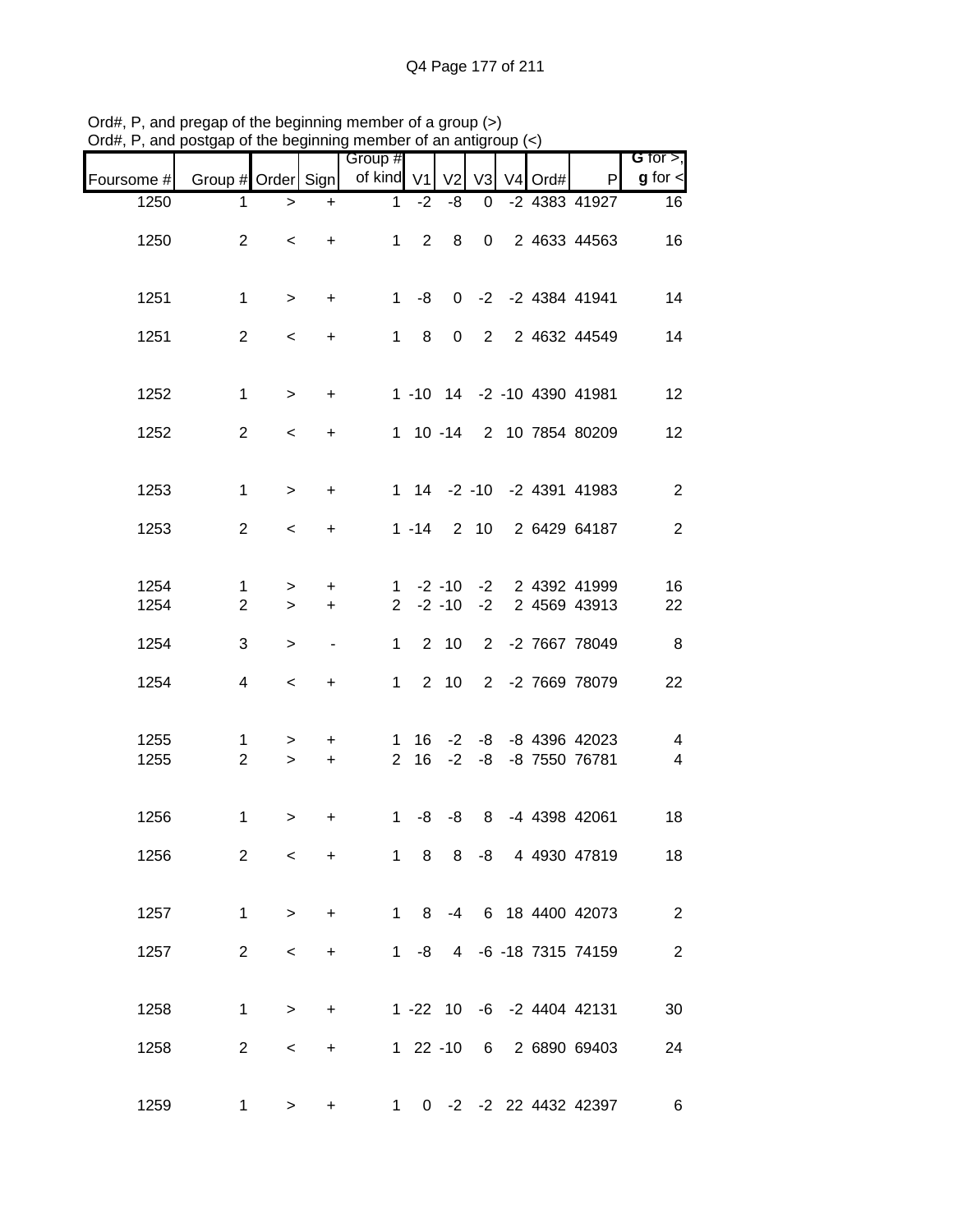| $J$ ıu $\pi,$ ı | , and posigap or the beginning member or an analyticap $(\leq)$ |                 |                          |                       |                |                  |                |         |                                                      |                              |
|-----------------|-----------------------------------------------------------------|-----------------|--------------------------|-----------------------|----------------|------------------|----------------|---------|------------------------------------------------------|------------------------------|
| Foursome #      | Group # Order Sign                                              |                 |                          | Group #<br>of kind V1 |                | V <sub>2</sub>   | V3             | V4 Ord# | P                                                    | G for $>$ ,<br>$g$ for $\lt$ |
| 1259            | $\overline{2}$                                                  | $\, > \,$       | $\ddot{}$                | $\overline{2}$        | 0              | $-2$             |                |         | -2 22 8499 87547                                     | 6                            |
|                 |                                                                 |                 |                          |                       |                |                  |                |         |                                                      |                              |
|                 |                                                                 |                 |                          |                       |                |                  |                |         |                                                      |                              |
| 1260<br>1260    | 1<br>$\overline{2}$                                             | $\,>$<br>$\geq$ | $\ddot{}$<br>$+$         |                       |                |                  |                |         | 1 -2 20 -16 2 4475 42793<br>2 -2 20 -16 2 6627 66463 | 6<br>6                       |
|                 |                                                                 |                 |                          |                       |                |                  |                |         |                                                      |                              |
|                 |                                                                 |                 |                          |                       |                |                  |                |         |                                                      |                              |
| 1261            | $\mathbf 1$                                                     | $\, >$          | $+$                      |                       |                | $120 - 16$       |                |         | 2 -8 4476 42797                                      | $\overline{4}$               |
| 1261            | $\overline{2}$                                                  | $\prec$         | $\ddot{}$                |                       |                |                  |                |         | 1 -20 16 -2 8 5824 57457                             | 10                           |
|                 |                                                                 |                 |                          |                       |                |                  |                |         |                                                      |                              |
| 1262            | $\mathbf 1$                                                     | $\,>$           | $\ddot{}$                | 1                     |                |                  |                |         | -6 -2 32 -34 4481 42853                              | 12                           |
| 1262            | $\overline{2}$                                                  | $\geq$          | $+$                      | $\overline{2}$        |                |                  |                |         | -6 -2 32 -34 9372 97453                              | 12                           |
|                 |                                                                 |                 |                          |                       |                |                  |                |         |                                                      |                              |
| 1263            | $\mathbf{1}$                                                    |                 |                          | $\mathbf 1$           |                | $4 -2$           |                |         | -2 6 4489 42943                                      | 6                            |
|                 |                                                                 | $\,>$           | $\ddot{}$                |                       |                |                  |                |         |                                                      |                              |
| 1263            | $\overline{2}$                                                  | $\geq$          |                          | $\mathbf{1}$          | $-4$           | 2                | $\overline{2}$ |         | -6 8183 83903                                        | 12                           |
| 1263            | 3                                                               | $\,<\,$         |                          | $\mathbf{1}$          |                |                  |                |         | 4 -2 -2 6 6554 65617                                 | 12                           |
|                 |                                                                 |                 |                          |                       |                |                  |                |         |                                                      |                              |
| 1264            | $\mathbf 1$                                                     | $\,>$           | +                        | $1 \quad$             |                | $-2 -2$          |                |         | 6 -2 4490 42953                                      | 10                           |
|                 |                                                                 |                 |                          |                       |                |                  |                |         |                                                      |                              |
| 1264            | $\overline{2}$                                                  | $\,>$           | $\overline{\phantom{a}}$ | 1                     | $\overline{2}$ | $\overline{2}$   | $-6$           |         | 2 7263 73561                                         | 8                            |
| 1264            | 3                                                               | $\,<\,$         | $\ddot{}$                | $\mathbf 1$           |                | $2\quad 2$       |                |         | -6 2 7267 73597                                      | 10                           |
|                 |                                                                 |                 |                          |                       |                |                  |                |         |                                                      |                              |
| 1265            | $\mathbf{1}$                                                    | >               | $\ddot{}$                | 1                     |                | $-4$ 12          |                |         | -6 -10 4496 43013                                    | 10                           |
| 1265            | $\overline{2}$                                                  | $\geq$          | $\ddot{}$                | $\overline{2}$        | $-4$           | 12               |                |         | -6 -10 6993 70583                                    | 10                           |
|                 |                                                                 |                 |                          |                       |                |                  |                |         |                                                      |                              |
| 1266            | 1                                                               | $\, > \,$       | +                        |                       | $1 - 16$       | 4                | $\overline{2}$ |         | 2 4503 43093                                         | 26                           |
| 1266            | $\overline{2}$                                                  | $\geq$          | $\ddot{}$                |                       | $2 - 16$       | 4                | $\overline{2}$ |         | 2 9208 95527                                         | 20                           |
|                 |                                                                 |                 |                          |                       |                |                  |                |         |                                                      |                              |
| 1267            | $\mathbf 1$                                                     | $\,>$           | +                        |                       |                | $1 - 10$ 10 $-6$ |                |         | 0 4507 43151                                         | 18                           |
|                 |                                                                 |                 |                          |                       |                |                  |                |         |                                                      |                              |
| 1267            | $\overline{2}$                                                  | $\,<$           |                          |                       |                | $1 - 10$ 10 $-6$ |                |         | 0 7869 80363                                         | $6\phantom{1}6$              |
|                 |                                                                 |                 |                          |                       |                |                  |                |         |                                                      |                              |
| 1268            | $\mathbf 1$                                                     | $\, > \,$       | +                        |                       |                | $1 \t10 \t-6$    |                |         | 0 -6 4508 43159                                      | $_{\rm 8}$                   |
| 1268            | $\overline{c}$                                                  | $\,<$           |                          |                       |                | $1 10 -6$        |                |         | 0 -6 4512 43207                                      | 16                           |
|                 |                                                                 |                 |                          |                       |                |                  |                |         |                                                      |                              |

Ord#, P, and pregap of the beginning member of a group (>) Ord#, P, and postgap of the beginning member of an antigroup (<)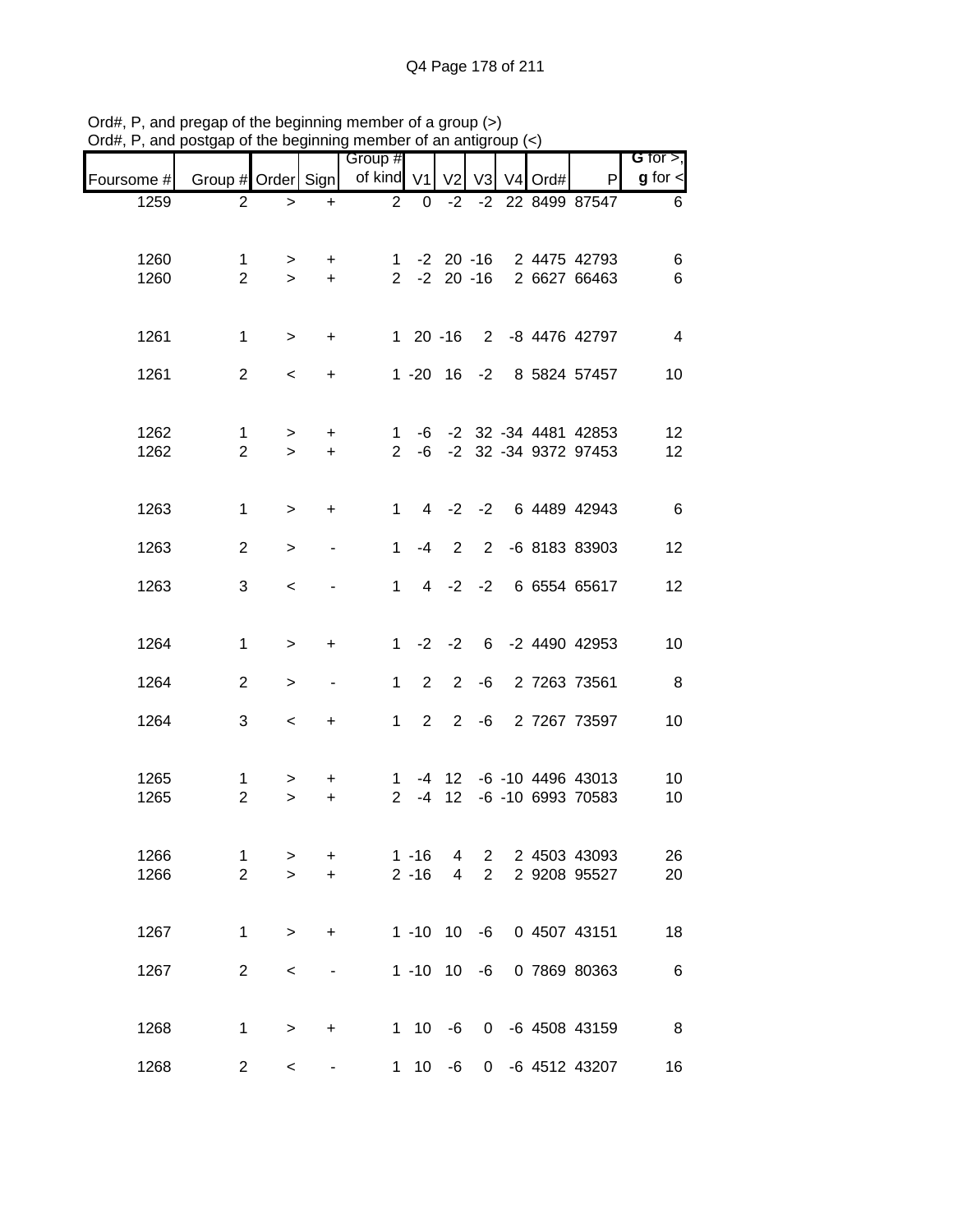| יישוע $\pi,$ ו | , and postgap or the beginning member or an antigroup $(\leq)$ |                  |                              |                       |                |                |          |                |      |                                           |                                  |
|----------------|----------------------------------------------------------------|------------------|------------------------------|-----------------------|----------------|----------------|----------|----------------|------|-------------------------------------------|----------------------------------|
| Foursome #     | Group # Order Sign                                             |                  |                              | Group #<br>of kind V1 |                |                | V2 V3    | V <sub>4</sub> | Ord# | P                                         | G for $>$ ,<br>$g$ for $\lt$     |
| 1269           | 1                                                              | $\,>$            | $\ddot{}$                    | 1                     | 0              | -6             | 10       |                |      | -2 4510 43189                             | 12                               |
| 1269           | $\overline{2}$                                                 | $\, >$           |                              | 1                     | $\mathbf 0$    |                | $6 - 10$ |                |      | 2 7818 79823                              | 6                                |
| 1270           | $\mathbf 1$                                                    | $\geq$           | $\ddot{}$                    | 1                     | $\mathbf{2}$   | 4              | 8        |                |      | -2 4525 43399                             | $\overline{c}$                   |
| 1270           | $\overline{2}$                                                 | $\geq$           | $\ddot{}$                    | $\overline{2}$        | $\overline{2}$ | $\overline{4}$ | 8        |                |      | -2 6577 65839                             | $\overline{2}$                   |
| 1270           | 3                                                              | $\,<\,$          | $\qquad \qquad \blacksquare$ | $\mathbf 1$           | $\overline{2}$ | 4              | 8        |                |      | -2 8904 92203                             | 16                               |
| 1271           | $\mathbf{1}$                                                   | $\,>$            | $\ddot{}$                    | $\mathbf{1}$          | 8              | $-2$           | $-4$     |                |      | -4 4527 43411                             | 8                                |
| 1271           | $\overline{2}$                                                 | $\geq$           |                              | 1                     | -8             | 2              | 4        |                |      | 4 5415 53087                              | 10                               |
| 1272           | 1                                                              | $\geq$           | $\ddot{}$                    | 1.                    |                | $-4$ 18 $-18$  |          |                |      | 6 4530 43451                              | 10                               |
| 1272           | $\overline{2}$                                                 | $\,<\,$          | $\ddot{}$                    | $\mathbf{1}$          |                | 4 -18 18       |          |                |      | -6 5324 52057                             | 10                               |
| 1273           | 1                                                              | $\,>$            | +                            |                       |                | $1 18 - 18$    | 6        |                |      | 6 4531 43457                              | 6                                |
| 1273           | $\overline{2}$                                                 | $\,<\,$          | +                            |                       |                | $1 - 18$ 18    |          |                |      | -6 -6 5323 52051                          | 6                                |
| 1274           | $\mathbf{1}$                                                   | $\, > \,$        | +                            | $\mathbf{1}$          |                |                |          |                |      | 2 10 -8 10 4544 43609                     | $\overline{2}$                   |
| 1274           | $\overline{2}$                                                 | $\,<\,$          | +                            |                       |                | $1 - 2 - 10$   |          |                |      | 8 -10 6955 70181                          | 2                                |
| 1275<br>1275   | 1<br>$\overline{2}$                                            | ><br>$\geq$      | +<br>$\ddot{}$               | 1<br>$\overline{2}$   | 10<br>10       | -8             |          |                |      | -8 10 -14 4545 43613<br>10 -14 6172 61343 | 4<br>4                           |
| 1275           | 3                                                              | $\,<\,$          | +                            |                       | $1 - 10$       |                |          |                |      | 8 -10 14 6954 70177                       | $\overline{4}$                   |
| 1275           | 4                                                              | $\,<$            |                              |                       |                |                |          |                |      | 1 10 -8 10 -14 8542 87977                 | 14                               |
| 1276           | $\mathbf 1$                                                    | $\geq$           | +                            | $\mathbf 1$           |                |                |          |                |      | 8 -2 14 -2 4549 43651                     | $\overline{2}$                   |
| 1276<br>1276   | $\overline{2}$<br>3                                            | $\,<\,$<br>$\,<$ | $+$<br>$+$                   | $\mathbf{1}$          | -8<br>$2 - 8$  |                | $2 - 14$ |                |      | 2 -14 2 6713 67409<br>2 9447 98387        | $\overline{c}$<br>$\overline{2}$ |
|                |                                                                |                  |                              |                       |                |                |          |                |      |                                           |                                  |
| 1277           | $\mathbf 1$                                                    | $\, >$           | $\ddot{}$                    |                       |                |                |          |                |      | 1 -2 14 -2 -14 4550 43661                 | 10                               |
| 1277           | $\overline{2}$                                                 | $\,<\,$          | $\ddot{}$                    | 1                     |                | $2 - 14$       |          |                |      | 2 14 6712 67399                           | 10                               |

Ord#, P, and pregap of the beginning member of a group (>) Ord#, P, and postgap of the beginning member of an antigroup (<)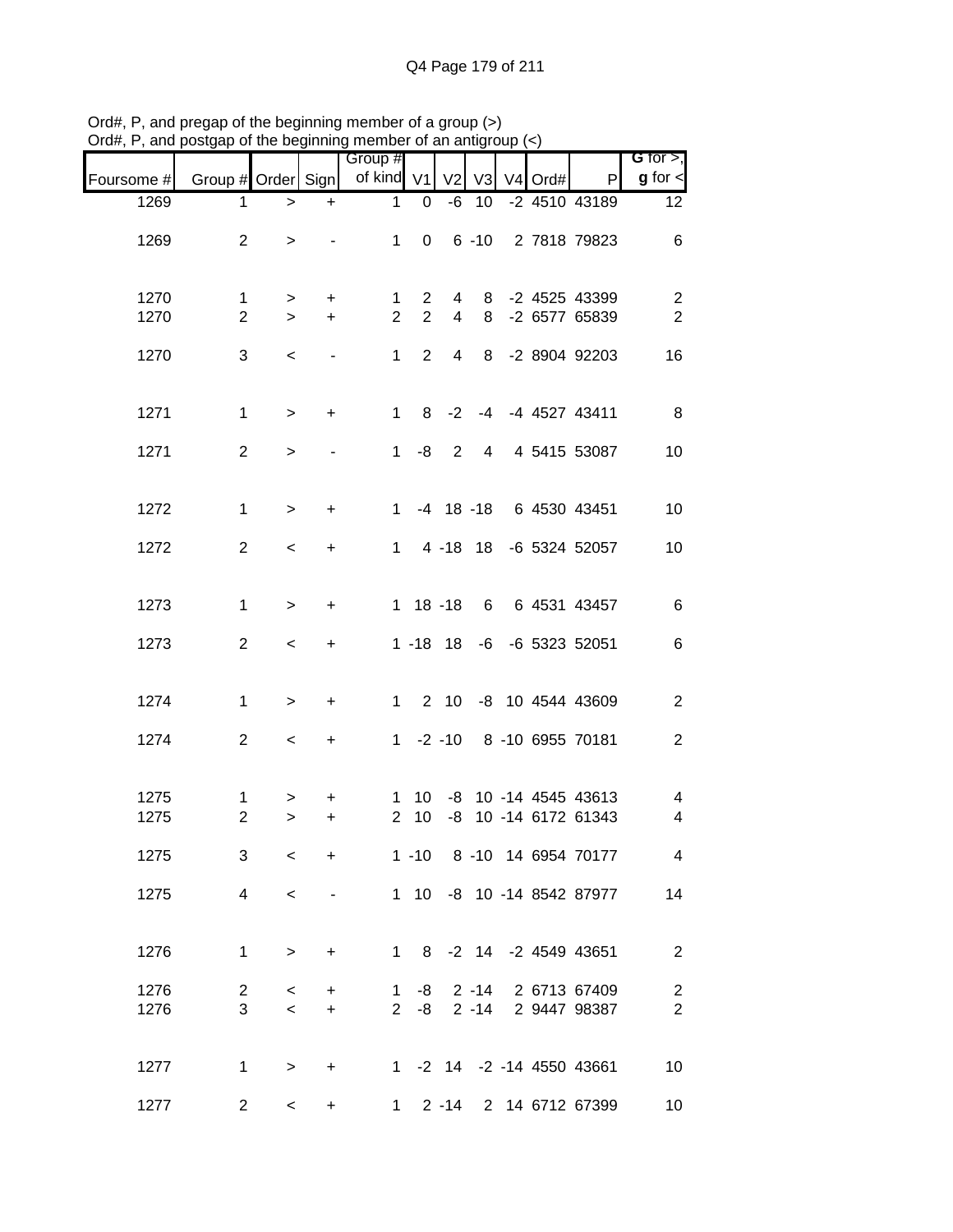| of kind V1<br>$g$ for $\lt$<br>Group # Order Sign<br>V <sub>2</sub><br>$V3$ V <sub>4</sub> Ord#<br>P<br>Foursome #<br>1278<br>$\mathbf 1$<br>-2 -14 -2 28 4552 43691<br>$1 \quad$<br>22<br>$\, > \,$<br>$\ddot{}$<br>$\overline{2}$<br>$2 \quad 14$<br>2 -28 6710 67369<br>1278<br>$\mathbf 1$<br>22<br>$\,<$<br>$+$<br>2 -2 4558 43777<br>1279<br>$\mathbf 1$<br>$1 - 14$<br>$-2$<br>18<br>$\ddot{}$<br>><br>$\overline{2}$<br>1279<br>$2 - 14$<br>$-2$<br>2 -2 7806 79687<br>18<br>$+$<br>$\geq$<br>1280<br>$1 14 - 16$<br>2 -4 4579 43997<br>6<br>1<br>$\ddot{}$<br>$\,>$<br>$\bf 8$<br>1280<br>$\mathbf{2}$<br>$\overline{2}$<br>$2$ 14 -16<br>-4 7095 71671<br>$\, > \,$<br>$\ddot{}$<br>$\mathbf{3}$<br>$\overline{2}$<br>$\bf 8$<br>1280<br>3<br>$14 - 16$<br>-4 7753 79111<br>$\geq$<br>$\ddot{}$<br>$\overline{2}$<br>8<br>1280<br>4 14 -16<br>-4 8720 90031<br>4<br>$\geq$<br>+<br>1281<br>$\mathbf 1$<br>1 10<br>$\overline{2}$<br>$\mathbf 0$<br>-6<br>6 4583 44029<br>$\, > \,$<br>$\ddot{}$<br>1281<br>$\overline{2}$<br>$1 - 10$<br>0<br>$6\overline{6}$<br>-6 7109 71837<br>16<br>$\, > \,$<br>1282<br>$\mathbf{1}$<br>1 -14 10 -2 -2 4588 44087<br>16<br>$\geq$<br>$\ddot{}$<br>$\sqrt{2}$<br>1282<br>$\overline{2}$<br>1 -14 10 -2 -2 4814 46589<br>$\,<$<br>1283<br>-4 26 -16 4593 44123<br>$\overline{\mathcal{A}}$<br>$\mathbf 1$<br>$1 \quad$<br>$2^{\circ}$<br>$\, > \,$<br>$\ddot{}$<br>$4 - 26$<br>16 4800 46447<br>1283<br>$\overline{2}$<br>4<br>$-2$<br>$\mathbf 1$<br>$\,<\,$<br>$\ddot{}$<br>3<br>1283<br>$\overline{2}$<br>$-2$<br>$4 - 26$<br>16 5596 55057<br>$\overline{\mathbf{4}}$<br>$\,<\,$<br>$\ddot{}$<br>1284<br>-4 26 -16 -4 4594 44129<br>1<br>6<br>1<br>$\ddot{}$<br>><br>$\overline{2}$<br>1 4 -26 16 4 5595 55051<br>1284<br>6<br>$\prec$<br>$+$<br>$\sqrt{2}$<br>1285<br>$\mathbf{1}$<br>$1\,26 - 16$<br>-4 2 4595 44131<br>$+$<br>$\, > \,$<br>$\overline{2}$<br>$\overline{2}$<br>$2\ 26\ -16$<br>1285<br>2 7698 78439<br>$-4$<br>$\geq$<br>$\ddot{}$<br>-4 -8 4 4614 44357<br>$\,6$<br>1286<br>$\mathbf{1}$<br>1 8<br>$\, > \,$<br>$\ddot{}$<br>$\overline{2}$<br>-4 6130 60811<br>1286<br>$1 - 8$<br>8 <sup>8</sup><br>10<br>4<br>$\,<\,$<br>$+$ | G for $>$ , |  |  |  | Group # |   |   |   |      |
|-----------------------------------------------------------------------------------------------------------------------------------------------------------------------------------------------------------------------------------------------------------------------------------------------------------------------------------------------------------------------------------------------------------------------------------------------------------------------------------------------------------------------------------------------------------------------------------------------------------------------------------------------------------------------------------------------------------------------------------------------------------------------------------------------------------------------------------------------------------------------------------------------------------------------------------------------------------------------------------------------------------------------------------------------------------------------------------------------------------------------------------------------------------------------------------------------------------------------------------------------------------------------------------------------------------------------------------------------------------------------------------------------------------------------------------------------------------------------------------------------------------------------------------------------------------------------------------------------------------------------------------------------------------------------------------------------------------------------------------------------------------------------------------------------------------------------------------------------------------------------------------------------------------------------------------------------------------------------------------------------------------------------------------------------------------------------------------------------------------------------------------------------------------------------------------------------------|-------------|--|--|--|---------|---|---|---|------|
|                                                                                                                                                                                                                                                                                                                                                                                                                                                                                                                                                                                                                                                                                                                                                                                                                                                                                                                                                                                                                                                                                                                                                                                                                                                                                                                                                                                                                                                                                                                                                                                                                                                                                                                                                                                                                                                                                                                                                                                                                                                                                                                                                                                                     |             |  |  |  |         |   |   |   |      |
|                                                                                                                                                                                                                                                                                                                                                                                                                                                                                                                                                                                                                                                                                                                                                                                                                                                                                                                                                                                                                                                                                                                                                                                                                                                                                                                                                                                                                                                                                                                                                                                                                                                                                                                                                                                                                                                                                                                                                                                                                                                                                                                                                                                                     |             |  |  |  |         |   |   |   |      |
|                                                                                                                                                                                                                                                                                                                                                                                                                                                                                                                                                                                                                                                                                                                                                                                                                                                                                                                                                                                                                                                                                                                                                                                                                                                                                                                                                                                                                                                                                                                                                                                                                                                                                                                                                                                                                                                                                                                                                                                                                                                                                                                                                                                                     |             |  |  |  |         |   |   |   |      |
|                                                                                                                                                                                                                                                                                                                                                                                                                                                                                                                                                                                                                                                                                                                                                                                                                                                                                                                                                                                                                                                                                                                                                                                                                                                                                                                                                                                                                                                                                                                                                                                                                                                                                                                                                                                                                                                                                                                                                                                                                                                                                                                                                                                                     |             |  |  |  |         |   |   |   |      |
|                                                                                                                                                                                                                                                                                                                                                                                                                                                                                                                                                                                                                                                                                                                                                                                                                                                                                                                                                                                                                                                                                                                                                                                                                                                                                                                                                                                                                                                                                                                                                                                                                                                                                                                                                                                                                                                                                                                                                                                                                                                                                                                                                                                                     |             |  |  |  |         |   |   |   |      |
|                                                                                                                                                                                                                                                                                                                                                                                                                                                                                                                                                                                                                                                                                                                                                                                                                                                                                                                                                                                                                                                                                                                                                                                                                                                                                                                                                                                                                                                                                                                                                                                                                                                                                                                                                                                                                                                                                                                                                                                                                                                                                                                                                                                                     |             |  |  |  |         |   |   |   |      |
|                                                                                                                                                                                                                                                                                                                                                                                                                                                                                                                                                                                                                                                                                                                                                                                                                                                                                                                                                                                                                                                                                                                                                                                                                                                                                                                                                                                                                                                                                                                                                                                                                                                                                                                                                                                                                                                                                                                                                                                                                                                                                                                                                                                                     |             |  |  |  |         |   |   |   |      |
|                                                                                                                                                                                                                                                                                                                                                                                                                                                                                                                                                                                                                                                                                                                                                                                                                                                                                                                                                                                                                                                                                                                                                                                                                                                                                                                                                                                                                                                                                                                                                                                                                                                                                                                                                                                                                                                                                                                                                                                                                                                                                                                                                                                                     |             |  |  |  |         |   |   |   |      |
|                                                                                                                                                                                                                                                                                                                                                                                                                                                                                                                                                                                                                                                                                                                                                                                                                                                                                                                                                                                                                                                                                                                                                                                                                                                                                                                                                                                                                                                                                                                                                                                                                                                                                                                                                                                                                                                                                                                                                                                                                                                                                                                                                                                                     |             |  |  |  |         |   |   |   |      |
|                                                                                                                                                                                                                                                                                                                                                                                                                                                                                                                                                                                                                                                                                                                                                                                                                                                                                                                                                                                                                                                                                                                                                                                                                                                                                                                                                                                                                                                                                                                                                                                                                                                                                                                                                                                                                                                                                                                                                                                                                                                                                                                                                                                                     |             |  |  |  |         |   |   |   |      |
|                                                                                                                                                                                                                                                                                                                                                                                                                                                                                                                                                                                                                                                                                                                                                                                                                                                                                                                                                                                                                                                                                                                                                                                                                                                                                                                                                                                                                                                                                                                                                                                                                                                                                                                                                                                                                                                                                                                                                                                                                                                                                                                                                                                                     |             |  |  |  |         |   |   |   |      |
|                                                                                                                                                                                                                                                                                                                                                                                                                                                                                                                                                                                                                                                                                                                                                                                                                                                                                                                                                                                                                                                                                                                                                                                                                                                                                                                                                                                                                                                                                                                                                                                                                                                                                                                                                                                                                                                                                                                                                                                                                                                                                                                                                                                                     |             |  |  |  |         |   |   |   |      |
|                                                                                                                                                                                                                                                                                                                                                                                                                                                                                                                                                                                                                                                                                                                                                                                                                                                                                                                                                                                                                                                                                                                                                                                                                                                                                                                                                                                                                                                                                                                                                                                                                                                                                                                                                                                                                                                                                                                                                                                                                                                                                                                                                                                                     |             |  |  |  |         |   |   |   |      |
|                                                                                                                                                                                                                                                                                                                                                                                                                                                                                                                                                                                                                                                                                                                                                                                                                                                                                                                                                                                                                                                                                                                                                                                                                                                                                                                                                                                                                                                                                                                                                                                                                                                                                                                                                                                                                                                                                                                                                                                                                                                                                                                                                                                                     |             |  |  |  |         |   |   |   |      |
|                                                                                                                                                                                                                                                                                                                                                                                                                                                                                                                                                                                                                                                                                                                                                                                                                                                                                                                                                                                                                                                                                                                                                                                                                                                                                                                                                                                                                                                                                                                                                                                                                                                                                                                                                                                                                                                                                                                                                                                                                                                                                                                                                                                                     |             |  |  |  |         |   |   |   |      |
|                                                                                                                                                                                                                                                                                                                                                                                                                                                                                                                                                                                                                                                                                                                                                                                                                                                                                                                                                                                                                                                                                                                                                                                                                                                                                                                                                                                                                                                                                                                                                                                                                                                                                                                                                                                                                                                                                                                                                                                                                                                                                                                                                                                                     |             |  |  |  |         |   |   |   |      |
|                                                                                                                                                                                                                                                                                                                                                                                                                                                                                                                                                                                                                                                                                                                                                                                                                                                                                                                                                                                                                                                                                                                                                                                                                                                                                                                                                                                                                                                                                                                                                                                                                                                                                                                                                                                                                                                                                                                                                                                                                                                                                                                                                                                                     |             |  |  |  |         |   |   |   |      |
|                                                                                                                                                                                                                                                                                                                                                                                                                                                                                                                                                                                                                                                                                                                                                                                                                                                                                                                                                                                                                                                                                                                                                                                                                                                                                                                                                                                                                                                                                                                                                                                                                                                                                                                                                                                                                                                                                                                                                                                                                                                                                                                                                                                                     |             |  |  |  |         |   |   |   |      |
|                                                                                                                                                                                                                                                                                                                                                                                                                                                                                                                                                                                                                                                                                                                                                                                                                                                                                                                                                                                                                                                                                                                                                                                                                                                                                                                                                                                                                                                                                                                                                                                                                                                                                                                                                                                                                                                                                                                                                                                                                                                                                                                                                                                                     |             |  |  |  |         |   |   |   |      |
|                                                                                                                                                                                                                                                                                                                                                                                                                                                                                                                                                                                                                                                                                                                                                                                                                                                                                                                                                                                                                                                                                                                                                                                                                                                                                                                                                                                                                                                                                                                                                                                                                                                                                                                                                                                                                                                                                                                                                                                                                                                                                                                                                                                                     |             |  |  |  |         |   |   |   |      |
|                                                                                                                                                                                                                                                                                                                                                                                                                                                                                                                                                                                                                                                                                                                                                                                                                                                                                                                                                                                                                                                                                                                                                                                                                                                                                                                                                                                                                                                                                                                                                                                                                                                                                                                                                                                                                                                                                                                                                                                                                                                                                                                                                                                                     |             |  |  |  |         |   |   |   |      |
|                                                                                                                                                                                                                                                                                                                                                                                                                                                                                                                                                                                                                                                                                                                                                                                                                                                                                                                                                                                                                                                                                                                                                                                                                                                                                                                                                                                                                                                                                                                                                                                                                                                                                                                                                                                                                                                                                                                                                                                                                                                                                                                                                                                                     |             |  |  |  |         |   |   |   |      |
|                                                                                                                                                                                                                                                                                                                                                                                                                                                                                                                                                                                                                                                                                                                                                                                                                                                                                                                                                                                                                                                                                                                                                                                                                                                                                                                                                                                                                                                                                                                                                                                                                                                                                                                                                                                                                                                                                                                                                                                                                                                                                                                                                                                                     |             |  |  |  |         |   |   |   |      |
|                                                                                                                                                                                                                                                                                                                                                                                                                                                                                                                                                                                                                                                                                                                                                                                                                                                                                                                                                                                                                                                                                                                                                                                                                                                                                                                                                                                                                                                                                                                                                                                                                                                                                                                                                                                                                                                                                                                                                                                                                                                                                                                                                                                                     |             |  |  |  |         |   |   |   |      |
|                                                                                                                                                                                                                                                                                                                                                                                                                                                                                                                                                                                                                                                                                                                                                                                                                                                                                                                                                                                                                                                                                                                                                                                                                                                                                                                                                                                                                                                                                                                                                                                                                                                                                                                                                                                                                                                                                                                                                                                                                                                                                                                                                                                                     |             |  |  |  |         |   |   |   |      |
|                                                                                                                                                                                                                                                                                                                                                                                                                                                                                                                                                                                                                                                                                                                                                                                                                                                                                                                                                                                                                                                                                                                                                                                                                                                                                                                                                                                                                                                                                                                                                                                                                                                                                                                                                                                                                                                                                                                                                                                                                                                                                                                                                                                                     |             |  |  |  |         |   |   |   |      |
|                                                                                                                                                                                                                                                                                                                                                                                                                                                                                                                                                                                                                                                                                                                                                                                                                                                                                                                                                                                                                                                                                                                                                                                                                                                                                                                                                                                                                                                                                                                                                                                                                                                                                                                                                                                                                                                                                                                                                                                                                                                                                                                                                                                                     |             |  |  |  |         |   |   |   |      |
|                                                                                                                                                                                                                                                                                                                                                                                                                                                                                                                                                                                                                                                                                                                                                                                                                                                                                                                                                                                                                                                                                                                                                                                                                                                                                                                                                                                                                                                                                                                                                                                                                                                                                                                                                                                                                                                                                                                                                                                                                                                                                                                                                                                                     |             |  |  |  |         |   |   |   |      |
|                                                                                                                                                                                                                                                                                                                                                                                                                                                                                                                                                                                                                                                                                                                                                                                                                                                                                                                                                                                                                                                                                                                                                                                                                                                                                                                                                                                                                                                                                                                                                                                                                                                                                                                                                                                                                                                                                                                                                                                                                                                                                                                                                                                                     |             |  |  |  |         |   |   |   |      |
|                                                                                                                                                                                                                                                                                                                                                                                                                                                                                                                                                                                                                                                                                                                                                                                                                                                                                                                                                                                                                                                                                                                                                                                                                                                                                                                                                                                                                                                                                                                                                                                                                                                                                                                                                                                                                                                                                                                                                                                                                                                                                                                                                                                                     |             |  |  |  |         |   |   |   |      |
|                                                                                                                                                                                                                                                                                                                                                                                                                                                                                                                                                                                                                                                                                                                                                                                                                                                                                                                                                                                                                                                                                                                                                                                                                                                                                                                                                                                                                                                                                                                                                                                                                                                                                                                                                                                                                                                                                                                                                                                                                                                                                                                                                                                                     |             |  |  |  |         |   |   |   |      |
|                                                                                                                                                                                                                                                                                                                                                                                                                                                                                                                                                                                                                                                                                                                                                                                                                                                                                                                                                                                                                                                                                                                                                                                                                                                                                                                                                                                                                                                                                                                                                                                                                                                                                                                                                                                                                                                                                                                                                                                                                                                                                                                                                                                                     |             |  |  |  |         |   |   |   |      |
|                                                                                                                                                                                                                                                                                                                                                                                                                                                                                                                                                                                                                                                                                                                                                                                                                                                                                                                                                                                                                                                                                                                                                                                                                                                                                                                                                                                                                                                                                                                                                                                                                                                                                                                                                                                                                                                                                                                                                                                                                                                                                                                                                                                                     |             |  |  |  |         |   |   |   |      |
|                                                                                                                                                                                                                                                                                                                                                                                                                                                                                                                                                                                                                                                                                                                                                                                                                                                                                                                                                                                                                                                                                                                                                                                                                                                                                                                                                                                                                                                                                                                                                                                                                                                                                                                                                                                                                                                                                                                                                                                                                                                                                                                                                                                                     |             |  |  |  |         |   |   |   |      |
|                                                                                                                                                                                                                                                                                                                                                                                                                                                                                                                                                                                                                                                                                                                                                                                                                                                                                                                                                                                                                                                                                                                                                                                                                                                                                                                                                                                                                                                                                                                                                                                                                                                                                                                                                                                                                                                                                                                                                                                                                                                                                                                                                                                                     |             |  |  |  |         |   |   |   |      |
|                                                                                                                                                                                                                                                                                                                                                                                                                                                                                                                                                                                                                                                                                                                                                                                                                                                                                                                                                                                                                                                                                                                                                                                                                                                                                                                                                                                                                                                                                                                                                                                                                                                                                                                                                                                                                                                                                                                                                                                                                                                                                                                                                                                                     |             |  |  |  |         |   |   |   |      |
|                                                                                                                                                                                                                                                                                                                                                                                                                                                                                                                                                                                                                                                                                                                                                                                                                                                                                                                                                                                                                                                                                                                                                                                                                                                                                                                                                                                                                                                                                                                                                                                                                                                                                                                                                                                                                                                                                                                                                                                                                                                                                                                                                                                                     |             |  |  |  |         |   |   |   |      |
|                                                                                                                                                                                                                                                                                                                                                                                                                                                                                                                                                                                                                                                                                                                                                                                                                                                                                                                                                                                                                                                                                                                                                                                                                                                                                                                                                                                                                                                                                                                                                                                                                                                                                                                                                                                                                                                                                                                                                                                                                                                                                                                                                                                                     |             |  |  |  |         |   |   |   |      |
| 1 22 4 -28 26 4618 44389                                                                                                                                                                                                                                                                                                                                                                                                                                                                                                                                                                                                                                                                                                                                                                                                                                                                                                                                                                                                                                                                                                                                                                                                                                                                                                                                                                                                                                                                                                                                                                                                                                                                                                                                                                                                                                                                                                                                                                                                                                                                                                                                                                            | 6           |  |  |  |         | + | > | 1 | 1287 |

Ord#, P, and pregap of the beginning member of a group (>) Ord#, P, and postgap of the beginning member of an antigroup (<)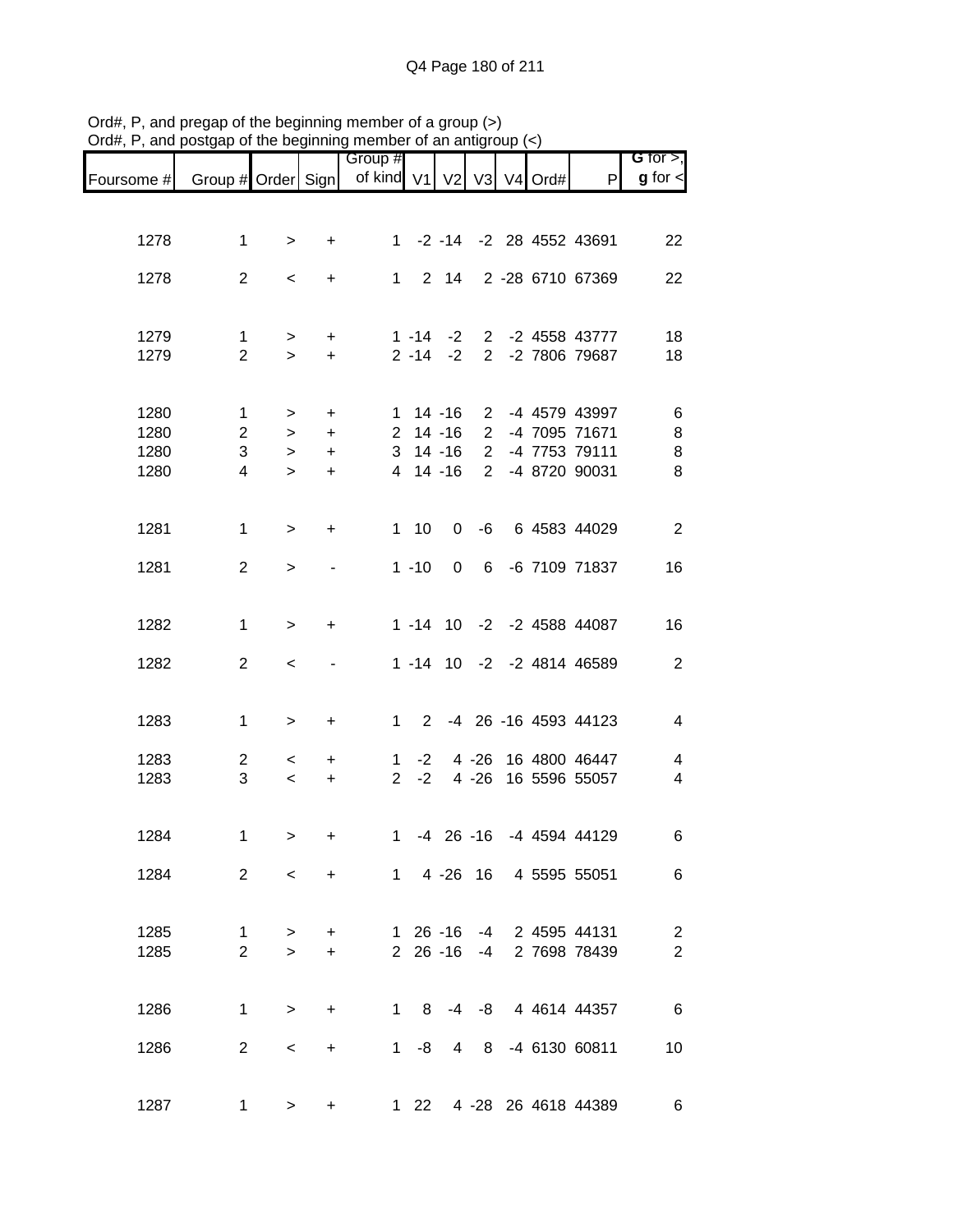| G for $>$ ,                                         |                                        |            |                      |                     |                                  | Group #                       |                        |                     |                                |                               |
|-----------------------------------------------------|----------------------------------------|------------|----------------------|---------------------|----------------------------------|-------------------------------|------------------------|---------------------|--------------------------------|-------------------------------|
| $g$ for $\lt$                                       | P                                      | V3 V4 Ord# |                      |                     |                                  | of kind V1 V2                 |                        |                     |                                | Foursome # Group # Order Sign |
| 28                                                  | 4 -28 26 5432 53239                    |            |                      |                     | 22                               | $\mathbf 1$                   |                        | $\,<$               | $\overline{2}$                 | 1287                          |
| $\,6$<br>$\,6$                                      | 2 4626 44507<br>2 7989 81677           |            | $0 - 10$<br>$0 - 10$ |                     | 6<br>$6^{\circ}$                 | 1<br>$\overline{2}$           | +<br>$\ddot{}$         | $\, > \,$<br>$\geq$ | $\mathbf 1$<br>$\overline{2}$  | 1288<br>1288                  |
| 12                                                  | 2 2 4627 44519                         |            |                      | $0 - 10$            |                                  | 1                             | $\ddot{}$              | $\,>$               | $\mathbf 1$                    | 1289                          |
| 18                                                  | 0 10 -2 -2 5697 56149                  |            |                      |                     |                                  | $\mathbf{1}$                  | $\ddot{}$              | $\,<$               | $\overline{2}$                 | 1289                          |
| $\,6$                                               | 2 -8 22 4632 44549                     |            |                      |                     | 8                                | $\mathbf{1}$                  | $\ddot{}$              | $\mathbf{L}$        | $\mathbf{1}$                   | 1290                          |
| $\,6$                                               | 8 -22 6910 69691                       |            |                      | $-8$ $-2$           |                                  | 1                             | $\ddot{}$              | $\,<$               | $\overline{2}$                 | 1290                          |
| $\overline{\mathbf{4}}$<br>6                        | -4 4660 44843<br>-4 8662 89449         |            | $-4$<br>$-4$         | 8<br>8              | $\overline{4}$<br>$\overline{4}$ | $\mathbf 1$<br>$\overline{2}$ | $\ddot{}$<br>$\ddot{}$ | $\,$<br>$\geq$      | $\mathbf{1}$<br>$\overline{2}$ | 1291<br>1291                  |
| $\,6$                                               | 4 6283 62591                           |            | 4                    | -8                  | $-4$                             | $\mathbf{1}$                  | $\ddot{}$              | $\prec$             | 3                              | 1291                          |
| $\overline{\mathcal{A}}$<br>$\overline{\mathbf{4}}$ | 16 4672 44963<br>16 6260 62303         |            | -8<br>-8             | 4<br>$\overline{4}$ | 4<br>4                           | 1<br>$\overline{2}$           | $\ddot{}$<br>$\ddot{}$ | $\,>$<br>$\geq$     | 1<br>$\overline{2}$            | 1292<br>1292                  |
| $\,6$                                               | 8 -16 8980 92951                       |            |                      | $-4$                | -4                               | $\mathbf{1}$                  | $\ddot{}$              | $\,<$               | 3                              | 1292                          |
| 8                                                   | 4 -8 16 -14 4673 44971                 |            |                      |                     |                                  | $1 \quad$                     | $\ddot{}$              | $\,$                | $\mathbf 1$                    | 1293                          |
| 10<br>8                                             | 14 6055 59971<br>14 6150 61043         |            | $8 - 16$<br>$8 - 16$ |                     | -4<br>-4                         | 1<br>$\overline{2}$           | +<br>+                 | $\,<$<br>$\,<\,$    | $\overline{c}$<br>3            | 1293<br>1293                  |
| 12                                                  | 1 -8 16 -14 34 4674 44983              |            |                      |                     |                                  |                               | $+$                    | $\geq$              | $\mathbf{1}$                   | 1294                          |
| 12                                                  | 1 8 -16 14 -34 6149 61031              |            |                      |                     |                                  |                               | +                      | $\prec$             | 2                              | 1294                          |
| 4                                                   | 1 16 -14 34 -32 4675 44987             |            |                      |                     |                                  |                               | $\ddot{}$              | $\geq$              | 1                              | 1295                          |
| 4                                                   | 1 -16 14 -34 32 6148 61027             |            |                      |                     |                                  |                               | $\ddot{}$              | $\,<\,$             | 2                              | 1295                          |
| 6<br>6                                              | -4 20 4684 45127<br>2 -4 20 6025 59617 |            |                      | $\mathbf{2}$        | $-2$<br>$-2$                     | 1<br>$\mathbf{2}$             | +<br>+                 | $\, > \,$<br>$\geq$ | 1<br>$\overline{2}$            | 1296<br>1296                  |

Ord#, P, and pregap of the beginning member of a group (>) Ord#, P, and postgap of the beginning member of an antigroup (<)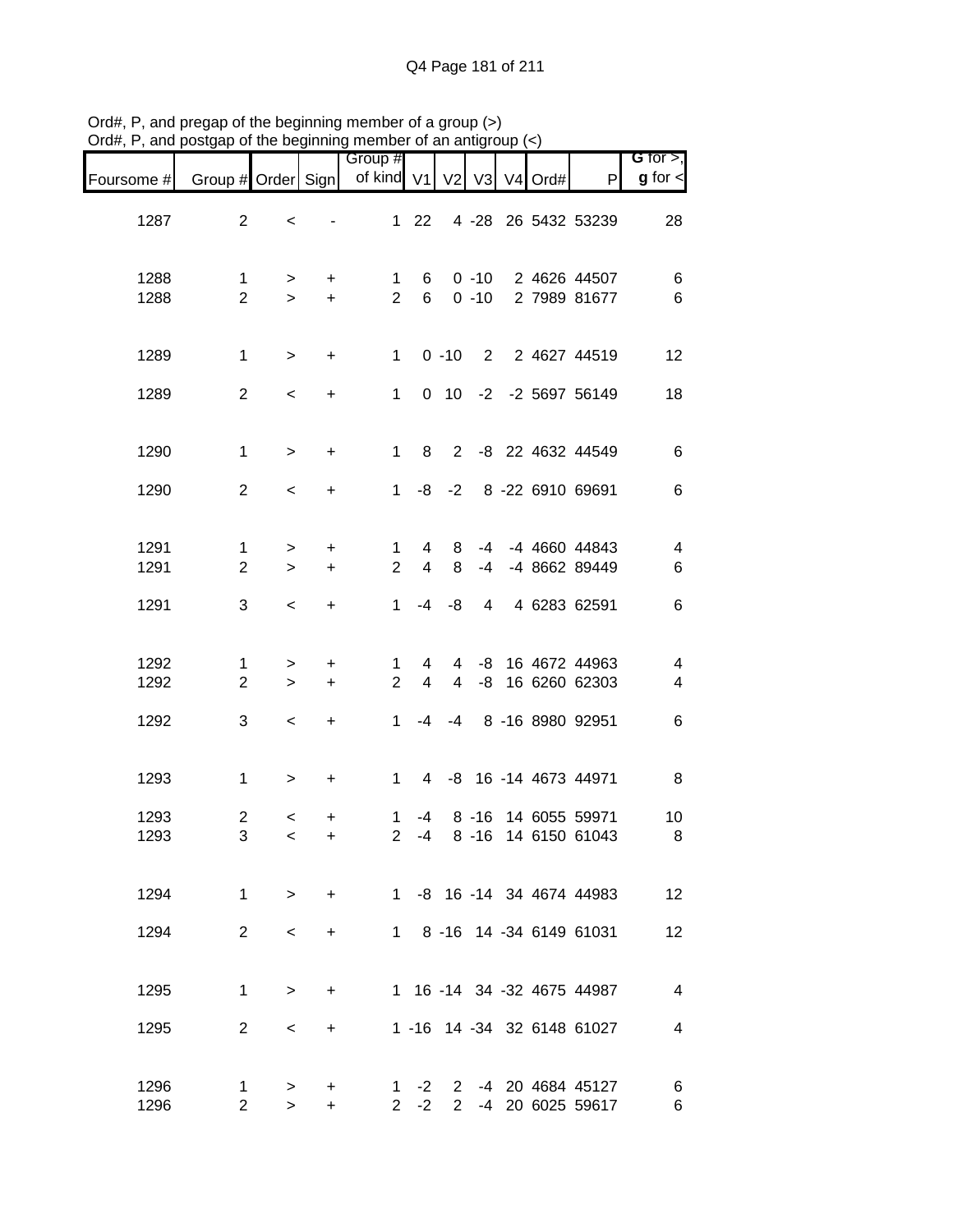| $71$ u $\pi,1$ | , and posigap or the beginning member or an antigroup $(\leq)$ |                     |                        |                             |                     |                                  |                |                     |                                                      |                                           |
|----------------|----------------------------------------------------------------|---------------------|------------------------|-----------------------------|---------------------|----------------------------------|----------------|---------------------|------------------------------------------------------|-------------------------------------------|
| Foursome #     | Group # Order Sign                                             |                     |                        | Group #<br>of kind $V1$     |                     | V <sub>2</sub>                   | V3             | V <sub>4</sub> Ord# | P                                                    | G for $>$ ,<br>$g$ for $\lt$              |
| 1296           | $\mathbf{3}$                                                   | $\geq$              | $\ddot{}$              | 3                           | $-2$                | $\overline{2}$                   | $-4$           |                     | 20 7504 76249                                        | 6                                         |
| 1297<br>1297   | 1<br>$\overline{2}$                                            | $\,$<br>$\geq$      | +<br>$\ddot{}$         | 1                           |                     |                                  |                |                     | -4 20 -4 -16 4686 45137<br>2 -4 20 -4 -16 9205 95479 | 6<br>8                                    |
| 1298<br>1298   | $\mathbf{1}$<br>$\overline{2}$                                 | $\,$<br>$\geq$      | $\ddot{}$<br>$\ddot{}$ |                             | $1 \quad 20$        | $2, 20, -4, -16$                 | $-4 - 16$      |                     | 8 4687 45139<br>8 4914 47659                         | $\overline{\mathbf{c}}$<br>$\overline{2}$ |
| 1299           | $\mathbf 1$                                                    | $\geq$              | $\ddot{}$              |                             | $1 \quad 10$        |                                  |                |                     | -4 -8 8 4699 45293                                   | $\overline{\mathbf{4}}$                   |
| 1299           | 2                                                              | $\,<$               | $\ddot{}$              |                             | $1 - 10$            | 4                                | 8              |                     | -8 9063 93937                                        | $\overline{\mathbf{4}}$                   |
| 1300           | 1                                                              | $\mathbf{L}$        | $\ddot{}$              | $\mathbf{1}$                |                     | $-4 - 8$                         | 8              |                     | -2 4700 45307                                        | 14                                        |
| 1300           | $\overline{2}$                                                 | $\prec$             | $\ddot{}$              | 1                           | $\overline{4}$      | 8                                | -8             |                     | 2 9062 93923                                         | 14                                        |
| 1301           | $\mathbf 1$                                                    | $\geq$              | $\ddot{}$              | 1                           |                     |                                  |                |                     | -4 -2 16 -2 4704 45337                               | 8                                         |
| 1301           | $\overline{2}$                                                 | $\,<$               |                        | $\mathbf{1}$                |                     |                                  |                |                     | -4 -2 16 -2 4708 45377                               | 12                                        |
| 1302           | $\mathbf 1$                                                    | $\geq$              | $\ddot{}$              | $\mathbf{1}$                |                     |                                  |                |                     | 0 14 -10 -2 4717 45497                               | $\,6$                                     |
| 1302           | 2                                                              | $\,<$               | $\ddot{}$              | 1                           |                     |                                  |                |                     | 0 -14 10 2 9244 95917                                | 6                                         |
| 1303<br>1303   | 1<br>$\overline{2}$                                            | ><br>$\, >$         | +<br>+                 | 1<br>$\overline{2}$         | 4<br>$\overline{4}$ | -8<br>-8                         | 8<br>8         |                     | 6 4721 45541<br>6 5418 53101                         | 8<br>8                                    |
| 1304<br>1304   | $\mathbf{1}$<br>$\overline{2}$                                 | $\, > \,$<br>$\geq$ | $\ddot{}$<br>$\ddot{}$ | $\mathbf{1}$<br>$2^{\circ}$ | -8<br>-8            | 8<br>8                           |                |                     | 6 -16 4722 45553<br>6 -16 5419 53113                 | 12<br>12                                  |
| 1305<br>1305   | $\mathbf{1}$<br>$\overline{2}$                                 | $\, >$<br>$\geq$    | +<br>$\ddot{}$         | 1<br>$\overline{2}$         | $\mathbf{2}$<br>2   | $\overline{2}$<br>$\overline{2}$ | $\overline{2}$ |                     | 2 4 4746 45823<br>4 6789 68209                       | $\overline{c}$<br>$\overline{2}$          |
| 1305           | 3                                                              | $\,<$               | $\ddot{}$              |                             |                     |                                  |                |                     | 1 -2 -2 -2 -4 7367 74717                             | $\overline{2}$                            |
| 1306           | $\mathbf 1$                                                    | $\, >$              | $\ddot{}$              | $1 \quad$                   | $2^{\circ}$         |                                  |                |                     | 4 -2 -4 4748 45833                                   | 6                                         |
| 1306           | $\overline{2}$                                                 | $\,<$               |                        | $\mathbf{1}$                | $2^{\circ}$         |                                  |                |                     | 4 -2 -4 6730 67547                                   | 12                                        |

Ord#, P, and pregap of the beginning member of a group (>) Ord#, P, and postgap of the beginning member of an antigroup (<)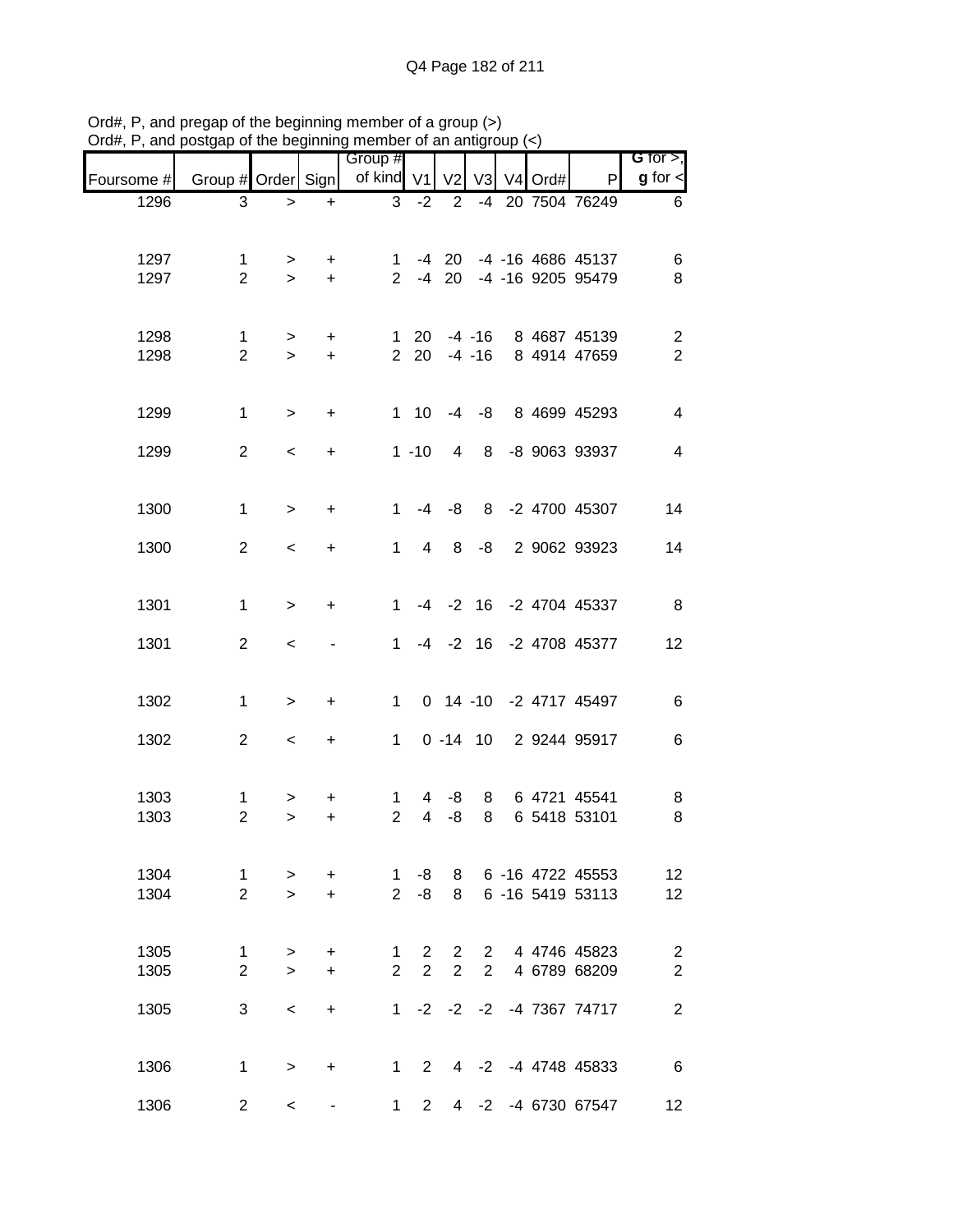|                                                                |                     |                          |                  | Group #                       |              |                           |      |  |                                   | G for $>$ ,    |
|----------------------------------------------------------------|---------------------|--------------------------|------------------|-------------------------------|--------------|---------------------------|------|--|-----------------------------------|----------------|
| Foursome # Group # Order Sign   of kind V1   V2   V3   V4 Ord# |                     |                          |                  |                               |              |                           |      |  | $\mathsf{P}$                      | $g$ for $\lt$  |
|                                                                |                     |                          |                  |                               |              |                           |      |  |                                   |                |
| 1307                                                           | $\mathbf{1}$        | $\, > \,$                | $\ddot{}$        | $1 \quad$                     |              |                           |      |  | -2 -4 12 -12 4750 45853           | 12             |
| 1307                                                           | 2                   | $\overline{\phantom{0}}$ | +                | $1 \quad$                     | $2^{\circ}$  |                           |      |  | 4 -12 12 5286 51647               | 12             |
|                                                                |                     |                          |                  |                               |              |                           |      |  |                                   |                |
| 1308                                                           | $\mathbf 1$         | $\geq$                   | $\ddot{}$        | $1 \quad$                     |              |                           |      |  | 8 2 6 -16 4765 46051              | $\overline{2}$ |
| 1308                                                           | $\overline{2}$      | $\,<$                    | $+$              |                               |              |                           |      |  | 1 -8 -2 -6 16 9269 96221          | $\overline{2}$ |
|                                                                |                     |                          |                  |                               |              |                           |      |  |                                   |                |
| 1309                                                           | $\mathbf{1}$        | $\,$                     | $+$              | $1 \quad$                     |              |                           |      |  | 4 -2 26 -22 4769 46093            | $\mathbf{2}$   |
| 1309                                                           | $\overline{2}$      | $\,<$                    | $\ddot{}$        |                               |              |                           |      |  | 1 -4 2 -26 22 8654 89381          | 6              |
|                                                                |                     |                          |                  |                               |              |                           |      |  |                                   |                |
| 1310                                                           | $\mathbf{1}$        | $\,$                     | $+$              |                               |              |                           |      |  | 1 -2 26 -22 -2 4770 46099         | 6              |
| 1310                                                           | $\overline{2}$      | $\geq$                   | $+$              |                               |              |                           |      |  | 2 -2 26 -22 -2 8825 91249         | $\,6$          |
| 1311                                                           | $\mathbf{1}$        | $\, >$                   | $\ddot{}$        |                               |              |                           |      |  | 1 26 -22 -2 0 4771 46103          | $\overline{4}$ |
| 1311                                                           | $\overline{2}$      | $\geq$                   | $+$              |                               |              | $2\ 26\ -22$              | $-2$ |  | 0 8826 91253                      | $\overline{4}$ |
|                                                                |                     |                          |                  |                               |              |                           |      |  |                                   |                |
| 1312<br>1312                                                   | 1<br>$\overline{2}$ | $\,$<br>$\geq$           | $\ddot{}$<br>$+$ | $\mathbf 1$<br>$\overline{2}$ |              | 0 <sub>12</sub><br>$0$ 12 | -8   |  | -8 -8 4774 46147<br>-8 9245 95923 | 6<br>$\,6$     |
|                                                                |                     |                          |                  |                               |              |                           |      |  |                                   |                |
| 1313                                                           | 1                   | $\geq$                   | $\ddot{}$        |                               | $1 \quad 12$ | -8                        |      |  | -8 2 4775 46153                   | 6              |
| 1313                                                           | $\overline{2}$      | $\,>$                    | $+$              | $\overline{2}$                | 12           | -8                        | -8   |  | 2 7495 76129                      | $\,6$          |
| 1314                                                           | $\mathbf 1$         | $\geq$                   | $\ddot{}$        | 1                             |              | $-8 - 8$                  |      |  | 2 8 4776 46171                    | 18             |
| 1314                                                           | 2                   | $\geq$                   | +                |                               |              |                           |      |  | 2 -8 -8 2 8 8395 86341            | 18             |
|                                                                |                     |                          |                  |                               |              |                           |      |  |                                   |                |
| 1315                                                           | $\mathbf{1}$        | $\,>$                    | $+$              |                               |              |                           |      |  | 1 -10 -2 16 -14 4781 46219        | 20             |
| 1315                                                           | $\overline{2}$      | $\,<$                    | $\ddot{}$        |                               |              |                           |      |  | 1 10 2 -16 14 5509 54101          | 20             |
|                                                                |                     |                          |                  |                               |              |                           |      |  |                                   |                |
| 1316                                                           | $\mathbf 1$         | $\geq$                   | $\ddot{}$        |                               |              |                           |      |  | 1 -2 16 -14 -8 4782 46229         | 10             |
| 1316                                                           | $\overline{2}$      | $\,<$                    | $\ddot{}$        |                               |              |                           |      |  | 1 2 -16 14 8 9523 99181           | 10             |
|                                                                |                     |                          |                  |                               |              |                           |      |  |                                   |                |
| 1317                                                           | 1                   | $\,>$                    | +                |                               |              |                           |      |  | 1 16 -14 -8 4 4783 46237          | 8 <sup>8</sup> |

Ord#, P, and pregap of the beginning member of a group (>) Ord#, P, and postgap of the beginning member of an antigroup (<)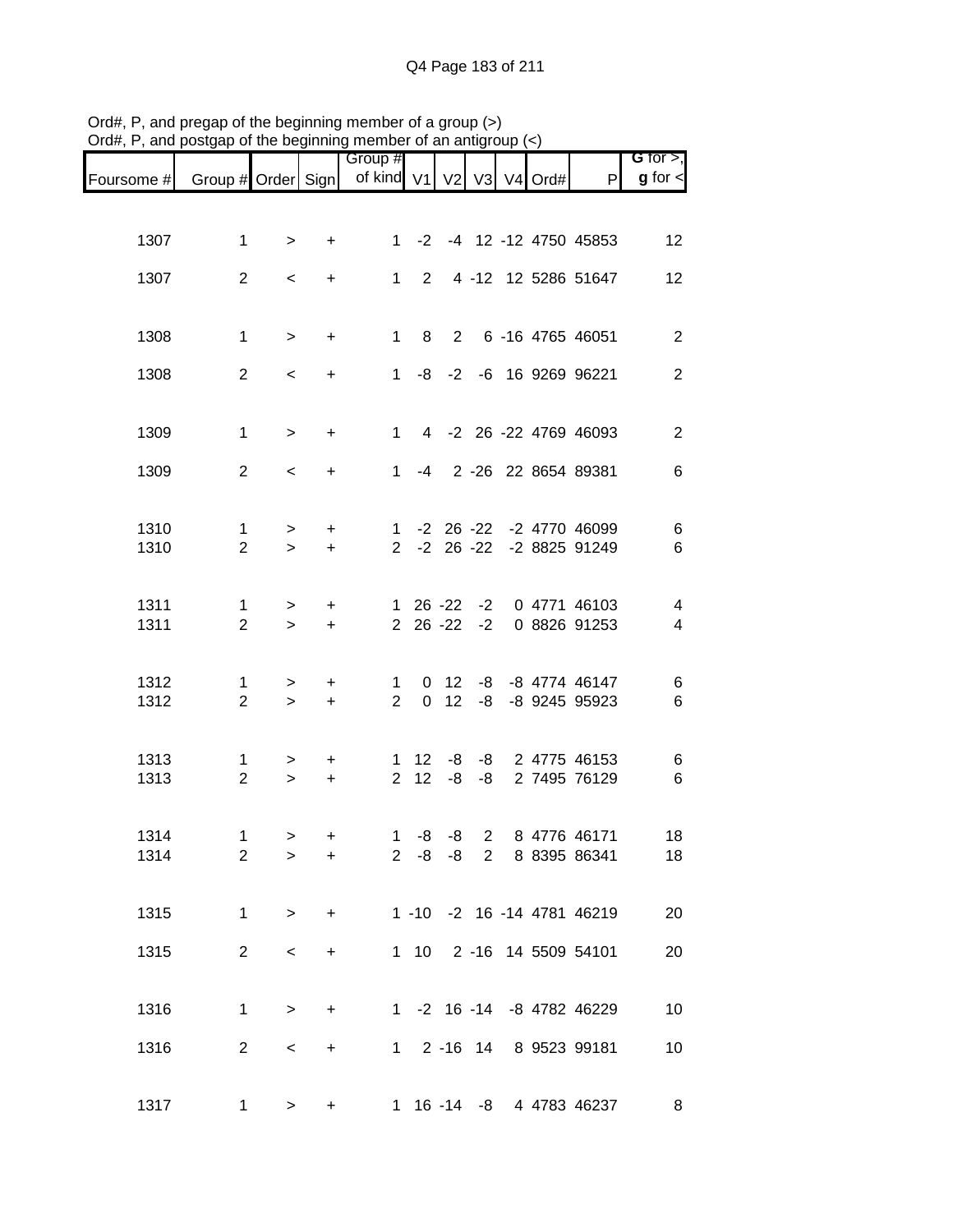|                               |                     |                          | .                | Group #                          |                     |               |  |                                        | G for $>$ ,                                        |
|-------------------------------|---------------------|--------------------------|------------------|----------------------------------|---------------------|---------------|--|----------------------------------------|----------------------------------------------------|
| Foursome # Group # Order Sign |                     |                          |                  | of kind $V1$ $V2$ $V3$ $V4$ Ord# |                     |               |  | P                                      | $g$ for $\lt$                                      |
| 1317                          | $\overline{2}$      | $\,<$                    | $\ddot{}$        |                                  |                     |               |  | 1 -16 14 8 -4 4810 46549               | 10                                                 |
| 1318                          | $\mathbf 1$         | $\geq$                   | $+$              |                                  |                     |               |  | 1 -6 16 -26 4 4796 46399               | 18                                                 |
| 1318                          | $\overline{2}$      | $\,<$                    | $+$              |                                  |                     |               |  | 1 6 -16 26 -4 9487 98849               | 18                                                 |
| 1319                          | $\mathbf 1$         | $\mathbf{I}$             | $+$              |                                  |                     |               |  | 1 -26 4 -2 2 4798 46439                | 28                                                 |
| 1319                          | $\overline{2}$      | $\prec$                  | $+$              |                                  |                     |               |  | 1 26 -4 2 -2 8886 91969                | 28                                                 |
| 1320                          | $\mathbf{1}$        | $\,>$                    | $+$              |                                  |                     |               |  | 1 -2 10 -14 8 4812 46567               | 8                                                  |
| 1320                          | 2                   | $\,<$                    | $+$              |                                  |                     |               |  | 1 2 -10 14 -8 8428 86719               | 10                                                 |
| 1321<br>1321                  | 1<br>$\overline{2}$ | $\geq$<br>$\geq$         | $\ddot{}$<br>$+$ | $\mathbf 1$<br>$\overline{2}$    | 8<br>8              | 8<br>8        |  | -4 -8 4815 46591<br>-4 -8 7765 79231   | $\overline{c}$<br>$\overline{c}$                   |
| 1322<br>1322                  | 1<br>$\overline{2}$ | $\,>$<br>$\geq$          | $\ddot{}$<br>$+$ | 1.<br>$\overline{2}$             | 2<br>$\overline{2}$ | 8             |  | 8 2 -14 4820 46643<br>2 -14 6399 63803 | $\overline{\mathbf{4}}$<br>$\overline{\mathbf{4}}$ |
| 1323                          | $\mathbf 1$         | $\,$                     | $+$              |                                  |                     |               |  | 1 34 -32 2 -4 4834 46771               | $\sqrt{2}$                                         |
| 1323                          | $\overline{2}$      | $\overline{\phantom{a}}$ | $+$              |                                  |                     |               |  | 1 -34 32 -2 4 6146 61001               | $\,6$                                              |
| 1324                          | $\mathbf 1$         | $\, > \,$                | +                |                                  |                     | $1 - 32$ 2    |  | -4 8 4835 46807                        | 36                                                 |
| 1324                          | $\overline{2}$      | $\,<\,$                  | +                |                                  |                     | $1 \t32 \t-2$ |  | 4 -8 6145 60961                        | 40                                                 |
| 1325                          | $\mathbf 1$         | $\, >$                   | $\ddot{}$        |                                  |                     |               |  | 1 -8 20 -14 -2 4839 46829              | 10                                                 |
| 1325                          | $\overline{2}$      | $\,<$                    | $+$              |                                  |                     |               |  | 1 8 -20 14 2 5346 52291                | 10                                                 |
| 1326                          | $\mathbf 1$         | $\geq$                   | $\ddot{}$        |                                  |                     |               |  | 1 -14 -2 4 2 4841 46853                | 22                                                 |
| 1326                          | $\overline{2}$      | $\,<$                    | $\ddot{}$        |                                  | $1 \quad 14$        |               |  | 2 -4 -2 7863 80287                     | 22                                                 |
| 1327                          | 1                   | $\,>$                    | $\ddot{}$        | $1 \quad$                        |                     |               |  | -4 -4 26 -22 4854 47051                | 10                                                 |

Ord#, P, and pregap of the beginning member of a group (>) Ord#, P, and postgap of the beginning member of an antigroup (<)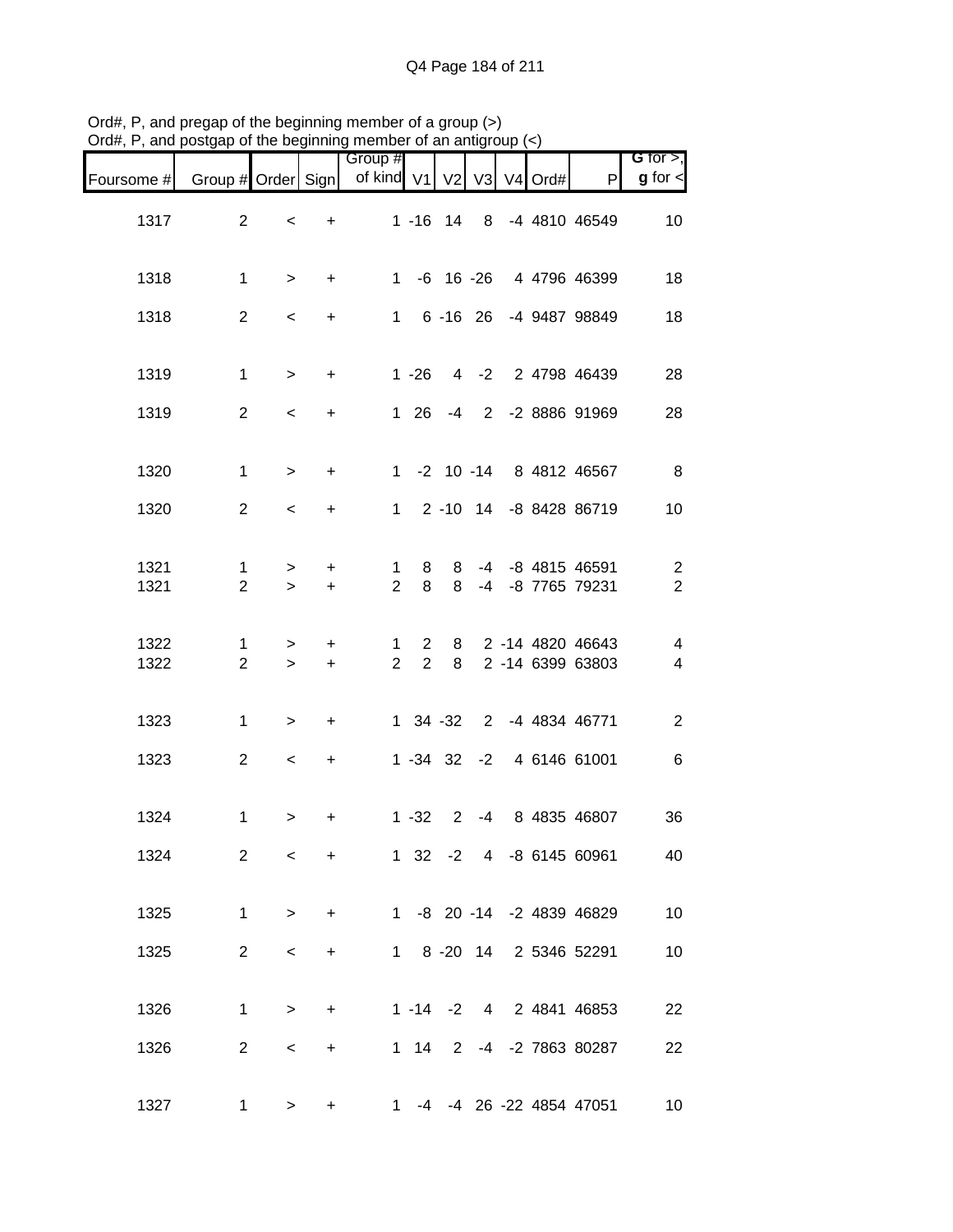| $71$ u $\pi,1$ | , and posigap or the beginning member or an antigroup $(\leq)$ |                    |                  |                       |                                  |                                |             |      |                                    |                                            |
|----------------|----------------------------------------------------------------|--------------------|------------------|-----------------------|----------------------------------|--------------------------------|-------------|------|------------------------------------|--------------------------------------------|
| Foursome #     | Group # Order Sign                                             |                    |                  | Group #<br>of kind V1 |                                  | V <sub>2</sub>                 | V3 V4       | Ord# | P                                  | $G$ for $>$ ,<br>$g$ for $\leq$            |
| 1327           | $\overline{2}$                                                 | $\, > \,$          | $\ddot{}$        | $\overline{2}$        | $-4$                             |                                |             |      | -4 26 -22 8980 92951               | 10 <sup>°</sup>                            |
|                |                                                                |                    |                  |                       |                                  |                                |             |      |                                    |                                            |
| 1328           | $\mathbf 1$                                                    | $\geq$             | $\ddot{}$        |                       |                                  |                                |             |      | 1 -2 10 16 -10 4865 47147          | 4                                          |
| 1328           | $\overline{2}$                                                 | $\,<$              | $\ddot{}$        |                       |                                  |                                |             |      | 1 2 -10 -16 10 5521 54277          | 10                                         |
|                |                                                                |                    |                  |                       |                                  |                                |             |      |                                    |                                            |
| 1329<br>1329   | $\mathbf{1}$<br>$\overline{2}$                                 | $\,$<br>$\geq$     | $+$<br>$\ddot{}$ | 1<br>$\overline{2}$   | $\overline{2}$<br>$\overline{2}$ | $\mathsf{O}$<br>$\mathbf{0}$   |             |      | 2 14 4877 47297<br>2 14 8063 82487 | $\overline{4}$<br>$\overline{\mathcal{A}}$ |
|                |                                                                |                    |                  |                       |                                  |                                |             |      |                                    |                                            |
| 1330           | $\mathbf{1}$                                                   | $\geq$             | $\ddot{}$        |                       | $1 - 10$                         |                                |             |      | 8 8 -12 4882 47351                 | 12                                         |
|                | $\overline{2}$                                                 |                    |                  |                       |                                  |                                |             |      |                                    |                                            |
| 1330           |                                                                | $\prec$            | $\ddot{}$        |                       | $1 \quad 10$                     |                                |             |      | -8 -8 12 9249 95959                | 12                                         |
| 1331           | 1                                                              | $\,>$              | $\ddot{}$        | 1                     |                                  |                                |             |      | 8 14 -26 -2 4892 47441             | 10                                         |
| 1331           | $\overline{2}$                                                 | $\geq$             | $\ddot{}$        | $\overline{2}$        | 8                                |                                | $14 - 26$   |      | -2 6932 69941                      | 10                                         |
|                |                                                                |                    |                  |                       |                                  |                                |             |      |                                    |                                            |
| 1332<br>1332   | 1<br>$\overline{2}$                                            | $\, > \,$<br>$\,>$ | +<br>$\ddot{}$   |                       | $1 - 26$<br>$2 - 26$             | $-2$<br>$-2$                   | $2^{\circ}$ |      | 2 0 4894 47491<br>0 8199 84121     | 32<br>32                                   |
|                |                                                                |                    |                  |                       |                                  |                                |             |      |                                    |                                            |
| 1333           | 1                                                              | $\geq$             | $\ddot{}$        | $1 \quad$             | -8                               |                                |             |      | 4 4 -10 4909 47623                 | 14                                         |
| 1333           | $\overline{2}$                                                 |                    |                  | $1 \quad$             | 8                                |                                |             |      | -4 -4 10 7030 70981                | $\sqrt{2}$                                 |
|                |                                                                | $\, > \,$          |                  |                       |                                  |                                |             |      |                                    |                                            |
| 1334           | $\mathbf 1$                                                    | $\,>$              | $\ddot{}$        |                       |                                  |                                |             |      | 1 -2 20 -4 -16 4913 47657          | $\overline{\mathcal{A}}$                   |
|                |                                                                |                    |                  |                       |                                  |                                |             |      |                                    |                                            |
| 1334           | $\overline{2}$                                                 | $\,<\,$            | +                | $1 \quad$             |                                  | $2 - 20$                       |             |      | 4 16 5460 53593                    | $\overline{\mathbf{4}}$                    |
| 1335           | $\mathbf 1$                                                    | $\geq$             | $+$              |                       | $1 - 8$                          |                                |             |      | 2 16 -16 4918 47711                | 10                                         |
|                |                                                                |                    |                  |                       |                                  |                                |             |      |                                    |                                            |
| 1335           | $\overline{2}$                                                 | $\,<\,$            | +                | $1 \quad$             | 8                                |                                |             |      | -2 -16 16 6126 60763               | 10                                         |
|                |                                                                |                    |                  |                       |                                  |                                |             |      |                                    |                                            |
| 1336           | $\mathbf 1$                                                    | $\geq$             | $\ddot{}$        |                       |                                  |                                |             |      | 1 10 -14 -2 10 4935 47881          | 12                                         |
| 1336           | $\overline{2}$                                                 | $\,<\,$            | +                |                       |                                  |                                |             |      | 1 -10 14 2 -10 6560 65677          | 10                                         |
|                |                                                                |                    |                  |                       |                                  |                                |             |      |                                    |                                            |
| 1337<br>1337   | $\mathbf 1$<br>$\overline{2}$                                  | ><br>$\geq$        | +<br>$\ddot{}$   | 1<br>$\overline{2}$   |                                  | $-4$ 32 $-30$<br>$-4$ 32 $-30$ |             |      | 0 4945 47977<br>0 6061 60037       | 8<br>8                                     |

Ord#, P, and pregap of the beginning member of a group (>) Ord#, P, and postgap of the beginning member of an antigroup (<)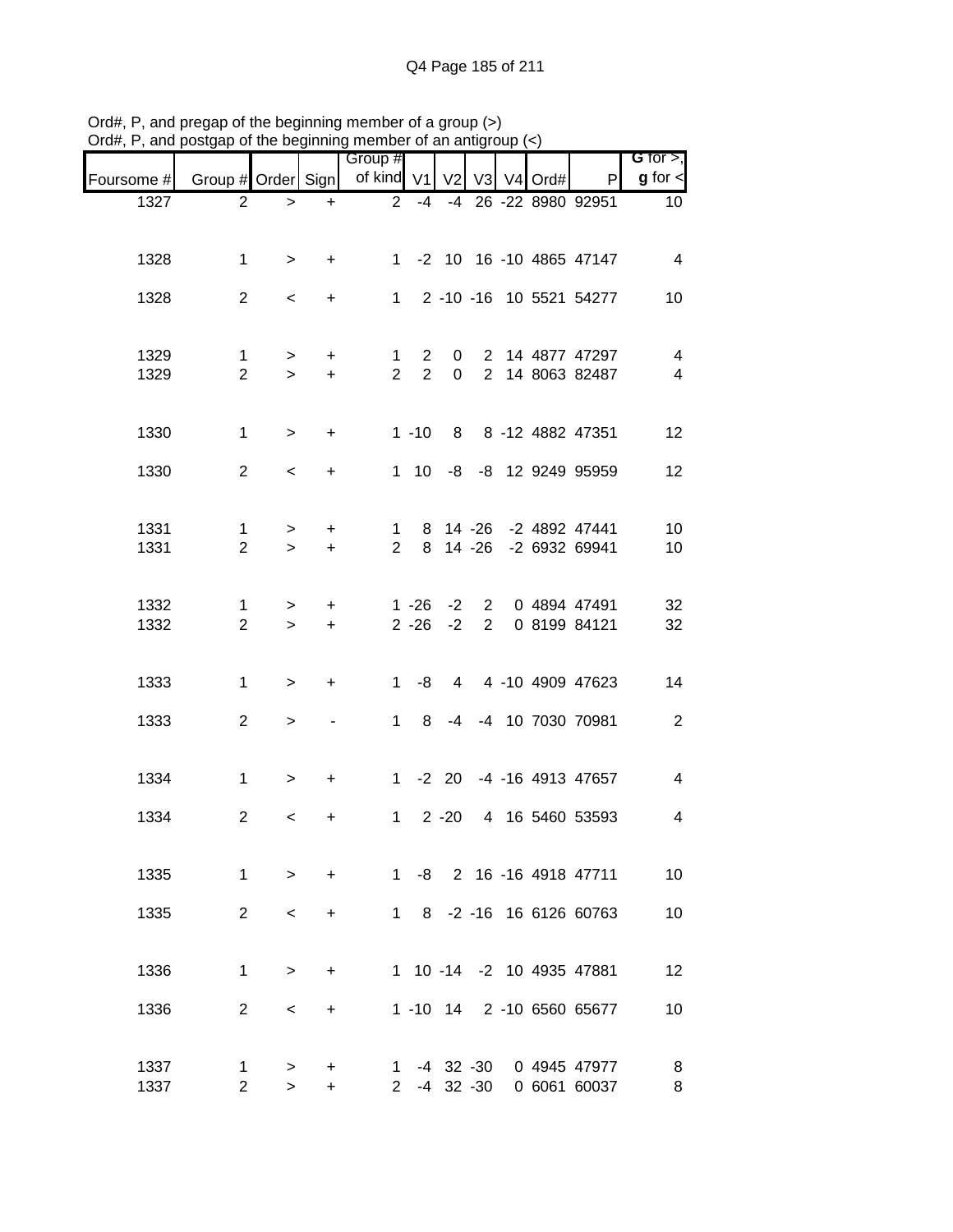| Foursome # Group # Order Sign |                   |                     |                                  | Group #<br>of kind V1 V2 |                  |                |                 | $\sqrt{3}$ V4 Ord# | P                                                      | G for $>$ ,<br>$g$ for $\lt$      |
|-------------------------------|-------------------|---------------------|----------------------------------|--------------------------|------------------|----------------|-----------------|--------------------|--------------------------------------------------------|-----------------------------------|
| 1338                          | $\mathbf 1$       | $\,>$               | $\ddot{}$                        |                          |                  |                |                 |                    | 1 -20 10 -8 -2 4958 48157                              | 26                                |
| 1338                          | $\overline{2}$    | $\,<$               | $+$                              |                          | $120 - 10$       |                |                 |                    | 8 2 5470 53657                                         | 24                                |
|                               |                   |                     |                                  |                          |                  |                |                 |                    |                                                        |                                   |
| 1339                          | $\mathbf{1}$      | $\geq$              | $\ddot{}$                        |                          |                  |                |                 |                    | 1 6 -6 2 -4 4975 48353                                 | 12                                |
| 1339                          | $\overline{2}$    | $\,$                | $\blacksquare$                   |                          | $1 - 6$          |                |                 |                    | 6 -2 4 6754 67801                                      | 12                                |
| 1340                          | $\mathbf{1}$      | $\geq$              | $+$                              |                          | $1 \quad 2$      | $-4$           |                 |                    | -4 -4 4983 48449                                       | 12                                |
| 1340                          | $\overline{2}$    | $\geq$              |                                  |                          | $1 -2$           | 4              |                 |                    | 4 4 6633 66529                                         | 6                                 |
|                               |                   |                     |                                  |                          |                  |                |                 |                    |                                                        |                                   |
| 1341                          | $\mathbf{1}$      | $\, > \,$           | +                                | 1                        | $\overline{2}$   | 0              |                 |                    | -4 20 4992 48527                                       | $\overline{4}$                    |
| 1341                          | $\overline{2}$    | $\geq$              | $+$                              | $\overline{2}$           | 2                | 0              |                 |                    | -4 20 6191 61547                                       | $\overline{4}$                    |
| 1342                          | $\mathbf{1}$      | $\geq$              | $+$                              |                          |                  |                |                 |                    | 1 -10 -4 20 -22 5000 48611                             | 18                                |
| 1342                          | $\overline{2}$    | $\,<$               | $+$                              |                          |                  |                |                 |                    | 1 10 4 -20 22 6893 69439                               | 18                                |
|                               |                   |                     |                                  |                          |                  |                |                 |                    |                                                        |                                   |
| 1343                          | $\mathbf 1$       | $\,$                | $\ddot{}$                        |                          |                  |                |                 |                    | 1 -4 20 -22 10 5001 48619                              | 8                                 |
| 1343                          | $\overline{2}$    | $\,<$               | $\ddot{}$                        |                          |                  |                |                 |                    | 1 4 -20 22 -10 6892 69431                              | 8                                 |
| 1344                          | $\mathbf 1$       | $\, > \,$           | $+$                              |                          |                  |                |                 |                    | 1 -2 -4 -2 22 5019 48809                               | 10                                |
| 1344                          | $\overline{2}$    | $\,<\,$             | $\begin{array}{c} + \end{array}$ | $\mathbf{1}$             | $\overline{2}$   | $\overline{4}$ |                 |                    | 2 -22 9382 97561                                       | 10                                |
|                               |                   |                     |                                  |                          |                  |                |                 |                    |                                                        |                                   |
| 1345<br>1345                  | $\mathbf{1}$<br>2 | $\, > \,$<br>$\geq$ | $\ddot{}$                        |                          |                  |                |                 |                    | 1 -2 22 -14 -8 5021 48821<br>2 -2 22 -14 -8 7477 75937 | $\overline{\mathcal{A}}$<br>$\,6$ |
|                               |                   |                     | $+$                              |                          |                  |                |                 |                    |                                                        |                                   |
| 1346                          | $\mathbf{1}$      | $\, >$              | $\ddot{}$                        |                          | $1 \quad$        |                |                 |                    | 8 -8 10 -6 5025 48859                                  | $\overline{2}$                    |
| 1346                          | 2                 | $\geq$              | $\ddot{}$                        |                          | $2^{\circ}$<br>8 | $-8$           | 10 <sup>°</sup> |                    | -6 5987 59209                                          | $\overline{2}$                    |
| 1346                          | 3                 | $\prec$             | $+$                              |                          |                  |                |                 |                    | 1 -8 8 -10 6 5966 59021                                | $\overline{2}$                    |
| 1347                          | $\mathbf 1$       | $\, > \,$           | $+$                              |                          |                  |                |                 |                    | 1 -8 10 -6 12 5026 48869                               | 10                                |
| 1347                          | $\overline{2}$    | $\prec$             | $+$                              |                          | 1                |                |                 |                    | 8 -10 6 -12 5381 52711                                 | 10                                |

Ord#, P, and pregap of the beginning member of a group (>) Ord#, P, and postgap of the beginning member of an antigroup (<)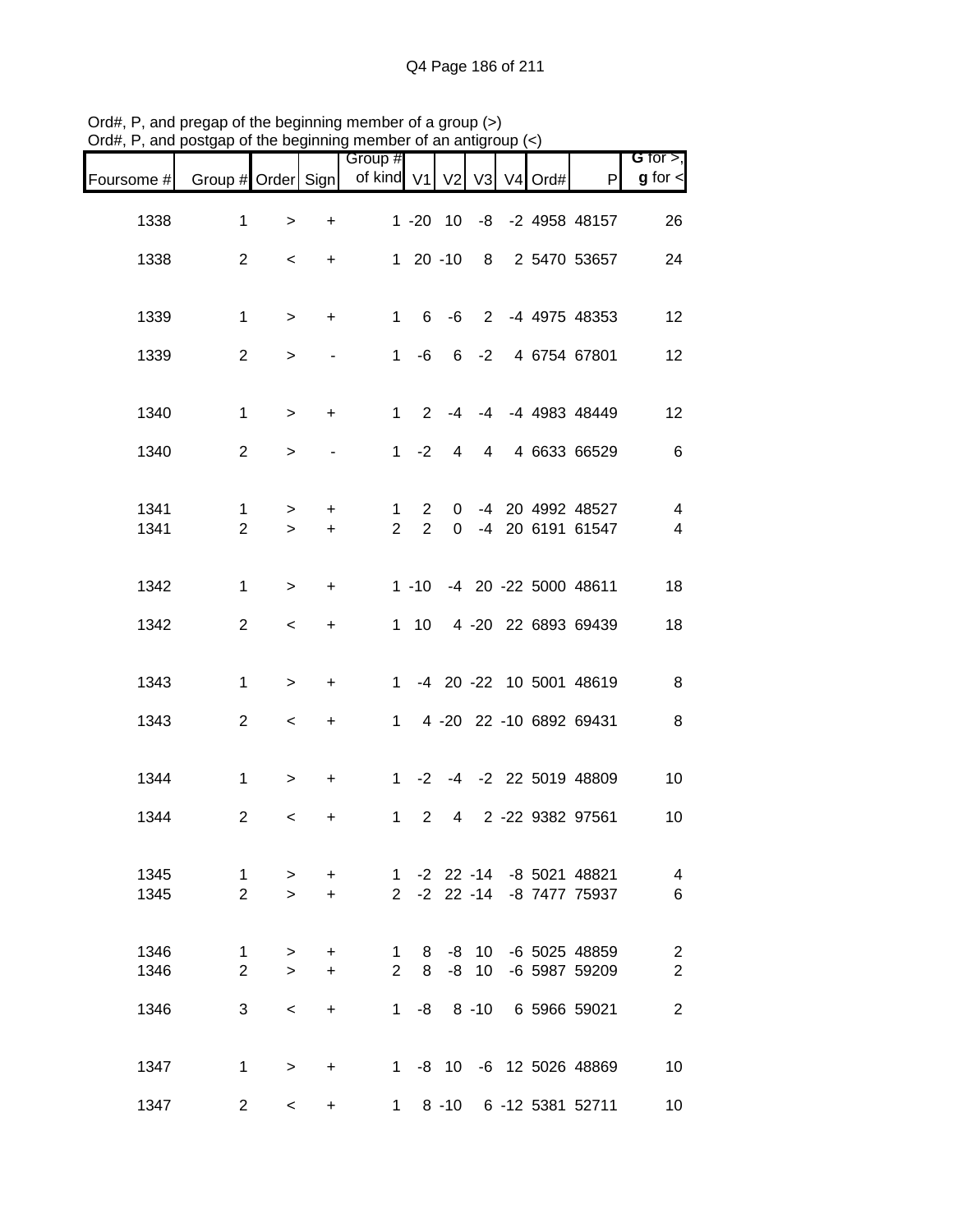|            |                    |           |           | Group #        |                |                |        |               |                           | G for $>$ ,             |
|------------|--------------------|-----------|-----------|----------------|----------------|----------------|--------|---------------|---------------------------|-------------------------|
| Foursome # | Group # Order Sign |           |           | of kind V1     |                |                |        | V2 V3 V4 Ord# | P                         | $g$ for $\lt$           |
|            |                    |           |           |                |                |                |        |               |                           |                         |
| 1348       | 1                  | >         | +         |                | $1 - 16$       | $\overline{2}$ |        |               | -4 -2 5046 49103          | 22                      |
| 1348       | $\overline{2}$     | $\geq$    | $\ddot{}$ |                | $2 - 16$       | $\overline{2}$ | $-4$   |               | -2 7096 71693             | 22                      |
| 1348       | 3                  | $\, > \,$ | $\ddot{}$ |                | $3 - 16$       | $\overline{2}$ | $-4$   |               | -2 7754 79133             | 22                      |
| 1348       | 4                  | $\geq$    | $\ddot{}$ |                | $4 - 16$       | 2              | $-4$   |               | -2 8721 90053             | 22                      |
|            |                    |           |           |                |                |                |        |               |                           |                         |
| 1349       | 1                  | $\, > \,$ | $\ddot{}$ | 1.             |                | $-4 -2$        | 14     |               | 2 5048 49117              | 8                       |
| 1349       | $\overline{2}$     | $\,>$     | $\ddot{}$ | $\overline{2}$ |                | $-4 -2$        |        |               | 14 2 8317 85447           | 8                       |
| 1349       | 3                  | $\geq$    | $\ddot{}$ | 3              | $-4$           | $-2$           | 14     |               | 2 8723 90067              | 8                       |
| 1349       | 4                  | $\,<\,$   |           | $1 \quad$      |                | $-4$ $-2$ 14   |        |               | 2 8530 87853              | 16                      |
|            |                    |           |           |                |                |                |        |               |                           |                         |
| 1350       | $\mathbf{1}$       | $\, > \,$ | +         |                | $1 \quad$      |                |        |               | 4 18 -20 -2 5069 49333    | $\overline{2}$          |
|            |                    |           |           |                |                |                |        |               |                           |                         |
| 1350       | 2                  | $\,<\,$   | $\ddot{}$ |                |                |                |        |               | 1 -4 -18 20 2 8676 89597  | $\overline{2}$          |
|            |                    |           |           |                |                |                |        |               |                           |                         |
| 1351       | $\mathbf 1$        | $\,>$     | +         | $\mathbf 1$    |                |                |        |               | 20 -20 14 -14 5073 49369  | $\mathbf{2}$            |
| 1351       | $\overline{c}$     | $\geq$    | +         | $\overline{2}$ |                | $20 - 20$      |        |               | 14 -14 7150 72229         | $\boldsymbol{2}$        |
| 1351       | 3                  | $\geq$    | $\ddot{}$ | 3 <sup>1</sup> |                | $20 - 20$      |        |               | 14 -14 7875 80449         | $\overline{2}$          |
|            |                    |           |           |                |                |                |        |               |                           |                         |
| 1352       | 1                  | >         | +         |                |                |                |        |               | 1 -20 14 -14 4 5074 49391 | 22                      |
| 1352       | $\overline{2}$     | $\geq$    | $\ddot{}$ |                | $2 - 20$       |                | 14 -14 |               | 4 7151 72251              | 22                      |
|            |                    |           |           |                |                |                |        |               |                           |                         |
| 1353       | 1                  | >         | +         | 1.             | 4              | 6              |        |               | -8 14 5077 49411          | $\overline{\mathbf{c}}$ |
| 1353       | $\overline{2}$     | $\geq$    | $\ddot{}$ | $\overline{2}$ | $\overline{4}$ | 6              | -8     |               | 14 8333 85621             | $\overline{2}$          |
| 1353       | 3                  | >         |           | $\mathbf 1$    | -4             | -6             |        |               | 8 -14 7838 80021          | 22                      |
|            |                    |           |           |                |                |                |        |               |                           |                         |
| 1354       | $\mathbf{1}$       | $\geq$    | $\ddot{}$ |                | $1 - 32$       | $\overline{4}$ |        |               | 4 -8 5094 49597           | 38                      |
|            |                    |           |           |                |                |                |        |               |                           |                         |
| 1354       | 2                  | $\,<\,$   | $\ddot{}$ |                | $1 \quad 32$   | $-4$           | $-4$   |               | 8 6062 60041              | 36                      |
|            |                    |           |           |                |                |                |        |               |                           |                         |
| 1355       | 1                  | >         | +         |                | $1 - 26$       | 4              |        |               | 4 -8 5124 49919           | 28                      |
| 1355       | $\overline{2}$     | $\geq$    | $\ddot{}$ |                | $2 - 26$       | 4              |        |               | 4 -8 6667 66919           | 30                      |
|            |                    |           |           |                |                |                |        |               |                           |                         |
| 1356       | 1                  | >         | +         | 1              |                |                |        |               | 4 16 -20 8 5132 49993     | $\overline{c}$          |
| 1356       | $\mathbf{2}$       | $\,>$     | +         |                | $2^{\circ}$    |                |        |               | 4 16 -20 8 5967 59023     | $\overline{2}$          |

Ord#, P, and pregap of the beginning member of a group (>) Ord#, P, and postgap of the beginning member of an antigroup (<)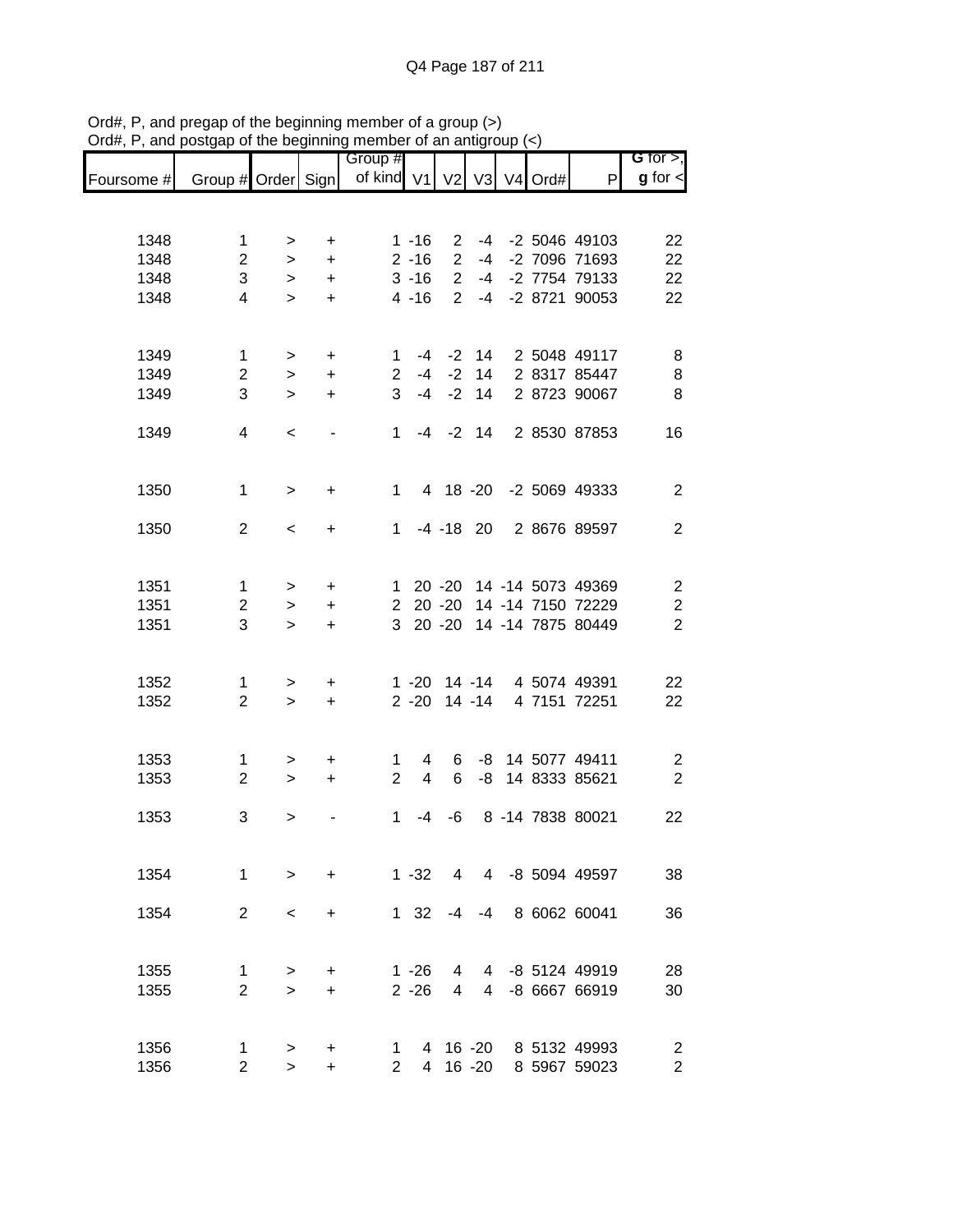|              | posigap or the beginning member or an antigr |                     |                          | Group #             |                                |                 |         |            |                                               | G for $>$ ,                                         |
|--------------|----------------------------------------------|---------------------|--------------------------|---------------------|--------------------------------|-----------------|---------|------------|-----------------------------------------------|-----------------------------------------------------|
| Foursome #   | Group # Order Sign                           |                     |                          | of kind V1          |                                | V <sub>2</sub>  |         | V3 V4 Ord# | P                                             | $g$ for $\leq$                                      |
| 1357         | 1                                            | $\, >$              | $\ddot{}$                |                     | $1 - 20$                       | 8               |         |            | 4 -10 5134 50021                              | 22                                                  |
| 1357         | $\overline{2}$                               | $\,>$               |                          |                     | $1 \quad 20$                   |                 |         |            | -8 -4 10 7879 80491                           | $\overline{2}$                                      |
| 1358         | $\mathbf 1$                                  | $\, >$              | $\ddot{}$                |                     |                                |                 |         |            | 1 -2 14 -8 2 5138 50051                       | $\overline{4}$                                      |
| 1358         | $\overline{2}$                               | $\,<$               | $+$                      |                     |                                | $1 \quad 2 -14$ |         |            | 8 -2 7948 81199                               | $\overline{\mathbf{4}}$                             |
| 1359         | 1                                            | $\,>$               | $+$                      |                     |                                | $1 \t14 \t-8$   |         |            | 2 -4 5139 50053                               | $\sqrt{2}$                                          |
| 1359         | 2                                            | $\geq$              |                          |                     | $1 - 14$                       | 8               | $-2$    |            | 4 8205 84179                                  | 16                                                  |
| 1359         | 3                                            | $\,<\,$             | +                        |                     | $1 - 14$                       |                 |         |            | 8 -2 4 7947 81197                             | $\overline{2}$                                      |
| 1360<br>1360 | $\mathbf 1$<br>$\overline{2}$                | $\, > \,$<br>$\geq$ | $\ddot{}$<br>$\ddot{}$   | 1<br>$\overline{2}$ | $\mathbf{2}$<br>$\overline{2}$ |                 |         |            | -4 14 -10 5147 50123<br>-4 14 -10 5536 54413  | $\overline{4}$<br>$\overline{\mathbf{4}}$           |
| 1360         | 3                                            | $\,>$               | $\overline{\phantom{a}}$ | 1                   | $-2$                           |                 |         |            | 4 -14 10 8537 87931                           | 14                                                  |
| 1361<br>1361 | 1<br>$\overline{2}$                          | $\, >$<br>$\, >$    | $\ddot{}$<br>$\ddot{}$   |                     | $1 14 - 10$<br>$2$ 14 -10      |                 |         |            | 0 12 5149 50131<br>0 12 7539 76651            | $\overline{c}$<br>$\boldsymbol{2}$                  |
| 1362         | 1                                            | $\, >$              | $\ddot{}$                |                     | $1 - 28$                       |                 |         |            | 8 4 -10 5158 50261                            | 30                                                  |
| 1362         | $\overline{2}$                               | $\,<$               | $\ddot{}$                |                     | $1 \quad 28$                   |                 |         |            | -8 -4 10 6538 65449                           | 30                                                  |
| 1363         | $\mathbf 1$                                  | $\, > \,$           | $\ddot{}$                |                     |                                |                 |         |            | 1 -10 16 -10 -2 5161 50287                    | 14                                                  |
| 1363         | $\overline{2}$                               | $\prec$             |                          |                     |                                |                 |         |            | 1 -10 16 -10 -2 7736 78877                    | 10                                                  |
| 1364<br>1364 | 1<br>$\overline{2}$                          | $\, >$<br>$\geq$    | $\ddot{}$<br>$+$         |                     |                                | $2 \t16 \t-10$  |         |            | 1 16 -10 -2 -4 5162 50291<br>-2 -4 8073 82571 | $\overline{\mathcal{A}}$<br>$\overline{\mathbf{4}}$ |
| 1365         | $\mathbf{1}$                                 | $\, >$              | $\ddot{}$                | $1 \quad$           | -8                             |                 |         |            | 2 -6 2 5197 50707                             | 24                                                  |
| 1365         | $\overline{2}$                               | $\,<$               |                          | $1 \quad$           | -8                             |                 | $2 - 6$ |            | 2 5201 50767                                  | $\,6\,$                                             |
| 1366<br>1366 | 1<br>$\overline{2}$                          | ><br>$\mathbf{L}$   | +<br>$\ddot{}$           | $\mathbf{2}$        | $1 -2$<br>$-2$                 | 2 <sup>7</sup>  |         |            | 2 -4 12 5208 50849<br>-4 12 6390 63719        | 10<br>10                                            |

Ord#, P, and pregap of the beginning member of a group (>) Ord#, P, and postgap of the beginning member of an antigroup (<)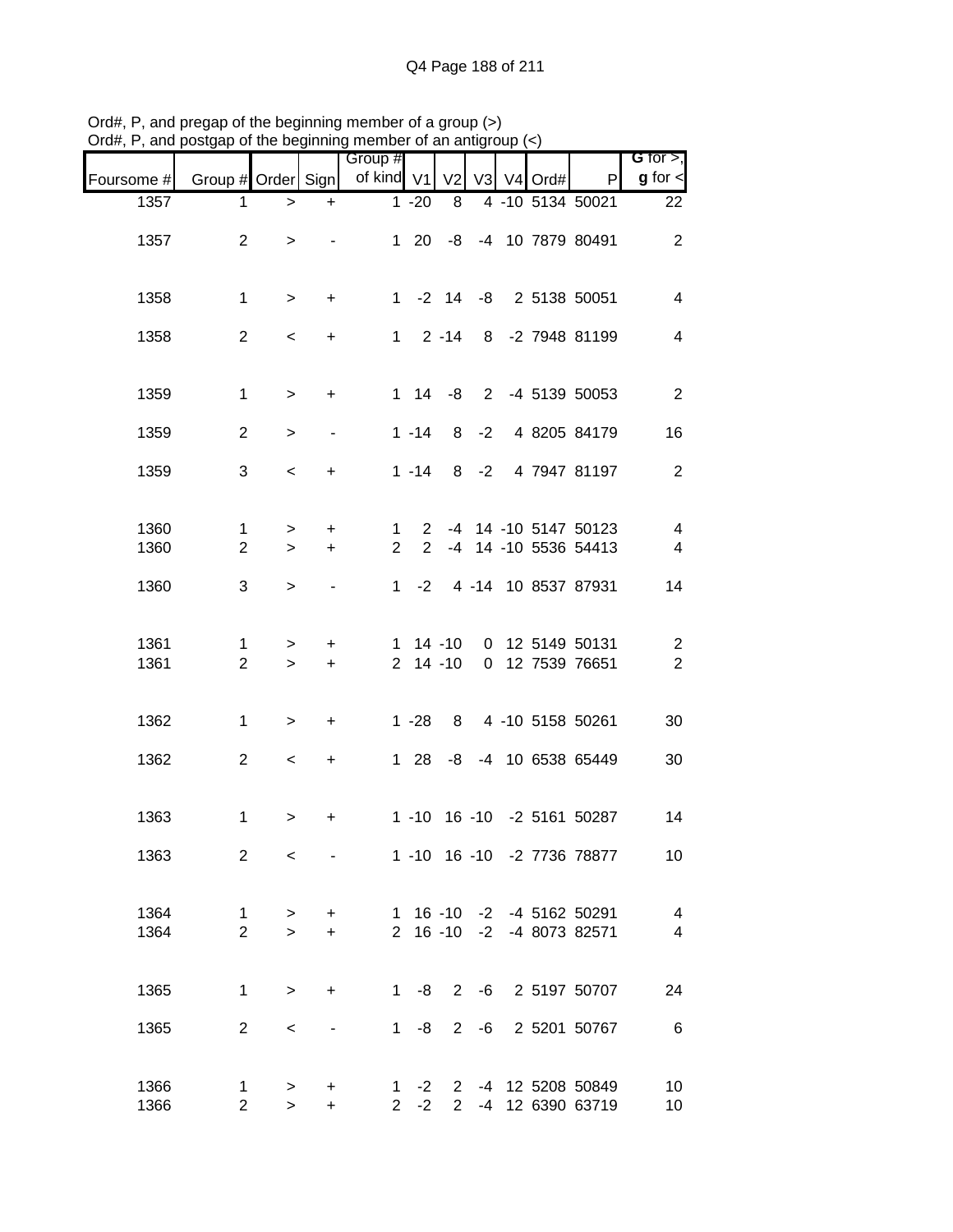|              |                         |                  |                        | Group #                  |                      |                  |                |  |                                    | G for $>$ ,    |
|--------------|-------------------------|------------------|------------------------|--------------------------|----------------------|------------------|----------------|--|------------------------------------|----------------|
| Foursome #   | Group # Order Sign      |                  |                        | of kind V1 V2 V3 V4 Ord# |                      |                  |                |  | P                                  | $g$ for $\lt$  |
|              |                         |                  |                        |                          |                      |                  |                |  |                                    |                |
| 1367         | $\mathbf{1}$            | $\geq$           | $\ddot{}$              | $1 \quad$                |                      |                  |                |  | -4 12 -16 14 5210 50867            | 10             |
| 1367         | $\overline{2}$          | $\,<\,$          | $\ddot{}$              | $1 \quad$                |                      |                  |                |  | 4 -12 16 -14 5818 57373            | 10             |
|              |                         |                  |                        |                          |                      |                  |                |  |                                    |                |
| 1368         | $\mathbf 1$             | $\geq$           | $\ddot{}$              |                          |                      |                  |                |  | 1 -16 14 -2 -8 5212 50891          | 18             |
| 1368         | $\overline{2}$          | $\,$             |                        |                          | $1 16 - 14$          |                  | $\overline{2}$ |  | 8 8247 84631                       | $\overline{2}$ |
| 1368         | 3                       | $\geq$           |                        |                          |                      | $2 16 - 14$      | 2 <sup>1</sup> |  | 8 9535 99349                       | $\overline{2}$ |
|              |                         |                  |                        |                          |                      |                  |                |  |                                    |                |
| 1369         | $\mathbf{1}$            | $\,$             | $\ddot{}$              |                          |                      |                  |                |  | 1 14 -2 -8 16 5213 50893           | 2              |
| 1369         | 2                       | $\,<\,$          |                        |                          |                      |                  |                |  | 1 14 -2 -8 16 9173 95153           | 24             |
|              |                         |                  |                        |                          |                      |                  |                |  |                                    |                |
| 1370         | $\mathbf{1}$            | $\geq$           | $\ddot{}$              |                          |                      |                  |                |  | 1 -10 16 -14 4 5219 50969          | 12             |
| 1370         | 2                       | $\,<$            | $\ddot{}$              |                          |                      |                  |                |  | 1 10 -16 14 -4 8164 83641          | 12             |
|              |                         |                  |                        |                          |                      |                  |                |  |                                    |                |
| 1371<br>1371 | 1<br>$\overline{2}$     | $\geq$<br>$\geq$ | $\ddot{}$<br>$\ddot{}$ |                          | $1 - 20$<br>$2 - 20$ | $-2$<br>$-2$     |                |  | 2 10 5237 51193<br>2 10 5543 54493 | 24<br>24       |
|              |                         |                  |                        |                          |                      |                  |                |  |                                    |                |
| 1372         | $\mathbf{1}$            | $\geq$           | $\ddot{}$              |                          |                      | $1 - 10 - 10$    |                |  | 2 -2 5250 51329                    | 22             |
| 1372         | $\overline{2}$          | $\,<\,$          | $\ddot{}$              |                          |                      |                  |                |  | 1 10 10 -2 2 5255 51361            | 22             |
|              |                         |                  |                        |                          |                      |                  |                |  |                                    |                |
| 1373         | $\mathbf{1}$            | >                | +                      | $\mathbf{1}$             | $\overline{2}$       | $\mathbf 0$      | -6             |  | -4 5265 51449                      | 10             |
| 1373         | $\overline{\mathbf{c}}$ | >                |                        | 1                        | $-2$                 | $\pmb{0}$        | 6              |  | 4 5937 58687                       | 8              |
| 1373         | 3                       | $\geq$           |                        | $\overline{2}$           | $-2$                 | $\mathbf 0$      | 6              |  | 4 9456 98467                       | 8              |
| 1373         | 4                       | $\,<\,$          | +                      | 1                        | $-2$                 | $\boldsymbol{0}$ | 6              |  | 4 7860 80263                       | 10             |
|              |                         |                  |                        |                          |                      |                  |                |  |                                    |                |
| 1374         | $\mathbf 1$             | $\geq$           | +                      | 1                        | 0                    | -6               | $-4$           |  | 4 5266 51461                       | 12             |
| 1374         | $\overline{2}$          | $\mathbf{L}$     |                        | $\mathbf 1$              | 0                    | 6                | 4              |  | -4 9457 98473                      | $\,6$          |
|              |                         |                  |                        |                          |                      |                  |                |  |                                    |                |
| 1375         | $\mathbf{1}$            | $\mathbf{L}$     | +                      | 1                        | 14                   | -6               | 0              |  | 2 5274 51521                       | 4              |
| 1375         | $\overline{c}$          | $\,<$            | -                      | 1                        | 14                   | -6               | 0              |  | 2 7454 75659                       | 20             |

Ord#, P, and pregap of the beginning member of a group (>) Ord#, P, and postgap of the beginning member of an antigroup (<)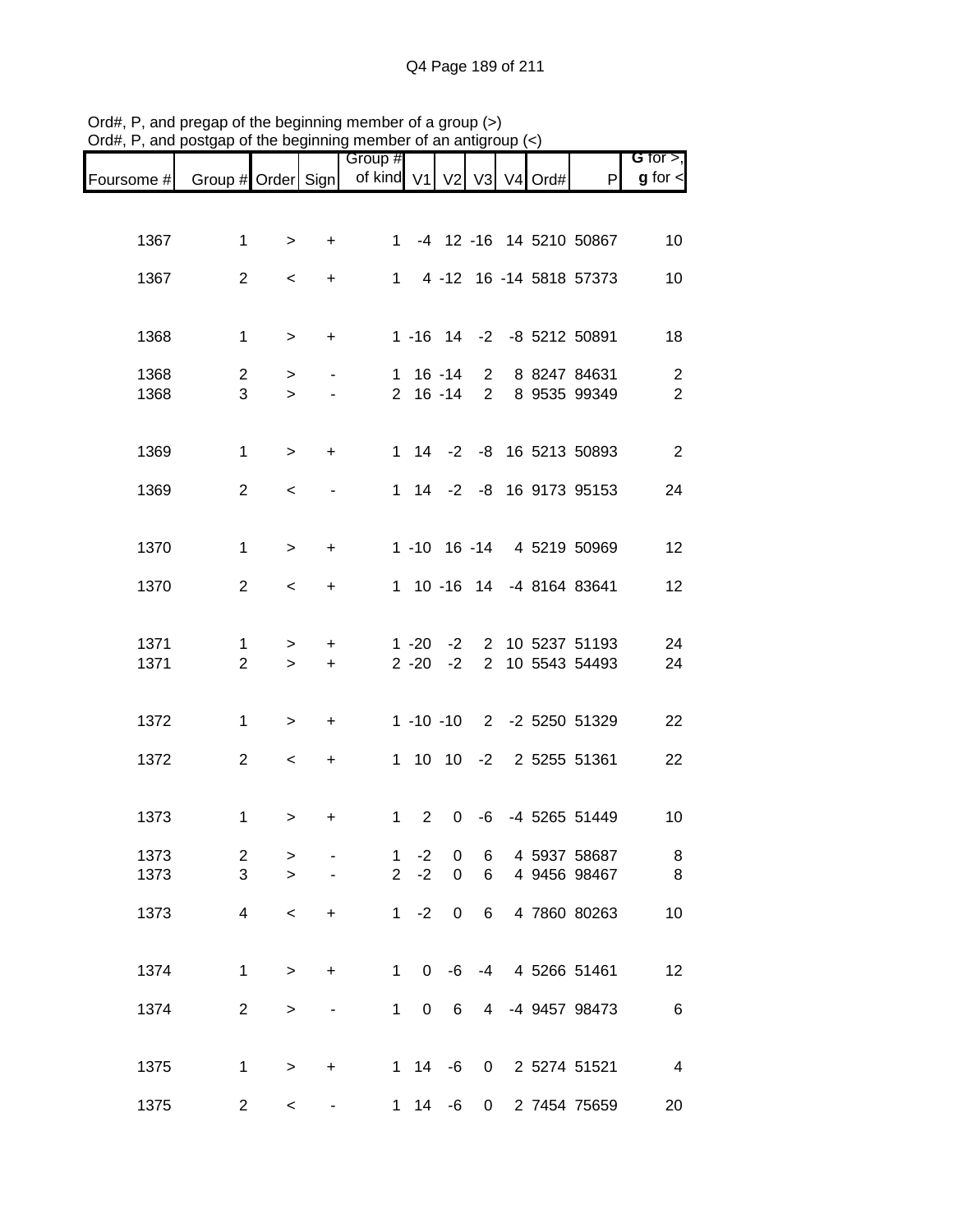|            |                    |           |                              | Group #             |                         |             |                |               |                            | G for $>$ ,      |
|------------|--------------------|-----------|------------------------------|---------------------|-------------------------|-------------|----------------|---------------|----------------------------|------------------|
| Foursome # | Group # Order Sign |           |                              | of kind V1          |                         |             |                | V2 V3 V4 Ord# | P                          | $g$ for $\lt$    |
|            |                    |           |                              |                     |                         |             |                |               |                            |                  |
| 1376       | 1                  | >         | +                            | 1.                  | -8                      | $-2$        |                |               | 4 14 5288 51673            | 14               |
| 1376       | $\overline{2}$     | $\geq$    | $+$                          | $\overline{2}$      | -8                      | $-2$        |                |               | 4 14 9539 99391            | 14               |
|            |                    |           |                              |                     |                         |             |                |               |                            |                  |
| 1377       | $\mathbf 1$        | $\, >$    | +                            |                     |                         | $1 14 - 16$ |                |               | -4 26 5291 51691           | 8                |
|            |                    |           |                              |                     |                         |             |                |               |                            |                  |
| 1377       | $\overline{2}$     | $\,<\,$   | +                            |                     |                         | $1 - 14$ 16 |                |               | 4 -26 7343 74441           | 8                |
|            |                    |           |                              |                     |                         |             |                |               |                            |                  |
| 1378       | $\mathbf{1}$       | >         | +                            |                     |                         |             |                |               | 1 -4 26 -10 -16 5293 51719 | 6                |
| 1378       | $\overline{2}$     | $\geq$    | $\ddot{}$                    |                     |                         |             |                |               | 2 -4 26 -10 -16 9100 94349 | 6                |
|            |                    |           |                              |                     |                         |             |                |               |                            |                  |
| 1379       | $\mathbf 1$        | $\, > \,$ | +                            | $\mathbf 1$         | -8                      | $-4$        | 8              |               | -4 5298 51787              | 18               |
| 1379       | $\mathbf{2}$       | >         |                              | 1                   | 8                       | 4           | -8             |               | 4 5303 51829               | $\boldsymbol{2}$ |
| 1379       | 3                  | $\geq$    |                              | $\overline{2}$      | 8                       | 4           | -8             |               | 4 5611 55219               | $\overline{2}$   |
| 1379       | 4                  | $\,<\,$   |                              | 1                   | -8                      | $-4$        | 8              |               | -4 5302 51827              | $\overline{c}$   |
| 1379       | 5                  | $\prec$   |                              | $\overline{2}$      | -8                      | $-4$        | 8              |               | -4 5750 56711              | $\overline{2}$   |
|            |                    |           |                              |                     |                         |             |                |               |                            |                  |
| 1380       | 1                  | >         | +                            | 1.                  | 4                       | -8          | 4              |               | -8 5304 51839              | 10               |
| 1380       | $\overline{2}$     | $\, > \,$ | +                            | $\overline{2}$      | $\overline{\mathbf{4}}$ | -8          | 4              |               | -8 5639 55589              | 10               |
|            |                    |           |                              |                     |                         |             |                |               |                            |                  |
| 1380       | 3                  | $\, > \,$ | $\qquad \qquad \blacksquare$ | 1                   | $-4$                    | 8           | $-4$           |               | 8 6810 68489               | 6                |
| 1380       | 4                  | $\,<\,$   | +                            | 1                   | $-4$                    | 8           | $-4$           |               | 8 6057 59999               | 14               |
| 1380       | 5<br>6             | $\,<$     | $\ddot{}$                    | $\overline{2}$<br>3 | $-4$                    | 8<br>8      | $-4$           |               | 8 6814 68521               | 10               |
| 1380       |                    | $\,<$     | $\ddot{}$                    |                     | $-4$                    |             | $-4$           |               | 8 8228 84421               | 10               |
|            |                    |           |                              |                     |                         |             |                |               |                            |                  |
| 1381       | 1                  | $\geq$    | +                            | 1                   |                         |             |                |               | 4 -8 20 -16 5306 51859     | 6                |
| 1381       | 2                  | $\prec$   | $\ddot{}$                    |                     |                         |             |                |               | 1 -4 8 -20 16 5971 59063   | 6                |
|            |                    |           |                              |                     |                         |             |                |               |                            |                  |
| 1382       | 1                  | >         | +                            |                     | $1 14 - 14$             |             | 4              |               | 4 5330 52127               | 6                |
| 1382       | $\overline{2}$     | $\geq$    | $\ddot{}$                    | $\mathbf{2}$        |                         | $14 - 14$   | $\overline{4}$ |               | 4 7152 72253               | $\overline{2}$   |
| 1382       | 3                  |           |                              |                     |                         | $1 14 - 14$ | 4              |               | 4 6638 66571               | 16               |
|            |                    | $\,<\,$   |                              |                     |                         |             |                |               |                            |                  |
|            |                    |           |                              |                     |                         |             |                |               |                            |                  |
| 1383       | 1                  | $\, > \,$ | +                            | $1 \quad$           |                         |             |                |               | 4 -10 -2 4 5333 52163      | 10               |
| 1383       | $\overline{2}$     | $\,<\,$   | +                            |                     |                         |             |                |               | 1 -4 10 2 -4 6924 69847    | 10 <sup>°</sup>  |

Ord#, P, and pregap of the beginning member of a group (>) Ord#, P, and postgap of the beginning member of an antigroup (<)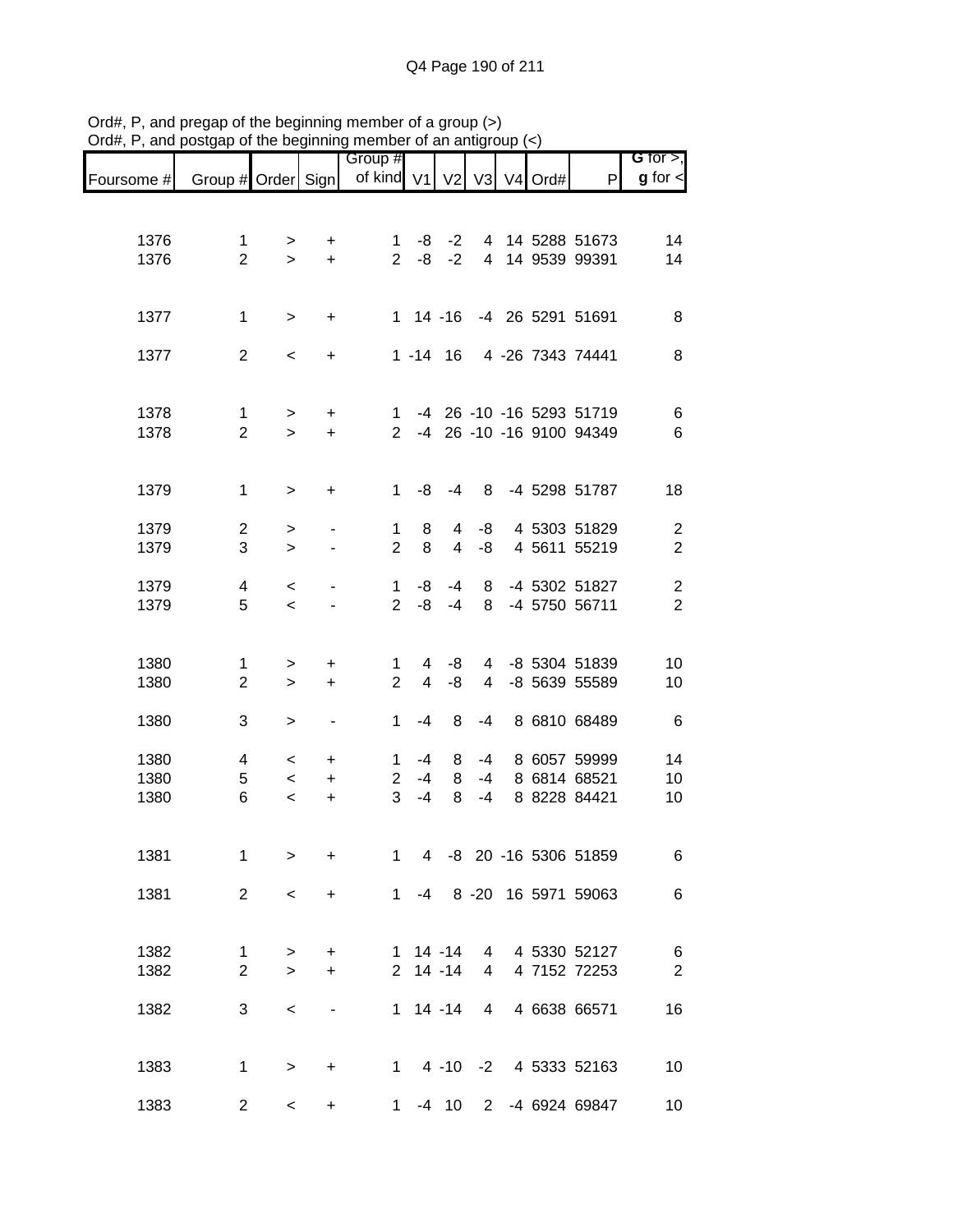| anu p        | oolyap or the beginning |                  |           | mombor or an antigroup<br>Group # |                               |                |                                  |                     |                                                    | G for $>$ ,          |
|--------------|-------------------------|------------------|-----------|-----------------------------------|-------------------------------|----------------|----------------------------------|---------------------|----------------------------------------------------|----------------------|
| Foursome #   | Group # Order Sign      |                  |           | of kind V1                        |                               | V <sub>2</sub> | V <sub>3</sub>                   | V <sub>4</sub> Ord# | P                                                  | $g$ for $\lt$        |
| 1383         | 3                       | $\,<$            | $\ddot{}$ | 2                                 | $-4$                          | 10             | 2                                |                     | -4 8738 90217                                      | 10                   |
|              |                         |                  |           |                                   |                               |                |                                  |                     |                                                    |                      |
| 1384         | 1                       | $\,$             | $\ddot{}$ | 1                                 | 0                             | 8              |                                  |                     | -4 2 5383 52727                                    | 6                    |
| 1384         | $\overline{2}$          | $\geq$           | $\ddot{}$ | $\overline{2}$                    | $\mathbf{0}$                  | 8              | $-4$                             |                     | 2 7355 74567                                       | $6\phantom{1}6$      |
|              |                         |                  |           |                                   |                               |                |                                  |                     |                                                    |                      |
| 1385         | 1                       | $\,$             | $\ddot{}$ | $\mathbf{1}$                      | 16                            |                |                                  |                     | 2 -20 16 5391 52817                                | 4                    |
| 1385         | $\overline{2}$          | $\geq$           | $+$       | $\overline{2}$                    | 16                            |                |                                  |                     | 2 -20 16 5454 53507                                | $\overline{4}$       |
|              |                         |                  |           |                                   |                               |                |                                  |                     |                                                    |                      |
| 1386         | $\mathbf{1}$            | $\,$             | +         | $\mathbf{1}$                      | $2^{\circ}$                   | -8             |                                  |                     | 2 4 5414 53077                                     | 8                    |
| 1386         | $\overline{2}$          | $\,$             |           | $\mathbf{1}$                      | $-2$                          | 8              | $-2$                             |                     | -4 5982 59159                                      | 10                   |
|              |                         |                  |           |                                   |                               |                |                                  |                     |                                                    |                      |
| 1386<br>1386 | 3<br>$\overline{4}$     | $\,<\,$<br>$\,<$ |           | $\mathbf{1}$<br>$\overline{2}$    | $\overline{2}$<br>$2^{\circ}$ | -8<br>-8       | $\overline{2}$<br>$\overline{2}$ |                     | 4 6762 67891<br>4 7933 81043                       | 10<br>$\overline{4}$ |
|              |                         |                  |           |                                   |                               |                |                                  |                     |                                                    |                      |
|              |                         |                  |           |                                   |                               |                |                                  |                     |                                                    |                      |
| 1387         | $\mathbf{1}$            | $\geq$           | $\ddot{}$ | $1 \quad$                         |                               |                |                                  |                     | 6 -16 10 -2 5421 53129                             | 12                   |
| 1387         | $\overline{2}$          | $\,<\,$          | $\ddot{}$ | 1                                 |                               |                |                                  |                     | -6 16 -10 2 9267 96199                             | 12                   |
|              |                         |                  |           |                                   |                               |                |                                  |                     |                                                    |                      |
| 1388         | $\mathbf 1$             | $\geq$           | $\ddot{}$ |                                   |                               |                |                                  |                     | 1 -16 10 -2 -8 5422 53147                          | 18                   |
|              |                         |                  |           |                                   |                               |                |                                  |                     |                                                    |                      |
| 1388         | $\overline{2}$          | $\,<\,$          | $\ddot{}$ |                                   |                               | $1 16 - 10$    |                                  |                     | 2 8 7582 77171                                     | 20                   |
|              |                         |                  |           |                                   |                               |                |                                  |                     |                                                    |                      |
| 1389         | $\mathbf{1}$            | >                | +         | 1                                 | 8                             | -8             | 16                               |                     | -8 5434 53269                                      | $\overline{2}$       |
| 1389         | $\overline{2}$          | $\geq$           | $+$       | $\overline{2}$                    | 8                             | -8             | 16                               |                     | -8 6114 60649                                      | $\boldsymbol{2}$     |
| 1389         | 3                       | $\,<\,$          | +         | 1                                 | -8                            |                | $8 - 16$                         |                     | 8 6136 60899                                       | $\overline{2}$       |
|              |                         |                  |           |                                   |                               |                |                                  |                     |                                                    |                      |
| 1390         | $\mathbf{1}$            | $\geq$           | $\ddot{}$ |                                   |                               |                |                                  |                     | 1 -8 4 -10 22 5437 53299                           | 18                   |
|              |                         |                  |           |                                   |                               |                |                                  |                     |                                                    |                      |
| 1390         | 2                       | $\,<\,$          | $\ddot{}$ | $\mathbf 1$                       | 8                             |                |                                  |                     | -4 10 -22 6422 64091                               | 18                   |
|              |                         |                  |           |                                   |                               |                |                                  |                     |                                                    |                      |
| 1391         | $\mathbf{1}$            | $\, > \,$        | $\ddot{}$ | 1.                                |                               |                |                                  |                     | 4 -10 22 -20 5438 53309                            | 10                   |
| 1391<br>1391 | $\overline{2}$<br>3     | $\geq$           | $\ddot{}$ | $2^{\circ}$<br>3 <sup>1</sup>     |                               |                |                                  |                     | 4 -10 22 -20 7651 77849<br>4 -10 22 -20 8873 91823 | 10                   |
|              |                         | $\geq$           | $\ddot{}$ |                                   |                               |                |                                  |                     |                                                    | 10                   |
|              |                         |                  |           |                                   |                               |                |                                  |                     |                                                    |                      |
| 1392         | $\mathbf{1}$            | $\, > \,$        | $\ddot{}$ |                                   |                               |                |                                  |                     | 1 -14 8 14 -2 5449 53437                           | 18                   |
| 1392         | $\overline{2}$          | $\,>$            |           |                                   |                               |                |                                  |                     | 1 14 -8 -14 2 7300 73973                           | 12                   |

Ord#, P, and pregap of the beginning member of a group (>) Ord#, P, and postgap of the beginning member of an antigroup (<)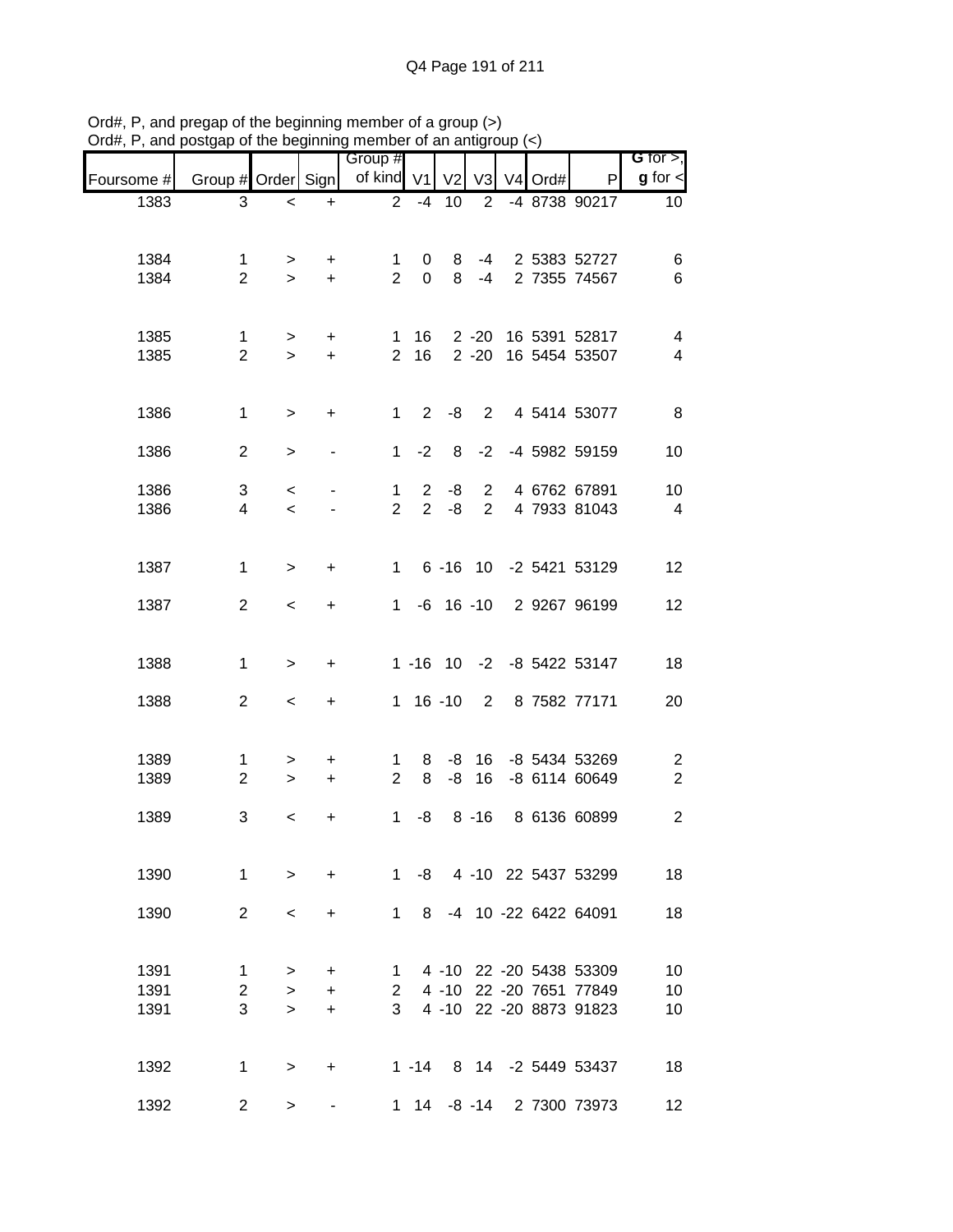|              |                                |                |                                  | Group #                        |                |                |    |               |                                           | G for $>$ ,              |
|--------------|--------------------------------|----------------|----------------------------------|--------------------------------|----------------|----------------|----|---------------|-------------------------------------------|--------------------------|
| Foursome #   | Group # Order Sign             |                |                                  | of kind V1                     |                |                |    | V2 V3 V4 Ord# | P                                         | $g$ for $\lt$            |
|              |                                |                |                                  |                                |                |                |    |               |                                           |                          |
| 1393         | $\mathbf 1$                    | $\,>$          | +                                | 1                              |                | $2 - 20$ 16    |    |               | 4 5455 53527                              | 20                       |
| 1393         | $\overline{2}$                 | $\,<$          |                                  | $\mathbf{1}$                   |                | $2 - 20$       | 16 |               | 4 5648 55663                              | 4                        |
| 1393         | 3                              | $\prec$        |                                  | $\overline{2}$                 |                | $2 - 20$       | 16 |               | 4 6191 61547                              | $\,6$                    |
| 1394         | $\mathbf{1}$                   |                |                                  |                                | $1 - 10$       |                |    |               | 2 2 14 5478 53773                         | 14                       |
|              |                                | $\,$           | $\begin{array}{c} + \end{array}$ |                                |                |                |    |               |                                           |                          |
| 1394<br>1394 | $\overline{2}$<br>3            | $\,<$<br>$\,<$ | $\ddot{}$<br>$\ddot{}$           | $\mathbf{1}$<br>$\overline{2}$ | 10<br>10       | $-2$           |    |               | -2 -2 -14 6239 62057<br>-2 -14 7330 74297 | 14<br>14                 |
|              |                                |                |                                  |                                |                |                |    |               |                                           |                          |
| 1394         | $\overline{4}$                 | $\,<$          |                                  |                                | $1 - 10$       |                |    |               | 2 2 14 5682 55987                         | 10                       |
| 1395         | $\mathbf{1}$                   | $\geq$         | $\ddot{}$                        | $\mathbf{1}$                   | $\overline{2}$ |                |    |               | 2 14 -16 5479 53777                       | $\overline{\mathcal{A}}$ |
|              |                                |                |                                  |                                |                |                |    |               |                                           |                          |
| 1395         | $\overline{2}$                 | $\,<$          | $\ddot{}$                        | 1                              |                |                |    |               | -2 -2 -14 16 6238 62053                   | $\overline{4}$           |
| 1396         | $\mathbf 1$                    | $\, > \,$      | $\ddot{}$                        | $\mathbf{1}$                   | $\overline{2}$ | $\mathbf{2}$   |    |               | -8 22 5500 53993                          | $\,6$                    |
| 1396         | $\overline{c}$                 | $\,>$          | $\ddot{}$                        | $\overline{2}$                 | $\overline{2}$ | $\overline{2}$ | -8 |               | 22 6469 64679                             | 12                       |
| 1396         | 3                              | $\geq$         | $\ddot{}$                        | 3                              | $\overline{2}$ | $\overline{2}$ |    |               | -8 22 8053 82361                          | 10                       |
|              |                                |                |                                  |                                |                |                |    |               |                                           |                          |
| 1397         | $\mathbf 1$                    | $\mathbf{L}$   | $\begin{array}{c} + \end{array}$ | $\mathbf{1}$                   | 4              | 8              |    |               | -2 -8 5526 54323                          | $\overline{4}$           |
| 1397         | $\overline{2}$                 | $\,$           | $\blacksquare$                   | $\mathbf{1}$                   | $-4$           | -8             | 2  |               | 8 8543 87991                              | 14                       |
| 1397         | 3                              | $\,<$          |                                  | $\mathbf{1}$                   | $\overline{4}$ | 8              |    |               | -2 -8 6673 66959                          | 14                       |
|              |                                |                |                                  |                                |                |                |    |               |                                           |                          |
| 1398         | $\mathbf{1}$                   | $\geq$         | +                                |                                |                | $1 14 - 16$    |    |               | 4 6 5548 54521                            | $\overline{\mathbf{4}}$  |
| 1398         | $\overline{2}$                 | $\, > \,$      | +                                |                                |                | $2 \t14 - 16$  |    |               | 4 6 9089 94229                            | 10 <sub>1</sub>          |
|              |                                |                |                                  |                                |                |                |    |               |                                           |                          |
| 1399         | $\mathbf{1}$                   | $\geq$         | $\ddot{}$                        |                                | $1 - 10$       |                |    |               | 0 -4 14 5558 54617                        | 16                       |
| 1399         | $\overline{2}$                 | $\geq$         |                                  |                                | $1 \quad 10$   |                |    |               | 0 4 -14 7407 75169                        | $\overline{2}$           |
|              |                                |                |                                  |                                |                |                |    |               |                                           |                          |
| 1400<br>1400 | $\mathbf{1}$<br>$\overline{2}$ | $\,$<br>$\geq$ | +<br>$\ddot{}$                   | 1<br>$2^{\circ}$               |                | $0\,24\, -26$  |    |               | 0 24 -26 4 5564 54673<br>4 6665 66883     | 6<br>$\,6$               |
|              |                                |                |                                  |                                |                |                |    |               |                                           |                          |
| 1401         | $\mathbf{1}$                   | $\,$           | +                                |                                |                |                |    |               | 1 -26 14 0 -10 5576 54829                 | 30                       |
| 1401         | $\overline{2}$                 | $\geq$         | +                                |                                |                | 2 -26 14       |    |               | 0 -10 7656 77929                          | 30                       |

Ord#, P, and pregap of the beginning member of a group (>) Ord#, P, and postgap of the beginning member of an antigroup (<)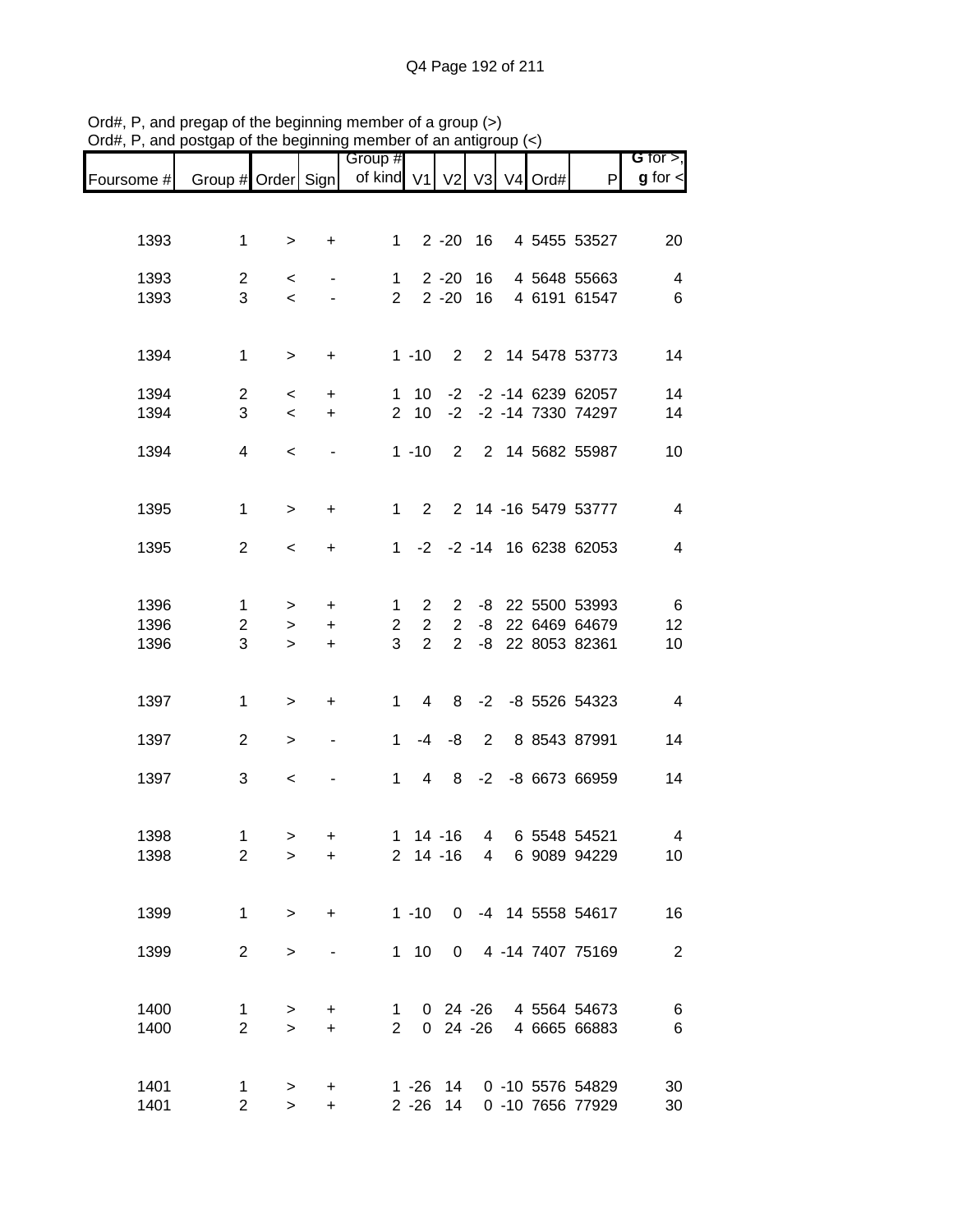|              |                                |                          |                        | Group #                                             |                                  |                                  |                       |  |                                                 | G for $>$ ,             |
|--------------|--------------------------------|--------------------------|------------------------|-----------------------------------------------------|----------------------------------|----------------------------------|-----------------------|--|-------------------------------------------------|-------------------------|
| Foursome #   |                                |                          |                        | Group # Order Sign   of kind V1   V2   V3   V4 Ord# |                                  |                                  |                       |  | P                                               | $g$ for $\lt$           |
|              |                                |                          |                        |                                                     |                                  |                                  |                       |  |                                                 |                         |
| 1402         | $\mathbf{1}$                   | $\geq$                   | $\ddot{}$              | $1 \quad$                                           |                                  |                                  |                       |  | 0 -10 -4 22 5578 54851                          | 18                      |
| 1402         | $\overline{2}$                 | $\,<\,$                  | $\ddot{}$              | $\mathbf{1}$                                        |                                  | $0$ 10                           |                       |  | 4 -22 7685 78259                                | 18                      |
|              |                                |                          |                        |                                                     |                                  |                                  |                       |  |                                                 |                         |
| 1403         | $\mathbf 1$                    | $\geq$                   | $\ddot{}$              |                                                     |                                  |                                  |                       |  | 1 -10 -4 22 -16 5579 54869                      | 18                      |
| 1403         | $\overline{2}$                 | $\,<$                    | $\ddot{}$              |                                                     | $1 10$                           |                                  |                       |  | 4 -22 16 7684 78241                             | 18                      |
| 1404         | $\mathbf{1}$                   | $\,$                     | $\ddot{}$              |                                                     |                                  |                                  |                       |  | 1 -4 22 -16 -8 5580 54877                       | 8                       |
| 1404         | 2                              | $\,<\,$                  | $\ddot{}$              | $1 \quad$                                           |                                  |                                  | $4 - 22$ 16           |  | 8 7683 78233                                    | 8                       |
|              |                                |                          |                        |                                                     |                                  |                                  |                       |  |                                                 |                         |
| 1405<br>1405 | $\mathbf{1}$<br>$\overline{2}$ | $\,$<br>$\geq$           | $\ddot{}$<br>$\ddot{}$ | $\mathbf{1}$<br>$\overline{2}$                      | -8                               |                                  |                       |  | -8 -2 14 -10 5588 54973<br>-2 14 -10 7768 79273 | 14<br>14                |
|              |                                |                          |                        |                                                     |                                  |                                  |                       |  |                                                 |                         |
| 1405         | 3                              | $\mathbf{L}$             |                        | $\mathbf{1}$                                        | 8                                |                                  |                       |  | 2 -14 10 6400 63809                             | 6                       |
| 1406         | $\mathbf{1}$                   | $\geq$                   | $\ddot{}$              | $1 \quad$                                           |                                  |                                  |                       |  | -6 18 -18 2 5598 55073                          | 12                      |
| 1406         | $\overline{2}$                 | $\,<\,$                  | $+$                    | $\mathbf{1}$                                        |                                  |                                  |                       |  | 6 -18 18 -2 9436 98257                          | 12                      |
|              |                                |                          |                        |                                                     |                                  |                                  |                       |  |                                                 |                         |
| 1407<br>1407 | 1<br>$\overline{2}$            | $\,$<br>$\,$             | $\ddot{}$<br>$\ddot{}$ | 1<br>$\overline{2}$                                 | $\overline{2}$<br>$\overline{2}$ | $\overline{2}$<br>$\overline{2}$ | 10 <sup>°</sup><br>10 |  | -4 5601 55109<br>-4 6849 68909                  | 6<br>$\,6$              |
|              |                                |                          |                        |                                                     |                                  |                                  |                       |  |                                                 |                         |
| 1408         | $\mathbf{1}$                   | >                        |                        | 1                                                   | 10                               | -4                               |                       |  | -8 22 5603 55127                                | 10                      |
| 1408         | $\overline{2}$                 | $\,>$                    | +                      | $\overline{2}$                                      | 10                               | $-4$                             | -8                    |  | 22 9069 93983                                   | $\overline{\mathbf{4}}$ |
| 1409         | $\mathbf{1}$                   | $\geq$                   | $+$                    | $1 \quad$                                           | 6                                | $-4$                             |                       |  | -4 8 5631 55469                                 | 12                      |
| 1409         | 2                              | $\overline{\phantom{0}}$ |                        | $1 \quad$                                           | 6                                | $-4$                             | -4                    |  | 8 5799 57179                                    | 12                      |
|              |                                |                          |                        |                                                     |                                  |                                  |                       |  |                                                 |                         |
| 1410         | $\mathbf{1}$                   | $\geq$                   | $+$                    |                                                     | $1 - 22$                         | $\overline{4}$                   | -8                    |  | 4 5638 55579                                    | 32                      |
| 1410         | $\overline{2}$                 | $\,<\,$                  | $\ddot{}$              |                                                     | $1 \quad 22$                     | -4                               | 8                     |  | -4 7295 73907                                   | 32                      |
| 1411         | $\mathbf 1$                    | $\geq$                   | +                      |                                                     |                                  | $1 \t16 - 20$                    | $2^{\circ}$           |  | 2 5646 55639                                    | 6                       |

Ord#, P, and pregap of the beginning member of a group (>) Ord#, P, and postgap of the beginning member of an antigroup (<)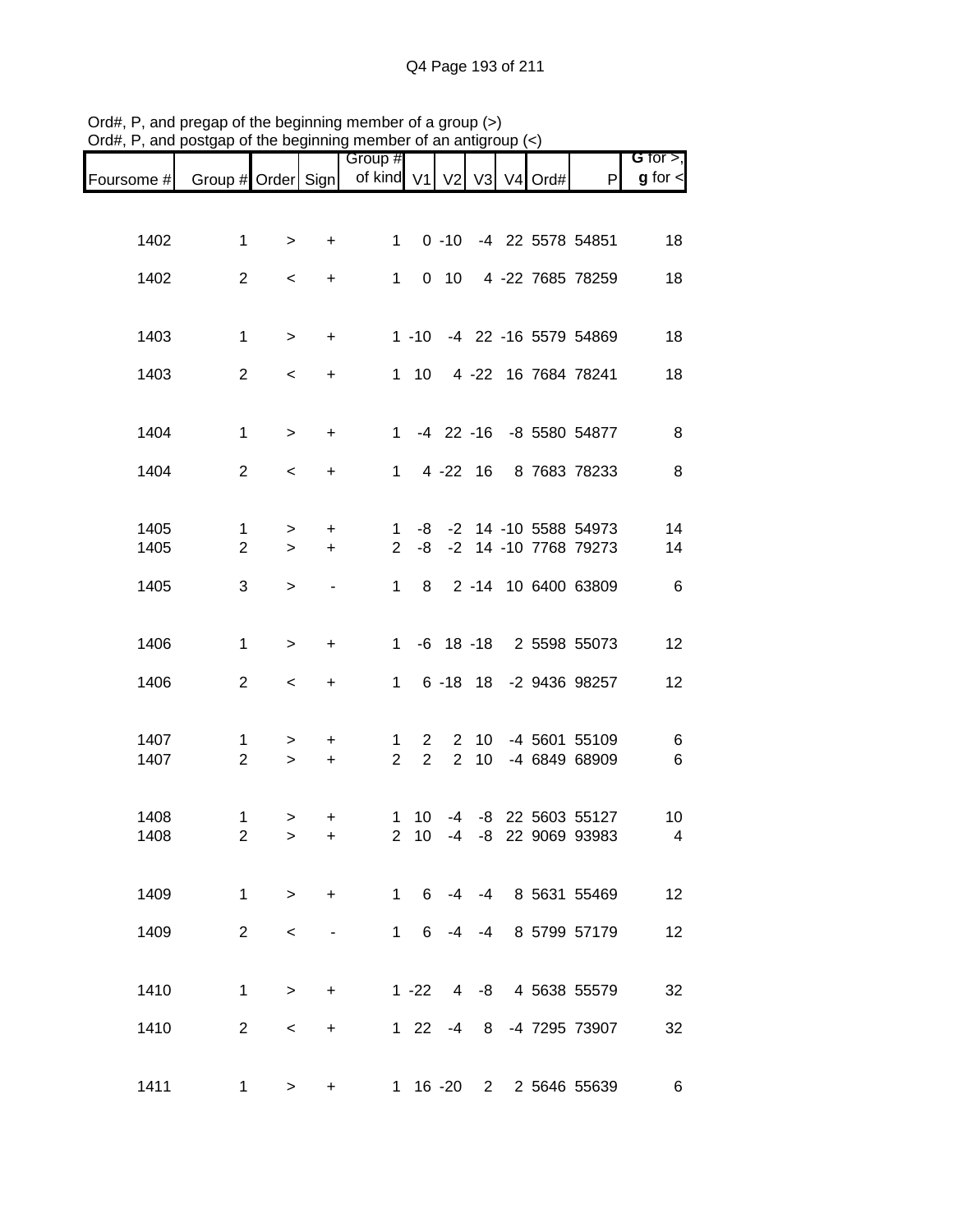|              |                         |         |           | Group #             |              |                      |             |         |                              | G for $>$ ,                                         |
|--------------|-------------------------|---------|-----------|---------------------|--------------|----------------------|-------------|---------|------------------------------|-----------------------------------------------------|
| Foursome #   | Group # Order Sign      |         |           | of kind V1          |              | V <sub>2</sub>       | V3          | V4 Ord# | P                            | $g$ for $\leq$                                      |
| 1411         | 2                       | $\,<$   | $\ddot{}$ |                     |              | $1 - 16$ 20          |             |         | -2 -2 6629 66491             | 8                                                   |
|              |                         |         |           |                     |              |                      |             |         |                              |                                                     |
| 1412         | $\mathbf{1}$            | >       | $\ddot{}$ | $1 \quad$           |              |                      |             |         | 8 18 -6 -18 5656 55721       | 4                                                   |
| 1412         | $\overline{2}$          | $\geq$  | $+$       | $2^{\circ}$         | 8            |                      |             |         | 18 -6 -18 8433 86771         | $\overline{4}$                                      |
|              |                         |         |           |                     |              |                      |             |         |                              |                                                     |
| 1413         | $\mathbf{1}$            | $\,$    | $+$       |                     |              | $1 - 2 0 16$         |             |         | -4 5668 55837                | 8                                                   |
| 1413         | $\overline{2}$          | $\geq$  | $+$       |                     | $2 -2$       |                      | $0$ 16      |         | -4 5861 57847                | 8                                                   |
|              |                         |         |           |                     |              |                      |             |         |                              |                                                     |
| 1414         | $\mathbf{1}$            | $\,$    | $+$       |                     |              |                      |             |         | 1 -4 -2 16 -12 5673 55897    | 8                                                   |
| 1414         | $\overline{2}$          | $\geq$  | $+$       |                     |              |                      |             |         | 2 -4 -2 16 -12 7472 75853    | 20                                                  |
|              |                         |         |           |                     |              |                      |             |         |                              |                                                     |
| 1415         | $\mathbf{1}$            | $\,>$   | $+$       |                     |              |                      |             |         | 1 -2 16 -12 -2 5674 55901    | $\overline{4}$                                      |
|              |                         |         |           |                     |              |                      |             |         |                              |                                                     |
| 1415<br>1415 | $\overline{2}$<br>3     | $\,<\,$ | $+$       | 1<br>$\overline{2}$ |              | $2 - 16$<br>$2 - 16$ | 12<br>12    |         | 2 7223 73039<br>2 9011 93283 | $\overline{\mathbf{4}}$<br>$\overline{\mathcal{A}}$ |
|              |                         | $\prec$ | $+$       |                     |              |                      |             |         |                              |                                                     |
|              |                         |         |           |                     |              |                      |             |         |                              |                                                     |
| 1416         | $\mathbf{1}$            | $\geq$  | $\ddot{}$ |                     |              |                      |             |         | 1 16 -12 -2 -2 5675 55903    | $\mathbf{2}$                                        |
| 1416         | $\overline{2}$          | $\,<$   | $+$       |                     |              |                      |             |         | 1 -16 12 2 2 9010 93281      | $\overline{2}$                                      |
|              |                         |         |           |                     |              |                      |             |         |                              |                                                     |
| 1417         | $\mathbf 1$             |         |           |                     |              |                      |             |         | 1 -2 14 2 2 5678 55931       | $\overline{4}$                                      |
|              |                         | $\,$    | $\ddot{}$ |                     |              |                      |             |         |                              |                                                     |
| 1417         | $\overline{2}$          | $\,<$   |           |                     |              | $1 - 2 14$           | $2^{\circ}$ |         | 2 8529 87833                 | 20                                                  |
|              |                         |         |           |                     |              |                      |             |         |                              |                                                     |
| 1418         | $\mathbf 1$             | $\, >$  | $+$       | $1 \quad$           |              |                      |             |         | 2 2 -10 -4 5680 55949        | 16                                                  |
|              |                         |         |           |                     |              |                      |             |         |                              |                                                     |
| 1418         | $\overline{\mathbf{c}}$ | $\geq$  |           | $\mathbf{1}$        | $-2$         |                      | $-2$ 10     |         | 4 8233 84457                 | 8                                                   |
| 1418         | 3                       | $\geq$  |           |                     |              |                      |             |         | 2 -2 -2 10 4 8705 89909      | 10                                                  |
|              |                         |         |           |                     |              |                      |             |         |                              |                                                     |
| 1419         | $\mathbf 1$             | $\,$    | $\pm$     |                     | $1 \quad$    |                      |             |         | 4 -10 -2 28 5706 56249       | 10                                                  |
| 1419         | $\overline{2}$          | $\geq$  | $\ddot{}$ | $2^{\circ}$         |              |                      |             |         | 4 -10 -2 28 8014 81953       | 10                                                  |
|              |                         |         |           |                     |              |                      |             |         |                              |                                                     |
| 1420         | 1                       | $\,>$   | +         | 1                   | 0            | 4                    |             |         | 4 -8 5721 56437              | $\,6$                                               |
| 1420         | $\overline{2}$          | $\geq$  | $\ddot{}$ | $\overline{2}$      | 0            | $\overline{4}$       | 4           |         | -8 8609 88867                | $\,6$                                               |
| 1420         | 3                       | $\,<$   | $\ddot{}$ | $\mathbf 1$         | $\mathbf{0}$ |                      | $-4 - 4$    |         | 8 6288 62633                 | $\,6$                                               |
| 1420         | 4                       | $\,<$   | $\ddot{}$ | $2^{\circ}$         |              | $0 -4 -4$            |             |         | 8 8230 84437                 | $\,6$                                               |

Ord#, P, and pregap of the beginning member of a group (>) Ord#, P, and postgap of the beginning member of an antigroup (<)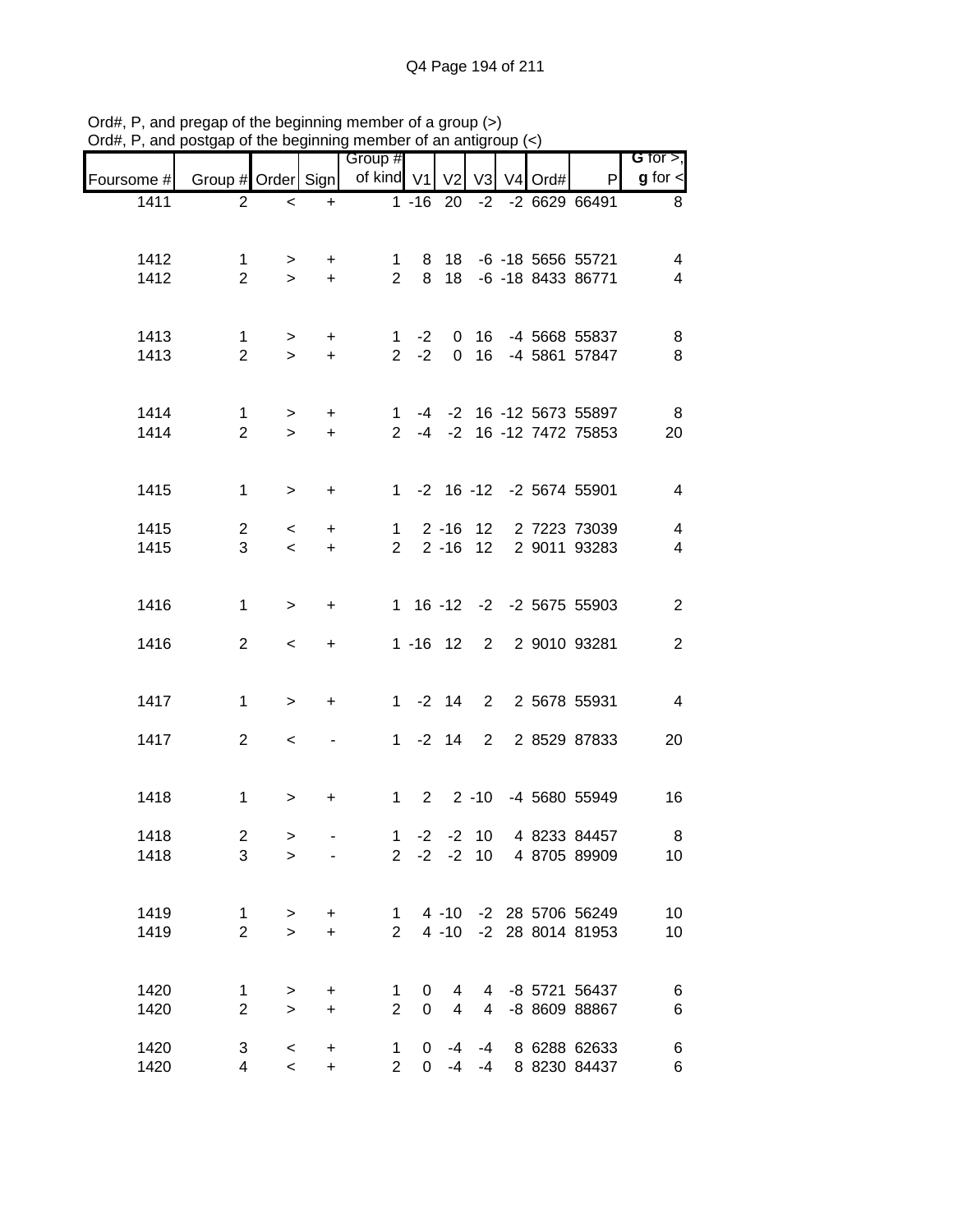|              |                                |                     |                        | Group #                        |                      |                |                |            |                                                        | G for $>$ ,    |
|--------------|--------------------------------|---------------------|------------------------|--------------------------------|----------------------|----------------|----------------|------------|--------------------------------------------------------|----------------|
| Foursome #   | Group # Order Sign             |                     |                        | of kind V1                     |                      | V <sub>2</sub> |                | V3 V4 Ord# | $\mathsf{P}$                                           | $g$ for $\lt$  |
| 1421<br>1421 | 1<br>$\overline{2}$            | $\,$<br>$\geq$      | $\ddot{}$<br>$\ddot{}$ | $\mathbf{1}$<br>$\overline{2}$ | $-4$<br>$-4$         | 10<br>10       |                |            | 6 -14 5739 56597<br>6 -14 6081 60257                   | 6<br>$\,6$     |
| 1422         | $\mathbf{1}$                   | $\geq$              | $+$                    |                                |                      |                |                |            | 1 2 2 -16 2 5765 56857                                 | 14             |
| 1422         | $\overline{2}$                 | $\,>$               |                        |                                |                      |                |                |            | 1 -2 -2 16 -2 7046 71161                               | 8              |
| 1423         | $\mathbf{1}$                   | $\,>$               | $+$                    |                                |                      | $1 -2 -4$      |                |            | 0 14 5775 56941                                        | 12             |
| 1423         | 2                              | $\prec$             | $+$                    | $1 \quad$                      |                      | $2 \quad 4$    |                |            | 0 -14 6073 60149                                       | 12             |
| 1424<br>1424 | $\mathbf{1}$<br>$\overline{2}$ | $\, >$<br>$\geq$    | $+$<br>$+$             | $\mathbf{1}$<br>$\overline{2}$ |                      |                |                |            | 0 14 -14 -2 5777 56957<br>0 14 -14 -2 7387 74897       | $\,6$<br>$\,6$ |
| 1425<br>1425 | $\mathbf{1}$<br>$\overline{2}$ | $\, > \,$<br>$\geq$ | $+$<br>$+$             | $\mathbf{1}$<br>$\overline{2}$ | 4<br>$\overline{4}$  | -4<br>$-4$     | $\overline{2}$ |            | 2 8 5818 57373<br>8 7720 78697                         | $\,6$<br>$\,6$ |
| 1426<br>1426 | 1<br>$\overline{2}$            | $\, > \,$<br>$\geq$ | $+$<br>$+$             | $\mathbf{1}$                   |                      |                |                |            | 16 -20 10 -14 5823 57427<br>2 16 -20 10 -14 8260 84761 | 14<br>10       |
| 1427<br>1427 | 1<br>$\overline{2}$            | $\geq$<br>$\,>$     | $\ddot{}$<br>$+$       |                                | $1 - 10$<br>$2 - 10$ |                |                |            | 2 28 -32 5834 57587<br>2 28 -32 6096 60443             | 16<br>16       |
| 1428         | $\mathbf{1}$                   | $\geq$              | $+$                    | $1 \quad$                      |                      |                |                |            | 4 -4 10 -2 5838 57641                                  | $\overline{4}$ |
| 1428         | $\overline{2}$                 | $\, >$              |                        | $\mathbf 1$                    | -4                   |                | $4 - 10$       |            | 2 8731 90163                                           | 14             |
| 1428         | 3                              | $\,<\,$             | $\ddot{}$              | $1 \quad$                      | $-4$                 |                |                |            | 4 -10 2 7383 74869                                     | $\overline{4}$ |
| 1429         | $\mathbf 1$                    | $\, >$              | $\ddot{}$              |                                | $1 - 4$              | $\overline{2}$ | 8              |            | 8 5848 57727                                           | 8              |
| 1429         | $\overline{2}$                 | $\,<\,$             |                        | $1 \quad$                      | $-4$                 | $\overline{2}$ | 8              |            | 8 8483 87383                                           | 20             |
| 1430<br>1430 | 1<br>$\overline{2}$            | $\, >$<br>$\geq$    | $\ddot{}$<br>$\ddot{}$ | 1.<br>$2^{\circ}$              |                      | $8 - 14$       | $-2$           |            | 8 -14 -2 -2 5851 57751<br>-2 8283 85061                | 14<br>12       |
| 1430         | 3                              | $\,<$               | +                      | 1                              |                      | $-8$ 14        |                |            | 2 2 7301 73999                                         | 18             |

Ord#, P, and pregap of the beginning member of a group (>) Ord#, P, and postgap of the beginning member of an antigroup (<)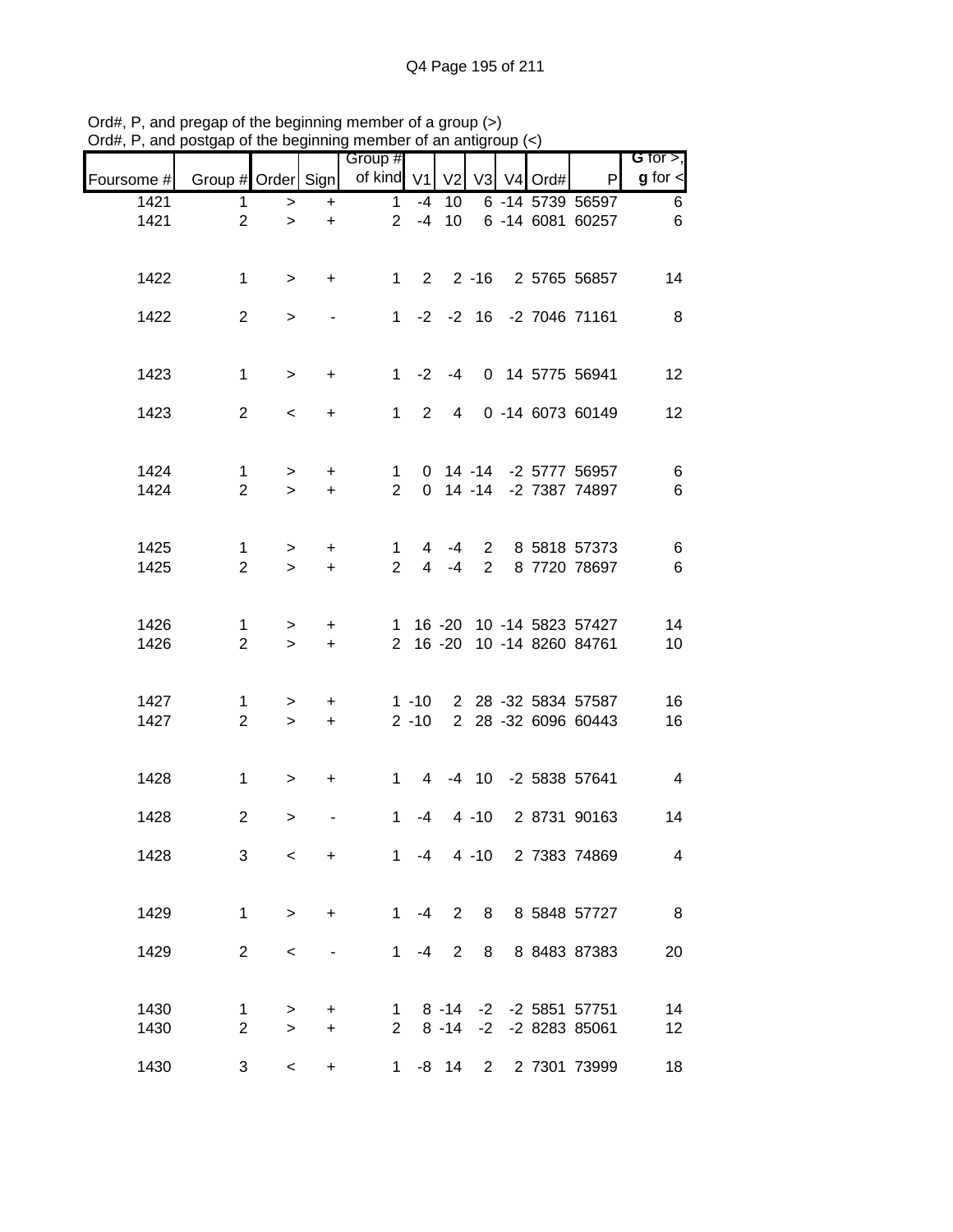| Jiu#,                | , and postgap or the beginning member or an antigroup $(\leq)$ |                           |                                               |                          |                                                    |                      |                                                    |             |            |                                                   |                                                                       |
|----------------------|----------------------------------------------------------------|---------------------------|-----------------------------------------------|--------------------------|----------------------------------------------------|----------------------|----------------------------------------------------|-------------|------------|---------------------------------------------------|-----------------------------------------------------------------------|
| Foursome #           | Group # Order Sign                                             |                           |                                               | Group #<br>of kind V1    |                                                    | V <sub>2</sub>       |                                                    |             | V3 V4 Ord# | P                                                 | G for $>$ ,<br>$g$ for $\lt$                                          |
| 1431                 | 1                                                              | $\, > \,$                 | $\ddot{}$                                     | 1                        |                                                    | $-4 - 16$            |                                                    |             |            | 14 -10 5864 57881                                 | 22                                                                    |
| 1431                 | $\overline{2}$                                                 | $\, >$                    |                                               | 1                        |                                                    |                      |                                                    |             |            | 4 16 -14 10 8896 92111                            | 4                                                                     |
| 1432                 | 1                                                              | $\geq$                    | $\ddot{}$                                     | $\mathbf 1$              |                                                    | $8 - 8 - 10$         |                                                    |             |            | 8 5873 57991                                      | 14                                                                    |
| 1432                 | $\overline{2}$                                                 | $\,<$                     |                                               | 1.                       |                                                    | $8 - 8 - 10$         |                                                    |             |            | 8 6662 66853                                      | 10                                                                    |
| 1433                 | 1                                                              | $\geq$                    | $\ddot{}$                                     |                          |                                                    |                      |                                                    |             |            | 1 20 -16 -8 16 5882 58073                         | $\,6$                                                                 |
| 1433                 | 2                                                              | $\prec$                   | $\ddot{}$                                     |                          | $1 - 20$                                           | 16                   |                                                    |             |            | 8 -16 7511 76333                                  | 10                                                                    |
| 1434                 | 1                                                              | $\geq$                    | +                                             |                          |                                                    |                      |                                                    |             |            | 1 -14 16 -14 2 5890 58169                         | 16                                                                    |
| 1434                 | $\overline{2}$                                                 | $\,<\,$                   |                                               |                          |                                                    |                      |                                                    |             |            | 1 -14 16 -14 2 9041 93629                         | $\, 8$                                                                |
| 1435                 | $\mathbf 1$                                                    | $\, >$                    | $\ddot{}$                                     | 1                        | $\mathbf{2}^{\circ}$                               | -4                   |                                                    | $2^{\circ}$ |            | 6 5894 58199                                      | 6                                                                     |
| 1435                 | $\overline{2}$                                                 | $\,<\,$                   | $\ddot{}$                                     | 1                        | $-2$                                               |                      |                                                    |             |            | 4 -2 -6 7207 72901                                | $\,6$                                                                 |
| 1436<br>1436         | 1<br>$\overline{2}$                                            | $\, > \,$<br>$\geq$       | $\ddot{}$<br>$\ddot{}$                        | 1<br>$\overline{2}$      | 4<br>$\overline{4}$                                | 8<br>8               |                                                    |             |            | 10 -22 5904 58313<br>10 -22 8522 87743            | 4<br>4                                                                |
| 1437                 | 1                                                              | $\, > \,$                 | +                                             |                          | $1 - 12$                                           |                      |                                                    |             |            | 0 16 -20 5927 58567                               | 18                                                                    |
| 1437                 | $\overline{2}$                                                 | $\,<\,$                   | +                                             |                          | $1 \quad 12$                                       |                      |                                                    |             |            | 0 -16 20 6588 65963                               | 18                                                                    |
| 1438<br>1438<br>1438 | 1<br>$\overline{c}$<br>3                                       | $\,>$<br>$\geq$<br>$\geq$ | +<br>$\ddot{}$<br>$\ddot{}$                   | 1<br>$\overline{2}$<br>3 | $\overline{2}$<br>$\overline{2}$<br>$\overline{2}$ | $-4$<br>$-4$<br>$-4$ | $\overline{2}$<br>$\overline{2}$<br>$\overline{2}$ |             |            | 4 5952 58901<br>4 6575 65831<br>4 8716 90011      | $\overline{\mathcal{A}}$<br>$\overline{\mathbf{4}}$<br>$\overline{4}$ |
| 1438                 | 4                                                              | $\,<\,$                   | $\qquad \qquad \blacksquare$                  | 1                        | $\overline{2}$                                     | $-4$                 | $\overline{2}$                                     |             |            | 4 6732 67567                                      | 10                                                                    |
| 1439<br>1439         | 1<br>$\overline{2}$                                            | $\, > \,$<br>$\mathbf{L}$ | +<br>$\ddot{}$                                | $\overline{2}$           | $-2$                                               |                      |                                                    |             |            | 1 -2 16 -10 -2 5991 59239<br>16 -10 -2 8072 82567 | $\,6$<br>$\,6$                                                        |
| 1440<br>1440         | 1<br>$\overline{2}$                                            | $\,>$<br>$\mathbf{L}$     | $\begin{array}{c} + \end{array}$<br>$\ddot{}$ | 1<br>2                   | 2<br>2 <sup>7</sup>                                |                      |                                                    |             |            | -8 20 -20 6006 59407<br>-8 20 -20 9318 96787      | 8<br>8                                                                |

Ord#, P, and pregap of the beginning member of a group (>) Ord#, P, and postgap of the beginning member of an antigroup (<)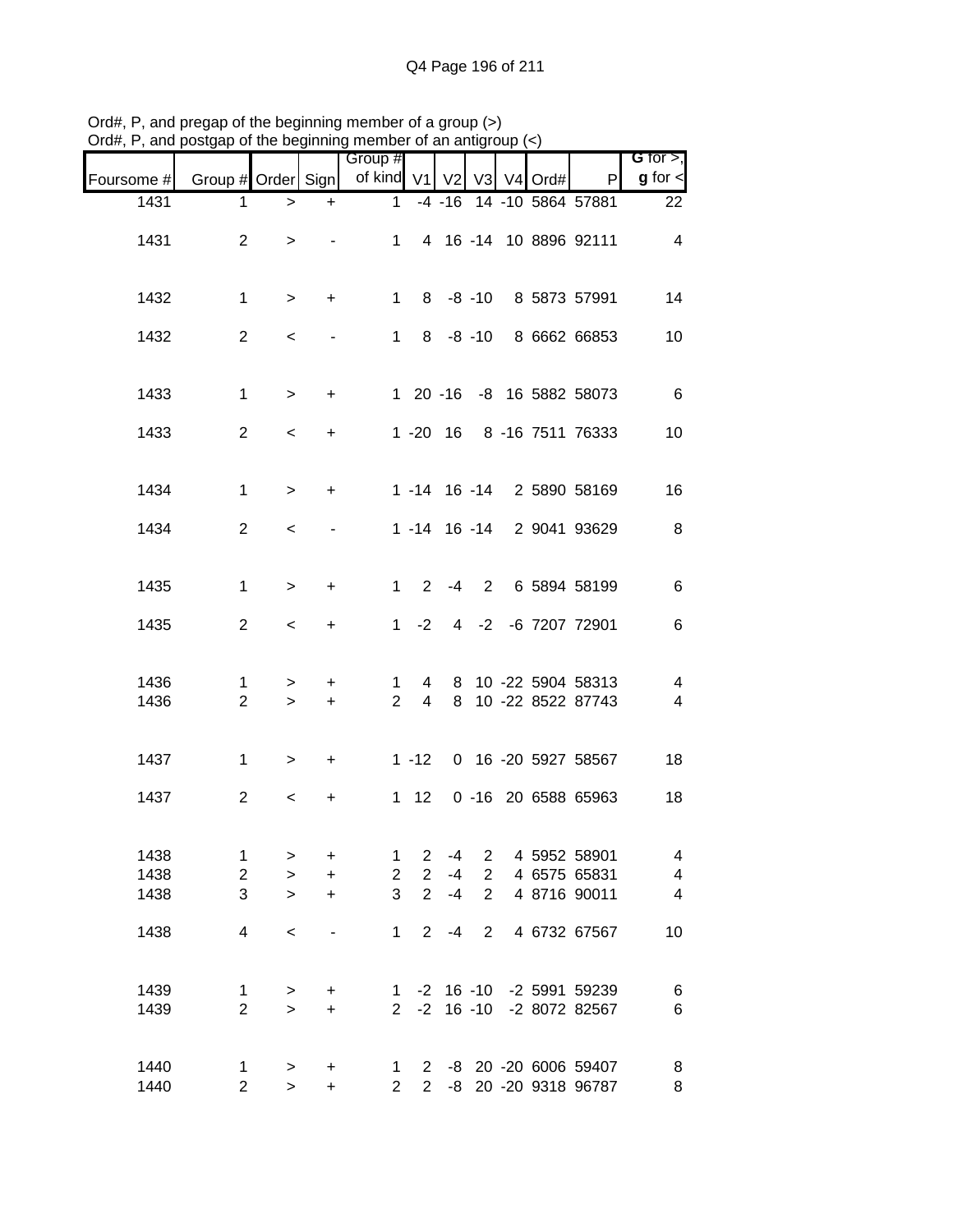| Foursome #   | Group # Order Sign             |                          |                        | Group #<br>of kind $V1$        |                               | V <sub>2</sub>         |  | $V3$ $V4$ Ord# | $\mathsf{P}$                                             | G for $>$ ,<br>$g$ for $\lt$     |
|--------------|--------------------------------|--------------------------|------------------------|--------------------------------|-------------------------------|------------------------|--|----------------|----------------------------------------------------------|----------------------------------|
|              |                                |                          |                        |                                |                               |                        |  |                |                                                          |                                  |
| 1441<br>1441 | 1<br>$\overline{2}$            | ><br>$\geq$              | $\ddot{}$<br>$\ddot{}$ | $\mathbf{1}$<br>$\overline{2}$ | -4<br>$-4$                    | $\overline{2}$         |  |                | 2 -4 20 6030 59659<br>-4 20 6642 66617                   | 8<br>16                          |
|              |                                |                          |                        |                                |                               |                        |  |                |                                                          |                                  |
| 1442<br>1442 | $\mathbf 1$<br>$\overline{2}$  | >                        | $\ddot{}$              | $\mathbf 1$<br>$\overline{2}$  | $2^{\circ}$<br>$\overline{2}$ |                        |  |                | -4 20 -16 6031 59663<br>-4 20 -16 6643 66629             | $\overline{4}$                   |
| 1442         | 3                              | $\geq$<br>$\geq$         | $\ddot{}$<br>$\ddot{}$ | 3 <sup>1</sup>                 | $2^{\circ}$                   |                        |  |                | -4 20 -16 7505 76253                                     | 12<br>$\overline{4}$             |
|              |                                |                          |                        |                                |                               |                        |  |                |                                                          |                                  |
| 1443<br>1443 | 1<br>$\overline{2}$            | $\,>$<br>$\geq$          | $\ddot{}$<br>$\ddot{}$ |                                |                               |                        |  |                | 1 -14 -8 26 -26 6048 59863<br>2 -14 -8 26 -26 8468 87211 | 30<br>24                         |
|              |                                |                          |                        |                                |                               |                        |  |                |                                                          |                                  |
| 1444<br>1444 | $\mathbf{1}$<br>$\overline{2}$ | $\,>$                    | $\ddot{}$              |                                |                               |                        |  |                | 1 38 -32 -2 22 6076 60169<br>2 38 -32 -2 22 8366 86029   | $\overline{c}$<br>$\overline{2}$ |
|              |                                | $\geq$                   | $\ddot{}$              |                                |                               |                        |  |                |                                                          |                                  |
| 1445         | $\mathbf{1}$                   | $\, > \,$                | +                      | 1                              | -8                            |                        |  |                | -2 2 10 6138 60913                                       | 12                               |
| 1445         | $\overline{2}$                 | $\geq$                   | $+$                    | $\overline{2}$                 | -8                            | $-2$                   |  |                | 2 10 8763 90523                                          | 12                               |
| 1445         | 3                              | $\geq$                   |                        | $\mathbf{1}$                   | 8                             |                        |  |                | 2 -2 -10 7731 78809                                      | $\,6$                            |
| 1446         | 1                              |                          |                        | $\mathbf 1$                    | 4                             | $-2$                   |  |                | -8 14 6156 61129                                         | 8                                |
| 1446         | $\overline{2}$                 | ><br>$\geq$              | $\ddot{}$<br>$\ddot{}$ | $\overline{2}$                 | $\overline{4}$                | $-2$                   |  |                | -8 14 8178 83843                                         | 10                               |
|              |                                |                          |                        |                                |                               |                        |  |                |                                                          |                                  |
| 1447<br>1447 | 1<br>$\overline{2}$            | $\, > \,$<br>$\geq$      | +<br>$\ddot{}$         | $1 \quad$<br>$2^{\circ}$       |                               | $-2 - 16$<br>$-2 - 16$ |  |                | -4 10 6180 61441<br>-4 10 6972 70351                     | 24<br>24                         |
|              |                                |                          |                        |                                |                               |                        |  |                |                                                          |                                  |
| 1448         | $\mathbf{1}$                   | $\,>$                    | $\ddot{}$              |                                | $1 - 16$                      |                        |  |                | -4 10 -8 6181 61463                                      | 22                               |
| 1448         | $\overline{2}$                 | $\overline{\phantom{0}}$ | $\ddot{}$              |                                |                               |                        |  |                | 1 16 4 -10 8 6189 61519                                  | 24                               |
|              |                                |                          |                        |                                |                               |                        |  |                |                                                          |                                  |
| 1449<br>1449 | $\mathbf{1}$<br>$\overline{2}$ | $\geq$<br>$\geq$         | $\ddot{}$<br>$\ddot{}$ |                                | $2 - 10$                      |                        |  |                | 1 -10 4 16 -20 6187 61507<br>4 16 -20 7703 78509         | 14<br>12                         |
| 1449         | 3                              | $\prec$                  | $\ddot{}$              |                                |                               |                        |  |                | 1 10 -4 -16 20 6985 70489                                | 12                               |
|              |                                |                          |                        |                                |                               |                        |  |                |                                                          |                                  |
| 1450         | $\mathbf{1}$                   | $\,$                     | $\pm$                  |                                | $1 - 20$                      | $2^{\circ}$            |  |                | 0 -4 6190 61543                                          | 24                               |
| 1450         | $\overline{2}$                 | $\geq$                   | $\ddot{}$              |                                | $2 - 20$                      | $2^{\circ}$            |  |                | 0 -4 6807 68473                                          | 24                               |
| 1451         | 1                              | $\, >$                   | $\ddot{}$              |                                | $1 - 8$                       |                        |  |                | 0 16 -16 6210 61717                                      | 14                               |

Ord#, P, and pregap of the beginning member of a group (>) Ord#, P, and postgap of the beginning member of an antigroup (<)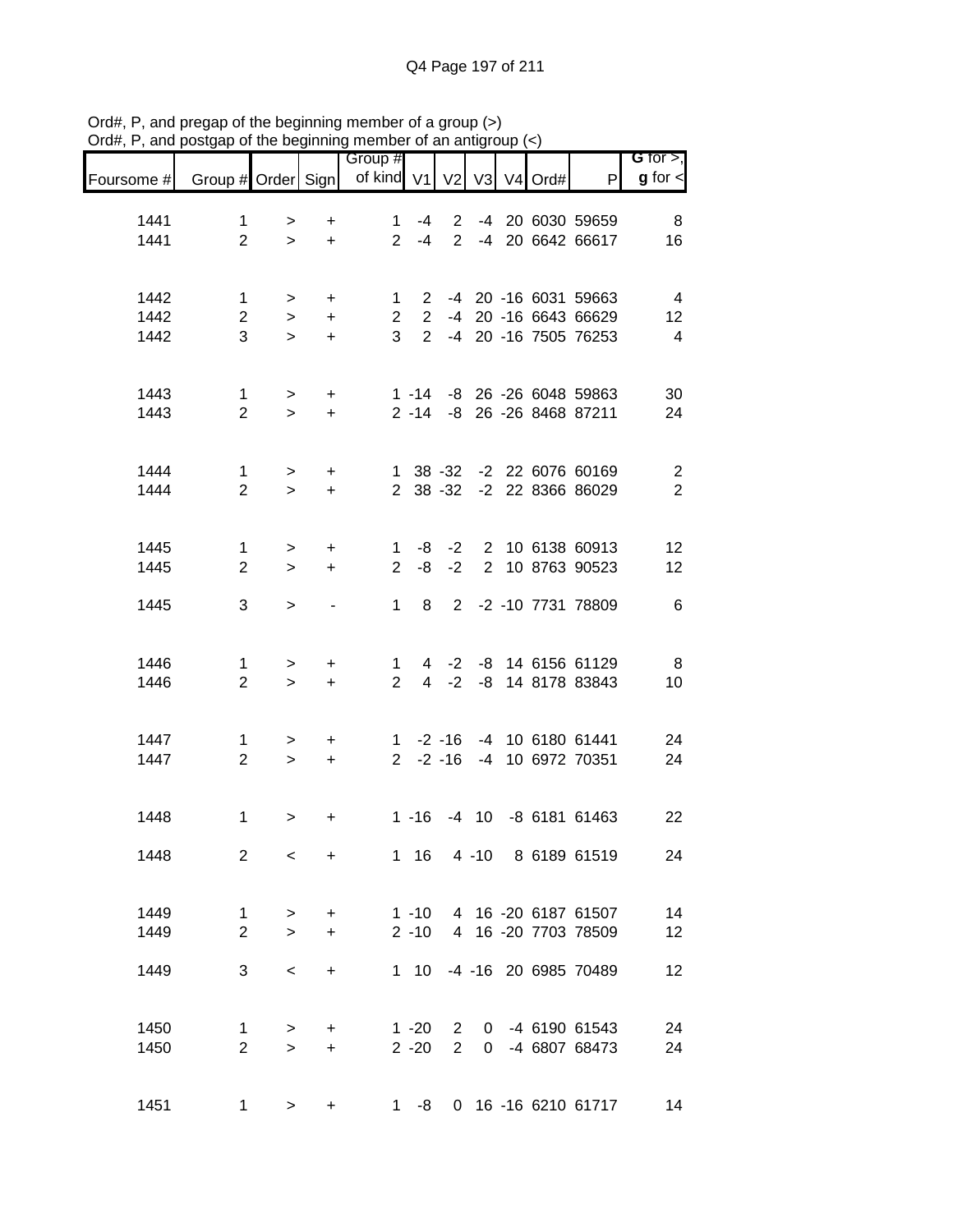|                               |                                |                          |           | 11101110010101011011011<br>Group # |                |             |  |                                               | G for $>$ ,             |
|-------------------------------|--------------------------------|--------------------------|-----------|------------------------------------|----------------|-------------|--|-----------------------------------------------|-------------------------|
| Foursome # Group # Order Sign |                                |                          |           | of kind V1 V2 V3 V4 Ord#           |                |             |  | P                                             | $g$ for $\leq$          |
| 1451                          | $\overline{2}$                 | $\, > \,$                | $\ddot{}$ | $2^{\circ}$                        | $-8$           |             |  | 0 16 -16 6363 63487                           | 14                      |
|                               |                                |                          |           |                                    |                |             |  |                                               |                         |
| 1452                          | $\mathbf 1$                    | $\geq$                   | $+$       | 1                                  | 8              |             |  | -4 -2 16 6232 61991                           | $\overline{4}$          |
| 1452                          | $\overline{2}$                 | $\geq$                   | $+$       | $2^{\circ}$                        |                |             |  | 8 -4 -2 16 7471 75833                         | 12                      |
| 1452                          | 3                              | $\,<\,$                  | $+$       |                                    | $1 - 8$        |             |  | 4 2 -16 6632 66523                            | 6                       |
|                               |                                |                          |           |                                    |                |             |  |                                               |                         |
| 1453                          | $\mathbf{1}$                   | $\,$                     | $+$       |                                    | $1 - 22$       | $2^{\circ}$ |  | 4 4 6258 62297                                | 24                      |
| 1453                          | $\overline{2}$                 | $\overline{\phantom{a}}$ | $\ddot{}$ |                                    |                |             |  | 1 22 -2 -4 -4 7056 71263                      | 24                      |
|                               |                                |                          |           |                                    |                |             |  |                                               |                         |
| 1454                          | $\mathbf{1}$                   |                          |           |                                    |                |             |  | 1 4 -8 16 -16 6261 62311                      | 8 <sup>8</sup>          |
|                               |                                | $\,$                     | $+$       |                                    |                |             |  |                                               |                         |
| 1454                          | $\overline{2}$                 | $\,<$                    | $+$       |                                    |                |             |  | 1 -4 8 -16 16 8979 92941                      | 10                      |
|                               |                                |                          |           |                                    |                |             |  |                                               |                         |
| 1455                          | $\mathbf{1}$                   | $\,$                     | $+$       |                                    |                | $1 -2 -2$   |  | 4 6 6297 62743                                | 12                      |
| 1455                          | $\overline{2}$                 | $\prec$                  | $+$       | $1 \quad$                          | $\overline{2}$ |             |  | 2 -4 -6 8185 83921                            | 12                      |
|                               |                                |                          |           |                                    |                |             |  |                                               |                         |
| 1456                          | $\mathbf 1$                    | $\geq$                   | $+$       |                                    |                |             |  | 1 -10 16 -14 -2 6303 62819                    | 18                      |
| 1456                          | $\overline{2}$                 | $\geq$                   | $+$       |                                    |                |             |  | 2 -10 16 -14 -2 7625 77587                    | 14                      |
|                               |                                |                          |           |                                    |                |             |  |                                               |                         |
| 1457                          | $\mathbf{1}$                   | $\geq$                   | $+$       |                                    |                |             |  | 1 -28 8 -8 2 6315 62969                       | 30                      |
|                               |                                |                          |           |                                    |                |             |  |                                               |                         |
| 1457                          | $\overline{2}$                 | $\,<\,$                  | $+$       |                                    |                |             |  | 1 28 -8 8 -2 6569 65731                       | 30                      |
|                               |                                |                          |           |                                    |                |             |  |                                               |                         |
| 1458<br>1458                  | $\mathbf{1}$<br>$\overline{2}$ | $\geq$<br>$\geq$         | +<br>+    |                                    | $1 - 8$        |             |  | 2 -2 38 6317 62981<br>2 -8 2 -2 38 6899 69491 | $10$<br>10 <sub>1</sub> |
|                               |                                |                          |           |                                    |                |             |  |                                               |                         |
| 1459                          | $\mathbf{1}$                   | $\,>$                    | $\ddot{}$ |                                    |                |             |  | 1 26 -20 -2 0 6322 63031                      | $\sqrt{2}$              |
|                               |                                |                          |           |                                    |                |             |  |                                               |                         |
| 1459                          | 2                              | $\,<$                    | +         |                                    |                | $1 - 26$ 20 |  | 2 0 7764 79229                                | $\overline{2}$          |
|                               |                                |                          |           |                                    |                |             |  |                                               |                         |
| 1460                          | $\mathbf{1}$                   | $\geq$                   | $\ddot{}$ |                                    |                |             |  | 1 -2 0 12 -12 6324 63067                      | 8 <sup>8</sup>          |
| 1460                          | 2                              | $\,<$                    | +         | $1 \quad$                          | $2^{\circ}$    |             |  | 0 -12 12 8991 93089                           | $\, 8$                  |
|                               |                                |                          |           |                                    |                |             |  |                                               |                         |
| 1461                          | $\mathbf{1}$                   | $\, >$                   | +         | $1 \quad$                          |                |             |  | 6 -2 -8 16 6354 63397                         | 6                       |

Ord#, P, and pregap of the beginning member of a group (>) Ord#, P, and postgap of the beginning member of an antigroup (<)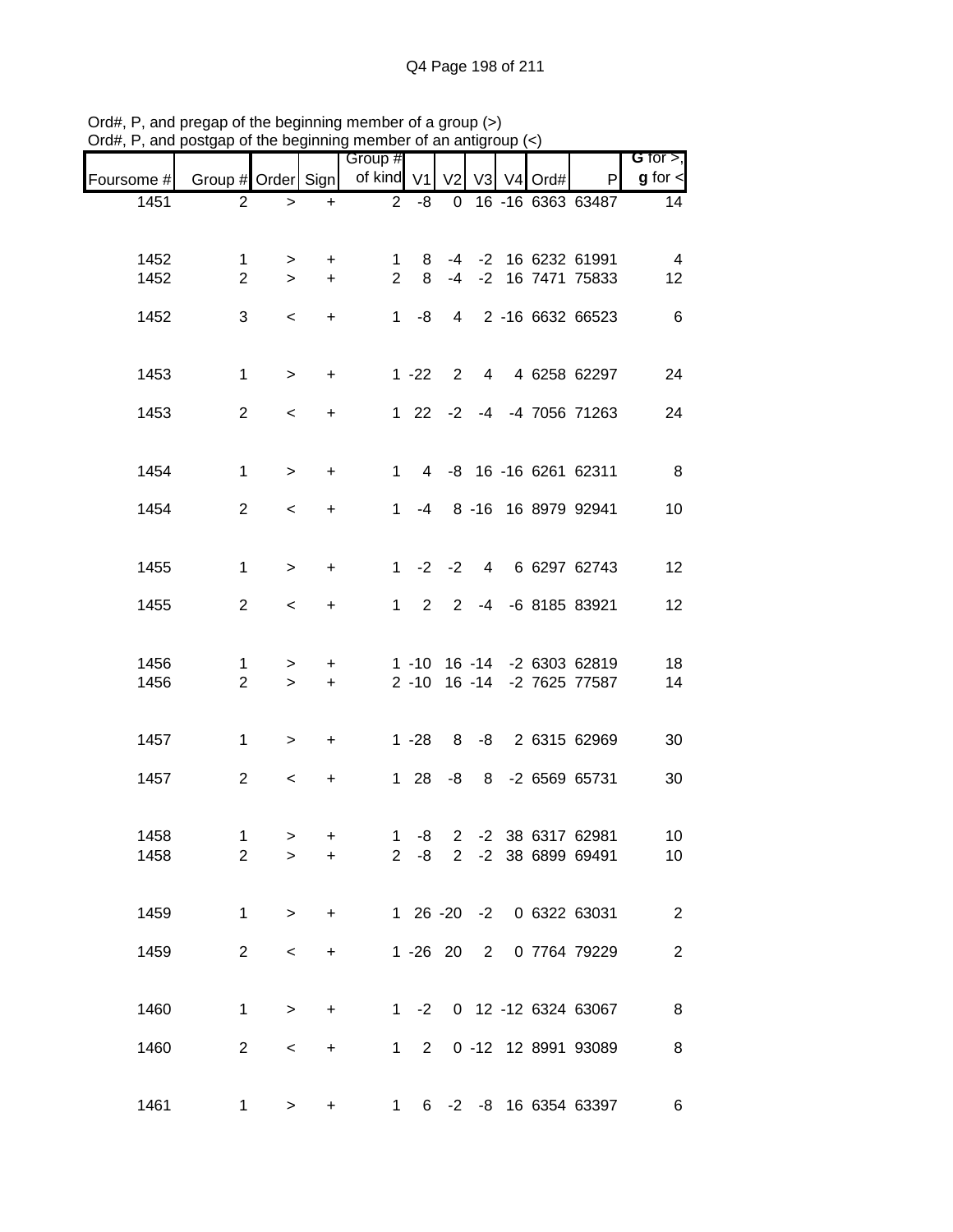| G for $>$ ,                  |                                |            |             |                 |                |                       |                              |             |                               | $O$ and $P$ and $P$ and $P$ and $P$ are beginning member of an analytical $\langle \cdot \rangle$ |
|------------------------------|--------------------------------|------------|-------------|-----------------|----------------|-----------------------|------------------------------|-------------|-------------------------------|---------------------------------------------------------------------------------------------------|
| $g$ for $\lt$                | P                              | V3 V4 Ord# |             | V <sub>2</sub>  |                | Group #<br>of kind V1 |                              |             | Group # Order Sign            | Foursome #                                                                                        |
| 6                            | 16 7791 79537                  |            | -8          | $-2$            | 6              | $\overline{2}$        | $\ddot{}$                    | $\, > \,$   | 2                             | 1461                                                                                              |
|                              |                                |            |             |                 |                |                       |                              |             |                               |                                                                                                   |
| 6                            | -8 6368 63533                  |            | $\mathbf 0$ | 2 <sub>10</sub> |                | 1                     | $\ddot{}$                    | $\, > \,$   | 1                             | 1462                                                                                              |
| 18                           | 8 8105 82981                   |            | 0           | $-2 - 10$       |                | 1                     | $\overline{\phantom{a}}$     | >           | 2                             | 1462                                                                                              |
| $\,6$                        | 8 6626 66457                   |            | 0           | $-2 - 10$       |                | 1                     | +                            | $\,<\,$     | 3                             | 1462                                                                                              |
|                              |                                |            |             |                 |                |                       |                              |             |                               |                                                                                                   |
| 18                           | 8 6370 63559                   |            | -8          | -8              | 0              | 1                     | +                            | $\, > \,$   | 1                             | 1463                                                                                              |
| 12                           | -8 6738 67619                  |            | 8           | 8               | $\Omega$       | 1                     |                              | $\, > \,$   | $\overline{2}$                | 1463                                                                                              |
|                              |                                |            |             |                 |                |                       |                              |             |                               |                                                                                                   |
| $\,6$                        | 6 6376 63607                   |            | 6           | 2               | $-2$           | 1                     | +                            | $\geq$      | 1                             | 1464                                                                                              |
| $\,6$                        | -6 7505 76253                  |            | -6          | $-2$            | $\overline{2}$ | 1                     | +                            | $\,<$       | $\overline{2}$                | 1464                                                                                              |
|                              |                                |            |             |                 |                |                       |                              |             |                               |                                                                                                   |
| 16                           | -8 -10 6410 63929              |            |             | 8               | 4              | 1                     | +                            | $\, > \,$   | 1                             | 1465                                                                                              |
| 14                           | -8 -10 6663 66863              |            |             | 8               | 4              | 1                     |                              | $\,<$       | $\mathbf{2}$                  | 1465                                                                                              |
|                              |                                |            |             |                 |                |                       |                              |             |                               |                                                                                                   |
| $\overline{\mathbf{4}}$<br>4 | -4 6418 64037<br>-4 6526 65327 |            | 10<br>10    | $22 - 22$       | $22 - 22 - 22$ | 1.                    | +<br>+                       | ><br>$\geq$ | $\mathbf 1$<br>$\overline{2}$ | 1466<br>1466                                                                                      |
|                              |                                |            |             |                 |                |                       |                              |             |                               |                                                                                                   |
| $\overline{4}$               | -4 6420 64067                  |            | 8           | -4              | 110            |                       | $\ddot{}$                    | $\, > \,$   | 1                             | 1467                                                                                              |
| 18                           | 4 6966 70289                   |            | -8          | 4               | $1 - 10$       |                       |                              | >           | $\overline{2}$                | 1467                                                                                              |
|                              |                                |            |             |                 |                |                       |                              |             |                               |                                                                                                   |
| 8                            | 1 -4 14 -16 14 6436 64279      |            |             |                 |                |                       | $\ddot{}$                    | $\, > \,$   | $\mathbf{1}$                  | 1468                                                                                              |
| 12                           | 1 -4 14 -16 14 7227 73079      |            |             |                 |                |                       | $\qquad \qquad \blacksquare$ | $\,<\,$     | 2                             | 1468                                                                                              |
|                              |                                |            |             |                 |                |                       |                              |             |                               |                                                                                                   |
| $\,6$                        | 0 22 -26 2 6464 64627          |            |             |                 |                | $\mathbf{1}$          | $\pm$                        | $\, > \,$   | $\mathbf{1}$                  | 1469                                                                                              |
| $\,6$                        | 0 22 -26 2 8670 89527          |            |             |                 |                | $2^{\circ}$           | $+$                          | $\geq$      | $\overline{2}$                | 1469                                                                                              |
| 14                           | 1 2 -8 22 -14 6470 64693       |            |             |                 |                |                       | $\ddot{}$                    | $\,>$       | $\mathbf{1}$                  | 1470                                                                                              |
|                              |                                |            |             |                 |                |                       |                              |             |                               |                                                                                                   |
| 8                            | 8 -22 14 7515 76379            |            |             |                 | 1 $-2$         |                       | +                            | $\,<$       | $\overline{2}$                | 1470                                                                                              |

Ord#, P, and pregap of the beginning member of a group (>) Ord#, P, and postgap of the beginning member of an antigroup (<)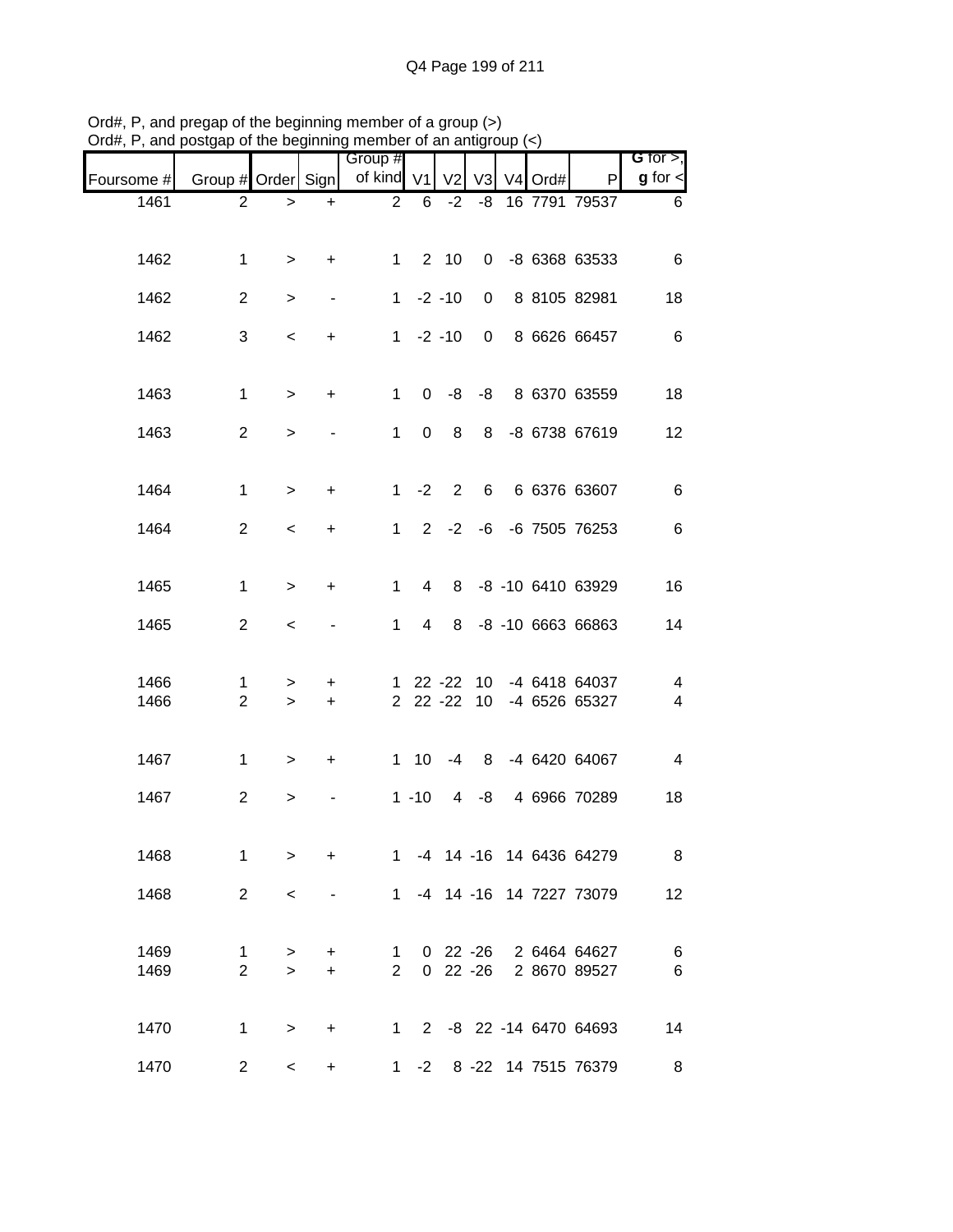|            |                         |           |                          | Group #        |          |                |                |            |                           | G for $>$ ,      |
|------------|-------------------------|-----------|--------------------------|----------------|----------|----------------|----------------|------------|---------------------------|------------------|
| Foursome # | Group # Order Sign      |           |                          | of kind V1     |          | V <sub>2</sub> |                | V3 V4 Ord# | P                         | $g$ for $\lt$    |
| 1471       | 1                       | $\,$      | $\ddot{}$                | $\mathbf{1}$   |          | $8 - 14$       | $\overline{2}$ |            | 16 6495 65011             | 8                |
| 1471       | $\overline{2}$          | $\geq$    | $\ddot{}$                | $\overline{2}$ |          | $8 - 14$       | $\overline{2}$ |            | 16 7946 81181             | 8                |
|            |                         |           |                          |                |          |                |                |            |                           |                  |
| 1472       | $\mathbf 1$             | $\,$      | +                        |                | $1 - 14$ |                |                |            | 2 16 -10 6496 65027       | 16               |
| 1472       | $\overline{2}$          | $\geq$    | $+$                      |                | $2 - 14$ |                |                |            | 2 16 -10 7947 81197       | 16               |
| 1472       | 3                       |           |                          |                |          |                |                |            | 1 14 -2 -16 10 8863 91711 | 8                |
|            |                         | $\geq$    | $\overline{\phantom{a}}$ |                |          |                |                |            |                           |                  |
|            |                         |           |                          |                |          |                |                |            |                           |                  |
| 1473       | $\mathbf 1$             | $\, >$    | $+$                      |                |          |                |                |            | 1 16 -10 -2 10 6498 65033 | $\overline{4}$   |
| 1473       | $\overline{2}$          | $\,<$     |                          |                |          |                |                |            | 1 16 -10 -2 10 9134 94727 | 20               |
|            |                         |           |                          |                |          |                |                |            |                           |                  |
|            |                         |           |                          |                |          |                |                |            |                           |                  |
| 1474       | $\mathbf{1}$            | $\,$      | $+$                      |                |          |                |                |            | 1 -10 -2 10 -8 6499 65053 | 20               |
| 1474       | $\overline{2}$          | $\geq$    | $\ddot{}$                |                | $2 - 10$ |                |                |            | -2 10 -8 7659 77969       | 18               |
|            |                         |           |                          |                |          |                |                |            |                           |                  |
| 1475       | $\mathbf{1}$            | $\geq$    | $\ddot{}$                | $\mathbf{1}$   |          |                |                |            | -2 16 -10 16 6514 65179   | 6                |
| 1475       | $\overline{\mathbf{c}}$ | $\,$      | $\ddot{}$                | $\overline{2}$ | $-2$     |                | $16 - 10$      |            | 16 7921 80929             | $\,6$            |
| 1475       | 3                       | $\geq$    | $\ddot{}$                | 3 <sup>1</sup> | $-2$     |                | $16 - 10$      |            | 16 9294 96493             | $\,6$            |
|            |                         |           |                          |                |          |                |                |            |                           |                  |
| 1476       | $\mathbf 1$             | $\, > \,$ | $\ddot{}$                |                | $1 - 10$ | 16             |                |            | -8 -8 6516 65203          | 20               |
| 1476       | $\overline{2}$          | $\geq$    | $\ddot{}$                |                | $2 - 10$ | 16             | -8             |            | -8 7216 72973             | 14               |
|            |                         |           |                          |                |          |                |                |            |                           |                  |
| 1477       | 1                       | $\geq$    | +                        | 1              | 16       |                |                |            | -8 -8 -8 6517 65213       | 10               |
|            |                         |           |                          |                |          |                |                |            |                           |                  |
| 1477       | $\overline{2}$          | $\,<$     |                          |                | 1 16     |                |                |            | -8 -8 -8 6521 65269       | 18               |
|            |                         |           |                          |                |          |                |                |            |                           |                  |
| 1478       | $\mathbf 1$             | $\geq$    | +                        |                | $1 - 14$ | 4              |                |            | 6 -2 6549 65579           | 16               |
|            |                         |           |                          |                |          |                |                |            |                           |                  |
| 1478       | $\overline{2}$          | $\,<\,$   | $\ddot{}$                |                |          |                |                |            | 1 14 -4 -6 2 7023 70921   | 16               |
|            |                         |           |                          |                |          |                |                |            |                           |                  |
| 1479       | $\mathbf{1}$            | $\geq$    | $\ddot{}$                |                |          |                |                |            | 1 8 -8 28 -14 6567 65719  | $\overline{2}$   |
|            |                         |           |                          |                |          |                |                |            |                           |                  |
| 1479       | $\overline{2}$          | $\,<\,$   | $\ddot{}$                |                | $1 - 8$  |                |                |            | 8 -28 14 8268 84869       | $\boldsymbol{2}$ |
|            |                         |           |                          |                |          |                |                |            |                           |                  |
| 1480       | $\mathbf{1}$            | $\, > \,$ | $\ddot{}$                | $1 \quad$      | 8        | $-2$           |                |            | 4 4 6579 65851            | $_{\rm 8}$       |
|            |                         |           |                          |                |          |                |                |            |                           |                  |
| 1480       | $\overline{2}$          | $\, > \,$ |                          |                | $1 - 8$  | 2              |                |            | -4 -4 7795 79579          | 18               |
| 1480       | 3                       | $\,<\,$   |                          | 1              | 8        | $-2$           |                |            | 4 4 8214 84247            | 16               |

Ord#, P, and pregap of the beginning member of a group (>) Ord#, P, and postgap of the beginning member of an antigroup (<)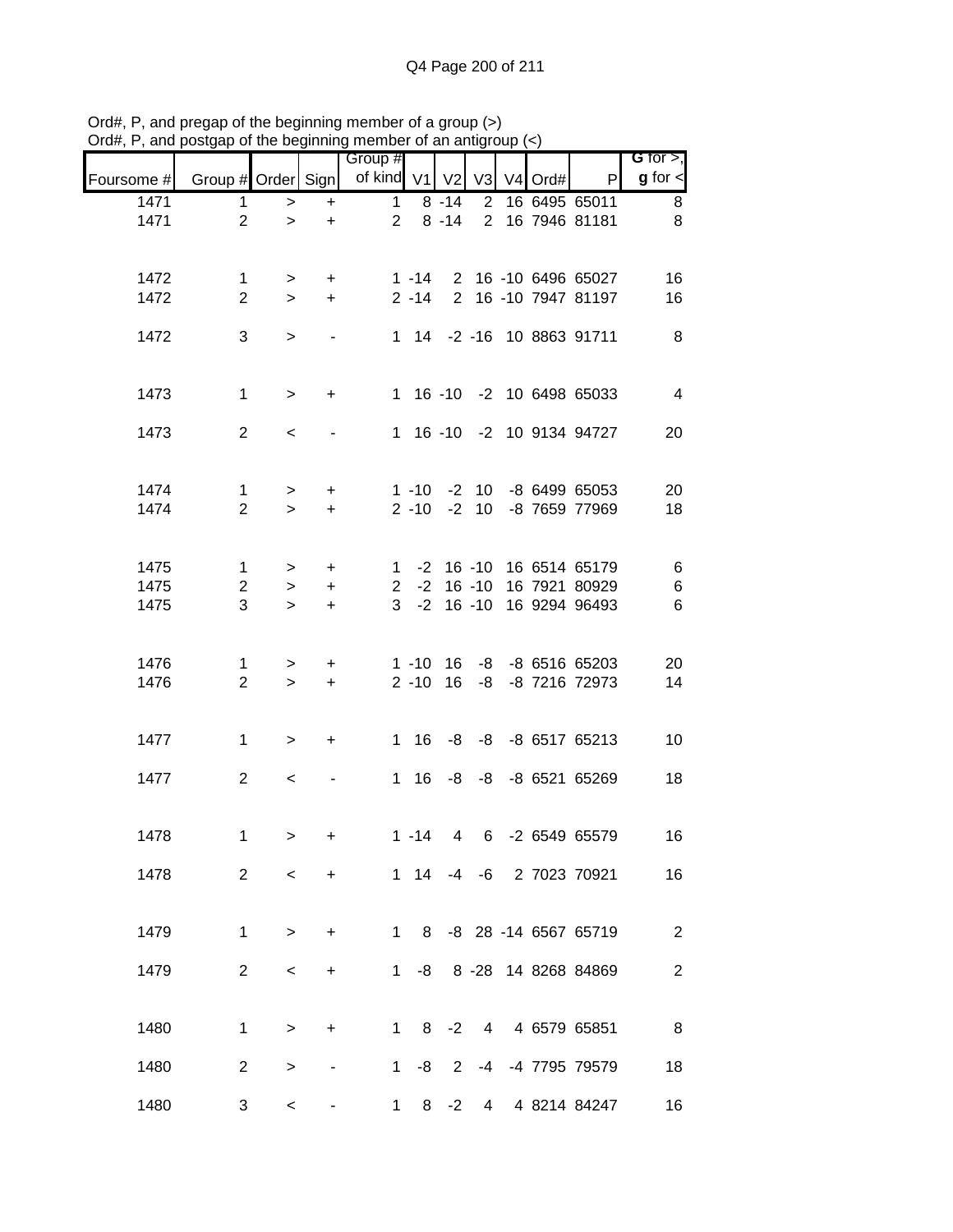|              |                                |                     | .                |                                     |                                |          |                |  |                                                |                                  |
|--------------|--------------------------------|---------------------|------------------|-------------------------------------|--------------------------------|----------|----------------|--|------------------------------------------------|----------------------------------|
| Foursome #   | Group # Order Sign             |                     |                  | Group #<br>of kind V1 V2 V3 V4 Ord# |                                |          |                |  | P                                              | G for $>$ ,<br>$g$ for $\lt$     |
|              |                                |                     |                  |                                     |                                |          |                |  |                                                |                                  |
| 1481         | $\mathbf 1$                    | $\,$                | $\ddot{}$        |                                     |                                |          |                |  | 1 -2 4 4 -16 6580 65867                        | 16                               |
| 1481         | $\overline{2}$                 | $\geq$              |                  |                                     | $1 \quad$<br>$2^{\circ}$       |          |                |  | -4 -4 16 9527 99241                            | 8                                |
| 1482         | $\mathbf{1}$                   | $\,$                | $+$              |                                     | $1 - 16$                       |          |                |  | 0 12 -16 6586 65951                            | 22                               |
| 1482         | $\overline{2}$                 | $\,<\,$             | +                |                                     | $1 \t16$                       |          |                |  | 0 -12 16 8780 90709                            | 22                               |
| 1483<br>1483 | $\mathbf{1}$<br>$\overline{2}$ | $\geq$<br>$\geq$    | $\ddot{}$<br>$+$ | $1 \quad$<br>$2^{\circ}$            |                                |          |                |  | 2 14 -16 8 6594 66041<br>2 14 -16 8 7132 72047 | $\overline{4}$<br>$\overline{4}$ |
| 1484<br>1484 | $\mathbf{1}$<br>$\overline{2}$ | $\geq$<br>$\geq$    | $\ddot{}$<br>$+$ |                                     | $1 - 16$<br>$2 - 16$           | 8<br>8   |                |  | -6 8 6596 66067<br>-6 8 8474 87277             | 20<br>20                         |
| 1485<br>1485 | $\mathbf 1$<br>$\overline{2}$  | $\geq$<br>$\geq$    | $\pm$<br>$+$     | $\mathbf 1$<br>$\overline{2}$       | 8<br>8                         | -6       |                |  | -6 8 -10 6597 66071<br>8 -10 8475 87281        | 4<br>$\overline{4}$              |
| 1486<br>1486 | 1<br>$\overline{2}$            | $\,$<br>$\, >$      | $\ddot{}$<br>$+$ | $2^{\circ}$                         |                                | $8 - 10$ |                |  | 1 8 -10 -2 26 6599 66089<br>-2 26 7336 74363   | 6<br>$\,6$                       |
| 1486         | 3                              | $\,<$               | $+$              |                                     |                                |          |                |  | 1 -8 10 2 -26 8373 86131                       | 6                                |
| 1487         | $\mathbf 1$                    | $\, > \,$           | $\ddot{}$        |                                     | $1 14 - 10$                    |          | 8 <sup>1</sup> |  | 0 6621 66383                                   | 6                                |
| 1487         | $\overline{2}$                 | $\,<$               |                  |                                     | $1 14 - 10$                    |          | 8              |  | 0 7940 81101                                   | 18                               |
| 1488<br>1488 | $\mathbf{1}$<br>$\overline{2}$ | $\, > \,$<br>$\geq$ | +<br>$\ddot{}$   |                                     | $1 - 16 - 10$<br>$2 - 16 - 10$ |          | - 8<br>8       |  | -4 6646 66683<br>-4 8223 84377                 | 30<br>28                         |
| 1488         | 3                              | $\,<$               | $\ddot{}$        |                                     | 1 16 10                        |          | -8             |  | 4 6655 66763                                   | 28                               |
| 1489<br>1489 | $\mathbf{1}$<br>$\overline{2}$ | $\, > \,$<br>$\geq$ | +<br>$\ddot{}$   | $1 \quad$<br>$2^{\circ}$            | -8<br>-8                       |          |                |  | 0 24 -26 6664 66877<br>0 24 -26 7331 74311     | 14<br>14                         |
| 1490         | 1                              | $\, > \,$           | $\ddot{}$        |                                     | $124 - 26$                     |          |                |  | 4 4 6666 66889                                 | 6                                |
| 1490         | $\overline{2}$                 | $\prec$             | $\ddot{}$        |                                     | $1 - 24$ 26                    |          |                |  | -4 -4 9278 96323                               | 6                                |

Ord#, P, and pregap of the beginning member of a group (>) Ord#, P, and postgap of the beginning member of an antigroup (<)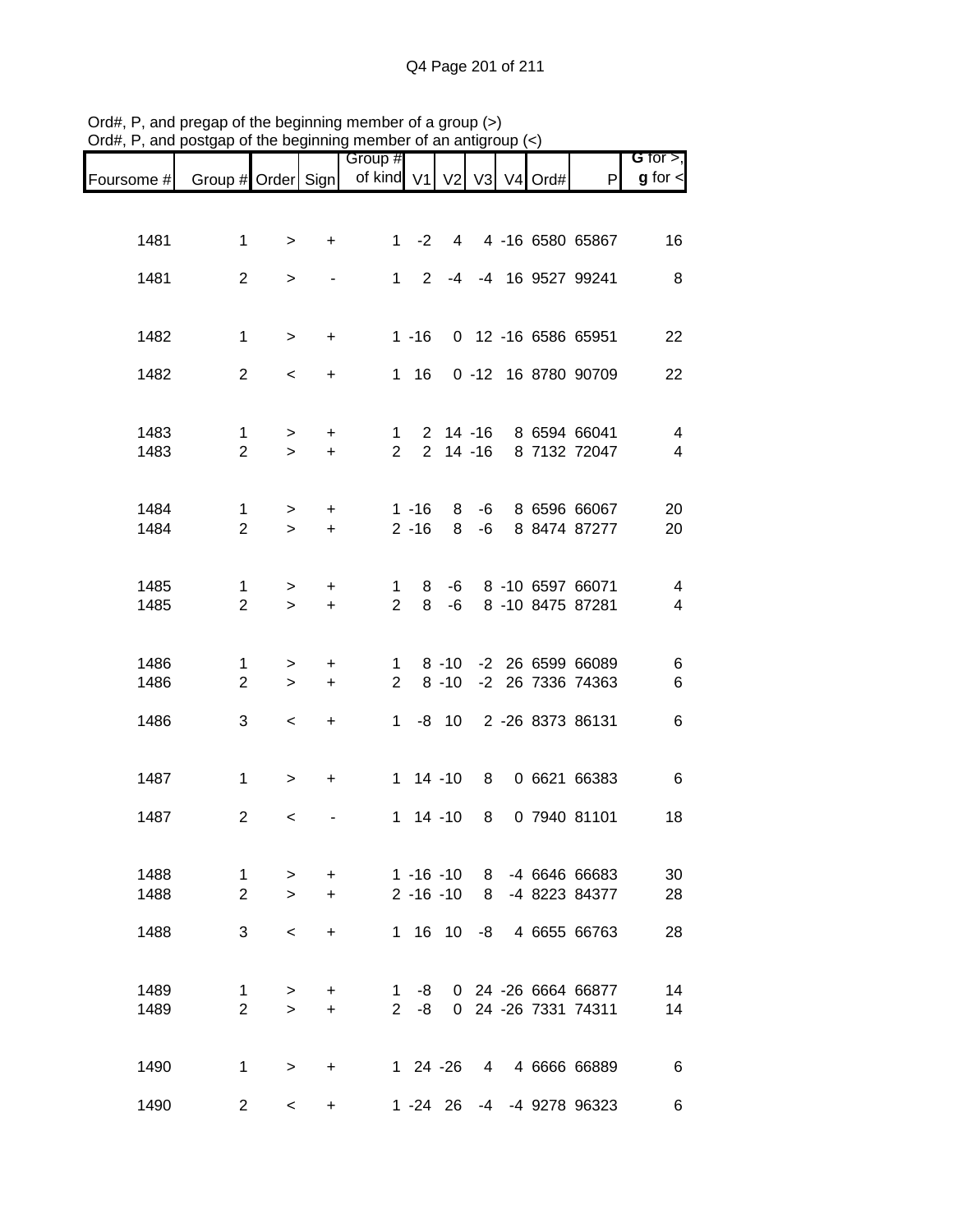| Foursome # | Group # Order Sign      |           |           | Group #<br>of kind V1 |                          | V <sub>2</sub> | V <sub>3</sub> | V4 Ord# | P                    | G for $>$ ,<br>$g$ for $\lt$ |
|------------|-------------------------|-----------|-----------|-----------------------|--------------------------|----------------|----------------|---------|----------------------|------------------------------|
|            |                         |           |           |                       |                          |                |                |         |                      |                              |
| 1491       | $\mathbf{1}$            | $\, > \,$ | +         | 1                     |                          |                |                |         | 4 -8 -2 8 6669 66931 | 8                            |
| 1491       | $\overline{2}$          | $\geq$    |           | $\mathbf 1$           | $-4$                     | 8              |                |         | 2 -8 8957 92717      | 10                           |
| 1492       | $\mathbf 1$             | $\,$      | $\ddot{}$ | 1                     | 8                        |                |                |         | 4 -10 22 6672 66949  | 2                            |
| 1492       | $\overline{2}$          | $\geq$    | $\ddot{}$ | $\overline{2}$        | 8                        |                |                |         | 4 -10 22 8872 91813  | $\overline{2}$               |
| 1493       | $\mathbf{1}$            | $\,$      | $\ddot{}$ | $\mathbf{1}$          |                          | $-6 -2$        |                |         | -4 2 6677 67021      | 18                           |
|            |                         |           |           |                       |                          |                |                |         |                      |                              |
| 1493       | $\overline{2}$          | $\,<\,$   |           | $\mathbf{1}$          |                          | $-6$ $-2$ $-4$ |                |         | 2 7240 73303         | $6\phantom{1}6$              |
| 1494       | $\mathbf{1}$            | $\,>$     | +         |                       | $1 18$                   |                |                |         | -6 -10 2 6684 67079  | 6                            |
| 1494       | $\overline{2}$          | $\,<\,$   | +         |                       | $1 - 18$                 |                |                |         | 6 10 -2 7377 74821   | 6                            |
|            |                         |           |           |                       |                          |                |                |         |                      |                              |
| 1495       | 1                       | $\,>$     | $\ddot{}$ |                       | $1 - 10$                 |                |                |         | 2 -8 10 6686 67121   | 18                           |
| 1495       | $\overline{2}$          | $\,<\,$   | $\ddot{}$ |                       | $1 10$                   |                |                |         | -2 8 -10 7375 74779  | 18                           |
| 1496       | $\mathbf 1$             | $\,$      | $\ddot{}$ | 1                     | 0                        | -6             |                |         | -4 20 6692 67169     | 12                           |
| 1496       | $\overline{2}$          | $\,<$     | $\ddot{}$ | $\mathbf{1}$          | $\mathbf 0$              | 6              |                |         | 4 -20 7968 81439     | 18                           |
|            |                         |           |           |                       |                          |                |                |         |                      |                              |
| 1497       | $\mathbf{1}$            | $\,$      | $\ddot{}$ |                       | $1 - 20$                 | $\overline{4}$ |                |         | -4 2 6721 67477      | 24                           |
| 1497       | $\overline{\mathbf{c}}$ | $\,<$     | +         |                       | $1 \quad 20$             | -4             | $\overline{4}$ |         | -2 9206 95483        | 24                           |
| 1498       | $\mathbf{1}$            | $\geq$    | $\ddot{}$ |                       | $1 \quad$<br>$2^{\circ}$ | -8             |                |         | 8 2 6732 67567       | 8                            |
| 1498       | $\overline{2}$          |           |           | $1 \quad$             | $-2$                     | 8              |                |         | -8 -2 7118 71909     | 10                           |
|            |                         | $\geq$    |           |                       |                          |                |                |         |                      |                              |
| 1498       | 3                       | $\,<\,$   | +         | 1                     | $-2$                     | 8              |                |         | -8 -2 8966 92801     | 8                            |
| 1499       | 1                       | $\, > \,$ | +         | 1                     | 0                        | 6              | -6             |         | 6 6752 67783         | 6                            |
| 1499       | $\overline{2}$          | $\geq$    | +         | $\overline{2}$        | 0                        | 6              | -6             |         | 6 7110 71843         | 6                            |
| 1500       | 1                       | $\, > \,$ | +         | 1                     | 4                        | -4             | $\overline{4}$ |         | 2 6757 67829         | 10                           |

Ord#, P, and pregap of the beginning member of a group (>) Ord#, P, and postgap of the beginning member of an antigroup (<)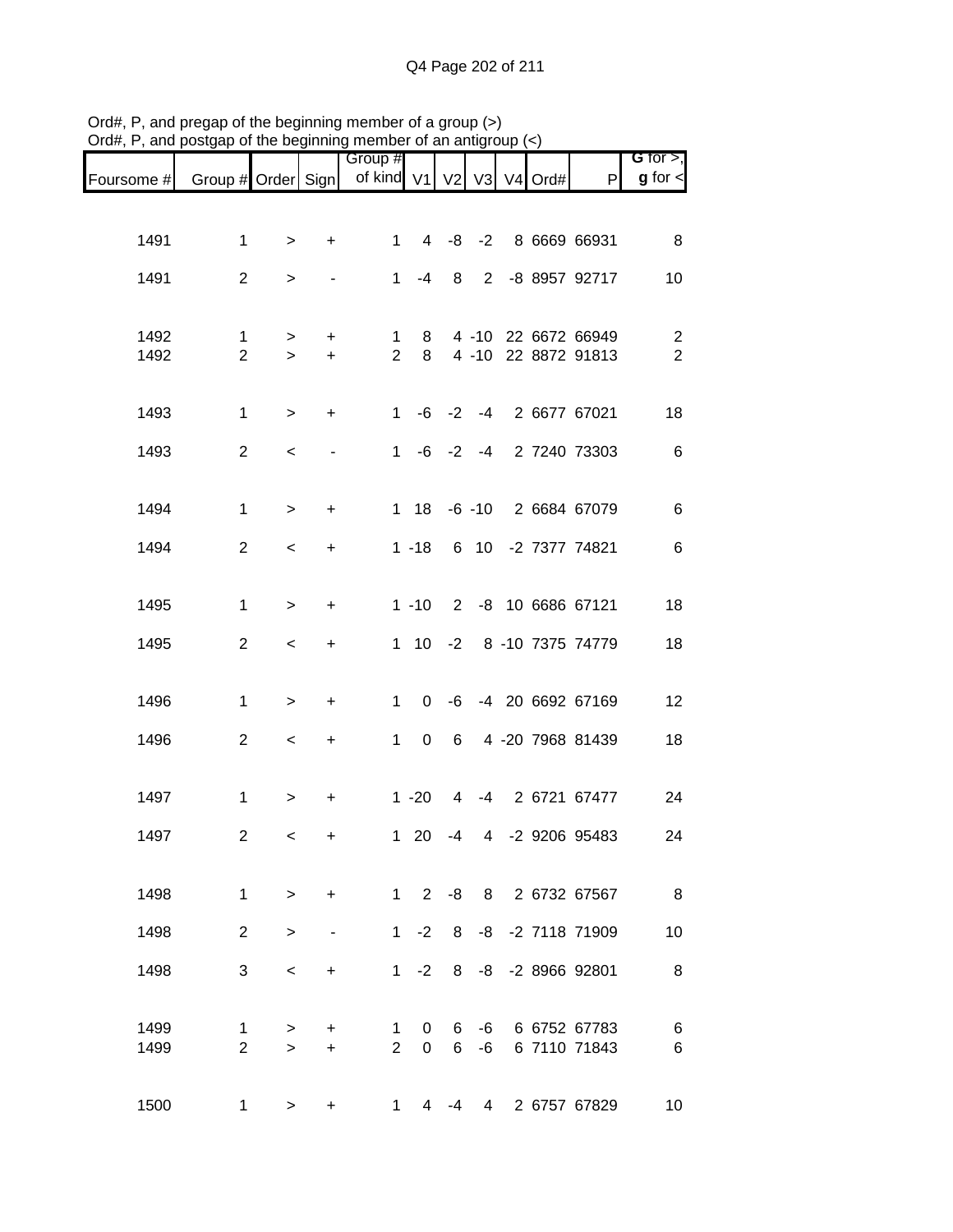| G for $>$ ,             |                                            |                     |                |                |                                   | Group #                     |                        |                |                                |              |
|-------------------------|--------------------------------------------|---------------------|----------------|----------------|-----------------------------------|-----------------------------|------------------------|----------------|--------------------------------|--------------|
| $g$ for $\lt$           | P                                          | V <sub>4</sub> Ord# | V3             | V <sub>2</sub> |                                   | of kind V1                  |                        |                | Group # Order Sign             | Foursome #   |
| 14                      | 2 8431 86753                               |                     | $\overline{4}$ | $-4$           | $\overline{4}$                    | $\mathbf{1}$                |                        | $\,<$          | $\overline{2}$                 | 1500         |
| 12<br>16                | 8 6782 68111<br>8 9587 99923               |                     |                |                | $1 - 10$ 26 $-22$<br>2 -10 26 -22 |                             | $\ddot{}$<br>$\ddot{}$ | $\,$<br>$\geq$ | $\mathbf 1$<br>$\overline{2}$  | 1501<br>1501 |
| 14                      | 1 2 -2 8 -16 6819 68581                    |                     |                |                |                                   |                             | $\ddot{}$              | $\,$           | $\mathbf{1}$                   | 1502         |
| 10                      | 2 -8 16 7983 81629                         |                     |                |                | $1 -2$                            |                             |                        | $\,$           | $\overline{2}$                 | 1502         |
| $\,6$                   | 1 14 -10 4 -10 6823 68639                  |                     |                |                |                                   |                             | $\ddot{}$              | $\, >$         | $\mathbf 1$                    | 1503         |
| $\,6$                   | 1 -14 10 -4 10 8869 91801                  |                     |                |                |                                   |                             | +                      | $\prec$        | $\overline{2}$                 | 1503         |
| 8<br>$\, 8$             | 0 12 -14 6832 68737<br>0 12 -14 8386 86257 |                     |                |                | $-2$<br>$-2$                      | $\mathbf{1}$<br>$2^{\circ}$ | $\ddot{}$<br>$\ddot{}$ | $\,$<br>$\geq$ | $\mathbf{1}$<br>$\overline{2}$ | 1504<br>1504 |
| $\,6$                   | 2 8 6834 68749                             |                     |                |                | $1 12 - 14$                       |                             | +                      | $\geq$         | 1                              | 1505         |
| 12                      | 1 -12 14 -2 -8 9174 95177                  |                     |                |                |                                   |                             | $\ddot{}$              | $\,<$          | $\overline{2}$                 | 1505         |
| 16                      | 1 14 -22 2 -2 6853 68963                   |                     |                |                |                                   |                             | $\ddot{}$              | $\,$           | 1                              | 1506         |
| 10                      | 1 -14 22 -2 2 8606 88843                   |                     |                |                |                                   |                             | $\ddot{}$              | $\,<\,$        | $\overline{2}$                 | 1506         |
| 30                      | 2 6854 68993                               |                     | $2 -2$         |                | $1 - 22$                          |                             | +                      | >              | $\mathbf 1$                    | 1507         |
| 24                      | 1 22 -2 2 -2 8605 88819                    |                     |                |                |                                   |                             | +                      | $\,<\,$        | 2                              | 1507         |
| 16                      | 1 -10 -4 10 16 6866 69143                  |                     |                |                |                                   |                             | $+$                    | $\,>$          | $\mathbf{1}$                   | 1508         |
| 18                      | 1 10 4 -10 -16 7177 72559                  |                     |                |                |                                   |                             | $\ddot{}$              | $\,<$          | $\overline{2}$                 | 1508         |
| $\overline{4}$          | 1 2 12 -6 -6 6872 69197                    |                     |                |                |                                   |                             | $\ddot{}$              | $\geq$         | $\mathbf 1$                    | 1509         |
| $\overline{\mathbf{4}}$ | 1 -2 -12 6 6 7001 70663                    |                     |                |                |                                   |                             | $\ddot{}$              | $\,<$          | $\overline{2}$                 | 1509         |
| 12                      | 1 -6 2 2 -8 6875 69233                     |                     |                |                |                                   |                             | +                      | >              | 1                              | 1510         |

Ord#, P, and pregap of the beginning member of a group (>) Ord#, P, and postgap of the beginning member of an antigroup (<)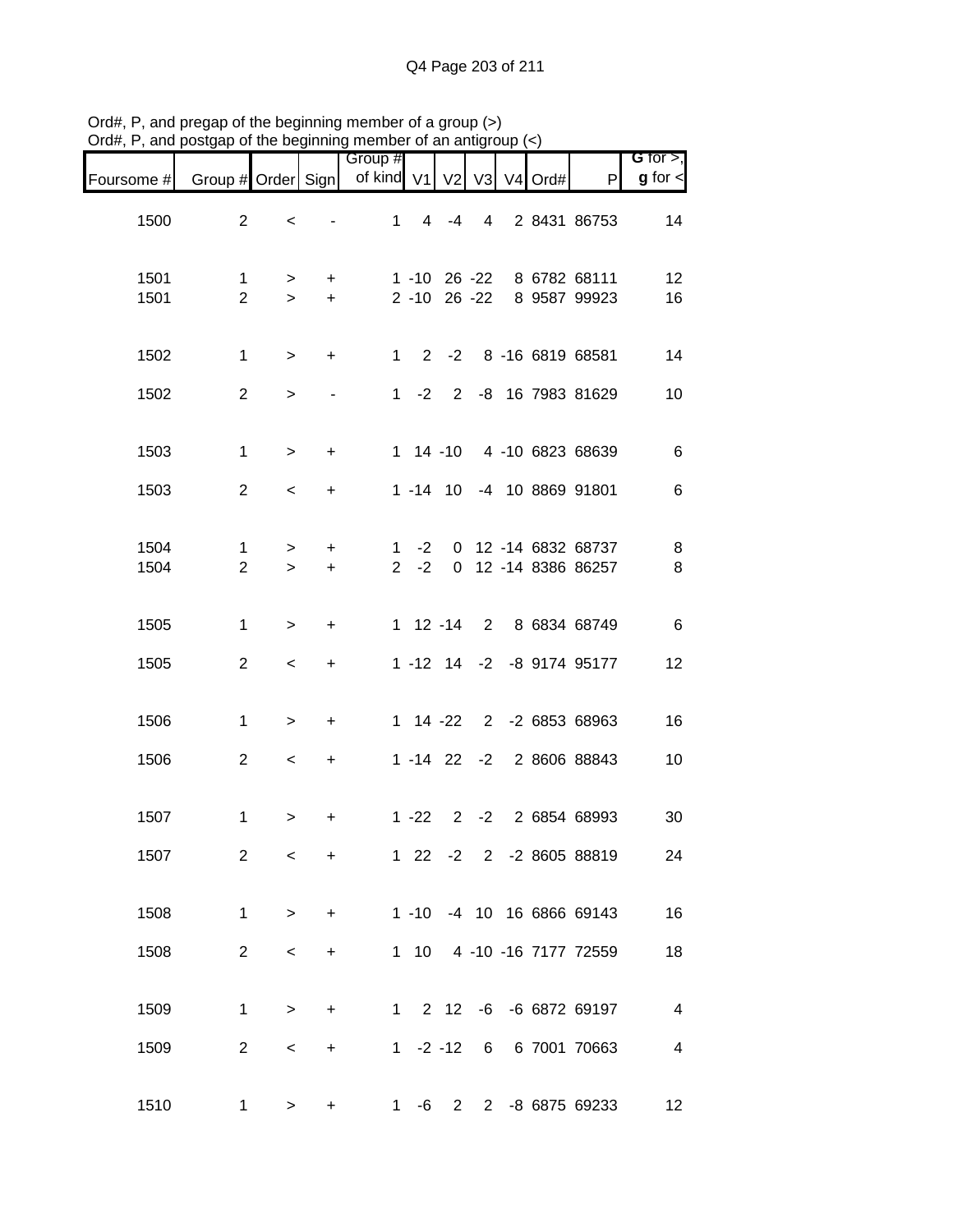| $O(\alpha_{\rm H}, r, \alpha)$ and posigap or the beginning member or an analyticip ( $\epsilon$ ) |                    |           |                |                       |                   |                |                |                     |                           |                               |
|----------------------------------------------------------------------------------------------------|--------------------|-----------|----------------|-----------------------|-------------------|----------------|----------------|---------------------|---------------------------|-------------------------------|
| Foursome #                                                                                         | Group # Order Sign |           |                | Group #<br>of kind V1 |                   | V <sub>2</sub> | V3             | V <sub>4</sub> Ord# | P                         | G for $>$ ,<br>$g$ for $\leq$ |
| 1510                                                                                               | $\overline{2}$     | $\, > \,$ | $\ddot{}$      | $\overline{2}$        | -6                | $\overline{2}$ | $\overline{2}$ |                     | -8 7265 73583             | 12 <sup>°</sup>               |
| 1510                                                                                               | 3                  | $\geq$    |                | $\mathbf{1}$          | 6                 |                | $-2 -2$        |                     | 8 7116 71887              | 6                             |
| 1511                                                                                               | $\mathbf 1$        | $\, >$    | $\ddot{}$      |                       | $1 \t16$          |                | $4 - 10$       |                     | 6 6926 69859              | $\overline{2}$                |
| 1511                                                                                               | $\overline{2}$     | $\, > \,$ |                |                       | $1 - 16$          |                | $-4$ 10        |                     | -6 6983 70481             | 22                            |
| 1511                                                                                               | 3                  | $\geq$    |                |                       | $2 - 16$          | $-4$           | 10             |                     | -6 7274 73673             | 22                            |
| 1512                                                                                               | 1                  | $\, >$    | $\ddot{}$      | $\mathbf{1}$          |                   | $4 - 10$       |                |                     | 6 -16 6927 69877          | 18                            |
| 1512                                                                                               | $\overline{2}$     | $\, >$    | $\blacksquare$ | 1                     |                   | $-4$ 10        |                |                     | -6 16 6984 70487          | 6                             |
| 1512                                                                                               | 3                  | $\,<$     |                | 1                     |                   | $4 - 10$       |                |                     | 6 -16 7894 80671          | $\,6$                         |
| 1513                                                                                               | 1                  | $\, > \,$ | $\ddot{}$      |                       | $1 - 14$ 14 $-10$ |                |                |                     | 8 6950 70139              | 16                            |
| 1513                                                                                               | $\overline{2}$     | $\,$      |                |                       |                   |                |                |                     | 1 14 -14 10 -8 9572 99767 | 6                             |
| 1514                                                                                               | $\mathbf 1$        | $\geq$    | $\ddot{}$      |                       | $1 - 14$          |                |                |                     | 4 10 -20 6988 70529       | 22                            |
| 1514                                                                                               | $\overline{2}$     | $\,<$     |                |                       | $1 - 14$          |                |                |                     | 4 10 -20 7709 78569       | $\sqrt{2}$                    |
|                                                                                                    |                    |           |                |                       |                   |                |                |                     |                           |                               |
| 1515                                                                                               | 1                  | $\, > \,$ | +              |                       | 1 16              |                |                |                     | 2 -14 4 7002 70667        | $\overline{\mathcal{A}}$      |
| 1515                                                                                               | $\overline{2}$     | $\, > \,$ | $\blacksquare$ |                       |                   |                |                |                     | 1 -16 -2 14 -4 8154 83557 | 20                            |
| 1515                                                                                               | 3                  | $\,<\,$   | +              |                       | $1 - 16$          |                |                |                     | -2 14 -4 8865 91753       | $\overline{4}$                |
| 1516                                                                                               | 1                  | $\,$      | $\ddot{}$      |                       | $1 \quad 12$      |                |                |                     | -8 -2 -4 7006 70729       | 12                            |
| 1516                                                                                               | $\overline{2}$     | $\geq$    | $\ddot{}$      |                       | $2 \quad 12$      | -8             |                |                     | $-2$ $-4$ 8375 86143      | 6                             |
| 1517                                                                                               | $\mathbf{1}$       | $\, >$    | $\ddot{}$      |                       | $1 - 14$          | -8             |                |                     | 2 2 7059 71317            | 24                            |
| 1517                                                                                               | $\overline{2}$     | $\geq$    | $\ddot{}$      |                       | $2 - 14$          | -8             | $2^{\circ}$    |                     | 2 7814 79801              | 24                            |
| 1518                                                                                               | 1                  | >         | +              |                       | $1 -2$            |                | $\overline{4}$ |                     | 8 -16 7076 71437          | 8                             |
| 1518                                                                                               | $\overline{2}$     | $\geq$    | $\ddot{}$      | $\overline{2}$        | $-2$              | $\overline{4}$ |                |                     | 8 -16 8992 93097          | 8                             |
| 1518                                                                                               | 3                  | $\, >$    |                | $1 \quad$             | $\overline{2}$    |                |                |                     | -4 -8 16 8726 90089       | 16                            |

Ord#, P, and pregap of the beginning member of a group (>) Ord#, P, and postgap of the beginning member of an antigroup (<)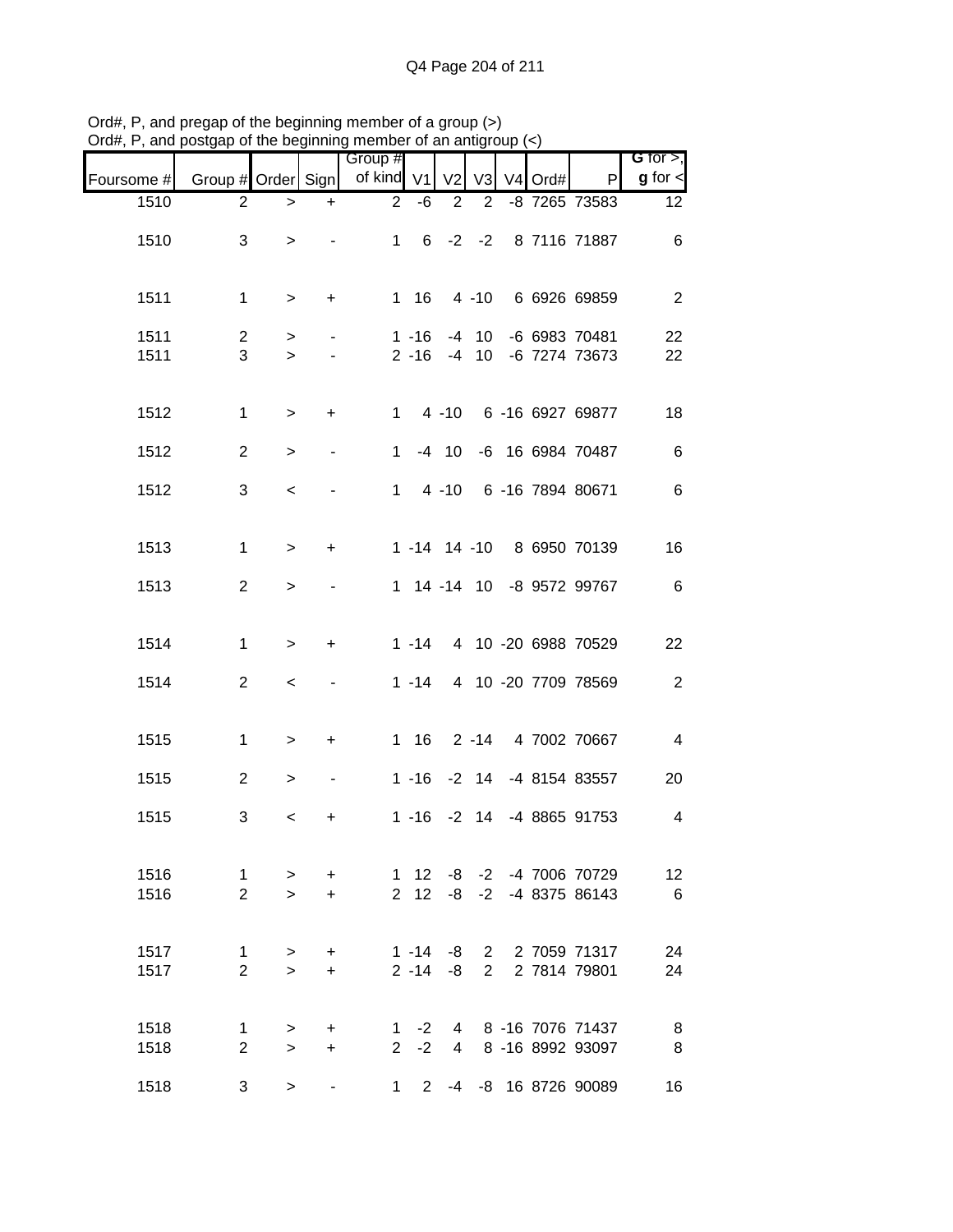| G for $>$ ,                           |                              |                          |                      |                |                | Group #                       |                        |                |                               |              |
|---------------------------------------|------------------------------|--------------------------|----------------------|----------------|----------------|-------------------------------|------------------------|----------------|-------------------------------|--------------|
| $g$ for $\lt$                         | $\mathsf{P}$                 | $V3$ V <sub>4</sub> Ord# |                      | V <sub>2</sub> |                | of kind V1                    |                        |                | Group # Order Sign            | Foursome #   |
| 6                                     | 4 7077 71443                 |                          | $8 - 16$             |                | 4              | $\mathbf 1$                   | $\ddot{}$              | >              | 1                             | 1519         |
| $\,6$                                 | 4 8993 93103                 |                          | $8 - 16$             |                | $\overline{4}$ | $\overline{2}$                | $\ddot{}$              | $\geq$         | $\overline{2}$                | 1519         |
|                                       |                              |                          |                      |                |                |                               |                        |                |                               |              |
| $\overline{\mathbf{4}}$<br>$\sqrt{2}$ | 2 7082 71483<br>2 7519 76423 |                          | $4 - 14$<br>$4 - 14$ |                | 16<br>16       | $\mathbf 1$<br>$\overline{2}$ | $\ddot{}$<br>$\ddot{}$ | ><br>$\geq$    | $\mathbf 1$<br>$\overline{2}$ | 1520<br>1520 |
| 26                                    | -4 14 -2 9256 96043          |                          |                      |                | $1 - 16$       |                               |                        | $\geq$         | 3                             | 1520         |
|                                       |                              |                          |                      |                |                |                               |                        |                |                               |              |
| 16                                    | 2 7094 71663                 |                          |                      |                | $1 - 8$ 14 -16 |                               | $\ddot{}$              | $\, > \,$      | $\mathbf{1}$                  | 1521         |
| 16                                    | 2 7752 79103                 |                          |                      |                | $2 -8 14 -16$  |                               | $\ddot{}$              | $\geq$         | $\overline{2}$                | 1521         |
|                                       |                              |                          |                      |                |                |                               |                        |                |                               |              |
| $\,6$                                 | 0 7191 72707                 |                          | $-4 -2$              |                | 6              | $\mathbf{1}$                  | $\ddot{}$              | $\geq$         | $\mathbf{1}$                  | 1522         |
| 12                                    | 0 8279 85021                 |                          | 2                    | 4              | -6             | $\mathbf 1$                   |                        | $\, > \,$      | $\overline{2}$                | 1522         |
|                                       |                              |                          |                      |                |                |                               |                        |                |                               |              |
| 8                                     | 0 18 -20 7193 72727          |                          |                      |                | $-2$           | $\mathbf{1}$                  | $\ddot{}$              | $\geq$         | $\mathbf{1}$                  | 1523         |
| $\, 8$                                | 0 -18 20 7834 79979          |                          |                      |                | $\overline{2}$ | $\mathbf{1}$                  | +                      | $\prec$        | $\overline{2}$                | 1523         |
|                                       |                              |                          |                      |                |                |                               |                        |                |                               |              |
| 20                                    | 2 12 7218 72997              |                          |                      | -8             | -8             | $\mathbf 1$                   | +                      | $\geq$         | $\mathbf 1$                   | 1524         |
| $\overline{4}$                        | -2 -12 9558 99611            |                          |                      | 8              | 8              | $\mathbf{1}$                  |                        | $\geq$         | $\overline{2}$                | 1524         |
|                                       |                              |                          |                      |                |                |                               |                        |                |                               |              |
| 18                                    | 2 14 -16 7222 73037          |                          |                      |                | $1 - 16$       |                               | +                      | $\, >$         | $\mathbf 1$                   | 1525         |
|                                       | -2 -14 16 7629 77621         |                          |                      |                |                |                               |                        |                | $\mathbf{2}$                  |              |
| 20                                    |                              |                          |                      |                | 16             | $\mathbf{1}$                  | +                      | $\,<$          |                               | 1525         |
| 6                                     | 4 -2 22 -26 7247 73369       |                          |                      |                |                | $\mathbf{1}$                  | $\ddot{}$              | $\,$           | $\mathbf{1}$                  | 1526         |
| 10                                    | 4 -2 22 -26 8649 89303       |                          |                      |                |                | $\overline{2}$                | $\ddot{}$              | $\geq$         | $\overline{2}$                | 1526         |
|                                       |                              |                          |                      |                |                |                               |                        |                |                               |              |
| 10                                    | 1 -8 2 20 -18 7268 73607     |                          |                      |                |                |                               | $\ddot{}$              | $\, > \,$      | $\mathbf{1}$                  | 1527         |
| 10                                    | 2 20 -18 7430 75401          |                          |                      |                | $-8$           | $2^{\circ}$                   | $\ddot{}$              | $\geq$         | $\overline{2}$                | 1527         |
| $\,6$                                 | 1 18 -18 8 -2 7281 73727     |                          |                      |                |                |                               | $+$                    |                | $\mathbf{1}$                  | 1528         |
| $\,6$                                 | 8 -2 8534 87887              |                          |                      |                | $2$ 18 -18     |                               | $\ddot{}$              | $\,$<br>$\geq$ | $\overline{2}$                | 1528         |
|                                       |                              |                          |                      |                |                |                               |                        |                |                               |              |
| 10                                    | 1 22 -28 4 2 7295 73907      |                          |                      |                |                |                               |                        | >              | 1                             | 1529         |

Ord#, P, and pregap of the beginning member of a group (>) Ord#, P, and postgap of the beginning member of an antigroup (<)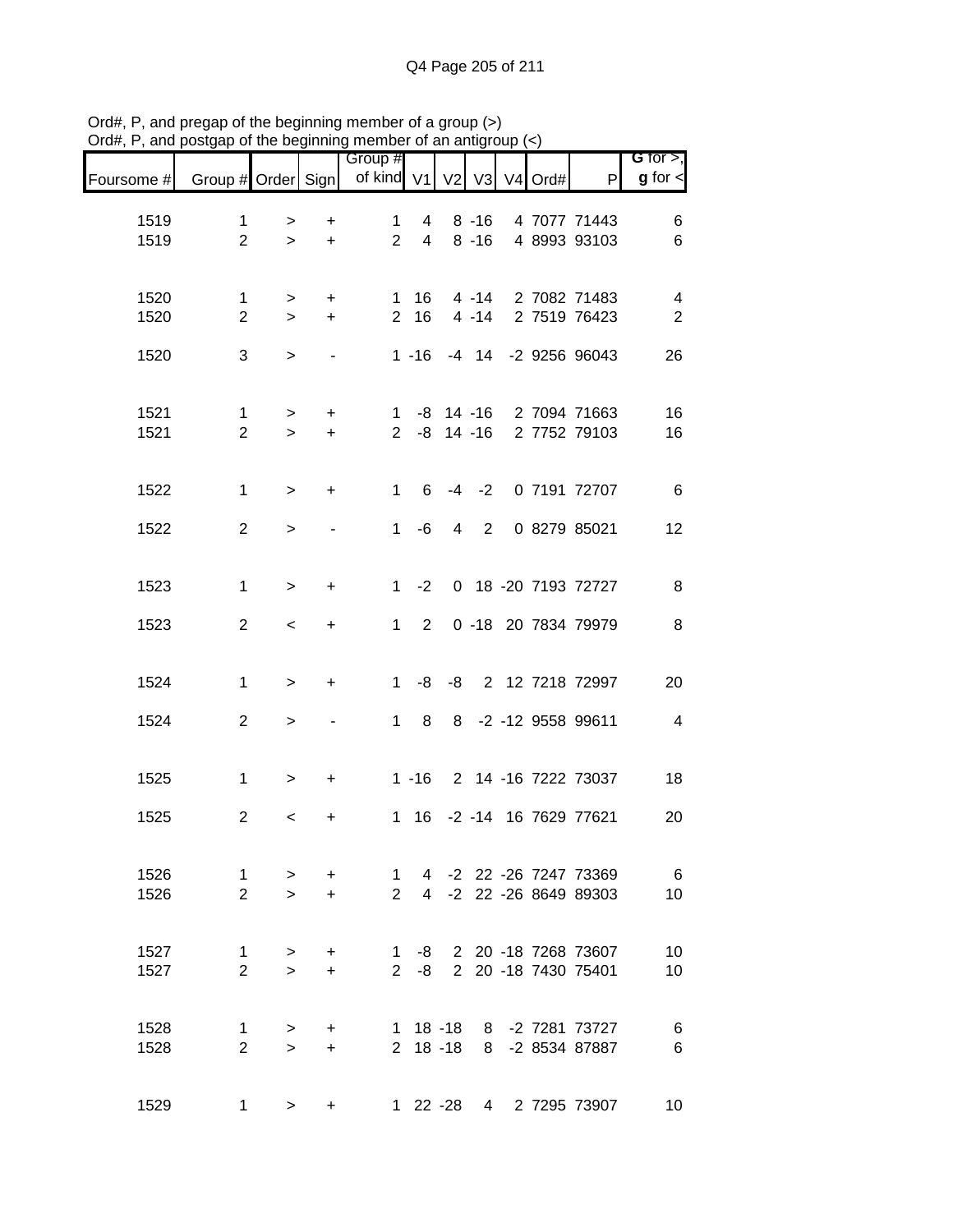|                                                                  |                |                          | .         | Group #     |             |                      |      |  |                           | $G$ for $>$ ,   |
|------------------------------------------------------------------|----------------|--------------------------|-----------|-------------|-------------|----------------------|------|--|---------------------------|-----------------|
| Foursome # Group # Order Sign   of kind V1   V2   V3   V4   Ord# |                |                          |           |             |             |                      |      |  | P                         | $g$ for $\lt$   |
| 1529                                                             | 2              | $\, >$                   | $\ddot{}$ |             |             | 2 22 -28             | 4    |  | 2 7884 80567              | 10              |
|                                                                  |                |                          |           |             |             |                      |      |  |                           |                 |
| 1530                                                             | $\mathbf{1}$   | $\geq$                   | $+$       | $1 \quad$   |             |                      |      |  | 4 4 2 -4 7316 74161       | 2               |
|                                                                  |                |                          |           |             |             |                      |      |  |                           |                 |
| 1530                                                             | $\overline{2}$ | $\geq$                   |           |             |             |                      |      |  | 1 -4 -4 -2 4 7319 74189   | 12              |
|                                                                  |                |                          |           |             |             |                      |      |  |                           |                 |
| 1531                                                             | $\mathbf{1}$   | $\, >$                   | $+$       |             |             |                      |      |  | 1 2 -4 -4 -2 7318 74177   | 10              |
|                                                                  |                |                          |           |             |             |                      |      |  |                           |                 |
| 1531                                                             | 2              | $\mathbf{L}$             |           |             |             | $1 -2 4$             |      |  | 4 2 7321 74201            | $\overline{4}$  |
|                                                                  |                |                          |           |             |             |                      |      |  |                           |                 |
| 1532                                                             | $\mathbf{1}$   | $\,$                     | $+$       |             |             |                      |      |  | 1 22 -22 -4 8 7447 75583  | $\,6$           |
| 1532                                                             | $\overline{2}$ | $\geq$                   | $+$       |             |             |                      |      |  | 2 22 -22 -4 8 9309 96703  | $6\phantom{1}6$ |
|                                                                  |                |                          |           |             |             |                      |      |  |                           |                 |
| 1533                                                             | $\mathbf{1}$   | $\geq$                   | $\ddot{}$ |             |             |                      |      |  | 1 -6 14 -16 2 7453 75653  | 12              |
|                                                                  |                |                          |           |             |             |                      |      |  |                           |                 |
| 1533                                                             | $\overline{2}$ | $\,<\,$                  | $\ddot{}$ | $1 \quad$   |             |                      |      |  | 6 -14 16 -2 7631 77647    | 12              |
| 1533                                                             | 3              | $\prec$                  | $+$       |             |             |                      |      |  | 2 6 -14 16 -2 8046 82267  | 12              |
|                                                                  |                |                          |           |             |             |                      |      |  |                           |                 |
| 1534                                                             | $\mathbf{1}$   | $\geq$                   | $\ddot{}$ |             |             |                      |      |  | 1 -2 0 -2 20 7466 75781   | 8               |
|                                                                  |                |                          |           |             |             |                      |      |  |                           |                 |
| 1534                                                             | $\overline{2}$ | $\,<$                    | $+$       | $\mathbf 1$ | $2^{\circ}$ |                      |      |  | 0 2 -20 8621 89009        | 8               |
|                                                                  |                |                          |           |             |             |                      |      |  |                           |                 |
| 1535                                                             | $\mathbf{1}$   | $\geq$                   | $\ddot{}$ |             |             |                      |      |  | 1 -4 20 -16 8 7506 76259  | 6               |
| 1535                                                             | $\overline{2}$ | $\geq$                   | $+$       |             |             |                      |      |  | 2 -4 20 -16 8 8574 88469  | $\,6$           |
|                                                                  |                |                          |           |             |             |                      |      |  |                           |                 |
| 1536                                                             | $\mathbf 1$    | $\, > \,$                | +         |             |             | $1 \quad 12 \quad 2$ | $-4$ |  | 4 7542 76679              | 6               |
|                                                                  |                |                          |           |             |             |                      |      |  |                           |                 |
| 1536                                                             | 2              | $\geq$                   |           |             |             |                      |      |  | 1 -12 -2 4 -4 9202 95461  | 18              |
|                                                                  |                |                          |           |             |             |                      |      |  |                           |                 |
| 1537                                                             | $\mathbf{1}$   | $\geq$                   | $+$       |             |             |                      |      |  | 1 4 -16 10 -8 7545 76733  | 16              |
| 1537                                                             | 2              | $\geq$                   | $+$       | $2^{\circ}$ |             |                      |      |  | 4 -16 10 -8 8708 89939    | 16              |
|                                                                  |                |                          |           |             |             |                      |      |  |                           |                 |
| 1538                                                             | $\mathbf{1}$   | $\, >$                   | $\ddot{}$ | 1           |             |                      |      |  | 2 12 -22 2 7584 77201     | 10              |
| 1538                                                             | $\overline{2}$ | $\,>$                    | $+$       | $2^{\circ}$ |             |                      |      |  | 2 12 -22 2 9377 97511     | 10              |
|                                                                  |                |                          |           |             |             |                      |      |  |                           |                 |
| 1539                                                             | $\mathbf{1}$   | $\, >$                   | $\ddot{}$ |             |             |                      |      |  | 1 12 -22 2 2 7585 77213   | 12              |
|                                                                  |                |                          |           |             |             |                      |      |  |                           |                 |
| 1539                                                             | $\overline{2}$ | $\overline{\phantom{0}}$ | $+$       |             |             |                      |      |  | 1 -12 22 -2 -2 7804 79657 | 12              |

Ord#, P, and pregap of the beginning member of a group (>) Ord#, P, and postgap of the beginning member of an antigroup (<)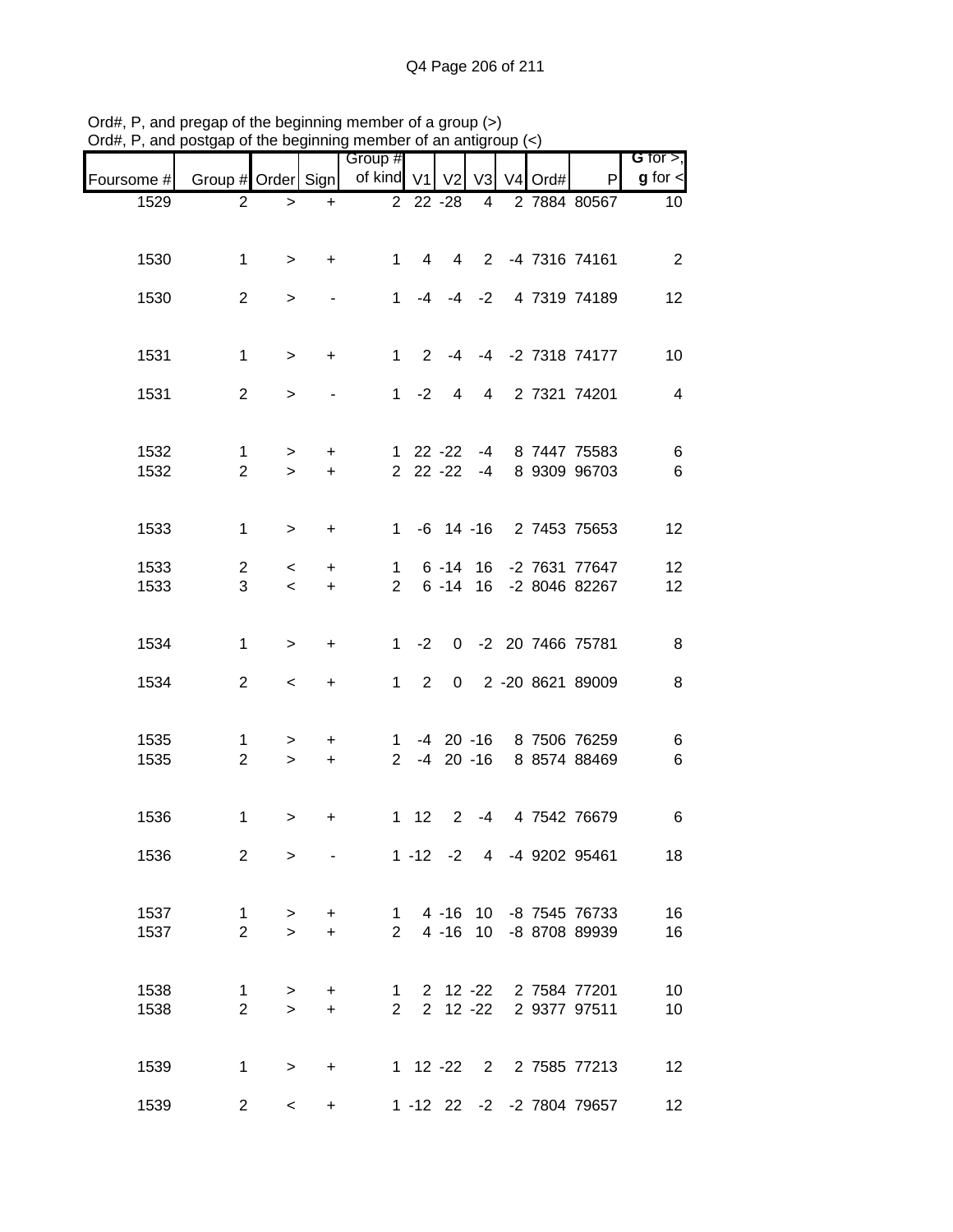|              |                                                                             | .                                                                                                                                                                                                                                   |                                                                               |                                                                            |                                                                                                   |                                 |                |   | G for $>$ ,                                                                                                                                                                                                                                                                                                                                                                                                                                                                                                                                                                                                    |
|--------------|-----------------------------------------------------------------------------|-------------------------------------------------------------------------------------------------------------------------------------------------------------------------------------------------------------------------------------|-------------------------------------------------------------------------------|----------------------------------------------------------------------------|---------------------------------------------------------------------------------------------------|---------------------------------|----------------|---|----------------------------------------------------------------------------------------------------------------------------------------------------------------------------------------------------------------------------------------------------------------------------------------------------------------------------------------------------------------------------------------------------------------------------------------------------------------------------------------------------------------------------------------------------------------------------------------------------------------|
|              |                                                                             |                                                                                                                                                                                                                                     |                                                                               |                                                                            |                                                                                                   |                                 |                | P | $g$ for $\lt$                                                                                                                                                                                                                                                                                                                                                                                                                                                                                                                                                                                                  |
|              |                                                                             |                                                                                                                                                                                                                                     |                                                                               |                                                                            |                                                                                                   |                                 |                |   |                                                                                                                                                                                                                                                                                                                                                                                                                                                                                                                                                                                                                |
| $\mathbf{1}$ |                                                                             | $\ddot{}$                                                                                                                                                                                                                           |                                                                               |                                                                            |                                                                                                   |                                 |                |   | 24                                                                                                                                                                                                                                                                                                                                                                                                                                                                                                                                                                                                             |
|              |                                                                             |                                                                                                                                                                                                                                     |                                                                               |                                                                            |                                                                                                   |                                 |                |   | 24                                                                                                                                                                                                                                                                                                                                                                                                                                                                                                                                                                                                             |
|              |                                                                             |                                                                                                                                                                                                                                     |                                                                               |                                                                            |                                                                                                   |                                 |                |   |                                                                                                                                                                                                                                                                                                                                                                                                                                                                                                                                                                                                                |
|              |                                                                             |                                                                                                                                                                                                                                     |                                                                               |                                                                            |                                                                                                   |                                 |                |   | $-6$                                                                                                                                                                                                                                                                                                                                                                                                                                                                                                                                                                                                           |
|              | $\,<$                                                                       | $\ddot{}$                                                                                                                                                                                                                           |                                                                               |                                                                            |                                                                                                   |                                 |                |   | 10                                                                                                                                                                                                                                                                                                                                                                                                                                                                                                                                                                                                             |
|              |                                                                             |                                                                                                                                                                                                                                     |                                                                               |                                                                            |                                                                                                   |                                 |                |   |                                                                                                                                                                                                                                                                                                                                                                                                                                                                                                                                                                                                                |
|              | $\geq$                                                                      | $+$                                                                                                                                                                                                                                 |                                                                               |                                                                            |                                                                                                   |                                 |                |   | 10<br>10                                                                                                                                                                                                                                                                                                                                                                                                                                                                                                                                                                                                       |
|              |                                                                             |                                                                                                                                                                                                                                     |                                                                               |                                                                            |                                                                                                   |                                 |                |   |                                                                                                                                                                                                                                                                                                                                                                                                                                                                                                                                                                                                                |
| $\mathbf{1}$ | $\,>$                                                                       | $+$                                                                                                                                                                                                                                 |                                                                               |                                                                            |                                                                                                   |                                 |                |   | $\overline{4}$                                                                                                                                                                                                                                                                                                                                                                                                                                                                                                                                                                                                 |
|              | $\geq$                                                                      | $+$                                                                                                                                                                                                                                 |                                                                               |                                                                            |                                                                                                   |                                 |                |   | $\overline{4}$                                                                                                                                                                                                                                                                                                                                                                                                                                                                                                                                                                                                 |
|              |                                                                             |                                                                                                                                                                                                                                     |                                                                               |                                                                            |                                                                                                   |                                 |                |   |                                                                                                                                                                                                                                                                                                                                                                                                                                                                                                                                                                                                                |
|              | $\,>$                                                                       | $\ddot{}$                                                                                                                                                                                                                           |                                                                               |                                                                            |                                                                                                   |                                 |                |   | 20<br>20                                                                                                                                                                                                                                                                                                                                                                                                                                                                                                                                                                                                       |
|              |                                                                             |                                                                                                                                                                                                                                     |                                                                               |                                                                            |                                                                                                   |                                 |                |   |                                                                                                                                                                                                                                                                                                                                                                                                                                                                                                                                                                                                                |
|              |                                                                             |                                                                                                                                                                                                                                     |                                                                               |                                                                            |                                                                                                   |                                 |                |   | $\overline{4}$                                                                                                                                                                                                                                                                                                                                                                                                                                                                                                                                                                                                 |
|              |                                                                             |                                                                                                                                                                                                                                     |                                                                               |                                                                            |                                                                                                   |                                 |                |   |                                                                                                                                                                                                                                                                                                                                                                                                                                                                                                                                                                                                                |
|              |                                                                             |                                                                                                                                                                                                                                     |                                                                               |                                                                            |                                                                                                   |                                 |                |   | $\overline{2}$                                                                                                                                                                                                                                                                                                                                                                                                                                                                                                                                                                                                 |
|              |                                                                             |                                                                                                                                                                                                                                     |                                                                               |                                                                            |                                                                                                   |                                 |                |   | 22                                                                                                                                                                                                                                                                                                                                                                                                                                                                                                                                                                                                             |
|              |                                                                             |                                                                                                                                                                                                                                     |                                                                               |                                                                            |                                                                                                   |                                 |                |   |                                                                                                                                                                                                                                                                                                                                                                                                                                                                                                                                                                                                                |
|              | $\, >$                                                                      | $\blacksquare$                                                                                                                                                                                                                      |                                                                               |                                                                            |                                                                                                   |                                 |                |   | $\overline{2}$                                                                                                                                                                                                                                                                                                                                                                                                                                                                                                                                                                                                 |
| 3            | $\,<$                                                                       | +                                                                                                                                                                                                                                   |                                                                               |                                                                            |                                                                                                   |                                 |                |   | 22                                                                                                                                                                                                                                                                                                                                                                                                                                                                                                                                                                                                             |
|              |                                                                             |                                                                                                                                                                                                                                     |                                                                               |                                                                            |                                                                                                   |                                 |                |   |                                                                                                                                                                                                                                                                                                                                                                                                                                                                                                                                                                                                                |
| 1            | $\geq$                                                                      | $+$                                                                                                                                                                                                                                 |                                                                               |                                                                            |                                                                                                   |                                 |                |   | 24                                                                                                                                                                                                                                                                                                                                                                                                                                                                                                                                                                                                             |
|              | $\,>$                                                                       |                                                                                                                                                                                                                                     |                                                                               |                                                                            |                                                                                                   |                                 |                |   | 12                                                                                                                                                                                                                                                                                                                                                                                                                                                                                                                                                                                                             |
|              |                                                                             |                                                                                                                                                                                                                                     |                                                                               |                                                                            |                                                                                                   |                                 |                |   |                                                                                                                                                                                                                                                                                                                                                                                                                                                                                                                                                                                                                |
| $\mathbf{1}$ | $\, >$                                                                      | $\ddot{}$                                                                                                                                                                                                                           | 1                                                                             |                                                                            |                                                                                                   |                                 |                |   | 10                                                                                                                                                                                                                                                                                                                                                                                                                                                                                                                                                                                                             |
|              | $\,<\,$                                                                     |                                                                                                                                                                                                                                     | $\mathbf{1}$                                                                  |                                                                            |                                                                                                   |                                 |                |   | 14                                                                                                                                                                                                                                                                                                                                                                                                                                                                                                                                                                                                             |
|              |                                                                             |                                                                                                                                                                                                                                     |                                                                               |                                                                            |                                                                                                   |                                 |                |   |                                                                                                                                                                                                                                                                                                                                                                                                                                                                                                                                                                                                                |
| $\mathbf{1}$ | $\,>$                                                                       | +                                                                                                                                                                                                                                   |                                                                               | 0                                                                          |                                                                                                   |                                 |                |   | $\overline{4}$                                                                                                                                                                                                                                                                                                                                                                                                                                                                                                                                                                                                 |
|              | $\,<\,$                                                                     | +                                                                                                                                                                                                                                   |                                                                               |                                                                            |                                                                                                   |                                 |                |   | 4                                                                                                                                                                                                                                                                                                                                                                                                                                                                                                                                                                                                              |
|              | $\mathbf{1}$<br>$\mathbf{1}$<br>$\mathbf{1}$<br>$\mathbf{1}$<br>$\mathbf 1$ | $\overline{2}$<br>$\,$<br>$\overline{2}$<br>$\,$<br>$\overline{2}$<br>$\overline{2}$<br>$\overline{2}$<br>$\geq$<br>$\,$<br>$\overline{2}$<br>$\,<$<br>$\,$<br>$\overline{2}$<br>$\overline{2}$<br>$\overline{2}$<br>$\overline{2}$ | $\geq$<br>$\geq$<br>$+$<br>$\ddot{}$<br>$+$<br>$+$<br>$\ddot{}$<br>$+$<br>$+$ | Group #<br>$1 \quad$<br>$1 \quad$<br>$\mathbf 1$<br>$1 \quad$<br>$1 \quad$ | $1 - 18$<br>$2 - 14$<br>$2^{\circ}$<br>$\overline{4}$<br>$\overline{4}$<br>$\overline{2}$<br>$-2$ | -4<br>$4 - 8$<br>$\overline{2}$ | $\overline{0}$ |   | Foursome # Group # Order Sign   of kind V1   V2   V3   V4 Ord#<br>8 -8 7609 77471<br>2 -18 -4 8 -8 9347 97151<br>1 -4 8 -8 16 7610 77477<br>8 -16 9334 96979<br>1 -8 16 -14 4 7612 77489<br>2 -8 16 -14 4 9447 98387<br>1 16 -14 6 10 7629 77621<br>2 16 -14 6 10 8044 82241<br>1 -14 6 10 -16 7630 77641<br>6 10 -16 8045 82261<br>1 8 14 -16 4 7648 77801<br>1 -8 -14 16 -4 7815 79811<br>1 -2 -4 -14 16 7670 78101<br>2 4 14 -16 8718 90019<br>4 14 -16 9047 93739<br>1 -18 14 14 -8 7692 78341<br>1 18 -14 -14 8 8312 85381<br>2 4 -14 7713 78593<br>4 -14 9452 98429<br>0 8 7728 78791<br>0 -8 8634 89119 |

Ord#, P, and pregap of the beginning member of a group (>) Ord#, P, and postgap of the beginning member of an antigroup (<)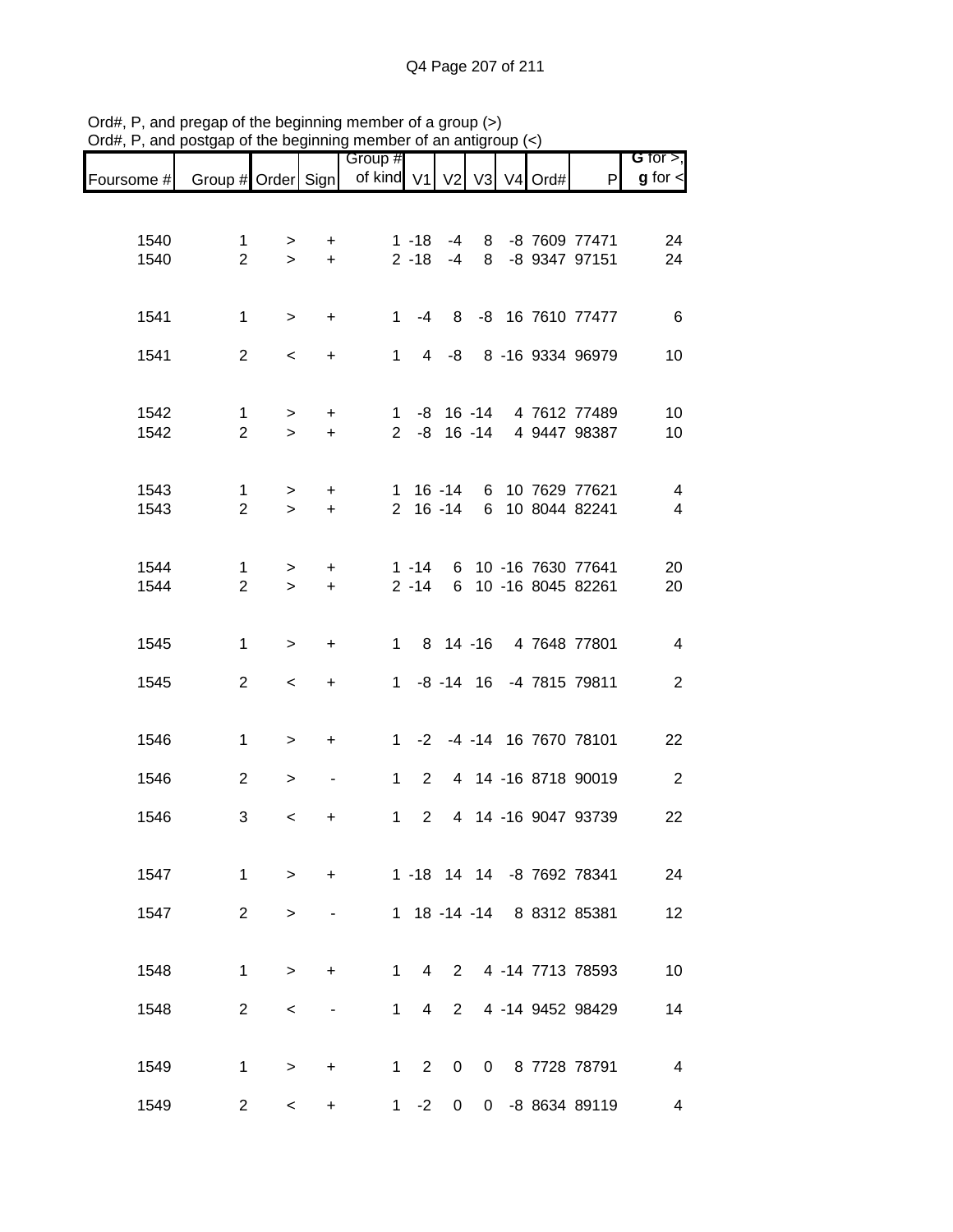|                                                                  |                |           | .y                               |                |                |             |                |  |                            |                                 |
|------------------------------------------------------------------|----------------|-----------|----------------------------------|----------------|----------------|-------------|----------------|--|----------------------------|---------------------------------|
| Foursome # Group # Order Sign   of kind V1   V2   V3   V4   Ord# |                |           |                                  | Group #        |                |             |                |  | P                          | $G$ for $>$ ,<br>$g$ for $\leq$ |
|                                                                  |                |           |                                  |                |                |             |                |  |                            |                                 |
| 1550                                                             | $\mathbf 1$    | $\,>$     | $\ddot{}$                        | 1.             |                |             |                |  | -4 -8 -2 14 7767 79259     | 18                              |
| 1550                                                             | $\overline{2}$ | $\,<\,$   | $\ddot{}$                        | $\mathbf{1}$   | 4              | 8           |                |  | 2 -14 8251 84673           | 18                              |
|                                                                  |                |           |                                  |                |                |             |                |  |                            |                                 |
| 1551                                                             | $\mathbf{1}$   | $\,$      | $\begin{array}{c} + \end{array}$ | $\mathbf{1}$   | $2^{\circ}$    | -4          | $-4$           |  | 4 7796 79589               | 10                              |
| 1551                                                             | $\overline{2}$ | $\geq$    | $\overline{\phantom{m}}$         | $\mathbf 1$    | $-2$           | 4           |                |  | 4 -4 8408 86461            | 8                               |
| 1551                                                             | 3              | $\,<$     |                                  | $1 \quad$      | $2^{\circ}$    | $-4$        |                |  | -4 4 9455 98459            | 8                               |
|                                                                  |                |           |                                  |                |                |             |                |  |                            |                                 |
| 1552                                                             | $\mathbf 1$    | $\geq$    | $\ddot{}$                        |                |                |             |                |  | 1 16 -14 -8 2 7813 79777   | 8                               |
| 1552                                                             | $\overline{2}$ | $\,<\,$   | $\ddot{}$                        |                |                | $1 - 16$ 14 |                |  | 8 -2 9522 99173            | 8                               |
| 1553                                                             | $\mathbf 1$    | $\, > \,$ | +                                | 1              | 8              | -8          | $\overline{4}$ |  | 2 7908 80789               | 6                               |
| 1553                                                             | $\overline{2}$ | $\geq$    | $+$                              | $\overline{2}$ | 8              | $-8$        | $\overline{4}$ |  | 2 9513 99089               | $\,6$                           |
|                                                                  |                |           |                                  |                |                |             |                |  | 1 -2 20 -22 -10 7914 80849 |                                 |
| 1554                                                             | $\mathbf{1}$   | $\geq$    | $\ddot{}$                        |                |                |             |                |  |                            | 16                              |
| 1554                                                             | $\overline{2}$ | $\,<\,$   | $\begin{array}{c} + \end{array}$ | $\mathbf{1}$   |                |             |                |  | 2 -20 22 10 8769 90599     | 18                              |
| 1555                                                             | $\mathbf{1}$   | $\,$      | $\ddot{}$                        |                |                |             |                |  | 1 2 16 -10 2 7992 81703    | $\overline{c}$                  |
| 1555                                                             | $\overline{2}$ | $\,<\,$   | $\ddot{}$                        |                |                |             |                |  | 1 -2 -16 10 -2 8844 91457  | $\mathbf{2}$                    |
|                                                                  |                |           |                                  |                |                |             |                |  |                            |                                 |
| 1556                                                             | $\mathbf 1$    | $\, >$    | +                                |                |                |             |                |  | 1 28 -26 -2 2 8017 81973   | $\overline{c}$                  |
| 1556                                                             | $\overline{2}$ | $\prec$   | $+$                              |                |                |             |                |  | 1 -28 26 2 -2 8756 90437   | 2                               |
|                                                                  |                |           |                                  |                |                |             |                |  |                            |                                 |
| 1557                                                             | 1              | $\, > \,$ | +                                | 1.             | $\overline{2}$ | 8           |                |  | 4 -12 8077 82613           | 4                               |
| 1557                                                             | $\overline{2}$ | $\geq$    | $\ddot{}$                        | $\overline{2}$ | $\overline{2}$ | 8           |                |  | 4 -12 8249 84653           | 4                               |
|                                                                  |                |           |                                  |                |                |             |                |  |                            |                                 |
| 1558                                                             | $\mathbf{1}$   | $\geq$    | $\ddot{}$                        |                |                |             |                |  | 1 2 14 -12 0 8088 82759    | $\overline{2}$                  |
| 1558                                                             | $\overline{2}$ | $\,<\,$   | $\ddot{}$                        |                |                |             | $1 -2 -14$ 12  |  | 0 8390 86291               | $\overline{2}$                  |
|                                                                  |                |           |                                  |                |                |             |                |  |                            |                                 |
| 1559                                                             | $\mathbf 1$    | $\,>$     | $\ddot{}$                        |                |                |             |                |  | 1 16 -14 4 -14 8166 83663  | 10                              |

Ord#, P, and pregap of the beginning member of a group (>) Ord#, P, and postgap of the beginning member of an antigroup (<)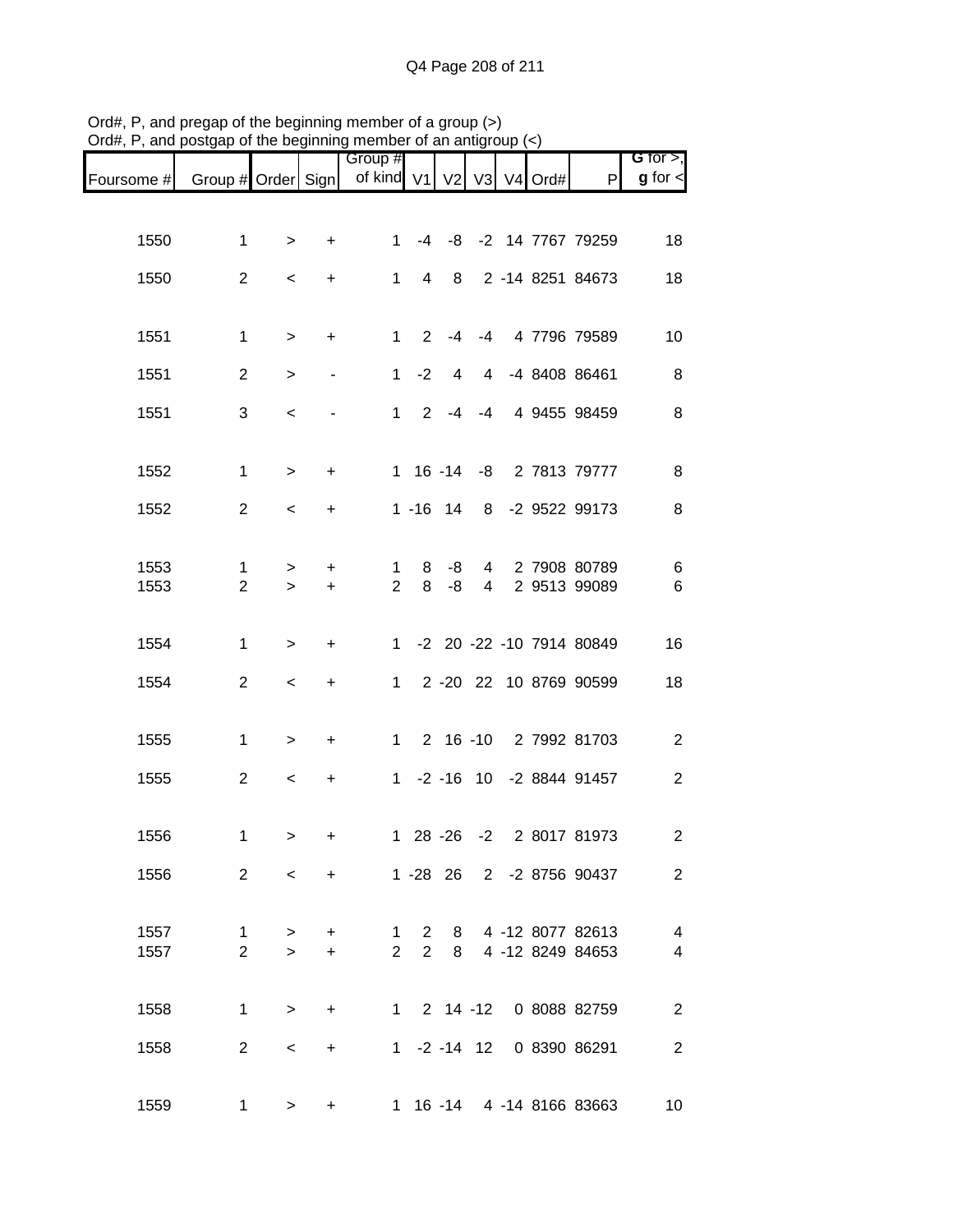|                              |                                                 |            |               |                              |                      |                       |                          |                     | , and posigap or the beginning member or an antigroup $(\leq)$ | יישוע $\pi,$ ו |
|------------------------------|-------------------------------------------------|------------|---------------|------------------------------|----------------------|-----------------------|--------------------------|---------------------|----------------------------------------------------------------|----------------|
| G for $>$ ,<br>$g$ for $\lt$ | $\mathsf{P}$                                    | V3 V4 Ord# |               | V <sub>2</sub>               |                      | Group #<br>of kind V1 |                          |                     | Group # Order Sign                                             | Foursome #     |
| 18                           | 4 -14 8170 83719                                |            |               | 1 16 -14                     |                      |                       |                          | $\,<$               | $\overline{2}$                                                 | 1559           |
| $\overline{4}$               | 6 -6 8254 84701                                 |            |               | -6                           | 8                    | 1                     | $\ddot{}$                | $\geq$              | $\mathbf 1$                                                    | 1560           |
| 14                           | 6 -6 8258 84737                                 |            |               | -6                           | 8                    | 1                     | $\overline{\phantom{a}}$ | $\,<\,$             | $\overline{2}$                                                 | 1560           |
| 14<br>20                     | -4 8292 85147<br>2 -2 22 -28 -4 9259 96079      |            | $-2$ 22 $-28$ |                              |                      | $\mathbf{1}$          | $+$<br>$\ddot{}$         | $\, >$<br>$\geq$    | $\mathbf{1}$<br>$\overline{2}$                                 | 1561<br>1561   |
| $\overline{4}$               | 4 8302 85247                                    |            | 8 26 -32      |                              |                      | 1                     | $\ddot{}$                | $\,>$               | 1                                                              | 1562           |
| $\overline{4}$               | -8 -26 32 -4 9239 95869                         |            |               |                              |                      | $1 \quad$             | $\ddot{}$                | $\prec$             | $\overline{2}$                                                 | 1562           |
| 38<br>38                     | 8 -16 8304 85297<br>8 -16 8783 90787            |            |               | $4 \quad$<br>$4\overline{ }$ | $1 - 32$<br>$2 - 32$ |                       | $\ddot{}$<br>$+$         | $\, > \,$<br>$\geq$ | 1<br>$\overline{2}$                                            | 1563<br>1563   |
| 10                           | -2 -4 -2 14 8316 85439                          |            |               |                              |                      | $1 \quad$             | $\ddot{}$                | $\geq$              | $\mathbf{1}$                                                   | 1564           |
| 10                           | 2 -14 9059 93901                                |            |               | $\overline{4}$               | $\overline{2}$       | $\mathbf{1}$          | $\ddot{}$                | $\,<$               | $\overline{2}$                                                 | 1564           |
| $\,6$                        | 2 6 8328 85577                                  |            |               | $1 \t14 - 16$                |                      |                       | $\ddot{}$                | $\, >$              | 1                                                              | 1565           |
| 6                            | 1 -14 16 -2 -6 9585 99901                       |            |               |                              |                      |                       | $\ddot{}$                | $\,<$               | $\overline{2}$                                                 | 1565           |
| 8<br>14                      | 1 -2 22 -26 2 8368 86077<br>22 -26 2 8650 89317 |            |               |                              | $-2$                 | $\mathbf{2}$          | $\ddot{}$<br>$\ddot{}$   | $\, >$<br>$\geq$    | 1<br>2                                                         | 1566<br>1566   |
| 22                           | 8 -16 8 8456 87071                              |            |               |                              | $1 - 10$             |                       | $+$                      | $\geq$              | $\mathbf 1$                                                    | 1567           |
| $\sqrt{2}$                   | 8 8460 87119                                    |            | $8 - 16$      |                              | $1 - 10$             |                       |                          | $\,<\,$             | $\overline{2}$                                                 | 1567           |
| 14                           | 8 8 8478 87313                                  |            |               | $2^{\circ}$                  | $1 - 10$             |                       | $\ddot{}$                | $\, > \,$           | $\mathbf{1}$                                                   | 1568           |
| 16                           | 1 10 -2 -8 -8 9076 94063                        |            |               |                              |                      |                       | $\ddot{}$                | $\,<\,$             | $\overline{2}$                                                 | 1568           |
| 20<br>20                     | 0 8484 87403<br>0 8709 89959                    |            | -8<br>-8      | 10<br>$2 - 16$ 10            | $1 - 16$             |                       | +<br>$\ddot{}$           | ><br>$\,$           | 1<br>$\overline{c}$                                            | 1569<br>1569   |

Ord#, P, and pregap of the beginning member of a group (>) Ord#, P, and postgap of the beginning member of an antigroup (<)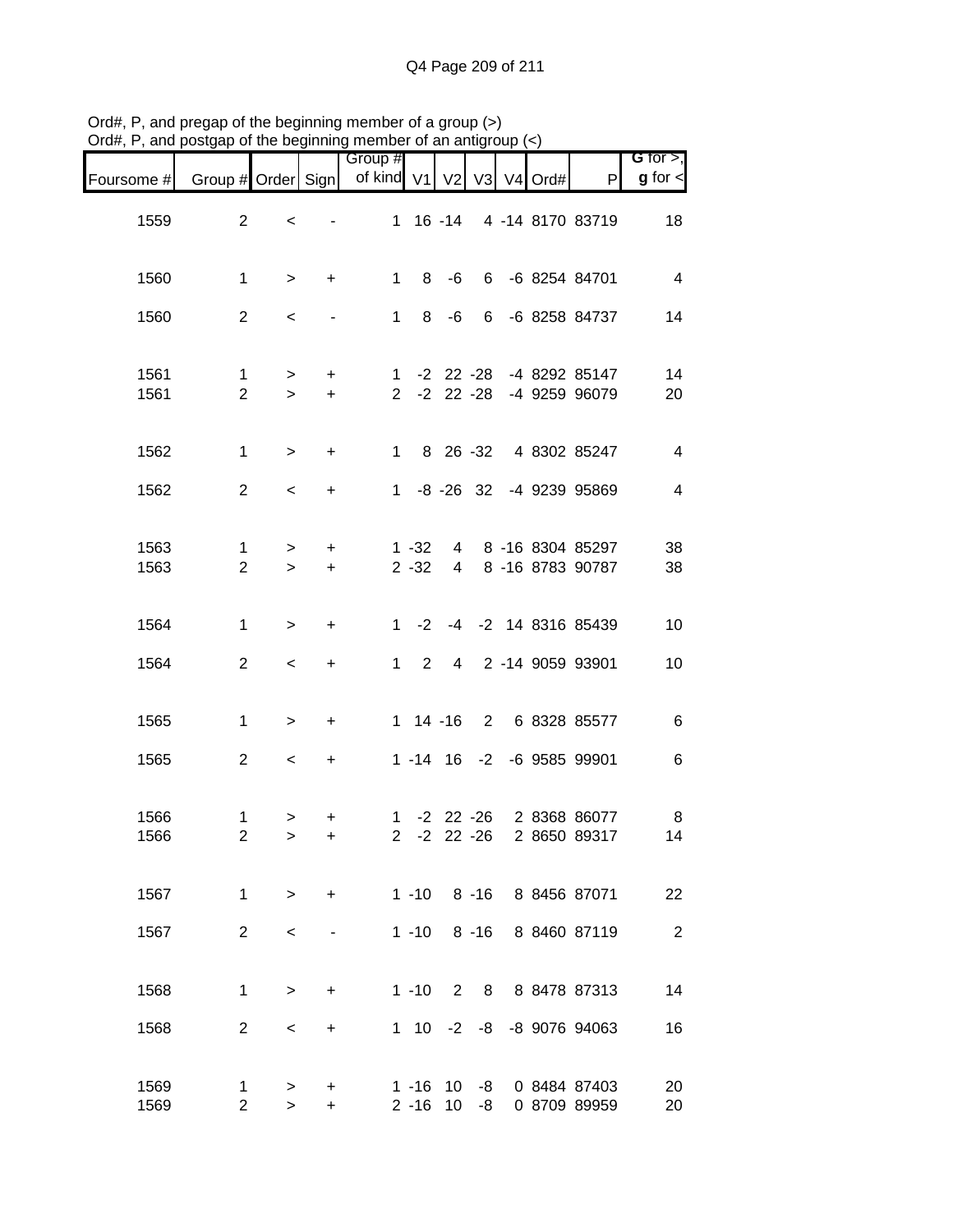|            |                    |           |           | Group #        |                       |                |                |                     |                            | G for $>$ ,             |
|------------|--------------------|-----------|-----------|----------------|-----------------------|----------------|----------------|---------------------|----------------------------|-------------------------|
| Foursome # | Group # Order Sign |           |           | of kind V1     |                       | V <sub>2</sub> | V3             | V <sub>4</sub> Ord# | P                          | $g$ for $\lt$           |
|            |                    |           |           |                |                       |                |                |                     |                            |                         |
| 1570       | $\mathbf 1$        | $\, >$    | $\ddot{}$ |                |                       |                |                |                     | 1 14 -16 26 -16 8559 88241 | 4                       |
| 1570       | $\overline{2}$     | $\,<$     | $\ddot{}$ |                |                       |                |                |                     | 1 -14 16 -26 16 9440 98317 | $\overline{4}$          |
|            |                    |           |           |                |                       |                |                |                     |                            |                         |
| 1571       | $\mathbf 1$        | $\, >$    | $\ddot{}$ | $\mathbf{1}$   | $\mathbf{2}^{\prime}$ | $-4$           | 4              |                     | 6 8614 88919               | 16                      |
| 1571       | $\overline{2}$     | $\,<$     |           | $\mathbf{1}$   | $\overline{2}$        | $-4$           | $\overline{4}$ |                     | 6 9461 98519               | 14                      |
|            |                    |           |           |                |                       |                |                |                     |                            |                         |
| 1572       | $\mathbf{1}$       | $\,$      | $\ddot{}$ | 1              | 10                    | -8             | 0              |                     | 0 8630 89087               | $\overline{4}$          |
| 1572       | 2                  | $\,<$     | +         |                | $1 - 10$              | 8              | $\pmb{0}$      |                     | 0 8658 89413               | $\overline{4}$          |
|            |                    |           |           |                |                       |                |                |                     |                            |                         |
| 1573       | $\mathbf 1$        | $\, > \,$ | +         | 1              | 2                     |                | 18 -16         |                     | -4 8643 89231              | $\overline{4}$          |
| 1573       | $\overline{2}$     | $\geq$    | $\ddot{}$ | 2              | $\overline{2}$        |                | $18 - 16$      |                     | -4 9191 95327              | 10                      |
|            |                    |           |           |                |                       |                |                |                     |                            |                         |
| 1574       | $\mathbf{1}$       | $\geq$    | $\ddot{}$ | 1              | -4                    |                |                |                     | -8 16 -8 8727 90107        | 18                      |
| 1574       | 2                  | $\geq$    |           | 1              | $\overline{4}$        |                | $8 - 16$       |                     | 8 8784 90793               | 6                       |
| 1574       | 3                  | $\,<$     |           | $\mathbf{1}$   | $-4$                  |                | $-8$ 16        |                     | -8 8731 90163              | 10                      |
|            |                    |           |           |                |                       |                |                |                     |                            |                         |
| 1575       | $\mathbf{1}$       | $\, > \,$ | $\ddot{}$ | 1              |                       | $6 - 10$       |                |                     | 4 12 8748 90359            | 6                       |
| 1575       | $\overline{2}$     | $\geq$    | $\ddot{}$ | $\overline{2}$ |                       | $6 - 10$       | $\overline{4}$ |                     | 12 9179 95219              | $6\phantom{1}6$         |
|            |                    |           |           |                |                       |                |                |                     |                            |                         |
| 1576       | $\mathbf 1$        | $\, > \,$ | +         | $\mathbf 1$    |                       |                |                |                     | 4 10 -14 4 9064 93941      | $\overline{\mathbf{4}}$ |
| 1576       | 2                  | $\,<$     | $\ddot{}$ |                |                       |                |                |                     | 1 -4 -10 14 -4 9142 94819  | 4                       |
|            |                    |           |           |                |                       |                |                |                     |                            |                         |
| 1577       | $\mathbf 1$        | $\geq$    | $\ddot{}$ |                |                       |                |                |                     | 1 10 -14 4 -4 9065 93949   | 8                       |
| 1577       | $\overline{2}$     | $\,<$     | +         |                |                       |                |                |                     | 1 -10 14 -4 4 9141 94811   | 8                       |
|            |                    |           |           |                |                       |                |                |                     |                            |                         |
| 1578       | $\mathbf 1$        | $\geq$    | $\ddot{}$ |                |                       |                |                |                     | 1 -14 4 -4 10 9066 93967   | 18                      |
|            |                    |           |           |                |                       |                |                |                     |                            |                         |
| 1578       | $\overline{2}$     | $\,<$     | +         |                |                       |                |                |                     | 1 14 -4 4 -10 9220 95633   | 18                      |
| 1579       | $\mathbf{1}$       | $\geq$    | +         | $1 \quad$      |                       |                |                |                     | -4 -8 22 -8 9070 93997     | 14                      |
|            |                    |           |           |                |                       |                |                |                     |                            |                         |

Ord#, P, and pregap of the beginning member of a group (>) Ord#, P, and postgap of the beginning member of an antigroup (<)